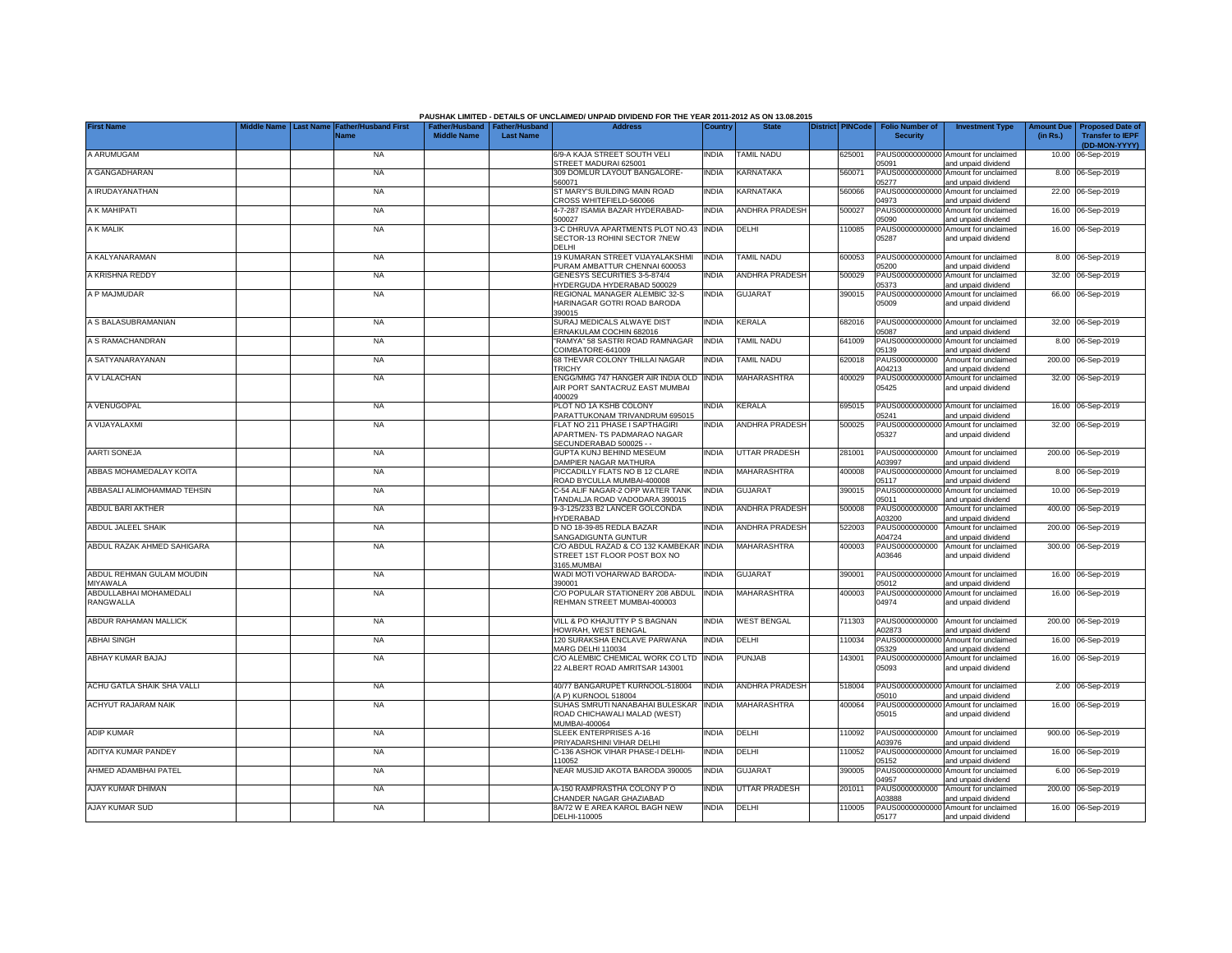|                                    |           |                             |                                                       |                  | PAUSHAK LIMITED - DETAILS OF UNCLAIMED/ UNPAID DIVIDEND FOR THE YEAR 2011-2012 AS ON 13.08.2015 |              |                       |                         |        |                                           |                                                                    |                               |                                                    |
|------------------------------------|-----------|-----------------------------|-------------------------------------------------------|------------------|-------------------------------------------------------------------------------------------------|--------------|-----------------------|-------------------------|--------|-------------------------------------------|--------------------------------------------------------------------|-------------------------------|----------------------------------------------------|
| <b>First Name</b>                  | Last Name | ather/Husband First<br>Name | Father/Husband   Father/Husband<br><b>Middle Name</b> | <b>Last Name</b> | <b>Address</b>                                                                                  | Country      | <b>State</b>          | <b>District PINCode</b> |        | <b>Folio Number of</b><br><b>Security</b> | <b>Investment Type</b>                                             | <b>Amount Due</b><br>(in Rs.) | <b>Proposed Date of</b><br><b>Transfer to IEPF</b> |
| AJAY KUMAR TANEJA                  |           | <b>NA</b>                   |                                                       |                  | E-1/127-128, SECTOR 16 ROHINI, DELHI-                                                           | <b>INDIA</b> | DELHI                 |                         | 110085 |                                           | PAUS00000000000 Amount for unclaimed                               |                               | (DD-MON-YYYY)<br>8.00 06-Sep-2019                  |
| AJAY NAGRATH                       |           | <b>NA</b>                   |                                                       |                  | 110085<br>10/11 EAST PATEL NAGAR NEW DELHI                                                      | INDIA        | DELHI                 |                         | 110008 | 05179<br>PAUS0000000000<br>403955         | and unpaid dividend<br>Amount for unclaimed<br>and unpaid dividend |                               | 200.00 06-Sep-2019                                 |
| <b>AJIT DESAI</b>                  |           | <b>NA</b>                   |                                                       |                  | H NO 153 BANK COLONY MUTAGA<br><b>BELGAUM KARNATAKA</b>                                         | <b>INDIA</b> | <b>KARNATAKA</b>      |                         | 591124 | PAUS0000000000<br>402588                  | Amount for unclaimed<br>and unpaid dividend                        |                               | 200.00 06-Sep-2019                                 |
| <b>AJIT KALELE</b>                 |           | <b>NA</b>                   |                                                       |                  | 30 VIVEKANAND COLONY UJJAIN                                                                     | INDIA        | <b>MADHYA PRADESH</b> |                         | 456010 | PAUS0000000000<br>103249                  | Amount for unclaimed                                               |                               | 400.00 06-Sep-2019                                 |
| AJIT KUMAR PAL                     |           | <b>NA</b>                   |                                                       |                  | 31 GARANHATTA STREET CALCUTTA-                                                                  | <b>INDIA</b> | <b>WEST BENGAL</b>    |                         | 700006 | PAUS0000000000                            | and unpaid dividend<br>Amount for unclaimed                        |                               | 8.00 06-Sep-2019                                   |
| AJIT RAMACHANDRA LADDIGI           |           | <b>NA</b>                   |                                                       |                  | 700006<br>39/D M T S RLY COLONY HUBLI-580020                                                    | <b>INDIA</b> | KARNATAKA             |                         | 580020 | 05133<br>PAUS00000000000                  | and unpaid dividend<br>Amount for unclaimed                        |                               | 16.00 06-Sep-2019                                  |
| AJIT SREENIVASAN NAIR              |           | <b>NA</b>                   |                                                       |                  | ASSISTANT ENGG BUNGALOW SALT<br>COLONY S K MISRI RD ANTOPHILL<br>MUMBAI                         | <b>INDIA</b> | MAHARASHTRA           |                         | 400037 | 05017<br>PAUS0000000000<br>A03859         | and unpaid dividend<br>Amount for unclaimed<br>and unpaid dividend |                               | 400.00 06-Sep-2019                                 |
| <b>AJITBHAI H SHROFF</b>           |           | <b>NA</b>                   |                                                       |                  | 'KALYAN" BANK ROAD MANDVI<br>VADODARA                                                           | India        | <b>GUJARAT</b>        |                         | 390006 | PAUS0000000000<br>A05285                  | Amount for unclaimed<br>and unpaid dividend                        |                               | 200.00 06-Sep-2019                                 |
| AJITBHAI H SHROFF                  |           | <b>NA</b>                   |                                                       |                  | 'KALYAN" BANK ROAD MANDVI<br>/ADODARA                                                           | INDIA        | <b>GUJARAT</b>        |                         | 390006 | PAUS0000000000<br>A05284                  | Amount for unclaimed<br>and unpaid dividend                        | 200.00                        | 06-Sep-2019                                        |
| <b>AJITBHAI SHROFF</b>             |           | <b>NA</b>                   |                                                       |                  | "KALYAN" BANK ROAD NR MEHTA POLE<br>VADODARA                                                    | <b>INDIA</b> | <b>GUJARAT</b>        |                         | 390006 | PAUS0000000000<br>A04361                  | Amount for unclaimed<br>and unpaid dividend                        |                               | 200.00 06-Sep-2019                                 |
| AJITSINH VALLABHADAS               |           | <b>NA</b>                   |                                                       |                  | MORARJI VANDRAVAN & CO KRISHNA<br>CHOWK M J MARKET MUMBAI-400002                                | india        | MAHARASHTRA           |                         | 400002 | PAUS0000000000<br>05225                   | Amount for unclaimed<br>and unpaid dividend                        |                               | 8.00 06-Sep-2019                                   |
| AKBARKHAN NIVAJKHAN PATHAN         |           | <b>NA</b>                   |                                                       |                  | NAVAYARD NEAR BUS STAND BARODA<br>390002                                                        | <b>INDIA</b> | <b>GUJARAT</b>        |                         | 390002 | PAUS0000000000<br>05018                   | Amount for unclaimed<br>and unpaid dividend                        |                               | 2.00 06-Sep-2019                                   |
| AKELLA LAKSHMI NARAYANA            |           | <b>NA</b>                   |                                                       |                  | D NO 23 22 110 HANUMAN STRAT<br>SATYANARAYANAPURAM VIJAYAWADA<br>520011                         | NDIA         | ANDHRA PRADESH        |                         | 520011 | PAUS00000000000<br>05141                  | Amount for unclaimed<br>and unpaid dividend                        |                               | 32.00 06-Sep-2019                                  |
| AKKIREDDI RAMUNAIDU                |           | <b>NA</b>                   |                                                       |                  | M/S DARSHAK LTD 47-9-24B 3RD LANE<br>DWARKANAGAR VISAKHAPATNAM-<br>530016                       | <b>INDIA</b> | <b>ANDHRA PRADESH</b> |                         | 530016 | 05092                                     | PAUS00000000000 Amount for unclaimed<br>and unpaid dividend        |                               | 6.00 06-Sep-2019                                   |
| AKSHAYAKUMAR BEHERA                |           | KARUNAKAR                   |                                                       |                  | DWARKADHISH HOSPITAL DWARKA                                                                     | <b>INDIA</b> | <b>GUJARAT</b>        |                         | 361335 | 13050                                     | PAUSIN301039242 Amount for unclaimed<br>and unpaid dividend        |                               | 30.00 06-Sep-2019                                  |
| AKSHYAM RAMASWAMY                  |           | <b>NA</b>                   |                                                       |                  | 36 / 57 THIRUVENGADAM STREET R K<br><b>NAGAR CHENNAI</b>                                        | <b>INDIA</b> | TAMIL NADU            |                         | 600028 | PAUS0000000000<br>R00653                  | Amount for unclaimed<br>and unpaid dividend                        |                               | 400.00 06-Sep-2019                                 |
| ALAPPAKKAM VARADACHRY<br>RAMASAWMI |           | <b>NA</b>                   |                                                       |                  | GOOLBAAN HAWZ SPRING FIELD ROAD<br>P O COONOOR TAMILNADU PIN-643104                             | <b>INDIA</b> | <b>TAMIL NADU</b>     |                         | 643104 | 04979                                     | PAUS00000000000 Amount for unclaimed<br>and unpaid dividend        |                               | 6.00 06-Sep-2019                                   |
| ALHAD REVATIKANT DHEBRI            |           | <b>NA</b>                   |                                                       |                  | 281 BHIMRAO HOUSE J S ROAD<br>GIRGAUM MUMBAI-400004                                             | <b>INDIA</b> | MAHARASHTRA           |                         | 400004 | 05235                                     | PAUS00000000000 Amount for unclaimed<br>and unpaid dividend        |                               | 32.00 06-Sep-2019                                  |
| <b>ALICE PAUL</b>                  |           | <b>NA</b>                   |                                                       |                  | 26, KANNUSWAMY ROAD, R.S. PURAM,<br>COIMBATORE                                                  | <b>INDIA</b> | <b>TAMIL NADU</b>     |                         | 641002 | PAUS0000000000<br>A00328                  | Amount for unclaimed<br>and unpaid dividend                        |                               | 400.00 06-Sep-2019                                 |
| ALKA KANTILAL MUNOT                |           | <b>KANTILAL</b>             |                                                       |                  | 2069 DANE GALLI BARSI SOLAPUR                                                                   | INDIA        | <b>MAHARASHTRA</b>    |                         | 413401 | PAUSIN301330179<br>36011                  | Amount for unclaimed<br>and unpaid dividend                        |                               | 32.00 06-Sep-2019                                  |
| <b>ALKA SARAF</b>                  |           | <b>NA</b>                   |                                                       |                  | SHRI VISHAWA NATH STORES 42 SHIV<br>TALLA STREET (DHAKAPATTY)<br>CALCUTTA-700007                | <b>INDIA</b> | <b>WEST BENGAL</b>    |                         | 700007 | PAUS00000000000<br>05199                  | Amount for unclaimed<br>and unpaid dividend                        |                               | 8.00 06-Sep-2019                                   |
| ALOIS LALJIBHAI RATHOD             |           | <b>NA</b>                   |                                                       |                  | BEHIND HARINAGAR SOCIETY<br>DHARMPURA T B HOSPITAL RD BARODA<br>390007                          | INDIA        | <b>GUJARAT</b>        |                         | 390007 | 04965                                     | PAUS00000000000 Amount for unclaimed<br>and unpaid dividend        |                               | 6.00 06-Sep-2019                                   |
| <b>ALOK BINANI</b>                 |           | <b>NA</b>                   |                                                       |                  | 426 SECT 15-A NOIDA U P 201301                                                                  | INDIA        | <b>UTTAR PRADESH</b>  |                         | 201301 | 05421                                     | PAUS00000000000 Amount for unclaimed<br>and unpaid dividend        |                               | 32.00 06-Sep-2019                                  |
| ALPA D KANERIA                     |           | <b>NA</b>                   |                                                       |                  | 602, VAISHANAVI APARTMENTS DON<br>GERKERY ROAD OPP.NEW CHITRA<br>THEATRE BANGALORE              | <b>INDIA</b> | KARNATAKA             |                         | 575003 | 05467                                     | PAUS00000000000 Amount for unclaimed<br>and unpaid dividend        |                               | 8.00 06-Sep-2019                                   |
| ALPABEN JAYAKRISHNA PARIKH         |           | <b>NA</b>                   |                                                       |                  | G/6 ALEMBIC COLONY BARODA-390003                                                                | <b>INDIA</b> | <b>GUJARAT</b>        |                         | 390003 | 05096                                     | PAUS00000000000 Amount for unclaimed<br>and unpaid dividend        |                               | 32.00 06-Sep-2019                                  |
| <b>ALPNA RANI</b>                  |           | <b>NA</b>                   |                                                       |                  | C/O P K AGGARWAL B-299 NAND NIKUN<br><b>GHAZIABAD</b>                                           | <b>INDIA</b> | <b>UTTAR PRADESH</b>  |                         | 201003 | PAUS0000000000<br>05448                   | Amount for unclaimed<br>and unpaid dividend                        | 8.00                          | 06-Sep-2019                                        |
| ALTAF TAIYABALI PADARIA            |           | <b>NA</b>                   |                                                       |                  | GENDI GATE ROAD FAKHRI MOHALLA<br>NO 2 BARODA-390001                                            | INDIA        | <b>GUJARAT</b>        |                         | 390001 | PAUS0000000000<br>05019                   | Amount for unclaimed<br>and unpaid dividend                        |                               | 66.00 06-Sep-2019                                  |
| AMAIDAS SHAMALBHAI PATEL           |           | <b>NA</b>                   |                                                       |                  | AT RODH POST & TAL AMOD DIST<br>BROACH PIN-392110                                               | INDIA        | <b>GUJARAT</b>        |                         | 392110 | PAUS00000000000<br>05020                  | Amount for unclaimed<br>and unpaid dividend                        |                               | 6.00 06-Sep-2019                                   |
| AMAL KUMAR CHAKRABORTY             |           | <b>NA</b>                   |                                                       |                  | K-14/12 TELCO COLONY JAMSHEDPUR<br>831004                                                       | <b>INDIA</b> | JHARKHAND             |                         | 831004 | PAUS00000000000<br>15348                  | Amount for unclaimed<br>and unpaid dividend                        |                               | 32.00 06-Sep-2019                                  |
| AMAL KUMAR CHANDRA                 |           | <b>NA</b>                   |                                                       |                  | 29 GULU OSTAGAR LANE P O BEADON<br>STREET CALCUTTA-700006                                       | INDIA        | <b>WEST BENGAL</b>    |                         | 700006 | PAUS0000000000<br>05279                   | Amount for unclaimed<br>and unpaid dividend                        |                               | 16.00 06-Sep-2019                                  |
| AMAL SHAKAR BHADURI                |           | <b>NA</b>                   |                                                       |                  | 36-A DR SUDHIR BOSE ROAD 4TH<br>FLOOR CALCUTTA                                                  | <b>INDIA</b> | <b>WEST BENGAL</b>    |                         | 700023 | PAUS0000000000<br>402800                  | Amount for unclaimed<br>and unpaid dividend                        |                               | 300.00 06-Sep-2019                                 |
| AMAR CHAND JAIN                    |           | NA                          |                                                       |                  | 26 KASERATH BAZAR HAPUR 245101                                                                  | <b>INDIA</b> | <b>UTTAR PRADESH</b>  |                         | 245101 | 05293                                     | PAUS00000000000 Amount for unclaimed<br>and unpaid dividend        |                               | 24.00 06-Sep-2019                                  |
| AMARJIT JUNEJA                     |           | <b>NA</b>                   |                                                       |                  | 25 VIKAS VIHAR BHUPINDER NAGAR<br>PATIALA-147001                                                | <b>INDIA</b> | <b>PUNJAB</b>         |                         | 147001 | 05135                                     | PAUS00000000000 Amount for unclaimed<br>and unpaid dividend        |                               | 16.00 06-Sep-2019                                  |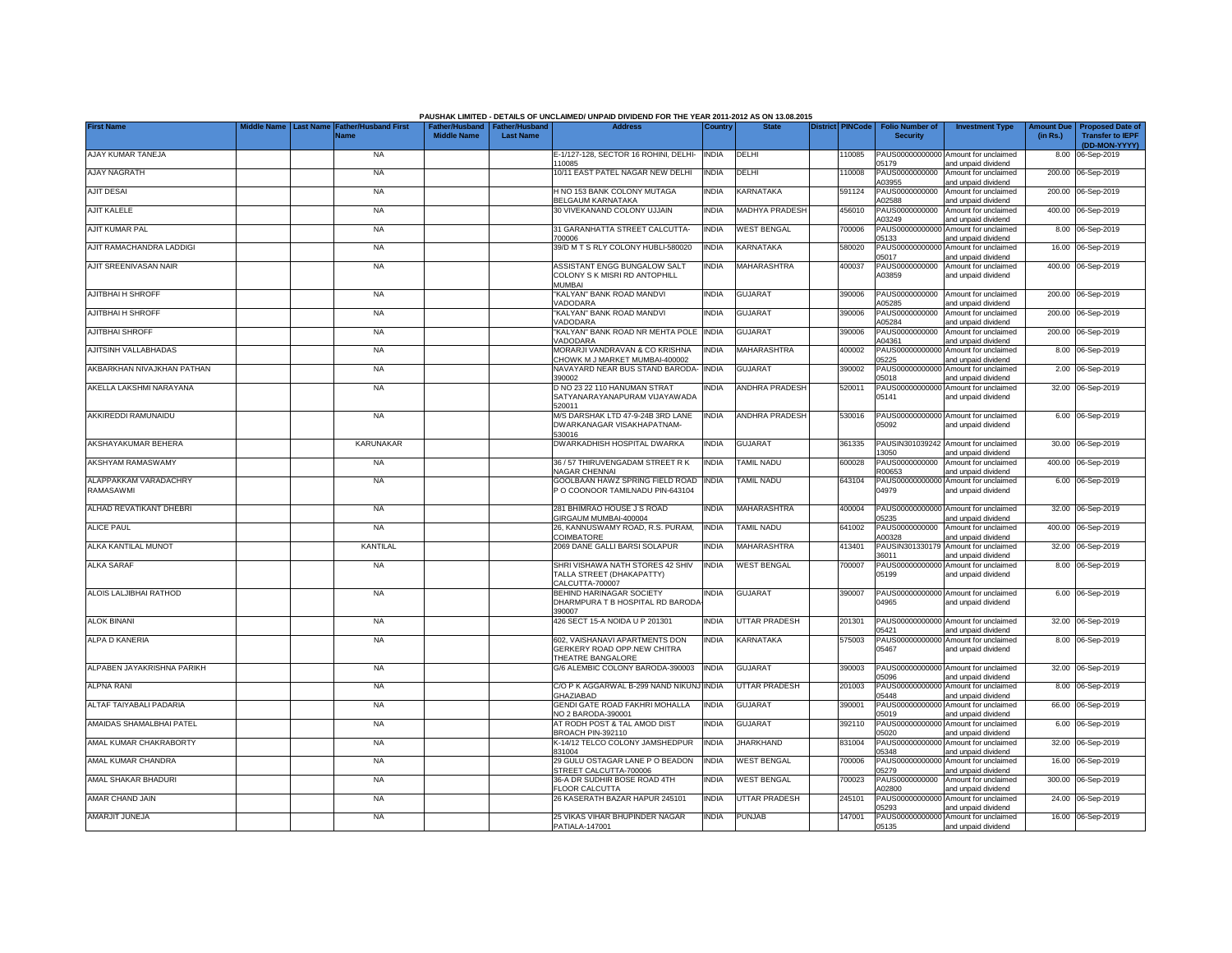|                             |                                                        |                    |                                                     | PAUSHAK LIMITED - DETAILS OF UNCLAIMED/ UNPAID DIVIDEND FOR THE YEAR 2011-2012 AS ON 13.08.2015          |              |                    |                  |                                           |                                                             |          |                                                          |
|-----------------------------|--------------------------------------------------------|--------------------|-----------------------------------------------------|----------------------------------------------------------------------------------------------------------|--------------|--------------------|------------------|-------------------------------------------|-------------------------------------------------------------|----------|----------------------------------------------------------|
| <b>First Name</b>           | Middle Name   Last Name   Father/Husband First<br>Name | <b>Middle Name</b> | Father/Husband   Father/Husband<br><b>Last Name</b> | <b>Address</b>                                                                                           | Country      | <b>State</b>       | District PINCode | <b>Folio Number of</b><br><b>Security</b> | <b>Investment Type</b>                                      | (in Rs.) | Amount Due   Proposed Date of<br><b>Transfer to IEPF</b> |
|                             |                                                        |                    |                                                     |                                                                                                          |              |                    |                  |                                           |                                                             |          | (DD-MON-YYYY)                                            |
| AMBALAL CHIMANBHAI PATEL    | <b>NA</b>                                              |                    |                                                     | C/O MAHENDRA M PATEL 231 RANGARI<br>CHAWL OPP BAWLA MASJID N M JOSHI<br>MARG MUMBAI-400013               | <b>INDIA</b> | <b>MAHARASHTRA</b> | 400013           | 05109                                     | PAUS00000000000 Amount for unclaimed<br>and unpaid dividend |          | 8.00 06-Sep-2019                                         |
| AMBALAL JETHABHAI PATEL     | <b>NA</b>                                              |                    |                                                     | AT & POST KESALU TA AMOD DIST<br>BROACH PIN-392110                                                       | <b>INDIA</b> | <b>GUJARAT</b>     | 392110           | 05021                                     | PAUS00000000000 Amount for unclaimed<br>and unpaid dividend |          | 6.00 06-Sep-2019                                         |
| AMBALAL KESURBHAI PATEL     | <b>NA</b>                                              |                    |                                                     | AT POST KANDARI TA KARAJAN DIST<br>BARODA PIN 391210                                                     | <b>INDIA</b> | <b>GUJARAT</b>     | 391210           | PAUS00000000000<br>04960                  | Amount for unclaimed<br>and unpaid dividend                 |          | 2.00 06-Sep-2019                                         |
| AMBALAL MAGANBHAI PATEL     | NA                                                     |                    |                                                     | CALTEX AGENTS KARAMSAD 388325                                                                            | <b>INDIA</b> | GUJARAT            | 388325           | PAUS00000000000<br>05328                  | Amount for unclaimed<br>and unpaid dividend                 |          | 2.00 06-Sep-2019                                         |
| AMBALAL MANGALBHAI PARMAR   | NA                                                     |                    |                                                     | NEAR GANGUBAI HIGH SCHOOL CHHANI INDIA<br>BARODA-391740                                                  |              | <b>GUJARAT</b>     | 391740           | PAUS00000000000<br>05022                  | Amount for unclaimed<br>and unpaid dividend                 |          | 2.00 06-Sep-2019                                         |
| AMBALAL MANIBHAI PATEL      | <b>NA</b>                                              |                    |                                                     | 6 AXYA PARK SOCIETY NEAR BHAVSAR<br>HOTELS NAVA WADAJ AHMEDABAD-<br>380013                               | <b>INDIA</b> | <b>GUJARAT</b>     | 380013           | PAUS00000000000<br>05298                  | Amount for unclaimed<br>and unpaid dividend                 |          | 24.00 06-Sep-2019                                        |
| AMBALAL MANIBHAI PATEL      | <b>NA</b>                                              |                    |                                                     | AT & PO JITODIA TAK ANAND DIST<br><b>KAIRA PIN-388001</b>                                                | <b>INDIA</b> | <b>GUJARAT</b>     | 388001           | 05023                                     | PAUS00000000000 Amount for unclaimed<br>and unpaid dividend |          | 2.00 06-Sep-2019                                         |
| AMBALAL MANSUKHRAM SHAH     | <b>NA</b>                                              |                    |                                                     | BAJWADA VAYU DEVTA S STREET<br>BARODA-390001                                                             | <b>INDIA</b> | GUJARAT            | 390001           | PAUS00000000000<br>14959                  | Amount for unclaimed<br>and unpaid dividend                 |          | 2.00 06-Sep-2019                                         |
| AMBALAL MOHANLAL SHAH       | <b>NA</b>                                              |                    |                                                     | 20/1 SOMWAR PETH ANJANI NIVAS<br>NEAR MAHARAJA LODGE POONA-<br>411011                                    | <b>INDIA</b> | MAHARASHTRA        | 411011           | 05024                                     | PAUS00000000000 Amount for unclaimed<br>and unpaid dividend |          | 2.00 06-Sep-2019                                         |
| AMBALAL MOHANLAL SHAH       | <b>NA</b>                                              |                    |                                                     | 395 KHARA KHUVA'S KHADKI FATASA'S<br>POLE AHMEDABAD-380001                                               | <b>INDIA</b> | <b>GUJARAT</b>     | 380001           | PAUS00000000000<br>14982                  | Amount for unclaimed<br>and unpaid dividend                 |          | 6.00 06-Sep-2019                                         |
| AMBALAL NATVERLAL SHAH      | <b>NA</b>                                              |                    |                                                     | 10 A, SAMARTH SOCIETY, NEAR WATER INDIA<br>TANK KARELIBAUG BARODA-390022                                 |              | <b>GUJARAT</b>     | 390022           | PAUS00000000000<br>04983                  | Amount for unclaimed<br>and unpaid dividend                 |          | 16.00 06-Sep-2019                                        |
| AMBALAL PRABHATSINH PARMAR  | <b>NA</b>                                              |                    |                                                     | AT & POST BHAYLI DIST BARODA PIN<br>391410                                                               | <b>INDIA</b> | <b>GUJARAT</b>     | 391410           | 04966                                     | PAUS00000000000 Amount for unclaimed<br>and unpaid dividend |          | 2.00 06-Sep-2019                                         |
| AMBALAL RANCHHODBHAI PATEL  | <b>NA</b>                                              |                    |                                                     | 55 KRUSHNAKUNJ ATMAJYOTI NAGAR<br>HSG SOC - OPP GUJ HSG BOARD<br>ELLORAPARK VADODARA 3-90007 -           | <b>INDIA</b> | <b>GUJARAT</b>     | 390007           | 04954                                     | PAUS00000000000 Amount for unclaimed<br>and unpaid dividend |          | 2.00 06-Sep-2019                                         |
| AMBALAL RANCHHODBHAI PATEL  | <b>NA</b>                                              |                    |                                                     | 55 KRUSHNAKUNJ ATMAJYOTI NAGAR<br>HSG SOC - OPP GUJ HSG BOARD<br>ELLORA PARK VADODARA - 390007 -         | <b>INDIA</b> | <b>GUJARAT</b>     | 390007           | 04984                                     | PAUS00000000000 Amount for unclaimed<br>and unpaid dividend |          | 16.00 06-Sep-2019                                        |
| AMBALAL TRIBHOVANBHAI PATEL | <b>NA</b>                                              |                    |                                                     | HARIKRIPA NIVAS CHHANI BARODA-<br>391740                                                                 | <b>INDIA</b> | <b>GUJARAT</b>     | 391740           | 05025                                     | PAUS00000000000 Amount for unclaimed<br>and unpaid dividend |          | 6.00 06-Sep-2019                                         |
| AMBALAVANAN SELVI           | <b>NA</b>                                              |                    |                                                     | 40 LALKHAN STREET CHIDAMBARAM-<br>608001                                                                 | <b>INDIA</b> | TAMIL NADU         | 608001           | PAUS0000000000<br>04985                   | Amount for unclaimed<br>and unpaid dividend                 | 14.00    | 06-Sep-2019                                              |
| AMBARISH LABHSHANKAR MEHTA  | <b>NA</b>                                              |                    |                                                     | JASHVANTGADH PARA CHITAL (DIST<br>AMRELI) CHITAL DIST AMRELI<br>SAURASTRA 364620                         | <b>INDIA</b> | <b>GUJARAT</b>     | 364620           | PAUS0000000000<br>05026                   | Amount for unclaimed<br>and unpaid dividend                 |          | 2.00 06-Sep-2019                                         |
| AMBIKARAVINDRA              | RAVINDRA M A                                           |                    |                                                     | SAPTAGIRI NILAYA KALLESWARA<br>EXTENSION BEHIND PUMP HOUSE<br><b>HOSADURGA</b>                           | <b>INDIA</b> | KARNATAKA          | 577527           | PAUSIN301135267<br>21238                  | Amount for unclaimed<br>and unpaid dividend                 |          | 8.00 06-Sep-2019                                         |
| AMBUBHAI CHAGANBHAI PATEL   | <b>NA</b>                                              |                    |                                                     | HATHIBHAG AT & PO SOKHADA DIST<br>BARODA PIN-391240                                                      | <b>INDIA</b> | <b>GUJARAT</b>     | 391240           | 05027                                     | PAUS00000000000 Amount for unclaimed<br>and unpaid dividend |          | 6.00 06-Sep-2019                                         |
| <b>AMIT S DOSHI</b>         | <b>NA</b>                                              |                    |                                                     | C/O M/S SURENDRA S DOSHI SHARE &<br>STOCK - CONSULTANT 8 A K M ZAVERI<br>ROAD BHULESHW- AR MUMBAI 400004 | <b>INDIA</b> | MAHARASHTRA        | 400004           | PAUS0000000000<br>05228                   | Amount for unclaimed<br>and unpaid dividend                 |          | 8.00 06-Sep-2019                                         |
| AMITA NARHAR VAZE           | <b>NA</b>                                              |                    |                                                     | 1, KUNJ SOCIETY NR. BADRINATH<br>FLATS, ELLORA PARK VADODARA                                             | <b>INDIA</b> | <b>GUJARAT</b>     | 390007           | 05460                                     | PAUS00000000000 Amount for unclaimed<br>and unpaid dividend |          | 32.00 06-Sep-2019                                        |
| <b>AMITAVA GHOSE</b>        | NA                                                     |                    |                                                     | 5 HARA LALDAS LANE CALCUTTA                                                                              | <b>INDIA</b> | <b>WEST BENGAL</b> | 700006           | PAUS0000000000<br>A02866                  | Amount for unclaimed<br>and unpaid dividend                 |          | 200.00 06-Sep-2019                                       |
| AMITKUMAR VINODRAY VANKANI  | <b>NA</b>                                              |                    |                                                     | C/O MR P T LIMAYE 7 VRAJWAS<br>SOCIETY COLLEGE ROAD NADIAD<br>387001                                     | <b>INDIA</b> | <b>GUJARAT</b>     | 387001           | PAUS00000000000<br>05388                  | Amount for unclaimed<br>and unpaid dividend                 |          | 16.00 06-Sep-2019                                        |
| AMORTHALIN GAM KANDA SWAMY  | <b>NA</b>                                              |                    |                                                     | C/O GRINDLAYS BANK LTD H BLOCK<br>CON-CIREUS (BR) NEW DELHI 110001                                       | INDIA        | DELHI              | 10001            | PAUS00000000000<br>05166                  | Amount for unclaimed<br>and unpaid dividend                 |          | 16.00 06-Sep-2019                                        |
| AMRAOMAL NAHATA             | <b>NA</b>                                              |                    |                                                     | SETHIA BUILDING, 5TH FLOOR TILAK<br>ROAD, OPP. UNITED BANK OF INDIA<br>AHMEDABAD                         | INDIA        | <b>GUJARAT</b>     | 380004           | PAUS00000000000<br>05473                  | Amount for unclaimed<br>and unpaid dividend                 |          | 24.00 06-Sep-2019                                        |
| AMRATLAL CHHAGANLAL SONI    | NA                                                     |                    |                                                     | AT & PO SOKHADA BAZAAR DIST<br>BARODA PIN-391240                                                         | INDIA        | <b>GUJARAT</b>     | 391240           | 05028                                     | PAUS00000000000 Amount for unclaimed<br>and unpaid dividend |          | 2.00 06-Sep-2019                                         |
| AMRATLAL CHHOTABHAI PATEL   | NA                                                     |                    |                                                     | NAVIPANSARAWAD NAVAPURA PADRA<br>DIST BARODA PIN-391440                                                  | <b>INDIA</b> | <b>GUJARAT</b>     | 391440           | 05029                                     | PAUS00000000000 Amount for unclaimed<br>and unpaid dividend |          | 16.00 06-Sep-2019                                        |
| AMRATLAL DALSUKHBHAI DOSHI  | <b>NA</b>                                              |                    |                                                     | 13 NALANDA SOCIETY NO 1 WAGHODIA<br>ROAD BARODA-390006                                                   | <b>INDIA</b> | GUJARAT            | 390006           | 05030                                     | PAUS00000000000 Amount for unclaimed<br>and unpaid dividend |          | 6.00 06-Sep-2019                                         |
| <b>AMRIT KAUR</b>           | NA                                                     |                    |                                                     | 362 KAILASH TOWER-I EAST OF<br>KAILASH NEW DELHI 110065                                                  | INDIA        | DELHI              | 110065           | 05150                                     | PAUS00000000000 Amount for unclaimed<br>and unpaid dividend |          | 8.00 06-Sep-2019                                         |
| <b>AMRIT ROY</b>            | <b>NA</b>                                              |                    |                                                     | 1983 KATRA LACHHO SINGH FOUNTAIN INDIA<br>DELHI-110006                                                   |              | <b>DELHI</b>       | 110006           | 05181                                     | PAUS00000000000 Amount for unclaimed<br>and unpaid dividend |          | 16.00 06-Sep-2019                                        |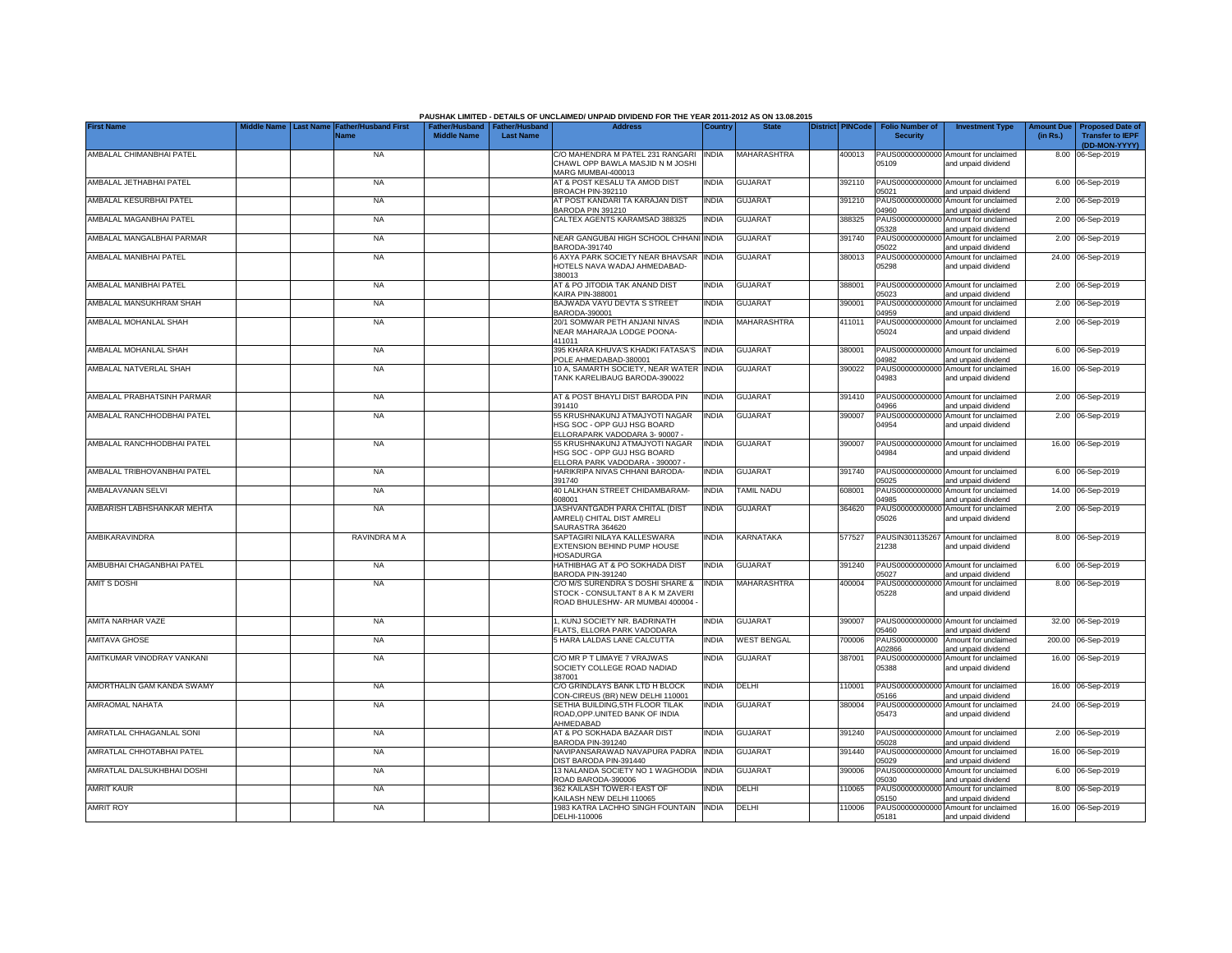|                              |                                |                                            |                                                       |                  | PAUSHAK LIMITED - DETAILS OF UNCLAIMED/ UNPAID DIVIDEND FOR THE YEAR 2011-2012 AS ON 13.08.2015                            |              |                    |                         |                                           |                                                             |                               |                                                                     |
|------------------------------|--------------------------------|--------------------------------------------|-------------------------------------------------------|------------------|----------------------------------------------------------------------------------------------------------------------------|--------------|--------------------|-------------------------|-------------------------------------------|-------------------------------------------------------------|-------------------------------|---------------------------------------------------------------------|
| <b>First Name</b>            | <b>Last Name</b><br>iddle Name | <b>Father/Husband First</b><br><b>Name</b> | Father/Husband   Father/Husband<br><b>Middle Name</b> | <b>Last Name</b> | <b>Address</b>                                                                                                             | Country      | <b>State</b>       | <b>District PINCode</b> | <b>Folio Number of</b><br><b>Security</b> | <b>Investment Type</b>                                      | <b>Amount Due</b><br>(in Rs.) | <b>Proposed Date of</b><br><b>Transfer to IEPF</b><br>(DD-MON-YYYY) |
| <b>AMRITA SINGH</b>          |                                | <b>NA</b>                                  |                                                       |                  | IJ-6 IRRAMANZIL COLONY HYDERABAD-<br>500004                                                                                | <b>INDIA</b> | ANDHRA PRADESH     | 500004                  | 05140                                     | PAUS00000000000 Amount for unclaimed<br>and unpaid dividend |                               | 8.00 06-Sep-2019                                                    |
| AMRITLAL CHUNILAL SHAH       |                                | <b>NA</b>                                  |                                                       |                  | II-B WEST VIEW 309 S V ROAD<br>SANTACRUZ (W) MUMBAI-400054                                                                 | <b>INDIA</b> | MAHARASHTRA        | 400054                  | 05220                                     | PAUS00000000000 Amount for unclaimed<br>and unpaid dividend |                               | 18.00 06-Sep-2019                                                   |
| AMRUT HIMATLAL OSWAL         |                                | <b>NA</b>                                  |                                                       |                  | AMRUT PROVISION STORES VAIDYA<br>COLONY A/P TALEGAON DABHADE<br>MAVAL POONA 410506                                         | <b>INDIA</b> | MAHARASHTRA        | 410506                  | 05364                                     | PAUS00000000000 Amount for unclaimed<br>and unpaid dividend |                               | 32.00 06-Sep-2019                                                   |
| AMRUTLAL AMBALAL MALI        |                                | <b>NA</b>                                  |                                                       |                  | ZANDA BAZAR MALI'S KHADAKI OPP<br>LAXMICHAND BHAGAJI PADRA DIST<br>BARODA PIN-391440                                       | <b>INDIA</b> | GUJARAT            | 391440                  | 05302                                     | PAUS00000000000 Amount for unclaimed<br>and unpaid dividend |                               | 16.00 06-Sep-2019                                                   |
| AMRUTLAL AMBARAMDAS PATEL    |                                | <b>NA</b>                                  |                                                       |                  | 16 ANKUR SOCIETY OPP SURXA<br>SOCIETY VISNAGAR GUJARAT 384315                                                              | <b>INDIA</b> | GUJARAT            | 384315                  | 15032                                     | PAUS00000000000 Amount for unclaimed<br>and unpaid dividend |                               | 6.00 06-Sep-2019                                                    |
| AMRUTLAL BHAICHANDBHAI PATEL |                                | <b>NA</b>                                  |                                                       |                  | C/O MILAN TRADERS S T ROAD IDAR<br>DIST SABARKATHA PIN-383430                                                              | <b>INDIA</b> | <b>GUJARAT</b>     | 383430                  | PAUS0000000000<br>05033                   | Amount for unclaimed<br>and unpaid dividend                 |                               | 2.00 06-Sep-2019                                                    |
| AMRUTLAL MAGANLAL MISTRY     |                                | <b>NA</b>                                  |                                                       |                  | M-5/57 GOKUL APARTMENTS SOLA<br>ROAD NARANPURA AHMEDABAD 38001:                                                            | INDIA        | <b>GUJARAT</b>     | 380013                  | 05034                                     | PAUS00000000000 Amount for unclaimed<br>and unpaid dividend |                               | 50.00 06-Sep-2019                                                   |
| AMRUTLAL POPATLAL SONI       |                                | <b>NA</b>                                  |                                                       |                  | C/O SHANTILAL M RATHOD<br>SIDDHIVINAYAK BL- DG GR FLOOR<br>NEAR DENA BANK MANOR ROAD P-<br>ALGHAR WEST DIST THANE 401404 - | <b>INDIA</b> | <b>MAHARASHTRA</b> | 401404                  | 05232                                     | PAUS00000000000 Amount for unclaimed<br>and unpaid dividend |                               | 8.00 06-Sep-2019                                                    |
| ANA REGINA ABREO             |                                | <b>NA</b>                                  |                                                       |                  | 12-GURUKRUPA HSG SOCIETY 4-<br>RAMBAUG KALYAN-421304                                                                       | <b>INDIA</b> | MAHARASHTRA        | 421304                  | 15127                                     | PAUS00000000000 Amount for unclaimed<br>and unpaid dividend | 24.00                         | 06-Sep-2019                                                         |
| ANADI KUMAR DALAL            |                                | <b>NA</b>                                  |                                                       |                  | 1 GUEST HOUSE FLAT 20 THE<br>CRESCENT BURNPUR DIST BURDWAN                                                                 | <b>INDIA</b> | <b>WEST BENGAL</b> | 713325                  | PAUS0000000000<br>402935                  | Amount for unclaimed<br>and unpaid dividend                 | 200.00                        | 06-Sep-2019                                                         |
| ANAKBEN GULABSINH GADHAVI    |                                | <b>NA</b>                                  |                                                       |                  | 4 NARENDRA PARK KARELIBAUG<br>BARODA-390001                                                                                | <b>INDIA</b> | <b>GUJARAT</b>     | 390001                  | 05036                                     | PAUS00000000000 Amount for unclaimed<br>and unpaid dividend |                               | 2.00 06-Sep-2019                                                    |
| ANAND CHILUKURI              |                                | <b>NA</b>                                  |                                                       |                  | CF/3 SURYABALA APARTMENTS<br>AYODHYA NAGAR VIJAYAWADA                                                                      | <b>INDIA</b> | ANDHRA PRADESH     | 520003                  | PAUS0000000000<br>A04718                  | Amount for unclaimed<br>and unpaid dividend                 |                               | 400.00 06-Sep-2019                                                  |
| ANAND J MEHTA                |                                | <b>NA</b>                                  |                                                       |                  | HAWELI CHOWK, MAIN BAZAR, RAJULA<br>CITY.                                                                                  | <b>INDIA</b> | <b>GUJARAT</b>     | 365560                  | PAUSIN300974102<br>63500                  | Amount for unclaimed<br>and unpaid dividend                 |                               | 32.00 06-Sep-2019                                                   |
| ANAND KUMAR                  |                                | <b>NA</b>                                  |                                                       |                  | C/O BHAGWAN DAS GUPTA & CO 4<br>DELHI STOCK EXCHANGE BULD ASAF<br>ALI ROAD NEW DELHI-110002                                | <b>INDIA</b> | DELHI              | 110002                  | 05250                                     | PAUS00000000000 Amount for unclaimed<br>and unpaid dividend |                               | 8.00 06-Sep-2019                                                    |
| ANAND PRAKASH AGRAWAL        |                                | <b>NA</b>                                  |                                                       |                  | M J HOUSE WESTERN KUTCHEHRI<br>ROAD MEERUT CITY-250001                                                                     | <b>INDIA</b> | UTTAR PRADESH      | 250001                  | 05266                                     | PAUS00000000000 Amount for unclaimed<br>and unpaid dividend |                               | 16.00 06-Sep-2019                                                   |
| ANAND PRALHAD DANEKAR        |                                | <b>NA</b>                                  |                                                       |                  | ANAND BHAVAN KHASGI BAZAR<br>LASHKAR GWALIOR 474001                                                                        | <b>INDIA</b> | MADHYA PRADESH     | 474001                  | PAUS00000000000<br>05182                  | Amount for unclaimed<br>and unpaid dividend                 | 8.00                          | 06-Sep-2019                                                         |
| ANAND RAMAMURTHY             |                                | <b>NA</b>                                  |                                                       |                  | HIG FLAT NO B-4/9 BHUVANESWARI<br>APARTMENT BHARATHIDASAN COLONY<br>K K NAGAR CHENNAI 600078                               | <b>INDIA</b> | <b>TAMIL NADU</b>  | 600078                  | PAUS0000000000<br>05386                   | Amount for unclaimed<br>and unpaid dividend                 |                               | 8.00 06-Sep-2019                                                    |
| ANAND S MERCHANT             |                                | <b>NA</b>                                  |                                                       |                  | 504 MURLIDHAR APARTMENT NR<br>NEHRUNAGAR CR RD AMBAWADI<br>AHMEDABAD                                                       | <b>INDIA</b> | <b>GUJARAT</b>     | 380015                  | PAUS0000000000<br>A02276                  | Amount for unclaimed<br>and unpaid dividend                 |                               | 200.00 06-Sep-2019                                                  |
| ANANDA HOSKERI               |                                | <b>NA</b>                                  |                                                       |                  | "SHRUSTI" NEAR HUBLI TOLL NAKA<br>DHARWAD                                                                                  | <b>INDIA</b> | KARNATAKA          | 580002                  | PAUS0000000000<br>A02474                  | Amount for unclaimed<br>and unpaid dividend                 |                               | 200.00 06-Sep-2019                                                  |
| ANANDJI BHURABHAI MAVANI     |                                | NA                                         |                                                       |                  | "PURVI" JIVAN ANAND SOCIETY<br>SAHAKAR NAGAR MAIN ROAD BEHIND<br>MAHILA COLLEGE RAJKOT                                     | INDIA        | GUJARAT            | 360001                  | PAUS00000000000<br>05037                  | Amount for unclaimed<br>and unpaid dividend                 |                               | 66.00 06-Sep-2019                                                   |
| ANANT DAMODAR KAMAT          |                                | <b>DAMODAR KAMAT</b>                       |                                                       |                  | NILKANTH TIRTH COOP HSG SOCIETY<br>BUNGALOW NO 3 ROAD NO 6 OPP<br>AHOBIL MUTH B/H DIAMOND GARDEN<br>CHEMBUR MUMBAI         | <b>INDIA</b> | MAHARASHTRA        | 400071                  | 12853                                     | PAUS00000000000 Amount for unclaimed<br>and unpaid dividend |                               | 6.00 06-Sep-2019                                                    |
| ANANT DATTATRAYA JOSHI       |                                | NA                                         |                                                       |                  | 7/22 BORLA SOCIETY OPP BASANT<br>CINEMA CHEMBUR CAMP MUMBAI-<br>400074                                                     | INDIA        | MAHARASHTRA        | 400074                  | 04986                                     | PAUS00000000000 Amount for unclaimed<br>and unpaid dividend |                               | 20.00 06-Sep-2019                                                   |
| ANANT MAHADEV BATAVALE       |                                | <b>NA</b>                                  |                                                       |                  | KUVERJI DEVSHI CHAWL 2ND FL B S<br>ROAD OPP ZARAPKAR SHOW ROOM<br>DADAR W RLY MUMBAI 400028                                | <b>INDIA</b> | MAHARASHTRA        | 400028                  | 05223                                     | PAUS00000000000 Amount for unclaimed<br>and unpaid dividend |                               | 8.00 06-Sep-2019                                                    |
| ANANT NANUBHAI AMIN          |                                | <b>NA</b>                                  |                                                       |                  | C/O ANANT N AMIN AMALTAS FARM &<br>NURSERY BHAYLI RAIPURA VILLAGE RD<br>BHAYLI BHAYLIDIST: VADODARA                        | <b>INDIA</b> | <b>GUJARAT</b>     | NA.<br>391410           | 05300                                     | PAUS00000000000 Amount for unclaimed<br>and unpaid dividend |                               | 2.00 06-Sep-2019                                                    |
| ANANT VASANT RAO MUTALIK     |                                | NA                                         |                                                       |                  | H.NO.31, ASHOK NAGAR HUBLI                                                                                                 | <b>INDIA</b> | KARNATAKA          | 580032                  | PAUS0000000000<br>A00017                  | Amount for unclaimed<br>and unpaid dividend                 |                               | 200.00 06-Sep-2019                                                  |
| <b>ANANTH SK</b>             |                                | NA                                         |                                                       |                  | NO 57, 8 TH CROSS, VINAYAKA NAGAR<br><b>MYSORE</b>                                                                         | <b>INDIA</b> | KARNATAKA          | 570012                  | PAUS0000000000<br>402629                  | Amount for unclaimed<br>and unpaid dividend                 |                               | 200.00 06-Sep-2019                                                  |
| ANANTHARAM SHETTY            |                                | <b>NA</b>                                  |                                                       |                  | VIJAYA BANK REGIONAL OFFICE<br>KAMDHENU COMPLEX AHMEDABAD                                                                  | INDIA        | <b>GUJARAT</b>     | 380015                  | PAUS0000000000<br>402268                  | Amount for unclaimed<br>and unpaid dividend                 |                               | 300.00 06-Sep-2019                                                  |
| ANANTHESWARA PRABHU C P      |                                | NA                                         |                                                       |                  | KOTHAWAL TEMPLE LINE, PALACE<br>ROAD, COCHIN                                                                               | <b>INDIA</b> | KERALA             | 682001                  | PAUS0000000000<br>C01007                  | Amount for unclaimed<br>and unpaid dividend                 |                               | 80.00 06-Sep-2019                                                   |
| ANCHANA AGGARWAL             |                                | LATE SH SHAM LAL<br>AGGARWAL               |                                                       |                  | D-95 SECTOR - 41 NOIDA                                                                                                     | <b>INDIA</b> | <b>HARYANA</b>     | 122002                  | 12865                                     | PAUSIN302316100 Amount for unclaimed<br>and unpaid dividend |                               | 32.00 06-Sep-2019                                                   |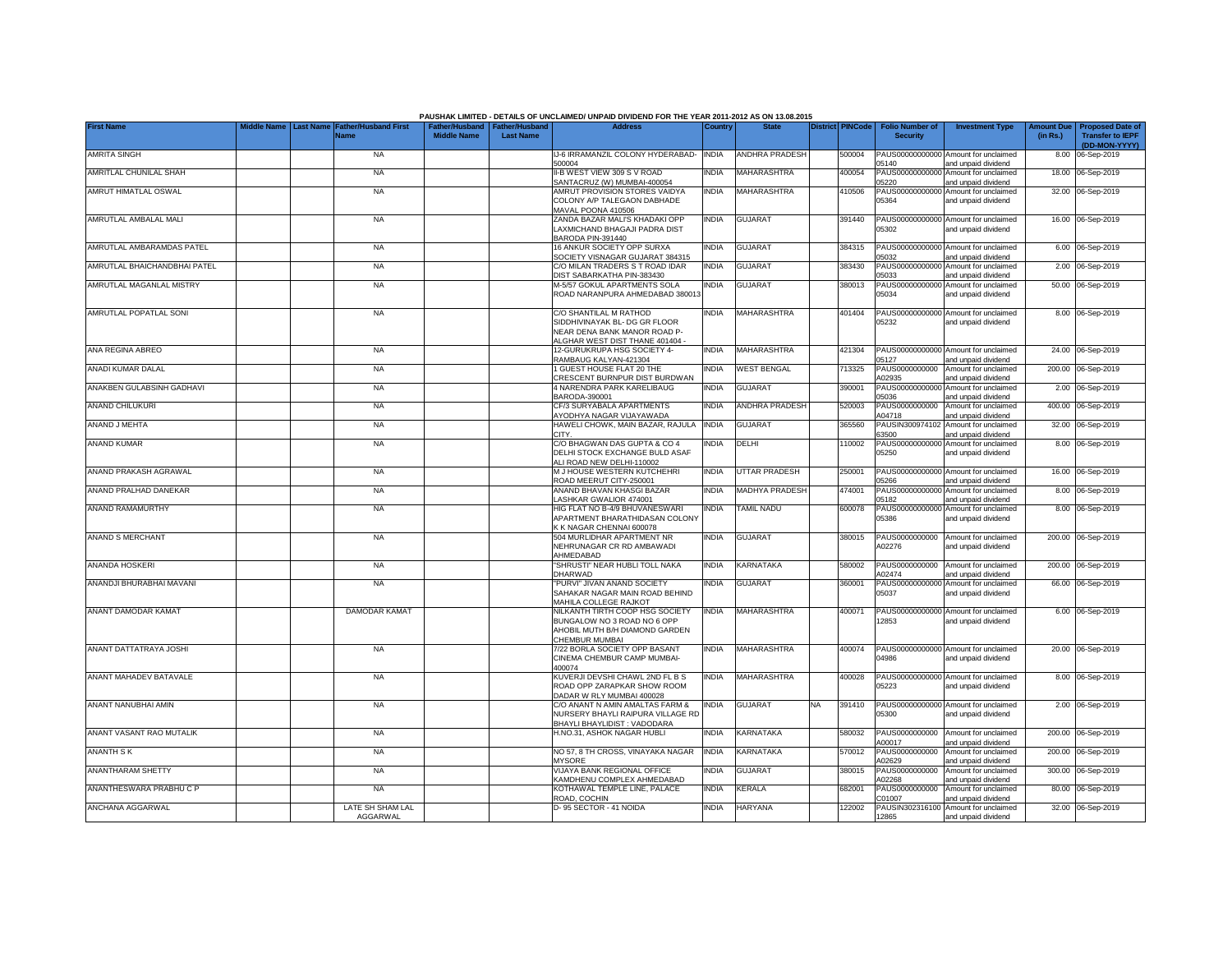|                              |                                |                                     |                                                       |                  | PAUSHAK LIMITED - DETAILS OF UNCLAIMED/ UNPAID DIVIDEND FOR THE YEAR 2011-2012 AS ON 13.08.2015      |              |                      |                         |                                           |                                                             |                               |                                                                     |
|------------------------------|--------------------------------|-------------------------------------|-------------------------------------------------------|------------------|------------------------------------------------------------------------------------------------------|--------------|----------------------|-------------------------|-------------------------------------------|-------------------------------------------------------------|-------------------------------|---------------------------------------------------------------------|
| <b>First Name</b>            | <b>Last Name</b><br>iddle Name | <b>Father/Husband First</b><br>Name | Father/Husband   Father/Husband<br><b>Middle Name</b> | <b>Last Name</b> | <b>Address</b>                                                                                       | Country      | <b>State</b>         | <b>District PINCode</b> | <b>Folio Number of</b><br><b>Security</b> | <b>Investment Type</b>                                      | <b>Amount Due</b><br>(in Rs.) | <b>Proposed Date of</b><br><b>Transfer to IEPF</b><br>(DD-MON-YYYY) |
| ANDRADE B C                  |                                | <b>NA</b>                           |                                                       |                  | 324, H.S.R.LAYOUT, SECTOR-4 17 MAIN<br>ROAD 14B CROSSBANGALORE                                       | <b>INDIA</b> | KARNATAKA            | 560102                  | PAUS0000000000<br>A01522                  | Amount for unclaimed<br>and unpaid dividend                 |                               | 200.00 06-Sep-2019                                                  |
| ANGIRAS BHOGILAL MEHTA       |                                | <b>NA</b>                           |                                                       |                  | BHOGILAL R MEHTA & SONS R 535<br>STOCK EXCHANGE B S MARG MUMBAI                                      | <b>INDIA</b> | MAHARASHTRA          | 400023                  | PAUS0000000000<br>A03694                  | Amount for unclaimed<br>and unpaid dividend                 |                               | 200.00 06-Sep-2019                                                  |
| <b>ANIL GUPTA</b>            |                                | <b>NA</b>                           |                                                       |                  | B-502 RISHI APARTMENTS ALAKNANDA<br>NEW DELHI 110019                                                 | <b>INDIA</b> | DELHI                | 110019                  | 05453                                     | PAUS00000000000 Amount for unclaimed<br>and unpaid dividend |                               | 8.00 06-Sep-2019                                                    |
| ANIL K GHIA                  |                                | <b>NA</b>                           |                                                       |                  | C/O GROW WELL TRADERS MOHAN<br>BAG 3RD FLOOR K M ZAVERI ROAD<br>MUMBAI-400004                        | <b>INDIA</b> | MAHARASHTRA          | 400004                  | PAUS00000000000<br>05229                  | Amount for unclaimed<br>and unpaid dividend                 |                               | 8.00 06-Sep-2019                                                    |
| <b>ANIL KAPOOR</b>           |                                | <b>NA</b>                           |                                                       |                  | 95 SFS RAJOURI APARTMENTS OPP<br>GOVT OF INDIA PRESS NEW DELHI<br>10064                              | <b>INDIA</b> | DELHI                | 110064                  | 05260                                     | PAUS00000000000 Amount for unclaimed<br>and unpaid dividend |                               | 8.00 06-Sep-2019                                                    |
| ANIL KUKAM SADHUKHAN         |                                | <b>NA</b>                           |                                                       |                  | 30 S N BANERJEE ROAD CALCUTTA                                                                        | <b>INDIA</b> | <b>WEST BENGAL</b>   | 700013                  | PAUS0000000000<br>102716                  | Amount for unclaimed<br>and unpaid dividend                 |                               | 200.00 06-Sep-2019                                                  |
| ANIL KUMAR                   |                                | <b>NA</b>                           |                                                       |                  | BRAHMPUR PO - PHULWARI SHARIF<br><b>JISTT - PATNA</b>                                                | <b>INDIA</b> | <b>BIHAR</b>         | 801505                  | PAUS1302340000<br>38454                   | Amount for unclaimed<br>and unpaid dividend                 |                               | 2338.00 06-Sep-2019                                                 |
| ANIL KUMAR CHAWLA            |                                | <b>NA</b>                           |                                                       |                  | 195 SURIYA NIKETAN DELHI 110092                                                                      | <b>INDIA</b> | DELHI                | 110092                  | PAUS0000000000<br>05294                   | Amount for unclaimed<br>and unpaid dividend                 |                               | 66.00 06-Sep-2019                                                   |
| ANIL KUMAR DAYAL             |                                | <b>NA</b>                           |                                                       |                  | 100-A JIGAR COLONY CIVIL LINES<br>MORADABAD                                                          | <b>INDIA</b> | <b>UTTAR PRADESH</b> | 246701                  | PAUS00000000000<br>05094                  | Amount for unclaimed<br>and unpaid dividend                 |                               | 66.00 06-Sep-2019                                                   |
| ANIL KUMAR J AGARWALA        |                                | <b>NA</b>                           |                                                       |                  | 12 BELIAGHATA ROAD CALCUTTA-<br>700015                                                               | <b>INDIA</b> | <b>WEST BENGAL</b>   | 700015                  | PAUS00000000000<br>05280                  | Amount for unclaimed<br>and unpaid dividend                 |                               | 8.00 06-Sep-2019                                                    |
| ANIL KUMAR JAIN              |                                | <b>NA</b>                           |                                                       |                  | 2 NAROTAM BHUVAN HANUMAN ROAD<br>/ILE PARLE EAST MUMBAI 400057                                       | <b>INDIA</b> | MAHARASHTRA          | 400057                  | PAUS00000000000<br>05415                  | Amount for unclaimed<br>and unpaid dividend                 |                               | 16.00 06-Sep-2019                                                   |
| ANIL KUMAR K S               |                                | <b>NA</b>                           |                                                       |                  | KUMAR SURGICALS AND DIAGNOSITICS INDIA<br>XL/1089, ASIABIA TRUS BLDGS<br>T.D.ROAD, ERNAKULAM, COCHIN |              | <b>KERALA</b>        | 682011                  | PAUS0000000000<br>A01179                  | Amount for unclaimed<br>and unpaid dividend                 |                               | 200.00 06-Sep-2019                                                  |
| ANIL KUMAR MEHRAY            |                                | <b>NA</b>                           |                                                       |                  | C/O GIFTSLAND 45 M G MARG<br>ALLAHABAD-211001                                                        | <b>INDIA</b> | UTTAR PRADESH        | 211001                  | 05108                                     | PAUS00000000000 Amount for unclaimed<br>and unpaid dividend |                               | 24.00 06-Sep-2019                                                   |
| ANIL KUMAR SRIVASTAVA        |                                | <b>NA</b>                           |                                                       |                  | 8/10 WESTERN EXTENSION AREA<br>KAROL BAGH NEW DELHI-110005                                           | <b>INDIA</b> | DELHI                | 110005                  | PAUS0000000000<br>05170                   | Amount for unclaimed<br>and unpaid dividend                 | 16.00                         | 06-Sep-2019                                                         |
| ANIL P MAJMUDAR              |                                | <b>NA</b>                           |                                                       |                  | 32-S, HARINAGAR SOCIETY GOTRI ROAD<br>VADODARA                                                       | <b>INDIA</b> | <b>GUJARAT</b>       | 390015                  | PAUS0000000000<br>A01957                  | Amount for unclaimed<br>and unpaid dividend                 |                               | 800.00 06-Sep-2019                                                  |
| ANIL PRABHULAL SHAH          |                                | <b>NA</b>                           |                                                       |                  | WADI SONI POLE NO 4 BARODA-390001                                                                    | <b>INDIA</b> | <b>GUJARAT</b>       | 390001                  | PAUS0000000000<br>05040                   | Amount for unclaimed<br>and unpaid dividend                 |                               | 16.00 06-Sep-2019                                                   |
| <b>ANIL RATHORE</b>          |                                | <b>NA</b>                           |                                                       |                  | C-223 SOUTH MOTI BAGH NEW DELHI-<br>110021                                                           | INDIA        | DELHI                | 110021                  | PAUS0000000000<br>05146                   | Amount for unclaimed<br>and unpaid dividend                 | 8.00                          | 06-Sep-2019                                                         |
| ANIL SHARMA                  |                                | <b>NA</b>                           |                                                       |                  | SANGAM THEATRE R K PURAM NEW<br>DELHI-110017                                                         | <b>INDIA</b> | DELHI                | 110017                  | PAUS0000000000<br>05176                   | Amount for unclaimed<br>and unpaid dividend                 |                               | 8.00 06-Sep-2019                                                    |
| <b>ANIL SURI</b>             |                                | <b>NA</b>                           |                                                       |                  | FLAT NO.51, GANGOTRI APARTMENT<br>PLOT NO.5, BODELLA PHASA-II<br>VILASPURI NEW DELHINEW DELHI        | <b>INDIA</b> | DELHI                | 110018                  | PAUS00000000000<br>05306                  | Amount for unclaimed<br>and unpaid dividend                 |                               | 50.00 06-Sep-2019                                                   |
| <b>ANIL TEWARI</b>           |                                | <b>NA</b>                           |                                                       |                  | F-10 M A R HOSTEL MAULANA AZAD<br>ROAD NEW DELHI-110011                                              | <b>INDIA</b> | DELHI                | 110011                  | 05178                                     | PAUS00000000000 Amount for unclaimed<br>and unpaid dividend |                               | 8.00 06-Sep-2019                                                    |
| ANILABEN RAMESHCHANDRA PATEL |                                | <b>NA</b>                           |                                                       |                  | NEAR SOPARIWALA MENSON WADI<br>WADI RAOPURA BARODA 390001                                            | <b>INDIA</b> | GUJARAT              | 390001                  | PAUS00000000000<br>04967                  | Amount for unclaimed<br>and unpaid dividend                 |                               | 2.00 06-Sep-2019                                                    |
| ANILKUMAR AMBALAL PATEL      |                                | <b>NA</b>                           |                                                       |                  | 6 SOMNATH NAGAR NEAR GOVT<br>GODOWN SHAHIBAG AHMEDABAD-<br>380004                                    | INDIA        | GUJARAT              | 380004                  | PAUS00000000000<br>05106                  | Amount for unclaimed<br>and unpaid dividend                 |                               | 8.00 06-Sep-2019                                                    |
| ANILKUMAR CHIMANLAL KHARAWA  |                                | <b>NA</b>                           |                                                       |                  | MADAN ZAMPA ROAD BARELI<br>KHARWAWAD OPP AZAD GROUND<br>BARODA-390001                                | <b>INDIA</b> | GUJARAT              | 390001                  | 05043                                     | PAUS00000000000 Amount for unclaimed<br>and unpaid dividend |                               | 8.00 06-Sep-2019                                                    |
| ANILKUMAR KANTILAL PARIKH    |                                | <b>NA</b>                           |                                                       |                  | 922 TOKERSHAH'S ST RAIKHAD<br>AHMEDABAD 380001                                                       | <b>INDIA</b> | <b>GUJARAT</b>       | 380001                  | 05099                                     | PAUS00000000000 Amount for unclaimed<br>and unpaid dividend |                               | 2.00 06-Sep-2019                                                    |
| <b>ANIRBAN BISWAS</b>        |                                | <b>NA</b>                           |                                                       |                  | FLAT NO-314 SUKHSAGAR APRT 252/A<br>PICNIC GARDEN ROAD CALCUTTA                                      | <b>INDIA</b> | <b>WEST BENGAL</b>   | 700039                  | PAUS0000000000<br>402807                  | Amount for unclaimed<br>and unpaid dividend                 |                               | 300.00 06-Sep-2019                                                  |
| ANIRUDHAN N                  |                                | <b>NA</b>                           |                                                       |                  | GEETHA NIVAS NORTH OF VAZECHERY INDIA<br>BRIDGE, ELLEPPY ALLEPPY                                     |              | <b>KERALA</b>        | 688001                  | PAUS0000000000<br>A00019                  | Amount for unclaimed<br>and unpaid dividend                 |                               | 200.00 06-Sep-2019                                                  |
| <b>ANITA GUPTA</b>           |                                | <b>NA</b>                           |                                                       |                  | D-8 ANAND NIKETAN NEW DELHI 110021                                                                   | <b>INDIA</b> | DELHI                | 110021                  | 05365                                     | PAUS00000000000 Amount for unclaimed<br>and unpaid dividend |                               | 32.00 06-Sep-2019                                                   |
| ANITA JAIN                   |                                | <b>NA</b>                           |                                                       |                  | C-Y /100 S D A HAUZ KHAS NEW DELHI<br>110016                                                         | <b>INDIA</b> | DELHI                | 110016                  | 05256                                     | PAUS00000000000 Amount for unclaimed<br>and unpaid dividend |                               | 8.00 06-Sep-2019                                                    |
| ANITA S DHAIFULE             |                                | <b>NA</b>                           |                                                       |                  | 1/1 BHAWANI BHAVAN BHAVANI<br>SHANKAR ROAD DADAR MUMBAI 400028                                       | <b>INDIA</b> | MAHARASHTRA          | 400028                  | 05370                                     | PAUS00000000000 Amount for unclaimed<br>and unpaid dividend |                               | 66.00 06-Sep-2019                                                   |
| <b>ANITA SADASIV</b>         |                                | <b>NA</b>                           |                                                       |                  | 13 BASANTA BOSE ROAD FIRST FLOOR INDIA<br>CALCUTTA 700026                                            |              | <b>WEST BENGAL</b>   | 700026                  | 05236                                     | PAUS00000000000 Amount for unclaimed<br>and unpaid dividend |                               | 16.00 06-Sep-2019                                                   |
| ANJALI ARVIND PHANSALKAR     |                                | <b>NA</b>                           |                                                       |                  | B-9 SAHYADRI CO-OP HSG SOCIETY 9-A INDIA<br>PATPARGANJ DELHI 110092                                  |              | DELHI                | 110092                  | 05172                                     | PAUS00000000000 Amount for unclaimed<br>and unpaid dividend |                               | 8.00 06-Sep-2019                                                    |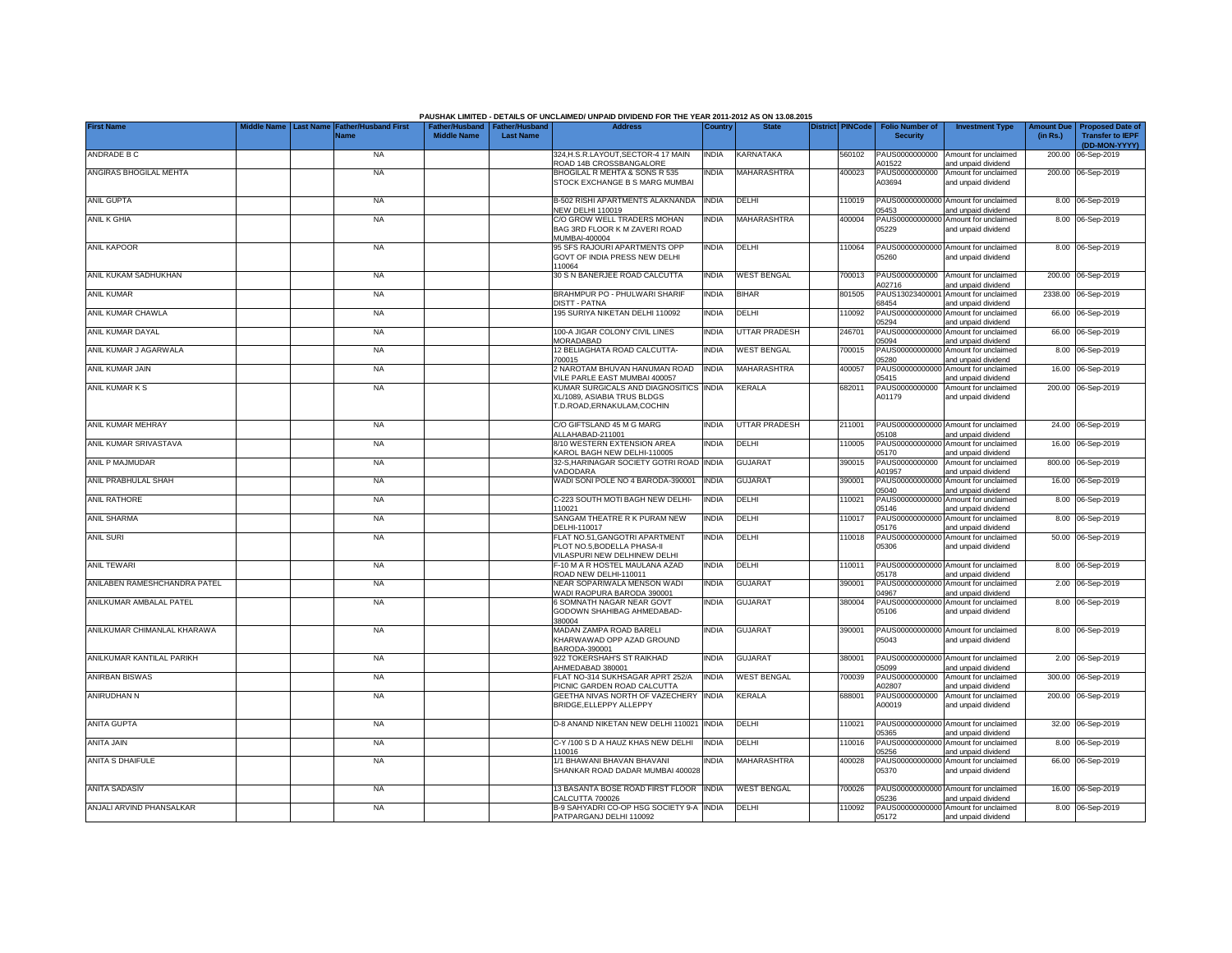|                              |                  |                                     |                    |                                                     | PAUSHAK LIMITED - DETAILS OF UNCLAIMED/ UNPAID DIVIDEND FOR THE YEAR 2011-2012 AS ON 13.08.2015                           |              |                       |                         |                                           |                                                             |                               |                                                                     |
|------------------------------|------------------|-------------------------------------|--------------------|-----------------------------------------------------|---------------------------------------------------------------------------------------------------------------------------|--------------|-----------------------|-------------------------|-------------------------------------------|-------------------------------------------------------------|-------------------------------|---------------------------------------------------------------------|
| <b>First Name</b>            | <b>Last Name</b> | <b>Father/Husband First</b><br>Name | <b>Middle Name</b> | Father/Husband   Father/Husband<br><b>Last Name</b> | <b>Address</b>                                                                                                            | Country      | <b>State</b>          | <b>District PINCode</b> | <b>Folio Number of</b><br><b>Security</b> | <b>Investment Type</b>                                      | <b>Amount Due</b><br>(in Rs.) | <b>Proposed Date of</b><br><b>Transfer to IEPF</b><br>(DD-MON-YYYY) |
| <b>ANJALI SAHNI</b>          |                  | <b>NA</b>                           |                    |                                                     | B-58 NEW RAJINDER NAGAR NEW<br>DELHI-110060                                                                               | <b>INDIA</b> | DELHI                 | 110060                  | 05168                                     | PAUS00000000000 Amount for unclaimed<br>and unpaid dividend |                               | 8.00 06-Sep-2019                                                    |
| ANJALI TATHAVDEKAR           |                  | <b>NA</b>                           |                    |                                                     | 3 MADHUGHT SOCIETY 36/7<br>ERANDAWANA POONA                                                                               | <b>INDIA</b> | MAHARASHTRA           | 411038                  | PAUS0000000000<br>A04043                  | Amount for unclaimed<br>and unpaid dividend                 |                               | 200.00 06-Sep-2019                                                  |
| ANJANA ASHOK PATEL           |                  | <b>NA</b>                           |                    |                                                     | LAXMI BHUVAN 3RD ROAD KHAR<br>MUMBAI-400052                                                                               | India        | MAHARASHTRA           | 400052                  | PAUS000<br>2000000<br>05044               | Amount for unclaimed<br>and unpaid dividend                 |                               | 2.00 06-Sep-2019                                                    |
| ANJANA KAPUR                 |                  | <b>NA</b>                           |                    |                                                     | 2566-A SHADI PUR NEW DELHI-110008                                                                                         | <b>INDIA</b> | DELHI                 | 10008                   | PAUS0000000000<br>05160                   | Amount for unclaimed<br>and unpaid dividend                 |                               | 8.00 06-Sep-2019                                                    |
| ANJANA SHANTILAL AMIN        |                  | <b>NA</b>                           |                    |                                                     | HANUMAN CHOK BHUTADI ZAMPA<br>BARODA 390001                                                                               | <b>INDIA</b> | <b>GUJARAT</b>        | 390001                  | PAUS00000000000<br>05451                  | Amount for unclaimed<br>and unpaid dividend                 |                               | 24.00 06-Sep-2019                                                   |
| <b>ANJANA VIG</b>            |                  | <b>NA</b>                           |                    |                                                     | 13/12 PATEL NAGAR EAST NEW DELHI-<br>110008                                                                               | <b>INDIA</b> | DELHI                 | 110008                  | PAUS00000000000<br>05174                  | Amount for unclaimed<br>and unpaid dividend                 |                               | 8.00 06-Sep-2019                                                    |
| ANJANABEN MAHENDRAKUMAR SHAH |                  | <b>NA</b>                           |                    |                                                     | A-5 AAVKAR APARTMENTS ST XEVIERS INDIA<br>HIGH SCHOOL ROAD NAVARANGAPURA<br>AHMEDABAD-380009                              |              | <b>GUJARAT</b>        | 380009                  | PAUS00000000000<br>05204                  | Amount for unclaimed<br>and unpaid dividend                 |                               | 8.00 06-Sep-2019                                                    |
| <b>ANJOO CHAUDHRY</b>        |                  | <b>DINESH KUMAR</b>                 |                    |                                                     | D-124 SECTOR-41 NOIDA                                                                                                     | <b>INDIA</b> | <b>UTTAR PRADESH</b>  | 201303                  | PAUSIN301055103<br>57866                  | Amount for unclaimed<br>and unpaid dividend                 |                               | 8.00 06-Sep-2019                                                    |
| <b>ANJU BHUTORIA</b>         |                  | <b>NA</b>                           |                    |                                                     | C/O DAULAT BIJAI SINGH BHUTORIA<br>PATTY NO 7TH PO LADNUN RAJASTHAN<br>341306                                             | INDIA        | <b>RAJASTHAN</b>      | 341306                  | PAUS0000000000<br>05320                   | Amount for unclaimed<br>and unpaid dividend                 |                               | 8.00 06-Sep-2019                                                    |
| <b>ANJU GOEL</b>             |                  | <b>NA</b>                           |                    |                                                     | 54 MAITRI APARTMENTS MAYUR VIHAR<br>PHASE I DELHI 110091                                                                  | <b>INDIA</b> | DELHI                 | 110091                  | 05159                                     | PAUS00000000000 Amount for unclaimed<br>and unpaid dividend |                               | 8.00 06-Sep-2019                                                    |
| ANJU MAKAR                   |                  | <b>NA</b>                           |                    |                                                     | 5/5 WEST PATEL NAGAR NEW DELHI-<br>110008                                                                                 | <b>INDIA</b> | DELHI                 | 110008                  | PAUS00000000000<br>05288                  | Amount for unclaimed<br>and unpaid dividend                 |                               | 16.00 06-Sep-2019                                                   |
| ANJU R SAHOO                 |                  | <b>NA</b>                           |                    |                                                     | 32 VIJAY SINGH MITRA CO-OP HSG<br>SOCIETY - LTD 'B' WING 4TH FLR TARUN<br>BHARAT CHAKA-LA ANDHERI EAST<br>MUMBAI 400099 - | <b>INDIA</b> | MAHARASHTRA           | 400099                  | PAUS0000000000<br>05430                   | Amount for unclaimed<br>and unpaid dividend                 |                               | 24.00 06-Sep-2019                                                   |
| <b>ANNAJI P NAIK</b>         |                  | <b>NA</b>                           |                    |                                                     | C/O DR AVINASH A NAIK PRASAD<br>HOSPITAL ATHANI DIST.BELGAUM                                                              | <b>INDIA</b> | KARNATAKA             | 591304                  | A02579                                    | PAUS0000000000 Amount for unclaimed<br>and unpaid dividend  |                               | 200.00 06-Sep-2019                                                  |
| ANNAPOORNI SUNDARESWARAN     |                  | SUNDARESWARAN                       |                    |                                                     | NO 21/713 SUDARSANA THONDIKULAM<br>VILLAGE PALAKKAD, KERALA                                                               | <b>INDIA</b> | KERALA                | 678004                  | 51474                                     | PAUSIN301637409 Amount for unclaimed<br>and unpaid dividend |                               | 400.00 06-Sep-2019                                                  |
| ANNAPURNA DEVI SETH          |                  | <b>NA</b>                           |                    |                                                     | 4 CAPPER ROAD LALBAGH LUCKNOW                                                                                             | <b>INDIA</b> | <b>UTTAR PRADESH</b>  | 226001                  | PAUS0000000000<br>A03386                  | Amount for unclaimed<br>and unpaid dividend                 |                               | 200.00 06-Sep-2019                                                  |
| ANSHU BHASIN                 |                  | NAVNEET KUMAR<br><b>BASHIN</b>      |                    |                                                     | C-29, SECTOR - D LDA COLONY KANPUR INDIA<br>ROAD LUCKNOW                                                                  |              | <b>UTTAR PRADESH</b>  | 226012                  | PAUSIN301055101<br>64654                  | Amount for unclaimed<br>and unpaid dividend                 |                               | 66.00 06-Sep-2019                                                   |
| ANSUYA BHANUDEV PANDYA       |                  | <b>NA</b>                           |                    |                                                     | C-11 ASHAPURI SOCIETY NR<br>GHODASAR POLICE CHOWKY<br>MANINAGAR AHMEDABAD 380008                                          | <b>INDIA</b> | <b>GUJARAT</b>        | 380008                  | PAUS00000000000<br>04989                  | Amount for unclaimed<br>and unpaid dividend                 |                               | 12.00 06-Sep-2019                                                   |
| ANSUYA VITHALBHAI JOSHI      |                  | <b>NA</b>                           |                    |                                                     | NAYAN-KUNJ 35/2 JAYANT KUNJ VATWA INDIA<br>ROAD MANINAGAR AHMEDABAD-380008                                                |              | <b>GUJARAT</b>        | 380008                  | 04990                                     | PAUS00000000000 Amount for unclaimed<br>and unpaid dividend |                               | 6.00 06-Sep-2019                                                    |
| <b>ANTHOJIRAO K</b>          |                  | <b>NA</b>                           |                    |                                                     | MARUTI NAGAR NR KHB COLONY<br>BELLARY 3                                                                                   | <b>INDIA</b> | KARNATAKA             | 583101                  | 05381                                     | PAUS00000000000 Amount for unclaimed<br>and unpaid dividend |                               | 16.00 06-Sep-2019                                                   |
| ANTO C PULLOKKARAN           |                  | <b>NA</b>                           |                    |                                                     | NEAR R M H S ALOOR P O ALOOR VIA<br>KALLETTUMKARA<br>DIST.TRICHUR.KERALA                                                  | <b>INDIA</b> | KERALA                | 680683                  | PAUS0000000000<br>A04229                  | Amount for unclaimed<br>and unpaid dividend                 |                               | 300.00 06-Sep-2019                                                  |
| ANU LAMBA                    |                  | <b>NA</b>                           |                    |                                                     | H NO 9673 ISLAM GUNJ OPP AZAD<br>MARKET DELHI 110006                                                                      | <b>INDIA</b> | DELHI                 | 110006                  | PAUS00000000000<br>05392                  | Amount for unclaimed<br>and unpaid dividend                 |                               | 8.00 06-Sep-2019                                                    |
| ANUPKUMAR S P DHARWADKER     |                  | <b>NA</b>                           |                    |                                                     | HOUSE NO.82/3, CHINCHWADA-<br>CHIMBEL, RIBANDAR-GOA                                                                       | <b>INDIA</b> | GOA                   | 403006                  | PAUS0000000000<br>A04092                  | Amount for unclaimed<br>and unpaid dividend                 |                               | 200.00 06-Sep-2019                                                  |
| ANURADHA A SHETYE            |                  | <b>NA</b>                           |                    |                                                     | D/5/8 JEEVAN SHANTI S V ROAD<br>SANTACRUZ WEST MUMBAI 400054                                                              | INDIA        | <b>MAHARASHTRA</b>    | 400054                  | 05213                                     | PAUS00000000000 Amount for unclaimed<br>and unpaid dividend |                               | 8.00 06-Sep-2019                                                    |
| ANURADHA DINUBHAI AMIN       |                  | <b>NA</b>                           |                    |                                                     | BHAILI RAIPURA ROAD BHAILI 391410<br><b>DIST BARODA</b>                                                                   | <b>INDIA</b> | <b>GUJARAT</b>        | 391410                  | 05301                                     | PAUS00000000000 Amount for unclaimed<br>and unpaid dividend |                               | 2.00 06-Sep-2019                                                    |
| ANUSUYA K NARASIMHAN         |                  | <b>NA</b>                           |                    |                                                     | 501, 4TH CROSS, BANASHANKARI 3RD<br>STAGE, 2ND BLOCK, BANGALORE-<br>560085                                                | <b>INDIA</b> | <b>KARNATAKA</b>      | 560085                  | 05231                                     | PAUS00000000000 Amount for unclaimed<br>and unpaid dividend |                               | 16.00 06-Sep-2019                                                   |
| APABHAI PUNAMBHAI PATEL      |                  | <b>NA</b>                           |                    |                                                     | GANDHI POLE NEAR KARIKUI<br>KARAMSAD 388325                                                                               | India        | <b>GUJARAT</b>        | 388325                  | PAUS0000000000<br>05290                   | Amount for unclaimed<br>and unpaid dividend                 |                               | 2.00 06-Sep-2019                                                    |
| APPICONDA CHALAPATHI RAO     |                  | <b>NA</b>                           |                    |                                                     | C/O SHRI A L RAO D NO 49-3-7 NR<br>MARUTHI ASHRAM LALITHANAGAR<br>VISAKHAPATNAM 530016                                    | <b>INDIA</b> | <b>ANDHRA PRADESH</b> | 530016                  | PAUS0000000000<br>04992                   | Amount for unclaimed<br>and unpaid dividend                 |                               | 2.00 06-Sep-2019                                                    |
| APURBA KUMAR BORAH           |                  | <b>NA</b>                           |                    |                                                     | PRAGJYOTISH NAGAR GAUHATI-781014 INDIA                                                                                    |              | ASSAM                 | 781014                  | 05046                                     | PAUS00000000000 Amount for unclaimed<br>and unpaid dividend |                               | 2.00 06-Sep-2019                                                    |
| <b>ARATI DAS</b>             |                  | <b>NA</b>                           |                    |                                                     | FLAT NO 12 INDIAN BANK OFFICER'S<br>QTR 3B & 3C AHIRIPUKUR ROAD<br>CALCUTTA 700019                                        | <b>INDIA</b> | <b>WEST BENGAL</b>    | 700019                  | PAUS00000000000<br>05352                  | Amount for unclaimed<br>and unpaid dividend                 |                               | 66.00 06-Sep-2019                                                   |
| ARAYADATH BHASKARAN          |                  | <b>NA</b>                           |                    |                                                     | KUNDOOPARAMBA P O EDAKKAD<br>CALICUT 673005                                                                               | India        | KERALA                | 673005                  | 05088                                     | PAUS00000000000 Amount for unclaimed<br>and unpaid dividend |                               | 50.00 06-Sep-2019                                                   |
| <b>ARCHANA GHOSH</b>         |                  | <b>NA</b>                           |                    |                                                     | 102 BHUPENDRA BOSE AVENUE FLAT<br>NO-2 CALCUTTA 700004                                                                    | <b>INDIA</b> | <b>WEST BENGAL</b>    | 700004                  | 05239                                     | PAUS00000000000 Amount for unclaimed<br>and unpaid dividend |                               | 8.00 06-Sep-2019                                                    |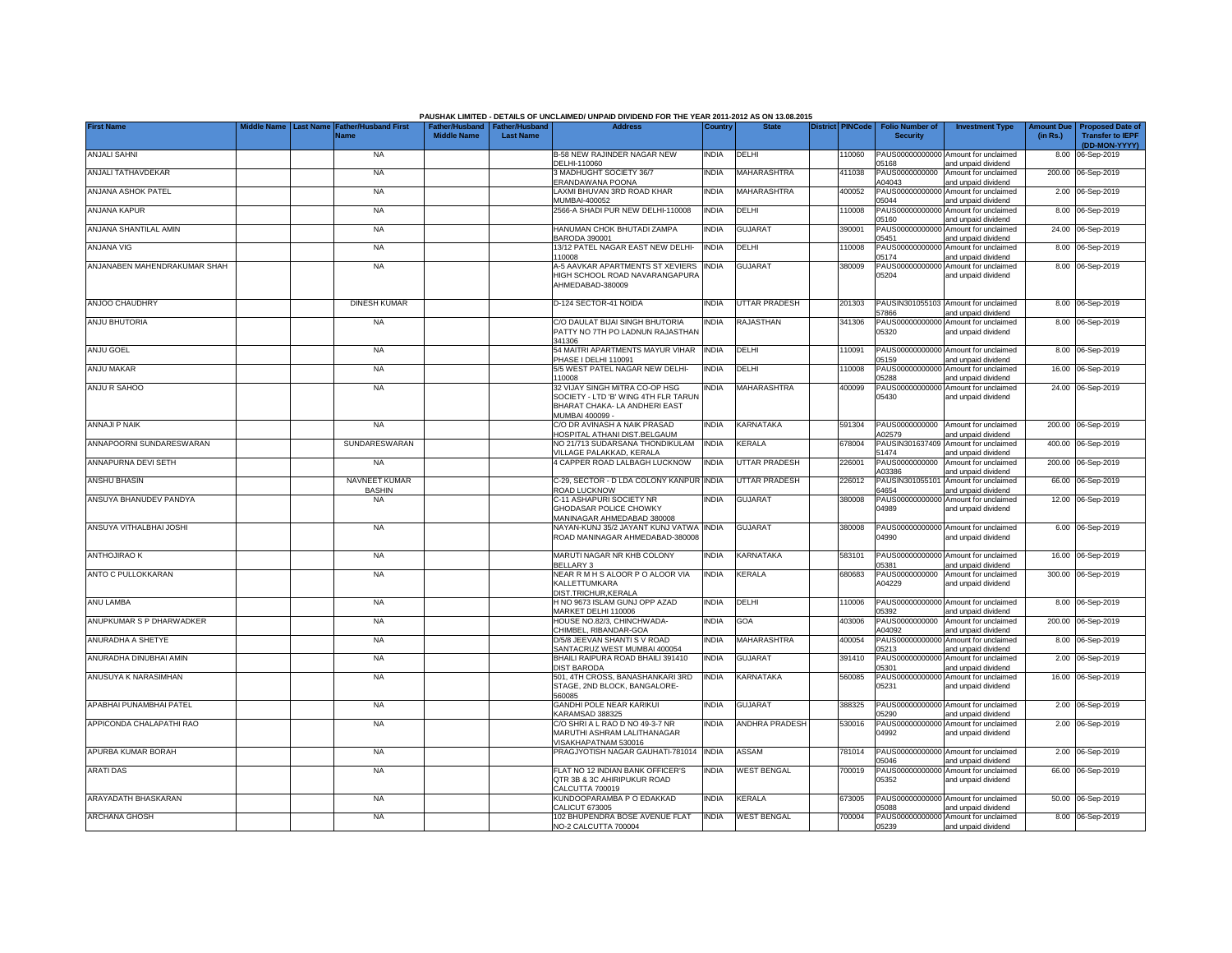|                             |                                                         |                    |                                                     | PAUSHAK LIMITED - DETAILS OF UNCLAIMED/ UNPAID DIVIDEND FOR THE YEAR 2011-2012 AS ON 13.08.2015 |              |                       |                         |                                           |                                                             |                               |                                                    |
|-----------------------------|---------------------------------------------------------|--------------------|-----------------------------------------------------|-------------------------------------------------------------------------------------------------|--------------|-----------------------|-------------------------|-------------------------------------------|-------------------------------------------------------------|-------------------------------|----------------------------------------------------|
| <b>First Name</b>           | <b>Father/Husband First</b><br><b>Last Name</b><br>Vame | <b>Middle Name</b> | Father/Husband   Father/Husband<br><b>Last Name</b> | <b>Address</b>                                                                                  | Country      | <b>State</b>          | <b>District PINCode</b> | <b>Folio Number of</b><br><b>Security</b> | <b>Investment Type</b>                                      | <b>Amount Due</b><br>(in Rs.) | <b>Proposed Date of</b><br><b>Transfer to IEPF</b> |
| ARCHANA MEHRAY              | <b>NA</b>                                               |                    |                                                     | C/O GIFTSLAND 45 M G MARG                                                                       | <b>INDIA</b> | <b>UTTAR PRADESH</b>  | 211001                  |                                           | PAUS00000000000 Amount for unclaimed                        |                               | (DD-MON-YYYY)<br>24.00 06-Sep-2019                 |
|                             |                                                         |                    |                                                     | ALLAHABAD-211001                                                                                |              |                       |                         | 05107                                     | and unpaid dividend                                         |                               |                                                    |
| <b>ARCHANA PAREKH</b>       | <b>NA</b>                                               |                    |                                                     | C-249 MALVIYA NAGAR JAIPUR 302017                                                               | <b>INDIA</b> | <b>RAJASTHAN</b>      | 302017                  | PAUS0000000000<br>05143                   | Amount for unclaimed<br>and unpaid dividend                 |                               | 8.00 06-Sep-2019                                   |
| ARJANDAS ATMARAM SACHANI    | <b>NA</b>                                               |                    |                                                     | 93 SINDHI COLONY MAIN ROAD MAIN<br>ROAD                                                         | INDIA        | <b>GUJARAT</b>        | 360001                  | PAUSIN300757106<br>62469                  | Amount for unclaimed<br>and unpaid dividend                 |                               | 200.00 06-Sep-2019                                 |
| ARJANDAS H MAKHIJA          | <b>NA</b>                                               |                    |                                                     | 3 SHRI GURU RAM DAS SOCIETY                                                                     | <b>INDIA</b> | <b>GUJARAT</b>        | 380024                  | PAUS0000000000                            | Amount for unclaimed                                        |                               | 8.00 06-Sep-2019                                   |
| ARJANDAS H MAKHIJA          | <b>NA</b>                                               |                    |                                                     | BAPUNAGAR AHMEDABAD 380024<br>3 SHRI GURURAMDAS SOCIETY                                         | <b>INDIA</b> | <b>GUJARAT</b>        | 380024                  | 05447<br>PAUS0000000000                   | and unpaid dividend<br>Amount for unclaimed                 |                               | 16.00 06-Sep-2019                                  |
|                             |                                                         |                    |                                                     | BAPUNAGAR AHMEDABAD 380024                                                                      |              |                       |                         | 05351                                     | and unpaid dividend                                         |                               |                                                    |
| ARJUN HARISINGANI           | <b>NA</b>                                               |                    |                                                     | A-6 MATRUCHAYA MANVEL PADA ROAD INDIA<br><b>VIRAR EAST MUMBAI</b>                               |              | MAHARASHTRA           | 401303                  | PAUS0000000000<br>A03674                  | Amount for unclaimed<br>and unpaid dividend                 |                               | 300.00 06-Sep-2019                                 |
| ARJUN MAHADEV JAMBLE        | <b>NA</b>                                               |                    |                                                     | KUVERJI DEVSHI CHAWL 2ND FL B S<br>ROAD OPP ZARAPKAR SHOW ROOM<br>DADAR W RLY MUMBAI 400028     | INDIA        | <b>MAHARASHTRA</b>    | 400028                  | PAUS0000000000<br>05224                   | Amount for unclaimed<br>and unpaid dividend                 |                               | 8.00 06-Sep-2019                                   |
| ARJUN PRASAD AGARWAL        | <b>NA</b>                                               |                    |                                                     | C/O GOVARDHAN DAS AGARWAL                                                                       | <b>INDIA</b> | <b>BIHAR</b>          | 854301                  | PAUS00000000000                           | Amount for unclaimed                                        |                               | 8.00 06-Sep-2019                                   |
|                             |                                                         |                    |                                                     | SANDGAR PATTY ROAD PO<br>KISHANGANJ BAZAR PURNEA                                                |              |                       |                         | 05197                                     | and unpaid dividend                                         |                               |                                                    |
| ARJUNSINH N JHALA           | <b>NA</b>                                               |                    |                                                     | 2, GOV. SERVENT SOCIETY, RAIYA RING                                                             | <b>INDIA</b> | <b>GUJARAT</b>        | 360005                  | PAUS0000000000                            | Amount for unclaimed                                        |                               | 100.00 06-Sep-2019                                 |
| <b>ARNAB ROUTH</b>          | <b>NA</b>                                               |                    |                                                     | ROAD, RAJKOT.<br>P-24 C I T ROAD SCHEME-X M                                                     | <b>INDIA</b> | <b>WEST BENGAL</b>    | 700010                  | 05429<br>PAUS0000000000                   | and unpaid dividend<br>Amount for unclaimed                 |                               | 200.00 06-Sep-2019                                 |
|                             |                                                         |                    |                                                     | CALCUTTA<br>KALYAN BANK ROAD MANDI VADODARA INDIA                                               |              |                       |                         | A02795                                    | and unpaid dividend                                         |                               |                                                    |
| <b>ARPITA SHROFF</b>        | <b>NA</b>                                               |                    |                                                     |                                                                                                 |              | <b>GUJARAT</b>        | 390006                  | PAUS0000000000<br>A02172                  | Amount for unclaimed<br>and unpaid dividend                 |                               | 600.00 06-Sep-2019                                 |
| <b>ARUN BHATNAGAR</b>       | <b>NA</b>                                               |                    |                                                     | ROXY ROAD LASHKAR GWALIOR                                                                       | <b>INDIA</b> | <b>MADHYA PRADESH</b> | 474001                  | PAUS0000000000<br>A03244                  | Amount for unclaimed<br>and unpaid dividend                 |                               | 200.00 06-Sep-2019                                 |
| ARUN HIRALAL BULSARA        | <b>NA</b>                                               |                    |                                                     | 4 NEHRU NAGAR S M ROAD                                                                          | <b>INDIA</b> | GUJARAT               | 380015                  | PAUS0000000000                            | Amount for unclaimed                                        |                               | 16.00 06-Sep-2019                                  |
| ARUN JAYANTILAL PATEL       | <b>NA</b>                                               |                    |                                                     | AHMEDABAD-380015<br>PRATAP ROAD OPP MARATHI-SCHOOL                                              | <b>INDIA</b> | <b>GUJARAT</b>        | 390001                  | 05047<br>PAUS0000000000                   | and unpaid dividend<br>Amount for unclaimed                 |                               | 2.00 06-Sep-2019                                   |
|                             |                                                         |                    |                                                     | RAOPURA BARODA-390001                                                                           |              |                       |                         | 04968                                     | and unpaid dividend                                         |                               |                                                    |
| ARUN KOCHAR                 | <b>NA</b>                                               |                    |                                                     | 23/24 NEERAV PARK SOCIETY<br>MAKARPURA ROAD VADODARA                                            | India        | <b>GUJARAT</b>        | 390010                  | PAUS0000000000<br>A04418                  | Amount for unclaimed<br>and unpaid dividend                 |                               | 200.00 06-Sep-2019                                 |
| <b>ARUN KUMAR</b>           | <b>NA</b>                                               |                    |                                                     | H NO 3414 GALI MALYAN DELHI GATE<br><b>NEW DELHI-110002</b>                                     | <b>INDIA</b> | <b>DELHI</b>          | 110002                  | PAUS00000000000<br>05283                  | Amount for unclaimed<br>and unpaid dividend                 |                               | 8.00 06-Sep-2019                                   |
| ARUN KUMAR DHANESHA         | <b>NA</b>                                               |                    |                                                     | HEERA BHAWAN BHAKAWARMAL JI KA                                                                  | <b>INDIA</b> | RAJASTHAN             | 342001                  | PAUSIN301696101                           | Amount for unclaimed                                        |                               | 700.00 06-Sep-2019                                 |
| ARUN KUMAR GOYAL            | <b>NA</b>                                               |                    |                                                     | <b>BAGH CHOPASANI ROAD</b><br>B-303 DESIGNERS PARK SECTOR-62                                    | <b>INDIA</b> | <b>UTTAR PRADESH</b>  | 201301                  | 59829<br>PAUS00000000000                  | and unpaid dividend<br>Amount for unclaimed                 |                               | 24.00 06-Sep-2019                                  |
|                             |                                                         |                    |                                                     | NOIDA (U.P.)                                                                                    |              |                       |                         | 05471                                     | and unpaid dividend                                         |                               |                                                    |
| ARUN KUMAR GUPTA            | <b>NA</b>                                               |                    |                                                     | <b>INVESTOR'S POINT KHEMKA LANE J J</b><br>ROAD UPPER BAZAR RANCHI 834001                       | <b>INDIA</b> | <b>JHARKHAND</b>      | 834001                  | PAUS0000000000<br>05334                   | Amount for unclaimed<br>and unpaid dividend                 |                               | 66.00 06-Sep-2019                                  |
| <b>ARUN MEHTA</b>           | <b>NA</b>                                               |                    |                                                     | C/O A K PHARMACEUTICALL 681<br>INDIRANAGAR 1ST STAGE P B NO 3820                                | <b>INDIA</b> | KARNATAKA             | 560038                  | PAUS0000000000<br>A02559                  | Amount for unclaimed<br>and unpaid dividend                 |                               | 200.00 06-Sep-2019                                 |
|                             |                                                         |                    |                                                     | BANGALORE                                                                                       |              |                       |                         |                                           |                                                             |                               |                                                    |
| <b>ARUN PAREKH</b>          | <b>NA</b>                                               |                    |                                                     | C-249 MALVIYA NAGAR JAIPUR 302017                                                               | <b>INDIA</b> | RAJASTHAN             | 302017                  | PAUS0000000000<br>05142                   | Amount for unclaimed<br>and unpaid dividend                 |                               | 8.00 06-Sep-2019                                   |
| <b>ARUN SADHU</b>           | <b>NA</b>                                               |                    |                                                     | EASTEND G T ROAD P O SRIPALLY                                                                   | <b>NDIA</b>  | <b>WEST BENGAL</b>    | 713103                  | PAUS0000000000                            | Amount for unclaimed                                        |                               | 200.00 06-Sep-2019                                 |
| ARUNA G DAGA                | <b>NA</b>                                               |                    |                                                     | PERBIRHATA BURDWAN<br>P/112 CIT ROAD SCHEME NO VI M                                             | <b>NDIA</b>  | <b>WEST BENGAL</b>    | '00054                  | 402906<br>PAUS0000000000                  | and unpaid dividend<br>Amount for unclaimed                 |                               | 2.00 06-Sep-2019                                   |
| ARUNA GHOSH DASTIDAR        | <b>NA</b>                                               |                    |                                                     | PHOOLBAGAN CALCUTTA 700054<br>87 AMRIT PURI "A" TOP FLOOR (GARHI)                               | <b>INDIA</b> | DELHI                 | 110065                  | 05411<br>PAUS00000000000                  | and unpaid dividend<br>Amount for unclaimed                 |                               | 8.00 06-Sep-2019                                   |
|                             |                                                         |                    |                                                     | EAST OF KAILASH NEW DELHI 110065                                                                |              |                       |                         | 05132                                     | and unpaid dividend                                         |                               |                                                    |
| ARUNA HARIOM KAPOOR         | <b>NA</b>                                               |                    |                                                     | 42 ARUNODAYA SOCIETY ALKAPURI<br>BARODA-390005                                                  | <b>INDIA</b> | <b>GUJARAT</b>        | 390005                  | PAUS00000000000<br>05048                  | Amount for unclaimed<br>and unpaid dividend                 |                               | 82.00 06-Sep-2019                                  |
| ARUNA HARSHADBHAI PATEL     | <b>NA</b>                                               |                    |                                                     | KINNARI BEAUTY PARLUR OPP LUHANA                                                                | <b>INDIA</b> | <b>GUJARAT</b>        | 390001                  | PAUS0000000000                            | Amount for unclaimed                                        |                               | 10.00 06-Sep-2019                                  |
|                             |                                                         |                    |                                                     | BLDG TOWER CHAR RASTA BARODA<br>390001                                                          |              |                       |                         | 05049                                     | and unpaid dividend                                         |                               |                                                    |
| ARUNACHALAM A               | <b>NA</b>                                               |                    |                                                     | 29, ATHINADAR ST., SIVAKASI, (RAMNAD INDIA<br>DT) TAMIL NADU.                                   |              | <b>TAMIL NADU</b>     | 626123                  | PAUS0000000000<br>A00011                  | Amount for unclaimed<br>and unpaid dividend                 |                               | 200.00 06-Sep-2019                                 |
| ARUNKUMAR PRAVINSAGAR DESAI | <b>NA</b>                                               |                    |                                                     | 70 'SAGAR' MAHESHWARNAGAR                                                                       | India        | <b>GUJARAT</b>        | 390007                  | PAUS0000000000                            | Amount for unclaimed                                        |                               | 2.00 06-Sep-2019                                   |
| ARUNKUMAR SHIVABHAI PATEL   | <b>NA</b>                                               |                    |                                                     | SUBHANPURA BARODA-390007<br>23 TASKAND SOCIETY BEHIND C N                                       | <b>INDIA</b> | <b>GUJARAT</b>        | 380015                  | 04969<br>PAUS0000000000                   | and unpaid dividend<br>Amount for unclaimed                 |                               | 8.00 06-Sep-2019                                   |
|                             |                                                         |                    |                                                     | VIDHYALAYA AMBAWADI AHMEDABAD-<br>380015                                                        |              |                       |                         | 05270                                     | and unpaid dividend                                         |                               |                                                    |
| ARVIND BALKRISHNA MAWLANKAR | <b>NA</b>                                               |                    |                                                     | 1127 SHUKARWAR PETH KUSUMSHREE INDIA<br>PUNE-411001                                             |              | <b>MAHARASHTRA</b>    | 411001                  | 04996                                     | PAUS00000000000 Amount for unclaimed<br>and unpaid dividend |                               | 6.00 06-Sep-2019                                   |
| ARVIND C VED                | <b>NA</b>                                               |                    |                                                     | B-25, SUN MOON PARK SOCIETY, NEAR                                                               | <b>INDIA</b> | <b>GUJARAT</b>        | 390020                  | PAUS00000000000                           | Amount for unclaimed                                        |                               | 32.00 06-Sep-2019                                  |
|                             |                                                         |                    |                                                     | AKOTA GARDEN, AKOTA ROAD,<br>VADODARA(GUJ)-390020                                               |              |                       |                         | 05337                                     | and unpaid dividend                                         |                               |                                                    |
| <b>ARVIND DESAI</b>         | <b>NA</b>                                               |                    |                                                     | 65 CANTONMENT BELGAUM                                                                           | <b>NDIA</b>  | KARNATAKA             | 590001                  | PAUS0000000000<br>102515                  | Amount for unclaimed<br>and unpaid dividend                 |                               | 200.00 06-Sep-2019                                 |
| ARVIND N KALOLIA            | <b>NA</b>                                               |                    |                                                     | "UDAY" CHOKSI PARK VATWA ROAD                                                                   | <b>INDIA</b> | <b>GUJARAT</b>        | 380008                  |                                           | PAUS00000000000 Amount for unclaimed                        |                               | 32.00 06-Sep-2019                                  |
|                             |                                                         |                    |                                                     | MANINAGAR AHMEDABAD-380008                                                                      |              |                       |                         | 05050                                     | and unpaid dividend                                         |                               |                                                    |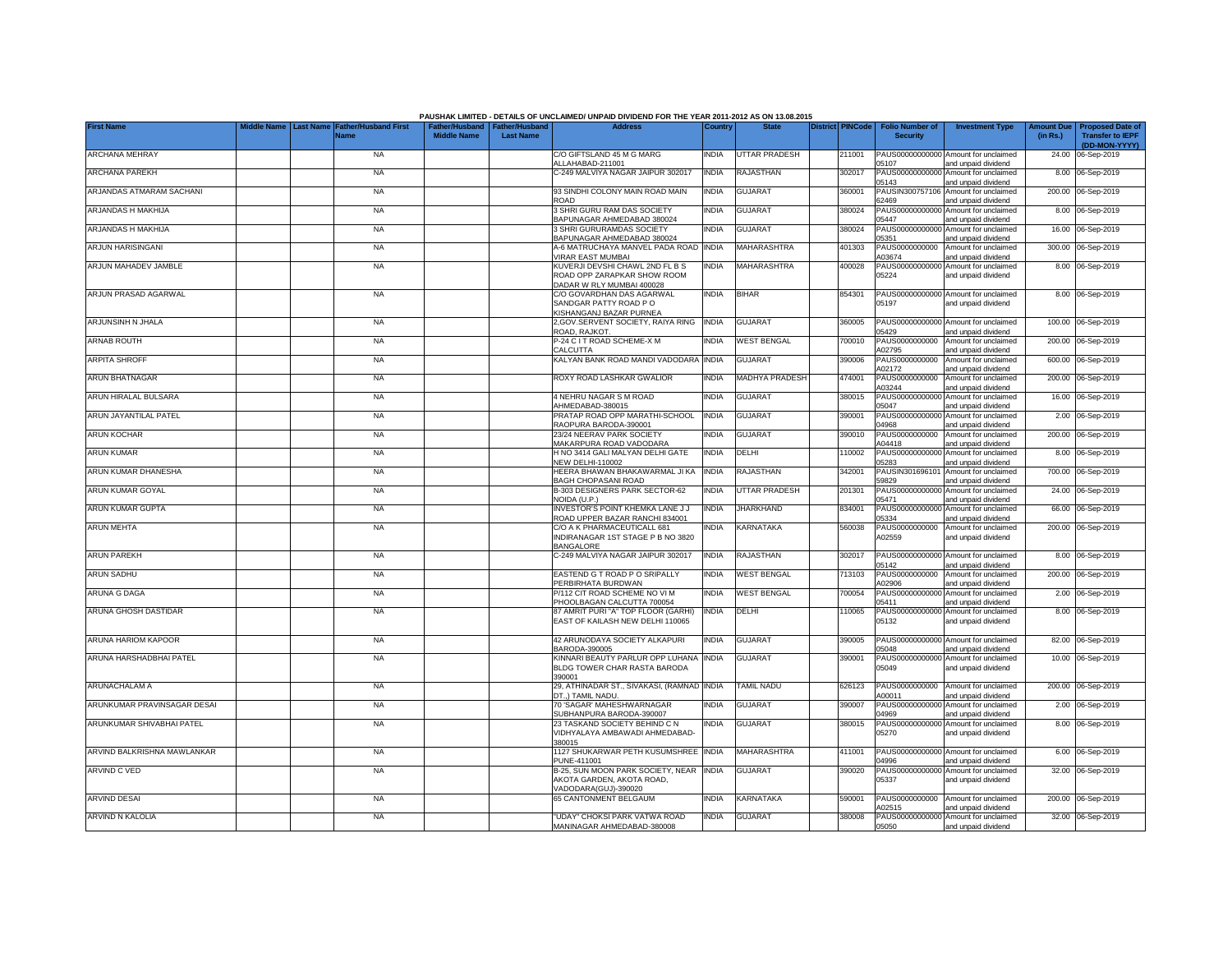|                                   |             |                                                      |                                             |                                           | PAUSHAK LIMITED - DETAILS OF UNCLAIMED/ UNPAID DIVIDEND FOR THE YEAR 2011-2012 AS ON 13.08.2015                |              |                       |                         |                                           |                                                             |          |                                                                           |
|-----------------------------------|-------------|------------------------------------------------------|---------------------------------------------|-------------------------------------------|----------------------------------------------------------------------------------------------------------------|--------------|-----------------------|-------------------------|-------------------------------------------|-------------------------------------------------------------|----------|---------------------------------------------------------------------------|
| <b>First Name</b>                 | Middle Name | <b>Last Name Father/Husband First</b><br><b>Name</b> | <b>Father/Husband</b><br><b>Middle Name</b> | <b>Father/Hushand</b><br><b>Last Name</b> | <b>Address</b>                                                                                                 | Country      | <b>State</b>          | <b>District PINCode</b> | <b>Folio Number of</b><br><b>Security</b> | <b>Investment Type</b>                                      | (in Rs.) | Amount Due   Proposed Date of<br><b>Transfer to IEPF</b><br>(DD-MON-YYYY) |
| ARVIND NARANIA                    |             | KISHORILAL NARANIA                                   |                                             |                                           | C/O SURUCHI TEA 4-4-948 ADJ ROYAL<br>PLAZA SULTAN BAZARHYDERABAD                                               | <b>INDIA</b> | <b>ANDHRA PRADESH</b> | 500095                  | 13229                                     | PAUS00000000000 Amount for unclaimed<br>and unpaid dividend |          | 8.00 06-Sep-2019                                                          |
| ARVIND NATWARLAL MEHTA            |             | <b>NA</b>                                            |                                             |                                           | 14 ANKUR SOCIETY BEH GANESH DAIRY<br>ANAND ANAND                                                               | <b>INDIA</b> | <b>GUJARAT</b>        | 388001                  | 05335                                     | PAUS12010600005 Amount for unclaimed<br>and unpaid dividend |          | 6.00 06-Sep-2019                                                          |
| ARVINDBHAI MANIBHAI PATEL         |             | <b>NA</b>                                            |                                             |                                           | C/O TANZANIA PRINTING WORKS 9-A<br>LAXMI ESTATE BAHUCHARAJI ROAD<br>BARODA-390001                              | <b>INDIA</b> | <b>GUJARAT</b>        | 390001                  | 05054                                     | PAUS00000000000 Amount for unclaimed<br>and unpaid dividend |          | 6.00 06-Sep-2019                                                          |
| ARVINDBHAI MULJIBHAI PATEL        |             | <b>NA</b>                                            |                                             |                                           | MAHADEV FALIA AT & PO SOKHADA<br>DIST BARODA PIN-391240                                                        | <b>INDIA</b> | <b>GUJARAT</b>        | 391240                  | 05056                                     | PAUS00000000000 Amount for unclaimed<br>and unpaid dividend |          | 2.00 06-Sep-2019                                                          |
| ARVINDBHAI SOMABHAI PATEL         |             | <b>NA</b>                                            |                                             |                                           | AT BHAILI VILLAGE NEAR PARBADI<br>BARODA PIN-391410                                                            | <b>INDIA</b> | <b>GUJARAT</b>        | 391410                  | 05060                                     | PAUS00000000000 Amount for unclaimed<br>and unpaid dividend |          | 16.00 06-Sep-2019                                                         |
| ARVINDBHAI SUNDERLAL GANDHI       |             | <b>NA</b>                                            |                                             |                                           | MADAN ZAMPA ROAD NEAR AZAD<br>GROUND RAM KRISHNA BLDG BARODA<br>390001                                         | <b>INDIA</b> | <b>GUJARAT</b>        | 390001                  | 05061                                     | PAUS00000000000 Amount for unclaimed<br>and unpaid dividend |          | 6.00 06-Sep-2019                                                          |
| ARVINDBHAI UMEDBHAI PATEL         |             | <b>NA</b>                                            |                                             |                                           | C/O SHRI RAM PESTICIDE & FERTILIZER INDIA<br>RELIEF SHOP NO 8 OPP S T DEPOT<br>KAPADVANJ DIST KHEDA PIN-387620 |              | <b>GUJARAT</b>        | 387620                  | 05062                                     | PAUS00000000000 Amount for unclaimed<br>and unpaid dividend |          | 2.00 06-Sep-2019                                                          |
| ARVINDKUMAR AMRATLAL DAGLI        |             | <b>NA</b>                                            |                                             |                                           | C/O C MANEKLAL & CO 3RD FL 35/37-<br>DHANJI ST CHANDRA BHUVAN MUMBAI<br>400003                                 | <b>INDIA</b> | <b>MAHARASHTRA</b>    | 400003                  | 05217                                     | PAUS00000000000 Amount for unclaimed<br>and unpaid dividend |          | 8.00 06-Sep-2019                                                          |
| ARVINDKUMAR AMRITLAL SHAH         |             | <b>NA</b>                                            |                                             |                                           | 1062 KUVAWALO KHANCHO KIKABHAT'S INDIA<br>POLE DARIAPUR AHMEDABAD-380001                                       |              | <b>GUJARAT</b>        | 380001                  | 05274                                     | PAUS00000000000 Amount for unclaimed<br>and unpaid dividend |          | 24.00 06-Sep-2019                                                         |
| ARVINDKUMAR C SHAH                |             | <b>NA</b>                                            |                                             |                                           | C/O ARVINDKUMAR C SHAH 49<br>JAWAHAR NAGAR 6TH RD MADHUKUNJ<br>2ND FL GOREGAON WEST MUMBAI<br>400062           | <b>INDIA</b> | MAHARASHTRA           | 400062                  | 05323                                     | PAUS00000000000 Amount for unclaimed<br>and unpaid dividend |          | 2.00 06-Sep-2019                                                          |
| ARVINDKUMAR CHANDULAL SHAH        |             | <b>NA</b>                                            |                                             |                                           | 49 JAWAHAR NAGAR 6TH ROAD<br>GOREGAON MUMBAI-400062                                                            | <b>INDIA</b> | MAHARASHTRA           | 400062                  | 04997                                     | PAUS00000000000 Amount for unclaimed<br>and unpaid dividend |          | 8.00 06-Sep-2019                                                          |
| ARVINDKUMAR HARGOVINDBHAI PATEL   |             | <b>NA</b>                                            |                                             |                                           | FLAT NO 391/M66 JEEVAN SADHANA<br>FLATS PRAGATI NAGAR NAVA VADAJ<br>AHMEDABAD-380013                           | <b>INDIA</b> | <b>GUJARAT</b>        | 380013                  | 05104                                     | PAUS00000000000 Amount for unclaimed<br>and unpaid dividend |          | 8.00 06-Sep-2019                                                          |
| ARVINDKUMAR PRAGJIBHAI MISTRY     |             | <b>NA</b>                                            |                                             |                                           | 27 B JIVARAJ PARK SOCIETY VEJALPUR INDIA<br>ROAD AHMEDABAD-380051                                              |              | <b>GUJARAT</b>        | 380051                  | 05207                                     | PAUS00000000000 Amount for unclaimed<br>and unpaid dividend |          | 8.00 06-Sep-2019                                                          |
| ARVINDLAL VITHALDAS SHAH          |             | <b>NA</b>                                            |                                             |                                           | STATION ROAD GODHRA-389001                                                                                     | <b>INDIA</b> | <b>GUJARAT</b>        | 389001                  | 05086                                     | PAUS00000000000 Amount for unclaimed<br>and unpaid dividend |          | 8.00 06-Sep-2019                                                          |
| ASEEM BALI                        |             | <b>NA</b>                                            |                                             |                                           | B-165, POCKET C SIDHARTH EXTENSION<br><b>NEW DELHI</b>                                                         | <b>INDIA</b> | DELHI                 | 110014                  | 05153                                     | PAUS00000000000 Amount for unclaimed<br>and unpaid dividend |          | 8.00 06-Sep-2019                                                          |
| ASHA A JAIN                       |             | <b>NA</b>                                            |                                             |                                           | 12 VINCENT VIEW 2ND FLOOR DR B<br>AMBEDKAR ROAD DADAR MUMBAI<br>400014                                         | <b>INDIA</b> | MAHARASHTRA           | 400014                  | 05402                                     | PAUS00000000000 Amount for unclaimed<br>and unpaid dividend |          | 32.00 06-Sep-2019                                                         |
| ASHA BHANSALI                     |             | <b>NA</b>                                            |                                             |                                           | 16-KA-2 JYOTI NAGAR JAIPUR 302005                                                                              | <b>INDIA</b> | RAJASTHAN             | 302005                  | 05312                                     | PAUS00000000000 Amount for unclaimed<br>and unpaid dividend |          | 8.00 06-Sep-2019                                                          |
| ASHA GOPINATHAN                   |             | <b>NA</b>                                            |                                             |                                           | 16-A WILLINGDON CRESCENT NEW<br>DELHI-110011                                                                   | <b>INDIA</b> | DELHI                 | 110011                  | 05263                                     | PAUS00000000000 Amount for unclaimed<br>and unpaid dividend |          | 8.00 06-Sep-2019                                                          |
| <b>ASHA HINGORANI</b>             |             | <b>NA</b>                                            |                                             |                                           | 81-82 KHANDARI COLONY AGRA                                                                                     | <b>INDIA</b> | UTTAR PRADESH         | 282002                  | PAUS0000000000<br>403947                  | Amount for unclaimed<br>and unpaid dividend                 |          | 200.00 06-Sep-2019                                                        |
| <b>ASHA KUMARI</b>                |             | <b>NA</b>                                            |                                             |                                           | STREET NO 49 SECTOR NO 8D QR NO<br>1574 BOKARO STEEL CITY JHARKHAND                                            | <b>INDIA</b> | JHARKHAND             | 827009                  | 69365                                     | PAUSIN301250282 Amount for unclaimed<br>and unpaid dividend |          | 50.00 06-Sep-2019                                                         |
| ASHA MAHENDRAKUMAR<br>CHHANGAWALA |             | <b>NA</b>                                            |                                             |                                           | 33 MANGAL PARK GAJARAWADI<br>BARODA-390001                                                                     | <b>INDIA</b> | <b>GUJARAT</b>        | 390001                  | 14999                                     | PAUS00000000000 Amount for unclaimed<br>and unpaid dividend |          | 6.00 06-Sep-2019                                                          |
| ASHA MAHENDRAKUMAR<br>CHHANGAWALA |             | <b>NA</b>                                            |                                             |                                           | 33 MANGAL PARK GAJARAWADI<br>BARODA-390001                                                                     | <b>INDIA</b> | <b>GUJARAT</b>        | 390001                  | 05000                                     | PAUS00000000000 Amount for unclaimed<br>and unpaid dividend |          | 6.00 06-Sep-2019                                                          |
| <b>ASHA N KIRAN</b>               |             | <b>NA</b>                                            |                                             |                                           | 202 BHAVESHA CO-OP HSG SOCIETY<br>LTD VEERA DESAI ROAD ANDHERI<br>WEST MUMBAI 400058                           | <b>INDIA</b> | MAHARASHTRA           | 400058                  | 05230                                     | PAUS00000000000 Amount for unclaimed<br>and unpaid dividend |          | 40.00 06-Sep-2019                                                         |
| ASHA PRADEEP PATEL                |             | <b>NA</b>                                            |                                             |                                           | 23-C SAHAJANAND APARTMENTS OLD<br>PADRA RAOD NEAR WARD OFFICE<br><b>BARODA</b>                                 | <b>INDIA</b> | <b>GUJARAT</b>        | 380015                  | 05333                                     | PAUS00000000000 Amount for unclaimed<br>and unpaid dividend |          | 66.00 06-Sep-2019                                                         |
| <b>ASHA SHUKLA</b>                |             | <b>NA</b>                                            |                                             |                                           | 111A/393"RAM NIVAS" ASHOK NAGAR<br>KANPUR-208012                                                               | <b>INDIA</b> | <b>UTTAR PRADESH</b>  | 208012                  | 05244                                     | PAUS00000000000 Amount for unclaimed<br>and unpaid dividend |          | 16.00 06-Sep-2019                                                         |
| <b>ASHANT CHALASANI</b>           |             | <b>NA</b>                                            |                                             |                                           | C/O C KRISHNA RAO NO.21 GEETHA<br>NAGAR R K PURAM(POST)<br>SECUNDERABAD                                        | <b>INDIA</b> | <b>ANDHRA PRADESH</b> | 500001                  | 05462                                     | PAUS00000000000 Amount for unclaimed<br>and unpaid dividend |          | 24.00 06-Sep-2019                                                         |
| <b>ASHLEY TITUS DIAS</b>          |             | <b>NA</b>                                            |                                             |                                           | 4 NEW GREEN FIELD ALMEIDA PARK<br>BANDRA MUMBAI 400050                                                         | <b>INDIA</b> | MAHARASHTRA           | 400050                  | 05210                                     | PAUS00000000000 Amount for unclaimed<br>and unpaid dividend |          | 8.00 06-Sep-2019                                                          |
| <b>ASHOK B KUMAR</b>              |             | <b>NA</b>                                            |                                             |                                           | FLAT NO-19 5TH FLOOR SHITAL<br>DARSHAN G V S ROAD-4 MULUND EAST<br>MUMBAI 400081                               | INDIA        | MAHARASHTRA           | 400081                  | PAUS00000000000<br>05122                  | Amount for unclaimed<br>and unpaid dividend                 |          | 8.00 06-Sep-2019                                                          |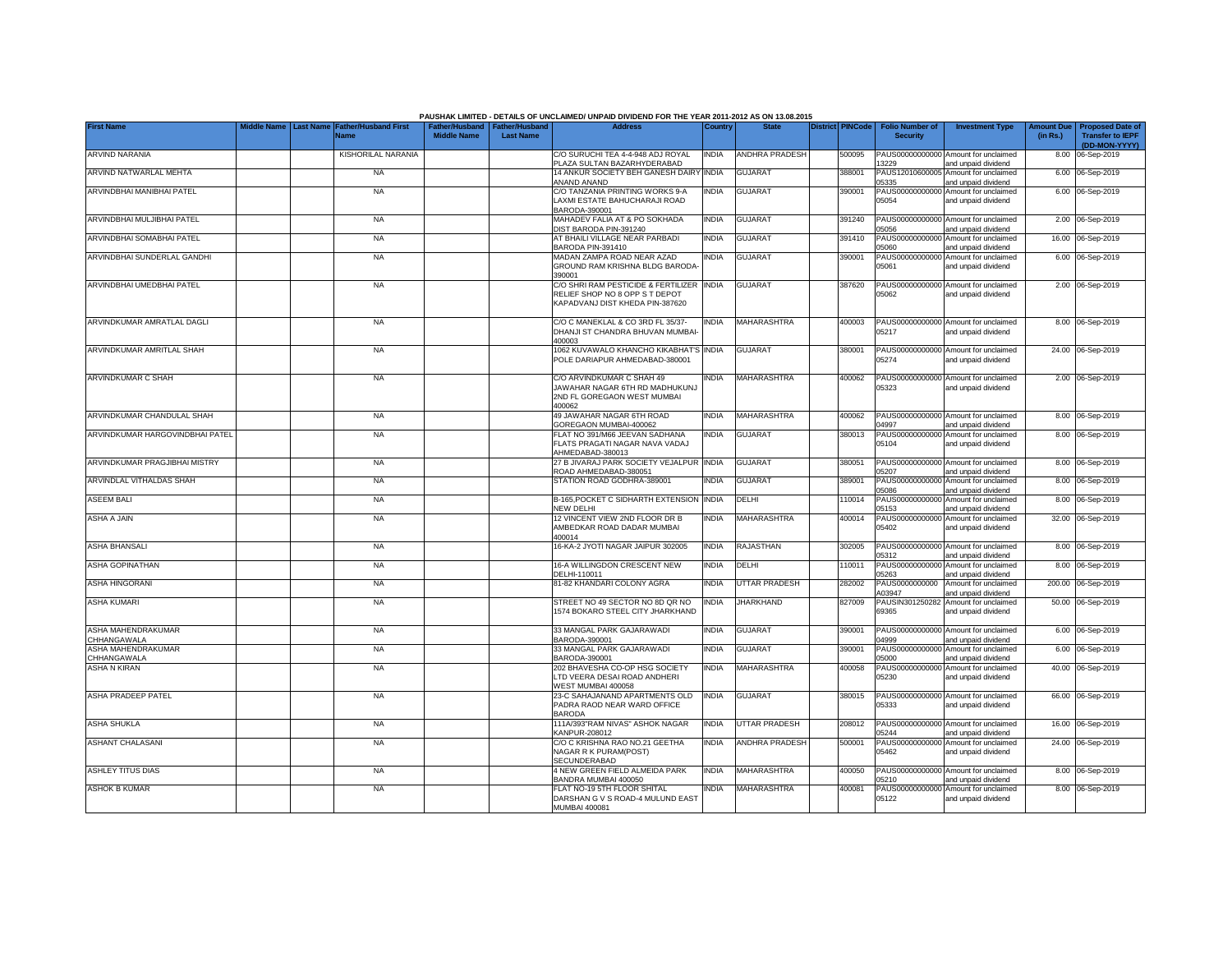|                                     |           |                                     |                                                       |                  | PAUSHAK LIMITED - DETAILS OF UNCLAIMED/ UNPAID DIVIDEND FOR THE YEAR 2011-2012 AS ON 13.08.2015             |              |                       |                         |                                           |                                                             |                               |                                                    |
|-------------------------------------|-----------|-------------------------------------|-------------------------------------------------------|------------------|-------------------------------------------------------------------------------------------------------------|--------------|-----------------------|-------------------------|-------------------------------------------|-------------------------------------------------------------|-------------------------------|----------------------------------------------------|
| <b>First Name</b>                   | Last Name | <b>Father/Husband First</b><br>Name | Father/Husband   Father/Husband<br><b>Middle Name</b> | <b>Last Name</b> | <b>Address</b>                                                                                              | Country      | <b>State</b>          | <b>District PINCode</b> | <b>Folio Number of</b><br><b>Security</b> | <b>Investment Type</b>                                      | <b>Amount Due</b><br>(in Rs.) | <b>Proposed Date of</b><br><b>Transfer to IEPF</b> |
| ASHOK DIGAMBAR PARAB                |           | <b>NA</b>                           |                                                       |                  | SIDDHIVINAYAK BUILDING GROUND                                                                               | <b>INDIA</b> | MAHARASHTRA           | 401404                  |                                           | PAUS00000000000 Amount for unclaimed                        |                               | (DD-MON-YYYY)<br>8.00 06-Sep-2019                  |
|                                     |           |                                     |                                                       |                  | FLOOR NEAR DENA BANK MANOHAR<br>ROAD PALGHAR WEST DIST THANE<br>401404                                      |              |                       |                         | 05233                                     | and unpaid dividend                                         |                               |                                                    |
| <b>ASHOK DIPAKBHAI PARIKH</b>       |           | <b>NA</b>                           |                                                       |                  | 203 SITARAM APARTMENT ELLORA<br>PARK NEAR SUBHANPURA ROAD<br>MANUSMRUTI HOSPITAL BARODA<br>390007           | <b>INDIA</b> | <b>GUJARAT</b>        | 390007                  | 05066                                     | PAUS00000000000 Amount for unclaimed<br>and unpaid dividend |                               | 16.00 06-Sep-2019                                  |
| <b>ASHOK G NEMAN</b>                |           | <b>NA</b>                           |                                                       |                  | LAXMI DISTRIBUTOR 234 GR FLOOR<br>MUMBAI PUNE RD BHINGARI PANVEL<br><b>DIST RAIGAD</b>                      | <b>INDIA</b> | MAHARASHTRA           | 410206                  | PAUS0000000000<br>403789                  | Amount for unclaimed<br>and unpaid dividend                 |                               | 200.00 06-Sep-2019                                 |
| ASHOK K ADLAKHA                     |           | <b>NA</b>                           |                                                       |                  | C/O ALEMBIC CHEMICAL WORKS CO<br>LTD 110 J L NEHRU ROAD AMBALA<br>CANTT                                     | <b>INDIA</b> | <b>HARYANA</b>        | 133001                  | PAUS0000000000<br>A03411                  | Amount for unclaimed<br>and unpaid dividend                 |                               | 200.00 06-Sep-2019                                 |
| ASHOK KOHLI                         |           | <b>NA</b>                           |                                                       |                  | <b>BSO GE SRI GANGANAGAR CANTT</b><br>335001 RAJASTHAN                                                      | <b>INDIA</b> | RAJASTHAN             | 335001                  | PAUS0000000000<br>05345                   | Amount for unclaimed<br>and unpaid dividend                 |                               | 40.00 06-Sep-2019                                  |
| ASHOK KUMAR AGARWAL                 |           | <b>NA</b>                           |                                                       |                  | FD-54 HAL FLATS OLDMADRAS ROAD<br>BANGALORE 560093                                                          | <b>INDIA</b> | KARNATAKA             | 560093                  | PAUS0000000000<br>05276                   | Amount for unclaimed<br>and unpaid dividend                 | 16.00                         | 06-Sep-2019                                        |
| ASHOK KUMAR ARORA                   |           | <b>NA</b>                           |                                                       |                  | 23-B RAM NAGAR AMBALA CANTT<br>HARYANA                                                                      | <b>INDIA</b> | <b>HARYANA</b>        | 133001                  | PAUS0000000000<br>A03410                  | Amount for unclaimed<br>and unpaid dividend                 | 200.00                        | 06-Sep-2019                                        |
| ASHOK KUMAR BAJAJ                   |           | <b>NA</b>                           |                                                       |                  | 41-D LIG DDA FLATS MOTIA KHAN<br>PAHAR GANJ DELHI                                                           | <b>INDIA</b> | DELHI                 | 110055                  | PAUS0000000000<br>05297                   | Amount for unclaimed<br>and unpaid dividend                 |                               | 200.00 06-Sep-2019                                 |
| ASHOK KUMAR BANSAL                  |           | <b>NA</b>                           |                                                       |                  | 55, ENGINEERS ENCLAVE PITAM PURA<br>DELHI                                                                   | <b>INDIA</b> | DELHI                 | 110034                  | PAUS00000000000<br>05317                  | Amount for unclaimed<br>and unpaid dividend                 |                               | 82.00 06-Sep-2019                                  |
| ASHOK KUMAR DEWAN                   |           | <b>NA</b>                           |                                                       |                  | B-XIX 1103 D TAGORE NAGAR LUDHIANA                                                                          | <b>INDIA</b> | PUNJAB                | 141001                  | PAUS0000000000<br>A03423                  | Amount for unclaimed<br>and unpaid dividend                 |                               | 2500.00 06-Sep-2019                                |
| ASHOK KUMAR GHOSH                   |           | <b>NA</b>                           |                                                       |                  | 102 BHUPENDRA BOSE AVENUE FLAT<br>NO-2 CALCUTTA 700004                                                      | <b>INDIA</b> | WEST BENGAL           | 700004                  | PAUS00000000000<br>05238                  | Amount for unclaimed<br>and unpaid dividend                 |                               | 8.00 06-Sep-2019                                   |
| ASHOK KUMAR GUPTA                   |           | <b>NA</b>                           |                                                       |                  | J-7/44 RAJOURI GARDEN NEW DELHI-<br>110027                                                                  | <b>INDIA</b> | DELHI                 | 110027                  | 05157                                     | PAUS00000000000 Amount for unclaimed<br>and unpaid dividend |                               | 8.00 06-Sep-2019                                   |
| ASHOK KUMAR GUPTA                   |           | <b>NA</b>                           |                                                       |                  | UPASANA 58 A G C R ENCLAVE DELHI<br>110092                                                                  | <b>INDIA</b> | DELHI                 | 110092                  | 05286                                     | PAUS00000000000 Amount for unclaimed<br>and unpaid dividend |                               | 32.00 06-Sep-2019                                  |
| ASHOK KUMAR RAHEJA                  |           | <b>NA</b>                           |                                                       |                  | F1/U-100, II FLOOR NORTH PITAMPURA<br>DELHI                                                                 | <b>INDIA</b> | DELHI                 | 110034                  | PAUS0000000000<br>A03879                  | Amount for unclaimed<br>and unpaid dividend                 |                               | 200.00 06-Sep-2019                                 |
| ASHOK KUMAR SATIJA                  |           | <b>NA</b>                           |                                                       |                  | 123-D, POCKET IV, MIG FLATS MAYUR<br>VIHAR.PHASE I DELHI                                                    | <b>INDIA</b> | DELHI                 | 110091                  | PAUS00000000000<br>05249                  | Amount for unclaimed<br>and unpaid dividend                 |                               | 16.00 06-Sep-2019                                  |
| ASHOK KUMAR VERMA                   |           | <b>NA</b>                           |                                                       |                  | 66 BALWANT NAGAR GANDHI ROAD<br><b>GWALIOR 474002</b>                                                       | <b>INDIA</b> | <b>MADHYA PRADESH</b> | 474002                  | PAUS00000000000<br>05234                  | Amount for unclaimed<br>and unpaid dividend                 |                               | 8.00 06-Sep-2019                                   |
| ASHOK MATHURDAS THAKRAR             |           | <b>NA</b>                           |                                                       |                  | 33-B KOTECHA NAGAR RAJKOT 360001                                                                            | <b>INDIA</b> | <b>GUJARAT</b>        | 360001                  | PAUS0000000000<br>05067                   | Amount for unclaimed<br>and unpaid dividend                 |                               | 16.00 06-Sep-2019                                  |
| ASHOK NAIR                          |           | <b>NA</b>                           |                                                       |                  | FLAT NO.801, SHYAM VRUND APPA-<br>RTMENTS, OPP DHANANJAY TOWERS<br>OFF 100 FEET ROAD, SATELITE<br>AHMEDABAD | INDIA        | GUJARAT               | 380015                  | PAUS0000000000<br>A02965                  | Amount for unclaimed<br>and unpaid dividend                 |                               | 200.00 06-Sep-2019                                 |
| <b>ASHOK RAJARAM GUPTE</b>          |           | <b>NA</b>                           |                                                       |                  | 208. SAMRUDDHI COMPLEX. II FLOOR.<br>OPP.CRYSTAL PLAZA.NR.RACHANA<br>AVENUE GOTRI MAIN ROAD VADODARA        | <b>INDIA</b> | <b>GUJARAT</b>        | 390021                  | 05068                                     | PAUS00000000000 Amount for unclaimed<br>and unpaid dividend |                               | 2.00 06-Sep-2019                                   |
| <b>ASHOK ROY</b>                    |           | <b>NA</b>                           |                                                       |                  | AJOY ROY ROAD MORABADI RANCHI<br><b>BIHAR 834008</b>                                                        | <b>INDIA</b> | <b>JHARKHAND</b>      | 834008                  | 05201                                     | PAUS00000000000 Amount for unclaimed<br>and unpaid dividend |                               | 8.00 06-Sep-2019                                   |
| ASHOK V NANKANI                     |           | <b>NA</b>                           |                                                       |                  | W D 13/8 PIMPRI POONA-411017                                                                                | <b>INDIA</b> | MAHARASHTRA           | 411017                  | 05183                                     | PAUS00000000000 Amount for unclaimed<br>and unpaid dividend |                               | 8.00 06-Sep-2019                                   |
| ASHOKBHAI PARSHOTTAMDAS PATEL       |           | <b>NA</b>                           |                                                       |                  | 9 BARODA PEOPLES CO-OP SOCIETY<br>ALKAPURI BARODA-390005                                                    | <b>INDIA</b> | <b>GUJARAT</b>        | 390005                  | 05071                                     | PAUS00000000000 Amount for unclaimed<br>and unpaid dividend |                               | 2.00 06-Sep-2019                                   |
| ASHOKBHAI RASIKLAL SHAH             |           | <b>NA</b>                           |                                                       |                  | PREMANAND KAVI'S POLE VADI<br>BARODA-390001                                                                 | <b>INDIA</b> | <b>GUJARAT</b>        | 390001                  | 05072                                     | PAUS00000000000 Amount for unclaimed<br>and unpaid dividend |                               | 2.00 06-Sep-2019                                   |
| ASHOKKUMAR KHUSHALBHAI PATEL        |           | <b>NA</b>                           |                                                       |                  | VILL TALAD TAL OLPAD DIST SURAT<br>394540                                                                   | <b>INDIA</b> | <b>GUJARAT</b>        | 394540                  | PAUS0000000000<br>05267                   | Amount for unclaimed<br>and unpaid dividend                 |                               | 8.00 06-Sep-2019                                   |
| ASHOKKUMAR MODY                     |           | <b>NA</b>                           |                                                       |                  | 17, SHANTI NIVAS SOCIETY, PRABHA<br>ROAD GODHRA                                                             | <b>INDIA</b> | <b>GUJARAT</b>        | 389001                  | PAUS1202740000<br>42129                   | Amount for unclaimed<br>and unpaid dividend                 |                               | 6.00 06-Sep-2019                                   |
| ASHOKKUMAR R BAJAJ                  |           | <b>NA</b>                           |                                                       |                  | 35 NUTAN CLOTH MARKET O/S RAIPUR<br>GATE AHMEDABAD 380022                                                   | <b>INDIA</b> | <b>GUJARAT</b>        | 380022                  | PAUS0000000000<br>05353                   | Amount for unclaimed<br>and unpaid dividend                 |                               | 8.00 06-Sep-2019                                   |
| ASHRUMATI SHANKERLAL SATPANTHI      |           | <b>NA</b>                           |                                                       |                  | SUMEL FLATS BLOCK D/6 TASKAND<br>SOCIETY AMBAWADI BHUDERPURA<br>ELLISBRIDGE AHMEDABAD-380015                | <b>INDIA</b> | GUJARAT               | 380015                  | PAUS0000000000<br>05003                   | Amount for unclaimed<br>and unpaid dividend                 |                               | 2.00 06-Sep-2019                                   |
| ASHVINKUMAR BAPULAL JOSHI           |           | <b>NA</b>                           |                                                       |                  | VADA FALIA GHEE KANTA ROAD<br>RAOPURA BARODA 390001                                                         | <b>INDIA</b> | <b>GUJARAT</b>        | 390001                  | 14958                                     | PAUS00000000000 Amount for unclaimed<br>and unpaid dividend |                               | 2.00 06-Sep-2019                                   |
| ASHVINKUMAR PURUSHOTTAMDAS<br>PATEL |           | <b>NA</b>                           |                                                       |                  | JESANG VANMALI'S MADH AT UMTA TA<br>/ISNAGAR DIST MEHSANA-384320                                            | <b>INDIA</b> | <b>GUJARAT</b>        | 384320                  | PAUS00000000000<br>15271                  | Amount for unclaimed<br>and unpaid dividend                 |                               | 8.00 06-Sep-2019                                   |
| ASHWANI BHARGAVA                    |           | <b>NA</b>                           |                                                       |                  | C/O 20/B STAR PAPER MILLS LTD<br>SAHARANPUR 247001 (U.P.)                                                   | <b>INDIA</b> | <b>UTTAR PRADESH</b>  | 247001                  | 05371                                     | PAUS00000000000 Amount for unclaimed<br>and unpaid dividend |                               | 32.00 06-Sep-2019                                  |
| <b>ASHWANI KUMAR</b>                |           | Sh VED SINGH                        |                                                       |                  | BAHADARPUR JAT HARDWAR                                                                                      | <b>INDIA</b> | <b>UTTARAKHAND</b>    | 249401                  | 95131                                     | PAUS12020600000 Amount for unclaimed<br>and unpaid dividend |                               | 4.00 06-Sep-2019                                   |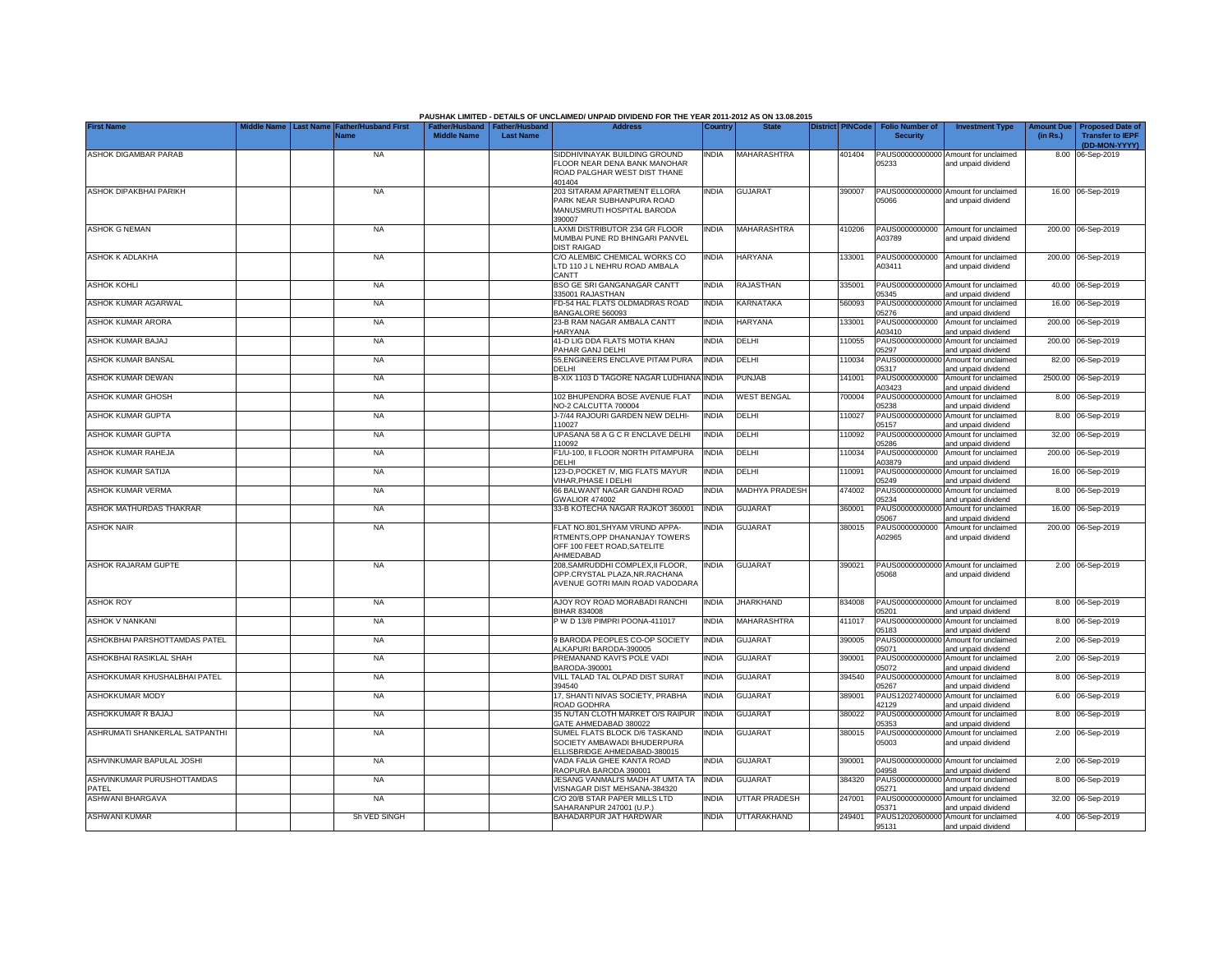|                              |                                 |                                            |                    |                                                     | PAUSHAK LIMITED - DETAILS OF UNCLAIMED/ UNPAID DIVIDEND FOR THE YEAR 2011-2012 AS ON 13.08.2015                           |              |                       |                         |                                           |                                                             |                               |                                                                     |
|------------------------------|---------------------------------|--------------------------------------------|--------------------|-----------------------------------------------------|---------------------------------------------------------------------------------------------------------------------------|--------------|-----------------------|-------------------------|-------------------------------------------|-------------------------------------------------------------|-------------------------------|---------------------------------------------------------------------|
| <b>First Name</b>            | fiddle Name<br><b>Last Name</b> | <b>Father/Husband First</b><br><b>Name</b> | <b>Middle Name</b> | Father/Husband   Father/Husband<br><b>Last Name</b> | <b>Address</b>                                                                                                            | Country      | <b>State</b>          | <b>District PINCode</b> | <b>Folio Number of</b><br><b>Security</b> | <b>Investment Type</b>                                      | <b>Amount Due</b><br>(in Rs.) | <b>Proposed Date of</b><br><b>Transfer to IEPF</b><br>(DD-MON-YYYY) |
| <b>ASHWANI SHARMA</b>        |                                 | <b>NA</b>                                  |                    |                                                     | OLD SABJI MANDI, ATREYA NEWS<br>AGENCY, PULJATWARA, JWALAPUR,                                                             | <b>INDIA</b> | <b>UTTAR PRADESH</b>  | 249407                  | 13791                                     | PAUSIN302269103 Amount for unclaimed<br>and unpaid dividend |                               | 400.00 06-Sep-2019                                                  |
| <b>ASHWIN B PATEL</b>        |                                 | <b>NA</b>                                  |                    |                                                     | 19 AVKAR SOCIETY MANJALPUR NAKA<br>VADODARA 390011                                                                        | <b>INDIA</b> | <b>GUJARAT</b>        | 390011                  | PAUS00000000000<br>05363                  | Amount for unclaimed<br>and unpaid dividend                 |                               | 2.00 06-Sep-2019                                                    |
| ASHWIN CHANDRAVADAN MERCHANT |                                 | <b>NA</b>                                  |                    |                                                     | 127 V P ROAD UJAMSHI-BHAVAN 2ND<br>FLOOR MUMBAI-400004                                                                    | <b>INDIA</b> | MAHARASHTRA           | 400004                  | PAUS0000000000<br>05211                   | Amount for unclaimed<br>and unpaid dividend                 |                               | 24.00 06-Sep-2019                                                   |
| ASHWIN NANALAL MEHTA         |                                 | <b>NA</b>                                  |                    |                                                     | C/O THE SWASTIK JANATA SAHAKARI<br>BANK LTD 502 KALBADEVI ROAD<br>MUMBAI-400002                                           | <b>INDIA</b> | <b>MAHARASHTRA</b>    | 400002                  | PAUS0000000000<br>05216                   | Amount for unclaimed<br>and unpaid dividend                 |                               | 8.00 06-Sep-2019                                                    |
| ASHWINBHAI BHAILALBHAI PATEL |                                 | <b>NA</b>                                  |                    |                                                     | 17 PRATAPKUNJ KARELIBAG BARODA-<br>390001                                                                                 | <b>INDIA</b> | <b>GUJARAT</b>        | 390001                  | PAUS00000000000<br>05075                  | Amount for unclaimed<br>and unpaid dividend                 |                               | 2.00 06-Sep-2019                                                    |
| ASHWINBHAI KANTIBHAI PATEL   |                                 | <b>NA</b>                                  |                    |                                                     | 16 ANANDNAGAR SOCIETY JETALPUR<br>ROAD BARODA-390005                                                                      | <b>INDIA</b> | <b>GUJARAT</b>        | 390005                  | PAUS0000000000<br>05308                   | Amount for unclaimed<br>and unpaid dividend                 |                               | 16.00 06-Sep-2019                                                   |
| ASHWINBHAI MAGANBHAI PATEL   |                                 | <b>NA</b>                                  |                    |                                                     | C PATEL & CO AT & PO DASRATH DIST<br>BARODA PIN-391740                                                                    | <b>INDIA</b> | <b>GUJARAT</b>        | 391740                  | PAUS0000000000<br>05076                   | Amount for unclaimed<br>and unpaid dividend                 |                               | 16.00 06-Sep-2019                                                   |
| <b>ASHWINI KUMAR MISRA</b>   |                                 | <b>NA</b>                                  |                    |                                                     | 111/336 MAHESH KUTI ASHOK NAGAR<br>KANPUR-208012                                                                          | <b>INDIA</b> | <b>UTTAR PRADESH</b>  | 208012                  | PAUS0000000000<br>05245                   | Amount for unclaimed<br>and unpaid dividend                 |                               | 8.00 06-Sep-2019                                                    |
| ASMABAI HASHIMBHAI MOTIWALA  |                                 | <b>NA</b>                                  |                    |                                                     | 4TH FLOOR FIDA BLDG 18 PRINCESS<br>STREET MUMBAI-400002                                                                   | <b>INDIA</b> | MAHARASHTRA           | 400002                  | PAUS0000000000<br>05006                   | Amount for unclaimed<br>and unpaid dividend                 |                               | 16.00 06-Sep-2019                                                   |
| ASOK MUKHOPADHYAY            |                                 | <b>NA</b>                                  |                    |                                                     | 188/2A PICNIC GARDEN ROAD<br>CALCUTTA                                                                                     | <b>INDIA</b> | <b>WEST BENGAL</b>    | 700039                  | PAUS0000000000<br>102869                  | Amount for unclaimed<br>and unpaid dividend                 |                               | 200.00 06-Sep-2019                                                  |
| <b>ASOKE KUMAR DAS</b>       |                                 | <b>NA</b>                                  |                    |                                                     | 45/44 B G ROAD P O B GARDEN<br><b>HOWRAH</b>                                                                              | <b>INDIA</b> | <b>WEST BENGAL</b>    | 711103                  | PAUS0000000000<br>102789                  | Amount for unclaimed<br>and unpaid dividend                 |                               | 200.00 06-Sep-2019                                                  |
| ASVINKUMAR MAGANLAL THAKKAR  |                                 | <b>NA</b>                                  |                    |                                                     | 95 SANGAM SOCIETY HARNI ROAD<br><b>BARODA 390006</b>                                                                      | <b>INDIA</b> | <b>GUJARAT</b>        | 390006                  | PAUS0000000000<br>05077                   | Amount for unclaimed<br>and unpaid dividend                 |                               | 2.00 06-Sep-2019                                                    |
| <b>ATAM DEVI</b>             |                                 | <b>NA</b>                                  |                    |                                                     | WZ-91 RAM GARH COLONEY NAJAF<br>GARH ROAD NEW DELHI-110015                                                                | <b>INDIA</b> | DELHI                 | 110015                  | PAUS0000000000<br>05257                   | Amount for unclaimed<br>and unpaid dividend                 |                               | 8.00 06-Sep-2019                                                    |
| <b>ATAM PARKASH</b>          |                                 | <b>NA</b>                                  |                    |                                                     | B-72 PRASHANT VIHAR NEAR CRPF<br>PUBLIC SCHOOL NEW DELHI 110085                                                           | <b>INDIA</b> | DELHI                 | 110085                  | PAUS0000000000<br>05158                   | Amount for unclaimed<br>and unpaid dividend                 |                               | 8.00 06-Sep-2019                                                    |
| <b>ATASI GHOSH</b>           |                                 | <b>NA</b>                                  |                    |                                                     | FLAT NO 301, BLOCK E, SILVER TOWER<br>THAKUR COMPLEX, KANDIVALI (E)<br><b>MUMBAI</b>                                      | <b>INDIA</b> | <b>MAHARASHTRA</b>    | 400101                  | PAUS0000000000<br>A04579                  | Amount for unclaimed<br>and unpaid dividend                 |                               | 200.00 06-Sep-2019                                                  |
| ATAULLA MOHAMMED             |                                 | <b>NA</b>                                  |                    |                                                     | 3-5-784/2/1 DARSHAK LTD OPP<br>KINGKOTHI HOSPITAL HYDERABAD                                                               | <b>INDIA</b> | <b>ANDHRA PRADESH</b> | 500029                  | PAUS0000000000<br>A03218                  | Amount for unclaimed<br>and unpaid dividend                 |                               | 600.00 06-Sep-2019                                                  |
| ATUL KHANDELWAL              |                                 | <b>NA</b>                                  |                    |                                                     | 44 A/1 OPP GUPTA POLYCLINIC INDIRA<br>NAGAR BAREILLY U P                                                                  | <b>INDIA</b> | <b>UTTAR PRADESH</b>  | 243001                  | PAUS0000000000<br>A03975                  | Amount for unclaimed<br>and unpaid dividend                 |                               | 600.00 06-Sep-2019                                                  |
| ATUL KUMAR MISHRA            |                                 | <b>NA</b>                                  |                    |                                                     | C/O ANKUR AGENCIES INDUSTRIAL<br>ESTATE LAHAR TARA P O CHANDOPOL<br>VARANASI                                              | <b>INDIA</b> | <b>UTTAR PRADESH</b>  | 221106                  | PAUS0000000000<br>A03401                  | Amount for unclaimed<br>and unpaid dividend                 |                               | 200.00 06-Sep-2019                                                  |
| <b>ATUL KUMAR SETHI</b>      |                                 | <b>NA</b>                                  |                    |                                                     | BLOCK A-3 FLAT 68 SUNSHINE APTTS<br>PASCHIM VIHAR DELHI 110063                                                            | INDIA        | DELHI                 | 110063                  | PAUS0000000000<br>05292                   | Amount for unclaimed<br>and unpaid dividend                 |                               | 16.00 06-Sep-2019                                                   |
| ATUL RAMANLAL DESAI          |                                 | <b>NA</b>                                  |                    |                                                     | 8 DAXA SOCIETY NIZAMPURA BARODA<br>390002                                                                                 | <b>INDIA</b> | <b>GUJARAT</b>        | 390002                  | PAUS0000000000<br>04961                   | Amount for unclaimed<br>and unpaid dividend                 |                               | 6.00 06-Sep-2019                                                    |
| ATULKUMAR CHANDRAKANT BHATT  |                                 | <b>NA</b>                                  |                    |                                                     | 102, 1ST FLR, GOLDEN PALACE, B/H.<br>SWEET-HOME, VIKALP STUDIO LANE.<br>NR.ANDHJANSH- ALA, GHOD DOD RD,<br>SURAT-395007 - | <b>INDIA</b> | <b>GUJARAT</b>        | 395007                  | PAUS0000000000<br>05187                   | Amount for unclaimed<br>and unpaid dividend                 |                               | 8.00 06-Sep-2019                                                    |
| ATULKUMAR JAYARAMBHAI PATEL  |                                 | <b>NA</b>                                  |                    |                                                     | 35 AMBALAL PARK BEHIND ARYAKANYA INDIA<br>VIDHYALAYA KARELIBAUG BARODA-<br>390018                                         |              | <b>GUJARAT</b>        | 390018                  | 05079                                     | PAUS00000000000 Amount for unclaimed<br>and unpaid dividend |                               | 10.00 06-Sep-2019                                                   |
| AVANTIKA PRAVINKUMAR SHAH    |                                 | <b>NA</b>                                  |                    |                                                     | C/O CHIMANLAL MAHASHKHRAM SHAH<br>1118 KIKA BHATT'S POLE DARIAPUR<br>AHMEDABAD-380001                                     | <b>INDIA</b> | <b>GUJARAT</b>        | 380001                  | 05101                                     | PAUS00000000000 Amount for unclaimed<br>and unpaid dividend |                               | 16.00 06-Sep-2019                                                   |
| AVANTILAL MUKTILAL VORA      |                                 | <b>NA</b>                                  |                    |                                                     | BLDG NO-36 A 1ST FLOOR SARDAR<br>KUNJ SOC SHAHPUR BAHAI CENTRE<br>AHMEDABAD-380001                                        | india        | <b>GUJARAT</b>        | 380001                  | 05082                                     | PAUS00000000000 Amount for unclaimed<br>and unpaid dividend |                               | 32.00 06-Sep-2019                                                   |
| AVINASH CHANDER CHUGH        |                                 | <b>NA</b>                                  |                    |                                                     | III-H-21 LAJPAT NAGAR NO 3 NEW DELHI-INDIA<br>110024                                                                      |              | DELHI                 | 110024                  | PAUS00000000000<br>05149                  | Amount for unclaimed<br>and unpaid dividend                 |                               | 8.00 06-Sep-2019                                                    |
| AVINASH MADHAV PENDHARKAR    |                                 | <b>NA</b>                                  |                    |                                                     | G/13 ALEMBIC COLONY ALEMBIC ROAD<br>VADODARA                                                                              | <b>INDIA</b> | <b>GUJARAT</b>        | 390003                  | PAUS0000000000<br>A04569                  | Amount for unclaimed<br>and unpaid dividend                 |                               | 300.00 06-Sep-2019                                                  |
| AVINASH NARAYAN JOGLEKAR     |                                 | <b>NA</b>                                  |                    |                                                     | KHARIVAV RAOPURA VADODARA-<br>390001                                                                                      | <b>NDIA</b>  | <b>GUJARAT</b>        | 390001                  | PAUS00000000000<br>05083                  | Amount for unclaimed<br>and unpaid dividend                 |                               | 6.00 06-Sep-2019                                                    |
| AVINASH PARSHOTAM KANJANI    |                                 | <b>NA</b>                                  |                    |                                                     | BARRACK NO. 968, RAOOM NO.1, NR.<br>STATION ROAD, SECTION-22<br>ULAHASNAGAR-421003                                        | <b>INDIA</b> | <b>MAHARASHTRA</b>    | 421003                  | PAUS00000000000<br>05458                  | Amount for unclaimed<br>and unpaid dividend                 |                               | 8.00 06-Sep-2019                                                    |
| AVINASH RAJARAM SHINDE       |                                 | <b>NA</b>                                  |                    |                                                     | MUGBHAT LANE CHAUHAN CHAWL 35 D- INDIA<br>10 1ST - FLOOR ROOM NO 13 MUMBAI-<br>$400004 - -$                               |              | MAHARASHTRA           | 400004                  | 05084                                     | PAUS00000000000 Amount for unclaimed<br>and unpaid dividend |                               | 16.00 06-Sep-2019                                                   |
| <b>AZIZ KHAN</b>             |                                 | <b>NA</b>                                  |                    |                                                     | H.No.19-2-175/3, Tadbun Kalapatther<br>Hyderabad                                                                          | <b>NDIA</b>  | <b>ANDHRA PRADESH</b> | 500264                  | PAUS0000000000<br>A03217                  | Amount for unclaimed<br>and unpaid dividend                 |                               | 400.00 06-Sep-2019                                                  |
| AZIZHUSAIN K KAPADIA         |                                 | <b>NA</b>                                  |                    |                                                     | C/O M H KAPADIA 88/3 KALUPUR<br>KATHIMOHALLA AHMEDABAD-380001                                                             | <b>INDIA</b> | <b>GUJARAT</b>        | 380001                  | 05103                                     | PAUS00000000000 Amount for unclaimed<br>and unpaid dividend |                               | 8.00 06-Sep-2019                                                    |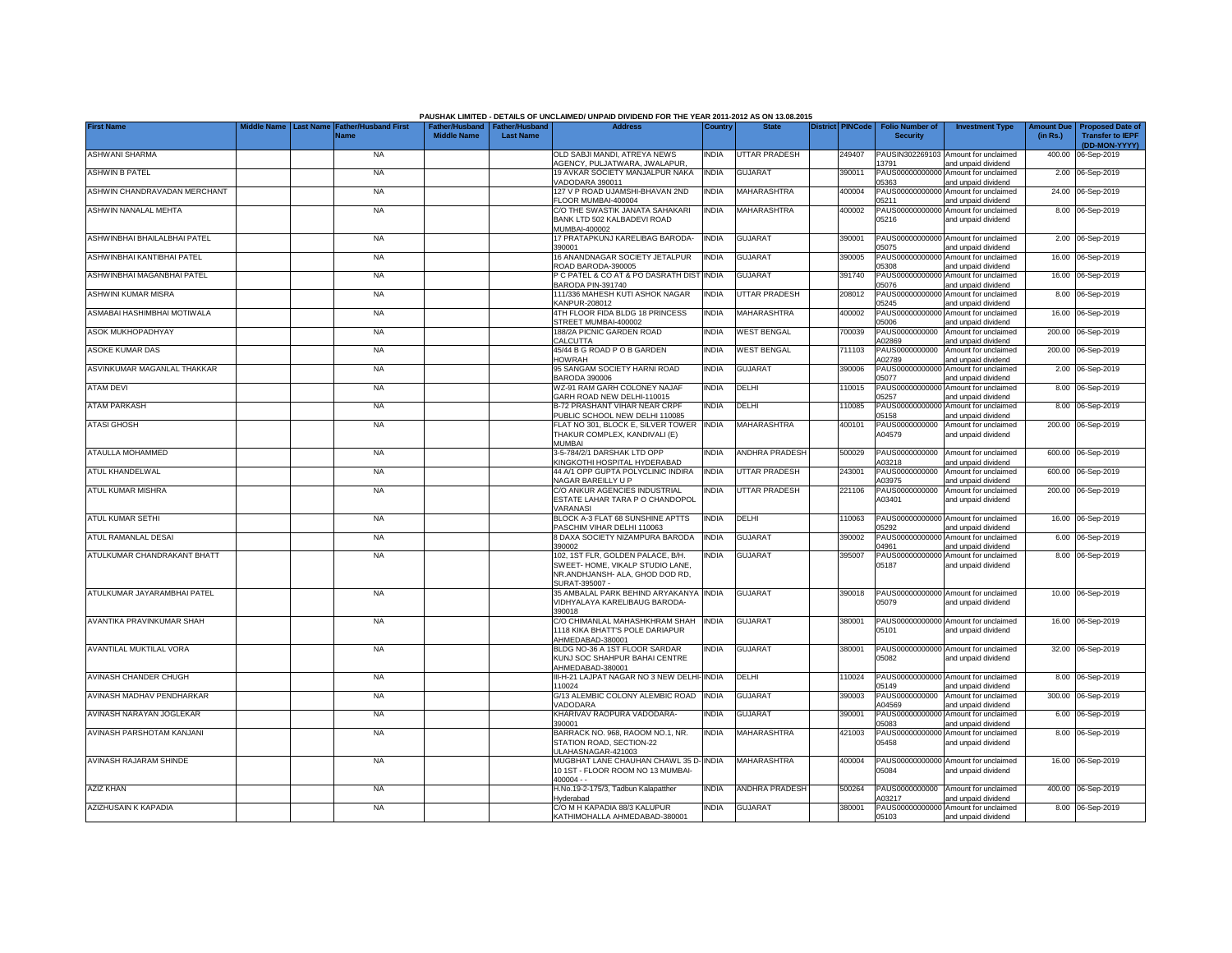|                                 |  |                                                               |                                                       |                  | PAUSHAK LIMITED - DETAILS OF UNCLAIMED/ UNPAID DIVIDEND FOR THE YEAR 2011-2012 AS ON 13.08.2015 |              |                       |                  |                                           |                                                             |          |                                                                           |
|---------------------------------|--|---------------------------------------------------------------|-------------------------------------------------------|------------------|-------------------------------------------------------------------------------------------------|--------------|-----------------------|------------------|-------------------------------------------|-------------------------------------------------------------|----------|---------------------------------------------------------------------------|
| <b>First Name</b>               |  | Middle Name   Last Name   Father/Husband First<br><b>Name</b> | Father/Husband   Father/Husband<br><b>Middle Name</b> | <b>Last Name</b> | <b>Address</b>                                                                                  | Country      | <b>State</b>          | District PINCode | <b>Folio Number of</b><br><b>Security</b> | <b>Investment Type</b>                                      | (in Rs.) | Amount Due   Proposed Date of<br><b>Transfer to IEPF</b><br>(DD-MON-YYYY) |
| <b>B C BHARDWAJ</b>             |  | <b>NA</b>                                                     |                                                       |                  | STATION MASTER PALWAL DIST<br>FARIDABAD HARYANA 121102                                          | <b>INDIA</b> | <b>HARYANA</b>        | 121102           | 05776                                     | PAUS00000000000 Amount for unclaimed<br>and unpaid dividend |          | 16.00 06-Sep-2019                                                         |
| <b>B CHANDRA SEKHAR SUBUDHY</b> |  | <b>NA</b>                                                     |                                                       |                  | PLOT J/10 BJB NAGAR BHUBANESWAR                                                                 | <b>INDIA</b> | <b>ORISSA</b>         | 751014           | PAUS0000000000<br>B02657                  | Amount for unclaimed<br>and unpaid dividend                 |          | 200.00 06-Sep-2019                                                        |
| <b>B CHANDRASEKARAN</b>         |  | <b>NA</b>                                                     |                                                       |                  | FIELD SALES MANAGER JUGGAT<br>PHARMA 68, RAJAJI<br>STREETVEERAPPANCHATRAM,ERODE                 | INDIA        | TAMIL NADU            | 638004           | PAUS0000000000<br>B04168                  | Amount for unclaimed<br>and unpaid dividend                 |          | 200.00 06-Sep-2019                                                        |
|                                 |  |                                                               |                                                       |                  | 16 1ST ROAD V CROSS LAMARAJPET                                                                  |              | KARNATAKA             |                  |                                           | PAUS00000000000 Amount for unclaimed                        |          |                                                                           |
| <b>B G JAGANNATH</b>            |  | <b>NA</b>                                                     |                                                       |                  | BANGALORE-560018                                                                                | <b>INDIA</b> |                       | 560018           | 05769                                     | and unpaid dividend                                         |          | 16.00 06-Sep-2019                                                         |
| <b>B G NAGARAJU</b>             |  | <b>NA</b>                                                     |                                                       |                  | NO 1948/27, HOUSING QUARTERS 3RD<br>MAIN, 9TH CROSS, VINOBANAGAR<br>DAVANGERE                   | <b>INDIA</b> | <b>KARNATAKA</b>      | 577006           | PAUS0000000000<br>B01979                  | Amount for unclaimed<br>and unpaid dividend                 |          | 400.00 06-Sep-2019                                                        |
| <b>B G PARAMESHWARA</b>         |  | <b>NA</b>                                                     |                                                       |                  | APEX DIE CASTERS M B T COMPOUND<br>6TH MILE HOSUR ROAD BOMMANAHAILI<br>BANGALORE 560068         | <b>INDIA</b> | KARNATAKA             | 560068           | 05768                                     | PAUS00000000000 Amount for unclaimed<br>and unpaid dividend |          | 16.00 06-Sep-2019                                                         |
| <b>B K JINDAL</b>               |  | <b>NA</b>                                                     |                                                       |                  | A/115 SARASWATI VIHAR DELHI 110034                                                              | <b>INDIA</b> | DELHI                 | 110034           | 05747                                     | PAUS00000000000 Amount for unclaimed<br>and unpaid dividend |          | 32.00 06-Sep-2019                                                         |
| <b>B PADMAVATHI</b>             |  | <b>NA</b>                                                     |                                                       |                  | NO.1. SUNANDA NILAYA 5th CROSS.<br>SUBBEDAR PALYA YESHWANTPUR                                   | <b>INDIA</b> | KARNATAKA             | 560022           | PAUS0000000000<br>B01923                  | Amount for unclaimed<br>and unpaid dividend                 | 200.00   | 06-Sep-2019                                                               |
| <b>B R NANGPAL</b>              |  | <b>NA</b>                                                     |                                                       |                  | G-134 PREET VIHAR VIKAS MARG NEW<br>DELHI 110092                                                | <b>INDIA</b> | DELHI                 | 110092           | PAUS0000000000<br>05688                   | Amount for unclaimed<br>and unpaid dividend                 |          | 8.00 06-Sep-2019                                                          |
| <b>B R VEERABHADRA GOUD</b>     |  | <b>NA</b>                                                     |                                                       |                  | C/O TUNGABHADRA FARM SUPPLIES<br>28/LV KALAMMA STREET BELLARY-<br>583101                        | INDIA        | KARNATAKA             | 583101           | PAUS0000000000<br>05644                   | Amount for unclaimed<br>and unpaid dividend                 |          | 32.00 06-Sep-2019                                                         |
| <b>B RAMA MOHAN</b>             |  | <b>NA</b>                                                     |                                                       |                  | C/O ASWARTHE MEDICALS SAI NAGAR<br>ANANTPUR                                                     | <b>INDIA</b> | ANDHRA PRADESH        | 515002           | PAUS0000000000<br>B03117                  | Amount for unclaimed<br>and unpaid dividend                 |          | 200.00 06-Sep-2019                                                        |
| <b>B S AMARNATH</b>             |  | <b>NA</b>                                                     |                                                       |                  | 82. OLD MADRAS ROAD ULSOOR<br><b>BANGALORE</b>                                                  | INDIA        | KARNATAKA             | 560008           | PAUS0000000000<br>B05425                  | Amount for unclaimed<br>and unpaid dividend                 |          | 100.00 06-Sep-2019                                                        |
| <b>B S JAGADISH</b>             |  | <b>NA</b>                                                     |                                                       |                  | 438,13TH A CROSS I PHASE J P NAGAR<br><b>BANGALORE</b>                                          | <b>INDIA</b> | KARNATAKA             | 560078           | PAUS0000000000<br>B02162                  | Amount for unclaimed<br>and unpaid dividend                 |          | 400.00 06-Sep-2019                                                        |
| <b>B S VENKATESH</b>            |  | <b>NA</b>                                                     |                                                       |                  | 809 13TH MAIN 4TH STAGE T K LAYOUT<br><b>MYSORE</b>                                             | <b>INDIA</b> | KARNATAKA             | 570009           | PAUS0000000000<br>B02485                  | Amount for unclaimed<br>and unpaid dividend                 |          | 200.00 06-Sep-2019                                                        |
| <b>B SUHASINI</b>               |  | <b>NA</b>                                                     |                                                       |                  | 18/1 4TH MAIN JAYA LAKSHMIPURAM<br><b>MYSORE</b>                                                | <b>INDIA</b> | KARNATAKA             | 570012           | PAUS0000000000<br>B02564                  | Amount for unclaimed<br>and unpaid dividend                 |          | 300.00 06-Sep-2019                                                        |
| B V RAMA SUBBA RAO              |  | <b>NA</b>                                                     |                                                       |                  | F2, BALAJI EMERALD APARTMENTS<br><b>GAUTAM NAGAR DILSUKH</b><br>NAGARHYDERABAD                  | <b>INDIA</b> | <b>ANDHRA PRADESH</b> | 500060           | PAUS0000000000<br>B04721                  | Amount for unclaimed<br>and unpaid dividend                 |          | 200.00 06-Sep-2019                                                        |
| <b>B VENKATESH UPADYA</b>       |  | <b>NA</b>                                                     |                                                       |                  | HOTEL ANUGRAHA LODGING, 1771.<br>THEJASURI COMPLEX, SAYAJI RAO<br>ROAD MYSORE                   | India        | KARNATAKA             | 570001           | PAUS0000000000<br>B02621                  | Amount for unclaimed<br>and unpaid dividend                 |          | 200.00 06-Sep-2019                                                        |
| <b>B VENKATESHAM</b>            |  | <b>NA</b>                                                     |                                                       |                  | H N 1-1-76 KAMSARI BAZAR POST<br>BOINAPALLI SECUNDARABAD-500011                                 | <b>INDIA</b> | ANDHRA PRADESH        | 500011           | 05636                                     | PAUS00000000000 Amount for unclaimed<br>and unpaid dividend |          | 6.00 06-Sep-2019                                                          |
| BABAHAI LAXMANRAO SHEJWALKER    |  | <b>NA</b>                                                     |                                                       |                  | OPP GOVERNMENT DISPENSARY<br>RANADE BAXI-WADA WADI BARODA-                                      | NDIA         | <b>GUJARAT</b>        | 390001           | 05560                                     | PAUS00000000000 Amount for unclaimed<br>and unpaid dividend |          | 2.00 06-Sep-2019                                                          |
| BABAN DAJI GAUAKUND             |  | <b>NA</b>                                                     |                                                       |                  | 390001<br>KUVERJI DEVSHI CHAWL 2ND FL B S<br>ROAD OPP ZARAPKAR SHOW ROOM                        | INDIA        | MAHARASHTRA           | 400028           | 05735                                     | PAUS00000000000 Amount for unclaimed<br>and unpaid dividend |          | 8.00 06-Sep-2019                                                          |
| BABU NIMMAGADDA H MD            |  | <b>NA</b>                                                     |                                                       |                  | DADAR W RLY MUMBAI 400028<br>HOMER G.PHILLIPS HOSPITAL, 2601.                                   | <b>INDIA</b> | MAHARASHTRA           | 999999           | PAUS0000000000                            | Amount for unclaimed                                        |          | 400.00 06-Sep-2019                                                        |
|                                 |  |                                                               |                                                       |                  | N.WHITTIER STREET, ST.LOUIS,<br>M.O.63113. U.S.A                                                |              |                       |                  | 100422                                    | and unpaid dividend                                         |          |                                                                           |
| <b>BABU VARGIS</b>              |  | <b>NA</b>                                                     |                                                       |                  | C/O AECO LTD 2ND FLOOR ELECTRICITY<br>HOUSE LAL DARWAJA AHMEDABAD<br>380001                     | <b>INDIA</b> | <b>GUJARAT</b>        | 380001           | 05803                                     | PAUS00000000000 Amount for unclaimed<br>and unpaid dividend |          | 32.00 06-Sep-2019                                                         |
| BABUBHAI CHHAGANLAL SONI        |  | <b>NA</b>                                                     |                                                       |                  | AT & PO SOKHADA DIST BARODA PIN-<br>391240                                                      | <b>INDIA</b> | <b>GUJARAT</b>        | 391240           | 05561                                     | PAUS00000000000 Amount for unclaimed<br>and unpaid dividend |          | 2.00 06-Sep-2019                                                          |
| BABUBHAI LALBHAI PARIKH         |  | <b>NA</b>                                                     |                                                       |                  | MAMA NI POLE RAOPURA BARODA-<br>390001                                                          | india        | GUJARAT               | 390001           | PAUS0000000000<br>05495                   | Amount for unclaimed<br>and unpaid dividend                 |          | 2.00 06-Sep-2019                                                          |
| BABUBHAI MANCHAND PATEL         |  | <b>NA</b>                                                     |                                                       |                  | 31-A PURSHOTTAMNAGAR NEAR URMI<br>SOCIETY PRODUCTIVITY ROAD<br>VADODARA 390020                  | India        | <b>GUJARAT</b>        | 390020           | PAUS0000000000<br>05510                   | Amount for unclaimed<br>and unpaid dividend                 |          | 2.00 06-Sep-2019                                                          |
| BABUBHAI SHANKERLAL PARIKH      |  | <b>NA</b>                                                     |                                                       |                  | LADWADA SANKDI SHERI BARODA<br>390017                                                           | INDIA        | <b>GUJARAT</b>        | 390017           | 05796                                     | PAUS00000000000 Amount for unclaimed<br>and unpaid dividend |          | 12.00 06-Sep-2019                                                         |
| BABULAL CHUNNILALJI ATHAWASYA   |  | <b>NA</b>                                                     |                                                       |                  | NO D/7 1 DRDO COMPLEX JEEVAN<br>BEEMANAGAR POST BANGALORE<br>560075                             | INDIA        | KARNATAKA             | 560075           | 05671                                     | PAUS00000000000 Amount for unclaimed<br>and unpaid dividend |          | 16.00 06-Sep-2019                                                         |
| <b>BABULAL D SHAH</b>           |  | <b>NA</b>                                                     |                                                       |                  | C/O POPATLAL K SHAH AT MARCHI<br>POLE IN RATAN POLE AHMEDABAD-<br>380001                        | India        | <b>GUJARAT</b>        | 380001           | 05697                                     | PAUS00000000000 Amount for unclaimed<br>and unpaid dividend |          | 16.00 06-Sep-2019                                                         |
| BABULAL MAGANLAL PANCHAL        |  | <b>NA</b>                                                     |                                                       |                  | 305 MITHILA'A'PURANMAL BANSAL<br>MARG J B NAGAR ANDHERI EAST<br>MUMBAI 400059                   | india        | <b>MAHARASHTRA</b>    | 400059           | 05565                                     | PAUS00000000000 Amount for unclaimed<br>and unpaid dividend |          | 2.00 06-Sep-2019                                                          |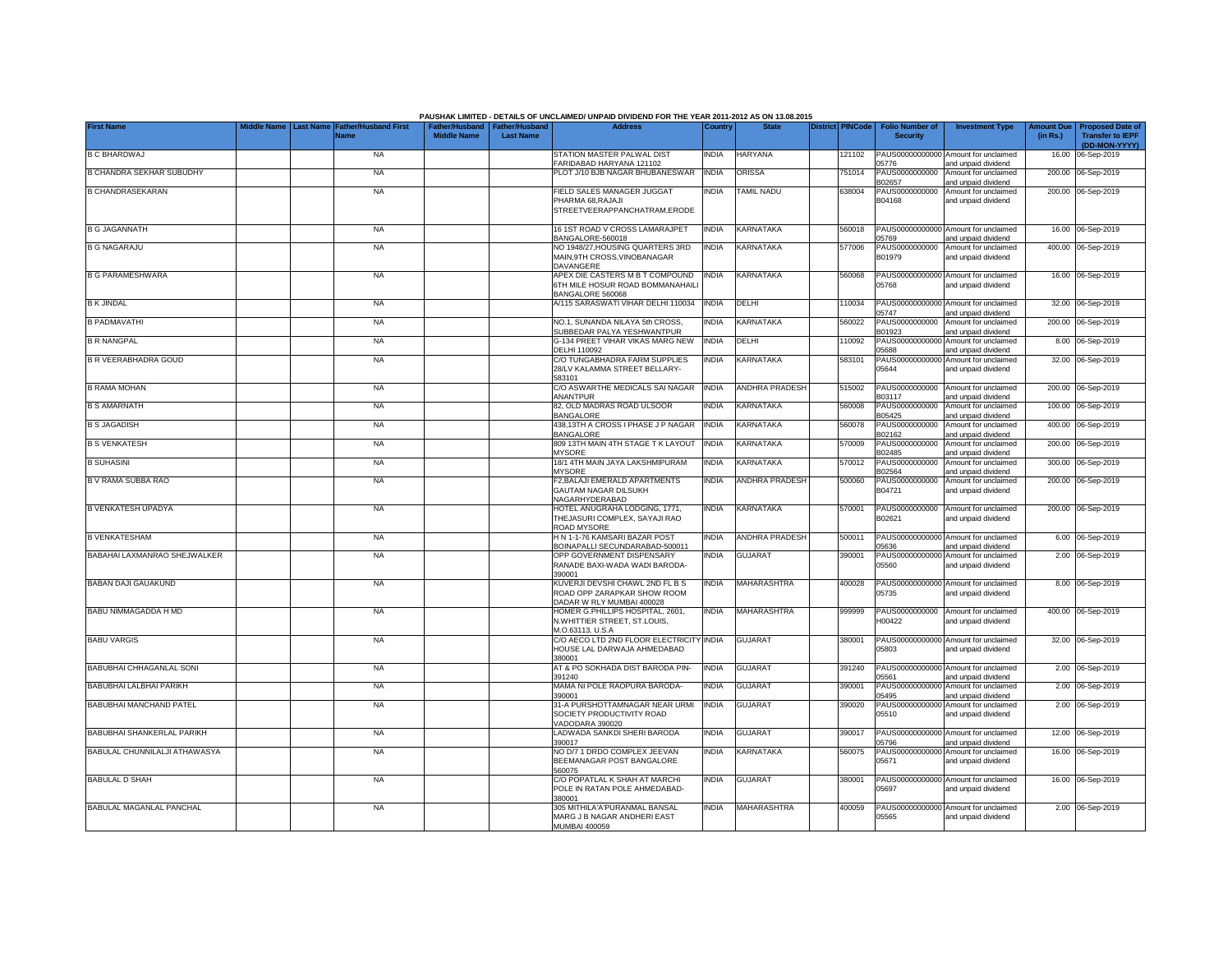|                                   |                  |                                            |                                                       |                  | PAUSHAK LIMITED - DETAILS OF UNCLAIMED/ UNPAID DIVIDEND FOR THE YEAR 2011-2012 AS ON 13.08.2015                                            |              |                       |                         |                                           |                                                             |                               |                                                                     |
|-----------------------------------|------------------|--------------------------------------------|-------------------------------------------------------|------------------|--------------------------------------------------------------------------------------------------------------------------------------------|--------------|-----------------------|-------------------------|-------------------------------------------|-------------------------------------------------------------|-------------------------------|---------------------------------------------------------------------|
| <b>First Name</b>                 | <b>Last Name</b> | <b>Father/Husband First</b><br><b>Name</b> | Father/Husband   Father/Husband<br><b>Middle Name</b> | <b>Last Name</b> | <b>Address</b>                                                                                                                             | Country      | <b>State</b>          | <b>District PINCode</b> | <b>Folio Number of</b><br><b>Security</b> | <b>Investment Type</b>                                      | <b>Amount Due</b><br>(in Rs.) | <b>Proposed Date of</b><br><b>Transfer to IEPF</b><br>(DD-MON-YYYY) |
| BABULAL PRABHUSINGH CHAUHAN       |                  | <b>NA</b>                                  |                                                       |                  | 13/B KAPOOR KI BAGICHI ADARSH<br>VAGAR AJMER 305001                                                                                        | <b>INDIA</b> | RAJASTHAN             | 305001                  | 05566                                     | PAUS00000000000 Amount for unclaimed<br>and unpaid dividend |                               | 10.00 06-Sep-2019                                                   |
| BABULAL PURSOTAMDAS SHAH          |                  | <b>NA</b>                                  |                                                       |                  | NR TOWER THASRA DIST KAIRA PIN-<br>388250                                                                                                  | INDIA        | <b>GUJARAT</b>        | 388250                  | 05567                                     | PAUS00000000000 Amount for unclaimed<br>and unpaid dividend |                               | 2.00 06-Sep-2019                                                    |
| <b>BABY KUTTERI</b>               |                  | <b>NA</b>                                  |                                                       |                  | G/117 ALEMBIC COLONY ALEMBIC ROAD INDIA<br><b>VADODARA</b>                                                                                 |              | <b>GUJARAT</b>        | 390003                  | PAUS0000000000<br>B04261                  | Amount for unclaimed<br>and unpaid dividend                 |                               | 200.00 06-Sep-2019                                                  |
| BACHUBHAI MAKANJI NAIK            |                  | <b>NA</b>                                  |                                                       |                  | PADMAJA" 25 ALEMBIC NAGAR SOC<br>GORWA ROAD BARODA-390016                                                                                  | <b>INDIA</b> | GUJARAT               | 390016                  | PAUS0000000000<br>05790                   | Amount for unclaimed<br>and unpaid dividend                 |                               | 2.00 06-Sep-2019                                                    |
| BACHUBHAI MOHANBHAI PATEL         |                  | <b>NA</b>                                  |                                                       |                  | KHICHADA SHERI P O DHOLKA DIST<br>AHMEDABAD PIN-387810                                                                                     | INDIA        | <b>GUJARAT</b>        | 387810                  | PAUS0000000000<br>05569                   | Amount for unclaimed<br>and unpaid dividend                 |                               | 2.00 06-Sep-2019                                                    |
| BACHUBHAI NARSHIBHAI PATEL        |                  | <b>NA</b>                                  |                                                       |                  | KHALAWAD PLOT DHORAJI DIST<br><b>RAJKOT PIN 360410</b>                                                                                     | INDIA        | <b>GUJARAT</b>        | 360410                  | PAUS0000000000<br>15501                   | Amount for unclaimed<br>and unpaid dividend                 |                               | 16.00 06-Sep-2019                                                   |
| <b>BAIJ NATH TARA</b>             |                  | <b>NA</b>                                  |                                                       |                  | C/O EMBASSY OF KUWAIT 5-A<br>SHANTIPATH CHANKYAPURI NEW DELH<br>110021                                                                     | NDIA         | DELHI                 | 10021                   | PAUS00000000000<br>05692                  | Amount for unclaimed<br>and unpaid dividend                 |                               | 8.00 06-Sep-2019                                                    |
| <b>BAL RAJ</b>                    |                  | <b>NA</b>                                  |                                                       |                  | G-134 PREET VIHAR VIKAS MARG DELHI<br>110092                                                                                               | <b>INDIA</b> | DELHI                 | 10092                   | 05744                                     | PAUS00000000000 Amount for unclaimed<br>and unpaid dividend |                               | 8.00 06-Sep-2019                                                    |
| <b>BALA RANI</b>                  |                  | <b>NA</b>                                  |                                                       |                  | M J HOUSE WESTERN KUTCHEHRY<br>ROAD MEERUT CITY-250001                                                                                     | <b>INDIA</b> | <b>UTTAR PRADESH</b>  | 250001                  | PAUS0000000000<br>15752                   | Amount for unclaimed<br>and unpaid dividend                 |                               | 16.00 06-Sep-2019                                                   |
| <b>BALACHANDRA</b>                |                  | <b>NA</b>                                  |                                                       |                  | 004 VIJAYA TOWERS R P C LAYOUT<br>/IJAYANAGAR BANGALORE                                                                                    | <b>INDIA</b> | KARNATAKA             | 560040                  | PAUS0000000000<br>302617                  | Amount for unclaimed<br>and unpaid dividend                 |                               | 200.00 06-Sep-2019                                                  |
| <b>BALAKRISHNA MODALI</b>         |                  | <b>NA</b>                                  |                                                       |                  | ASSISTANT CHIEF FINANCE HUDCO<br>REGIONAL - OFFICE TC NO 2/1120 (6)<br>VRINDAVAN HOUSI- NG COLONY<br>PATTOM THIRUVANANTHAPURAM 695-<br>004 | India        | <b>KERALA</b>         | 695004                  | PAUS00000000000<br>05772                  | Amount for unclaimed<br>and unpaid dividend                 |                               | 16.00 06-Sep-2019                                                   |
| BALAKUMARI TAMMANA                |                  | <b>NA</b>                                  |                                                       |                  | C/O.MR. RAMACHANDRA RAO. T M/S.<br>GENL.& MEDL. STORES, STATION ROAD<br>ANAKAPALLE, VISAKHAPATNAM DT.<br>AP)                               | <b>INDIA</b> | <b>ANDHRA PRADESH</b> | 531001                  | PAUS0000000000<br>B00346                  | Amount for unclaimed<br>and unpaid dividend                 |                               | 800.00 06-Sep-2019                                                  |
| BALAKUMARI TAMMANNA               |                  | <b>NA</b>                                  |                                                       |                  | C/O. RAMACHANDRA RAO T GENERAL & INDIA<br>MEDICAL STORES.STATION ROAD.<br>ANAKAPALLE, (VISAKHAPATNAM DIST)                                 |              | <b>ANDHRA PRADESH</b> | 531001                  | B00830                                    | PAUS0000000000 Amount for unclaimed<br>and unpaid dividend  |                               | 800.00 06-Sep-2019                                                  |
| <b>BALAMURTHY MANNEM</b>          |                  | <b>NA</b>                                  |                                                       |                  | NO.1249. 15TH MAIN ROAD BTM II STAGE INDIA<br><b>BANGALORE</b>                                                                             |              | <b>KARNATAKA</b>      | 560076                  | PAUS0000000000<br>B01191                  | Amount for unclaimed<br>and unpaid dividend                 |                               | 200.00 06-Sep-2019                                                  |
| <b>BALAN APPARAMBATH</b>          |                  | <b>NA</b>                                  |                                                       |                  | C/O OMAN CEMENT CO (SAOA) P O BOX<br>987 C P O SEEB SULTANATE OF OMAN<br>POST CODE 111                                                     | <b>INDIA</b> | <b>NA</b>             | NA<br>999999            | PAUS0000000000<br>05830                   | Amount for unclaimed<br>and unpaid dividend                 |                               | 74.00 06-Sep-2019                                                   |
| <b>BALARAM N K</b>                |                  | <b>NA</b>                                  |                                                       |                  | FLAT NO.9. SUNDARSRI APARTMENTS<br>367, 100 FEET ROAD, HAL II STAGE<br><b>INDIRANAGAR</b>                                                  | <b>INDIA</b> | <b>KARNATAKA</b>      | 560008                  | PAUS0000000000<br>B04528                  | Amount for unclaimed<br>and unpaid dividend                 |                               | 200.00 06-Sep-2019                                                  |
| <b>BALASAHEB A DESHPANDE</b>      |                  | <b>NA</b>                                  |                                                       |                  | 'SUSHILA' TRIMURTHY COLONY 100<br>FEET ROAD SOUTH SHIVAJI NAGAR<br>SANGLI                                                                  | INDIA        | MAHARASHTRA           | 416416                  | PAUS0000000000<br>B04023                  | Amount for unclaimed<br>and unpaid dividend                 |                               | 400.00 06-Sep-2019                                                  |
| BALASHANKAR M UPADHYAYA           |                  | <b>NA</b>                                  |                                                       |                  | 15 MANMOHAN SOCIETY LAL BAUG<br>ROAD BARODA 390004                                                                                         | India        | <b>GUJARAT</b>        | 390004                  | 05700                                     | PAUS00000000000 Amount for unclaimed<br>and unpaid dividend |                               | 16.00 06-Sep-2019                                                   |
| BALASUBRAMANIAN A IYER            |                  | <b>NA</b>                                  |                                                       |                  | BLOCK 3 ARUNODAYA LOKMANYA TILAK<br>NAGAR ROAD-4 GOREGAON MUMBAI-<br>400062                                                                | <b>INDIA</b> | <b>MAHARASHTRA</b>    | 400062                  | 05639                                     | PAUS00000000000 Amount for unclaimed<br>and unpaid dividend |                               | 32.00 06-Sep-2019                                                   |
| BALASUBRAMANIAN A S               |                  | <b>NA</b>                                  |                                                       |                  | SURAJ MEDICALS, ALWAYE, (KERALA<br>STATE)                                                                                                  | INDIA        | <b>KERALA</b>         | 683103                  | PAUS0000000000<br>A00322                  | Amount for unclaimed<br>and unpaid dividend                 |                               | 400.00 06-Sep-2019                                                  |
| BALASUBRAMANIAN JAGADESAN         |                  | <b>NA</b>                                  |                                                       |                  | CF4 SURYABALA APARTMENTS NEW<br>AYODHYA NAGAR VIJAYAWADA                                                                                   | India        | <b>ANDHRA PRADESH</b> | 520003                  | PAUS0000000000<br>B04776                  | Amount for unclaimed<br>and unpaid dividend                 |                               | 300.00 06-Sep-2019                                                  |
| <b>BALDEV KRISHAN BATRA</b>       |                  | LATE SH LAJPAT RAI                         |                                                       |                  | RP 36 IIND FLOOR PITAMPURA DELHI                                                                                                           | INDIA        | DELHI                 | 110034                  | PAUSIN301127166<br>15543                  | Amount for unclaimed<br>and unpaid dividend                 |                               | 16.00 06-Sep-2019                                                   |
| BALDEV RAMPRASAD MEHTA            |                  | <b>NA</b>                                  |                                                       |                  | 1/3, DK-5, DANISH KUNJ KOLAR ROAD<br><b>BHOPAL</b>                                                                                         | india        | MADHYA PRADESH        | 462042                  | PAUS0000000000<br>05570                   | Amount for unclaimed<br>and unpaid dividend                 |                               | 32.00 06-Sep-2019                                                   |
| <b>BALDEV SINGH SIDHU</b>         |                  | <b>NA</b>                                  |                                                       |                  | 24 SRAVANA NOFRA NAVY NAGAR<br>COLABA MUMBAI 400005                                                                                        | NDIA         | MAHARASHTRA           | 400005                  | PAUS00000000000<br>05702                  | Amount for unclaimed<br>and unpaid dividend                 |                               | 8.00 06-Sep-2019                                                    |
| BALDEVBHAI MOHANDAS PATEL         |                  | <b>NA</b>                                  |                                                       |                  | AT & PO HIRPURA TA VIJAPUR DIST<br><b>MEHSANA 382870</b>                                                                                   | india        | GUJARAT               | 382870                  | PAUS00000000000<br>05571                  | Amount for unclaimed<br>and unpaid dividend                 |                               | 2.00 06-Sep-2019                                                    |
| <b>BALDEVPRASAD CHUNILAL SHAH</b> |                  | <b>NA</b>                                  |                                                       |                  | NAGARWADA MAIN ROAD OPP POST<br>OFFICE SINOR DIST BARODA PIN-391115                                                                        | india        | <b>GUJARAT</b>        | 391115                  | 05524                                     | PAUS00000000000 Amount for unclaimed<br>and unpaid dividend |                               | 16.00 06-Sep-2019                                                   |
| <b>BALIRAM SONU SHIMPI</b>        |                  | <b>NA</b>                                  |                                                       |                  | 2 SUHAS 10TH NORTH SOUTH ROAD<br>JUHU SCHEME MUMBAI-400049                                                                                 | <b>INDIA</b> | <b>MAHARASHTRA</b>    | 400049                  | 05664                                     | PAUS00000000000 Amount for unclaimed<br>and unpaid dividend |                               | 8.00 06-Sep-2019                                                    |
| BALJEETKAUR A MAKHIJA             |                  | <b>NA</b>                                  |                                                       |                  | 3 SHRI GURURAMDAS SOCIETY<br>BAPUNAGAR AHMEDABAD 380024                                                                                    | INDIA        | <b>GUJARAT</b>        | 380024                  | 05818                                     | PAUS00000000000 Amount for unclaimed<br>and unpaid dividend |                               | 16.00 06-Sep-2019                                                   |
| <b>BALKISHAN RATHI</b>            |                  | <b>NA</b>                                  |                                                       |                  | H NO-4-4-407 VITHAL MARUTI LANE<br>SULTAN BAZAR HYDERABAD-500001                                                                           | INDIA        | ANDHRA PRADESH        | 500001                  | 05675                                     | PAUS00000000000 Amount for unclaimed<br>and unpaid dividend |                               | 8.00 06-Sep-2019                                                    |
| <b>BALKRISHAN KAPUR</b>           |                  | <b>NA</b>                                  |                                                       |                  | G-126 SECTOR -9 NEW VIJAY NAGAR<br><b>GHAZIABAD</b>                                                                                        | <b>INDIA</b> | <b>UTTAR PRADESH</b>  | 201009                  | B03956                                    | PAUS0000000000 Amount for unclaimed<br>and unpaid dividend  |                               | 200.00 06-Sep-2019                                                  |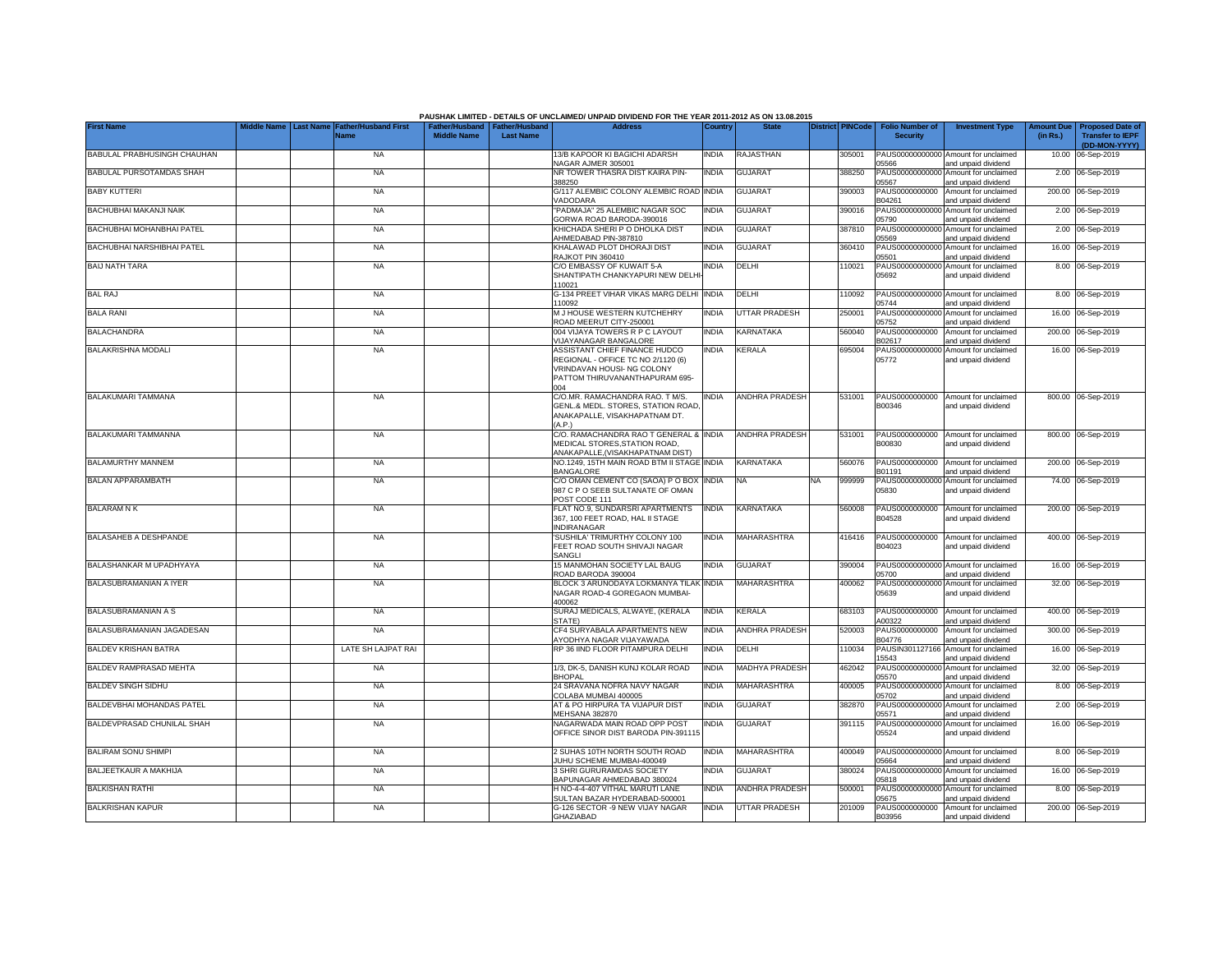| <b>First Name</b>                    | <b>Last Name</b> | <b>Father/Husband First</b> |                    | Father/Husband   Father/Husband | PAUSHAK LIMITED - DETAILS OF UNCLAIMED/ UNPAID DIVIDEND FOR THE YEAR 2011-2012 AS ON 13.08.2015<br><b>Address</b> | Country      | <b>State</b>          | <b>District PINCode</b> |        | <b>Folio Number of</b>   |                                                             | <b>Amount Due</b> | <b>Proposed Date of</b> |
|--------------------------------------|------------------|-----------------------------|--------------------|---------------------------------|-------------------------------------------------------------------------------------------------------------------|--------------|-----------------------|-------------------------|--------|--------------------------|-------------------------------------------------------------|-------------------|-------------------------|
|                                      |                  | Name                        | <b>Middle Name</b> | <b>Last Name</b>                |                                                                                                                   |              |                       |                         |        | <b>Security</b>          | <b>Investment Type</b>                                      | (in Rs.)          | <b>Transfer to IEPF</b> |
|                                      |                  |                             |                    |                                 |                                                                                                                   |              |                       |                         |        |                          |                                                             |                   | (DD-MON-YYYY)           |
| BALKRISHNA LABHSHANKAR JOSHI         |                  | <b>NA</b>                   |                    |                                 | RANG CHHAYA' BHUTDI ZAMPA                                                                                         | INDIA        | <b>GUJARAT</b>        |                         | 390001 |                          | PAUS00000000000 Amount for unclaimed                        | 6.00              | 06-Sep-2019             |
|                                      |                  |                             |                    |                                 | HANUMAN CHOWK BARODA-390001                                                                                       |              |                       |                         |        | 05572                    | and unpaid dividend                                         |                   |                         |
| BALLAKURAYA M K                      |                  | <b>NA</b>                   |                    |                                 | PROPRIETOR HOTEL WOODLANDS<br>TUMKUR (KARNATAKA)                                                                  | INDIA        | KARNATAKA             |                         | 572101 | PAUS0000000000<br>M00136 | Amount for unclaimed<br>and unpaid dividend                 |                   | 800.00 06-Sep-2019      |
| <b>BALMUKUND TIWARI</b>              |                  | <b>NA</b>                   |                    |                                 | B-6 "SHREYAS" 50/51 MANEKLAL MEHTA INDIA                                                                          |              | MAHARASHTRA           |                         | 400086 | PAUS00000000000          | Amount for unclaimed                                        |                   | 8.00 06-Sep-2019        |
|                                      |                  |                             |                    |                                 | ESTATE GHATKOPAR (W) MUMBAI-                                                                                      |              |                       |                         |        | 05732                    | and unpaid dividend                                         |                   |                         |
|                                      |                  |                             |                    |                                 | 400086                                                                                                            |              |                       |                         |        |                          |                                                             |                   |                         |
| <b>BALMURALI KRISHNA</b>             |                  | <b>NA</b>                   |                    |                                 | GAYATRI NILAYA GANDHI COLONY                                                                                      | <b>INDIA</b> | <b>KARNATAKA</b>      |                         | 583203 | PAUS0000000000           | Amount for unclaimed                                        |                   | 4000.00 06-Sep-2019     |
| BALRAM RAMCHANDRA DOLE               |                  | <b>NA</b>                   |                    |                                 | VARD NO.31<br>70 MADHUGIRI SOCIETY S T ROAD                                                                       | <b>INDIA</b> | MAHARASHTRA           |                         | 400071 | B05560<br>PAUS0000000000 | and unpaid dividend<br>Amount for unclaimed                 |                   | 16.00 06-Sep-2019       |
|                                      |                  |                             |                    |                                 | CHEMBUR MUMBAI-400071                                                                                             |              |                       |                         |        | 05659                    | and unpaid dividend                                         |                   |                         |
| BALRAM VATWANI                       |                  | <b>NA</b>                   |                    |                                 | BALRAM VATWANI 155 SINDHI COLONY                                                                                  | INDIA        | RAJASTHAN             |                         | 302001 | PAUS0000000000           | Amount for unclaimed                                        |                   | 8.00 06-Sep-2019        |
|                                      |                  |                             |                    |                                 | BANIPARK JAIPUR 302001                                                                                            |              |                       |                         |        | 05679                    | and unpaid dividend                                         |                   |                         |
| <b>BALU DHARMASHI SAVALIA</b>        |                  | <b>NA</b>                   |                    |                                 | C/O SAWALIA HOSPITAL SUKHNATH                                                                                     | INDIA        | <b>GUJARAT</b>        |                         | 364601 | PAUS0000000000           | Amount for unclaimed                                        |                   | 700.00 06-Sep-2019      |
|                                      |                  |                             |                    |                                 | ROAD AMERLI 364601 GUJARAT                                                                                        |              |                       |                         |        | 05573                    | and unpaid dividend                                         |                   |                         |
| BALUBHAI CHUNILAL PATHAK             |                  | <b>NA</b>                   |                    |                                 | AT & POST UNDERA VIDYA NIVAS TA<br>BARODA PIN 390001                                                              | INDIA        | <b>GUJARAT</b>        |                         | 390001 | PAUS0000000000<br>05500  | Amount for unclaimed<br>and unpaid dividend                 |                   | 2.00 06-Sep-2019        |
| BALVANTRAI BHAVANISHANKAR DAVE       |                  | <b>NA</b>                   |                    |                                 | C/O M/S MAHESH TRADERS MEGHDUT                                                                                    | <b>INDIA</b> | <b>GUJARAT</b>        |                         | 364290 | PAUS00000000000          | Amount for unclaimed                                        |                   | 16.00 06-Sep-2019       |
|                                      |                  |                             |                    |                                 | BUILDING MAHUVA DIST BHAVNAGAR                                                                                    |              |                       |                         |        | 05574                    | and unpaid dividend                                         |                   |                         |
|                                      |                  |                             |                    |                                 | PIN-364290                                                                                                        |              |                       |                         |        |                          |                                                             |                   |                         |
| BALVANTRAI N KABRAWALA               |                  | <b>NA</b>                   |                    |                                 | LIMDA CHOWK SURAT-395001                                                                                          | INDIA        | <b>GUJARAT</b>        |                         | 395001 |                          | PAUS00000000000 Amount for unclaimed                        |                   | 6.00 06-Sep-2019        |
| BALVANTRAI RANCHHODJI NAIK           |                  | <b>NA</b>                   |                    |                                 | 68 PRAKRUTI SURYODAYA SOCIETY                                                                                     | INDIA        | <b>GUJARAT</b>        |                         | 390002 | 05575<br>PAUS0000000000  | and unpaid dividend<br>Amount for unclaimed                 |                   | 6.00 06-Sep-2019        |
|                                      |                  |                             |                    |                                 | FATEH GUNJ BARODA-390002                                                                                          |              |                       |                         |        | 05496                    | and unpaid dividend                                         |                   |                         |
| <b>BAMDEO SHARMA</b>                 |                  | <b>NA</b>                   |                    |                                 | D-518 MALVIYA NAGAR JAIPUR 302017                                                                                 | india        | RAJASTHAN             |                         | 302017 | PAUS0000000000           | Amount for unclaimed                                        | 16.00             | 06-Sep-2019             |
|                                      |                  |                             |                    |                                 |                                                                                                                   |              |                       |                         |        | 05638                    | and unpaid dividend                                         |                   |                         |
| <b>BANANI MUKHERJEE</b>              |                  | <b>NA</b>                   |                    |                                 | G/24 ALEMBIC COLONY BARODA                                                                                        | INDIA        | <b>GUJARAT</b>        |                         | 390003 | PAUS0000000000           | Amount for unclaimed                                        |                   | 200.00 06-Sep-2019      |
| BANAPPA MALLAPPA AJAGONDA            |                  | <b>NA</b>                   |                    |                                 | VADODARA<br>AT PO MORAB TAL NAVALGUNDA DIST                                                                       | INDIA        | KARNATAKA             |                         | 582208 | B04581<br>PAUS0000000000 | and unpaid dividend<br>Amount for unclaimed                 | 16.00             | 06-Sep-2019             |
|                                      |                  |                             |                    |                                 | DHARWAR KARNATAK 582208                                                                                           |              |                       |                         |        | 05631                    | and unpaid dividend                                         |                   |                         |
| <b>BANARSIBAI</b>                    |                  | <b>NA</b>                   |                    |                                 | 5-3-404 TOPE KHANNA OSMANGUNJ                                                                                     | INDIA        | ANDHRA PRADESH        |                         | 500012 | PAUS0000000000           | Amount for unclaimed                                        | 8.00              | 06-Sep-2019             |
|                                      |                  |                             |                    |                                 | HYDERABAD-500012                                                                                                  |              |                       |                         |        | 05771                    | and unpaid dividend                                         |                   |                         |
| <b>BANDANA MEHRAY</b>                |                  | <b>NA</b>                   |                    |                                 | C/O GIFTSLAND 45 M G MARG                                                                                         | INDIA        | <b>UTTAR PRADESH</b>  |                         | 211001 | PAUS0000000000           | Amount for unclaimed                                        |                   | 24.00 06-Sep-2019       |
|                                      |                  |                             |                    |                                 | ALLAHABAD-211001                                                                                                  |              |                       |                         |        | 05656                    | and unpaid dividend                                         |                   |                         |
| <b>BANI PADA MAJUMDER</b>            |                  | <b>NA</b>                   |                    |                                 | D-56, AMARABATI POST SODPUR DIST<br>24 PARAGANAS                                                                  | INDIA        | <b>WEST BENGAL</b>    |                         | 743331 | PAUS0000000000<br>05770  | Amount for unclaimed<br>and unpaid dividend                 | 8.00              | 06-Sep-2019             |
| BANSIBHAI BABUBHAI PANCHAL           |                  | <b>NA</b>                   |                    |                                 | F/48 ALEMBIC GLASS COLONY                                                                                         | INDIA        | KARNATAKA             |                         | 560066 | PAUS0000000000           | Amount for unclaimed                                        |                   | 16.00 06-Sep-2019       |
|                                      |                  |                             |                    |                                 | WHITEFIELD DIST BANGALORE PIN-                                                                                    |              |                       |                         |        | 05641                    | and unpaid dividend                                         |                   |                         |
|                                      |                  |                             |                    |                                 | 560066                                                                                                            |              |                       |                         |        |                          |                                                             |                   |                         |
| BANSIBHAI RAMCHANDRA KHARADI         |                  | <b>NA</b>                   |                    |                                 | SHAK MARKET PADRA DIST BARODA                                                                                     | INDIA        | <b>GUJARAT</b>        |                         | 391440 |                          | PAUS00000000000 Amount for unclaimed                        |                   | 2.00 06-Sep-2019        |
| BANSIDHAR LEKHRAJ MAHESHWARI         |                  | <b>NA</b>                   |                    |                                 | PIN-391440<br>6 SHAKTI PARK SOCIETY NEW INDIRA                                                                    | INDIA        | <b>GUJARAT</b>        |                         | 387002 | 05576                    | and unpaid dividend<br>PAUS00000000000 Amount for unclaimed |                   | 16.00 06-Sep-2019       |
|                                      |                  |                             |                    |                                 | GANDHI- MARG OUT OF PETLAD                                                                                        |              |                       |                         |        | 05657                    | and unpaid dividend                                         |                   |                         |
|                                      |                  |                             |                    |                                 | CROSSING NADIAD 387-002 -                                                                                         |              |                       |                         |        |                          |                                                             |                   |                         |
| BANSIKUMAR HIMATLAL VAIDYA           |                  | <b>NA</b>                   |                    |                                 | SULTANPURA LALBHAI'S LANE BARODA INDIA                                                                            |              | <b>GUJARAT</b>        |                         | 390001 |                          | PAUS00000000000 Amount for unclaimed                        |                   | 2.00 06-Sep-2019        |
|                                      |                  |                             |                    |                                 | 390001                                                                                                            |              |                       |                         |        | 05511                    | and unpaid dividend                                         |                   |                         |
| BANSILAL DAHYABHAI PATEL             |                  | <b>NA</b>                   |                    |                                 | NEAR HANMANJI MANDIR NAVAPURA<br>PADRA DIST VADODARA PIN-391440                                                   | NDIA         | <b>GUJARAT</b>        |                         | 391440 | PAUS00000000000<br>05578 | Amount for unclaimed<br>and unpaid dividend                 | 32.00             | 06-Sep-2019             |
| BANSILAL JAYANTILAL SHAH             |                  | <b>NA</b>                   |                    |                                 | 23/268 GUJARAT HOUSING BOARD                                                                                      | INDIA        | GUJARAT               |                         | 390006 | PAUS0000000000           | Amount for unclaimed                                        | 6.00              | 06-Sep-2019             |
|                                      |                  |                             |                    |                                 | AJWA ROAD VADODARA-390006                                                                                         |              |                       |                         |        | 05579                    | and unpaid dividend                                         |                   |                         |
| BANSILAL NARANDAS SHAH               |                  | <b>NA</b>                   |                    |                                 | 8 BHARAT APTS CHUNIBHAI COLONY                                                                                    | INDIA        | <b>GUJARAT</b>        |                         | 380022 | PAUS00000000000          | Amount for unclaimed                                        |                   | 6.00 06-Sep-2019        |
|                                      |                  |                             |                    |                                 | OPP FOOTBALL GROUND KANKARIA                                                                                      |              |                       |                         |        | 05527                    | and unpaid dividend                                         |                   |                         |
| <b>BANSILAL RATILAL PANDYA</b>       |                  | <b>NA</b>                   |                    |                                 | AHMEDABAD-380022<br>87 PRABHAKUNJ SOCIETY GODHRA                                                                  | INDIA        | <b>GUJARAT</b>        |                         | 389001 |                          | PAUS00000000000 Amount for unclaimed                        |                   | 2.00 06-Sep-2019        |
|                                      |                  |                             |                    |                                 | 389001                                                                                                            |              |                       |                         |        | 05481                    | and unpaid dividend                                         |                   |                         |
| BANSILAL SHANKERLAL GANDHI           |                  | <b>NA</b>                   |                    |                                 | GANDHI POLE AHMEDABADI BAZZAR                                                                                     | INDIA        | <b>GUJARAT</b>        |                         | 387001 |                          | PAUS00000000000 Amount for unclaimed                        |                   | 2.00 06-Sep-2019        |
|                                      |                  |                             |                    |                                 | NADIAD 387001 DIST KAIRA                                                                                          |              |                       |                         |        | 05494                    | and unpaid dividend                                         |                   |                         |
| BAPURAMPETA LAKSHMANARAO             |                  | <b>NA</b>                   |                    |                                 | C/O DARSHAK LTD BANK STREET                                                                                       | NDIA         | <b>ANDHRA PRADESH</b> |                         | 500001 |                          | PAUS00000000000 Amount for unclaimed                        |                   | 6.00 06-Sep-2019        |
| SUNDARARAO<br>BARATAM JAGANNATHA RAO |                  | <b>NA</b>                   |                    |                                 | SULTAN BAZAR HYDERABAD-500001<br>PARTNER OF UNITED MEDICAL                                                        | NDIA         | <b>ANDHRA PRADESH</b> |                         | 532001 | 05635<br>PAUS0000000000  | and unpaid dividend<br>Amount for unclaimed                 |                   | 200.00 06-Sep-2019      |
|                                      |                  |                             |                    |                                 | STORES, PALACHETTU ROAD,                                                                                          |              |                       |                         |        | B00343                   | and unpaid dividend                                         |                   |                         |
|                                      |                  |                             |                    |                                 | SRIKAKULAM. (ANDHRA PRADESH)                                                                                      |              |                       |                         |        |                          |                                                             |                   |                         |
| <b>BARUN KUMAR PYNE</b>              |                  | <b>NA</b>                   |                    |                                 | 111/1 BIDHAN SARANI CALCUTTA-700004 INDIA                                                                         |              | <b>WEST BENGAL</b>    |                         | 700004 |                          | PAUS00000000000 Amount for unclaimed                        |                   | 24.00 06-Sep-2019       |
|                                      |                  |                             |                    |                                 |                                                                                                                   |              |                       |                         |        | 05672                    | and unpaid dividend                                         |                   |                         |
| BASANT KUMAR MAHESHWARI              |                  | <b>NA</b>                   |                    |                                 | C/O BASANT KUMAR PERIWAL CA-7<br>SALT LAKE BIDHAN NAGAR CALCUTTA-                                                 | NDIA         | <b>WEST BENGAL</b>    |                         | 700064 | 05719                    | PAUS00000000000 Amount for unclaimed<br>and unpaid dividend |                   | 8.00 06-Sep-2019        |
|                                      |                  |                             |                    |                                 | 700064                                                                                                            |              |                       |                         |        |                          |                                                             |                   |                         |
| BASANTI CHANDUMAL ISRANI             |                  | <b>NA</b>                   |                    |                                 | PANCHSHEEL APARTMENT-B ROOM                                                                                       | india        | MAHARASHTRA           |                         | 400606 |                          | PAUS00000000000 Amount for unclaimed                        |                   | 8.00 06-Sep-2019        |
|                                      |                  |                             |                    |                                 | NO.B-17 LOKMANYA NAGAR PADA                                                                                       |              |                       |                         |        | 05761                    | and unpaid dividend                                         |                   |                         |
|                                      |                  |                             |                    |                                 | <b>NO.2THANE WEST</b>                                                                                             |              |                       |                         |        |                          |                                                             |                   |                         |
| BASAVANT RAMALINGAPPA SANKPAL        |                  | <b>NA</b>                   |                    |                                 | <b>IDEAL MEDICAL STORES, CHEMISTS &amp;</b>                                                                       | <b>INDIA</b> | <b>KARNATAKA</b>      |                         | 591317 | PAUS0000000000           | Amount for unclaimed                                        |                   | 200.00 06-Sep-2019      |
|                                      |                  |                             |                    |                                 | <b>DRUGGISTS, RAIBAG.</b>                                                                                         |              |                       |                         |        | B00831                   | and unpaid dividend                                         |                   |                         |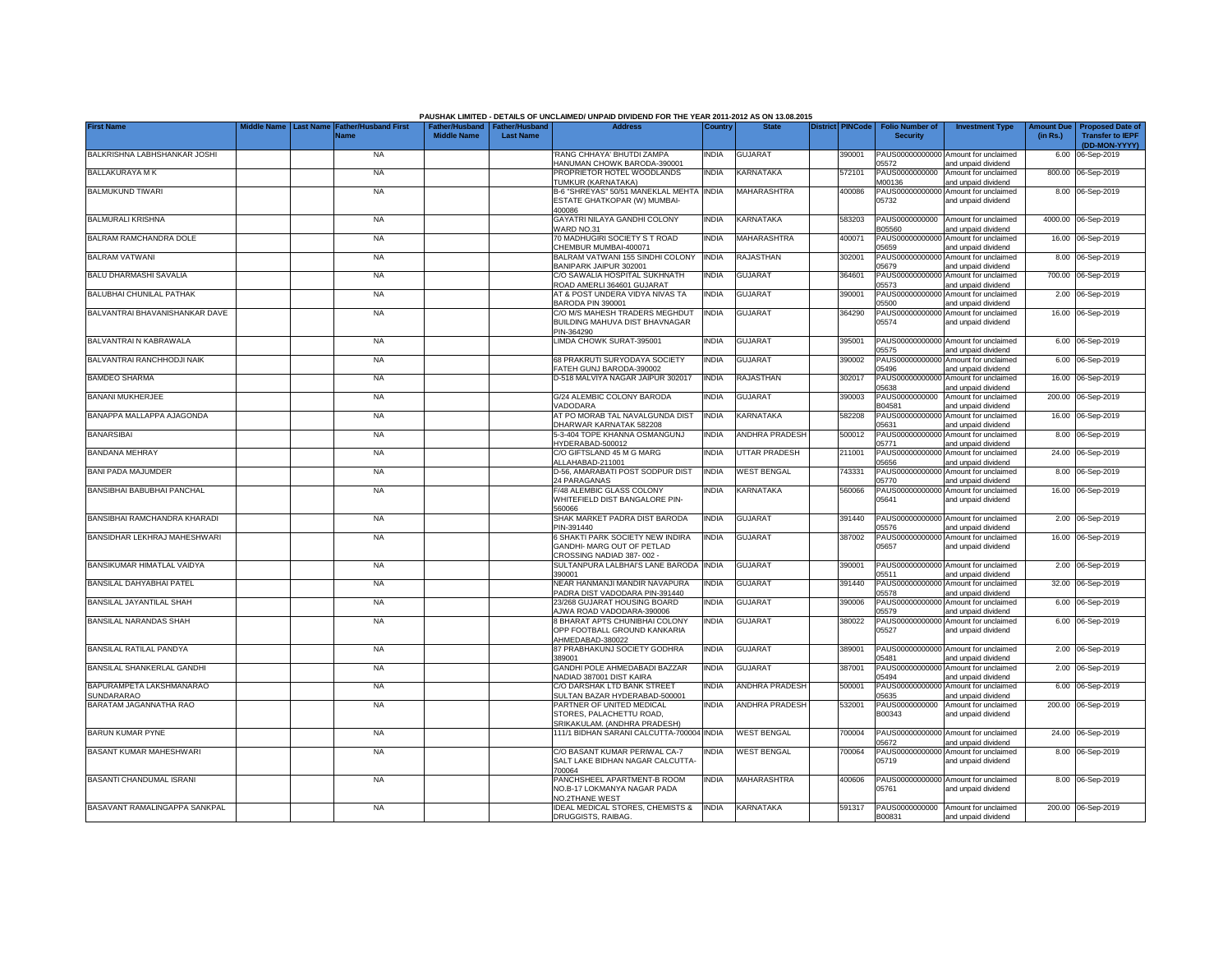|                                              | Middle Name      |                                            |                                                       |                  | PAUSHAK LIMITED - DETAILS OF UNCLAIMED/ UNPAID DIVIDEND FOR THE YEAR 2011-2012 AS ON 13.08.2015<br><b>Address</b> |              | <b>State</b>          |                         |                                           |                                                             |                               |                                                    |
|----------------------------------------------|------------------|--------------------------------------------|-------------------------------------------------------|------------------|-------------------------------------------------------------------------------------------------------------------|--------------|-----------------------|-------------------------|-------------------------------------------|-------------------------------------------------------------|-------------------------------|----------------------------------------------------|
| <b>First Name</b>                            | <b>Last Name</b> | <b>Father/Husband First</b><br><b>Name</b> | Father/Husband   Father/Husband<br><b>Middle Name</b> | <b>Last Name</b> |                                                                                                                   | Country      |                       | <b>District PINCode</b> | <b>Folio Number of</b><br><b>Security</b> | <b>Investment Type</b>                                      | <b>Amount Due</b><br>(in Rs.) | <b>Proposed Date of</b><br><b>Transfer to IEPF</b> |
| <b>BASUDEB CHAKRABARTI</b>                   |                  | <b>NA</b>                                  |                                                       |                  | 11, SURYASEN STREET P.O.KONNAGAR INDIA                                                                            |              | <b>WEST BENGAL</b>    | 12235                   | PAUS0000000000                            | Amount for unclaimed                                        |                               | (DD-MON-YYYY)<br>200.00 06-Sep-2019                |
|                                              |                  |                                            |                                                       |                  | DT.HOOGHLY, WEST BENGAL                                                                                           |              |                       |                         | B05478                                    | and unpaid dividend                                         |                               |                                                    |
| BATHULAPALLI SAVITRI                         |                  | <b>NA</b>                                  |                                                       |                  | C/O DR B V RANGA RAO PHYSICIAN<br>BESANT ROAD VIJAYAWADA-520002                                                   | INDIA        | <b>ANDHRA PRADESH</b> | 520002                  | 05632                                     | PAUS00000000000 Amount for unclaimed<br>and unpaid dividend |                               | 166.00 06-Sep-2019                                 |
| BATHULAPALLI VENKATA RANGARAO                |                  | <b>NA</b>                                  |                                                       |                  | C/O DR B V RANGA RAO PHYSICIAN<br>BESANT ROAD VIJAYAWADA-520002                                                   | INDIA        | <b>ANDHRA PRADESH</b> | 520002                  | PAUS00000000000<br>05633                  | Amount for unclaimed<br>and unpaid dividend                 |                               | 82.00 06-Sep-2019                                  |
| BELTHANGADI VIVEKANAND RAO                   |                  | <b>NA</b>                                  |                                                       |                  | C-909 NEW USHANAGAR CO-<br>OPERATIVE HOUSIN- G SOC                                                                | INDIA        | MAHARASHTRA           | 400078                  | 05663                                     | PAUS00000000000 Amount for unclaimed<br>and unpaid dividend |                               | 8.00 06-Sep-2019                                   |
|                                              |                  |                                            |                                                       |                  | KHANDELWAL MARG BHANDUP MUMBA<br>40-0078-                                                                         |              |                       |                         |                                           |                                                             |                               |                                                    |
| BELTHANGADY SADANAND KAMATH                  |                  | <b>NA</b>                                  |                                                       |                  | 3 HARISH NAGAR KARELI BAUG<br>BARODA-390001                                                                       | <b>INDIA</b> | <b>GUJARAT</b>        | 390001                  | PAUS00000000000<br>05580                  | Amount for unclaimed<br>and unpaid dividend                 |                               | 174.00 06-Sep-2019                                 |
| BENJAMIN CASMIR ANDRADE                      |                  | <b>NA</b>                                  |                                                       |                  | 324 H S R LAYOUT 4TH SECTOR 17TH<br>MAIN 148 CROSS BANGALORE 560102                                               | India        | <b>KARNATAKA</b>      | 560102                  | PAUS0000000000<br>05767                   | Amount for unclaimed<br>and unpaid dividend                 |                               | 16.00 06-Sep-2019                                  |
| BHADRESH BANSILAL SHAH                       |                  | <b>NA</b>                                  |                                                       |                  | 15 APURVA SOCIETY VATVA ROAD<br>MANINAGAR AHMEDABAD-380008                                                        | <b>INDIA</b> | <b>GUJARAT</b>        | 80008                   | PAUS0000000000<br>05654                   | Amount for unclaimed<br>and unpaid dividend                 |                               | 8.00 06-Sep-2019                                   |
| BHAGAVATHY RAMAKRISHNAN                      |                  | <b>NA</b>                                  |                                                       |                  | 139. PERUMALPURAM, TIRUNELVELI                                                                                    | <b>INDIA</b> | TAMIL NADU            | 327001                  | PAUS0000000000<br>300834                  | Amount for unclaimed<br>and unpaid dividend                 |                               | 400.00 06-Sep-2019                                 |
| BHAGAVATISHANKAR BALASHANKAR<br><b>IOSHI</b> |                  | <b>NA</b>                                  |                                                       |                  | 6 B SHAIMEE SOCIETY SUBHANPURA<br>BARODA-390007                                                                   | <b>INDIA</b> | <b>GUJARAT</b>        | 390007                  | PAUS0000000000<br>05498                   | Amount for unclaimed<br>and unpaid dividend                 |                               | 12.00 06-Sep-2019                                  |
| BHAGAVATPRASAD PURSHOTTAM<br><b>DAVE</b>     |                  | <b>NA</b>                                  |                                                       |                  | A-65 ALEMBIC COLONY BARODA-390003                                                                                 | <b>INDIA</b> | <b>GUJARAT</b>        | 390003                  | PAUS0000000000<br>05499                   | Amount for unclaimed<br>and unpaid dividend                 |                               | 2.00 06-Sep-2019                                   |
| BHAGERATI CHANDUMAL ISRANI                   |                  | <b>NA</b>                                  |                                                       |                  | C/O MRS D K VALLECHA AL-4 BLDG NO<br>12, ROOM NO 1 SECTOR NO 5 AIROLI                                             | <b>INDIA</b> | MAHARASHTRA           | 400708                  | PAUS00000000000<br>05762                  | Amount for unclaimed<br>and unpaid dividend                 |                               | 8.00 06-Sep-2019                                   |
|                                              |                  |                                            |                                                       |                  | CIDCO COLONY NEW MUMBAI 400708                                                                                    |              |                       |                         |                                           |                                                             |                               |                                                    |
| BHAGIRATH PRASAD MAHESWARI                   |                  | <b>NA</b>                                  |                                                       |                  | C/O, A.K.HOSLEY 89-D, POCKET A,<br>GROUP I DILSHAD GARDEN, DELHI                                                  | INDIA        | DELHI                 | 110095                  | PAUS0000000000<br>B01193                  | Amount for unclaimed<br>and unpaid dividend                 |                               | 200.00 06-Sep-2019                                 |
| <b>BHAGIRATH SARDA</b>                       |                  | <b>NA</b>                                  |                                                       |                  | C/O S & S INVESTMENTS & FINANCIAL<br>SERVI- CES 8 3-1109/1/1 SRI NAGAR<br>COLONY HYDER- ABAD 500873 -             | <b>INDIA</b> | <b>ANDHRA PRADESH</b> | 500873                  | 05812                                     | PAUS00000000000 Amount for unclaimed<br>and unpaid dividend |                               | 8.00 06-Sep-2019                                   |
| <b>BHAGRANI</b>                              |                  | <b>NA</b>                                  |                                                       |                  | <b>B-521 SUDERSHAN PARK MOTI NAGAR</b><br>NEW DELHI                                                               | <b>INDIA</b> | DELHI                 | 110015                  | PAUS0000000000<br>B03906                  | Amount for unclaimed<br>and unpaid dividend                 |                               | 300.00 06-Sep-2019                                 |
| BHAGUBHAI RANCHHODBHAI PATEL                 |                  | RANCHHODBHAI PATEL                         |                                                       |                  | 37, NILKAMAL SOCIETY NIZAMPURA<br><b>BARODA</b>                                                                   | india        | <b>GUJARAT</b>        | 390002                  | PAUS0000000000<br>12677                   | Amount for unclaimed<br>and unpaid dividend                 | 8.00                          | 06-Sep-2019                                        |
| BHAGVAN MULCHAND BHATIA                      |                  | <b>NA</b>                                  |                                                       |                  | 'APSARA' APTS 1ST FLOOR DANDIA<br>BAZAR BARODA-390001                                                             | <b>INDIA</b> | <b>GUJARAT</b>        | 390001                  | PAUS0000000000<br>05581                   | Amount for unclaimed<br>and unpaid dividend                 | 2.00                          | 06-Sep-2019                                        |
| BHAGVATI MATHURDAS THAKKAR                   |                  | <b>NA</b>                                  |                                                       |                  | 69/B OLD CHAWL R NO 38 1ST FLOOR<br>KUTCHHI LOHANA-NI-WAS MAZGAON<br>RD MAZGAON MUMBAI-400010                     | <b>INDIA</b> | MAHARASHTRA           | 400010                  | PAUS0000000000<br>05658                   | Amount for unclaimed<br>and unpaid dividend                 |                               | 8.00 06-Sep-2019                                   |
| <b>BHAGWAN DAS ADHIKARI</b>                  |                  | <b>NA</b>                                  |                                                       |                  | SHREE RAM TEKARI MANDSAUR 458001                                                                                  | <b>INDIA</b> | MADHYA PRADESH        | 458001                  | PAUS00000000000<br>05720                  | Amount for unclaimed<br>and unpaid dividend                 |                               | 8.00 06-Sep-2019                                   |
| <b>BHAGWANMAL JAIN S K</b>                   |                  | <b>NA</b>                                  |                                                       |                  | 120. D D URS ROAD MYSORE                                                                                          | <b>INDIA</b> | <b>KARNATAKA</b>      | 570001                  | PAUS0000000000<br>S00889                  | Amount for unclaimed<br>and unpaid dividend                 | 800.00                        | 06-Sep-2019                                        |
| BHAGYALAKSHMI RAVIPUDI                       |                  | NA                                         |                                                       |                  | W/O RAVIPUDI SRINIVASA RAO D NO 1-<br>244A HANDLOOM STREET KATHERU A P                                            | <b>INDIA</b> | <b>ANDHRA PRADESH</b> | 533103                  | PAUS0000000000<br>B04794                  | Amount for unclaimed<br>and unpaid dividend                 |                               | 300.00 06-Sep-2019                                 |
| BHAGYASHREE SHRIKANT GORE                    |                  | <b>NA</b>                                  |                                                       |                  | SAPHALYA SHRI SOCIETY SHASTRI<br>NAGAR DOMBIVALI WEST 421202                                                      | india        | <b>MAHARASHTRA</b>    | 421202                  | 05820                                     | PAUS00000000000 Amount for unclaimed<br>and unpaid dividend |                               | 16.00 06-Sep-2019                                  |
| BHAILALBHAI AMBALAL PATEL                    |                  | <b>NA</b>                                  |                                                       |                  | BANIA SHERI SOKHADA DIST BARODA<br>391740                                                                         | <b>INDIA</b> | <b>GUJARAT</b>        | 391740                  | PAUS0000000000<br>05508                   | Amount for unclaimed<br>and unpaid dividend                 |                               | 2.00 06-Sep-2019                                   |
| BHAILALBHAI JESHANGBHAI PATEL                |                  | <b>NA</b>                                  |                                                       |                  | YAKUTPURA PATEL S LANE BARODA<br>390001                                                                           | INDIA        | <b>GUJARAT</b>        | 390001                  | PAUS0000000000<br>05507                   | Amount for unclaimed<br>and unpaid dividend                 |                               | 2.00 06-Sep-2019                                   |
| BHAILALBHAI PRABHUDAS PATEL                  |                  | <b>NA</b>                                  |                                                       |                  | AT & POST ANKODIA TA & DIST BARODA<br>PIN-391330                                                                  | INDIA        | <b>GUJARAT</b>        | 391330                  | PAUS0000000000<br>15584                   | Amount for unclaimed<br>and unpaid dividend                 |                               | 16.00 06-Sep-2019                                  |
| BHAILALBHAI SHANKARBHAI PATEL                |                  | <b>NA</b>                                  |                                                       |                  | AT & PO ADVALA TA AMOD DIST<br>BROACH PIN-392110                                                                  | India        | <b>GUJARAT</b>        | 392110                  | PAUS0000000000<br>05585                   | Amount for unclaimed<br>and unpaid dividend                 |                               | 10.00 06-Sep-2019                                  |
| BHAILALBHAI SHANKERBHAI PATEL                |                  | <b>NA</b>                                  |                                                       |                  | 13 ASOPALAV SOCIETY CHHANI ROAD<br>BARODA-390002                                                                  | INDIA        | <b>GUJARAT</b>        | 390002                  | PAUS00000000000<br>15587                  | Amount for unclaimed<br>and unpaid dividend                 |                               | 16.00 06-Sep-2019                                  |
| BHAILALBHAI SHANKERBHAI PATEL                |                  | <b>NA</b>                                  |                                                       |                  | NAVIPANASARAWAD NAVAPURA<br>PADRA DIST BARODA PIN-391440                                                          | India        | GUJARAT               | 391440                  | PAUS00000000000<br>05586                  | Amount for unclaimed<br>and unpaid dividend                 |                               | 6.00 06-Sep-2019                                   |
| BHALCHANDRA GOVIND KULKARNI                  |                  | <b>NA</b>                                  |                                                       |                  | PARAAN LIMITED DHYANRAJ 1327A<br>SADESHIV PETH PUNE                                                               | INDIA        | MAHARASHTRA           | 411030                  | PAUS0000000000<br>B04040                  | Amount for unclaimed<br>and unpaid dividend                 |                               | 200.00 06-Sep-2019                                 |
| BHALCHANDRA KANTILAL DAVE                    |                  | <b>NA</b>                                  |                                                       |                  | MUNICIPAL QUARTERS ROOM NO 1<br>REFINARY ROAD BARODA 390003                                                       | India        | <b>GUJARAT</b>        | 390003                  | 05509                                     | PAUS00000000000 Amount for unclaimed<br>and unpaid dividend |                               | 2.00 06-Sep-2019                                   |
| BHALCHANDRARAO CHINTAMANRAO<br>PATWARD       |                  | <b>NA</b>                                  |                                                       |                  | KURUNDWAD HOUSE 10A MANGALDAS<br>ROAD POONA 411001                                                                | <b>INDIA</b> | MAHARASHTRA           | 411001                  | 05477                                     | PAUS00000000000 Amount for unclaimed<br>and unpaid dividend |                               | 32.00 06-Sep-2019                                  |
| BHANUBEN HARISCHANDRA PATEL                  |                  | <b>NA</b>                                  |                                                       |                  | RANCHHODJI'S TEMPLE, MADAN ZAMPE<br>ROAD, VADODARA                                                                | <b>INDIA</b> | <b>GUJARAT</b>        | 390001                  | PAUS0000000000<br>B00352                  | Amount for unclaimed<br>and unpaid dividend                 |                               | 200.00 06-Sep-2019                                 |
| BHANUMATI DHANSUKHLAL MISTRY                 |                  | <b>NA</b>                                  |                                                       |                  | 4/J APEX FLATS ANKUR ROAD<br>NARANPURA AHMEDABAD-380013                                                           | <b>INDIA</b> | <b>GUJARAT</b>        | 380013                  | 05723                                     | PAUS00000000000 Amount for unclaimed<br>and unpaid dividend |                               | 8.00 06-Sep-2019                                   |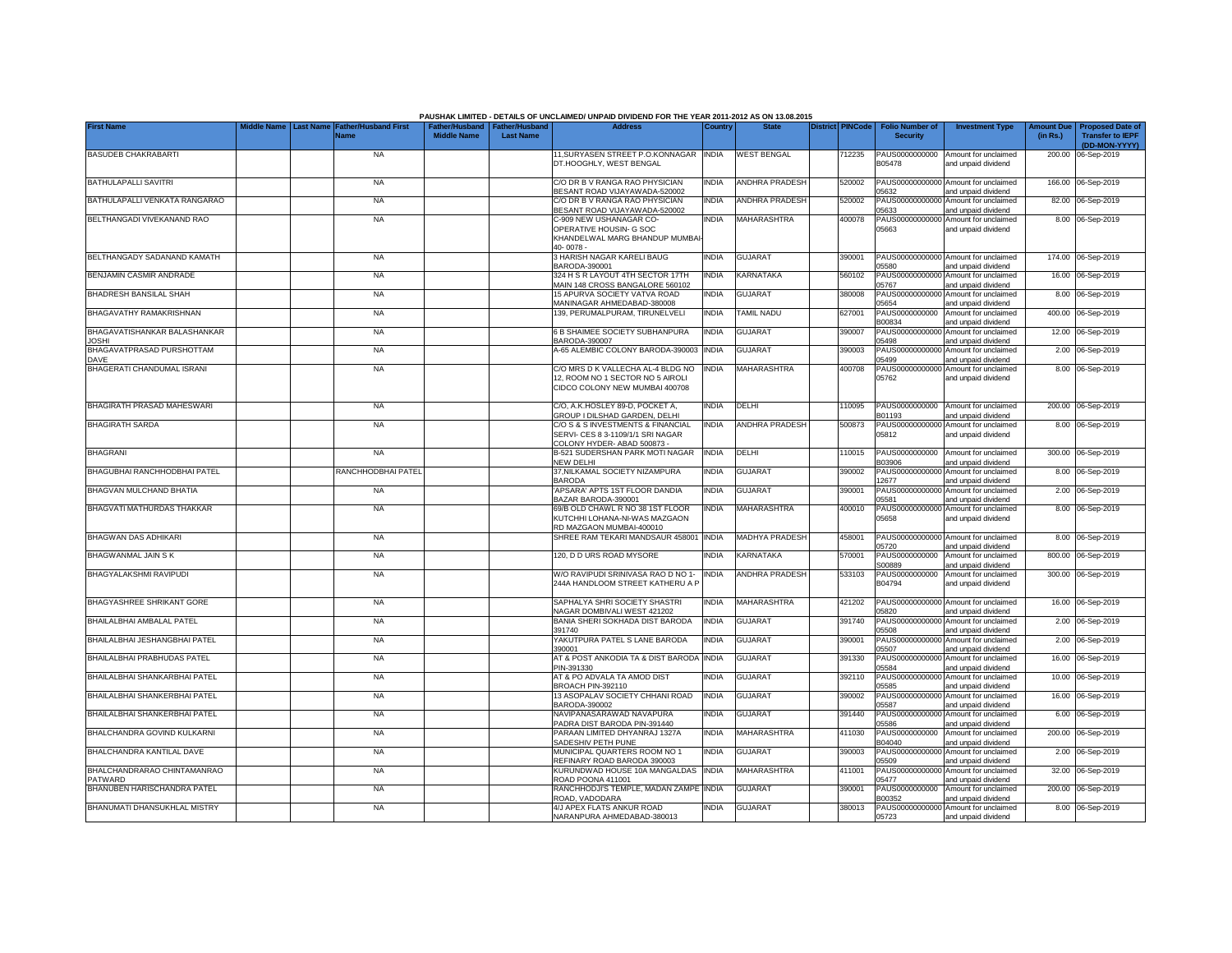|                                            |                                                               |                                                       |                  | PAUSHAK LIMITED - DETAILS OF UNCLAIMED/ UNPAID DIVIDEND FOR THE YEAR 2011-2012 AS ON 13.08.2015               |              |                    |                         |                                           |                                                             |          |                                                                           |
|--------------------------------------------|---------------------------------------------------------------|-------------------------------------------------------|------------------|---------------------------------------------------------------------------------------------------------------|--------------|--------------------|-------------------------|-------------------------------------------|-------------------------------------------------------------|----------|---------------------------------------------------------------------------|
| <b>First Name</b>                          | Middle Name   Last Name   Father/Husband First<br><b>Name</b> | Father/Husband   Father/Husband<br><b>Middle Name</b> | <b>Last Name</b> | <b>Address</b>                                                                                                | Country      | <b>State</b>       | <b>District PINCode</b> | <b>Folio Number of</b><br><b>Security</b> | <b>Investment Type</b>                                      | (in Rs.) | Amount Due   Proposed Date of<br><b>Transfer to IEPF</b><br>(DD-MON-YYYY) |
| BHANUMATI JEKISHANDAS KAPADIA              | <b>NA</b>                                                     |                                                       |                  | NEW STATION ROAD RAJPIPLA DIST<br><b>BROACH-393145</b>                                                        | <b>INDIA</b> | <b>GUJARAT</b>     | 393145                  | 05517                                     | PAUS00000000000 Amount for unclaimed<br>and unpaid dividend |          | 2.00 06-Sep-2019                                                          |
| BHANUMATI LAXMIKANT PARIKH                 | <b>NA</b>                                                     |                                                       |                  | MAHADEV'S POLE KOLA KHADI<br><b>GHADIALI POLE BARODA-390001</b>                                               | INDIA        | <b>GUJARAT</b>     | 390001                  | 05591                                     | PAUS00000000000 Amount for unclaimed<br>and unpaid dividend |          | 32.00 06-Sep-2019                                                         |
| BHANUMATI NATVERLAL BAXI                   | <b>NA</b>                                                     |                                                       |                  | 9/26 DIVYANG BUILDING 3RD FLOOR<br>COLABA MUMBAI 400005                                                       | <b>INDIA</b> | MAHARASHTRA        | 400005                  | 05858                                     | PAUS00000000000 Amount for unclaimed<br>and unpaid dividend |          | 6.00 06-Sep-2019                                                          |
| BHANUMATI NIRANJAN THAKKER                 | <b>NA</b>                                                     |                                                       |                  | JALUARA 189 MANEKBAG SOCIETY S M<br>ROAD AHMEDABAD-380015                                                     | <b>INDIA</b> | <b>GUJARAT</b>     | 380015                  | 05535                                     | PAUS00000000000 Amount for unclaimed<br>and unpaid dividend |          | 6.00 06-Sep-2019                                                          |
| BHANUMATI RAJANIKANT PATEL                 | <b>NA</b>                                                     |                                                       |                  | 5 G F SHALIMAR BUILDING SAYAJIGANJ<br>BARODA-390005                                                           | <b>INDIA</b> | <b>GUJARAT</b>     | 390005                  | 05592                                     | PAUS00000000000 Amount for unclaimed<br>and unpaid dividend |          | 16.00 06-Sep-2019                                                         |
| BHANUMATIBEN BABUBHAI THAKKAR              | <b>NA</b>                                                     |                                                       |                  | BHANU KUNJ VAD FALIA GHEEKANTA<br>RAOPURA BARODA 390001                                                       | <b>INDIA</b> | <b>GUJARAT</b>     | 390001                  | 05476                                     | PAUS00000000000 Amount for unclaimed<br>and unpaid dividend |          | 2.00 06-Sep-2019                                                          |
| BHANUMATIBEN KISHORBHAI PATEL              | <b>NA</b>                                                     |                                                       |                  | 20 MA-PITRU KAUMUDI SOCIETY OPP<br>COLLEGE DABHOI DIST BARODA PIN-<br>391110                                  | INDIA        | <b>GUJARAT</b>     | 391110                  | PAUS00000000000<br>05537                  | Amount for unclaimed<br>and unpaid dividend                 |          | 6.00 06-Sep-2019                                                          |
| BHANUPRASAD PURSOTTAMDAS<br>CHAUHAN        | <b>NA</b>                                                     |                                                       |                  | 2765 DHALGARWAD HARIDAS<br>CHITARA'S CHAWL AHMEDABAD-380001                                                   | NDIA         | <b>GUJARAT</b>     | 380001                  | 05648                                     | PAUS00000000000 Amount for unclaimed<br>and unpaid dividend |          | 16.00 06-Sep-2019                                                         |
| BHANUPRASAD SOMNATHBHAI MEHTA              | <b>NA</b>                                                     |                                                       |                  | 755 BHAW'S POLE RAIPUR AHMEDABAD-<br>380001                                                                   | <b>INDIA</b> | <b>GUJARAT</b>     | 380001                  | 05651                                     | PAUS00000000000 Amount for unclaimed<br>and unpaid dividend |          | 8.00 06-Sep-2019                                                          |
| <b>BHANWAR LAL KOCHAR</b>                  | <b>NA</b>                                                     |                                                       |                  | C/O MAHENDRA BAI KOCHAR 10 NO<br>MIDDLETON STREET 3RD FLOOR<br>CALCUTTA 700071                                | <b>INDIA</b> | <b>WEST BENGAL</b> | 700071                  | PAUS00000000000<br>05718                  | Amount for unclaimed<br>and unpaid dividend                 |          | 32.00 06-Sep-2019                                                         |
| BHANWARLAL JODHRAJJI JAIN                  | <b>NA</b>                                                     |                                                       |                  | 9 KALYAN-KUTIR L B SHASHTRI MARG<br>(URLA (WEST) MUMBAI-400070                                                | <b>INDIA</b> | <b>MAHARASHTRA</b> | 400070                  | 05662                                     | PAUS00000000000 Amount for unclaimed<br>and unpaid dividend |          | 16.00 06-Sep-2019                                                         |
| BHARAT BALMUKUND PARIKH                    | <b>NA</b>                                                     |                                                       |                  | C/O BALMUKUND N PARIKH H NO<br>SHA/545 KAROLIA POLE BARODA-390001                                             | <b>INDIA</b> | <b>GUJARAT</b>     | 390001                  | 05482                                     | PAUS00000000000 Amount for unclaimed<br>and unpaid dividend |          | 2.00 06-Sep-2019                                                          |
| BHARAT BHUSHAN MOHINDRU                    | <b>NA</b>                                                     |                                                       |                  | M/58 KALKAJI NEW DELHI-110019                                                                                 | INDIA        | DELHI              | 110019                  | 05689                                     | PAUS00000000000 Amount for unclaimed<br>and unpaid dividend |          | 16.00 06-Sep-2019                                                         |
| <b>BHARAT DESAI</b>                        | <b>NA</b>                                                     |                                                       |                  | PAREKH N V JEWELLERS SARAFA<br>BAZAR NEW ITWARI ROAD NAGPUR-2                                                 | India        | MAHARASHTRA        | 440002                  | PAUS00000000000<br>05815                  | Amount for unclaimed<br>and unpaid dividend                 |          | 100.00 06-Sep-2019                                                        |
| BHARAT JARIWALA                            | <b>NA</b>                                                     |                                                       |                  | B/44 SHREE HAREKRISHNA NAGAR B/H INDIA<br>SAMATA FLAT SUBHANPURA<br>VADODARA                                  |              | <b>GUJARAT</b>     | 390007                  | PAUS0000000000<br>B04350                  | Amount for unclaimed<br>and unpaid dividend                 |          | 200.00 06-Sep-2019                                                        |
| BHARAT KALYANJI LALAN                      | <b>NA</b>                                                     |                                                       |                  | 105 MEHUL TOWER CHAKRA VATI<br>ASHOK ROAD KANDIVLI EAST MUMBAI<br>400101                                      | India        | MAHARASHTRA        | 400101                  | 05840                                     | PAUS00000000000 Amount for unclaimed<br>and unpaid dividend |          | 8.00 06-Sep-2019                                                          |
| BHARAT NATVARLAL MEHTA                     | <b>NA</b>                                                     |                                                       |                  | 1069 RAJAMEHTA'S TOTALAJI'S<br>KALUPUR AHMEDABAD-380001                                                       | <b>INDIA</b> | <b>GUJARAT</b>     | 380001                  | 05758                                     | PAUS00000000000 Amount for unclaimed<br>and unpaid dividend |          | 8.00 06-Sep-2019                                                          |
| BHARATBHAI MULAJIBHAI PATEL                | <b>NA</b>                                                     |                                                       |                  | C/O MULJIBHAI NATHABHAI PATEL OPP<br>HIMAT HIGH SCHOOL STATION ROAD<br>HIMATNAGAR DIST SABARKANTHA-<br>383001 | <b>INDIA</b> | <b>GUJARAT</b>     | 383001                  | PAUS0000000000<br>05595                   | Amount for unclaimed<br>and unpaid dividend                 |          | 6.00 06-Sep-2019                                                          |
| BHARATBHUSHAN SHYAMSOHAN<br>VERMA          | <b>NA</b>                                                     |                                                       |                  | C/O SUVARNA 13-A LAXMI ESTATE<br>BAHUCHARAJI ROAD BARODA-390001                                               | INDIA        | <b>GUJARAT</b>     | 390001                  | 05597                                     | PAUS00000000000 Amount for unclaimed<br>and unpaid dividend |          | 2.00 06-Sep-2019                                                          |
| BHARATHI HARIHARAN                         | <b>NA</b>                                                     |                                                       |                  | 30, SINGARACHARI STREET,<br>TRIPLICANE, CHENNAI                                                               | INDIA        | TAMIL NADU         | 600005                  | PAUS0000000000<br>B01125                  | Amount for unclaimed<br>and unpaid dividend                 |          | 400.00 06-Sep-2019                                                        |
| BHARATHI HARIHARAN                         | <b>NA</b>                                                     |                                                       |                  | 30 SINGARACHARI STREET TRIPLICANE<br>CHENNAI-600005                                                           | <b>INDIA</b> | TAMIL NADU         | 600005                  | PAUS0000000000<br>05787                   | Amount for unclaimed<br>and unpaid dividend                 |          | 82.00 06-Sep-2019                                                         |
| <b>BHARATHY B RAJ</b>                      | <b>NA</b>                                                     |                                                       |                  | NO 202 II-FLOOR J S S DOCTORS<br>QUARTERS SHANKAR MUTT RD<br><b>MYSORE</b>                                    | INDIA        | KARNATAKA          | 570004                  | PAUS0000000000<br>B02451                  | Amount for unclaimed<br>and unpaid dividend                 |          | 200.00 06-Sep-2019                                                        |
| BHARATI PRAVIN MEHTA                       | <b>NA</b>                                                     |                                                       |                  | 31/33 DR DESHMUKH LANE 1ST FLOOR<br>/ P ROAD MUMBAI-400004                                                    | <b>INDIA</b> | <b>MAHARASHTRA</b> | 400004                  | PAUS00000000000<br>05763                  | Amount for unclaimed<br>and unpaid dividend                 |          | 8.00 06-Sep-2019                                                          |
| BHARATKUMAR CHINUBHAI PATEL                | <b>NA</b>                                                     |                                                       |                  | 9-A PALLAV TENAMENT NARODA 382325<br>DIST AHMEDABAD GUJ                                                       | <b>INDIA</b> | <b>GUJARAT</b>     | 382325                  | PAUS0000000000<br>05819                   | Amount for unclaimed<br>and unpaid dividend                 |          | 16.00 06-Sep-2019                                                         |
| BHARATKUMAR MAGANLAL PAREKH                | <b>NA</b>                                                     |                                                       |                  | B/2/24, MARAYANKUNJ SOCIETY<br>VARMADANAGAR BHARUCH 392015                                                    | INDIA        | <b>GUJARAT</b>     | 392015                  | PAUS00000000000<br>05503                  | Amount for unclaimed<br>and unpaid dividend                 |          | 2.00 06-Sep-2019                                                          |
| BHARATKUMAR PURSHOTTAMBHAI<br><b>BALAR</b> | <b>NA</b>                                                     |                                                       |                  | C/O VIKAS AGRO SEEDS 18 MARKET<br>YARD AMRELI 364601                                                          | INDIA        | GUJARAT            | 364601                  | PAUS00000000000<br>05775                  | Amount for unclaimed<br>and unpaid dividend                 |          | 16.00 06-Sep-2019                                                         |
| BHARATKUMAR SHANKERLAL SHAH                | <b>NA</b>                                                     |                                                       |                  | <b>B/5 ASHIRWAD SOCIETY SANGAM</b><br>KISANWADI ROAD BARODA 390022                                            | India        | <b>GUJARAT</b>     | 390022                  | PAUS00000000000<br>05547                  | Amount for unclaimed<br>and unpaid dividend                 |          | 2.00 06-Sep-2019                                                          |
| BHARATKUMAR THAKORDAS<br>MANJRAWALA        | <b>NA</b>                                                     |                                                       |                  | 3/83 PARE-H STREET RANDER SURAT-<br>395005                                                                    | <b>INDIA</b> | <b>GUJARAT</b>     | 395005                  | 05754                                     | PAUS00000000000 Amount for unclaimed<br>and unpaid dividend |          | 8.00 06-Sep-2019                                                          |
| <b>BHARTI DILIP PATEL</b>                  | <b>NA</b>                                                     |                                                       |                  | 19, PARISHRAM SOCIETY,<br>SUBHANPURA, BARODA-390023                                                           | India        | <b>GUJARAT</b>     | 390023                  | 05866                                     | PAUS00000000000 Amount for unclaimed<br>and unpaid dividend |          | 50.00 06-Sep-2019                                                         |
| <b>BHARTI NANCHAND SHAH</b>                | <b>NA</b>                                                     |                                                       |                  | C/O PRIYESH NARESH KAPASI S-13/151<br>SHANTI APARTMENTS 192 MIG FLATS<br>SHASTRI NAGARAHMEDABAD               | <b>INDIA</b> | <b>GUJARAT</b>     | 380013                  | 05698                                     | PAUS00000000000 Amount for unclaimed<br>and unpaid dividend |          | 8.00 06-Sep-2019                                                          |
| <b>BHARTIBEN ATULBHAI PATEL</b>            | <b>ATULBHAI</b><br>MUKUNDBHAI PATEL                           |                                                       |                  | 'GURUKRUPA" NANDANVAN SOCIETY,<br>ASHRAM ROAD NADIAD                                                          | <b>INDIA</b> | <b>GUJARAT</b>     | 387001                  | 40838                                     | PAUSIN300636200 Amount for unclaimed<br>and unpaid dividend |          | 16.00 06-Sep-2019                                                         |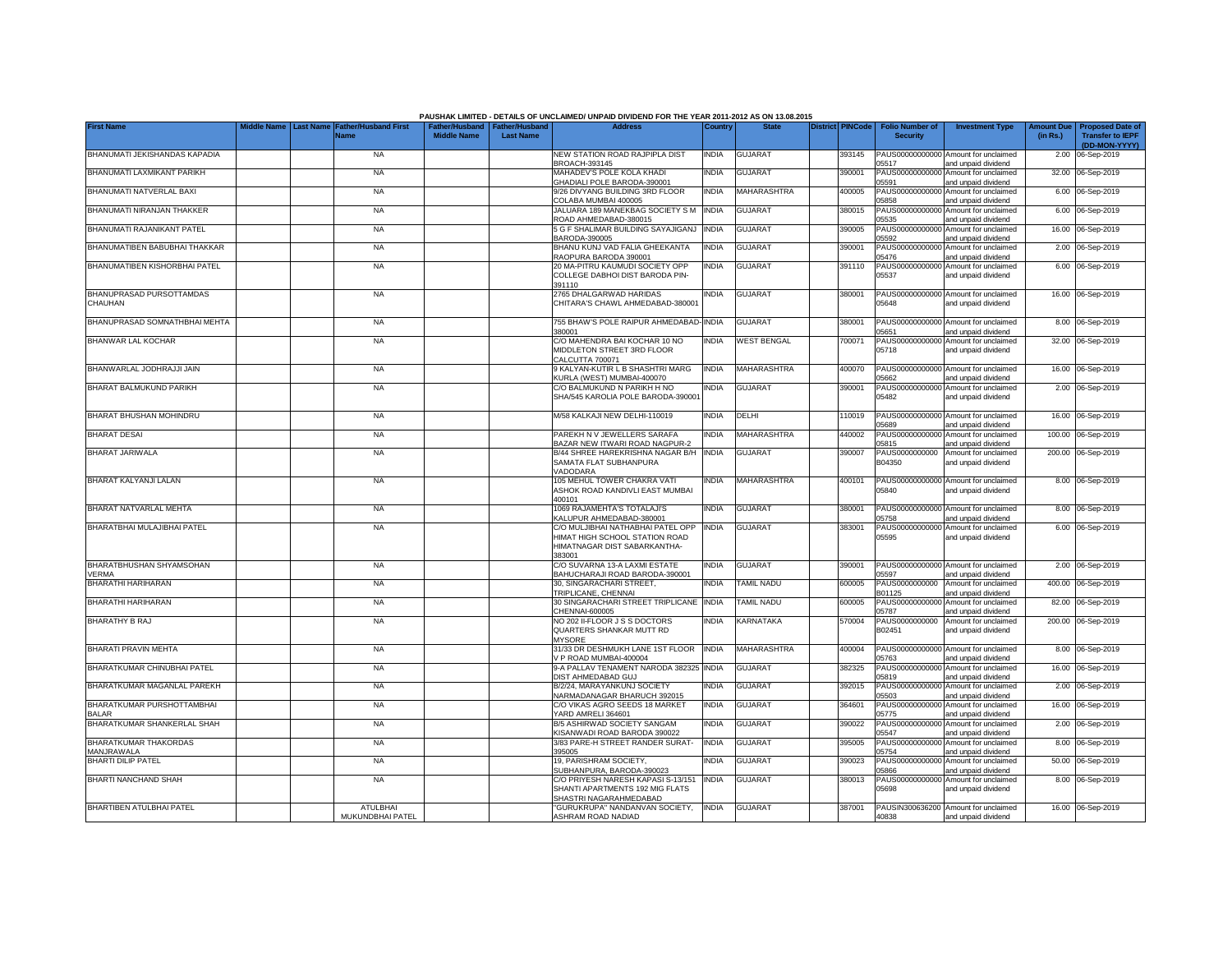|                                              |                                                |                             |                    |                                                  | PAUSHAK LIMITED - DETAILS OF UNCLAIMED/ UNPAID DIVIDEND FOR THE YEAR 2011-2012 AS ON 13.08.2015 |              |                       |                         |                                           |                                                             |                               |                                                                     |
|----------------------------------------------|------------------------------------------------|-----------------------------|--------------------|--------------------------------------------------|-------------------------------------------------------------------------------------------------|--------------|-----------------------|-------------------------|-------------------------------------------|-------------------------------------------------------------|-------------------------------|---------------------------------------------------------------------|
| <b>First Name</b>                            | liddle Name<br><b>Last Name</b><br><b>Name</b> | <b>Father/Husband First</b> | <b>Middle Name</b> | ather/Husband Father/Husband<br><b>Last Name</b> | <b>Address</b>                                                                                  | Country      | <b>State</b>          | <b>District PINCode</b> | <b>Folio Number of</b><br><b>Security</b> | <b>Investment Type</b>                                      | <b>Amount Due</b><br>(in Rs.) | <b>Proposed Date of</b><br><b>Transfer to IEPF</b><br>(DD-MON-YYYY) |
| BHARTIBEN KANTIBHAI DESAI                    |                                                | <b>NA</b>                   |                    |                                                  | JASHWANTI SADAN UPLA FALIA MADAN INDIA<br>ZAPA ROAD BARODA-390001                               |              | <b>GUJARAT</b>        | 390001                  | 05603                                     | PAUS00000000000 Amount for unclaimed<br>and unpaid dividend |                               | 16.00 06-Sep-2019                                                   |
| BHASKAR ADIGA                                |                                                | <b>NA</b>                   |                    |                                                  | HOTEL RAGHAVENDRA PRASANNA.<br>SARJAPUR ROAD.AGARA BANGALORE                                    | <b>INDIA</b> | KARNATAKA             | 560034                  | PAUS0000000000<br>B01890                  | Amount for unclaimed<br>and unpaid dividend                 |                               | 20.00 06-Sep-2019                                                   |
| <b>BHASKAR BRAHMBHATT</b>                    |                                                | <b>NA</b>                   |                    |                                                  | 12 KASHIVISHVANATH SOC NR S R P GR INDIA<br>NO 1 BARODA                                         |              | <b>GUJARAT</b>        | 390011                  | 05842                                     | PAUS00000000000 Amount for unclaimed<br>and unpaid dividend |                               | 2.00 06-Sep-2019                                                    |
| BHASKAR MULJIBHAI SHAH                       |                                                | <b>NA</b>                   |                    |                                                  | MEHTA POLE DANI'S POLE GIREERAJ<br>VADODARA-390006                                              | <b>INDIA</b> | <b>GUJARAT</b>        | 390006                  | PAUS00000000000<br>05548                  | Amount for unclaimed<br>and unpaid dividend                 |                               | 32.00 06-Sep-2019                                                   |
| BHASKAR RAO JAGATHA                          |                                                | <b>NA</b>                   |                    |                                                  | 59-1-15 P&T COLONY RAJAHMUNDRY                                                                  | <b>INDIA</b> | <b>ANDHRA PRADESH</b> | 533105                  | PAUS0000000000<br>B04766                  | Amount for unclaimed<br>and unpaid dividend                 |                               | 600.00 06-Sep-2019                                                  |
| BHASKARRAI BALWANTRAI DESAI                  |                                                | <b>NA</b>                   |                    |                                                  | OPP KANYASHALA TEKRI MOHOLLO<br>GANDEVI DIST BULSAR PIN-396360                                  | <b>INDIA</b> | <b>GUJARAT</b>        | 396360                  | PAUS00000000000<br>05604                  | Amount for unclaimed<br>and unpaid dividend                 |                               | 6.00 06-Sep-2019                                                    |
| BHASKARRAO RAMCHANDRARAO<br><b>MANEPATIL</b> |                                                | <b>NA</b>                   |                    |                                                  | RAM NIWAS BUNGLOW SHAH BAG<br>BARODA-390001                                                     | <b>INDIA</b> | <b>GUJARAT</b>        | 390001                  | PAUS00000000000<br>05549                  | Amount for unclaimed<br>and unpaid dividend                 |                               | 12.00 06-Sep-2019                                                   |
| BHASKER LAXMANRAO VAIDYA                     |                                                | <b>NA</b>                   |                    |                                                  | PAGEDAR WADA BHUTADI ZAMPA<br>BARODA 390001                                                     | <b>INDIA</b> | <b>GUJARAT</b>        | 390001                  | PAUS00000000000<br>05504                  | Amount for unclaimed<br>and unpaid dividend                 |                               | 2.00 06-Sep-2019                                                    |
| BHASKERRAO RAMCHANDRARAO<br><b>MANEPATIL</b> |                                                | <b>NA</b>                   |                    |                                                  | RAM NIVAS' SHAHBAG OPP POLO<br>GROUND BARODA-390001                                             | <b>INDIA</b> | <b>GUJARAT</b>        | 390001                  | PAUS00000000000<br>05646                  | Amount for unclaimed<br>and unpaid dividend                 |                               | 12.00 06-Sep-2019                                                   |
| <b>BHAVIK DHRUV</b>                          |                                                | <b>NA</b>                   |                    |                                                  | 1ST DR GOR'S BUILDING M G ROAD<br>MULUND MUMBAI                                                 | <b>INDIA</b> | MAHARASHTRA           | 400080                  | PAUS0000000000<br>B03819                  | Amount for unclaimed<br>and unpaid dividend                 |                               | 200.00 06-Sep-2019                                                  |
| BHAVNA AJAY SHAH                             |                                                | <b>NA</b>                   |                    |                                                  | 10 MATRU SMRUTI 36/A SHRADHNAND<br>RD NEAR DR PATEL VILE PARLE EAST<br>MUMBAI 400057            | <b>INDIA</b> | <b>MAHARASHTRA</b>    | 400057                  | PAUS00000000000<br>05833                  | Amount for unclaimed<br>and unpaid dividend                 |                               | 8.00 06-Sep-2019                                                    |
| BHAVNA DWIJEN DESAI                          |                                                | <b>NA</b>                   |                    |                                                  | 28 ALKAPURI BARODA-390005                                                                       | <b>INDIA</b> | <b>GUJARAT</b>        | 390005                  | 05642                                     | PAUS00000000000 Amount for unclaimed<br>and unpaid dividend |                               | 32.00 06-Sep-2019                                                   |
| BHAVNABEN CHANDULAL GALA                     |                                                | <b>NA</b>                   |                    |                                                  | C/O R P SHROFF & SONS 704 A STOCK<br>EXCH DALAL STREET FORT MUMBAI-<br>400023                   | <b>INDIA</b> | <b>MAHARASHTRA</b>    | 400023                  | 05703                                     | PAUS00000000000 Amount for unclaimed<br>and unpaid dividend |                               | 24.00 06-Sep-2019                                                   |
| BHAWANJI K CHHEDA                            |                                                | <b>NA</b>                   |                    |                                                  | BHAVI SHILPI INDUSTRIES 5/C BALSON<br>IND ESTATE CHAKALA RD ANDHERI<br>EAST MUMBAI 400099       | <b>INDIA</b> | MAHARASHTRA           | 400099                  | 05813                                     | PAUS00000000000 Amount for unclaimed<br>and unpaid dividend |                               | 32.00 06-Sep-2019                                                   |
| BHIKANRAO KRISHNARAO SHITOLE                 |                                                | <b>NA</b>                   |                    |                                                  | SADI MISTRY COLONY NEAR MAIRALA'S INDIA<br>GANPATI MANDIR BARODA 390017                         |              | <b>GUJARAT</b>        | 390017                  | 05551                                     | PAUS00000000000 Amount for unclaimed<br>and unpaid dividend |                               | 6.00 06-Sep-2019                                                    |
| BHIKHABHAI CHHOTABHAI RANA                   |                                                | <b>NA</b>                   |                    |                                                  | SUNDER BAZAR SOKHADA 391745 DIST INDIA<br><b>BARODA 391745</b>                                  |              | <b>GUJARAT</b>        | 391745                  | 05607                                     | PAUS00000000000 Amount for unclaimed<br>and unpaid dividend |                               | 2.00 06-Sep-2019                                                    |
| BHIKHABHAI MULJIBHAI THAKKAR                 |                                                | <b>NA</b>                   |                    |                                                  | 103 VIJAY NAGAR GUJARAT HOUSING<br>BOARD GORWA BARODA 390016                                    | <b>INDIA</b> | <b>GUJARAT</b>        | 390016                  | 05506                                     | PAUS00000000000 Amount for unclaimed<br>and unpaid dividend |                               | 32.00 06-Sep-2019                                                   |
| BHIKHABHAI NARANBHAI MISTRY                  |                                                | <b>NA</b>                   |                    |                                                  | 13 ADHUNIK SOCIETY CHHANI DIST<br>BARODA PIN-391740                                             | <b>INDIA</b> | <b>GUJARAT</b>        | 391740                  | 05608                                     | PAUS00000000000 Amount for unclaimed<br>and unpaid dividend |                               | 2.00 06-Sep-2019                                                    |
| BHIKHABHAI PRABHUDAS NAI                     |                                                | <b>NA</b>                   |                    |                                                  | <b>B-9 DAHIBA NAGAR SOC REFINERY</b><br>ROAD GORWA BARODA 390016                                | <b>INDIA</b> | <b>GUJARAT</b>        | 390016                  | 05505                                     | PAUS00000000000 Amount for unclaimed<br>and unpaid dividend |                               | 2.00 06-Sep-2019                                                    |
| BHIKU BABU BANDVE                            |                                                | <b>NA</b>                   |                    |                                                  | C/O A C W CO LTD LAXMI BLDG SIR P M INDIA<br>ROAD MUMBAI-400001                                 |              | MAHARASHTRA           | 400001                  | 05487                                     | PAUS00000000000 Amount for unclaimed<br>and unpaid dividend |                               | 6.00 06-Sep-2019                                                    |
| <b>BHIM SAIN GROVER</b>                      |                                                | <b>NA</b>                   |                    |                                                  | FLAT NO 20 STAR APARTMENTS PLOT<br>NO 24/2 VIDYA VIHAR MARG SECTOR-9<br>ROHINI DELHI 110085     | <b>INDIA</b> | <b>DELHI</b>          | 110085                  | 05753                                     | PAUS00000000000 Amount for unclaimed<br>and unpaid dividend |                               | 8.00 06-Sep-2019                                                    |
| BHIMARADDI RANGARADDI YAVAGAL                |                                                | <b>NA</b>                   |                    |                                                  | C/O KRISHNA AGENCIES FERTILIZER<br>DEALRS AT & PO NAVALGUNDA DIST<br>DHARWAR KARNATAK 582208    | <b>INDIA</b> | <b>KARNATAKA</b>      | 582208                  | 05630                                     | PAUS00000000000 Amount for unclaimed<br>and unpaid dividend |                               | 32.00 06-Sep-2019                                                   |
| BHIMSEN MAHADEV HONEKARI                     |                                                | <b>NA</b>                   |                    |                                                  | VASANT RAO NAIK CHAWL AT POST<br>DIWA THANE 400612                                              | <b>INDIA</b> | <b>MAHARASHTRA</b>    | 400612                  | 05817                                     | PAUS00000000000 Amount for unclaimed<br>and unpaid dividend |                               | 66.00 06-Sep-2019                                                   |
| BHOGILAL CHHOTABHAI PATEL                    |                                                | <b>NA</b>                   |                    |                                                  | F-255 ALEMBIC COLONY BARODA<br>390003                                                           | <b>INDIA</b> | <b>GUJARAT</b>        | 390003                  | 05515                                     | PAUS00000000000 Amount for unclaimed<br>and unpaid dividend |                               | 2.00 06-Sep-2019                                                    |
| BHOGILAL SAKHARCHAND GANDHI                  |                                                | <b>NA</b>                   |                    |                                                  | KUVERJI DEVSHI CHAWL 2ND FL B S<br>ROAD OPP ZARAPKAR SHOW ROOM<br>DADAR W RLY MUMBAI 400028     | <b>INDIA</b> | MAHARASHTRA           | 400028                  | 05736                                     | PAUS00000000000 Amount for unclaimed<br>and unpaid dividend |                               | 8.00 06-Sep-2019                                                    |
| <b>BHOGILAL VALJIBHAI MISTRY</b>             |                                                | <b>NA</b>                   |                    |                                                  | VISHWAKARMA ENG WORKS DEGAUM<br>RAKHIAL TAL DEGAUM DIST<br>AHMEDABAD PIN-382315                 | <b>INDIA</b> | <b>GUJARAT</b>        | 382315                  | 05611                                     | PAUS00000000000 Amount for unclaimed<br>and unpaid dividend |                               | 6.00 06-Sep-2019                                                    |
| BHOLURAM RAMJI PAWAR                         |                                                | <b>NA</b>                   |                    |                                                  | OPP INDIAN OVERSEAS BANK MEHTA<br>POLE BARODA-390006                                            | <b>INDIA</b> | <b>GUJARAT</b>        | 90006                   | 05612                                     | PAUS00000000000 Amount for unclaimed<br>and unpaid dividend |                               | 2.00 06-Sep-2019                                                    |
| BHRANTI HARSHADRAY CHHAYA                    |                                                | <b>NA</b>                   |                    |                                                  | C/O H M CHHAYA B-7 BALAJI<br>APARTMENTS V P ROAD SANTACRUZ<br>(W) MUMBAI-400054                 | INDIA        | MAHARASHTRA           | 400054                  | 05519                                     | PAUS00000000000 Amount for unclaimed<br>and unpaid dividend |                               | 2.00 06-Sep-2019                                                    |
| BHUPATRAI GHELABHAI VASHI                    |                                                | <b>NA</b>                   |                    |                                                  | LIMDA CHOWK POST DHAMDACHHA VIA INDIA<br>AMALSAD DIST BULSAR PIN-396360                         |              | <b>GUJARAT</b>        | 96360                   | 05613                                     | PAUS00000000000 Amount for unclaimed<br>and unpaid dividend |                               | 6.00 06-Sep-2019                                                    |
| <b>BHUPENDRA D THAKER</b>                    |                                                | <b>NA</b>                   |                    |                                                  | 601 RAVJIBHAI TOWER KRISHNA BAG<br>MANINAGARAHMEDABAD                                           | <b>INDIA</b> | <b>GUJARAT</b>        | 380008                  | 05774                                     | PAUS00000000000 Amount for unclaimed<br>and unpaid dividend |                               | 8.00 06-Sep-2019                                                    |

## **PAUSHAK LIMITED - DETAILS OF UNCLAIMED/ UNPAID DIVIDEND FOR THE YEAR 2011-2012 AS ON 13.08.2015**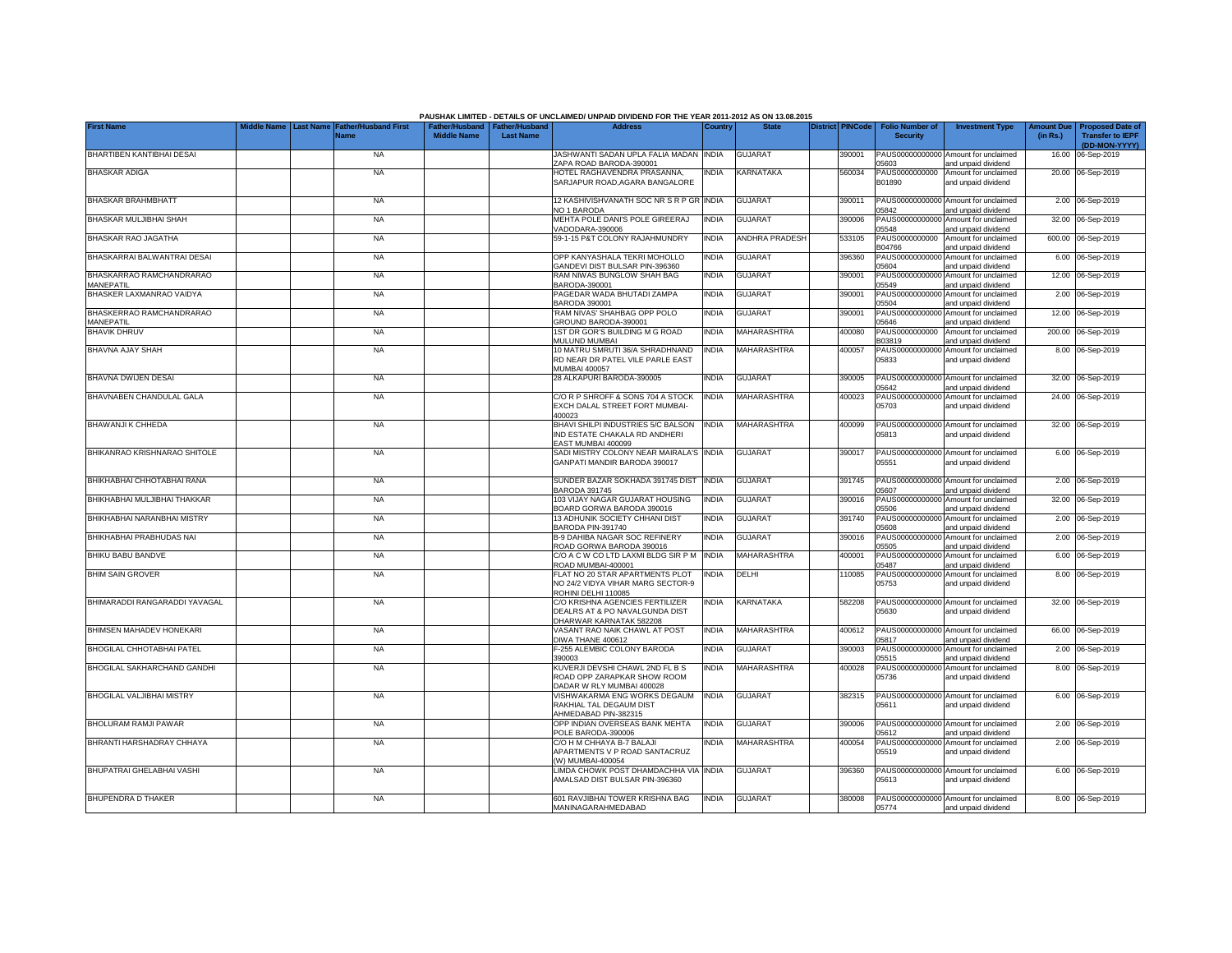|                                       |                  |                             |                                                       |                  | PAUSHAK LIMITED - DETAILS OF UNCLAIMED/ UNPAID DIVIDEND FOR THE YEAR 2011-2012 AS ON 13.08.2015              |              |                      |                         |                                           |                                                             |                               |                                                    |
|---------------------------------------|------------------|-----------------------------|-------------------------------------------------------|------------------|--------------------------------------------------------------------------------------------------------------|--------------|----------------------|-------------------------|-------------------------------------------|-------------------------------------------------------------|-------------------------------|----------------------------------------------------|
| <b>First Name</b>                     | <b>Last Name</b> | ather/Husband First<br>Name | Father/Husband   Father/Husband<br><b>Middle Name</b> | <b>Last Name</b> | <b>Address</b>                                                                                               | Country      | <b>State</b>         | <b>District PINCode</b> | <b>Folio Number of</b><br><b>Security</b> | <b>Investment Type</b>                                      | <b>Amount Due</b><br>(in Rs.) | <b>Proposed Date of</b><br><b>Transfer to IEPF</b> |
| BHUPENDRA HIMATLAL SANGHAVI           |                  | <b>NA</b>                   |                                                       |                  | 9 ADUKIA APARTMENT 2ND FLOOR                                                                                 | INDIA        | MAHARASHTRA          | 400067                  |                                           | PAUS00000000000 Amount for unclaimed                        |                               | (DD-MON-YYYY)<br>16.00 06-Sep-2019                 |
|                                       |                  |                             |                                                       |                  | BALIKA VIDYALAYA MARG S M RD<br>KANDIVLEE MUMBAI-400067                                                      |              |                      |                         | 05733                                     | and unpaid dividend                                         |                               |                                                    |
| BHUPENDRA UMEDBHAI AMIN               |                  | <b>NA</b>                   |                                                       |                  | 44 URMI ALKAPURI BARODA-390005                                                                               | <b>INDIA</b> | <b>GUJARAT</b>       | 390005                  | PAUS00000000000<br>05488                  | Amount for unclaimed<br>and unpaid dividend                 |                               | 2.00 06-Sep-2019                                   |
| BHUPENDRABHAI CHANDULAL SURATI        |                  | <b>NA</b>                   |                                                       |                  | 2649 JUMMA MASJID AHMEDABAD-<br>380001                                                                       | <b>INDIA</b> | <b>GUJARAT</b>       | 380001                  | PAUS0000000000<br>05554                   | Amount for unclaimed<br>and unpaid dividend                 |                               | 16.00 06-Sep-2019                                  |
| BHUPENDRABHAI DESAIBHAI PATEL         |                  | <b>NA</b>                   |                                                       |                  | DHAMANIYA KAMPA VIA DHANSURA<br>POST DHAMANIA TAL BAYAD DIST<br>SABARKANTHA 383325                           | INDIA        | <b>GUJARAT</b>       | 383325                  | 05616                                     | PAUS00000000000 Amount for unclaimed<br>and unpaid dividend |                               | 2.00 06-Sep-2019                                   |
| BHUPESH KRISHNALAL DESAI              |                  | <b>NA</b>                   |                                                       |                  | 167 CHANDRAPRABHA (DHUBAR) OPP<br>MOTIBAG BARODA-390001                                                      | <b>INDIA</b> | <b>GUJARAT</b>       | 390001                  | 05619                                     | PAUS00000000000 Amount for unclaimed<br>and unpaid dividend |                               | 32.00 06-Sep-2019                                  |
| <b>BIKASH BANERJEE</b>                |                  | <b>NA</b>                   |                                                       |                  | 62 MOORE AVENUE CALCUTTA                                                                                     | <b>INDIA</b> | <b>WEST BENGAL</b>   | 700040                  | PAUS0000000000<br>B02847                  | Amount for unclaimed<br>and unpaid dividend                 |                               | 300.00 06-Sep-2019                                 |
| <b>BIMAL BHAGUBHAI SHAH</b>           |                  | <b>NA</b>                   |                                                       |                  | C/O M/S DALIA PATEL & CO OPP DENA<br>BANK CHOKHANDI BARODA-390017                                            | INDIA        | <b>GUJARAT</b>       | 390017                  | PAUS0000000000<br>05701                   | Amount for unclaimed<br>and unpaid dividend                 |                               | 8.00 06-Sep-2019                                   |
| <b>BIMAL CHAND DHANDIA</b>            |                  | <b>NA</b>                   |                                                       |                  | C/O DHANDIA JEWELLERS E-5<br>CONNAUGHT PL NEW DELHI 110001                                                   | INDIA        | DELHI                | 110001                  | PAUS0000000000<br>05743                   | Amount for unclaimed<br>and unpaid dividend                 |                               | 16.00 06-Sep-2019                                  |
| <b>BIMAL KUMAR GUPTA</b>              |                  | <b>NA</b>                   |                                                       |                  | J-7/44 RAJOURI GARDEN NEW DELHI-<br>110027                                                                   | INDIA        | DELHI                | 110027                  | PAUS0000000000<br>05685                   | Amount for unclaimed<br>and unpaid dividend                 |                               | 8.00 06-Sep-2019                                   |
| <b>BIMLA DEVI</b>                     |                  | <b>NA</b>                   |                                                       |                  | C/O M/S BABOO RAM HARI CHAND<br>KHARI BAOLI DELHI-110006                                                     | India        | DELHI                | 110006                  | PAUS0000000000<br>05748                   | Amount for unclaimed<br>and unpaid dividend                 |                               | 16.00 06-Sep-2019                                  |
| <b>BINA HASTIPAL JHAVERI</b>          |                  | <b>NA</b>                   |                                                       |                  | 208 SHANTINATHJI JAIN BLDG 3RD FLR<br>ROOM- NO 27 INSIDE STAIRCASE<br>PAYDHUNI MUMBAI-400003                 | <b>INDIA</b> | MAHARASHTRA          | 400003                  | PAUS0000000000<br>05704                   | Amount for unclaimed<br>and unpaid dividend                 |                               | 16.00 06-Sep-2019                                  |
| BINA KALIDAS MISTRY MF G KALIDAS MI   |                  | <b>NA</b>                   |                                                       |                  | SHREE RAM NIWAS 31/2 VASANT<br>NAGAR SOC BHAIRAVNATH ROAD<br>MANINAGAR AHMEDABAD-380008                      | India        | <b>GUJARAT</b>       | 380008                  | 05622                                     | PAUS00000000000 Amount for unclaimed<br>and unpaid dividend |                               | 32.00 06-Sep-2019                                  |
| <b>BINDRABAN ARORA</b>                |                  | <b>NA</b>                   |                                                       |                  | KOTHI NO HP-46 MAURYA ENCLAVE<br>PITAM PURA DELHI 110034                                                     | <b>INDIA</b> | DELHI                | 110034                  | 05750                                     | PAUS00000000000 Amount for unclaimed<br>and unpaid dividend |                               | 8.00 06-Sep-2019                                   |
| <b>BINOD KUMAR TEKRIWAL</b>           |                  | <b>NA</b>                   |                                                       |                  | C/O RAJA ENTERPISES P N MALIAH<br>ROAD RANIGANJ 713347                                                       | <b>INDIA</b> | <b>WEST BENGAL</b>   | 13347                   | 05716                                     | PAUS00000000000 Amount for unclaimed<br>and unpaid dividend |                               | 8.00 06-Sep-2019                                   |
| <b>BIPIN C SHAH</b>                   |                  | <b>NA</b>                   |                                                       |                  | 50 KRISHNA NIVAS MANGAL WADI<br>GIRGAUM MUMBAI-400004                                                        | <b>INDIA</b> | <b>MAHARASHTRA</b>   | 400004                  | 05738                                     | PAUS00000000000 Amount for unclaimed<br>and unpaid dividend |                               | 8.00 06-Sep-2019                                   |
| <b>BIPIN KUMAR</b>                    |                  | <b>NA</b>                   |                                                       |                  | M/S SHOP PLANNING GROUP II LARSEN<br>& TOUBRO LTD POWAI MUMBAI 400072                                        | <b>INDIA</b> | <b>MAHARASHTRA</b>   | 400072                  | 05827                                     | PAUS00000000000 Amount for unclaimed<br>and unpaid dividend |                               | 66.00 06-Sep-2019                                  |
| <b>BIPIN PRAGJI TOPRANI</b>           |                  | <b>NA</b>                   |                                                       |                  | PRATAPKUNJ BLOCK NO1 KARELIBUG<br>BARODA-390001                                                              | <b>INDIA</b> | <b>GUJARAT</b>       | 390001                  | 05623                                     | PAUS00000000000 Amount for unclaimed<br>and unpaid dividend |                               | 2.00 06-Sep-2019                                   |
| BIPINBHAI CHUNIBHAI PATEL             |                  | <b>NA</b>                   |                                                       |                  | P O MALAV TAL KALOL DIST PMS PIN-<br>389330                                                                  | INDIA        | <b>GUJARAT</b>       | 389330                  | PAUS00000000000<br>05558                  | Amount for unclaimed<br>and unpaid dividend                 |                               | 6.00 06-Sep-2019                                   |
| BIPINBHAI JAYANTIBHAI PATEL           |                  | <b>NA</b>                   |                                                       |                  | C K 51/4 RAJA DARAWAJA VARANASI<br>221001                                                                    | <b>INDIA</b> | <b>UTTAR PRADESH</b> | 221001                  | PAUS0000000000<br>05624                   | Amount for unclaimed<br>and unpaid dividend                 |                               | 6.00 06-Sep-2019                                   |
| <b>BIPINCHAND SHANKARLAL GANDHI</b>   |                  | <b>NA</b>                   |                                                       |                  | HARI BHAKTI'S POLE SANKDI SHERI<br>MANEC CHOWK AHMEDABAD-380001                                              | <b>INDIA</b> | <b>GUJARAT</b>       | 380001                  | PAUS0000000000<br>05755                   | Amount for unclaimed<br>and unpaid dividend                 |                               | 16.00 06-Sep-2019                                  |
| BIPINCHANDRA CHHOTALAL KOTHARI        |                  | <b>NA</b>                   |                                                       |                  | 507/A, RAMSHYAM BUILDING S V ROAD.<br>OPP N.L.HIGH SCHOOL MALAD (WEST)<br><b>MUMBAI</b>                      | <b>INDIA</b> | MAHARASHTRA          | 400064                  | PAUS00000000000<br>05872                  | Amount for unclaimed<br>and unpaid dividend                 |                               | 16.00 06-Sep-2019                                  |
| BIPINCHANDRA CHIMANLAL KHATRI         |                  | <b>NA</b>                   |                                                       |                  | BAJWADA BHOIWADA HIRALAL SHROFF<br>MARG BARODA-390001                                                        | <b>INDIA</b> | <b>GUJARAT</b>       | 390001                  | 05625                                     | PAUS00000000000 Amount for unclaimed<br>and unpaid dividend |                               | 16.00 06-Sep-2019                                  |
| BIPINCHANDRA JEKISANDAS<br>NARIELWALA |                  | <b>NA</b>                   |                                                       |                  | A/301 KANCHAN JUNGA SOCIETY PLOT<br>NO.20 SECTOR-11<br>KOPARKHAIRANENAVI MUMBAI                              | <b>INDIA</b> | MAHARASHTRA          | 400709                  | 05479                                     | PAUS00000000000 Amount for unclaimed<br>and unpaid dividend |                               | 16.00 06-Sep-2019                                  |
| BIPINCHANDRA RAMANLAL SHETH           |                  | <b>NA</b>                   |                                                       |                  | <b>GUJARAT HOUSING SOCIETY BLOCK NO INDIA</b><br>34/398 AAJAWA ROAD BARODA-390006                            |              | <b>GUJARAT</b>       | 390006                  | 05513                                     | PAUS00000000000 Amount for unclaimed<br>and unpaid dividend |                               | 16.00 06-Sep-2019                                  |
| BIPINCHANDRA RATILAL PURANI           |                  | <b>NA</b>                   |                                                       |                  | OLD RAMJI MANDIR ANAND-388001                                                                                | India        | <b>GUJARAT</b>       | 388001                  | PAUS0000000000<br>05480                   | Amount for unclaimed<br>and unpaid dividend                 |                               | 2.00 06-Sep-2019                                   |
| BIPINCHANDRA VITHALBHAI PATEL         |                  | <b>NA</b>                   |                                                       |                  | RADHA KRISHNA'S POLE PALACE<br>ROAD, BARODA. VADODARA                                                        | <b>INDIA</b> | <b>GUJARAT</b>       | 390001                  | PAUS0000000000<br>B00036                  | Amount for unclaimed<br>and unpaid dividend                 |                               | 40.00 06-Sep-2019                                  |
| <b>BIRENDRA KUMAR TYAGI</b>           |                  | <b>NA</b>                   |                                                       |                  | A G VIDYASAGAR & CO STOCK & SHARE INDIA<br>BROCK- ERS 12 D S E BUILDING ASAF<br>ALI ROAD NEW- DELHI-110002 - |              | DELHI                | 110002                  | PAUS00000000000<br>05741                  | Amount for unclaimed<br>and unpaid dividend                 |                               | 8.00 06-Sep-2019                                   |
| <b>BISHWA NATH BANERJEE</b>           |                  | <b>NA</b>                   |                                                       |                  | H I G FLAT NO 3/6 NARIA CROSSING PO<br>B H U VARANASI 221001                                                 | <b>INDIA</b> | UTTAR PRADESH        | 221001                  | 05637                                     | PAUS00000000000 Amount for unclaimed<br>and unpaid dividend |                               | 16.00 06-Sep-2019                                  |
| <b>BISHWANATH BANERJEE</b>            |                  | <b>NA</b>                   |                                                       |                  | H I G FLAT NO 3/6 NARIA CROSSING P O<br><b>BHU VARANASI</b>                                                  | <b>INDIA</b> | UTTAR PRADESH        | 221005                  | PAUS0000000000<br>B03360                  | Amount for unclaimed<br>and unpaid dividend                 |                               | 200.00 06-Sep-2019                                 |
| BISMILLA NIVAJKHAN PATHAN             |                  | NA                          |                                                       |                  | NAVAYARD NEAR BUS STAND BARODA-<br>390002                                                                    | <b>INDIA</b> | <b>GUJARAT</b>       | 390002                  | 05626                                     | PAUS00000000000 Amount for unclaimed<br>and unpaid dividend |                               | 2.00 06-Sep-2019                                   |
| <b>BISWAS SUSHIL KUMAR</b>            |                  | <b>NA</b>                   |                                                       |                  | 152 DIAMOND PARK JOKA 24 PGS (S)                                                                             | <b>INDIA</b> | <b>WEST BENGAL</b>   | 700104                  | B02876                                    | PAUS0000000000 Amount for unclaimed<br>and unpaid dividend  |                               | 200.00 06-Sep-2019                                 |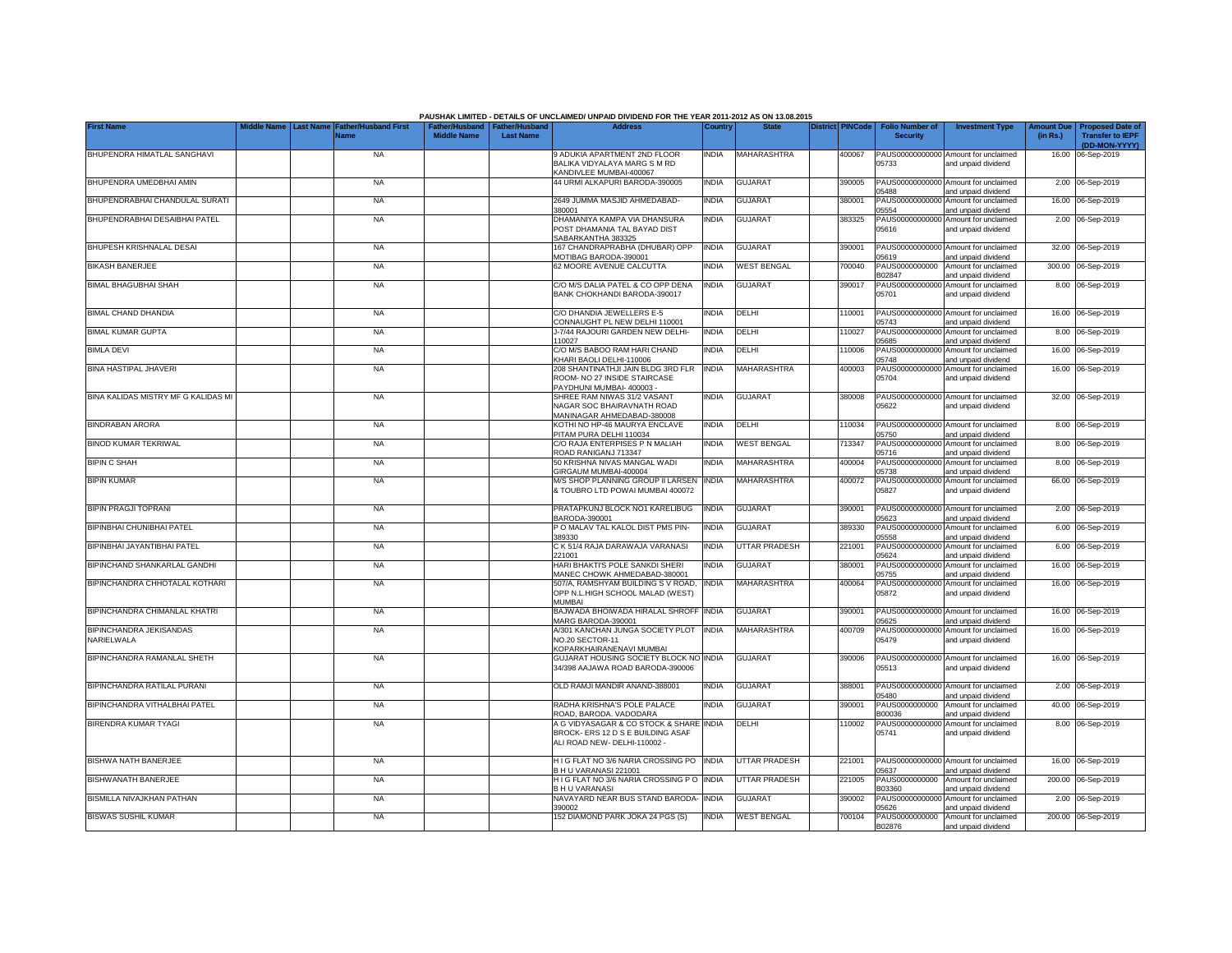|                                    |                  |                                     |                                                       |                  | PAUSHAK LIMITED - DETAILS OF UNCLAIMED/ UNPAID DIVIDEND FOR THE YEAR 2011-2012 AS ON 13.08.2015         |              |                       |                         |                                           |                                                                    |                               |                                                    |
|------------------------------------|------------------|-------------------------------------|-------------------------------------------------------|------------------|---------------------------------------------------------------------------------------------------------|--------------|-----------------------|-------------------------|-------------------------------------------|--------------------------------------------------------------------|-------------------------------|----------------------------------------------------|
| <b>First Name</b>                  | <b>Last Name</b> | <b>Father/Husband First</b><br>Name | Father/Husband   Father/Husband<br><b>Middle Name</b> | <b>Last Name</b> | <b>Address</b>                                                                                          | Country      | <b>State</b>          | <b>District PINCode</b> | <b>Folio Number of</b><br><b>Security</b> | <b>Investment Type</b>                                             | <b>Amount Due</b><br>(in Rs.) | <b>Proposed Date of</b><br><b>Transfer to IEPF</b> |
|                                    |                  | <b>NA</b>                           |                                                       |                  | SUPERINTENDING ENGINEER 7                                                                               |              | <b>HARYANA</b>        |                         |                                           | PAUS00000000000 Amount for unclaimed                               |                               | (DD-MON-YYYY)<br>32.00 06-Sep-2019                 |
| <b>BRAHM SARUP AHUJA</b>           |                  |                                     |                                                       |                  | THERMAL PLANT COLONY PANIPAT<br>132105                                                                  | <b>INDIA</b> |                       | 132105                  | 05691                                     | and unpaid dividend                                                |                               |                                                    |
| BRAHMAJEE RAO JANAPAMALA           |                  | <b>NA</b>                           |                                                       |                  | CHANDRA MEDL.STORES, G.B.C. ROAD,<br>CHIRALA, PRAKASAM DIST. (A.P)                                      | <b>INDIA</b> | ANDHRA PRADESH        | 523155                  | PAUS0000000000<br>B00351                  | Amount for unclaimed<br>and unpaid dividend                        |                               | 400.00 06-Sep-2019                                 |
| <b>BRIJ MAHAJAN</b>                |                  | <b>NA</b>                           |                                                       |                  | QR NO 1100 SECTOR VIII (8) R K PURAM INDIA<br><b>NEW DELHI-110022</b>                                   |              | DELHI                 | 110022                  | PAUS0000000000<br>05745                   | Amount for unclaimed<br>and unpaid dividend                        |                               | 8.00 06-Sep-2019                                   |
| BRIJ MOHAN CHATRATH                |                  | <b>NA</b>                           |                                                       |                  | A-201, NEW FRIENDS COLONY NEW<br>DELHI PIN-110065                                                       | <b>INDIA</b> | DELHI                 | 110065                  | PAUS00000000000<br>05797                  | Amount for unclaimed<br>and unpaid dividend                        |                               | 24.00 06-Sep-2019                                  |
| BRIJESH KUMAR AGRAWAL              |                  | <b>NA</b>                           |                                                       |                  | 144/III/I BHEL HARDWAR 249403                                                                           | <b>INDIA</b> | UTTARAKHAND           | 249403                  | 05779                                     | PAUS00000000000 Amount for unclaimed                               |                               | 32.00 06-Sep-2019                                  |
| BRIJESH MAHESHWARI                 |                  | <b>NA</b>                           |                                                       |                  | J 12/8 KABIR CHAVRA VARANASI                                                                            | <b>INDIA</b> | UTTAR PRADESH         | 221001                  | PAUSIN30112715<br>38686                   | and unpaid dividend<br>Amount for unclaimed<br>and unpaid dividend |                               | 24.00 06-Sep-2019                                  |
| BUDHABHAI UKABHAI PARMAR           |                  | <b>NA</b>                           |                                                       |                  | BAJWA DIST BARODA PIN 391310                                                                            | <b>INDIA</b> | <b>GUJARAT</b>        | 391310                  | PAUS0000000000<br>05497                   | Amount for unclaimed<br>and unpaid dividend                        |                               | 2.00 06-Sep-2019                                   |
| <b>BUDHALAL C SHAH</b>             |                  | <b>NA</b>                           |                                                       |                  | C/O POPATLAL K SHAH AT MARCHI<br>POLE IN RATAN POLE AHMEDABAD-<br>380001                                | <b>INDIA</b> | <b>GUJARAT</b>        | 380001                  | PAUS0000000000<br>05727                   | Amount for unclaimed<br>and unpaid dividend                        |                               | 16.00 06-Sep-2019                                  |
| <b>BULAKHIDAS POPATLAL RASANIA</b> |                  | <b>NA</b>                           |                                                       |                  | 15 CHANLAOLE MANEK CHOWK<br>AHMEDABAD 380001                                                            | <b>INDIA</b> | <b>GUJARAT</b>        | 380001                  | 05792                                     | PAUS00000000000 Amount for unclaimed<br>and unpaid dividend        |                               | 16.00 06-Sep-2019                                  |
| C A NIZAR AHAMED                   |                  | <b>NA</b>                           |                                                       |                  | VNITEO BANK OF INDIA KACHERI PAOY<br>ERNAKULAM COCHIN-682018                                            | <b>INDIA</b> | KERALA                | 682018                  | PAUS0000000000<br>06061                   | Amount for unclaimed<br>and unpaid dividend                        |                               | 20.00 06-Sep-2019                                  |
| C B SHAKUNTALA BAI                 |                  | <b>NA</b>                           |                                                       |                  | K-24 12TH CROSS I BLOCK<br>RAJAJINAGAR BANGALORE-560010                                                 | <b>INDIA</b> | <b>KARNATAKA</b>      | 560010                  | PAUS0000000000<br>05977                   | Amount for unclaimed<br>and unpaid dividend                        |                               | 32.00 06-Sep-2019                                  |
| C G SASIKUMAR                      |                  | <b>NA</b>                           |                                                       |                  | JAYA NIVAS KADAKKARAPPALLY POST<br>CHERTHALA                                                            | <b>INDIA</b> | <b>ERALA</b>          | 688529                  | PAUS0000000000<br>202981                  | Amount for unclaimed<br>and unpaid dividend                        |                               | 400.00 06-Sep-2019                                 |
| C KRISHNA RAO                      |                  | <b>NA</b>                           |                                                       |                  | "SRI KRISHNA NILAYA" NO.78, 1ST<br>FLOOR, 80' ROAD I MAIN I PHASE,<br>GIRINAGAR, BANGALORE-560085       | <b>INDIA</b> | <b>KARNATAKA</b>      | 560085                  | PAUS00000000000<br>06063                  | Amount for unclaimed<br>and unpaid dividend                        |                               | 8.00 06-Sep-2019                                   |
| C L MAHADEVAN                      |                  | <b>NA</b>                           |                                                       |                  | L-12 ANNA NAGAR CHENNAI-600102                                                                          | <b>INDIA</b> | <b>TAMIL NADU</b>     | 600102                  | 06064                                     | PAUS00000000000 Amount for unclaimed<br>and unpaid dividend        |                               | 8.00 06-Sep-2019                                   |
| C M BALAJI                         |                  | <b>NA</b>                           |                                                       |                  | C/O E C I L B/H TOWN HALL 301/A SHETH INDIA<br>MANGALDAS ROAD ELLISBRIDGE<br>AHMEDABAD                  |              | GUJARAT               | 380006                  | PAUS0000000000<br>C02284                  | Amount for unclaimed<br>and unpaid dividend                        |                               | 300.00 06-Sep-2019                                 |
| C P RAVINDER                       |                  | <b>NA</b>                           |                                                       |                  | 25-B/4 EAST MARREDPALLI<br>SECUNDERABAD-500026                                                          | <b>INDIA</b> | <b>ANDHRA PRADESH</b> | 500026                  | 05938                                     | PAUS00000000000 Amount for unclaimed<br>and unpaid dividend        |                               | 2.00 06-Sep-2019                                   |
| C S GURUMURTHY                     |                  | <b>NA</b>                           |                                                       |                  | PROPRITOR MAHENDRA & CO RLY<br>STATION RD KADUR CHICKMANGALORE<br>DIST KARNATAKA 577101                 | India        | KARNATAKA             | 577101                  | PAUS0000000000<br>06079                   | Amount for unclaimed<br>and unpaid dividend                        |                               | 8.00 06-Sep-2019                                   |
| C S VENKATARAMAN                   |                  | <b>NA</b>                           |                                                       |                  | ACCOUNTS DEPT CHENNAI RUBBER<br>FACTORY LTD TIRUVOTTIYURCHENNAI-<br>600019                              | <b>INDIA</b> | <b>TAMIL NADU</b>     | 600019                  | 06045                                     | PAUS00000000000 Amount for unclaimed<br>and unpaid dividend        |                               | 8.00 06-Sep-2019                                   |
| C SRINIVASAN                       |                  | <b>NA</b>                           |                                                       |                  | 667, UPSTAIRS, NASIYANUR ROAD,<br><b>ERODE</b>                                                          | <b>INDIA</b> | TAMIL NADU            | 638011                  | PAUS0000000000<br>203515                  | Amount for unclaimed<br>and unpaid dividend                        |                               | 200.00 06-Sep-2019                                 |
| C SRINIVASAN                       |                  | <b>NA</b>                           |                                                       |                  | NO-69 BLOCK MASZID ROAD D NO 42-16-<br>21 OLD SINGHNAGAR VIJAYAWADA<br>520015                           | <b>INDIA</b> | <b>ANDHRA PRADESH</b> | 520015                  | PAUS00000000000<br>05980                  | Amount for unclaimed<br>and unpaid dividend                        |                               | 6.00 06-Sep-2019                                   |
| C V ANANTHA NARAYANAN              |                  | <b>NA</b>                           |                                                       |                  | 21 NATTU SUBBAROYA MUDAU ST<br>MYLAPORE CHENNAI-600004                                                  | <b>INDIA</b> | <b>TAMIL NADU</b>     | 600004                  | )5978                                     | PAUS00000000000 Amount for unclaimed<br>and unpaid dividend        |                               | 6.00 06-Sep-2019                                   |
| C V SUBA RAO                       |                  | <b>NA</b>                           |                                                       |                  | B S S C U REST HOUSE 1/E RAJENDRA<br>NAGAR PATNA (BIHAR)                                                | <b>INDIA</b> | <b>BIHAR</b>          | 800016                  | PAUS0000000000<br>C04018                  | Amount for unclaimed<br>and unpaid dividend                        |                               | 200.00 06-Sep-2019                                 |
| CARALINE JOSEPH CARVALHO           |                  | <b>NA</b>                           |                                                       |                  | C/O MR MUSTAFA SHAIKH HONDA<br>MANSION 3RD FLOOR 332 SIR J J ROAD<br>BYCULLA MUMBAI 400008              | <b>INDIA</b> | MAHARASHTRA           | 400008                  | 05999                                     | PAUS00000000000 Amount for unclaimed<br>and unpaid dividend        |                               | 18.00 06-Sep-2019                                  |
| CECILY ZACHARIAS                   |                  | <b>NA</b>                           |                                                       |                  | VADAKETHACKAL KODIMATHA<br>KOTTAYAM 686039                                                              | <b>INDIA</b> | KERALA                | 686039                  | PAUS0000000000<br>06005                   | Amount for unclaimed<br>and unpaid dividend                        |                               | 16.00 06-Sep-2019                                  |
| CH V N PRASAD                      |                  | <b>NA</b>                           |                                                       |                  | SALES OFFICER, HYDERABAD ALLWYN<br>LIMITED BUNDER ROAD VIJAYAWADA                                       | <b>INDIA</b> | ANDHRA PRADESH        | 520010                  | PAUS0000000000<br>C01507                  | Amount for unclaimed<br>and unpaid dividend                        |                               | 200.00 06-Sep-2019                                 |
| CHAITANYA P HUPRIKAR               |                  | <b>NA</b>                           |                                                       |                  | FLAT NO.8 'C' BUILDING CHIDANAND CO- INDIA<br>OP HOUSING SOCIETY S.NO.129/1,<br><b>SOOS ROAD PASHAN</b> |              | <b>MAHARASHTRA</b>    | 411021                  | PAUS0000000000<br>C03832                  | Amount for unclaimed<br>and unpaid dividend                        |                               | 200.00 06-Sep-2019                                 |
| CHALAPATHIRAO APPICONDA            |                  | <b>NA</b>                           |                                                       |                  | C/O SHRI A L RAO D NO 49-3-7 NR<br>MARUTHI ASHRAM LALITHANAGAR<br>VISAKHAPATNAM 530016 AP               | <b>INDIA</b> | <b>ANDHRA PRADESH</b> | 530016                  | 05887                                     | PAUS00000000000 Amount for unclaimed<br>and unpaid dividend        |                               | 2.00 06-Sep-2019                                   |
| CHALLA SURYANARAYANA REDDY         |                  | <b>NA</b>                           |                                                       |                  | M/S DARSHAK LIMITED 24/01/66A<br>SAMBAMURTHY RD DURGAPURAM<br>VIJAYAWADA 520003                         | India        | <b>ANDHRA PRADESH</b> | 520003                  | 05981                                     | PAUS00000000000 Amount for unclaimed<br>and unpaid dividend        |                               | 10.00 06-Sep-2019                                  |
| CHAMANLAL MANILAL PAREKH           |                  | <b>NA</b>                           |                                                       |                  | KUVERJI DEVSHI CHAWL 2ND FL B S<br>ROAD OPP ZARAPKAR SHOW ROOM<br>DADAR W RLY MUMBAI 400028             | <b>INDIA</b> | MAHARASHTRA           | 400028                  | 06041                                     | PAUS00000000000 Amount for unclaimed<br>and unpaid dividend        |                               | 8.00 06-Sep-2019                                   |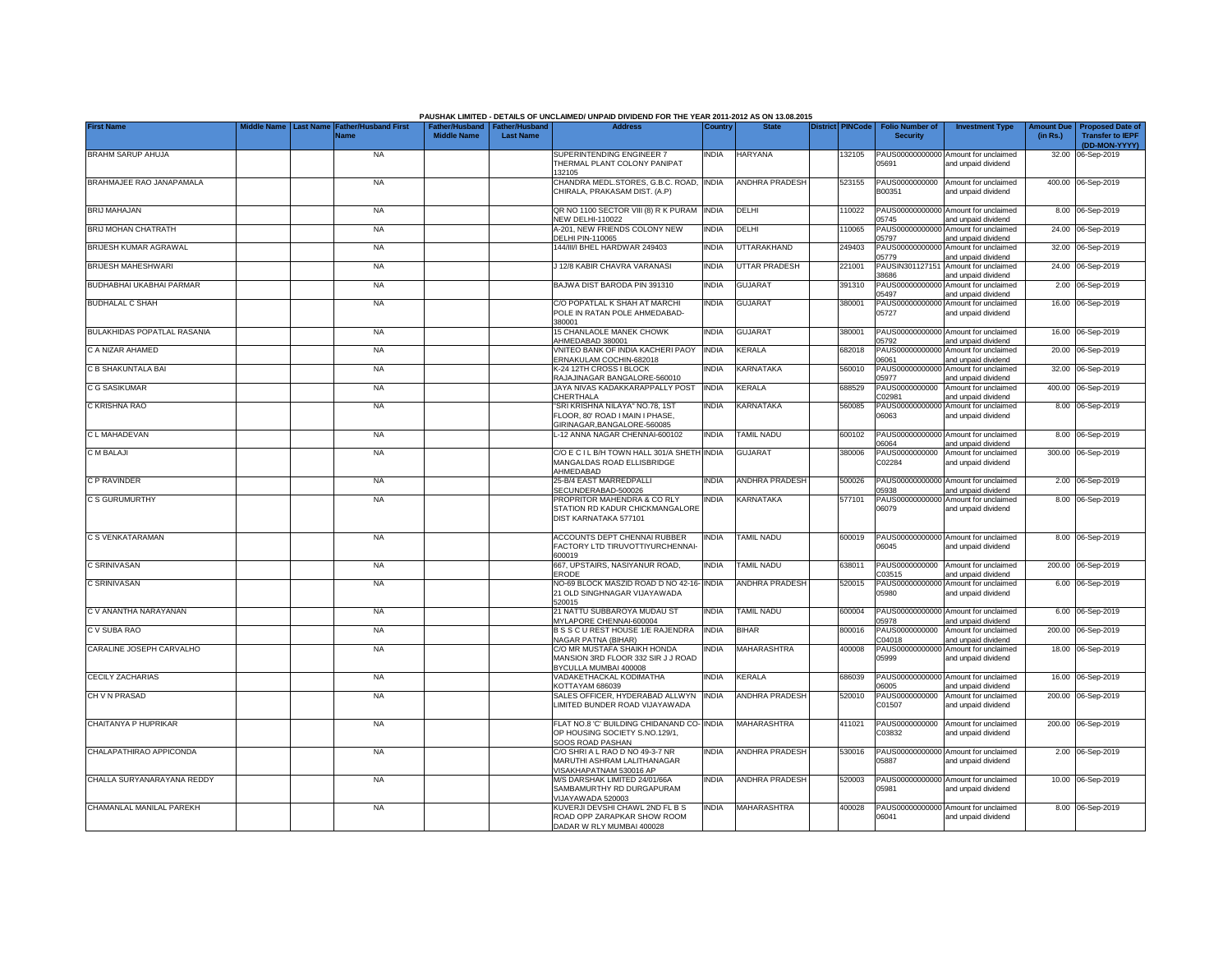|                                |                  |                                            |                                                       |                  | PAUSHAK LIMITED - DETAILS OF UNCLAIMED/ UNPAID DIVIDEND FOR THE YEAR 2011-2012 AS ON 13.08.2015                       |              |                      |                         |                                           |                                                             |                              |                                                    |
|--------------------------------|------------------|--------------------------------------------|-------------------------------------------------------|------------------|-----------------------------------------------------------------------------------------------------------------------|--------------|----------------------|-------------------------|-------------------------------------------|-------------------------------------------------------------|------------------------------|----------------------------------------------------|
| <b>First Name</b>              | <b>Last Name</b> | <b>Father/Husband First</b><br><b>Name</b> | Father/Husband   Father/Husband<br><b>Middle Name</b> | <b>Last Name</b> | <b>Address</b>                                                                                                        | Country      | <b>State</b>         | <b>District PINCode</b> | <b>Folio Number of</b><br><b>Security</b> | <b>Investment Type</b>                                      | <b>Amount Du</b><br>(in Rs.) | <b>Proposed Date of</b><br><b>Transfer to IEPF</b> |
|                                |                  |                                            |                                                       |                  |                                                                                                                       |              |                      |                         |                                           |                                                             |                              | (DD-MON-YYYY)                                      |
| CHAMPABEN CHANDULAL SHAH       |                  | <b>NA</b>                                  |                                                       |                  | B/10 SHREENATH COMPLEX SOCIETY<br>HIGH TENSION ROAD SUBHANPURA<br><b>BARODA 390007</b>                                | <b>INDIA</b> | <b>GUJARAT</b>       | 390007                  | 05910                                     | PAUS00000000000 Amount for unclaimed<br>and unpaid dividend |                              | 16.00 06-Sep-2019                                  |
| CHAMPABEN NATWARLAL BAJRANG    |                  | <b>NA</b>                                  |                                                       |                  | 6/2098 RAMPURA MAIN ROAD SURAT-<br>395003                                                                             | <b>INDIA</b> | <b>GUJARAT</b>       | 395003                  | PAUS00000000000<br>5939                   | Amount for unclaimed<br>and unpaid dividend                 |                              | 32.00 06-Sep-2019                                  |
| <b>CHAMPABEN P SHETH</b>       |                  | <b>NA</b>                                  |                                                       |                  | 78/653 PUSHPAK APPT MIRAMBIKA<br>ROAD NARANPURA AHMEDABAD 380013                                                      | <b>INDIA</b> | <b>GUJARAT</b>       | 380013                  | PAUS00000000000<br>06023                  | Amount for unclaimed<br>and unpaid dividend                 |                              | 8.00 06-Sep-2019                                   |
|                                |                  |                                            |                                                       |                  |                                                                                                                       |              |                      |                         |                                           |                                                             |                              |                                                    |
| CHAMPAKLAL CHHAGANLAL SHAH     |                  | <b>NA</b>                                  |                                                       |                  | P O BUHARI VIA MADHI DIST SURAT PIN<br>394630                                                                         | <b>INDIA</b> | <b>GUJARAT</b>       | 394630                  | 05913                                     | PAUS00000000000 Amount for unclaimed<br>and unpaid dividend |                              | 16.00 06-Sep-2019                                  |
| CHAMPAKLAL MULCHAND MANIAR     |                  | <b>NA</b>                                  |                                                       |                  | KANSARA POLE VISNAGAR-384315                                                                                          | <b>INDIA</b> | <b>GUJARAT</b>       | 384315                  | PAUS00000000000<br>05914                  | Amount for unclaimed<br>and unpaid dividend                 |                              | 6.00 06-Sep-2019                                   |
| CHANCHAL                       |                  | <b>NA</b>                                  |                                                       |                  | C/O PROF J L PAHWA B-1/76 SFS 208<br>HOUSE- S NEW TOWN YELAHANKA OPP<br>MOTHER DAIRY P- O GK VK<br>BANGALORE 560065   | <b>INDIA</b> | <b>KARNATAKA</b>     | 560065                  | 06086                                     | PAUS00000000000 Amount for unclaimed<br>and unpaid dividend |                              | 16.00 06-Sep-2019                                  |
| CHANCHAL TRAMBAKLAL SHAH       |                  | <b>NA</b>                                  |                                                       |                  | C/O T J SHAH & BROS MOOLCHAND<br>MANSION 1- ST FLOOR ROOM NO-9<br>PRINCESS ST P O BOX - NO 2180<br>MUMBAI 400002 -    | <b>INDIA</b> | <b>MAHARASHTRA</b>   | 400002                  | 06028                                     | PAUS00000000000 Amount for unclaimed<br>and unpaid dividend |                              | 8.00 06-Sep-2019                                   |
| CHAND RANI KHANNA              |                  | <b>NA</b>                                  |                                                       |                  | 1078 BEQUN BAGH P L SHARMA ROAD<br>MEERUT-250001                                                                      | <b>INDIA</b> | UTTAR PRADESH        | 250001                  | 06020                                     | PAUS00000000000 Amount for unclaimed<br>and unpaid dividend |                              | 16.00 06-Sep-2019                                  |
| CHANDANMAL AGARWALA            |                  | <b>NA</b>                                  |                                                       |                  | 13 PRAFULLA SARKAR STREET<br>CALCUTTA 700072                                                                          | <b>INDIA</b> | <b>WEST BENGAL</b>   | 700072                  | PAUS0000000000<br>06044                   | Amount for unclaimed<br>and unpaid dividend                 |                              | 8.00 06-Sep-2019                                   |
| CHANDER DUGGAL                 |                  | <b>NA</b>                                  |                                                       |                  | H-42 SOUTH EXTENSION PART 1 NEW<br>DELHI-110049                                                                       | india        | DELHI                | 110049                  | PAUS0000000000<br>06013                   | Amount for unclaimed<br>and unpaid dividend                 |                              | 8.00 06-Sep-2019                                   |
| <b>CHANDER KANTA</b>           |                  | <b>NA</b>                                  |                                                       |                  | T-408/4 AHATA KIDARA BARA HINDU<br>RAO DELHI-110006                                                                   | <b>INDIA</b> | DELHI                | 10006                   | PAUS0000000000<br>06055                   | Amount for unclaimed<br>and unpaid dividend                 |                              | 8.00 06-Sep-2019                                   |
| <b>CHANDER KANTA</b>           |                  | <b>NA</b>                                  |                                                       |                  | HOUSE NO 29 POCKET C/9 SECTOR 8<br>ROHINI NEAR MADHUBAN CHOWK<br>DELHI 110085                                         | <b>INDIA</b> | DELHI                | 110085                  | 06053                                     | PAUS00000000000 Amount for unclaimed<br>and unpaid dividend |                              | 8.00 06-Sep-2019                                   |
| CHANDER KANTA JAIN             |                  | <b>NA</b>                                  |                                                       |                  | 191/192 DOUBLE STOREY FLATS G T<br>ROAD KALAUL NAGAR SHAHDRA DELHI<br>110032                                          | <b>INDIA</b> | DELHI                | 110032                  | 06057                                     | PAUS00000000000 Amount for unclaimed<br>and unpaid dividend |                              | 8.00 06-Sep-2019                                   |
| CHANDER KUMAR TANDON           |                  | <b>NA</b>                                  |                                                       |                  | C-201 PRINCE APARTMENT PLOT NO.54 INDIA<br>.P. EXTENSION PATPARGANJ                                                   |              | DELHI                | 10092                   | PAUS0000000000<br>C03877                  | Amount for unclaimed<br>and unpaid dividend                 |                              | 200.00 06-Sep-2019                                 |
| CHANDRA MOHAN AGARWAL          |                  | <b>NA</b>                                  |                                                       |                  | CK 7/103 SIDHESHWARI VARANASI<br>221001                                                                               | <b>INDIA</b> | <b>UTTAR PRADESH</b> | 221001                  | 06058                                     | PAUS00000000000 Amount for unclaimed<br>and unpaid dividend |                              | 16.00 06-Sep-2019                                  |
| CHANDRA RAO M                  |                  | MADHAVA RAO                                |                                                       |                  | 12/303 KOCHI CORPORATION COCHIN                                                                                       | <b>INDIA</b> | <b>KERALA</b>        | 682002                  | PAUSIN300239111<br>65045                  | Amount for unclaimed<br>and unpaid dividend                 |                              | 80.00 06-Sep-2019                                  |
| CHANDRA SHEKHAR                |                  | <b>NA</b>                                  |                                                       |                  | 95 SFS RAJOURI APARTMENTS OPP<br>GOVT OF INDIA PRESS NEW DELHI<br>110064                                              | INDIA        | DELHI                | 110064                  | PAUS00000000000<br>06018                  | Amount for unclaimed<br>and unpaid dividend                 |                              | 8.00 06-Sep-2019                                   |
| CHANDRAHAS CHIMANLAL DESAI     |                  | <b>NA</b>                                  |                                                       |                  | 5 ASHWIN SOCIETY ELLIS-BRIDGE<br>HMEDABAD-380007                                                                      | <b>INDIA</b> | <b>GUJARAT</b>       | 380007                  | PAUS00000000000<br>05892                  | Amount for unclaimed<br>and unpaid dividend                 |                              | 6.00 06-Sep-2019                                   |
| CHANDRAKALA PRANLAL MODY       |                  | <b>NA</b>                                  |                                                       |                  | 27 NUTAN NAGAR STREET NO 213<br><b>KALAWAD ROAD RAJKOT 360001</b>                                                     | <b>INDIA</b> | <b>GUJARAT</b>       | 360001                  | PAUS0000000000<br>06022                   | Amount for unclaimed<br>and unpaid dividend                 |                              | 8.00 06-Sep-2019                                   |
| CHANDRAKANT CHUNILAL CHOKSHI   |                  | <b>NA</b>                                  |                                                       |                  | NEAR SHETHJI HAVELI MEHTA POLE<br>BARODA-390006                                                                       | <b>INDIA</b> | <b>GUJARAT</b>       | 390006                  | PAUS0000000000<br>5889                    | Amount for unclaimed<br>and unpaid dividend                 |                              | 6.00 06-Sep-2019                                   |
| CHANDRAKANT CHUNILAL CHOKSHI   |                  | <b>NA</b>                                  |                                                       |                  | NEAR SHETHJINI HAVELI MEHTA POLE<br>BARODA-390006                                                                     | <b>INDIA</b> | <b>GUJARAT</b>       | 390006                  | PAUS00000000000<br>05985                  | Amount for unclaimed<br>and unpaid dividend                 |                              | 16.00 06-Sep-2019                                  |
| CHANDRAKANT MULJIBHAI PATEL    |                  | <b>NA</b>                                  |                                                       |                  | 11 KAUMUDI SOCIETY OPP COLLEGE<br>DABHOI 391110                                                                       | <b>INDIA</b> | <b>GUJARAT</b>       | 391110                  | PAUS00000000000<br>05897                  | Amount for unclaimed<br>and unpaid dividend                 |                              | 50.00 06-Sep-2019                                  |
| CHANDRAKANT PRANLAL SHAH       |                  | <b>NA</b>                                  |                                                       |                  | 5 MAHESHWAR JYOT RATILAL B MEHTA<br>MARG GHATKOPAR MUMBAI-400077                                                      | <b>INDIA</b> | <b>MAHARASHTRA</b>   | 400077                  | 06040                                     | PAUS00000000000 Amount for unclaimed<br>and unpaid dividend |                              | 16.00 06-Sep-2019                                  |
| CHANDRAKANT RAMNIKLAL VORA     |                  | <b>NA</b>                                  |                                                       |                  | H NO 2787 JIVAN COMMERCIAL POLE<br>SHAHPUR DARWAJA AHMEDABAD<br>380001                                                | <b>INDIA</b> | <b>GUJARAT</b>       | 380001                  | 06034                                     | PAUS00000000000 Amount for unclaimed<br>and unpaid dividend |                              | 16.00 06-Sep-2019                                  |
| CHANDRAKANT RAOJIBHAI PATEL    |                  | <b>NA</b>                                  |                                                       |                  | C/O.H R PANDYA 16-B DHANALAKSHMI<br>SOCIETY BEHIND ARYA KENYA<br>VIDYALAYA KARELI BAUG BARODA                         | <b>INDIA</b> | <b>GUJARAT</b>       | 390018                  | PAUS0000000000<br>C00369                  | Amount for unclaimed<br>and unpaid dividend                 |                              | 80.00 06-Sep-2019                                  |
| CHANDRAKANTA CHINUBHAI SHAH    |                  | <b>NA</b>                                  |                                                       |                  | B NO 37 SARASWATI SADAN 2ND FL<br>KHAMBHAT- I BHUVAN JAGABHAI PARK<br>NR PICNIC HOUSE - BUS STAND<br>AHMEDABAD-380008 | <b>INDIA</b> | <b>GUJARAT</b>       | 380008                  | 05922                                     | PAUS00000000000 Amount for unclaimed<br>and unpaid dividend |                              | 2.00 06-Sep-2019                                   |
| CHANDRAKANTA NAVNITLAL JHAVERI |                  | <b>NA</b>                                  |                                                       |                  | ZAVERI BHAVAN" SULTANPURA<br>ADHYARU NI POLE BARODA-390001                                                            | <b>INDIA</b> | <b>GUJARAT</b>       | 390001                  | 05923                                     | PAUS00000000000 Amount for unclaimed<br>and unpaid dividend |                              | 12.00 06-Sep-2019                                  |
| CHANDRAKANTA NAVNITLAL JHAVERI |                  | <b>NA</b>                                  |                                                       |                  | ZAVERI BHAVAN" SULTANPURA<br>ADHYARU NI POLE BARODA-390001                                                            | <b>INDIA</b> | <b>GUJARAT</b>       | 390001                  | 05924                                     | PAUS00000000000 Amount for unclaimed<br>and unpaid dividend |                              | 26.00 06-Sep-2019                                  |
| CHANDRAKANTA NAVNITLAL JHAVERI |                  | <b>NA</b>                                  |                                                       |                  | SULTANPURA ADHYARU'S POLE<br>BARODA-390001                                                                            | <b>INDIA</b> | <b>GUJARAT</b>       | 390001                  | 06081                                     | PAUS00000000000 Amount for unclaimed<br>and unpaid dividend |                              | 26.00 06-Sep-2019                                  |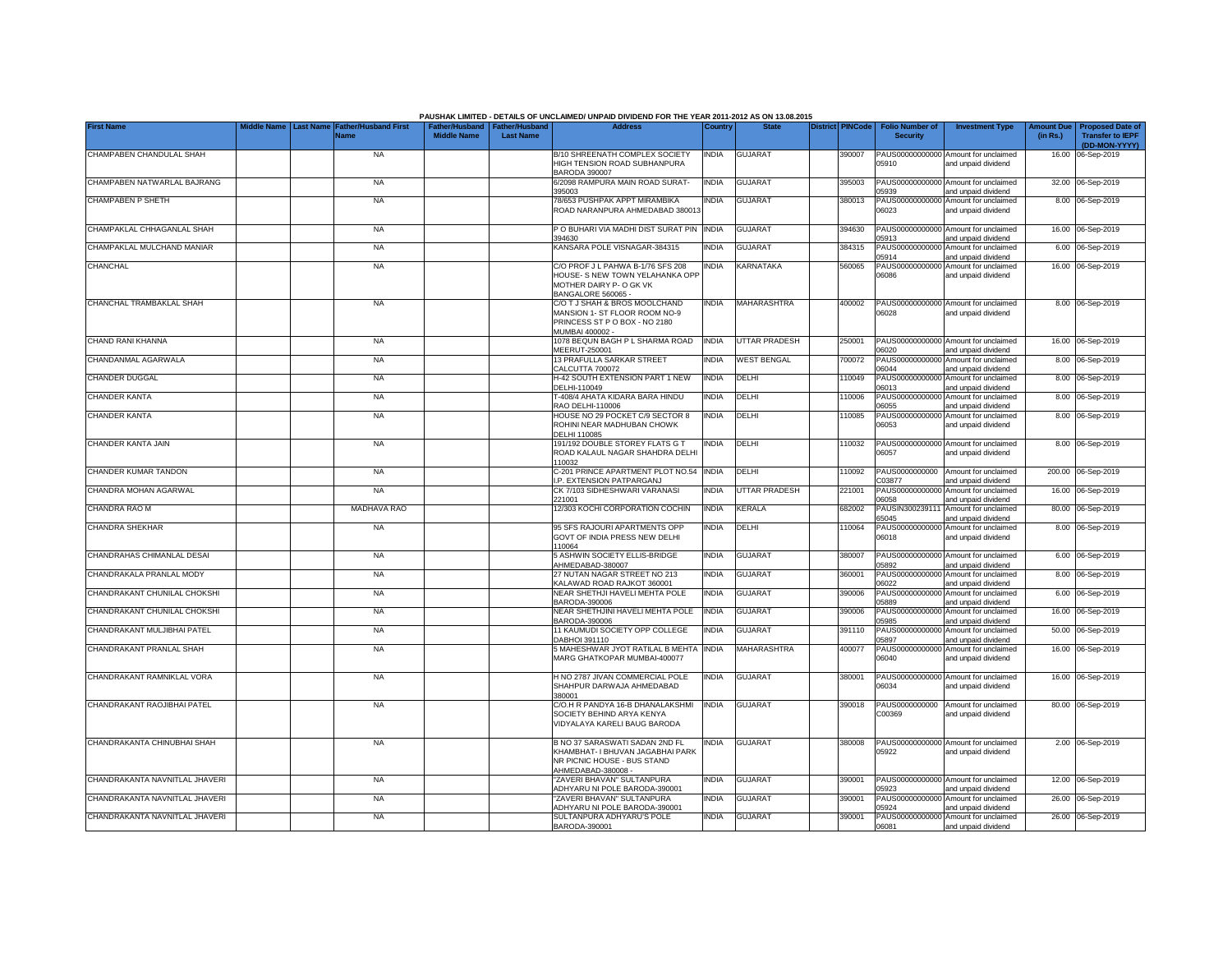|                                           |                  |                             |                                                       |                  | PAUSHAK LIMITED - DETAILS OF UNCLAIMED/ UNPAID DIVIDEND FOR THE YEAR 2011-2012 AS ON 13.08.2015                                    |              |                       |                         |                                           |                                                                    |                               |                                                    |
|-------------------------------------------|------------------|-----------------------------|-------------------------------------------------------|------------------|------------------------------------------------------------------------------------------------------------------------------------|--------------|-----------------------|-------------------------|-------------------------------------------|--------------------------------------------------------------------|-------------------------------|----------------------------------------------------|
| <b>First Name</b>                         | <b>Last Name</b> | ather/Husband First<br>Name | Father/Husband   Father/Husband<br><b>Middle Name</b> | <b>Last Name</b> | <b>Address</b>                                                                                                                     | Country      | <b>State</b>          | <b>District PINCode</b> | <b>Folio Number of</b><br><b>Security</b> | <b>Investment Type</b>                                             | <b>Amount Due</b><br>(in Rs.) | <b>Proposed Date of</b><br><b>Transfer to IEPF</b> |
| CHANDRASEKHAR CHATUR MOHTA                |                  | <b>NA</b>                   |                                                       |                  | MAIN ROAD BALAGHAT                                                                                                                 | INDIA        | MADHYA PRADESH        | 481001                  | PAUS0000000000                            | Amount for unclaimed                                               |                               | (DD-MON-YYYY)<br>300.00 06-Sep-2019                |
| CHANDRASHEKAR GULECHA                     |                  | <b>NA</b>                   |                                                       |                  | P.B.NO.1831, NO.3, IIND MAIN ROAD,<br>HAMRAJPET, BANGALORE                                                                         | <b>INDIA</b> | KARNATAKA             | 560018                  | C03256<br>PAUS0000000000<br>205417        | and unpaid dividend<br>Amount for unclaimed<br>and unpaid dividend |                               | 100.00 06-Sep-2019                                 |
| CHANDRASHEKAR MALLAPPA<br><b>MUDAKAVI</b> |                  | MALLAPPA MUDAKAVI           |                                                       |                  | 116 2 MANGADI MAIN ROAD OPPOSITE<br>AKHMI PETROLPUMP ANJANA NAGAR<br>/ISHWANEEDAMBANGALORE                                         | INDIA        | KARNATAKA             | 560091                  | PAUS12044700017<br>00333                  | Amount for unclaimed<br>and unpaid dividend                        |                               | 1600.00 06-Sep-2019                                |
| <b>CHANDRASHEKAR S</b>                    |                  | <b>NA</b>                   |                                                       |                  | BRADMA OF INDIA LTD., BHARATH<br>INSURANCE BUILDINGS, 1/18, MOUNT<br>CHENNAI                                                       | INDIA        | <b>TAMIL NADU</b>     | 600002                  | PAUS0000000000<br>300881                  | Amount for unclaimed<br>and unpaid dividend                        |                               | 400.00 06-Sep-2019                                 |
| CHANDRASHEKHAR VISHNU BAPAT               |                  | <b>NA</b>                   |                                                       |                  | VIDISH' 86/3, ERANDAWANE DR/KETKAR INDIA<br>ROAD, OPP; K. NEHRU PARK<br>ERANDAWANA PUNE-411004                                     |              | MAHARASHTRA           | 411004                  | 05883                                     | PAUS00000000000 Amount for unclaimed<br>and unpaid dividend        |                               | 100.00 06-Sep-2019                                 |
| CHANDRAVADAN DAHYABHAI PATEL              |                  | <b>NA</b>                   |                                                       |                  | 3111 MOTIPOLE KACHHIYASHERI<br>AMALPUR AHMEDABAD-380001                                                                            | <b>INDIA</b> | <b>GUJARAT</b>        | 380001                  | 05925                                     | PAUS00000000000 Amount for unclaimed<br>and unpaid dividend        |                               | 2.00 06-Sep-2019                                   |
| CHANDRAVADAN H SHAH                       |                  | <b>NA</b>                   |                                                       |                  | <b>I AMRUT KANCHAN APTT OPP</b><br>MEMNAGAR FIVE - STATION NR PALLAVI<br>APTT NEAR CAPITAL PA-RK<br>NAVRANGPURA AHMEDABAD 380014 - | <b>INDIA</b> | <b>GUJARAT</b>        | 380014                  | PAUS00000000000<br>05993                  | Amount for unclaimed<br>and unpaid dividend                        |                               | 16.00 06-Sep-2019                                  |
| CHANDRAVADAN KESHAVLAL SHAH               |                  | <b>NA</b>                   |                                                       |                  | AT & POST CHHANI DIST BARODA PIN<br>391740                                                                                         | <b>INDIA</b> | <b>GUJARAT</b>        | 391740                  | 05905                                     | PAUS00000000000 Amount for unclaimed<br>and unpaid dividend        |                               | 16.00 06-Sep-2019                                  |
| CHANDRAVADAN N CHOKSHI                    |                  | <b>NA</b>                   |                                                       |                  | 102/103 VITHALESH APT NAVAPURA<br>BARODA-390001                                                                                    | India        | <b>GUJARAT</b>        | 390001                  | PAUS00000000000<br>05957                  | Amount for unclaimed<br>and unpaid dividend                        |                               | 32.00 06-Sep-2019                                  |
| CHANDRAVADANBHAI MANILAL PATEL            |                  | <b>NA</b>                   |                                                       |                  | AT KAKAROLIA TA JAMBUGHODA DIST<br>PANCHMAHAL PIN-389390                                                                           | India        | <b>GUJARAT</b>        | 389390                  | PAUS0000000000<br>05976                   | Amount for unclaimed<br>and unpaid dividend                        |                               | 32.00 06-Sep-2019                                  |
| CHANDRAVATI MURARI NAIK                   |                  | <b>NA</b>                   |                                                       |                  | 1/9 DIAGO FERANDES BLDG NAVAPADA<br>LANE L- AL BAHADUR SHASTRI MARG<br>KURLA MUMBAI-40-0070 -                                      | INDIA        | MAHARASHTRA           | 400070                  | PAUS00000000000<br>05927                  | Amount for unclaimed<br>and unpaid dividend                        |                               | 6.00 06-Sep-2019                                   |
| CHANDRIKA KANAIYALAL MEHTA                |                  | <b>NA</b>                   |                                                       |                  | SHIV KRUPA 3 ABHISHEK SOCIETY<br>RACE COURSE CIRCLE BARODA-390007                                                                  | INDIA        | <b>GUJARAT</b>        | 390007                  | 05886                                     | PAUS00000000000 Amount for unclaimed<br>and unpaid dividend        |                               | 12.00 06-Sep-2019                                  |
| CHANDRIKA PRASAD DWIVEDI                  |                  | <b>NA</b>                   |                                                       |                  | M R & D LABORATORY ALEMBIC<br>CHEMICAL WORKS CO LTD BARODA-<br>390003                                                              | INDIA        | <b>GUJARAT</b>        | 390003                  | 05983                                     | PAUS00000000000 Amount for unclaimed<br>and unpaid dividend        |                               | 16.00 06-Sep-2019                                  |
| CHANDRIKA SACHITHANANDAM                  |                  | <b>NA</b>                   |                                                       |                  | A-12 PERIYAR NAGAR ERODE                                                                                                           | <b>INDIA</b> | <b>TAMIL NADU</b>     | 638001                  | PAUS0000000000<br>C03030                  | Amount for unclaimed<br>and unpaid dividend                        |                               | 200.00 06-Sep-2019                                 |
| CHANDRIKABEN NALINKUMAR GANDHI            |                  | <b>NA</b>                   |                                                       |                  | 1345 RANGILA SHERI TALIA'S POLE<br>SARANGPUR AHMEDABAD 380001                                                                      | INDIA        | <b>GUJARAT</b>        | 380001                  | 06096                                     | PAUS00000000000 Amount for unclaimed<br>and unpaid dividend        |                               | 8.00 06-Sep-2019                                   |
| CHANDRIKABEN NALINKUMAR GANDHI            |                  | <b>NA</b>                   |                                                       |                  | 1330/3 PARABADI'S KHANCHA TALIA'S<br>POLE SARANGPUR AHMEDABAD 380001                                                               | INDIA        | <b>GUJARAT</b>        | 380001                  | 06024                                     | PAUS00000000000 Amount for unclaimed<br>and unpaid dividend        |                               | 8.00 06-Sep-2019                                   |
| CHANDUBHAI DAHYABHAI PATEL                |                  | <b>NA</b>                   |                                                       |                  | NAVI PANSARWAD NAVAPURA PADRA<br>DIST BARODA 391440                                                                                | <b>INDIA</b> | <b>GUJARAT</b>        | 391440                  | 05959                                     | PAUS00000000000 Amount for unclaimed<br>and unpaid dividend        |                               | 14.00 06-Sep-2019                                  |
| CHANDUBHAI RANCHHODBHAI PATEL             |                  | <b>NA</b>                   |                                                       |                  | AT & PO ADVALA TA AMOD DIST<br>BROACH PIN-392110                                                                                   | <b>INDIA</b> | <b>GUJARAT</b>        | 392110                  | PAUS0000000000<br>05961                   | Amount for unclaimed<br>and unpaid dividend                        |                               | 6.00 06-Sep-2019                                   |
| CHANDULAL HIMATLAL SHAH                   |                  | <b>NA</b>                   |                                                       |                  | AT & PO JITODIA TAK ANAND DIST<br><b>KAIRA PIN-388001</b>                                                                          | <b>INDIA</b> | <b>GUJARAT</b>        | 388001                  | PAUS0000000000<br>05962                   | Amount for unclaimed<br>and unpaid dividend                        |                               | 2.00 06-Sep-2019                                   |
| CHANDULAL JAMNADAS KANIA                  |                  | <b>NA</b>                   |                                                       |                  | 4/2872 BEGUMPURA MUMBAI VAD<br>SURAT-395001                                                                                        | INDIA        | <b>GUJARAT</b>        | 395001                  | PAUS00000000000<br>05933                  | Amount for unclaimed<br>and unpaid dividend                        |                               | 16.00 06-Sep-2019                                  |
| CHANDULAL KATHIRIA                        |                  | <b>NA</b>                   |                                                       |                  | KESHAV COMPLEX INDIA COLONY TBN<br>BAPUNAGAR AHMEDABAD                                                                             | <b>INDIA</b> | <b>GUJARAT</b>        | 382350                  | PAUS0000000000<br>C02288                  | Amount for unclaimed<br>and unpaid dividend                        |                               | 200.00 06-Sep-2019                                 |
| CHANDULAL LALBHAI MARFATIA                |                  | <b>NA</b>                   |                                                       |                  | "LAVINA" FLAT NO 23 2ND FLOOR<br>TAGORE ROAD SANTACRUZ (W)<br>MUMBAI-400054                                                        | <b>INDIA</b> | <b>MAHARASHTRA</b>    | 400054                  | 05995                                     | PAUS00000000000 Amount for unclaimed<br>and unpaid dividend        |                               | 8.00 06-Sep-2019                                   |
| CHANDULAL M LAVINGIA                      |                  | <b>NA</b>                   |                                                       |                  | 29 PANCHVATI AHMEDABAD-380008                                                                                                      | INDIA        | <b>GUJARAT</b>        | 380008                  | 05988                                     | PAUS00000000000 Amount for unclaimed<br>and unpaid dividend        |                               | 16.00 06-Sep-2019                                  |
| CHANDULAL MOHANLAL SHAH                   |                  | <b>NA</b>                   |                                                       |                  | 830 HIRA JAIN SOCIETY RAMNAGAR<br>SABARMATI AHMEDABAD-380005                                                                       | india        | <b>GUJARAT</b>        | 380005                  | PAUS0000000000<br>05884                   | Amount for unclaimed<br>and unpaid dividend                        | 16.00                         | 06-Sep-2019                                        |
| CHANDULAL MOTILAL SHAH                    |                  | <b>NA</b>                   |                                                       |                  | CHANDRA VILLA BAYAD DIST S K 383325                                                                                                | <b>INDIA</b> | <b>GUJARAT</b>        | 383325                  | PAUS0000000000<br>05895                   | Amount for unclaimed<br>and unpaid dividend                        |                               | 16.00 06-Sep-2019                                  |
| CHANUBHAI D AMIN                          |                  | <b>NA</b>                   |                                                       |                  | 19, YOGI DARSHAN SOCIETY, B/H AIM'S<br>OXYGEN, OLD PADRA ROAD.<br>VADODARA.                                                        | <b>INDIA</b> | <b>GUJARAT</b>        | 390020                  | PAUS0000000000<br>C05493                  | Amount for unclaimed<br>and unpaid dividend                        |                               | 800.00 06-Sep-2019                                 |
| CHAPIRI MATAM GURUSIDDIAH                 |                  | <b>NA</b>                   |                                                       |                  | VIJAYA CLINIC, KALYANDURG,<br>ANANTAPUR (DT).                                                                                      | <b>INDIA</b> | <b>ANDHRA PRADESH</b> | 515761                  | PAUS0000000000<br>200044                  | Amount for unclaimed<br>and unpaid dividend                        |                               | 400.00 06-Sep-2019                                 |
| CHATURBHAI KHUSHALBHAI PATEL              |                  | <b>NA</b>                   |                                                       |                  | AT & PO JITODIA TAK ANAND DIST<br><b>KAIRA PIN-388001</b>                                                                          | india        | GUJARAT               | 388001                  | PAUS00000000000<br>05963                  | Amount for unclaimed<br>and unpaid dividend                        |                               | 6.00 06-Sep-2019                                   |
| CHEKURI VENKATESWARA RAJU                 |                  | <b>NA</b>                   |                                                       |                  | NO 1 2 GUDIVADA VILLAGE AND POST S<br>RAYAVARAM MANDAL                                                                             | <b>INDIA</b> | <b>ANDHRA PRADESH</b> | 531083                  | PAUSIN301696117<br>3795                   | Amount for unclaimed<br>and unpaid dividend                        |                               | 100.00 06-Sep-2019                                 |
| <b>CHELLIAH M A</b>                       |                  | <b>NA</b>                   |                                                       |                  | C/O SAROJINI MALLIKA 12-2/A<br>NANDAGOPALAPURAM WEST STREET<br>MELUR, TUTICORIN                                                    | INDIA        | TAMIL NADU            | 628002                  | PAUS0000000000<br>M00135                  | Amount for unclaimed<br>and unpaid dividend                        |                               | 200.00 06-Sep-2019                                 |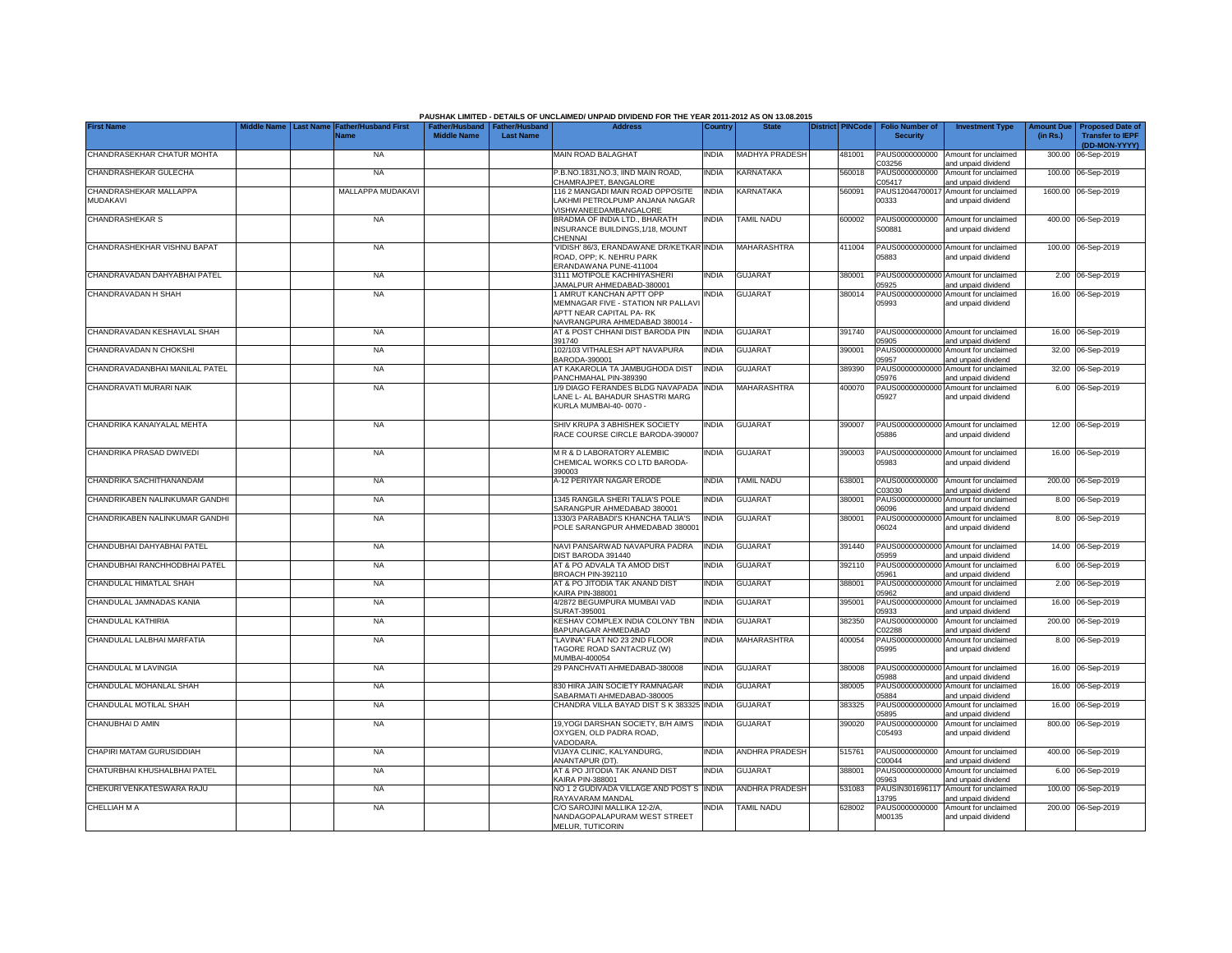|                                              |                                 |                                            |                    |                                                     | PAUSHAK LIMITED - DETAILS OF UNCLAIMED/ UNPAID DIVIDEND FOR THE YEAR 2011-2012 AS ON 13.08.2015              |              |                       |                         |                                           |                                                             |                               |                                                                     |
|----------------------------------------------|---------------------------------|--------------------------------------------|--------------------|-----------------------------------------------------|--------------------------------------------------------------------------------------------------------------|--------------|-----------------------|-------------------------|-------------------------------------------|-------------------------------------------------------------|-------------------------------|---------------------------------------------------------------------|
| <b>First Name</b>                            | Middle Name<br><b>Last Name</b> | <b>Father/Husband First</b><br><b>Name</b> | <b>Middle Name</b> | Father/Husband   Father/Husband<br><b>Last Name</b> | <b>Address</b>                                                                                               | Country      | <b>State</b>          | <b>District PINCode</b> | <b>Folio Number of</b><br><b>Security</b> | <b>Investment Type</b>                                      | <b>Amount Due</b><br>(in Rs.) | <b>Proposed Date of</b><br><b>Transfer to IEPF</b><br>(DD-MON-YYYY) |
| CHENCHAYYA TRIPURAMALLU                      |                                 | <b>NA</b>                                  |                    |                                                     | C/O. RAVI MEDICAL STORES STATION<br>ROAD NARASARAOPET                                                        | <b>INDIA</b> | <b>ANDHRA PRADESH</b> | 522601                  | PAUS0000000000<br>C00377                  | Amount for unclaimed<br>and unpaid dividend                 | 200.00                        | 06-Sep-2019                                                         |
| <b>CHETAN N VYAS</b>                         |                                 | <b>NA</b>                                  |                    |                                                     | 26 PARIMAL PARK B/H DELUX SOCIETY<br><b>NIZAMPURA VADODARA</b>                                               | <b>INDIA</b> | GUJARAT               | 390002                  | PAUS0000000000<br>C04599                  | Amount for unclaimed<br>and unpaid dividend                 |                               | 300.00 06-Sep-2019                                                  |
| CHHABIL C MAJMUNDAR                          |                                 | <b>NA</b>                                  |                    |                                                     | 23/C GAYATRINAGAR SOCIETY NEAR<br>GOVINDRAO PARK PANIGATE ROAD<br>VADODARA                                   | INDIA        | GUJARAT               | 390019                  | 06128                                     | PAUS00000000000 Amount for unclaimed<br>and unpaid dividend |                               | 2.00 06-Sep-2019                                                    |
| CHHABILBHAI O GANDHI                         |                                 | <b>NA</b>                                  |                    |                                                     | 16/G RANGSAGAR FLATS P T COLLEGE<br>ROAD PALDI AHMEDABAD-380007                                              | <b>INDIA</b> | <b>GUJARAT</b>        | 380007                  | 06059                                     | PAUS00000000000 Amount for unclaimed<br>and unpaid dividend |                               | 16.00 06-Sep-2019                                                   |
| CHHAGANLAL LAXMIDAS VALAND                   |                                 | <b>NA</b>                                  |                    |                                                     | WADI PREMANAND KAVI S POLE<br>BARODA-390001                                                                  | <b>INDIA</b> | <b>GUJARAT</b>        | 390001                  | 05890                                     | PAUS00000000000 Amount for unclaimed<br>and unpaid dividend |                               | 6.00 06-Sep-2019                                                    |
| CHHAGANLAL LAXMIDAS VALAND                   |                                 | <b>NA</b>                                  |                    |                                                     | WADI PREMANAND KAVI'S POLE<br><b>BARODA 390017</b>                                                           | <b>INDIA</b> | <b>GUJARAT</b>        | 390017                  | 05986                                     | PAUS00000000000 Amount for unclaimed<br>and unpaid dividend |                               | 66.00 06-Sep-2019                                                   |
| CHHAGANLAL MANIBHAI NAIK                     |                                 | <b>NA</b>                                  |                    |                                                     | AT & PO KASBAPURA VIA NAVSARI<br>396445                                                                      | <b>INDIA</b> | <b>GUJARAT</b>        | 396445                  | 05965                                     | PAUS00000000000 Amount for unclaimed<br>and unpaid dividend |                               | 16.00 06-Sep-2019                                                   |
| CHHATRASINGH FATESINGH RANA                  |                                 | <b>NA</b>                                  |                    |                                                     | PANCHVATI" BLOCK NO 12 REFINERY<br>ROAD GORWA BARODA 390003                                                  | <b>INDIA</b> | <b>GUJARAT</b>        | 390003                  | 05903                                     | PAUS00000000000 Amount for unclaimed<br>and unpaid dividend |                               | 2.00 06-Sep-2019                                                    |
| CHHAYA A SANGHAVI                            |                                 | <b>NA</b>                                  |                    |                                                     | 150/JAWAN NAGAR BLDG NO 2-A 6<br>BHANUSHALI LANE TILAK RD<br>GHATKOPAR (E) MUMBAI-400077                     | <b>INDIA</b> | MAHARASHTRA           | 400077                  | 06038                                     | PAUS00000000000 Amount for unclaimed<br>and unpaid dividend |                               | 16.00 06-Sep-2019                                                   |
| CHHAYABEN GUNAVANTLAL PANCHAL                |                                 | <b>NA</b>                                  |                    |                                                     | F/32, ALEMBIC COLONY, WHITEFIELD,<br><b>BANGALORE DIST.</b>                                                  | <b>INDIA</b> | <b>KARNATAKA</b>      | 560066                  | C00045                                    | PAUS0000000000 Amount for unclaimed<br>and unpaid dividend  |                               | 200.00 06-Sep-2019                                                  |
| CHHAYABEN GUNVANTLAL PANCHAL                 |                                 | <b>NA</b>                                  |                    |                                                     | F/32 ALEMBIC GLASS COLONY<br>WHITEFIELD BANGALORE-560066                                                     | <b>INDIA</b> | KARNATAKA             | 560066                  | 05984                                     | PAUS00000000000 Amount for unclaimed<br>and unpaid dividend |                               | 32.00 06-Sep-2019                                                   |
| CHHAYABEN VIJAYBHAI PATEL                    |                                 | <b>VIJAYBHAI PATEL</b>                     |                    |                                                     | SARDAR NAGAR SOCIETY POST SAVALI INDIA<br>VADODARA                                                           |              | <b>GUJARAT</b>        | 391410                  | 13263                                     | PAUS00000000000 Amount for unclaimed<br>and unpaid dividend |                               | 2.00 06-Sep-2019                                                    |
| CHHOTUBHAI JESANGBHAI PATEL                  |                                 | <b>NA</b>                                  |                    |                                                     | QUICK TRAVELS OPP NAVRANG<br>CINEMA BARODA-390001                                                            | India        | <b>GUJARAT</b>        | 390001                  | 05967                                     | PAUS00000000000 Amount for unclaimed<br>and unpaid dividend |                               | 32.00 06-Sep-2019                                                   |
| CHILAKAMARRY VENU GOPAL PRASAD               |                                 | VR.<br>NARASIMHACHARYULU                   |                    |                                                     | 101 PLOT 136 NOBLE COURT KALYAN<br>NAGAR PHASE III HYDERABAD                                                 | <b>INDIA</b> | ANDHRA PRADESH        | 500018                  | 26932                                     | PAUSIN300476405 Amount for unclaimed<br>and unpaid dividend |                               | 8.00 06-Sep-2019                                                    |
| CHILUKURI SEETHARAMANJAMEYA<br><b>HOWDAR</b> |                                 | <b>NA</b>                                  |                    |                                                     | D NO-28-15-2 SURYABAGH<br>VISAKHAPATNAM-530002                                                               | India        | <b>ANDHRA PRADESH</b> | 530002                  | 05989                                     | PAUS00000000000 Amount for unclaimed<br>and unpaid dividend |                               | 10.00 06-Sep-2019                                                   |
| CHIMAN BAVALAL DAVE                          |                                 | <b>NA</b>                                  |                    |                                                     | "MEGH DHANUSH" BEHIND A G SHAKTI<br>COLONY RAJKOT-360001                                                     | <b>INDIA</b> | <b>GUJARAT</b>        | 360001                  | 06067                                     | PAUS00000000000 Amount for unclaimed<br>and unpaid dividend |                               | 8.00 06-Sep-2019                                                    |
| CHIMANBHAI FULABHAI PATEL                    |                                 | <b>NA</b>                                  |                    |                                                     | HARIKRIPA NIVAS CHHANI BARODA PIN-<br>391740                                                                 | <b>INDIA</b> | <b>GUJARAT</b>        | 391740                  | 05968                                     | PAUS00000000000 Amount for unclaimed<br>and unpaid dividend |                               | 6.00 06-Sep-2019                                                    |
| CHIMANBHAI REVABHAI PATEL                    |                                 | <b>NA</b>                                  |                    |                                                     | 23/299 GUJARAT HOUSING BOARD<br>COLONY PADRA ROAD BARODA-390005                                              | INDIA        | <b>GUJARAT</b>        | 390005                  | 05906                                     | PAUS00000000000 Amount for unclaimed<br>and unpaid dividend |                               | 2.00 06-Sep-2019                                                    |
| CHIMANLAL HARILAL VADHANI                    |                                 | <b>NA</b>                                  |                    |                                                     | C/O GAURANG TERIN CENTRE<br>VARACHA ROAD OPP HANS SOCIETY 1A<br>GANESH SHOPPING CENTRE SURAT<br>395006       | India        | <b>GUJARAT</b>        | 395006                  | 05970                                     | PAUS00000000000 Amount for unclaimed<br>and unpaid dividend |                               | 32.00 06-Sep-2019                                                   |
| CHIMANLAL HARILAL VADHANI                    |                                 | <b>NA</b>                                  |                    |                                                     | C/O GAURANG TERIN CENTER 1<br>GANESH SHOPP- ING CENTER OPP<br>HANS SOCIETY VARACHHA RO- AD<br>SURAT 395006 - | <b>INDIA</b> | <b>GUJARAT</b>        | 395006                  | 06092                                     | PAUS00000000000 Amount for unclaimed<br>and unpaid dividend |                               | 16.00 06-Sep-2019                                                   |
| CHIMANLAL RATILAL PATEL                      |                                 | <b>RATILAL PATEL</b>                       |                    |                                                     | 369, AT SORNA - 2 TA. KAPADWANJ<br>DIST, KHEDA                                                               | <b>INDIA</b> | <b>GUJARAT</b>        | 387620                  | 2704                                      | PAUSIN300982103 Amount for unclaimed<br>and unpaid dividend |                               | 2.00 06-Sep-2019                                                    |
| CHIMANLAL SHANTILAL THAKKAR                  |                                 | <b>NA</b>                                  |                    |                                                     | APPRENTIS TRAINING SCHOOL TATA<br>CHEMICAL- S LIMITED MITHAPUR OKHA<br>MANDAL DIST JAM- NAGAR 361345 -       | <b>INDIA</b> | <b>GUJARAT</b>        | 361345                  | 06073                                     | PAUS00000000000 Amount for unclaimed<br>and unpaid dividend |                               | 20.00 06-Sep-2019                                                   |
| CHINA KOTESWAR RAO YELURI                    |                                 | <b>NA</b>                                  |                    |                                                     | MANAGING PARTNER RASPHA LABS,<br>RAVIPADU (GUNTM DIST) A.P.                                                  | <b>INDIA</b> | <b>ANDHRA PRADESH</b> | 522603                  | PAUS0000000000<br>C00382                  | Amount for unclaimed<br>and unpaid dividend                 |                               | 600.00 06-Sep-2019                                                  |
| CHINA SUBBARAO VARDHINEDI                    |                                 | <b>NA</b>                                  |                    |                                                     | PULLA ELURU TQ W G 534401                                                                                    | India        | ANDHRA PRADESH        | 534401                  | PAUS00000000000<br>06062                  | Amount for unclaimed<br>and unpaid dividend                 |                               | 8.00 06-Sep-2019                                                    |
| CHINNA NAGA UDAYA SANKAR<br><b>GURRAM</b>    |                                 | LATE VENKATA SUBBA<br><b>RAO</b>           |                    |                                                     | 1 G V S R ONIONS ONION MERCHANTS<br>11-62-113 CANAL ROAD SIDE BY<br>VINAYAK TEMPLE VIJAYAWADA                | <b>INDIA</b> | <b>ANDHRA PRADESH</b> | 520001                  | PAUSIN300394147<br>80290                  | Amount for unclaimed<br>and unpaid dividend                 |                               | 16.00 06-Sep-2019                                                   |
| CHINNAPPAN HIRUDAYASAMY                      |                                 | <b>NA</b>                                  |                    |                                                     | 203/A DEWAN APPARTMENTS II VASAI<br>ROAD EAST THANE DIST-401202                                              | <b>INDIA</b> | <b>MAHARASHTRA</b>    | 401202                  | 06027                                     | PAUS00000000000 Amount for unclaimed<br>and unpaid dividend |                               | 16.00 06-Sep-2019                                                   |
| CHINNARAO VADREN                             |                                 | <b>NA</b>                                  |                    |                                                     | CHIEF MEDICAL OFFICER DOEN<br>ABOUR BOARD VISAKHAPATNAM                                                      | <b>INDIA</b> | ANDHRA PRADESH        | 530035                  | PAUS0000000000<br>204837                  | Amount for unclaimed<br>and unpaid dividend                 |                               | 300.00 06-Sep-2019                                                  |
| CHINTHAMANI MANICKAM                         |                                 | <b>NA</b>                                  |                    |                                                     | <b>GOKULAM NO 13 THIRUNAGAR</b><br>EXTENSION DINDIGUL ROAD<br>KARUMANDAPAM TIRUCHIRAPALLI<br>620001          | <b>INDIA</b> | TAMIL NADU            | 620001                  | PAUS0000000000<br>06046                   | Amount for unclaimed<br>and unpaid dividend                 |                               | 24.00 06-Sep-2019                                                   |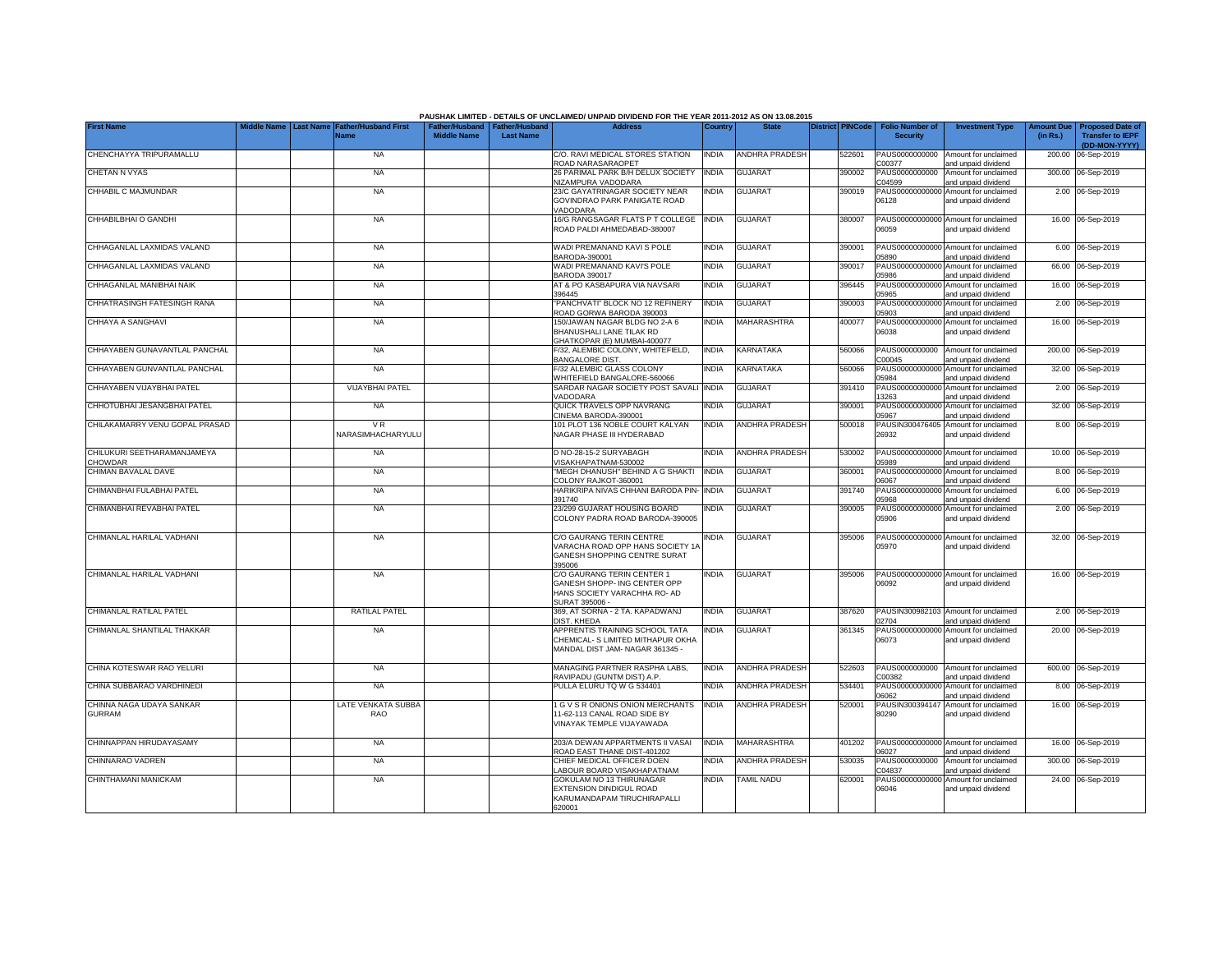|                                |                  |                                            |                                                       |                  | PAUSHAK LIMITED - DETAILS OF UNCLAIMED/ UNPAID DIVIDEND FOR THE YEAR 2011-2012 AS ON 13.08.2015                              |              |                       |                  |                                           |                                                             |                              |                                                    |
|--------------------------------|------------------|--------------------------------------------|-------------------------------------------------------|------------------|------------------------------------------------------------------------------------------------------------------------------|--------------|-----------------------|------------------|-------------------------------------------|-------------------------------------------------------------|------------------------------|----------------------------------------------------|
| <b>First Name</b>              | <b>Last Name</b> | <b>Father/Husband First</b><br><b>Name</b> | Father/Husband   Father/Husband<br><b>Middle Name</b> | <b>Last Name</b> | <b>Address</b>                                                                                                               | Country      | <b>State</b>          | District PINCode | <b>Folio Number of</b><br><b>Security</b> | <b>Investment Type</b>                                      | <b>Amount Du</b><br>(in Rs.) | <b>Proposed Date of</b><br><b>Transfer to IEPF</b> |
| CHINUBHAI M PARIKH             |                  | <b>NA</b>                                  |                                                       |                  | 27/5/3 INDRAPRASTHA TOWERS BEHIND INDIA                                                                                      |              | <b>GUJARAT</b>        | 380001           |                                           | PAUS00000000000 Amount for unclaimed                        |                              | (DD-MON-YYYY)<br>16.00 06-Sep-2019                 |
|                                |                  |                                            |                                                       |                  | SARKHEJ VASAHAT VASTRAPUR<br>AHMEDABAD                                                                                       |              |                       |                  | 05971                                     | and unpaid dividend                                         |                              |                                                    |
| CHINUBHAI VANMALIDAS BHAVSAR   |                  | <b>NA</b>                                  |                                                       |                  | 41/253 NEW ELLORA PARK RACE<br>COURSE SUBHANPURA RD BARODA<br>390007                                                         | <b>INDIA</b> | <b>GUJARAT</b>        | 390007           | 05904                                     | PAUS00000000000 Amount for unclaimed<br>and unpaid dividend |                              | 16.00 06-Sep-2019                                  |
| <b>CHIRAG BAROT</b>            |                  | <b>DILIPBHAI</b>                           |                                                       |                  | 17-B,OMKAR NAGAR, INSIDE TAGOR<br>NAGAR, OLD PADRA ROAD, BARODA                                                              | <b>INDIA</b> | <b>GUJARAT</b>        | 390020           | 2776                                      | PAUS00000000000 Amount for unclaimed<br>and unpaid dividend | 20.00                        | 06-Sep-2019                                        |
| CHIRAMEL MATTHEN JOSEPH        |                  | <b>NA</b>                                  |                                                       |                  | NO.129, NELSON MANICKAM ROAD.<br>CHENNAI 600029 PIN-600029                                                                   | <b>INDIA</b> | <b>TAMIL NADU</b>     | 600029           | PAUS00000000000<br>06121                  | Amount for unclaimed<br>and unpaid dividend                 | 16.00                        | 06-Sep-2019                                        |
| CHIRANJI LAL DAMANI            |                  | <b>NA</b>                                  |                                                       |                  | C/O M/S MANIKLAL BHAIA 16 INDIA<br>EXCHANGE PLACE CALCUTTA-700001                                                            | <b>INDIA</b> | <b>WEST BENGAL</b>    | 700001           | PAUS00000000000<br>06030                  | Amount for unclaimed<br>and unpaid dividend                 |                              | 24.00 06-Sep-2019                                  |
| CHIRANJIV LAL ARYA             |                  | <b>NA</b>                                  |                                                       |                  | 245, STREET NO 5 THAPAR NAGAR<br>MEERUT 250001                                                                               | <b>INDIA</b> | <b>UTTAR PRADESH</b>  | 250001           | PAUS0000000000<br>06012                   | Amount for unclaimed<br>and unpaid dividend                 |                              | 8.00 06-Sep-2019                                   |
| CHITRA KRISHNAMOHAN RAO        |                  | <b>NA</b>                                  |                                                       |                  | C/O THE SWASTIK JANATA SAHAKARI<br>BANK LTD 502 KALBADEVI ROAD<br>MUMBAI-400002                                              | <b>INDIA</b> | <b>MAHARASHTRA</b>    | 400002           | 06039                                     | PAUS00000000000 Amount for unclaimed<br>and unpaid dividend |                              | 8.00 06-Sep-2019                                   |
| CHITRALEKHA NIRANJAN SHAH      |                  | <b>NA</b>                                  |                                                       |                  | 24, YOGESHWAR PARK, NEA<br>I.O.C.COLONY VIRAMGAM DIST<br>AHMEDABAD                                                           | <b>INDIA</b> | <b>GUJARAT</b>        | 382150           | PAUS00000000000<br>06035                  | Amount for unclaimed<br>and unpaid dividend                 |                              | 16.00 06-Sep-2019                                  |
| CHITTA RANJAN MUKHERJEE        |                  | <b>NA</b>                                  |                                                       |                  | G/24 ALEMBIC COLONY VADODARA<br>VADODARA                                                                                     | <b>INDIA</b> | <b>GUJARAT</b>        | 390003           | PAUS0000000000<br>C04580                  | Amount for unclaimed<br>and unpaid dividend                 |                              | 200.00 06-Sep-2019                                 |
| CHRISTOPHER SAMANTA            |                  | <b>NA</b>                                  |                                                       |                  | 4 RAJPUR ROAD DELHI-110054                                                                                                   | <b>INDIA</b> | DELHI                 | 10054            | PAUS0000000000<br>06016                   | Amount for unclaimed<br>and unpaid dividend                 |                              | 8.00 06-Sep-2019                                   |
| CHUDASAMA HANUBHA              |                  | <b>NA</b>                                  |                                                       |                  | 40 MANI MAHAL SHOPPING CENTRE NR<br>DARBARI KOLHAR BHAVNAGAR                                                                 | <b>INDIA</b> | <b>GUJARAT</b>        | 364001           | PAUS0000000000<br>06100                   | Amount for unclaimed<br>and unpaid dividend                 | 32.00                        | 06-Sep-2019                                        |
| CHUNIBHAI CHATURBHAI PATEL     |                  | <b>NA</b>                                  |                                                       |                  | 7 TRILOK HOUSING SOCIETY PIJ ROAD<br>NADIAD 387001                                                                           | <b>INDIA</b> | GUJARAT               | 387001           | PAUS0000000000<br>05907                   | Amount for unclaimed<br>and unpaid dividend                 |                              | 2.00 06-Sep-2019                                   |
| CHUNILAL GIRDHARLAL MEHTA      |                  | <b>NA</b>                                  |                                                       |                  | S/3 PARTH APARTMENT 73 BRAHMAN<br>MITTRA M- ANDAL SOC NR OLD SHARDA<br>MANDIR RLY CROS- SING ELLISBRIDGE<br>AHMEDABAD 380006 | <b>INDIA</b> | <b>GUJARAT</b>        | 380006           | 05975                                     | PAUS00000000000 Amount for unclaimed<br>and unpaid dividend |                              | 6.00 06-Sep-2019                                   |
| COLONEL RABINDER NATH WADHAWAN |                  | NA                                         |                                                       |                  | A-502 SOM VIHAR SANGAM MARG R K<br>PURAM NEW DELHI-110022                                                                    | <b>INDIA</b> | DELHI                 | 10022            | 06010                                     | PAUS00000000000 Amount for unclaimed<br>and unpaid dividend |                              | 8.00 06-Sep-2019                                   |
| D A CHANDRASEKAR               |                  | <b>NA</b>                                  |                                                       |                  | C/O NAVYA MEDICALS NALA ROAD<br><b>JLSOOR BANGALORE</b>                                                                      | <b>INDIA</b> | KARNATAKA             | 560008           | PAUS0000000000<br>D02558                  | Amount for unclaimed<br>and unpaid dividend                 |                              | 200.00 06-Sep-2019                                 |
| D ANJANEYULU                   |                  | <b>NA</b>                                  |                                                       |                  | 39/169 VADDA PETA KURNOOL-518001                                                                                             | <b>INDIA</b> | <b>ANDHRA PRADESH</b> | 518001           | 06185                                     | PAUS00000000000 Amount for unclaimed<br>and unpaid dividend |                              | 6.00 06-Sep-2019                                   |
| <b>D BALA SEKAR</b>            |                  | <b>NA</b>                                  |                                                       |                  | W/O MR D BALASEKAR VICTORY GLASS<br>& INDL- S.LTD 53-B BOMMASANDRA<br>INDL AREA BANGAL- ORE 562158 -                         | <b>INDIA</b> | KARNATAKA             | 562158           | 06244                                     | PAUS00000000000 Amount for unclaimed<br>and unpaid dividend |                              | 16.00 06-Sep-2019                                  |
| <b>D D LUND</b>                |                  | <b>NA</b>                                  |                                                       |                  | BALAJI TEXTILES GUPTA BLDG ASHOKA INDIA<br>ROAD MYSORE-570001                                                                |              | KARNATAKA             | 570001           | PAUS00000000000<br>06343                  | Amount for unclaimed<br>and unpaid dividend                 |                              | 8.00 06-Sep-2019                                   |
| D MUTHU PURUSHOTHAMAN          |                  | <b>NA</b>                                  |                                                       |                  | 38. BHAGIRATHI AMMAL STREET T<br>NAGAR CHENNAI 600017                                                                        | <b>INDIA</b> | <b>TAMIL NADU</b>     | 600017           | PAUS0000000000<br>06238                   | Amount for unclaimed<br>and unpaid dividend                 |                              | 66.00 06-Sep-2019                                  |
| <b>D RAJESWARI</b>             |                  | <b>NA</b>                                  |                                                       |                  | HNO 8-2-23 SKPT ROAD HINDUPUR                                                                                                | <b>INDIA</b> | <b>ANDHRA PRADESH</b> | 515201           | PAUS0000000000<br>D05117                  | Amount for unclaimed<br>and unpaid dividend                 |                              | 6.00 06-Sep-2019                                   |
| DAHIGAURIBEN KANCHANLAL NAMDEV |                  | <b>NA</b>                                  |                                                       |                  | 284 SLUM QUARTERS OPP PARVATI<br>NAGAR HARNI ROAD BARODA 390022                                                              | <b>INDIA</b> | <b>GUJARAT</b>        | 390022           | PAUS0000000000<br>06441                   | Amount for unclaimed<br>and unpaid dividend                 |                              | 2.00 06-Sep-2019                                   |
| DAHURAI B PANDYA               |                  | NA                                         |                                                       |                  | 63 B SHRENIK PARK AKOTA VADODARA                                                                                             | <b>INDIA</b> | <b>GUJARAT</b>        | 390020           | PAUS0000000000<br>D04382                  | Amount for unclaimed<br>and unpaid dividend                 |                              | 200.00 06-Sep-2019                                 |
| DAHYABHAI ADITRAM VALAND       |                  | <b>NA</b>                                  |                                                       |                  | NANI BHAGOL KATHLAL-387630                                                                                                   | <b>INDIA</b> | <b>GUJARAT</b>        | 387630           | PAUS0000000000<br>06186                   | Amount for unclaimed<br>and unpaid dividend                 |                              | 6.00 06-Sep-2019                                   |
| DAHYABHAI CHHITABHAI PATEL     |                  | <b>NA</b>                                  |                                                       |                  | OCHHAN TALUKA AMOD DIST BHARUCH<br>VIA PATEJ VIA PALEJ DIST BHARUCH<br>392110                                                | <b>INDIA</b> | <b>GUJARAT</b>        | 392110           | 06295                                     | PAUS00000000000 Amount for unclaimed<br>and unpaid dividend |                              | 16.00 06-Sep-2019                                  |
| DAHYABHAI DALSHABHAI PATEL     |                  | <b>NA</b>                                  |                                                       |                  | 11 BHAT APARTMENT CHUNIBHAI<br>COLONY KANKARIA AHMEDABAD-<br>380022                                                          | <b>INDIA</b> | <b>GUJARAT</b>        | 380022           | 06165                                     | PAUS00000000000 Amount for unclaimed<br>and unpaid dividend |                              | 16.00 06-Sep-2019                                  |
| DAHYABHAI DHURABHAI PATEL      |                  | <b>NA</b>                                  |                                                       |                  | AT&PO SEVASI DIST BARODA PIN<br>390007                                                                                       | <b>INDIA</b> | <b>GUJARAT</b>        | 390007           | 06140                                     | PAUS00000000000 Amount for unclaimed<br>and unpaid dividend |                              | 2.00 06-Sep-2019                                   |
| DAHYABHAI ISHWARBHAI PATEL     |                  | <b>NA</b>                                  |                                                       |                  | SUBHANPURA CHIMANBHAI'S CHAWL<br>BARODA-390007                                                                               | <b>INDIA</b> | <b>GUJARAT</b>        | 390007           | PAUS00000000000<br>06187                  | Amount for unclaimed<br>and unpaid dividend                 |                              | 6.00 06-Sep-2019                                   |
| DAHYABHAI NATHABHAI MAKAVANA   |                  | <b>NA</b>                                  |                                                       |                  | NAVAYARD JUNI ASHAPURI CHHANI<br>ROAD BARODA 390002                                                                          | <b>INDIA</b> | <b>GUJARAT</b>        | 390002           | PAUS0000000000<br>06141                   | Amount for unclaimed<br>and unpaid dividend                 |                              | 2.00 06-Sep-2019                                   |
| DAHYABHAI SULTANBHAI ODD       |                  | <b>NA</b>                                  |                                                       |                  | C/O GUJCHEM DISTILARS INDIA LTD<br>QTR NO E 2 AT & PO DEVSAR DIST<br>VALSAD                                                  | <b>INDIA</b> | GUJARAT               | 396001           | 06191                                     | PAUS00000000000 Amount for unclaimed<br>and unpaid dividend |                              | 2.00 06-Sep-2019                                   |
| DAHYALAL DEVJI NAKUM           |                  | <b>NA</b>                                  |                                                       |                  | CINEMA ROAD JAMKHAMBHATIA<br>JAMNAGAR 361001                                                                                 | <b>INDIA</b> | <b>GUJARAT</b>        | 361001           | 06192                                     | PAUS00000000000 Amount for unclaimed<br>and unpaid dividend |                              | 2.00 06-Sep-2019                                   |
| DAHYALAL GOPALJI BHOOT         |                  | <b>NA</b>                                  |                                                       |                  | MOTI MARAD VIA-DHORAJI DIST-RAJKOT INDIA<br>PIN-360410                                                                       |              | <b>GUJARAT</b>        | 360410           | 06146                                     | PAUS00000000000 Amount for unclaimed<br>and unpaid dividend |                              | 6.00 06-Sep-2019                                   |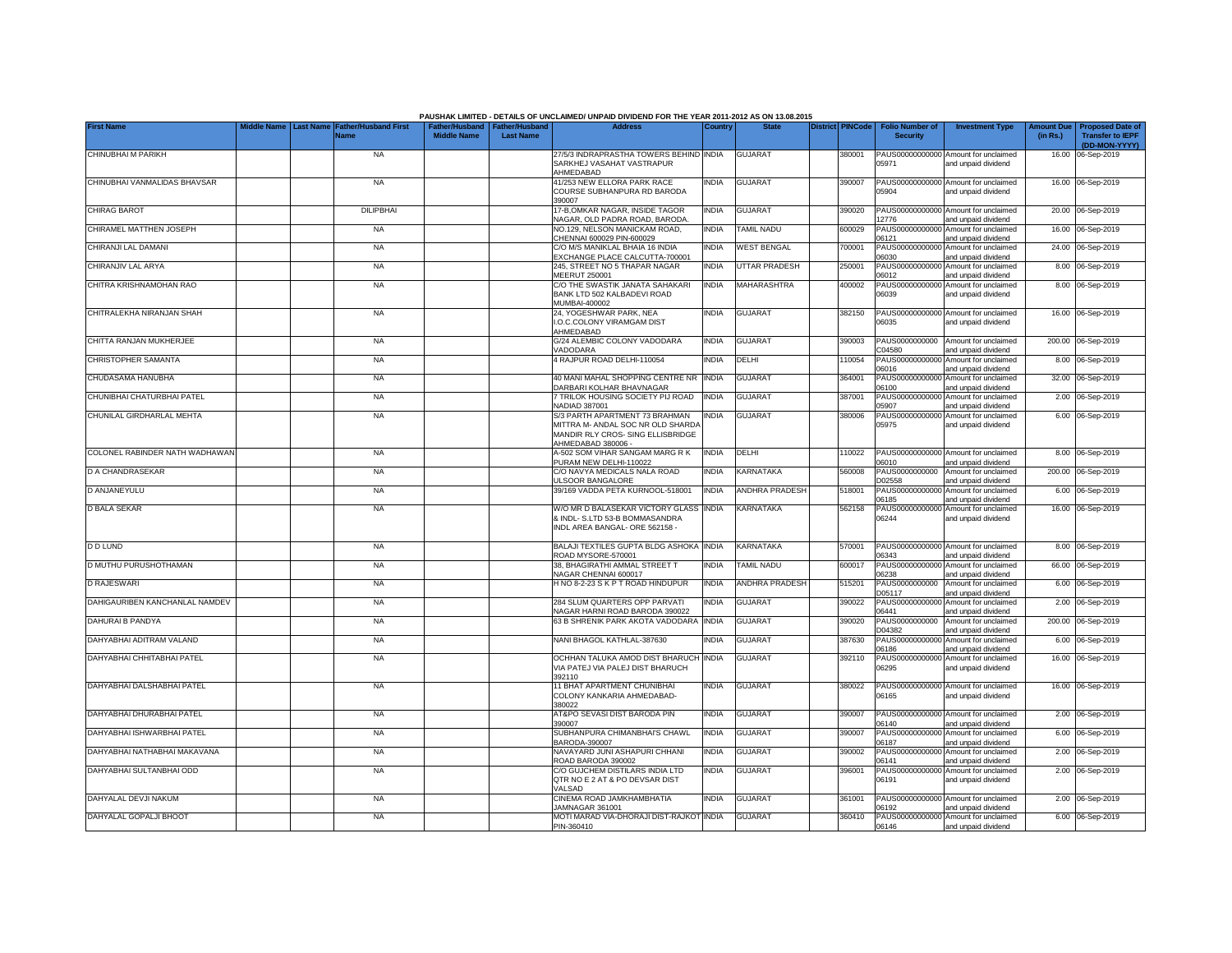|                                          |           |                                     |                                                       |                  | PAUSHAK LIMITED - DETAILS OF UNCLAIMED/ UNPAID DIVIDEND FOR THE YEAR 2011-2012 AS ON 13.08.2015                               |              |                |                         |                                           |                                                             |                               |                                                                     |
|------------------------------------------|-----------|-------------------------------------|-------------------------------------------------------|------------------|-------------------------------------------------------------------------------------------------------------------------------|--------------|----------------|-------------------------|-------------------------------------------|-------------------------------------------------------------|-------------------------------|---------------------------------------------------------------------|
| <b>First Name</b>                        | Last Name | <b>Father/Husband First</b><br>Name | Father/Husband   Father/Husband<br><b>Middle Name</b> | <b>Last Name</b> | <b>Address</b>                                                                                                                | Country      | <b>State</b>   | <b>District PINCode</b> | <b>Folio Number of</b><br><b>Security</b> | <b>Investment Type</b>                                      | <b>Amount Due</b><br>(in Rs.) | <b>Proposed Date of</b><br><b>Transfer to IEPF</b><br>(DD-MON-YYYY) |
| DAKSHA CHANDULAL BHANSALI                |           | <b>NA</b>                           |                                                       |                  | C/O C M BHANSALI 51/103 NAGDEVTA<br>APARTM- ENT G GUPTE MARG BESIDE<br>DONBOSCO SCHOOL- DOMBIWALI<br>WEST DIST THANE 421202 - | <b>INDIA</b> | MAHARASHTRA    | 421202                  | 06267                                     | PAUS00000000000 Amount for unclaimed<br>and unpaid dividend |                               | 8.00 06-Sep-2019                                                    |
| <b>DAKSHA K DESAI</b>                    |           | <b>NA</b>                           |                                                       |                  | C/O GNFC LTD, 8/A DILKHUS SOCIETY.<br>STADIUM ROAD OPP VIMAL HOUSE, PO-<br>NAVJIVAN AHMEDABAD                                 | <b>INDIA</b> | <b>GUJARAT</b> | 380001                  | 06468                                     | PAUS00000000000 Amount for unclaimed<br>and unpaid dividend |                               | 16.00 06-Sep-2019                                                   |
| <b>DALIP SINGH</b>                       |           | <b>NA</b>                           |                                                       |                  | 155 JEEVANA HALLI COXTOWN<br>BANGALORE 560005                                                                                 | <b>INDIA</b> | KARNATAKA      | 560005                  | 06272                                     | PAUS00000000000 Amount for unclaimed<br>and unpaid dividend |                               | 8.00 06-Sep-2019                                                    |
| DAMAYANTI VIRENDRA YAJNIK                |           | <b>NA</b>                           |                                                       |                  | NIKUNJ PANCHVATI SOC NR SWAMI<br>NARAYAN TOWER MANINAGAR                                                                      | <b>INDIA</b> | <b>GUJARAT</b> | 380008                  | PAUSIN300476422<br>74304                  | Amount for unclaimed<br>and unpaid dividend                 |                               | 6.00 06-Sep-2019                                                    |
| DAMAYANTI VIRENDRA YAJNIK                |           | <b>NA</b>                           |                                                       |                  | NIKUNJ PANCHVATI SOC NR<br>SWAMINARAYAN TOWER MANINAGAR                                                                       | <b>INDIA</b> | <b>GUJARAT</b> | 380008                  | PAUSIN300476426<br>14332                  | Amount for unclaimed<br>and unpaid dividend                 |                               | 6.00 06-Sep-2019                                                    |
| DAMAYANTI VIRENDRA YAJNIK                |           | <b>NA</b>                           |                                                       |                  | NIKUNJ PANCHVATI SOC NR<br>SWAMINARAYAN TOWER MANINAGAR                                                                       | <b>INDIA</b> | <b>GUJARAT</b> | 380008                  | PAUSIN300476426<br>14349                  | Amount for unclaimed<br>and unpaid dividend                 |                               | 6.00 06-Sep-2019                                                    |
| DAMODAR VASANTRAO MUTALIK                |           | <b>NA</b>                           |                                                       |                  | PRATAP COLONY MIRAJ-416410                                                                                                    | <b>INDIA</b> | MAHARASHTRA    | 416410                  | PAUS0000000000<br>06193                   | Amount for unclaimed<br>and unpaid dividend                 | 6.00                          | 06-Sep-2019                                                         |
| DAMODARA MENON                           |           | <b>NA</b>                           |                                                       |                  | C-17/101 1ST FLOOR SECTOR 5 SHANTI<br>NAGAR MIRA ROAD STATION (E) W RLY<br>THANE DIST MAHARASHTRA                             | <b>INDIA</b> | MAHARASHTRA    | 400055                  | PAUS0000000000<br>06297                   | Amount for unclaimed<br>and unpaid dividend                 |                               | 32.00 06-Sep-2019                                                   |
| DAMODARBHAI SOMABHAI PATEL               |           | <b>NA</b>                           |                                                       |                  | GANPATPURA TALUKE KARAJAN DIST<br>BARODA PIN-391210                                                                           | <b>INDIA</b> | <b>GUJARAT</b> | 391210                  | 06194                                     | PAUS00000000000 Amount for unclaimed<br>and unpaid dividend |                               | 2.00 06-Sep-2019                                                    |
| DAMYANTI CHATURBHUJ BHAGWANANI           |           | <b>NA</b>                           |                                                       |                  | 17 SARDAR SOCIETY RAJPUR SIDHPUR<br>384151 DIST MEHSANA                                                                       | <b>INDIA</b> | <b>GUJARAT</b> | 384151                  | PAUS00000000000<br>06291                  | Amount for unclaimed<br>and unpaid dividend                 |                               | 16.00 06-Sep-2019                                                   |
| DARAYUS JIVANJI TAVARIA                  |           | <b>NA</b>                           |                                                       |                  | DOTIWALLA ESTATE 1ST FLR SANT<br>SAVTA CROSS PATH NO 2 BYCULLA<br><b>MUMBAI 400027</b>                                        | <b>INDIA</b> | MAHARASHTRA    | 400027                  | PAUS00000000000<br>06373                  | Amount for unclaimed<br>and unpaid dividend                 |                               | 32.00 06-Sep-2019                                                   |
| DARSHAN D MAJMUDAR                       |           | D MAJMUDAR                          |                                                       |                  | RANCHHOD KRUPA' 24, CHANDRODAYA<br>SOCIETY O/S PANIGATE VADODARA                                                              | <b>INDIA</b> | <b>GUJARAT</b> | 390019                  | 12871                                     | PAUS00000000000 Amount for unclaimed<br>and unpaid dividend |                               | 200.00 06-Sep-2019                                                  |
| DARSHAN KUMAR KAINIT                     |           | <b>NA</b>                           |                                                       |                  | 98 HAUZ RANI MALVIYA NAGAR NEW<br>DELHI-110017                                                                                | <b>INDIA</b> | DELHI          | 110017                  | 06279                                     | PAUS00000000000 Amount for unclaimed<br>and unpaid dividend |                               | 8.00 06-Sep-2019                                                    |
| DARSHAN LAL OBEROI                       |           | <b>NA</b>                           |                                                       |                  | C-9 NAVAL OFFICERS FLATS COLABA<br>MUMBAI-400005                                                                              | <b>INDIA</b> | MAHARASHTRA    | 400005                  | 06266                                     | PAUS00000000000 Amount for unclaimed<br>and unpaid dividend |                               | 8.00 06-Sep-2019                                                    |
| <b>DARSHAN SINGH</b>                     |           | <b>NA</b>                           |                                                       |                  | 68, PRASHANT APARTMENTS 41 IP<br>EXTN DELHI                                                                                   | <b>INDIA</b> | DELHI          | 110092                  | 06453                                     | PAUS00000000000 Amount for unclaimed<br>and unpaid dividend |                               | 32.00 06-Sep-2019                                                   |
| DARSHANKUMAR FULSHANKAR<br><b>BHAGAT</b> |           | <b>NA</b>                           |                                                       |                  | 95 SAMAST BHRAHMKSHATRIYA<br>SOCIETY NARAYANNAGAR ROAD PALDI<br>AHMEDABAD 380007                                              | INDIA        | <b>GUJARAT</b> | 380007                  | 06385                                     | PAUS00000000000 Amount for unclaimed<br>and unpaid dividend |                               | 16.00 06-Sep-2019                                                   |
| DAS ARUP KUMAR                           |           | <b>NA</b>                           |                                                       |                  | NUTUN PARA COLLEGE ROAD PO &<br>DIST BONGAIGAON, ASSAM STATE                                                                  | <b>INDIA</b> | ASSAM          | 783380                  | PAUS0000000000<br>D03105                  | Amount for unclaimed<br>and unpaid dividend                 |                               | 200.00 06-Sep-2019                                                  |
| DASHARATHBHAI FAKIRBHAI PATEL            |           | NA                                  |                                                       |                  | 926/FATEHPUR ELLISBRIDGE PO PALDI<br>AHMEDABAD-380007                                                                         | <b>INDIA</b> | <b>GUJARAT</b> | 380007                  | PAUS00000000000<br>06250                  | Amount for unclaimed<br>and unpaid dividend                 |                               | 24.00 06-Sep-2019                                                   |
| DATTATRAY PANDHARINATH<br>KHOLAMKAR      |           | <b>NA</b>                           |                                                       |                  | A 5(3) BAL-RATNA HSG CO-OP SOCIETY<br>S V - ROAD MAHESH NAGAR MUMBAI-<br>$400062 -$                                           | <b>INDIA</b> | MAHARASHTRA    | 400062                  | PAUS00000000000<br>06171                  | Amount for unclaimed<br>and unpaid dividend                 |                               | 6.00 06-Sep-2019                                                    |
| DATTATRAYA BABURAO RANSING               |           | <b>NA</b>                           |                                                       |                  | 44 "SHEFALE" MAHIM MAKARAND<br>SAHANIVAS SVS MARG MAHIM MUMBAI<br>400016                                                      | <b>INDIA</b> | MAHARASHTRA    | 400016                  | 06271                                     | PAUS00000000000 Amount for unclaimed<br>and unpaid dividend |                               | 16.00 06-Sep-2019                                                   |
| DATTATRAYA NARAYAN HARDIKAR              |           | <b>NA</b>                           |                                                       |                  | PIRAMITAR ROAD DANDIA BAZAR<br>BARODA-390001                                                                                  | <b>INDIA</b> | <b>GUJARAT</b> | 390001                  | 06144                                     | PAUS00000000000 Amount for unclaimed<br>and unpaid dividend |                               | 36.00 06-Sep-2019                                                   |
| DATTATRAYA SHANKARRAO VIDVANS            |           | <b>NA</b>                           |                                                       |                  | PRATAP ROAD RAOPURA BARODA<br>390001                                                                                          | <b>INDIA</b> | <b>GUJARAT</b> | 390001                  | 06137                                     | PAUS00000000000 Amount for unclaimed<br>and unpaid dividend |                               | 2.00 06-Sep-2019                                                    |
| DAULAT RAM RANJAN                        |           | <b>NA</b>                           |                                                       |                  | 8/31 TILAK NAGAR NEW DELHI-110018                                                                                             | <b>INDIA</b> | DELHI          | 110018                  | PAUS0000000000<br>06332                   | Amount for unclaimed<br>and unpaid dividend                 |                               | 8.00 06-Sep-2019                                                    |
| DAVID BANERJI                            |           | <b>NA</b>                           |                                                       |                  | 28A GAUTAM ENCLAVE SECTOR B<br>AWHO COLONY SECUNDERABAD<br>500009                                                             | <b>INDIA</b> | ANDHRA PRADESH | 500009                  | PAUS0000000000<br>08854                   | Amount for unclaimed<br>and unpaid dividend                 |                               | 24.00 06-Sep-2019                                                   |
| DAVID MITHABHAI ANIL                     |           | <b>NA</b>                           |                                                       |                  | PARSI MOHOLLA SADAR BAZAR<br>FATHGUNJ BARODA-390002                                                                           | <b>INDIA</b> | <b>GUJARAT</b> | 390002                  | 06199                                     | PAUS00000000000 Amount for unclaimed<br>and unpaid dividend |                               | 32.00 06-Sep-2019                                                   |
| DAVINDER KAUR                            |           | <b>NA</b>                           |                                                       |                  | H-3/8 MODEL TOWN PART-2 DELHI                                                                                                 | <b>INDIA</b> | DELHI          | 110009                  | PAUS00000000000<br>06334                  | Amount for unclaimed<br>and unpaid dividend                 |                               | 8.00 06-Sep-2019                                                    |
| DAVY PUVATHINGAL PORINCHU                |           | <b>NA</b>                           |                                                       |                  | ALLIED PHARMA, RICE BAZAR, TRICHUR                                                                                            | <b>INDIA</b> | <b>CERALA</b>  | 680001                  | PAUS0000000000<br>D00389                  | Amount for unclaimed<br>and unpaid dividend                 |                               | 800.00 06-Sep-2019                                                  |
| DAXA KANTILAL SHAH                       |           | <b>NA</b>                           |                                                       |                  | C/O PRAGNA PRAVINCHANDRA SHAH 7<br>SHAH COLONY OUT SIDE SHAHPUR<br>GATE AHMEDABAD-380001                                      | <b>INDIA</b> | <b>GUJARAT</b> | 380001                  | PAUS00000000000<br>06308                  | Amount for unclaimed<br>and unpaid dividend                 |                               | 24.00 06-Sep-2019                                                   |
| DAXABEN BALDEVDAS THAKKAR                |           | <b>NA</b>                           |                                                       |                  | LUHANA VAS BEHIND BAZAR DEHGAM<br>DIST AHMEDABAD PIN-382305                                                                   | <b>INDIA</b> | <b>GUJARAT</b> | 382305                  | 06197                                     | PAUS00000000000 Amount for unclaimed<br>and unpaid dividend |                               | 2.00 06-Sep-2019                                                    |
| DAXESH BABUBHAI AMIN                     |           | <b>NA</b>                           |                                                       |                  | 31 NANDANVAN SOCIETY BEHIND<br>RAILWAY STATION VADODARA-390005                                                                | <b>INDIA</b> | <b>GUJARAT</b> | 390005                  | 06147                                     | PAUS00000000000 Amount for unclaimed<br>and unpaid dividend |                               | 82.00 06-Sep-2019                                                   |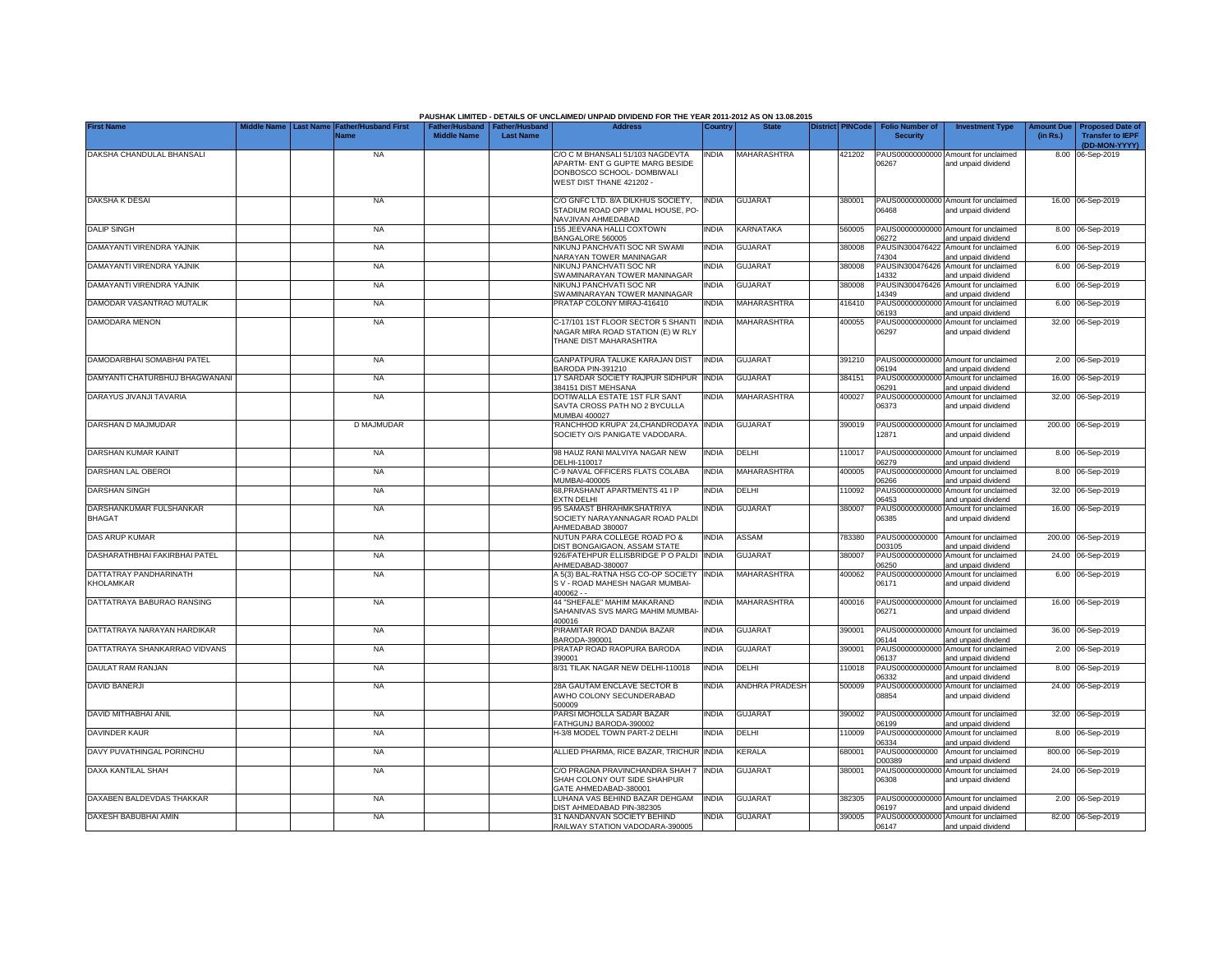|                                      |                  |                              |                    |                                                     | PAUSHAK LIMITED - DETAILS OF UNCLAIMED/ UNPAID DIVIDEND FOR THE YEAR 2011-2012 AS ON 13.08.2015    |              |                       |                         |                                           |                                                                    |                               |                                            |
|--------------------------------------|------------------|------------------------------|--------------------|-----------------------------------------------------|----------------------------------------------------------------------------------------------------|--------------|-----------------------|-------------------------|-------------------------------------------|--------------------------------------------------------------------|-------------------------------|--------------------------------------------|
| <b>First Name</b>                    | <b>Last Name</b> | Father/Husband First<br>Vame | <b>Middle Name</b> | Father/Husband   Father/Husband<br><b>Last Name</b> | <b>Address</b>                                                                                     | Country      | <b>State</b>          | <b>District PINCode</b> | <b>Folio Number of</b><br><b>Security</b> | <b>Investment Type</b>                                             | <b>Amount Due</b><br>(in Rs.) | Proposed Date o<br><b>Transfer to IEPF</b> |
| DAXESH RAMANLAL PATEL                |                  | <b>NA</b>                    |                    |                                                     | J K MISTRY BUILDING OPP KALYAN                                                                     | <b>INDIA</b> | <b>GUJARAT</b>        | 390005                  |                                           | PAUS00000000000 Amount for unclaimed                               |                               | (DD-MON-YYYY)<br>6.00 06-Sep-2019          |
| DAYALAL DEVRAJBHAI AMIPARA           |                  | <b>NA</b>                    |                    |                                                     | HOTEL SAYAJIGANJ BARODA-390005<br>DAYALAL DEVRAJBHAI & CO BAZAR<br>ROAD DHORAJI 360410             | <b>INDIA</b> | <b>GUJARAT</b>        | 360410                  | 06198<br>PAUS0000000000<br>06408          | and unpaid dividend<br>Amount for unclaimed<br>and unpaid dividend |                               | 32.00 06-Sep-2019                          |
| DAYAVATHI MADDUKURI                  |                  | <b>NA</b>                    |                    |                                                     | 17-1 88/A KAPPALA PETA RUSTUMBADA<br>NARSAPUR                                                      | <b>INDIA</b> | <b>ANDHRA PRADESH</b> | 534275                  | PAUS0000000000<br>06418                   | Amount for unclaimed<br>and unpaid dividend                        |                               | 8.00 06-Sep-2019                           |
| DEEDAR SINGH GHATEHORDE              |                  | <b>NA</b>                    |                    |                                                     | 9 DIGNITY PLOT 134 NR BON BON OFF J<br>P ROAD 4 BUNGLOW ANDHERI WEST                               | <b>INDIA</b> | <b>MAHARASHTRA</b>    | 400058                  | PAUS0000000000<br>06261                   | Amount for unclaimed<br>and unpaid dividend                        |                               | 8.00 06-Sep-2019                           |
| DEENA DAYAL HEMANI                   |                  | <b>NA</b>                    |                    |                                                     | <b>MUMBAI 400058</b><br>WARDENS HOUSE MDM HOSPITAL<br>SHASTRI NAGAR JODHPUR                        | <b>INDIA</b> | <b>RAJASTHAN</b>      | 342003                  | PAUS0000000000<br>D03319                  | Amount for unclaimed                                               |                               | 200.00 06-Sep-2019                         |
| <b>DEEP C PATEL</b>                  |                  | <b>NA</b>                    |                    |                                                     | KRISHNA NIVAS BHUTADI ZAMPA<br>VADODARA                                                            | <b>INDIA</b> | <b>GUJARAT</b>        | 390001                  | PAUS0000000000<br>D04456                  | and unpaid dividend<br>Amount for unclaimed<br>and unpaid dividend |                               | 200.00 06-Sep-2019                         |
| <b>DEEPA K GUPTA</b>                 |                  | <b>NA</b>                    |                    |                                                     | 44 NAGAPPA STREET SESHADRIPURAM INDIA<br><b>BANGALORE</b>                                          |              | <b>KARNATAKA</b>      | 560020                  | PAUS0000000000<br>D05129                  | Amount for unclaimed<br>and unpaid dividend                        |                               | 200.00 06-Sep-2019                         |
| <b>DEEPA RANI</b>                    |                  | <b>NA</b>                    |                    |                                                     | C/O SH A P GOEL 213 PATHARWALA<br>STREET MEERUT CITY                                               | <b>INDIA</b> | <b>UTTAR PRADESH</b>  | 250002                  | PAUS0000000000<br>D05228                  | Amount for unclaimed<br>and unpaid dividend                        |                               | 600.00 06-Sep-2019                         |
| DEEPAK DESHPANDE                     |                  | <b>NA</b>                    |                    |                                                     | 4/142 VIVEK KHAND GOMTI NAGAR<br><b>LUCKNOW</b>                                                    | INDIA        | <b>UTTAR PRADESH</b>  | 226001                  | PAUS0000000000<br>06242                   | Amount for unclaimed<br>and unpaid dividend                        | 32.00                         | 06-Sep-2019                                |
| <b>DEEPAK MATHUR</b>                 |                  | <b>NA</b>                    |                    |                                                     | 93-A/C-2-B Jankapuri                                                                               | <b>INDIA</b> | DELHI                 | 110058                  | PAUS0000000000<br>D03380                  | Amount for unclaimed<br>and unpaid dividend                        | 300.00                        | 06-Sep-2019                                |
| DEEPAK P RAJPUT                      |                  | <b>NA</b>                    |                    |                                                     | 2968/3 KHADE BAZAR BELGAUM                                                                         | <b>INDIA</b> | KARNATAKA             | 590001                  | PAUS0000000000<br>D02510                  | Amount for unclaimed<br>and unpaid dividend                        |                               | 200.00 06-Sep-2019                         |
| DEEPAK SHETYE                        |                  | <b>NA</b>                    |                    |                                                     | C/O FARMACIA POPULAN SANTA GULE<br>LAHAS GOA                                                       | <b>INDIA</b> | GOA                   | 403005                  | PAUS0000000000<br>D04090                  | Amount for unclaimed<br>and unpaid dividend                        | 200.00                        | 06-Sep-2019                                |
| <b>DEEPAK VINCENT FALLS</b>          |                  | <b>NA</b>                    |                    |                                                     | 65A NASVILLE ROAD DEHRADUN 248001                                                                  | <b>INDIA</b> | UTTARAKHAND           | 248001                  | PAUS0000000000<br>06243                   | Amount for unclaimed<br>and unpaid dividend                        |                               | 32.00 06-Sep-2019                          |
| DEEPIKABEN KOTADIA                   |                  | <b>NA</b>                    |                    |                                                     | G 1 / 403, GANGOTRI FLATS AND<br>DUPLEX NR. YASH COMPLEX NARAYAN<br><b>GARDEN RAODGOTRI</b>        | <b>INDIA</b> | <b>GUJARAT</b>        | 390021                  | PAUS0000000000<br>D02326                  | Amount for unclaimed<br>and unpaid dividend                        |                               | 200.00 06-Sep-2019                         |
| DEV RAJ JUNEJA                       |                  | <b>NA</b>                    |                    |                                                     | 344 RAM NAGAR NEAR HARI SINGH<br>GURU DAWARAH DELHI-110051                                         | <b>INDIA</b> | DELHI                 | 110051                  | 06276                                     | PAUS00000000000 Amount for unclaimed<br>and unpaid dividend        |                               | 8.00 06-Sep-2019                           |
| DEVANAND NARSINHBHAI PATEL           |                  | <b>NA</b>                    |                    |                                                     | 51 SARVODAYA SOCIETY NIZAMPURA<br>BARODA-390002                                                    | <b>INDIA</b> | <b>GUJARAT</b>        | 390002                  | PAUS00000000000<br>06200                  | Amount for unclaimed<br>and unpaid dividend                        |                               | 6.00 06-Sep-2019                           |
| DEVARADDI KRISTARADDI KAMARADDI      |                  | <b>NA</b>                    |                    |                                                     | AT & PO TIRLAPURE TAL NAVALGUND<br>DIST DHARWAR KARNATAK 576224                                    | <b>INDIA</b> | KARNATAKA             | 576224                  | PAUS00000000000<br>06239                  | Amount for unclaimed<br>and unpaid dividend                        |                               | 16.00 06-Sep-2019                          |
| DEVENDRA KUMAR JAIN                  |                  | <b>NA</b>                    |                    |                                                     | F NO 1093 M BLOCK JAIN BHAVAN 200<br>FEET ROAD KABA DEO KANPUR 208019<br>JP.                       | <b>INDIA</b> | <b>UTTAR PRADESH</b>  | 208019                  | PAUS00000000000<br>06331                  | Amount for unclaimed<br>and unpaid dividend                        |                               | 24.00 06-Sep-2019                          |
| DEVENDRA RAMANBHAI AMIN              |                  | <b>NA</b>                    |                    |                                                     | 15 JAWAHAR SOCIETY R V DESAI ROAD INDIA<br><b>BARODA 390001</b>                                    |              | <b>GUJARAT</b>        | 390001                  | PAUS00000000000<br>06155                  | Amount for unclaimed<br>and unpaid dividend                        |                               | 2.00 06-Sep-2019                           |
| DEVENDRASINH JITENDRASINH<br>SOLANKI |                  | <b>NA</b>                    |                    |                                                     | BAHADUR BURAJ HAJIKHANA BAZAR<br>BROACH-392001                                                     | <b>INDIA</b> | <b>GUJARAT</b>        | 392001                  | PAUS0000000000<br>06202                   | Amount for unclaimed<br>and unpaid dividend                        |                               | 16.00 06-Sep-2019                          |
| DEVIKA BARMAN                        |                  | <b>NA</b>                    |                    |                                                     | C/O DR N N BARMAN S C GOSWAMI<br>ROAD PANBAZAR GUWAHATI                                            | <b>INDIA</b> | ASSAM                 | 781001                  | PAUS0000000000<br>D03075                  | Amount for unclaimed<br>and unpaid dividend                        |                               | 1300.00 06-Sep-2019                        |
| DEVINDER KRISHAN MEHANDROO           |                  | <b>NA</b>                    |                    |                                                     | F-194 PANDAVNAGAR PATPAR GANJ<br>ROAD DELHI 110092                                                 | <b>INDIA</b> | DELHI                 | 10092                   | PAUS0000000000<br>06396                   | Amount for unclaimed<br>and unpaid dividend                        |                               | 40.00 06-Sep-2019                          |
| <b>DEVINDER PIPLANI</b>              |                  | <b>NA</b>                    |                    |                                                     | II-I-14 LAJPAT NAGAR NEW DELHI                                                                     | <b>INDIA</b> | DELHI                 | 110024                  | PAUS0000000000<br>D03983                  | Amount for unclaimed<br>and unpaid dividend                        |                               | 200.00 06-Sep-2019                         |
| DEVINDRABEN ASHOKKUMAR SHAH          |                  | <b>NA</b>                    |                    |                                                     | CHAKANIA LANE BAJWADA BALJIVAN<br>STREET NO-2 BARODA 390001                                        | <b>INDIA</b> | <b>GUJARAT</b>        | 390001                  | PAUS0000000000<br>06439                   | Amount for unclaimed<br>and unpaid dividend                        |                               | 2.00 06-Sep-2019                           |
| <b>DEVKIL SOMAYA</b>                 |                  | <b>NA</b>                    |                    |                                                     | 10/23, MAHALAXMI SOCIETY LTD.<br>120,MANMALA TANK RD,NR.BPL MOBILE<br>CENTRE MAHI, MUMBAI-400016   | <b>INDIA</b> | <b>MAHARASHTRA</b>    | 400016                  | PAUS00000000000<br>06461                  | Amount for unclaimed<br>and unpaid dividend                        |                               | 16.00 06-Sep-2019                          |
| DEVULAPALLI RAMAKRISHNA              |                  | <b>NA</b>                    |                    |                                                     | OFFICER.CORP.BANK,ACCOUNTS<br>SECTION 2ND FLOOR.SAPPIRE<br>COMPLEX, CHAPEL ROAD HYDERABAD          | <b>INDIA</b> | <b>ANDHRA PRADESH</b> | 500001                  | PAUS0000000000<br>D01021                  | Amount for unclaimed<br>and unpaid dividend                        |                               | 200.00 06-Sep-2019                         |
| DEVYANI DHANVANT                     |                  | <b>NA</b>                    |                    |                                                     | 95/14 KAILASH BUILDING SION WEST<br><b>MUMBAI 400022</b>                                           | <b>INDIA</b> | <b>MAHARASHTRA</b>    | 400022                  | PAUS00000000000<br>06379                  | Amount for unclaimed<br>and unpaid dividend                        |                               | 8.00 06-Sep-2019                           |
| DEVYANI SHANKARRAO SHAPHAKAR         |                  | <b>NA</b>                    |                    |                                                     | 24/771 GITA NAGER NR NEW COTTREN<br>MILL AHMEDABAD 380026                                          | <b>INDIA</b> | <b>GUJARAT</b>        | 380026                  | PAUS0000000000<br>06403                   | Amount for unclaimed<br>and unpaid dividend                        |                               | 2.00 06-Sep-2019                           |
| DHAN EDALJI ANKLESARIA               |                  | <b>NA</b>                    |                    |                                                     | BELLE-VILLE OPP PUSHPAK KHANPUR<br>ROAD AHMEDABAD-380001                                           | <b>INDIA</b> | <b>GUJARAT</b>        | 380001                  | PAUS0000000000<br>06161                   | Amount for unclaimed<br>and unpaid dividend                        |                               | 16.00 06-Sep-2019                          |
| DHANSUKHLAL MANILAL SINGAPURI        |                  | <b>NA</b>                    |                    |                                                     | SHOP 46/47 MEZANNINE FLR SARGAM<br>SHOPPIN- G COMPLEX SURAT-DUMAS<br>ROAD OPP MODI BUN- GLOW SURAT | <b>INDIA</b> | <b>GUJARAT</b>        | 395007                  | PAUS0000000000<br>06269                   | Amount for unclaimed<br>and unpaid dividend                        |                               | 16.00 06-Sep-2019                          |
| <b>DHARAM BIR</b>                    |                  | <b>NA</b>                    |                    |                                                     | 395007 -<br>D-54 VIJAY NAGAR DELHI-110009                                                          | <b>NDIA</b>  | DELHI                 | 110009                  |                                           | PAUS00000000000 Amount for unclaimed                               |                               | 8.00 06-Sep-2019                           |
| DHARAMPAL BHADRIKLAL SHAH            |                  | <b>NA</b>                    |                    |                                                     | TAMBOLI KHADKI KASHIPURA AT & PO                                                                   | <b>INDIA</b> | <b>GUJARAT</b>        | 388540                  | 06277                                     | and unpaid dividend<br>PAUS00000000000 Amount for unclaimed        |                               | 6.00 06-Sep-2019                           |
|                                      |                  |                              |                    |                                                     | BORSAD DIST KHEDA 388540                                                                           |              |                       |                         | 06429                                     | and unpaid dividend                                                |                               |                                            |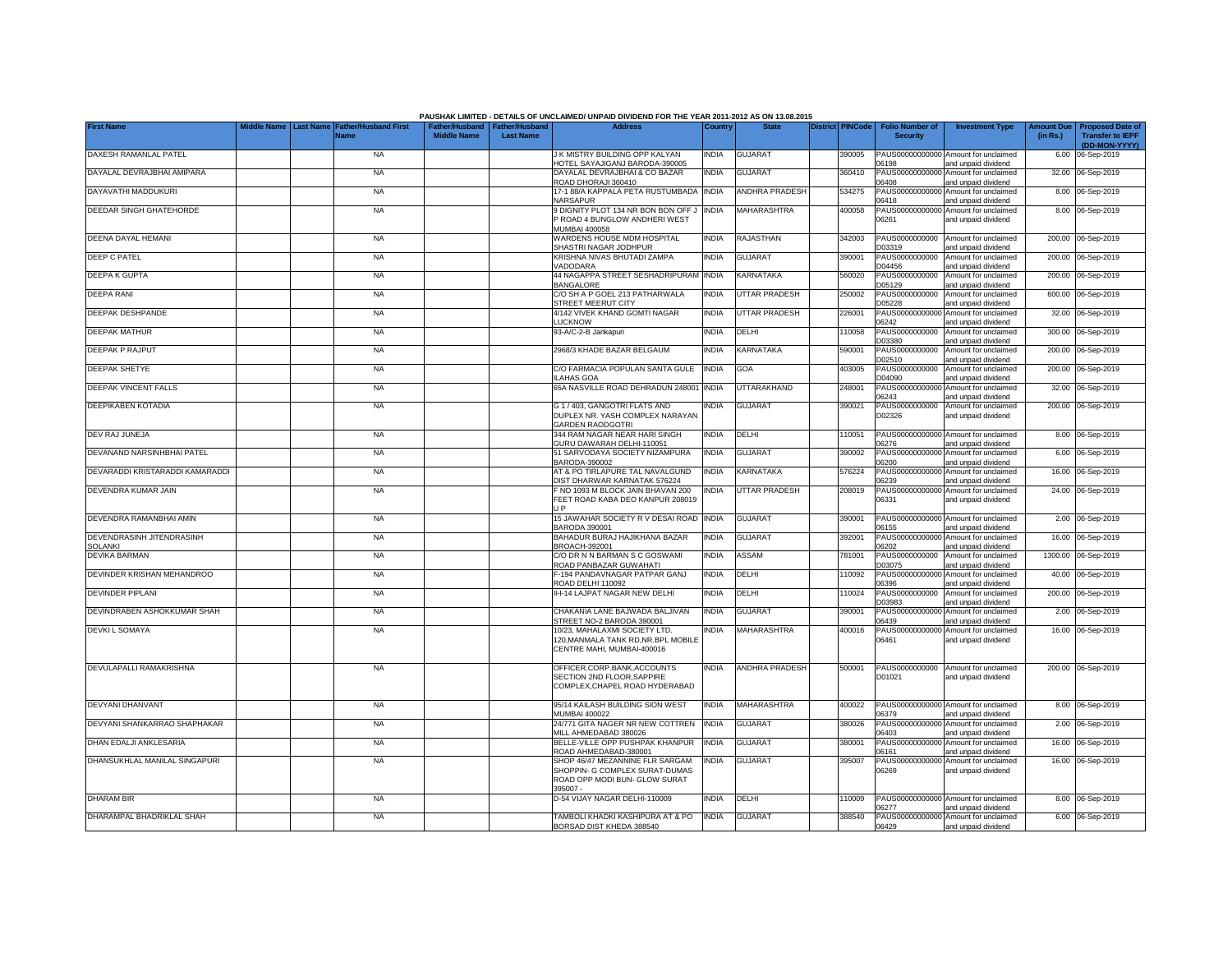|                                |             |                                                                |                    |                                                     | PAUSHAK LIMITED - DETAILS OF UNCLAIMED/ UNPAID DIVIDEND FOR THE YEAR 2011-2012 AS ON 13.08.2015                        |              |                      |                         |                                           |                                                             |                               |                                                                     |
|--------------------------------|-------------|----------------------------------------------------------------|--------------------|-----------------------------------------------------|------------------------------------------------------------------------------------------------------------------------|--------------|----------------------|-------------------------|-------------------------------------------|-------------------------------------------------------------|-------------------------------|---------------------------------------------------------------------|
| <b>First Name</b>              | Middle Name | <b>Last Name</b><br><b>Father/Husband First</b><br><b>Name</b> | <b>Middle Name</b> | Father/Husband   Father/Husband<br><b>Last Name</b> | <b>Address</b>                                                                                                         | Country      | <b>State</b>         | <b>District PINCode</b> | <b>Folio Number of</b><br><b>Security</b> | <b>Investment Type</b>                                      | <b>Amount Due</b><br>(in Rs.) | <b>Proposed Date of</b><br><b>Transfer to IEPF</b><br>(DD-MON-YYYY) |
| DHARMAMBAL C V                 |             | <b>NA</b>                                                      |                    |                                                     | 48. BHEEMANNA MUDALY GARDEN<br><b>STREET CHENNAL</b>                                                                   | <b>INDIA</b> | TAMIL NADU           | 600018                  | PAUS0000000000<br>C01033                  | Amount for unclaimed<br>and unpaid dividend                 |                               | 1600.00 06-Sep-2019                                                 |
| DHARMISTHA DHANJI GALA         |             | <b>NA</b>                                                      |                    |                                                     | 12-KAMAL KUNJ 408-LAXMI NARAYAN<br>ANE MATUNGA MUMBAI-400019                                                           | <b>INDIA</b> | MAHARASHTRA          | 400019                  | 06339                                     | PAUS00000000000 Amount for unclaimed<br>and unpaid dividend |                               | 8.00 06-Sep-2019                                                    |
| DHARMPAL BHADRIKLAL SHAH       |             | <b>NA</b>                                                      |                    |                                                     | KASHIPURA TAMBOLI STREET BORSAD<br>388540                                                                              | <b>INDIA</b> | GUJARAT              | 388540                  | 06415                                     | PAUS00000000000 Amount for unclaimed<br>and unpaid dividend |                               | 6.00 06-Sep-2019                                                    |
| DHIRAJ RAMCHANDRA GAIKWAD      |             | <b>RAMCHANDRA</b><br>GAIKWAD                                   |                    |                                                     | A 5 VIDYA NAGARI POST HANUMAN<br><b>VAGAR NAGPUR MAHARASHTRA</b>                                                       | INDIA        | MAHARASHTRA          | 440009                  | PAUSIN300214115<br>69289                  | Amount for unclaimed<br>and unpaid dividend                 |                               | 28.00 06-Sep-2019                                                   |
| DHIRAJKUMAR KANTIBHAI PATEL    |             | <b>NA</b>                                                      |                    |                                                     | C/O KANTIBHAI NATHABHAI PATEL AT<br>JALAMP- URA POST HATHIPURA VIA<br>SATHAMBATAL BAYA- D DIST<br>SABARKANTHA 383340 - | <b>INDIA</b> | <b>GUJARAT</b>       | 383340                  | 06206                                     | PAUS00000000000 Amount for unclaimed<br>and unpaid dividend |                               | 2.00 06-Sep-2019                                                    |
| DHIRAJLAL MANCHHARAM PAREKH    |             | <b>NA</b>                                                      |                    |                                                     | G/4141 GOVIND NIVAS BHULA MODI NI<br>POLE BEGUMPURA SURAT 395003                                                       | <b>INDIA</b> | <b>GUJARAT</b>       | 395003                  | 06423                                     | PAUS00000000000 Amount for unclaimed<br>and unpaid dividend |                               | 16.00 06-Sep-2019                                                   |
| DHIRAJLAL MANCHHARAM PAREKH    |             | <b>NA</b>                                                      |                    |                                                     | 4/4141 GOVIND NIVAS BHULA MODINI<br>POLE BUGUMPURA SURAT 395003                                                        | <b>INDIA</b> | <b>GUJARAT</b>       | 395003                  | 06406                                     | PAUS00000000000 Amount for unclaimed<br>and unpaid dividend |                               | 16.00 06-Sep-2019                                                   |
| DHIRAJLAL RATILAL MEHTA        |             | <b>NA</b>                                                      |                    |                                                     | E/2263 FATA TALAV OPP NAGINA<br>MASJID & LAXMI OIL MILL BHARUCH PIN<br>392001                                          | INDIA        | <b>GUJARAT</b>       | 392001                  | 06209                                     | PAUS00000000000 Amount for unclaimed<br>and unpaid dividend |                               | 6.00 06-Sep-2019                                                    |
| DHIRAJLAL S VARIA              |             | <b>NA</b>                                                      |                    |                                                     | VARIA SUNDARJI VIRJI & CO<br>NATAKSHALA ROAD JAMNAGAR-361001                                                           | INDIA        | <b>GUJARAT</b>       | 361001                  | 06210                                     | PAUS00000000000 Amount for unclaimed<br>and unpaid dividend |                               | 32.00 06-Sep-2019                                                   |
| DHIRENDAR KUMAR SAHU           |             | <b>NA</b>                                                      |                    |                                                     | 294, COLONEL GANJ ALLAHABAD                                                                                            | India        | <b>UTTAR PRADESH</b> | 211002                  | D01218                                    | PAUS0000000000 Amount for unclaimed<br>and unpaid dividend  |                               | 200.00 06-Sep-2019                                                  |
| DHIRUBHAI PARSOTAMBHAI PATEL   |             | <b>NA</b>                                                      |                    |                                                     | AT AJABPURA POST ODHA VIA<br>SATHAMBA TAL BAYAD DIST<br>SABARKANTHA 383340                                             | India        | <b>GUJARAT</b>       | 383340                  | 06212                                     | PAUS00000000000 Amount for unclaimed<br>and unpaid dividend |                               | 16.00 06-Sep-2019                                                   |
| DHIRUBHAI SHANKARBHAI PATEL    |             | <b>NA</b>                                                      |                    |                                                     | RADODARA TA BAYAD DIST<br>SABARKANTHA PIN-383325                                                                       | India        | <b>GUJARAT</b>       | 383325                  | 06145                                     | PAUS00000000000 Amount for unclaimed<br>and unpaid dividend |                               | 16.00 06-Sep-2019                                                   |
| DHRUBA JYOTI BARUAH            |             | <b>NA</b>                                                      |                    |                                                     | C/O MR P C BARUAH GRIEVANCE<br>OFFICER D I OFFICE P O MANGALDOI<br><b>ASSAM PIN-784125</b>                             | INDIA        | ASSAM                | 784125                  | 06213                                     | PAUS00000000000 Amount for unclaimed<br>and unpaid dividend |                               | 6.00 06-Sep-2019                                                    |
| DHRUVARAJ RANGANATH KULKARNI   |             | NA                                                             |                    |                                                     | DEPARTMENT OF PHARMACOLOGY<br>KASTURBA MEDICAL COLLEGE<br>MANIPAL                                                      | INDIA        | KARNATAKA            | 576119                  | PAUS0000000000<br>D00841                  | Amount for unclaimed<br>and unpaid dividend                 |                               | 200.00 06-Sep-2019                                                  |
| DHUDALAL PUNAMCHAND SHAH       |             | <b>NA</b>                                                      |                    |                                                     | AT & POST JUNA DEESA AT & POST<br>JUNA DEESA DIST BANASKANTHA PIN-<br>385535                                           | India        | <b>GUJARAT</b>       | 385535                  | 06214                                     | PAUS00000000000 Amount for unclaimed<br>and unpaid dividend |                               | 32.00 06-Sep-2019                                                   |
| DHULABHAI NARSIBHAI PATEL      |             | <b>NA</b>                                                      |                    |                                                     | AMBAMATA PASE JASHBHAI BHATT'S<br>KHANCHO NADIAD-387001                                                                | <b>INDIA</b> | <b>GUJARAT</b>       | 387001                  | 06257                                     | PAUS00000000000 Amount for unclaimed<br>and unpaid dividend |                               | 8.00 06-Sep-2019                                                    |
| DHULABHAI SOMABHAI PATEL       |             | <b>NA</b>                                                      |                    |                                                     | AT & POST POR TA BARODA DIST<br>BARODA PIN-391240                                                                      | India        | <b>GUJARAT</b>       | 391240                  | 06215                                     | PAUS00000000000 Amount for unclaimed<br>and unpaid dividend |                               | 6.00 06-Sep-2019                                                    |
| DHURABHAI NATHUBHAI PATEL      |             | <b>NA</b>                                                      |                    |                                                     | AT POST BERNA TAL HIMATNAGAR DIST<br>SABARKATHA PIN-383001                                                             | <b>INDIA</b> | <b>GUJARAT</b>       | 383001                  | 06216                                     | PAUS00000000000 Amount for unclaimed<br>and unpaid dividend |                               | 2.00 06-Sep-2019                                                    |
| <b>DILEEP A HARDIKAR</b>       |             | LATE A R HARDIKAR                                              |                    |                                                     | NO 56, 4TH CROSS 6TH MAIN MARUTHI<br>TEMPLE ROAD B/H KAMAKSHI<br>HOSPITAL KUVEMPUNAGAR MYSORE                          | <b>INDIA</b> | KARNATAKA            | 570023                  | PAUSIN301926304<br>78782                  | Amount for unclaimed<br>and unpaid dividend                 |                               | 200.00 06-Sep-2019                                                  |
| <b>DILIP BABULAL PARIKH</b>    |             | <b>NA</b>                                                      |                    |                                                     | 223/2669 PRATIXA APT SOLA ROAD<br>NARANPURA AHMEDABAD 380013                                                           | <b>INDIA</b> | <b>GUJARAT</b>       | 380013                  | 06217                                     | PAUS00000000000 Amount for unclaimed<br>and unpaid dividend |                               | 2.00 06-Sep-2019                                                    |
| <b>DILIP DHANJIBHAI JOSHI</b>  |             | <b>NA</b>                                                      |                    |                                                     | 116 NANDNANDAN BHUVAN SODAWALA INDIA<br>LANE BORIVALI (W) MUMBAI-400092                                                |              | MAHARASHTRA          | 400092                  | 06265                                     | PAUS00000000000 Amount for unclaimed<br>and unpaid dividend |                               | 16.00 06-Sep-2019                                                   |
| <b>DILIP M SHAH</b>            |             | <b>NA</b>                                                      |                    |                                                     | SIDDHIVINAYAK BUILDING GROUND<br>FLOOR NEAR DENA BANK MANOHAR<br>ROAD PALGHAR WEST DIST THANE<br>401404                | India        | MAHARASHTRA          | 401404                  | 06327                                     | PAUS00000000000 Amount for unclaimed<br>and unpaid dividend |                               | 8.00 06-Sep-2019                                                    |
| <b>DILIP R GEJJI</b>           |             | <b>NA</b>                                                      |                    |                                                     | 3 CHANDANBAN APARTMENTS MODEL<br>COLONY PUNE-411016                                                                    | <b>INDIA</b> | <b>MAHARASHTRA</b>   | 411016                  | 06284                                     | PAUS00000000000 Amount for unclaimed<br>and unpaid dividend |                               | 8.00 06-Sep-2019                                                    |
| <b>DILIP RAGHUNATH JOSHI</b>   |             | <b>NA</b>                                                      |                    |                                                     | 22A/15 GOVIND NAGAR SOCIETY 2ND<br>FLOOR SODAWALA LANE S V P RD<br>BORIVLI (WEST) MUMBAI-400092                        | <b>INDIA</b> | MAHARASHTRA          | 400092                  | PAUS00000000000<br>06315                  | Amount for unclaimed<br>and unpaid dividend                 |                               | 16.00 06-Sep-2019                                                   |
| <b>DILIP SHANKARRAO BIDKAR</b> |             | <b>NA</b>                                                      |                    |                                                     | BUILDING NO 4 FLAT NO 4<br>PRITAMNAGAR KOTHRUD PUNE                                                                    | India        | MAHARASHTRA          | 411029                  | PAUS0000000000<br>D04025                  | Amount for unclaimed<br>and unpaid dividend                 |                               | 200.00 06-Sep-2019                                                  |
| DILIPBHAI RAVAJIBHAI PATEL     |             | <b>NA</b>                                                      |                    |                                                     | MAYA SHERI TA ANAND SARSA DIST<br><b>KAIRA PIN-388365</b>                                                              | INDIA        | <b>GUJARAT</b>       | 388365                  | PAUS0000000000<br>06219                   | Amount for unclaimed<br>and unpaid dividend                 |                               | 20.00 06-Sep-2019                                                   |
| DILIPKUMAR HARILAL SHAH        |             | <b>NA</b>                                                      |                    |                                                     | SALUN BAZAR KOVADA POLE NADIAD<br>DIST KAIRA PIN-387001                                                                | INDIA        | <b>GUJARAT</b>       | 387001                  | PAUS0000000000<br>06220                   | Amount for unclaimed<br>and unpaid dividend                 |                               | 6.00 06-Sep-2019                                                    |
| DILIPKUMAR HARILAL VADHANI     |             | <b>NA</b>                                                      |                    |                                                     | ARIHANT EMPORIUM, S/2, SAHAJANAND<br>TOWER-, NR.JIVRAJ PARK BUS<br>STAND, JIVRAJ PARK, - AHMEDABAD-<br>380015 -        | <b>INDIA</b> | <b>GUJARAT</b>       | 380015                  | PAUS0000000000<br>06221                   | Amount for unclaimed<br>and unpaid dividend                 |                               | 16.00 06-Sep-2019                                                   |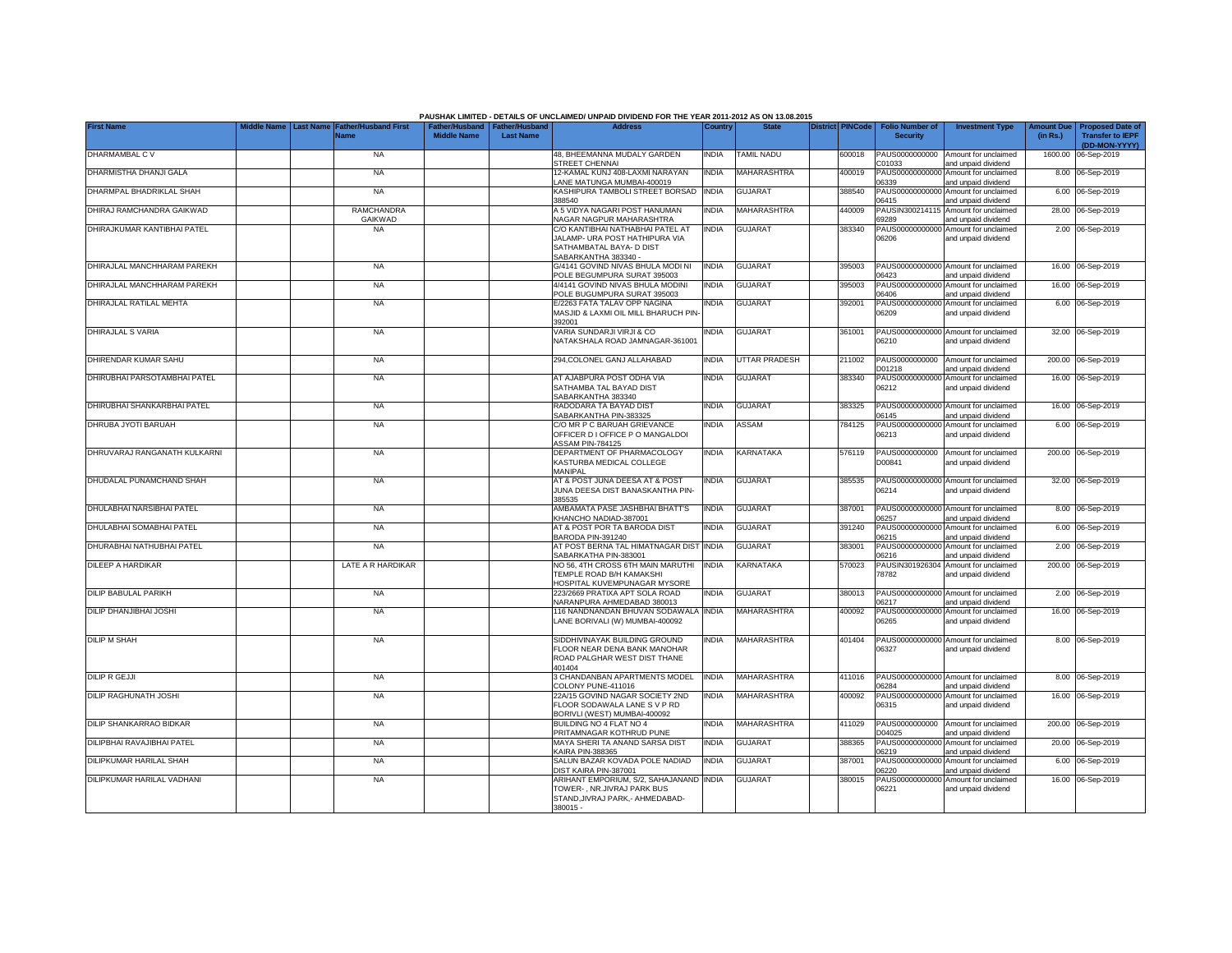| <b>First Name</b><br>ather/Husband First<br>Father/Husband   Father/Husband<br><b>Address</b><br>Country<br><b>State</b><br>District PINCode<br><b>Folio Number of</b><br><b>Investment Type</b><br>Last Name<br>Vame<br><b>Middle Name</b><br><b>Last Name</b><br><b>Security</b><br>DILIPKUMAR RAMNIKLAL GANDHI<br><b>NA</b><br>THE MADRAS TRADING CO RAMNIK<br><b>GUJARAT</b><br>PAUS00000000000 Amount for unclaimed<br>INDIA<br>360001<br>HOUSE JUBILEE CHOWK M G ROAD<br>06289<br>and unpaid dividend<br>RAJKOT 360001<br>DIMEJ CHANDULAL DHINGANI<br>CHANDULAL<br>DHARMUDADA PARK, 101 MADHUVAN<br>INDIA<br><b>GUJARAT</b><br>396050<br>PAUS12023500001<br>Amount for unclaimed<br>APPT, GARDEN ROAD.<br>48365<br>and unpaid dividend<br>DHARAMPURVALSAD<br>DIMPLE HINESH PATEL<br>Uma Society, No.32 A Tilakwada Road<br><b>INDIA</b><br><b>GUJARAT</b><br>PAUS0000000000<br>Amount for unclaimed<br><b>NA</b><br>391110<br><b>Ohabhoi</b><br>D05624<br>and unpaid dividend<br>DINA BEHRAMSHAH KHUMBATTA<br><b>NA</b><br>CHANDRAKANT MANSION 4TH FLOOR<br><b>INDIA</b><br>MAHARASHTRA<br>400007<br>PAUS0000000000<br>Amount for unclaimed<br>URANWALA STREET GRANT ROAD<br>06136<br>and unpaid dividend<br><b>MUMBAI 400007</b><br>380052<br>DINA VINODKUMAR PATEL<br><b>NA</b><br>A-9 TRIMURTI APARTMENT NEAR SUN<br><b>INDIA</b><br><b>GUJARAT</b><br>PAUS00000000000<br>Amount for unclaimed<br>VILLA ROW HOUSES MEMNAGAR<br>06249<br>and unpaid dividend<br>AHMEDABAD 380052<br>DINDAYAL SHARMA<br>india<br><b>GUJARAT</b><br>PAUS0000000000<br><b>NA</b><br>C/o Globe Highways 104, Mansi Avenue<br>390002<br>Amount for unclaimed<br>Near Gelani Pump, Nizampura<br>D04474<br>and unpaid dividend<br>DINESH CHANDRA PANDEY<br><b>NA</b><br>C/O HARISH CHANDER MITTAL G-12<br>NDIA<br>DELHI<br>10092<br>PAUS0000000000<br>Amount for unclaimed<br>LAXMI NAGAR NR VIJAY CHOWK DELHI<br>06337<br>and unpaid dividend<br>110092<br><b>DINESH KUMAR</b><br>"KH-75 NEW KAVI NAGAR" GHAZIABAD<br>INDIA<br><b>UTTAR PRADESH</b><br>PAUS00000000000<br><b>NA</b><br>201002<br>Amount for unclaimed<br>201002<br>06275<br>and unpaid dividend<br>DINESH KUMAR GOEL<br>B/116 SURYA NAGAR GHAZIABAD<br><b>UTTAR PRADESH</b><br><b>NA</b><br><b>NDIA</b><br>201011<br>PAUS0000000000<br>Amount for unclaimed<br>201011<br>06335<br>and unpaid dividend<br>DINESH KUMAR KHANNA<br>-12 LAJPAT NAGAR III NEW DELHI-<br><b>NA</b><br><b>NDIA</b><br>DELHI<br>110024<br>PAUS00000000000<br>Amount for unclaimed<br>110024<br>06353<br>and unpaid dividend<br>DINESH MOHAN SHARMA<br><b>NA</b><br>555GA/59 CHANKYA PURI KANPUR<br><b>INDIA</b><br><b>UTTAR PRADESH</b><br>226005<br>PAUS00000000000 Amount for unclaimed<br>ROAD LUCKNOW 226005<br>06223<br>and unpaid dividend<br>PURBA CHAL PO DATTA PUKUR 24<br>Amount for unclaimed<br><b>DINESH MOITRA</b><br><b>NA</b><br>India<br><b>WEST BENGAL</b><br>743248<br>PAUS0000000000<br>PRGS <sub>N</sub><br>D02927<br>and unpaid dividend<br>DINESH RAMANLAL OSWAL<br>"DHARMESH" 18, SHREYAS SOCIETY B/H<br>MAHARASHTRA<br>411037<br><b>NA</b><br><b>INDIA</b><br>PAUS00000000000<br>Amount for unclaimed<br>ANAND PARK, OFF SHANKAR SHETH<br>06425<br>and unpaid dividend<br>ROAD PUNE<br><b>DINESH RANDAD</b><br><b>NA</b><br>PRODUCTION DEPT LARSEN & TOUBRO<br><b>INDIA</b><br><b>MADHYA PRADESH</b><br>442917<br>PAUS00000000000 Amount for unclaimed<br>LTD P O AWARPUR CHANDRAPUR DIST<br>06400<br>and unpaid dividend<br>MS 442917<br><b>DINESH RUPAREL</b><br><b>NA</b><br>'C' BLOCK (2ND FLOOR) GILLANDER<br><b>INDIA</b><br><b>WEST BENGAL</b><br>700001<br>PAUS00000000000<br>Amount for unclaimed<br>HOUSE NETAJI SUBHAS ROAD<br>06302<br>and unpaid dividend | <b>Amount Due</b><br><b>Proposed Date of</b><br>(in Rs.)<br><b>Transfer to IEPF</b><br>(DD-MON-YYYY)<br>16.00 06-Sep-2019<br>10.00 06-Sep-2019 |
|---------------------------------------------------------------------------------------------------------------------------------------------------------------------------------------------------------------------------------------------------------------------------------------------------------------------------------------------------------------------------------------------------------------------------------------------------------------------------------------------------------------------------------------------------------------------------------------------------------------------------------------------------------------------------------------------------------------------------------------------------------------------------------------------------------------------------------------------------------------------------------------------------------------------------------------------------------------------------------------------------------------------------------------------------------------------------------------------------------------------------------------------------------------------------------------------------------------------------------------------------------------------------------------------------------------------------------------------------------------------------------------------------------------------------------------------------------------------------------------------------------------------------------------------------------------------------------------------------------------------------------------------------------------------------------------------------------------------------------------------------------------------------------------------------------------------------------------------------------------------------------------------------------------------------------------------------------------------------------------------------------------------------------------------------------------------------------------------------------------------------------------------------------------------------------------------------------------------------------------------------------------------------------------------------------------------------------------------------------------------------------------------------------------------------------------------------------------------------------------------------------------------------------------------------------------------------------------------------------------------------------------------------------------------------------------------------------------------------------------------------------------------------------------------------------------------------------------------------------------------------------------------------------------------------------------------------------------------------------------------------------------------------------------------------------------------------------------------------------------------------------------------------------------------------------------------------------------------------------------------------------------------------------------------------------------------------------------------------------------------------------------------------------------------------------------------------------------------------------------------------------------------------------------------------------------------------------------------------------------------------------------------------------------------------------------------------------------------------|------------------------------------------------------------------------------------------------------------------------------------------------|
|                                                                                                                                                                                                                                                                                                                                                                                                                                                                                                                                                                                                                                                                                                                                                                                                                                                                                                                                                                                                                                                                                                                                                                                                                                                                                                                                                                                                                                                                                                                                                                                                                                                                                                                                                                                                                                                                                                                                                                                                                                                                                                                                                                                                                                                                                                                                                                                                                                                                                                                                                                                                                                                                                                                                                                                                                                                                                                                                                                                                                                                                                                                                                                                                                                                                                                                                                                                                                                                                                                                                                                                                                                                                                                                           |                                                                                                                                                |
|                                                                                                                                                                                                                                                                                                                                                                                                                                                                                                                                                                                                                                                                                                                                                                                                                                                                                                                                                                                                                                                                                                                                                                                                                                                                                                                                                                                                                                                                                                                                                                                                                                                                                                                                                                                                                                                                                                                                                                                                                                                                                                                                                                                                                                                                                                                                                                                                                                                                                                                                                                                                                                                                                                                                                                                                                                                                                                                                                                                                                                                                                                                                                                                                                                                                                                                                                                                                                                                                                                                                                                                                                                                                                                                           |                                                                                                                                                |
|                                                                                                                                                                                                                                                                                                                                                                                                                                                                                                                                                                                                                                                                                                                                                                                                                                                                                                                                                                                                                                                                                                                                                                                                                                                                                                                                                                                                                                                                                                                                                                                                                                                                                                                                                                                                                                                                                                                                                                                                                                                                                                                                                                                                                                                                                                                                                                                                                                                                                                                                                                                                                                                                                                                                                                                                                                                                                                                                                                                                                                                                                                                                                                                                                                                                                                                                                                                                                                                                                                                                                                                                                                                                                                                           |                                                                                                                                                |
|                                                                                                                                                                                                                                                                                                                                                                                                                                                                                                                                                                                                                                                                                                                                                                                                                                                                                                                                                                                                                                                                                                                                                                                                                                                                                                                                                                                                                                                                                                                                                                                                                                                                                                                                                                                                                                                                                                                                                                                                                                                                                                                                                                                                                                                                                                                                                                                                                                                                                                                                                                                                                                                                                                                                                                                                                                                                                                                                                                                                                                                                                                                                                                                                                                                                                                                                                                                                                                                                                                                                                                                                                                                                                                                           |                                                                                                                                                |
|                                                                                                                                                                                                                                                                                                                                                                                                                                                                                                                                                                                                                                                                                                                                                                                                                                                                                                                                                                                                                                                                                                                                                                                                                                                                                                                                                                                                                                                                                                                                                                                                                                                                                                                                                                                                                                                                                                                                                                                                                                                                                                                                                                                                                                                                                                                                                                                                                                                                                                                                                                                                                                                                                                                                                                                                                                                                                                                                                                                                                                                                                                                                                                                                                                                                                                                                                                                                                                                                                                                                                                                                                                                                                                                           | 100.00 06-Sep-2019                                                                                                                             |
|                                                                                                                                                                                                                                                                                                                                                                                                                                                                                                                                                                                                                                                                                                                                                                                                                                                                                                                                                                                                                                                                                                                                                                                                                                                                                                                                                                                                                                                                                                                                                                                                                                                                                                                                                                                                                                                                                                                                                                                                                                                                                                                                                                                                                                                                                                                                                                                                                                                                                                                                                                                                                                                                                                                                                                                                                                                                                                                                                                                                                                                                                                                                                                                                                                                                                                                                                                                                                                                                                                                                                                                                                                                                                                                           | 20.00 06-Sep-2019                                                                                                                              |
|                                                                                                                                                                                                                                                                                                                                                                                                                                                                                                                                                                                                                                                                                                                                                                                                                                                                                                                                                                                                                                                                                                                                                                                                                                                                                                                                                                                                                                                                                                                                                                                                                                                                                                                                                                                                                                                                                                                                                                                                                                                                                                                                                                                                                                                                                                                                                                                                                                                                                                                                                                                                                                                                                                                                                                                                                                                                                                                                                                                                                                                                                                                                                                                                                                                                                                                                                                                                                                                                                                                                                                                                                                                                                                                           |                                                                                                                                                |
|                                                                                                                                                                                                                                                                                                                                                                                                                                                                                                                                                                                                                                                                                                                                                                                                                                                                                                                                                                                                                                                                                                                                                                                                                                                                                                                                                                                                                                                                                                                                                                                                                                                                                                                                                                                                                                                                                                                                                                                                                                                                                                                                                                                                                                                                                                                                                                                                                                                                                                                                                                                                                                                                                                                                                                                                                                                                                                                                                                                                                                                                                                                                                                                                                                                                                                                                                                                                                                                                                                                                                                                                                                                                                                                           | 32.00 06-Sep-2019                                                                                                                              |
|                                                                                                                                                                                                                                                                                                                                                                                                                                                                                                                                                                                                                                                                                                                                                                                                                                                                                                                                                                                                                                                                                                                                                                                                                                                                                                                                                                                                                                                                                                                                                                                                                                                                                                                                                                                                                                                                                                                                                                                                                                                                                                                                                                                                                                                                                                                                                                                                                                                                                                                                                                                                                                                                                                                                                                                                                                                                                                                                                                                                                                                                                                                                                                                                                                                                                                                                                                                                                                                                                                                                                                                                                                                                                                                           | 200.00 06-Sep-2019                                                                                                                             |
|                                                                                                                                                                                                                                                                                                                                                                                                                                                                                                                                                                                                                                                                                                                                                                                                                                                                                                                                                                                                                                                                                                                                                                                                                                                                                                                                                                                                                                                                                                                                                                                                                                                                                                                                                                                                                                                                                                                                                                                                                                                                                                                                                                                                                                                                                                                                                                                                                                                                                                                                                                                                                                                                                                                                                                                                                                                                                                                                                                                                                                                                                                                                                                                                                                                                                                                                                                                                                                                                                                                                                                                                                                                                                                                           | 8.00 06-Sep-2019                                                                                                                               |
|                                                                                                                                                                                                                                                                                                                                                                                                                                                                                                                                                                                                                                                                                                                                                                                                                                                                                                                                                                                                                                                                                                                                                                                                                                                                                                                                                                                                                                                                                                                                                                                                                                                                                                                                                                                                                                                                                                                                                                                                                                                                                                                                                                                                                                                                                                                                                                                                                                                                                                                                                                                                                                                                                                                                                                                                                                                                                                                                                                                                                                                                                                                                                                                                                                                                                                                                                                                                                                                                                                                                                                                                                                                                                                                           | 20.00 06-Sep-2019                                                                                                                              |
|                                                                                                                                                                                                                                                                                                                                                                                                                                                                                                                                                                                                                                                                                                                                                                                                                                                                                                                                                                                                                                                                                                                                                                                                                                                                                                                                                                                                                                                                                                                                                                                                                                                                                                                                                                                                                                                                                                                                                                                                                                                                                                                                                                                                                                                                                                                                                                                                                                                                                                                                                                                                                                                                                                                                                                                                                                                                                                                                                                                                                                                                                                                                                                                                                                                                                                                                                                                                                                                                                                                                                                                                                                                                                                                           | 24.00 06-Sep-2019                                                                                                                              |
|                                                                                                                                                                                                                                                                                                                                                                                                                                                                                                                                                                                                                                                                                                                                                                                                                                                                                                                                                                                                                                                                                                                                                                                                                                                                                                                                                                                                                                                                                                                                                                                                                                                                                                                                                                                                                                                                                                                                                                                                                                                                                                                                                                                                                                                                                                                                                                                                                                                                                                                                                                                                                                                                                                                                                                                                                                                                                                                                                                                                                                                                                                                                                                                                                                                                                                                                                                                                                                                                                                                                                                                                                                                                                                                           | 8.00 06-Sep-2019                                                                                                                               |
|                                                                                                                                                                                                                                                                                                                                                                                                                                                                                                                                                                                                                                                                                                                                                                                                                                                                                                                                                                                                                                                                                                                                                                                                                                                                                                                                                                                                                                                                                                                                                                                                                                                                                                                                                                                                                                                                                                                                                                                                                                                                                                                                                                                                                                                                                                                                                                                                                                                                                                                                                                                                                                                                                                                                                                                                                                                                                                                                                                                                                                                                                                                                                                                                                                                                                                                                                                                                                                                                                                                                                                                                                                                                                                                           | 32.00 06-Sep-2019                                                                                                                              |
|                                                                                                                                                                                                                                                                                                                                                                                                                                                                                                                                                                                                                                                                                                                                                                                                                                                                                                                                                                                                                                                                                                                                                                                                                                                                                                                                                                                                                                                                                                                                                                                                                                                                                                                                                                                                                                                                                                                                                                                                                                                                                                                                                                                                                                                                                                                                                                                                                                                                                                                                                                                                                                                                                                                                                                                                                                                                                                                                                                                                                                                                                                                                                                                                                                                                                                                                                                                                                                                                                                                                                                                                                                                                                                                           | 200.00 06-Sep-2019                                                                                                                             |
|                                                                                                                                                                                                                                                                                                                                                                                                                                                                                                                                                                                                                                                                                                                                                                                                                                                                                                                                                                                                                                                                                                                                                                                                                                                                                                                                                                                                                                                                                                                                                                                                                                                                                                                                                                                                                                                                                                                                                                                                                                                                                                                                                                                                                                                                                                                                                                                                                                                                                                                                                                                                                                                                                                                                                                                                                                                                                                                                                                                                                                                                                                                                                                                                                                                                                                                                                                                                                                                                                                                                                                                                                                                                                                                           | 8.00 06-Sep-2019                                                                                                                               |
|                                                                                                                                                                                                                                                                                                                                                                                                                                                                                                                                                                                                                                                                                                                                                                                                                                                                                                                                                                                                                                                                                                                                                                                                                                                                                                                                                                                                                                                                                                                                                                                                                                                                                                                                                                                                                                                                                                                                                                                                                                                                                                                                                                                                                                                                                                                                                                                                                                                                                                                                                                                                                                                                                                                                                                                                                                                                                                                                                                                                                                                                                                                                                                                                                                                                                                                                                                                                                                                                                                                                                                                                                                                                                                                           | 50.00 06-Sep-2019                                                                                                                              |
| CALCUTTA-700001                                                                                                                                                                                                                                                                                                                                                                                                                                                                                                                                                                                                                                                                                                                                                                                                                                                                                                                                                                                                                                                                                                                                                                                                                                                                                                                                                                                                                                                                                                                                                                                                                                                                                                                                                                                                                                                                                                                                                                                                                                                                                                                                                                                                                                                                                                                                                                                                                                                                                                                                                                                                                                                                                                                                                                                                                                                                                                                                                                                                                                                                                                                                                                                                                                                                                                                                                                                                                                                                                                                                                                                                                                                                                                           | 16.00 06-Sep-2019                                                                                                                              |
| DINESH V KARELIA<br><b>NA</b><br>5 GOPALNANDAN FLATS OPP CANARA<br><b>INDIA</b><br><b>GUJARAT</b><br>380008<br>PAUS00000000000 Amount for unclaimed<br>BANK MANINAGAR CHARRASTA<br>06252<br>and unpaid dividend<br>AHMEDABAD-380008                                                                                                                                                                                                                                                                                                                                                                                                                                                                                                                                                                                                                                                                                                                                                                                                                                                                                                                                                                                                                                                                                                                                                                                                                                                                                                                                                                                                                                                                                                                                                                                                                                                                                                                                                                                                                                                                                                                                                                                                                                                                                                                                                                                                                                                                                                                                                                                                                                                                                                                                                                                                                                                                                                                                                                                                                                                                                                                                                                                                                                                                                                                                                                                                                                                                                                                                                                                                                                                                                       | 8.00 06-Sep-2019                                                                                                                               |
| <b>DINESH VAIDYA</b><br>NEAR AZAD MAIDAN MADAN ZAMPA<br><b>GUJARAT</b><br>PAUS0000000000<br><b>NA</b><br><b>INDIA</b><br>390001<br>Amount for unclaimed<br>ROAD VADODARA<br>D04316<br>and unpaid dividend                                                                                                                                                                                                                                                                                                                                                                                                                                                                                                                                                                                                                                                                                                                                                                                                                                                                                                                                                                                                                                                                                                                                                                                                                                                                                                                                                                                                                                                                                                                                                                                                                                                                                                                                                                                                                                                                                                                                                                                                                                                                                                                                                                                                                                                                                                                                                                                                                                                                                                                                                                                                                                                                                                                                                                                                                                                                                                                                                                                                                                                                                                                                                                                                                                                                                                                                                                                                                                                                                                                 | 200.00 06-Sep-2019                                                                                                                             |
| PAUS00000000000<br>DINESH WADHAWAN<br><b>NA</b><br>212 LAXMI BAI NAGAR NEW DELHI-<br><b>NDIA</b><br>DELHI<br>110023<br>Amount for unclaimed<br>06224<br>10023<br>and unpaid dividend                                                                                                                                                                                                                                                                                                                                                                                                                                                                                                                                                                                                                                                                                                                                                                                                                                                                                                                                                                                                                                                                                                                                                                                                                                                                                                                                                                                                                                                                                                                                                                                                                                                                                                                                                                                                                                                                                                                                                                                                                                                                                                                                                                                                                                                                                                                                                                                                                                                                                                                                                                                                                                                                                                                                                                                                                                                                                                                                                                                                                                                                                                                                                                                                                                                                                                                                                                                                                                                                                                                                      | 10.00 06-Sep-2019                                                                                                                              |
| DINESHBHAI GORDHANBHAI PATEL<br><b>NA</b><br>C/O STATE BANK OF INDIA VITHAL<br><b>NDIA</b><br><b>GUJARAT</b><br>PAUS00000000000<br>Amount for unclaimed<br>388121<br>JDYOGNAGAR BRANCH TAL ANAND<br>06226<br>and unpaid dividend<br>388121                                                                                                                                                                                                                                                                                                                                                                                                                                                                                                                                                                                                                                                                                                                                                                                                                                                                                                                                                                                                                                                                                                                                                                                                                                                                                                                                                                                                                                                                                                                                                                                                                                                                                                                                                                                                                                                                                                                                                                                                                                                                                                                                                                                                                                                                                                                                                                                                                                                                                                                                                                                                                                                                                                                                                                                                                                                                                                                                                                                                                                                                                                                                                                                                                                                                                                                                                                                                                                                                                | 12.00 06-Sep-2019                                                                                                                              |
| DINESHBHAI KARSANDAS PATEL<br><b>NA</b><br>B-165 SHANTI NIKETAN SOC OUT SIDE<br><b>INDIA</b><br><b>GUJARAT</b><br>390001<br>PAUS00000000000<br>Amount for unclaimed<br>PANIGATE B/H RANCHHODJI TEMPLE<br>06153<br>and unpaid dividend<br><b>BARODA</b>                                                                                                                                                                                                                                                                                                                                                                                                                                                                                                                                                                                                                                                                                                                                                                                                                                                                                                                                                                                                                                                                                                                                                                                                                                                                                                                                                                                                                                                                                                                                                                                                                                                                                                                                                                                                                                                                                                                                                                                                                                                                                                                                                                                                                                                                                                                                                                                                                                                                                                                                                                                                                                                                                                                                                                                                                                                                                                                                                                                                                                                                                                                                                                                                                                                                                                                                                                                                                                                                    | 2.00 06-Sep-2019                                                                                                                               |
| DINESHBHAI MANIBHAI PATEL<br><b>NA</b><br>NAVIKHADKI PO KAVITHA TA BORSAD<br>INDIA<br><b>GUJARAT</b><br>388540<br>PAUS0000000000<br>Amount for unclaimed<br>DIST KAIRA PIN-388540<br>06227<br>and unpaid dividend                                                                                                                                                                                                                                                                                                                                                                                                                                                                                                                                                                                                                                                                                                                                                                                                                                                                                                                                                                                                                                                                                                                                                                                                                                                                                                                                                                                                                                                                                                                                                                                                                                                                                                                                                                                                                                                                                                                                                                                                                                                                                                                                                                                                                                                                                                                                                                                                                                                                                                                                                                                                                                                                                                                                                                                                                                                                                                                                                                                                                                                                                                                                                                                                                                                                                                                                                                                                                                                                                                         | 2.00 06-Sep-2019                                                                                                                               |
| DINESHBHAI SHANTILAL BHATT<br>BHADRAKALI MATA'S POLE HARPADE'S<br><b>GUJARAT</b><br><b>NA</b><br><b>INDIA</b><br>390001<br>PAUS0000000000<br>Amount for unclaimed<br>VADO RANADE BUILDING BARODA-<br>06228<br>and unpaid dividend<br>390001                                                                                                                                                                                                                                                                                                                                                                                                                                                                                                                                                                                                                                                                                                                                                                                                                                                                                                                                                                                                                                                                                                                                                                                                                                                                                                                                                                                                                                                                                                                                                                                                                                                                                                                                                                                                                                                                                                                                                                                                                                                                                                                                                                                                                                                                                                                                                                                                                                                                                                                                                                                                                                                                                                                                                                                                                                                                                                                                                                                                                                                                                                                                                                                                                                                                                                                                                                                                                                                                               | 16.00 06-Sep-2019                                                                                                                              |
| DINESHBHAI VELJIBHAI CHAUDHARI<br><b>NA</b><br>AT & POST BAMOSANA TA & DIST<br><b>NDIA</b><br><b>GUJARAT</b><br>384120<br>PAUS00000000000<br>Amount for unclaimed<br>MEHSANA PIN-384120<br>06229<br>and unpaid dividend                                                                                                                                                                                                                                                                                                                                                                                                                                                                                                                                                                                                                                                                                                                                                                                                                                                                                                                                                                                                                                                                                                                                                                                                                                                                                                                                                                                                                                                                                                                                                                                                                                                                                                                                                                                                                                                                                                                                                                                                                                                                                                                                                                                                                                                                                                                                                                                                                                                                                                                                                                                                                                                                                                                                                                                                                                                                                                                                                                                                                                                                                                                                                                                                                                                                                                                                                                                                                                                                                                   | 2.00 06-Sep-2019                                                                                                                               |
| 6 PREMBAI BHUVAN 2ND FLOOR 79<br><b>MAHARASHTRA</b><br>400004<br>PAUS00000000000<br>DINESHCHANDRA BHABHUTLAL SHAH<br><b>NA</b><br>india<br>Amount for unclaimed<br>NANUBHAI DESAI ROAD MUMBAI-400004<br>06260<br>and unpaid dividend                                                                                                                                                                                                                                                                                                                                                                                                                                                                                                                                                                                                                                                                                                                                                                                                                                                                                                                                                                                                                                                                                                                                                                                                                                                                                                                                                                                                                                                                                                                                                                                                                                                                                                                                                                                                                                                                                                                                                                                                                                                                                                                                                                                                                                                                                                                                                                                                                                                                                                                                                                                                                                                                                                                                                                                                                                                                                                                                                                                                                                                                                                                                                                                                                                                                                                                                                                                                                                                                                      | 8.00 06-Sep-2019                                                                                                                               |
| SAYAJI GANJ NEAR AMBESSADOR<br>DINESHKUMAR CHINUBHAI SHAH<br><b>NA</b><br>india<br><b>GUJARAT</b><br>390005<br>PAUS0000000000<br>Amount for unclaimed<br>HOTEL RASVI VORA'S CHAWL BARODA<br>06232<br>and unpaid dividend<br>390005                                                                                                                                                                                                                                                                                                                                                                                                                                                                                                                                                                                                                                                                                                                                                                                                                                                                                                                                                                                                                                                                                                                                                                                                                                                                                                                                                                                                                                                                                                                                                                                                                                                                                                                                                                                                                                                                                                                                                                                                                                                                                                                                                                                                                                                                                                                                                                                                                                                                                                                                                                                                                                                                                                                                                                                                                                                                                                                                                                                                                                                                                                                                                                                                                                                                                                                                                                                                                                                                                        | 12.00 06-Sep-2019                                                                                                                              |
| DINESHKUMAR NATAWARLAL PANDYA<br>AT & PO BAMANGAM TA BORSAD DIST<br><b>INDIA</b><br><b>GUJARAT</b><br>388520<br>PAUS00000000000 Amount for unclaimed<br><b>NA</b><br>KAIRA PIN-388520<br>06233<br>and unpaid dividend                                                                                                                                                                                                                                                                                                                                                                                                                                                                                                                                                                                                                                                                                                                                                                                                                                                                                                                                                                                                                                                                                                                                                                                                                                                                                                                                                                                                                                                                                                                                                                                                                                                                                                                                                                                                                                                                                                                                                                                                                                                                                                                                                                                                                                                                                                                                                                                                                                                                                                                                                                                                                                                                                                                                                                                                                                                                                                                                                                                                                                                                                                                                                                                                                                                                                                                                                                                                                                                                                                     | 16.00 06-Sep-2019                                                                                                                              |
| <b>DINKAR K SAVEKAR</b><br><b>INDIA</b><br>MAHARASHTRA<br><b>NA</b><br>ANANDASHRAM PLOT NO 107 R NO 30<br>400018<br>PAUS00000000000 Amount for unclaimed<br>1ST FLR OPP PODDAR HOSPITAL WORL<br>06436<br>and unpaid dividend<br>SEA FACE MUMBAI 400018                                                                                                                                                                                                                                                                                                                                                                                                                                                                                                                                                                                                                                                                                                                                                                                                                                                                                                                                                                                                                                                                                                                                                                                                                                                                                                                                                                                                                                                                                                                                                                                                                                                                                                                                                                                                                                                                                                                                                                                                                                                                                                                                                                                                                                                                                                                                                                                                                                                                                                                                                                                                                                                                                                                                                                                                                                                                                                                                                                                                                                                                                                                                                                                                                                                                                                                                                                                                                                                                    | 66.00 06-Sep-2019                                                                                                                              |
| PAUS00000000000<br>DINKARRAI JAGJIVANDAS SONI<br><b>NA</b><br><b>GHANCHIWAD DESAI'S DELA</b><br><b>INDIA</b><br><b>GUJARAT</b><br>363310<br>Amount for unclaimed<br>DHRANGADHRA (GUJARAT) 363310<br>06286<br>and unpaid dividend                                                                                                                                                                                                                                                                                                                                                                                                                                                                                                                                                                                                                                                                                                                                                                                                                                                                                                                                                                                                                                                                                                                                                                                                                                                                                                                                                                                                                                                                                                                                                                                                                                                                                                                                                                                                                                                                                                                                                                                                                                                                                                                                                                                                                                                                                                                                                                                                                                                                                                                                                                                                                                                                                                                                                                                                                                                                                                                                                                                                                                                                                                                                                                                                                                                                                                                                                                                                                                                                                          | 8.00 06-Sep-2019                                                                                                                               |
| <b>DINKERRAY RATILAL PATHAK</b><br><b>GUJARAT</b><br><b>NA</b><br>NR LILI HAVELI NAGARWADA BARODA-<br><b>INDIA</b><br>390001<br>PAUS00000000000<br>Amount for unclaimed<br>390001<br>06180<br>and unpaid dividend                                                                                                                                                                                                                                                                                                                                                                                                                                                                                                                                                                                                                                                                                                                                                                                                                                                                                                                                                                                                                                                                                                                                                                                                                                                                                                                                                                                                                                                                                                                                                                                                                                                                                                                                                                                                                                                                                                                                                                                                                                                                                                                                                                                                                                                                                                                                                                                                                                                                                                                                                                                                                                                                                                                                                                                                                                                                                                                                                                                                                                                                                                                                                                                                                                                                                                                                                                                                                                                                                                         |                                                                                                                                                |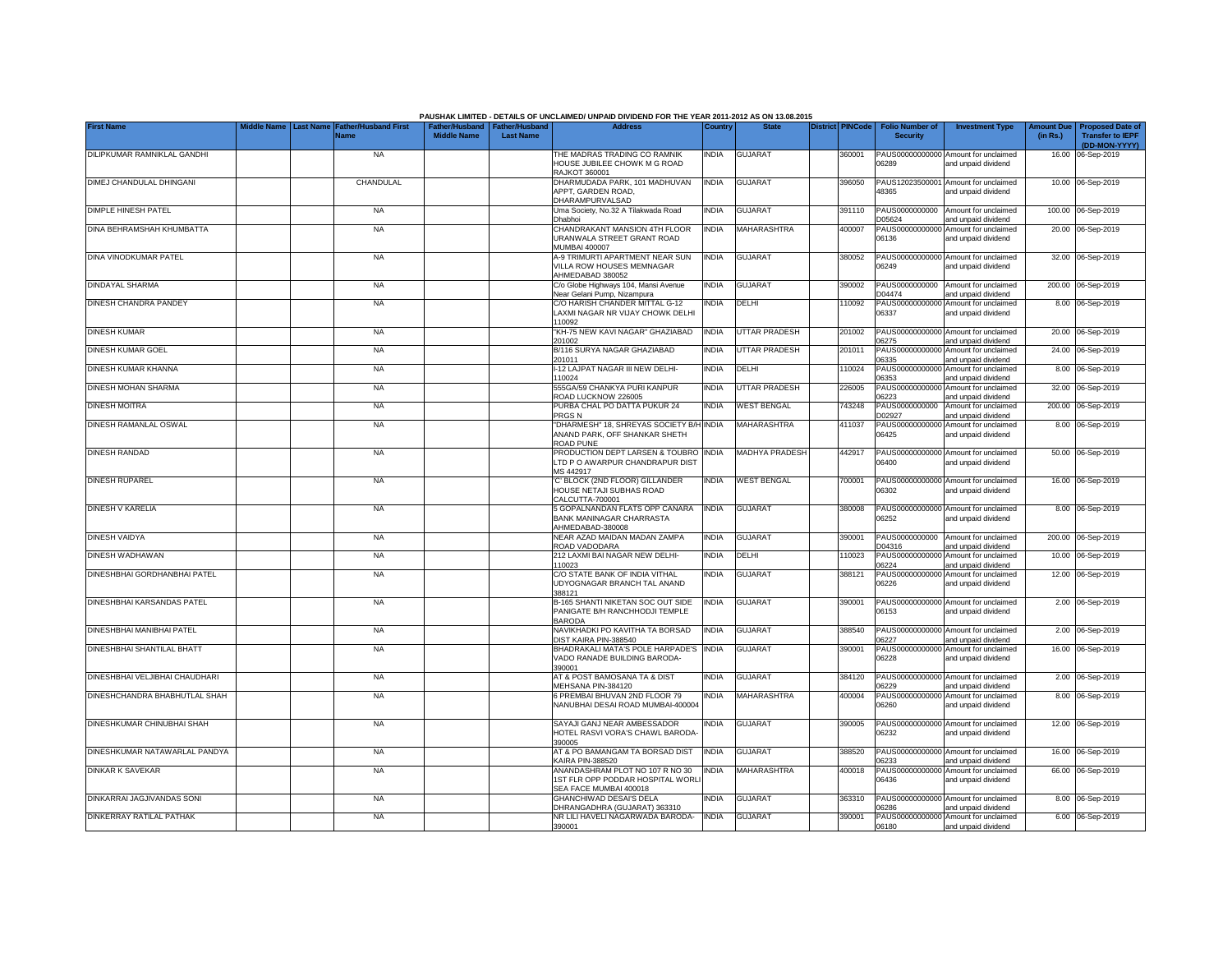|                                 |           |                                     |                                                       |                  | PAUSHAK LIMITED - DETAILS OF UNCLAIMED/ UNPAID DIVIDEND FOR THE YEAR 2011-2012 AS ON 13.08.2015                                    |              |                    |                         |                                           |                                                             |                               |                                                                     |
|---------------------------------|-----------|-------------------------------------|-------------------------------------------------------|------------------|------------------------------------------------------------------------------------------------------------------------------------|--------------|--------------------|-------------------------|-------------------------------------------|-------------------------------------------------------------|-------------------------------|---------------------------------------------------------------------|
| <b>First Name</b>               | Last Name | <b>Father/Husband First</b><br>Name | Father/Husband   Father/Husband<br><b>Middle Name</b> | <b>Last Name</b> | <b>Address</b>                                                                                                                     | Country      | <b>State</b>       | <b>District PINCode</b> | <b>Folio Number of</b><br><b>Security</b> | <b>Investment Type</b>                                      | <b>Amount Due</b><br>(in Rs.) | <b>Proposed Date of</b><br><b>Transfer to IEPF</b><br>(DD-MON-YYYY) |
| DIP CHAND GUPTA                 |           | <b>NA</b>                           |                                                       |                  | HOUSE NO 15 BLOCK NO 39<br>SHAKTINAGAR DELHI 110007                                                                                | <b>INDIA</b> | DELHI              | 110007                  | 06360                                     | PAUS00000000000 Amount for unclaimed<br>and unpaid dividend |                               | 8.00 06-Sep-2019                                                    |
| DIPAK BHASKAR PANDIT            |           | <b>NA</b>                           |                                                       |                  | B-101 ANDHERI VERSOVA MIG CO-OP<br>ISG SOC- IETY PLOT NO 14-15 DABUR<br>VERSOVA LINK R-D 4 BUNGLOWS<br>ANDHERI WEST MUMBAI 400058- | <b>INDIA</b> | MAHARASHTRA        | 400058                  | PAUS00000000000<br>06262                  | Amount for unclaimed<br>and unpaid dividend                 |                               | 32.00 06-Sep-2019                                                   |
| <b>DIPAK R MEHTA</b>            |           | <b>NA</b>                           |                                                       |                  | 38 JULLY PARK B/H SONAL PARK V I P<br>ROAD BARODA 390022                                                                           | <b>INDIA</b> | <b>GUJARAT</b>     | 390022                  | 06392                                     | PAUS00000000000 Amount for unclaimed<br>and unpaid dividend |                               | 66.00 06-Sep-2019                                                   |
| <b>DIPAK S VORA</b>             |           | <b>NA</b>                           |                                                       |                  | DARBARGADH CHOCK NEAR MOTI<br>HAWELI RAJKOT 360001                                                                                 | <b>INDIA</b> | <b>GUJARAT</b>     | 360001                  | PAUS00000000000<br>06399                  | Amount for unclaimed<br>and unpaid dividend                 |                               | 8.00 06-Sep-2019                                                    |
| DIPAKKUMAR RANGILDAS SHAH       |           | <b>NA</b>                           |                                                       |                  | 21/A GOKUL SOCIETY SINDHVAI MATA<br>ROAD VADODARA                                                                                  | <b>INDIA</b> | GUJARAT            | 390004                  | PAUS0000000000<br>06467                   | Amount for unclaimed<br>and unpaid dividend                 |                               | 2.00 06-Sep-2019                                                    |
| DIPAL KRISHNAKANT MEHTA         |           | <b>NA</b>                           |                                                       |                  | C/104 KASTURI COMPLEX JUDGES<br>BNGLOW ROAD SHARDDHA PETROL<br>PUMP. BODAKDEV AHMEDABAD                                            | <b>INDIA</b> | <b>GUJARAT</b>     | 380054                  | PAUS0000000000<br>06470                   | Amount for unclaimed<br>and unpaid dividend                 |                               | 2.00 06-Sep-2019                                                    |
| DIPAL PIYUSH PATEL              |           | <b>NA</b>                           |                                                       |                  | K-9 ALEMBIC COLONY ALEMBIC ROAD<br>VADODARA                                                                                        | <b>INDIA</b> | <b>GUJARAT</b>     | 390003                  | PAUS0000000000<br>D01960                  | Amount for unclaimed<br>and unpaid dividend                 |                               | 400.00 06-Sep-2019                                                  |
| <b>DIPAL PIYUSH PATEL</b>       |           | <b>NA</b>                           |                                                       |                  | C/O PIYUSH MULJIBHAI PATEL K/9<br>ALEMBIC COLONY P O CHEMICAL<br>INDUSTRY BARODA 390003                                            | <b>INDIA</b> | <b>GUJARAT</b>     | 390003                  | PAUS0000000000<br>06381                   | Amount for unclaimed<br>and unpaid dividend                 |                               | 16.00 06-Sep-2019                                                   |
| DIPCHAND C DUDIA                |           | <b>NA</b>                           |                                                       |                  | JAM RAVAL DIST JAMNAGAR 361001                                                                                                     | <b>INDIA</b> | <b>GUJARAT</b>     | 361001                  | 06234                                     | PAUS00000000000 Amount for unclaimed<br>and unpaid dividend |                               | 6.00 06-Sep-2019                                                    |
| DIPCHAND PANACHAND SHAH         |           | <b>NA</b>                           |                                                       |                  | 'VIJAYDIP" PUJARA PLOT RAJKOT-<br>360002                                                                                           | <b>INDIA</b> | <b>GUJARAT</b>     | 360002                  | PAUS0000000000<br>06288                   | Amount for unclaimed<br>and unpaid dividend                 |                               | 8.00 06-Sep-2019                                                    |
| DIPEN A PATEL                   |           | <b>NA</b>                           |                                                       |                  | C/O SAMIR CORPN 587-CHIRA BAZAR J<br>S S ROAD DHARAMSHI BUILDING ROOM<br>NO 5 OPP CHANDAN WADI MUMBAI<br>400002                    | <b>INDIA</b> | MAHARASHTRA        | 400002                  | PAUS00000000000<br>06449                  | Amount for unclaimed<br>and unpaid dividend                 |                               | 16.00 06-Sep-2019                                                   |
| DIPENDRA DINKARRAY PANDYA       |           | <b>NA</b>                           |                                                       |                  | FLAT K-8 GROUND FLOOR CHANDRA<br>KRUPA APPT BEHIND SAHAJANAND<br>COLLEGE AMBAVADI AHMEDABAD<br>380015                              | <b>INDIA</b> | <b>GUJARAT</b>     | 380015                  | 06183                                     | PAUS00000000000 Amount for unclaimed<br>and unpaid dividend |                               | 2.00 06-Sep-2019                                                    |
| DIPIKA JAYANTILAL SHAH          |           | <b>NA</b>                           |                                                       |                  | FLAT 52 5TH FLOOR WARDEN COURT<br>AUGUST KRANTI MARG MUMBAI                                                                        | <b>INDIA</b> | MAHARASHTRA        | 400007                  | 06314                                     | PAUS00000000000 Amount for unclaimed<br>and unpaid dividend |                               | 8.00 06-Sep-2019                                                    |
| DIPTI D SHAH                    |           | <b>DEEPAK SHAH</b>                  |                                                       |                  | RAVIKIRAN 3RD FLOOR 27 FRENCH<br>ROAD CHOWPATTYMUMBAI                                                                              | <b>INDIA</b> | MAHARASHTRA        | 400007                  | PAUS00000000000<br>13119                  | Amount for unclaimed<br>and unpaid dividend                 |                               | 8.00 06-Sep-2019                                                    |
| DIVYABEN KAUSHIKKUMAR GOSALIA   |           | <b>NA</b>                           |                                                       |                  | C/O KAUSHIKKUMAR LAXMIKANT<br>GOSALIA MAFA- TLAL IND LTD 2/8<br>ANSARI ROAD DARIAGANJ - NEW DELHI-<br>110002 -                     | <b>INDIA</b> | DELHI              | 110002                  | 06150                                     | PAUS00000000000 Amount for unclaimed<br>and unpaid dividend |                               | 2.00 06-Sep-2019                                                    |
| DIVYAKANT GOVINDLAL PATEL       |           | <b>NA</b>                           |                                                       |                  | C/O DR SUSHILABEN G PATEL PAKHALI<br>POLE RAIPUR AHMEDABAD-380001                                                                  | <b>INDIA</b> | <b>GUJARAT</b>     | 380001                  | 06362                                     | PAUS00000000000 Amount for unclaimed<br>and unpaid dividend |                               | 10.00 06-Sep-2019                                                   |
| DIVYAKUMAR UMIYASHANKER TRIVEDI |           | <b>NA</b>                           |                                                       |                  | SAVANT BLDG OPP POLICE STATION<br>DANDIA BAZAR BARODA-390001                                                                       | <b>INDIA</b> | <b>GUJARAT</b>     | 390001                  | 06139                                     | PAUS00000000000 Amount for unclaimed<br>and unpaid dividend |                               | 10.00 06-Sep-2019                                                   |
| DOLATSINH MANSINH THAKORE       |           | <b>NA</b>                           |                                                       |                  | 43 SHRI JAI AMBE SOCIETY REFINERY<br>ROAD GORWA BARODA-390016                                                                      | <b>INDIA</b> | <b>GUJARAT</b>     | 390016                  | PAUS00000000000<br>06151                  | Amount for unclaimed<br>and unpaid dividend                 |                               | 2.00 06-Sep-2019                                                    |
| DORADLA SESHAVATHARAM           |           | <b>NA</b>                           |                                                       |                  | 1/1 BRODIPET GUNTUR-522002                                                                                                         | <b>INDIA</b> | ANDHRA PRADESH     | 522002                  | PAUS00000000000<br>06241                  | Amount for unclaimed<br>and unpaid dividend                 |                               | 32.00 06-Sep-2019                                                   |
| DORAISWAMY SRINIVASAN           |           | <b>NA</b>                           |                                                       |                  | 18/86 VANAMALI GARODIA NAGAR<br>GHATKOPAR (EAST) MUMBAI-400077                                                                     | <b>INDIA</b> | MAHARASHTRA        | 400077                  | 06270                                     | PAUS00000000000 Amount for unclaimed<br>and unpaid dividend |                               | 8.00 06-Sep-2019                                                    |
| DOROTHY JACK RODRIGUES          |           | <b>NA</b>                           |                                                       |                  | C/O THE SWASTIK JANATA SAHAKARI<br>BANK LTD 502 KALBADEVI ROAD<br>MUMBAI-400002                                                    | <b>INDIA</b> | MAHARASHTRA        | 400002                  | 06317                                     | PAUS00000000000 Amount for unclaimed<br>and unpaid dividend |                               | 8.00 06-Sep-2019                                                    |
| DR RAMABAI BHAT                 |           | <b>NA</b>                           |                                                       |                  | MEDICAL PRACTITIONER NEW ROAD<br>COCHIN                                                                                            | <b>INDIA</b> | <b>KERALA</b>      | 682002                  | PAUS0000000000<br>R01903                  | Amount for unclaimed<br>and unpaid dividend                 |                               | 200.00 06-Sep-2019                                                  |
| DUBAGUNTA SUBRAMANIA VASU       |           | <b>NA</b>                           |                                                       |                  | 53 SEETHAMMA ROAD CHENNAI 600018                                                                                                   | <b>INDIA</b> | <b>TAMIL NADU</b>  | 600018                  | PAUS0000000000<br>06303                   | Amount for unclaimed<br>and unpaid dividend                 |                               | 8.00 06-Sep-2019                                                    |
| DULAL CHAND ROY                 |           | <b>NA</b>                           |                                                       |                  | R/5 LIG HOUSING ESTATE 37<br>BELGACHIA ROAD CALCUTTA                                                                               | <b>INDIA</b> | <b>WEST BENGAL</b> | 700037                  | PAUS0000000000<br>D02894                  | Amount for unclaimed<br>and unpaid dividend                 |                               | 300.00 06-Sep-2019                                                  |
| <b>DULAL MITRA</b>              |           | <b>NA</b>                           |                                                       |                  | 6 R N TAGORE ROAD SANTOSHPUR<br>CALCUTTA                                                                                           | <b>INDIA</b> | <b>WEST BENGAL</b> | 700075                  | PAUS0000000000<br>D02750                  | Amount for unclaimed<br>and unpaid dividend                 |                               | 200.00 06-Sep-2019                                                  |
| <b>DURGA KEDIA</b>              |           | <b>NA</b>                           |                                                       |                  | A-124 SECTOR 19 NOIDA DISTT<br>GHAZIABAD 201301                                                                                    | <b>INDIA</b> | UTTAR PRADESH      | 201301                  | PAUS00000000000<br>06361                  | Amount for unclaimed<br>and unpaid dividend                 |                               | 8.00 06-Sep-2019                                                    |
| <b>DURGAPRASAD BAIN</b>         |           | <b>NA</b>                           |                                                       |                  | CHIKANPARA P O THAKURNAGAR DIST<br>24 PARGANAS (NORTH) WEST BENGAL                                                                 | <b>INDIA</b> | <b>WEST BENGAL</b> | 743287                  | PAUS0000000000<br>D02726                  | Amount for unclaimed<br>and unpaid dividend                 |                               | 300.00 06-Sep-2019                                                  |
| DURGASHANKAR DADHICH            |           | <b>NA</b>                           |                                                       |                  | C/O ALEMBIC GLASS INDUSTRIES LTD<br>BARODA-390003                                                                                  | <b>INDIA</b> | <b>GUJARAT</b>     | 390003                  | 06160                                     | PAUS00000000000 Amount for unclaimed<br>and unpaid dividend |                               | 32.00 06-Sep-2019                                                   |
| <b>DUSHYANT ASHARAM BHATT</b>   |           | <b>NA</b>                           |                                                       |                  | "NANDANVAN" PREMANAND KAVI-NI-<br>POLE WADI BARODA 390001                                                                          | <b>INDIA</b> | <b>GUJARAT</b>     | 390001                  | 06156                                     | PAUS00000000000 Amount for unclaimed<br>and unpaid dividend |                               | 2.00 06-Sep-2019                                                    |
| DUSHYANT BALMUKUND PARIKH       |           | <b>NA</b>                           |                                                       |                  | KAROLIA POLE M G ROAD BARODA-<br>390001                                                                                            | <b>INDIA</b> | <b>GUJARAT</b>     | 390001                  | 06235                                     | PAUS00000000000 Amount for unclaimed<br>and unpaid dividend |                               | 6.00 06-Sep-2019                                                    |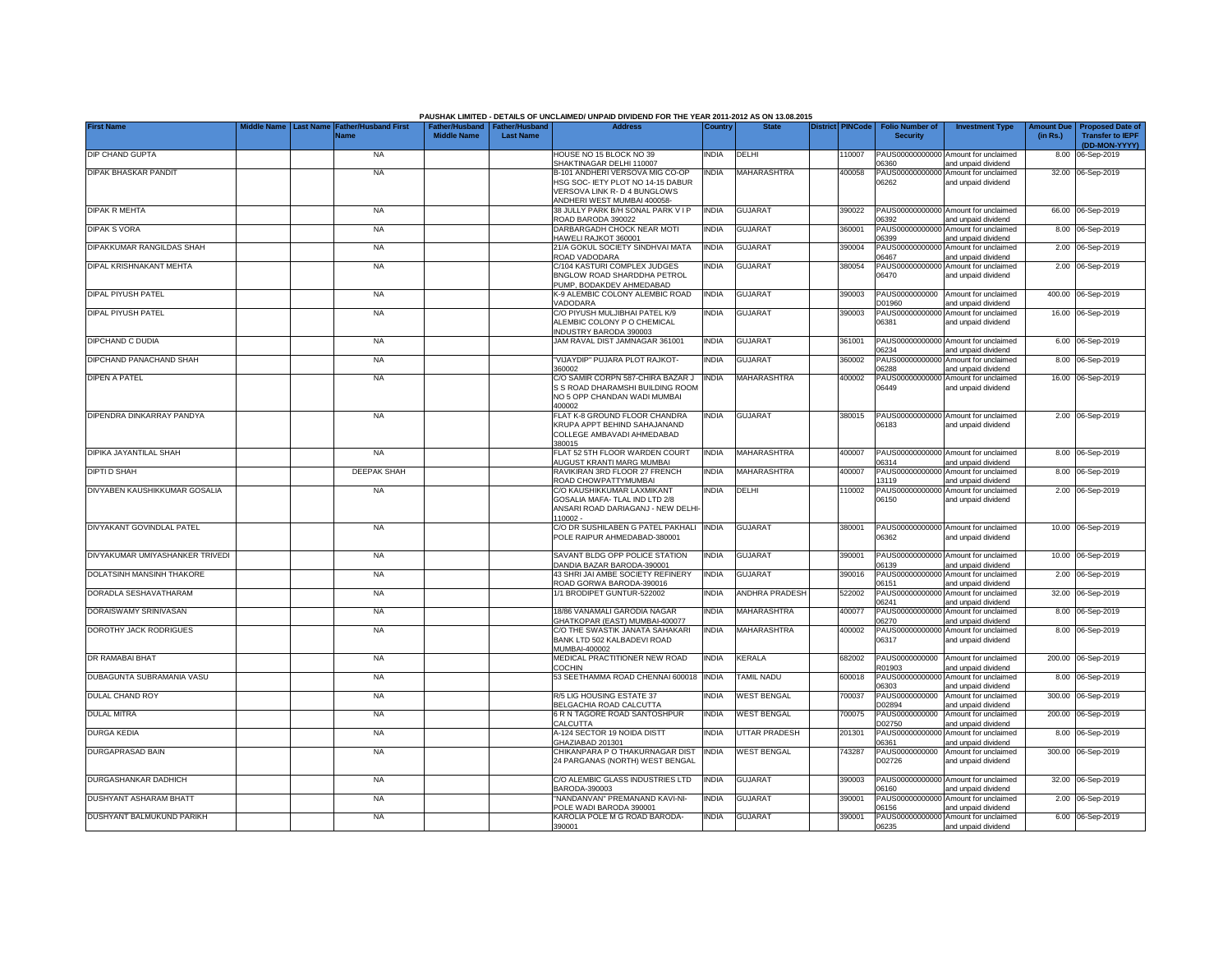|                                   | Middle Name |                  |                                            |                                                       |                  | PAUSHAK LIMITED - DETAILS OF UNCLAIMED/ UNPAID DIVIDEND FOR THE YEAR 2011-2012 AS ON 13.08.2015<br><b>Address</b> |              | <b>State</b>          |                         |                                           |                                                             |                               |                                                                     |
|-----------------------------------|-------------|------------------|--------------------------------------------|-------------------------------------------------------|------------------|-------------------------------------------------------------------------------------------------------------------|--------------|-----------------------|-------------------------|-------------------------------------------|-------------------------------------------------------------|-------------------------------|---------------------------------------------------------------------|
| <b>First Name</b>                 |             | <b>Last Name</b> | <b>Father/Husband First</b><br><b>Name</b> | Father/Husband   Father/Husband<br><b>Middle Name</b> | <b>Last Name</b> |                                                                                                                   | Country      |                       | <b>District PINCode</b> | <b>Folio Number of</b><br><b>Security</b> | <b>Investment Type</b>                                      | <b>Amount Due</b><br>(in Rs.) | <b>Proposed Date of</b><br><b>Transfer to IEPF</b><br>(DD-MON-YYYY) |
| DUSHYANT VALLABHDAS VAKIL         |             |                  | <b>NA</b>                                  |                                                       |                  | 5 GOPAL NANDAN FLATS OPP<br>CANARABANK MANINAGAR CHARRASTA<br>AHMEDABAD-380008                                    | <b>NDIA</b>  | <b>GUJARAT</b>        | 380008                  | 06253                                     | PAUS00000000000 Amount for unclaimed<br>and unpaid dividend |                               | 8.00 06-Sep-2019                                                    |
| DWIJEN HARIBHAI DESAI             |             |                  | <b>NA</b>                                  |                                                       |                  | 70 SHIVAJIPARK MUMBAI 400028                                                                                      | INDIA        | <b>MAHARASHTRA</b>    | 400028                  | 06138                                     | PAUS00000000000 Amount for unclaimed<br>and unpaid dividend |                               | 2.00 06-Sep-2019                                                    |
| E JALEEL AHAMED                   |             |                  | <b>NA</b>                                  |                                                       |                  | SREE BALU PHARMACY 1244 R G<br>STREET COIMBATORE                                                                  | <b>INDIA</b> | TAMIL NADU            | 641001                  | PAUS0000000000<br>E03063                  | Amount for unclaimed<br>and unpaid dividend                 |                               | 200.00 06-Sep-2019                                                  |
| E V HARIHARA KRISHNAN             |             |                  | <b>NA</b>                                  |                                                       |                  | 11 A SUBBURAYAN ST AVVAI NAGAR<br>CHOOLAIMEDU CHENNAI                                                             | INDIA        | <b>TAMIL NADU</b>     | 600094                  | PAUS0000000000<br>E03521                  | Amount for unclaimed<br>and unpaid dividend                 |                               | 200.00 06-Sep-2019                                                  |
| <b>EBENZER CHANDRA R</b>          |             |                  | <b>NA</b>                                  |                                                       |                  | C/O.KRUBA MEDICALS MAIN ROAD,<br>KALLIKUDI, MADURAI DIST, TAMIL NADU                                              | NDIA         | TAMIL NADU            | 626701                  | PAUS0000000000<br>R00625                  | Amount for unclaimed<br>and unpaid dividend                 |                               | 200.00 06-Sep-2019                                                  |
| EKNATH MARTAND KHISTI             |             |                  | <b>NA</b>                                  |                                                       |                  | SURVEY NO 25/6-1 VITTHAL WADI<br>HINGANE KHURD PUNE 411051                                                        | INDIA        | MAHARASHTRA           | 411051                  | PAUS00000000000<br>06477                  | Amount for unclaimed<br>and unpaid dividend                 |                               | 2.00 06-Sep-2019                                                    |
| <b>ESMERALDA ERIC BOSE</b>        |             |                  | <b>NA</b>                                  |                                                       |                  | 18 MATRUCHHAYA SOC NIZAMPURA<br>ROAD BARODA 390002                                                                | <b>INDIA</b> | GUJARAT               | 390002                  | PAUS0000000000<br>06484                   | Amount for unclaimed<br>and unpaid dividend                 |                               | 32.00 06-Sep-2019                                                   |
| <b>FAIRDEAL SECURITIES</b>        |             |                  | <b>NA</b>                                  |                                                       |                  | FAIRDEAL SECURITIES 52C RITCHITE<br>ROAD CALCUTTA 700019                                                          | INDIA        | <b>WEST BENGAL</b>    | 700019                  | PAUS0000000000<br>06500                   | Amount for unclaimed<br>and unpaid dividend                 |                               | 8.00 06-Sep-2019                                                    |
| <b>FAIRDEAL SECURITIES</b>        |             |                  | <b>NA</b>                                  |                                                       |                  | FAIRDEAL SECURITIES 52C RITCHIE<br>ROAD CALCUTTA 700019                                                           | India        | <b>WEST BENGAL</b>    | 700019                  | PAUS0000000000<br>06501                   | Amount for unclaimed<br>and unpaid dividend                 |                               | 8.00 06-Sep-2019                                                    |
| <b>FAIRDEAL SECURITIES</b>        |             |                  | <b>NA</b>                                  |                                                       |                  | PARK CENTRE GR FLOOR 24 PARK<br>STREET CALCUTTA 700016                                                            | <b>INDIA</b> | <b>WEST BENGAL</b>    | 700016                  | PAUS00000000000<br>06499                  | Amount for unclaimed<br>and unpaid dividend                 |                               | 16.00 06-Sep-2019                                                   |
| FAKIRBHAI BHIKHABHAI PATEL        |             |                  | <b>NA</b>                                  |                                                       |                  | C/O FAKIRBHAI PATEL & CO DHOLKA<br>DIST AHMEDABAD PIN-387810                                                      | <b>INDIA</b> | <b>GUJARAT</b>        | 387810                  | PAUS00000000000<br>06490                  | Amount for unclaimed<br>and unpaid dividend                 |                               | 32.00 06-Sep-2019                                                   |
| FAKIRMAHAMMAD JIVABHAI MANSURI    |             |                  | <b>NA</b>                                  |                                                       |                  | KAPAD BAZAR AT & PO DHINOJ (N G)<br>384225                                                                        | <b>INDIA</b> | <b>GUJARAT</b>        | 384225                  | 06504                                     | PAUS00000000000 Amount for unclaimed<br>and unpaid dividend |                               | 8.00 06-Sep-2019                                                    |
| <b>FAQIR CHAND RUSTAGI</b>        |             |                  | <b>NA</b>                                  |                                                       |                  | -1/3 KRISHNA NAGAR DELHI-110051                                                                                   | india        | DELHI                 | 110051                  | 06494                                     | PAUS00000000000 Amount for unclaimed<br>and unpaid dividend |                               | 8.00 06-Sep-2019                                                    |
| FATEMA F MOTIWALA                 |             |                  | <b>NA</b>                                  |                                                       |                  | 72 SUTAR CHAWL KARIM BLDG 3RD<br>FLOOR MUMBAI 400021                                                              | <b>INDIA</b> | <b>MAHARASHTRA</b>    | 400021                  | 06505                                     | PAUS00000000000 Amount for unclaimed<br>and unpaid dividend |                               | 36.00 06-Sep-2019                                                   |
| <b>FATESIH MAVSIH PARMAR</b>      |             |                  | - NA                                       |                                                       |                  | AT POST ASOJ TAL BARODA- PIN-390001                                                                               | <b>INDIA</b> | <b>GUJARAT</b>        | 390001                  | 06486                                     | PAUS00000000000 Amount for unclaimed<br>and unpaid dividend |                               | 2.00 06-Sep-2019                                                    |
| <b>FATESING BHARATSING PARMAR</b> |             |                  | <b>NA</b>                                  |                                                       |                  | MORALIPURA PO NIMETA VAGHODIA<br>DIST BARODA PIN-390001                                                           | <b>INDIA</b> | GUJARAT               | 390001                  | PAUS0000000000<br>06485                   | Amount for unclaimed<br>and unpaid dividend                 |                               | 6.00 06-Sep-2019                                                    |
| <b>FORTUNE INVESTMENTS</b>        |             |                  | <b>NA</b>                                  |                                                       |                  | 590 RASTA PETH NEW BANK OF<br>BARODA PUNE 411011                                                                  | <b>INDIA</b> | MAHARASHTRA           | 411011                  | PAUS0000000000<br>06497                   | Amount for unclaimed<br>and unpaid dividend                 | 16.00                         | 06-Sep-2019                                                         |
| FRANCIS FELIX D SOUZA             |             |                  | <b>NA</b>                                  |                                                       |                  | SILVER DROPS COTTAGE, GUN<br>FOUNDRY, HYDERABAD                                                                   | india        | <b>ANDHRA PRADESH</b> | 500001                  | PAUS0000000000<br>00397                   | Amount for unclaimed<br>and unpaid dividend                 | 200.00                        | 06-Sep-2019                                                         |
| <b>G CHANDRAHASAN</b>             |             |                  | <b>NA</b>                                  |                                                       |                  | NO 40 OUT HOUSE 1ST FLR 11TH "B"<br>CROSS KOTHANDARAMAPURAM<br>MALLESWARAM P O BANGALORE<br>560003                | India        | KARNATAKA             | 560003                  | PAUS0000000000<br>06585                   | Amount for unclaimed<br>and unpaid dividend                 |                               | 2.00 06-Sep-2019                                                    |
| <b>G CHANDRAHASAN</b>             |             |                  | <b>NA</b>                                  |                                                       |                  | NO 40 OUT HOUSE 1ST FLOOR 11TH "B" INDIA<br>CROSS KOTHANDARAMAPURAM<br>MALLESWARAM P O BANGALORE<br>560003        |              | KARNATAKA             | 560003                  | 06573                                     | PAUS00000000000 Amount for unclaimed<br>and unpaid dividend |                               | 10.00 06-Sep-2019                                                   |
| <b>G N RANGANATH</b>              |             |                  | <b>NA</b>                                  |                                                       |                  | NO-106 KALIDASA COLONY OPP SRI<br>RAGHAVEN- DRA SWAMY TEMPLE<br>SRINAGAR BANGALORE-560-050 -                      | india        | KARNATAKA             | 560050                  | 06583                                     | PAUS00000000000 Amount for unclaimed<br>and unpaid dividend |                               | 40.00 06-Sep-2019                                                   |
| <b>G R GANDHI</b>                 |             |                  | <b>NA</b>                                  |                                                       |                  | 3-B,22 IST FLOOR LAJPAT NAGAR-3<br><b>NEW DELHI 110029</b>                                                        | INDIA        | DELHI                 | 10029                   | PAUS00000000000<br>06722                  | Amount for unclaimed<br>and unpaid dividend                 |                               | 8.00 06-Sep-2019                                                    |
| <b>G RAGHAVAN</b>                 |             |                  | <b>NA</b>                                  |                                                       |                  | 21 RAJAJI ROAD NUNGAMBAKKAM<br>CHENNAI-600034                                                                     | NDIA         | TAMIL NADU            | 600034                  | PAUS0000000000<br>06578                   | Amount for unclaimed<br>and unpaid dividend                 |                               | 16.00 06-Sep-2019                                                   |
| <b>G RAGHURAM RAO</b>             |             |                  | <b>NA</b>                                  |                                                       |                  | H.NO 21-110 SYNDICATE BANK<br>EMPLOYERS COL GAMANNARAM.P & T<br>COLONY P.O HYDERABAD                              | NDIA         | <b>ANDHRA PRADESH</b> | 500060                  | PAUS0000000000<br>G03124                  | Amount for unclaimed<br>and unpaid dividend                 |                               | 200.00 06-Sep-2019                                                  |
| <b>G SANKAR</b>                   |             |                  | <b>NA</b>                                  |                                                       |                  | NO 29 VAVADARAJAN ST VETVI NAGAR<br>CHENNAI-600082                                                                | <b>INDIA</b> | TAMIL NADU            | 600082                  | 06577                                     | PAUS00000000000 Amount for unclaimed<br>and unpaid dividend |                               | 2.00 06-Sep-2019                                                    |
| <b>G SESHAN</b>                   |             |                  | <b>NA</b>                                  |                                                       |                  | A-81, "PALAZHI" SREEVATSA GARDENS<br>METTUPPALAYAM ROAD, COIMBATORE                                               | <b>INDIA</b> | <b>TAMIL NADU</b>     | 641034                  | PAUS0000000000<br>G03048                  | Amount for unclaimed<br>and unpaid dividend                 |                               | 300.00 06-Sep-2019                                                  |
| <b>G SRIRAM</b>                   |             |                  | <b>NA</b>                                  |                                                       |                  | C-45, AMUDHAM COLONY, SOUTH BOUG<br>ROAD, T.NAGAR, CHENNAI TAMILNADU-<br>600017                                   | <b>INDIA</b> | TAMIL NADU            | 600017                  | 06711                                     | PAUS00000000000 Amount for unclaimed<br>and unpaid dividend |                               | 2.00 06-Sep-2019                                                    |
| <b>G SRIRAM</b>                   |             |                  | <b>NA</b>                                  |                                                       |                  | C-45, AMUDHAM COLONY, SOUTH BOUG INDIA<br>ROAD, T.NAGAR, CHENNAI TAMILNADU-<br>600017                             |              | <b>TAMIL NADU</b>     | 600017                  | 06587                                     | PAUS00000000000 Amount for unclaimed<br>and unpaid dividend |                               | 12.00 06-Sep-2019                                                   |
| <b>G SUBRAMANIAN</b>              |             |                  | <b>K GANAPATHY</b>                         |                                                       |                  | FLAT NO 001, FIRST FLR, PLOT NO 12, F- INDIA<br>LANE, SECTOR NO 8, VASHI NAVI<br><b>MUMBAI</b>                    |              | MAHARASHTRA           | 400703                  | 10524                                     | PAUSIN301549150 Amount for unclaimed<br>and unpaid dividend |                               | 16.00 06-Sep-2019                                                   |
| <b>G SUSILKUMAR JAIN</b>          |             |                  | <b>NA</b>                                  |                                                       |                  | 6 CHINNIAH ROAD T NAGAR CHENNAI                                                                                   | <b>INDIA</b> | <b>TAMIL NADU</b>     | 600017                  | G03467                                    | PAUS0000000000 Amount for unclaimed<br>and unpaid dividend  |                               | 200.00 06-Sep-2019                                                  |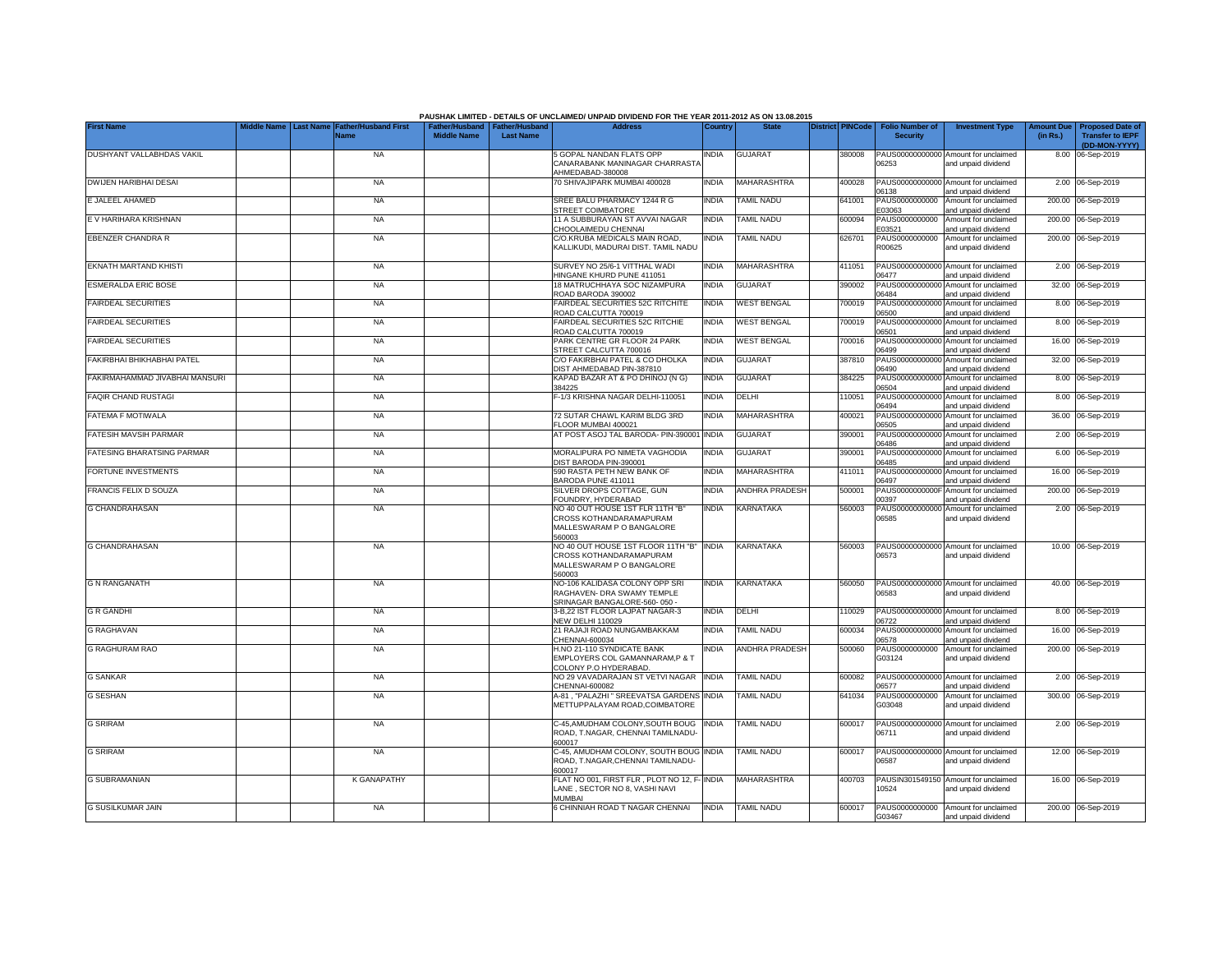|                                                   |             |                  |                                            |                                                       |                  | PAUSHAK LIMITED - DETAILS OF UNCLAIMED/ UNPAID DIVIDEND FOR THE YEAR 2011-2012 AS ON 13.08.2015 |              |                       |                         |                                           |                                                             |                               |                                                                     |
|---------------------------------------------------|-------------|------------------|--------------------------------------------|-------------------------------------------------------|------------------|-------------------------------------------------------------------------------------------------|--------------|-----------------------|-------------------------|-------------------------------------------|-------------------------------------------------------------|-------------------------------|---------------------------------------------------------------------|
| <b>First Name</b>                                 | Middle Name | <b>Last Name</b> | <b>Father/Husband First</b><br><b>Name</b> | Father/Husband   Father/Husband<br><b>Middle Name</b> | <b>Last Name</b> | <b>Address</b>                                                                                  | Country      | <b>State</b>          | <b>District PINCode</b> | <b>Folio Number of</b><br><b>Security</b> | <b>Investment Type</b>                                      | <b>Amount Due</b><br>(in Rs.) | <b>Proposed Date of</b><br><b>Transfer to IEPF</b><br>(DD-MON-YYYY) |
| <b>GAGAN NANDA</b>                                |             |                  | <b>NA</b>                                  |                                                       |                  | E-120/1 D D A APARTMENTS NARAINA<br>/IHAR NEW DELHI 110028                                      | <b>INDIA</b> | DELHI                 | 110028                  | 06701                                     | PAUS00000000000 Amount for unclaimed<br>and unpaid dividend |                               | 8.00 06-Sep-2019                                                    |
| GAJANAN BHALCHANDRA KHER                          |             |                  | <b>NA</b>                                  |                                                       |                  | PERFECT MOTOR COMPANY 2431 EAST<br>STREET POONA-411001                                          | <b>INDIA</b> | MAHARASHTRA           | 411001                  | 06618                                     | PAUS00000000000 Amount for unclaimed<br>and unpaid dividend |                               | 16.00 06-Sep-2019                                                   |
| GAJENDRA UDESINH VALA                             |             |                  | <b>NA</b>                                  |                                                       |                  | 17 CHAMUNDA SOCIETY B/H RAJESH<br>APARTMENT GOTRI ROAD BARODA<br>390021                         | <b>INDIA</b> | <b>GUJARAT</b>        | 390021                  | 06671                                     | PAUS00000000000 Amount for unclaimed<br>and unpaid dividend |                               | 2.00 06-Sep-2019                                                    |
| <b>GAJINDER KAUR BEDI</b>                         |             |                  | NA                                         |                                                       |                  | B-IV-876, PARTAP BAZAR LUDHIANA<br><b>LUDHIANA</b>                                              | <b>INDIA</b> | PUNJAB                | 141008                  | 12475                                     | PAUS12024203000 Amount for unclaimed<br>and unpaid dividend |                               | 68.00 06-Sep-2019                                                   |
| <b>GANAPATBHAI BABALDAS PATEL</b>                 |             |                  | <b>NA</b>                                  |                                                       |                  | NEAR RAMJI MANDIR AT PO CHANASMA<br>N G DIST MEHSANA 384220                                     | <b>INDIA</b> | <b>GUJARAT</b>        | 384220                  | 06681                                     | PAUS00000000000 Amount for unclaimed<br>and unpaid dividend |                               | 6.00 06-Sep-2019                                                    |
| GANAPATBHAI BABALDAS PATIL                        |             |                  | <b>NA</b>                                  |                                                       |                  | NR RAMJI MANDIR AT & PO CHANASMA<br>DIST MEHSANA NG 384220                                      | <b>INDIA</b> | <b>GUJARAT</b>        | 384220                  | 88660                                     | PAUS00000000000 Amount for unclaimed<br>and unpaid dividend |                               | 6.00 06-Sep-2019                                                    |
| <b>GANDAMAL DUGGAL</b>                            |             |                  | <b>NA</b>                                  |                                                       |                  | <b>H-42 SOUTH EXTENSION PART I NEW</b><br>DELHI-110049                                          | <b>INDIA</b> | DELHI                 | 10049                   | 06609                                     | PAUS00000000000 Amount for unclaimed<br>and unpaid dividend |                               | 16.00 06-Sep-2019                                                   |
| <b>GANESH K A</b>                                 |             |                  | <b>NA</b>                                  |                                                       |                  | 76-1/3 MIG 2 B-7 F-7 NEWAPHB COLONY<br>BHAVANIPURAM VIJAYAWADA                                  | <b>INDIA</b> | <b>ANDHRA PRADESH</b> | 520012                  | PAUS0000000000<br>G04742                  | Amount for unclaimed<br>and unpaid dividend                 |                               | 200.00 06-Sep-2019                                                  |
| GANESH KRISHNA PAI BUDBUDE                        |             |                  | <b>NA</b>                                  |                                                       |                  | C/O. SHRI.G.G.PAI, FLAT NO.19/S-1,<br>KAMAT KINARA -III, MIRAMA P.O,<br>KARANZALEM.GOA          | INDIA        | <b>GOA</b>            | 403002                  | PAUS0000000000<br>G01089                  | Amount for unclaimed<br>and unpaid dividend                 |                               | 40.00 06-Sep-2019                                                   |
| GANESH KUNDALIK GAMVADE                           |             |                  | <b>NA</b>                                  |                                                       |                  | 257B-5 BUDHWAR PETH POONA-411002                                                                | <b>INDIA</b> | MAHARASHTRA           | 411002                  | 06514                                     | PAUS00000000000 Amount for unclaimed<br>and unpaid dividend |                               | 10.00 06-Sep-2019                                                   |
| <b>GANESH VENKATARAMAN</b>                        |             |                  | <b>NA</b>                                  |                                                       |                  | 520/549 7TH MAIN ROAD ELEVENTH<br>CROSS GIRINAGAR II PHASE<br>BANGALORE 560085                  | <b>INDIA</b> | KARNATAKA             | 560085                  | 06699                                     | PAUS00000000000 Amount for unclaimed<br>and unpaid dividend |                               | 8.00 06-Sep-2019                                                    |
| GANGA DEVI BHARGAVA                               |             |                  | <b>NA</b>                                  |                                                       |                  | 12A BELI ROAD ALLAHABAD                                                                         | INDIA        | <b>UTTAR PRADESH</b>  | 211002                  | PAUS0000000000<br>G01227                  | Amount for unclaimed<br>and unpaid dividend                 |                               | 200.00 06-Sep-2019                                                  |
| <b>GANGADAS KANJI SHETH</b>                       |             |                  | <b>NA</b>                                  |                                                       |                  | 3C/2 MAJITHIA NAGAR CO OP HOUSING<br>SOICE- TY S V ROAD KANDIVLI WEST<br>MUMBAI 400067- -       | <b>INDIA</b> | MAHARASHTRA           | 400067                  | 06687                                     | PAUS00000000000 Amount for unclaimed<br>and unpaid dividend |                               | 8.00 06-Sep-2019                                                    |
| GANGADHAR DATTATREY GOKARN                        |             |                  | - NA                                       |                                                       |                  | 28, LOTUS COURTS, JAMSHEDJI TATA<br>ROAD, CHURCH GATE, MUMBAI-400020                            | <b>INDIA</b> | MAHARASHTRA           | 400020                  | 06617                                     | PAUS00000000000 Amount for unclaimed<br>and unpaid dividend |                               | 8.00 06-Sep-2019                                                    |
| <b>GANGADHAR GOKARN</b>                           |             |                  | <b>NA</b>                                  |                                                       |                  | 28. LOTUS COURTS, JAMSHEDJI TATA<br>ROAD.CHURCH GATE, MUMBAI-400020                             | INDIA        | MAHARASHTRA           | 400020                  | 06666                                     | PAUS00000000000 Amount for unclaimed<br>and unpaid dividend |                               | 8.00 06-Sep-2019                                                    |
| <b>GANGASHANKER HARISHANKER</b><br><b>IDHYARU</b> |             |                  | <b>NA</b>                                  |                                                       |                  | 25-1-SADHANA NAGAR SOCIETY<br>KARELIBAUG VIRAM BARODA-390001                                    | India        | <b>GUJARAT</b>        | 390001                  | PAUS0000000000<br>06534                   | Amount for unclaimed<br>and unpaid dividend                 |                               | 6.00 06-Sep-2019                                                    |
| GANPATBHAI BABALDAS PATEL                         |             |                  | <b>NA</b>                                  |                                                       |                  | NEAR RAMJI MANDIR AT PO & TA<br>CHANASMA DIST MEHSANA PIN-384220                                | INDIA        | <b>GUJARAT</b>        | 384220                  | PAUS0000000000<br>06543                   | Amount for unclaimed<br>and unpaid dividend                 |                               | 6.00 06-Sep-2019                                                    |
| GANPATBHAI BHAILALBHAI BAROT                      |             |                  | <b>NA</b>                                  |                                                       |                  | CONTROL LABORATORY ALEMBIC<br>CHEMICALS BARODA 390003                                           | INDIA        | <b>GUJARAT</b>        | 390003                  | PAUS00000000000<br>06515                  | Amount for unclaimed<br>and unpaid dividend                 |                               | 6.00 06-Sep-2019                                                    |
| GANPATBHAI HARIBHAI PATEL                         |             |                  | <b>NA</b>                                  |                                                       |                  | AT & PO MANJALPUR VACHALA FALIA<br>BARODA-390011                                                | INDIA        | <b>GUJARAT</b>        | 390011                  | PAUS0000000000<br>06544                   | Amount for unclaimed<br>and unpaid dividend                 |                               | 2.00 06-Sep-2019                                                    |
| <b>GANPATRAO S INGALE</b>                         |             |                  | <b>NA</b>                                  |                                                       |                  | AT & POST MNHALLI TQ ALAND DT<br>GULBARGA KARNATAKA STATE 585302                                | NDIA         | KARNATAKA             | 585302                  | 06691                                     | PAUS00000000000 Amount for unclaimed<br>and unpaid dividend |                               | 32.00 06-Sep-2019                                                   |
| <b>GARIMIDI VENU GOPAL</b>                        |             |                  | <b>NA</b>                                  |                                                       |                  | 2-2-186/53/1 RAMAKRISHNA NAGAR<br>BAGH AMBERPET HYDERABAD 500013                                | india        | <b>ANDHRA PRADESH</b> | 500013                  | 06644                                     | PAUS00000000000 Amount for unclaimed<br>and unpaid dividend |                               | 8.00 06-Sep-2019                                                    |
| <b>GAURAV SETHI</b>                               |             |                  | <b>VIJAY SETHI</b>                         |                                                       |                  | 157 PHASE II INDUSTRIAL AREA<br>CHANDIGARH                                                      | <b>INDIA</b> | <b>CHANDIGARH</b>     | 160002                  | 08067                                     | PAUSIN301143102 Amount for unclaimed<br>and unpaid dividend |                               | 400.00 06-Sep-2019                                                  |
| <b>GAUTAM BHATTACHARYYA</b>                       |             |                  | <b>NA</b>                                  |                                                       |                  | CF157 SALT LAKE CITY CALCUTTA                                                                   | india        | <b>WEST BENGAL</b>    | 700064                  | PAUS0000000000<br>G02838                  | Amount for unclaimed<br>and unpaid dividend                 |                               | 600.00 06-Sep-2019                                                  |
| <b>GAUTAM KUMAR LEUVA</b>                         |             |                  | <b>NA</b>                                  |                                                       |                  | 86, SEVA SAMAJ SOCIETY, FATEHGUNJ<br>VADODARA-390002                                            | <b>INDIA</b> | GUJARAT               | 390002                  | PAUS00000000000<br>06582                  | Amount for unclaimed<br>and unpaid dividend                 |                               | 16.00 06-Sep-2019                                                   |
| <b>GAUTAM SAHA</b>                                |             |                  | <b>NA</b>                                  |                                                       |                  | <b>M/S GENERAL MEDICINE &amp; CO G S</b><br>ROAD PALTAN BAZAR GAUHATI                           | India        | ASSAM                 | 781018                  | PAUS0000000000<br>303077                  | Amount for unclaimed<br>and unpaid dividend                 |                               | 200.00 06-Sep-2019                                                  |
| <b>GAYATRI CHATTERJEE</b>                         |             |                  | <b>NA</b>                                  |                                                       |                  | 33/C HINDUSTHAN ROAD CALCUTTA<br>700029                                                         | INDIA        | <b>WEST BENGAL</b>    | 700029                  | PAUS00000000000<br>06602                  | Amount for unclaimed<br>and unpaid dividend                 |                               | 16.00 06-Sep-2019                                                   |
| GEETA GHANSHYAMBHAI PATEL                         |             |                  | <b>NA</b>                                  |                                                       |                  | 13 'SIDDHI' PARISHRAM SOCIETY<br>SUBHANPURA BARODA-390007                                       | India        | <b>GUJARAT</b>        | 390007                  | 06588                                     | PAUS00000000000 Amount for unclaimed<br>and unpaid dividend |                               | 16.00 06-Sep-2019                                                   |
| <b>GEETA M PATEL</b>                              |             |                  | <b>NA</b>                                  |                                                       |                  | 3, KRISHNA HOUSING SOCIETY,<br>STATION ROAD, P.O. ANAND (GUJ) PIN-<br>388001                    | INDIA        | <b>GUJARAT</b>        | 388001                  | 06723                                     | PAUS00000000000 Amount for unclaimed<br>and unpaid dividend |                               | 16.00 06-Sep-2019                                                   |
| <b>GEETA U PATIL</b>                              |             |                  | <b>NA</b>                                  |                                                       |                  | H NO 5-2-439 J N ROAD HYDERABAD-<br>500001                                                      | <b>INDIA</b> | <b>ANDHRA PRADESH</b> | 500001                  | 06604                                     | PAUS00000000000 Amount for unclaimed<br>and unpaid dividend |                               | 8.00 06-Sep-2019                                                    |
| <b>GEETHA ANAND</b>                               |             |                  | <b>NA</b>                                  |                                                       |                  | "SHUBHAM" HOUSE NO VIII/150 SOUTH<br>CHERLAI KOCHI 682002                                       | <b>INDIA</b> | <b>KERALA</b>         | 682002                  | 06655                                     | PAUS00000000000 Amount for unclaimed<br>and unpaid dividend |                               | 8.00 06-Sep-2019                                                    |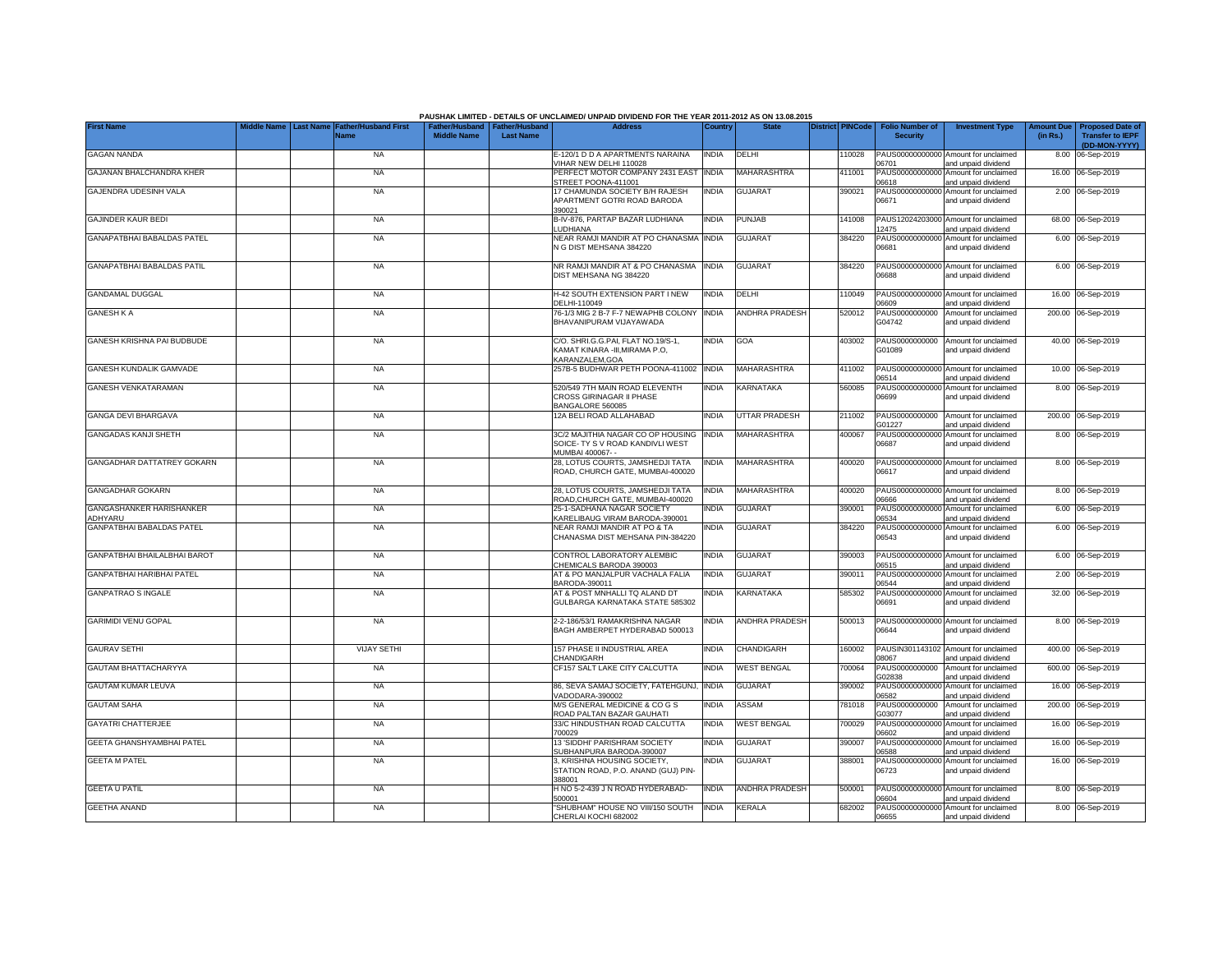|                                   |                  |                                     |                    |                                                     | PAUSHAK LIMITED - DETAILS OF UNCLAIMED/ UNPAID DIVIDEND FOR THE YEAR 2011-2012 AS ON 13.08.2015 |              |                         |                         |                                           |                                                             |                               |                                            |
|-----------------------------------|------------------|-------------------------------------|--------------------|-----------------------------------------------------|-------------------------------------------------------------------------------------------------|--------------|-------------------------|-------------------------|-------------------------------------------|-------------------------------------------------------------|-------------------------------|--------------------------------------------|
| <b>First Name</b>                 | <b>Last Name</b> | Father/Husband First<br><b>Name</b> | <b>Middle Name</b> | Father/Husband   Father/Husband<br><b>Last Name</b> | <b>Address</b>                                                                                  | Country      | <b>State</b>            | <b>District PINCode</b> | <b>Folio Number of</b><br><b>Security</b> | <b>Investment Type</b>                                      | <b>Amount Due</b><br>(in Rs.) | Proposed Date o<br><b>Transfer to IEPF</b> |
|                                   |                  |                                     |                    |                                                     |                                                                                                 |              |                         |                         |                                           |                                                             |                               | (DD-MON-YYYY)                              |
| GEETHA AYYAKUTTI                  |                  | <b>NA</b>                           |                    |                                                     | G-2 ALEMBIC GLASS COLONY<br>WHITEFIELD                                                          | <b>INDIA</b> | KARNATAKA               | 560066                  | PAUS0000000000<br>G01479                  | Amount for unclaimed<br>and unpaid dividend                 |                               | 80.00 06-Sep-2019                          |
| <b>GEETHA PRAKASH</b>             |                  | <b>NA</b>                           |                    |                                                     | B-3/4 FIBRE STAFF QUARTER'S BEHIND                                                              | <b>INDIA</b> | <b>KERALA</b>           | 673661                  | PAUS0000000000                            | Amount for unclaimed                                        |                               | 200.00 06-Sep-2019                         |
|                                   |                  |                                     |                    |                                                     | <b>EMPLE GRASIM MAVOOR</b>                                                                      |              |                         |                         | G02959                                    | and unpaid dividend                                         |                               |                                            |
| GEETHA RAMACHANDRAN               |                  | <b>NA</b>                           |                    |                                                     | 21 RAJAJI ROAD NUNGAMBAKKAM<br>CHENNAI-600034                                                   | INDIA        | TAMIL NADU              | 600034                  | PAUS0000000000<br>06579                   | Amount for unclaimed<br>and unpaid dividend                 |                               | 16.00 06-Sep-2019                          |
| GEEVARGHESE ABRAHAM               |                  | <b>NA</b>                           |                    |                                                     | KIZHAKEKKARA PUTHUPPALLY PO                                                                     | <b>INDIA</b> | <b>KERALA</b>           | 686001                  | PAUS0000000000                            | Amount for unclaimed                                        |                               | 32.00 06-Sep-2019                          |
|                                   |                  |                                     |                    |                                                     | KOTTAYAM (H.O) KERALA                                                                           |              |                         |                         | 06575                                     | and unpaid dividend                                         |                               |                                            |
| <b>GEORGE JACOB</b>               |                  | <b>NA</b>                           |                    |                                                     | FB/19 ALEMBIC COLONY BARODA-<br>390003                                                          | India        | <b>GUJARAT</b>          | 390003                  | PAUS0000000000<br>06529                   | Amount for unclaimed<br>and unpaid dividend                 |                               | 6.00 06-Sep-2019                           |
| GHANASHYAM VASUDEV NANDE          |                  | <b>NA</b>                           |                    |                                                     | KASAR FALIA ANANDPURA BARODA                                                                    | <b>INDIA</b> | <b>GUJARAT</b>          | 390001                  | PAUS0000000000                            | Amount for unclaimed                                        |                               | 12.00 06-Sep-2019                          |
| GHANSHYAM D DOSHI                 |                  | <b>NA</b>                           |                    |                                                     | 390001<br>C/O TUSHAR ELECTRONICS I-2 99P GIDC                                                   | <b>INDIA</b> | <b>GUJARAT</b>          | 364004                  | 06526<br>PAUS00000000000                  | and unpaid dividend                                         |                               | 8.00 06-Sep-2019                           |
|                                   |                  |                                     |                    |                                                     | ESTATE CHITRA BHAVNAGAR-364004                                                                  |              |                         |                         | 06619                                     | Amount for unclaimed<br>and unpaid dividend                 |                               |                                            |
|                                   |                  |                                     |                    |                                                     |                                                                                                 |              |                         |                         |                                           |                                                             |                               |                                            |
| <b>GHANSHYAM DIALANI</b>          |                  | <b>NA</b>                           |                    |                                                     | PLOT NO. 479 ADARSH NAGAR, NR.<br>SINDHI GURUDWARA, JAIPUR-302004                               | India        | <b>RAJASTHAN</b>        | 302004                  | PAUS0000000000<br>06674                   | Amount for unclaimed<br>and unpaid dividend                 |                               | 8.00 06-Sep-2019                           |
| GHANSHYAM RAJABHAI RATANPURA      |                  | <b>NA</b>                           |                    |                                                     | C/O SAURASHTRA DISTRIBUTING                                                                     | <b>INDIA</b> | <b>GUJARAT</b>          | 362220                  | PAUS0000000000                            | Amount for unclaimed                                        |                               | 16.00 06-Sep-2019                          |
|                                   |                  |                                     |                    |                                                     | AGENCY MANG- AROLE RD AT KESHOD                                                                 |              |                         |                         | 06547                                     | and unpaid dividend                                         |                               |                                            |
|                                   |                  |                                     |                    |                                                     | DIST JUNAGADH PIN-36-2220 -                                                                     |              |                         |                         |                                           |                                                             |                               |                                            |
| GHANSHYAMBHAI JASHBHAI PATEL      |                  | <b>NA</b>                           |                    |                                                     | 16 KRISHNAKUTIR PRATAPGUNJ                                                                      | <b>INDIA</b> | <b>GUJARAT</b>          | 390002                  |                                           | PAUS00000000000 Amount for unclaimed                        |                               | 6.00 06-Sep-2019                           |
|                                   |                  |                                     |                    |                                                     | BARODA-390002                                                                                   |              |                         |                         | 06584                                     | and unpaid dividend                                         |                               |                                            |
| GHANSHYAMBHAI MOTIBHAI BAROT      |                  | <b>NA</b>                           |                    |                                                     | AT & PO SOKHADA BAROTWADA DIST<br>BARODA PIN-391240                                             | <b>INDIA</b> | <b>GUJARAT</b>          | 391240                  | PAUS00000000000<br>06549                  | Amount for unclaimed<br>and unpaid dividend                 | 2.00                          | 06-Sep-2019                                |
| <b>GHEVARCHAND L BAFNA</b>        |                  | <b>NA</b>                           |                    |                                                     | C-2 ROOM NO 32 4TH FLOOR MANIYAR                                                                | <b>INDIA</b> | MAHARASHTRA             | 400032                  | PAUS00000000000                           | Amount for unclaimed                                        |                               | 8.00 06-Sep-2019                           |
| GHUDUSAB ABDUL KAREEM DHARWAR     |                  |                                     |                    |                                                     | BLDG TARDEO ROAD MUMBAI 400032<br>125-13. MADHAVANAGAR HUBLI.                                   | <b>INDIA</b> | <b>KARNATAKA</b>        | 580020                  | 06684<br>PAUS0000000000                   | and unpaid dividend<br>Amount for unclaimed                 |                               |                                            |
|                                   |                  | <b>NA</b>                           |                    |                                                     |                                                                                                 |              |                         |                         | G01135                                    | and unpaid dividend                                         |                               | 80.00 06-Sep-2019                          |
| <b>GHULAM SAIYIDAIN MALIK</b>     |                  | <b>NA</b>                           |                    |                                                     | C/O PHARMA AGENCY KARAN NAGAR                                                                   | INDIA        | <b>JAMMU AND</b>        | 190010                  | PAUS0000000000                            | Amount for unclaimed                                        |                               | 400.00 06-Sep-2019                         |
| <b>GIAN CHAND GOEL</b>            |                  | <b>NA</b>                           |                    |                                                     | <b>SRINAGAR</b><br>A1/3 MAURICE NAGAR DELHI                                                     | <b>INDIA</b> | <b>KASHMIR</b><br>DELHI | 110007                  | G03425                                    | and unpaid dividend<br>PAUS00000000000 Amount for unclaimed |                               | 8.00 06-Sep-2019                           |
|                                   |                  |                                     |                    |                                                     | UNIVERSITY FLATS DELHI 110007                                                                   |              |                         |                         | 06652                                     | and unpaid dividend                                         |                               |                                            |
| <b>GIAN SINGH</b>                 |                  | <b>NA</b>                           |                    |                                                     | 1437 KRISHANA NAGAR MOGA 142001                                                                 | <b>INDIA</b> | PUNJAB                  | 142001                  | PAUS00000000000                           | Amount for unclaimed                                        |                               | 40.00 06-Sep-2019                          |
| GIRDHARLAL KALIDAS SANGHAVI       |                  | <b>NA</b>                           |                    |                                                     | PUNJAB<br>59 CHANDRAVALI SOCIETY NEAR                                                           | India        | <b>GUJARAT</b>          | 390018                  | 06670                                     | and unpaid dividend<br>PAUS00000000000 Amount for unclaimed |                               | 10.00 06-Sep-2019                          |
|                                   |                  |                                     |                    |                                                     | SONARIKA SOCIETY PANI TANKI ROAD                                                                |              |                         |                         | 06536                                     | and unpaid dividend                                         |                               |                                            |
|                                   |                  |                                     |                    |                                                     | KARELI BAUG BARODA 390018                                                                       |              |                         |                         |                                           |                                                             |                               |                                            |
| <b>GIRDHARLAL MADHAVJI MISTRY</b> |                  | <b>NA</b>                           |                    |                                                     | C/O SHRI ISHWARBHAI M PANCHAL<br>PANCHAL NIWAS FATEHGUNJ CAMP                                   | <b>INDIA</b> | <b>GUJARAT</b>          | 390002                  | 06513                                     | PAUS00000000000 Amount for unclaimed<br>and unpaid dividend |                               | 2.00 06-Sep-2019                           |
|                                   |                  |                                     |                    |                                                     | <b>BARODA 390002</b>                                                                            |              |                         |                         |                                           |                                                             |                               |                                            |
| <b>GIRI V V</b>                   |                  | <b>NA</b>                           |                    |                                                     | Bharani Apartments III, Flat No.20                                                              | <b>INDIA</b> | <b>ANDHRA PRADESH</b>   | 530017                  | PAUS0000000000                            | Amount for unclaimed                                        |                               | 300.00 06-Sep-2019                         |
| <b>GIRIJA KUMAR</b>               |                  | <b>NA</b>                           |                    |                                                     | <b>B.S.Layout</b><br>NO.5, 10TH STREET, (OLD NO 131),                                           | <b>INDIA</b> | <b>TAMIL NADU</b>       | 600035                  | G04840<br>PAUS0000000000                  | and unpaid dividend<br>Amount for unclaimed                 |                               | 200.00 06-Sep-2019                         |
|                                   |                  |                                     |                    |                                                     | NANDANAM EXTENSION, CHENNAI                                                                     |              |                         |                         | G01152                                    | and unpaid dividend                                         |                               |                                            |
| <b>GIRIJA L NARAYANAN</b>         |                  | <b>NA</b>                           |                    |                                                     | IMPERIAL HOUSE (UPSTAIRS) 31-A T P K INDIA<br>ROAD VASANTHA NAGAR MADURAI                       |              | <b>TAMIL NADU</b>       | 625003                  | PAUS0000000000<br>G03525                  | Amount for unclaimed                                        |                               | 200.00 06-Sep-2019                         |
| <b>GIRISH H DEDHIA</b>            |                  | <b>NA</b>                           |                    |                                                     | 34. ANAND SOCIETY, OPP: JAYMALA                                                                 | <b>INDIA</b> | <b>GUJARAT</b>          | 380050                  | PAUS00000000000                           | and unpaid dividend<br>Amount for unclaimed                 |                               | 10.00 06-Sep-2019                          |
|                                   |                  |                                     |                    |                                                     | SCTY. BHADWAT NAGAR, AHMEDABAD-                                                                 |              |                         |                         | 06725                                     | and unpaid dividend                                         |                               |                                            |
| <b>GIRISH RAOJIBHAI AMIN</b>      |                  | <b>NA</b>                           |                    |                                                     | 380050<br>30 HARINAGAR SOCIETY GOTRI ROAD                                                       | <b>INDIA</b> | <b>GUJARAT</b>          | 390015                  | PAUS00000000000                           | Amount for unclaimed                                        |                               | 2.00 06-Sep-2019                           |
|                                   |                  |                                     |                    |                                                     | BARODA 390015                                                                                   |              |                         |                         | 06664                                     | and unpaid dividend                                         |                               |                                            |
| <b>GIRISH RAOJIBHAI AMIN</b>      |                  | <b>NA</b>                           |                    |                                                     | HARINAGAR SOCIETY GOTRI ROAD                                                                    | <b>INDIA</b> | <b>GUJARAT</b>          | 390015                  | PAUS0000000000                            | Amount for unclaimed                                        |                               | 12.00 06-Sep-2019                          |
| <b>GIRISH SHASTRY</b>             |                  | <b>NA</b>                           |                    |                                                     | BARODA-390015<br>PROP MARUTI MEDICALS FORT                                                      | INDIA        | KARNATAKA               | 581115                  | 06661<br>PAUS0000000000                   | and unpaid dividend<br>Amount for unclaimed                 |                               | 200.00 06-Sep-2019                         |
|                                   |                  |                                     |                    |                                                     | RANEBENNUR                                                                                      |              |                         |                         | G02348                                    | and unpaid dividend                                         |                               |                                            |
| GIRISH VASANTLAL VORA             |                  | <b>NA</b>                           |                    |                                                     | C/O V K VORA "KUMAR KUNJ" JAIL<br>CHOWK SURENDRANAGAR 363001                                    | <b>INDIA</b> | <b>GUJARAT</b>          | 363001                  | PAUS00000000000                           | Amount for unclaimed                                        |                               | 32.00 06-Sep-2019                          |
| GIRISHCHANDRA CHIMANLAL           |                  | <b>NA</b>                           |                    |                                                     | MADAN ZAMPA ROAD BARELI                                                                         | <b>INDIA</b> | <b>GUJARAT</b>          | 390001                  | 06690<br>PAUS00000000000                  | and unpaid dividend<br>Amount for unclaimed                 |                               | 10.00 06-Sep-2019                          |
| KHARAWA                           |                  |                                     |                    |                                                     | KHARAWAWAD OPP AZAD GROUND                                                                      |              |                         |                         | 06551                                     | and unpaid dividend                                         |                               |                                            |
| GIRISHCHANDRA NEMCHAND PARMAR     |                  | <b>NA</b>                           |                    |                                                     | BARODA-390001<br>C/O KANSARA NEMCHAND VIRJLAL                                                   | <b>INDIA</b> | <b>GUJARAT</b>          | 380001                  |                                           | PAUS00000000000 Amount for unclaimed                        |                               | 8.00 06-Sep-2019                           |
|                                   |                  |                                     |                    |                                                     | 744/1 LALAV'S POLE SANDISHARI                                                                   |              |                         |                         | 06590                                     | and unpaid dividend                                         |                               |                                            |
|                                   |                  |                                     |                    |                                                     | KHADIA SANKDI SHERI AHMEDABAD                                                                   |              |                         |                         |                                           |                                                             |                               |                                            |
| GIRISHKUMAR MOTILAL PATEL         |                  | <b>NA</b>                           |                    |                                                     | C/O AGRO CHEM INDUSTRIES MOGRA<br>WADI AT BULSAR PIN-396001                                     | <b>INDIA</b> | <b>GUJARAT</b>          | 396001                  | PAUS00000000000<br>06553                  | Amount for unclaimed<br>and unpaid dividend                 |                               | 16.00 06-Sep-2019                          |
| GIRISHKUMAR NAGINBHAI PATEL       |                  | <b>NA</b>                           |                    |                                                     | NAVAPURA AT&POST SUNAV TALUKA                                                                   | <b>INDIA</b> | <b>GUJARAT</b>          | 388470                  | PAUS0000000000                            | Amount for unclaimed                                        |                               | 16.00 06-Sep-2019                          |
|                                   |                  |                                     |                    |                                                     | PETLAD DIST KAIRA 388470                                                                        |              |                         |                         | 06554                                     | and unpaid dividend                                         |                               |                                            |
| GIRISHKUMAR SOMALAL SHAH          |                  | <b>NA</b>                           |                    |                                                     | C/O GIRISH MACHINERY STORES<br>BODELI TA-SANKHEDA DIST BARODA                                   | India        | <b>GUJARAT</b>          | 391145                  | PAUS00000000000<br>06520                  | Amount for unclaimed<br>and unpaid dividend                 |                               | 32.00 06-Sep-2019                          |
|                                   |                  |                                     |                    |                                                     | PIN-391145                                                                                      |              |                         |                         |                                           |                                                             |                               |                                            |
| GIRJA DEBI AGARWALA               |                  | <b>NA</b>                           |                    |                                                     | 42 PARBATI GHOSH LANE CALCUTTA<br>700007                                                        | INDIA        | <b>WEST BENGAL</b>      | 700007                  | 06700                                     | PAUS00000000000 Amount for unclaimed<br>and unpaid dividend |                               | 8.00 06-Sep-2019                           |
|                                   |                  |                                     |                    |                                                     |                                                                                                 |              |                         |                         |                                           |                                                             |                               |                                            |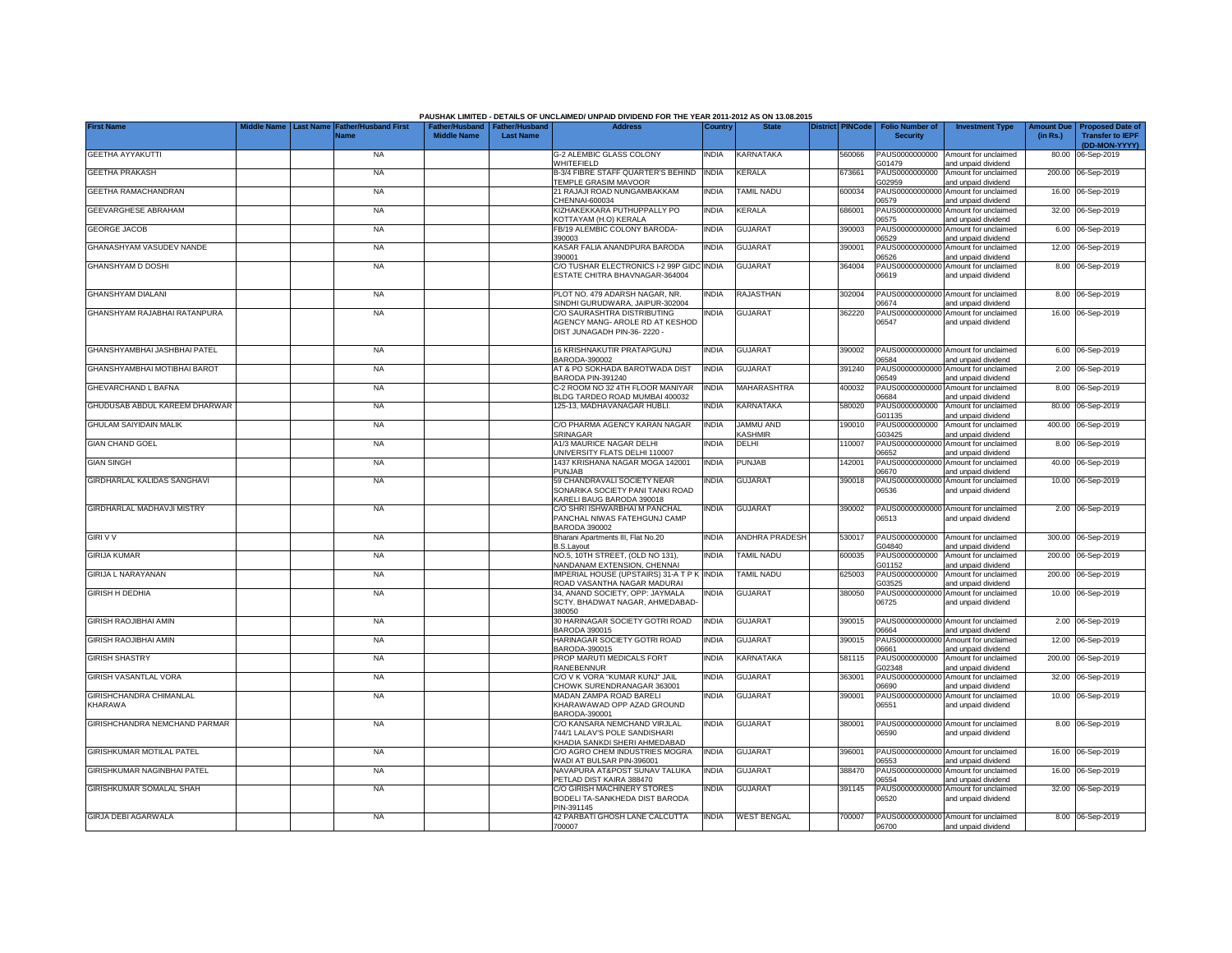|                                   |                                        |                                            |                                                       |                  | PAUSHAK LIMITED - DETAILS OF UNCLAIMED/ UNPAID DIVIDEND FOR THE YEAR 2011-2012 AS ON 13.08.2015                        |                |                       |                         |                                           |                                                                    |                               |                                                    |
|-----------------------------------|----------------------------------------|--------------------------------------------|-------------------------------------------------------|------------------|------------------------------------------------------------------------------------------------------------------------|----------------|-----------------------|-------------------------|-------------------------------------------|--------------------------------------------------------------------|-------------------------------|----------------------------------------------------|
| <b>First Name</b>                 | <b>Aiddle Name</b><br><b>Last Name</b> | <b>Father/Husband First</b><br><b>Name</b> | Father/Husband   Father/Husband<br><b>Middle Name</b> | <b>Last Name</b> | <b>Address</b>                                                                                                         | <b>Country</b> | <b>State</b>          | <b>District PINCode</b> | <b>Folio Number of</b><br><b>Security</b> | <b>Investment Type</b>                                             | <b>Amount Due</b><br>(in Rs.) | <b>Proposed Date of</b><br><b>Transfer to IEPF</b> |
| <b>GIRJADEBI AGARWALA</b>         |                                        | <b>NA</b>                                  |                                                       |                  | 42 PARBATI GHOSH LANE CALCUTTA-<br>700007                                                                              | <b>INDIA</b>   | <b>WEST BENGAL</b>    | 700007                  | 06601                                     | PAUS00000000000 Amount for unclaimed                               | 8.00                          | (DD-MON-YYYY)<br>06-Sep-2019                       |
| <b>GITA AGARWAL</b>               |                                        | <b>NA</b>                                  |                                                       |                  | 1- VASUDHA ENCLAVE, PITAMPURA,<br>DELHI-110034                                                                         | <b>INDIA</b>   | DELHI                 | 110034                  | PAUS00000000000                           | and unpaid dividend<br>Amount for unclaimed                        |                               | 16.00 06-Sep-2019                                  |
| GITA CHINUBHAI SHAH M M G MRS S C |                                        | <b>NA</b>                                  |                                                       |                  | 5/897 GHIYA SHERI MAHIDHARPURA<br>SURAT 395003                                                                         | <b>INDIA</b>   | <b>GUJARAT</b>        | 395003                  | 06611<br>PAUS00000000000<br>06555         | and unpaid dividend<br>Amount for unclaimed                        |                               | 100.00 06-Sep-2019                                 |
| <b>GITA SAHA</b>                  |                                        | <b>NA</b>                                  |                                                       |                  | 23 / D KUMARTULI STREET KOLKATA                                                                                        | <b>INDIA</b>   | <b>WEST BENGAL</b>    | '00005                  | PAUS0000000000<br>06626                   | and unpaid dividend<br>Amount for unclaimed                        |                               | 58.00 06-Sep-2019                                  |
| GITABEN JAYANTILAL PATEL          |                                        | <b>NA</b>                                  |                                                       |                  | 21/1 PRABHAKUNJ GODHRA 389001                                                                                          | <b>INDIA</b>   | <b>GUJARAT</b>        | 389001                  | PAUS0000000000<br>06510                   | and unpaid dividend<br>Amount for unclaimed<br>and unpaid dividend |                               | 6.00 06-Sep-2019                                   |
| <b>GITABEN RATILAL PATEL</b>      |                                        | <b>NA</b>                                  |                                                       |                  | 3 ABHAYNAGAR CO-OP HSG SOC NR<br>TALAV PO GORWA BARODA-390016                                                          | <b>INDIA</b>   | <b>GUJARAT</b>        | 390016                  | PAUS0000000000<br>86660                   | Amount for unclaimed<br>and unpaid dividend                        |                               | 2.00 06-Sep-2019                                   |
| <b>GOBIND PRASAD RUSTAGI</b>      |                                        | <b>NA</b>                                  |                                                       |                  | C/O SHAKTI PROVISION STORE I-4/5<br>MAIN BAZAR LAXMI NAGAR DELHI-                                                      | <b>INDIA</b>   | DELHI                 | 10092                   | PAUS0000000000<br>06653                   | Amount for unclaimed<br>and unpaid dividend                        |                               | 8.00 06-Sep-2019                                   |
| <b>GOBINDO PROSAD SAHA</b>        |                                        | <b>NA</b>                                  |                                                       |                  | 110092<br>89 S P MUKHERJEE ROAD DUM DUM                                                                                | <b>INDIA</b>   | <b>WEST BENGAL</b>    | 700028                  | PAUS0000000000                            | Amount for unclaimed                                               |                               | 300.00 06-Sep-2019                                 |
| <b>GODAWARI G SHARMA</b>          |                                        | <b>NA</b>                                  |                                                       |                  | CANTT CALCUTTA<br>TIWARI BOOK COMPANY STATION ROAD INDIA                                                               |                | <b>RAJASTHAN</b>      | 32001                   | G02831<br>PAUS0000000000                  | and unpaid dividend<br>Amount for unclaimed                        |                               | 16.00 06-Sep-2019                                  |
| <b>GOMATHI AMMAL T</b>            |                                        | <b>NA</b>                                  |                                                       |                  | <b>SIKAR 332001</b><br>59, OFFICER'S COLONY, TRICHY                                                                    | <b>INDIA</b>   | <b>TAMIL NADU</b>     | 320017                  | 06625<br>PAUS0000000000                   | and unpaid dividend<br>Amount for unclaimed                        |                               | 400.00 06-Sep-2019                                 |
| <b>GONUGUNTA RAMASESHAIAH</b>     |                                        | <b>NA</b>                                  |                                                       |                  | C/O DARSHAK LTD S B I ROAD GUNTUR-                                                                                     | <b>INDIA</b>   | <b>ANDHRA PRADESH</b> | 522004                  | 0749<br>PAUS0000000000                    | and unpaid dividend<br>Amount for unclaimed                        |                               | 16.00 06-Sep-2019                                  |
| <b>GOPA PENTIAH</b>               |                                        | <b>NA</b>                                  |                                                       |                  | 522004<br>H NO 1-6-202/8/D BABUJINAGAR                                                                                 | <b>INDIA</b>   | <b>ANDHRA PRADESH</b> | 500020                  | 06576<br>PAUS00000000000                  | and unpaid dividend<br>Amount for unclaimed                        |                               | 6.00 06-Sep-2019                                   |
| <b>GOPAL CHAND SHARMA</b>         |                                        | <b>NA</b>                                  |                                                       |                  | HYDERABAD 500020<br>624 (TYPE Z) TIMAR PUR DELHI-110007                                                                | <b>INDIA</b>   | DELHI                 | 10007                   | 06580<br>PAUS00000000000                  | and unpaid dividend<br>Amount for unclaimed                        |                               | 16.00 06-Sep-2019                                  |
| GOPAL CHANDRA UPADHAYAYA          |                                        | <b>NA</b>                                  |                                                       |                  | C-12/378 YAMUNA VIHAR DELHI 110053                                                                                     | <b>INDIA</b>   | DELHI                 | 10053                   | 06614<br>PAUS00000000000                  | and unpaid dividend<br>Amount for unclaimed                        |                               | 16.00 06-Sep-2019                                  |
| <b>GOPAL KANODIA</b>              |                                        | NA                                         |                                                       |                  | 110/6 NEHRU NAGAR KANPUR 208012                                                                                        | <b>INDIA</b>   | <b>UTTAR PRADESH</b>  | 208012                  | 06610<br>PAUS00000000000                  | and unpaid dividend<br>Amount for unclaimed                        |                               | 2.00 06-Sep-2019                                   |
| <b>GOPAL KRISHAN</b>              |                                        | <b>NA</b>                                  |                                                       |                  | 501 VARSHA 7 BUNGALOWS ANDHERI<br>WEST) MUMBAI-400061                                                                  | <b>INDIA</b>   | <b>MAHARASHTRA</b>    | 400061                  | 06718<br>06598                            | and unpaid dividend<br>PAUS00000000000 Amount for unclaimed        |                               | 8.00 06-Sep-2019                                   |
| <b>GOPAL KRISHAN KUMAR</b>        |                                        | <b>NA</b>                                  |                                                       |                  | FLAT NO 3-B POCKET C-2 LAWRENCE<br>ROAD DELHI-110035                                                                   | <b>INDIA</b>   | <b>DELHI</b>          | 110035                  | PAUS0000000000<br>06665                   | and unpaid dividend<br>Amount for unclaimed                        |                               | 8.00 06-Sep-2019                                   |
| GOPAL KRISHNA AGARWAL             |                                        | S O LATE SHRI RAM<br>CHANDRA AGARWAL       |                                                       |                  | MULTI BUSINESS SERVICES KUNCHA<br>SITA RAM .BAREILLY                                                                   | <b>INDIA</b>   | <b>UTTAR PRADESH</b>  | 243003                  | PAUS1206120000<br>78248                   | and unpaid dividend<br>Amount for unclaimed<br>and unpaid dividend |                               | 32.00 06-Sep-2019                                  |
| GOPAL KRISHNARAO KULKARNI         |                                        | <b>NA</b>                                  |                                                       |                  | <b>MERCHANT MARKET GADAG</b><br>KARNATAKA 582101                                                                       | <b>INDIA</b>   | <b>KARNATAKA</b>      | 582101                  | PAUS0000000000<br>06574                   | Amount for unclaimed<br>and unpaid dividend                        | 16.00                         | 06-Sep-2019                                        |
| <b>GOPALA KRISHNA KOLLURI</b>     |                                        | <b>NA</b>                                  |                                                       |                  | 6-40 ANUPURAM PO E C I L HYDERABAD                                                                                     | <b>INDIA</b>   | <b>ANDHRA PRADESH</b> | 500062                  | PAUS0000000000<br>G03112                  | Amount for unclaimed<br>and unpaid dividend                        | 200.00                        | 06-Sep-2019                                        |
| GOPALAKRISHNA MURTHY TADIPARTHI   |                                        | <b>NA</b>                                  |                                                       |                  | C/O SREEDHAR MEDICAL<br>DISTRIBUTORS NEHRU ROAD TENALI                                                                 | <b>INDIA</b>   | <b>ANDHRA PRADESH</b> | 522201                  | PAUS0000000000<br>G04754                  | Amount for unclaimed<br>and unpaid dividend                        | 200.00                        | 06-Sep-2019                                        |
| GOPALBHAI CHIMANLAL SHAH          |                                        | <b>NA</b>                                  |                                                       |                  | <b>BITABHARTI POL PADRA DIST</b><br>VADODARA PIN-391440                                                                | <b>INDIA</b>   | <b>GUJARAT</b>        | 391440                  | PAUS0000000000<br>06558                   | Amount for unclaimed<br>and unpaid dividend                        | 2.00                          | 06-Sep-2019                                        |
| <b>GOPALDAS MANILAL RAITHATTA</b> |                                        | <b>NA</b>                                  |                                                       |                  | GURU KRUPA NEAR LOHANA MAHAJAN<br>WADI JAMKHAMBHALIA 361001                                                            | <b>INDIA</b>   | <b>GUJARAT</b>        | 361001                  | PAUS00000000000<br>06561                  | Amount for unclaimed<br>and unpaid dividend                        |                               | 6.00 06-Sep-2019                                   |
| <b>GOPI RAM KEDIA</b>             |                                        | <b>NA</b>                                  |                                                       |                  | A-124 SECTOR 19 NOIDA DISTT                                                                                            | <b>INDIA</b>   | <b>UTTAR PRADESH</b>  | 201301                  |                                           | PAUS00000000000 Amount for unclaimed                               |                               | 8.00 06-Sep-2019                                   |
| <b>GOPIKRISHNAN K N</b>           |                                        | <b>NA</b>                                  |                                                       |                  | GHAZIABAD 201301<br>1652/57 EAST END 'A' MAIN 9TH BLOCK,                                                               | <b>INDIA</b>   | <b>KARNATAKA</b>      | 560069                  | 06660<br>PAUS0000000000                   | and unpaid dividend<br>Amount for unclaimed                        |                               | 1600.00 06-Sep-2019                                |
| <b>GOPINATH RAO B S</b>           |                                        | <b>NA</b>                                  |                                                       |                  | JAYANAGAR BANGALORE<br>C/O. DR. BAPU SRINIVASA RAO 905/14,<br>IV MAIN ROAD, 2ND CROSS<br><b>VIDYARANYAPURAM.MYSORE</b> | <b>INDIA</b>   | <b>KARNATAKA</b>      | 570008                  | G02000<br>PAUS0000000000<br>B01020        | and unpaid dividend<br>Amount for unclaimed<br>and unpaid dividend |                               | 400.00 06-Sep-2019                                 |
| GORDHAN GANGDAS PARSANA           |                                        | <b>NA</b>                                  |                                                       |                  | AT & POST TARGHADIA TALUKA & DIST                                                                                      | <b>INDIA</b>   | <b>GUJARAT</b>        | 360003                  |                                           | PAUSIN300974100 Amount for unclaimed                               |                               | 16.00 06-Sep-2019                                  |
| GORDHANBHAI GOKALBHAI AMIN        |                                        | <b>NA</b>                                  |                                                       |                  | RAJKOT, TARGHADIA<br>CHHOTALAL BHUVAN PRATAPGUNJ<br>BARODA-390002                                                      | <b>INDIA</b>   | GUJARAT               | 390002                  | 74930<br>PAUS00000000000<br>06518         | and unpaid dividend<br>Amount for unclaimed                        |                               | 10.00 06-Sep-2019                                  |
| GORDHANBHAI MANIBHAI CHAUHAN      |                                        | <b>NA</b>                                  |                                                       |                  | AT & PO SOKHADA BHATHUJI FALIA<br>DIST BARODA PIN-391240                                                               | <b>INDIA</b>   | GUJARAT               | 391240                  | PAUS00000000000<br>06562                  | and unpaid dividend<br>Amount for unclaimed                        |                               | 2.00 06-Sep-2019                                   |
| <b>GORUR RAYASANI KANTHI</b>      |                                        | <b>NA</b>                                  |                                                       |                  | 22, PANCH SHEEL, VEERADESAI ROAD<br>ANDHERI WEST MUMBAI                                                                | <b>INDIA</b>   | MAHARASHTRA           | 400058                  | PAUS0000000000<br>G01499                  | and unpaid dividend<br>Amount for unclaimed<br>and unpaid dividend |                               | 200.00 06-Sep-2019                                 |
| <b>GOURI JAGDISH MALI</b>         |                                        | <b>NA</b>                                  |                                                       |                  | CHILDREN'S HOSPITAL NEAR BUS<br><b>STAND ATHANI</b>                                                                    | <b>INDIA</b>   | KARNATAKA             | 591304                  | PAUS0000000000<br>G02394                  | Amount for unclaimed<br>and unpaid dividend                        |                               | 200.00 06-Sep-2019                                 |
| GOURISHANKER AGARWAL              |                                        | <b>NA</b>                                  |                                                       |                  | BAGADIYA MANSION JAWAHAR NAGAR<br><b>RAIPUR 492001</b>                                                                 | <b>INDIA</b>   | CHHATTISGARH          | 492001                  | 06634                                     | PAUS00000000000 Amount for unclaimed<br>and unpaid dividend        |                               | 8.00 06-Sep-2019                                   |
| <b>GOUTAM PRAMANIK</b>            |                                        | NA                                         |                                                       |                  | P-45/1 C I T ROAD SCHEME -L II ENTALLY INDIA<br>CALCUTTA                                                               |                | <b>WEST BENGAL</b>    | 700014                  | PAUS0000000000<br>G02921                  | Amount for unclaimed<br>and unpaid dividend                        |                               | 200.00 06-Sep-2019                                 |
| <b>GOUTAM SAHA</b>                |                                        | <b>NA</b>                                  |                                                       |                  | C/O SWAPNA MEDICAL STORES 37<br>JESSORE ROAD NAGERBAZAR P S<br><b>DUMDUM</b>                                           | <b>INDIA</b>   | <b>WEST BENGAL</b>    | 700028                  | PAUS0000000000<br>G02759                  | Amount for unclaimed<br>and unpaid dividend                        |                               | 200.00 06-Sep-2019                                 |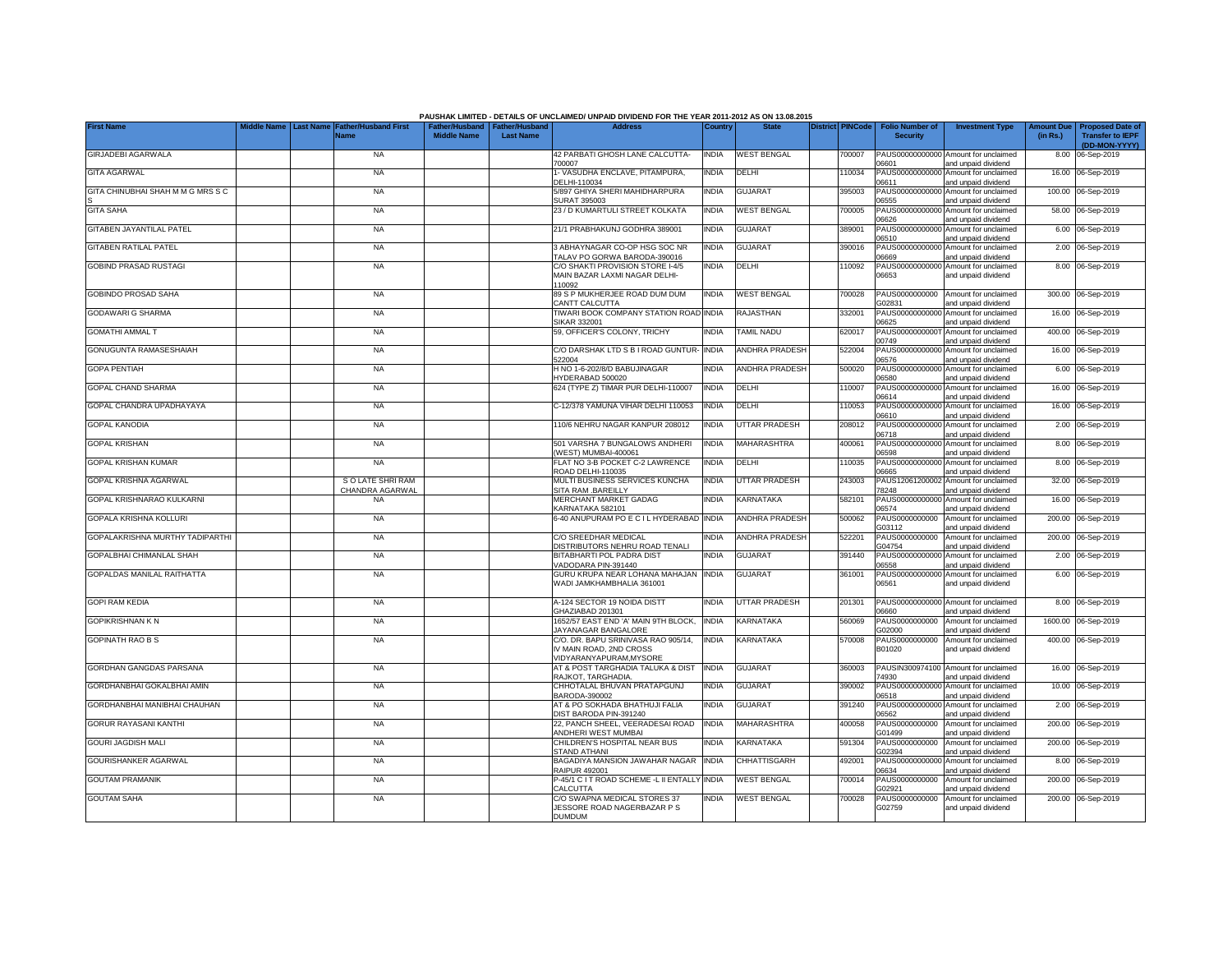| PAUSHAK LIMITED - DETAILS OF UNCLAIMED/ UNPAID DIVIDEND FOR THE YEAR 2011-2012 AS ON 13.08.2015 |             |                  |                             |                                             |                                           |                                                                                                          |              |                       |  |                         |                                           |                                                                    |                               |                                                                     |
|-------------------------------------------------------------------------------------------------|-------------|------------------|-----------------------------|---------------------------------------------|-------------------------------------------|----------------------------------------------------------------------------------------------------------|--------------|-----------------------|--|-------------------------|-------------------------------------------|--------------------------------------------------------------------|-------------------------------|---------------------------------------------------------------------|
| <b>First Name</b>                                                                               | Middle Name | <b>Last Name</b> | <b>Father/Husband First</b> | <b>Father/Husband</b><br><b>Middle Name</b> | <b>Father/Husband</b><br><b>Last Name</b> | <b>Address</b>                                                                                           | Country      | <b>State</b>          |  | <b>District PINCode</b> | <b>Folio Number of</b><br><b>Security</b> | <b>Investment Type</b>                                             | <b>Amount Due</b><br>(in Rs.) | <b>Proposed Date of</b><br><b>Transfer to IEPF</b><br>(DD-MON-YYYY) |
| <b>GOVIND RAM GUPTA</b>                                                                         |             |                  | <b>NA</b>                   |                                             |                                           | G-79 NEW SEELAMPUR DELHI-110053                                                                          | <b>INDIA</b> | DELHI                 |  | 110053                  |                                           | PAUS00000000000 Amount for unclaimed                               | 16.00                         | 06-Sep-2019                                                         |
| <b>GOVIND RAMCHANDRA PATHAK</b>                                                                 |             |                  | <b>NA</b>                   |                                             |                                           | 9 ASHOK COLONY KHASGI BAZAR<br><b>GWALIOR-474001</b>                                                     | INDIA        | <b>MADHYA PRADESH</b> |  | 474001                  | 06662<br>PAUS0000000000<br>06616          | and unpaid dividend<br>Amount for unclaimed<br>and unpaid dividend | 16.00                         | 06-Sep-2019                                                         |
| GOVINDBHAI FULABHAI PATEL                                                                       |             |                  | <b>NA</b>                   |                                             |                                           | HARIKRIPA NIVAS CHHANI BARODA PIN-                                                                       | <b>INDIA</b> | <b>GUJARAT</b>        |  | 391740                  | PAUS0000000000                            | Amount for unclaimed                                               | 6.00                          | 06-Sep-2019                                                         |
| <b>GOVINDBHAIK PATEL</b>                                                                        |             |                  | <b>NA</b>                   |                                             |                                           | 391740<br>SWAMINARAYAN VAS RANIP<br>AHMEDABAD 382480                                                     | INDIA        | <b>GUJARAT</b>        |  | 382480                  | 06563<br>PAUS0000000000<br>06676          | and unpaid dividend<br>Amount for unclaimed<br>and unpaid dividend | 16.00                         | 06-Sep-2019                                                         |
| GOVINDBHAI TRIKAMLAL THAKKER                                                                    |             |                  | <b>NA</b>                   |                                             |                                           | BAZAR AT & PO SOKHADA DIST                                                                               | INDIA        | <b>GUJARAT</b>        |  | 391240                  | PAUS0000000000                            | Amount for unclaimed                                               | 6.00                          | 06-Sep-2019                                                         |
| GOVINDLAL CHANDULAL MISTRY                                                                      |             |                  | <b>NA</b>                   |                                             |                                           | BARODA PIN-391240<br>"MADHU KUNJ" 58 MADHAVBAG SOC                                                       | INDIA        | <b>GUJARAT</b>        |  | 390009                  | 06565<br>PAUS00000000000                  | and unpaid dividend<br>Amount for unclaimed                        | 2.00                          | 06-Sep-2019                                                         |
| <b>GOWRI A PRABHU</b>                                                                           |             |                  | <b>NA</b>                   |                                             |                                           | MAKARPURA RD BARODA-390009<br>3 D PEEYES HOMES STURROCK ROAD                                             | <b>INDIA</b> | KARNATAKA             |  | 575001                  | 06517<br>PAUS0000000000                   | and unpaid dividend<br>Amount for unclaimed                        | 1400.00                       | 06-Sep-2019                                                         |
| GULABSINH RATANSINH GADHAVI                                                                     |             |                  | <b>NA</b>                   |                                             |                                           | <b>FALNIRMANGALORE</b><br>4 NARENDRA PARK KARELIBAUG                                                     | NDIA         | <b>GUJARAT</b>        |  | 390001                  | G01909                                    | and unpaid dividend<br>PAUS00000000000 Amount for unclaimed        |                               | 6.00 06-Sep-2019                                                    |
| <b>GULAM MOHAMAD YUSUF GABA</b>                                                                 |             |                  | <b>NA</b>                   |                                             |                                           | BARODA-390001<br>2790 LUHAR STREET AT & PO BARDOLI<br>394601                                             | <b>INDIA</b> | <b>GUJARAT</b>        |  | 394601                  | 06567<br>PAUS00000000000<br>06672         | and unpaid dividend<br>Amount for unclaimed                        |                               | 32.00 06-Sep-2019                                                   |
| GULAMHUSAIN CHANDBHAI<br><b>SARIBAWALA</b>                                                      |             |                  | <b>NA</b>                   |                                             |                                           | WADI VORWAD BARODA-390001                                                                                | <b>INDIA</b> | <b>GUJARAT</b>        |  | 390001                  | PAUS0000000000<br>06569                   | and unpaid dividend<br>Amount for unclaimed<br>and unpaid dividend |                               | 16.00 06-Sep-2019                                                   |
| GULAMHUSAIN NAZARALI BOXWALA                                                                    |             |                  | <b>NA</b>                   |                                             |                                           | WADI BADRI MAHOLA BARODA-390001                                                                          | <b>INDIA</b> | <b>GUJARAT</b>        |  | 390001                  | PAUS00000000000                           | Amount for unclaimed                                               |                               | 16.00 06-Sep-2019                                                   |
| <b>GULSHAN ARORA</b>                                                                            |             |                  | <b>KRISHAN LAL ARORA</b>    |                                             |                                           | H 14/8 MALVIYA NAGAR NEW DELHI                                                                           | <b>INDIA</b> | DELHI                 |  | 110017                  | 06570<br>PAUSIN301143100                  | and unpaid dividend<br>Amount for unclaimed                        |                               | 16.00 06-Sep-2019                                                   |
| <b>GULSHAN KUMAR</b>                                                                            |             |                  | <b>NA</b>                   |                                             |                                           | 50 WEST MUKERJEE NAGAR DELHI-                                                                            | INDIA        | DELHI                 |  | 110009                  | 6607<br>PAUS0000000000                    | and unpaid dividend<br>Amount for unclaimed                        | 8.00                          | 06-Sep-2019                                                         |
| GUNNESWARA RAO CHALAMCHARLA                                                                     |             |                  | <b>NA</b>                   |                                             |                                           | 110009<br>'SUBBARAO MANSIONS",<br>TADEPALLIGUDEM P.O., W.GODAVARI                                        | INDIA        | <b>ANDHRA PRADESH</b> |  | 534101                  | 8080<br>PAUS0000000000<br>G00414          | and unpaid dividend<br>Amount for unclaimed<br>and unpaid dividend |                               | 200.00 06-Sep-2019                                                  |
| GUNVANTBHAI BAKORBHAI PATEL                                                                     |             |                  | <b>NA</b>                   |                                             |                                           | DIST, (A.P)<br>PACHHALU STREET NIZAMPURA PO<br>FATTEH GUNJ CAMP BARODA 390002                            | INDIA        | <b>GUJARAT</b>        |  | 390002                  | 06523                                     | PAUS00000000000 Amount for unclaimed<br>and unpaid dividend        |                               | 2.00 06-Sep-2019                                                    |
| <b>GUNVANTLAL C THAKKER</b>                                                                     |             |                  | <b>NA</b>                   |                                             |                                           | A SOMCHAND & CO 488/38 L K TRUST<br>BLDG PANCHKUVA AHMEDABAD 380002                                      | INDIA        | <b>GUJARAT</b>        |  | 380002                  | PAUS0000000000<br>06697                   | Amount for unclaimed<br>and unpaid dividend                        |                               | 16.00 06-Sep-2019                                                   |
| <b>GUNVANTLAL POPATLAL SHAH</b>                                                                 |             |                  | <b>NA</b>                   |                                             |                                           | 14 CHITANYA STATE BANK SOCIETY DR INDIA<br>VIKRAM SARABHAI ROAD NR<br>VASTRAPUR AHMEDABAD-380015         |              | <b>GUJARAT</b>        |  | 380015                  | 06519                                     | PAUS00000000000 Amount for unclaimed<br>and unpaid dividend        |                               | 32.00 06-Sep-2019                                                   |
| <b>GUNVATRAI RATANJI DESAI</b>                                                                  |             |                  | <b>NA</b>                   |                                             |                                           | C/O JAYANT G DESAI 9/51 INDIRA PARK<br>MAIN ROAD UDHNA DIST SURAT 394210                                 | <b>INDIA</b> | <b>GUJARA1</b>        |  | 394210                  | 06542                                     | PAUS00000000000 Amount for unclaimed<br>and unpaid dividend        |                               | 2.00 06-Sep-2019                                                    |
| GUR DAYAL PRASAD SHARMA                                                                         |             |                  | <b>NA</b>                   |                                             |                                           | 16, RAJDEEP ENCLAVE DAYALBAGH,<br>AGRA                                                                   | <b>INDIA</b> | <b>UTTAR PRADESH</b>  |  | 282005                  | PAUS0000000000<br>G03944                  | Amount for unclaimed<br>and unpaid dividend                        |                               | 200.00 06-Sep-2019                                                  |
| GURCHARAN LALL SEHGAL                                                                           |             |                  | <b>NA</b>                   |                                             |                                           | GP-37 PITAMPURA DELHI 110034                                                                             | INDIA        | DELHI                 |  | 110034                  | 06612                                     | PAUS00000000000 Amount for unclaimed<br>and unpaid dividend        |                               | 20.00 06-Sep-2019                                                   |
| <b>GURCHARAN SINGH</b>                                                                          |             |                  | <b>NA</b>                   |                                             |                                           | A-9A/5 VASANT VIHAR NEW DELHI-<br>110057                                                                 | INDIA        | DELHI                 |  | 110057                  | 06650                                     | PAUS00000000000 Amount for unclaimed<br>and unpaid dividend        |                               | 16.00 06-Sep-2019                                                   |
| <b>GURDEEP KAUR R MAKHIJA</b>                                                                   |             |                  | <b>NA</b>                   |                                             |                                           | 3 SHRI GURU RAMDAS SOCIETY<br>BAPUNAGAR AHMEDABAD 380024                                                 | INDIA        | <b>GUJARAT</b>        |  | 380024                  | PAUS0000000000<br>88880                   | Amount for unclaimed<br>and unpaid dividend                        |                               | 8.00 06-Sep-2019                                                    |
| <b>GURDEV SINGH VEDI</b>                                                                        |             |                  | <b>NA</b>                   |                                             |                                           | FLAT NO 100 POCKET NO 12 BLOCK C-                                                                        | <b>INDIA</b> | DELHI                 |  | 110001                  | PAUS0000000000                            | Amount for unclaimed                                               |                               | 8.00 06-Sep-2019                                                    |
| <b>GURDIP SINGH</b>                                                                             |             |                  | <b>NA</b>                   |                                             |                                           | 2/C JANAKPURI NEW DELHI-110001<br>NEAR SANATAN DHARAM HALL KADBI<br>CHOWK NAGPUR 440004                  | <b>INDIA</b> | <b>MAHARASHTRA</b>    |  | 440004                  | 06649<br>PAUS00000000000<br>06695         | and unpaid dividend<br>Amount for unclaimed                        |                               | 66.00 06-Sep-2019                                                   |
| GURUCHARAN SINGH D BHATIA                                                                       |             |                  | <b>NA</b>                   |                                             |                                           | C/O JANTA ROAD LINES 26, AHMEDABAD<br><b><i>NARE - HOUSING NAROL CHAR RASTA</i></b><br>AHMEDABAD 3824-05 | <b>INDIA</b> | <b>GUJARA1</b>        |  | 382405                  | PAUS00000000000<br>06694                  | and unpaid dividend<br>Amount for unclaimed<br>and unpaid dividend |                               | 66.00 06-Sep-2019                                                   |
| <b>GURURAJ SHASTRY</b>                                                                          |             |                  | <b>NA</b>                   |                                             |                                           | FORT RANEBENNUR                                                                                          | INDIA        | <b>KARNATAKA</b>      |  | 581115                  | PAUS0000000000<br>G02350                  | Amount for unclaimed<br>and unpaid dividend                        |                               | 200.00 06-Sep-2019                                                  |
| GYAN VARDHAN PODDAR                                                                             |             |                  | <b>NA</b>                   |                                             |                                           | SHRI HARISHANKAR MILLS STATION<br>ROAD CHAPRA BIHAR                                                      | INDIA        | <b>BIHAR</b>          |  | 800001                  | PAUS0000000000<br>G03764                  | Amount for unclaimed<br>and unpaid dividend                        |                               | 2500.00 06-Sep-2019                                                 |
| <b>GYANENDRANATH BARIK</b>                                                                      |             |                  | <b>NA</b>                   |                                             |                                           | C/O CHANDAN MEDICINE STORE<br>MAHATAB ROAD CUTTACK ORISSA                                                | INDIA        | ORISSA                |  | 753012                  | PAUS0000000000<br>G02645                  | Amount for unclaimed<br>and unpaid dividend                        |                               | 200.00 06-Sep-2019                                                  |
| <b>HD PATEL</b>                                                                                 |             |                  | <b>NA</b>                   |                                             |                                           | DARBAR NAKA GANDHI CHOWK PO<br>HALVAD DIST SURENDRANAGAR-363330                                          | <b>INDIA</b> | <b>GUJARAT</b>        |  | 363330                  | PAUS0000000000<br>06783                   | Amount for unclaimed<br>and unpaid dividend                        |                               | 16.00 06-Sep-2019                                                   |
| H HAREKRISHNA KAMATH                                                                            |             |                  | <b>NA</b>                   |                                             |                                           | MERCHANT MARKET ROAD<br>COONDAPOOR-576201                                                                | INDIA        | KARNATAKA             |  | 576201                  | 06862                                     | PAUS00000000000 Amount for unclaimed<br>and unpaid dividend        |                               | 8.00 06-Sep-2019                                                    |
| <b>H J MOTWANI</b>                                                                              |             |                  | <b>NA</b>                   |                                             |                                           | C-4B/13/85 JANAKPURI NEW DELHI NEW<br>DELHI                                                              | <b>INDIA</b> | DELHI                 |  | 110058                  | PAUS00000000000<br>06945                  | Amount for unclaimed<br>and unpaid dividend                        | 8.00                          | 06-Sep-2019                                                         |
| <b>H K KHOSLA</b>                                                                               |             |                  | <b>NA</b>                   |                                             |                                           | C/O UJJWAL LTD GANDHI PARK<br>GOLGHAR GORAKHPUR 273001                                                   | INDIA        | UTTAR PRADESH         |  | 273001                  | PAUS00000000000<br>06834                  | Amount for unclaimed<br>and unpaid dividend                        | 66.00                         | 06-Sep-2019                                                         |
| <b>HNSMYER</b>                                                                                  |             |                  | <b>NA</b>                   |                                             |                                           | 16, REST HOUSE CRESCENT, GROUND<br>FLOOR BANGALORE                                                       | <b>INDIA</b> | KARNATAKA             |  | 560001                  | PAUS0000000000<br>H01489                  | Amount for unclaimed<br>and unpaid dividend                        |                               | 100.00 06-Sep-2019                                                  |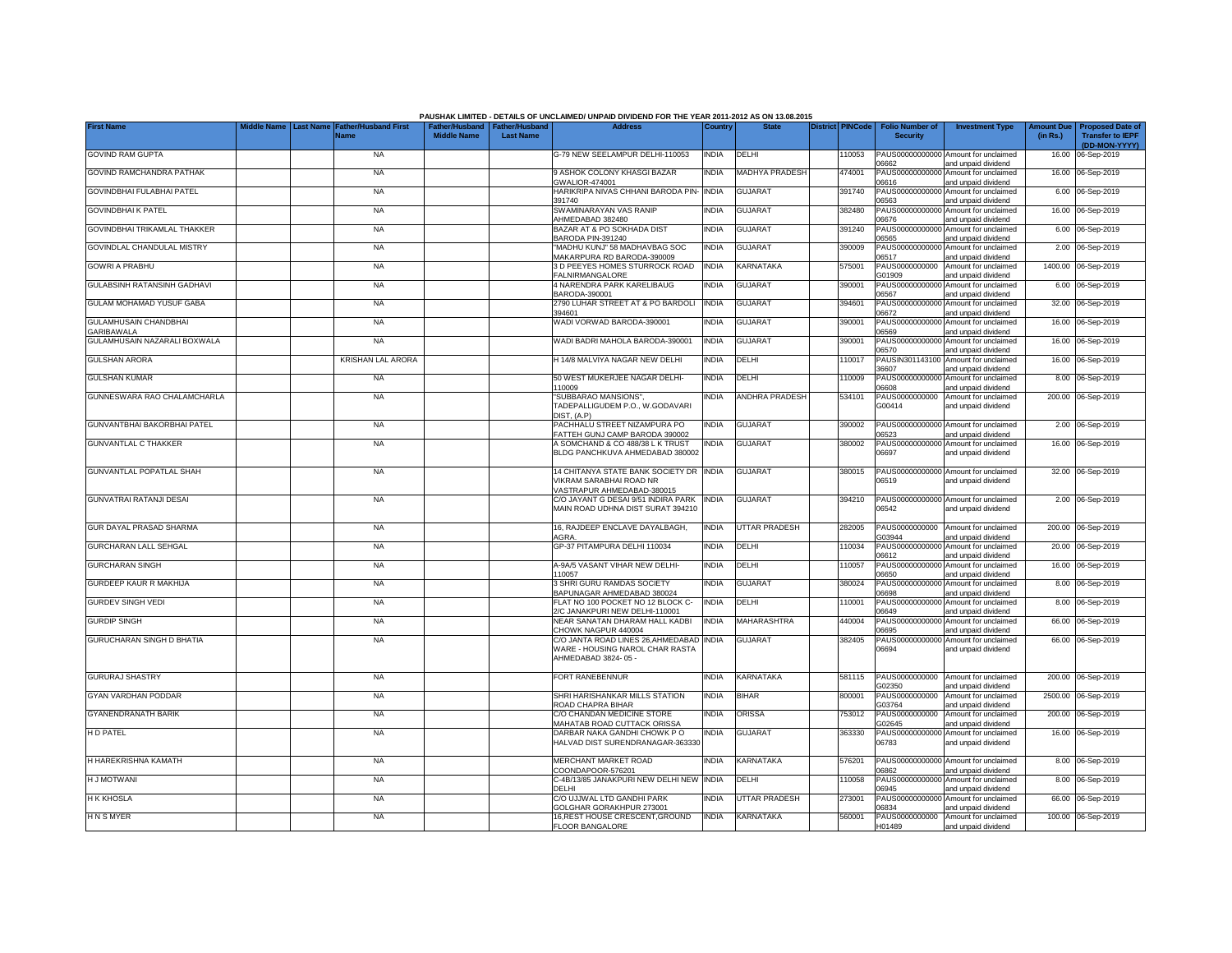|                               | <b>Last Name</b> |                              |                    |                                                     | PAUSHAK LIMITED - DETAILS OF UNCLAIMED/ UNPAID DIVIDEND FOR THE YEAR 2011-2012 AS ON 13.08.2015<br><b>Address</b> |              | <b>State</b>       | <b>District PINCode</b> | Folio Number o'                   |                                                                    |                               |                                            |
|-------------------------------|------------------|------------------------------|--------------------|-----------------------------------------------------|-------------------------------------------------------------------------------------------------------------------|--------------|--------------------|-------------------------|-----------------------------------|--------------------------------------------------------------------|-------------------------------|--------------------------------------------|
| <b>First Name</b>             |                  | Father/Husband First<br>Vame | <b>Middle Name</b> | Father/Husband   Father/Husband<br><b>Last Name</b> |                                                                                                                   | Country      |                    |                         | <b>Security</b>                   | <b>Investment Type</b>                                             | <b>Amount Due</b><br>(in Rs.) | Proposed Date o<br><b>Transfer to IEPF</b> |
| <b>H R CHHABRA</b>            |                  | <b>NA</b>                    |                    |                                                     | A-5-B-60 SFS FLATS PASCHIM VIHAR                                                                                  | <b>INDIA</b> | DELHI              | 110063                  |                                   | PAUS00000000000 Amount for unclaimed                               |                               | (DD-MON-YYYY)<br>8.00 06-Sep-2019          |
| <b>H R CHHABRA</b>            |                  | <b>NA</b>                    |                    |                                                     | NEW DELHI 110063<br>A-5-B-60 SFS FLATS PASCHIM VIHAR<br><b>NEW DELHI 110063</b>                                   | <b>INDIA</b> | DELHI              | 110063                  | 07008<br>PAUS00000000000<br>07007 | and unpaid dividend<br>Amount for unclaimed<br>and unpaid dividend |                               | 8.00 06-Sep-2019                           |
| <b>H S AMARNATH</b>           |                  | <b>NA</b>                    |                    |                                                     | C/O.BANGALORE STOCK EXCHANGE<br>LTD UNI BLDG MILLER TANK                                                          | <b>INDIA</b> | KARNATAKA          | 560052                  | PAUS0000000000<br>H02189          | Amount for unclaimed<br>and unpaid dividend                        |                               | 1400.00 06-Sep-2019                        |
| <b>H S LAKSHMI</b>            |                  | <b>NA</b>                    |                    |                                                     | VASANTHNAGAR BANGALORE<br>NO 142 KUMARA PARK WEST 12TH<br>BLOCK UP STAIRS BANGALORE-560020                        | India        | KARNATAKA          | 560020                  | PAUS00000000000<br>06865          | Amount for unclaimed<br>and unpaid dividend                        |                               | 8.00 06-Sep-2019                           |
| <b>H S NAILA</b>              |                  | <b>NA</b>                    |                    |                                                     | DALIP VILAS MOTI DOONGRI ROAD                                                                                     | <b>INDIA</b> | <b>RAJASTHAN</b>   | 302004                  | PAUS00000000000                   | Amount for unclaimed                                               |                               | 8.00 06-Sep-2019                           |
| H SHANTHI                     |                  | <b>NA</b>                    |                    |                                                     | JAIPUR-302004<br>F/38 ALEMBIC GLASS COLONY                                                                        | <b>NDIA</b>  | KARNATAKA          | 560066                  | 06870<br>PAUS0000000000           | and unpaid dividend<br>Amount for unclaimed                        |                               | 32.00 06-Sep-2019                          |
| H VISHWARADHYA                |                  | <b>NA</b>                    |                    |                                                     | WHITEFIELD P O BANGALORE-560066<br>1572 IIND CROSS NAGAPPA BLOCK                                                  | INDIA        | KARNATAKA          | 560021                  | 06837<br>PAUS0000000000           | and unpaid dividend<br>Amount for unclaimed                        |                               | 8.00 06-Sep-2019                           |
| HAMEED A P                    |                  | ALUMPARAMBIL<br>MOIDEENKUTTY |                    |                                                     | SRIRAMAPURAM BANGALORE-560021<br>ALUMPARAMBIL HOUSE PO<br>KURANHIYOOR VIA                                         | INDIA        | MAHARASHTRA        | 999999                  | 06934<br>PAUS1202390000<br>07717  | and unpaid dividend<br>Amount for unclaimed<br>and unpaid dividend |                               | 200.00 06-Sep-2019                         |
| HAMSAVENI KANNAN              |                  | <b>NA</b>                    |                    |                                                     | CHAVAKKADTRICHUR<br>SITE NO 247 48 THIRD MAIN ROAD                                                                | <b>INDIA</b> | KARNATAKA          | 560032                  | PAUS00000000000                   | Amount for unclaimed                                               |                               | 16.00 06-Sep-2019                          |
| HANAMARADDI TIMARADDI GANGAL  |                  | <b>NA</b>                    |                    |                                                     | GANGA NAGAR BANGALORE 560032<br>GANGAL NURSING HOME HOUSE HUBLI<br>KARNATAK PIN-580021                            | <b>INDIA</b> | KARNATAKA          | 580021                  | 06863<br>PAUS0000000000<br>06832  | and unpaid dividend<br>Amount for unclaimed                        |                               | 40.00 06-Sep-2019                          |
| HANBAL B SHIVARAM             |                  | <b>NA</b>                    |                    |                                                     | MALLIKARJUNA NILAYA KOTE ROAD<br><b>SHIMOGA</b>                                                                   | India        | <b>KARNATAKA</b>   | 577202                  | PAUS0000000000<br>H02575          | and unpaid dividend<br>Amount for unclaimed<br>and unpaid dividend | 200.00                        | 06-Sep-2019                                |
| HANSA BABUBHAI PARIKH         |                  | <b>NA</b>                    |                    |                                                     | LADWADA SANKADI SHERI BARODA<br>390001                                                                            | <b>NDIA</b>  | <b>GUJARAT</b>     | 390001                  | PAUS0000000000<br>06734           | Amount for unclaimed<br>and unpaid dividend                        |                               | 6.00 06-Sep-2019                           |
| HANSA H SHAH                  |                  | <b>NA</b>                    |                    |                                                     | 12 ASHAPURI NAGAR SOCIETY<br>RAMAKAKA ROAD CHHANI VADODARA                                                        | India        | <b>GUJARAT</b>     | 391740                  | PAUS0000000000<br>H04260          | Amount for unclaimed<br>and unpaid dividend                        |                               | 200.00 06-Sep-2019                         |
| HANSA HARIKANT PARIKH         |                  | <b>NA</b>                    |                    |                                                     | 29, SEJAL SOCIETY,<br>FATEHGANJ, VADODARA VADODARA                                                                | India        | <b>GUJARAT</b>     | 390002                  | PAUS0000000000<br>H00077          | Amount for unclaimed<br>and unpaid dividend                        |                               | 200.00 06-Sep-2019                         |
| HANSA JAYANTILAL DESAI        |                  | <b>NA</b>                    |                    |                                                     | DARJINO KHANCHO OPP PADAPOLE<br>GANDHI ROAD AHMEDABAD-380001                                                      | India        | <b>GUJARAT</b>     | 380001                  | PAUS00000000000<br>06948          | Amount for unclaimed<br>and unpaid dividend                        |                               | 16.00 06-Sep-2019                          |
| HANSA PATEL                   |                  | <b>NA</b>                    |                    |                                                     | "SIDDHARTH" OPP ST MARY'S SCHOOL<br>KALAWAD ROAD RAJKOT                                                           | <b>INDIA</b> | <b>GUJARAT</b>     | 360005                  | PAUS0000000000<br>H04146          | Amount for unclaimed<br>and unpaid dividend                        |                               | 300.00 06-Sep-2019                         |
| HANSA RAJNIKANT MEHTA         |                  | <b>NA</b>                    |                    |                                                     | C/O THE SWASTIK JANATA SAHAKARI<br>BANK LTD 502 KALBADEVI ROAD<br>MUMBAI-400002                                   | <b>INDIA</b> | <b>MAHARASHTRA</b> | 400002                  | PAUS00000000000<br>06915          | Amount for unclaimed<br>and unpaid dividend                        |                               | 8.00 06-Sep-2019                           |
| HANSABEN BAVANDAS TILAWAT     |                  | <b>NA</b>                    |                    |                                                     | BANK ROAD OPP AMBANI GUEST<br>HOUSE JAM KHAMBALIA JAMNAGAR                                                        | <b>INDIA</b> | <b>GUJARAT</b>     | 361001                  | 06784                             | PAUS00000000000 Amount for unclaimed<br>and unpaid dividend        |                               | 2.00 06-Sep-2019                           |
| HANSABEN DEVENDRAPRASAD BHATT |                  | <b>NA</b>                    |                    |                                                     | QTR.NO.545/B,G.S.F.C. TOWNSHIP PO.<br>FERTILIZERNAGAR, DIST. VADODARA-<br>391750                                  | <b>INDIA</b> | <b>GUJARAT</b>     | 391750                  | PAUS00000000000<br>06786          | Amount for unclaimed<br>and unpaid dividend                        |                               | 2.00 06-Sep-2019                           |
| HANSABEN MAHENDRABHAI PATEL   |                  | <b>NA</b>                    |                    |                                                     | 11 SANDIP APARTMENTS VISHWAS<br>COLONY ALKAPURI BARODA-390005                                                     | <b>INDIA</b> | <b>GUJARAT</b>     | 390005                  | PAUS00000000000<br>06759          | Amount for unclaimed<br>and unpaid dividend                        |                               | 2.00 06-Sep-2019                           |
| HANSABEN NATUBHAI PATEL       |                  | <b>NA</b>                    |                    |                                                     | <b>BAKUL SOCIETY NO 3 OPP ABHISHEK</b><br>COLONY RACE COURSE ROAD BARODA<br>390015                                | INDIA        | <b>GUJARAT</b>     | 390015                  | PAUS00000000000<br>06788          | Amount for unclaimed<br>and unpaid dividend                        |                               | 82.00 06-Sep-2019                          |
| HANSARAJBHAI JETHABHAI PATEL  |                  | <b>NA</b>                    |                    |                                                     | AT RAMSIKAMPA POST ODHA TAL<br>BAYAD DIST SABARKANTHA 383325                                                      | <b>INDIA</b> | <b>GUJARAT</b>     | 383325                  | 06791                             | PAUS00000000000 Amount for unclaimed<br>and unpaid dividend        |                               | 2.00 06-Sep-2019                           |
| HANSARAJBHAI VALAJIBHAI PATEL |                  | <b>NA</b>                    |                    |                                                     | AT MAGODILAT POST MAGODI DIST TAL INDIA<br>GANDHINAGAR                                                            |              | <b>GUJARAT</b>     | 382010                  | PAUS00000000000<br>06792          | Amount for unclaimed<br>and unpaid dividend                        |                               | 16.00 06-Sep-2019                          |
| HANUMAN PRASAD BHARGAVA       |                  | <b>NA</b>                    |                    |                                                     | J-33 PANCHIM VIHAR NEW DELHI-110063 INDIA                                                                         |              | <b>DELHI</b>       | 110063                  | PAUS00000000000<br>06936          | Amount for unclaimed<br>and unpaid dividend                        |                               | 24.00 06-Sep-2019                          |
| HANUMESH DAROJI               |                  | <b>NA</b>                    |                    |                                                     | JAI HANUMAN MEDICAL STORES.<br>GANGAVATHI, P.O. RAICHUR DIST.                                                     | <b>INDIA</b> | KARNATAKA          | 583227                  | PAUS0000000000<br>H00844          | Amount for unclaimed<br>and unpaid dividend                        |                               | 1600.00 06-Sep-2019                        |
| HARAKHCHAND M SHAH            |                  | <b>NA</b>                    |                    |                                                     | 43-44 KAVERI'A' WING PLOT NO 63<br>SECTOR NO-17 VASHI NEW MUMBAI<br>400705                                        | INDIA        | MAHARASHTRA        | 400705                  | PAUS0000000000<br>06918           | Amount for unclaimed<br>and unpaid dividend                        |                               | 40.00 06-Sep-2019                          |
| <b>HARBANS SINGH</b>          |                  | <b>NA</b>                    |                    |                                                     | B-76-A FATEH NAGAR NEW DELHI<br>110018                                                                            | INDIA        | <b>DELHI</b>       | 110018                  | PAUS00000000000<br>06880          | Amount for unclaimed<br>and unpaid dividend                        |                               | 8.00 06-Sep-2019                           |
| HARBANS SINGH GREWAL          |                  | <b>NA</b>                    |                    |                                                     | 53/4 OLD RAJINDERNAGAR NEW DELHI-<br>110060                                                                       | <b>INDIA</b> | DELHI              | 110060                  | PAUS0000000000<br>06944           | Amount for unclaimed<br>and unpaid dividend                        |                               | 16.00 06-Sep-2019                          |
| <b>HARBHAJAN SINGH</b>        |                  | <b>JIWAN SINGH</b>           |                    |                                                     | B/0 Salim Tabri Ludhiana                                                                                          | <b>INDIA</b> | PUNJAB             | 141005                  | PAUS1202990006<br>63749           | Amount for unclaimed<br>and unpaid dividend                        |                               | 66.00 06-Sep-2019                          |
| <b>HARDEEP SINGH</b>          |                  | <b>NA</b>                    |                    |                                                     | CARGILL SEEDS INDIA LTD 308<br>SOPHIA'S CHOICE NO 7 ST MARK'S<br>ROAD BANGALORE 560001                            | India        | KARNATAKA          | 560001                  | PAUS00000000000<br>06981          | Amount for unclaimed<br>and unpaid dividend                        |                               | 324.00 06-Sep-2019                         |
| HARDEEP SINGH ARORA           |                  | <b>NA</b>                    |                    |                                                     | H NO 3/196 RODU PURA TARNTARAN-<br>143401                                                                         | <b>INDIA</b> | <b>PUNJAB</b>      | 143401                  | 06833                             | PAUS00000000000 Amount for unclaimed<br>and unpaid dividend        |                               | 16.00 06-Sep-2019                          |
| HARDYAL SINGH SAHOTA          |                  | <b>NA</b>                    |                    |                                                     | 219-E DDA (MIG) FLATS RAJOURI<br>GARDEN NEW DELHI-110027                                                          | <b>INDIA</b> | DELHI              | 110027                  | 06875                             | PAUS00000000000 Amount for unclaimed<br>and unpaid dividend        |                               | 8.00 06-Sep-2019                           |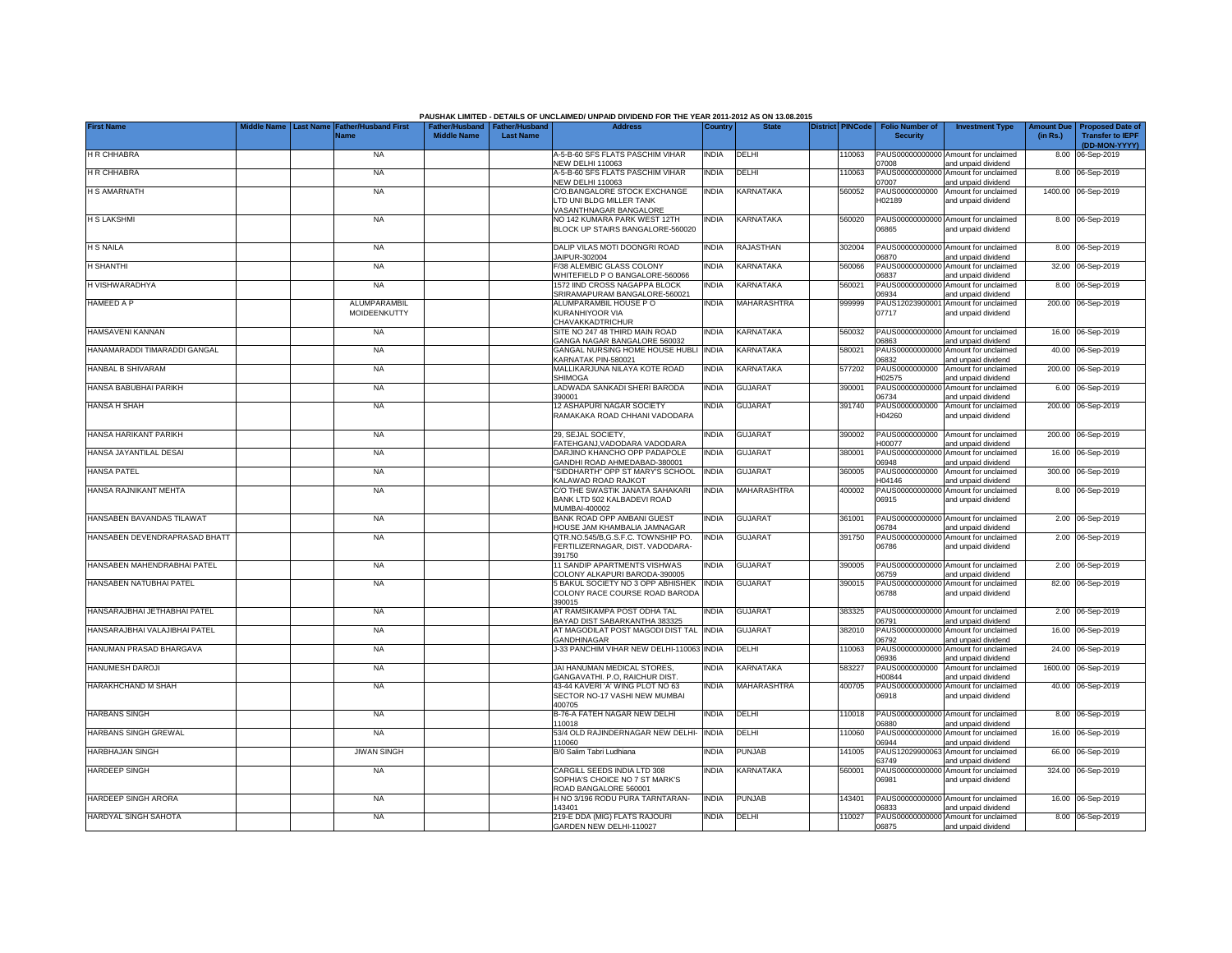|                               |                                        |                             |                                 |                  | PAUSHAK LIMITED - DETAILS OF UNCLAIMED/ UNPAID DIVIDEND FOR THE YEAR 2011-2012 AS ON 13.08.2015 |              |                       |                         |                          |                                                             |                   |                                          |
|-------------------------------|----------------------------------------|-----------------------------|---------------------------------|------------------|-------------------------------------------------------------------------------------------------|--------------|-----------------------|-------------------------|--------------------------|-------------------------------------------------------------|-------------------|------------------------------------------|
| <b>First Name</b>             | <b>Aiddle Name</b><br><b>Last Name</b> | <b>Father/Husband First</b> | Father/Husband   Father/Husband |                  | <b>Address</b>                                                                                  | Country      | <b>State</b>          | <b>District PINCode</b> | <b>Folio Number of</b>   | <b>Investment Type</b>                                      | <b>Amount Due</b> | <b>Proposed Date of</b>                  |
|                               |                                        | <b>Name</b>                 | <b>Middle Name</b>              | <b>Last Name</b> |                                                                                                 |              |                       |                         | <b>Security</b>          |                                                             | (in Rs.)          | <b>Transfer to IEPF</b><br>(DD-MON-YYYY) |
| HARESH HASSANAND MIRCHANDANI  |                                        | <b>NA</b>                   |                                 |                  | FLAT NO 180 1ST FLOOR CENTRAL                                                                   | <b>INDIA</b> | MAHARASHTRA           | 400031                  |                          | PAUS00000000000 Amount for unclaimed                        |                   | 8.00 06-Sep-2019                         |
|                               |                                        |                             |                                 |                  | GOVT COLONY TYPE III WADALA                                                                     |              |                       |                         | 06912                    | and unpaid dividend                                         |                   |                                          |
|                               |                                        |                             |                                 |                  | MUMBAI-400031                                                                                   |              |                       |                         |                          |                                                             |                   |                                          |
| HARESH NAROTTAMDAS POPAT      |                                        | <b>NA</b>                   |                                 |                  | SAHJANAND PETROLEUM CO IBP                                                                      | <b>INDIA</b> | <b>GUJARAT</b>        | 362220                  |                          | PAUS00000000000 Amount for unclaimed                        |                   | 32.00 06-Sep-2019                        |
|                               |                                        |                             |                                 |                  | PETROL PUMP STATE HIGH WAY                                                                      |              |                       |                         | 07020                    | and unpaid dividend                                         |                   |                                          |
|                               |                                        |                             |                                 |                  | KESHOD DIST JUNAGADH 362220                                                                     |              |                       |                         |                          |                                                             |                   |                                          |
| HARESH SHANTILAL SHAH         |                                        | <b>NA</b>                   |                                 |                  | 47 SAHJIVAN SOCIETY ASHRAM ROAD<br>USMANPURA USMANPURA                                          | <b>INDIA</b> | <b>GUJARAT</b>        | 380009                  | 06909                    | PAUS00000000000 Amount for unclaimed<br>and unpaid dividend |                   | 8.00 06-Sep-2019                         |
|                               |                                        |                             |                                 |                  | AHMEDABAD                                                                                       |              |                       |                         |                          |                                                             |                   |                                          |
| <b>HARI KISHAN RUSTOGI</b>    |                                        | <b>NA</b>                   |                                 |                  | C-I/15 PRASHANT VIHAR DELHI 110085                                                              | <b>INDIA</b> | DELHI                 | 10085                   |                          | PAUS00000000000 Amount for unclaimed                        |                   | 8.00 06-Sep-2019                         |
|                               |                                        |                             |                                 |                  |                                                                                                 |              |                       |                         | 06926                    | and unpaid dividend                                         |                   |                                          |
| <b>HARI KISHORE SETH</b>      |                                        | <b>NA</b>                   |                                 |                  | 4 CAPPER ROAD LALBAGH LUCKNOW                                                                   | <b>INDIA</b> | <b>UTTAR PRADESH</b>  | 226001                  | PAUS0000000000           | Amount for unclaimed                                        |                   | 300.00 06-Sep-2019                       |
|                               |                                        |                             |                                 |                  |                                                                                                 |              |                       |                         | H03384                   | and unpaid dividend                                         |                   |                                          |
| HARI KRISHAN SURI             |                                        | <b>NA</b>                   |                                 |                  | 1/190 MAHABIR NAGAR NEW DELHI-                                                                  | <b>INDIA</b> | DELHI                 | 10018                   | PAUS0000000000           | Amount for unclaimed                                        |                   | 16.00 06-Sep-2019                        |
| HARI LAL LEEKHA               |                                        | <b>NA</b>                   |                                 |                  | 10018<br>D/216 SAKET NEW DELHI 110017                                                           | <b>INDIA</b> | DELHI                 | 10017                   | 6886<br>PAUS0000000000   | and unpaid dividend<br>Amount for unclaimed                 |                   | 8.00 06-Sep-2019                         |
|                               |                                        |                             |                                 |                  |                                                                                                 |              |                       |                         | 06927                    | and unpaid dividend                                         |                   |                                          |
| <b>HARI PRAKASH</b>           |                                        | <b>NA</b>                   |                                 |                  | RAKABGUNJ NEHRU CROSS LUCKNOW                                                                   | <b>INDIA</b> | <b>UTTAR PRADESH</b>  | 226004                  | PAUS0000000000           | Amount for unclaimed                                        |                   | 32.00 06-Sep-2019                        |
|                               |                                        |                             |                                 |                  | 226004                                                                                          |              |                       |                         | 06835                    | and unpaid dividend                                         |                   |                                          |
| <b>HARI RAM GADHOK</b>        |                                        | <b>NA</b>                   |                                 |                  | J 9/48A RAJOURI GARDEN EXTN NEW                                                                 | <b>INDIA</b> | DELHI                 | 10027                   | PAUS0000000000           | Amount for unclaimed                                        |                   | 24.00 06-Sep-2019                        |
|                               |                                        |                             |                                 |                  | DELHI-110027                                                                                    |              |                       |                         | 06877                    | and unpaid dividend                                         |                   |                                          |
| HARIBHAI KALIDAS PATEL        |                                        | <b>NA</b>                   |                                 |                  | 10, MEGDOOT SOCIETY B/HGANESH                                                                   | <b>INDIA</b> | <b>GUJARAT</b>        | 388001                  | PAUS00000000000          | Amount for unclaimed                                        |                   | 2.00 06-Sep-2019                         |
|                               |                                        |                             |                                 |                  | DUGHALAYA MANGALPURA ROAD<br><b>ANAND</b>                                                       |              |                       |                         | 06741                    | and unpaid dividend                                         |                   |                                          |
| HARIBHAI SHAMJIBHAI GODHANI   |                                        | <b>NA</b>                   |                                 |                  | KYM HOUSE POST OFFICE ROAD                                                                      | <b>INDIA</b> | <b>GUJARAT</b>        | 362001                  |                          | PAUS00000000000 Amount for unclaimed                        |                   | 32.00 06-Sep-2019                        |
|                               |                                        |                             |                                 |                  | UNAGADH-362001                                                                                  |              |                       |                         | 06796                    | and unpaid dividend                                         |                   |                                          |
| <b>HARIDAS ARORA</b>          |                                        | <b>NA</b>                   |                                 |                  | 26 AMAR BASU SARANI OLD CHORE                                                                   | <b>INDIA</b> | <b>WEST BENGAL</b>    | 700007                  | PAUS0000000000           | Amount for unclaimed                                        |                   | 600.00 06-Sep-2019                       |
|                               |                                        |                             |                                 |                  | BAGAN LANE CALCUTTA                                                                             |              |                       |                         | H02854                   | and unpaid dividend                                         |                   |                                          |
| HARIDAS MOHANLAL MEHTA        |                                        | <b>NA</b>                   |                                 |                  | 2 VIKAS TENAMENTS NR VISHVAMITRA                                                                | <b>INDIA</b> | <b>GUJARAT</b>        | 380051                  |                          | PAUS00000000000 Amount for unclaimed                        |                   | 16.00 06-Sep-2019                        |
|                               |                                        |                             |                                 |                  | BUS-STOP JIVRAJ PARK VEJALPUR                                                                   |              |                       |                         | 06764                    | and unpaid dividend                                         |                   |                                          |
| HARIGANGABEN MOHANLAL PARIKH  |                                        | <b>NA</b>                   |                                 |                  | ROAD AHMEDABAD 380051<br>C/O NAVBHARAT AGENCIES RIDDHI                                          | <b>INDIA</b> | <b>GUJARAT</b>        | 364515                  |                          | PAUS00000000000 Amount for unclaimed                        |                   | 32.00 06-Sep-2019                        |
|                               |                                        |                             |                                 |                  | SIDDHI MARKET AT SAVARKUNDLA DIST                                                               |              |                       |                         | 06797                    | and unpaid dividend                                         |                   |                                          |
|                               |                                        |                             |                                 |                  | BHAVNAGAR-364515                                                                                |              |                       |                         |                          |                                                             |                   |                                          |
| HARIHAR HIRALAL JOSHI         |                                        | <b>NA</b>                   |                                 |                  | NR CHAPANER DARWAJA CHHIPWAD                                                                    | <b>INDIA</b> | <b>GUJARAT</b>        | 390006                  |                          | PAUS00000000000 Amount for unclaimed                        |                   | 16.00 06-Sep-2019                        |
|                               |                                        |                             |                                 |                  | NAKA BARODA-390006                                                                              |              |                       |                         | 06836                    | and unpaid dividend                                         |                   |                                          |
| HARIKRISHNADAS PURUSHOTTAMDAS |                                        | <b>NA</b>                   |                                 |                  | AT & POST UTTARSANDA VAHALBHAI'S                                                                | <b>INDIA</b> | <b>GUJARAT</b>        | 387001                  | PAUS0000000000           | Amount for unclaimed                                        |                   | 6.00 06-Sep-2019                         |
| <b>SHAH</b>                   |                                        |                             |                                 |                  | KHADKI TAL NADIAD DIST KAIRA PIN-                                                               |              |                       |                         | 06765                    | and unpaid dividend                                         |                   |                                          |
| HARILAL D SHETH               |                                        | <b>NA</b>                   |                                 |                  | 387001<br>25B RANI SANKARI LANE CALCUTTA-                                                       | <b>INDIA</b> | <b>WEST BENGAL</b>    | 700026                  |                          | PAUS00000000000 Amount for unclaimed                        |                   | 8.00 06-Sep-2019                         |
|                               |                                        |                             |                                 |                  | 700026                                                                                          |              |                       |                         | 06900                    | and unpaid dividend                                         |                   |                                          |
| HARILAL DWARKADAS SHAH        |                                        | <b>NA</b>                   |                                 |                  | SALUN BAZAR KOVADA POLE NADIAD                                                                  | <b>INDIA</b> | <b>GUJARAT</b>        | 387001                  | PAUS0000000000           | Amount for unclaimed                                        | 6.00              | 06-Sep-2019                              |
|                               |                                        |                             |                                 |                  | DIST KAIRA PIN-387001                                                                           |              |                       |                         | 06799                    | and unpaid dividend                                         |                   |                                          |
| HARILAL NAGARDAS DAVE         |                                        | <b>NA</b>                   |                                 |                  | 22/1 MAHALAXMI SOCIETY NEAR MOTI                                                                | <b>INDIA</b> | <b>GUJARAT</b>        | 362001                  | PAUS0000000000           | Amount for unclaimed                                        | 32.00             | 06-Sep-2019                              |
|                               |                                        |                             |                                 |                  | <b>BAUG JUNAGADH</b>                                                                            |              |                       |                         | 06751                    | and unpaid dividend                                         |                   |                                          |
| HARILAL TRIBHOVANDAS GANDHI   |                                        | <b>NA</b>                   |                                 |                  | HANMANJI WALU FALIYU NAVAPURA                                                                   | <b>INDIA</b> | <b>GUJARAT</b>        | 391440                  | PAUS0000000000           | Amount for unclaimed                                        | 2.00              | 06-Sep-2019                              |
| <b>HARIOM V NIGAM</b>         |                                        | <b>NA</b>                   |                                 |                  | PADRA DIST BARODA PIN-391440<br>A 63/594 M I G COLONY BANDRA EAST                               | <b>INDIA</b> | <b>MAHARASHTRA</b>    | 400051                  | 06800<br>PAUS0000000000  | and unpaid dividend<br>Amount for unclaimed                 |                   | 8.00 06-Sep-2019                         |
|                               |                                        |                             |                                 |                  | MUMBAI-400051                                                                                   |              |                       |                         | 06858                    | and unpaid dividend                                         |                   |                                          |
| HARIRAM C GOPWANI             |                                        | <b>NA</b>                   |                                 |                  | FLAT NO 11 3RD FLOOR 2 NYLOR ROAD                                                               | <b>INDIA</b> | MAHARASHTRA           | 411001                  | PAUS0000000000           | Amount for unclaimed                                        |                   | 8.00 06-Sep-2019                         |
|                               |                                        |                             |                                 |                  | JASHAN MAHAL PUNE 411001                                                                        |              |                       |                         | 06979                    | and unpaid dividend                                         |                   |                                          |
| HARIRAM TARACHAND JHAVERI     |                                        | <b>NA</b>                   |                                 |                  | 201/202 WOODLAND 'B' 4 BUNGALOW                                                                 | <b>INDIA</b> | MAHARASHTRA           | 400058                  | PAUS00000000000          | Amount for unclaimed                                        |                   | 24.00 06-Sep-2019                        |
|                               |                                        |                             |                                 |                  | (OSHIWA- RA) J P ROAD ANDHERI WEST                                                              |              |                       |                         | 06899                    | and unpaid dividend                                         |                   |                                          |
| <b>HARIS MASOOD</b>           |                                        | <b>NA</b>                   |                                 |                  | MUMBAI-400058-                                                                                  | <b>INDIA</b> | <b>BIHAR</b>          | 800004                  | PAUS0000000000           |                                                             |                   | 2.00 06-Sep-2019                         |
|                               |                                        |                             |                                 |                  | RAMNA BAGH NAYA TOLA PATNA-<br>800004                                                           |              |                       |                         | 06801                    | Amount for unclaimed<br>and unpaid dividend                 |                   |                                          |
| HARISCHANDRA BHAILALBHAI AMIN |                                        | <b>NA</b>                   |                                 |                  | 23, PARISRAM SOCIETY, SHUBHANPUR                                                                | <b>INDIA</b> | <b>GUJARAT</b>        | 390007                  | PAUS0000000000           | Amount for unclaimed                                        |                   | 160.00 06-Sep-2019                       |
|                               |                                        |                             |                                 |                  | VADODARA                                                                                        |              |                       |                         | H00426                   | and unpaid dividend                                         |                   |                                          |
| HARISH CHANDER MITTAL         |                                        | <b>NA</b>                   |                                 |                  | G-12 LAXMI NAGAR DELHI 110092                                                                   | <b>INDIA</b> | DELHI                 | 110092                  | PAUS0000000000           | Amount for unclaimed                                        |                   | 8.00 06-Sep-2019                         |
|                               |                                        |                             |                                 |                  |                                                                                                 |              |                       |                         | 07006                    | and unpaid dividend                                         |                   |                                          |
| HARISH CHANDRA AJMANI         |                                        | <b>NA</b>                   |                                 |                  | LUXMI ELECTRIC CO 108 G T ROAD                                                                  | <b>INDIA</b> | UTTAR PRADESH         | 201001                  | PAUS0000000000           | Amount for unclaimed                                        |                   | 200.00 06-Sep-2019                       |
| <b>HARISH CHHANGANI</b>       |                                        | <b>NA</b>                   |                                 |                  | GHAZIABAD<br>838 JEEVAN DEEP COLONY NR. SINDHI                                                  | <b>INDIA</b> | <b>MADHYA PRADESH</b> | 452001                  | H03903<br>PAUS0000000000 | and unpaid dividend<br>Amount for unclaimed                 |                   | 200.00 06-Sep-2019                       |
|                               |                                        |                             |                                 |                  | COLONY INDORE                                                                                   |              |                       |                         | H03278                   | and unpaid dividend                                         |                   |                                          |
| <b>HARISH GAMBHIR</b>         |                                        | <b>NA</b>                   |                                 |                  | C-449(BASEMENT) CHITTARANJAN                                                                    | <b>INDIA</b> | <b>MAHARASHTRA</b>    | 440019                  | PAUS0000000000           | Amount for unclaimed                                        |                   | 8.00 06-Sep-2019                         |
|                               |                                        |                             |                                 |                  | PARK NEW DELHI                                                                                  |              |                       |                         | 06883                    | and unpaid dividend                                         |                   |                                          |
| <b>HARISH KUMAR</b>           |                                        | <b>NA</b>                   |                                 |                  | V & PO DAULATABAD DISTT GURGAON                                                                 | <b>INDIA</b> | <b>HARYANA</b>        | 123505                  |                          | PAUS00000000000 Amount for unclaimed                        |                   | 16.00 06-Sep-2019                        |
|                               |                                        |                             |                                 |                  | <b>HARYANA 123505</b>                                                                           |              |                       |                         | 07024                    | and unpaid dividend                                         |                   |                                          |
| HARISHBHAI MANUBHAI BHATT     |                                        | <b>NA</b>                   |                                 |                  | HAVELI STREET GANDEVI DIST BULSAR                                                               | <b>INDIA</b> | <b>GUJARAT</b>        | 396360                  |                          | PAUS00000000000 Amount for unclaimed                        |                   | 16.00 06-Sep-2019                        |
| HARISHBHAI MANUBHAI BHATT     |                                        | <b>NA</b>                   |                                 |                  | PIN-396360<br>HAVELI STREET GANDEVI DIST BULSAR INDIA                                           |              | <b>GUJARAT</b>        | 396360                  | 06803                    | and unpaid dividend<br>PAUS00000000000 Amount for unclaimed |                   | 16.00 06-Sep-2019                        |
|                               |                                        |                             |                                 |                  | PIN-396360                                                                                      |              |                       |                         | 06802                    | and unpaid dividend                                         |                   |                                          |
|                               |                                        |                             |                                 |                  |                                                                                                 |              |                       |                         |                          |                                                             |                   |                                          |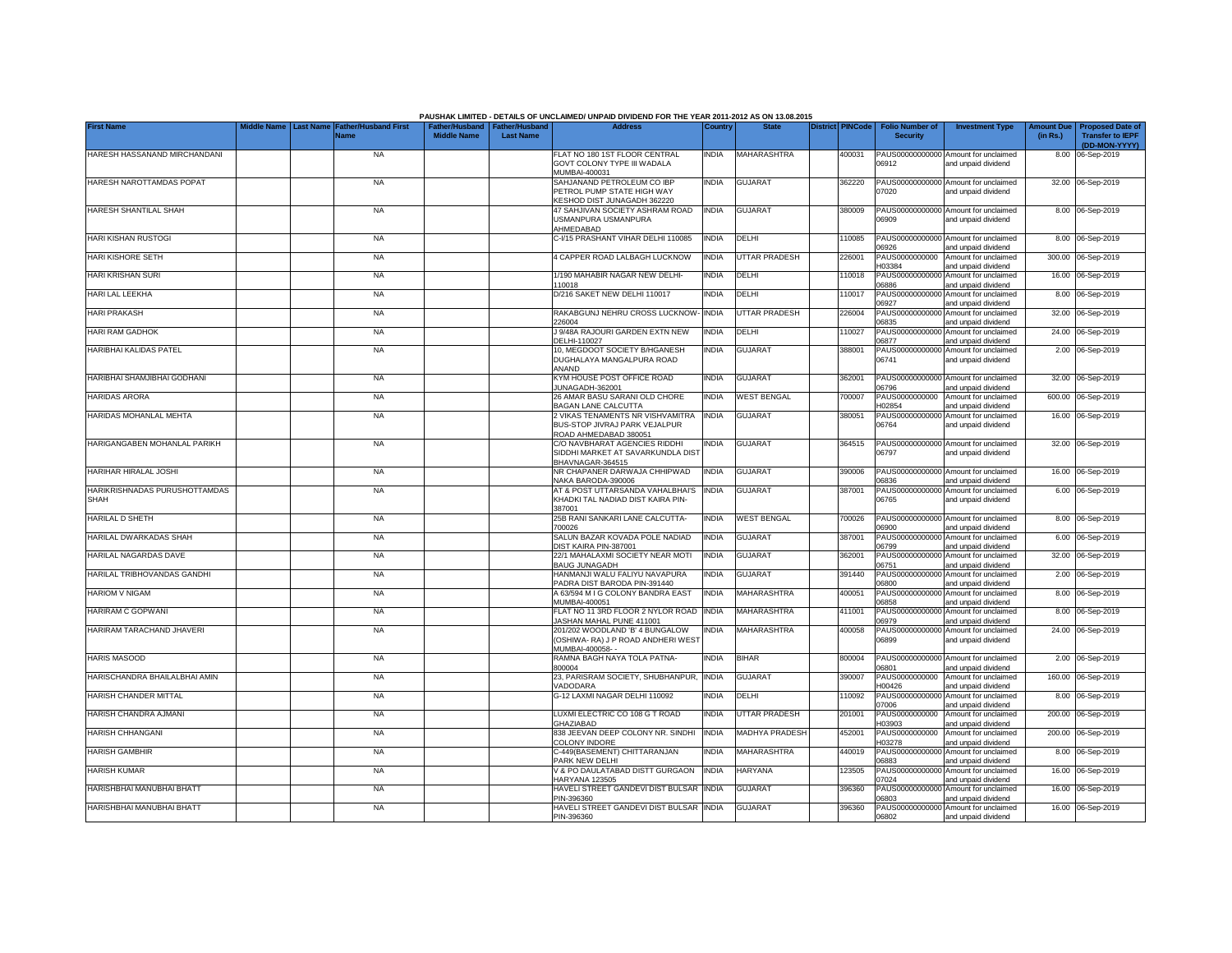|                                               |                                                        |                    |                                                   | PAUSHAK LIMITED - DETAILS OF UNCLAIMED/ UNPAID DIVIDEND FOR THE YEAR 2011-2012 AS ON 13.08.2015              |              |                       |                         |                                           |                                                             |                               |                                                    |
|-----------------------------------------------|--------------------------------------------------------|--------------------|---------------------------------------------------|--------------------------------------------------------------------------------------------------------------|--------------|-----------------------|-------------------------|-------------------------------------------|-------------------------------------------------------------|-------------------------------|----------------------------------------------------|
| <b>First Name</b>                             | <b>Father/Husband First</b><br>ast Name<br><b>Name</b> | <b>Middle Name</b> | Father/Husband Father/Husband<br><b>Last Name</b> | <b>Address</b>                                                                                               | Country      | <b>State</b>          | <b>District PINCode</b> | <b>Folio Number of</b><br><b>Security</b> | <b>Investment Type</b>                                      | <b>Amount Due</b><br>(in Rs.) | <b>Proposed Date of</b><br><b>Transfer to IEPF</b> |
|                                               |                                                        |                    |                                                   |                                                                                                              |              |                       |                         |                                           |                                                             |                               | (DD-MON-YYYY)                                      |
| <b>HARISHBHAI N BHATT</b>                     | <b>NA</b>                                              |                    |                                                   | 45 LAXMIDAS NAGAR PART 2 BEHIND<br>ESI HOSPITAL GOTRI ROAD VADODARA                                          | INDIA        | <b>GUJARAT</b>        | 390015                  | PAUS0000000000<br>H04502                  | Amount for unclaimed<br>and unpaid dividend                 |                               | 200.00 06-Sep-2019                                 |
| <b>HARISHCHANDRA B</b>                        | <b>NA</b>                                              |                    |                                                   | 4/12 SILVER NEST KINGS CIRCLE<br>MUMBAI-400019                                                               | <b>INDIA</b> | MAHARASHTRA           | 400019                  | PAUS00000000000<br>06855                  | Amount for unclaimed<br>and unpaid dividend                 |                               | 8.00 06-Sep-2019                                   |
| HARISHKUMAR GOVINDBHAI PATEL                  | <b>NA</b>                                              |                    |                                                   | HARIKRIPA NIVAS CHHANI DIST<br><b>BARODA PIN-391740</b>                                                      | <b>INDIA</b> | <b>GUJARAT</b>        | 391740                  | PAUS00000000000<br>16805                  | Amount for unclaimed<br>and unpaid dividend                 |                               | 6.00 06-Sep-2019                                   |
| HARISHKUMAR HARIDAS BARAI                     | <b>NA</b>                                              |                    |                                                   | NEAR GOPAL BAG RACE COURSE<br>CIRCLE BARODA-390002                                                           | India        | <b>GUJARAT</b>        | 390002                  | PAUS00000000000<br>06747                  | Amount for unclaimed<br>and unpaid dividend                 |                               | 2.00 06-Sep-2019                                   |
| HARISING JESINGBHAI CHAUDHARI                 | <b>NA</b>                                              |                    |                                                   | <b>4 SHREYANAGAR SOCIETY</b><br>SUBHANPURA BARODA-390007                                                     | India        | <b>GUJARAT</b>        | 390007                  | PAUS00000000000<br>06941                  | Amount for unclaimed<br>and unpaid dividend                 |                               | 22.00 06-Sep-2019                                  |
| HARIVADAN C DESAI                             | <b>NA</b>                                              |                    |                                                   | ALHAD VAGO DESAI VAGO NADIAD<br>387001                                                                       | INDIA        | <b>GUJARAT</b>        | 387001                  | PAUS00000000000<br>07004                  | Amount for unclaimed<br>and unpaid dividend                 |                               | 16.00 06-Sep-2019                                  |
| HARIVADAN MANILAL PARIKH                      | <b>NA</b>                                              |                    |                                                   | BAJWADA SHETH SERI BARODA 390001                                                                             | <b>INDIA</b> | <b>GUJARAT</b>        | 390001                  | PAUS0000000000<br>06739                   | Amount for unclaimed<br>and unpaid dividend                 |                               | 10.00 06-Sep-2019                                  |
| HARIVADAN P BHATT                             | <b>NA</b>                                              |                    |                                                   | 2E RANG-SAGAR FLATS<br>NARAYANNAGAR ROAD AHMEDABAD-<br>380007                                                | india        | <b>GUJARAT</b>        | 380007                  | PAUS0000000000<br>06907                   | Amount for unclaimed<br>and unpaid dividend                 |                               | 24.00 06-Sep-2019                                  |
| HARJEET SINGH D BHATIA                        | <b>NA</b>                                              |                    |                                                   | C/O JANTA ROAD LINES 26, AHMEDABAD INDIA<br>WARE - HOUSING NAROL CHAR RASTA<br>AHMEDABAD 3824-05 -           |              | <b>GUJARAT</b>        | 382405                  | PAUS0000000000<br>06996                   | Amount for unclaimed<br>and unpaid dividend                 |                               | 32.00 06-Sep-2019                                  |
| <b>HARJIT KAUR</b>                            | <b>NA</b>                                              |                    |                                                   | B-2/117 SAFDARJANG ENCLAVE DELHI-<br>110029                                                                  | <b>INDIA</b> | DELHI                 | 110029                  | 06882                                     | PAUS00000000000 Amount for unclaimed<br>and unpaid dividend |                               | 8.00 06-Sep-2019                                   |
| HARMANBHAI CHHOTABHAI PATEL                   | <b>NA</b>                                              |                    |                                                   | 81 KUNJ SOCIETY BARODA-390001                                                                                | India        | <b>GUJARAT</b>        | 390001                  | PAUS0000000000<br>06806                   | Amount for unclaimed<br>and unpaid dividend                 |                               | 2.00 06-Sep-2019                                   |
| HARNAM SINGH MAGHAR SINGH<br><b>GHATEHORD</b> | <b>NA</b>                                              |                    |                                                   | 9 DIGNITY PLOT 134 NR BON BON OFF J<br>P ROAD 4 BUNGLOW ANDHERI WEST<br>MUMBAI 400058                        | india        | MAHARASHTRA           | 400058                  | PAUS0000000000<br>06853                   | Amount for unclaimed<br>and unpaid dividend                 |                               | 8.00 06-Sep-2019                                   |
| HARPREET KHURANA                              | <b>NA</b>                                              |                    |                                                   | D-93, SECTOR 36, NOIDA, DIST. GAUTAM INDIA<br>BUDH NAGAR (UP)-201303                                         |              | <b>UTTAR PRADESH</b>  | 201303                  | PAUS00000000000<br>06963                  | Amount for unclaimed<br>and unpaid dividend                 |                               | 8.00 06-Sep-2019                                   |
| <b>HARSH SHARMA</b>                           | <b>NA</b>                                              |                    |                                                   | 202 JAORA TOWERS 22<br>MANORAMAGANJ INDORE                                                                   | <b>INDIA</b> | <b>MADHYA PRADESH</b> | 452001                  | PAUS0000000000<br>H03281                  | Amount for unclaimed<br>and unpaid dividend                 |                               | 200.00 06-Sep-2019                                 |
| HARSHA ANJAN SHAH                             | <b>NA</b>                                              |                    |                                                   | 2 SHREEJI APARTMENT NR ASHAPURI<br>TEMPLE JIVRAJ PARK AHMEDABAD<br>380051                                    | India        | <b>GUJARAT</b>        | 380051                  | 06972                                     | PAUS00000000000 Amount for unclaimed<br>and unpaid dividend |                               | 16.00 06-Sep-2019                                  |
| HARSHAD JASWANTLAL SHAH                       | <b>NA</b>                                              |                    |                                                   | C/O AMRUTLAL D SHAH GHEEKANTA<br>VAD FALIA NEAR RAOPURA TOWER<br>BARODA-390001                               | india        | <b>GUJARAT</b>        | 390001                  | 06810                                     | PAUS00000000000 Amount for unclaimed<br>and unpaid dividend |                               | 16.00 06-Sep-2019                                  |
| HARSHAD KUMAR PATEL                           | <b>NA</b>                                              |                    |                                                   | 11 OLD SINDHI COLONY BHOPAL 462002 INDIA                                                                     |              | <b>MADHYA PRADESH</b> | 462002                  | PAUS0000000000<br>06923                   | Amount for unclaimed<br>and unpaid dividend                 |                               | 16.00 06-Sep-2019                                  |
| HARSHAD LAXMIDAS SAVANI                       | <b>NA</b>                                              |                    |                                                   | 404 JUHU ROSE APARTMENT FATHER<br>WADI OPP FRESCO BAKERY NEAR<br>JUHU BUS DEPOT JUHU CHUECH<br>RDJUHU MUMBAI | <b>INDIA</b> | MAHARASHTRA           | 400049                  | PAUS00000000000<br>06860                  | Amount for unclaimed<br>and unpaid dividend                 |                               | 8.00 06-Sep-2019                                   |
| HARSHAD MANIBHAI AMIN                         | <b>NA</b>                                              |                    |                                                   | BEHIND HARIKRIPA SOCIETY GOTRI<br>ROAD BARODA 390015                                                         | <b>INDIA</b> | <b>GUJARAT</b>        | 390015                  | PAUS00000000000<br>06947                  | Amount for unclaimed<br>and unpaid dividend                 |                               | 2.00 06-Sep-2019                                   |
| HARSHAD PUNJABHAI PATEL                       | <b>NA</b>                                              |                    |                                                   | 7 PARISHRAM SOCIETY SUBHANPURA<br>BARODA-390007                                                              | <b>INDIA</b> | <b>GUJARAT</b>        | 390007                  | PAUS0000000000<br>06748                   | Amount for unclaimed<br>and unpaid dividend                 |                               | 12.00 06-Sep-2019                                  |
| HARSHAD RAI BRAHMBHATT                        | <b>NA</b>                                              |                    |                                                   | GUJRATI KOTHI SWAMI BAGH AGRA                                                                                | India        | UTTAR PRADESH         | 282005                  | PAUS0000000000<br>103946                  | Amount for unclaimed<br>and unpaid dividend                 |                               | 200.00 06-Sep-2019                                 |
| HARSHAD SAVANI                                | <b>NA</b>                                              |                    |                                                   | 103 GODAVARI PHIROZHA RD<br>SANTACRUZ NEST MUMBAI 400054                                                     | INDIA        | MAHARASHTRA           | 400054                  | PAUS0000000000<br>7015                    | Amount for unclaimed<br>and unpaid dividend                 |                               | 8.00 06-Sep-2019                                   |
| HARSHADBHAI PUNJABHAI PATEL                   | <b>NA</b>                                              |                    |                                                   | 7 PARISHRAM SOCIETY SUBHANPURA<br><b>BARODA 390007</b>                                                       | <b>INDIA</b> | <b>GUJARAT</b>        | 390007                  | PAUS00000000000<br>06958                  | Amount for unclaimed<br>and unpaid dividend                 |                               | 2.00 06-Sep-2019                                   |
| HARSHADRAY HIMATLAL SHAH                      | <b>NA</b>                                              |                    |                                                   | BHADRA KALI MATA'S POLE RAOPURA<br>BARODA-390001                                                             | <b>INDIA</b> | <b>GUJARAT</b>        | 390001                  | PAUS00000000000<br>06950                  | Amount for unclaimed<br>and unpaid dividend                 |                               | 2.00 06-Sep-2019                                   |
| HARSHADRAY KANCHANLAL MEHTA                   | <b>NA</b>                                              |                    |                                                   | C/O KANCHANLAL M MEHTA BAZAR OPP INDIA<br>DARGHA KALOL PANCHMAHALS 389330                                    |              | <b>GUJARAT</b>        | 389330                  | PAUS0000000000<br>06898                   | Amount for unclaimed<br>and unpaid dividend                 |                               | 8.00 06-Sep-2019                                   |
| <b>HARSHINI DEV</b>                           | <b>NA</b>                                              |                    |                                                   | 445 7TH CROSS 2ND BLOCK C T NAGAR INDIA<br>BANGALORE 560032                                                  |              | KARNATAKA             | 560032                  | PAUS0000000000<br>06978                   | Amount for unclaimed<br>and unpaid dividend                 |                               | 16.00 06-Sep-2019                                  |
| HARVADAN KIKABHAI MEHTA                       | <b>NA</b>                                              |                    |                                                   | 7 SAMETSIKHAR SOCIETY<br>NARANNAGAR ROAD PALDI<br>AHMEDABAD-380007                                           | INDIA        | <b>GUJARAT</b>        | 380007                  | PAUS0000000000<br>06769                   | Amount for unclaimed<br>and unpaid dividend                 |                               | 6.00 06-Sep-2019                                   |
| HASHU MOTIRAM GIDWANI                         | NA                                                     |                    |                                                   | R1/14 PARMAR TRADE CENTRE, SADHU INDIA<br>VASWANI CHOWK, PUNE-411001                                         |              | <b>MAHARASHTRA</b>    | 411001                  | 06892                                     | PAUS00000000000 Amount for unclaimed<br>and unpaid dividend |                               | 16.00 06-Sep-2019                                  |
| <b>HASMUKH G PANCHAL</b>                      | <b>NA</b>                                              |                    |                                                   | C/O POPATLAL K SHAH AT MARCHI<br>POLE IN RATAN POLE AHMEDABAD-<br>380001                                     | INDIA        | <b>GUJARAT</b>        | 380001                  | 06846                                     | PAUS00000000000 Amount for unclaimed<br>and unpaid dividend |                               | 16.00 06-Sep-2019                                  |
| HASMUKH LALJIBHAI PATEL                       | <b>NA</b>                                              |                    |                                                   | DALIAPOLE NR WADI POST OFFICE<br>VADODARA                                                                    | India        | <b>GUJARAT</b>        | 390017                  | 07037                                     | PAUS00000000000 Amount for unclaimed<br>and unpaid dividend |                               | 2.00 06-Sep-2019                                   |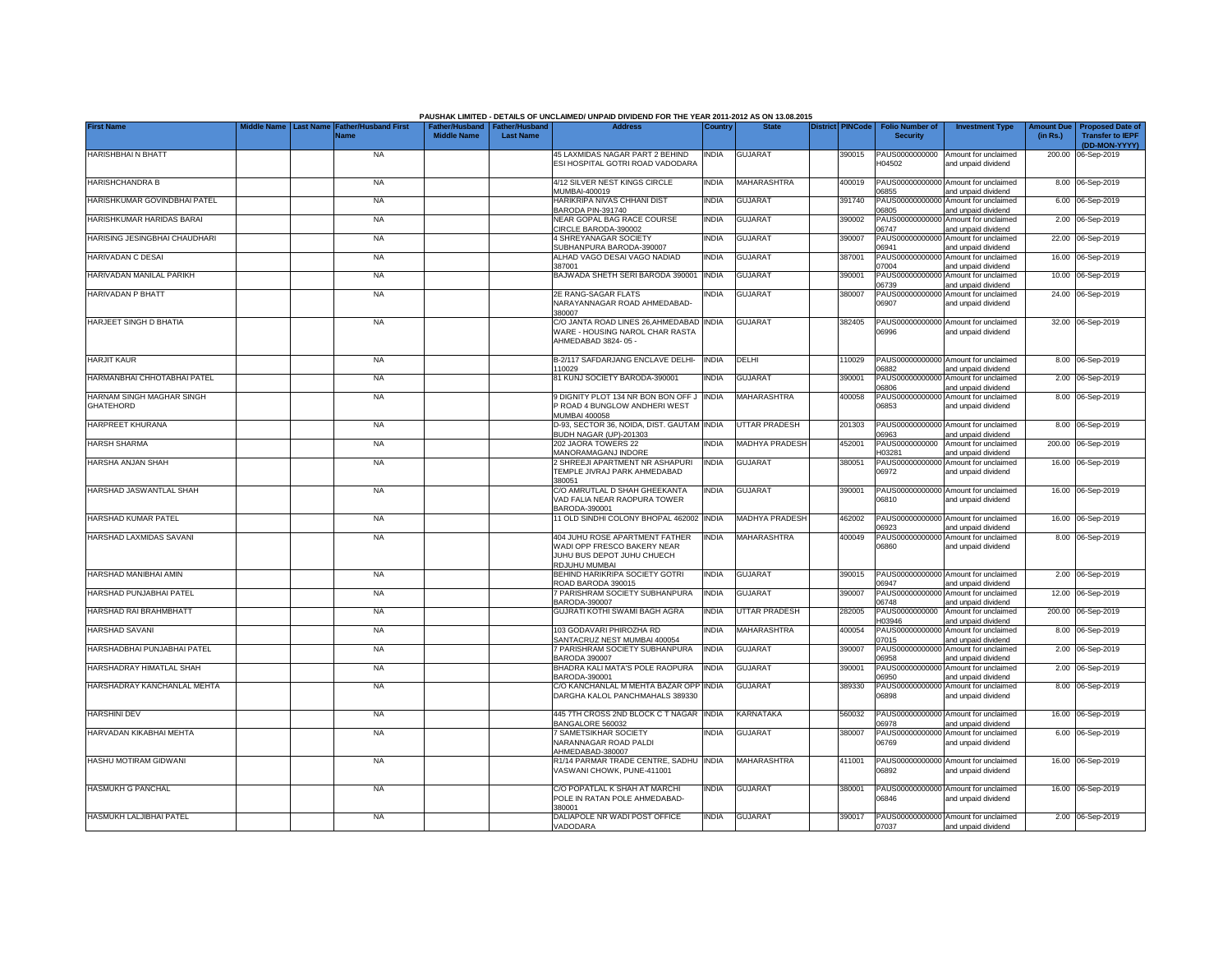|                                    |                  |                                     |                    |                                                     | PAUSHAK LIMITED - DETAILS OF UNCLAIMED/ UNPAID DIVIDEND FOR THE YEAR 2011-2012 AS ON 13.08.2015                       |              |                    |                         |                                           |                                                             |                               |                                                                     |
|------------------------------------|------------------|-------------------------------------|--------------------|-----------------------------------------------------|-----------------------------------------------------------------------------------------------------------------------|--------------|--------------------|-------------------------|-------------------------------------------|-------------------------------------------------------------|-------------------------------|---------------------------------------------------------------------|
| <b>First Name</b>                  | <b>Last Name</b> | <b>Father/Husband First</b><br>Name | <b>Middle Name</b> | Father/Husband   Father/Husband<br><b>Last Name</b> | <b>Address</b>                                                                                                        | Country      | <b>State</b>       | <b>District PINCode</b> | <b>Folio Number of</b><br><b>Security</b> | <b>Investment Type</b>                                      | <b>Amount Due</b><br>(in Rs.) | <b>Proposed Date of</b><br><b>Transfer to IEPF</b><br>(DD-MON-YYYY) |
| HASMUKH SHANTILAL GANDHI           |                  | <b>NA</b>                           |                    |                                                     | BLOCK NO 269/1413 BAPUNAGAR<br>AHMEDABAD-380023                                                                       | <b>INDIA</b> | <b>GUJARAT</b>     | 380023                  | 06848                                     | PAUS00000000000 Amount for unclaimed<br>and unpaid dividend |                               | 16.00 06-Sep-2019                                                   |
| HASMUKHBHAI ASHALAL SHAH           |                  | <b>NA</b>                           |                    |                                                     | LALBAVAN LIMODA PADRA DIST<br>/ADODARA PIN-391440                                                                     | <b>INDIA</b> | GUJARAT            | 391440                  | PAUS00000000000<br>06813                  | Amount for unclaimed<br>and unpaid dividend                 |                               | 20.00 06-Sep-2019                                                   |
| HASMUKHBHAI ASHALAL SHAH           |                  | <b>NA</b>                           |                    |                                                     | LALBHAI'S LIMDO PADRA DIST BARODA<br>PIN-391440                                                                       | <b>INDIA</b> | <b>GUJARAT</b>     | 391440                  | 06814                                     | PAUS00000000000 Amount for unclaimed<br>and unpaid dividend |                               | 26.00 06-Sep-2019                                                   |
| HASMUKHBHAI CHUNIBHAI PATEL        |                  | <b>NA</b>                           |                    |                                                     | AT & PO JITODIA TAK ANAND DIST<br><b>KAIRA PIN-388001</b>                                                             | <b>INDIA</b> | GUJARAT            | 388001                  | PAUS00000000000<br>06815                  | Amount for unclaimed<br>and unpaid dividend                 |                               | 2.00 06-Sep-2019                                                    |
| HASMUKHBHAI RAOJIBHAI PATEL        |                  | <b>NA</b>                           |                    |                                                     | 34 JAISATYANARAYAN SOCIETY NO.1<br>B/H ALEMBIC NAGAR OPP BAPU<br>DARGHAGORWA REFINERY ROAD                            | <b>INDIA</b> | <b>GUJARAT</b>     | 390003                  | PAUS00000000000<br>06753                  | Amount for unclaimed<br>and unpaid dividend                 |                               | 16.00 06-Sep-2019                                                   |
| HASMUKHBHAI VIRAMBHAI PATEL        |                  | VIRAMBHAI<br>KASHIRAMBHAI PATEL     |                    |                                                     | A 57 HARBHOLANATH PARK N H NO 8<br>ODHAVAHMEDABAD                                                                     | <b>INDIA</b> | <b>GUJARAT</b>     | 382415                  | 09795                                     | PAUS12033200002 Amount for unclaimed<br>and unpaid dividend |                               | 4.00 06-Sep-2019                                                    |
| HASMUKHLAL MANILAL DEVI            |                  | <b>NA</b>                           |                    |                                                     | 214 GUSHAPARIKHLAL MADAN GOPAL'S<br>HAVELI ROAD AHMEDABAD 380001                                                      | <b>INDIA</b> | <b>GUJARAT</b>     | 380001                  | PAUS00000000000<br>07002                  | Amount for unclaimed<br>and unpaid dividend                 |                               | 6.00 06-Sep-2019                                                    |
| HASMUKHRAI KANTILAL GANDHI         |                  | <b>NA</b>                           |                    |                                                     | 33 KAHAN NAGARA SOCIETY PALATANA INDIA<br>ROAD SONGADHTAL, SIHOR                                                      |              | <b>GUJARAT</b>     | 364250                  | 06939                                     | PAUS00000000000 Amount for unclaimed<br>and unpaid dividend |                               | 32.00 06-Sep-2019                                                   |
| HASMUKLAL KARAMCHAND GANDHI        |                  | <b>NA</b>                           |                    |                                                     | KUVERJI DEVSHI CHAWL 2ND FL B S<br>ROAD OPP ZARAPKAR SHOW ROOM<br>DADAR W RLY MUMBAI 400028                           | <b>INDIA</b> | MAHARASHTRA        | 400028                  | 06920                                     | PAUS00000000000 Amount for unclaimed<br>and unpaid dividend |                               | 8.00 06-Sep-2019                                                    |
| HASSANAND DIALANI                  |                  | <b>NA</b>                           |                    |                                                     | HOUSE NO-8/236 MALVIYA NAGAR<br><b>JAIPUR</b>                                                                         | <b>INDIA</b> | RAJASTHAN          | 302017                  | 06871                                     | PAUS00000000000 Amount for unclaimed<br>and unpaid dividend |                               | 8.00 06-Sep-2019                                                    |
| HASUMATI KANAIYALAL TRIVEDI        |                  | <b>NA</b>                           |                    |                                                     | 16 HUDEO BLOCK NO-11 ELLORAPARK<br>RACE COURCE ROAD BARODA-390007                                                     | <b>INDIA</b> | GUJARAT            | 390007                  | 06758                                     | PAUS00000000000 Amount for unclaimed<br>and unpaid dividend |                               | 2.00 06-Sep-2019                                                    |
| HASUMATI KESRICHAND SHAH           |                  | <b>NA</b>                           |                    |                                                     | 426 A SHRI VISHNU NIKETAN SARDAR<br>PATEL ROAD MUMBAI-400004                                                          | <b>INDIA</b> | <b>MAHARASHTRA</b> | 400004                  | 06911                                     | PAUS00000000000 Amount for unclaimed<br>and unpaid dividend |                               | 8.00 06-Sep-2019                                                    |
| HASUMATI MAHENDRAKUMAR MEHTA       |                  | <b>NA</b>                           |                    |                                                     | C/O LALBHAI P PARIKH 205 RASHMIWILA INDIA<br>MAKERIWAD RAIPUR AHMEDABAD-<br>380001                                    |              | <b>GUJARAT</b>     | 380001                  | 06896                                     | PAUS00000000000 Amount for unclaimed<br>and unpaid dividend |                               | 16.00 06-Sep-2019                                                   |
| HASUMATI SHANKERLAL VYAS           |                  | <b>NA</b>                           |                    |                                                     | LADWADA SHANKHDI SHERI BARODA<br>390001                                                                               | <b>INDIA</b> | <b>GUJARAT</b>     | 390001                  | 06757                                     | PAUS00000000000 Amount for unclaimed<br>and unpaid dividend |                               | 2.00 06-Sep-2019                                                    |
| <b>HAYATHUNNISA</b>                |                  | <b>NA</b>                           |                    |                                                     | F/7 ALEMBIC GLASS COLONY<br>WHITEFIELD BANGALORE-560066                                                               | <b>INDIA</b> | <b>KARNATAKA</b>   | 560066                  | PAUS0000000000<br>06838                   | Amount for unclaimed<br>and unpaid dividend                 |                               | 16.00 06-Sep-2019                                                   |
| <b>HELLY PATEL</b>                 |                  | <b>NA</b>                           |                    |                                                     | 212/CJAGNNATHPURAM NEAR LAL<br>BAUG CROSSING MANJALPUR, BARODA<br>390011                                              | <b>INDIA</b> | <b>GUJARAT</b>     | 390011                  | PAUS0000000000<br>07012                   | Amount for unclaimed<br>and unpaid dividend                 |                               | 2.00 06-Sep-2019                                                    |
| HEMA HARIHARAN                     |                  | <b>NA</b>                           |                    |                                                     | C/O PARVATHY MEDICALS PULLEPPADY<br><b>COCHIN</b>                                                                     | <b>INDIA</b> | KERALA             | 682035                  | PAUS0000000000<br>H02007                  | Amount for unclaimed<br>and unpaid dividend                 |                               | 200.00 06-Sep-2019                                                  |
| <b>HEMA KABRAWALA</b>              |                  | <b>NA</b>                           |                    |                                                     | 406 RATANPARK ADAJAN PATIA SURAT                                                                                      | <b>INDIA</b> | <b>GUJARAT</b>     | 395001                  | PAUS0000000000<br>07010                   | Amount for unclaimed<br>and unpaid dividend                 |                               | 6.00 06-Sep-2019                                                    |
| <b>HEMA MISTRY</b>                 |                  | <b>NA</b>                           |                    |                                                     | C/O. MS.CHHAYA P PATEL KAMAL PRAG<br>25 ATMAJYOTI CO.OP HOUSING S OPP<br>ATMAJYOTI TEMPLE GATE, ELLORA<br>PARK, VA    | <b>INDIA</b> | <b>GUJARAT</b>     | 390007                  | PAUS0000000000<br>H04610                  | Amount for unclaimed<br>and unpaid dividend                 |                               | 200.00 06-Sep-2019                                                  |
| HEMALATA MADHAO CHOURIKAR          |                  | <b>NA</b>                           |                    |                                                     | H/6, Nav Prabhat Chs Ltd. Sant Janabai<br>Marg Vile Parle(E)                                                          | <b>INDIA</b> | MAHARASHTRA        | 400057                  | PAUS0000000000<br>H03754                  | Amount for unclaimed<br>and unpaid dividend                 |                               | 300.00 06-Sep-2019                                                  |
| HEMALATHA RAJANIKANT DESAI         |                  | <b>NA</b>                           |                    |                                                     | 11, UTKARSH SOCIETY, BH<br>POLYTECHNIC COLLEG BHOLAV, DT<br><b>BHARUCH GUJARAT</b>                                    | <b>INDIA</b> | <b>GUJARAT</b>     | 392002                  | PAUS0000000000<br>H00381                  | Amount for unclaimed<br>and unpaid dividend                 |                               | 200.00 06-Sep-2019                                                  |
| HEMANGINI BHANUPRASAD MEHTA        |                  | <b>NA</b>                           |                    |                                                     | 755 BHAW'S POLE RAIPUR AHMEDABAD-INDIA<br>380001                                                                      |              | <b>GUJARAT</b>     | 380001                  | PAUS00000000000<br>06844                  | Amount for unclaimed<br>and unpaid dividend                 |                               | 8.00 06-Sep-2019                                                    |
| <b>HEMANT AMIN</b>                 |                  | <b>NA</b>                           |                    |                                                     | 13 SHREYA NAGAR SOC SUBHANPURA<br>VADODARA                                                                            | <b>INDIA</b> | <b>GUJARAT</b>     | 390007                  | PAUS0000000000<br>104641                  | Amount for unclaimed<br>and unpaid dividend                 |                               | 200.00 06-Sep-2019                                                  |
| <b>HEMANT GANDHI</b>               |                  | <b>NA</b>                           |                    |                                                     | 402 BOMBAY MARKET, TARDEO ROAD,<br><b>MUMBAI</b>                                                                      | <b>INDIA</b> | MAHARASHTRA        | 400034                  | PAUS0000000000<br>02040                   | Amount for unclaimed<br>and unpaid dividend                 |                               | 16.00 06-Sep-2019                                                   |
| <b>HEMANT GANDHI</b>               |                  | <b>NA</b>                           |                    |                                                     | 402 BOMBAY MARKET TARDEO ROAD<br>MUMBAI                                                                               | <b>INDIA</b> | MAHARASHTRA        | 400030                  | PAUS00000000000<br>07039                  | Amount for unclaimed<br>and unpaid dividend                 |                               | 8.00 06-Sep-2019                                                    |
| <b>HEMANT GANDHI</b>               |                  | <b>NA</b>                           |                    |                                                     | 402 BOMBAY MARKET M M MALAVIYA<br>MARG MUMBAI 400034                                                                  | <b>INDIA</b> | MAHARASHTRA        | 400034                  | PAUS00000000000<br>08980                  | Amount for unclaimed<br>and unpaid dividend                 |                               | 8.00 06-Sep-2019                                                    |
| HEMANTKUMAR MANILAL BHATT          |                  | <b>NA</b>                           |                    |                                                     | "GAYATRI" A-22 NARENDRA PARK<br>BEHIND MEN- TAL HOSPITAL NR<br>POSTAL TRAINING CENTER -<br>KARELIBAUG BARODA-390001 · | INDIA        | <b>GUJARAT</b>     | 390001                  | PAUS00000000000<br>06733                  | Amount for unclaimed<br>and unpaid dividend                 |                               | 2.00 06-Sep-2019                                                    |
| HEMANTKUMAR SURYAKANTBHAI<br>PATEL |                  | <b>NA</b>                           |                    |                                                     | 3 JAY BAJRANG SOCIETY NR NUTAN<br>MAHESHWARI SOCIETY BARODA 390007                                                    | <b>INDIA</b> | <b>GUJARAT</b>     | 390007                  | 06840                                     | PAUS00000000000 Amount for unclaimed<br>and unpaid dividend |                               | 32.00 06-Sep-2019                                                   |
| HEMARADDI VENKARADDI GANGAL        |                  | NA                                  |                    |                                                     | C/O VENKATESHWAR AGRO SERVICE<br>CENTRE HANCHINAL TAL SAUNDATTI<br>591126                                             | <b>INDIA</b> | KARNATAKA          | 591126                  | 06831                                     | PAUS00000000000 Amount for unclaimed<br>and unpaid dividend |                               | 32.00 06-Sep-2019                                                   |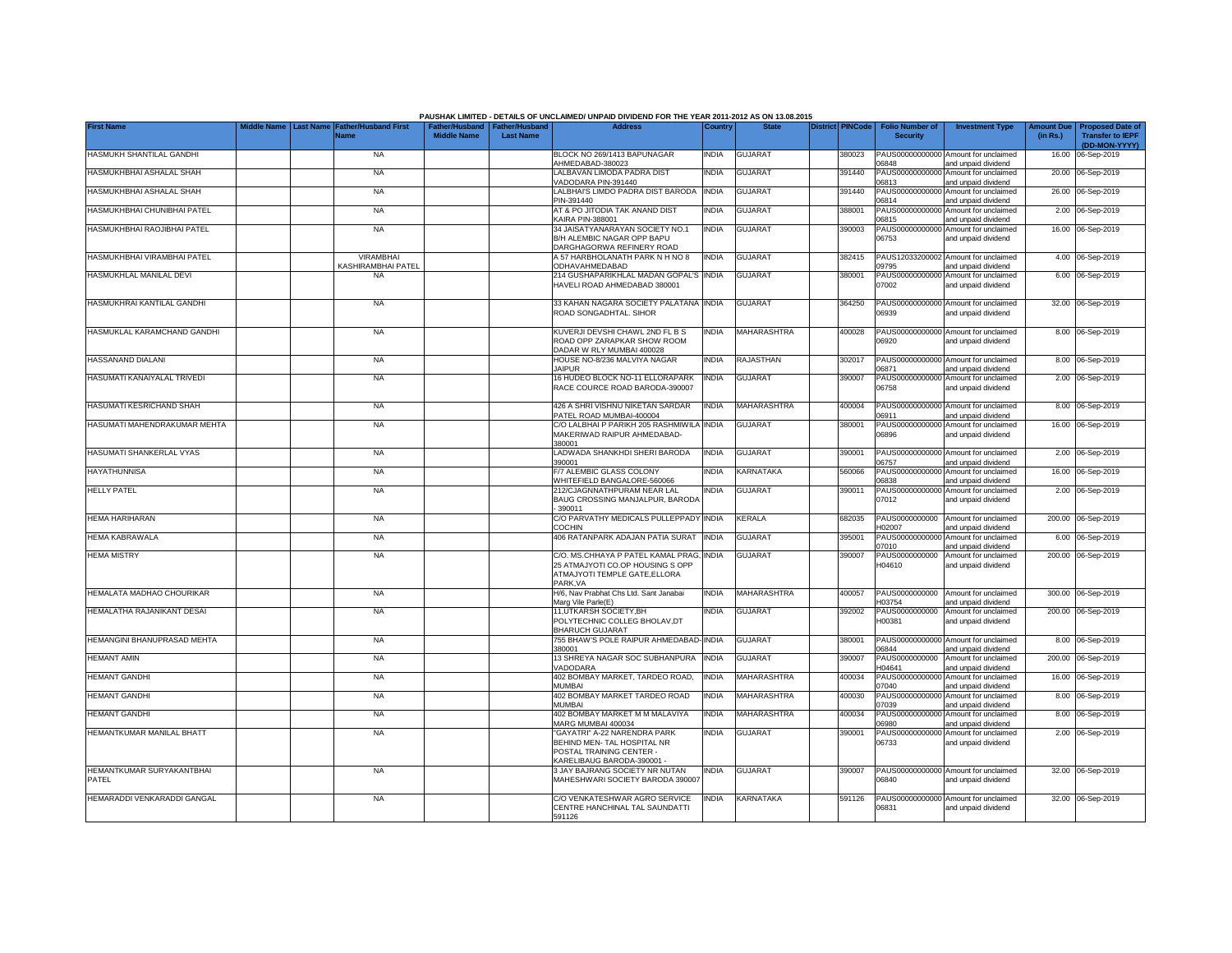|                                       |                                 |                                               |                    |                                                     | PAUSHAK LIMITED - DETAILS OF UNCLAIMED/ UNPAID DIVIDEND FOR THE YEAR 2011-2012 AS ON 13.08.2015 |              |                      |                         |                                           |                                                                                    |                               |                                                    |
|---------------------------------------|---------------------------------|-----------------------------------------------|--------------------|-----------------------------------------------------|-------------------------------------------------------------------------------------------------|--------------|----------------------|-------------------------|-------------------------------------------|------------------------------------------------------------------------------------|-------------------------------|----------------------------------------------------|
| <b>First Name</b>                     | liddle Name<br><b>Last Name</b> | <b>Father/Husband First</b><br>Name           | <b>Middle Name</b> | Father/Husband   Father/Husband<br><b>Last Name</b> | <b>Address</b>                                                                                  | Country      | <b>State</b>         | <b>District PINCode</b> | <b>Folio Number of</b><br><b>Security</b> | <b>Investment Type</b>                                                             | <b>Amount Due</b><br>(in Rs.) | <b>Proposed Date of</b><br><b>Transfer to IEPF</b> |
| <b>HEMENDRA J PARIKH</b>              |                                 | <b>NA</b>                                     |                    |                                                     | 36 MUKTANAND SOCIETY KARELIBAG                                                                  | <b>INDIA</b> | <b>GUJARAT</b>       | 390001                  |                                           | PAUS00000000000 Amount for unclaimed                                               |                               | (DD-MON-YYYY)<br>2.00 06-Sep-2019                  |
| HEMENDRA RAMANLAL SHAH                |                                 | <b>NA</b>                                     |                    |                                                     | BARODA-390001<br>KANPURA VYARA DIST SURAT PIN-                                                  | <b>INDIA</b> | <b>GUJARAT</b>       | 394650                  | 06820<br>PAUS0000000000                   | and unpaid dividend<br>Amount for unclaimed                                        |                               | 32.00 06-Sep-2019                                  |
| HEMLATA MAHENDRA TRIVEDI              |                                 | <b>NA</b>                                     |                    |                                                     | 394650<br>9 AJIT SOCIETY BAGIKHANA ROAD                                                         | <b>INDIA</b> | <b>GUJARAT</b>       | 390001                  | 06773<br>PAUS0000000000                   | and unpaid dividend<br>Amount for unclaimed                                        |                               | 32.00 06-Sep-2019                                  |
| HEMLATA NATUBHAI THAKORE              |                                 | <b>NA</b>                                     |                    |                                                     | BARODA-390001<br>F-31 ALEMBIC GLASS COLONY                                                      | <b>INDIA</b> | KARNATAKA            | 560066                  | 06821<br>PAUS0000000000                   | and unpaid dividend<br>Amount for unclaimed                                        |                               | 66.00 06-Sep-2019                                  |
| <b>HENAL P PATEL</b>                  |                                 | <b>NA</b>                                     |                    |                                                     | WHITEFIELD BANGALORE-560066<br>5, VALLABHNAGAR SOCIETY ODHAV                                    | <b>INDIA</b> | <b>GUJARAT</b>       | 382415                  | 06822<br>PAUS0000000000                   | and unpaid dividend<br>Amount for unclaimed                                        |                               | 32.00 06-Sep-2019                                  |
| HET RAM AGARWAL                       |                                 | <b>NA</b>                                     |                    |                                                     | AHMEDABAD 382415<br>C/O SHIV INDUSTRIES KEDAL GUNJ                                              | INDIA        | <b>RAJASTHAN</b>     | 301001                  | 06989<br>PAUS0000000000                   | and unpaid dividend<br>Amount for unclaimed                                        |                               | 8.00 06-Sep-2019                                   |
| <b>HIMANSHU C SHAH</b>                |                                 | <b>NA</b>                                     |                    |                                                     | ALWAR-301001<br>C-11 JANTANAGAR CO-OP HSG SOC                                                   | <b>INDIA</b> | DELHI                | 10005                   | 06872<br>PAUS0000000000                   | and unpaid dividend<br>Amount for unclaimed                                        |                               | 66.00 06-Sep-2019                                  |
|                                       |                                 |                                               |                    |                                                     | SAIYAD VASNA ROAD BARODA                                                                        |              |                      |                         | 06951                                     | and unpaid dividend                                                                |                               |                                                    |
| <b>HIMANSHU C SHAH</b>                |                                 | <b>NA</b>                                     |                    |                                                     | C/11 JANTA NAGAR SAIYED VASNA<br>ROAD VADODARA                                                  | <b>NDIA</b>  | <b>GUJARAT</b>       | 390015                  | PAUS0000000000<br>104702                  | Amount for unclaimed<br>and unpaid dividend                                        |                               | 200.00 06-Sep-2019                                 |
| HIMANSHU RAMNIKLAL PATEL              |                                 | <b>NA</b>                                     |                    |                                                     | BHOGILAL CONTRACTORS BLDG OPP<br>OLD PILOT DAIRY KANKARIA ROAD<br>AHMEDABAD 380022              | <b>INDIA</b> | <b>GUJARAT</b>       | 380022                  | PAUS00000000000<br>06956                  | Amount for unclaimed<br>and unpaid dividend                                        |                               | 16.00 06-Sep-2019                                  |
| HIMATLAL JERAMDAS SONI                |                                 | <b>NA</b>                                     |                    |                                                     | AT & PO SOKHADA BAZAAR DIST<br>BARODA PIN-391240                                                | <b>NDIA</b>  | <b>GUJARAT</b>       | 391240                  | PAUS00000000000<br>06823                  | Amount for unclaimed<br>and unpaid dividend                                        |                               | 2.00 06-Sep-2019                                   |
| HINA ATUL DHUPELIA                    |                                 | <b>ATULKUMAR</b><br><b>BHUPATLAL DHUPELIA</b> |                    |                                                     | PRABHUKRIPA 1 DHRIVNAGAR CORNER INDIA<br>NEAR AMRAPALI CINEMA RAJKOT<br><b>GUJARAT</b>          |              | <b>GUJARAT</b>       | 360001                  | 81471                                     | PAUSIN300757108 Amount for unclaimed<br>and unpaid dividend                        |                               | 24.00 06-Sep-2019                                  |
| HINA KANTILAL MEHTA                   |                                 | <b>NA</b>                                     |                    |                                                     | ROOM NO 15 1ST FLOOR HIRAMANEK<br>BUILDING 182 DADYSETH AGIARY LANE<br>MUMBAI-400002            | <b>INDIA</b> | <b>MAHARASHTRA</b>   | 400002                  | PAUS00000000000<br>06932                  | Amount for unclaimed<br>and unpaid dividend                                        |                               | 8.00 06-Sep-2019                                   |
| HINABEN JAYANTIBHAI PATEL             |                                 | <b>NA</b>                                     |                    |                                                     | 30 SHREENATHJI SOCIETY B/H RAILWAY INDIA<br>STATION NADIAD 387001 DIST KHEDA<br>GLU             |              | <b>GUJARAT</b>       | 387001                  | 07032                                     | PAUS00000000000 Amount for unclaimed<br>and unpaid dividend                        |                               | 6.00 06-Sep-2019                                   |
| HIND BHUSHAN SHARMA                   |                                 | <b>NA</b>                                     |                    |                                                     | 12-F JANGPURA EXTENSION NEW DELHI INDIA<br>110014                                               |              | DELHI                | 110014                  | PAUS0000000000<br>06824                   | Amount for unclaimed<br>and unpaid dividend                                        |                               | 32.00 06-Sep-2019                                  |
| HIRAK M PANDYA                        |                                 | <b>NA</b>                                     |                    |                                                     | 8 SHILPA SOCIETY OPP ATITHIGRUH<br>ALBAUG VADODARA 390004                                       | <b>INDIA</b> | <b>GUJARAT</b>       | 390004                  | PAUS0000000000<br>07016                   | Amount for unclaimed<br>and unpaid dividend                                        |                               | 32.00 06-Sep-2019                                  |
| <b>HIRALAL MEHROTRA</b>               |                                 | <b>NA</b>                                     |                    |                                                     | 35/30 BENGALI MOHALA KANPUR<br><b>KANPUR</b>                                                    | INDIA        | <b>UTTAR PRADESH</b> | 208001                  | PAUS0000000000<br>06777                   | Amount for unclaimed<br>and unpaid dividend                                        |                               | 2.00 06-Sep-2019                                   |
| <b>HIRALAL MEHROTRA</b>               |                                 | <b>NA</b>                                     |                    |                                                     | 35/30 BENGALI MOHALA KANPUR<br><b>KANPUR</b>                                                    | <b>INDIA</b> | UTTAR PRADESH        | 208001                  | PAUS0000000000<br>06776                   | Amount for unclaimed<br>and unpaid dividend                                        |                               | 2.00 06-Sep-2019                                   |
| <b>HIRAMAN BANDU BORSE</b>            |                                 | <b>NA</b>                                     |                    |                                                     | MUNICIPAL COLONY ROOM NO 117<br>KAMATIPURA FATEHGANJ BARODA<br>390002                           | <b>INDIA</b> | <b>GUJARAT</b>       | 390002                  | PAUS0000000000<br>06825                   | Amount for unclaimed<br>and unpaid dividend                                        |                               | 2.00 06-Sep-2019                                   |
| HIRAMAN GANPAT BAISANE                |                                 | <b>NA</b>                                     |                    |                                                     | 63 PRAMOD NAGAR COLONEY OPP 10<br>SHREYES SBI COLONY DEOPUR DHULE<br>424002                     | <b>INDIA</b> | <b>MAHARASHTRA</b>   | 424002                  | 06983                                     | PAUS00000000000 Amount for unclaimed<br>and unpaid dividend                        |                               | 16.00 06-Sep-2019                                  |
| HIRANBHAI GIRISH PATEL MF G G R PAT   |                                 | <b>NA</b>                                     |                    |                                                     | GIRDHAR NIVAS SARSA TA ANAND DIST<br><b>KAIRA 388365</b>                                        | <b>INDIA</b> | <b>GUJARAT</b>       | 388365                  | PAUS00000000000<br>06826                  | Amount for unclaimed<br>and unpaid dividend                                        |                               | 2.00 06-Sep-2019                                   |
| HIREN SARATKUMAR SHAH                 |                                 | <b>NA</b>                                     |                    |                                                     | 19 RADHIKA ROW HOUSE RAMDEV<br>NAGAR SETELITE ROAD AHMEDABAD<br>380054                          | India        | <b>GUJARAT</b>       | 380054                  | PAUS0000000000<br>07026                   | Amount for unclaimed<br>and unpaid dividend                                        |                               | 16.00 06-Sep-2019                                  |
| HIREN SHANTIBHAI GONDALIYA            |                                 | SHANTIBHAI HARIBHAI<br><b>GONDALIYA</b>       |                    |                                                     | AT OLIYA TAL S KUNDLA AMRELI<br><b>GUJARAT</b>                                                  | <b>INDIA</b> | <b>GUJARAT</b>       | 364515                  | PAUSIN300214123<br>34045                  | Amount for unclaimed<br>and unpaid dividend                                        |                               | 10.00 06-Sep-2019                                  |
| HITENDRA KRISHNALAL SHAH              |                                 | <b>NA</b>                                     |                    |                                                     | 8 KAILAS SOCIETY WAGHODIA ROAD<br>OUT OF PANIGATE BARODA-390006                                 | INDIA        | <b>GUJARAT</b>       | 390006                  | PAUS00000000000<br>06828                  | Amount for unclaimed<br>and unpaid dividend                                        |                               | 2.00 06-Sep-2019                                   |
| HITENDRA MAHENDRABHAI SHAH            |                                 | <b>NA</b>                                     |                    |                                                     | 19 MAMA'S POLE RAOPURA VADODARA<br>390001                                                       | <b>INDIA</b> | <b>GUJARAT</b>       | 390001                  | PAUS00000000000<br>06959                  | Amount for unclaimed                                                               |                               | 2.00 06-Sep-2019                                   |
| HITENDRAKUMAR DEVRAJBHAI<br>CHAUDHARI |                                 | <b>NA</b>                                     |                    |                                                     | 1, SHREYNAGAR SOCIETY,<br>SUBHANPURA ROAD, VADODARA-                                            | India        | <b>GUJARAT</b>       | 390023                  | 07035                                     | and unpaid dividend<br>PAUS00000000000 Amount for unclaimed<br>and unpaid dividend |                               | 74.00 06-Sep-2019                                  |
| HITESH RAMNIKLAL GANDHI               |                                 | <b>NA</b>                                     |                    |                                                     | 390023<br>THE MADRAS TRADING CO RAMNIK<br>HOUSE JUBILEE CHOWK RAJKOT<br>360001                  | <b>INDIA</b> | <b>GUJARAT</b>       | 360001                  | 06893                                     | PAUS00000000000 Amount for unclaimed<br>and unpaid dividend                        |                               | 16.00 06-Sep-2019                                  |
| <b>HITESHKUMAR A PATEL</b>            |                                 | A S PATEL                                     |                    |                                                     | AT KALOLCAMPA TA KHEDBRAHMA<br>HIMMATNAGAR HIMATNAGAR GUJARAT                                   | India        | <b>GUJARAT</b>       | 383255                  | 95252                                     | PAUSIN300214123 Amount for unclaimed<br>and unpaid dividend                        |                               | 20.00 06-Sep-2019                                  |
| HITESHKUMAR D GONDALIYA               |                                 | <b>NA</b>                                     |                    |                                                     | AMARNAGAR ROAD OPP DOLI                                                                         | <b>INDIA</b> | <b>GUJARAT</b>       | 360370                  | PAUS1203600001                            | Amount for unclaimed                                                               |                               | 46.00 06-Sep-2019                                  |
| HOMI DINSHAH KAPADIA                  |                                 | <b>NA</b>                                     |                    |                                                     | CHAMBER ABHISHEK NAGAR JETPUR<br>161 SILVER APRT 66 NEPEAN SEA ROAD INDIA                       |              | <b>MAHARASHTRA</b>   | 400006                  | 77923<br>PAUS00000000000                  | and unpaid dividend<br>Amount for unclaimed                                        |                               | 32.00 06-Sep-2019                                  |
| <b>IOMI DINSHAH KAPADIA</b>           |                                 | <b>NA</b>                                     |                    |                                                     | MUMBAI 400006<br>161 SILVER ARCH 66 NEPEAN SEA                                                  | <b>NDIA</b>  | MAHARASHTRA          | 400006                  | 07014<br>PAUS0000000000                   | and unpaid dividend<br>Amount for unclaimed                                        |                               | 32.00 06-Sep-2019                                  |
| <b>HUSAINBHAI RANGREJ</b>             |                                 | <b>NA</b>                                     |                    |                                                     | ROAD MUMBAI-400006<br>FA-27 ALEMBIC COLONY B/H PRAGATI                                          | <b>INDIA</b> | <b>GUJARAT</b>       | 390003                  | 06952<br>PAUS0000000000                   | and unpaid dividend<br>Amount for unclaimed                                        |                               | 200.00 06-Sep-2019                                 |
|                                       |                                 |                                               |                    |                                                     | BANK GORWA ROAD VADODARA                                                                        |              |                      |                         | H04397                                    | and unpaid dividend                                                                |                               |                                                    |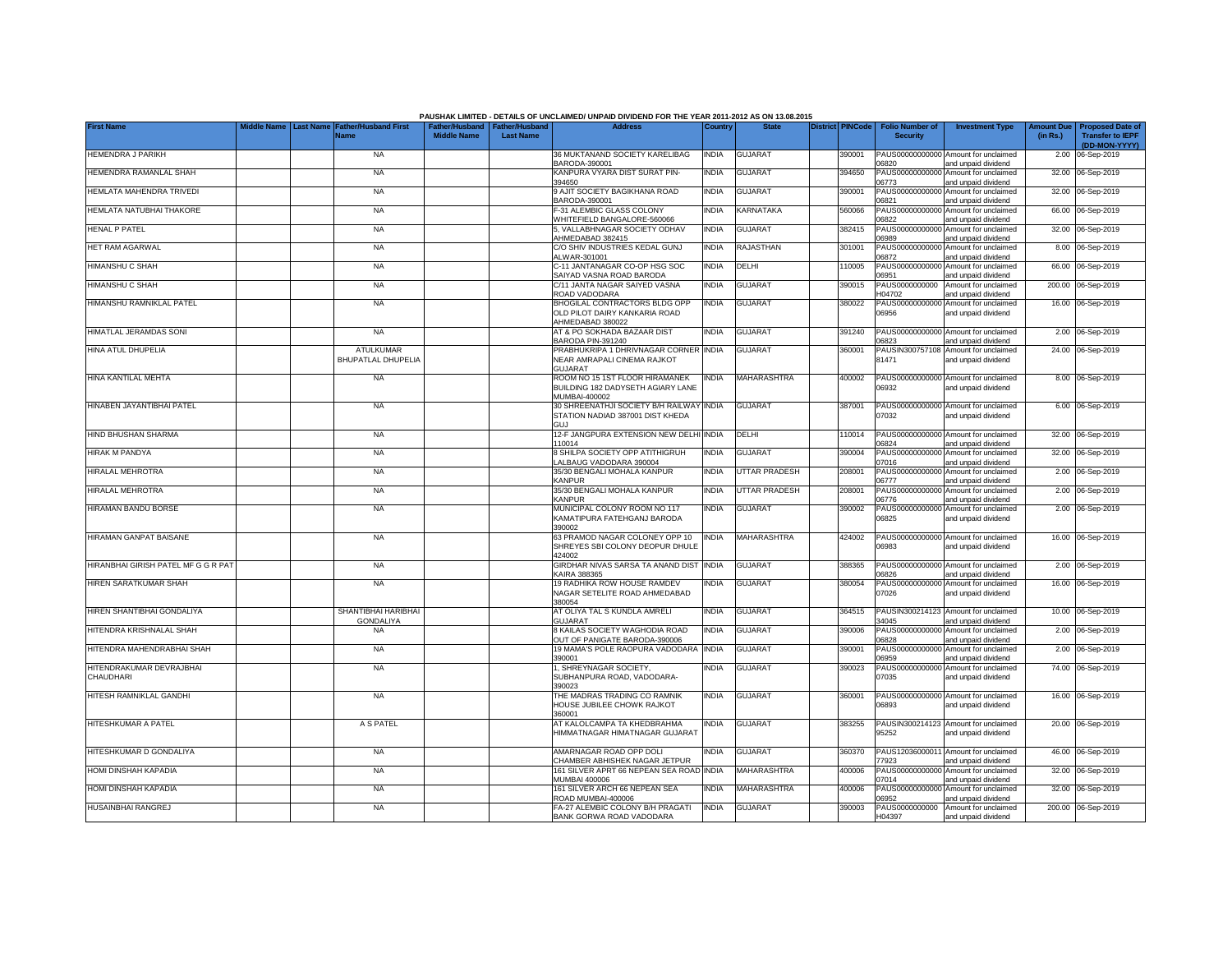|                                              |                                |                                     |                                                       |                  | PAUSHAK LIMITED - DETAILS OF UNCLAIMED/ UNPAID DIVIDEND FOR THE YEAR 2011-2012 AS ON 13.08.2015<br><b>Address</b> |              | <b>State</b>         |                         |                                           |                                                             |                               |                                                    |
|----------------------------------------------|--------------------------------|-------------------------------------|-------------------------------------------------------|------------------|-------------------------------------------------------------------------------------------------------------------|--------------|----------------------|-------------------------|-------------------------------------------|-------------------------------------------------------------|-------------------------------|----------------------------------------------------|
| <b>First Name</b>                            | <b>Last Name</b><br>iddle Name | <b>Father/Husband First</b><br>Name | Father/Husband   Father/Husband<br><b>Middle Name</b> | <b>Last Name</b> |                                                                                                                   | Country      |                      | <b>District PINCode</b> | <b>Folio Number of</b><br><b>Security</b> | <b>Investment Type</b>                                      | <b>Amount Due</b><br>(in Rs.) | <b>Proposed Date of</b><br><b>Transfer to IEPF</b> |
|                                              |                                |                                     |                                                       |                  |                                                                                                                   |              |                      |                         |                                           |                                                             |                               | (DD-MON-YYYY)                                      |
| I YOGISHCHANDRA PAI                          |                                | <b>NA</b>                           |                                                       |                  | GARODIA NAGAR GHATKOPAR MUMBAI-<br>400077                                                                         | <b>INDIA</b> | <b>MAHARASHTRA</b>   | 400077                  | 07089                                     | PAUS00000000000 Amount for unclaimed<br>and unpaid dividend |                               | 8.00 06-Sep-2019                                   |
| <b>IDA GONSALVES</b>                         |                                | <b>NA</b>                           |                                                       |                  | FLAT NO 139 SAMACHAR CO-OP GROUP INDIA                                                                            |              | DELHI                | 110091                  |                                           | PAUS00000000000 Amount for unclaimed                        |                               | 8.00 06-Sep-2019                                   |
|                                              |                                |                                     |                                                       |                  | <b>I SOC MAYUR VIHAR PHASE 1</b><br>EXTENSION DELHI 110091                                                        |              |                      |                         | 07100                                     | and unpaid dividend                                         |                               |                                                    |
| <b>IDICULLA K MATHEWS DR</b>                 |                                | <b>IDICULLA MATHAI</b>              |                                                       |                  | 31 GREEN VALLEY VILLAS VAZHAKKALA INDIA                                                                           |              | KERALA               | 682021                  |                                           | PAUSIN300239104 Amount for unclaimed                        |                               | 66.00 06-Sep-2019                                  |
|                                              |                                |                                     |                                                       |                  | THRIKKAKKARA P O KOCHI                                                                                            |              |                      |                         | 33873                                     | and unpaid dividend                                         |                               |                                                    |
| <b>IFTEKAR AHMED</b>                         |                                | <b>NA</b>                           |                                                       |                  | 7/2 1ST FLOOR SPENCER ROAD                                                                                        | <b>INDIA</b> | <b>KARNATAKA</b>     | 560005                  |                                           | PAUSIN300610109 Amount for unclaimed                        |                               | 400.00 06-Sep-2019                                 |
|                                              |                                |                                     |                                                       |                  | <b>FRASER TOWN</b>                                                                                                |              |                      |                         | 74492                                     | and unpaid dividend                                         |                               |                                                    |
| ILA HARSHAD SHAH                             |                                | <b>NA</b>                           |                                                       |                  | LADWADA KATWALA'S LANE BARODA                                                                                     | <b>INDIA</b> | GUJARAT              | 390001                  | PAUS0000000000                            | Amount for unclaimed                                        |                               | 2.00 06-Sep-2019                                   |
| ILA SHASHIKANT SHAH                          |                                | <b>NA</b>                           |                                                       |                  | 390001<br>B/5 VIMLA FLAT FATEHPURA NEAR                                                                           | <b>INDIA</b> | <b>GUJARAT</b>       | 380007                  | 07107<br>PAUS0000000000                   | and unpaid dividend<br>Amount for unclaimed                 |                               | 200.00 06-Sep-2019                                 |
|                                              |                                |                                     |                                                       |                  | THAKOR PARK PALDI AHMEDABAD                                                                                       |              |                      |                         | )2249                                     | and unpaid dividend                                         |                               |                                                    |
| <b>ILABEN JAYANTILAL SHAH</b>                |                                | JAYANTILAL L SHAH                   |                                                       |                  | AT PO SISODARA GANESH DIST                                                                                        | <b>INDIA</b> | GUJARAT              | 396463                  | PAUSIN300888142                           | Amount for unclaimed                                        |                               | 2.00 06-Sep-2019                                   |
| ILABEN YOGENDRAKUMAR ARYA                    |                                | <b>NA</b>                           |                                                       |                  | NAVSARI<br>PATEL MANSION CHARPUL NAVSARI                                                                          | <b>INDIA</b> | <b>GUJARAT</b>       | 396445                  | 23757<br>PAUS0000000000                   | and unpaid dividend<br>Amount for unclaimed                 |                               | 16.00 06-Sep-2019                                  |
|                                              |                                |                                     |                                                       |                  | 396445                                                                                                            |              |                      |                         | 07131                                     | and unpaid dividend                                         |                               |                                                    |
| <b>INDER AHUJA</b>                           |                                | <b>NA</b>                           |                                                       |                  | JK CORP LIMITED NEHRU HOUSE, 3RD<br>LOOR, 4, B.S. Z. MARG NEW DELHI                                               | <b>INDIA</b> | DELHI                | 110002                  | PAUS0000000000<br>07098                   | Amount for unclaimed<br>and unpaid dividend                 |                               | 8.00 06-Sep-2019                                   |
| <b>INDER SINGH M BHATIA</b>                  |                                | NA                                  |                                                       |                  | C/O JANTA ROAD LINES 26 AHMEDABAD INDIA                                                                           |              | GUJARAT              | 382405                  | PAUS00000000000                           | Amount for unclaimed                                        |                               | 32.00 06-Sep-2019                                  |
|                                              |                                |                                     |                                                       |                  | WARE HOUSING NAROL CHAR RASTA                                                                                     |              |                      |                         | 07122                                     | and unpaid dividend                                         |                               |                                                    |
| <b>INDIRA AJMANI</b>                         |                                | <b>NA</b>                           |                                                       |                  | AHMEDABAD 382405<br>III-H/78 NEHRU NAGAR GHAZIABAD                                                                | <b>INDIA</b> | <b>UTTAR PRADESH</b> | 201001                  |                                           | PAUS00000000001 Amount for unclaimed                        |                               | 200.00 06-Sep-2019                                 |
|                                              |                                |                                     |                                                       |                  |                                                                                                                   |              |                      |                         | 03899                                     | and unpaid dividend                                         |                               |                                                    |
| <b>INDIRA GHOSHAL</b>                        |                                | <b>NA</b>                           |                                                       |                  | 18 R C CHATTERJEE RD P O PANIHATI                                                                                 | <b>INDIA</b> | <b>WEST BENGAL</b>   | 700114                  | PAUS00000000001                           | Amount for unclaimed                                        |                               | 200.00 06-Sep-2019                                 |
| <b>INDIRA KANTILAL PATEL</b>                 |                                | <b>NA</b>                           |                                                       |                  | DIST 24 PGS (N)<br>4/79 SUNDER NAGAR NARANPURA                                                                    | <b>INDIA</b> | <b>GUJARAT</b>       | 380013                  | 02782                                     | and unpaid dividend<br>PAUS00000000000 Amount for unclaimed |                               | 8.00 06-Sep-2019                                   |
|                                              |                                |                                     |                                                       |                  | CHAR RASTA NEW WADAJ                                                                                              |              |                      |                         | 07111                                     | and unpaid dividend                                         |                               |                                                    |
| <b>INDIRA NANDANUR</b>                       |                                | <b>NA</b>                           |                                                       |                  | NO 104 MANNAGUDDA TOWERS                                                                                          | <b>INDIA</b> | KARNATAKA            | 575003                  | PAUS0000000000                            | Amount for unclaimed                                        | 200.00                        | 06-Sep-2019                                        |
| <b>INDIRA SETHI</b>                          |                                | <b>NA</b>                           |                                                       |                  | MANNAGUDDA MANGALORE<br>C/O NAJ A K SETHI C/O 99 ARMY POST                                                        | <b>INDIA</b> | MAHARASHTRA          | 999999                  | 03537<br>PAUS0000000000                   | and unpaid dividend<br>Amount for unclaimed                 | 8.00                          | 06-Sep-2019                                        |
|                                              |                                |                                     |                                                       |                  | OFFICE                                                                                                            |              |                      |                         | 07084                                     | and unpaid dividend                                         |                               |                                                    |
| <b>INDIRABEN NAVNITLAL BHALAVAT</b>          |                                | <b>NA</b>                           |                                                       |                  | C/O VOLGA FREEZE MAHAJAN LANE                                                                                     | <b>INDIA</b> | <b>GUJARAT</b>       | 390001                  | PAUS0000000000                            | Amount for unclaimed                                        | 6.00                          | 06-Sep-2019                                        |
| <b>INDRA KUMAR JAIN</b>                      |                                | <b>NA</b>                           |                                                       |                  | RAOPURA BARODA 390001<br>C/O RUGHLALL RAMESHWARLALL 207                                                           | <b>INDIA</b> | <b>WEST BENGAL</b>   | 700070                  | 07063<br>PAUS0000000000                   | and unpaid dividend<br>Amount for unclaimed                 |                               | 8.00 06-Sep-2019                                   |
|                                              |                                |                                     |                                                       |                  | MAHARSHI DEVENDRA ROAD                                                                                            |              |                      |                         | 07091                                     | and unpaid dividend                                         |                               |                                                    |
| <b>INDRAVADAN BHUPAT PATHAK</b>              |                                | <b>NA</b>                           |                                                       |                  | CALCUTTA-700070<br>11 SHANTI BAG TENAMENTS, NEAR                                                                  | <b>INDIA</b> | <b>GUJARAT</b>       | 382443                  |                                           | PAUS00000000000 Amount for unclaimed                        |                               | 6.00 06-Sep-2019                                   |
|                                              |                                |                                     |                                                       |                  | GUJARATI SCHOOL, ISANPUR,                                                                                         |              |                      |                         | 07139                                     | and unpaid dividend                                         |                               |                                                    |
|                                              |                                |                                     |                                                       |                  | AHMEDABAD                                                                                                         |              |                      |                         |                                           |                                                             |                               |                                                    |
| INDRAVADAN CHANDRASHANKER<br><b>JPADHYAY</b> |                                | <b>NA</b>                           |                                                       |                  | SHROFF MEMORIAL HIGH SCHOOL<br>GENDIGATE BARODA-390001                                                            | <b>INDIA</b> | <b>GUJARAT</b>       | 390001                  | 07065                                     | PAUS00000000000 Amount for unclaimed<br>and unpaid dividend |                               | 6.00 06-Sep-2019                                   |
| INDRAVADAN KAUSHALBHAI PATEL                 |                                | <b>NA</b>                           |                                                       |                  | B/35 MALVIKA VALLABHNAGAR                                                                                         | <b>INDIA</b> | GUJARAT              | 390018                  | PAUS00000000000                           | Amount for unclaimed                                        |                               | 8.00 06-Sep-2019                                   |
|                                              |                                |                                     |                                                       |                  | KARELIBAG BARODA 390018                                                                                           |              |                      |                         | 07076                                     | and unpaid dividend                                         |                               |                                                    |
| INDRAVADAN KHUSALBHAI PATEL                  |                                | <b>NA</b>                           |                                                       |                  | B/35 MALVIKA VALLABH NAGAR<br>SOCIETY KARELI BAUG BARODA-390001                                                   | INDIA        | GUJARAT              | 390001                  | PAUS00000000000<br>07052                  | Amount for unclaimed<br>and unpaid dividend                 |                               | 8.00 06-Sep-2019                                   |
|                                              |                                |                                     |                                                       |                  |                                                                                                                   |              |                      |                         |                                           |                                                             |                               |                                                    |
| INDRAVADAN KHUSALBHAI PATEL                  |                                | <b>NA</b>                           |                                                       |                  | B-35 MALVIKA VALLABHNAGAR<br>KARELIBAG BARODA-390001                                                              | <b>INDIA</b> | GUJARAT              | 390001                  | 07075                                     | PAUS00000000000 Amount for unclaimed<br>and unpaid dividend |                               | 24.00 06-Sep-2019                                  |
| <b>INDRAVADAN V PARMAR</b>                   |                                | <b>NA</b>                           |                                                       |                  | E7/83 VISHRAM PARK BHAVSAR                                                                                        | india        | <b>GUJARAT</b>       | 380013                  | PAUS00000000000                           | Amount for unclaimed                                        |                               | 8.00 06-Sep-2019                                   |
|                                              |                                |                                     |                                                       |                  | HOSTEL NAVA VADAJ AHMEDABAD                                                                                       |              |                      |                         | 07116                                     | and unpaid dividend                                         |                               |                                                    |
| INDRAVADAN VADILAL GANDHI                    |                                | <b>NA</b>                           |                                                       |                  | 380013<br>PATEL FALIA NAVAPUR DIST DHULIA-                                                                        | <b>INDIA</b> | MAHARASHTRA          | 425418                  |                                           | PAUS00000000000 Amount for unclaimed                        |                               | 16.00 06-Sep-2019                                  |
|                                              |                                |                                     |                                                       |                  | 425418                                                                                                            |              |                      |                         | 07092                                     | and unpaid dividend                                         |                               |                                                    |
| <b>INDU JAIN</b>                             |                                | <b>NA</b>                           |                                                       |                  | JITENDRA K JAIN & CO C A                                                                                          | <b>INDIA</b> | <b>WEST BENGAL</b>   | 700001                  |                                           | PAUS00000000000 Amount for unclaimed                        |                               | 8.00 06-Sep-2019                                   |
|                                              |                                |                                     |                                                       |                  | 16, BONFIELD'S LANE 2ND FLOOR ROOM<br>NO 84 CLACUTTA 700001                                                       |              |                      |                         | 07114                                     | and unpaid dividend                                         |                               |                                                    |
| <b>INDU SABHARWAL</b>                        |                                | <b>NA</b>                           |                                                       |                  | D-197 ASHOK VIHAR PHASE-I DELHI                                                                                   | <b>INDIA</b> | DELHI                | 110052                  |                                           | PAUS00000000000 Amount for unclaimed                        |                               | 8.00 06-Sep-2019                                   |
|                                              |                                |                                     |                                                       |                  | 110052                                                                                                            |              |                      |                         | 07135                                     | and unpaid dividend                                         |                               |                                                    |
| <b>INDUBALA SUNDARJI RACH</b>                |                                | <b>NA</b>                           |                                                       |                  | C/O JAI HIND HARDWARE STORES<br>NAWA NAKA ROAD RAJKOT 360001                                                      | <b>INDIA</b> | <b>GUJARAT</b>       | 360001                  | 07087                                     | PAUS00000000000 Amount for unclaimed<br>and unpaid dividend |                               | 8.00 06-Sep-2019                                   |
| INDUBHAI AMBALAL AMIN                        |                                | <b>NA</b>                           |                                                       |                  | 293 KALPANA SOCIETY BARODA 390019 INDIA                                                                           |              | GUJARAT              | 390019                  |                                           | PAUS00000000000 Amount for unclaimed                        |                               | 50.00 06-Sep-2019                                  |
| INDUBHAI AMBALAL AMIN                        |                                | <b>NA</b>                           |                                                       |                  | 293 KALPANA SOCIETY BARODA 390019 INDIA                                                                           |              | <b>GUJARAT</b>       | 390019                  | 07046                                     | and unpaid dividend<br>PAUS00000000000 Amount for unclaimed |                               | 32.00 06-Sep-2019                                  |
|                                              |                                |                                     |                                                       |                  |                                                                                                                   |              |                      |                         | 07047                                     | and unpaid dividend                                         |                               |                                                    |
| <b>INDUMATI J KADAKIA</b>                    |                                | <b>NA</b>                           |                                                       |                  | C/O CHANDRIKABEN KADAKIA A/303                                                                                    | <b>INDIA</b> | MAHARASHTRA          | 400015                  |                                           | PAUS00000000000 Amount for unclaimed                        |                               | 8.00 06-Sep-2019                                   |
|                                              |                                |                                     |                                                       |                  | BAFNA AP- T 267 MOGAL LANE<br>MATUNGA WEST MUMBAI 40-0015 -                                                       |              |                      |                         | 07093                                     | and unpaid dividend                                         |                               |                                                    |
| <b>INDUMATI SHAH</b>                         |                                | <b>NA</b>                           |                                                       |                  | VRUNDAVAN KUNJ" MAHADEO ROAD                                                                                      | <b>INDIA</b> | <b>GUJARAT</b>       | 388120                  |                                           | PAUS00000000000 Amount for unclaimed                        |                               | 20.00 06-Sep-2019                                  |
|                                              |                                |                                     |                                                       |                  | VALLABH VIDYANAGAR 388120 DIST                                                                                    |              |                      |                         | 07117                                     | and unpaid dividend                                         |                               |                                                    |
|                                              |                                |                                     |                                                       |                  | KHEDA GUJARAT                                                                                                     |              |                      |                         |                                           |                                                             |                               |                                                    |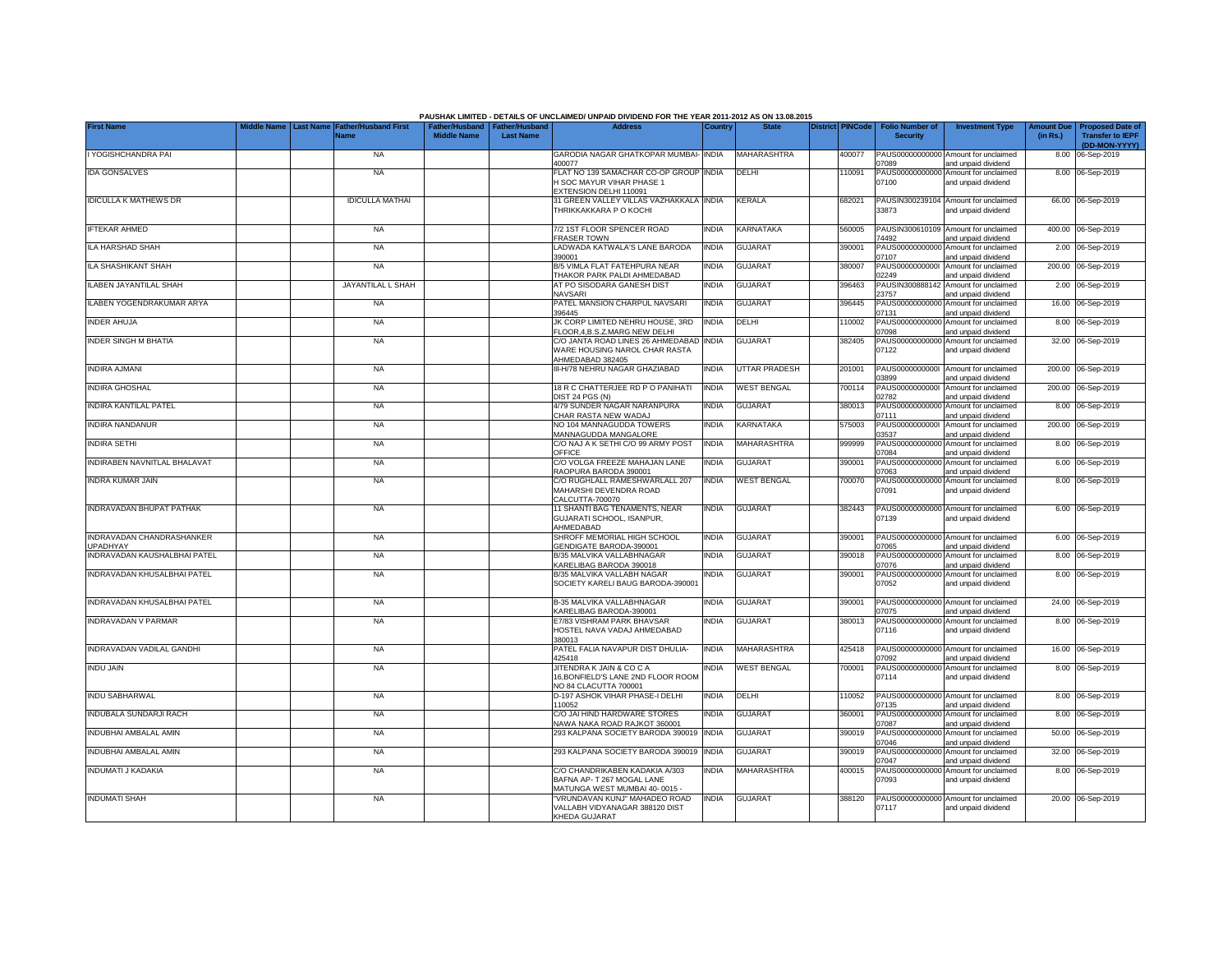|                                               |                  |                                     |                                                       |                  | PAUSHAK LIMITED - DETAILS OF UNCLAIMED/ UNPAID DIVIDEND FOR THE YEAR 2011-2012 AS ON 13.08.2015    |              |                    |                         |                                           |                                                                    |                               |                                                                     |
|-----------------------------------------------|------------------|-------------------------------------|-------------------------------------------------------|------------------|----------------------------------------------------------------------------------------------------|--------------|--------------------|-------------------------|-------------------------------------------|--------------------------------------------------------------------|-------------------------------|---------------------------------------------------------------------|
| <b>First Name</b>                             | <b>Last Name</b> | <b>Father/Husband First</b><br>Name | Father/Husband   Father/Husband<br><b>Middle Name</b> | <b>Last Name</b> | <b>Address</b>                                                                                     | Country      | <b>State</b>       | <b>District PINCode</b> | <b>Folio Number of</b><br><b>Security</b> | <b>Investment Type</b>                                             | <b>Amount Due</b><br>(in Rs.) | <b>Proposed Date of</b><br><b>Transfer to IEPF</b><br>(DD-MON-YYYY) |
| <b>IQBAL SINGH</b>                            |                  | <b>NA</b>                           |                                                       |                  | H NO IX/1585 GALI KRISHNA MARKET                                                                   | INDIA        | DELHI              | 110031                  | 07105                                     | PAUS00000000000 Amount for unclaimed                               |                               | 8.00 06-Sep-2019                                                    |
| <b>IRA MITRA</b>                              |                  | <b>NA</b>                           |                                                       |                  | <b>GANDHI NAGAR DELHI-110031</b><br>76B SOUTH SINTHEE ROAD PO<br><b>GHUGUDANGA CALCUTTA-700030</b> | INDIA        | <b>WEST BENGAL</b> | 700030                  | PAUS00000000000<br>07081                  | and unpaid dividend<br>Amount for unclaimed<br>and unpaid dividend |                               | 16.00 06-Sep-2019                                                   |
| <b>IRA SENGUPTA</b>                           |                  | <b>NA</b>                           |                                                       |                  | 11 SAGAR DARSHAN 81/83 BHULABHAI<br>DESAI ROAD MUMBAI-400036                                       | INDIA        | MAHARASHTRA        | 400036                  | PAUS0000000000<br>07103                   | Amount for unclaimed<br>and unpaid dividend                        |                               | 16.00 06-Sep-2019                                                   |
| IRFAN KHAN NATHUKHAN PATHAN                   |                  | <b>NA</b>                           |                                                       |                  | RASULJI CHAWL NEW YARD CHHANI<br>ROAD BARODA-390002                                                | <b>INDIA</b> | <b>GUJARAT</b>     | 390002                  | 07054                                     | PAUS00000000000 Amount for unclaimed<br>and unpaid dividend        |                               | 6.00 06-Sep-2019                                                    |
| <b>ISHAQ KATHAWALA</b>                        |                  | <b>NA</b>                           |                                                       |                  | KATHAWALA MANSION MOGALWADA<br>VADODARA                                                            | <b>INDIA</b> | <b>GUJARAT</b>     | 390017                  | PAUS00000000001<br>04409                  | Amount for unclaimed<br>and unpaid dividend                        |                               | 500.00 06-Sep-2019                                                  |
| ISHVARBHAI HIRABHAI PATEL                     |                  | <b>NA</b>                           |                                                       |                  | AT AJABPURA POST ODHA TAL BAYAD<br>DIST SABARKANTHA 383325                                         | <b>INDIA</b> | <b>GUJARAT</b>     | 383325                  | 07069                                     | PAUS00000000000 Amount for unclaimed<br>and unpaid dividend        |                               | 40.00 06-Sep-2019                                                   |
| ISHVARBHAI JASANGBHAI PATEL                   |                  | <b>NA</b>                           |                                                       |                  | AT & PO MOTIKORAL TA KARJAN VIA<br>ANKLESHVAR DIST BHARUCH PIN-<br>393001                          | <b>INDIA</b> | <b>GUJARAT</b>     | 393001                  | 07070                                     | PAUS00000000000 Amount for unclaimed<br>and unpaid dividend        |                               | 6.00 06-Sep-2019                                                    |
| ISHVARBHAI LALLUBHAI PATEL                    |                  | <b>NA</b>                           |                                                       |                  | AT & PO JITODIA TAK ANAND DIST<br><b>KAIRA PIN-388001</b>                                          | india        | <b>GUJARAT</b>     | 388001                  | 07071                                     | PAUS00000000000 Amount for unclaimed<br>and unpaid dividend        |                               | 6.00 06-Sep-2019                                                    |
| <b>ISHWAR SHARAN NIGAM</b>                    |                  | <b>NA</b>                           |                                                       |                  | FLAT NO 35 UHARAN CHAL 5<br>PATPARGANJ DELHI 110092                                                | India        | DELHI              | 110092                  | PAUS0000000000<br>07099                   | Amount for unclaimed<br>and unpaid dividend                        |                               | 8.00 06-Sep-2019                                                    |
| ISHWARBHAI HARMANBHAI PATEL                   |                  | <b>NA</b>                           |                                                       |                  | 227, SARDARNAGAR SOCIETY, CHHANI<br>ROAD, VADODARA-390002                                          | <b>INDIA</b> | <b>GUJARAT</b>     | 390002                  | PAUS0000000000<br>07136                   | Amount for unclaimed<br>and unpaid dividend                        |                               | 6.00 06-Sep-2019                                                    |
| ISHWARBHAI MOTIBHAI PATEL                     |                  | <b>NA</b>                           |                                                       |                  | NAVIPANSHRAWAD NAVAPURA PADRA<br>DIST VADODARA-391440                                              | <b>INDIA</b> | <b>GUJARAT</b>     | 391440                  | PAUS00000000000<br>07072                  | Amount for unclaimed<br>and unpaid dividend                        |                               | 6.00 06-Sep-2019                                                    |
| ISHWARBHAI TRIBHOVANDAS PATEL                 |                  | <b>NA</b>                           |                                                       |                  | MOGARA VADI KOTESHWARNAGAR<br>BLOCK NO 3 AT VALSAD PIN-396001                                      | india        | <b>GUJARAT</b>     | 396001                  | PAUS00000000000<br>07074                  | Amount for unclaimed<br>and unpaid dividend                        |                               | 16.00 06-Sep-2019                                                   |
| <b>ISHWARLAL MUNDRA</b>                       |                  | <b>NA</b>                           |                                                       |                  | 27 ADARSH NAGAR LAAL BAUG ROAD<br>BURHANPUR(M.P.)                                                  | India        | MADHYA PRADESH     | 450331                  | PAUS00000000001<br>3224                   | Amount for unclaimed<br>and unpaid dividend                        |                               | 300.00 06-Sep-2019                                                  |
| <b>J A VENKATESH</b>                          |                  | <b>NA</b>                           |                                                       |                  | NO 474/1 7TH CROSS P J EXTENSION<br>DAVANGERE                                                      | INDIA        | KARNATAKA          | 577002                  | PAUS0000000000J<br>02594                  | Amount for unclaimed<br>and unpaid dividend                        |                               | 200.00 06-Sep-2019                                                  |
| <b>J C DURAI</b>                              |                  | <b>NA</b>                           |                                                       |                  | PLOT NO.10, M.G. NAGAR ULLAGARAM,<br>CHENNAI, TN 600091                                            | <b>INDIA</b> | TAMIL NADU         | 600091                  | 07457                                     | PAUS00000000000 Amount for unclaimed<br>and unpaid dividend        |                               | 24.00 06-Sep-2019                                                   |
| J D BHOJANI                                   |                  | <b>NA</b>                           |                                                       |                  | 30 GIRIVAN SOCIETY OLD PADRA ROAD<br>BARODA 390015 GUJARAT                                         | <b>INDIA</b> | <b>GUJARAT</b>     | 390015                  | 07446                                     | PAUS00000000000 Amount for unclaimed<br>and unpaid dividend        |                               | 8.00 06-Sep-2019                                                    |
| <b>J GURURAJA</b>                             |                  | <b>NA</b>                           |                                                       |                  | D-I/104 RABINDRA NAGAR NEW DELHI<br>110003                                                         | <b>INDIA</b> | <b>DELHI</b>       | 110003                  | 07389                                     | PAUS00000000000 Amount for unclaimed<br>and unpaid dividend        |                               | 8.00 06-Sep-2019                                                    |
| <b>J JAGDISH</b>                              |                  | <b>NA</b>                           |                                                       |                  | 13 GANIGER PET BANGALORE<br><b>BANGALORE</b>                                                       | INDIA        | KARNATAKA          | 560002                  | PAUS0000000000J<br>02124                  | Amount for unclaimed<br>and unpaid dividend                        |                               | 298.00 06-Sep-2019                                                  |
| <b>J PADMAVATHI</b>                           |                  | <b>NA</b>                           |                                                       |                  | 1 PONNUSAMY ROAD R S PURAM<br>COIMBATORE 641002                                                    | india        | <b>TAMIL NADU</b>  | 641002                  | PAUS00000000000<br>07467                  | Amount for unclaimed<br>and unpaid dividend                        |                               | 32.00 06-Sep-2019                                                   |
| <b>J R GULECHA</b>                            |                  | <b>NA</b>                           |                                                       |                  | P.B 1831, NO.3 II MAIN<br>ROAD, CHAMRAJPET BANGALORE                                               | <b>INDIA</b> | KARNATAKA          | 560018                  | PAUS0000000000.<br>05418                  | Amount for unclaimed<br>and unpaid dividend                        |                               | 100.00 06-Sep-2019                                                  |
| <b>J RAMDAS RAO</b>                           |                  | <b>NA</b>                           |                                                       |                  | 30 SAROJINI ST T NAGAR CHENNAI-<br>600017                                                          | <b>INDIA</b> | <b>TAMIL NADU</b>  | 600017                  | PAUS00000000000<br>07279                  | Amount for unclaimed<br>and unpaid dividend                        |                               | 2.00 06-Sep-2019                                                    |
| <b>J RAVI</b>                                 |                  | <b>NA</b>                           |                                                       |                  | 61/11 BRINDABAN THANE (WEST)<br>MAHARASHTRA 400601                                                 | INDIA        | <b>MAHARASHTRA</b> | 400601                  | PAUS0000000000<br>07450                   | Amount for unclaimed<br>and unpaid dividend                        |                               | 24.00 06-Sep-2019                                                   |
| <b>J S RISHI</b>                              |                  | <b>NA</b>                           |                                                       |                  | C/O MR T D ARNEJA 32 NAI BASTI<br>GHAZIABAD 201001 U P                                             | india        | UTTAR PRADESH      | 201001                  | PAUS0000000000<br>07414                   | Amount for unclaimed<br>and unpaid dividend                        |                               | 32.00 06-Sep-2019                                                   |
| JADISHCHANDRA HIRALAL KOTHARI                 |                  | <b>NA</b>                           |                                                       |                  | 1535 KUBER MALUK'S DEHLA NR<br>KADWA POLE DARIAPUR AHMEDABAD-<br>380001                            | INDIA        | <b>GUJARAT</b>     | 380001                  | PAUS00000000000<br>07186                  | Amount for unclaimed<br>and unpaid dividend                        |                               | 10.00 06-Sep-2019                                                   |
| JADO KRISHAN BHATNAGAR                        |                  | <b>NA</b>                           |                                                       |                  | UJJWAL LTD S M S HIGHWAY JAIPUR-<br>302003                                                         | <b>INDIA</b> | <b>RAJASTHAN</b>   | 302003                  | 07208                                     | PAUS00000000000 Amount for unclaimed<br>and unpaid dividend        |                               | 100.00 06-Sep-2019                                                  |
| JAFARALI DAREDIYA                             |                  | <b>NA</b>                           |                                                       |                  | BLOCK NO 81/1 "CH" TYPE<br>GANDHINAGAR SECTOR NO 29<br>GANDHINAGAR 382029                          | INDIA        | <b>GUJARAT</b>     | 382029                  | 07441                                     | PAUS00000000000 Amount for unclaimed<br>and unpaid dividend        |                               | 6.00 06-Sep-2019                                                    |
| JAGABANDHU CHATTERJEE                         |                  | <b>NA</b>                           |                                                       |                  | 33/C HINDUSTHAN ROAD CALCUTTA<br>700029                                                            | <b>INDIA</b> | <b>WEST BENGAL</b> | 700029                  | 07316                                     | PAUS00000000000 Amount for unclaimed<br>and unpaid dividend        |                               | 16.00 06-Sep-2019                                                   |
| JAGADAMBAL                                    |                  | <b>NA</b>                           |                                                       |                  | 3-D 4TH ST GOKULAM COLONY P N<br>PUDAR COIMBATORE                                                  | <b>INDIA</b> | TAMIL NADU         | 641041                  | PAUS0000000000.<br>03036                  | Amount for unclaimed<br>and unpaid dividend                        |                               | 200.00 06-Sep-2019                                                  |
| JAGADEESH GURUBALAPPA KALYAN<br><b>SHETTI</b> |                  | <b>NA</b>                           |                                                       |                  | M/S. JAGADEESH (DEALERS IN DRESS &<br>HOSIE OPP: CHANDRAKALA TALKIES,<br>STATION ROAD, HUBLI       | <b>INDIA</b> | KARNATAKA          | 580020                  | PAUS0000000000<br>01023                   | Amount for unclaimed<br>and unpaid dividend                        |                               | 400.00 06-Sep-2019                                                  |
| JAGADISH DAHYALAL PATEL                       |                  | <b>NA</b>                           |                                                       |                  | 202 DUDHESHWAR SHOPPING CENTRE<br>CENTRE SAIYEDPURA UBHAI SHERI<br><b>SURAT 395003</b>             | <b>INDIA</b> | <b>GUJARAT</b>     | 395003                  | 07447                                     | PAUS00000000000 Amount for unclaimed<br>and unpaid dividend        |                               | 16.00 06-Sep-2019                                                   |
| JAGADISHCHANDRA NATUBHAI<br>CHAUHAN           |                  | <b>NA</b>                           |                                                       |                  | SHRINATHJI SOCIETY AT POST TA<br>MEGARAJ DIST SABARKANTHA PIN-<br>383350                           | INDIA        | <b>GUJARAT</b>     | 383350                  | 07209                                     | PAUS00000000000 Amount for unclaimed<br>and unpaid dividend        |                               | 2.00 06-Sep-2019                                                    |
| JAGAJIVANDAS SHANKARBHAI PATEL                |                  | <b>NA</b>                           |                                                       |                  | AT & PO SODAPUR TAK NADIAD DIST<br><b>KAIRA 387001</b>                                             | <b>INDIA</b> | <b>GUJARAT</b>     | 387001                  | 07210                                     | PAUS00000000000 Amount for unclaimed<br>and unpaid dividend        |                               | 16.00 06-Sep-2019                                                   |
| <b>JAGAM CHARI</b>                            |                  | <b>NA</b>                           |                                                       |                  | 220/B-5 LOYDS ROAD GOPALA PURAM<br>CHENNAI 600086                                                  | <b>INDIA</b> | <b>TAMIL NADU</b>  | 600086                  | 07329                                     | PAUS00000000000 Amount for unclaimed<br>and unpaid dividend        |                               | 8.00 06-Sep-2019                                                    |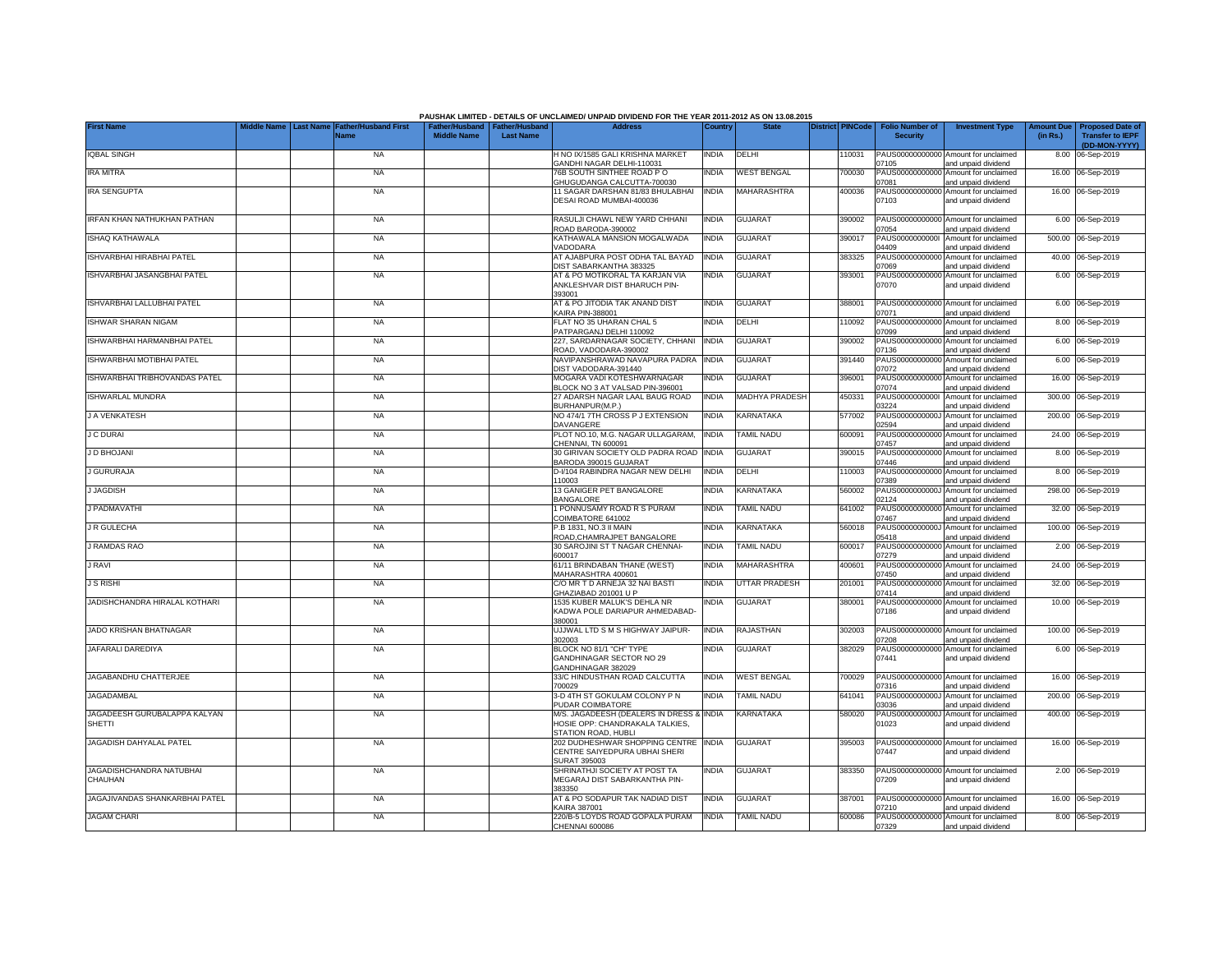| <b>First Name</b>                             | Last Name | <b>Father/Husband First</b> | Father/Husband   Father/Husband |                  | PAUSHAK LIMITED - DETAILS OF UNCLAIMED/ UNPAID DIVIDEND FOR THE YEAR 2011-2012 AS ON 13.08.2015<br><b>Address</b> | Country      | <b>State</b>          | <b>District PINCode</b> | <b>Folio Number of</b>   | <b>Investment Type</b>                                      | <b>Amount Due</b> | <b>Proposed Date of</b>                  |
|-----------------------------------------------|-----------|-----------------------------|---------------------------------|------------------|-------------------------------------------------------------------------------------------------------------------|--------------|-----------------------|-------------------------|--------------------------|-------------------------------------------------------------|-------------------|------------------------------------------|
|                                               |           | Name                        | <b>Middle Name</b>              | <b>Last Name</b> |                                                                                                                   |              |                       |                         | <b>Security</b>          |                                                             | (in Rs.)          | <b>Transfer to IEPF</b><br>(DD-MON-YYYY) |
| JAGANMOHANRAO KOTA                            |           | <b>NA</b>                   |                                 |                  | DF-3 SURYABALA APARTMENTS NEW                                                                                     | <b>INDIA</b> | <b>ANDHRA PRADESH</b> | 520003                  | 04777                    | PAUS0000000000J Amount for unclaimed                        |                   | 500.00 06-Sep-2019                       |
| JAGANNATH LAXMAN SHITOLE                      |           | <b>NA</b>                   |                                 |                  | AYODHYA NAGAR VIJAYAWADA<br>KHARIVAV ROAD RAOPURA BARODA-<br>390001                                               | <b>INDIA</b> | <b>GUJARAT</b>        | 390001                  | PAUS00000000000<br>07211 | and unpaid dividend<br>Amount for unclaimed                 |                   | 2.00 06-Sep-2019                         |
| JAGANNATH PANDA                               |           | <b>NA</b>                   |                                 |                  | 236, SUNDER NAGAR POST-RAIPUR                                                                                     | <b>INDIA</b> | CHHATTISGARH          | 492013                  | PAUS00000000000          | and unpaid dividend<br>Amount for unclaimed                 | 24.00             | 06-Sep-2019                              |
| JAGANNATH SHARMA                              |           | <b>SUBBA PANDI</b>          |                                 |                  | CGI<br>C-9 CEL APARTMENTS VASUNDHARA                                                                              | <b>INDIA</b> | DELHI                 | 110096                  | 07304<br>PAUS0000000000  | and unpaid dividend<br>Amount for unclaimed                 |                   | 16.00 06-Sep-2019                        |
| JAGATKISHOR KRISHNALAL VYAS                   |           | <b>SHARMA</b><br><b>NA</b>  |                                 |                  | <b>ENCLAVE DELHI</b><br>821 BHAU'S POLE RAIPUR AHMEDABAD-                                                         | <b>INDIA</b> | <b>GUJARAT</b>        | 380001                  | 13151<br>PAUS00000000000 | and unpaid dividend<br>Amount for unclaimed                 |                   | 8.00 06-Sep-2019                         |
| <b>JAGDIP P TRIVEDI</b>                       |           | <b>NA</b>                   |                                 |                  | 380001<br>81/1 "H" COLONY OPP POLYTECHNIC                                                                         | INDIA        | <b>GUJARAT</b>        | 380015                  | 07298<br>PAUS00000000000 | and unpaid dividend<br>Amount for unclaimed                 |                   | 16.00 06-Sep-2019                        |
| JAGDISH CHANDER DHAWAN                        |           | <b>NA</b>                   |                                 |                  | AHMEDABAD-380015<br>25 MALCHA MARG CHANAKYAPURI NEW                                                               | <b>INDIA</b> | DELHI                 | 110021                  | 07325<br>PAUS0000000000  | and unpaid dividend<br>Amount for unclaimed                 |                   | 8.00 06-Sep-2019                         |
| <b>JAGDISH J</b>                              |           | <b>NA</b>                   |                                 |                  | DELHI-110021<br>NO. 90. SERPENTINE ROAD KUMARAN                                                                   | <b>INDIA</b> | KARNATAKA             | 560020                  | 07341<br>PAUS0000000000  | and unpaid dividend<br>Amount for unclaimed                 |                   | 16.00 06-Sep-2019                        |
| <b>JAGDISH PATEL</b>                          |           | <b>NA</b>                   |                                 |                  | PARK WESTBANGALORE<br>UNIVERSAL MEDICAP LTD 30                                                                    | India        | <b>GUJARAT</b>        | 390002                  | 07510<br>PAUS0000000000  | and unpaid dividend<br>Amount for unclaimed                 |                   | 200.00 06-Sep-2019                       |
|                                               |           |                             |                                 |                  | BHAVANIPURA SOC NR JAIN TEMPLE<br>NIZAMPURA, VADODARA                                                             |              |                       |                         | 04422                    | and unpaid dividend                                         |                   |                                          |
| JAGDISH PERSHAD JAIN                          |           | <b>NA</b>                   |                                 |                  | C/O SH BHAGWAN DASS WZ 224 UTTAM INDIA<br>NAGAR NEW DELHI 110059                                                  |              | DELHI                 | 110059                  | 07475                    | PAUS00000000000 Amount for unclaimed<br>and unpaid dividend |                   | 8.00 06-Sep-2019                         |
| JAGDISH PERSHAD JAIN                          |           | <b>NA</b>                   |                                 |                  | C/O SHRI BHAGAWAN DASS WZ 224<br>UTTAM NAGAR NEW DELHI-110059                                                     | <b>INDIA</b> | DELHI                 | 110059                  | PAUS00000000000<br>07331 | Amount for unclaimed<br>and unpaid dividend                 |                   | 8.00 06-Sep-2019                         |
| JAGDISH PURSOTTAM PATEL                       |           | <b>NA</b>                   |                                 |                  | JOGIDAS VITHAL S LANE RAOPURA<br><b>BARODA 390001</b>                                                             | <b>INDIA</b> | <b>GUJARAT</b>        | 390001                  | PAUS00000000000<br>07170 | Amount for unclaimed<br>and unpaid dividend                 | 2.00              | 06-Sep-2019                              |
| JAGDISHBHAI RAOJIBHAI PATEL                   |           | <b>NA</b>                   |                                 |                  | AT & PO SOKHADA NEAR ALKAPURI<br>DIST BARODA PIN-391240                                                           | <b>INDIA</b> | <b>GUJARAT</b>        | 391240                  | PAUS00000000000<br>07213 | Amount for unclaimed<br>and unpaid dividend                 |                   | 2.00 06-Sep-2019                         |
| JAGDISHCHAND NARAYANDAS SHARMA                |           | <b>NA</b>                   |                                 |                  | FB-47 ALEMBIC COLONY BARODA<br>390003                                                                             | India        | <b>GUJARAT</b>        | 390003                  | PAUS00000000000<br>07172 | Amount for unclaimed<br>and unpaid dividend                 |                   | 2.00 06-Sep-2019                         |
| JAGDISHCHANDRA CHIMANLAL JOSHI                |           | <b>NA</b>                   |                                 |                  | 6 SHANTI PARK B/H ABHAY NAGAR<br>SOCIETY NEW I P C L ROAD BARODA                                                  | India        | <b>GUJARAT</b>        | 390003                  | 07175                    | PAUS00000000000 Amount for unclaimed<br>and unpaid dividend |                   | 2.00 06-Sep-2019                         |
|                                               |           |                             |                                 |                  | 390003                                                                                                            |              |                       |                         |                          |                                                             |                   |                                          |
| JAGDISHCHANDRA GIRDHARLAL SHAH                |           | <b>NA</b>                   |                                 |                  | MOTIKAKA'S CHAWL BHAIKAKA MARG<br>VALLABH VIDYANAGAR VIA ANAND DIST<br><b>KAIRA PIN-388120</b>                    | <b>INDIA</b> | <b>GUJARAT</b>        | 388120                  | 07214                    | PAUS00000000000 Amount for unclaimed<br>and unpaid dividend |                   | 16.00 06-Sep-2019                        |
| JAGDISHCHANDRA PUNJALAL PATEL                 |           | <b>NA</b>                   |                                 |                  | RA/2/26 SHIYAPURA NEAR TOWER<br>BARODA 390001                                                                     | <b>INDIA</b> | <b>GUJARAT</b>        | 390001                  | PAUS00000000000<br>07176 | Amount for unclaimed<br>and unpaid dividend                 |                   | 2.00 06-Sep-2019                         |
| JAGDISHCHANDRA TRIBHOVANDAS<br><b>BRAHMBH</b> |           | <b>NA</b>                   |                                 |                  | 8A, SNEHALPARK SOCIETY, OPP:<br>PARAGRAJ, HARNI-WARASIA RING                                                      | India        | <b>GUJARAT</b>        | 390006                  | PAUS00000000000<br>07171 | Amount for unclaimed<br>and unpaid dividend                 |                   | 6.00 06-Sep-2019                         |
| JAGJIVAN CHHOTALAL PATEL                      |           | <b>NA</b>                   |                                 |                  | ROAD, VADODARA-390006<br>AT & PO BODELI TA SANKHEDA DIST                                                          | <b>INDIA</b> | <b>GUJARAT</b>        | 391135                  |                          | PAUS00000000000 Amount for unclaimed                        |                   | 16.00 06-Sep-2019                        |
| JAGJIVAN CHHOTALAL PATEL                      |           | <b>NA</b>                   |                                 |                  | BARODA PIN 391135<br>AT PO BODELI TA SANKHEDA DIST                                                                | India        | <b>GUJARAT</b>        | 391135                  | 07165<br>PAUS0000000000  | and unpaid dividend<br>Amount for unclaimed                 |                   | 16.00 06-Sep-2019                        |
| <b>JAGMOHAN MOTIBHAI PATEL</b>                |           | <b>NA</b>                   |                                 |                  | BARODA PIN-391135<br>C/O DR. T B PATEL SHIYAPURA                                                                  | <b>NDIA</b>  | <b>GUJARAT</b>        | 390001                  | 07215<br>PAUS00000000000 | and unpaid dividend<br>Amount for unclaimed                 |                   | 2.00 06-Sep-2019                         |
| <b>JAGRUTI DALMIA</b>                         |           | <b>NA</b>                   |                                 |                  | RAOPURA BARODA-390001<br>C/O RUBAMIN INDUSTRY SYNERGY                                                             | India        | <b>GUJARAT</b>        | 390007                  | 07181<br>PAUS00000000000 | and unpaid dividend<br>Amount for unclaimed                 |                   | 32.00 06-Sep-2019                        |
|                                               |           |                             |                                 |                  | HOUSE GORWA SUBHANPURA ROAD<br><b>BARODA 390007</b>                                                               |              |                       |                         | 07501                    | and unpaid dividend                                         |                   |                                          |
| JAHANAVI KAMALNAYAN BUCH                      |           | <b>KAMALNAYAN S BUCH</b>    |                                 |                  | C/311 "GANGA" JANGID COMPLEX MIRA<br>ROAD DIST THANE MUMBAI                                                       | <b>INDIA</b> | MAHARASHTRA           | 401107                  | PAUS00000000000<br>12937 | Amount for unclaimed<br>and unpaid dividend                 |                   | 16.00 06-Sep-2019                        |
| JAHARLAL BASU                                 |           | <b>NA</b>                   |                                 |                  | 6/2/A ROY BAHADUR ROAD BEHALA<br>CALCUTTA                                                                         | INDIA        | <b>WEST BENGAL</b>    | 700034                  | PAUS0000000000.<br>02877 | Amount for unclaimed<br>and unpaid dividend                 |                   | 200.00 06-Sep-2019                       |
| JAI GOPAL AHUJA                               |           | <b>NA</b>                   |                                 |                  | 26/6, NEHRU NAGAR (WEST) BHILAI PIN-<br>490020                                                                    | <b>INDIA</b> | CHHATTISGARH          | 490020                  | PAUS00000000000<br>07509 | Amount for unclaimed<br>and unpaid dividend                 |                   | 32.00 06-Sep-2019                        |
| JAI KRISHAN KOCHHAR                           |           | <b>NA</b>                   |                                 |                  | 94 MANU GANJ DEHRADUN-248001                                                                                      | INDIA        | UTTARAKHAND           | 248001                  | PAUS0000000000<br>07342  | Amount for unclaimed<br>and unpaid dividend                 |                   | 8.00 06-Sep-2019                         |
| JAI KUMAR JAIN                                |           | <b>NA</b>                   |                                 |                  | 23/380 TIRATH MARKET SONIPAT MANDI<br>SONIPAT HARYANA 131001                                                      | <b>INDIA</b> | <b>HARYANA</b>        | 131001                  | PAUS0000000000<br>07333  | Amount for unclaimed<br>and unpaid dividend                 |                   | 8.00 06-Sep-2019                         |
| JAI MANOHAR MISRA                             |           | <b>NA</b>                   |                                 |                  | 23/69 PATTKAPUR KANPUR-208001                                                                                     | <b>INDIA</b> | <b>UTTAR PRADESH</b>  | 208001                  | PAUS0000000000<br>07384  | Amount for unclaimed<br>and unpaid dividend                 |                   | 8.00 06-Sep-2019                         |
| <b>JAI PAUL THERATTIL</b>                     |           | <b>NA</b>                   |                                 |                  | HEAT EXCHANGER DESIGNS 01<br>ENGINEERING B- UILDING BHEL                                                          | <b>INDIA</b> | <b>ANDHRA PRADESH</b> | 500032                  | PAUS00000000000<br>07322 | Amount for unclaimed<br>and unpaid dividend                 |                   | 8.00 06-Sep-2019                         |
|                                               |           |                             |                                 |                  | RAMACHANDRAPURAM HYDERABAD- -<br>500032-                                                                          |              |                       |                         |                          |                                                             |                   |                                          |
| <b>JAI RANI</b>                               |           | <b>NA</b>                   |                                 |                  | TU/25 PITAMPURA DELHI 110034                                                                                      | india        | <b>DELHI</b>          | 110034                  | PAUS00000000000<br>07343 | Amount for unclaimed<br>and unpaid dividend                 |                   | 16.00 06-Sep-2019                        |
| <b>JAIBIR SINGH</b>                           |           | <b>NA</b>                   |                                 |                  | 18/105 ELLORA PARK RACE COURSE<br><b>BARODA 390007</b>                                                            | <b>INDIA</b> | <b>GUJARAT</b>        | 390007                  | PAUS00000000000<br>07456 | Amount for unclaimed<br>and unpaid dividend                 |                   | 32.00 06-Sep-2019                        |
| JAIDEV MAZUMDER                               |           | <b>NA</b>                   |                                 |                  | 96 C- LIG FLATS RAMPURA OPP. MCD<br>PRIMARY SCHOOLDELHI                                                           | <b>INDIA</b> | DELHI                 | 110035                  | 07412                    | PAUS00000000000 Amount for unclaimed<br>and unpaid dividend |                   | 32.00 06-Sep-2019                        |
| <b>JAIMALA H SHAH</b>                         |           | <b>NA</b>                   |                                 |                  | C/11 JANTA NAGAR SAIYED VASNA<br>ROAD VADODARA                                                                    | India        | <b>GUJARAT</b>        | 390015                  | 04701                    | PAUS0000000000J Amount for unclaimed<br>and unpaid dividend |                   | 200.00 06-Sep-2019                       |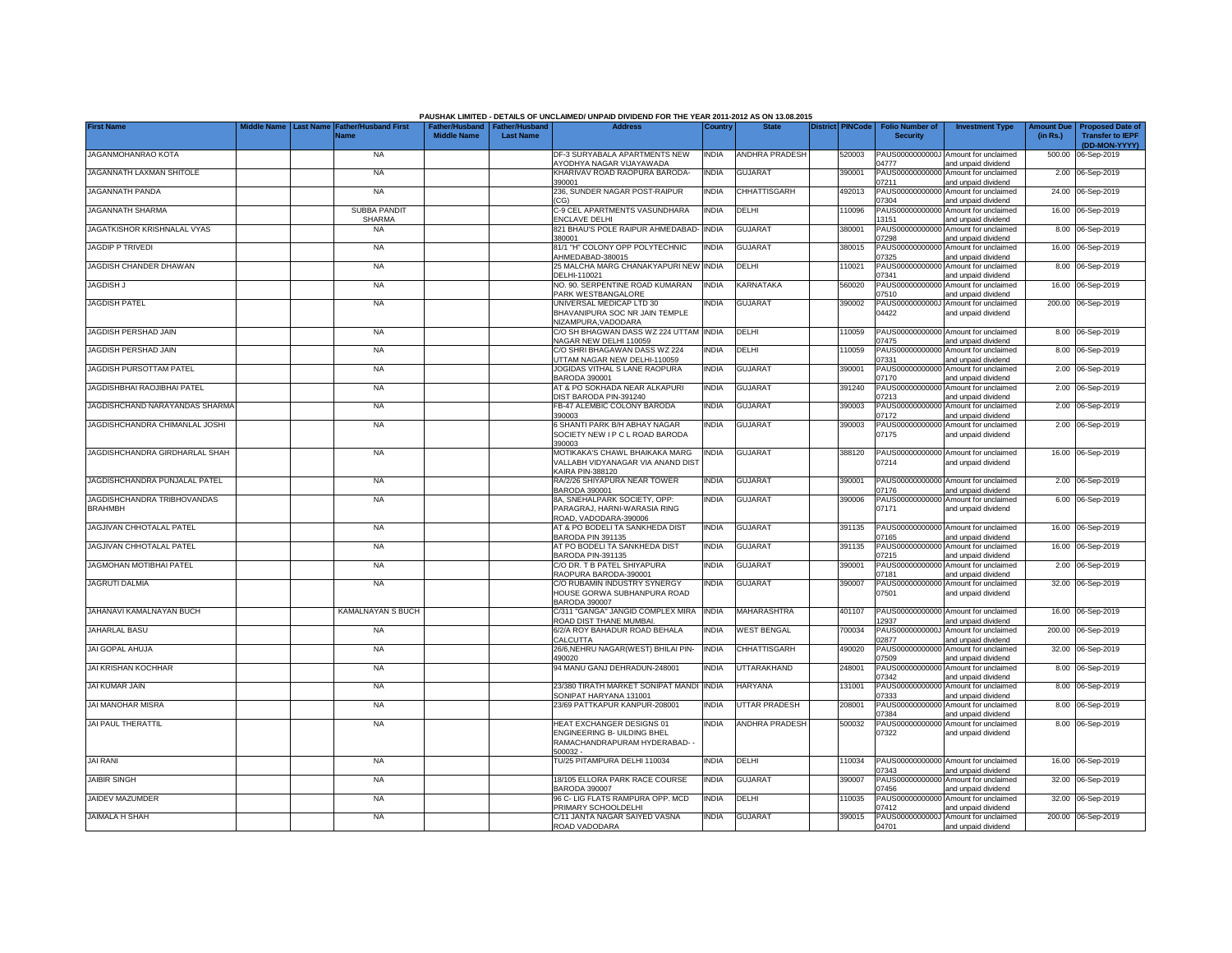|                                     |                  |                                     |                                      |                                           | PAUSHAK LIMITED - DETAILS OF UNCLAIMED/ UNPAID DIVIDEND FOR THE YEAR 2011-2012 AS ON 13.08.2015 |              |                       |                         |                                           |                                                             |                               |                                                    |
|-------------------------------------|------------------|-------------------------------------|--------------------------------------|-------------------------------------------|-------------------------------------------------------------------------------------------------|--------------|-----------------------|-------------------------|-------------------------------------------|-------------------------------------------------------------|-------------------------------|----------------------------------------------------|
| <b>First Name</b>                   | <b>Last Name</b> | <b>Father/Husband First</b><br>Name | Father/Husband<br><b>Middle Name</b> | <b>Father/Husband</b><br><b>Last Name</b> | <b>Address</b>                                                                                  | Country      | <b>State</b>          | <b>District PINCode</b> | <b>Folio Number of</b><br><b>Security</b> | <b>Investment Type</b>                                      | <b>Amount Due</b><br>(in Rs.) | <b>Proposed Date of</b><br><b>Transfer to IEPF</b> |
|                                     |                  |                                     |                                      |                                           |                                                                                                 |              |                       |                         |                                           |                                                             |                               | (DD-MON-YYYY)                                      |
| JAIMIN ASHOKBHAI PATEL M F G A J PA |                  | <b>NA</b>                           |                                      |                                           | BLOCK NO 2 CHETAN BUNGALOW NEAR INDIA<br>RACE COURSE BUS STOP ALKAPURI<br>BARODA-390007         |              | <b>GUJARAT</b>        | 390007                  | 07218                                     | PAUS00000000000 Amount for unclaimed<br>and unpaid dividend |                               | 32.00 06-Sep-2019                                  |
| <b>JAINDER SINGH</b>                |                  | <b>NA</b>                           |                                      |                                           | IJ-6 IRRAMANZIL COLONY HYDERABAD-<br>500004                                                     | <b>INDIA</b> | ANDHRA PRADESH        | 500004                  | 07323                                     | PAUS00000000000 Amount for unclaimed<br>and unpaid dividend |                               | 8.00 06-Sep-2019                                   |
| JAIPRAKASH GOKULDASJI KALANTRI      |                  | <b>NA</b>                           |                                      |                                           | JAISHREE BHAWAN DR J C KUMARAPPA<br>ROAD WARDHA-442001                                          | <b>INDIA</b> | MAHARASHTRA           | 442001                  | PAUS0000000000<br>07380                   | Amount for unclaimed<br>and unpaid dividend                 |                               | 8.00 06-Sep-2019                                   |
| JAMNADAS PUNJABHAI PATEL            |                  | <b>NA</b>                           |                                      |                                           | NEAR BALMANDIR BHANGORE TAL<br>BHANWAD DIST JAMNAGAR                                            | <b>INDIA</b> | <b>GUJARAT</b>        | 361001                  | PAUS0000000000<br>07220                   | Amount for unclaimed<br>and unpaid dividend                 |                               | 32.00 06-Sep-2019                                  |
| JAMSHED KAIKHUSHRU TAMBOLI          |                  | <b>NA</b>                           |                                      |                                           | 16QUEENS GARDENS G P O BOX NO 75<br>CAMP PUNE 411001                                            | <b>INDIA</b> | MAHARASHTRA           | 411001                  | PAUS0000000000<br>07347                   | Amount for unclaimed<br>and unpaid dividend                 |                               | 100.00 06-Sep-2019                                 |
| <b>JANAK JAYANTILAL PATEL</b>       |                  | <b>NA</b>                           |                                      |                                           | C/O V M PATEL 15 SHRADDHA SOCIETY<br>PRATAPNAGAR BARODA-390004                                  | <b>INDIA</b> | <b>GUJARAT</b>        | 390004                  | PAUS00000000000<br>07307                  | Amount for unclaimed<br>and unpaid dividend                 |                               | 8.00 06-Sep-2019                                   |
| <b>JANAKI SUNDARAM</b>              |                  | <b>NA</b>                           |                                      |                                           | W/O DR.R.SUNDARAM NO.64.<br>RAJMANGAL VILLA 1ST STREET NEW<br>FAIR LANDS SALEM                  | <b>INDIA</b> | TAMIL NADU            | 636014                  | 00848                                     | PAUS0000000000J Amount for unclaimed<br>and unpaid dividend |                               | 400.00 06-Sep-2019                                 |
| JANAKLAL BULAKHIDAS SHAH            |                  | <b>NA</b>                           |                                      |                                           | VYAS WADA NEAR SIDHA MATA PETLAD<br><b>JIST KAIRA PIN-388450</b>                                | <b>INDIA</b> | <b>GUJARAT</b>        | 388450                  | )7221                                     | PAUS00000000000 Amount for unclaimed<br>and unpaid dividend |                               | 2.00 06-Sep-2019                                   |
| <b>JANARDAN G PANDIT</b>            |                  | <b>NA</b>                           |                                      |                                           | 5 BRAHMIN WADI K A SUBRAMANIAM<br>ROAD MATUNGA MUMBAI 400019                                    | <b>INDIA</b> | MAHARASHTRA           | 400019                  | 07401                                     | PAUS00000000000 Amount for unclaimed<br>and unpaid dividend |                               | 8.00 06-Sep-2019                                   |
| JANARDAN SAHAI                      |                  | <b>NA</b>                           |                                      |                                           | 24,LOWTHER ROAD GEORGE TOWN<br>ALLAHABAD                                                        | <b>INDIA</b> | UTTAR PRADESH         | 211001                  | 01249                                     | PAUS0000000000J Amount for unclaimed<br>and unpaid dividend |                               | 400.00 06-Sep-2019                                 |
| JANARDHAN REDDY YELMA REDDY         |                  | <b>NA</b>                           |                                      |                                           | 2-177-CHILDREN'S CLINIC NEAR GANDHI<br>STATUE UPPAL HYDERABAD                                   | <b>INDIA</b> | <b>ANDHRA PRADESH</b> | 500039                  | 03159                                     | PAUS0000000000J Amount for unclaimed<br>and unpaid dividend |                               | 200.00 06-Sep-2019                                 |
| JANARDHANAN A                       |                  | <b>NA</b>                           |                                      |                                           | 9-A 3RD MAIN ROAD VIJAYA NAGAR<br>VELACHERY CHENNAI 600042                                      | <b>INDIA</b> | <b>TAMIL NADU</b>     | 600042                  | 07385                                     | PAUS00000000000 Amount for unclaimed<br>and unpaid dividend |                               | 16.00 06-Sep-2019                                  |
| JANASWAMY PURNAIAH SASTRY           |                  | <b>NA</b>                           |                                      |                                           | BRANCH MANAGER DARSHAK LIMITED<br>24-01-66A SAMBAMURTHY ROAD<br>DURGAPURAM VIJAYAWADA 520003    | <b>INDIA</b> | <b>ANDHRA PRADESH</b> | 520003                  | 07278                                     | PAUS00000000000 Amount for unclaimed<br>and unpaid dividend |                               | 32.00 06-Sep-2019                                  |
| JARNAIL VERMA                       |                  | <b>NA</b>                           |                                      |                                           | <b>18 GOVIND MARG NEAR POLICE</b><br><b>MEMORIAL JAIPUR</b>                                     | <b>INDIA</b> | <b>RAJASTHAN</b>      | 302004                  | PAUS0000000000J<br>03311                  | Amount for unclaimed<br>and unpaid dividend                 |                               | 200.00 06-Sep-2019                                 |
| JASHABHAI LALBHAI PATEL             |                  | <b>NA</b>                           |                                      |                                           | VASANA BUJARG TAL MATAR DIST<br>KHEDA PIN-387530                                                | <b>INDIA</b> | <b>GUJARAT</b>        | 387530                  | PAUS0000000000<br>07223                   | Amount for unclaimed<br>and unpaid dividend                 | 32.00                         | 06-Sep-2019                                        |
| JASHBHAI MOTIBHAI PATEL             |                  | <b>NA</b>                           |                                      |                                           | AT & PO DASRATH DIST BARODA PIN-<br>391740                                                      | <b>INDIA</b> | <b>GUJARAT</b>        | 391740                  | PAUS0000000000<br>07225                   | Amount for unclaimed<br>and unpaid dividend                 | 2.00                          | 06-Sep-2019                                        |
| JASHBHAI SOMABHAI PATEL             |                  | <b>NA</b>                           |                                      |                                           | AT & POST BIL DIST BARODA PIN 390001                                                            | <b>INDIA</b> | <b>GUJARAT</b>        | 390001                  | PAUS0000000000<br>07167                   | Amount for unclaimed<br>and unpaid dividend                 |                               | 6.00 06-Sep-2019                                   |
| JASHODABEN KANTILAL PATEL           |                  | <b>NA</b>                           |                                      |                                           | NEAR PARABADI AT & POST BHAYALI TA<br>& DIST BARODA PIN 391410                                  | <b>INDIA</b> | GUJARAT               | 391410                  | PAUS0000000000<br>07158                   | Amount for unclaimed<br>and unpaid dividend                 |                               | 2.00 06-Sep-2019                                   |
| JASHVANTLAL SHANKARBHAI MODI        |                  | <b>NA</b>                           |                                      |                                           | H.NO.2047 GHANCHI OLE DELHI CHAKLA INDIA<br>AHMEDABAD-380001                                    |              | <b>GUJARAT</b>        | 380001                  | PAUS00000000000<br>07191                  | Amount for unclaimed<br>and unpaid dividend                 |                               | 4.00 06-Sep-2019                                   |
| JASHWANTLAL CHIMANLAL DESAI         |                  | <b>NA</b>                           |                                      |                                           | 6/33 ILORA PARK RACE COURSE ROAD<br>BARODA-390007                                               | <b>INDIA</b> | GUJARAT               | 390007                  | PAUS0000000000<br>07229                   | Amount for unclaimed<br>and unpaid dividend                 |                               | 6.00 06-Sep-2019                                   |
| JASODA KANTILAL SHAH                |                  | <b>NA</b>                           |                                      |                                           | 17 PANNA PARK SOCIETY<br>NAVRANGPURA AHMEDABAD-380009                                           | INDIA        | <b>GUJARAT</b>        | 380009                  | PAUS0000000000<br>07192                   | Amount for unclaimed<br>and unpaid dividend                 |                               | 16.00 06-Sep-2019                                  |
| JASPAL SINGH TEHALIA                |                  | <b>NA</b>                           |                                      |                                           | C/O.DR.HARPRAKSH SINGH HARASINGH<br>TEHALI P.O.INDI, BIJAPUR DIST.                              | <b>INDIA</b> | KARNATAKA             | 586209                  | PAUS0000000000J<br>00849                  | Amount for unclaimed<br>and unpaid dividend                 |                               | 200.00 06-Sep-2019                                 |
| JASUBEN BALCHANDRA DAVE             |                  | <b>NA</b>                           |                                      |                                           | C/O.DR.DAVE. B.T SHIYAPURA,<br>RAOPURA, VADODARA                                                | <b>INDIA</b> | <b>GUJARAT</b>        | 390001                  | 00442                                     | PAUS0000000000J Amount for unclaimed<br>and unpaid dividend |                               | 200.00 06-Sep-2019                                 |
| JASUMATI RANCHHODLAL PARIKH         |                  | <b>NA</b>                           |                                      |                                           | SICKANAGAR E BLOCK 3RD FLOOR<br>VITHALBHAI PATEL ROAD MUMBAI-<br>400004                         | <b>INDIA</b> | MAHARASHTRA           | 400004                  | PAUS00000000000<br>07292                  | Amount for unclaimed<br>and unpaid dividend                 |                               | 10.00 06-Sep-2019                                  |
| JASVANTSINH CHHITUBHAI CHAUHAN      |                  | <b>NA</b>                           |                                      |                                           | AT & PO VALNER TA HANSOT DIST<br>BROACH PIN-393030                                              | <b>INDIA</b> | <b>GUJARAT</b>        | 393030                  | 07230                                     | PAUS00000000000 Amount for unclaimed<br>and unpaid dividend |                               | 16.00 06-Sep-2019                                  |
| <b>JASWANT RATILAL PATHAK</b>       |                  | <b>NA</b>                           |                                      |                                           | NEAR LILY HAVELI NAGARWADA<br>BARODA-390001                                                     | <b>INDIA</b> | <b>GUJARAT</b>        | 390001                  | 07194                                     | PAUS00000000000 Amount for unclaimed<br>and unpaid dividend |                               | 6.00 06-Sep-2019                                   |
| JASWANT SINGH BHUTORIA              |                  | <b>NA</b>                           |                                      |                                           | C/O DAULATRAM BIJAISINGH BHUTORIA<br>PATTY NO-74 PO LADNUN RAJ 341306                           | <b>INDIA</b> | <b>RAJASTHAN</b>      | 341306                  | 07403                                     | PAUS00000000000 Amount for unclaimed<br>and unpaid dividend |                               | 8.00 06-Sep-2019                                   |
| <b>JASWANT SINGH KANG</b>           |                  | <b>NA</b>                           |                                      |                                           | C/O LT COL LAKHA SINGH VSM ARMY<br>HQ PROVOST UNIT RED FORT DELHI-<br>110006                    | <b>INDIA</b> | DELHI                 | 110006                  | 07334                                     | PAUS00000000000 Amount for unclaimed<br>and unpaid dividend |                               | 8.00 06-Sep-2019                                   |
| JASWANTLAL SAUBHAGYACHAND<br>SHAH   |                  | <b>NA</b>                           |                                      |                                           | KOTHARI TORA CHHANI DIST BARODA<br>PIN 391740                                                   | <b>INDIA</b> | <b>GUJARAT</b>        | 391740                  | 07154                                     | PAUS00000000000 Amount for unclaimed<br>and unpaid dividend |                               | 2.00 06-Sep-2019                                   |
| JASWANTRAI CHIMANLAL KAMDAR         |                  | <b>NA</b>                           |                                      |                                           | SAURASHTRA ALEMBIC DEPOT SWEET<br><b>HOUSE RAJKOT-360001</b>                                    | <b>INDIA</b> | <b>GUJARAT</b>        | 360001                  | PAUS00000000000<br>07231                  | Amount for unclaimed<br>and unpaid dividend                 |                               | 16.00 06-Sep-2019                                  |
| JATIN DINKERBHAI VORA               |                  | <b>NA</b>                           |                                      |                                           | FLAT NO 4 FIRST FLOOR DINKAR NIVAS<br>29 SAROJINI ROAD VILEPARLE WEST<br><b>MUMBAI</b>          | <b>INDIA</b> | MAHARASHTRA           | 400056                  | PAUS0000000000J<br>03777                  | Amount for unclaimed<br>and unpaid dividend                 |                               | 200.00 06-Sep-2019                                 |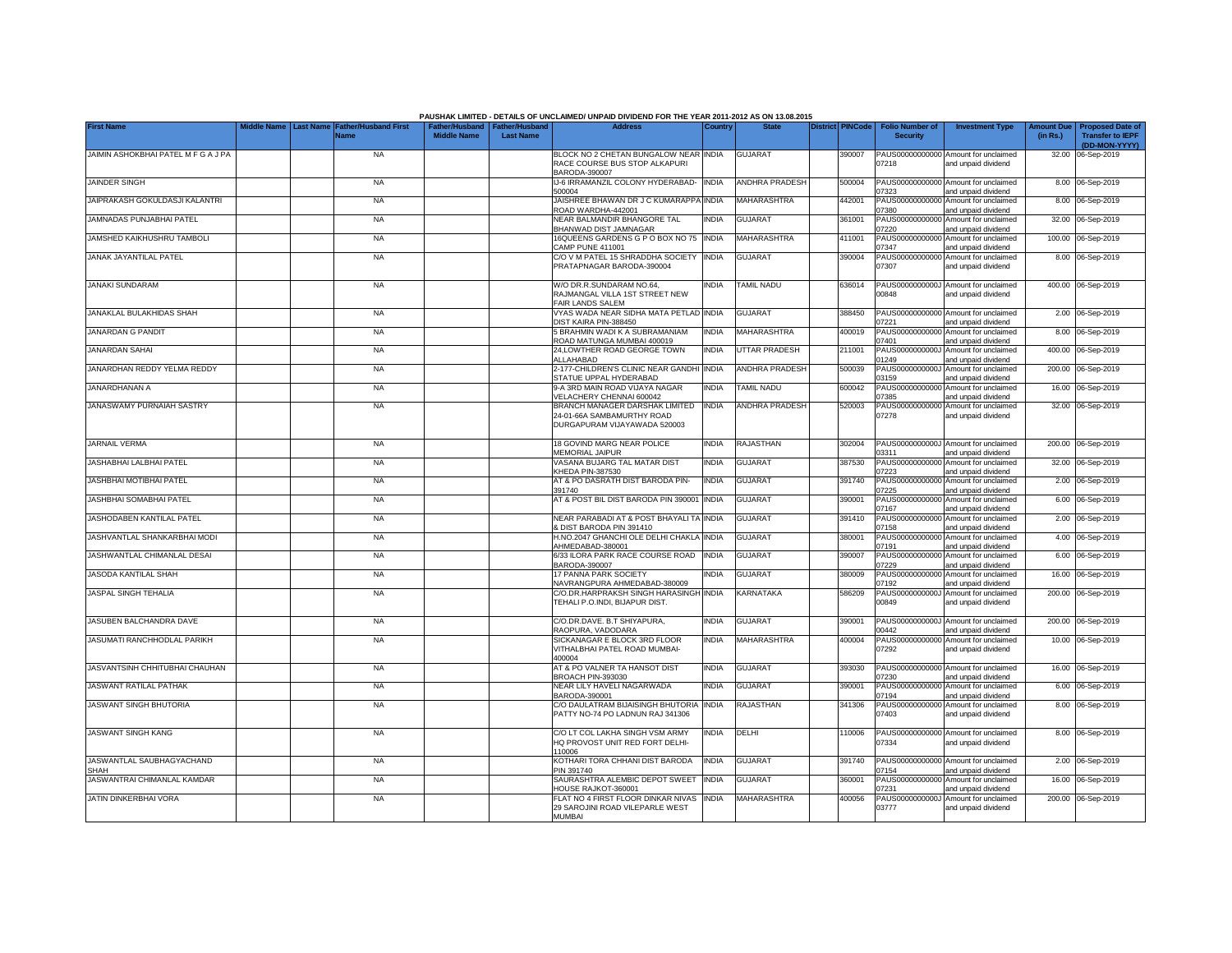|                             |                  |                                     |                    |                                                     | PAUSHAK LIMITED - DETAILS OF UNCLAIMED/ UNPAID DIVIDEND FOR THE YEAR 2011-2012 AS ON 13.08.2015              |              |                      |                         |                                           |                                                             |                               |                                                                     |
|-----------------------------|------------------|-------------------------------------|--------------------|-----------------------------------------------------|--------------------------------------------------------------------------------------------------------------|--------------|----------------------|-------------------------|-------------------------------------------|-------------------------------------------------------------|-------------------------------|---------------------------------------------------------------------|
| <b>First Name</b>           | <b>Last Name</b> | <b>Father/Husband First</b><br>Name | <b>Middle Name</b> | Father/Husband   Father/Husband<br><b>Last Name</b> | <b>Address</b>                                                                                               | Country      | <b>State</b>         | <b>District PINCode</b> | <b>Folio Number of</b><br><b>Security</b> | <b>Investment Type</b>                                      | <b>Amount Due</b><br>(in Rs.) | <b>Proposed Date of</b><br><b>Transfer to IEPF</b><br>(DD-MON-YYYY) |
| <b>JATIN NAGAR</b>          |                  | <b>NA</b>                           |                    |                                                     | 38 KRISHNA NAGAR SOCIETY STATION<br>ROAD BHARUCH 392001                                                      | <b>INDIA</b> | <b>GUJARAT</b>       | 392001                  | 07513                                     | PAUS00000000000 Amount for unclaimed<br>and unpaid dividend |                               | 16.00 06-Sep-2019                                                   |
| JATIN NATVARLAL MEHTA       |                  | <b>NA</b>                           |                    |                                                     | 1069 RAJAMEHTA' ST TOTALAJI' ST<br>KALUPUR AHMEDABAD-380001                                                  | <b>INDIA</b> | <b>GUJARAT</b>       | 380001                  | 07396                                     | PAUS00000000000 Amount for unclaimed<br>and unpaid dividend |                               | 8.00 06-Sep-2019                                                    |
| JATIN SHASHTRI              |                  | <b>NA</b>                           |                    |                                                     | OPP SANIDEV TEMPLE WADI<br>VADODARA                                                                          | <b>INDIA</b> | GUJARAT              | 390017                  | PAUS0000000000J<br>04491                  | Amount for unclaimed<br>and unpaid dividend                 |                               | 200.00 06-Sep-2019                                                  |
| JATINDER JIT SINGH          |                  | <b>NA</b>                           |                    |                                                     | 113-D/BW SHA-IMAR BAGH SFS FLATS<br>DELHI 110052                                                             | <b>INDIA</b> | DELHI                | 110052                  | PAUS00000000000<br>07392                  | Amount for unclaimed<br>and unpaid dividend                 |                               | 16.00 06-Sep-2019                                                   |
| JATINDER KUMAR SAHNI        |                  | <b>NA</b>                           |                    |                                                     | <b>B-58 NEW RAJINDER NAGAR NEW</b><br>DELHI-110060                                                           | <b>INDIA</b> | DELHI                | 110060                  | PAUS0000000000<br>07336                   | Amount for unclaimed<br>and unpaid dividend                 |                               | 8.00 06-Sep-2019                                                    |
| <b>JATINDER PAUL</b>        |                  | <b>NA</b>                           |                    |                                                     | C/O GIAN SINGH 1437 KRISHANA NAGAR<br>MOGA 142001 PUNJAB                                                     | <b>INDIA</b> | PUNJAB               | 42001                   | PAUS0000000000<br>07485                   | Amount for unclaimed<br>and unpaid dividend                 |                               | 40.00 06-Sep-2019                                                   |
| JATINDER SINGH              |                  | <b>NA</b>                           |                    |                                                     | 249-SANT NAGAR NEAR EAST OF<br>KAILASH NEW DELHI-110017                                                      | <b>INDIA</b> | DELHI                | 110017                  | PAUS0000000000<br>07346                   | Amount for unclaimed<br>and unpaid dividend                 |                               | 8.00 06-Sep-2019                                                    |
| JAYA ANIL PANDIT            |                  | <b>NA</b>                           |                    |                                                     | 300. 39TH CROSS, JAYANAGAR, 8TH<br><b>BLOCK, BANGALORE</b>                                                   | <b>INDIA</b> | KARNATAKA            | 560084                  | PAUS0000000000.<br>1013                   | Amount for unclaimed<br>and unpaid dividend                 |                               | 80.00 06-Sep-2019                                                   |
| JAYA ANIL PANDIT            |                  | <b>NA</b>                           |                    |                                                     | 300 39TH CROSS 8TH BLOCK<br>JAYANAGAR BANGALORE 560082                                                       | <b>INDIA</b> | KARNATAKA            | 560082                  | PAUS0000000000<br>)7276                   | Amount for unclaimed<br>and unpaid dividend                 |                               | 10.00 06-Sep-2019                                                   |
| JAYA ANIL PANDIT            |                  | <b>NA</b>                           |                    |                                                     | 300 39TH CROSS 8TH BLOCK<br>JAYANAGAR BANGALORE 560082                                                       | <b>INDIA</b> | KARNATAKA            | 560082                  | PAUS0000000000<br>)7277                   | Amount for unclaimed<br>and unpaid dividend                 |                               | 6.00 06-Sep-2019                                                    |
| JAYA BHARATI KOTI           |                  | NA                                  |                    |                                                     | C/O K S SAI HOUSE NO LIG 822<br>BHARATHI N- AGAR BHEL R C PURAM<br>HYDERABAD 500032 - -                      | <b>INDIA</b> | ANDHRA PRADESH       | 500032                  | PAUS00000000000<br>07321                  | Amount for unclaimed<br>and unpaid dividend                 |                               | 8.00 06-Sep-2019                                                    |
| <b>JAYA KAPOOR</b>          |                  | <b>NA</b>                           |                    |                                                     | D/153 SHYAM PARK EXTENSION<br>SAHIBABAD DIST GHAZIABAD 201005                                                | <b>INDIA</b> | <b>UTTAR PRADESH</b> | 201005                  | 07413                                     | PAUS00000000000 Amount for unclaimed<br>and unpaid dividend |                               | 32.00 06-Sep-2019                                                   |
| JAYA KAPOOR                 |                  | <b>NA</b>                           |                    |                                                     | D/153 SHYAM PARK EXTENSION<br>SAHABABAD DIST GHAZIABAD 201005                                                | <b>INDIA</b> | UTTAR PRADESH        | 201005                  | 07420                                     | PAUS00000000000 Amount for unclaimed<br>and unpaid dividend |                               | 8.00 06-Sep-2019                                                    |
| JAYA P NAYAK                |                  | <b>NA</b>                           |                    |                                                     | TULSI' C-15 4TH DIVISION PARK<br>EXTENTION DURGIGUDI SHIMOGA<br>577201 (KARNATAKA)                           | <b>INDIA</b> | KARNATAKA            | 577201                  | 07402                                     | PAUS00000000000 Amount for unclaimed<br>and unpaid dividend |                               | 24.00 06-Sep-2019                                                   |
| JAYABEN BABUBHAI PATEL      |                  | <b>NA</b>                           |                    |                                                     | 102 JYOTI SOCIETY FATEHGANJ BEHIND<br>CONVENT SCHOOL BARODA-390002                                           | <b>INDIA</b> | <b>GUJARAT</b>       | 390002                  | 07287                                     | PAUS00000000000 Amount for unclaimed<br>and unpaid dividend |                               | 16.00 06-Sep-2019                                                   |
| JAYABEN HIRJIBHAI SHAH      |                  | <b>NA</b>                           |                    |                                                     | 34 ANAND SOCIETY BHADWATNAGAR<br>AHMEDABAD 380050                                                            | <b>INDIA</b> | <b>GUJARAT</b>       | 380050                  | PAUS0000000000<br>07465                   | Amount for unclaimed<br>and unpaid dividend                 |                               | 2.00 06-Sep-2019                                                    |
| JAYABEN JAYANT PATEL        |                  | <b>NA</b>                           |                    |                                                     | C/O D P SHAH & ASSOCIATES 110<br>AVANTI CH- AMBERS B/H EXPRESS<br>HOTEL ALKAPURI VADOD- ARA 390005           | <b>INDIA</b> | <b>GUJARAT</b>       | 390005                  | PAUS0000000000<br>07152                   | Amount for unclaimed<br>and unpaid dividend                 |                               | 6.00 06-Sep-2019                                                    |
| JAYABEN MADHUBHAI PATEL     |                  | <b>NA</b>                           |                    |                                                     | 7 PARISHRAM SOCIETY SUBHANPURA<br>BARODA-390007                                                              | <b>INDIA</b> | <b>GUJARAT</b>       | 390007                  | 07281                                     | PAUS00000000000 Amount for unclaimed<br>and unpaid dividend |                               | 16.00 06-Sep-2019                                                   |
| JAYAGAURI MANEKLAL SHETH    |                  | <b>NA</b>                           |                    |                                                     | NAVI POLE GANDIGATE ROAD<br>VADODARA 390001                                                                  | <b>INDIA</b> | <b>GUJARAT</b>       | 390001                  | 07514                                     | PAUS00000000000 Amount for unclaimed<br>and unpaid dividend |                               | 2.00 06-Sep-2019                                                    |
| JAYALAKSHMAMMA J            |                  | <b>NA</b>                           |                    |                                                     | W/O DR.S.RAMAPPA D.NO-2, J.M.LANE<br>'A' BALEPET, BANGALORE                                                  | <b>INDIA</b> | KARNATAKA            | 560053                  | PAUS0000000000J<br>00083                  | Amount for unclaimed<br>and unpaid dividend                 |                               | 200.00 06-Sep-2019                                                  |
| JAYANA HARESHKUMAR SHAH     |                  | <b>NA</b>                           |                    |                                                     | C/O JITEN M BUZA 304 PATKESHWAR<br>APTS RA- M MANDIR RD BABHAI NAKA L<br>T RD BORIVALI- WEST MUMBAI 400092 - | <b>INDIA</b> | MAHARASHTRA          | 400092                  | PAUS00000000000<br>07355                  | Amount for unclaimed<br>and unpaid dividend                 |                               | 8.00 06-Sep-2019                                                    |
| JAYANT N INAMDAR            |                  | <b>NA</b>                           |                    |                                                     | C-14/3 GROUND FLOOR P AND T<br>QUARTERS SAHAR ROAD ANDHERI<br>EAST MUMBAI 400099                             | <b>INDIA</b> | MAHARASHTRA          | 400099                  | 07466                                     | PAUS00000000000 Amount for unclaimed<br>and unpaid dividend |                               | 100.00 06-Sep-2019                                                  |
| JAYANT WABLE                |                  | <b>NA</b>                           |                    |                                                     | 14 GUMASTA SOCIETY RUMTHA NAKA<br><b>SOLAPUR</b>                                                             | <b>INDIA</b> | MAHARASHTRA          | 413003                  | 14052                                     | PAUS0000000000J Amount for unclaimed<br>and unpaid dividend |                               | 200.00 06-Sep-2019                                                  |
| JAYANTA KUMAR BHATTACHARYYA |                  | <b>NA</b>                           |                    |                                                     | AA-218 SECTOR-I SALT LAKE CITY<br><b>CALCUTTA</b>                                                            | <b>INDIA</b> | <b>WEST BENGAL</b>   | 700064                  | 02844                                     | PAUS0000000000J Amount for unclaimed<br>and unpaid dividend |                               | 300.00 06-Sep-2019                                                  |
| JAYANTIBHAI HIMABHAI PATEL  |                  | <b>NA</b>                           |                    |                                                     | SAYAJIGUNJ BEHIND L M P CO BARODA<br>390005                                                                  | <b>INDIA</b> | <b>GUJARAT</b>       | 390005                  | 07423                                     | PAUS00000000000 Amount for unclaimed<br>and unpaid dividend |                               | 20.00 06-Sep-2019                                                   |
| JAYANTIBHAI ISHWARBHAI RAY  |                  | <b>NA</b>                           |                    |                                                     | WADI RANGMAHAL SAROJ NIWAS<br>BEHIND GANPATI MANDIR BARODA-<br>390001                                        | INDIA        | <b>GUJARAT</b>       | 390001                  | 07237                                     | PAUS00000000000 Amount for unclaimed<br>and unpaid dividend |                               | 2.00 06-Sep-2019                                                    |
| JAYANTIBHAI MANGALDAS PATEL |                  | <b>NA</b>                           |                    |                                                     | 45 SHANTI NAGAR TARSALI BARODA-<br>390009                                                                    | <b>INDIA</b> | <b>GUJARAT</b>       | 390009                  | 07238                                     | PAUS00000000000 Amount for unclaimed<br>and unpaid dividend |                               | 12.00 06-Sep-2019                                                   |
| JAYANTIBHAI MANIBHAI PATEL  |                  | <b>NA</b>                           |                    |                                                     | "PRAMUKH AASHISH" 17 YOSHODHAN<br>OPP RANESHWAR MAHADEV VASNA<br>ROAD BARODA 390015                          | <b>INDIA</b> | <b>GUJARAT</b>       | 390015                  | 07512                                     | PAUS00000000000 Amount for unclaimed<br>and unpaid dividend |                               | 2.00 06-Sep-2019                                                    |
| JAYANTIBHAI MULJIBHAI PATEL |                  | <b>NA</b>                           |                    |                                                     | MAHADEV FALIA AT & PO SOKHADA<br>DIST BARODA PIN-391240                                                      | <b>INDIA</b> | <b>GUJARAT</b>       | 391240                  | 07239                                     | PAUS00000000000 Amount for unclaimed<br>and unpaid dividend |                               | 2.00 06-Sep-2019                                                    |
| JAYANTIBHAI SOMABHAI PATEL  |                  | <b>NA</b>                           |                    |                                                     | KACHHIA WAD NEHRU ROAD VIRSAD<br>TAL BORSAD DIST KAIRA PIN 388580                                            | <b>INDIA</b> | <b>GUJARAT</b>       | 388580                  | 07178                                     | PAUS00000000000 Amount for unclaimed<br>and unpaid dividend |                               | 6.00 06-Sep-2019                                                    |
| JAYANTILAL ANANDJI MEHTA    |                  | <b>NA</b>                           |                    |                                                     | PAREKH MARKET M G ROAD<br><b>GHATKOPAR EAST MUMBAI</b>                                                       | <b>INDIA</b> | MAHARASHTRA          | 400077                  | 03650                                     | PAUS0000000000J Amount for unclaimed<br>and unpaid dividend |                               | 600.00 06-Sep-2019                                                  |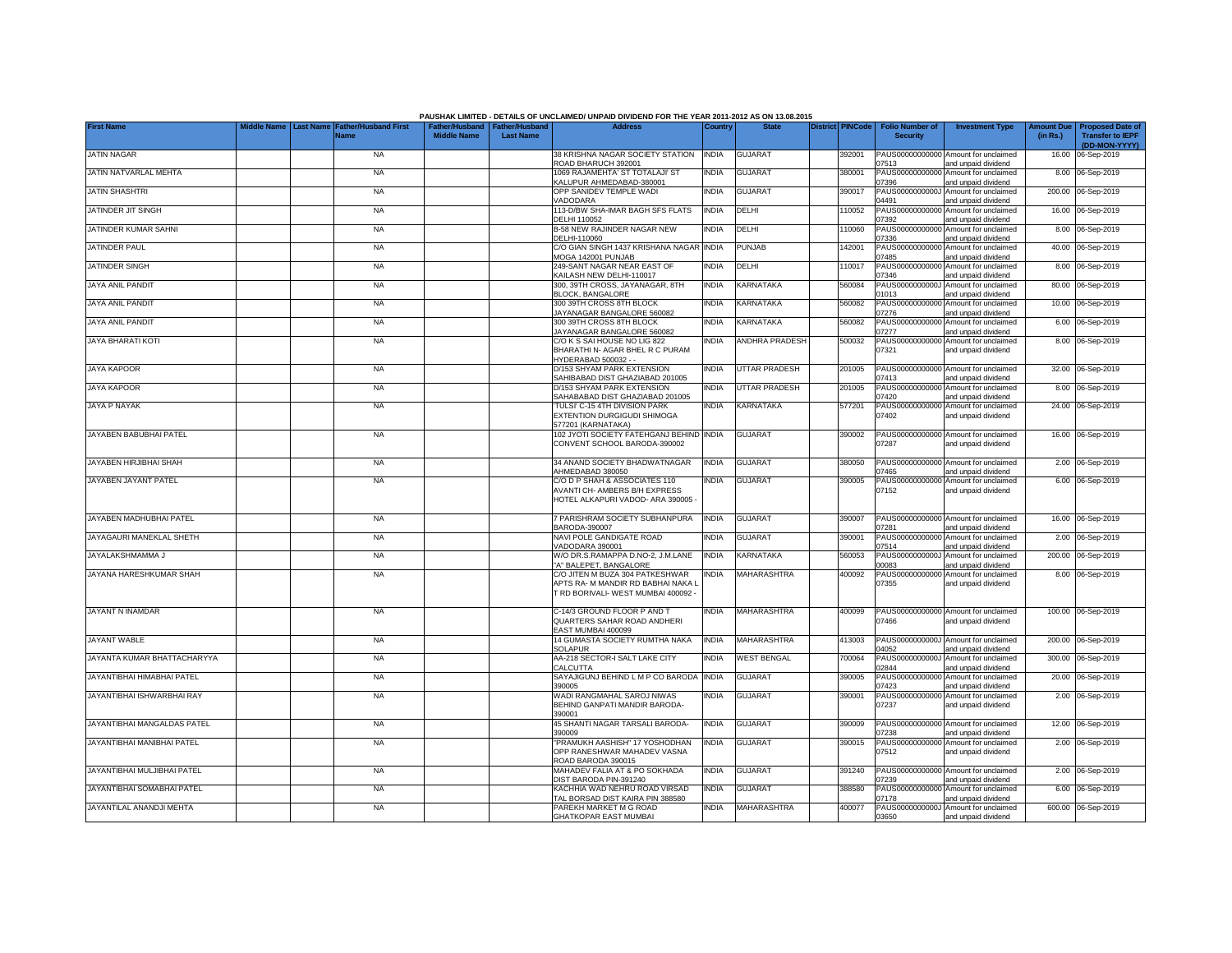| <b>First Name</b>                         | <b>Father/Husband First</b> |                    | Father/Husband   Father/Husband | PAUSHAK LIMITED - DETAILS OF UNCLAIMED/ UNPAID DIVIDEND FOR THE YEAR 2011-2012 AS ON 13.08.2015<br><b>Address</b> | Country      | <b>State</b>      | <b>District PINCode</b> |        | <b>Folio Number of</b>            | <b>Investment Type</b>                                             | Amount Due | Proposed Date o         |
|-------------------------------------------|-----------------------------|--------------------|---------------------------------|-------------------------------------------------------------------------------------------------------------------|--------------|-------------------|-------------------------|--------|-----------------------------------|--------------------------------------------------------------------|------------|-------------------------|
|                                           | Name                        | <b>Middle Name</b> | <b>Last Name</b>                |                                                                                                                   |              |                   |                         |        | <b>Security</b>                   |                                                                    | (in Rs.)   | <b>Transfer to IEPF</b> |
|                                           |                             |                    |                                 |                                                                                                                   |              |                   |                         |        |                                   |                                                                    |            | (DD-MON-YYYY)           |
| JAYANTILAL BAGUBHAI SHAH                  | <b>NA</b>                   |                    |                                 | B/2, YASHPAL APP-2,NR VIJAY<br>RESTAURANT NAVRANGPURA<br>AHMEDABAD                                                | <b>INDIA</b> | <b>GUJARAT</b>    |                         | 380009 | 00092                             | PAUS0000000000J Amount for unclaimed<br>and unpaid dividend        |            | 200.00 06-Sep-2019      |
| JAYANTILAL CHANDULAL DESAI                | <b>NA</b>                   |                    |                                 | 23 AMARKUNJ SOCIETY RACE COURSE<br>CIRCLE BARODA 390007                                                           | <b>INDIA</b> | <b>GUJARAT</b>    |                         | 390007 | PAUS00000000000<br>07482          | Amount for unclaimed<br>and unpaid dividend                        |            | 66.00 06-Sep-2019       |
| JAYANTILAL HIMATLAL JAISHWAL              | <b>NA</b>                   |                    |                                 | HUZARAT PAGA SHUSHILA COTTAGE<br>BARODA-390006                                                                    | <b>INDIA</b> | <b>GUJARAT</b>    |                         | 390006 | PAUS0000000000<br>)7244           | Amount for unclaimed<br>and unpaid dividend                        |            | 16.00 06-Sep-2019       |
| JAYANTILAL JATASHANKER KHETIA             | <b>NA</b>                   |                    |                                 | JAYANT MEDICAL STORES STATION<br>ROAD JAMKHAMBHALIA 361001                                                        | INDIA        | <b>GUJARAT</b>    |                         | 361001 | PAUS0000000000<br>07245           | Amount for unclaimed<br>and unpaid dividend                        |            | 16.00 06-Sep-2019       |
| JAYANTILAL KARSHANDAS AJMERI              | NA                          |                    |                                 | A-13 SAMARTH SOCIETY HARANI ROAD<br>BARODA-390001                                                                 | <b>INDIA</b> | <b>GUJARAT</b>    |                         | 390001 | PAUS0000000000<br>07246           | Amount for unclaimed<br>and unpaid dividend                        |            | 6.00 06-Sep-2019        |
| JAYANTILAL MOHANBHAI PATEL                | <b>NA</b>                   |                    |                                 | 87 KUNJ SOCIETY BEHIND ALKAPURI<br>BARODA-390005                                                                  | india        | <b>GUJARAT</b>    |                         | 390005 | PAUS00000000000<br>07145          | Amount for unclaimed<br>and unpaid dividend                        |            | 16.00 06-Sep-2019       |
| JAYANTILAL N DESAI                        | <b>NA</b>                   |                    |                                 | 50/418 UNNAT NAGER GOREGAON<br>(WEST) MUMBAI-400062                                                               | <b>INDIA</b> | MAHARASHTRA       |                         | 400062 | PAUS0000000000<br>07351           | Amount for unclaimed<br>and unpaid dividend                        |            | 8.00 06-Sep-2019        |
| JAYANTILAL NATHALAL GANDHI                | <b>NA</b>                   |                    |                                 | MADAN ZAMPA ROAD OPP AZAD<br>GROUND BARODA-390001                                                                 | <b>INDIA</b> | <b>GUJARAT</b>    |                         | 390001 | PAUS0000000000<br>07248           | Amount for unclaimed<br>and unpaid dividend                        |            | 32.00 06-Sep-2019       |
| JAYANTILAL PUKHARAJ JAIN                  | <b>NA</b>                   |                    |                                 | KUVERJI DEVSHI CHAWL 2ND FL B S<br>ROAD OPP ZARAPKAR SHOW ROOM<br>DADAR W RLY MUMBAI 400028                       | India        | MAHARASHTRA       |                         | 400028 | PAUS0000000000<br>07374           | Amount for unclaimed<br>and unpaid dividend                        |            | 8.00 06-Sep-2019        |
| JAYANTILAL S SHAH                         | <b>NA</b>                   |                    |                                 | C/O POPATLAL K SHAH AT MARCHI<br>POLE IN RATAN POLE AHMEDABAD-<br>380001                                          | INDIA        | <b>GUJARAT</b>    |                         | 380001 | 07362                             | PAUS00000000000 Amount for unclaimed<br>and unpaid dividend        |            | 16.00 06-Sep-2019       |
| JAYANTKUMAR GUNVANTSINH JAISWAL           | <b>NA</b>                   |                    |                                 | FATEH GUNJ CAMP SADAR BAZAR<br>RANCHHODJI MANDIR ROAD BARODA-<br>390002                                           | India        | <b>GUJARAT</b>    |                         | 390002 | PAUS00000000000<br>07251          | Amount for unclaimed<br>and unpaid dividend                        |            | 6.00 06-Sep-2019        |
| JAYANTKUMAR MEHTA                         | <b>NA</b>                   |                    |                                 | 97 LISA PARK NO-1 1ST FLOOR H T<br>ROAD SUBHANPURA VADODARA                                                       | india        | <b>GUJARAT</b>    |                         | 390007 | PAUS0000000000.<br>04563          | Amount for unclaimed<br>and unpaid dividend                        |            | 200.00 06-Sep-2019      |
| JAYANTKUMAR NATHALAL PATEL                | <b>NA</b>                   |                    |                                 | 46 ADARSH SOCIETY MEGHANINAGAR<br>AHMEDABAD 380016                                                                | <b>INDIA</b> | <b>GUJARAT</b>    |                         | 380016 | 07348                             | PAUS00000000000 Amount for unclaimed<br>and unpaid dividend        |            | 16.00 06-Sep-2019       |
| JAYARAMAN G                               | <b>NA</b>                   |                    |                                 | 26,NACHIAPPAN STREET<br>MAHALINGAPURAM CHENNAI                                                                    | INDIA        | <b>TAMIL NADU</b> |                         | 600034 | PAUS0000000000<br>G00060          | Amount for unclaimed<br>and unpaid dividend                        |            | 800.00 06-Sep-2019      |
| JAYARAMBHAI GORDHANBHAI PATEL             | NA                          |                    |                                 | "NAUJAHAR BUNGLOW OPP KUSUM<br>VIHAR ASHA NAGAR NAVSARI-396445                                                    | India        | <b>GUJARAT</b>    |                         | 396445 | PAUS00000000000<br>07141          | Amount for unclaimed<br>and unpaid dividend                        |            | 16.00 06-Sep-2019       |
| <b>JAYASHREE</b>                          | <b>NA</b>                   |                    |                                 | NO 6 RUTURAJ APARTMENT KOLHAPUR<br>CROSS BELGAUM                                                                  | INDIA        | KARNATAKA         |                         | 590016 | PAUS0000000000<br>05176           | Amount for unclaimed<br>and unpaid dividend                        |            | 2400.00 06-Sep-2019     |
| JAYASHREE BHOLE                           | <b>NA</b>                   |                    |                                 | BLOCK NO 12 PLOT NO 75/76<br>MURLIDHAR APPT SURANANAGAR<br>AURANGABAD                                             | <b>INDIA</b> | MAHARASHTRA       |                         | 431001 | PAUS0000000000.<br>03850          | Amount for unclaimed<br>and unpaid dividend                        |            | 400.00 06-Sep-2019      |
| JAYASHREE MURTHY                          | <b>NA</b>                   |                    |                                 | 49, 2nd Phase, 4th Block Banashankari 3rd<br>Stage                                                                | <b>INDIA</b> | <b>KARNATAKA</b>  |                         | 560085 | PAUS0000000000J<br>05645          | Amount for unclaimed<br>and unpaid dividend                        |            | 400.00 06-Sep-2019      |
| JAYASHREE R DESHPANDE                     | <b>NA</b>                   |                    |                                 | 97 BRAHMIN WADI K A SUBRAMANIAM<br>ROAD MATUNGA MUMBAI-400019                                                     | <b>INDIA</b> | MAHARASHTRA       |                         | 400019 | PAUS00000000000<br>07400          | Amount for unclaimed<br>and unpaid dividend                        |            | 16.00 06-Sep-2019       |
| JAYASHREE RADHAKRISHNA<br><b>/ERNEKAR</b> | <b>NA</b>                   |                    |                                 | C/O THE SWASTIK JANATA SAHAKARI<br>BANK LTD 502 KALBADEVI ROAD                                                    | India        | MAHARASHTRA       |                         | 400002 | PAUS00000000000<br>07370          | Amount for unclaimed<br>and unpaid dividend                        |            | 8.00 06-Sep-2019        |
| JAYAWANT KALYANRAO DURVE                  | <b>NA</b>                   |                    |                                 | MUMBAI-400002<br>264-C, VISHVAMITRI TOWNSHHIP, OPP:<br>GUJARAT TRACTORS, MANJALPUR,                               | <b>INDIA</b> | <b>GUJARAT</b>    |                         | 390011 | PAUS00000000000<br>07169          | Amount for unclaimed<br>and unpaid dividend                        |            | 2.00 06-Sep-2019        |
| JAYENDRABHAI NARANBHAI PATEL              | <b>NA</b>                   |                    |                                 | VADODARA-390011<br>C/O WESTERN CHEMIST STATION ROAD INDIA                                                         |              | <b>GUJARAT</b>    |                         | 388001 | PAUS00000000000                   | Amount for unclaimed                                               |            | 6.00 06-Sep-2019        |
| JAYENDRAKUMAR CHATURBHAI PATEL            | <b>NA</b>                   |                    |                                 | ANAND-388001<br>GOVT TRAINING COLLEGE KATHLAL TAL INDIA                                                           |              | <b>GUJARAT</b>    |                         | 387630 | 07252<br>PAUS00000000000          | and unpaid dividend<br>Amount for unclaimed                        |            | 6.00 06-Sep-2019        |
| JAYESH PATEL                              | <b>NA</b>                   |                    |                                 | KAPADVANJ PIN-387630<br>A/2 VENUS APARTMENT WORLI<br>SEAFACE MUMBAI                                               | India        | MAHARASHTRA       |                         | 400018 | 07253<br>PAUS0000000000.<br>03620 | and unpaid dividend<br>Amount for unclaimed                        |            | 1300.00 06-Sep-2019     |
| <b>JAYESH PATEL</b>                       | <b>NA</b>                   |                    |                                 | 5A DEVDEEP SOCIETY OLD PADRA<br>ROAD VADODARA                                                                     | india        | <b>GUJARAT</b>    |                         | 390015 | PAUS0000000000<br>04495           | and unpaid dividend<br>Amount for unclaimed<br>and unpaid dividend |            | 200.00 06-Sep-2019      |
| JAYKRISHNA CHIMANLAL PARIKH               | <b>NA</b>                   |                    |                                 | SULTANPURA DESAI'S KHANCHA<br>BARODA BARODA 390001                                                                | india        | <b>GUJARAT</b>    |                         | 390001 | PAUS0000000000<br>07288           | Amount for unclaimed<br>and unpaid dividend                        | 16.00      | 06-Sep-2019             |
| JAYKUMAR GANPATLAL DAVE                   | <b>NA</b>                   |                    |                                 | NADIADI'S KHADAKI OPP AMBA MATA<br>GHADIALI POLE BARODA-390001                                                    | <b>INDIA</b> | <b>GUJARAT</b>    |                         | 390001 | PAUS0000000000<br>07255           | Amount for unclaimed<br>and unpaid dividend                        | 2.00       | 06-Sep-2019             |
| JAYMATI RAMCHANDRA DIVECHA                | <b>NA</b>                   |                    |                                 | NAVLAKHA MENSION NEAR STATION R.<br>C. RD. BARODA-390005                                                          | <b>INDIA</b> | <b>GUJARAT</b>    |                         | 390005 | PAUS0000000000<br>07182           | Amount for unclaimed<br>and unpaid dividend                        |            | 2.00 06-Sep-2019        |
| JAYNTILAL DEVJI FADADU                    | <b>NA</b>                   |                    |                                 | C-7 NEW BALADEVI SOCIETY GANDHI<br>ROAD BARDOLI 394601 TAL BARDOLI                                                | India        | <b>GUJARAT</b>    |                         | 394601 | PAUS0000000000<br>07166           | Amount for unclaimed<br>and unpaid dividend                        |            | 16.00 06-Sep-2019       |
| JAYPRAKASH KESHAVLAL BAROT                | <b>NA</b>                   |                    |                                 | <b>DIST SURAT</b><br>NARSHINH PREMANAND'S HAVELI<br>BAJWADA BARODA 390001                                         | India        | <b>GUJARAT</b>    |                         | 390001 | PAUS00000000000<br>07177          | Amount for unclaimed<br>and unpaid dividend                        |            | 2.00 06-Sep-2019        |
| JAYPRAKASH MAHADEVBHAI KELA               | <b>NA</b>                   |                    |                                 | C/O JAI BHARAT MEDICAL STORES<br>DELHIGATE HOSPITAL BUILDING                                                      | India        | <b>GUJARAT</b>    |                         | 385001 | PAUS00000000000<br>07359          | Amount for unclaimed<br>and unpaid dividend                        |            | 16.00 06-Sep-2019       |
| <b>JAYSHRE AMIN</b>                       | <b>NA</b>                   |                    |                                 | PALANPUR<br>13 SHREYA NAGAR SOC SUBHANPURA INDIA<br>VADODARA                                                      |              | <b>GUJARAT</b>    |                         | 390007 | 04642                             | PAUS0000000000J Amount for unclaimed<br>and unpaid dividend        |            | 200.00 06-Sep-2019      |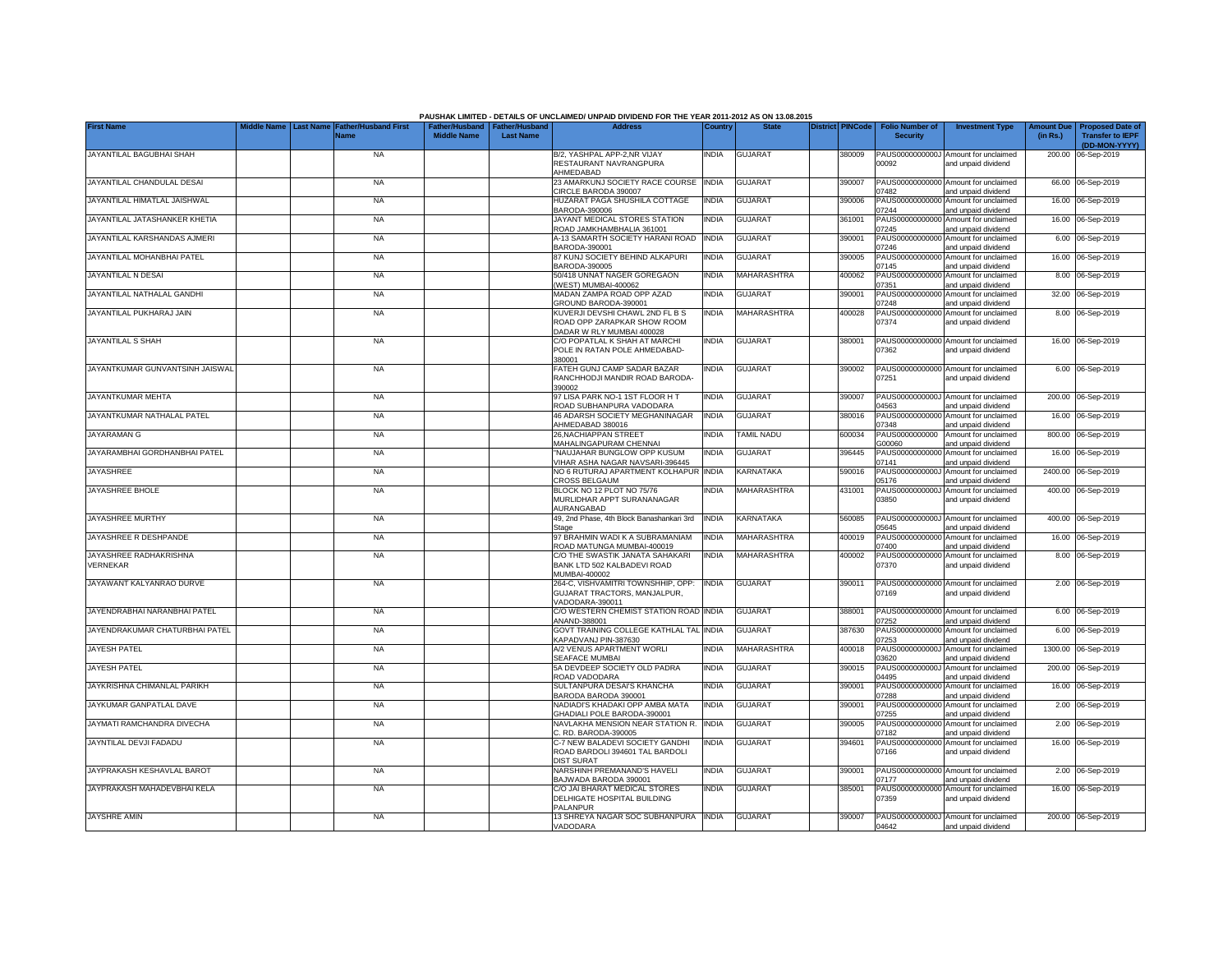|                                            |                                                  |                    |                                                     | PAUSHAK LIMITED - DETAILS OF UNCLAIMED/ UNPAID DIVIDEND FOR THE YEAR 2011-2012 AS ON 13.08.2015      |              |                      |                         |                                           |                                                             |                               |                                                                     |
|--------------------------------------------|--------------------------------------------------|--------------------|-----------------------------------------------------|------------------------------------------------------------------------------------------------------|--------------|----------------------|-------------------------|-------------------------------------------|-------------------------------------------------------------|-------------------------------|---------------------------------------------------------------------|
| <b>First Name</b>                          | <b>Father/Husband First</b><br>Last Name<br>Name | <b>Middle Name</b> | Father/Husband   Father/Husband<br><b>Last Name</b> | <b>Address</b>                                                                                       | Country      | <b>State</b>         | <b>District PINCode</b> | <b>Folio Number of</b><br><b>Security</b> | <b>Investment Type</b>                                      | <b>Amount Due</b><br>(in Rs.) | <b>Proposed Date of</b><br><b>Transfer to IEPF</b><br>(DD-MON-YYYY) |
| JAYSHREE DATTATRAYA HARDIKAR               | <b>NA</b>                                        |                    |                                                     | PIRAMITAR ROAD DANDIA BAZAR<br>BARODA-390001                                                         | <b>INDIA</b> | <b>GUJARAT</b>       | 390001                  | 07164                                     | PAUS00000000000 Amount for unclaimed<br>and unpaid dividend |                               | 2.00 06-Sep-2019                                                    |
| JAYSHREE DINESHBHAI PATEL                  | <b>NA</b>                                        |                    |                                                     | C/1 YOGI TILAK SOCIETY OPP ZULELAL<br>BACKERY 100 FEET ROADANAND                                     | <b>INDIA</b> | <b>GUJARAT</b>       | 388001                  | 07483                                     | PAUS00000000000 Amount for unclaimed<br>and unpaid dividend |                               | 2.00 06-Sep-2019                                                    |
| JAYSHREE K AGARWAL                         | <b>NA</b>                                        |                    |                                                     | 8/30 KHANDERAO WADI DADY SETH<br><b>AGIARY LANE KALBADEVI ROAD</b><br>MUMBAI-400002                  | <b>INDIA</b> | MAHARASHTRA          | 400002                  | 07372                                     | PAUS00000000000 Amount for unclaimed<br>and unpaid dividend |                               | 8.00 06-Sep-2019                                                    |
| JAYSHREE KANTILAL SHAH                     | LATE KANTILAL L SHAH                             |                    |                                                     | 101, VIGYANSHILA JUHU VERSOVA NEW INDIA<br>LINK ROAD ANDHERI (W) MUMBAI                              |              | MAHARASHTRA          | 400061                  | 12614                                     | PAUS00000000000 Amount for unclaimed<br>and unpaid dividend |                               | 16.00 06-Sep-2019                                                   |
| <b>JAYSHREE PARIKH</b>                     | <b>NA</b>                                        |                    |                                                     | C/O MR BHUPENDRA H PARIKH<br>GORJIWAD MEHTA POLE BARODA<br>390006                                    | <b>INDIA</b> | <b>GUJARAT</b>       | 390006                  | 07452                                     | PAUS00000000000 Amount for unclaimed<br>and unpaid dividend |                               | 16.00 06-Sep-2019                                                   |
| <b>JAYSHREE SHAH</b>                       | <b>NA</b>                                        |                    |                                                     | 13 SANJOG SOCIETY PHIROZSHA ROAD INDIA<br>SANTACRUZ WEST MUMBAI 400054                               |              | <b>MAHARASHTRA</b>   | 400054                  | 07478                                     | PAUS00000000000 Amount for unclaimed<br>and unpaid dividend |                               | 6.00 06-Sep-2019                                                    |
| JAYSHREEBEN B PATEL                        | <b>NA</b>                                        |                    |                                                     | 8 REDPARK SOCIETY MANJULPAR<br>VADODARA 390011                                                       | india        | <b>GUJARAT</b>       | 390011                  | PAUS0000000000<br>07481                   | Amount for unclaimed<br>and unpaid dividend                 |                               | 2.00 06-Sep-2019                                                    |
| JAYSHREEBEN CHANDRAKANT SHAH               | <b>NA</b>                                        |                    |                                                     | NANDKRUPA BLDG BHADRAKALI<br>MATA'S POLE RAOPURA ROAD BARODA<br>390001                               | <b>INDIA</b> | <b>GUJARAT</b>       | 390001                  | PAUS00000000000<br>07257                  | Amount for unclaimed<br>and unpaid dividend                 |                               | 32.00 06-Sep-2019                                                   |
| <b>JAYSHRI SHAH</b>                        | <b>NA</b>                                        |                    |                                                     | A-5 NEW YOGESHWAR SOCIETY OPP<br>VISHALNAGAR ISHANPUR AHMEDABAD<br>382443                            | <b>INDIA</b> | <b>GUJARAT</b>       | 382443                  | 07444                                     | PAUS00000000000 Amount for unclaimed<br>and unpaid dividend |                               | 24.00 06-Sep-2019                                                   |
| <b>JAYSHRI TRIVEDI</b>                     | <b>NA</b>                                        |                    |                                                     | 21/B GOKUL NAGAR SOCIETY<br>USHMANPURA ASHRAM ROAD<br>AHMEDABAD                                      | india        | GUJARAT              | 380013                  | 02278                                     | PAUS0000000000J Amount for unclaimed<br>and unpaid dividend |                               | 200.00 06-Sep-2019                                                  |
| JAYWANT NATHU PATIL                        | NA                                               |                    |                                                     | C-36 B/H CENTRAL SCHOOL INDIAN<br>INSTITUTE OF TECHNOLOGY POWAI<br>MUMBAI 400076                     | <b>INDIA</b> | MAHARASHTRA          | 400076                  | 07399                                     | PAUS00000000000 Amount for unclaimed<br>and unpaid dividend |                               | 16.00 06-Sep-2019                                                   |
| JENAB HUSAINBHAI KADIWALA                  | NA                                               |                    |                                                     | HOTEL DELUX SAYAJI GUNJ KADAK<br>BAZAR BARODA-390005                                                 | <b>INDIA</b> | <b>GUJARAT</b>       | 390005                  | 07418                                     | PAUS00000000000 Amount for unclaimed<br>and unpaid dividend |                               | 16.00 06-Sep-2019                                                   |
| JENUDDIN MAHOMEDHUSEIN<br>PARAWALA         | <b>NA</b>                                        |                    |                                                     | RAILWAY GODI ROAD POST BOX NO 43A<br>DAHOD DIST PANCHMAHAL PIN-389151                                | INDIA        | <b>GUJARAT</b>       | 389151                  | 07273                                     | PAUS00000000000 Amount for unclaimed<br>and unpaid dividend |                               | 16.00 06-Sep-2019                                                   |
| JERAMDAS BHUDARDAS SONI                    | <b>NA</b>                                        |                    |                                                     | AT & PO SOKHADA BAZAAR DIST<br>BARODA PIN-391240                                                     | <b>INDIA</b> | <b>GUJARAT</b>       | 391240                  | 07256                                     | PAUS00000000000 Amount for unclaimed<br>and unpaid dividend |                               | 2.00 06-Sep-2019                                                    |
| JESHANGBHAI KANJIBHAI CHAUDHARI            | <b>NA</b>                                        |                    |                                                     | AT & PO PAMOL TA VIJAPUR DIST<br>MEHSANA PIN-382870                                                  | <b>INDIA</b> | <b>GUJARAT</b>       | 382870                  | PAUS00000000000<br>07260                  | Amount for unclaimed<br>and unpaid dividend                 |                               | 16.00 06-Sep-2019                                                   |
| JESSIE SCRAPHINE D SOUZA                   | <b>NA</b>                                        |                    |                                                     | "SHALOM" NEAR ST XAVIER'S NASIK<br>ROAD NASIK ROAD 422101                                            | <b>INDIA</b> | <b>MAHARASHTRA</b>   | 422101                  | PAUS0000000000<br>07445                   | Amount for unclaimed<br>and unpaid dividend                 |                               | 16.00 06-Sep-2019                                                   |
| JETHALAL GOKALBHAI GOHEL                   | NA                                               |                    |                                                     | STATE BANK OF INDIA MAHALAXMI<br>STREET JUNAGADH-362001                                              | <b>INDIA</b> | <b>GUJARAT</b>       | 362001                  | PAUS00000000000<br>07326                  | Amount for unclaimed<br>and unpaid dividend                 |                               | 8.00 06-Sep-2019                                                    |
| <b>JIHANI DEVI</b>                         | <b>NA</b>                                        |                    |                                                     | C/O SRI YASH PAL SINGH VERMA 81<br>LADDHAWALA MUZAFFAR NAGAR-<br>251002                              | <b>INDIA</b> | <b>UTTAR PRADESH</b> | 251002                  | PAUS00000000000<br>07387                  | Amount for unclaimed<br>and unpaid dividend                 |                               | 8.00 06-Sep-2019                                                    |
| JIND KAUR CHAWALIA                         | <b>NA</b>                                        |                    |                                                     | 11/92 WEST AZAD NAGAR P O KRISHAN<br>NAGAR DELHI-110051                                              | <b>INDIA</b> | DELHI                | 10051                   | PAUS00000000000<br>07405                  | Amount for unclaimed<br>and unpaid dividend                 |                               | 8.00 06-Sep-2019                                                    |
| <b>JITENDER KAUR</b>                       | <b>NA</b>                                        |                    |                                                     | 3290/ SECTOR 35-D CHANDIGARH<br>160035                                                               | INDIA        | CHANDIGARH           | 160035                  | PAUS0000000000<br>07318                   | Amount for unclaimed<br>and unpaid dividend                 |                               | 8.00 06-Sep-2019                                                    |
| <b>JITENDRA A SHAH</b>                     | <b>NA</b>                                        |                    |                                                     | C/O ARVINDKUMAR C SHAH 49<br>JAWAHAR NAGAR 6TH RD MADHUKUNJ<br>2ND FL GOREGAON WEST MUMBAI<br>400062 | <b>INDIA</b> | <b>MAHARASHTRA</b>   | 400062                  | 07431                                     | PAUS00000000000 Amount for unclaimed<br>and unpaid dividend |                               | 8.00 06-Sep-2019                                                    |
| JITENDRA BHOGILAL PARIKH                   | <b>NA</b>                                        |                    |                                                     | A-7 JYOTI NAGAR CO-OP HSG SOC<br>BESIDE RADHAKRISHNA SOCIETY<br>VAGHODIA ROAD BARODA-390019          | <b>INDIA</b> | <b>GUJARAT</b>       | 390019                  | 07160                                     | PAUS00000000000 Amount for unclaimed<br>and unpaid dividend |                               | 6.00 06-Sep-2019                                                    |
| JITENDRA CHAUDHARY                         | <b>NA</b>                                        |                    |                                                     | RAM BAGH COLONY CIVIL LINES BIJNOR INDIA                                                             |              | <b>UTTAR PRADESH</b> | 246701                  | 03968                                     | PAUS0000000000J Amount for unclaimed<br>and unpaid dividend |                               | 600.00 06-Sep-2019                                                  |
| JITENDRA ISHWARLAL VYAS                    | NA                                               |                    |                                                     | OPP SHETH ANANDLAL'S HAVELI<br>MEHTA POLE BARODA-390006                                              | INDIA        | <b>GUJARAT</b>       | 390006                  | PAUS0000000000<br>07282                   | Amount for unclaimed<br>and unpaid dividend                 |                               | 16.00 06-Sep-2019                                                   |
| JITENDRA MOHANLAL VACHHANI                 | <b>NA</b>                                        |                    |                                                     | C/O PATIDAR PESTICID NEAR<br>BALMANDIR TO JAMJODHPUR 360530                                          | INDIA        | <b>GUJARAT</b>       | 360530                  | PAUS00000000000<br>07476                  | Amount for unclaimed<br>and unpaid dividend                 |                               | 32.00 06-Sep-2019                                                   |
| JITENDRA RAMANLAL SHAH                     | <b>NA</b>                                        |                    |                                                     | KANPURA VYARA DIST SURAT PIN-<br>394650                                                              | <b>INDIA</b> | <b>GUJARAT</b>       | 394650                  | PAUS00000000000<br>07200                  | Amount for unclaimed<br>and unpaid dividend                 |                               | 32.00 06-Sep-2019                                                   |
| JITENDRA RANJITLAL DALAL                   | <b>NA</b>                                        |                    |                                                     | A/6 SAMARTH CO-OP HSG SOCIETY NR<br>HARNI WATER TANK HARNI ROAD<br><b>BARODA 390006</b>              | <b>INDIA</b> | <b>GUJARAT</b>       | 390006                  | PAUS00000000000<br>07515                  | Amount for unclaimed<br>and unpaid dividend                 |                               | 16.00 06-Sep-2019                                                   |
| JITENDRAKUMAR HARIKRISHNA<br><b>THAKER</b> | <b>NA</b>                                        |                    |                                                     | NATHA BHATT S POLE UMRETH (DIST<br>KAIRA) PIN 388220                                                 | <b>INDIA</b> | <b>GUJARAT</b>       | 388220                  | 07173                                     | PAUS00000000000 Amount for unclaimed<br>and unpaid dividend |                               | 2.00 06-Sep-2019                                                    |
| JITENDRAKUMAR RAMANLAL SHAH                | <b>NA</b>                                        |                    |                                                     | 39 ANJANA PARK SOCIETY C/S<br>SHAHPUR GATE AHMEDABAD-380001                                          | INDIA        | <b>GUJARAT</b>       | 380001                  | 07397                                     | PAUS00000000000 Amount for unclaimed<br>and unpaid dividend |                               | 32.00 06-Sep-2019                                                   |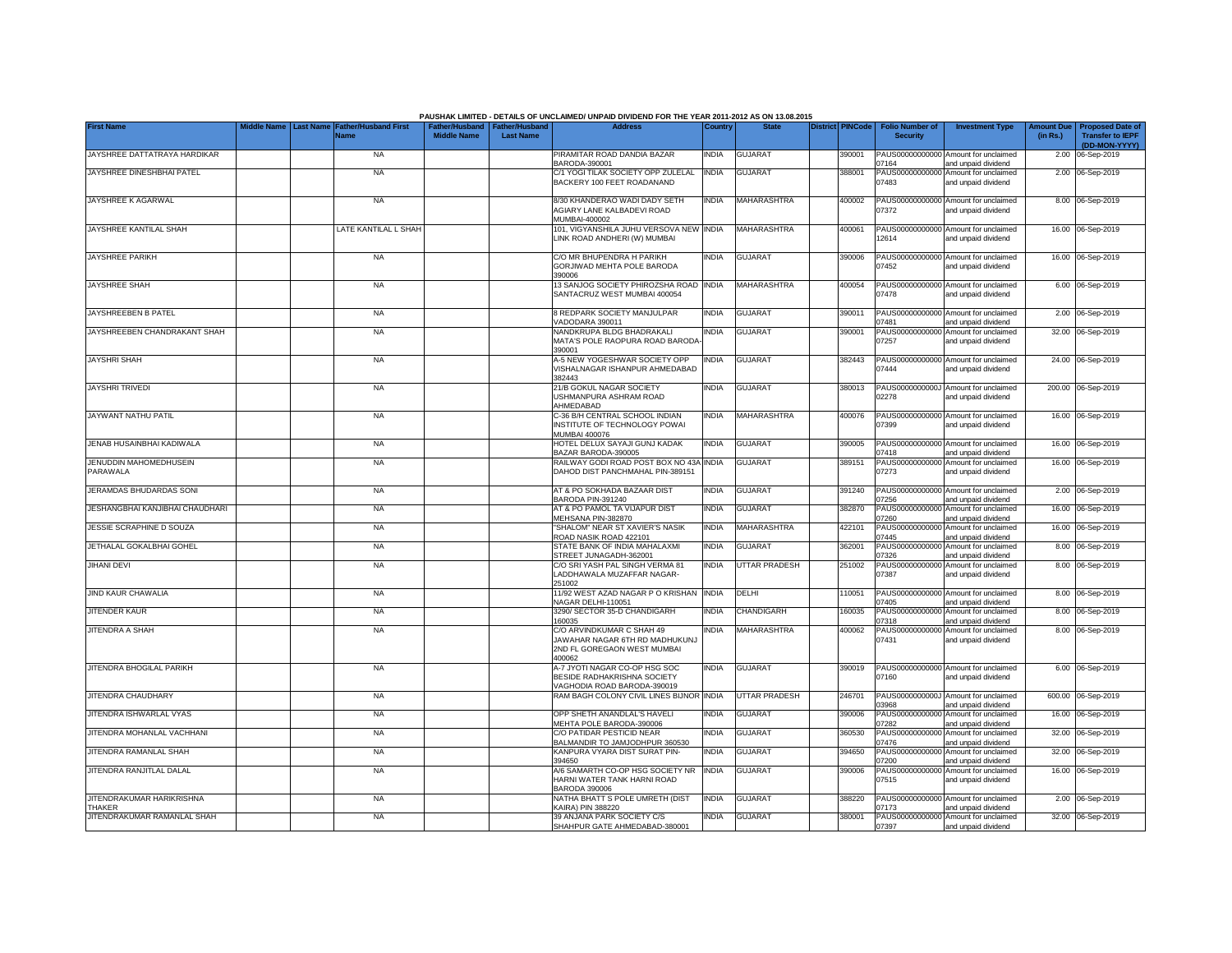|                              |                                        |                                     |                    |                                                     | PAUSHAK LIMITED - DETAILS OF UNCLAIMED/ UNPAID DIVIDEND FOR THE YEAR 2011-2012 AS ON 13.08.2015                                    |              |                       |                         |                                           |                                                                                    |                               |                                                                     |
|------------------------------|----------------------------------------|-------------------------------------|--------------------|-----------------------------------------------------|------------------------------------------------------------------------------------------------------------------------------------|--------------|-----------------------|-------------------------|-------------------------------------------|------------------------------------------------------------------------------------|-------------------------------|---------------------------------------------------------------------|
| <b>First Name</b>            | <b>Middle Name</b><br><b>Last Name</b> | <b>Father/Husband First</b><br>Name | <b>Middle Name</b> | Father/Husband   Father/Husband<br><b>Last Name</b> | <b>Address</b>                                                                                                                     | Country      | <b>State</b>          | <b>District PINCode</b> | <b>Folio Number of</b><br><b>Security</b> | <b>Investment Type</b>                                                             | <b>Amount Due</b><br>(in Rs.) | <b>Proposed Date of</b><br><b>Transfer to IEPF</b><br>(DD-MON-YYYY) |
| <b>JITSU S MERCHANT</b>      |                                        | <b>NA</b>                           |                    |                                                     | ASCOT' FLAT NO. 601, C-27, SHASHTRI<br>NG-R. OFF. FOUR                                                                             | <b>INDIA</b> | MAHARASHTRA           | 400053                  | 07453                                     | PAUS00000000000 Amount for unclaimed<br>and unpaid dividend                        |                               | 16.00 06-Sep-2019                                                   |
|                              |                                        |                                     |                    |                                                     | BUNGLOWS, LOKHANDWALA ROAD,-<br>ANDHERI(W) BOMBAY-400053 -                                                                         |              |                       |                         |                                           |                                                                                    |                               |                                                                     |
| <b>JOGINDER SINGH</b>        |                                        | <b>NA</b>                           |                    |                                                     | J-161A RAJOURI GARDEN NEW DELHI-<br>110027                                                                                         | <b>INDIA</b> | DELHI                 | 10027                   | 07338                                     | PAUS00000000000 Amount for unclaimed<br>and unpaid dividend                        |                               | 24.00 06-Sep-2019                                                   |
| JOHN LALLUBHAI PARMAR        |                                        | <b>NA</b>                           |                    |                                                     | BLOCK NO 32 JAYESH COLONY<br>ATEHGUNJ BARODA-390002                                                                                | <b>NDIA</b>  | <b>GUJARAT</b>        | 390002                  | PAUS00000000000<br>07157                  | Amount for unclaimed<br>and unpaid dividend                                        |                               | 2.00 06-Sep-2019                                                    |
| JOHN P K                     |                                        | <b>NA</b>                           |                    |                                                     | PORUTHUKAREN HOUSE KAKOOR<br><b>NATAKOM POST KOTTAYAM</b>                                                                          | <b>INDIA</b> | <b>KERALA</b>         | 686013                  | PAUS0000000000J<br>02962                  | Amount for unclaimed<br>and unpaid dividend                                        |                               | 300.00 06-Sep-2019                                                  |
| JONNA VEERA NARAYANA         |                                        | <b>NA</b>                           |                    |                                                     | 15/447 KAMALA NAGAR NEW TOWN<br><b>ANANTPUR</b>                                                                                    | <b>INDIA</b> | <b>ANDHRA PRADESH</b> | 515002                  | PAUS00000000000<br>07422                  | Amount for unclaimed<br>and unpaid dividend                                        |                               | 6.00 06-Sep-2019                                                    |
| JOSE GEORGE C                |                                        | <b>NA</b>                           |                    |                                                     | CHERPPUKKAREN HOUSE MISSION<br>QUARTERS THRISSUR 680001                                                                            | INDIA        | <b>KERALA</b>         | 680001                  | PAUS00000000000<br>07491                  | Amount for unclaimed<br>and unpaid dividend                                        |                               | 66.00 06-Sep-2019                                                   |
| JOSE PADAVAN PAUL            |                                        | <b>NA</b>                           |                    |                                                     | ALLIED PHARMA, RICE BAZAR, TRICHUR                                                                                                 | <b>INDIA</b> | <b>KERALA</b>         | 680001                  | PAUS0000000000J<br>00450                  | Amount for unclaimed<br>and unpaid dividend                                        |                               | 1000.00 06-Sep-2019                                                 |
| JOSEPH OLIVERA               |                                        | <b>NA</b>                           |                    |                                                     | 9 AMIN NAGAR CHHANI BARODA-391740                                                                                                  | <b>INDIA</b> | <b>GUJARAT</b>        | 391740                  | PAUS00000000000<br>07266                  | Amount for unclaimed<br>and unpaid dividend                                        |                               | 6.00 06-Sep-2019                                                    |
| <b>JOSEPH PT</b>             |                                        | <b>NA</b>                           |                    |                                                     | AMBALTHINGAL HOUSE THUNDATHUM<br>KADAVU, PO VARAPUZHA ERNAKULAM<br>DT,KERALA                                                       | <b>INDIA</b> | <b>KERALA</b>         | 683517                  | PAUS0000000000<br>P00599                  | Amount for unclaimed<br>and unpaid dividend                                        |                               | 80.00 06-Sep-2019                                                   |
| JOSEPH SEBASTIAN CARVALHO    |                                        | <b>NA</b>                           |                    |                                                     | C/O MR MUSTAFA SHAIKH HONDA<br>MANSION 3RD FLOOR 332 SIR J J ROAD<br>BYCULLA MUMBAI 400008                                         | <b>INDIA</b> | <b>MAHARASHTRA</b>    | 400008                  | 07313                                     | PAUS00000000000 Amount for unclaimed<br>and unpaid dividend                        |                               | 18.00 06-Sep-2019                                                   |
| <b>JOY KURIAN</b>            |                                        | <b>NA</b>                           |                    |                                                     | VACHAPARAMBIL KOTTAMPARAMBA B<br>O CALICUT                                                                                         | <b>INDIA</b> | <b>KERALA</b>         | 373008                  | 03445                                     | PAUS0000000000J Amount for unclaimed<br>and unpaid dividend                        |                               | 200.00 06-Sep-2019                                                  |
| JOYENDU J CHAUDHURI          |                                        | <b>NA</b>                           |                    |                                                     | K-4 ALEMBIC COLONY ALEMBIC ROAD<br>VADODARA                                                                                        | <b>INDIA</b> | <b>GUJARAT</b>        | 390003                  | 04308                                     | PAUS0000000000J Amount for unclaimed<br>and unpaid dividend                        |                               | 200.00 06-Sep-2019                                                  |
| JUGENDRA KUMAR WADHWA        |                                        | <b>NA</b>                           |                    |                                                     | 1441 WRIGHT TOWN JABALPUR                                                                                                          | <b>NDIA</b>  | <b>MADHYA PRADESH</b> | 482002                  | 03264                                     | PAUS0000000000J Amount for unclaimed<br>and unpaid dividend                        |                               | 1300.00 06-Sep-2019                                                 |
| JUIE RANI PODDAR             |                                        | <b>NA</b>                           |                    |                                                     | 125/2A BELEGHATA MAIN ROAD<br>CALCUTTA-700010                                                                                      | <b>NDIA</b>  | <b>WEST BENGAL</b>    | 700010                  | 07421                                     | PAUS00000000000 Amount for unclaimed<br>and unpaid dividend                        |                               | 32.00 06-Sep-2019                                                   |
| JWO MANNA LALL SWARNKAR      |                                        | <b>NA</b>                           |                    |                                                     | NO 220 SQDN AIR FORCE C/O 56 APO                                                                                                   | <b>INDIA</b> | MAHARASHTRA           | 999999                  | 07328                                     | PAUS00000000000 Amount for unclaimed<br>and unpaid dividend                        |                               | 8.00 06-Sep-2019                                                    |
| JYOTHI A SHETTY              |                                        | <b>NA</b>                           |                    |                                                     | B.101, LAVKUSH APPTS NEAR UDGAM<br>SCHOOL THALTEJ, AHMEDABAD                                                                       | <b>INDIA</b> | <b>GUJARAT</b>        | 380054                  | 02314                                     | PAUS0000000000J Amount for unclaimed<br>and unpaid dividend                        |                               | 300.00 06-Sep-2019                                                  |
| JYOTHI TUKKAPURAM            |                                        | <b>NA</b>                           |                    |                                                     | SRI RAMAKRISHNA HOSPITAL<br>NIMBOLIADDA-KACHIGUDA HYDERABAD                                                                        | INDIA        | <b>ANDHRA PRADESH</b> | 500027                  | 03179                                     | PAUS0000000000J Amount for unclaimed<br>and unpaid dividend                        |                               | 600.00 06-Sep-2019                                                  |
| JYOTI AMRATLAL VORA          |                                        | <b>NA</b>                           |                    |                                                     | 80-13 CHANDRA NIWAS SION WEST<br>MUMBAI-400022                                                                                     | <b>INDIA</b> | MAHARASHTRA           | 400022                  | 07415                                     | PAUS00000000000 Amount for unclaimed<br>and unpaid dividend                        |                               | 6.00 06-Sep-2019                                                    |
| JYOTI BHUSHAN GHOSH DASTIDAR |                                        | <b>NA</b>                           |                    |                                                     | 87 AMRIT PURI "A" TOP FLOOR (GARHI)<br>EAST OF KAILASH NEW DELHI 110065                                                            | <b>INDIA</b> | DELHI                 | 110065                  | 07474                                     | PAUS00000000000 Amount for unclaimed<br>and unpaid dividend                        |                               | 8.00 06-Sep-2019                                                    |
| JYOTI BHUSHAN GHOSH DASTIDAR |                                        | <b>NA</b>                           |                    |                                                     | 87 AMRIT PURI "A" TOP FLOOR (GARHI)<br>EAST OF KAILASH NEW DELHI 110065                                                            | <b>INDIA</b> | DELHI                 | 10065                   | 07473                                     | PAUS00000000000 Amount for unclaimed<br>and unpaid dividend                        |                               | 8.00 06-Sep-2019                                                    |
| JYOTI BHUSHAN GHOSH DASTIDAR |                                        | <b>NA</b>                           |                    |                                                     | 87 AMRIT PURI "A" TOP FLOOR (GARHI)<br>EAST OF KAILASH NEW DELHI 110065                                                            | <b>INDIA</b> | DELHI                 | 10065                   | 07317                                     | PAUS00000000000 Amount for unclaimed<br>and unpaid dividend                        |                               | 8.00 06-Sep-2019                                                    |
| JYOTI JAGANNATH PATEL        |                                        | <b>NA</b>                           |                    |                                                     | 25 NIRMAN SOCIETY BARODA-390005                                                                                                    | <b>INDIA</b> | <b>GUJARAT</b>        | 390005                  |                                           | PAUS00000000000 Amount for unclaimed                                               |                               | 32.00 06-Sep-2019                                                   |
| JYOTI JITENDRA KHATRI        |                                        | <b>NA</b>                           |                    |                                                     | C/O PRANAV N PATEL C/3 KAILAS<br>TOWER NEAR DARSHAN SOC                                                                            | <b>NDIA</b>  | <b>GUJARAT</b>        | 380009                  | 10669<br>07366                            | and unpaid dividend<br>PAUS00000000000 Amount for unclaimed<br>and unpaid dividend |                               | 8.00 06-Sep-2019                                                    |
| JYOTI MARZBAN BHATHENA       |                                        | <b>NA</b>                           |                    |                                                     | NAVRANGPURA AHMEDABAD 380009<br>G/18 ALEMBIC COLONY ALEMBIC ROAD                                                                   | <b>INDIA</b> | <b>GUJARAT</b>        | 390003                  |                                           | PAUS00000000000 Amount for unclaimed                                               |                               | 16.00 06-Sep-2019                                                   |
| <b>JYOTI MONGA</b>           |                                        | <b>NA</b>                           |                    |                                                     | <b>BARODA 390003</b><br>3/13 KALKAJI EXTENSION NEW DELHI-                                                                          | <b>NDIA</b>  | DELHI                 | 110019                  | 07268                                     | and unpaid dividend<br>PAUS00000000000 Amount for unclaimed                        |                               | 8.00 06-Sep-2019                                                    |
| <b>JYOTI PARIKH</b>          |                                        | <b>NA</b>                           |                    |                                                     | 110019<br>INDIRA GANDHI INST OF DEVELOPMENT                                                                                        | <b>INDIA</b> | MAHARASHTRA           | 400065                  | 07388                                     | and unpaid dividend<br>PAUS00000000000 Amount for unclaimed                        |                               | 16.00 06-Sep-2019                                                   |
|                              |                                        |                                     |                    |                                                     | RESEA- RCH GEN VAIDYA MARG<br>GOREGAON EAST MUMBA-1400065-                                                                         |              |                       |                         | 07502                                     | and unpaid dividend                                                                |                               |                                                                     |
| JYOTIBEN AMRITLAL SHAH       |                                        | <b>NA</b>                           |                    |                                                     | <b>INDIRA GANDHI INSTITUTE OF</b><br>DEVELOPMENT - RESEARCH<br>RESIDENCE COLONY GEN VAIDYA MA-<br>RG GOREGAON EAST MUMBAI 400065 - | <b>INDIA</b> | <b>MAHARASHTRA</b>    | 400065                  | 07205                                     | PAUS00000000000 Amount for unclaimed<br>and unpaid dividend                        |                               | 16.00 06-Sep-2019                                                   |
| JYOTIKUMAR PRAVINKANT VYAS   |                                        | <b>NA</b>                           |                    |                                                     | 11 CHANDRAMAULI BUNGALOWS OPP<br>AAVKAR BUNGALOWS ON80 FEET                                                                        | <b>INDIA</b> | <b>GUJARAT</b>        | 382424                  | 07294                                     | PAUS00000000000 Amount for unclaimed<br>and unpaid dividend                        |                               | 16.00 06-Sep-2019                                                   |
|                              |                                        |                                     |                    |                                                     | ROAD SONA CROSS ROAD NEW C G<br>ROAD CHANDKHEDA GANDHINAGAR                                                                        |              |                       |                         |                                           |                                                                                    |                               |                                                                     |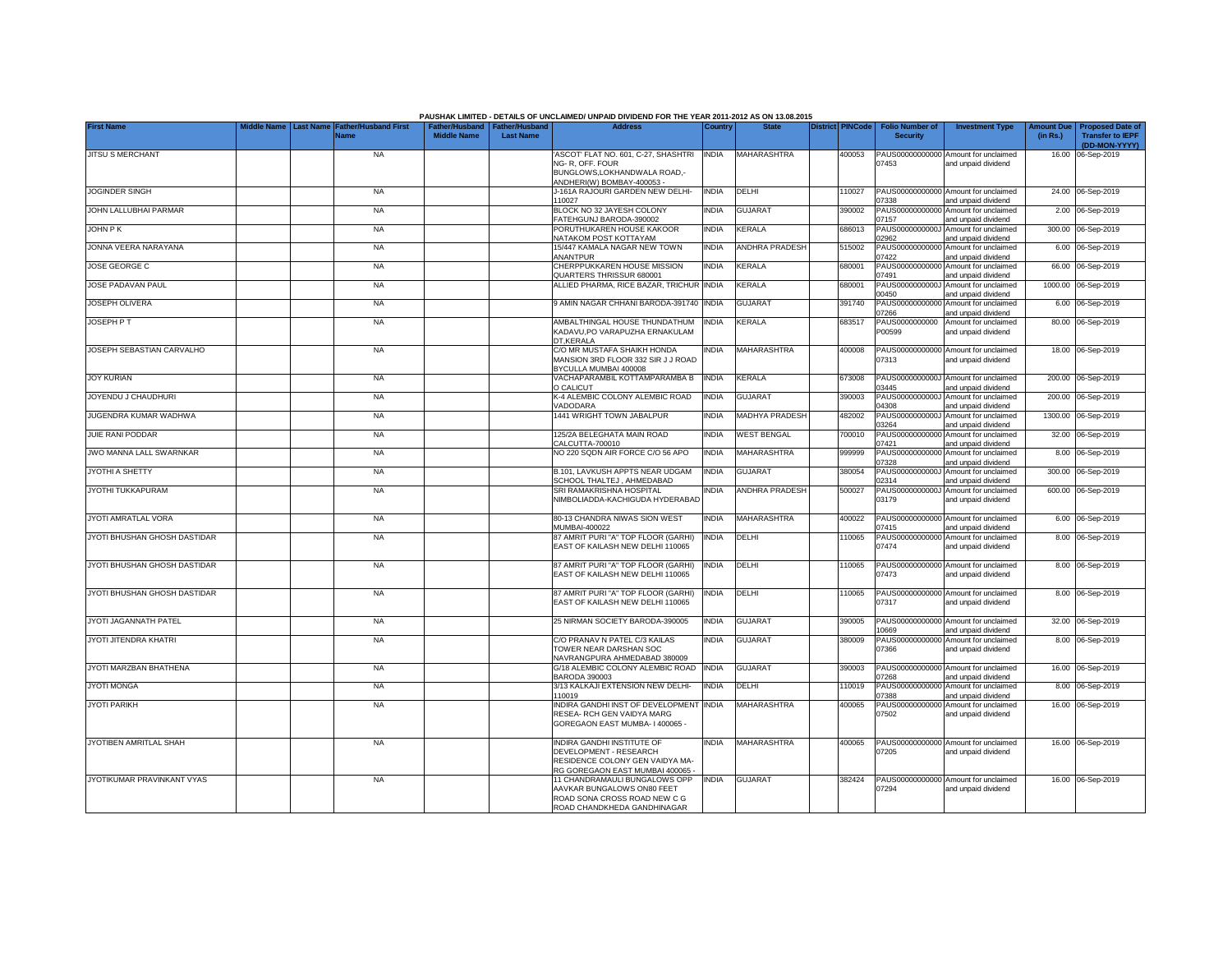|                                |                                                                                      |                        |                                                     | PAUSHAK LIMITED - DETAILS OF UNCLAIMED/ UNPAID DIVIDEND FOR THE YEAR 2011-2012 AS ON 13.08.2015 |              |                       |                         |                                           |                                                             |                               |                                                                     |
|--------------------------------|--------------------------------------------------------------------------------------|------------------------|-----------------------------------------------------|-------------------------------------------------------------------------------------------------|--------------|-----------------------|-------------------------|-------------------------------------------|-------------------------------------------------------------|-------------------------------|---------------------------------------------------------------------|
| <b>First Name</b>              | <b>Middle Name</b><br><b>Last Name</b><br><b>Father/Husband First</b><br><b>Name</b> | <b>Middle Name</b>     | Father/Husband   Father/Husband<br><b>Last Name</b> | <b>Address</b>                                                                                  | Country      | <b>State</b>          | <b>District PINCode</b> | <b>Folio Number of</b><br><b>Security</b> | <b>Investment Type</b>                                      | <b>Amount Due</b><br>(in Rs.) | <b>Proposed Date of</b><br><b>Transfer to IEPF</b><br>(DD-MON-YYYY) |
| JYOTINDRA SHANTILAL PATEL      |                                                                                      | <b>SHANTILAL PATEL</b> |                                                     | <b>31 ANAND NAGAR SOCIETY</b>                                                                   | India        | <b>GUJARAT</b>        | 390005                  |                                           | PAUS00000000000 Amount for unclaimed                        |                               | 2.00 06-Sep-2019                                                    |
|                                |                                                                                      |                        |                                                     | PRODUCTIVITY ROAD<br><b>JETALPURVADODARA</b>                                                    |              |                       |                         | 12854                                     | and unpaid dividend                                         |                               |                                                                     |
| JYOTINDRAKUMAR SHANTILAL PATWA |                                                                                      | <b>NA</b>              |                                                     | MEHTA POLE NEAR PATWA'S KHANCHA<br>VADODARA-390006                                              | <b>INDIA</b> | <b>GUJARAT</b>        | 390006                  | 07269                                     | PAUS00000000000 Amount for unclaimed<br>and unpaid dividend |                               | 6.00 06-Sep-2019                                                    |
| <b>JYOTIRAMOY DAS</b>          |                                                                                      | <b>NA</b>              |                                                     | C/O INDIAN OIL CORP LTD IV FLOOR                                                                | INDIA        | <b>WEST BENGAL</b>    | 700071                  | PAUS00000000000                           | Amount for unclaimed                                        |                               | 8.00 06-Sep-2019                                                    |
|                                |                                                                                      |                        |                                                     | <b>ACCTS - DEPTT CUSTOMER LEDGER</b>                                                            |              |                       |                         | 07409                                     | and unpaid dividend                                         |                               |                                                                     |
|                                |                                                                                      |                        |                                                     | SECTION 1 SHAKESP- EARE SARANI<br>CALCUTTA 700071-                                              |              |                       |                         |                                           |                                                             |                               |                                                                     |
| JYOTSANA BHAGVAT BHATT         |                                                                                      | <b>NA</b>              |                                                     | <b>19 CHAROTAR PATEL SOCIETY NR</b>                                                             | <b>INDIA</b> | <b>GUJARAT</b>        | 380018                  |                                           | PAUS00000000000 Amount for unclaimed                        |                               | 16.00 06-Sep-2019                                                   |
|                                |                                                                                      |                        |                                                     | SWAMINARAYAN TEMPLE AHMEDABAD<br>380018                                                         |              |                       |                         | 07408                                     | and unpaid dividend                                         |                               |                                                                     |
| JYOTSANABEN MANGALBHAI PATEL   |                                                                                      | <b>NA</b>              |                                                     | HARIKRIPA NIVAS CHHANI DIST<br>BARODA PIN-391740                                                | INDIA        | <b>GUJARAT</b>        | 391740                  | PAUS00000000000<br>07270                  | Amount for unclaimed<br>and unpaid dividend                 |                               | 6.00 06-Sep-2019                                                    |
| JYOTSNA ARVIND DIGHE           |                                                                                      | <b>NA</b>              |                                                     | KATHIAWAD DIWANJI'S WADA<br>BABAJIPURA BARODA-390001                                            | <b>INDIA</b> | <b>GUJARAT</b>        | 390001                  | PAUS00000000000<br>07207                  | Amount for unclaimed<br>and unpaid dividend                 |                               | 2.00 06-Sep-2019                                                    |
| JYOTSNABEN MAGANBHAI PATEL     |                                                                                      | <b>NA</b>              |                                                     | AT & POST SISVA TAL BORSAD DIST                                                                 | <b>INDIA</b> | <b>GUJARAT</b>        | 388540                  | PAUS00000000000                           | Amount for unclaimed                                        |                               | 6.00 06-Sep-2019                                                    |
|                                |                                                                                      |                        |                                                     | KHEDA PIN-388540                                                                                |              |                       |                         | 07272                                     | and unpaid dividend                                         |                               |                                                                     |
| K ARUMUGAM                     |                                                                                      | <b>NA</b>              |                                                     | 33LAJAPATHI ROI ST RAMNAGAR<br>COIMBATORE-641009                                                | <b>INDIA</b> | <b>TAMIL NADU</b>     | 641009                  | PAUS00000000000<br>07774                  | Amount for unclaimed<br>and unpaid dividend                 |                               | 8.00 06-Sep-2019                                                    |
| K ASHWATHA                     |                                                                                      | <b>NA</b>              |                                                     | NO.67 SHRISHARADA 29TH A CROSS                                                                  | <b>INDIA</b> | KARNATAKA             | 560011                  | PAUS0000000000                            | Amount for unclaimed                                        |                               | 300.00 06-Sep-2019                                                  |
|                                |                                                                                      |                        |                                                     | 4TH BLOCK JAYANAGAR BANGALORE                                                                   |              |                       |                         | K02101                                    | and unpaid dividend                                         |                               |                                                                     |
| <b>K B GROVER</b>              |                                                                                      | <b>NA</b>              |                                                     | 6B/10 SINGLE STOREG RAMESH NAGAR<br><b>NEW DELHI-110015</b>                                     | <b>INDIA</b> | DELHI                 | 110015                  | PAUS00000000000<br>07620                  | Amount for unclaimed<br>and unpaid dividend                 |                               | 66.00 06-Sep-2019                                                   |
| K BALASUBRAMANIAM              |                                                                                      | <b>NA</b>              |                                                     | 4009 V AVENUE ANNA NAGAR CHENNAI-                                                               | <b>INDIA</b> | <b>TAMIL NADU</b>     | 600040                  | PAUS00000000000                           | Amount for unclaimed                                        |                               | 6.00 06-Sep-2019                                                    |
|                                |                                                                                      |                        |                                                     | 600040                                                                                          |              |                       |                         | 07708                                     | and unpaid dividend                                         |                               |                                                                     |
| K BALASUBRAMANIAN              |                                                                                      | <b>NA</b>              |                                                     | 21 NEW STREET DINDIGUL MADURAI                                                                  | <b>INDIA</b> | <b>TAMIL NADU</b>     | 624001                  |                                           | PAUS00000000000 Amount for unclaimed                        |                               | 6.00 06-Sep-2019                                                    |
|                                |                                                                                      |                        |                                                     | DISTRICT TAMILNADU PIN-624001                                                                   |              |                       |                         | 07621                                     | and unpaid dividend                                         |                               |                                                                     |
| K BALASUBRAMANIAN              |                                                                                      | <b>NA</b>              |                                                     | 108-A KRISHNA COLONY SINGANALLUR INDIA<br>P O COIMBATORE 641005                                 |              | <b>TAMIL NADU</b>     | 641005                  | 07886                                     | PAUS00000000000 Amount for unclaimed<br>and unpaid dividend |                               | 8.00 06-Sep-2019                                                    |
| K BHAGEERATHI                  |                                                                                      | <b>NA</b>              |                                                     | NO 8 KALAPPA BLOCK BASAVANGUDI                                                                  | <b>INDIA</b> | KARNATAKA             | 560004                  | PAUS0000000000                            | Amount for unclaimed                                        |                               | 200.00 06-Sep-2019                                                  |
|                                |                                                                                      |                        |                                                     | <b>BANGALORE</b>                                                                                |              |                       |                         | K01846                                    | and unpaid dividend                                         |                               |                                                                     |
| K C LAKSHMI                    |                                                                                      | <b>NA</b>              |                                                     | <b>A-9 NEELAM PARK OPP JUDGES</b><br>BUNGLOW NEAR PREMCHAND NAGAR<br>VASTRAPUR AHMEDABAD 380054 | NDIA         | <b>GUJARAT</b>        | 380054                  | PAUS00000000000<br>07948                  | Amount for unclaimed<br>and unpaid dividend                 |                               | 66.00 06-Sep-2019                                                   |
| <b>K C SREEDHARAN</b>          |                                                                                      | <b>NA</b>              |                                                     | RUKVARA MEDICAL STORES 10/1/4B                                                                  | <b>INDIA</b> | <b>ANDHRA PRADESH</b> | 517002                  | 07715                                     | PAUS00000000000 Amount for unclaimed                        |                               | 16.00 06-Sep-2019                                                   |
| K CHANDRASEKAR                 |                                                                                      | <b>NA</b>              |                                                     | GANDHI ROAD CHITTOOR A P<br>43 R K MUTT ROAD MYLAPORE                                           | <b>INDIA</b> | <b>TAMIL NADU</b>     | 600004                  |                                           | and unpaid dividend<br>PAUS00000000000 Amount for unclaimed |                               | 8.00 06-Sep-2019                                                    |
|                                |                                                                                      |                        |                                                     | CHENNAI-600004                                                                                  |              |                       |                         | 07849                                     | and unpaid dividend                                         |                               |                                                                     |
| K CHANDRASEKARAN               |                                                                                      | <b>NA</b>              |                                                     | SHRIJI APARTMENTS NR AZAD SOCIETY INDIA<br>AMBAVADI AHMEDABAD-380015                            |              | <b>GUJARAT</b>        | 380015                  | 07816                                     | PAUS00000000000 Amount for unclaimed<br>and unpaid dividend |                               | 8.00 06-Sep-2019                                                    |
| K DURAIRAJAN                   |                                                                                      | <b>NA</b>              |                                                     | LALITHA STUDIOS MAJESTIC STUDIOS                                                                | <b>INDIA</b> | <b>TAMIL NADU</b>     | 600093                  |                                           | PAUS00000000000 Amount for unclaimed                        |                               | 16.00 06-Sep-2019                                                   |
|                                |                                                                                      |                        |                                                     | COMPOU- ND 48/5 ARCOT ROAD<br>SALIGRAMAM CHENNAI 6-00093                                        |              |                       |                         | 07713                                     | and unpaid dividend                                         |                               |                                                                     |
| K GANAPATHY RAJ                |                                                                                      | <b>NA</b>              |                                                     | F/5 MAHALAKSHMI APARTMENTS 61-A                                                                 | <b>INDIA</b> | <b>TAMIL NADU</b>     | 620006                  |                                           | PAUS0000000000 Amount for unclaimed                         |                               | 200.00 06-Sep-2019                                                  |
|                                |                                                                                      |                        |                                                     | TIRUVALLUYAR STREET SRI RANGAM<br><b>TRICHY</b>                                                 |              |                       |                         | K03502                                    | and unpaid dividend                                         |                               |                                                                     |
| <b>K GOPINATH</b>              |                                                                                      | <b>NA</b>              |                                                     | 40/2 3RD BLOCK THYAGARAJANAGAR<br>BANGALORE 560028                                              | <b>INDIA</b> | KARNATAKA             | 560028                  | 07966                                     | PAUS00000000000 Amount for unclaimed<br>and unpaid dividend |                               | 16.00 06-Sep-2019                                                   |
| <b>K GOPINATH</b>              |                                                                                      | <b>NA</b>              |                                                     | GAMA (INDIA) SERVICES 4012/III BLOCK                                                            | <b>INDIA</b> | KARNATAKA             | 560028                  |                                           | PAUS00000000000 Amount for unclaimed                        |                               | 32.00 06-Sep-2019                                                   |
|                                |                                                                                      |                        |                                                     | THYAGARAJA NAGAR BANGALORE-                                                                     |              |                       |                         | 07699                                     | and unpaid dividend                                         |                               |                                                                     |
|                                |                                                                                      |                        |                                                     | 560028                                                                                          |              |                       |                         |                                           |                                                             |                               |                                                                     |
| K GOVINDA CHARI                |                                                                                      | <b>NA</b>              |                                                     | JAYANTH ASSOCIATES 85 SASTRI RD<br>RAM NAGAR COIMBATORE                                         | <b>INDIA</b> | <b>TAMIL NADU</b>     | 641009                  | PAUS0000000000<br>K03051                  | Amount for unclaimed<br>and unpaid dividend                 |                               | 200.00 06-Sep-2019                                                  |
| K JAYALAKSHMI                  |                                                                                      | <b>NA</b>              |                                                     | C/O M/S DARSHAK LTD NO 155                                                                      | INDIA        | <b>TAMIL NADU</b>     | 600001                  |                                           | PAUS00000000000 Amount for unclaimed                        |                               | 2.00 06-Sep-2019                                                    |
|                                |                                                                                      |                        |                                                     | ANGAPPA NAIC- K STREET GEORGE                                                                   |              |                       |                         | 07712                                     | and unpaid dividend                                         |                               |                                                                     |
|                                |                                                                                      |                        |                                                     | TOWN CHENNAI-600001 - -                                                                         |              |                       |                         |                                           |                                                             |                               |                                                                     |
| <b>K K MATHEW</b>              |                                                                                      | <b>NA</b>              |                                                     | VACHAPARAMBIL CHANGANACHERRY                                                                    | <b>INDIA</b> | <b>KERALA</b>         | 686101                  | K02945                                    | PAUS0000000000 Amount for unclaimed<br>and unpaid dividend  |                               | 200.00 06-Sep-2019                                                  |
| <b>KK SUNDARESH</b>            |                                                                                      | <b>NA</b>              |                                                     | Flat No.3A, Star Retreat, Indira Smaraka                                                        | <b>INDIA</b> | <b>KERALA</b>         | 682019                  |                                           | PAUS0000000000 Amount for unclaimed                         |                               | 200.00 06-Sep-2019                                                  |
|                                |                                                                                      |                        |                                                     | Road, Opp Janata Road, Nr TOC-H-School<br>Vyttila                                               |              |                       |                         | K02950                                    | and unpaid dividend                                         |                               |                                                                     |
| <b>KLVERMA</b>                 |                                                                                      | <b>NA</b>              |                                                     | 22/32-B TILAK NAGAR NEW DELHI-                                                                  | <b>INDIA</b> | DELHI                 | 10018                   |                                           | PAUS00000000000 Amount for unclaimed                        |                               | 24.00 06-Sep-2019                                                   |
|                                |                                                                                      |                        |                                                     | 110018                                                                                          |              |                       |                         | 07804                                     | and unpaid dividend                                         |                               |                                                                     |
| K LAKSHMINARAYANA              |                                                                                      | <b>NA</b>              |                                                     | NO 36, MALLIKARJUNAPPA LANE                                                                     | <b>INDIA</b> | KARNATAKA             | 560002                  | PAUS0000000000                            | Amount for unclaimed                                        |                               | 200.00 06-Sep-2019                                                  |
| K M LIAQUAT ALI                |                                                                                      | <b>NA</b>              |                                                     | BANGALORE<br>K M MEDICAL STORES 19-21 SANNATHI INDIA                                            |              | <b>TAMIL NADU</b>     | 624001                  | K01977<br>PAUS0000000000                  | and unpaid dividend<br>Amount for unclaimed                 |                               | 200.00 06-Sep-2019                                                  |
|                                |                                                                                      |                        |                                                     | ST DINDIGUL                                                                                     |              |                       |                         | K03473                                    | and unpaid dividend                                         |                               |                                                                     |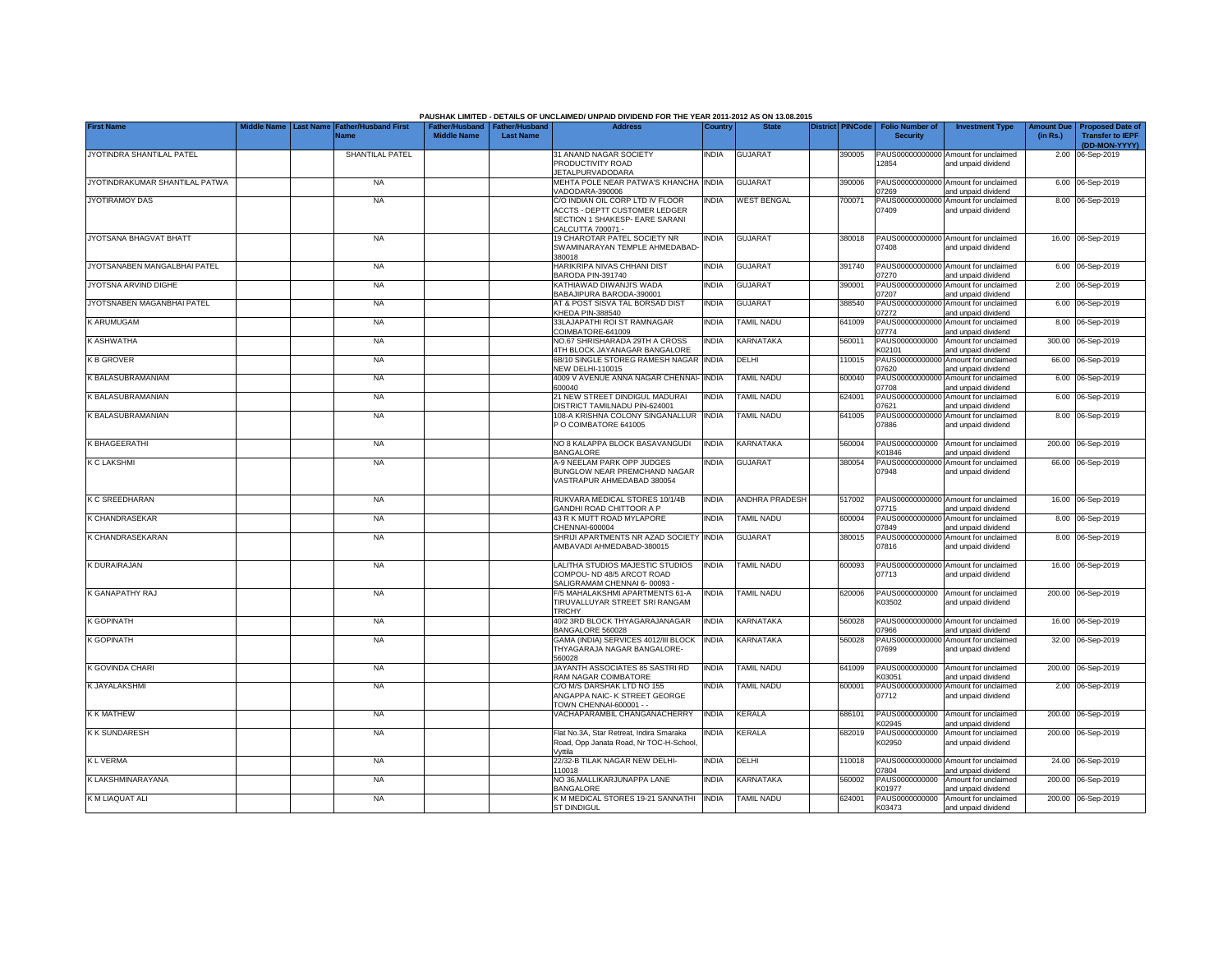|                        |                  |                                     |                                                       |                  | PAUSHAK LIMITED - DETAILS OF UNCLAIMED/ UNPAID DIVIDEND FOR THE YEAR 2011-2012 AS ON 13.08.2015                 |              |                          |                         |                                           |                                                             |                               |                                                    |
|------------------------|------------------|-------------------------------------|-------------------------------------------------------|------------------|-----------------------------------------------------------------------------------------------------------------|--------------|--------------------------|-------------------------|-------------------------------------------|-------------------------------------------------------------|-------------------------------|----------------------------------------------------|
| <b>First Name</b>      | <b>Last Name</b> | <b>Father/Husband First</b><br>Name | Father/Husband   Father/Husband<br><b>Middle Name</b> | <b>Last Name</b> | <b>Address</b>                                                                                                  | Country      | <b>State</b>             | <b>District PINCode</b> | <b>Folio Number of</b><br><b>Security</b> | <b>Investment Type</b>                                      | <b>Amount Due</b><br>(in Rs.) | <b>Proposed Date of</b><br><b>Transfer to IEPF</b> |
|                        |                  |                                     |                                                       |                  |                                                                                                                 |              |                          |                         |                                           |                                                             |                               | (DD-MON-YYYY)                                      |
| K M SANKARANARAYANAN   |                  | <b>NA</b>                           |                                                       |                  | B-504, BLUE HAVEN RAHEJA VIHAR OFF; INDIA<br>CHANDIVILI POWAI, MUMBAI-400072                                    |              | <b>MAHARASHTRA</b>       | 400072                  | 07869                                     | PAUS00000000000 Amount for unclaimed<br>and unpaid dividend |                               | 32.00 06-Sep-2019                                  |
| K MEENAMBAL            |                  | <b>NA</b>                           |                                                       |                  | 50. SB COLONY EDAMALAIPATTI PUDUR                                                                               | <b>INDIA</b> | TAMIL NADU               | 620012                  | PAUS0000000000<br><04200                  | Amount for unclaimed<br>and unpaid dividend                 |                               | 200.00 06-Sep-2019                                 |
| K N MISRA              |                  | <b>NA</b>                           |                                                       |                  | SHREE KRISHNA KRUPA 1ST FLOOR 3<br>BHAVANIPURA SOC B/H JAIN TEMPLE<br>NIZAMPURA BARODA 390002                   | <b>INDIA</b> | <b>GUJARAT</b>           | 390002                  | PAUS00000000000<br>07721                  | Amount for unclaimed<br>and unpaid dividend                 |                               | 66.00 06-Sep-2019                                  |
| <b>K NARASIMHAN</b>    |                  | <b>NA</b>                           |                                                       |                  | FLAT NO.D-64."NEW DEVRUP", LINKING<br>ROAD EXT, SANTACRUZ (WEST),<br>MI IMRAI                                   | <b>INDIA</b> | <b>MAHARASHTRA</b>       | 400054                  | 07878                                     | PAUS00000000000 Amount for unclaimed<br>and unpaid dividend |                               | 16.00 06-Sep-2019                                  |
| K NARAYAN ACHARYA      |                  | <b>NA</b>                           |                                                       |                  | ADMINISTRATIVE OFFICER UJJWAL LTD INDIA<br>(REGD- OFFICE) SHASHI BLDG 4/18<br>ASAFALI ROAD - NEW DELHI 110002 - |              | DELHI                    | 110002                  | 07718                                     | PAUS00000000000 Amount for unclaimed<br>and unpaid dividend |                               | 16.00 06-Sep-2019                                  |
| K NIRMALA DEVI         |                  | <b>NA</b>                           |                                                       |                  | 'RENUKA" 490 3A MAIN CROSS VI<br>BLOCK 2ND PHASE BSK 3RD STAGE                                                  | <b>INDIA</b> | KARNATAKA                | 560085                  | PAUS0000000000<br>K05488                  | Amount for unclaimed<br>and unpaid dividend                 |                               | 200.00 06-Sep-2019                                 |
| K P DINAKAR            |                  | <b>NA</b>                           |                                                       |                  | 3 RANGANATHAN AVENUE KIEPANK<br>CHENNAI-600010                                                                  | <b>INDIA</b> | <b>TAMIL NADU</b>        | 600010                  | PAUS0000000000<br>07709                   | Amount for unclaimed<br>and unpaid dividend                 | 6.00                          | 06-Sep-2019                                        |
| K PARTHASARATHY        |                  | <b>NA</b>                           |                                                       |                  | 101 V CROSS INDIRA NAGAR 2ND<br>STAGE BANGALORE-560038                                                          | <b>INDIA</b> | KARNATAKA                | 560038                  | PAUS0000000000<br>07926                   | Amount for unclaimed<br>and unpaid dividend                 |                               | 8.00 06-Sep-2019                                   |
| K R GUPTA              |                  | <b>NA</b>                           |                                                       |                  | 15 MAUSAM VIHAR DELHI 110051                                                                                    | <b>INDIA</b> | DELHI                    | 110051                  | PAUS0000000000<br>08040                   | Amount for unclaimed<br>and unpaid dividend                 |                               | 8.00 06-Sep-2019                                   |
| K R JAYABALAN          |                  | <b>NA</b>                           |                                                       |                  | K R JAYABALAN 22 BUNGALOW STEET<br>SHEVAPET SALEM-636002                                                        | <b>INDIA</b> | TAMIL NADU               | 636002                  | PAUS0000000000<br>07769                   | Amount for unclaimed<br>and unpaid dividend                 |                               | 24.00 06-Sep-2019                                  |
| K R LAKSHMI NARA SIMHA |                  | <b>NA</b>                           |                                                       |                  | FLAT NO 6B 1/1A JUDGES COURT ROAD<br>ALIPUR CALCUTTA-700027                                                     | <b>INDIA</b> | <b>WEST BENGAL</b>       | 700027                  | PAUS00000000000<br>07928                  | Amount for unclaimed<br>and unpaid dividend                 |                               | 8.00 06-Sep-2019                                   |
| K R SANJEEVA SETTY     |                  | <b>NA</b>                           |                                                       |                  | NO.22, IFLOOR, 4TH CROSS, J.M.LANE,<br>BALEPET, BANGALORE                                                       | <b>INDIA</b> | KARNATAKA                | 560053                  | PAUS0000000000<br><05064                  | Amount for unclaimed<br>and unpaid dividend                 |                               | 100.00 06-Sep-2019                                 |
| K R SANJEEVA SETTY     |                  | <b>NA</b>                           |                                                       |                  | NO.22, I FLOOR, 4TH CROSS, J.M.LANE,<br>BALEPET, BANGALORE                                                      | <b>INDIA</b> | <b>KARNATAKA</b>         | 560053                  | PAUS0000000000<br>K05066                  | Amount for unclaimed<br>and unpaid dividend                 |                               | 100.00 06-Sep-2019                                 |
| K R SANJEEVA SETTY     |                  | <b>NA</b>                           |                                                       |                  | NO.22, I FLOOR, 4TH CROSS, J.M.LANE,<br>BALEPET, BANGALORE                                                      | <b>INDIA</b> | KARNATAKA                | 560053                  | PAUS0000000000<br>K05065                  | Amount for unclaimed<br>and unpaid dividend                 |                               | 100.00 06-Sep-2019                                 |
| K RAGHAVA MENON        |                  | <b>NA</b>                           |                                                       |                  | KOLLANGARA HOUSE P O OLLUKARA<br><b>TRICHUR</b>                                                                 | <b>INDIA</b> | <b>KERALA</b>            | 680001                  | PAUS0000000000<br>K04243                  | Amount for unclaimed<br>and unpaid dividend                 |                               | 200.00 06-Sep-2019                                 |
| K RAMACHANDRA RAO      |                  | <b>NA</b>                           |                                                       |                  | NO.184, IV MAIN CROSS, IV BLOCK,<br><b>IIIPHASE. III STAGE</b><br>BANASHANKARI, BANGALORE                       | <b>INDIA</b> | KARNATAKA                | 560085                  | PAUS0000000000<br>K01870                  | Amount for unclaimed<br>and unpaid dividend                 |                               | 400.00 06-Sep-2019                                 |
| <b>K RAMESH</b>        |                  | <b>NA</b>                           |                                                       |                  | SRI VIGNESHWARA DRUG CENTRE 30 M INDIA<br><b>SLANE OOTALAMUND</b>                                               |              | <b>TAMIL NADU</b>        | 643001                  | PAUS0000000000<br>K03035                  | Amount for unclaimed<br>and unpaid dividend                 |                               | 200.00 06-Sep-2019                                 |
| K RAMESH KUMAR         |                  | <b>NA</b>                           |                                                       |                  | S NO 342 LAD BAZAR MYD Z A P-500002                                                                             | <b>INDIA</b> | ANDHRA PRADESH           | 500002                  | PAUS0000000000<br>07775                   | Amount for unclaimed<br>and unpaid dividend                 |                               | 8.00 06-Sep-2019                                   |
| K S KALYANAKRISHNAN    |                  | <b>NA</b>                           |                                                       |                  | C/O DARSHAK LTD NO 1 ARULANANDA<br>MUDALI ST SANTHOME CHENNAI                                                   | <b>INDIA</b> | <b>TAMIL NADU</b>        | 600004                  | PAUS0000000000<br>K03518                  | Amount for unclaimed<br>and unpaid dividend                 |                               | 200.00 06-Sep-2019                                 |
| K S KALYANAKRISHNAN    |                  | <b>NA</b>                           |                                                       |                  | C/O DARSHAK LTD 155 ANGAPPA<br>NAICKEN ST CHENNAI-600001                                                        | <b>INDIA</b> | <b><i>FAMIL NADU</i></b> | 600001                  | PAUS000<br>0000000<br>07710               | Amount for unclaimed<br>and unpaid dividend                 |                               | 6.00 06-Sep-2019                                   |
| K S KRISHNAVENI        |                  | <b>NA</b>                           |                                                       |                  | 762 3RD BLOCK RAJAJINAGAR<br><b>BANGALORE</b>                                                                   | <b>INDIA</b> | <b>KARNATAKA</b>         | 560010                  | PAUS0000000000<br>(02079                  | Amount for unclaimed<br>and unpaid dividend                 |                               | 400.00 06-Sep-2019                                 |
| K SAKKU BAI            |                  | <b>NA</b>                           |                                                       |                  | C/O.K.SRINIVASA MURTHY GA-14,<br><b>GADDIANNARAM BANK COLONY</b><br>HYDERABAD-500060                            | <b>INDIA</b> | <b>ANDHRA PRADESH</b>    | 500060                  | PAUS00000000000<br>07696                  | Amount for unclaimed<br>and unpaid dividend                 |                               | 16.00 06-Sep-2019                                  |
| <b>K SAMPATH</b>       |                  | <b>NA</b>                           |                                                       |                  | 45 NATESA NAGAR VTH MAIN ROAD<br>VIRUGAMBAKKAM,CHENNAI                                                          | <b>INDIA</b> | <b>TAMIL NADU</b>        | 600092                  | PAUS0000000000<br>K05210                  | Amount for unclaimed<br>and unpaid dividend                 |                               | 200.00 06-Sep-2019                                 |
| K SANKARAN KUTTY       |                  | <b>NA</b>                           |                                                       |                  | KOLATE HOUSE THIRUTHIYAD PO<br>PUTHIYARA CALICUT 673004                                                         | <b>INDIA</b> | KERALA                   | 673004                  | 07707                                     | PAUS00000000000 Amount for unclaimed<br>and unpaid dividend |                               | 10.00 06-Sep-2019                                  |
| K SARPARAJ             |                  | <b>NA</b>                           |                                                       |                  | 'RENUKA" 490 3A MAIN 2ND CROSS VI<br>BLOCK 2ND PHASE BSK 3RD STAGE                                              | <b>INDIA</b> | <b>KARNATAKA</b>         | 560085                  | PAUS0000000000<br>K01841                  | Amount for unclaimed<br>and unpaid dividend                 | 200.00                        | 06-Sep-2019                                        |
| K SREERAMULU           |                  | <b>K RAMAIAH</b>                    |                                                       |                  | D NO 2 / 195 111 ROAD ANANTAPUR A F                                                                             | <b>INDIA</b> | ANDHRA PRADESH           | 515001                  | PAUSIN30102220<br>51296                   | Amount for unclaimed<br>and unpaid dividend                 | 32.00                         | 06-Sep-2019                                        |
| K SUBRAMANYAM          |                  | <b>NA</b>                           |                                                       |                  | NO.43, 9TH "A" MAIN PIPELINE ROAD,<br>SRINAGARA BANGALORE-560050                                                | <b>INDIA</b> | KARNATAKA                | 560050                  | PAUS0000000000<br>08015                   | Amount for unclaimed<br>and unpaid dividend                 |                               | 16.00 06-Sep-2019                                  |
| <b>K SURESH</b>        |                  | <b>NA</b>                           |                                                       |                  | NO 2042 7TH MAIN D-BLOCK II STAGE<br>RAJAJI NAGAR BANGALORE                                                     | <b>INDIA</b> | KARNATAKA                | 560010                  | PAUS0000000000<br>K02525                  | Amount for unclaimed<br>and unpaid dividend                 |                               | 200.00 06-Sep-2019                                 |
| K V BALAJI             |                  | <b>NA</b>                           |                                                       |                  | PLOT 37, BAGGIAMMAL NAGAR,<br>D.NO.11, MOHANAPURI IV STREET,<br>ADAMBAKKAM.CHENNAI                              | <b>INDIA</b> | <b>TAMIL NADU</b>        | 600088                  | PAUS0000000000<br>K03516                  | Amount for unclaimed<br>and unpaid dividend                 |                               | 200.00 06-Sep-2019                                 |
| K V N PRASAD           |                  | DASARADHA RAMAIAH                   |                                                       |                  | DOOR NO 50-92-15 SANTHIPURAM<br>VISAKHAPATNAM                                                                   | India        | <b>ANDHRA PRADESH</b>    | 530016                  | PAUSIN302324108<br>9620                   | Amount for unclaimed<br>and unpaid dividend                 |                               | 300.00 06-Sep-2019                                 |
| K V RAJALAKSHMY        |                  | <b>NA</b>                           |                                                       |                  | RAJA PRASTHAN KANNADY PALGHAT<br><b>KERALA-678701</b>                                                           | <b>INDIA</b> | KERALA                   | 678701                  | PAUS00000000000<br>7742                   | Amount for unclaimed<br>and unpaid dividend                 |                               | 8.00 06-Sep-2019                                   |
| K V SHIVAPRASAD        |                  | <b>NA</b>                           |                                                       |                  | 44/1 A T STREET OPPOSITE GOODS-<br>SHED BRI- DGE T C M ROYAN ROAD<br>BANGALORE-560053 - -                       | <b>INDIA</b> | KARNATAKA                | 560053                  | 07927                                     | PAUS00000000000 Amount for unclaimed<br>and unpaid dividend |                               | 8.00 06-Sep-2019                                   |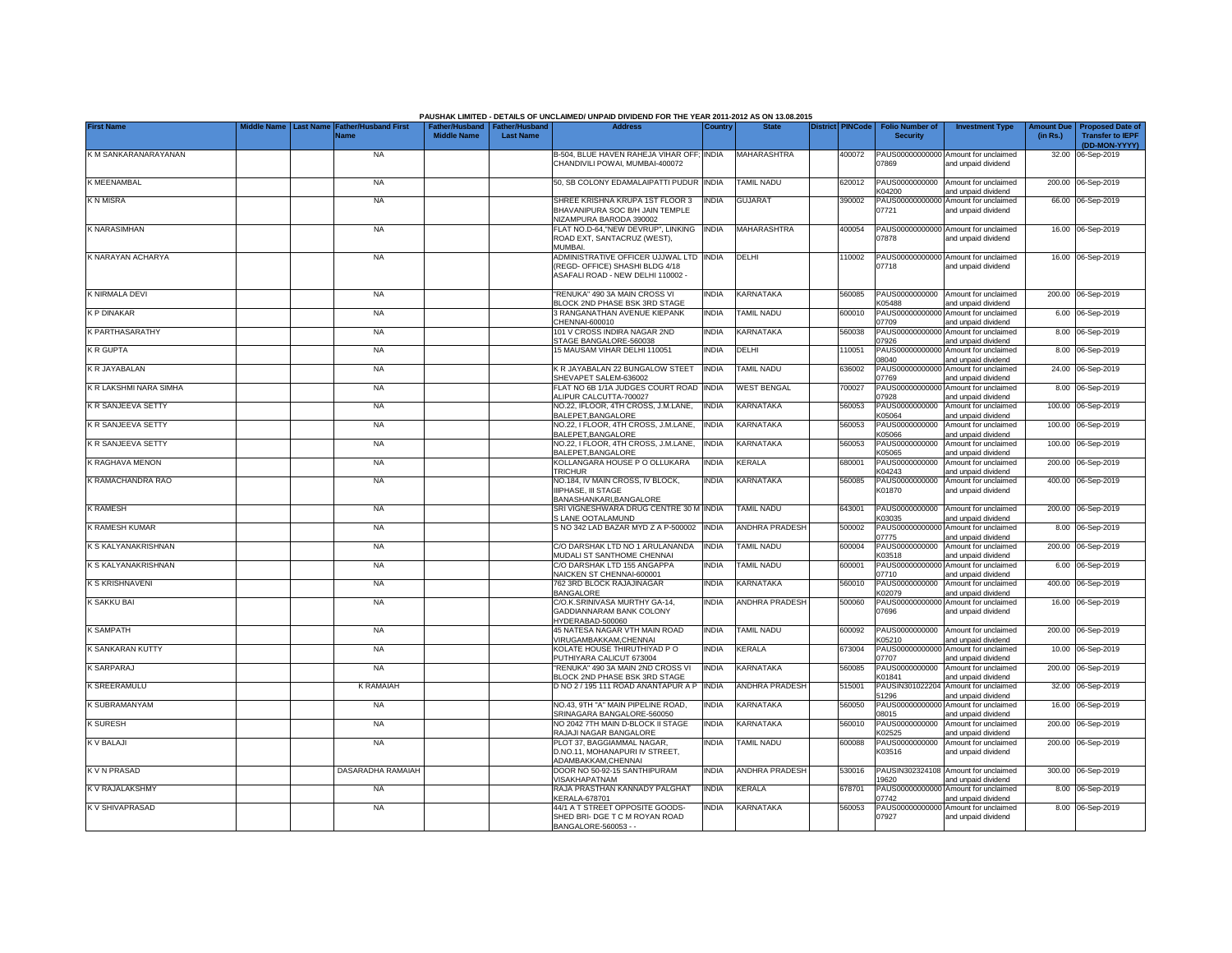|                               |                  |                                            |                                                       |                  | PAUSHAK LIMITED - DETAILS OF UNCLAIMED/ UNPAID DIVIDEND FOR THE YEAR 2011-2012 AS ON 13.08.2015 |              |                       |                         |                                           |                                                             |                               |                                                    |
|-------------------------------|------------------|--------------------------------------------|-------------------------------------------------------|------------------|-------------------------------------------------------------------------------------------------|--------------|-----------------------|-------------------------|-------------------------------------------|-------------------------------------------------------------|-------------------------------|----------------------------------------------------|
| <b>First Name</b>             | <b>Last Name</b> | <b>Father/Husband First</b><br><b>Name</b> | Father/Husband   Father/Husband<br><b>Middle Name</b> | <b>Last Name</b> | <b>Address</b>                                                                                  | Country      | <b>State</b>          | <b>District PINCode</b> | <b>Folio Number of</b><br><b>Security</b> | <b>Investment Type</b>                                      | <b>Amount Due</b><br>(in Rs.) | <b>Proposed Date of</b><br><b>Transfer to IEPF</b> |
| <b>KV SUMA</b>                |                  | <b>NA</b>                                  |                                                       |                  | C/O ELECTROPLAST 112-A DEVJI                                                                    | <b>INDIA</b> | MAHARASHTRA           | 400071                  | PAUS00000000000                           | Amount for unclaimed                                        |                               | (DD-MON-YYYY)<br>32.00 06-Sep-2019                 |
|                               |                  |                                            |                                                       |                  | KESHAVJI IND ESTATE WAMAN<br>TUKARAM MARG CHEMBUR MUMBAI<br>400071                              |              |                       |                         | 08019                                     | and unpaid dividend                                         |                               |                                                    |
| K VASUDEVAN UNNI              |                  | <b>NA</b>                                  |                                                       |                  | PALLITHRIKOYIL MADHOM<br>PONNURUNNI P O VYTTILA COCHIN                                          | <b>INDIA</b> | <b>KERALA</b>         | 682019                  | PAUS0000000000<br>K02967                  | Amount for unclaimed<br>and unpaid dividend                 |                               | 1100.00 06-Sep-2019                                |
| <b>KABITA BARUA</b>           |                  | <b>NA</b>                                  |                                                       |                  | C/O SANKARBARUA S E GHY<br>ELECTRICAL CIRCLE F C ROAD<br><b>GAWHATI</b>                         | india        | ASSAM                 | 781001                  | PAUS0000000000<br>K03079                  | Amount for unclaimed<br>and unpaid dividend                 |                               | 300.00 06-Sep-2019                                 |
| KADAGAD MURIGEPPA SHIDDAPPA   |                  | <b>NA</b>                                  |                                                       |                  | SAUNDATTI BELGAUM DIST KARNATAK<br>590001                                                       | <b>INDIA</b> | <b>KARNATAKA</b>      | 590001                  | PAUS00000000000<br>17703                  | Amount for unclaimed<br>and unpaid dividend                 |                               | 32.00 06-Sep-2019                                  |
| KADIR SALEHBHAI               |                  | <b>NA</b>                                  |                                                       |                  | BRABOURNE COURT BLOCK 'A' ROOM<br>NO 8 1ST- FLOOR 1-CHANDNI CHOWK<br>STREET CALCUTTA-- 700013 - | india        | <b>WEST BENGAL</b>    | 700013                  | PAUS00000000000<br>07842                  | Amount for unclaimed<br>and unpaid dividend                 |                               | 8.00 06-Sep-2019                                   |
| KAILASBEN RAMANLAL PATEL      |                  | <b>NA</b>                                  |                                                       |                  | 18-A/VASUDHA SOCIETY AHMEDABAD-<br>380014                                                       | <b>INDIA</b> | <b>GUJARAT</b>        | 380014                  | PAUS00000000000<br>07852                  | Amount for unclaimed<br>and unpaid dividend                 |                               | 8.00 06-Sep-2019                                   |
| KAILASH CHANDRA MAHESHWARI    |                  | <b>NA</b>                                  |                                                       |                  | 29/4/B GOKULNAGAR SOCIETY<br><b>JSMANPURA ASHRAM ROAD</b><br>AHMEDABAD 380013                   | INDIA        | <b>GUJARAT</b>        | 380013                  | PAUS00000000000<br>07923                  | Amount for unclaimed<br>and unpaid dividend                 |                               | 8.00 06-Sep-2019                                   |
| KAILASH KAUR                  |                  | <b>NA</b>                                  |                                                       |                  | B-234 ASHOK VIHAR DELHI 110052                                                                  | <b>INDIA</b> | DELHI                 | 110052                  | PAUS00000000000<br>)7901                  | Amount for unclaimed<br>and unpaid dividend                 |                               | 8.00 06-Sep-2019                                   |
| KAILASH R BHUTA               |                  | <b>NA</b>                                  |                                                       |                  | 20 NEW AMBICA BHUVAN 167 OLD<br>NAGARDAS ROAD ANDHERI EAST<br>MUMBAI-400069                     | <b>INDIA</b> | MAHARASHTRA           | 400069                  | PAUS00000000000<br>07623                  | Amount for unclaimed<br>and unpaid dividend                 |                               | 32.00 06-Sep-2019                                  |
| KAILASH SAHNAN                |                  | <b>NA</b>                                  |                                                       |                  | H.NO.1718/8 STREET NO 3 MOHALLA<br>FATEHGARH G.T.ROAD (WEST)                                    | <b>INDIA</b> | <b>PUNJAB</b>         | 141008                  | PAUS0000000000<br>K03419                  | Amount for unclaimed<br>and unpaid dividend                 |                               | 200.00 06-Sep-2019                                 |
| <b>KAJAL SEN</b>              |                  | <b>NA</b>                                  |                                                       |                  | 1591 NAPIER TOWN JABALPUR                                                                       | <b>INDIA</b> | MADHYA PRADESH        | 482001                  | PAUS0000000000<br>K03297                  | Amount for unclaimed<br>and unpaid dividend                 |                               | 200.00 06-Sep-2019                                 |
| KAKALI DEY                    |                  | <b>NA</b>                                  |                                                       |                  | BHOWANIPUR P O KHARAGPUR DIST<br>MIDNAPORE WEST BENGAL                                          | <b>INDIA</b> | <b>WEST BENGAL</b>    | 721301                  | PAUS0000000000<br>K02899                  | Amount for unclaimed<br>and unpaid dividend                 |                               | 200.00 06-Sep-2019                                 |
| KAKALI HALDAR                 |                  | <b>NA</b>                                  |                                                       |                  | FE-382 SECTOR-III SALT LAKE CITY<br>CALCUTTA                                                    | <b>INDIA</b> | <b>WEST BENGAL</b>    | 700091                  | PAUS0000000000<br>K02771                  | Amount for unclaimed<br>and unpaid dividend                 |                               | 200.00 06-Sep-2019                                 |
| KAKKOO M D                    |                  | <b>NA</b>                                  |                                                       |                  | PHARMACIST OLD NO 144, NEW NO 95,<br>AMK ILLAM, B.K.CHETTY ST, FORT(PO)                         | <b>INDIA</b> | <b>TAMIL NADU</b>     | 641001                  | PAUS0000000000<br>M00519                  | Amount for unclaimed<br>and unpaid dividend                 |                               | 200.00 06-Sep-2019                                 |
| KALA DIVYAKUMAR TRIVEDI       |                  | <b>NA</b>                                  |                                                       |                  | SAVANT BLDG NEAR POLICE STATION<br>DANDIA BAZAR BARODA-390001                                   | <b>INDIA</b> | <b>GUJARAT</b>        | 390001                  | PAUS00000000000<br>07548                  | Amount for unclaimed<br>and unpaid dividend                 |                               | 10.00 06-Sep-2019                                  |
| <b>KALABEN L DAVE</b>         |                  | <b>NA</b>                                  |                                                       |                  | 12 BANK OF INDIA STAFF SOCIETY NO 3<br>NEAR GULBAI TEKRA AHMEDABAD-<br>380006                   | <b>INDIA</b> | <b>GUJARAT</b>        | 380006                  | PAUS0000000000<br>07734                   | Amount for unclaimed<br>and unpaid dividend                 |                               | 16.00 06-Sep-2019                                  |
| KALAVATI PRAFULCHANDRA SHAH   |                  | <b>NA</b>                                  |                                                       |                  | NAGARKUVA PETLAD-388450                                                                         | <b>INDIA</b> | <b>GUJARAT</b>        | 388450                  | PAUS00000000000<br>07624                  | Amount for unclaimed<br>and unpaid dividend                 |                               | 16.00 06-Sep-2019                                  |
| KALAVATI PRAFULCHANDRA SHAH   |                  | <b>NA</b>                                  |                                                       |                  | NAGARKUVA PETLAD-388450                                                                         | INDIA        | <b>GUJARAT</b>        | 388450                  | PAUS00000000000<br>07730                  | Amount for unclaimed<br>and unpaid dividend                 |                               | 2.00 06-Sep-2019                                   |
| KALAWATI SHANTILAL SHAH       |                  | <b>NA</b>                                  |                                                       |                  | 14, PRAKASH CHAMBERS, OPP:<br>KAPADIA ESTATE, RATAN POLE,<br>GOLWAD, AHMEDABAD-380001           | India        | <b>GUJARAT</b>        | 380001                  | PAUS00000000000<br>07582                  | Amount for unclaimed<br>and unpaid dividend                 |                               | 12.00 06-Sep-2019                                  |
| KALIDAS GORDHANBHAI BRAMBHATT |                  | <b>NA</b>                                  |                                                       |                  | BRAMBHAHWADA AT & PO SOKHADA<br>DIST BARODA PIN-391240                                          | <b>INDIA</b> | <b>GUJARAT</b>        | 391240                  | PAUS00000000000<br>07625                  | Amount for unclaimed<br>and unpaid dividend                 |                               | 2.00 06-Sep-2019                                   |
| <b>KALPANA</b>                |                  | <b>NA</b>                                  |                                                       |                  | 8B MAHESHWARI SOCIETY GOTRI ROAD<br>VADODARA                                                    | <b>INDIA</b> | <b>GUJARAT</b>        | 390015                  | PAUS0000000000<br>K05267                  | Amount for unclaimed<br>and unpaid dividend                 |                               | 200.00 06-Sep-2019                                 |
| KALPANA CH K V                |                  | <b>NA</b>                                  |                                                       |                  | SIVA SAI ANIL CUTPIECES SOMUVARI<br>ST KOTHAPET GUNTUR                                          | india        | <b>ANDHRA PRADESH</b> | 522001                  | PAUS0000000000<br>K04806                  | Amount for unclaimed<br>and unpaid dividend                 |                               | 200.00 06-Sep-2019                                 |
| <b>KALPANA DEY</b>            |                  | <b>NA</b>                                  |                                                       |                  | C/O MR D L ROY CHOWDHURY P 42<br>(NORTH) UNIQUE PARK CALCUTTA<br>700034                         | INDIA        | <b>WEST BENGAL</b>    | 700034                  | PAUS00000000000<br>07881                  | Amount for unclaimed<br>and unpaid dividend                 |                               | 8.00 06-Sep-2019                                   |
| KALPANA JESUKHLAL DHRU        |                  | <b>NA</b>                                  |                                                       |                  | C/O THE SWASTIK JANATA SAHAKARI<br>BANK LTD 502 KALBADEVI ROAD<br>MUMBAI-400002                 | <b>INDIA</b> | <b>MAHARASHTRA</b>    | 400002                  | 07868                                     | PAUS00000000000 Amount for unclaimed<br>and unpaid dividend |                               | 8.00 06-Sep-2019                                   |
| KALPANA MYLAPUR               |                  | <b>NA</b>                                  |                                                       |                  | C/O SRI VENKATESHWARA AGENCIES<br>SINDOL SHOPPING COMPLEX NR RLY<br><b>STATION BIDAR</b>        | <b>INDIA</b> | KARNATAKA             | 585401                  | PAUS0000000000<br>K02562                  | Amount for unclaimed<br>and unpaid dividend                 |                               | 600.00 06-Sep-2019                                 |
| KALPANABEN CHANDRAKANT SHAH   |                  | NA                                         |                                                       |                  | NANDKRUPA BLDG BHADRAKALI<br>MATA'S POLE RAOPURA ROAD BARODA<br>390001                          | India        | <b>GUJARAT</b>        | 390001                  | 07626                                     | PAUS00000000000 Amount for unclaimed<br>and unpaid dividend |                               | 32.00 06-Sep-2019                                  |
| KALPANABEN GULABBHAI PARMAR   |                  | <b>NA</b>                                  |                                                       |                  | DAVE STREET GANDEVI DIST BULSAR<br>PIN-396360                                                   | <b>INDIA</b> | <b>GUJARAT</b>        | 396360                  | 07627                                     | PAUS00000000000 Amount for unclaimed<br>and unpaid dividend |                               | 16.00 06-Sep-2019                                  |
| KALUBHAI JASMATBHAI VAGASIYA  |                  | NA                                         |                                                       |                  | AT & POST LUNDHIYA VIA MOTI DHARI<br>DIST JUNAGADH                                              | <b>INDIA</b> | <b>GUJARAT</b>        | 362001                  | 07628                                     | PAUS00000000000 Amount for unclaimed<br>and unpaid dividend |                               | 16.00 06-Sep-2019                                  |
| KALVA MANIKYA RAO             |                  | <b>NA</b>                                  |                                                       |                  | COMMERCIAL GOODS TRANSPORT, 107, INDIA<br>THAMBUCHETTY STREET,<br>P.B.NO.1254.CHENNAI           |              | <b>TAMIL NADU</b>     | 600001                  | K00471                                    | PAUS0000000000 Amount for unclaimed<br>and unpaid dividend  |                               | 200.00 06-Sep-2019                                 |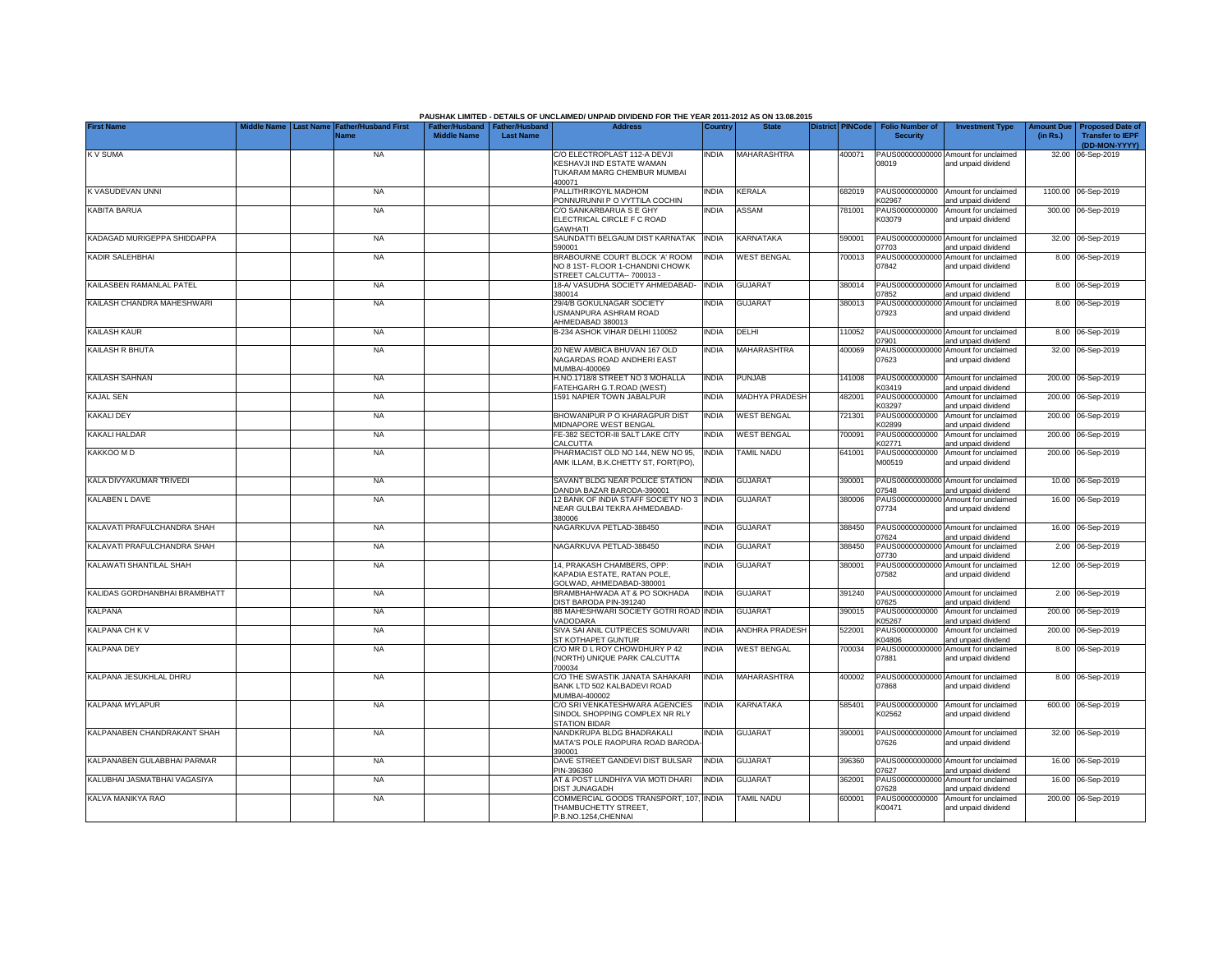|                             |           |                                     |                                                       |                  | PAUSHAK LIMITED - DETAILS OF UNCLAIMED/ UNPAID DIVIDEND FOR THE YEAR 2011-2012 AS ON 13.08.2015            |              |                       |                         |                                           |                                                             |                               |                                                                     |
|-----------------------------|-----------|-------------------------------------|-------------------------------------------------------|------------------|------------------------------------------------------------------------------------------------------------|--------------|-----------------------|-------------------------|-------------------------------------------|-------------------------------------------------------------|-------------------------------|---------------------------------------------------------------------|
| <b>First Name</b>           | Last Name | <b>Father/Husband First</b><br>Name | Father/Husband   Father/Husband<br><b>Middle Name</b> | <b>Last Name</b> | <b>Address</b>                                                                                             | Country      | <b>State</b>          | <b>District PINCode</b> | <b>Folio Number of</b><br><b>Security</b> | <b>Investment Type</b>                                      | <b>Amount Due</b><br>(in Rs.) | <b>Proposed Date of</b><br><b>Transfer to IEPF</b><br>(DD-MON-YYYY) |
| KALYANDAS TRIKAMLAL SHAH    |           | <b>NA</b>                           |                                                       |                  | BAJWADA SHETH SHERI BARODA-<br>390001                                                                      | <b>INDIA</b> | GUJARAT               | 390001                  | 07579                                     | PAUS00000000000 Amount for unclaimed<br>and unpaid dividend |                               | 2.00 06-Sep-2019                                                    |
| KALYANIKUTTY C NAIR         |           | <b>NA</b>                           |                                                       |                  | MARATH HOUSE V P V/427<br>VADAVANNUR-PALGHAT-DIST KERALA-<br>378504                                        | india        | <b>KERALA</b>         | 678504                  | PAUS00000000000<br>07766                  | Amount for unclaimed<br>and unpaid dividend                 |                               | 16.00 06-Sep-2019                                                   |
| KALYANJI KACHARABHAI PARMAR |           | <b>NA</b>                           |                                                       |                  | NEAR BARADI GATE JAM SALAYA DIST<br>JAMNAGAR 361001                                                        | <b>INDIA</b> | <b>GUJARAT</b>        | 361001                  | PAUS00000000000<br>7629                   | Amount for unclaimed<br>and unpaid dividend                 |                               | 6.00 06-Sep-2019                                                    |
| KAMAL CHAND JAIN            |           | <b>NA</b>                           |                                                       |                  | 9/10 MAHESH NAGAR B/H MAHESHWARI<br>DHARAMSHALA INDORE                                                     | <b>INDIA</b> | MADHYA PRADESH        | 461775                  | PAUS00000000000<br>07584                  | Amount for unclaimed<br>and unpaid dividend                 |                               | 2.00 06-Sep-2019                                                    |
| KAMAL CHAND M JAIN          |           | <b>NA</b>                           |                                                       |                  | 6 CHINNIA ROAD T NAGAR CHENNAI                                                                             | <b>INDIA</b> | <b>TAMIL NADU</b>     | 600017                  | PAUS0000000000<br>K03471                  | Amount for unclaimed<br>and unpaid dividend                 |                               | 200.00 06-Sep-2019                                                  |
| KAMAL DATTATRAYA HARDIKAR   |           | <b>NA</b>                           |                                                       |                  | PIRAMITAR ROAD DANDIA BAZAR<br>BARODA 390001                                                               | <b>INDIA</b> | <b>GUJARAT</b>        | 390001                  | PAUS0000000000<br>07559                   | Amount for unclaimed<br>and unpaid dividend                 |                               | 2.00 06-Sep-2019                                                    |
| KAMAL DINESH THAKKAR        |           | <b>NA</b>                           |                                                       |                  | DINESH BHUVAN 2ND FL ROOM NO-5<br>451/63 P- ATHE BAPURAO MARG OPP<br>SINDHI LANE MUMBA- I 400004 -         | <b>INDIA</b> | MAHARASHTRA           | 400004                  | 07834                                     | PAUS00000000000 Amount for unclaimed<br>and unpaid dividend |                               | 16.00 06-Sep-2019                                                   |
| KAMAL KISHORE               |           | <b>NA</b>                           |                                                       |                  | 1-C ADARSH NAGAR BINA MEDICALS<br>ALAMBAGH LUCKNOW                                                         | <b>INDIA</b> | UTTAR PRADESH         | 226005                  | PAUS0000000000<br>K03372                  | Amount for unclaimed<br>and unpaid dividend                 |                               | 600.00 06-Sep-2019                                                  |
| KAMAL MAHESHWARI            |           | <b>NA</b>                           |                                                       |                  | 409, MOHAN BHAWAN 1st C ROAD,<br>SARDARPURA JODHPUR                                                        | <b>INDIA</b> | <b>RAJASTHAN</b>      | 342001                  | PAUSIN30169610<br>02042                   | Amount for unclaimed<br>and unpaid dividend                 | 200.00                        | 06-Sep-2019                                                         |
| KAMAL PURUSHOTTAM PANDYA    |           | <b>NA</b>                           |                                                       |                  | A/7 MANGALAM DUPLEX MANGALAM<br>CROSS ROAD OPP SAMA TALAVSAMA<br>SAVLI ROAD                                | <b>INDIA</b> | <b>GUJARAT</b>        | 390008                  | PAUS0000000000<br>07570                   | Amount for unclaimed<br>and unpaid dividend                 |                               | 2.00 06-Sep-2019                                                    |
| KAMALA SHANKAR              |           | <b>NA</b>                           |                                                       |                  | 15 T N NAGAR MAIN STREET PALANIPET INDIA<br>ARAKKONAM                                                      |              | <b>TAMIL NADU</b>     | 631002                  | PAUS0000000000<br>K05205                  | Amount for unclaimed<br>and unpaid dividend                 |                               | 600.00 06-Sep-2019                                                  |
| KAMALAVALLI                 |           | <b>NA</b>                           |                                                       |                  | 3-D 4TH ST GOKULAM COLONY P N<br>PUDAR COIMBATORE                                                          | <b>INDIA</b> | <b>TAMIL NADU</b>     | 641041                  | PAUS0000000000<br><03037                  | Amount for unclaimed<br>and unpaid dividend                 |                               | 300.00 06-Sep-2019                                                  |
| KAMALESH HASUBHAI CHOKSHI   |           | <b>HASUBHAI CHOKSHI</b>             |                                                       |                  | "SHRIGIRI", 8 SHANTINAGAR SOCIETY<br>SWAMY SHIVANAND MARG VADODARA                                         | India        | <b>GUJARAT</b>        | 390007                  | PAUS00000000000<br>12708                  | Amount for unclaimed<br>and unpaid dividend                 |                               | 20.00 06-Sep-2019                                                   |
| KAMALKANT CHANDULAL PAREKH  |           | <b>NA</b>                           |                                                       |                  | C/O KISAN TRADERS OPP KHADAYATA<br>CHHATRA-LAYA S T ROAD MODASA<br>DIST SABARKANTHA P- IN-383315 -         | <b>INDIA</b> | <b>GUJARAT</b>        | 383315                  | 07630                                     | PAUS00000000000 Amount for unclaimed<br>and unpaid dividend |                               | 16.00 06-Sep-2019                                                   |
| KAMASASTRY AYYALASOMAYAJULA |           | <b>NA</b>                           |                                                       |                  | C/O DARSHAK LIMITED 3-5-784/2/1/A<br>KING - KOTI OPP KING KOTI HOSPITAL<br>HYDERABAD 5-00029 -             | <b>INDIA</b> | <b>ANDHRA PRADESH</b> | 500029                  | 07631                                     | PAUS00000000000 Amount for unclaimed<br>and unpaid dividend |                               | 16.00 06-Sep-2019                                                   |
| KAMESETTY VENKATASUBBAIAH K |           | <b>NA</b>                           |                                                       |                  | 9/226, SHANKAR RAO STREET,<br>SRIRAMULUPET.<br>PRODDATUR.(CUDDAPAH DIST).                                  | <b>INDIA</b> | ANDHRA PRADESH        | 516360                  | K00111                                    | PAUS0000000000 Amount for unclaimed<br>and unpaid dividend  |                               | 200.00 06-Sep-2019                                                  |
| KAMINI RUSTAGI              |           | <b>NA</b>                           |                                                       |                  | 20/6 SHAKTI NAGAR DELHI-110007                                                                             | <b>INDIA</b> | DELHI                 | 110007                  | 07787                                     | PAUS00000000000 Amount for unclaimed<br>and unpaid dividend |                               | 24.00 06-Sep-2019                                                   |
| KAMINIBEN DILIPBHAI PATEL   |           | <b>NA</b>                           |                                                       |                  | GUNDA FALIA RAJMAHAL ROAD<br>BARODA-390001                                                                 | <b>INDIA</b> | <b>GUJARAT</b>        | 390001                  | 07632                                     | PAUS00000000000 Amount for unclaimed<br>and unpaid dividend |                               | 6.00 06-Sep-2019                                                    |
| KAMINIBEN HARIPRASAD SHAH   |           | <b>NA</b>                           |                                                       |                  | 65 MUNICIPAL KARMCHARINAGAR NR<br>SARVODAYA PART-1 SOLA ROAD<br>GHATLODIA AHMEDABAD 380061                 | <b>INDIA</b> | GUJARAT               | 380061                  | 07633                                     | PAUS00000000000 Amount for unclaimed<br>and unpaid dividend |                               | 16.00 06-Sep-2019                                                   |
| <b>KAMLA DEVI</b>           |           | <b>NA</b>                           |                                                       |                  | 20/6 SHAKTI NAGAR DELHI-110007                                                                             | <b>INDIA</b> | DELHI                 | 110007                  | PAUS00000000000<br>17788                  | Amount for unclaimed<br>and unpaid dividend                 |                               | 24.00 06-Sep-2019                                                   |
| KAMLA R JHAMNANI            |           | <b>NA</b>                           |                                                       |                  | 'SHRI RAM NIVAS" 84 MAHADEVNAGAR<br>BEHIND MAYA TALKIES KUBERNAGAR<br>AHMEDABAD 382340                     | <b>INDIA</b> | <b>GUJARAT</b>        | 382340                  | PAUS00000000000<br>07863                  | Amount for unclaimed<br>and unpaid dividend                 |                               | 32.00 06-Sep-2019                                                   |
| KAMLA SALWAN                |           | <b>NA</b>                           |                                                       |                  | S-374 GREATER KAILASH -I NEW DELHI-<br>10048                                                               | <b>INDIA</b> | DELHI                 | 110048                  | 07811                                     | PAUS00000000000 Amount for unclaimed<br>and unpaid dividend |                               | 16.00 06-Sep-2019                                                   |
| KAMLA SEKHRI                |           | <b>NA</b>                           |                                                       |                  | 26/104 BIRHANA ROAD KANPUR-208001                                                                          | <b>INDIA</b> | UTTAR PRADESH         | 208001                  | 07884                                     | PAUS00000000000 Amount for unclaimed<br>and unpaid dividend |                               | 8.00 06-Sep-2019                                                    |
| KAMLA SURANA                |           | <b>NA</b>                           |                                                       |                  | 26/1 RACE COURSE ROAD INDORE                                                                               | <b>INDIA</b> | MADHYA PRADESH        | 452003                  | 08109                                     | PAUS00000000000 Amount for unclaimed<br>and unpaid dividend |                               | 16.00 06-Sep-2019                                                   |
| KAMLA YASHWANTRAI DESAI     |           | <b>NA</b>                           |                                                       |                  | C/O M M NAIK G-32 ALEMBIC COLONY<br>ALEMBIC ROAD BARODA-390003                                             | <b>INDIA</b> | <b>GUJARAT</b>        | 390003                  | 07574                                     | PAUS00000000000 Amount for unclaimed<br>and unpaid dividend |                               | 2.00 06-Sep-2019                                                    |
| KAMLABEN BABUBHAI PATEL     |           | <b>NA</b>                           |                                                       |                  | NEAR NARANDEV MAHADEV<br>KARAMSAD DIST KAIRA 388325                                                        | <b>INDIA</b> | <b>GUJARAT</b>        | 388325                  | PAUS0000000000<br>07634                   | Amount for unclaimed<br>and unpaid dividend                 | 32.00                         | 06-Sep-2019                                                         |
| KAMLABEN JAYANTIBHAI PATEL  |           | <b>NA</b>                           |                                                       |                  | AT JALLA TAL KHAMBHAT POST NAR<br>TAL PETLAD DIST KAIRA PIN-388150                                         | <b>INDIA</b> | <b>GUJARAT</b>        | 388150                  | PAUS0000000000<br>07635                   | Amount for unclaimed<br>and unpaid dividend                 | 6.00                          | 06-Sep-2019                                                         |
| KAMLABEN MOHANLAL SHAH      |           | <b>NA</b>                           |                                                       |                  | C/O MOHANLAL KALIDAS SHAH MAMA'S<br>POLE RAOPURA BARODA-390001                                             | <b>INDIA</b> | <b>GUJARAT</b>        | 390001                  | PAUS0000000000<br>07581                   | Amount for unclaimed<br>and unpaid dividend                 |                               | 10.00 06-Sep-2019                                                   |
| <b>KAMLESH A RATHOD</b>     |           | <b>NA</b>                           |                                                       |                  | C/O SUMANBHAI A RATHOD A/3 LENTEN INDIA<br>FLATS- NR JAWAHARNAGAR SOC<br>VASNA RD PALDI AHM- EDABAD 380007 |              | <b>GUJARAT</b>        | 380007                  | 07738                                     | PAUS00000000000 Amount for unclaimed<br>and unpaid dividend |                               | 8.00 06-Sep-2019                                                    |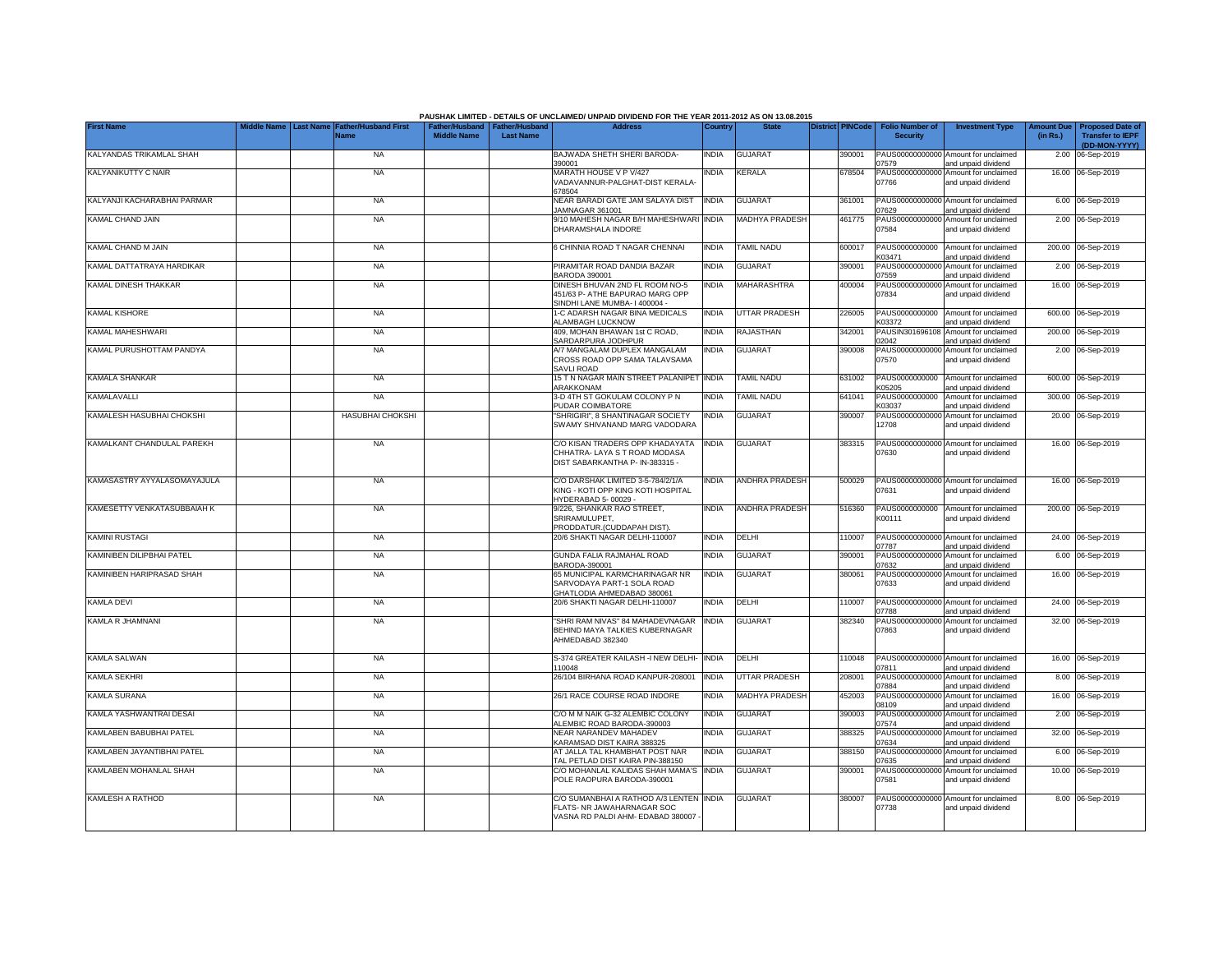|                                           |  |                                                               |                    |                                                     | PAUSHAK LIMITED - DETAILS OF UNCLAIMED/ UNPAID DIVIDEND FOR THE YEAR 2011-2012 AS ON 13.08.2015                               |              |                    |                  |                                           |                                                             |          |                                                                           |
|-------------------------------------------|--|---------------------------------------------------------------|--------------------|-----------------------------------------------------|-------------------------------------------------------------------------------------------------------------------------------|--------------|--------------------|------------------|-------------------------------------------|-------------------------------------------------------------|----------|---------------------------------------------------------------------------|
| <b>First Name</b>                         |  | Middle Name   Last Name   Father/Husband First<br><b>Name</b> | <b>Middle Name</b> | Father/Husband   Father/Husband<br><b>Last Name</b> | <b>Address</b>                                                                                                                | Country      | <b>State</b>       | District PINCode | <b>Folio Number of</b><br><b>Security</b> | <b>Investment Type</b>                                      | (in Rs.) | Amount Due   Proposed Date of<br><b>Transfer to IEPF</b><br>(DD-MON-YYYY) |
| KAMLESH HASMUKHLAL SHAH                   |  | <b>NA</b>                                                     |                    |                                                     | C/O AWISHKAR ASSOCIATES 183 K S<br>GARDEN LALBAUG IV CROSS<br>BANGALORE-560027                                                | <b>INDIA</b> | <b>KARNATAKA</b>   | 560027           | 07848                                     | PAUS00000000000 Amount for unclaimed<br>and unpaid dividend |          | 8.00 06-Sep-2019                                                          |
| KAMLESH I VORA                            |  | <b>NA</b>                                                     |                    |                                                     | 47/48 SANGHAVI APTS KAMLA NEHRU<br>CROSS ROAD NO 1 KANDIVALI (W)<br><b>MUMBAI 400067</b>                                      | <b>INDIA</b> | <b>MAHARASHTRA</b> | 400067           | 08017                                     | PAUS00000000000 Amount for unclaimed<br>and unpaid dividend |          | 32.00 06-Sep-2019                                                         |
| <b>KAMLESH K SHARMA</b>                   |  | <b>NA</b>                                                     |                    |                                                     | C/O ALEMBIC CHEMICAL WORKS CO<br>LTD 22 ALBERT ROAD AMRITSAR 143001                                                           | <b>INDIA</b> | <b>PUNJAB</b>      | 143001           | 07717                                     | PAUS00000000000 Amount for unclaimed<br>and unpaid dividend |          | 16.00 06-Sep-2019                                                         |
| KAMLESH MEDIRATTA                         |  | <b>NA</b>                                                     |                    |                                                     | I-132 KIRTI NAGAR NEW DELHI 110015                                                                                            | <b>INDIA</b> | DELHI              | 110015           | 08044                                     | PAUS00000000000 Amount for unclaimed<br>and unpaid dividend |          | 8.00 06-Sep-2019                                                          |
| KAMLESH RANJAN                            |  | <b>NA</b>                                                     |                    |                                                     | 8/31 TILAK NAGAR NEW DELHI-110018                                                                                             | <b>INDIA</b> | DELHI              | 110018           | PAUS00000000000<br>07891                  | Amount for unclaimed<br>and unpaid dividend                 |          | 8.00 06-Sep-2019                                                          |
| KAMLESHBHAI KANTIBHAI PATEL               |  | <b>NA</b>                                                     |                    |                                                     | C/O M/S KAMLESH CORPN DHOBIGHAT<br>DUDHESHWAR ROAD AHMEDABAD-<br>380001                                                       | <b>INDIA</b> | GUJARAT            | 380001           | PAUS00000000000<br>07638                  | Amount for unclaimed<br>and unpaid dividend                 |          | 32.00 06-Sep-2019                                                         |
| KAMLESHKUMAR CHANDULAL<br><b>BHARVADA</b> |  | <b>NA</b>                                                     |                    |                                                     | C/O B C BHARVADA VANIAVADI MAIN<br>ROAD STREET NO-1 NR RAMESHWAR<br>PAN CENTRE RAJKOT-360002                                  | INDIA        | <b>GUJARAT</b>     | 360002           | 07822                                     | PAUS00000000000 Amount for unclaimed<br>and unpaid dividend |          | 16.00 06-Sep-2019                                                         |
| KANAHYA LAL CHUTTANI                      |  | <b>NA</b>                                                     |                    |                                                     | FC 136 TAGORE GARDEN NEW DELHI-<br>110027                                                                                     | <b>INDIA</b> | DELHI              | 10027            | PAUS00000000000<br>07942                  | Amount for unclaimed<br>and unpaid dividend                 |          | 8.00 06-Sep-2019                                                          |
| KANAIYALAL AMBALAL PATEL                  |  | <b>NA</b>                                                     |                    |                                                     | 224/37 NEW ELLORA PARK RACE<br>COURSE CIRCLE BARODA-390003                                                                    | <b>INDIA</b> | <b>GUJARAT</b>     | 390003           | PAUS00000000000<br>7580                   | Amount for unclaimed<br>and unpaid dividend                 |          | 16.00 06-Sep-2019                                                         |
| KANAIYALAL AMBALAL SHAH                   |  | <b>NA</b>                                                     |                    |                                                     | 11 DHANUSHDHARI SOCIETY NR<br>DHARNIDHAR JAIN TEMPLE PALDI<br>AHMEDABAD 380007                                                | INDIA        | <b>GUJARAT</b>     | 380007           | PAUS00000000000<br>07741                  | Amount for unclaimed<br>and unpaid dividend                 |          | 16.00 06-Sep-2019                                                         |
| KANAIYALAL HIRALAL DESAI                  |  | <b>NA</b>                                                     |                    |                                                     | 3 VIMAL SOCIETY MAKARPURA RD<br>BARODA 390009                                                                                 | INDIA        | <b>GUJARAT</b>     | 390009           | 07531                                     | PAUS00000000000 Amount for unclaimed<br>and unpaid dividend |          | 2.00 06-Sep-2019                                                          |
| KANAIYALAL KALIDAS VAIDYA                 |  | <b>NA</b>                                                     |                    |                                                     | ANNYONYA HOUSING SOCIETY<br>RAMNATH ROAD PETLAD DIST KAIRA<br>388450                                                          | INDIA        | <b>GUJARAT</b>     | 388450           | PAUS00000000000<br>07640                  | Amount for unclaimed<br>and unpaid dividend                 |          | 6.00 06-Sep-2019                                                          |
| KANAIYALAL KANTILAL SHAH                  |  | <b>NA</b>                                                     |                    |                                                     | 28 SINDEY COLONY KEVEDABAG<br>NAVAPURA BARODA-390001                                                                          | <b>INDIA</b> | <b>GUJARAT</b>     | 390001           | 07641                                     | PAUS00000000000 Amount for unclaimed<br>and unpaid dividend |          | 6.00 06-Sep-2019                                                          |
| KANAIYALAL RANCHHODLAL THAKER             |  | <b>NA</b>                                                     |                    |                                                     | 13 JAY RANCHHOD SOCIETY NO 3<br>WAGHODIA ROAD BARODA-390006                                                                   | <b>INDIA</b> | <b>GUJARAT</b>     | 390006           | PAUS00000000000<br>07643                  | Amount for unclaimed<br>and unpaid dividend                 |          | 2.00 06-Sep-2019                                                          |
| KANAIYALAL SUNDERLAL GANDHI               |  | <b>NA</b>                                                     |                    |                                                     | MADANZAMPA ROAD NEAR AZAD<br>GROUND KRISHNA BUILDING BARODA-<br>390001                                                        | <b>INDIA</b> | <b>GUJARAT</b>     | 390001           | 07644                                     | PAUS00000000000 Amount for unclaimed<br>and unpaid dividend |          | 2.00 06-Sep-2019                                                          |
| KANAJI MEGHJIBHAI KAMANI                  |  | <b>NA</b>                                                     |                    |                                                     | AMBAJI KADVA PLOT SHERI NO 6-C OPP<br><b>AKHANIBHAI RAJKOT</b>                                                                | <b>INDIA</b> | <b>GUJARAT</b>     | 360001           | 07645                                     | PAUS00000000000 Amount for unclaimed<br>and unpaid dividend |          | 16.00 06-Sep-2019                                                         |
| KANAK MEHTA                               |  | <b>NA</b>                                                     |                    |                                                     | C4 SARDAR PATEL MARG JAIPUR-<br>302001                                                                                        | <b>INDIA</b> | RAJASTHAN          | 302001           | PAUS0000000000<br>07779                   | Amount for unclaimed<br>and unpaid dividend                 |          | 8.00 06-Sep-2019                                                          |
| KANAKASABHAI PILLAI KRISHNASWAMI          |  | <b>NA</b>                                                     |                    |                                                     | KAILAS 1ST FLOOR 10 NINETH ST DR<br>RADHAKRISHNAN SALAI CHENNAI-<br>600004                                                    | <b>INDIA</b> | TAMIL NADU         | 600004           | PAUS00000000000<br>07785                  | Amount for unclaimed<br>and unpaid dividend                 |          | 16.00 06-Sep-2019                                                         |
| KANCHAN GIANCHANDANI                      |  | <b>NA</b>                                                     |                    |                                                     | 109/D-11 SECTOR 8 ROHINI NEW DELHI                                                                                            | <b>INDIA</b> | DELHI              | 110001           | PAUS0000000000<br>08039                   | Amount for unclaimed<br>and unpaid dividend                 |          | 8.00 06-Sep-2019                                                          |
| KANCHANBEN BANSILAL GANDHI                |  | <b>NA</b>                                                     |                    |                                                     | GANDHI POLE AHMEDABADI BAZZAR<br>NADIAD 387001 DIST KAIRA                                                                     | INDIA        | <b>GUJARAT</b>     | 387001           | PAUS0000000000<br>07549                   | Amount for unclaimed<br>and unpaid dividend                 |          | 2.00 06-Sep-2019                                                          |
| KANCHANBEN VITHALBHAI PATEL               |  | <b>NA</b>                                                     |                    |                                                     | AT & POST ADAVALA TALUKA AMOD<br>DIST BARODA 392110                                                                           | <b>INDIA</b> | <b>GUJARAT</b>     | 392110           | PAUS0000000000<br>07733                   | Amount for unclaimed<br>and unpaid dividend                 |          | 16.00 06-Sep-2019                                                         |
| KANCHANLAL MULJIBHAI MODI                 |  | <b>NA</b>                                                     |                    |                                                     | DESAI SHERI BAVAMADHI NO KHANCHO INDIA<br>GHADIALI POLE BARODA-390001                                                         |              | <b>GUJARAT</b>     | 390001           | PAUS00000000000<br>07646                  | Amount for unclaimed<br>and unpaid dividend                 |          | 2.00 06-Sep-2019                                                          |
| KANCHANLAL MULJIBHAI MODI                 |  | <b>NA</b>                                                     |                    |                                                     | GHADIALI POLE DESAI SERI BAWA<br>MADHI'S LANE BARODA-390001                                                                   | <b>INDIA</b> | <b>GUJARAT</b>     | 390001           | PAUS00000000000<br>07647                  | Amount for unclaimed<br>and unpaid dividend                 |          | 2.00 06-Sep-2019                                                          |
| KANCHANLAL MULJIBHAI MODI                 |  | <b>NA</b>                                                     |                    |                                                     | GHADIALIPOLE DESAI SHERI BAVA<br>MADHI'S LANE BARODA-390001                                                                   | <b>INDIA</b> | GUJARAT            | 390001           | PAUS00000000000<br>07648                  | Amount for unclaimed<br>and unpaid dividend                 |          | 2.00 06-Sep-2019                                                          |
| KANCHANLAL NANDLAL SHAH                   |  | <b>NA</b>                                                     |                    |                                                     | C/O GIRISH MACHINERY STORES<br>BODELI DIST BARODA PIN 391135                                                                  | INDIA        | <b>GUJARAT</b>     | 391135           | PAUS0000000000<br>07562                   | Amount for unclaimed<br>and unpaid dividend                 |          | 50.00 06-Sep-2019                                                         |
| KANGOVI NARAYANARAO KAUSALYA<br>RA۱       |  | <b>NA</b>                                                     |                    |                                                     | K-24 12TH CROSS I BLOCK<br>RAJAJINAGAR BANGALORE-560010                                                                       | India        | <b>KARNATAKA</b>   | 560010           | PAUS0000000000<br>07701                   | Amount for unclaimed<br>and unpaid dividend                 |          | 32.00 06-Sep-2019                                                         |
| KANGOVI VENKOBARAO<br>NANDAKISHORE        |  | <b>NA</b>                                                     |                    |                                                     | C/O MAJOR E S KRISHNAYYA N C C<br>OFFICE ROAD ASHOK NAGAR TUMKUR<br>572102 KARNATAKA STATE                                    | INDIA        | KARNATAKA          | 572102           | PAUS00000000000<br>07700                  | Amount for unclaimed<br>and unpaid dividend                 |          | 16.00 06-Sep-2019                                                         |
| KANIYALAL DAYALAL BHAVSAR                 |  | <b>NA</b>                                                     |                    |                                                     | 1ST DELLA OLD ACHEIR SABARMATI<br>AHMEDABAD-380005                                                                            | <b>INDIA</b> | <b>GUJARAT</b>     | 80005            | 07917                                     | PAUS00000000000 Amount for unclaimed<br>and unpaid dividend |          | 8.00 06-Sep-2019                                                          |
| KANIYALAL DWARKADAS SHAH                  |  | <b>NA</b>                                                     |                    |                                                     | ANUJ' 26 SAMAST BRAHAMCHHATRIYA<br>SOCIET- Y OPP SABAR FLATS NR<br>SHANTIVAN SOC NARA- YAN NGR RD<br>PALDI AHMEDABAD 380007 - | <b>INDIA</b> | <b>GUJARAT</b>     | 380007           | PAUS00000000000<br>07854                  | Amount for unclaimed<br>and unpaid dividend                 |          | 8.00 06-Sep-2019                                                          |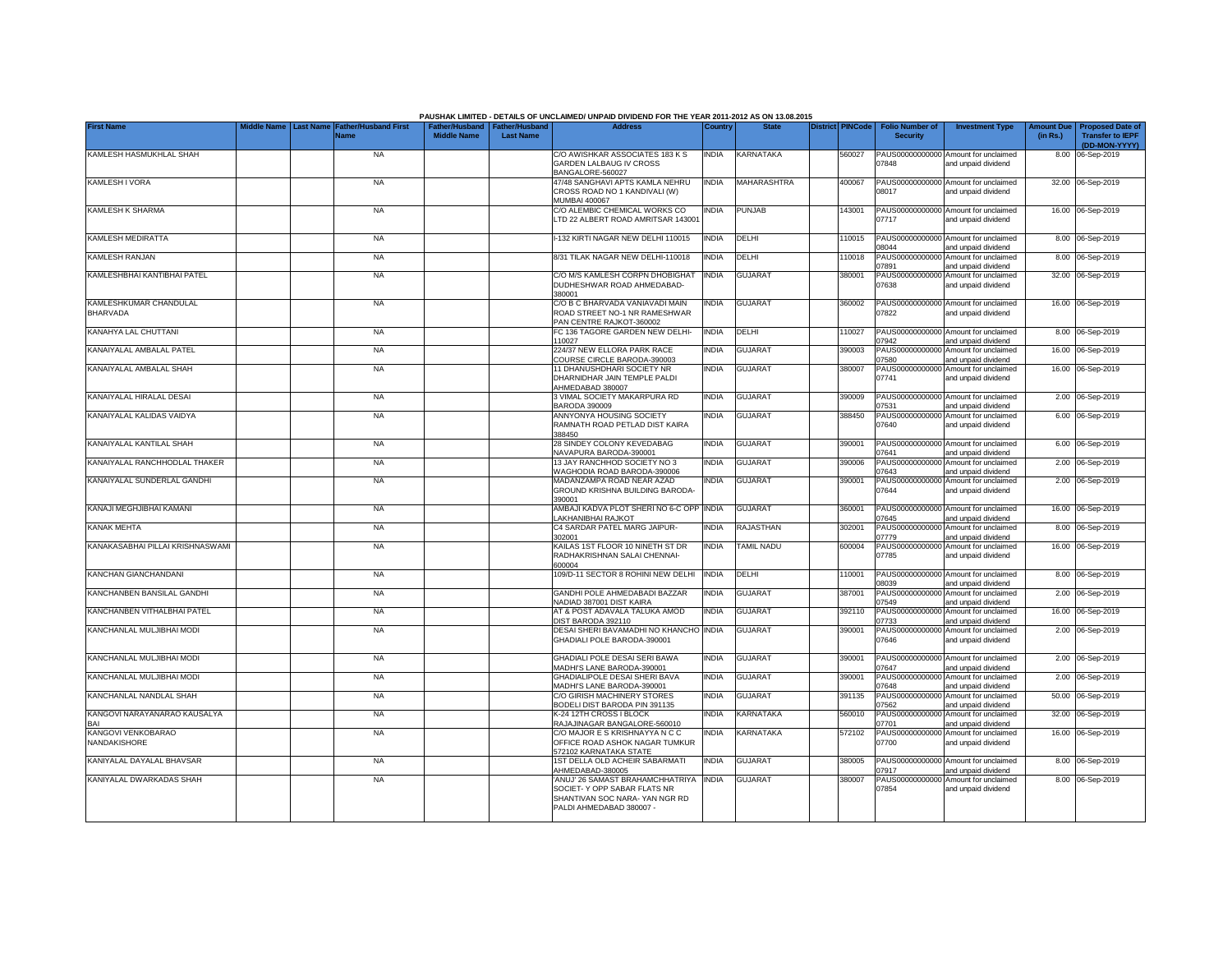|                               |                                                                              |                                                       |                  | PAUSHAK LIMITED - DETAILS OF UNCLAIMED/ UNPAID DIVIDEND FOR THE YEAR 2011-2012 AS ON 13.08.2015                                            |              |                    |                         |                                           |                                                             |                               |                                                    |
|-------------------------------|------------------------------------------------------------------------------|-------------------------------------------------------|------------------|--------------------------------------------------------------------------------------------------------------------------------------------|--------------|--------------------|-------------------------|-------------------------------------------|-------------------------------------------------------------|-------------------------------|----------------------------------------------------|
| <b>First Name</b>             | iddle Name<br><b>Father/Husband First</b><br><b>Last Name</b><br><b>Name</b> | Father/Husband   Father/Husband<br><b>Middle Name</b> | <b>Last Name</b> | <b>Address</b>                                                                                                                             | Country      | <b>State</b>       | <b>District PINCode</b> | <b>Folio Number of</b><br><b>Security</b> | <b>Investment Type</b>                                      | <b>Amount Due</b><br>(in Rs.) | <b>Proposed Date of</b><br><b>Transfer to IEPF</b> |
| KANJIBHAI AMBALAL PATEL       | <b>NA</b>                                                                    |                                                       |                  | 56/B SEVASHRAM CO OP HOU SOCIETY INDIA                                                                                                     |              | <b>GUJARAT</b>     | 390007                  |                                           | PAUS00000000000 Amount for unclaimed                        |                               | (DD-MON-YYYY)<br>2.00 06-Sep-2019                  |
|                               |                                                                              |                                                       |                  | RACE COURSE ROAD NEAR ATMA JYOT<br>ASHRAM BARODA-390007                                                                                    |              |                    |                         | 07577                                     | and unpaid dividend                                         |                               |                                                    |
| KANTA JAIN                    | <b>NA</b>                                                                    |                                                       |                  | C/O OSWAL TRADING CORP 49<br>SABHARWAL MARKET S B DELHI-110006                                                                             | <b>INDIA</b> | DELHI              | 110006                  | 07911                                     | PAUS00000000000 Amount for unclaimed<br>and unpaid dividend |                               | 8.00 06-Sep-2019                                   |
| KANTA MEHTA                   | <b>NA</b>                                                                    |                                                       |                  | ROOM NO 15 HIRAMANEK BLDG 182<br>DADYSETH AGIARY LANE MUMBAI<br>400002                                                                     | <b>INDIA</b> | MAHARASHTRA        | 400002                  | 08055                                     | PAUS00000000000 Amount for unclaimed<br>and unpaid dividend |                               | 8.00 06-Sep-2019                                   |
| KANTA RANI GANDHI             | <b>NA</b>                                                                    |                                                       |                  | J-48 KIRTI NAGAR NEW DELHI-110015                                                                                                          | <b>INDIA</b> | DELHI              | 110015                  | 07797                                     | PAUS00000000000 Amount for unclaimed<br>and unpaid dividend |                               | 8.00 06-Sep-2019                                   |
| KANTA SARABHAI                | <b>NA</b>                                                                    |                                                       |                  | "MANGALAM" 9 JAGABHAI PARK<br><b>KANKARIA AHMEDABAD-380022</b>                                                                             | <b>INDIA</b> | <b>GUJARAT</b>     | 380022                  | PAUS00000000000<br>7588                   | Amount for unclaimed<br>and unpaid dividend                 |                               | 32.00 06-Sep-2019                                  |
| KANTABEN CHATURBHAI PATEL     | <b>NA</b>                                                                    |                                                       |                  | <b>8 VIRAM SOCIETY CHANDANWADI</b><br>ESTATE SHAHI BAG AHMEDABAD-<br>380004                                                                | <b>INDIA</b> | <b>GUJARAT</b>     | 380004                  | PAUS00000000000<br>07589                  | Amount for unclaimed<br>and unpaid dividend                 |                               | 16.00 06-Sep-2019                                  |
| KANTABEN JAYANTIBHAI PATEL    | <b>NA</b>                                                                    |                                                       |                  | OLD NAGARDAS ROAD MAFADIN BLDG<br>ROOM NO - 24 1ST FL ANDHERI EAST<br>MUMBAI-400069 - -                                                    | <b>INDIA</b> | <b>MAHARASHTRA</b> | 400069                  | 07650                                     | PAUS00000000000 Amount for unclaimed<br>and unpaid dividend |                               | 6.00 06-Sep-2019                                   |
| KANTABEN NAVINCHANDRA GOSRANI | <b>NA</b>                                                                    |                                                       |                  | B-31 MAHAVIR SOCIETY PRATAP VILAS<br>ROAD JAMNAGAR 361008                                                                                  | <b>INDIA</b> | <b>GUJARAT</b>     | 361008                  | 00180                                     | PAUS00000000000 Amount for unclaimed<br>and unpaid dividend |                               | 32.00 06-Sep-2019                                  |
| KANTABEN RAMBHAI PATEL        | <b>NA</b>                                                                    |                                                       |                  | ACHUYT' 203, BAKROL ROAD, VALLABH INDIA<br>VIDYANAGAR PIN-388120                                                                           |              | <b>GUJARAT</b>     | 388120                  | 08101                                     | PAUS00000000000 Amount for unclaimed<br>and unpaid dividend |                               | 122.00 06-Sep-2019                                 |
| KANTABEN THAKORLAL PARIKH     | <b>NA</b>                                                                    |                                                       |                  | KAROLIA POLE VADODARA-390001                                                                                                               | INDIA        | <b>GUJARAT</b>     | 390001                  | PAUS00000000000<br>07591                  | Amount for unclaimed<br>and unpaid dividend                 |                               | 2.00 06-Sep-2019                                   |
| KANTI PANDEY                  | <b>NA</b>                                                                    |                                                       |                  | 74 LAKE-TOWN BLOCK B CALCUTTA-<br>700055                                                                                                   | <b>INDIA</b> | <b>WEST BENGAL</b> | 700055                  | PAUS00000000000<br>07933                  | Amount for unclaimed<br>and unpaid dividend                 |                               | 8.00 06-Sep-2019                                   |
| KANTIBHAI CHANDULAL VAIDYA    | <b>NA</b>                                                                    |                                                       |                  | ANNYONYA HOUSING SOCIETY<br>RAMNATH ROAD PETLAD DIST KAIRA<br>PIN-388450                                                                   | <b>INDIA</b> | <b>GUJARAT</b>     | 388450                  | PAUS00000000000<br>07651                  | Amount for unclaimed<br>and unpaid dividend                 |                               | 6.00 06-Sep-2019                                   |
| KANTIBHAI CHATURBHAI PATEL    | NA                                                                           |                                                       |                  | 11 BARODA PEOPLE'S CO OP HOUSING<br>SOCIETY BARODA-390005                                                                                  | <b>INDIA</b> | <b>GUJARAT</b>     | 390005                  | 07547                                     | PAUS00000000000 Amount for unclaimed<br>and unpaid dividend |                               | 2.00 06-Sep-2019                                   |
| KANTIBHAI CHHOTABHAI PATEL    | <b>NA</b>                                                                    |                                                       |                  | AT & POST JAMBUVA VADODARA                                                                                                                 | <b>INDIA</b> | <b>GUJARAT</b>     | 390014                  | 07592                                     | PAUS00000000000 Amount for unclaimed<br>and unpaid dividend |                               | 2.00 06-Sep-2019                                   |
| KANTIBHAI DARUBHAI DESAI      | <b>NA</b>                                                                    |                                                       |                  | JASHWANTI SADAN UPLA FALIA MADAN INDIA<br>ZAPA ROAD BARODA-390001                                                                          |              | <b>GUJARAT</b>     | 390001                  | PAUS0000000000<br>07652                   | Amount for unclaimed<br>and unpaid dividend                 |                               | 16.00 06-Sep-2019                                  |
| KANTIBHAI SHAMJIBHAI KATARIA  | <b>NA</b>                                                                    |                                                       |                  | C/O KATARIA SEEDS NEAR BUS STAND<br>AT & POST VISNAGAR 384315                                                                              | <b>INDIA</b> | <b>GUJARAT</b>     | 384315                  | PAUS0000000000<br>08053                   | Amount for unclaimed<br>and unpaid dividend                 |                               | 32.00 06-Sep-2019                                  |
| KANTILAL BAHECHARDAS PATEL    | <b>NA</b>                                                                    |                                                       |                  | AT-KADAVIA PO-AMBAGAM TA BAYAD<br><b>DIST S K PIN 383325</b>                                                                               | <b>INDIA</b> | <b>GUJARAT</b>     | 383325                  | PAUS0000000000<br>07556                   | Amount for unclaimed<br>and unpaid dividend                 | 32.00                         | 06-Sep-2019                                        |
| KANTILAL CHUNILAL BHAVSAR     | <b>NA</b>                                                                    |                                                       |                  | ASHA BISCUITS BAZAR GANDEVI DIST<br>BULSAR PIN-396360                                                                                      | <b>INDIA</b> | <b>GUJARAT</b>     | 396360                  | PAUS0000000000<br>07653                   | Amount for unclaimed<br>and unpaid dividend                 | 50.00                         | 06-Sep-2019                                        |
| KANTILAL DESAIBHAI PATEL      | <b>NA</b>                                                                    |                                                       |                  | 886 NEAR PARABADI AT & PO BHAYALI<br>DIST BARODA-391410                                                                                    | <b>INDIA</b> | <b>GUJARAT</b>     | 391410                  | PAUS0000000000<br>07729                   | Amount for unclaimed<br>and unpaid dividend                 |                               | 2.00 06-Sep-2019                                   |
| KANTILAL DEVABHAI PRAJAPATI   | <b>NA</b>                                                                    |                                                       |                  | RHUSHIWADI B/H ANANDNAGAR<br>DHORAJI 360410                                                                                                | <b>INDIA</b> | <b>GUJARAT</b>     | 360410                  | PAUS0000000000<br>07655                   | Amount for unclaimed<br>and unpaid dividend                 |                               | 66.00 06-Sep-2019                                  |
| KANTILAL G RANA               | NA                                                                           |                                                       |                  | DHOBIWAD GANDEVI DIST BULSAR<br>396360                                                                                                     | <b>INDIA</b> | <b>GUJARAT</b>     | 396360                  | PAUS0000000000<br>07728                   | Amount for unclaimed<br>and unpaid dividend                 |                               | 6.00 06-Sep-2019                                   |
| KANTILAL GOKALDAS MEHTA       | <b>NA</b>                                                                    |                                                       |                  | JOSHI NI KHADKI DESAI POLE PO<br>MAHEMDABAD DIST KHEDA 387130                                                                              | <b>INDIA</b> | <b>GUJARAT</b>     | 387130                  | PAUS00000000000<br>07565                  | Amount for unclaimed<br>and unpaid dividend                 |                               | 2.00 06-Sep-2019                                   |
| KANTILAL HINGARH              | MANGILAL                                                                     |                                                       |                  | C/O MANGILAL & SONS 10-42-45<br>RAMGOPAL STREET<br>VIJAYAWADAKRISHNA                                                                       | <b>INDIA</b> | ANDHRA PRADESH     | 520001                  | PAUS00000000000<br>13118                  | Amount for unclaimed<br>and unpaid dividend                 |                               | 1600.00 06-Sep-2019                                |
| KANTILAL J PATEL              | <b>NA</b>                                                                    |                                                       |                  | 31 PRERNA PARK LAXMI PURA RD<br>GORWA BARODA 390016                                                                                        | <b>INDIA</b> | <b>GUJARAT</b>     | 390016                  | 08079                                     | PAUS00000000000 Amount for unclaimed<br>and unpaid dividend |                               | 2.00 06-Sep-2019                                   |
| KANTILAL JETHALAL PANDYA      | <b>NA</b>                                                                    |                                                       |                  | AT & POST ATLADRA BARODA 390005                                                                                                            | <b>INDIA</b> | GUJARAT            | 390005                  | PAUS0000000000<br>07553                   | Amount for unclaimed<br>and unpaid dividend                 |                               | 6.00 06-Sep-2019                                   |
| KANTILAL LALJIBHAI VALAND     | <b>NA</b>                                                                    |                                                       |                  | 16 GAYATRI SOCIETY AHED PUROHIT<br>DINING - HALL NEAR NANDANVAN<br>SOCIETY TAL ANAND A-T & PO<br>VALLABH VIDYANAGAR 388120 DIST K-<br>AIRA | <b>INDIA</b> | <b>GUJARAT</b>     | 388120                  | PAUS00000000000<br>07656                  | Amount for unclaimed<br>and unpaid dividend                 |                               | 6.00 06-Sep-2019                                   |
| KANTILAL MANGALDAS SHAH       | <b>NA</b>                                                                    |                                                       |                  | UDAY OWNER SHEEP FLAT 4TH FLOOR INDIA<br>4/10 KAPDI POLE BARODA-390001                                                                     |              | <b>GUJARAT</b>     | 390001                  | 07657                                     | PAUS00000000000 Amount for unclaimed<br>and unpaid dividend |                               | 10.00 06-Sep-2019                                  |
| KANTILAL RAMANLAL SHETH       | <b>NA</b>                                                                    |                                                       |                  | 57 ANKUR SOCIETY BEHIND ARYUVEDIK INDIA<br>HOSPI- TAL NR RANCHHODJI MANDIR<br>PANIGATE BAROD- A 390019 -                                   |              | <b>GUJARAT</b>     | 390019                  | 07659                                     | PAUS00000000000 Amount for unclaimed<br>and unpaid dividend |                               | 2.00 06-Sep-2019                                   |
| KANTILAL RAMJI DHAROD         | <b>NA</b>                                                                    |                                                       |                  | KUVERJI DEVSHI CHAWL 2ND FL B S<br>ROAD OPP ZARAPKAR SHOW ROOM<br>DADAR W RLY MUMBAI 400028                                                | <b>INDIA</b> | MAHARASHTRA        | 400028                  | 07871                                     | PAUS00000000000 Amount for unclaimed<br>and unpaid dividend |                               | 8.00 06-Sep-2019                                   |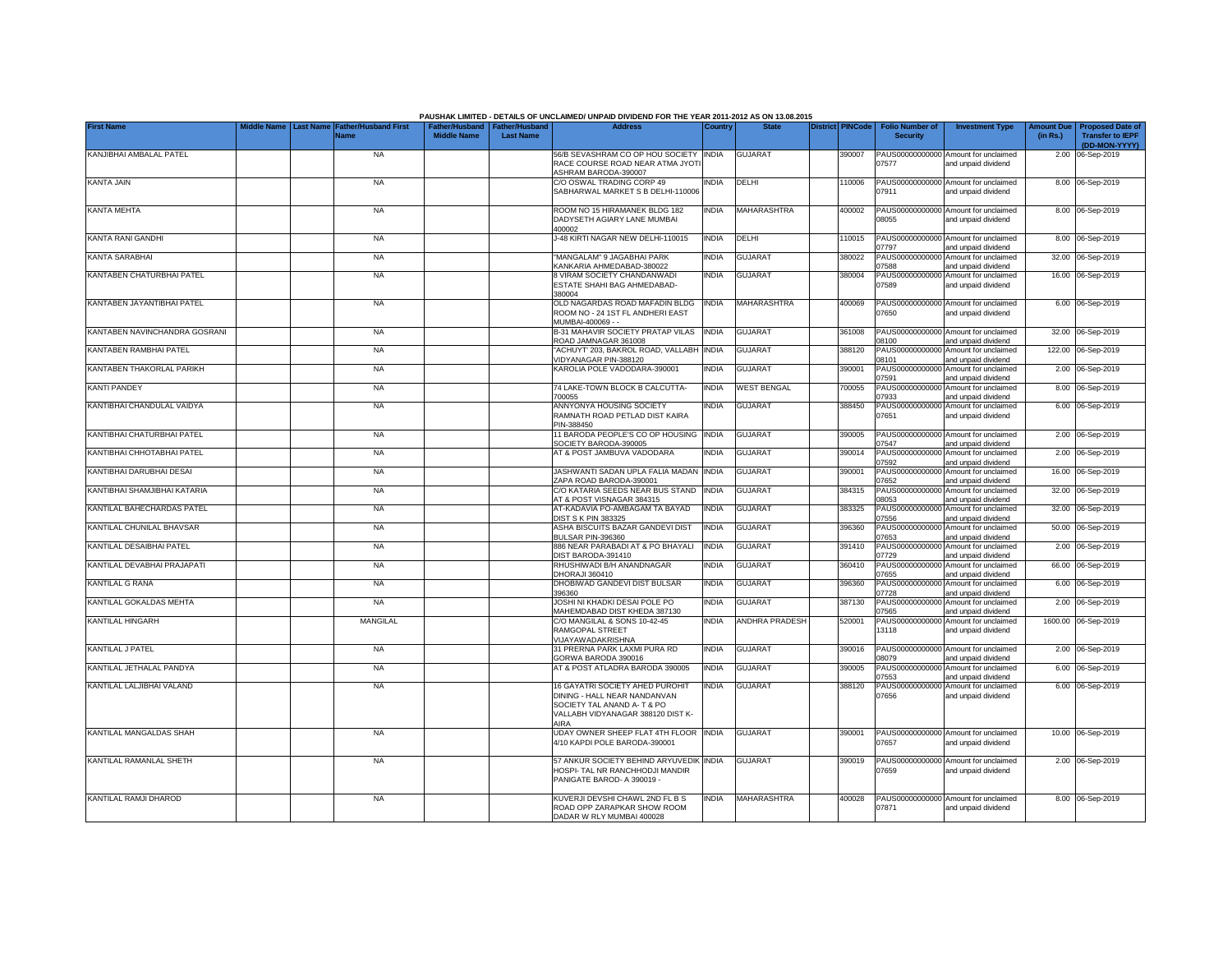|                                                |                                                                              |                    |                                                     | PAUSHAK LIMITED - DETAILS OF UNCLAIMED/ UNPAID DIVIDEND FOR THE YEAR 2011-2012 AS ON 13.08.2015                         |              |                      |                         |                                           |                                                             |                               |                                                    |
|------------------------------------------------|------------------------------------------------------------------------------|--------------------|-----------------------------------------------------|-------------------------------------------------------------------------------------------------------------------------|--------------|----------------------|-------------------------|-------------------------------------------|-------------------------------------------------------------|-------------------------------|----------------------------------------------------|
| <b>First Name</b>                              | <b>Father/Husband First</b><br>iddle Name<br><b>Last Name</b><br><b>Name</b> | <b>Middle Name</b> | Father/Husband   Father/Husband<br><b>Last Name</b> | <b>Address</b>                                                                                                          | Country      | <b>State</b>         | <b>District PINCode</b> | <b>Folio Number of</b><br><b>Security</b> | <b>Investment Type</b>                                      | <b>Amount Due</b><br>(in Rs.) | <b>Proposed Date of</b><br><b>Transfer to IEPF</b> |
|                                                |                                                                              |                    |                                                     |                                                                                                                         |              |                      |                         |                                           |                                                             |                               | (DD-MON-YYYY)                                      |
| KANTILAL RAMJI GALA                            | <b>NA</b>                                                                    |                    |                                                     | KUVERJI DEVSHI CHAWL 2ND FL B S<br>ROAD OPP ZARAPKAR SHOW ROOM<br>DADAR W RLY MUMBAI 400028                             | <b>INDIA</b> | MAHARASHTRA          | 400028                  | 07872                                     | PAUS00000000000 Amount for unclaimed<br>and unpaid dividend |                               | 8.00 06-Sep-2019                                   |
| KANTILAL TULSIDAS PATEL                        | <b>NA</b>                                                                    |                    |                                                     | SABARKATHA DIST SALE & PURCHASE<br>UNION DHANSURA DIST SABARKATHA                                                       | <b>INDIA</b> | <b>GUJARAT</b>       | 383310                  | 07660                                     | PAUS00000000000 Amount for unclaimed<br>and unpaid dividend |                               | 16.00 06-Sep-2019                                  |
| KANU GANDHI                                    | <b>NA</b>                                                                    |                    |                                                     | PIN-383310<br>A-2 BERRYS AVENUE OPP RADHA-<br>KRISHNA PARK AKOTA STEDIUM ROAD                                           | <b>INDIA</b> | <b>GUJARAT</b>       | 390020                  | PAUS0000000000<br>K05276                  | Amount for unclaimed<br>and unpaid dividend                 |                               | 200.00 06-Sep-2019                                 |
| KANUBHAI BALBHAI PATEL                         | <b>NA</b>                                                                    |                    |                                                     | VADODARA<br>C/O SHRI SHAKTI ELECTRIC STORES<br><b>GOLWADI ROAD VIRAMGAM-382150</b>                                      | <b>INDIA</b> | <b>GUJARAT</b>       | 382150                  | PAUS00000000000<br>07858                  | Amount for unclaimed<br>and unpaid dividend                 |                               | 16.00 06-Sep-2019                                  |
| KANUBHAI BHAGAWANDAS PATEL                     | <b>NA</b>                                                                    |                    |                                                     | KHADIA POLE NO 2 BARODA-390001                                                                                          | <b>INDIA</b> | <b>GUJARAT</b>       | 390001                  | PAUS00000000000<br>07661                  | Amount for unclaimed<br>and unpaid dividend                 |                               | 8.00 06-Sep-2019                                   |
| KANUBHAI M GOHIL                               | <b>NA</b>                                                                    |                    |                                                     | C/O AGRO SERVICES BAZAR<br>DHANSURA 383310                                                                              | <b>INDIA</b> | <b>GUJARAT</b>       | 383310                  | PAUS00000000000<br>07578                  | Amount for unclaimed<br>and unpaid dividend                 |                               | 2.00 06-Sep-2019                                   |
| KANUBHAI MANIBHAI PATEL                        | <b>NA</b>                                                                    |                    |                                                     | C/O RAMESHBHAI CHUNIBHAI PATEL<br>18A VIKR- AM NAGAR COLONY B/H<br>ARYAKANYA VIDHYALAY- A<br>KARELIBAUG BARODA 390018 - | <b>INDIA</b> | <b>GUJARAT</b>       | 390018                  | PAUS00000000000<br>07551                  | Amount for unclaimed<br>and unpaid dividend                 |                               | 2.00 06-Sep-2019                                   |
| KANUBHAI NARANBHAI SHAH                        | <b>NA</b>                                                                    |                    |                                                     | 5 NIRMAL SOCIETY MANINAGAR<br>AHMEDABAD-380022                                                                          | <b>INDIA</b> | <b>GUJARAT</b>       | 380022                  | 07595                                     | PAUS00000000000 Amount for unclaimed<br>and unpaid dividend |                               | 6.00 06-Sep-2019                                   |
| KANUBHAI NATHABHAI PATEL                       | <b>NA</b>                                                                    |                    |                                                     | AT & PO JITODIA TAK ANAND DIST<br><b>KAIRA PIN-388001</b>                                                               | <b>INDIA</b> | <b>GUJARAT</b>       | 388001                  | 07662                                     | PAUS00000000000 Amount for unclaimed<br>and unpaid dividend |                               | 2.00 06-Sep-2019                                   |
| KANUBHAI RAVJIBHAI PATEL                       | <b>NA</b>                                                                    |                    |                                                     | AT PO HODOD TA KARAJAN DIST<br>BARODA PIN 391240                                                                        | INDIA        | <b>GUJARAT</b>       | 391240                  | PAUS00000000000<br>07557                  | Amount for unclaimed<br>and unpaid dividend                 |                               | 16.00 06-Sep-2019                                  |
| KANUBHAI S PATEL                               | <b>NA</b>                                                                    |                    |                                                     | SHRI KRISHNA PARK NEAR IRMA GATE<br>MANGALPURA ANAND 388001                                                             | <b>INDIA</b> | <b>GUJARAT</b>       | 388001                  | PAUS00000000000<br>07744                  | Amount for unclaimed<br>and unpaid dividend                 |                               | 8.00 06-Sep-2019                                   |
| KANWALJEET KAUR                                | <b>NA</b>                                                                    |                    |                                                     | W/O DR. AJEET SINGH, 28, GANGA<br>SAGAR B, VAISHALI NAGAR, JAIPUR -<br>301021                                           | <b>INDIA</b> | <b>RAJASTHAN</b>     | 301021                  | PAUS00000000000<br>08067                  | Amount for unclaimed<br>and unpaid dividend                 |                               | 32.00 06-Sep-2019                                  |
| <b>KAPIL AJMANI</b>                            | <b>NA</b>                                                                    |                    |                                                     | III-H/78 NEHRU NAGAR GHAZIABAD                                                                                          | <b>INDIA</b> | <b>UTTAR PRADESH</b> | 201001                  | PAUS0000000000<br>K03900                  | Amount for unclaimed<br>and unpaid dividend                 |                               | 200.00 06-Sep-2019                                 |
| <b>KAPIL CHAWLA</b>                            | <b>NA</b>                                                                    |                    |                                                     | B-2/87 JANAK PURI NEW DELHI-110058                                                                                      | <b>INDIA</b> | <b>DELHI</b>         | 110058                  | 07789                                     | PAUS00000000000 Amount for unclaimed<br>and unpaid dividend |                               | 8.00 06-Sep-2019                                   |
| KAPIL S SABHARWAL                              | <b>NA</b>                                                                    |                    |                                                     | C 2D/18 B JANAK PURI NEW DELHI<br>110058                                                                                | <b>INDIA</b> | DELHI                | 110058                  | PAUS0000000000<br>08097                   | Amount for unclaimed<br>and unpaid dividend                 |                               | 8.00 06-Sep-2019                                   |
| <b>KAPILA BANSI PATEL</b>                      | <b>NA</b>                                                                    |                    |                                                     | C-34, GANGA LAHARI CO.OP.HSG.SCTY.<br>NEAR- PRATIDNYAMANGAL KARYALAY.<br>KARVENAGAR, - PUNE (M.S.)-411052 -             | <b>INDIA</b> | <b>MAHARASHTRA</b>   | 411052                  | PAUS0000000000<br>07978                   | Amount for unclaimed<br>and unpaid dividend                 |                               | 32.00 06-Sep-2019                                  |
| KAPILA VASUDEV DORIWALA                        | <b>NA</b>                                                                    |                    |                                                     | "RAM-ASHISH" SALABATPURA<br>LEKHADIA WADI SURAT-395003                                                                  | <b>INDIA</b> | <b>GUJARAT</b>       | 395003                  | PAUS0000000000<br>07850                   | Amount for unclaimed<br>and unpaid dividend                 |                               | 16.00 06-Sep-2019                                  |
| KAPILABEN BABUBHAI PATEL                       | <b>NA</b>                                                                    |                    |                                                     | DESAI'S KHANCHA SULTANPURA<br>VADODARA 390001                                                                           | <b>INDIA</b> | <b>GUJARAT</b>       | 390001                  | PAUS0000000000<br>08099                   | Amount for unclaimed<br>and unpaid dividend                 |                               | 6.00 06-Sep-2019                                   |
| KAPILABEN JAYANTILAL SHAH                      | <b>NA</b>                                                                    |                    |                                                     | 46 VEER NAGAR SOCIETY VIP ROAD<br>KARELIBAUG BARODA 390018                                                              | <b>INDIA</b> | <b>GUJARAT</b>       | 390018                  | PAUS0000000000<br>07664                   | Amount for unclaimed<br>and unpaid dividend                 |                               | 2.00 06-Sep-2019                                   |
| KAPILABEN MULJIBHAI MODI                       | <b>NA</b>                                                                    |                    |                                                     | DESAI SHERI BAVA-MADHI'S KHANCHA<br>BALKRU- SHNA BHUVAN 3RD FLOOR<br>GHADIALI POLE BAR-ODA-390001 -                     | <b>INDIA</b> | <b>GUJARAT</b>       | 390001                  | PAUS00000000000<br>07665                  | Amount for unclaimed<br>and unpaid dividend                 |                               | 2.00 06-Sep-2019                                   |
| KAPILABEN RAMESHBHAI PATEL                     | <b>NA</b>                                                                    |                    |                                                     | SHRIJI-KRUPA 11 GIRIRAJ SOCIETY<br>BEHIND GAURAV SOC PANIGATE<br>BARODA-390006                                          | <b>INDIA</b> | <b>GUJARAT</b>       | 390006                  | 07666                                     | PAUS00000000000 Amount for unclaimed<br>and unpaid dividend |                               | 2.00 06-Sep-2019                                   |
| KAPILABEN RAMESHBHAI PATEL                     | <b>NA</b>                                                                    |                    |                                                     | SHRIJI KRUPA GIRIRAJ SOCIETY BEHIND INDIA<br><b>GAURAV SOC PANIGATE BARODA-</b><br>390006                               |              | <b>GUJARAT</b>       | 390006                  | 07667                                     | PAUS00000000000 Amount for unclaimed<br>and unpaid dividend |                               | 2.00 06-Sep-2019                                   |
| <b>KAPILDEV DADOO</b>                          | <b>NA</b>                                                                    |                    |                                                     | DADOO BHAWAN SIMBHAOLI<br>GHAZIABAD 245207                                                                              | <b>INDIA</b> | UTTAR PRADESH        | 245207                  | 08024                                     | PAUS00000000000 Amount for unclaimed<br>and unpaid dividend |                               | 32.00 06-Sep-2019                                  |
| <b>KARAM SINGH BINDRA</b>                      | <b>NA</b>                                                                    |                    |                                                     | E-50 GURU NANAK PURA JAIL ROAD<br><b>NEW DELHI 110018</b>                                                               | <b>INDIA</b> | DELHI                | 10018                   | PAUS00000000000<br>07791                  | Amount for unclaimed<br>and unpaid dividend                 |                               | 24.00 06-Sep-2019                                  |
| <b>KARAMCHAND GHANSHAMDAS</b><br><b>JAGDEV</b> | <b>NA</b>                                                                    |                    |                                                     | A/81 JUMANI MARKET REVADI BAZAR<br>AHMEDABAD 380002                                                                     | India        | <b>GUJARAT</b>       | 380002                  | PAUS00000000000<br>07668                  | Amount for unclaimed<br>and unpaid dividend                 |                               | 16.00 06-Sep-2019                                  |
| <b>KARAMSHI T PETHANI</b>                      | <b>NA</b>                                                                    |                    |                                                     | OM HOSPITAL BUSINESS CENTRE<br>CANAL ROAD RAJKOT 360002                                                                 | <b>INDIA</b> | <b>GUJARAT</b>       | 360002                  | PAUS00000000000<br>08045                  | Amount for unclaimed<br>and unpaid dividend                 |                               | 8.00 06-Sep-2019                                   |
| KARANSINH SOMSINH RAULJI                       | <b>NA</b>                                                                    |                    |                                                     | AT&POST MOTIKANTDI TA GODHARA<br>PIN 389001                                                                             | <b>INDIA</b> | <b>GUJARAT</b>       | 389001                  | 07568                                     | PAUS00000000000 Amount for unclaimed<br>and unpaid dividend |                               | 6.00 06-Sep-2019                                   |
| KARKALA NARASINHA PAI                          | <b>NA</b>                                                                    |                    |                                                     | BLOCK NO 2 JOSEPHWADI S V ROAD<br>GOREGAON WEST MUMBAI-400062                                                           | <b>INDIA</b> | MAHARASHTRA          | 400062                  | 07597                                     | PAUS00000000000 Amount for unclaimed<br>and unpaid dividend |                               | 22.00 06-Sep-2019                                  |
| KARNAIL VERMA                                  | <b>NA</b>                                                                    |                    |                                                     | 18 GOVIND MARG NEAR POLICE<br>MEMORIAL JAIPUR                                                                           | <b>INDIA</b> | RAJASTHAN            | 302004                  | PAUS0000000000<br>K03331                  | Amount for unclaimed<br>and unpaid dividend                 |                               | 200.00 06-Sep-2019                                 |
| KARSHAN ARAJAN PATEL                           | <b>NA</b>                                                                    |                    |                                                     | C/O KARSHAN ARAJAN KANTARIA<br>LALPUR DIST JAMNAGAR PIN-361170                                                          | <b>INDIA</b> | <b>GUJARAT</b>       | 361170                  | 07669                                     | PAUS00000000000 Amount for unclaimed<br>and unpaid dividend |                               | 16.00 06-Sep-2019                                  |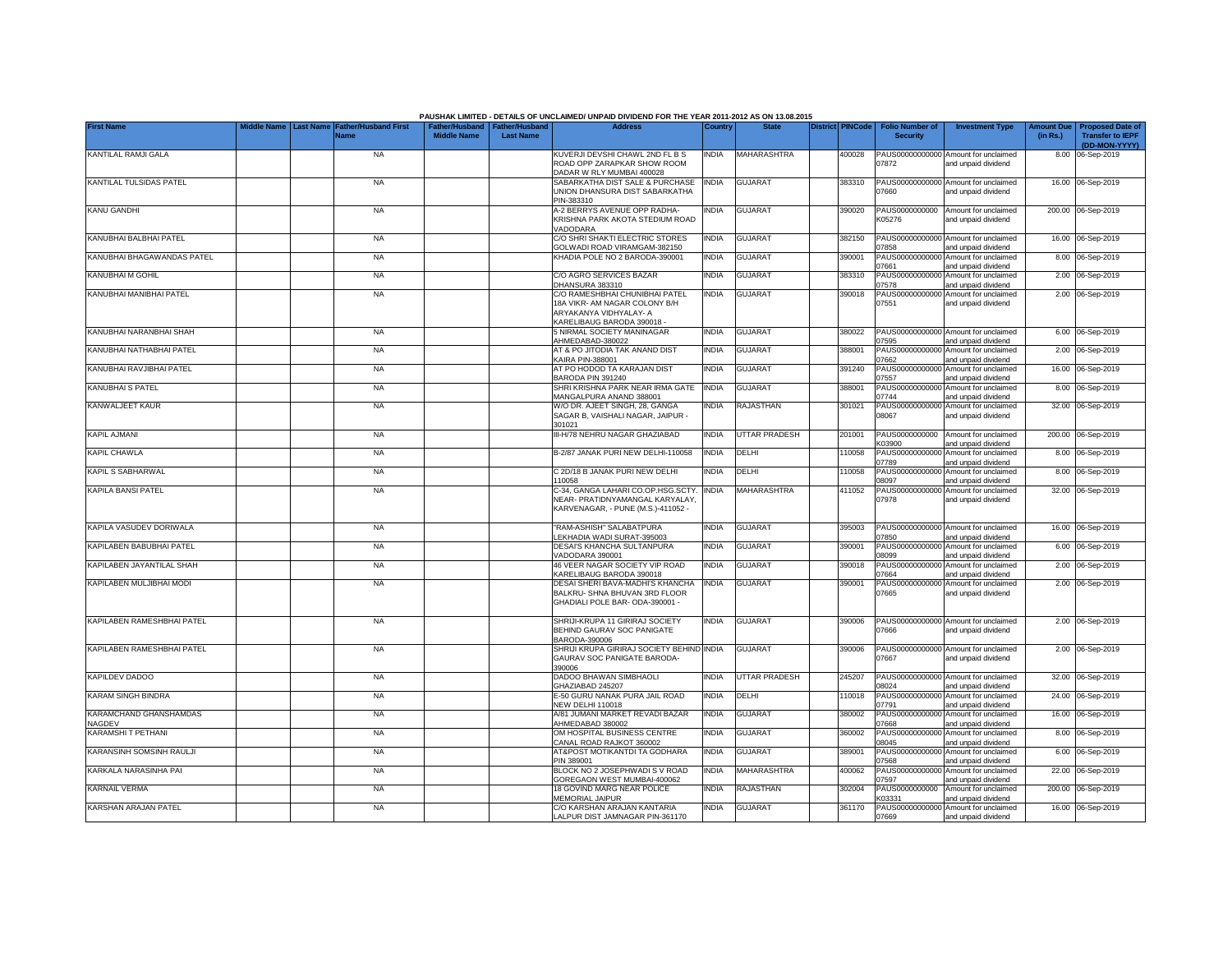|                                |                                                                              |                                                                           | PAUSHAK LIMITED - DETAILS OF UNCLAIMED/ UNPAID DIVIDEND FOR THE YEAR 2011-2012 AS ON 13.08.2015                   |              |                       |                         |                                           |                                                             |                               |                                                    |
|--------------------------------|------------------------------------------------------------------------------|---------------------------------------------------------------------------|-------------------------------------------------------------------------------------------------------------------|--------------|-----------------------|-------------------------|-------------------------------------------|-------------------------------------------------------------|-------------------------------|----------------------------------------------------|
| <b>First Name</b>              | iddle Name<br><b>Last Name</b><br><b>Father/Husband First</b><br><b>Name</b> | Father/Husband   Father/Husband<br><b>Middle Name</b><br><b>Last Name</b> | <b>Address</b>                                                                                                    | Country      | <b>State</b>          | <b>District PINCode</b> | <b>Folio Number of</b><br><b>Security</b> | <b>Investment Type</b>                                      | <b>Amount Due</b><br>(in Rs.) | <b>Proposed Date of</b><br><b>Transfer to IEPF</b> |
|                                |                                                                              |                                                                           |                                                                                                                   |              |                       |                         |                                           |                                                             |                               | (DD-MON-YYYY)                                      |
| <b>KARTAR SINGH</b>            | <b>NA</b>                                                                    |                                                                           | BUDH SINGH KARTAR SINGH 2406<br>HARDHIAN SINGH ROAD KAROL BAGH<br><b>NEW DELHI-110005</b>                         | <b>INDIA</b> | DELHI                 | 110005                  | 07897                                     | PAUS00000000000 Amount for unclaimed<br>and unpaid dividend |                               | 8.00 06-Sep-2019                                   |
| KARTAR SINGH KHANNA            | <b>NA</b>                                                                    |                                                                           | A-254 VIKAS PURI NEW DELHI 110018                                                                                 | <b>INDIA</b> | DELHI                 | 110018                  | 07790                                     | PAUS00000000000 Amount for unclaimed<br>and unpaid dividend |                               | 24.00 06-Sep-2019                                  |
| KARTICK CHANDRA SAHA           | <b>NA</b>                                                                    |                                                                           | 59B, PAIKPARA FIRST ROW KOLKATA                                                                                   | <b>INDIA</b> | <b>WEST BENGAL</b>    | 700037                  | PAUS00000000000<br>12482                  | Amount for unclaimed<br>and unpaid dividend                 |                               | 200.00 06-Sep-2019                                 |
| KARUNA SHARMA                  | <b>NA</b>                                                                    |                                                                           | 78D POCKET A D SHALIMAR BAGH<br>DELHI 110052                                                                      | <b>INDIA</b> | DELHI                 | 110052                  | PAUS00000000000<br>07813                  | Amount for unclaimed<br>and unpaid dividend                 |                               | 16.00 06-Sep-2019                                  |
| KARV KISHORE                   | <b>NA</b>                                                                    |                                                                           | BINA MEDICOS 1-C ADARSH NAGAR<br><b>ALAMBAGH LUCKNOW</b>                                                          | <b>INDIA</b> | UTTAR PRADESH         | 226005                  | PAUS0000000000<br>K03393                  | Amount for unclaimed<br>and unpaid dividend                 |                               | 200.00 06-Sep-2019                                 |
| <b>KASHMIRA P SHAH</b>         | <b>NA</b>                                                                    |                                                                           | 10/4 CAT III N P COLONY NR CHHANI<br>AKAT NAKA VADODARA 390002                                                    | <b>INDIA</b> | <b>GUJARAT</b>        | 390002                  | PAUS00000000000<br>08011                  | Amount for unclaimed<br>and unpaid dividend                 |                               | 132.00 06-Sep-2019                                 |
| <b>KASHMIRI LAL</b>            | <b>NA</b>                                                                    |                                                                           | KASHMIRI LAL 1/53 AMATI NAGAR N<br>DELHI-110015                                                                   | <b>INDIA</b> | DELHI                 | 10015                   | PAUS00000000000<br>07807                  | Amount for unclaimed<br>and unpaid dividend                 |                               | 8.00 06-Sep-2019                                   |
| KASHYAP RASIKLAL MODY          | <b>NA</b>                                                                    |                                                                           | 587 THANGAVADA'S POLE RAIPUR<br>AHMEDABAD-380001                                                                  | <b>INDIA</b> | GUJARAT               | 380001                  | PAUS00000000000<br>07737                  | Amount for unclaimed<br>and unpaid dividend                 |                               | 8.00 06-Sep-2019                                   |
| KASTURI S                      | <b>NA</b>                                                                    |                                                                           | 909. 7th CROSS. I MAIN SRIRAMPUR II<br>STAGE VIVEKANANDA NAGAR                                                    | <b>INDIA</b> | KARNATAKA             | 570023                  | PAUS0000000000<br><b>K02605</b>           | Amount for unclaimed<br>and unpaid dividend                 |                               | 200.00 06-Sep-2019                                 |
| KASTURIRANGAN T G              | <b>NA</b>                                                                    |                                                                           | ENGINEER PSS DIVISION VIKRAM<br>SARABHAI SPACE CENTRE<br>TRIVANDRUM-695022                                        | INDIA        | <b>KERALA</b>         | 695022                  | PAUS00000000000<br>07936                  | Amount for unclaimed<br>and unpaid dividend                 |                               | 16.00 06-Sep-2019                                  |
| KASUMARTI RAJA KUMARI          | NAGESWARA RAO                                                                |                                                                           | 23/857 3RD STREET RAMESH REDDY<br>NAGAR FATHEKHANPET NELLORE                                                      | <b>INDIA</b> | <b>ANDHRA PRADESH</b> | 524003                  | 2602                                      | PAUSIN301313210 Amount for unclaimed<br>and unpaid dividend |                               | 600.00 06-Sep-2019                                 |
| KATTEPUR RANGARAO SUBRAMANYAM  | <b>NA</b>                                                                    |                                                                           | 2745,1ST FLOOR, 12TH MAIN E, BLOCK,<br>RAJAJINAGAR, 2ND BLOCK (NR. KAVERI<br>TILES, BANGALORE-560010              | <b>INDIA</b> | KARNATAKA             | 560010                  | 07535                                     | PAUS00000000000 Amount for unclaimed<br>and unpaid dividend |                               | 16.00 06-Sep-2019                                  |
| KAUMUDI HARIVADAN PARIKH       | <b>NA</b>                                                                    |                                                                           | BAJWADA SHETH SERI BARODA 390001                                                                                  | <b>INDIA</b> | <b>GUJARAT</b>        | 390001                  | 07542                                     | PAUS00000000000 Amount for unclaimed<br>and unpaid dividend |                               | 10.00 06-Sep-2019                                  |
| KAUSHALYA RANI                 | <b>NA</b>                                                                    |                                                                           | 812 ANAND KUNJ VIKAS PURI NEW<br>DELHI 110018                                                                     | <b>INDIA</b> | DELHI                 | 110018                  | 07910                                     | PAUS00000000000 Amount for unclaimed<br>and unpaid dividend |                               | 20.00 06-Sep-2019                                  |
| <b>KAUSHIK BURMAN ROY</b>      | <b>NA</b>                                                                    |                                                                           | P 242 A C I T ROAD CALCUTTA 700010                                                                                | <b>INDIA</b> | <b>WEST BENGAL</b>    | 700010                  | 08031                                     | PAUS00000000000 Amount for unclaimed<br>and unpaid dividend |                               | 32.00 06-Sep-2019                                  |
| KAUSHIK DAHYABHAI PATEL        | <b>NA</b>                                                                    |                                                                           | "MANGALAM" 82 MALAYIYA NAGAR B<br>RAJKOT 360004                                                                   | <b>INDIA</b> | <b>GUJARAT</b>        | 360004                  | PAUS0000000000<br>07919                   | Amount for unclaimed<br>and unpaid dividend                 |                               | 8.00 06-Sep-2019                                   |
| KAUSHIK PATEL                  | <b>NA</b>                                                                    |                                                                           | 5A DEVDEEP SOCIETY OLD PADRA<br>ROAD VADODARA                                                                     | <b>INDIA</b> | <b>GUJARAT</b>        | 390001                  | PAUS0000000000<br>K04494                  | Amount for unclaimed<br>and unpaid dividend                 | 200.00                        | 06-Sep-2019                                        |
| KAVITA JAIN                    | <b>NA</b>                                                                    |                                                                           | C/O PRAGYA SALES BEHIND<br>CHHATISGARH COLLEGE RAIPUR                                                             | <b>INDIA</b> | CHHATTISGARH          | 492001                  | PAUS0000000000<br>K03300                  | Amount for unclaimed<br>and unpaid dividend                 | 1300.00                       | 06-Sep-2019                                        |
| <b>KAVITA V PAREKH</b>         | <b>NA</b>                                                                    |                                                                           | C/O V G PAREKH, PAREKH KHIDAKI NR<br>MUNI M- ITHAIWALA OPP MANU BROS<br>KHARGATE M G RO- AD BHAVNAGAR<br>364001 - | <b>INDIA</b> | <b>GUJARAT</b>        | 364001                  | PAUS0000000000<br>08004                   | Amount for unclaimed<br>and unpaid dividend                 |                               | 66.00 06-Sep-2019                                  |
| <b>KAWALJIT MEHTA</b>          | <b>NA</b>                                                                    |                                                                           | B-78 NANAK PURA NEAR P T I BUILDING<br><b>NEW DELHI-110001</b>                                                    | <b>INDIA</b> | DELHI                 | 110001                  | 07908                                     | PAUS00000000000 Amount for unclaimed<br>and unpaid dividend |                               | 8.00 06-Sep-2019                                   |
| KENDAPUDI JAYABALAN PREMAVATHY | <b>NA</b>                                                                    |                                                                           | K J PREMAVATHY 22 BUNGALOW<br>STREET SHEVAPET SALEM TAMILNADU<br>636002                                           | INDIA        | TAMIL NADU            | 636002                  | PAUS00000000000<br>07768                  | Amount for unclaimed<br>and unpaid dividend                 |                               | 16.00 06-Sep-2019                                  |
| KESHABHAI BABABHAI PRAJAPATI   | <b>NA</b>                                                                    |                                                                           | C/O BANK OF BARODA PO UNAVA<br>BALVA N G DIST GANDHINAGAR-382650                                                  | <b>INDIA</b> | <b>GUJARAT</b>        | 382650                  | 07944                                     | PAUS00000000000 Amount for unclaimed<br>and unpaid dividend |                               | 8.00 06-Sep-2019                                   |
| KESHAVBHAI NAGJIBHAI PATEL     | <b>NA</b>                                                                    |                                                                           | 34, LAXMINARAYAN NAGAR OPP.<br>LAXMINARAYAN MANDIR MANJALPUR<br>VADODARA                                          | india        | <b>GUJARAT</b>        | 390011                  | 07672                                     | PAUS00000000000 Amount for unclaimed<br>and unpaid dividend |                               | 2.00 06-Sep-2019                                   |
| KESHAVLAL DEVSHANKER BHATT     | <b>NA</b>                                                                    |                                                                           | SAVITRI 26 ARUNODAYA SOCIETY<br>ALKAPURI BARODA-390005                                                            | india        | GUJARAT               | 390005                  | 07673                                     | PAUS00000000000 Amount for unclaimed<br>and unpaid dividend |                               | 82.00 06-Sep-2019                                  |
| KESHAVLAL PURSOTTAMDAS MISTRY  | <b>NA</b>                                                                    |                                                                           | CHHANI AMIN NAGAR SOCIETY NO 111<br>DIST BARODA PIN-391740                                                        | <b>INDIA</b> | GUJARAT               | 391740                  | PAUS00000000000<br>07675                  | Amount for unclaimed<br>and unpaid dividend                 |                               | 16.00 06-Sep-2019                                  |
| KESHAVRAO GOVINDRAO SAPRE      | <b>NA</b>                                                                    |                                                                           | C/O SAPRE BROTHERS GREAT<br>EASTERN ROAD RAIPUR MP 492001                                                         | <b>INDIA</b> | CHHATTISGARH          | 492001                  | PAUS00000000000<br>07534                  | Amount for unclaimed<br>and unpaid dividend                 |                               | 10.00 06-Sep-2019                                  |
| KESHAWLAL P SAVLANI            | <b>NA</b>                                                                    |                                                                           | BLOCK-4 4TH FLOOR LOTUS COURT 12- INDIA<br>A DR ANNIE BESANT ROAD WORLI<br>MUMBAI 400018                          |              | MAHARASHTRA           | 400018                  | 07876                                     | PAUS00000000000 Amount for unclaimed<br>and unpaid dividend |                               | 8.00 06-Sep-2019                                   |
| KESHVLAL ANANDJI PATEL         | <b>NA</b>                                                                    |                                                                           | KAMDARNAGAR SOCIETY SANSKAR<br>VIDYALAYA BARODA-390002                                                            | <b>INDIA</b> | <b>GUJARAT</b>        | 390002                  | 07569                                     | PAUS00000000000 Amount for unclaimed<br>and unpaid dividend |                               | 32.00 06-Sep-2019                                  |
| <b>KETAN PATEL</b>             | <b>NA</b>                                                                    |                                                                           | SIDDHARTH' OPP. ST.MARY'S SCHOOL<br>KALAWAD ROAD                                                                  | <b>INDIA</b> | <b>GUJARAT</b>        | 360005                  | PAUS0000000000<br>K04129                  | Amount for unclaimed<br>and unpaid dividend                 |                               | 1800.00 06-Sep-2019                                |
| KEVALBHAI MATHURBHAI PATEL     | <b>NA</b>                                                                    |                                                                           | AT AJABPURA POST ODHA TAL BAYAD<br>DIST SABARKANTHA 383325                                                        | <b>INDIA</b> | <b>GUJARAT</b>        | 383325                  | 07676                                     | PAUS00000000000 Amount for unclaimed<br>and unpaid dividend |                               | 2.00 06-Sep-2019                                   |
| <b>KEWAL KRISHAN</b>           | <b>NA</b>                                                                    |                                                                           | C/O K G GUPTA 2616 KINARI BAZAR<br>DELHI-110006                                                                   | <b>INDIA</b> | <b>DELHI</b>          | 110006                  | 07794                                     | PAUS00000000000 Amount for unclaimed<br>and unpaid dividend |                               | 8.00 06-Sep-2019                                   |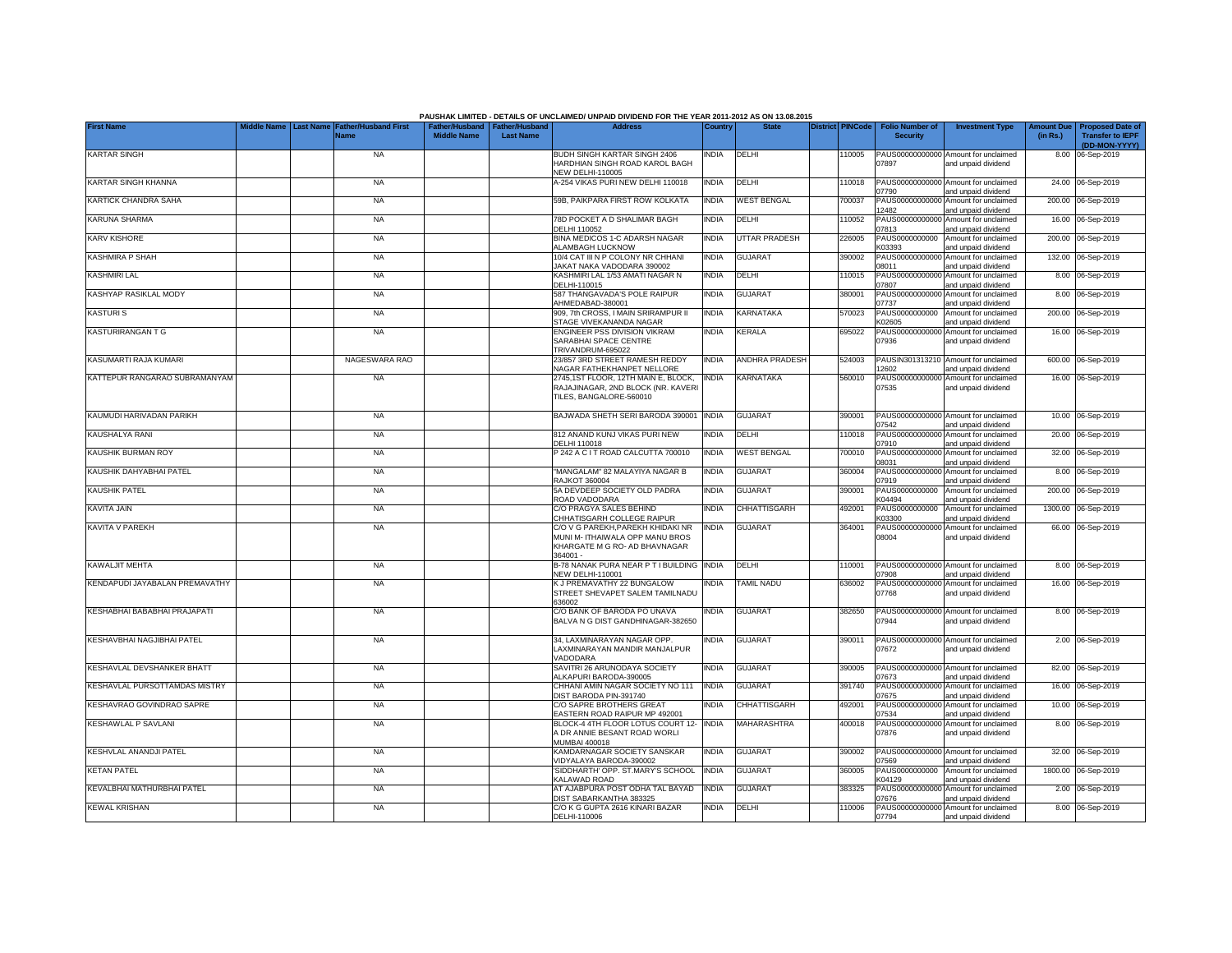|                                 |                  |                                      |                                                       |                  | PAUSHAK LIMITED - DETAILS OF UNCLAIMED/ UNPAID DIVIDEND FOR THE YEAR 2011-2012 AS ON 13.08.2015                   |              |                      |                         |                                           |                                                             |                               |                                                                     |
|---------------------------------|------------------|--------------------------------------|-------------------------------------------------------|------------------|-------------------------------------------------------------------------------------------------------------------|--------------|----------------------|-------------------------|-------------------------------------------|-------------------------------------------------------------|-------------------------------|---------------------------------------------------------------------|
| <b>First Name</b>               | <b>Last Name</b> | <b>Father/Husband First</b><br>Name  | Father/Husband   Father/Husband<br><b>Middle Name</b> | <b>Last Name</b> | <b>Address</b>                                                                                                    | Country      | <b>State</b>         | <b>District PINCode</b> | <b>Folio Number of</b><br><b>Security</b> | <b>Investment Type</b>                                      | <b>Amount Due</b><br>(in Rs.) | <b>Proposed Date of</b><br><b>Transfer to IEPF</b><br>(DD-MON-YYYY) |
| KEWALCHAND MANMAL CHOPRA        |                  | <b>NA</b>                            |                                                       |                  | B - 59, VEER DURGA DAS NAGAR PALI                                                                                 | <b>INDIA</b> | RAJASTHAN            | 306401                  | 51998                                     | PAUSIN303052100 Amount for unclaimed<br>and unpaid dividend |                               | 400.00 06-Sep-2019                                                  |
| KHAN ABDUL SATTAR               |                  | <b>NA</b>                            |                                                       |                  | SULEMAN BROS BLDG ROOM NO 4 213<br>NEW MILL ROAD KURLA WEST MUMBAI<br>400070                                      | <b>INDIA</b> | MAHARASHTRA          | 400070                  | PAUS00000000000<br>08078                  | Amount for unclaimed<br>and unpaid dividend                 |                               | 16.00 06-Sep-2019                                                   |
| KHAN ABDUL SATTAR               |                  | <b>NA</b>                            |                                                       |                  | SULEMAN BROS BUILDING ROOM NO 4<br>213 NEW MILL ROAD KURLA WEST<br>MUMBAI 400070                                  | <b>INDIA</b> | MAHARASHTRA          | 400070                  | 05427                                     | PAUS00000000000 Amount for unclaimed<br>and unpaid dividend |                               | 16.00 06-Sep-2019                                                   |
| KHEVNA V MANKAD                 |                  | <b>NA</b>                            |                                                       |                  | 2/H 74 307 HUDCO ANAND NAGAR OPP<br><b>GAYTRI TEMPLE RAJKOT</b>                                                   | <b>INDIA</b> | <b>GUJARAT</b>       | 360002                  | PAUS0000000000<br><04122                  | Amount for unclaimed<br>and unpaid dividend                 |                               | 200.00 06-Sep-2019                                                  |
| KHODABHAI CHHAGANLAL PATEL      |                  | <b>NA</b>                            |                                                       |                  | AMBICANAGAR BLOCK NO2/33<br>NAGARWEL HANUMAN ROAD<br>AHMEDABAD-380023                                             | <b>INDIA</b> | <b>GUJARAT</b>       | 380023                  | PAUS0000000000<br>07677                   | Amount for unclaimed<br>and unpaid dividend                 |                               | 6.00 06-Sep-2019                                                    |
| KHURSHEED ALAM                  |                  | <b>NA</b>                            |                                                       |                  | 21 GORACHAND ROAD CALCUTTA                                                                                        | <b>INDIA</b> | <b>WEST BENGAL</b>   | 700014                  | PAUS0000000000<br>K02817                  | Amount for unclaimed<br>and unpaid dividend                 |                               | 200.00 06-Sep-2019                                                  |
| <b>KIRAN BALA</b>               |                  | <b>NA</b>                            |                                                       |                  | 25 PARDA BAGH DARYA GANG NEW<br>DELHI-110002                                                                      | <b>INDIA</b> | DELHI                | 110002                  | 07904                                     | PAUS00000000000 Amount for unclaimed<br>and unpaid dividend |                               | 8.00 06-Sep-2019                                                    |
| <b>KIRAN BALA</b>               |                  | <b>NA</b>                            |                                                       |                  | H 34/117 SECTOR-3 ROHINI DELHI                                                                                    | <b>INDIA</b> | DELHI                | 110085                  | PAUS0000000000<br>07799                   | Amount for unclaimed<br>and unpaid dividend                 |                               | 8.00 06-Sep-2019                                                    |
| KIRAN FULCHAND SHAH             |                  | <b>NA</b>                            |                                                       |                  | A/8 MANORATH DATTAPADA X ROAD NC<br>2 BORIVALI EAST MUMBAI 400066                                                 | <b>INDIA</b> | MAHARASHTRA          | 400066                  | PAUS0000000000<br>80080                   | Amount for unclaimed<br>and unpaid dividend                 |                               | 66.00 06-Sep-2019                                                   |
| KIRAN J KHAMBHAITA              |                  | <b>NA</b>                            |                                                       |                  | A/21 RUPAL SOCIETY B/H AKASHWANI<br>MAKARPURA ROAD VADODARA 390009                                                | <b>INDIA</b> | <b>GUJARAT</b>       | 390009                  | PAUS0000000000<br>88080                   | Amount for unclaimed<br>and unpaid dividend                 |                               | 6.00 06-Sep-2019                                                    |
| KIRAN KHANNA                    |                  | <b>NA</b>                            |                                                       |                  | 242 MIG B SECTOR-10 FARIDABAD<br>HARYANA 121002                                                                   | <b>INDIA</b> | <b>HARYANA</b>       | 121002                  | 07947                                     | PAUS00000000000 Amount for unclaimed<br>and unpaid dividend |                               | 8.00 06-Sep-2019                                                    |
| <b>KIRAN KHANNA</b>             |                  | <b>NA</b>                            |                                                       |                  | 242 MIG-B SECTOR-10 FARIDABAD<br><b>HARYANA 121001</b>                                                            | INDIA        | <b>HARYANA</b>       | 121001                  | PAUS00000000000<br>07815                  | Amount for unclaimed<br>and unpaid dividend                 |                               | 8.00 06-Sep-2019                                                    |
| <b>KIRAN KUMAR</b>              |                  | <b>NA</b>                            |                                                       |                  | A-5B/137-A JANAKPURI NEW DELHI-<br>110058                                                                         | <b>INDIA</b> | DELHI                | 110058                  | PAUS0000000000<br>07894                   | Amount for unclaimed<br>and unpaid dividend                 |                               | 8.00 06-Sep-2019                                                    |
| <b>KIRAN P BAXI</b>             |                  | <b>NA</b>                            |                                                       |                  | C/O M/S COMPUTER AIDS INDIA 2/8<br>SARAT BOSE ROAD CALCUTTA 700020                                                | <b>INDIA</b> | <b>WEST BENGAL</b>   | 700020                  | PAUS00000000000<br>8083                   | Amount for unclaimed<br>and unpaid dividend                 |                               | 8.00 06-Sep-2019                                                    |
| <b>KIRAN R CHAUDHARI</b>        |                  | <b>NA</b>                            |                                                       |                  | 31-B ABHAY SHOPPING CENTRE OPP G I INDIA<br>D C DIST MEHSANA N G VISNAGAR<br>384315                               |              | <b>GUJARAT</b>       | 384315                  | 08077                                     | PAUS00000000000 Amount for unclaimed<br>and unpaid dividend |                               | 32.00 06-Sep-2019                                                   |
| <b>KIRAN SHARMA</b>             |                  | <b>NA</b>                            |                                                       |                  | 71-A RAVINDRAPURI LANE NO 3 P O B H INDIA<br>U VARANASI                                                           |              | <b>UTTAR PRADESH</b> | 221005                  | PAUS0000000000<br>K03404                  | Amount for unclaimed<br>and unpaid dividend                 |                               | 200.00 06-Sep-2019                                                  |
| KIRANKUMAR MANUBHAI PATEL       |                  | <b>NA</b>                            |                                                       |                  | C/O MANUBHAI H PATEL 'GOKUL' MAI<br>SOCIETY NEAR VAISHALI THEATRE PO<br>NADIAD-387001                             | <b>INDIA</b> | <b>GUJARAT</b>       | 387001                  | 07678                                     | PAUS00000000000 Amount for unclaimed<br>and unpaid dividend |                               | 16.00 06-Sep-2019                                                   |
| <b>KIRIT G SHAH</b>             |                  | <b>NA</b>                            |                                                       |                  | NEAR JAIN TEMPLE POST ODE VIA<br><b>ANAND PIN-388210</b>                                                          | <b>INDIA</b> | <b>GUJARAT</b>       | 388210                  | 07679                                     | PAUS00000000000 Amount for unclaimed<br>and unpaid dividend |                               | 6.00 06-Sep-2019                                                    |
| KIRIT JECHANDBHAI DHRUV         |                  | <b>NA</b>                            |                                                       |                  | C/O KALPNA CLASSES LALIT BUILDING<br>RAOPURA BARODA-390001                                                        | <b>INDIA</b> | <b>GUJARAT</b>       | 390001                  | PAUS0000000000<br>07680                   | Amount for unclaimed<br>and unpaid dividend                 |                               | 6.00 06-Sep-2019                                                    |
| KIRIT NARANDAS MODY             |                  | <b>NA</b>                            |                                                       |                  | RADHESHYAM BULDING 1ST FLOOR<br>BEHIND OLD POLICE ST S V ROAD<br>BORIVALI (W) MUMBAI-400092                       | <b>INDIA</b> | MAHARASHTRA          | 400092                  | PAUS0000000000<br>07753                   | Amount for unclaimed<br>and unpaid dividend                 |                               | 8.00 06-Sep-2019                                                    |
| KIRIT R DAVE                    |                  | <b>NA</b>                            |                                                       |                  | 38 JULLY PARK B/H SONAL PARK VIP<br>ROAD BARODA 390002                                                            | <b>INDIA</b> | <b>GUJARAT</b>       | 390002                  | 08049                                     | PAUS00000000000 Amount for unclaimed<br>and unpaid dividend |                               | 2.00 06-Sep-2019                                                    |
| KIRITBHAI DAHYABHAI PATEL       |                  | <b>NA</b>                            |                                                       |                  | JOGIDAS STREET NANA ADADH ANAND-<br>388001                                                                        | <b>INDIA</b> | <b>GUJARAT</b>       | 388001                  | PAUS00000000000<br>07566                  | Amount for unclaimed<br>and unpaid dividend                 |                               | 2.00 06-Sep-2019                                                    |
| KIRITBHAI ISHVARLAL DESAI       |                  | <b>NA</b>                            |                                                       |                  | 6/B TASHKAND SOCIETY NIZAMPURA<br>BARODA-390002                                                                   | <b>INDIA</b> | GUJARAT              | 390002                  | PAUS0000000000<br>17681                   | Amount for unclaimed<br>and unpaid dividend                 |                               | 100.00 06-Sep-2019                                                  |
| KIRITBHAI JETHALAL SHAH         |                  | <b>NA</b>                            |                                                       |                  | SHIVE KRUPA 3RD FLOOR FLAT NO 9<br>KARANILANE GHATKOPAR MUMBAI-<br>400086                                         | <b>INDIA</b> | MAHARASHTRA          | 400086                  | PAUS00000000000<br>07877                  | Amount for unclaimed<br>and unpaid dividend                 |                               | 8.00 06-Sep-2019                                                    |
| KIRITKANT NATAVARLAL JANI       |                  | <b>NA</b>                            |                                                       |                  | C-54 JAY YOGESHWAR SOCIETY OPP<br>SAMA BUS STAND SAMA BARODA                                                      | <b>INDIA</b> | <b>GUJARAT</b>       | 390002                  | 07572                                     | PAUS00000000000 Amount for unclaimed<br>and unpaid dividend |                               | 6.00 06-Sep-2019                                                    |
| KIRITKUMAR CHARANDAS JOGIDASANI |                  | <b>NA</b>                            |                                                       |                  | ASU KAMDAR STREET KUTCH-MANDVI-INDIA<br>370465                                                                    |              | GUJARAT              | 370465                  | 07747                                     | PAUS00000000000 Amount for unclaimed<br>and unpaid dividend |                               | 16.00 06-Sep-2019                                                   |
| KIRITKUMAR LAXMICHAND SARVAIYA  |                  | <b>NA</b>                            |                                                       |                  | 102/103 NO 2 PRITAM SOCIETY<br><b>BHARUCH-392002</b>                                                              | <b>INDIA</b> | <b>GUJARAT</b>       | 392002                  | 07684                                     | PAUS00000000000 Amount for unclaimed<br>and unpaid dividend |                               | 100.00 06-Sep-2019                                                  |
| KIRITKUMAR SHANTILAL PATEL      |                  | <b>NA</b>                            |                                                       |                  | C/O BABUBHAI KESHAVBHAI PATEL OPP INDIA<br>WADI RANGMAHAL DARWAJA WADI<br><b>BARODA 390017</b>                    |              | <b>GUJARAT</b>       | 390017                  | 07571                                     | PAUS00000000000 Amount for unclaimed<br>and unpaid dividend |                               | 2.00 06-Sep-2019                                                    |
| KIRITRAY AMBALAL AMIN           |                  | <b>NA</b>                            |                                                       |                  | 22 RACE COURSE PARK RACE COURSE INDIA<br>CIRCLE - WEST NEAR NATUBHAI<br>CENTRE GOTRI ROAD BA- RODA 390007         |              | <b>GUJARAT</b>       | 390007                  | PAUS00000000000<br>07608                  | Amount for unclaimed<br>and unpaid dividend                 |                               | 6.00 06-Sep-2019                                                    |
| <b>KIRTI SHAH</b>               |                  | <b>JAYANTILAL</b><br>KAPURCHAND SHAH |                                                       |                  | C/3, H-WING, FLAT NO-81 3RD FLOOR,<br>MAHAVIR NAGAR SHANKER LANE,<br>KANDIVALI-WEST MUMBAI,<br><b>MAHARASHTRA</b> | <b>INDIA</b> | MAHARASHTRA          | 400067                  | 01518                                     | PAUSIN303735100 Amount for unclaimed<br>and unpaid dividend |                               | 4.00 06-Sep-2019                                                    |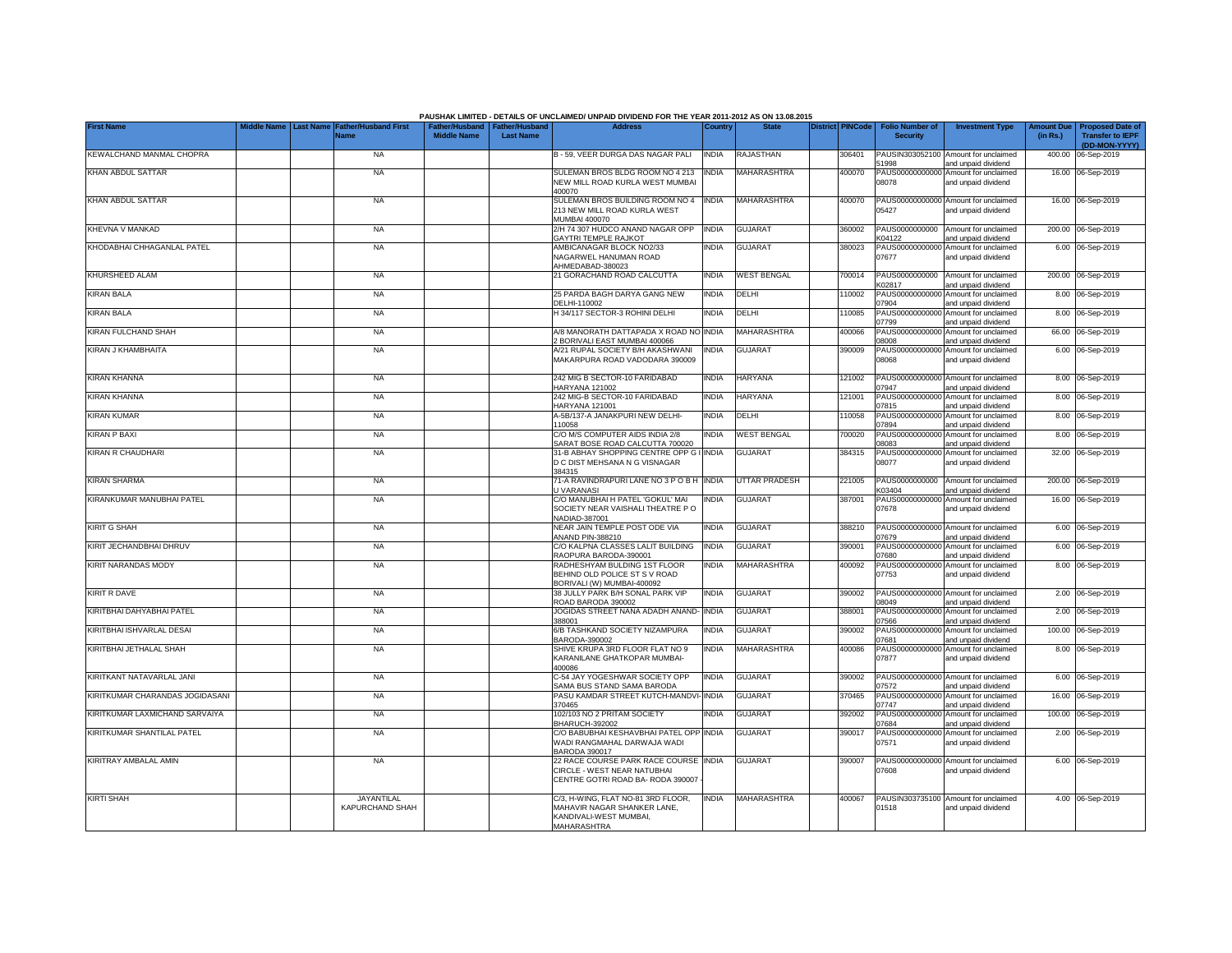|                                        | <b>Last Name</b> |                                     |                    |                                                     | PAUSHAK LIMITED - DETAILS OF UNCLAIMED/ UNPAID DIVIDEND FOR THE YEAR 2011-2012 AS ON 13.08.2015<br><b>Address</b>    |              | <b>State</b>          |                         |                                           |                                                                    |                               |                                                    |
|----------------------------------------|------------------|-------------------------------------|--------------------|-----------------------------------------------------|----------------------------------------------------------------------------------------------------------------------|--------------|-----------------------|-------------------------|-------------------------------------------|--------------------------------------------------------------------|-------------------------------|----------------------------------------------------|
| <b>First Name</b>                      |                  | <b>Father/Husband First</b><br>Name | <b>Middle Name</b> | Father/Husband   Father/Husband<br><b>Last Name</b> |                                                                                                                      | Country      |                       | <b>District PINCode</b> | <b>Folio Number of</b><br><b>Security</b> | <b>Investment Type</b>                                             | <b>Amount Due</b><br>(in Rs.) | <b>Proposed Date of</b><br><b>Transfer to IEPF</b> |
|                                        |                  |                                     |                    |                                                     |                                                                                                                      |              |                       |                         |                                           |                                                                    |                               | (DD-MON-YYYY)                                      |
| KIRTIKUMAR RAMANLAL DESAI              |                  | <b>NA</b>                           |                    |                                                     | 9 DIYALOK SOCIETY PART-I OPP<br>SAIKRIPA S- OC OPP KUNIKA SOC<br>HARNI ROAD BARODA 390-022 -                         | <b>INDIA</b> | <b>GUJARAT</b>        | 390022                  | 08073                                     | PAUS00000000000 Amount for unclaimed<br>and unpaid dividend        |                               | 16.00 06-Sep-2019                                  |
| <b>KISHAN DAS</b>                      |                  | <b>NA</b>                           |                    |                                                     | PRIYA LAHURABIR CROSSING                                                                                             | <b>INDIA</b> | UTTAR PRADESH         | 221001                  | 07914                                     | PAUS00000000000 Amount for unclaimed                               |                               | 8.00 06-Sep-2019                                   |
| KISHEN CHAND JAIN                      |                  | <b>NA</b>                           |                    |                                                     | VARANASI 221001<br>1261 VEDWARA MALIWARA CHANDNI                                                                     | <b>INDIA</b> | DELHI                 | 110006                  | PAUS0000000000                            | and unpaid dividend<br>Amount for unclaimed                        |                               | 32.00 06-Sep-2019                                  |
| KISHOR NANALAL KUKADIA                 |                  | <b>NA</b>                           |                    |                                                     | CHOWK DELHI 110006<br>22 BHASKER LANE MAVJI JERAM BLDG<br>2ND FLOOR ROOM NO 50 BHULESHWAR                            | <b>INDIA</b> | MAHARASHTRA           | 400002                  | 07991<br>PAUS00000000000<br>07756         | and unpaid dividend<br>Amount for unclaimed<br>and unpaid dividend |                               | 8.00 06-Sep-2019                                   |
| KISHOR P LAD                           |                  | <b>NA</b>                           |                    |                                                     | MUMBAI-400002<br>BEHIND BHARATI HIGH SCHOOL                                                                          | <b>INDIA</b> | GUJARAT               | 390001                  | PAUS0000000000                            | Amount for unclaimed                                               |                               | 2.00 06-Sep-2019                                   |
|                                        |                  |                                     |                    |                                                     | BARANPURA BARODA-390001                                                                                              |              |                       |                         | 7689                                      | and unpaid dividend                                                |                               |                                                    |
| KISHORCHANDRA CHHOTUBHAI NAIK          |                  | <b>NA</b>                           |                    |                                                     | AT PATEL STREET SARBHON PO<br>SARBHON VIA BARDOLI DIST SURAT PIN<br>394350                                           | INDIA        | <b>GUJARAT</b>        | 394350                  | PAUS00000000000<br>07545                  | Amount for unclaimed<br>and unpaid dividend                        |                               | 16.00 06-Sep-2019                                  |
| KISHORE DATTATRAYA KARNAD              |                  | <b>NA</b>                           |                    |                                                     | C-20, SRUSHTI HOUSING COMPLEX,<br>SAIYED VASNA ROAD, BARODA-390015                                                   | india        | <b>GUJARAT</b>        | 390015                  | 07722                                     | PAUS00000000000 Amount for unclaimed<br>and unpaid dividend        |                               | 16.00 06-Sep-2019                                  |
| KISHORE KUMAR DEBATA                   |                  | <b>NA</b>                           |                    |                                                     | PURAK VINIMAY LTD SANTA-SAHI<br><b>CUTTACK ORISSA</b>                                                                | <b>INDIA</b> | ORISSA                | 753001                  | PAUS0000000000<br><02650                  | Amount for unclaimed<br>and unpaid dividend                        |                               | 200.00 06-Sep-2019                                 |
| KISHORE KUMAR JAISWAL                  |                  | NA                                  |                    |                                                     | H.NO.5-84, BHARATH NAGAR UPPAL,<br>R.R.DIST HYDERABAD                                                                | <b>INDIA</b> | ANDHRA PRADESH        | 500039                  | PAUS0000000000<br>K02023                  | Amount for unclaimed<br>and unpaid dividend                        |                               | 200.00 06-Sep-2019                                 |
| KISHOREBHAI KANTILAL JAYSWAL           |                  | <b>NA</b>                           |                    |                                                     | 6 AMI APARTMENT NEAR COLLECTOR<br>BUNGLOW GOL LIMADA MANINAGAR<br>AHMEDABAD-380008                                   | <b>INDIA</b> | <b>GUJARAT</b>        | 380008                  | 07688                                     | PAUS00000000000 Amount for unclaimed<br>and unpaid dividend        |                               | 16.00 06-Sep-2019                                  |
| KISHORIBEN HARIPRASAD SHAH             |                  | <b>NA</b>                           |                    |                                                     | 12 NARAYAN DHAM OPP PALM BICH 100 INDIA<br>RING ROAD B/H SHANTI PALACE<br>HEBATPUR RDTHALTEJ AHMEDABAD               |              | <b>GUJARAT</b>        | 380059                  | 07691                                     | PAUS00000000000 Amount for unclaimed<br>and unpaid dividend        |                               | 32.00 06-Sep-2019                                  |
| KN NAGAMMAI                            |                  | <b>NA</b>                           |                    |                                                     | 21& II LINK STREET MANDAVELI<br>PAKKAM CHENNAI 600028                                                                | <b>INDIA</b> | TAMIL NADU            | 600028                  | 08036                                     | PAUS00000000000 Amount for unclaimed<br>and unpaid dividend        |                               | 32.00 06-Sep-2019                                  |
| KOKILA GUNVANTPRASAD PARIKH            |                  | <b>NA</b>                           |                    |                                                     | C-16 MANGALAM APARTMENT OPP.<br>SOMESHWAR DERASAR NR. SHYAMAL<br>CROSS ROAD 132 FEET RING<br>ROADSATELLITE AHMEDABAD | <b>INDIA</b> | <b>GUJARAT</b>        | 380015                  | PAUS0000000000<br>07529                   | Amount for unclaimed<br>and unpaid dividend                        |                               | 10.00 06-Sep-2019                                  |
| KOKILA I THAKKAR                       |                  | <b>NA</b>                           |                    |                                                     | 708 HARIDARSHAN APARTMENTS NEAR INDIA<br>PARIMAL RLY CROSSING ELLIS BRIDGE<br>AHMEDABAD-380006                       |              | <b>GUJARAT</b>        | 380006                  | 07740                                     | PAUS00000000000 Amount for unclaimed<br>and unpaid dividend        |                               | 8.00 06-Sep-2019                                   |
| KOKILABEN AMBUBHAI PATEL               |                  | <b>NA</b>                           |                    |                                                     | C/O MAHENDRA M PATEL 231 RANGARI<br>CHAWL OPP BAWLA MASJID N M JOSHI<br>MARG MUMBAI-400013                           | <b>INDIA</b> | MAHARASHTRA           | 400013                  | 07746                                     | PAUS00000000000 Amount for unclaimed<br>and unpaid dividend        |                               | 40.00 06-Sep-2019                                  |
| KOKILABEN KANUBHAI SHAH                |                  | <b>NA</b>                           |                    |                                                     | 5 NIRMAL SOCIETY MANINAGAR<br>AHMEDABAD-380022                                                                       | <b>INDIA</b> | <b>GUJARAT</b>        | 380022                  | 07612                                     | PAUS00000000000 Amount for unclaimed<br>and unpaid dividend        |                               | 6.00 06-Sep-2019                                   |
| KOKILABEN RAMESHBHAI PATEL             |                  | <b>NA</b>                           |                    |                                                     | BANK OF BARODA GOWHAR BAUG,<br>COLLEGE ROAD, BILIMORA-396321                                                         | <b>INDIA</b> | <b>GUJARAT</b>        | 396321                  | 07558                                     | PAUS00000000000 Amount for unclaimed<br>and unpaid dividend        |                               | 12.00 06-Sep-2019                                  |
| KOKKATTIL KUMARAN ACHUTHAN             |                  | KOKKATTIL KUMARAN                   |                    |                                                     | KOKKATTIL HOUSE KOLAZHY PO<br><b>THRISSUR</b>                                                                        | <b>INDIA</b> | KERALA                | 680010                  | PAUSIN301637406<br>43729                  | Amount for unclaimed<br>and unpaid dividend                        |                               | 42.00 06-Sep-2019                                  |
| <b>KOMAL KAUL</b>                      |                  | AJAY KR KAUL                        |                    |                                                     | A2B/144C EKTA APPARTMENT PASCHIM<br>VIHAR NEW DELHI.                                                                 | <b>INDIA</b> | DELHI                 | 110063                  | PAUS0000000000<br>12968                   | Amount for unclaimed<br>and unpaid dividend                        |                               | 64.00 06-Sep-2019                                  |
| KOMARALINGAM PARASURAMA IYER<br>NATARA |                  | <b>NA</b>                           |                    |                                                     | 19 MIG FLATS SECOND MAIN ROAD<br>INDIRA NAGAR ADYAR CHENNAI-600020                                                   | india        | <b>TAMIL NADU</b>     | 600020                  | PAUS0000000000<br>07783                   | Amount for unclaimed<br>and unpaid dividend                        |                               | 8.00 06-Sep-2019                                   |
| KONDAIAH EVANI                         |                  | <b>NA</b>                           |                    |                                                     | C/O MR SUNDEREVANI B-1/174<br>JANAKPURI NEW DELHI 110058                                                             | <b>INDIA</b> | DELHI                 | 10058                   | 07812                                     | PAUS00000000000 Amount for unclaimed<br>and unpaid dividend        |                               | 8.00 06-Sep-2019                                   |
| KOTESWAR RAO TUNGAM                    |                  | <b>NA</b>                           |                    |                                                     | 8-3-228/396 REHMATHNAGAR<br>YOUSUFGUDA HYDERABAD                                                                     | india        | <b>ANDHRA PRADESH</b> | 500045                  | PAUS0000000000<br>K03126                  | Amount for unclaimed<br>and unpaid dividend                        |                               | 200.00 06-Sep-2019                                 |
| KOTHAILAKSHMI SUNDARARAJAN             |                  | <b>NA</b>                           |                    |                                                     | SRINIVAS 16-B A A ROAD VELLAI<br>PILLAIYAR KOEL STREET S S COLONY<br>MADURAI-625016                                  | INDIA        | <b>TAMIL NADU</b>     | 625016                  | 07865                                     | PAUS00000000000 Amount for unclaimed<br>and unpaid dividend        |                               | 8.00 06-Sep-2019                                   |
| KOTHURI UMAMAHESHWARA RAO              |                  | <b>NA</b>                           |                    |                                                     | RAGHU MEDICALS, MAIN ROAD,<br>NARASARAOPET, (A.P)                                                                    | <b>INDIA</b> | ANDHRA PRADESH        | 522601                  | PAUS0000000000<br>K00488                  | Amount for unclaimed<br>and unpaid dividend                        |                               | 400.00 06-Sep-2019                                 |
| <b>KR NAGABHUSHAN</b>                  |                  | <b>NA</b>                           |                    |                                                     | 17-4-51A RPGT ROAD HINDUPUR                                                                                          | <b>INDIA</b> | ANDHRA PRADESH        | 515201                  | PAUS0000000000<br>K05046                  | Amount for unclaimed<br>and unpaid dividend                        |                               | 1200.00 06-Sep-2019                                |
| KRISHAN GOPAL CHADHA                   |                  | <b>NA</b>                           |                    |                                                     | 13/28 WEST PATEL NAGAR NEW DELHI-<br>110008                                                                          | <b>INDIA</b> | DELHI                 | 110008                  | 07907                                     | PAUS00000000000 Amount for unclaimed<br>and unpaid dividend        |                               | 8.00 06-Sep-2019                                   |
| KRISHAN LALIT                          |                  | <b>NA</b>                           |                    |                                                     | 1255 SECTOR-14 FARIDABAD 121002                                                                                      | <b>INDIA</b> | HARYANA               | 121002                  | 07912                                     | PAUS00000000000 Amount for unclaimed<br>and unpaid dividend        |                               | 8.00 06-Sep-2019                                   |
| KRISHANA CHAUDHARY                     |                  | <b>NA</b>                           |                    |                                                     | C/O ASHIRWAD TRANSPORT CARRIER 6 INDIA<br>VISHAL CORP BLDG NAROL CHAR<br>RASTA, NAROL                                |              | <b>GUJARAT</b>        | 382405                  | PAUS0000000000<br>K02328                  | Amount for unclaimed<br>and unpaid dividend                        |                               | 300.00 06-Sep-2019                                 |
| KRISHANA PANDURANG KAMBLE              |                  | <b>NA</b>                           |                    |                                                     | KUVERJI DEVSHI CHAWL 2ND FL B S<br>ROAD OPP ZARAPKAR SHOW ROOM<br>DADAR W RLY MUMBAI 400028                          | <b>INDIA</b> | <b>MAHARASHTRA</b>    | 400028                  | 07870                                     | PAUS00000000000 Amount for unclaimed<br>and unpaid dividend        |                               | 8.00 06-Sep-2019                                   |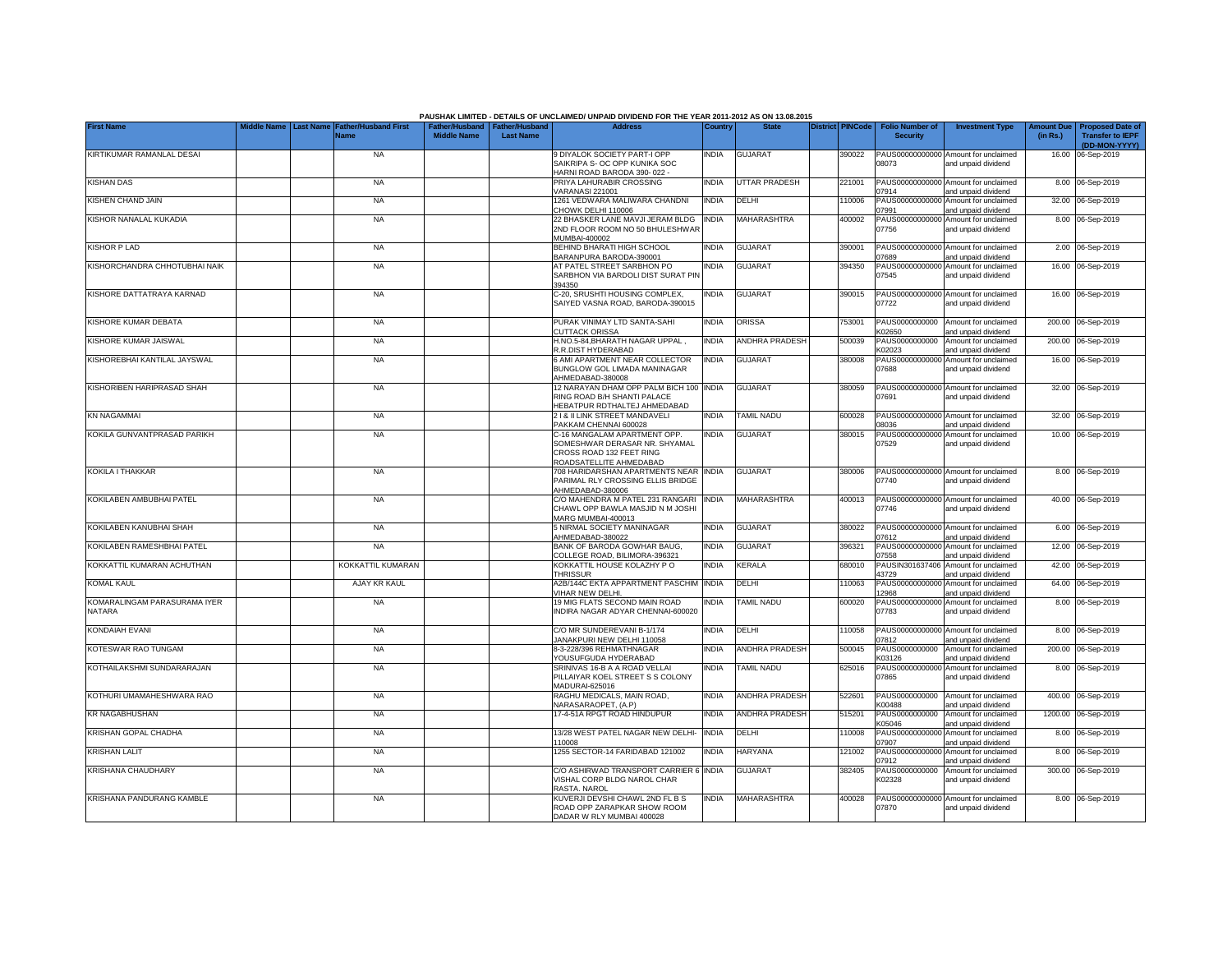|                                               |             |                  |                                            |                                                       |                  | PAUSHAK LIMITED - DETAILS OF UNCLAIMED/ UNPAID DIVIDEND FOR THE YEAR 2011-2012 AS ON 13.08.2015               |              |                       |                         |                                           |                                                             |                               |                                                                     |
|-----------------------------------------------|-------------|------------------|--------------------------------------------|-------------------------------------------------------|------------------|---------------------------------------------------------------------------------------------------------------|--------------|-----------------------|-------------------------|-------------------------------------------|-------------------------------------------------------------|-------------------------------|---------------------------------------------------------------------|
| <b>First Name</b>                             | Middle Name | <b>Last Name</b> | <b>Father/Husband First</b><br><b>Name</b> | Father/Husband   Father/Husband<br><b>Middle Name</b> | <b>Last Name</b> | <b>Address</b>                                                                                                | Country      | <b>State</b>          | <b>District PINCode</b> | <b>Folio Number of</b><br><b>Security</b> | <b>Investment Type</b>                                      | <b>Amount Due</b><br>(in Rs.) | <b>Proposed Date of</b><br><b>Transfer to IEPF</b><br>(DD-MON-YYYY) |
| <b>KRISHNA KAINIT</b>                         |             |                  | <b>NA</b>                                  |                                                       |                  | 98 HAUZ RANI MALVIYA NAGAR NEW<br>DELHI 110017                                                                | <b>INDIA</b> | DELHI                 | 110017                  | 07818                                     | PAUS00000000000 Amount for unclaimed<br>and unpaid dividend |                               | 8.00 06-Sep-2019                                                    |
| <b>KRISHNA KAMMA</b>                          |             |                  | <b>NA</b>                                  |                                                       |                  | <b>GURU DATTAREYA FERTILIZERS OPP</b><br>NAVAYUGA HOTEL BELLARY                                               | INDIA        | KARNATAKA             | 583101                  | PAUS0000000000<br>K02483                  | Amount for unclaimed<br>and unpaid dividend                 |                               | 200.00 06-Sep-2019                                                  |
| <b>KRISHNA KUMAR</b>                          |             |                  | <b>NA</b>                                  |                                                       |                  | ARMAMENT SECTION NO.109,HU,AIR<br>FORCE SULUR COIMBATORE                                                      | INDIA        | TAMIL NADU            | 641401                  | PAUS0000000000<br>K01269                  | Amount for unclaimed<br>and unpaid dividend                 |                               | 200.00 06-Sep-2019                                                  |
| KRISHNA KUMAR KABRA                           |             |                  | <b>NA</b>                                  |                                                       |                  | M/S RAIGARH JUTE MILLS LTD SE RLY<br>RAIGARH 496001                                                           | INDIA        | <b>CHHATTISGARH</b>   | 496001                  | PAUS0000000000<br>07885                   | Amount for unclaimed<br>and unpaid dividend                 |                               | 32.00 06-Sep-2019                                                   |
| KRISHNA KUMARI CHELIKANI                      |             |                  | <b>NA</b>                                  |                                                       |                  | Q NO 61-B/TYPE III B H E L TOWN SHIP<br>HYDERABAD-500032                                                      | INDIA        | <b>ANDHRA PRADESH</b> | 500032                  | PAUS00000000000<br>07776                  | Amount for unclaimed<br>and unpaid dividend                 |                               | 8.00 06-Sep-2019                                                    |
| KRISHNA KUMARI DUBEY                          |             |                  | <b>NA</b>                                  |                                                       |                  | 73 ASHOKA SOCIETY NEAR 11 NO BUS<br>STOP BHOPAL MP 462016                                                     | <b>INDIA</b> | MADHYA PRADESH        | 462016                  | PAUS0000000000<br>17883                   | Amount for unclaimed<br>and unpaid dividend                 |                               | 8.00 06-Sep-2019                                                    |
| <b>KRISHNA LAL TANDON</b>                     |             |                  | <b>NA</b>                                  |                                                       |                  | KD 3 L C DDA FLATS ASHOK VIHAR<br>DELHI 110052                                                                | INDIA        | DELHI                 | 10052                   | PAUS0000000000<br>07976                   | Amount for unclaimed<br>and unpaid dividend                 |                               | 32.00 06-Sep-2019                                                   |
| <b>KRISHNA M G S</b>                          |             |                  | <b>NA</b>                                  |                                                       |                  | 505. PALLAVI VIHAR APARTMENT<br>AMEERPET HYDERABAD                                                            | <b>INDIA</b> | ANDHRA PRADESH        | 500016                  | PAUS0000000000<br>M01163                  | Amount for unclaimed<br>and unpaid dividend                 |                               | 400.00 06-Sep-2019                                                  |
| <b>KRISHNA NEMA</b>                           |             |                  | <b>NA</b>                                  |                                                       |                  | C/O MAN MOHAN NEEMA 34/1 GRASIM<br>STAFF QRTS BIRLAGRAM 456331<br><b>NAGDA</b>                                | <b>INDIA</b> | <b>MADHYA PRADESH</b> | 456331                  | PAUS00000000000<br>07846                  | Amount for unclaimed<br>and unpaid dividend                 |                               | 24.00 06-Sep-2019                                                   |
| KRISHNA RAMAKRISHNARAO KULKARNI               |             |                  | <b>NA</b>                                  |                                                       |                  | 14/2 BELLARY GALLI HUBLI-580020                                                                               | INDIA        | <b>KARNATAKA</b>      | 580020                  | 7702                                      | PAUS00000000000 Amount for unclaimed<br>and unpaid dividend |                               | 32.00 06-Sep-2019                                                   |
| <b>KRISHNA SONEJA</b>                         |             |                  | <b>NA</b>                                  |                                                       |                  | <b>GUPTA KUNJ BEHIND MUSEUM</b><br>DAMPIER NAGAR MATHURA                                                      | <b>INDIA</b> | <b>UTTAR PRADESH</b>  | 281001                  | PAUS0000000000<br>K04002                  | Amount for unclaimed<br>and unpaid dividend                 |                               | 200.00 06-Sep-2019                                                  |
| <b>KRISHNA V R</b>                            |             |                  | <b>NA</b>                                  |                                                       |                  | H NO 12-1-1314/7 SHANTI NAGAR NORTH<br>LALAGUDA SECUNDERABAD                                                  | <b>INDIA</b> | <b>ANDHRA PRADESH</b> | 500017                  | PAUS0000000000<br>K03194                  | Amount for unclaimed<br>and unpaid dividend                 |                               | 200.00 06-Sep-2019                                                  |
| <b>KRISHNADUTT GROVER</b>                     |             |                  | <b>NA</b>                                  |                                                       |                  | ROOM NO 1 O T SECTION BARRACK NO<br>382 ULHASNAGAR                                                            | <b>INDIA</b> | MAHARASHTRA           | 421001                  | PAUS0000000000<br>K03643                  | Amount for unclaimed<br>and unpaid dividend                 |                               | 200.00 06-Sep-2019                                                  |
| <b>KRISHNAIAH GUDURI</b>                      |             |                  | <b>NA</b>                                  |                                                       |                  | HNO 35-3-69/29, CRP QUARTERS SANJAY<br>GANDHI COLONY, ONGOLE PRAKASAM<br>DT,A P                               | <b>INDIA</b> | <b>ANDHRA PRADESH</b> | 523001                  | PAUS0000000000<br>K00491                  | Amount for unclaimed<br>and unpaid dividend                 |                               | 200.00 06-Sep-2019                                                  |
| KRISHNAJI VASUDEO KARMARKAR                   |             |                  | <b>NA</b>                                  |                                                       |                  | SHANKAR SMRITI GOGRAS WADI<br>PATHARALI RASTA DOMBIVLI EAST-<br>421202                                        | <b>INDIA</b> | MAHARASHTRA           | 421202                  | 07697                                     | PAUS00000000000 Amount for unclaimed<br>and unpaid dividend |                               | 6.00 06-Sep-2019                                                    |
| KRISHNAKANT MOHANLAL SHAH                     |             |                  | <b>NA</b>                                  |                                                       |                  | 595/C DR AMBEDKAR ROAD GROUND<br>FLOOR 5 RATAN MANSION MATUNGA (C<br>R) MUMBAI-400019                         | <b>INDIA</b> | MAHARASHTRA           | 400019                  | 07866                                     | PAUS00000000000 Amount for unclaimed<br>and unpaid dividend |                               | 16.00 06-Sep-2019                                                   |
| KRISHNAMURTHY RAMACHANDRA RAO<br><b>DAVAN</b> |             |                  | <b>NA</b>                                  |                                                       |                  | C/O. D RAGHAVENDRARAO 2-3-703/12/A<br>TIRUMALANAGAR AMBERPET                                                  | <b>INDIA</b> | <b>ANDHRA PRADESH</b> | 500013                  | PAUS0000000000<br>K00493                  | Amount for unclaimed<br>and unpaid dividend                 |                               | 200.00 06-Sep-2019                                                  |
| KRISHNAN GANAPATHY RAJ                        |             |                  | <b>NA</b>                                  |                                                       |                  | PARKATHY NIVAS 7 KANNADASAN<br>STREET S S COLONY MADURAI 625016                                               | <b>INDIA</b> | TAMIL NADU            | 625016                  | PAUS0000000000<br>07716                   | Amount for unclaimed<br>and unpaid dividend                 | 16.00                         | 06-Sep-2019                                                         |
| KRISHNAN JAYARAM IYER                         |             |                  | <b>NA</b>                                  |                                                       |                  | KL-4 22/5 SECTOR - 5E KALAMBOLI NAVI<br>MUMBAI                                                                | <b>INDIA</b> | <b>MAHARASHTRA</b>    | 400064                  | PAUS0000000000<br>07867                   | Amount for unclaimed<br>and unpaid dividend                 | 16.00                         | 06-Sep-2019                                                         |
| <b>KRISHNARAO V V</b>                         |             |                  | <b>NA</b>                                  |                                                       |                  | DARSHAK LTD 26-5-12, G.S.RAJU<br>ROAD, NEAR GYMKHANA CL<br>GANDHINAGAR.VIJAYAWADA                             | <b>INDIA</b> | <b>ANDHRA PRADESH</b> | 520003                  | PAUS0000000000<br>K04736                  | Amount for unclaimed<br>and unpaid dividend                 |                               | 200.00 06-Sep-2019                                                  |
| KRISHNAVADAN H JETLEY                         |             |                  | <b>NA</b>                                  |                                                       |                  | 20 PRITAM-NAGAR ELLISBRIDGE<br>AHMEDABAD-380006                                                               | INDIA        | <b>GUJARAT</b>        | 380006                  | 07859                                     | PAUS00000000000 Amount for unclaimed<br>and unpaid dividend |                               | 8.00 06-Sep-2019                                                    |
| KRISTAPPA SHOMAPPA GANGAL                     |             |                  | <b>NA</b>                                  |                                                       |                  | AT & PO HANCHINAL TAL SOUNDATTI<br>DIST BELGAUM 591126                                                        | INDIA        | KARNATAKA             | 591126                  | 07706                                     | PAUS00000000000 Amount for unclaimed<br>and unpaid dividend |                               | 16.00 06-Sep-2019                                                   |
| KRUSHNAKANT GOKALBHAI DEDANIA                 |             |                  | <b>NA</b>                                  |                                                       |                  | C/O GOKALDAS DEVAJI DEDANIA AT<br>KEVADRA VIA KESHOD DIST JUNAGADH<br>PIN-362220                              | INDIA        | <b>GUJARAT</b>        | 362220                  | 07695                                     | PAUS00000000000 Amount for unclaimed<br>and unpaid dividend |                               | 22.00 06-Sep-2019                                                   |
| KULDIP KAUR KHANNA                            |             |                  | <b>NA</b>                                  |                                                       |                  | J-19 RAJOURI GARDEN NEW DELHI-<br>110027                                                                      | <b>INDIA</b> | DELHI                 | 110027                  | 07814                                     | PAUS00000000000 Amount for unclaimed<br>and unpaid dividend |                               | 16.00 06-Sep-2019                                                   |
| KULDIP KULSHRESTHA                            |             |                  | <b>NA</b>                                  |                                                       |                  | 235 CHOTI BAZARIA GURUDWARA GALI<br>GHAZIABAD 201001                                                          | <b>INDIA</b> | UTTAR PRADESH         | 201001                  | PAUS0000000000<br>18081                   | Amount for unclaimed<br>and unpaid dividend                 |                               | 32.00 06-Sep-2019                                                   |
| KULJIT KAUR KHURANA                           |             |                  | <b>NA</b>                                  |                                                       |                  | 2429-TILAK STREET CHUNA MANDI<br>PAHARGANJ NEW DELHI-110055                                                   | INDIA        | DELHI                 | 10055                   | PAUS0000000000<br>07801                   | Amount for unclaimed<br>and unpaid dividend                 |                               | 8.00 06-Sep-2019                                                    |
| KULKARNI R B                                  |             |                  | <b>NA</b>                                  |                                                       |                  | CHIEF ENGINEER (RETD) 10-3/45 SRI<br>SATHYA SAI KRUPA VITHAL<br>NAGAR.GULBARGA                                | <b>INDIA</b> | KARNATAKA             | 585103                  | PAUS0000000000<br>R00934                  | Amount for unclaimed<br>and unpaid dividend                 |                               | 800.00 06-Sep-2019                                                  |
| <b>KUM KUM RASTOGI</b>                        |             |                  | <b>NA</b>                                  |                                                       |                  | 31/109C GALI NO-5 BHIKAM SINGH<br>COLONY VISHWAS NAGAR SHAHADRA<br>DELHI 110032                               | india        | DELHI                 | 110032                  | 07792                                     | PAUS00000000000 Amount for unclaimed<br>and unpaid dividend |                               | 8.00 06-Sep-2019                                                    |
| KUMARKANT M MAHARAJA                          |             |                  | <b>NA</b>                                  |                                                       |                  | 4/16/44 DIPARA VISNAGAR-384315                                                                                | <b>INDIA</b> | <b>GUJARAT</b>        | 384315                  | 07855                                     | PAUS00000000000 Amount for unclaimed<br>and unpaid dividend |                               | 8.00 06-Sep-2019                                                    |
| KUMUD MADHUSUDAN PANDYA                       |             |                  | <b>NA</b>                                  |                                                       |                  | 323/9 JAMNADAS BULDG DANDIA BAZAR<br>BARODA-390001                                                            | <b>INDIA</b> | GUJARAT               | 390001                  | 07555                                     | PAUS00000000000 Amount for unclaimed<br>and unpaid dividend |                               | 2.00 06-Sep-2019                                                    |
| KUMUDBEN KASTURCHAND SHAH                     |             |                  | <b>NA</b>                                  |                                                       |                  | C/O KASTURCHAND CHIMANLAL SHAH<br>36 NAMRA- TA CO-OP HSG SOC<br>NARAYAN NAGAR RD VASNA-<br>AHMEDABAD-380007 - | <b>INDIA</b> | <b>GUJARAT</b>        | 380007                  | 07825                                     | PAUS00000000000 Amount for unclaimed<br>and unpaid dividend |                               | 8.00 06-Sep-2019                                                    |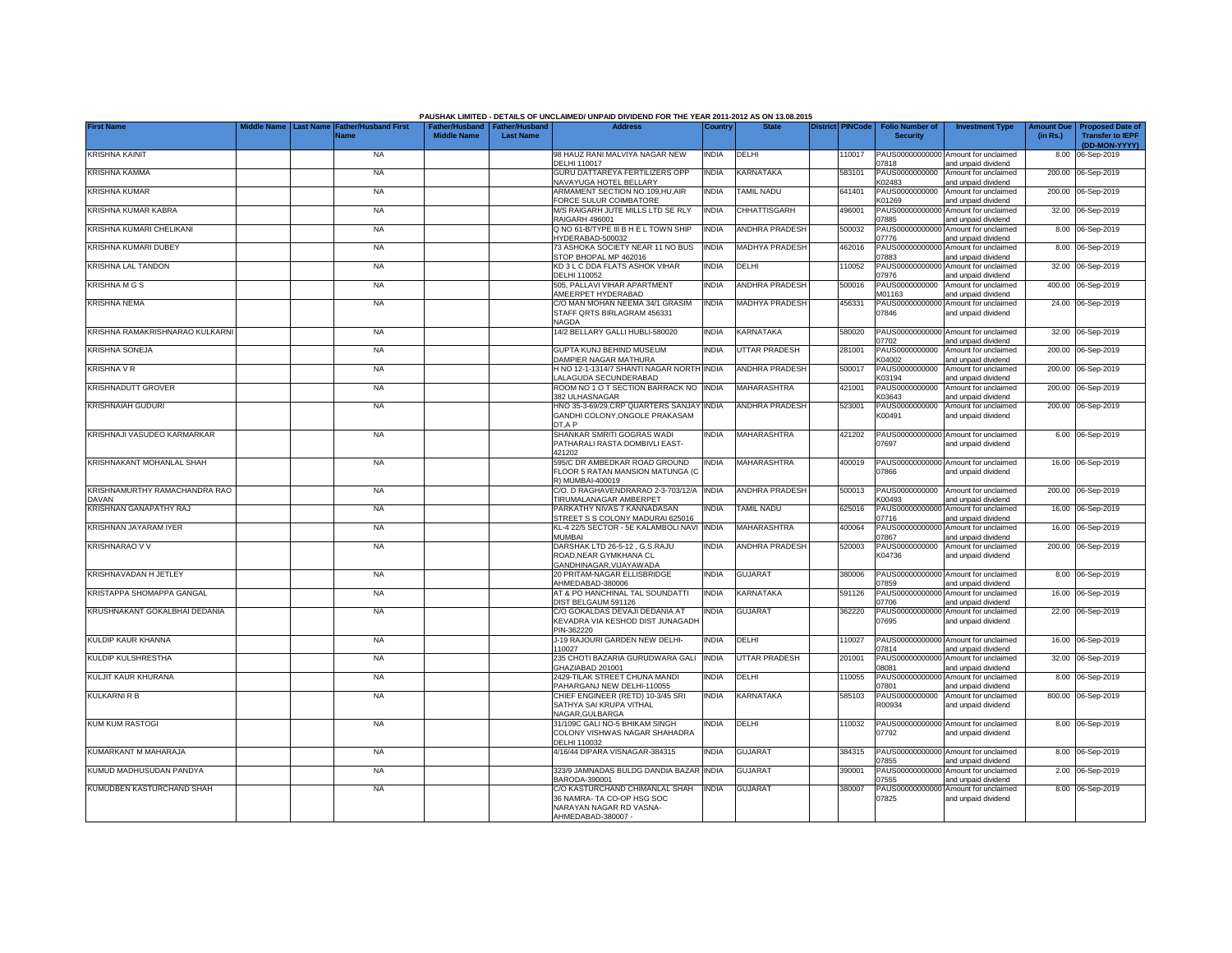|                               |                  |                             |                                                       |                  | PAUSHAK LIMITED - DETAILS OF UNCLAIMED/ UNPAID DIVIDEND FOR THE YEAR 2011-2012 AS ON 13.08.2015 |              |                       |                         |                                           |                                                                                    |                               |                                                    |
|-------------------------------|------------------|-----------------------------|-------------------------------------------------------|------------------|-------------------------------------------------------------------------------------------------|--------------|-----------------------|-------------------------|-------------------------------------------|------------------------------------------------------------------------------------|-------------------------------|----------------------------------------------------|
| <b>First Name</b>             | <b>Last Name</b> | ather/Husband First<br>Name | Father/Husband   Father/Husband<br><b>Middle Name</b> | <b>Last Name</b> | <b>Address</b>                                                                                  | Country      | <b>State</b>          | <b>District PINCode</b> | <b>Folio Number of</b><br><b>Security</b> | <b>Investment Type</b>                                                             | <b>Amount Due</b><br>(in Rs.) | <b>Proposed Date of</b><br><b>Transfer to IEPF</b> |
| KUMUDCHANDRA C VORA           |                  | <b>NA</b>                   |                                                       |                  | 3/2 JAWAN NAGAR BHANUSHALI LANE                                                                 | <b>INDIA</b> | <b>MAHARASHTRA</b>    | 400077                  |                                           | PAUS00000000000 Amount for unclaimed                                               |                               | (DD-MON-YYYY)<br>8.00 06-Sep-2019                  |
| KUNCHITHAPATHAM T N           |                  | <b>NA</b>                   |                                                       |                  | <b>GHATKOPAR MUMBAI-400077</b><br>MURUGAN ILLAM", 24-A, KATTUKARA                               |              | TAMIL NADU            |                         | 07960<br>PAUS0000000000                   | and unpaid dividend                                                                |                               | 400.00 06-Sep-2019                                 |
|                               |                  |                             |                                                       |                  | <b>STREET, MADAPURAM, TIRUVARUR</b>                                                             | INDIA        |                       | 610001                  | 10897                                     | Amount for unclaimed<br>and unpaid dividend                                        |                               |                                                    |
| KUNDANBEN MAHENDRABHAI PATEL  |                  | <b>NA</b>                   |                                                       |                  | M/S MEENA MOTORS D NO 2-3-61/6<br>TAHA MANSION M G ROAD NALLAGUTTA<br>SECUNDERABAD 500003       | NDIA         | ANDHRA PRADESH        | 500003                  | PAUS0000000000<br>07615                   | Amount for unclaimed<br>and unpaid dividend                                        |                               | 6.00 06-Sep-2019                                   |
| KUNDANKUMARI DWARKADAS MALKAN |                  | <b>NA</b>                   |                                                       |                  | 14 NALANDA APARTMENTS DATT<br>MANDIR ROAD MALAD (EAST) MUMBAI-<br>400064                        | INDIA        | MAHARASHTRA           | 400064                  | 07760                                     | PAUS00000000000 Amount for unclaimed<br>and unpaid dividend                        |                               | 8.00 06-Sep-2019                                   |
| KUNJ BEHARI AGARWAL           |                  | <b>NA</b>                   |                                                       |                  | 8 KHANDERAO WADI ROOM NO 30<br>AGIARY LANE KALBADEVI ROAD<br>MUMBAI-400002                      | <b>INDIA</b> | MAHARASHTRA           | 400002                  | 07873                                     | PAUS00000000000 Amount for unclaimed<br>and unpaid dividend                        |                               | 8.00 06-Sep-2019                                   |
| KUNJAMMA THOMAS               |                  | <b>NA</b>                   |                                                       |                  | ARANGASSERY HOUSE X/1066, NEW<br><b>BASALICA CHURCH THRISSUR</b>                                | <b>INDIA</b> | <b>KERALA</b>         | 680001                  | PAUS0000000000<br>K05546                  | Amount for unclaimed<br>and unpaid dividend                                        |                               | 200.00 06-Sep-2019                                 |
| <b>KUSUM DINESH MUNIM</b>     |                  | <b>NA</b>                   |                                                       |                  | SHANTISADAN 8TH FLOOR XIITH ROAD<br>KHAR MUMBAI-400022                                          | <b>INDIA</b> | MAHARASHTRA           | 400022                  | PAUS0000000000<br>07617                   | Amount for unclaimed<br>and unpaid dividend                                        |                               | 12.00 06-Sep-2019                                  |
| <b>KUSUM LATA</b>             |                  | <b>NA</b>                   |                                                       |                  | 213 PATHARWALA STREET MEERUT<br><b>CITY</b>                                                     | india        | <b>UTTAR PRADESH</b>  | 250002                  | PAUS0000000000<br>K01629                  | Amount for unclaimed<br>and unpaid dividend                                        | 200.00                        | 06-Sep-2019                                        |
| KUSUM LATA MAHESHWARI         |                  | <b>NA</b>                   |                                                       |                  | C/O SANJAYKUMAR MAHESHWARI                                                                      | <b>INDIA</b> | <b>UTTAR PRADESH</b>  | 208001                  | PAUS0000000000                            | Amount for unclaimed                                                               |                               | 8.00 06-Sep-2019                                   |
|                               |                  |                             |                                                       |                  | CHAMBER NO 4- 02 PADAM TOWER 1<br>14/113 CIVIL LINES KAN- PUR 208001 -                          |              |                       |                         | 07845                                     | and unpaid dividend                                                                |                               |                                                    |
| <b>KUSUM RALHAN</b>           |                  | <b>NA</b>                   |                                                       |                  | D-20 VIJAY NAGAR DELHI-110009                                                                   | india        | DELHI                 | 110009                  | 07795                                     | PAUS00000000000 Amount for unclaimed<br>and unpaid dividend                        |                               | 8.00 06-Sep-2019                                   |
| KUSUMBEN CHIMANLAL THAKKAR    |                  | <b>NA</b>                   |                                                       |                  | APPRENTICE TRAINING SCHOOL TATA<br>CHEMICAL LTD MITHAPUR DT<br>JAMNAGAR 361345                  | India        | <b>GUJARAT</b>        | 361345                  | PAUS00000000000<br>07953                  | Amount for unclaimed<br>and unpaid dividend                                        |                               | 38.00 06-Sep-2019                                  |
| <b>KUSUMBEN MODI</b>          |                  | <b>NA</b>                   |                                                       |                  | 1 MANIKA FLATS GOL LIMDA<br>MANINAGAR AHMEDABAD                                                 | India        | <b>GUJARAT</b>        | 80008                   | PAUS0000000000<br><02293                  | Amount for unclaimed<br>and unpaid dividend                                        |                               | 600.00 06-Sep-2019                                 |
| <b>KUTTIAMMAL</b>             |                  | <b>NA</b>                   |                                                       |                  | A/75 31ST A CROSS 7TH BLOCK<br><b>JAYANAGAR</b>                                                 | <b>INDIA</b> | KARNATAKA             | 560082                  | PAUS0000000000<br>K05658                  | Amount for unclaimed<br>and unpaid dividend                                        |                               | 400.00 06-Sep-2019                                 |
| L A RENUKA DEVI               |                  | <b>NA</b>                   |                                                       |                  | 39 THEPPA MUDDALIAR STREET<br>BANGALORE 560001                                                  | INDIA        | KARNATAKA             | 560001                  | 08196                                     | PAUS00000000000 Amount for unclaimed<br>and unpaid dividend                        |                               | 8.00 06-Sep-2019                                   |
| L SOWBHAGYA                   |                  | <b>NA</b>                   |                                                       |                  | 1492 THYAGARAJA ROAD MYSORE                                                                     | india        | KARNATAKA             | 570004                  | 02486                                     | PAUS0000000000L Amount for unclaimed                                               |                               | 200.00 06-Sep-2019                                 |
| LVSGUPTA                      |                  | <b>NA</b>                   |                                                       |                  | LINGAL ENTERPRISES SRI KRISHNA<br>COMPLEX 32 ANANDA RAO CIRCLE<br><b>BANGALORE</b>              | <b>INDIA</b> | KARNATAKA             | 560009                  | 05075                                     | and unpaid dividend<br>PAUS0000000000L Amount for unclaimed<br>and unpaid dividend |                               | 400.00 06-Sep-2019                                 |
| LABHSHANKAR VADILAL NAYAK     |                  | <b>NA</b>                   |                                                       |                  | GUJARAT HOUSING BOARD BLOCK 1                                                                   | INDIA        | <b>GUJARAT</b>        | 390003                  |                                           | PAUS00000000000 Amount for unclaimed                                               |                               | 6.00 06-Sep-2019                                   |
| <b>LABHUBEN PATEL</b>         |                  | <b>NA</b>                   |                                                       |                  | ROOM-33 GORWA BARODA 390003<br>73. NIRMAL SOCIETY VATVA ROAD                                    | <b>INDIA</b> | <b>GUJARAT</b>        | 380008                  | 08123<br>PAUS0000000000                   | and unpaid dividend<br>Amount for unclaimed                                        |                               | 16.00 06-Sep-2019                                  |
| <b>LACHMAN RAM</b>            |                  | <b>NA</b>                   |                                                       |                  | MANINAGAR AHMEDABAD 380008<br>H NO 24201 LANE NO 4 BASTI MANI                                   | <b>INDIA</b> | <b>PUNJAB</b>         | 141008                  | 08204<br>PAUS00000000000                  | and unpaid dividend<br>Amount for unclaimed                                        |                               | 16.00 06-Sep-2019                                  |
| LAJWANTI N SUKHIJA            |                  | <b>NA</b>                   |                                                       |                  | SINGH RAHON ROAD LUDHIANA<br>53 KATJA COLONY INDORE (M P) 452001                                | <b>INDIA</b> | <b>MADHYA PRADESH</b> | 452001                  | 08148<br>PAUS0000000000                   | and unpaid dividend<br>Amount for unclaimed                                        |                               | 8.00 06-Sep-2019                                   |
| LAKSHMANAN M                  |                  | <b>NA</b>                   |                                                       |                  | 4, MATHURAM COLONY 2ND CROSS                                                                    | India        | TAMIL NADU            | 620018                  | <b>8168</b><br>PAUS0000000000             | and unpaid dividend<br>Amount for unclaimed                                        |                               | 120.00 06-Sep-2019                                 |
|                               |                  |                             |                                                       |                  | WEST, THILLAI NAGAR TRICHY (TAMIL<br>NADU)                                                      |              |                       |                         | M00523                                    | and unpaid dividend                                                                |                               |                                                    |
| <b>LAKSHMEESHA S</b>          |                  | <b>NA</b>                   |                                                       |                  | NO 52/B III CROSS JOURNALIST COLONY<br>BANGALORE-560002                                         | <b>INDIA</b> | KARNATAKA             | 560002                  | PAUS0000000000<br>08147                   | Amount for unclaimed<br>and unpaid dividend                                        |                               | 8.00 06-Sep-2019                                   |
| LAKSHMI DEVI J                |                  | <b>NA</b>                   |                                                       |                  | 40/802 D, NEHRUNAGAR, KURNOOL                                                                   | <b>INDIA</b> | <b>ANDHRA PRADESH</b> | 518004                  | PAUS0000000000J<br>01128                  | Amount for unclaimed<br>and unpaid dividend                                        |                               | 400.00 06-Sep-2019                                 |
| LAKSHMI KUTTY AMMA S          |                  | <b>NA</b>                   |                                                       |                  | W/O.LATE.MR.N.K.ACHUTHAN,<br>SARAMBICAL HOUSE, MELUR P.O. (VIA)<br>PANAMANNA                    | <b>INDIA</b> | <b>KERALA</b>         | 679501                  | PAUS0000000000<br>S01048                  | Amount for unclaimed<br>and unpaid dividend                                        |                               | 40.00 06-Sep-2019                                  |
| <b>LAKSHMI PENUGONDA</b>      |                  | <b>NA</b>                   |                                                       |                  | PARMATMA KRUPA 75 FEET ROAD D NO INDIA<br>27-32-54 VISAKHAPATNAM                                |              | <b>ANDHRA PRADESH</b> | 530001                  | 04849                                     | PAUS0000000000L Amount for unclaimed<br>and unpaid dividend                        |                               | 300.00 06-Sep-2019                                 |
| LAKSHMI SUBBA REDDY           |                  | <b>NA</b>                   |                                                       |                  | W/O.LATE R SUBBAREDDY<br>POOCHEMPATTI, KATCHAKATTI PO, VIA<br>T VADIAPMADURAI                   | <b>INDIA</b> | <b>TAMIL NADU</b>     | 625014                  | PAUS0000000000L<br>01002                  | Amount for unclaimed<br>and unpaid dividend                                        |                               | 1200.00 06-Sep-2019                                |
| LAKSHMI VENKIAH KOTHA         |                  | <b>NA</b>                   |                                                       |                  | GUPTHA EMPORIUM 13-1-62.<br>SURYARAOPET KAKINADA (A.P)                                          | <b>INDIA</b> | <b>ANDHRA PRADESH</b> | 533001                  | 00510                                     | PAUS0000000000L Amount for unclaimed                                               |                               | 400.00 06-Sep-2019                                 |
| LALAJIBHAI MANJIBHAI PATEL    |                  | <b>NA</b>                   |                                                       |                  | ADALPURA KAMPA POST DHANSURA<br>TAL MODASA DIST SABARKANTHA                                     | INDIA        | <b>GUJARAT</b>        | 383310                  | 08129                                     | and unpaid dividend<br>PAUS00000000000 Amount for unclaimed<br>and unpaid dividend |                               | 6.00 06-Sep-2019                                   |
| LALITA KUMARI TADIPARTHI      |                  | <b>NA</b>                   |                                                       |                  | 383310<br>C/O SREEDHAR MEDICAL                                                                  | INDIA        | <b>ANDHRA PRADESH</b> | 522201                  |                                           | PAUS0000000000L Amount for unclaimed                                               |                               | 200.00 06-Sep-2019                                 |
| <b>LALITA MATHUR</b>          |                  | <b>NA</b>                   |                                                       |                  | DISTRIBUTORS NEHRU ROAD TENALI<br>B-2/84 ASHOK VIHAR PHASE II DELHI-                            | INDIA        | DELHI                 | 10052                   | 14755<br>PAUS0000000000                   | and unpaid dividend<br>Amount for unclaimed                                        |                               | 66.00 06-Sep-2019                                  |
| LALITA SHIVAJIRAO SURVE       |                  | <b>NA</b>                   |                                                       |                  | 110052<br>KASAR FALIYA OPP GOVT PRESS NEAR                                                      | <b>INDIA</b> | <b>GUJARAT</b>        | 390001                  | 08141<br>PAUS0000000000                   | and unpaid dividend<br>Amount for unclaimed                                        |                               | 2.00 06-Sep-2019                                   |
|                               |                  |                             |                                                       |                  | HANUMAN MANDIR BARODA-390001                                                                    |              |                       |                         | 08122                                     | and unpaid dividend                                                                |                               |                                                    |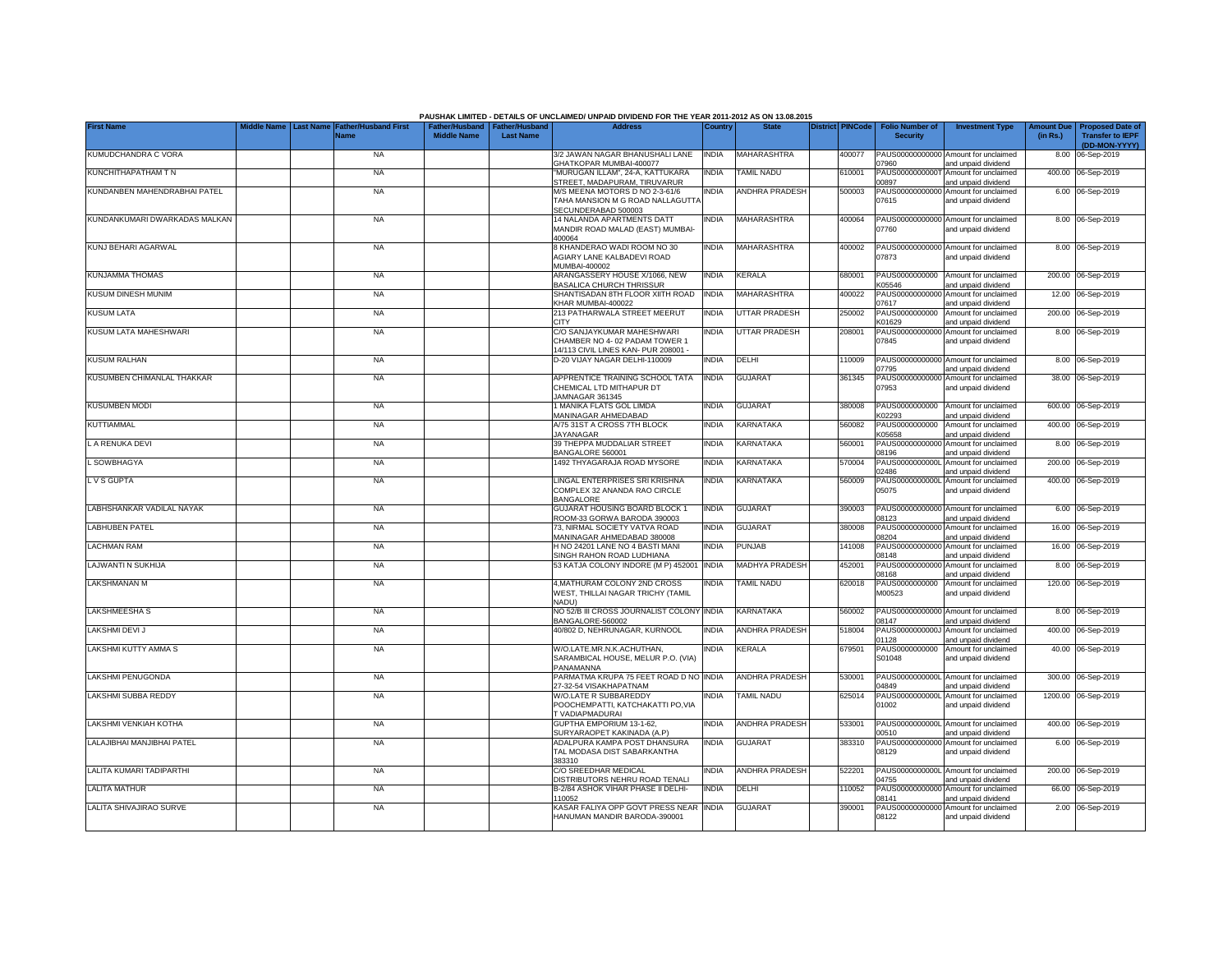|                                 |                  |                              |                                                       |                  | PAUSHAK LIMITED - DETAILS OF UNCLAIMED/ UNPAID DIVIDEND FOR THE YEAR 2011-2012 AS ON 13.08.2015                                   |              |                       |                         |                                           |                                                             |                               |                                                                     |
|---------------------------------|------------------|------------------------------|-------------------------------------------------------|------------------|-----------------------------------------------------------------------------------------------------------------------------------|--------------|-----------------------|-------------------------|-------------------------------------------|-------------------------------------------------------------|-------------------------------|---------------------------------------------------------------------|
| <b>First Name</b>               | <b>Last Name</b> | Father/Husband First<br>Vame | Father/Husband   Father/Husband<br><b>Middle Name</b> | <b>Last Name</b> | <b>Address</b>                                                                                                                    | Country      | <b>State</b>          | <b>District PINCode</b> | <b>Folio Number of</b><br><b>Security</b> | <b>Investment Type</b>                                      | <b>Amount Due</b><br>(in Rs.) | <b>Proposed Date of</b><br><b>Transfer to IEPF</b><br>(DD-MON-YYYY) |
| LALITABEN MANIBHAI PATEL        |                  | <b>NA</b>                    |                                                       |                  | GNAN YAGNA BHD GUNATIT JYOT                                                                                                       | INDIA        | <b>GUJARAT</b>        | 388120                  |                                           | PAUS00000000000 Amount for unclaimed                        |                               | 8.00 06-Sep-2019                                                    |
|                                 |                  |                              |                                                       |                  | VALLABHVIDYA NAGAR VIA ANAND-<br>388120                                                                                           |              |                       |                         | 08142                                     | and unpaid dividend                                         |                               |                                                                     |
| <b>LALITHA R MENON</b>          |                  | <b>NA</b>                    |                                                       |                  | A2 LF GARDENS KATTAYIL ROAD LF<br>CHURCH ROAD KALOOR                                                                              | <b>INDIA</b> | KERALA                | 682017                  | PAUS0000000000<br>14251                   | Amount for unclaimed<br>and unpaid dividend                 |                               | 200.00 06-Sep-2019                                                  |
| LALITHA SWAMINATHAN             |                  | <b>NA</b>                    |                                                       |                  | 27. SAIT COLONY.II STREET. EGMORE.<br>HENNAI-600008                                                                               | <b>INDIA</b> | <b>TAMIL NADU</b>     | 600008                  | PAUS00000000000<br>08152                  | Amount for unclaimed<br>and unpaid dividend                 |                               | 8.00 06-Sep-2019                                                    |
| LALITKUMAR D AMIPARA            |                  | <b>NA</b>                    |                                                       |                  | DAYALAL DEVRAJBHAI & CO BAZAR<br>ROAD DHORAJI 360410                                                                              | INDIA        | <b>GUJARAT</b>        | 360410                  | PAUS00000000000<br>08216                  | Amount for unclaimed<br>and unpaid dividend                 |                               | 32.00 06-Sep-2019                                                   |
| LALJI DHARSHI THAKKAR           |                  | <b>NA</b>                    |                                                       |                  | 5 VITHAL SOCIETY R V DESAI ROAD<br>BARODA-390001                                                                                  | India        | <b>GUJARAT</b>        | 390001                  | PAUS00000000000<br>08187                  | Amount for unclaimed<br>and unpaid dividend                 |                               | 12.00 06-Sep-2019                                                   |
| LALJI HANSRAJ SHAH              |                  | <b>NA</b>                    |                                                       |                  | BLOCK NO4 LAXMI NIVAS (EXTN)<br>SHARADHANAND ROAD VILE-PARLE<br>EAST MUMBAI-400057                                                | <b>NDIA</b>  | MAHARASHTRA           | 400057                  | PAUS00000000000<br>08167                  | Amount for unclaimed<br>and unpaid dividend                 |                               | 8.00 06-Sep-2019                                                    |
| LATA HARWANI                    |                  | <b>NA</b>                    |                                                       |                  | PLOT NO 3 GURU NANAK COLONY<br>AJMER 305001                                                                                       | INDIA        | RAJASTHAN             | 305001                  | PAUS0000000000<br>08211                   | Amount for unclaimed<br>and unpaid dividend                 |                               | 16.00 06-Sep-2019                                                   |
| <b>LATA K MURTHY</b>            |                  | <b>NA</b>                    |                                                       |                  | NO 10 SOUTH END ROAD SESHADRI<br>PURAM BANGALORE-560020                                                                           | <b>NDIA</b>  | KARNATAKA             | 560020                  | PAUS0000000000<br>08182                   | Amount for unclaimed<br>and unpaid dividend                 |                               | 8.00 06-Sep-2019                                                    |
| LATA PRAFULLCHANDRA BHATT       |                  | <b>NA</b>                    |                                                       |                  | 7-B HARBOUT HEIGHTS B BUILDING<br>NEAR COLABA STATION COLABA<br>MUMBAI 400005                                                     | India        | MAHARASHTRA           | 400005                  | PAUS0000000000<br>08137                   | Amount for unclaimed<br>and unpaid dividend                 |                               | 6.00 06-Sep-2019                                                    |
| LATA RAMCHAND AHUJA             |                  | <b>NA</b>                    |                                                       |                  | RAMVILLA 83-A COLLECTORS COLONY<br>CHEMBUR MUMBAI-400074                                                                          | <b>INDIA</b> | MAHARASHTRA           | 400074                  | PAUS00000000000<br>08175                  | Amount for unclaimed<br>and unpaid dividend                 |                               | 32.00 06-Sep-2019                                                   |
| LATABEN RAMESHCHANDRA MEHTA     |                  | <b>NA</b>                    |                                                       |                  | CARE VADILAL JESANGBHAI NEAR JAIN<br>DERASAR LALPUR DIST JAMNAGAR PIN-<br>361170                                                  | <b>INDIA</b> | <b>GUJARAT</b>        | 361170                  | PAUS0000000000<br>08130                   | Amount for unclaimed<br>and unpaid dividend                 |                               | 16.00 06-Sep-2019                                                   |
| LATIKA MUKHERJEE                |                  | <b>NA</b>                    |                                                       |                  | 3 KEDAR BOSE LANE CALCUTTA 700025                                                                                                 | <b>INDIA</b> | <b>WEST BENGAL</b>    | '00025                  | PAUS00000000000<br>08224                  | Amount for unclaimed<br>and unpaid dividend                 |                               | 8.00 06-Sep-2019                                                    |
| <b>LAVANYA M SHENOY</b>         |                  | <b>NA</b>                    |                                                       |                  | 205," GAYATRI "APPARTMENTS 891<br>KANTHARAJ USR ROAD<br>LAKSHMIPURAM MYSORE                                                       | <b>NDIA</b>  | KARNATAKA             | 570004                  | 02447                                     | PAUS0000000000L Amount for unclaimed<br>and unpaid dividend |                               | 200.00 06-Sep-2019                                                  |
| <b>LAXMAN G GOKHALAY</b>        |                  | <b>NA</b>                    |                                                       |                  | C/O CAPTAIN UDAY L GOKHALAY 166/7<br>MEDHI PARK D P ROAD AUNDH PUNE<br>411007                                                     | <b>INDIA</b> | MAHARASHTRA           | 411007                  | 08143                                     | PAUS00000000000 Amount for unclaimed<br>and unpaid dividend |                               | 8.00 06-Sep-2019                                                    |
| LAXMAN MAHADEV VAIDYA           |                  | <b>NA</b>                    |                                                       |                  | 495 SHAMIWAR PETH JAMKHANDIKAR<br>WADA POONA-411030                                                                               | <b>INDIA</b> | MAHARASHTRA           | 411030                  | 08161                                     | PAUS00000000000 Amount for unclaimed<br>and unpaid dividend |                               | 16.00 06-Sep-2019                                                   |
| LAXMANBHAI KHEMABHAI PATEL      |                  | <b>NA</b>                    |                                                       |                  | AT & PO BAKARPUR TA VISNAGAR DIST<br>MEHSANA PIN-384315                                                                           | <b>INDIA</b> | <b>GUJARAT</b>        | 384315                  | PAUS00000000000<br>08131                  | Amount for unclaimed<br>and unpaid dividend                 |                               | 16.00 06-Sep-2019                                                   |
| <b>LAXMIBAI PATIL</b>           |                  | <b>NA</b>                    |                                                       |                  | SHRI SHIVA YOGESWAR KRUPA PLOT<br>NO 5 SAINAGAR UNKAL HUBLI 580020<br><b>KARNATAK</b>                                             | <b>NDIA</b>  | KARNATAKA             | 580020                  | PAUS00000000000<br>08132                  | Amount for unclaimed<br>and unpaid dividend                 |                               | 16.00 06-Sep-2019                                                   |
| LAXMIBAI VINAYAK ANKOLA         |                  | <b>NA</b>                    |                                                       |                  | 1750, KIRLOSKAR ROAD, BELGAUM<br>KARNATAKA                                                                                        | <b>INDIA</b> | KARNATAKA             | 590001                  | 00512                                     | PAUS0000000000L Amount for unclaimed<br>and unpaid dividend |                               | 1000.00 06-Sep-2019                                                 |
| LAXMIBEN SHANKARLAL KHATRI      |                  | <b>NA</b>                    |                                                       |                  | C/O SHANKAR MATCHING CENTRE OPP<br>CIVIL HOSPITAL STATION ROAD<br>PALANPUR N GUJARAT 385001                                       | <b>INDIA</b> | <b>GUJARAT</b>        | 385001                  | PAUS00000000000<br>08205                  | Amount for unclaimed<br>and unpaid dividend                 |                               | 16.00 06-Sep-2019                                                   |
| LEELA A MAHIPATI                |                  | <b>NA</b>                    |                                                       |                  | 4/7/287 ESAMIA BAZAR HYDERABAD-<br>500027                                                                                         | <b>INDIA</b> | <b>ANDHRA PRADESH</b> | 500027                  | PAUS00000000000<br>08188                  | Amount for unclaimed<br>and unpaid dividend                 |                               | 16.00 06-Sep-2019                                                   |
| <b>LEELA A MAHIPATI</b>         |                  | <b>NA</b>                    |                                                       |                  | 4-7-287 ISAMIA BAZAR HYDERABAD<br>500027                                                                                          | <b>INDIA</b> | <b>ANDHRA PRADESH</b> | 500027                  | PAUS00000000000<br>08190                  | Amount for unclaimed<br>and unpaid dividend                 |                               | 6.00 06-Sep-2019                                                    |
| LEELA DEVI SARDA                |                  | <b>NA</b>                    |                                                       |                  | 14-6-10 BEGUM BAZAR HYDERABAD<br>500012 AP                                                                                        | <b>INDIA</b> | <b>ANDHRA PRADESH</b> | 500012                  | PAUS00000000000<br>08201                  | Amount for unclaimed<br>and unpaid dividend                 |                               | 8.00 06-Sep-2019                                                    |
| LEELA JAYAPAL                   |                  | <b>NA</b>                    |                                                       |                  | FLAT NO. 4 / 2 / P, MARTIN DAISON<br>RESIDENCY 190, PERUR MAIN ROAD, B/H<br>RUBA MEDICAL CENTRE,                                  | INDIA        | <b>TAMIL NADU</b>     | 641026                  | PAUS00000000000<br>08150                  | Amount for unclaimed<br>and unpaid dividend                 |                               | 16.00 06-Sep-2019                                                   |
| LEELA JAYVANT PRADHAN           |                  | <b>NA</b>                    |                                                       |                  | 4 PATEL COLONY SIDDHNATH ROAD<br>BARODA 390001 BARODA 390001                                                                      | <b>INDIA</b> | <b>GUJARAT</b>        | 390001                  | PAUS00000000000<br>08197                  | Amount for unclaimed<br>and unpaid dividend                 |                               | 16.00 06-Sep-2019                                                   |
| LEELA MANOHAR NARKHEDE          |                  | <b>NA</b>                    |                                                       |                  | NIKITA PO NO 10 GAJANAN NAGAR<br>NEAR GOVT POLY COLLEGE<br>SAMANGAON ROAD NASHIK ROAD                                             | India        | MAHARASHTRA           | 422101                  | PAUSIN301127154<br>52251                  | Amount for unclaimed<br>and unpaid dividend                 |                               | 66.00 06-Sep-2019                                                   |
| <b>LEELA RANI</b>               |                  | <b>NA</b>                    |                                                       |                  | 3D/POCKET I MAYUR VIHAR DELHI-<br>110091                                                                                          | <b>INDIA</b> | DELHI                 | 10091                   | PAUS0000000000<br>08159                   | Amount for unclaimed<br>and unpaid dividend                 |                               | 8.00 06-Sep-2019                                                    |
| LEELABEN H GOHIL                |                  | <b>NA</b>                    |                                                       |                  | AT & PO UNDERA DISTT BARODA                                                                                                       | <b>NDIA</b>  | <b>GUJARAT</b>        | 390016                  | PAUS0000000000<br>08221                   | Amount for unclaimed<br>and unpaid dividend                 |                               | 2.00 06-Sep-2019                                                    |
| LEELAVATI MODADUGU              |                  | <b>NA</b>                    |                                                       |                  | 3-2-334 SOMASUNDARAM STREET<br>SECUNDERABAD-500003                                                                                | <b>NDIA</b>  | <b>ANDHRA PRADESH</b> | 500003                  | PAUS00000000000<br>08149                  | Amount for unclaimed<br>and unpaid dividend                 |                               | 8.00 06-Sep-2019                                                    |
| LEELAVATI RAMAKRISHNA CHAUDHARI |                  | <b>NA</b>                    |                                                       |                  | 6 PRATHEMESH DARSHAN NR HOLY<br>CROSS CONV- ENT SCH BEHIND<br>JOSEPH COLONY KARNIK ROA- D<br><b>KALYAN W 421304 MAHARASHTRA -</b> | <b>INDIA</b> | <b>MAHARASHTRA</b>    | 421304                  | PAUS00000000000<br>08200                  | Amount for unclaimed<br>and unpaid dividend                 |                               | 16.00 06-Sep-2019                                                   |
| LEENA BHAVNANI                  |                  | <b>NA</b>                    |                                                       |                  | 508,5TH FLOOR SINDHU APTTS<br>NARAYAN NAGAR SION CHUNABHATTI<br><b>MUMBAI 400022</b>                                              | <b>NDIA</b>  | <b>MAHARASHTRA</b>    | 400022                  | 08206                                     | PAUS00000000000 Amount for unclaimed<br>and unpaid dividend |                               | 6.00 06-Sep-2019                                                    |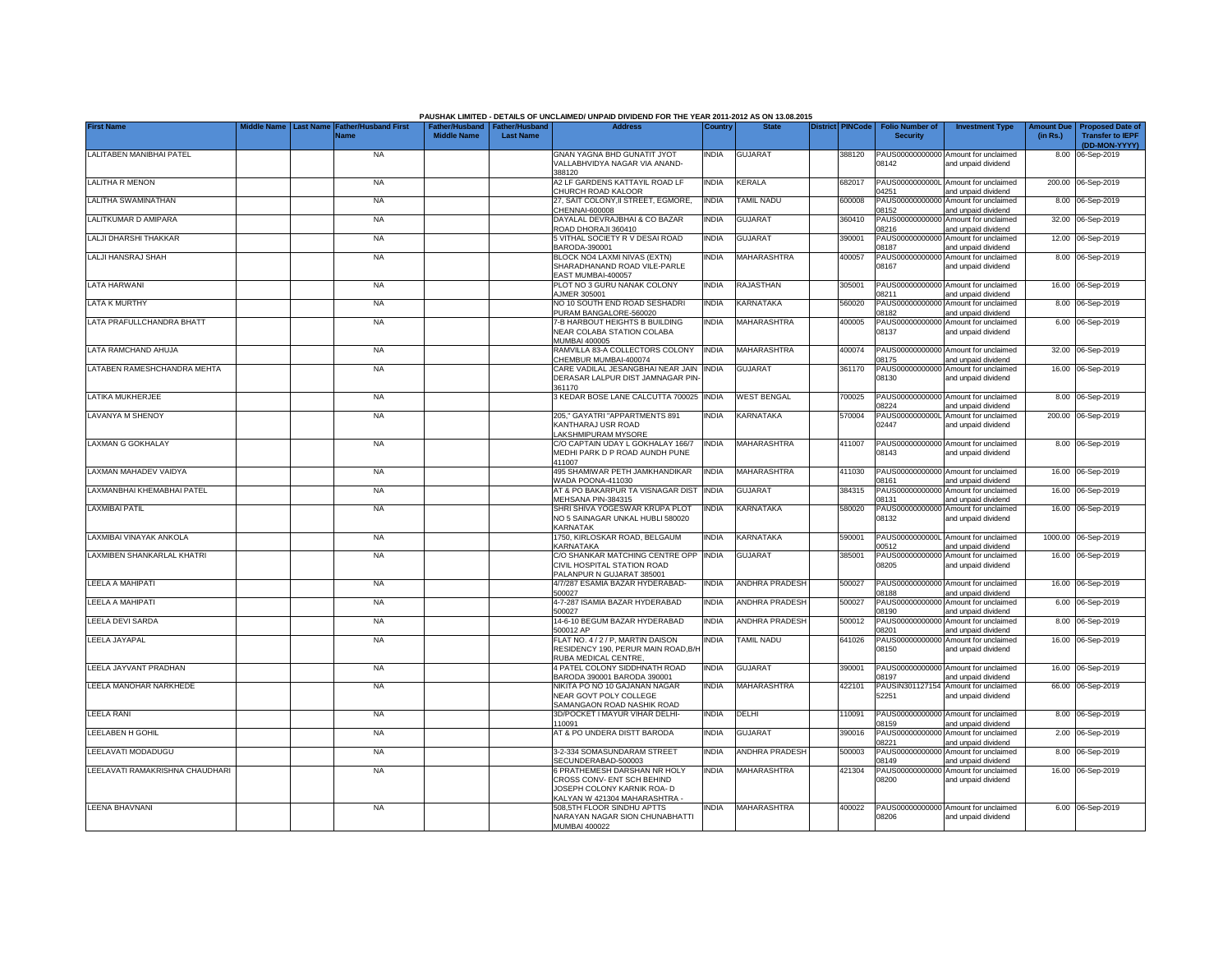|                                   |                                                                        |                    |                                                     | PAUSHAK LIMITED - DETAILS OF UNCLAIMED/ UNPAID DIVIDEND FOR THE YEAR 2011-2012 AS ON 13.08.2015        |              |                    |                         |                                           |                                                             |          |                                                          |
|-----------------------------------|------------------------------------------------------------------------|--------------------|-----------------------------------------------------|--------------------------------------------------------------------------------------------------------|--------------|--------------------|-------------------------|-------------------------------------------|-------------------------------------------------------------|----------|----------------------------------------------------------|
| <b>First Name</b>                 | liddle Name<br><b>Last Name</b><br><b>Father/Husband First</b><br>Name | <b>Middle Name</b> | Father/Husband   Father/Husband<br><b>Last Name</b> | <b>Address</b>                                                                                         | Country      | <b>State</b>       | <b>District PINCode</b> | <b>Folio Number of</b><br><b>Security</b> | <b>Investment Type</b>                                      | (in Rs.) | Amount Due   Proposed Date of<br><b>Transfer to IEPF</b> |
| LEENA PRABODH DESAI               | <b>NA</b>                                                              |                    |                                                     | JADAV'S BUNGALOW NR MEHTA PARK<br>AMBAWADI AHMEDABAD 380006                                            | <b>INDIA</b> | <b>GUJARAT</b>     | 380006                  | 08125                                     | PAUS00000000000 Amount for unclaimed<br>and unpaid dividend |          | (DD-MON-YYYY)<br>32.00 06-Sep-2019                       |
| LILA BHUYAN                       | <b>NA</b>                                                              |                    |                                                     | C/O.DR.S.BURMAN PAN BAZAR,                                                                             | <b>INDIA</b> | ASSAM              | 781001                  |                                           | PAUS0000000000L Amount for unclaimed                        |          | 400.00 06-Sep-2019                                       |
| LILA MAHENDRA KAPADIA             | <b>NA</b>                                                              |                    |                                                     | <b>GUWAHATI</b><br>C/O BHADU C PARMO- 2/3862 HALADIA                                                   | <b>INDIA</b> | <b>GUJARAT</b>     | 395002                  | 03074                                     | and unpaid dividend<br>PAUS00000000000 Amount for unclaimed |          | 8.00 06-Sep-2019                                         |
| ILA SHARMA                        | <b>NA</b>                                                              |                    |                                                     | STREET SAGRAMPURA SURAT<br>29 NEW ROMESH NAGAR SADAR                                                   | INDIA        | HARYANA            | 132001                  | 08170                                     | and unpaid dividend<br>PAUS00000000000 Amount for unclaimed |          | 8.00 06-Sep-2019                                         |
| ILABEN CHANDUBHAI PATEL           | <b>NA</b>                                                              |                    |                                                     | KARNAL HARYANA 132001<br>NAVIPANSARAWAD NAVAPURA PADRA                                                 | <b>INDIA</b> | <b>GUJARAT</b>     | 391440                  | 08178                                     | and unpaid dividend<br>PAUS00000000000 Amount for unclaimed |          | 8.00 06-Sep-2019                                         |
| <b>ILABEN DASHARATHBHAI PATEL</b> | <b>NA</b>                                                              |                    |                                                     | DIST BARODA PIN-391440<br>27 NARAYANNAGAR GORWA BARODA-                                                | <b>INDIA</b> | <b>GUJARAT</b>     | 390003                  | 08135<br>PAUS00000000000                  | and unpaid dividend<br>Amount for unclaimed                 |          | 2.00 06-Sep-2019                                         |
| LILABEN HAZARILAL RATHOD          | <b>NA</b>                                                              |                    |                                                     | 390003<br>RASULJI CHAL, DINESH TILES FACTORY                                                           | <b>INDIA</b> | <b>GUJARAT</b>     | 390003                  | 08136                                     | and unpaid dividend<br>PAUS00000000000 Amount for unclaimed |          | 6.00 06-Sep-2019                                         |
|                                   |                                                                        |                    |                                                     | NR. OLD STATION, BARODA PIN-390003                                                                     |              |                    |                         | 08228                                     | and unpaid dividend                                         |          |                                                          |
| <b>ILABEN THAKORBHAI DESAI</b>    | <b>NA</b>                                                              |                    |                                                     | 2B PRERNA CO-OP HSG SOCIETY<br>TITHAL ROAD VALSAD 396001                                               | <b>INDIA</b> | <b>GUJARA1</b>     | 396001                  | PAUS00000000000<br>08116                  | Amount for unclaimed<br>and unpaid dividend                 |          | 22.00 06-Sep-2019                                        |
| LILABHAI ISHVARBHAI PATEL         | <b>NA</b>                                                              |                    |                                                     | C/742 IPCL TOWNSHIP PO<br>PETROCHEMICALS DIST BARODA<br>391345                                         | <b>INDIA</b> | <b>GUJARA1</b>     | 391345                  | PAUS0000000000<br>08121                   | Amount for unclaimed<br>and unpaid dividend                 |          | 2.00 06-Sep-2019                                         |
| LILADHAR NANAJI PADARIA           | <b>NA</b>                                                              |                    |                                                     | JAYANT ENG CO BHADAR ROAD<br>BHADAR ROAD UPLETA-360490                                                 | <b>INDIA</b> | <b>GUJARAT</b>     | 360490                  | 08151                                     | PAUS00000000000 Amount for unclaimed<br>and unpaid dividend |          | 8.00 06-Sep-2019                                         |
| <b>ILADHAR VORA</b>               | <b>NA</b>                                                              |                    |                                                     | C/21-A MEDICAL CAMPUS JAMNAGAR                                                                         | <b>INDIA</b> | <b>GUJARAT</b>     | 361008                  | PAUS0000000000L<br>03344                  | Amount for unclaimed<br>and unpaid dividend                 |          | 300.00 06-Sep-2019                                       |
| <b>ILAVATI CHAMPAKLAL</b>         | <b>NA</b>                                                              |                    |                                                     | B 204 FALGUN TENAMENTS JODHPUR<br>GAM ROAD SATELLITE AHMEDABAD<br>380015                               | INDIA        | <b>GUJARAT</b>     | 380015                  | PAUS00000000000<br>08126                  | Amount for unclaimed<br>and unpaid dividend                 |          | 16.00 06-Sep-2019                                        |
| LILAVATI INDRAVADAN DESAI         | <b>NA</b>                                                              |                    |                                                     | DESAI NO KHANCHO SULTANPURA<br>BARODA-390001                                                           | <b>INDIA</b> | <b>GUJARAT</b>     | 390001                  | PAUS0000000000<br>08127                   | Amount for unclaimed<br>and unpaid dividend                 |          | 40.00 06-Sep-2019                                        |
| LILAVATI NAVINCHANDRA SHROFF      | <b>NA</b>                                                              |                    |                                                     | 85 WALKESHWAR ROAD SMRUTI BLDG<br>NEAR WHITE HOUSE MUMBAI-400006                                       | <b>INDIA</b> | <b>MAHARASHTRA</b> | 400006                  | PAUS0000000000<br>08119                   | Amount for unclaimed<br>and unpaid dividend                 |          | 6.00 06-Sep-2019                                         |
| LILAVATIBEN CHUNIBHAI PATEL       | <b>NA</b>                                                              |                    |                                                     | 11 ARUNODAYA SOCIETY B/H OFFICERS INDIA<br>COLONY BARODA 390005                                        |              | <b>GUJARAT</b>     | 390005                  | 08210                                     | PAUS00000000000 Amount for unclaimed<br>and unpaid dividend |          | 16.00 06-Sep-2019                                        |
| LILAVATIBEN SHANTILAL SONI        | <b>NA</b>                                                              |                    |                                                     | SONI FALIA (SONI KHADKI) BORSAD<br>387411 DIST KAIRA                                                   | <b>INDIA</b> | <b>GUJARAT</b>     | 387411                  | PAUS00000000000<br>08191                  | Amount for unclaimed<br>and unpaid dividend                 |          | 2.00 06-Sep-2019                                         |
| LILAWATI MALHOTRA                 | <b>NA</b>                                                              |                    |                                                     | 3807 DAVID STREET DARYA GANJ NEW<br>DELHI-110002                                                       | <b>INDIA</b> | DELHI              | 110002                  | PAUS00000000000<br>08179                  | Amount for unclaimed<br>and unpaid dividend                 |          | 8.00 06-Sep-2019                                         |
| <b>LILYBEN D PATEL</b>            | <b>NA</b>                                                              |                    |                                                     | 13-155 PARAS NAGAR SOLA ROAD<br>NARANPURA AHMEDABAD 380013                                             | INDIA        | <b>GUJARAT</b>     | 380013                  | PAUS0000000000<br>08212                   | Amount for unclaimed<br>and unpaid dividend                 |          | 24.00 06-Sep-2019                                        |
| <b>LILYBEN D PATEL</b>            | <b>NA</b>                                                              |                    |                                                     | 13/155 PARAS NAGAR II SOLA ROAD<br>NARANPURA AHMEDABAD 380013                                          | <b>INDIA</b> | <b>GUJARAT</b>     | 380013                  | PAUS0000000000<br>08207                   | Amount for unclaimed<br>and unpaid dividend                 |          | 24.00 06-Sep-2019                                        |
| LINGARADDI KRISTARADDI KAMARADDI  | <b>NA</b>                                                              |                    |                                                     | AT & PO TIRLAPURE TAL NAVALGUND<br>DIST DHARWAR KARNATAK 576224                                        | <b>INDIA</b> | KARNATAKA          | 576224                  | PAUS0000000000<br>08138                   | Amount for unclaimed<br>and unpaid dividend                 |          | 16.00 06-Sep-2019                                        |
| LT COL MRITYUNJOY GUIN            | <b>NA</b>                                                              |                    |                                                     | PLOT NO.440, HOUSE NO. 589, SHAKTI<br>NAGAR.NR.(BHOLE BABA KI KUTI)<br>JABALPUR(MP)-482001             | <b>INDIA</b> | MADHYA PRADESH     | 482001                  | PAUS00000000000<br>08154                  | Amount for unclaimed<br>and unpaid dividend                 |          | 16.00 06-Sep-2019                                        |
| <b>M A RADHAKRISHNAN</b>          | <b>NA</b>                                                              |                    |                                                     | MUDAN KULANGARA HOUSE PATTIKAD<br>P O TRICHUR DIST KERALA 680652                                       | <b>INDIA</b> | KERALA             | 680652                  | 08460                                     | PAUS00000000000 Amount for unclaimed<br>and unpaid dividend |          | 40.00 06-Sep-2019                                        |
| M AMARNATH SINGH                  | <b>NA</b>                                                              |                    |                                                     | NO 2005 7TH MAIN 'D'BLOCK II ND<br>STAGE RAJAJI NAGAR BANGALORE                                        | <b>INDIA</b> | KARNATAKA          | 560010                  | PAUS0000000000<br>M02370                  | Amount for unclaimed<br>and unpaid dividend                 |          | 200.00 06-Sep-2019                                       |
| <b>M B KIRAN</b>                  | <b>NA</b>                                                              |                    |                                                     | NO 95 III CROSS I MAIN IV BLOCK<br><b>BANASHANKARI III STAGE BANGALORE</b>                             | INDIA        | KARNATAKA          | 560085                  | PAUS0000000000<br>M02526                  | Amount for unclaimed<br>and unpaid dividend                 |          | 200.00 06-Sep-2019                                       |
| <b>MC SUMA</b>                    | <b>NA</b>                                                              |                    |                                                     | C/O.DR.K.M.GOVINDE GOWDA<br>NAVACHETHANA E.N.T. CLINIC, VEENA<br>SHESHANNA ROAD.<br>K.R.MOHALLA.MYSORE | <b>INDIA</b> | KARNATAKA          | 570024                  | PAUS0000000000<br>M02635                  | Amount for unclaimed<br>and unpaid dividend                 |          | 200.00 06-Sep-2019                                       |
| M CHANDRASHEKAR                   | <b>NA</b>                                                              |                    |                                                     | NO.64 1ST FLOOR CHOWDESHWARI<br>TEMPLE STREET BANGALORE                                                | <b>INDIA</b> | KARNATAKA          | 560002                  | PAUS0000000000<br>M02046                  | Amount for unclaimed<br>and unpaid dividend                 |          | 20.00 06-Sep-2019                                        |
| M DIVAKARAN                       | <b>NA</b>                                                              |                    |                                                     | MOOTHEDATH HOUSE EASWARA VILAS INDIA<br>THELAKKAT LANE CHITTUR PALGHAT<br><b>KERALA 678101</b>         |              | KERALA             | 678101                  | 08493                                     | PAUS00000000000 Amount for unclaimed<br>and unpaid dividend |          | 16.00 06-Sep-2019                                        |
| M G ANANTHALAKSHMY                | <b>NA</b>                                                              |                    |                                                     | C/O SRI M S GOVINDAN C-2<br>DAMAYANTHI APTS 17 SOUTH MADA ST                                           | <b>INDIA</b> | <b>TAMIL NADU</b>  | 600034                  | 08535                                     | PAUS00000000000 Amount for unclaimed<br>and unpaid dividend |          | 16.00 06-Sep-2019                                        |
| <b>M G MARISWAMY</b>              | <b>NA</b>                                                              |                    |                                                     | NUNGAMBAKKAM CHENNAI 600034<br>XI 72 CAR STREET BELLARY KARNATAK INDIA<br>PIN-583101                   |              | KARNATAKA          | 583101                  | 08435                                     | PAUS00000000000 Amount for unclaimed<br>and unpaid dividend |          | 32.00 06-Sep-2019                                        |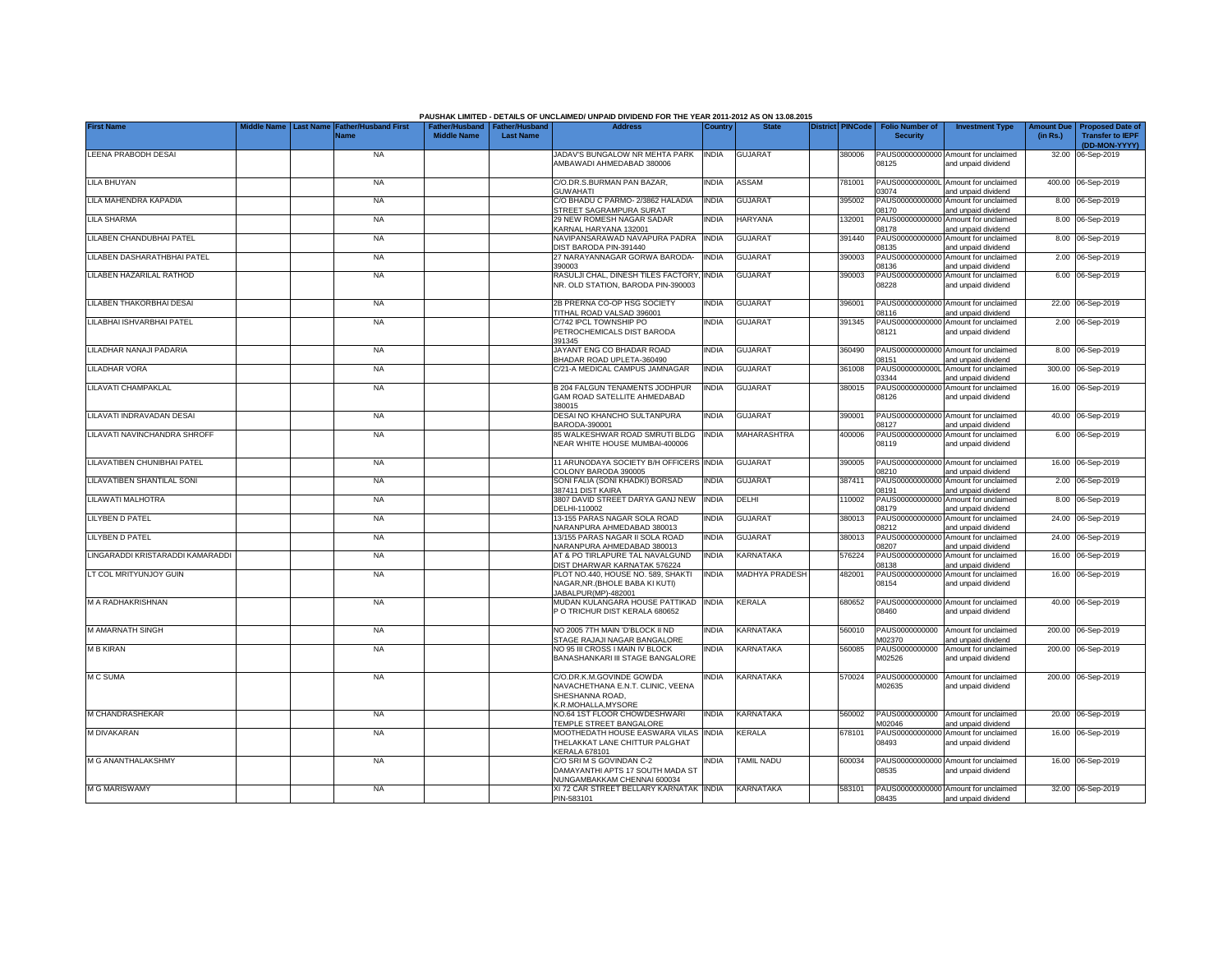|                           |                  |                              |                                                       |                  | PAUSHAK LIMITED - DETAILS OF UNCLAIMED/ UNPAID DIVIDEND FOR THE YEAR 2011-2012 AS ON 13.08.2015          |              |                       |                         |                                           |                                                                    |                               |                                                                     |
|---------------------------|------------------|------------------------------|-------------------------------------------------------|------------------|----------------------------------------------------------------------------------------------------------|--------------|-----------------------|-------------------------|-------------------------------------------|--------------------------------------------------------------------|-------------------------------|---------------------------------------------------------------------|
| <b>First Name</b>         | <b>Last Name</b> | Father/Husband First<br>Name | Father/Husband   Father/Husband<br><b>Middle Name</b> | <b>Last Name</b> | <b>Address</b>                                                                                           | Country      | <b>State</b>          | <b>District PINCode</b> | <b>Folio Number of</b><br><b>Security</b> | <b>Investment Type</b>                                             | <b>Amount Due</b><br>(in Rs.) | <b>Proposed Date of</b><br><b>Transfer to IEPF</b><br>(DD-MON-YYYY) |
| M GEETHA RAO              |                  | <b>NA</b>                    |                                                       |                  | TWIN HOUSE" "RAO NIVAS" 9TH CROSS<br>RAMESH NAGAR MARATHAHALLI PO<br>BANGALORE 560037                    | <b>INDIA</b> | <b>KARNATAKA</b>      | 560037                  | PAUS00000000000<br>08457                  | Amount for unclaimed<br>and unpaid dividend                        |                               | 16.00 06-Sep-2019                                                   |
| M GOPALAKRISHNA           |                  | <b>NA</b>                    |                                                       |                  | NO.30 II MAIN CKC GARGEN<br>SHANTINAGAR BANGALORE                                                        | <b>INDIA</b> | KARNATAKA             | 560027                  | PAUS0000000000<br>M02064                  | Amount for unclaimed                                               |                               | 100.00 06-Sep-2019                                                  |
| M K JAYA PRAKASH          |                  | <b>NA</b>                    |                                                       |                  | TALLAM PHARMACEUTICALS 80/A3(7) I<br>FLOOR ,I MAIN 2ND STAGE, INDUSTRIAL<br>SUBURB YESHWANTPUR.BANGALORE | INDIA        | KARNATAKA             | 560022                  | PAUS0000000000<br>M02379                  | and unpaid dividend<br>Amount for unclaimed<br>and unpaid dividend |                               | 1300.00 06-Sep-2019                                                 |
| <b>M KRISHNAN</b>         |                  | <b>NA</b>                    |                                                       |                  | 14 'O' BLOCK RAMA KAMATHUPURAM T<br>VAGAR CHENNAI-600017                                                 | <b>INDIA</b> | <b>TAMIL NADU</b>     | 600017                  | PAUS00000000000<br>08445                  | Amount for unclaimed<br>and unpaid dividend                        |                               | 2.00 06-Sep-2019                                                    |
| <b>OAH M M</b>            |                  | <b>NA</b>                    |                                                       |                  | B-21 RBI STAFF QUARTERS P B NO 4243<br>OSBORNE ROAD BANGALORE 560042                                     | <b>INDIA</b> | KARNATAKA             | 560042                  | PAUS00000000000<br>08741                  | Amount for unclaimed<br>and unpaid dividend                        |                               | 32.00 06-Sep-2019                                                   |
| M MATEEN KHAN             |                  | <b>NA</b>                    |                                                       |                  | H.NO.89/I VANKATARAO BUILDING.<br>POST:NILEKANI-SIRSI DIST.UTTARA<br>KANNADA KARNATAKA                   | ndia         | <b>KARNATAKA</b>      | 581403                  | PAUS00000000000<br>08746                  | Amount for unclaimed<br>and unpaid dividend                        |                               | 66.00 06-Sep-2019                                                   |
| M MUTHUPALANIAPPAN        |                  | <b>NA</b>                    |                                                       |                  | MIDAS INDIA PHARMACIETICALS 13/1<br>BISHOP LANE PURASAWALKKAM<br>CHENNAI                                 | <b>INDIA</b> | <b>TAMIL NADU</b>     | 600007                  | M03476                                    | PAUS0000000000 Amount for unclaimed<br>and unpaid dividend         |                               | 300.00 06-Sep-2019                                                  |
| <b>M N BABULAL</b>        |                  | <b>NA</b>                    |                                                       |                  | 13/50 A-4 KAMALANAGAR ANANTAPUR<br>515001                                                                | <b>INDIA</b> | <b>ANDHRA PRADESH</b> | 515001                  | PAUS00000000000<br>08519                  | Amount for unclaimed<br>and unpaid dividend                        |                               | 8.00 06-Sep-2019                                                    |
| M N SEETHALAKSHMY         |                  | <b>NA</b>                    |                                                       |                  | ADITYA" PLOT NO 5 10TH STREET<br>EASWARAN NAGAR PAMMAL PO<br>CHENNAI 600075                              | <b>NDIA</b>  | <b>TAMIL NADU</b>     | 600075                  | PAUS00000000000<br>08513                  | Amount for unclaimed<br>and unpaid dividend                        |                               | 8.00 06-Sep-2019                                                    |
| <b>MPSINGH</b>            |                  | <b>NA</b>                    |                                                       |                  | UJJWAL LTD SHASHI BUILDING 4/18<br>ASAF ALI ROAD NEW DELHI                                               | <b>INDIA</b> | DELHI                 | 10002                   | PAUS0000000000<br>M03870                  | Amount for unclaimed<br>and unpaid dividend                        |                               | 200.00 06-Sep-2019                                                  |
| M PRAKASHBABU             |                  | M NARAYANAPPA                |                                                       |                  | 10/316 FLAT NO.405 4TH FLOOR,<br>CHADRAPRIYA RESIDENCY ADIMURTY<br>NAGAR ANANTAPUR                       | <b>NDIA</b>  | <b>ANDHRA PRADESH</b> | 515001                  | PAUS0000000000<br>12446                   | Amount for unclaimed<br>and unpaid dividend                        |                               | 200.00 06-Sep-2019                                                  |
| <b>M R GANGADHAR</b>      |                  | <b>NA</b>                    |                                                       |                  | 43-A POCKET III MAYUR VIHAR DELHI<br>110091                                                              | <b>INDIA</b> | DELHI                 | 110091                  | PAUS0000000000<br>08661                   | Amount for unclaimed<br>and unpaid dividend                        |                               | 8.00 06-Sep-2019                                                    |
| <b>M R JAGADEESWARAN</b>  |                  | <b>NA</b>                    |                                                       |                  | 10/224-A RASTRAPATHI STREET<br>PARAMMAKADI TN 623707                                                     | <b>NDIA</b>  | <b>TAMIL NADU</b>     | 323707                  | PAUS0000000000<br>08838                   | Amount for unclaimed<br>and unpaid dividend                        |                               | 66.00 06-Sep-2019                                                   |
| <b>M R RAJARAMAN</b>      |                  | <b>NA</b>                    |                                                       |                  | 15 ILAYARAJA STREET A A ROAD<br>VIPLAPURAM MADURAI                                                       | <b>NDIA</b>  | <b>TAMIL NADU</b>     | 325012                  | PAUS0000000000<br>M03530                  | Amount for unclaimed<br>and unpaid dividend                        |                               | 300.00 06-Sep-2019                                                  |
| <b>M RADHA</b>            |                  | <b>NA</b>                    |                                                       |                  | W/O.MR.M. VENUNANDA, 'PARVATHI<br>NILAYA', ANANTHPUR COLONY,<br>SATYANARAYANAPET, II CROSS               | <b>NDIA</b>  | KARNATAKA             | 583101                  | PAUS0000000000<br>M04870                  | Amount for unclaimed<br>and unpaid dividend                        |                               | 200.00 06-Sep-2019                                                  |
| <b>M RAJU</b>             |                  | <b>NA</b>                    |                                                       |                  | 5/73 V STREET TAGORE NAGAR<br>TIRUPALAI MADURAI                                                          | <b>INDIA</b> | <b>TAMIL NADU</b>     | 625014                  | PAUS0000000000<br>M03507                  | Amount for unclaimed<br>and unpaid dividend                        |                               | 300.00 06-Sep-2019                                                  |
| <b>M RAMASWAMY</b>        |                  | <b>NA</b>                    |                                                       |                  | 18/1 4TH MAIN JAYA LAKSHMIPURAM<br><b>MYSORE</b>                                                         | <b>INDIA</b> | KARNATAKA             | 570012                  | PAUS0000000000<br>M02565                  | Amount for unclaimed<br>and unpaid dividend                        |                               | 200.00 06-Sep-2019                                                  |
| M S ANANTHA RAMAN         |                  | <b>NA</b>                    |                                                       |                  | NO 21 II MAIN ROAD SESHADRIPURAM<br>BANGALORE-560020                                                     | INDIA        | KARNATAKA             | 560020                  | PAUS00000000000<br>08678                  | Amount for unclaimed<br>and unpaid dividend                        |                               | 8.00 06-Sep-2019                                                    |
| <b>M S CHANDRA SHEKAR</b> |                  | <b>NA</b>                    |                                                       |                  | NO 21 SECOND MAIN SESHADRIPURAM<br>BANGALORE-560020                                                      | <b>INDIA</b> | KARNATAKA             | 560020                  | PAUS00000000000<br>08679                  | Amount for unclaimed<br>and unpaid dividend                        |                               | 8.00 06-Sep-2019                                                    |
| M S DHANANJAYA            |                  | <b>NA</b>                    |                                                       |                  | NO 567 10 CROSS J P NAGAR III PHASE<br>BANGALORE                                                         | <b>INDIA</b> | <b>KARNATAKA</b>      | 560078                  | PAUS0000000000<br>M02354                  | Amount for unclaimed<br>and unpaid dividend                        |                               | 200.00 06-Sep-2019                                                  |
| <b>M S GANAPATHI</b>      |                  | <b>NA</b>                    |                                                       |                  | NO 21 SECOND MAIN SESHADRIPURAM<br>BANGALORE-560020                                                      | <b>INDIA</b> | KARNATAKA             | 60020                   | PAUS00000000000<br>08677                  | Amount for unclaimed<br>and unpaid dividend                        |                               | 8.00 06-Sep-2019                                                    |
| M S LALITHAMMA            |                  | <b>NA</b>                    |                                                       |                  | NO 21 SECOND MAIN SESHADRIPURAM INDIA<br>BANGALORE-560020                                                |              | <b>KARNATAKA</b>      | 560020                  | 08502                                     | PAUS00000000000 Amount for unclaimed<br>and unpaid dividend        |                               | 8.00 06-Sep-2019                                                    |
| <b>M S RAJARATHNAM</b>    |                  | <b>NA</b>                    |                                                       |                  | M-98/5 VII AVENUE BESANTNAGAR<br>CHENNAI 600090                                                          | <b>NDIA</b>  | <b>TAMIL NADU</b>     | 600090                  | 08529                                     | PAUS00000000000 Amount for unclaimed<br>and unpaid dividend        |                               | 8.00 06-Sep-2019                                                    |
| M S SANKARANARAYANAN      |                  | <b>NA</b>                    |                                                       |                  | SHREYAS' E 33 SASTRI NAGAR<br>KARAMANA TRIVANDRUM KERALA-<br>695002                                      | <b>NDIA</b>  | <b>KERALA</b>         | 395002                  | 08292                                     | PAUS00000000000 Amount for unclaimed<br>and unpaid dividend        |                               | 16.00 06-Sep-2019                                                   |
| <b>M SHANKAR</b>          |                  | MANI                         |                                                       |                  | NO 4/461 MUTHAMIZH NAGAR 87 TH<br>STREET KODUNGAIYURCHENNAI                                              | <b>INDIA</b> | <b>TAMIL NADU</b>     | 600118                  | 79006                                     | PAUS12010600019 Amount for unclaimed<br>and unpaid dividend        |                               | 20.00 06-Sep-2019                                                   |
| <b>M SUBBU</b>            |                  | <b>NA</b>                    |                                                       |                  | MIDASINDIA PHARMACEUTICALS 13/1<br>BISHOP LANE PURASWALKKAM<br>CHENNAI                                   | <b>INDIA</b> | <b>TAMIL NADU</b>     | 600007                  | M03479                                    | PAUS0000000000 Amount for unclaimed<br>and unpaid dividend         |                               | 300.00 06-Sep-2019                                                  |
| M UDAYA SHANKAR           |                  | <b>NA</b>                    |                                                       |                  | S/O P.MARIAPPA D.NO.517, SHREYAS<br>18TH CROSS 25TH MAIN, II STAGE, D<br>BLOCK.J.P.NAGAR.                | <b>INDIA</b> | KARNATAKA             | 570008                  | M02500                                    | PAUS0000000000 Amount for unclaimed<br>and unpaid dividend         |                               | 200.00 06-Sep-2019                                                  |
| M UMA MAHESWARI           |                  | <b>NA</b>                    |                                                       |                  | 52 TATCHI ARUNACHALA ST 2ND FLOOR INDIA<br>MYLAPORE CHENNAI 600004                                       |              | <b>TAMIL NADU</b>     | 600004                  | 08795                                     | PAUS00000000000 Amount for unclaimed<br>and unpaid dividend        |                               | 16.00 06-Sep-2019                                                   |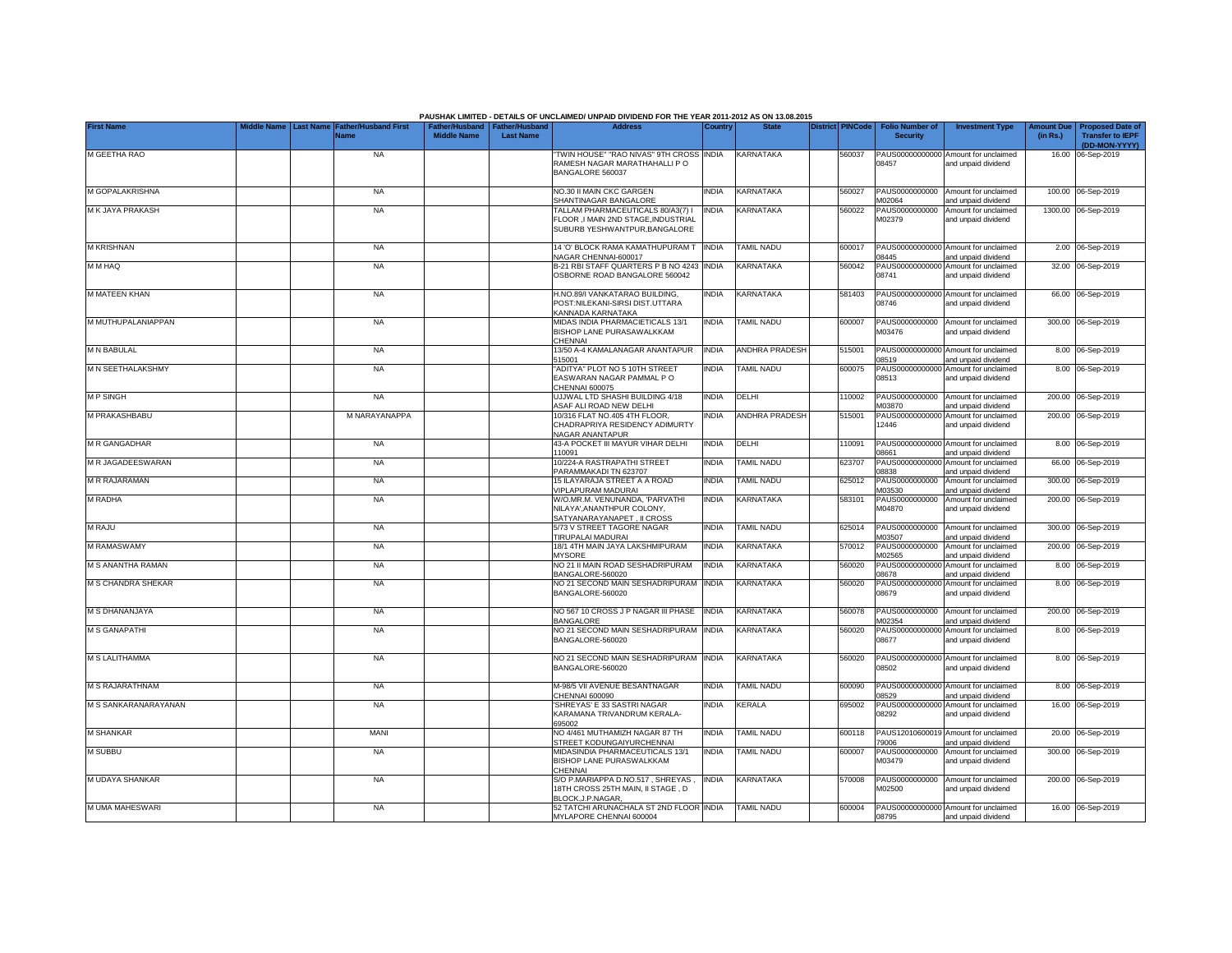|                                    |                                        |                                            |                    |                                                     | PAUSHAK LIMITED - DETAILS OF UNCLAIMED/ UNPAID DIVIDEND FOR THE YEAR 2011-2012 AS ON 13.08.2015         |              |                       |                         |                                           |                                                             |                               |                                                                     |
|------------------------------------|----------------------------------------|--------------------------------------------|--------------------|-----------------------------------------------------|---------------------------------------------------------------------------------------------------------|--------------|-----------------------|-------------------------|-------------------------------------------|-------------------------------------------------------------|-------------------------------|---------------------------------------------------------------------|
| <b>First Name</b>                  | <b>Middle Name</b><br><b>Last Name</b> | <b>Father/Husband First</b><br><b>Name</b> | <b>Middle Name</b> | Father/Husband   Father/Husband<br><b>Last Name</b> | <b>Address</b>                                                                                          | Country      | <b>State</b>          | <b>District PINCode</b> | <b>Folio Number of</b><br><b>Security</b> | <b>Investment Type</b>                                      | <b>Amount Due</b><br>(in Rs.) | <b>Proposed Date of</b><br><b>Transfer to IEPF</b><br>(DD-MON-YYYY) |
| M V BHADRINATH                     |                                        | <b>NA</b>                                  |                    |                                                     | NO.22, I FLOOR, 4TH CROSS, J.M.LANE,<br><b>BALEPET,</b>                                                 | <b>INDIA</b> | <b>KARNATAKA</b>      | 560053                  | PAUS0000000000<br>M05045                  | Amount for unclaimed<br>and unpaid dividend                 |                               | 100.00 06-Sep-2019                                                  |
| M V KRISHNAVENAMMA                 |                                        | <b>NA</b>                                  |                    |                                                     | <b>HNO 136 BAGEPALLI TOWN</b>                                                                           | <b>NDIA</b>  | KARNATAKA             | 561207                  | PAUSIN301696120<br>50218                  | Amount for unclaimed<br>and unpaid dividend                 |                               | 78.00 06-Sep-2019                                                   |
| M V SUBBARAO                       |                                        | <b>NA</b>                                  |                    |                                                     | D N S-78-30/4 III RD LINE ASHOK NAGAR<br><b>GUNTUR 522002</b>                                           | <b>INDIA</b> | <b>ANDHRA PRADESH</b> | 522002                  | PAUS0000000000<br>08799                   | Amount for unclaimed<br>and unpaid dividend                 |                               | 32.00 06-Sep-2019                                                   |
| M V SUBBARAO                       |                                        | <b>NA</b>                                  |                    |                                                     | FLAT NO A-7 PRAGATI APARTMENTS 5/2<br>CHANDRAMOULI NAGAR GUNTUR A P<br>522001                           | <b>INDIA</b> | <b>ANDHRA PRADESH</b> | 522001                  | PAUS0000000000<br>08793                   | Amount for unclaimed<br>and unpaid dividend                 |                               | 100.00 06-Sep-2019                                                  |
| M VALLIKKANNU                      |                                        | <b>NA</b>                                  |                    |                                                     | C/O. M. VISWANATH FLAT NO. C4. EAST<br>CREST APARTMENT 149 L.B. ROAD.<br>THIRUVANMIYUR CHENNAI 600041   | <b>INDIA</b> | <b>TAMIL NADU</b>     | 600041                  | 08561                                     | PAUS00000000000 Amount for unclaimed<br>and unpaid dividend |                               | 8.00 06-Sep-2019                                                    |
| <b>MADAN LAL MOHINDRU</b>          |                                        | <b>NA</b>                                  |                    |                                                     | 1/6318 GALI NO 4 EAST ROHTAS NAGAR<br>SHAHDARA DELHI-110032                                             | <b>INDIA</b> | DELHI                 | 10032                   | PAUS00000000000<br>08658                  | Amount for unclaimed<br>and unpaid dividend                 |                               | 24.00 06-Sep-2019                                                   |
| MADAN MOHAN B SHARMA               |                                        | <b>NA</b>                                  |                    |                                                     | C/O RUGHLALL RAMESHWARLALL 207<br>MAHARSHI DEBENDRA ROAD<br>CALCUTTA-700070                             | <b>INDIA</b> | <b>WEST BENGAL</b>    | 700070                  | PAUS00000000000<br>08682                  | Amount for unclaimed<br>and unpaid dividend                 |                               | 8.00 06-Sep-2019                                                    |
| MADAN MOHAN BAKSHI                 |                                        | <b>NA</b>                                  |                    |                                                     | #504 LOTUS BLOCK AMRAVATI<br>ENCLAVE PO<br>CHANDIMANDIRPANCHIKULA                                       | <b>NDIA</b>  | <b>HARYANA</b>        | 34107                   | PAUS00000000000<br>08577                  | Amount for unclaimed<br>and unpaid dividend                 |                               | 16.00 06-Sep-2019                                                   |
| <b>MADAN MOHAN SHARMA</b>          |                                        | <b>NA</b>                                  |                    |                                                     | C/O ALEMBIC CHEMICAL WORKS CO<br>LTD 22 ALBERT ROAD AMRITSAR-143001                                     | <b>INDIA</b> | <b>PUNJAB</b>         | 143001                  | 08448                                     | PAUS00000000000 Amount for unclaimed<br>and unpaid dividend |                               | 16.00 06-Sep-2019                                                   |
| <b>MADAN PAL SHARMA</b>            |                                        | <b>NA</b>                                  |                    |                                                     | C/O HARISH CHANDER MITTAL G-12<br>LAXMI NAGAR NR VIJAY CHOWK DELHI<br>110092                            | ndia         | DELHI                 | 10092                   | 08660                                     | PAUS00000000000 Amount for unclaimed<br>and unpaid dividend |                               | 8.00 06-Sep-2019                                                    |
| MADAN T KUNDNANI                   |                                        | <b>NA</b>                                  |                    |                                                     | 7/A GOKUL NIVAS LT P N KOTNIS PATH<br>MAHIM MUMBAI 400016                                               | <b>INDIA</b> | <b>MAHARASHTRA</b>    | 400016                  | PAUS00000000000<br>08835                  | Amount for unclaimed<br>and unpaid dividend                 |                               | 8.00 06-Sep-2019                                                    |
| MADANKANWAR                        |                                        | <b>NA</b>                                  |                    |                                                     | C/O.BHANDARI MEDICALS 117.<br>NYNIAPPA NAICKEN ST., CHENNAI                                             | <b>NDIA</b>  | <b>TAMIL NADU</b>     | 600003                  | PAUS0000000000<br>M00536                  | Amount for unclaimed<br>and unpaid dividend                 |                               | 2000.00 06-Sep-2019                                                 |
| MADANLAL CHIMANLAL JAISWAL         |                                        | <b>NA</b>                                  |                    |                                                     | M-96/414 SARASWATINAGAR<br>POLYTECHNIC POST OFFICE<br>AHMEDABAD-380015                                  | <b>INDIA</b> | <b>GUJARAT</b>        | 380015                  | PAUS00000000000<br>08293                  | Amount for unclaimed<br>and unpaid dividend                 |                               | 6.00 06-Sep-2019                                                    |
| MADDI HEMASUNDARI                  |                                        | <b>NA</b>                                  |                    |                                                     | W/O MR.NAGESWARA RAO,<br>20/411, POTTI SRIRAMULU STREET<br>CHILAKALURIPETA, GUNTUR                      | <b>INDIA</b> | <b>ANDHRA PRADESH</b> | 522616                  | PAUS0000000000<br>N00855                  | Amount for unclaimed<br>and unpaid dividend                 |                               | 200.00 06-Sep-2019                                                  |
| MADDUR SUBBARAO SRINIVAS           |                                        | <b>NA</b>                                  |                    |                                                     | "APEKSHE" 53/33 30TH CROSS 7TH<br>BLOCK JAYANAGAR BANGALORE                                             | <b>INDIA</b> | KARNATAKA             | 560082                  | PAUS0000000000<br>M05063                  | Amount for unclaimed<br>and unpaid dividend                 |                               | 100.00 06-Sep-2019                                                  |
| MADHAV SHANKAR PAVGI               |                                        | <b>NA</b>                                  |                    |                                                     | 17 RAM NIWAS BRIJ ENCLAVE<br>SUNDARPUR VARANASI 221005                                                  | <b>INDIA</b> | <b>UTTAR PRADESH</b>  | 221005                  | 08463                                     | PAUS00000000000 Amount for unclaimed<br>and unpaid dividend |                               | 50.00 06-Sep-2019                                                   |
| MADHAV SHANKAR PAVGI               |                                        | <b>NA</b>                                  |                    |                                                     | 17 RAM NIVAS BRIJ ENCLAVE<br>SUNDARPUR VARANASI 221005                                                  | <b>INDIA</b> | <b>UTTAR PRADESH</b>  | 221005                  | 08244                                     | PAUS00000000000 Amount for unclaimed<br>and unpaid dividend |                               | 32.00 06-Sep-2019                                                   |
| MADHAVDAS B GULWANI                |                                        | <b>NA</b>                                  |                    |                                                     | KISHORE TEXTILE SILK MILLS 6 A<br>GULWANI COMPOUND UDHNA-394210                                         | <b>INDIA</b> | <b>GUJARAT</b>        | 394210                  | 08586                                     | PAUS00000000000 Amount for unclaimed<br>and unpaid dividend |                               | 8.00 06-Sep-2019                                                    |
| MADHAVI R PRAKASH                  |                                        | <b>NA</b>                                  |                    |                                                     | 431/A, 9th Cross Girinager II Phase                                                                     | <b>INDIA</b> | KARNATAKA             | 560085                  | M05433                                    | PAUS0000000000 Amount for unclaimed<br>and unpaid dividend  |                               | 100.00 06-Sep-2019                                                  |
| MADHIRA SAROJANI                   |                                        | <b>NA</b>                                  |                    |                                                     | 495 I I T KANPUR                                                                                        | <b>INDIA</b> | <b>UTTAR PRADESH</b>  | 208016                  | PAUS0000000000<br>M05189                  | Amount for unclaimed<br>and unpaid dividend                 |                               | 1200.00 06-Sep-2019                                                 |
| MADHU A BAJAJ                      |                                        | <b>NA</b>                                  |                    |                                                     | 35 NUTAN CLOTH MARKET O/S RAIPUR<br>GATE AHMEDABAD 380022                                               | <b>INDIA</b> | <b>GUJARAT</b>        | 380022                  | PAUS00000000000<br>08787                  | Amount for unclaimed<br>and unpaid dividend                 |                               | 8.00 06-Sep-2019                                                    |
| MADHU AGRAWAL                      |                                        | <b>NA</b>                                  |                    |                                                     | 1/22 ROOP NAGAR                                                                                         | india        | <b>DELHI</b>          | 10007                   | 92625                                     | PAUSIN300206106 Amount for unclaimed<br>and unpaid dividend |                               | 16.00 06-Sep-2019                                                   |
| MADHU BALA KAKAR                   |                                        | <b>NA</b>                                  |                    |                                                     | 29/99 WEST PATEL NAGAR NEW DELHI-<br>110008                                                             | <b>INDIA</b> | <b>DELHI</b>          | 110008                  | PAUS00000000000<br>08570                  | Amount for unclaimed<br>and unpaid dividend                 |                               | 8.00 06-Sep-2019                                                    |
| MADHU BALA NIGAM                   |                                        | <b>NA</b>                                  |                    |                                                     | 15 MIG CHANDRA VIHAR AZADNAGAR<br><b>KANPUR 208002</b>                                                  | <b>INDIA</b> | <b>UTTAR PRADESH</b>  | 208002                  | PAUS00000000000<br>08639                  | Amount for unclaimed<br>and unpaid dividend                 |                               | 8.00 06-Sep-2019                                                    |
| MADHU BHATNAGAR                    |                                        | <b>NA</b>                                  |                    |                                                     | A-6 GREEN PARK EXTENSION NEW-<br>DELHI-110016                                                           | <b>INDIA</b> | DELHI                 | 110016                  | 08653                                     | PAUS00000000000 Amount for unclaimed<br>and unpaid dividend |                               | 8.00 06-Sep-2019                                                    |
| <b>MADHU GUPTA</b>                 |                                        | <b>NA</b>                                  |                    |                                                     | 5-B, ALOPIBAGH DARAGANJ, P.O<br>ALLAHABAD                                                               | <b>NDIA</b>  | <b>UTTAR PRADESH</b>  | 211006                  | PAUS0000000000<br>M01487                  | Amount for unclaimed<br>and unpaid dividend                 |                               | 400.00 06-Sep-2019                                                  |
| MADHU JAIN                         |                                        | <b>NA</b>                                  |                    |                                                     | K-4 A FATEH TIBA M D ROAD ADARSH<br>NAGARJAIPUR                                                         | <b>INDIA</b> | <b>RAJASTHAN</b>      | 302004                  | 08527                                     | PAUS00000000000 Amount for unclaimed<br>and unpaid dividend |                               | 16.00 06-Sep-2019                                                   |
| <b>MADHU SYAL</b>                  |                                        | <b>NA</b>                                  |                    |                                                     | D/21 TEXTILE SOCIETY PRABHADEVI<br>MUMBAI-400025                                                        | <b>INDIA</b> | <b>MAHARASHTRA</b>    | 400025                  | 08557                                     | PAUS00000000000 Amount for unclaimed<br>and unpaid dividend |                               | 8.00 06-Sep-2019                                                    |
| <b>MADHU VARMA</b>                 |                                        | <b>NA</b>                                  |                    |                                                     | KRUSHNA" NEAR LAXMI CINEMA<br>ANAND 388001                                                              | <b>NDIA</b>  | <b>GUJARAT</b>        | 388001                  | 08758                                     | PAUS00000000000 Amount for unclaimed<br>and unpaid dividend |                               | 32.00 06-Sep-2019                                                   |
| MADHUBALA NISHIKANT<br>WALAWALAKAR |                                        | <b>NA</b>                                  |                    |                                                     | C/O MR S J WADKAR 301 EFF<br>JUMBADARSHAN - HSG SOC<br>KOLAONGRI ROAD ANDHERI EAST MUM-<br>BAI 400069 - | <b>INDIA</b> | MAHARASHTRA           | 400069                  | 08339                                     | PAUS00000000000 Amount for unclaimed<br>and unpaid dividend |                               | 16.00 06-Sep-2019                                                   |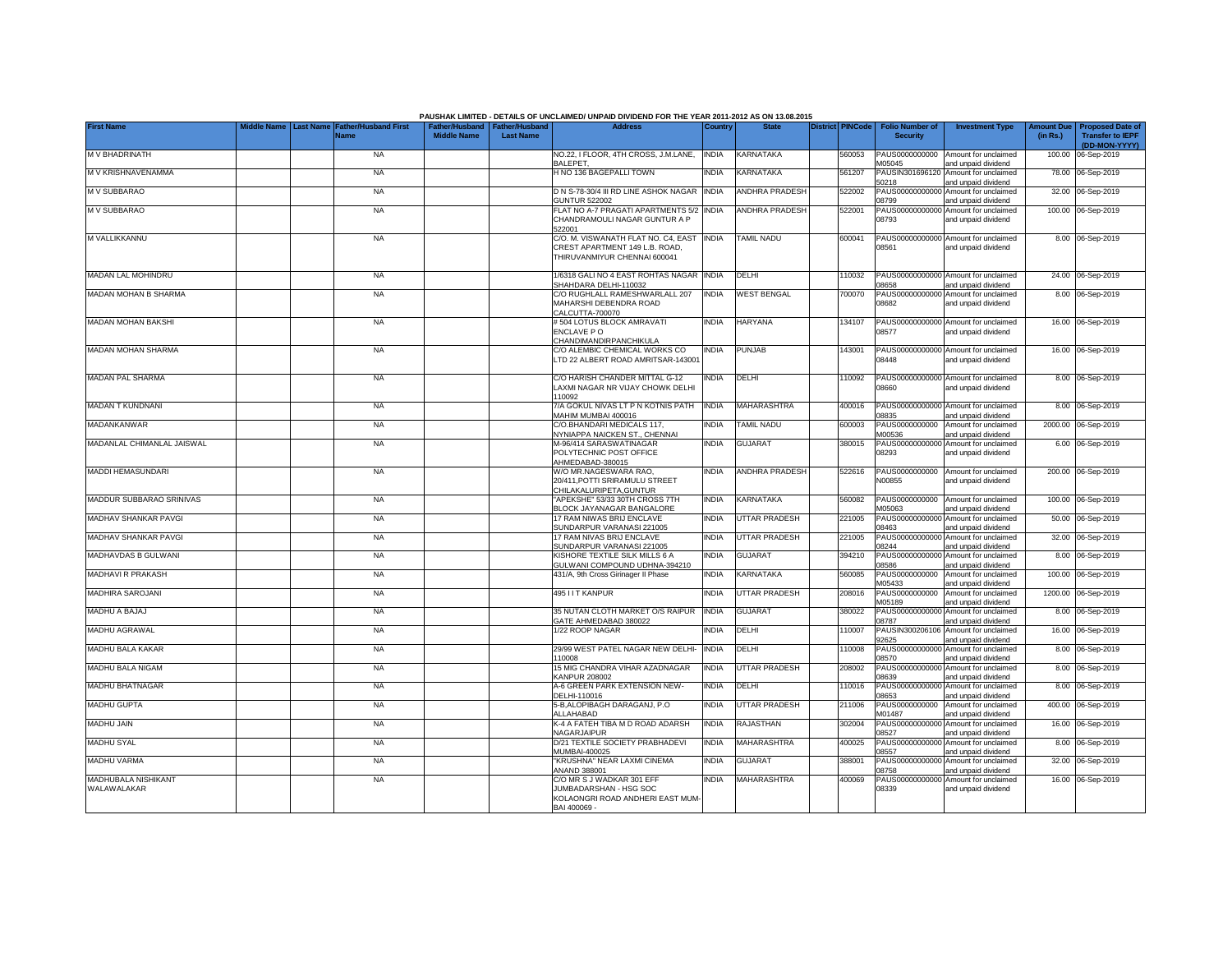|                                   |                                 |                                            |                                                       |                  | PAUSHAK LIMITED - DETAILS OF UNCLAIMED/ UNPAID DIVIDEND FOR THE YEAR 2011-2012 AS ON 13.08.2015 |              |                    |                         |                                           |                                                             |                               |                                                    |
|-----------------------------------|---------------------------------|--------------------------------------------|-------------------------------------------------------|------------------|-------------------------------------------------------------------------------------------------|--------------|--------------------|-------------------------|-------------------------------------------|-------------------------------------------------------------|-------------------------------|----------------------------------------------------|
| <b>First Name</b>                 | Middle Name<br><b>Last Name</b> | <b>Father/Husband First</b><br><b>Name</b> | Father/Husband   Father/Husband<br><b>Middle Name</b> | <b>Last Name</b> | <b>Address</b>                                                                                  | Country      | <b>State</b>       | <b>District PINCode</b> | <b>Folio Number of</b><br><b>Security</b> | <b>Investment Type</b>                                      | <b>Amount Due</b><br>(in Rs.) | <b>Proposed Date of</b><br><b>Transfer to IEPF</b> |
| MADHUBEN GHANSHYAMBHAI PATEL      |                                 | <b>NA</b>                                  |                                                       |                  | C/O GHANSHYAMBHAIS PATEL                                                                        | <b>NDIA</b>  | <b>GUJARAT</b>     | 387240                  |                                           | PAUS00000000000 Amount for unclaimed                        |                               | (DD-MON-YYYY)<br>16.00 06-Sep-2019                 |
|                                   |                                 |                                            |                                                       |                  | VALLABH ST KHARI KOOI SOJITRA VIA<br>NADIADPIN-387240                                           |              |                    |                         | 08298                                     | and unpaid dividend                                         |                               |                                                    |
| MADHUBEN JASHBHAI PATEL           |                                 | <b>NA</b>                                  |                                                       |                  | C/O JYOJASH PRINTING PRESS<br>NAVABAZAR NAKA BARODA-390006                                      | INDIA        | GUJARAT            | 390006                  | 08337                                     | PAUS00000000000 Amount for unclaimed<br>and unpaid dividend |                               | 2.00 06-Sep-2019                                   |
| MADHUBEN VADILAL PANCHAL          |                                 | <b>NA</b>                                  |                                                       |                  | B-10 SIDDHARTHNAGAR SOCIETY NEAR<br>KAMLA NEHRU PARK NIZAMPURA<br><b>BARODA 390002</b>          | <b>INDIA</b> | <b>GUJARAT</b>     | 390002                  | 08734                                     | PAUS00000000000 Amount for unclaimed<br>and unpaid dividend |                               | 2.00 06-Sep-2019                                   |
| MADHUBHAI AMBALAL PATEL           |                                 | <b>NA</b>                                  |                                                       |                  | SHREE AMBICA PULS MILLS STATION<br>ROAD PETLAD-388450                                           | <b>INDIA</b> | <b>GUJARAT</b>     | 388450                  | 05304                                     | PAUS00000000000 Amount for unclaimed<br>and unpaid dividend |                               | 16.00 06-Sep-2019                                  |
| MADHUBHAI PREMJIBHAI KORAT        |                                 | <b>NA</b>                                  |                                                       |                  | AT HALRIYA POST HALRIYA VIA<br>HALALA DIST AMRELI 364630                                        | <b>INDIA</b> | <b>GUJARAT</b>     | 364630                  | PAUS0000000000<br>8340                    | Amount for unclaimed<br>and unpaid dividend                 |                               | 16.00 06-Sep-2019                                  |
| MADHUBHAI PUNJABHAI PATEL         |                                 | <b>NA</b>                                  |                                                       |                  | MAHIJ PARISHRAM SOCIETY<br><b>JUBHANPURA BARODA 390007</b>                                      | INDIA        | <b>GUJARAT</b>     | 390007                  | PAUS0000000000<br>08261                   | Amount for unclaimed<br>and unpaid dividend                 |                               | 6.00 06-Sep-2019                                   |
| MADHUBHAI PUNJABHAI PATEL         |                                 | <b>NA</b>                                  |                                                       |                  | 7 PARISHRAM SOCIETY SUBHANPURA<br>BARODA 390007                                                 | <b>INDIA</b> | <b>GUJARAT</b>     | 390007                  | PAUS0000000000<br>08728                   | Amount for unclaimed<br>and unpaid dividend                 |                               | 100.00 06-Sep-2019                                 |
| MADHUBHAI PUNJABHAI PATEL         |                                 | <b>NA</b>                                  |                                                       |                  | MAHIJ 7 PARISHRAM SOC SUBHANPURA<br><b>BARODA 390007</b>                                        | <b>INDIA</b> | <b>GUJARAT</b>     | 390007                  | PAUS0000000000<br>08730                   | Amount for unclaimed<br>and unpaid dividend                 |                               | 100.00 06-Sep-2019                                 |
| MADHUKANTA GOVINDBHAI MISTRY      |                                 | <b>NA</b>                                  |                                                       |                  | 58 MADHAV BAUG SOCIETY<br><b>MAKARPURA ROAD VADODARA</b>                                        | INDIA        | <b>GUJARAT</b>     | 390009                  | PAUS0000000000<br>M04621                  | Amount for unclaimed<br>and unpaid dividend                 |                               | 200.00 06-Sep-2019                                 |
| MADHUKANTA RAMANLAL SARAIYA       |                                 | <b>NA</b>                                  |                                                       |                  | B/1/3 NEW ALKNANDA NEAR AZAD<br>SOCIETY AMBAWADI AHMEDABAD<br>380015                            | INDIA        | <b>GUJARAT</b>     | 380015                  | 08239                                     | PAUS00000000000 Amount for unclaimed<br>and unpaid dividend |                               | 2.00 06-Sep-2019                                   |
| MADHUKAR GAJANAN JOSHI            |                                 | <b>NA</b>                                  |                                                       |                  | BLOCK NO 9 CHAMPA NIWAS 19<br>WADALA RD PLOT NO 257 MUMBAI-<br>400031                           | <b>INDIA</b> | MAHARASHTRA        | 400031                  | 08302                                     | PAUS00000000000 Amount for unclaimed<br>and unpaid dividend |                               | 22.00 06-Sep-2019                                  |
| MADHUKAR GAJANAN JOSHI            |                                 | <b>NA</b>                                  |                                                       |                  | 9/257 CHAMPA NIWAS 19 VADALA<br>MUMBAI-400031                                                   | <b>INDIA</b> | MAHARASHTRA        | 400031                  | 08301                                     | PAUS00000000000 Amount for unclaimed<br>and unpaid dividend |                               | 22.00 06-Sep-2019                                  |
| MADHUKAR GANPAT CHAUVAN           |                                 | <b>NA</b>                                  |                                                       |                  | KHALAPUR POLICE STATION KHALAPUR<br>DIST KOLABA 410202                                          | <b>INDIA</b> | <b>MAHARASHTRA</b> | 410202                  | PAUS0000000000<br>08462                   | Amount for unclaimed<br>and unpaid dividend                 |                               | 6.00 06-Sep-2019                                   |
| MADHUKAR HASTEKAR                 |                                 | <b>NA</b>                                  |                                                       |                  | 1 RAJ GRAHA OLD MUMBAI RD THANE<br>400602                                                       | <b>INDIA</b> | <b>MAHARASHTRA</b> | 400602                  | 08805                                     | PAUS00000000000 Amount for unclaimed<br>and unpaid dividend |                               | 16.00 06-Sep-2019                                  |
| MADHUKAR RAMCHANDRA RANADIVE      |                                 | <b>NA</b>                                  |                                                       |                  | 98 ANAND PARK AUNDH PUNE 411007                                                                 | <b>INDIA</b> | MAHARASHTRA        | 411007                  | PAUS0000000000<br>08303                   | Amount for unclaimed<br>and unpaid dividend                 | 166.00                        | 06-Sep-2019                                        |
| MADHULIKA CHOUDHRY                |                                 | <b>NA</b>                                  |                                                       |                  | C/O LT RAJIV CHOUDHRY 3C<br>ANURADHA NOFRA NAVY NAGAR<br>COLABA MUMBAI 400005                   | india        | MAHARASHTRA        | 400005                  | PAUS0000000000<br>08873                   | Amount for unclaimed<br>and unpaid dividend                 |                               | 32.00 06-Sep-2019                                  |
| MADHUMALATI HANAMARADDI GANGAL    |                                 | <b>NA</b>                                  |                                                       |                  | C/O H T GANGAL GANGAL NURSING<br>HOME HOUSE HUBLI KARNATAK PIN-<br>580021                       | <b>INDIA</b> | KARNATAKA          | 580021                  | 08438                                     | PAUS00000000000 Amount for unclaimed<br>and unpaid dividend |                               | 40.00 06-Sep-2019                                  |
| <b>MADHURI BISWAS</b>             |                                 | <b>NA</b>                                  |                                                       |                  | A E 756 SECTOR-I SALTLAKE CITY<br>CALCUTTA-700064                                               | INDIA        | <b>WEST BENGAL</b> | 700064                  | 08681                                     | PAUS00000000000 Amount for unclaimed<br>and unpaid dividend |                               | 16.00 06-Sep-2019                                  |
| MADHUSINH MOTISINH SOLANKI        |                                 | <b>NA</b>                                  |                                                       |                  | MUDIA (NANAMUDIA) POST SATHAMBA<br>TAL BAYAD DIST SABARKANTHA 383340                            | <b>INDIA</b> | <b>GUJARAT</b>     | 383340                  | 08342                                     | PAUS00000000000 Amount for unclaimed<br>and unpaid dividend |                               | 2.00 06-Sep-2019                                   |
| MADHUSUDAN KANAIYALAL SHAH        |                                 | <b>NA</b>                                  |                                                       |                  | MEHTA POLE DANI'S KHANCHA BARODA-INDIA<br>390006                                                |              | <b>GUJARAT</b>     | 390006                  | 08343                                     | PAUS00000000000 Amount for unclaimed<br>and unpaid dividend |                               | 6.00 06-Sep-2019                                   |
| MADHUSUDAN MALI                   |                                 | <b>NA</b>                                  |                                                       |                  | PUSHPA BHAVAN" MADANZAMPA<br>ROAD VADODARA                                                      | INDIA        | <b>GUJARAT</b>     | 390001                  | PAUS0000000000<br>M04667                  | Amount for unclaimed<br>and unpaid dividend                 |                               | 200.00 06-Sep-2019                                 |
| MADHUSUDAN MALI                   |                                 | <b>NA</b>                                  |                                                       |                  | PUSHPA BHUVAN" MADANZAMPA<br>ROAD VADODARA                                                      | INDIA        | <b>GUJARAT</b>     | 390001                  | PAUS00000000000<br>12486                  | Amount for unclaimed<br>and unpaid dividend                 |                               | 300.00 06-Sep-2019                                 |
| MADHUSUDAN PRABHAKAR PHATAK       |                                 | PRABHAKAR PHATAK                           |                                                       |                  | FLAT NO-03 3RD FLOOR TULIP, FINAL<br>PLOT NO-83 RAM MANDIR ROAD VILE-<br>PARLE (E)              | India        | MAHARASHTRA        | 400057                  | 13078                                     | PAUS00000000000 Amount for unclaimed<br>and unpaid dividend |                               | 66.00 06-Sep-2019                                  |
| MADHUSUDAN RAMCHANDRA<br>PHATKARE |                                 | <b>NA</b>                                  |                                                       |                  | 1502, GLEN HEIGHTS, CLIFF AVENUE<br>HIRANANDANI GARDENS, POWAL<br>MUMBAI-400076                 | India        | MAHARASHTRA        | 400076                  | 08596                                     | PAUS00000000000 Amount for unclaimed<br>and unpaid dividend |                               | 8.00 06-Sep-2019                                   |
| MADHUSUDAN SHIVSHANKER PANDYA     |                                 | <b>NA</b>                                  |                                                       |                  | 323/9 JAMNADAS BLDG DANDIA BAZAR<br>BARODA-390001                                               | <b>INDIA</b> | <b>GUJARAT</b>     | 390001                  | 08263                                     | PAUS00000000000 Amount for unclaimed<br>and unpaid dividend |                               | 2.00 06-Sep-2019                                   |
| <b>MAFATLAL KANTILAL SONI</b>     |                                 | <b>NA</b>                                  |                                                       |                  | PAINTERNI KHADKI SONIWAD GODHRA<br>PANCHMAHALS 389001                                           | <b>INDIA</b> | GUJARAT            | 389001                  | PAUS00000000000<br>08712                  | Amount for unclaimed<br>and unpaid dividend                 |                               | 2.00 06-Sep-2019                                   |
| <b>MAGAN BAI JAIN</b>             |                                 | <b>NA</b>                                  |                                                       |                  | 1261 VEDWARA MALIWARA CHANDNI<br>CHOWK DELHI 110006                                             | INDIA        | DELHI              | 110006                  | PAUS00000000000<br>08777                  | Amount for unclaimed<br>and unpaid dividend                 |                               | 32.00 06-Sep-2019                                  |
| MAGANBHAI JETHABHAI PATEL         |                                 | <b>NA</b>                                  |                                                       |                  | AT RAMSIKAMPA POST ODHA TAL<br>BAYAD DIST SABARKANTHA 383325                                    | India        | <b>GUJARAT</b>     | 383325                  | 08345                                     | PAUS00000000000 Amount for unclaimed<br>and unpaid dividend |                               | 2.00 06-Sep-2019                                   |
| MAGANBHAI JIWABHAI PATEL          |                                 | <b>NA</b>                                  |                                                       |                  | 5B SHITALKUNJ SOCIETY MANJALPUR<br>NAKA BARODA-390009                                           | <b>INDIA</b> | <b>GUJARAT</b>     | 390009                  | 08346                                     | PAUS00000000000 Amount for unclaimed<br>and unpaid dividend |                               | 6.00 06-Sep-2019                                   |
| MAGANBHAI KALIDAS PATEL           |                                 | <b>NA</b>                                  |                                                       |                  | C/O FRIENDS ELECTRIC STORES BHAN<br>BLDG M G ROAD BARODA-390001                                 | <b>INDIA</b> | <b>GUJARAT</b>     | 390001                  | 08347                                     | PAUS00000000000 Amount for unclaimed<br>and unpaid dividend |                               | 6.00 06-Sep-2019                                   |
| MAGANLAL AMBELAL GANDHI           |                                 | <b>NA</b>                                  |                                                       |                  | BUNDER ROAD OPP PETIT LIBRARY<br>BILIMORA PIN-396321                                            | <b>INDIA</b> | <b>GUJARAT</b>     | 396321                  | 08348                                     | PAUS00000000000 Amount for unclaimed<br>and unpaid dividend |                               | 10.00 06-Sep-2019                                  |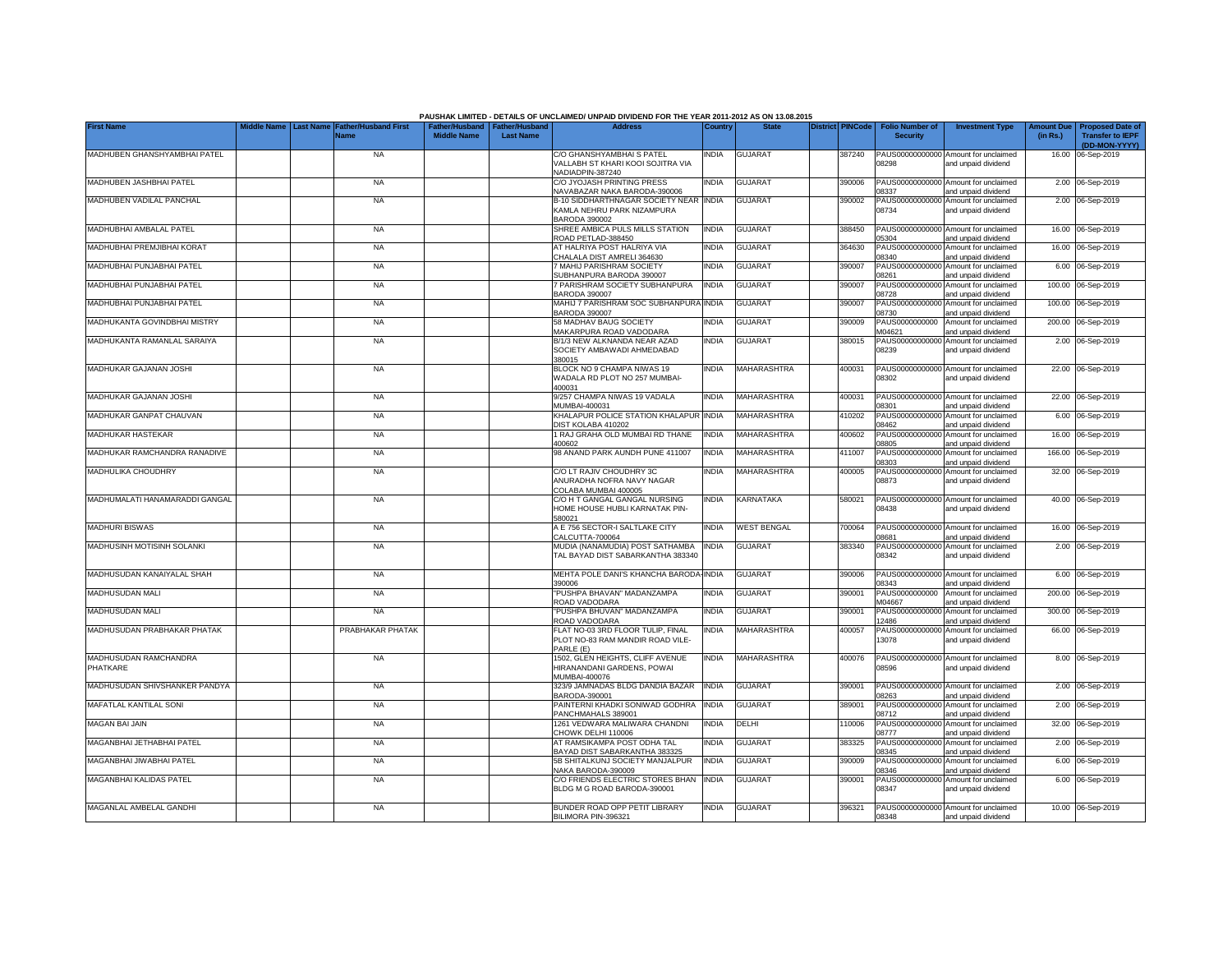|                                               | Middle Name      |                                            |                                                       |                  | PAUSHAK LIMITED - DETAILS OF UNCLAIMED/ UNPAID DIVIDEND FOR THE YEAR 2011-2012 AS ON 13.08.2015<br><b>Address</b> |              | <b>State</b>         |                         |                                           |                                                             |                               |                                                                     |
|-----------------------------------------------|------------------|--------------------------------------------|-------------------------------------------------------|------------------|-------------------------------------------------------------------------------------------------------------------|--------------|----------------------|-------------------------|-------------------------------------------|-------------------------------------------------------------|-------------------------------|---------------------------------------------------------------------|
| <b>First Name</b>                             | <b>Last Name</b> | <b>Father/Husband First</b><br><b>Name</b> | Father/Husband   Father/Husband<br><b>Middle Name</b> | <b>Last Name</b> |                                                                                                                   | Country      |                      | <b>District PINCode</b> | <b>Folio Number of</b><br><b>Security</b> | <b>Investment Type</b>                                      | <b>Amount Due</b><br>(in Rs.) | <b>Proposed Date of</b><br><b>Transfer to IEPF</b><br>(DD-MON-YYYY) |
| MAGANLAL JIVANBHAI BHANVADIA                  |                  | <b>NA</b>                                  |                                                       |                  | LALPUR DIST JAMNAGAR PIN-361170                                                                                   | <b>INDIA</b> | <b>GUJARAT</b>       | 361170                  | 08349                                     | PAUS00000000000 Amount for unclaimed<br>and unpaid dividend |                               | 16.00 06-Sep-2019                                                   |
| MAGANLAL KARSHANBHAI PADALIA                  |                  | <b>NA</b>                                  |                                                       |                  | C/O KRUSHI VIKAS KENDRA NEAR<br>CENTRAL BANK OF INDIA JAM JODHPUR<br>DIST JAMNAGAR PIN-360530                     | INDIA        | <b>GUJARAT</b>       | 360530                  | 08350                                     | PAUS00000000000 Amount for unclaimed<br>and unpaid dividend |                               | 32.00 06-Sep-2019                                                   |
| MAHABALESWAR KANOBA KELUSKAR                  |                  | <b>NA</b>                                  |                                                       |                  | 1286, BASWANGALLI SHAHAPUR<br><b>BELGAUM</b>                                                                      | <b>INDIA</b> | KARNATAKA            | 590001                  | PAUS0000000000<br>M01093                  | Amount for unclaimed<br>and unpaid dividend                 |                               | 200.00 06-Sep-2019                                                  |
| MAHADEVAN PILLAY V                            |                  | <b>NA</b>                                  |                                                       |                  | MAHALAKSHMI NURSING HOME<br>RAMAVARAMPURAM NAGARCOIL<br>TAMILNADU)                                                | INDIA        | TAMIL NADU           | 629001                  | PAUS0000000000<br>V00914                  | Amount for unclaimed<br>and unpaid dividend                 |                               | 400.00 06-Sep-2019                                                  |
| <b>MAHALINGAM SV</b>                          |                  | <b>NA</b>                                  |                                                       |                  | C/O.K.SREEMATHY,36/1, RUKMANI<br><b>STREET, WEST MAMBALAM CHENNAI</b>                                             | India        | TAMIL NADU           | 600033                  | PAUS0000000000<br>S00963                  | Amount for unclaimed<br>and unpaid dividend                 |                               | 80.00 06-Sep-2019                                                   |
| MAHAMADBHAI FATESINH RATHOD                   |                  | <b>NA</b>                                  |                                                       |                  | MASJID FALIA GORWA BARODA 390003                                                                                  | <b>INDIA</b> | <b>GUJARAT</b>       | 390003                  | PAUS0000000000<br>08272                   | Amount for unclaimed<br>and unpaid dividend                 |                               | 2.00 06-Sep-2019                                                    |
| <b>MAHARASI</b>                               |                  | <b>NA</b>                                  |                                                       |                  | 75. OLD.NO.17-A SUBRAMANIA PILLAI<br><b>STREET S.S.COLONY</b>                                                     | <b>INDIA</b> | TAMIL NADU           | 325010                  | PAUS0000000000<br>M05495                  | Amount for unclaimed<br>and unpaid dividend                 |                               | 80.00 06-Sep-2019                                                   |
| MAHAVIR JAIN                                  |                  | <b>MISHRI MAL JAIN</b>                     |                                                       |                  | 75 JAWAHAR NAGAR GODHARA ROAD<br><b>HALOL PANCHMAHAL</b>                                                          | <b>INDIA</b> | <b>GUJARAT</b>       | 389350                  | PAUSIN30164510<br>8447                    | Amount for unclaimed<br>and unpaid dividend                 |                               | 100.00 06-Sep-2019                                                  |
| MAHENDRA BAI KOCHAR                           |                  | <b>NA</b>                                  |                                                       |                  | 10 MIDDLETON STREET 3RD FLOOR<br>CALCUTTA 700071                                                                  | <b>INDIA</b> | <b>WEST BENGAL</b>   | 700071                  | PAUS00000000000<br>08811                  | Amount for unclaimed<br>and unpaid dividend                 |                               | 8.00 06-Sep-2019                                                    |
| MAHENDRA J RANA                               |                  | <b>NA</b>                                  |                                                       |                  | 23-A PATEL SOCIETY OPP<br>MADHAVPURA MARKET SHAHIBAG<br>ROAD AHMEDABAD 380004                                     | INDIA        | <b>GUJARAT</b>       | 380004                  | 08884                                     | PAUS00000000000 Amount for unclaimed<br>and unpaid dividend |                               | 16.00 06-Sep-2019                                                   |
| MAHENDRA KUMAR BHATIA                         |                  | <b>NA</b>                                  |                                                       |                  | UJJWAL LTD 397 3RD C ROAD<br>SARDARPURA JODHPUR 342001                                                            | <b>INDIA</b> | <b>RAJASTHAN</b>     | 342001                  | 08451                                     | PAUS00000000000 Amount for unclaimed<br>and unpaid dividend |                               | 16.00 06-Sep-2019                                                   |
| MAHENDRA LAXMIDAS THAKKER                     |                  | <b>NA</b>                                  |                                                       |                  | KUVERJI DEVSHI CHAWL 2ND FL B S<br>ROAD OPP ZARAPKAR SHOW ROOM<br>DADAR MUMBAI 400028                             | <b>INDIA</b> | MAHARASHTRA          | 400028                  | 08633                                     | PAUS00000000000 Amount for unclaimed<br>and unpaid dividend |                               | 8.00 06-Sep-2019                                                    |
| MAHENDRA POPATLAL SHAH                        |                  | <b>NA</b>                                  |                                                       |                  | SULTANPURA ADHYARU'S POLE<br>BARODA-390001                                                                        | <b>INDIA</b> | <b>GUJARAT</b>       | 390001                  | 08353                                     | PAUS00000000000 Amount for unclaimed<br>and unpaid dividend |                               | 6.00 06-Sep-2019                                                    |
| MAHENDRA PUNJABHAI KHIMASYA                   |                  | <b>NA</b>                                  |                                                       |                  | 2 SAVMIA FLATS ST ZAVIERS COLLEGE<br>ROAD NAVRANGPURA AHMEDABAD<br>380009                                         | <b>INDIA</b> | <b>GUJARAT</b>       | 380009                  | 08667                                     | PAUS00000000000 Amount for unclaimed<br>and unpaid dividend |                               | 8.00 06-Sep-2019                                                    |
| <b>MAHENDRA R SHAH</b>                        |                  | <b>NA</b>                                  |                                                       |                  | C/O RAMANIKLAL & SONS J-20 BOMBAY<br>MARKET UMARWADA SURAT 395010                                                 | <b>INDIA</b> | <b>GUJARAT</b>       | 395010                  | 08472                                     | PAUS00000000000 Amount for unclaimed<br>and unpaid dividend |                               | 8.00 06-Sep-2019                                                    |
| MAHENDRA REVASHANKER TRIVEDI                  |                  | <b>NA</b>                                  |                                                       |                  | 21/3 'L' COLONY ELLISBRIDGE<br>AHMEDABAD-380015                                                                   | INDIA        | <b>GUJARAT</b>       | 380015                  | 08308                                     | PAUS00000000000 Amount for unclaimed<br>and unpaid dividend |                               | 2.00 06-Sep-2019                                                    |
| MAHENDRABHAI ISHWARBHAI PATEL                 |                  | <b>NA</b>                                  |                                                       |                  | NAVIPANSARAWAD NAVAPURA PADRA<br>DIST VADODARA PIN-391440                                                         | <b>INDIA</b> | <b>GUJARAT</b>       | 391440                  | PAUS0000000000<br>08357                   | Amount for unclaimed<br>and unpaid dividend                 |                               | 12.00 06-Sep-2019                                                   |
| MAHENDRABHAI ISHWARBHAI PATEL                 |                  | <b>NA</b>                                  |                                                       |                  | NAVI KANSARWAD PADRA DIST.<br>VADODARA                                                                            | INDIA        | <b>GUJARAT</b>       | 391440                  | 08719                                     | PAUS00000000000 Amount for unclaimed<br>and unpaid dividend |                               | 12.00 06-Sep-2019                                                   |
| MAHENDRABHAI VASANTRAI PANDYA                 |                  | <b>NA</b>                                  |                                                       |                  | 2 PANCHAMRUT SOCIETY BEHIND T B<br>HOSPITAL OPP GEB SUB STATION<br>GOTRI ROAD BARODA 390007                       | <b>INDIA</b> | <b>GUJARAT</b>       | 390007                  | 08291                                     | PAUS00000000000 Amount for unclaimed<br>and unpaid dividend |                               | 2.00 06-Sep-2019                                                    |
| MAHENDRAKUMAR HEMJIBHAI PATEL                 |                  | <b>NA</b>                                  |                                                       |                  | 16, AKSHARDHAM TOWNSHIP<br>BUNGLOW NEHRU CHOKDY BEHIND<br>KALPANA NAGAR SOCIETY,<br>AHMEDABAD DEHGAM              | INDIA        | <b>GUJARAT</b>       | 382305                  | 08358                                     | PAUS00000000000 Amount for unclaimed<br>and unpaid dividend |                               | 16.00 06-Sep-2019                                                   |
| MAHENDRAKUMAR JASHBHAI PATEL                  |                  | <b>NA</b>                                  |                                                       |                  | C/O JASHBHAI HATHIBHAI PATEL AXAR<br>SADAN NR BUS STAND KARAMSAD<br>388325                                        | <b>INDIA</b> | <b>GUJARAT</b>       | 388325                  | 08310                                     | PAUS00000000000 Amount for unclaimed<br>and unpaid dividend |                               | 16.00 06-Sep-2019                                                   |
| MAHENDRAKUMAR KHODIDAS PATEL                  |                  | <b>NA</b>                                  |                                                       |                  | 613/B DAVNI SHERI LAKHA PATEL'S<br>POLE SANKADI SHERI AHMEDABAD<br>380001                                         | India        | <b>GUJARAT</b>       | 380001                  | 08465                                     | PAUS00000000000 Amount for unclaimed<br>and unpaid dividend |                               | 16.00 06-Sep-2019                                                   |
| MAHENDRAKUMAR NATHALAL PATEL                  |                  | <b>NA</b>                                  |                                                       |                  | DIPARA DARWAJA RANDAL MATA'S<br>MADH VISNAGAR 384315                                                              | India        | <b>GUJARAT</b>       | 384315                  | 08803                                     | PAUS00000000000 Amount for unclaimed<br>and unpaid dividend |                               | 6.00 06-Sep-2019                                                    |
| MAHENDRAKUMAR SHIVABHAI PATEL                 |                  | <b>NA</b>                                  |                                                       |                  | BACK GATE 52 VITTHAL NAGAR KARELI<br>BAUGHVADODARA                                                                | <b>INDIA</b> | <b>GUJARAT</b>       | 390018                  | 08724                                     | PAUS00000000000 Amount for unclaimed<br>and unpaid dividend |                               | 82.00 06-Sep-2019                                                   |
| MAHENDRAKUMAR THAKORLAL<br><b>CHHANGAWALA</b> |                  | <b>NA</b>                                  |                                                       |                  | 33 MANGAL PARK GAJARAWADI<br>BARODA-390001                                                                        | INDIA        | <b>GUJARAT</b>       | 390001                  | 08311                                     | PAUS00000000000 Amount for unclaimed<br>and unpaid dividend |                               | 2.00 06-Sep-2019                                                    |
| MAHESH CHAND GUPTA                            |                  | <b>NA</b>                                  |                                                       |                  | 70 GANDHI GANJ HAPUR DIST<br>GHAZIABAD 245101                                                                     | INDIA        | <b>UTTAR PRADESH</b> | 245101                  | 08562                                     | PAUS00000000000 Amount for unclaimed<br>and unpaid dividend |                               | 8.00 06-Sep-2019                                                    |
| MAHESH CHAND JAIN                             |                  | <b>NA</b>                                  |                                                       |                  | C/O DR M C JAIN 64 JAIN MANDIR<br>ABUPURA MUZAFFAR NAGAR-251001                                                   | <b>INDIA</b> | <b>UTTAR PRADESH</b> | 251001                  | 08651                                     | PAUS00000000000 Amount for unclaimed<br>and unpaid dividend |                               | 16.00 06-Sep-2019                                                   |
| <b>MAHESH CHANDRA GUPTA</b>                   |                  | <b>NA</b>                                  |                                                       |                  | S S ROAD LAKHTOKIA GUWAHATI                                                                                       | <b>INDIA</b> | ASSAM                | 781001                  | M03096                                    | PAUS0000000000 Amount for unclaimed<br>and unpaid dividend  |                               | 300.00 06-Sep-2019                                                  |
| MAHESH H MARU                                 |                  | <b>NA</b>                                  |                                                       |                  | FAITH BHOMESHWAR WADI-1<br>AMNAGAR ROAD RAJKOT 360006                                                             | INDIA        | GUJARAT              | 360006                  | 08691                                     | PAUS00000000000 Amount for unclaimed<br>and unpaid dividend |                               | 24.00 06-Sep-2019                                                   |
| <b>MAHESH KUMAR MULL</b>                      |                  | <b>NA</b>                                  |                                                       |                  | FLAT NO 301 6. JAN KALYAN NAGAR<br>SAMRAT - BUILDING MARVE ROAD<br>MALAD WEST MUMBAI 4-00095 -                    | <b>INDIA</b> | MAHARASHTRA          | 400095                  | 08846                                     | PAUS00000000000 Amount for unclaimed<br>and unpaid dividend |                               | 16.00 06-Sep-2019                                                   |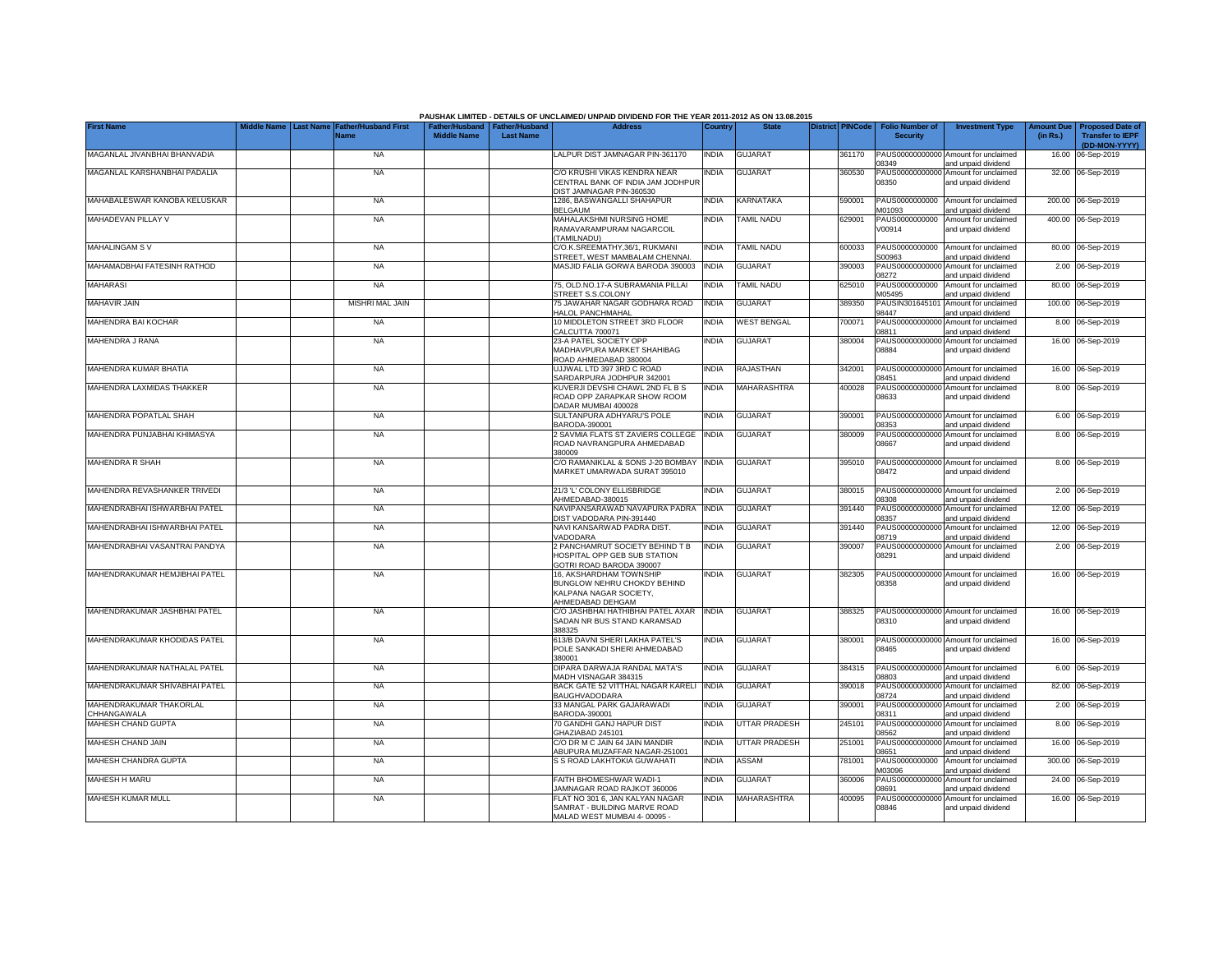|                                             |                                        |                                            |                                                       |                  | PAUSHAK LIMITED - DETAILS OF UNCLAIMED/ UNPAID DIVIDEND FOR THE YEAR 2011-2012 AS ON 13.08.2015                                |              |                       |                         |                                           |                                                                                    |                               |                                                                     |
|---------------------------------------------|----------------------------------------|--------------------------------------------|-------------------------------------------------------|------------------|--------------------------------------------------------------------------------------------------------------------------------|--------------|-----------------------|-------------------------|-------------------------------------------|------------------------------------------------------------------------------------|-------------------------------|---------------------------------------------------------------------|
| <b>First Name</b>                           | <b>Middle Name</b><br><b>Last Name</b> | <b>Father/Husband First</b><br><b>Name</b> | Father/Husband   Father/Husband<br><b>Middle Name</b> | <b>Last Name</b> | <b>Address</b>                                                                                                                 | Country      | <b>State</b>          | <b>District PINCode</b> | <b>Folio Number of</b><br><b>Security</b> | <b>Investment Type</b>                                                             | <b>Amount Due</b><br>(in Rs.) | <b>Proposed Date of</b><br><b>Transfer to IEPF</b><br>(DD-MON-YYYY) |
| <b>MAHESH M PATEL</b>                       |                                        | <b>NA</b>                                  |                                                       |                  | BLOCK NO 109/1 CH-TYPE<br>PETROCHEMICAL TOWNSHIP                                                                               | <b>INDIA</b> | <b>GUJARAT</b>        | 382021                  | 08762                                     | PAUS00000000000 Amount for unclaimed<br>and unpaid dividend                        |                               | 32.00 06-Sep-2019                                                   |
| MAHESH MANUBHAI PATEL                       |                                        | <b>NA</b>                                  |                                                       |                  | GANDHINAGAR 382021<br>9/1/B SHREEJIBAG SOCIETY B/H<br>NAVRANGPUR- A POLICE STATION<br>NAVRANGPURA AHMEDABAD - 380009           | <b>INDIA</b> | <b>GUJARAT</b>        | 380009                  | 08780                                     | PAUS00000000000 Amount for unclaimed<br>and unpaid dividend                        |                               | 66.00 06-Sep-2019                                                   |
| MAHESH SITARAM AMBEGAONKER                  |                                        | <b>NA</b>                                  |                                                       |                  | 6/107 NEO SHASTRI NAGAR SOCIETY                                                                                                | <b>INDIA</b> | MAHARASHTRA           | 400082                  |                                           | PAUS00000000000 Amount for unclaimed                                               |                               | 6.00 06-Sep-2019                                                    |
| MAHESHBABU MAHADEO GHODKE                   |                                        | <b>NA</b>                                  |                                                       |                  | MULUND WEST MUMBAI-400082<br>"SARASWATI" KALUPURA BRAHMIN<br>FALIA NAVA BAZAR BARODA-390006                                    | <b>INDIA</b> | <b>GUJARAT</b>        | 390006                  | 08467<br>08359                            | and unpaid dividend<br>PAUS00000000000 Amount for unclaimed<br>and unpaid dividend |                               | 2.00 06-Sep-2019                                                    |
| MAHESHBHAI MOHANBHAI PATEL                  |                                        | <b>NA</b>                                  |                                                       |                  | "DHANLAXMI", BUNGLOW, OPP A P C<br>VIDHYANAGR ROAD, ANAND, GUJARAT                                                             | INDIA        | <b>GUJARAT</b>        | 388120                  | 08278                                     | PAUS00000000000 Amount for unclaimed<br>and unpaid dividend                        |                               | 2.00 06-Sep-2019                                                    |
| MAHESHCHANDRA OCHHAVLAL VYAS                |                                        | <b>NA</b>                                  |                                                       |                  | B-57 ALEMBIC COLONY BARODA 390003                                                                                              | <b>INDIA</b> | <b>GUJARAT</b>        | 390003                  | PAUS00000000000<br>08257                  | Amount for unclaimed<br>and unpaid dividend                                        |                               | 2.00 06-Sep-2019                                                    |
| MAHESHCHANDRA PRABHASHANKER<br><b>ANDYA</b> |                                        | <b>NA</b>                                  |                                                       |                  | <b>8 SHILPA SOCIETY LALBAUG OPP</b><br>SWIMMING POOL BARODA-390004                                                             | <b>INDIA</b> | <b>GUJARAT</b>        | 390004                  | PAUS00000000000<br>08360                  | Amount for unclaimed<br>and unpaid dividend                                        |                               | 32.00 06-Sep-2019                                                   |
| MAHESHCHANDRA PRABHASHANKER<br><b>ANDYA</b> |                                        | <b>NA</b>                                  |                                                       |                  | <b>8 SHILPA SOCIETY LALBAUG OPP</b><br>SWIMMING POOL BARODA-390004                                                             | <b>INDIA</b> | <b>GUJARAT</b>        | 390004                  | PAUS00000000000<br>08361                  | Amount for unclaimed<br>and unpaid dividend                                        |                               | 32.00 06-Sep-2019                                                   |
| MAHESHCHANDRA SANJULAL PANDYA               |                                        | <b>NA</b>                                  |                                                       |                  | SALATWADA GOVT COLONY BLOCK NO INDIA<br>D/31 BARODA-390001                                                                     |              | <b>GUJARAT</b>        | 390001                  | PAUS00000000000<br>08362                  | Amount for unclaimed<br>and unpaid dividend                                        |                               | 6.00 06-Sep-2019                                                    |
| MAHESHWAR TRIMBAK KHARE                     |                                        | <b>NA</b>                                  |                                                       |                  | KHARE BUNGLOW VRINDAVAN SOCIETY INDIA<br>NAVI PETH PUNE 411030                                                                 |              | MAHARASHTRA           | 411030                  | PAUS00000000000<br>08313                  | Amount for unclaimed<br>and unpaid dividend                                        |                               | 16.00 06-Sep-2019                                                   |
| MAHIJIBHAI JETHABHAI PATEL                  |                                        | <b>NA</b>                                  |                                                       |                  | 34/1 SADHANANAGAR KARELIBAG<br>BARODA 390001                                                                                   | <b>INDIA</b> | <b>GUJARAT</b>        | 390001                  | PAUS00000000000<br>08248                  | Amount for unclaimed<br>and unpaid dividend                                        |                               | 12.00 06-Sep-2019                                                   |
| MAHMAD SHAFI A VOHRA                        |                                        | <b>NA</b>                                  |                                                       |                  | C/O A R VOHRA NR SOMNATH SOAP<br>WORKS PO UMRETH-388220                                                                        | <b>INDIA</b> | <b>GUJARAT</b>        | 388220                  | PAUS00000000000<br>08452                  | Amount for unclaimed<br>and unpaid dividend                                        |                               | 16.00 06-Sep-2019                                                   |
| <b>MAIMUNA KHATOON</b>                      |                                        | <b>NA</b>                                  |                                                       |                  | 3137 SECTOR P-3 VASANT KUNJ NEW<br>DELHI 110030                                                                                | <b>INDIA</b> | DELHI                 | 10030                   | 08652                                     | PAUS00000000000 Amount for unclaimed<br>and unpaid dividend                        |                               | 8.00 06-Sep-2019                                                    |
| <b>MAITREYI S YAJI</b>                      |                                        | <b>NA</b>                                  |                                                       |                  | NO 325 BENAKA II E CROSS 14TH MAIN I INDIA<br><b>BL- OCK III STAGE</b><br>BASAVESHWARANAGAR BANGALO-RE<br>560079 -             |              | <b>KARNATAKA</b>      | 560079                  | 08498                                     | PAUS00000000000 Amount for unclaimed<br>and unpaid dividend                        |                               | 16.00 06-Sep-2019                                                   |
| <b>MAJOR R D SINGH</b>                      |                                        | <b>NA</b>                                  |                                                       |                  | HEAD QUARTERS CME COLLEGE OF<br>MILITARY ENGINEERING CME P O PUNE<br>411031                                                    | <b>INDIA</b> | MAHARASHTRA           | 411031                  | 08522                                     | PAUS00000000000 Amount for unclaimed<br>and unpaid dividend                        |                               | 8.00 06-Sep-2019                                                    |
| MAJOR SATYAPAL SAIGAL                       |                                        | <b>NA</b>                                  |                                                       |                  | A-46/1 NARAINA VIHAR NEW DELHI-<br>110028                                                                                      | INDIA        | DELHI                 | 10028                   | 08656                                     | PAUS00000000000 Amount for unclaimed<br>and unpaid dividend                        |                               | 8.00 06-Sep-2019                                                    |
| MAKAM RAMANJANEYULU                         |                                        | <b>NA</b>                                  |                                                       |                  | M/S.KINGS & CO., SIVALAYAM STREET,<br>PRODDATUR (CUDDAPAH DIST.)                                                               | <b>INDIA</b> | <b>ANDHRA PRADESH</b> | 516360                  | PAUS0000000000<br>M00157                  | Amount for unclaimed<br>and unpaid dividend                                        |                               | 200.00 06-Sep-2019                                                  |
| MALA ARVIND KOTWALA                         |                                        | <b>NA</b>                                  |                                                       |                  | 11/12 DAULAT SOCIETY NR UTKARSH<br>VIDYALA- YA NR UTKARSH VIDYALAYA<br>GADAPURA LIONS - HALL RD RACE<br>COURSE BARODA 390007 - | <b>INDIA</b> | <b>GUJARAT</b>        | 390007                  | 08363                                     | PAUS00000000000 Amount for unclaimed<br>and unpaid dividend                        |                               | 16.00 06-Sep-2019                                                   |
| MALANGBHAI GABUBHAI DUDHWALA                |                                        | NA                                         |                                                       |                  | FATEHPURA BARODA-390006                                                                                                        | <b>INDIA</b> | <b>GUJARAT</b>        | 390006                  | 08455                                     | PAUS00000000000 Amount for unclaimed<br>and unpaid dividend                        |                               | 16.00 06-Sep-2019                                                   |
| MALLAIAH SETTY NAGELLA                      |                                        | NA                                         |                                                       |                  | S/O N SUBBARAYUDU SEETY<br>VELUGODU DIST KURNOOL 518533                                                                        | <b>INDIA</b> | <b>ANDHRA PRADESH</b> | 518533                  | 08506                                     | PAUS00000000000 Amount for unclaimed<br>and unpaid dividend                        |                               | 8.00 06-Sep-2019                                                    |
| MALLESHA HULMANI                            |                                        | PUTTAPPA M HULMANI                         |                                                       |                  | CITY HOSPITAL RMR ROAD DURGIGUDI<br><b>SHIMOGA</b>                                                                             | <b>INDIA</b> | KARNATAKA             | 577201                  | 18072                                     | PAUSIN301926303 Amount for unclaimed<br>and unpaid dividend                        |                               | 600.00 06-Sep-2019                                                  |
| <b>MALTHI RAMASWAMY</b>                     |                                        | <b>NA</b>                                  |                                                       |                  | -31 MAKER KUNDAN GARDEN JUHU<br>ROAD SANTACRUZ WEST MUMBAI<br>400049                                                           | <b>INDIA</b> | MAHARASHTRA           | 400049                  | 08783                                     | PAUS00000000000 Amount for unclaimed<br>and unpaid dividend                        |                               | 32.00 06-Sep-2019                                                   |
| MALTI ARVIND VAGHELA                        |                                        | <b>NA</b>                                  |                                                       |                  | "MOHIT" 8, VAISHALI NAGAR RAJKOT<br>360001                                                                                     | <b>INDIA</b> | <b>GUJARAT</b>        | 360001                  | 08791                                     | PAUS00000000000 Amount for unclaimed<br>and unpaid dividend                        |                               | 8.00 06-Sep-2019                                                    |
| MALTI ASHWIN R PARIKH                       |                                        | <b>NA</b>                                  |                                                       |                  | PARIKH SADAN POOLBARI NAKA<br>SALATWADA VADODARA-390001                                                                        | <b>INDIA</b> | <b>GUJARAT</b>        | 390001                  | PAUS00000000000<br>08314                  | Amount for unclaimed<br>and unpaid dividend                                        |                               | 6.00 06-Sep-2019                                                    |
| <b>MALTI HARWANI</b>                        |                                        | <b>NA</b>                                  |                                                       |                  | MALTI HARWANI PLOT NO 3 GURU<br>NANAK COLONY AJMER 305001                                                                      | <b>INDIA</b> | <b>RAJASTHAN</b>      | 305001                  | PAUS00000000000<br>8806                   | Amount for unclaimed<br>and unpaid dividend                                        |                               | 16.00 06-Sep-2019                                                   |
| <b>MALTI JAIN</b>                           |                                        | <b>NA</b>                                  |                                                       |                  | E-38 G T B NAGAR ALLAHABAD 211016                                                                                              | <b>INDIA</b> | <b>UTTAR PRADESH</b>  | 211016                  | PAUS00000000000<br>08697                  | Amount for unclaimed<br>and unpaid dividend                                        |                               | 32.00 06-Sep-2019                                                   |
| <b>MALTI VAJPEYI</b>                        |                                        | <b>NA</b>                                  |                                                       |                  | 10 BAKERY ROAD HASTINGS CALCUTTA INDIA<br>700022                                                                               |              | <b>WEST BENGAL</b>    | 700022                  | PAUS00000000000<br>08747                  | Amount for unclaimed<br>and unpaid dividend                                        |                               | 16.00 06-Sep-2019                                                   |
| <b>MALTI VAJPEYI</b>                        |                                        | <b>NA</b>                                  |                                                       |                  | 10 BAKERY ROAD HASTINGS CALCUTTA INDIA<br>700022                                                                               |              | <b>WEST BENGAL</b>    | 700022                  | PAUS00000000000<br>08637                  | Amount for unclaimed<br>and unpaid dividend                                        |                               | 16.00 06-Sep-2019                                                   |
| <b>MAMATHA RAO</b>                          |                                        | <b>NA</b>                                  |                                                       |                  | <b>&lt;-24 12TH CROSS I BLOCK</b><br>RAJAJINAGAR BANGALORE-560010                                                              | <b>INDIA</b> | KARNATAKA             | 560010                  | PAUS00000000000<br>08436                  | Amount for unclaimed<br>and unpaid dividend                                        |                               | 32.00 06-Sep-2019                                                   |
| <b>MAMATHA T</b>                            |                                        | <b>NA</b>                                  |                                                       |                  | 41, NALA ROAD NEAR ANITHA SOUND<br>SYSTEMS, CONTONMENT BANGALORE                                                               | <b>INDIA</b> | <b>KARNATAKA</b>      | 560042                  | PAUS0000000000<br>M05516                  | Amount for unclaimed<br>and unpaid dividend                                        |                               | 200.00 06-Sep-2019                                                  |

## **PAUSHAK LIMITED - DETAILS OF UNCLAIMED/ UNPAID DIVIDEND FOR THE YEAR 2011-2012 AS ON 13.08.2015**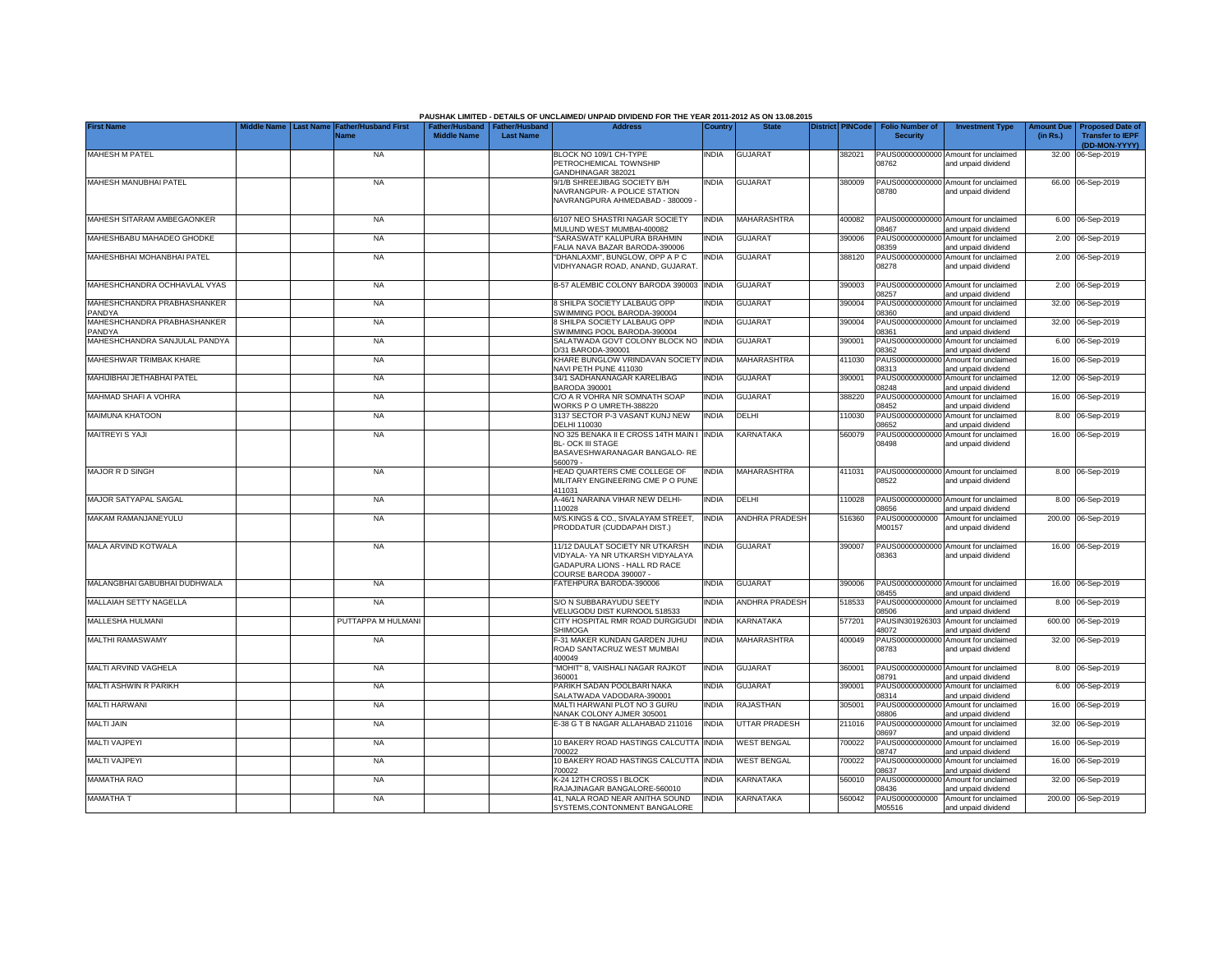| <b>Last Name</b><br>Father/Husband   Father/Husband<br>Name<br><b>Middle Name</b><br><b>Last Name</b><br>(in Rs.)<br><b>Transfer to IEPF</b><br><b>Security</b><br>(DD-MON-YYYY)<br><b>MAMTA RANI</b><br><b>NA</b><br>95 SFS RAJOURI APARTMENTS OPP<br><b>INDIA</b><br>DELHI<br>110064<br>PAUS00000000000 Amount for unclaimed<br>8.00 06-Sep-2019<br>GOVT OF INDIA PRESS NEW DELHI<br>08689<br>and unpaid dividend<br>110064<br>8/6 PUNJABI BAGH EAST AVENUE NEW<br><b>INDIA</b><br>DELHI<br>PAUS00000000000 Amount for unclaimed<br>MAN MOHAN OBEROI<br><b>NA</b><br>110026<br>8.00 06-Sep-2019<br>DELHI-110026<br>08576<br>and unpaid dividend<br><b>MAN MOHAN SURI</b><br><b>NA</b><br>14 A/74 W E A KAROLBAGH NEW DELHI-<br><b>INDIA</b><br>DELHI<br>PAUS00000000000<br>Amount for unclaimed<br>110005<br>16.00 06-Sep-2019<br>110005<br>08572<br>and unpaid dividend<br>MAN MOHAN SYAL<br><b>MAHARASHTRA</b><br>PAUS00000000000<br><b>NA</b><br>D/21 TEXTILA SOCIETY PRABHADEVI<br><b>INDIA</b><br>Amount for unclaimed<br>8.00 06-Sep-2019<br>400004<br>MUMBAI-400004<br>08720<br>and unpaid dividend<br><b>MANAB BHATTACHARYA</b><br>PAUS0000000000<br><b>NA</b><br>14 ISHAVASHYAM BUNGLOWS OPP<br><b>INDIA</b><br><b>GUJARAT</b><br>380015<br>Amount for unclaimed<br>200.00 06-Sep-2019<br>LOVEKUSH SOCIETY 132 FT RING<br>M04577<br>and unpaid dividend<br>ROAD.SATELLITE AHMEDABAD<br><b>MANAHAR TRIVEDI</b><br><b>NA</b><br>MARIYAM MANZIL B/H JUNAGADH ROAD INDIA<br><b>GUJARAT</b><br>PAUS0000000000<br>200.00 06-Sep-2019<br>360370<br>Amount for unclaimed<br><b>JETPUR</b><br>M04120<br>and unpaid dividend<br>AT & PO VANSOLI MANDIR FALIYA TA<br>MANAHARBHAI A PATEL<br><b>NA</b><br><b>INDIA</b><br><b>GUJARAT</b><br>387411<br>PAUS0000000000<br>Amount for unclaimed<br>32.00 06-Sep-2019<br>MAHEMDABAD DIST KHEDA GUJARAT<br>03860<br>and unpaid dividend<br>MANAKLAL KHANDELWAL<br>73 WARDEN ROAD MUMBAI 400026<br>MAHARASHTRA<br>PAUS0000000000<br><b>NA</b><br><b>INDIA</b><br>400026<br>Amount for unclaimed<br>16.00<br>06-Sep-2019<br>8881<br>and unpaid dividend<br>MANCHELLA VENKATA SUBBARAO<br>DOOR NO 26-28-37 JAMMICHETTU<br><b>ANDHRA PRADESH</b><br>PAUS00000000000<br>Amount for unclaimed<br>32.00 06-Sep-2019<br>NA<br><b>INDIA</b><br>522004<br>STREET A T AGRAHARAM GUNTUR<br>08439<br>and unpaid dividend<br>522004<br><b>MANDAKINI RASIK GANDHI</b><br><b>NA</b><br>26 PRAKASH PARK SOCIETY OPP<br><b>INDIA</b><br><b>GUJARAT</b><br>380009<br>PAUS00000000000 Amount for unclaimed<br>16.00 06-Sep-2019<br>COMMERCE COLLEGE NAVRANGPURA<br>8316<br>and unpaid dividend<br>AHMEDABAD-380009<br><b>INDIA</b><br>MAHARASHTRA<br>PAUS00000000000 Amount for unclaimed<br>32.00 06-Sep-2019<br>MANEK ADERJI JIVAASHA<br><b>NA</b><br>62 NEELKANTH APARTMENTS FLAT NO<br>400018<br>4 WORLI HILL ESTATE MUMBAI 400018<br>08253<br>and unpaid dividend<br>MANEKBEN PRANJIVANDAS RANA<br><b>NA</b><br>23-B-PATEL SOCIETY OPP<br><b>INDIA</b><br><b>GUJARAT</b><br>380004<br>PAUS00000000000 Amount for unclaimed<br>8.00 06-Sep-2019<br>MADHAVPURA MARKET SHAHIBAG<br>08613<br>and unpaid dividend<br>ROAD AHMEDABAD-380004<br><b>GUJARAT</b><br>PAUS00000000000 Amount for unclaimed<br>MANGALA AMBALAL PUROHIT<br><b>NA</b><br>1858 DHANTURA POLE POST OFFICE<br><b>INDIA</b><br>380001<br>2.00 06-Sep-2019<br>BLDG DARIAPUR AHMEDABAD-380001<br>08238<br>and unpaid dividend<br>MANGALBHAI FULABHAI PATEL<br>HARIKRIPA NIVAS BARODA PIN-391740<br><b>INDIA</b><br><b>GUJARAT</b><br>391740<br>PAUS00000000000 Amount for unclaimed<br>6.00 06-Sep-2019<br><b>NA</b><br>08364<br>and unpaid dividend<br>MANGALBHAI NARANBHAI PATEL<br><b>NA</b><br>RADODARA TAL-BAYAD DIST<br><b>INDIA</b><br><b>GUJARAT</b><br>383325<br>PAUS0000000000<br>16.00 06-Sep-2019<br>Amount for unclaimed<br>SABARKANTHA PIN 383325<br>08265<br>and unpaid dividend<br>MANGAT KANNAN NAIR<br><b>INDIA</b><br><b>NA</b><br>MANGAT HOUSE P.O. CHOKLI KERALA<br>KERALA<br>670672<br>PAUS0000000000<br>Amount for unclaimed<br>40.00<br>06-Sep-2019<br>M00981<br>and unpaid dividend<br>MANGATAYARAMMA ANDEY<br>C/O SHRI A BHAKTAVATSALUDU 47-14-6<br><b>INDIA</b><br><b>ANDHRA PRADESH</b><br>PAUS0000000000<br>32.00 06-Sep-2019<br><b>NA</b><br>530016<br>Amount for unclaimed<br>DWARAKANAGAR VISAKHAPATNAM-<br>08446<br>and unpaid dividend<br>530016<br>MANGLABEN KANUBHAI DALAL<br><b>NA</b><br>SHRIJI NIVAS SHANTINIVAS SOCIETY<br><b>INDIA</b><br><b>GUJARAT</b><br>389001<br>PAUS0000000000<br>Amount for unclaimed<br>6.00 06-Sep-2019<br>GODHRA DIST PMS PIN-389001<br>08317<br>and unpaid dividend<br><b>MANGUBEN K SHAH</b><br><b>NA</b><br>TALATI BLDG RAMNAGAR SABARMATI<br><b>INDIA</b><br><b>GUJARAT</b><br>380005<br>PAUS0000000000<br>Amount for unclaimed<br>8.00 06-Sep-2019<br>AHMEDABAD-380005<br>08716<br>and unpaid dividend<br>MANHARBHAI BANSIBHAI PATEL<br>SAKAR MANSION SHAHPUR MILL<br><b>GUJARAT</b><br><b>NA</b><br><b>INDIA</b><br>380001<br>PAUS00000000000<br>Amount for unclaimed<br>8.00 06-Sep-2019<br>COMPOUND AHMEDABAD-380001<br>08471<br>and unpaid dividend<br>AT & PO MANGROL TA NANDOD DIST<br>MANHARBHAI RANCHHODBHAI PATEL<br><b>NA</b><br><b>INDIA</b><br><b>GUJARAT</b><br>362225<br>PAUS00000000000 Amount for unclaimed<br>10.00 06-Sep-2019<br>08365<br>BROACH PIN-362225<br>and unpaid dividend<br><b>INDIA</b><br><b>GUJARAT</b><br>PAUS00000000000 Amount for unclaimed<br>MANHARLAL GIRDHARLAL DOSHIT<br><b>NA</b><br>C/O M G DOSHIT & CO 35 EMBASSY<br>380009<br>16.00 06-Sep-2019<br>08469<br>MARKET NAVRANGPURA AHMEDABAD-<br>and unpaid dividend<br>380009<br>MANHARLAL KESHAVLAL SWAMI<br><b>INDIA</b><br><b>NA</b><br>SWAMI COMPOUND AT & PO BODELI<br><b>GUJARAT</b><br>391135<br>PAUS00000000000 Amount for unclaimed<br>50.00 06-Sep-2019<br>DIST BARODA PIN-391135<br>08366<br>and unpaid dividend<br><b>MANHARLAL MANILAL</b><br><b>NA</b><br>C/O MONEY VINIMAY CORP DHOLI KUI<br>India<br><b>GUJARAT</b><br>388450<br>PAUS00000000000<br>Amount for unclaimed<br>4.00 06-Sep-2019<br>PETLAD VIA ANAND DIST KAIRA PIN-<br>08319<br>and unpaid dividend<br>388450<br><b>MANI BHARUCHA</b><br><b>NA</b><br>BHARUCHA BLDG SALAPOSE ROAD<br><b>INDIA</b><br><b>GUJARAT</b><br>380001<br>PAUS00000000000 Amount for unclaimed<br>8.00 06-Sep-2019<br>08704<br>AHMEDABAD-380001<br>and unpaid dividend<br><b>MANI RAMAKRISHNAN</b><br>A/8 NALANDA ANUSHAKTI NAGAR P O<br><b>INDIA</b><br>MAHARASHTRA<br>400094<br>PAUS00000000000<br>Amount for unclaimed<br><b>NA</b><br>8.00 06-Sep-2019<br>MUMBAI 400094<br>08496<br>and unpaid dividend<br>MANIBEN CHHAGANBHAI PATEL<br>C/O M C PATEL & CO STATION ROAD<br><b>INDIA</b><br><b>GUJARAT</b><br>391310<br>PAUS00000000000<br>Amount for unclaimed<br>20.00 06-Sep-2019<br><b>NA</b><br>BAJWA DIST BARODA PIN 391310<br>08237<br>and unpaid dividend<br>MANIK MADHAVE SHEVADE<br><b>UTTAR PRADESH</b><br><b>NA</b><br>HOUSE NO 54 SIDDHESHWAR<br><b>INDIA</b><br>208007<br>PAUS00000000000 Amount for unclaimed<br>10.00 06-Sep-2019<br>GANDHIGRAM KANPUR 208007<br>08251<br>and unpaid dividend<br>MANIKCHAND DEOMANSA KANHED<br><b>NA</b><br>PROFF OF APPLIED MECHANICS B N<br><b>INDIA</b><br>MAHARASHTRA<br>445215<br>PAUS00000000000 Amount for unclaimed<br>20.00 06-Sep-2019<br>COLLEGE OF ENGINEERING PUSAD<br>08494<br>and unpaid dividend<br>445215<br>MANILAL GOKALDAS PATEL<br>AT & POST ANTISAR TAL KAPADVANJ<br><b>INDIA</b><br><b>NA</b><br><b>GUJARAT</b><br>387620<br>PAUS00000000000 Amount for unclaimed<br>2.00 06-Sep-2019<br>KAPADWANJ DIST KHEDA<br>08369<br>and unpaid dividend<br>NIRMALA COLONY NAVAYARD OPP D<br>MANILAL GOPALDAS PARMAR<br><b>INDIA</b><br><b>GUJARAT</b><br>390002<br>16.00 06-Sep-2019<br><b>NA</b><br>PAUS00000000000 Amount for unclaimed<br>CABIN BARODA-390002<br>08370<br>and unpaid dividend |                   |            |                             |  | PAUSHAK LIMITED - DETAILS OF UNCLAIMED/ UNPAID DIVIDEND FOR THE YEAR 2011-2012 AS ON 13.08.2015 |         |              |                         |                        |                        |                   |                         |
|-------------------------------------------------------------------------------------------------------------------------------------------------------------------------------------------------------------------------------------------------------------------------------------------------------------------------------------------------------------------------------------------------------------------------------------------------------------------------------------------------------------------------------------------------------------------------------------------------------------------------------------------------------------------------------------------------------------------------------------------------------------------------------------------------------------------------------------------------------------------------------------------------------------------------------------------------------------------------------------------------------------------------------------------------------------------------------------------------------------------------------------------------------------------------------------------------------------------------------------------------------------------------------------------------------------------------------------------------------------------------------------------------------------------------------------------------------------------------------------------------------------------------------------------------------------------------------------------------------------------------------------------------------------------------------------------------------------------------------------------------------------------------------------------------------------------------------------------------------------------------------------------------------------------------------------------------------------------------------------------------------------------------------------------------------------------------------------------------------------------------------------------------------------------------------------------------------------------------------------------------------------------------------------------------------------------------------------------------------------------------------------------------------------------------------------------------------------------------------------------------------------------------------------------------------------------------------------------------------------------------------------------------------------------------------------------------------------------------------------------------------------------------------------------------------------------------------------------------------------------------------------------------------------------------------------------------------------------------------------------------------------------------------------------------------------------------------------------------------------------------------------------------------------------------------------------------------------------------------------------------------------------------------------------------------------------------------------------------------------------------------------------------------------------------------------------------------------------------------------------------------------------------------------------------------------------------------------------------------------------------------------------------------------------------------------------------------------------------------------------------------------------------------------------------------------------------------------------------------------------------------------------------------------------------------------------------------------------------------------------------------------------------------------------------------------------------------------------------------------------------------------------------------------------------------------------------------------------------------------------------------------------------------------------------------------------------------------------------------------------------------------------------------------------------------------------------------------------------------------------------------------------------------------------------------------------------------------------------------------------------------------------------------------------------------------------------------------------------------------------------------------------------------------------------------------------------------------------------------------------------------------------------------------------------------------------------------------------------------------------------------------------------------------------------------------------------------------------------------------------------------------------------------------------------------------------------------------------------------------------------------------------------------------------------------------------------------------------------------------------------------------------------------------------------------------------------------------------------------------------------------------------------------------------------------------------------------------------------------------------------------------------------------------------------------------------------------------------------------------------------------------------------------------------------------------------------------------------------------------------------------------------------------------------------------------------------------------------------------------------------------------------------------------------------------------------------------------------------------------------------------------------------------------------------------------------------------------------------------------------------------------------------------------------------------------------------------------------------------------------------------------------------------------------------------------------------------------------------------------------------------------------------------------------------------------------------------------------------------------------------------------------------------------------------------------------------------------------------------------------------------------------------------------------------------------------------------------------------------------------------------------------------------------------------------------------------------------------------------------------------------------------------------------------------------------------------------------------------------------------------------------------------------------------------------------------------------------------------------------------------------------------------------------------------------------------------------------------------------------------------------------------------------------------------------------------------------------------------------------------------------------------------------------------------------------------------------------------------------------------------------------------------------------------------------------------------------------------------------------------------------------------------------------------------------------------------------------------------------------------------------|-------------------|------------|-----------------------------|--|-------------------------------------------------------------------------------------------------|---------|--------------|-------------------------|------------------------|------------------------|-------------------|-------------------------|
|                                                                                                                                                                                                                                                                                                                                                                                                                                                                                                                                                                                                                                                                                                                                                                                                                                                                                                                                                                                                                                                                                                                                                                                                                                                                                                                                                                                                                                                                                                                                                                                                                                                                                                                                                                                                                                                                                                                                                                                                                                                                                                                                                                                                                                                                                                                                                                                                                                                                                                                                                                                                                                                                                                                                                                                                                                                                                                                                                                                                                                                                                                                                                                                                                                                                                                                                                                                                                                                                                                                                                                                                                                                                                                                                                                                                                                                                                                                                                                                                                                                                                                                                                                                                                                                                                                                                                                                                                                                                                                                                                                                                                                                                                                                                                                                                                                                                                                                                                                                                                                                                                                                                                                                                                                                                                                                                                                                                                                                                                                                                                                                                                                                                                                                                                                                                                                                                                                                                                                                                                                                                                                                                                                                                                                                                                                                                                                                                                                                                                                                                                                                                                                                                                                                                                                                                                                                                                                                                                                                                                                                                                                                                                                                                                                                                                                                                                                                                                                                                                                                                                                                                                                                                                                                                                                                                                                                                               | <b>First Name</b> | iddle Name | <b>Father/Husband First</b> |  | <b>Address</b>                                                                                  | Country | <b>State</b> | <b>District PINCode</b> | <b>Folio Number of</b> | <b>Investment Type</b> | <b>Amount Due</b> | <b>Proposed Date of</b> |
|                                                                                                                                                                                                                                                                                                                                                                                                                                                                                                                                                                                                                                                                                                                                                                                                                                                                                                                                                                                                                                                                                                                                                                                                                                                                                                                                                                                                                                                                                                                                                                                                                                                                                                                                                                                                                                                                                                                                                                                                                                                                                                                                                                                                                                                                                                                                                                                                                                                                                                                                                                                                                                                                                                                                                                                                                                                                                                                                                                                                                                                                                                                                                                                                                                                                                                                                                                                                                                                                                                                                                                                                                                                                                                                                                                                                                                                                                                                                                                                                                                                                                                                                                                                                                                                                                                                                                                                                                                                                                                                                                                                                                                                                                                                                                                                                                                                                                                                                                                                                                                                                                                                                                                                                                                                                                                                                                                                                                                                                                                                                                                                                                                                                                                                                                                                                                                                                                                                                                                                                                                                                                                                                                                                                                                                                                                                                                                                                                                                                                                                                                                                                                                                                                                                                                                                                                                                                                                                                                                                                                                                                                                                                                                                                                                                                                                                                                                                                                                                                                                                                                                                                                                                                                                                                                                                                                                                                               |                   |            |                             |  |                                                                                                 |         |              |                         |                        |                        |                   |                         |
|                                                                                                                                                                                                                                                                                                                                                                                                                                                                                                                                                                                                                                                                                                                                                                                                                                                                                                                                                                                                                                                                                                                                                                                                                                                                                                                                                                                                                                                                                                                                                                                                                                                                                                                                                                                                                                                                                                                                                                                                                                                                                                                                                                                                                                                                                                                                                                                                                                                                                                                                                                                                                                                                                                                                                                                                                                                                                                                                                                                                                                                                                                                                                                                                                                                                                                                                                                                                                                                                                                                                                                                                                                                                                                                                                                                                                                                                                                                                                                                                                                                                                                                                                                                                                                                                                                                                                                                                                                                                                                                                                                                                                                                                                                                                                                                                                                                                                                                                                                                                                                                                                                                                                                                                                                                                                                                                                                                                                                                                                                                                                                                                                                                                                                                                                                                                                                                                                                                                                                                                                                                                                                                                                                                                                                                                                                                                                                                                                                                                                                                                                                                                                                                                                                                                                                                                                                                                                                                                                                                                                                                                                                                                                                                                                                                                                                                                                                                                                                                                                                                                                                                                                                                                                                                                                                                                                                                                               |                   |            |                             |  |                                                                                                 |         |              |                         |                        |                        |                   |                         |
|                                                                                                                                                                                                                                                                                                                                                                                                                                                                                                                                                                                                                                                                                                                                                                                                                                                                                                                                                                                                                                                                                                                                                                                                                                                                                                                                                                                                                                                                                                                                                                                                                                                                                                                                                                                                                                                                                                                                                                                                                                                                                                                                                                                                                                                                                                                                                                                                                                                                                                                                                                                                                                                                                                                                                                                                                                                                                                                                                                                                                                                                                                                                                                                                                                                                                                                                                                                                                                                                                                                                                                                                                                                                                                                                                                                                                                                                                                                                                                                                                                                                                                                                                                                                                                                                                                                                                                                                                                                                                                                                                                                                                                                                                                                                                                                                                                                                                                                                                                                                                                                                                                                                                                                                                                                                                                                                                                                                                                                                                                                                                                                                                                                                                                                                                                                                                                                                                                                                                                                                                                                                                                                                                                                                                                                                                                                                                                                                                                                                                                                                                                                                                                                                                                                                                                                                                                                                                                                                                                                                                                                                                                                                                                                                                                                                                                                                                                                                                                                                                                                                                                                                                                                                                                                                                                                                                                                                               |                   |            |                             |  |                                                                                                 |         |              |                         |                        |                        |                   |                         |
|                                                                                                                                                                                                                                                                                                                                                                                                                                                                                                                                                                                                                                                                                                                                                                                                                                                                                                                                                                                                                                                                                                                                                                                                                                                                                                                                                                                                                                                                                                                                                                                                                                                                                                                                                                                                                                                                                                                                                                                                                                                                                                                                                                                                                                                                                                                                                                                                                                                                                                                                                                                                                                                                                                                                                                                                                                                                                                                                                                                                                                                                                                                                                                                                                                                                                                                                                                                                                                                                                                                                                                                                                                                                                                                                                                                                                                                                                                                                                                                                                                                                                                                                                                                                                                                                                                                                                                                                                                                                                                                                                                                                                                                                                                                                                                                                                                                                                                                                                                                                                                                                                                                                                                                                                                                                                                                                                                                                                                                                                                                                                                                                                                                                                                                                                                                                                                                                                                                                                                                                                                                                                                                                                                                                                                                                                                                                                                                                                                                                                                                                                                                                                                                                                                                                                                                                                                                                                                                                                                                                                                                                                                                                                                                                                                                                                                                                                                                                                                                                                                                                                                                                                                                                                                                                                                                                                                                                               |                   |            |                             |  |                                                                                                 |         |              |                         |                        |                        |                   |                         |
|                                                                                                                                                                                                                                                                                                                                                                                                                                                                                                                                                                                                                                                                                                                                                                                                                                                                                                                                                                                                                                                                                                                                                                                                                                                                                                                                                                                                                                                                                                                                                                                                                                                                                                                                                                                                                                                                                                                                                                                                                                                                                                                                                                                                                                                                                                                                                                                                                                                                                                                                                                                                                                                                                                                                                                                                                                                                                                                                                                                                                                                                                                                                                                                                                                                                                                                                                                                                                                                                                                                                                                                                                                                                                                                                                                                                                                                                                                                                                                                                                                                                                                                                                                                                                                                                                                                                                                                                                                                                                                                                                                                                                                                                                                                                                                                                                                                                                                                                                                                                                                                                                                                                                                                                                                                                                                                                                                                                                                                                                                                                                                                                                                                                                                                                                                                                                                                                                                                                                                                                                                                                                                                                                                                                                                                                                                                                                                                                                                                                                                                                                                                                                                                                                                                                                                                                                                                                                                                                                                                                                                                                                                                                                                                                                                                                                                                                                                                                                                                                                                                                                                                                                                                                                                                                                                                                                                                                               |                   |            |                             |  |                                                                                                 |         |              |                         |                        |                        |                   |                         |
|                                                                                                                                                                                                                                                                                                                                                                                                                                                                                                                                                                                                                                                                                                                                                                                                                                                                                                                                                                                                                                                                                                                                                                                                                                                                                                                                                                                                                                                                                                                                                                                                                                                                                                                                                                                                                                                                                                                                                                                                                                                                                                                                                                                                                                                                                                                                                                                                                                                                                                                                                                                                                                                                                                                                                                                                                                                                                                                                                                                                                                                                                                                                                                                                                                                                                                                                                                                                                                                                                                                                                                                                                                                                                                                                                                                                                                                                                                                                                                                                                                                                                                                                                                                                                                                                                                                                                                                                                                                                                                                                                                                                                                                                                                                                                                                                                                                                                                                                                                                                                                                                                                                                                                                                                                                                                                                                                                                                                                                                                                                                                                                                                                                                                                                                                                                                                                                                                                                                                                                                                                                                                                                                                                                                                                                                                                                                                                                                                                                                                                                                                                                                                                                                                                                                                                                                                                                                                                                                                                                                                                                                                                                                                                                                                                                                                                                                                                                                                                                                                                                                                                                                                                                                                                                                                                                                                                                                               |                   |            |                             |  |                                                                                                 |         |              |                         |                        |                        |                   |                         |
|                                                                                                                                                                                                                                                                                                                                                                                                                                                                                                                                                                                                                                                                                                                                                                                                                                                                                                                                                                                                                                                                                                                                                                                                                                                                                                                                                                                                                                                                                                                                                                                                                                                                                                                                                                                                                                                                                                                                                                                                                                                                                                                                                                                                                                                                                                                                                                                                                                                                                                                                                                                                                                                                                                                                                                                                                                                                                                                                                                                                                                                                                                                                                                                                                                                                                                                                                                                                                                                                                                                                                                                                                                                                                                                                                                                                                                                                                                                                                                                                                                                                                                                                                                                                                                                                                                                                                                                                                                                                                                                                                                                                                                                                                                                                                                                                                                                                                                                                                                                                                                                                                                                                                                                                                                                                                                                                                                                                                                                                                                                                                                                                                                                                                                                                                                                                                                                                                                                                                                                                                                                                                                                                                                                                                                                                                                                                                                                                                                                                                                                                                                                                                                                                                                                                                                                                                                                                                                                                                                                                                                                                                                                                                                                                                                                                                                                                                                                                                                                                                                                                                                                                                                                                                                                                                                                                                                                                               |                   |            |                             |  |                                                                                                 |         |              |                         |                        |                        |                   |                         |
|                                                                                                                                                                                                                                                                                                                                                                                                                                                                                                                                                                                                                                                                                                                                                                                                                                                                                                                                                                                                                                                                                                                                                                                                                                                                                                                                                                                                                                                                                                                                                                                                                                                                                                                                                                                                                                                                                                                                                                                                                                                                                                                                                                                                                                                                                                                                                                                                                                                                                                                                                                                                                                                                                                                                                                                                                                                                                                                                                                                                                                                                                                                                                                                                                                                                                                                                                                                                                                                                                                                                                                                                                                                                                                                                                                                                                                                                                                                                                                                                                                                                                                                                                                                                                                                                                                                                                                                                                                                                                                                                                                                                                                                                                                                                                                                                                                                                                                                                                                                                                                                                                                                                                                                                                                                                                                                                                                                                                                                                                                                                                                                                                                                                                                                                                                                                                                                                                                                                                                                                                                                                                                                                                                                                                                                                                                                                                                                                                                                                                                                                                                                                                                                                                                                                                                                                                                                                                                                                                                                                                                                                                                                                                                                                                                                                                                                                                                                                                                                                                                                                                                                                                                                                                                                                                                                                                                                                               |                   |            |                             |  |                                                                                                 |         |              |                         |                        |                        |                   |                         |
|                                                                                                                                                                                                                                                                                                                                                                                                                                                                                                                                                                                                                                                                                                                                                                                                                                                                                                                                                                                                                                                                                                                                                                                                                                                                                                                                                                                                                                                                                                                                                                                                                                                                                                                                                                                                                                                                                                                                                                                                                                                                                                                                                                                                                                                                                                                                                                                                                                                                                                                                                                                                                                                                                                                                                                                                                                                                                                                                                                                                                                                                                                                                                                                                                                                                                                                                                                                                                                                                                                                                                                                                                                                                                                                                                                                                                                                                                                                                                                                                                                                                                                                                                                                                                                                                                                                                                                                                                                                                                                                                                                                                                                                                                                                                                                                                                                                                                                                                                                                                                                                                                                                                                                                                                                                                                                                                                                                                                                                                                                                                                                                                                                                                                                                                                                                                                                                                                                                                                                                                                                                                                                                                                                                                                                                                                                                                                                                                                                                                                                                                                                                                                                                                                                                                                                                                                                                                                                                                                                                                                                                                                                                                                                                                                                                                                                                                                                                                                                                                                                                                                                                                                                                                                                                                                                                                                                                                               |                   |            |                             |  |                                                                                                 |         |              |                         |                        |                        |                   |                         |
|                                                                                                                                                                                                                                                                                                                                                                                                                                                                                                                                                                                                                                                                                                                                                                                                                                                                                                                                                                                                                                                                                                                                                                                                                                                                                                                                                                                                                                                                                                                                                                                                                                                                                                                                                                                                                                                                                                                                                                                                                                                                                                                                                                                                                                                                                                                                                                                                                                                                                                                                                                                                                                                                                                                                                                                                                                                                                                                                                                                                                                                                                                                                                                                                                                                                                                                                                                                                                                                                                                                                                                                                                                                                                                                                                                                                                                                                                                                                                                                                                                                                                                                                                                                                                                                                                                                                                                                                                                                                                                                                                                                                                                                                                                                                                                                                                                                                                                                                                                                                                                                                                                                                                                                                                                                                                                                                                                                                                                                                                                                                                                                                                                                                                                                                                                                                                                                                                                                                                                                                                                                                                                                                                                                                                                                                                                                                                                                                                                                                                                                                                                                                                                                                                                                                                                                                                                                                                                                                                                                                                                                                                                                                                                                                                                                                                                                                                                                                                                                                                                                                                                                                                                                                                                                                                                                                                                                                               |                   |            |                             |  |                                                                                                 |         |              |                         |                        |                        |                   |                         |
|                                                                                                                                                                                                                                                                                                                                                                                                                                                                                                                                                                                                                                                                                                                                                                                                                                                                                                                                                                                                                                                                                                                                                                                                                                                                                                                                                                                                                                                                                                                                                                                                                                                                                                                                                                                                                                                                                                                                                                                                                                                                                                                                                                                                                                                                                                                                                                                                                                                                                                                                                                                                                                                                                                                                                                                                                                                                                                                                                                                                                                                                                                                                                                                                                                                                                                                                                                                                                                                                                                                                                                                                                                                                                                                                                                                                                                                                                                                                                                                                                                                                                                                                                                                                                                                                                                                                                                                                                                                                                                                                                                                                                                                                                                                                                                                                                                                                                                                                                                                                                                                                                                                                                                                                                                                                                                                                                                                                                                                                                                                                                                                                                                                                                                                                                                                                                                                                                                                                                                                                                                                                                                                                                                                                                                                                                                                                                                                                                                                                                                                                                                                                                                                                                                                                                                                                                                                                                                                                                                                                                                                                                                                                                                                                                                                                                                                                                                                                                                                                                                                                                                                                                                                                                                                                                                                                                                                                               |                   |            |                             |  |                                                                                                 |         |              |                         |                        |                        |                   |                         |
|                                                                                                                                                                                                                                                                                                                                                                                                                                                                                                                                                                                                                                                                                                                                                                                                                                                                                                                                                                                                                                                                                                                                                                                                                                                                                                                                                                                                                                                                                                                                                                                                                                                                                                                                                                                                                                                                                                                                                                                                                                                                                                                                                                                                                                                                                                                                                                                                                                                                                                                                                                                                                                                                                                                                                                                                                                                                                                                                                                                                                                                                                                                                                                                                                                                                                                                                                                                                                                                                                                                                                                                                                                                                                                                                                                                                                                                                                                                                                                                                                                                                                                                                                                                                                                                                                                                                                                                                                                                                                                                                                                                                                                                                                                                                                                                                                                                                                                                                                                                                                                                                                                                                                                                                                                                                                                                                                                                                                                                                                                                                                                                                                                                                                                                                                                                                                                                                                                                                                                                                                                                                                                                                                                                                                                                                                                                                                                                                                                                                                                                                                                                                                                                                                                                                                                                                                                                                                                                                                                                                                                                                                                                                                                                                                                                                                                                                                                                                                                                                                                                                                                                                                                                                                                                                                                                                                                                                               |                   |            |                             |  |                                                                                                 |         |              |                         |                        |                        |                   |                         |
|                                                                                                                                                                                                                                                                                                                                                                                                                                                                                                                                                                                                                                                                                                                                                                                                                                                                                                                                                                                                                                                                                                                                                                                                                                                                                                                                                                                                                                                                                                                                                                                                                                                                                                                                                                                                                                                                                                                                                                                                                                                                                                                                                                                                                                                                                                                                                                                                                                                                                                                                                                                                                                                                                                                                                                                                                                                                                                                                                                                                                                                                                                                                                                                                                                                                                                                                                                                                                                                                                                                                                                                                                                                                                                                                                                                                                                                                                                                                                                                                                                                                                                                                                                                                                                                                                                                                                                                                                                                                                                                                                                                                                                                                                                                                                                                                                                                                                                                                                                                                                                                                                                                                                                                                                                                                                                                                                                                                                                                                                                                                                                                                                                                                                                                                                                                                                                                                                                                                                                                                                                                                                                                                                                                                                                                                                                                                                                                                                                                                                                                                                                                                                                                                                                                                                                                                                                                                                                                                                                                                                                                                                                                                                                                                                                                                                                                                                                                                                                                                                                                                                                                                                                                                                                                                                                                                                                                                               |                   |            |                             |  |                                                                                                 |         |              |                         |                        |                        |                   |                         |
|                                                                                                                                                                                                                                                                                                                                                                                                                                                                                                                                                                                                                                                                                                                                                                                                                                                                                                                                                                                                                                                                                                                                                                                                                                                                                                                                                                                                                                                                                                                                                                                                                                                                                                                                                                                                                                                                                                                                                                                                                                                                                                                                                                                                                                                                                                                                                                                                                                                                                                                                                                                                                                                                                                                                                                                                                                                                                                                                                                                                                                                                                                                                                                                                                                                                                                                                                                                                                                                                                                                                                                                                                                                                                                                                                                                                                                                                                                                                                                                                                                                                                                                                                                                                                                                                                                                                                                                                                                                                                                                                                                                                                                                                                                                                                                                                                                                                                                                                                                                                                                                                                                                                                                                                                                                                                                                                                                                                                                                                                                                                                                                                                                                                                                                                                                                                                                                                                                                                                                                                                                                                                                                                                                                                                                                                                                                                                                                                                                                                                                                                                                                                                                                                                                                                                                                                                                                                                                                                                                                                                                                                                                                                                                                                                                                                                                                                                                                                                                                                                                                                                                                                                                                                                                                                                                                                                                                                               |                   |            |                             |  |                                                                                                 |         |              |                         |                        |                        |                   |                         |
|                                                                                                                                                                                                                                                                                                                                                                                                                                                                                                                                                                                                                                                                                                                                                                                                                                                                                                                                                                                                                                                                                                                                                                                                                                                                                                                                                                                                                                                                                                                                                                                                                                                                                                                                                                                                                                                                                                                                                                                                                                                                                                                                                                                                                                                                                                                                                                                                                                                                                                                                                                                                                                                                                                                                                                                                                                                                                                                                                                                                                                                                                                                                                                                                                                                                                                                                                                                                                                                                                                                                                                                                                                                                                                                                                                                                                                                                                                                                                                                                                                                                                                                                                                                                                                                                                                                                                                                                                                                                                                                                                                                                                                                                                                                                                                                                                                                                                                                                                                                                                                                                                                                                                                                                                                                                                                                                                                                                                                                                                                                                                                                                                                                                                                                                                                                                                                                                                                                                                                                                                                                                                                                                                                                                                                                                                                                                                                                                                                                                                                                                                                                                                                                                                                                                                                                                                                                                                                                                                                                                                                                                                                                                                                                                                                                                                                                                                                                                                                                                                                                                                                                                                                                                                                                                                                                                                                                                               |                   |            |                             |  |                                                                                                 |         |              |                         |                        |                        |                   |                         |
|                                                                                                                                                                                                                                                                                                                                                                                                                                                                                                                                                                                                                                                                                                                                                                                                                                                                                                                                                                                                                                                                                                                                                                                                                                                                                                                                                                                                                                                                                                                                                                                                                                                                                                                                                                                                                                                                                                                                                                                                                                                                                                                                                                                                                                                                                                                                                                                                                                                                                                                                                                                                                                                                                                                                                                                                                                                                                                                                                                                                                                                                                                                                                                                                                                                                                                                                                                                                                                                                                                                                                                                                                                                                                                                                                                                                                                                                                                                                                                                                                                                                                                                                                                                                                                                                                                                                                                                                                                                                                                                                                                                                                                                                                                                                                                                                                                                                                                                                                                                                                                                                                                                                                                                                                                                                                                                                                                                                                                                                                                                                                                                                                                                                                                                                                                                                                                                                                                                                                                                                                                                                                                                                                                                                                                                                                                                                                                                                                                                                                                                                                                                                                                                                                                                                                                                                                                                                                                                                                                                                                                                                                                                                                                                                                                                                                                                                                                                                                                                                                                                                                                                                                                                                                                                                                                                                                                                                               |                   |            |                             |  |                                                                                                 |         |              |                         |                        |                        |                   |                         |
|                                                                                                                                                                                                                                                                                                                                                                                                                                                                                                                                                                                                                                                                                                                                                                                                                                                                                                                                                                                                                                                                                                                                                                                                                                                                                                                                                                                                                                                                                                                                                                                                                                                                                                                                                                                                                                                                                                                                                                                                                                                                                                                                                                                                                                                                                                                                                                                                                                                                                                                                                                                                                                                                                                                                                                                                                                                                                                                                                                                                                                                                                                                                                                                                                                                                                                                                                                                                                                                                                                                                                                                                                                                                                                                                                                                                                                                                                                                                                                                                                                                                                                                                                                                                                                                                                                                                                                                                                                                                                                                                                                                                                                                                                                                                                                                                                                                                                                                                                                                                                                                                                                                                                                                                                                                                                                                                                                                                                                                                                                                                                                                                                                                                                                                                                                                                                                                                                                                                                                                                                                                                                                                                                                                                                                                                                                                                                                                                                                                                                                                                                                                                                                                                                                                                                                                                                                                                                                                                                                                                                                                                                                                                                                                                                                                                                                                                                                                                                                                                                                                                                                                                                                                                                                                                                                                                                                                                               |                   |            |                             |  |                                                                                                 |         |              |                         |                        |                        |                   |                         |
|                                                                                                                                                                                                                                                                                                                                                                                                                                                                                                                                                                                                                                                                                                                                                                                                                                                                                                                                                                                                                                                                                                                                                                                                                                                                                                                                                                                                                                                                                                                                                                                                                                                                                                                                                                                                                                                                                                                                                                                                                                                                                                                                                                                                                                                                                                                                                                                                                                                                                                                                                                                                                                                                                                                                                                                                                                                                                                                                                                                                                                                                                                                                                                                                                                                                                                                                                                                                                                                                                                                                                                                                                                                                                                                                                                                                                                                                                                                                                                                                                                                                                                                                                                                                                                                                                                                                                                                                                                                                                                                                                                                                                                                                                                                                                                                                                                                                                                                                                                                                                                                                                                                                                                                                                                                                                                                                                                                                                                                                                                                                                                                                                                                                                                                                                                                                                                                                                                                                                                                                                                                                                                                                                                                                                                                                                                                                                                                                                                                                                                                                                                                                                                                                                                                                                                                                                                                                                                                                                                                                                                                                                                                                                                                                                                                                                                                                                                                                                                                                                                                                                                                                                                                                                                                                                                                                                                                                               |                   |            |                             |  |                                                                                                 |         |              |                         |                        |                        |                   |                         |
|                                                                                                                                                                                                                                                                                                                                                                                                                                                                                                                                                                                                                                                                                                                                                                                                                                                                                                                                                                                                                                                                                                                                                                                                                                                                                                                                                                                                                                                                                                                                                                                                                                                                                                                                                                                                                                                                                                                                                                                                                                                                                                                                                                                                                                                                                                                                                                                                                                                                                                                                                                                                                                                                                                                                                                                                                                                                                                                                                                                                                                                                                                                                                                                                                                                                                                                                                                                                                                                                                                                                                                                                                                                                                                                                                                                                                                                                                                                                                                                                                                                                                                                                                                                                                                                                                                                                                                                                                                                                                                                                                                                                                                                                                                                                                                                                                                                                                                                                                                                                                                                                                                                                                                                                                                                                                                                                                                                                                                                                                                                                                                                                                                                                                                                                                                                                                                                                                                                                                                                                                                                                                                                                                                                                                                                                                                                                                                                                                                                                                                                                                                                                                                                                                                                                                                                                                                                                                                                                                                                                                                                                                                                                                                                                                                                                                                                                                                                                                                                                                                                                                                                                                                                                                                                                                                                                                                                                               |                   |            |                             |  |                                                                                                 |         |              |                         |                        |                        |                   |                         |
|                                                                                                                                                                                                                                                                                                                                                                                                                                                                                                                                                                                                                                                                                                                                                                                                                                                                                                                                                                                                                                                                                                                                                                                                                                                                                                                                                                                                                                                                                                                                                                                                                                                                                                                                                                                                                                                                                                                                                                                                                                                                                                                                                                                                                                                                                                                                                                                                                                                                                                                                                                                                                                                                                                                                                                                                                                                                                                                                                                                                                                                                                                                                                                                                                                                                                                                                                                                                                                                                                                                                                                                                                                                                                                                                                                                                                                                                                                                                                                                                                                                                                                                                                                                                                                                                                                                                                                                                                                                                                                                                                                                                                                                                                                                                                                                                                                                                                                                                                                                                                                                                                                                                                                                                                                                                                                                                                                                                                                                                                                                                                                                                                                                                                                                                                                                                                                                                                                                                                                                                                                                                                                                                                                                                                                                                                                                                                                                                                                                                                                                                                                                                                                                                                                                                                                                                                                                                                                                                                                                                                                                                                                                                                                                                                                                                                                                                                                                                                                                                                                                                                                                                                                                                                                                                                                                                                                                                               |                   |            |                             |  |                                                                                                 |         |              |                         |                        |                        |                   |                         |
|                                                                                                                                                                                                                                                                                                                                                                                                                                                                                                                                                                                                                                                                                                                                                                                                                                                                                                                                                                                                                                                                                                                                                                                                                                                                                                                                                                                                                                                                                                                                                                                                                                                                                                                                                                                                                                                                                                                                                                                                                                                                                                                                                                                                                                                                                                                                                                                                                                                                                                                                                                                                                                                                                                                                                                                                                                                                                                                                                                                                                                                                                                                                                                                                                                                                                                                                                                                                                                                                                                                                                                                                                                                                                                                                                                                                                                                                                                                                                                                                                                                                                                                                                                                                                                                                                                                                                                                                                                                                                                                                                                                                                                                                                                                                                                                                                                                                                                                                                                                                                                                                                                                                                                                                                                                                                                                                                                                                                                                                                                                                                                                                                                                                                                                                                                                                                                                                                                                                                                                                                                                                                                                                                                                                                                                                                                                                                                                                                                                                                                                                                                                                                                                                                                                                                                                                                                                                                                                                                                                                                                                                                                                                                                                                                                                                                                                                                                                                                                                                                                                                                                                                                                                                                                                                                                                                                                                                               |                   |            |                             |  |                                                                                                 |         |              |                         |                        |                        |                   |                         |
|                                                                                                                                                                                                                                                                                                                                                                                                                                                                                                                                                                                                                                                                                                                                                                                                                                                                                                                                                                                                                                                                                                                                                                                                                                                                                                                                                                                                                                                                                                                                                                                                                                                                                                                                                                                                                                                                                                                                                                                                                                                                                                                                                                                                                                                                                                                                                                                                                                                                                                                                                                                                                                                                                                                                                                                                                                                                                                                                                                                                                                                                                                                                                                                                                                                                                                                                                                                                                                                                                                                                                                                                                                                                                                                                                                                                                                                                                                                                                                                                                                                                                                                                                                                                                                                                                                                                                                                                                                                                                                                                                                                                                                                                                                                                                                                                                                                                                                                                                                                                                                                                                                                                                                                                                                                                                                                                                                                                                                                                                                                                                                                                                                                                                                                                                                                                                                                                                                                                                                                                                                                                                                                                                                                                                                                                                                                                                                                                                                                                                                                                                                                                                                                                                                                                                                                                                                                                                                                                                                                                                                                                                                                                                                                                                                                                                                                                                                                                                                                                                                                                                                                                                                                                                                                                                                                                                                                                               |                   |            |                             |  |                                                                                                 |         |              |                         |                        |                        |                   |                         |
|                                                                                                                                                                                                                                                                                                                                                                                                                                                                                                                                                                                                                                                                                                                                                                                                                                                                                                                                                                                                                                                                                                                                                                                                                                                                                                                                                                                                                                                                                                                                                                                                                                                                                                                                                                                                                                                                                                                                                                                                                                                                                                                                                                                                                                                                                                                                                                                                                                                                                                                                                                                                                                                                                                                                                                                                                                                                                                                                                                                                                                                                                                                                                                                                                                                                                                                                                                                                                                                                                                                                                                                                                                                                                                                                                                                                                                                                                                                                                                                                                                                                                                                                                                                                                                                                                                                                                                                                                                                                                                                                                                                                                                                                                                                                                                                                                                                                                                                                                                                                                                                                                                                                                                                                                                                                                                                                                                                                                                                                                                                                                                                                                                                                                                                                                                                                                                                                                                                                                                                                                                                                                                                                                                                                                                                                                                                                                                                                                                                                                                                                                                                                                                                                                                                                                                                                                                                                                                                                                                                                                                                                                                                                                                                                                                                                                                                                                                                                                                                                                                                                                                                                                                                                                                                                                                                                                                                                               |                   |            |                             |  |                                                                                                 |         |              |                         |                        |                        |                   |                         |
|                                                                                                                                                                                                                                                                                                                                                                                                                                                                                                                                                                                                                                                                                                                                                                                                                                                                                                                                                                                                                                                                                                                                                                                                                                                                                                                                                                                                                                                                                                                                                                                                                                                                                                                                                                                                                                                                                                                                                                                                                                                                                                                                                                                                                                                                                                                                                                                                                                                                                                                                                                                                                                                                                                                                                                                                                                                                                                                                                                                                                                                                                                                                                                                                                                                                                                                                                                                                                                                                                                                                                                                                                                                                                                                                                                                                                                                                                                                                                                                                                                                                                                                                                                                                                                                                                                                                                                                                                                                                                                                                                                                                                                                                                                                                                                                                                                                                                                                                                                                                                                                                                                                                                                                                                                                                                                                                                                                                                                                                                                                                                                                                                                                                                                                                                                                                                                                                                                                                                                                                                                                                                                                                                                                                                                                                                                                                                                                                                                                                                                                                                                                                                                                                                                                                                                                                                                                                                                                                                                                                                                                                                                                                                                                                                                                                                                                                                                                                                                                                                                                                                                                                                                                                                                                                                                                                                                                                               |                   |            |                             |  |                                                                                                 |         |              |                         |                        |                        |                   |                         |
|                                                                                                                                                                                                                                                                                                                                                                                                                                                                                                                                                                                                                                                                                                                                                                                                                                                                                                                                                                                                                                                                                                                                                                                                                                                                                                                                                                                                                                                                                                                                                                                                                                                                                                                                                                                                                                                                                                                                                                                                                                                                                                                                                                                                                                                                                                                                                                                                                                                                                                                                                                                                                                                                                                                                                                                                                                                                                                                                                                                                                                                                                                                                                                                                                                                                                                                                                                                                                                                                                                                                                                                                                                                                                                                                                                                                                                                                                                                                                                                                                                                                                                                                                                                                                                                                                                                                                                                                                                                                                                                                                                                                                                                                                                                                                                                                                                                                                                                                                                                                                                                                                                                                                                                                                                                                                                                                                                                                                                                                                                                                                                                                                                                                                                                                                                                                                                                                                                                                                                                                                                                                                                                                                                                                                                                                                                                                                                                                                                                                                                                                                                                                                                                                                                                                                                                                                                                                                                                                                                                                                                                                                                                                                                                                                                                                                                                                                                                                                                                                                                                                                                                                                                                                                                                                                                                                                                                                               |                   |            |                             |  |                                                                                                 |         |              |                         |                        |                        |                   |                         |
|                                                                                                                                                                                                                                                                                                                                                                                                                                                                                                                                                                                                                                                                                                                                                                                                                                                                                                                                                                                                                                                                                                                                                                                                                                                                                                                                                                                                                                                                                                                                                                                                                                                                                                                                                                                                                                                                                                                                                                                                                                                                                                                                                                                                                                                                                                                                                                                                                                                                                                                                                                                                                                                                                                                                                                                                                                                                                                                                                                                                                                                                                                                                                                                                                                                                                                                                                                                                                                                                                                                                                                                                                                                                                                                                                                                                                                                                                                                                                                                                                                                                                                                                                                                                                                                                                                                                                                                                                                                                                                                                                                                                                                                                                                                                                                                                                                                                                                                                                                                                                                                                                                                                                                                                                                                                                                                                                                                                                                                                                                                                                                                                                                                                                                                                                                                                                                                                                                                                                                                                                                                                                                                                                                                                                                                                                                                                                                                                                                                                                                                                                                                                                                                                                                                                                                                                                                                                                                                                                                                                                                                                                                                                                                                                                                                                                                                                                                                                                                                                                                                                                                                                                                                                                                                                                                                                                                                                               |                   |            |                             |  |                                                                                                 |         |              |                         |                        |                        |                   |                         |
|                                                                                                                                                                                                                                                                                                                                                                                                                                                                                                                                                                                                                                                                                                                                                                                                                                                                                                                                                                                                                                                                                                                                                                                                                                                                                                                                                                                                                                                                                                                                                                                                                                                                                                                                                                                                                                                                                                                                                                                                                                                                                                                                                                                                                                                                                                                                                                                                                                                                                                                                                                                                                                                                                                                                                                                                                                                                                                                                                                                                                                                                                                                                                                                                                                                                                                                                                                                                                                                                                                                                                                                                                                                                                                                                                                                                                                                                                                                                                                                                                                                                                                                                                                                                                                                                                                                                                                                                                                                                                                                                                                                                                                                                                                                                                                                                                                                                                                                                                                                                                                                                                                                                                                                                                                                                                                                                                                                                                                                                                                                                                                                                                                                                                                                                                                                                                                                                                                                                                                                                                                                                                                                                                                                                                                                                                                                                                                                                                                                                                                                                                                                                                                                                                                                                                                                                                                                                                                                                                                                                                                                                                                                                                                                                                                                                                                                                                                                                                                                                                                                                                                                                                                                                                                                                                                                                                                                                               |                   |            |                             |  |                                                                                                 |         |              |                         |                        |                        |                   |                         |
|                                                                                                                                                                                                                                                                                                                                                                                                                                                                                                                                                                                                                                                                                                                                                                                                                                                                                                                                                                                                                                                                                                                                                                                                                                                                                                                                                                                                                                                                                                                                                                                                                                                                                                                                                                                                                                                                                                                                                                                                                                                                                                                                                                                                                                                                                                                                                                                                                                                                                                                                                                                                                                                                                                                                                                                                                                                                                                                                                                                                                                                                                                                                                                                                                                                                                                                                                                                                                                                                                                                                                                                                                                                                                                                                                                                                                                                                                                                                                                                                                                                                                                                                                                                                                                                                                                                                                                                                                                                                                                                                                                                                                                                                                                                                                                                                                                                                                                                                                                                                                                                                                                                                                                                                                                                                                                                                                                                                                                                                                                                                                                                                                                                                                                                                                                                                                                                                                                                                                                                                                                                                                                                                                                                                                                                                                                                                                                                                                                                                                                                                                                                                                                                                                                                                                                                                                                                                                                                                                                                                                                                                                                                                                                                                                                                                                                                                                                                                                                                                                                                                                                                                                                                                                                                                                                                                                                                                               |                   |            |                             |  |                                                                                                 |         |              |                         |                        |                        |                   |                         |
|                                                                                                                                                                                                                                                                                                                                                                                                                                                                                                                                                                                                                                                                                                                                                                                                                                                                                                                                                                                                                                                                                                                                                                                                                                                                                                                                                                                                                                                                                                                                                                                                                                                                                                                                                                                                                                                                                                                                                                                                                                                                                                                                                                                                                                                                                                                                                                                                                                                                                                                                                                                                                                                                                                                                                                                                                                                                                                                                                                                                                                                                                                                                                                                                                                                                                                                                                                                                                                                                                                                                                                                                                                                                                                                                                                                                                                                                                                                                                                                                                                                                                                                                                                                                                                                                                                                                                                                                                                                                                                                                                                                                                                                                                                                                                                                                                                                                                                                                                                                                                                                                                                                                                                                                                                                                                                                                                                                                                                                                                                                                                                                                                                                                                                                                                                                                                                                                                                                                                                                                                                                                                                                                                                                                                                                                                                                                                                                                                                                                                                                                                                                                                                                                                                                                                                                                                                                                                                                                                                                                                                                                                                                                                                                                                                                                                                                                                                                                                                                                                                                                                                                                                                                                                                                                                                                                                                                                               |                   |            |                             |  |                                                                                                 |         |              |                         |                        |                        |                   |                         |
|                                                                                                                                                                                                                                                                                                                                                                                                                                                                                                                                                                                                                                                                                                                                                                                                                                                                                                                                                                                                                                                                                                                                                                                                                                                                                                                                                                                                                                                                                                                                                                                                                                                                                                                                                                                                                                                                                                                                                                                                                                                                                                                                                                                                                                                                                                                                                                                                                                                                                                                                                                                                                                                                                                                                                                                                                                                                                                                                                                                                                                                                                                                                                                                                                                                                                                                                                                                                                                                                                                                                                                                                                                                                                                                                                                                                                                                                                                                                                                                                                                                                                                                                                                                                                                                                                                                                                                                                                                                                                                                                                                                                                                                                                                                                                                                                                                                                                                                                                                                                                                                                                                                                                                                                                                                                                                                                                                                                                                                                                                                                                                                                                                                                                                                                                                                                                                                                                                                                                                                                                                                                                                                                                                                                                                                                                                                                                                                                                                                                                                                                                                                                                                                                                                                                                                                                                                                                                                                                                                                                                                                                                                                                                                                                                                                                                                                                                                                                                                                                                                                                                                                                                                                                                                                                                                                                                                                                               |                   |            |                             |  |                                                                                                 |         |              |                         |                        |                        |                   |                         |
|                                                                                                                                                                                                                                                                                                                                                                                                                                                                                                                                                                                                                                                                                                                                                                                                                                                                                                                                                                                                                                                                                                                                                                                                                                                                                                                                                                                                                                                                                                                                                                                                                                                                                                                                                                                                                                                                                                                                                                                                                                                                                                                                                                                                                                                                                                                                                                                                                                                                                                                                                                                                                                                                                                                                                                                                                                                                                                                                                                                                                                                                                                                                                                                                                                                                                                                                                                                                                                                                                                                                                                                                                                                                                                                                                                                                                                                                                                                                                                                                                                                                                                                                                                                                                                                                                                                                                                                                                                                                                                                                                                                                                                                                                                                                                                                                                                                                                                                                                                                                                                                                                                                                                                                                                                                                                                                                                                                                                                                                                                                                                                                                                                                                                                                                                                                                                                                                                                                                                                                                                                                                                                                                                                                                                                                                                                                                                                                                                                                                                                                                                                                                                                                                                                                                                                                                                                                                                                                                                                                                                                                                                                                                                                                                                                                                                                                                                                                                                                                                                                                                                                                                                                                                                                                                                                                                                                                                               |                   |            |                             |  |                                                                                                 |         |              |                         |                        |                        |                   |                         |
|                                                                                                                                                                                                                                                                                                                                                                                                                                                                                                                                                                                                                                                                                                                                                                                                                                                                                                                                                                                                                                                                                                                                                                                                                                                                                                                                                                                                                                                                                                                                                                                                                                                                                                                                                                                                                                                                                                                                                                                                                                                                                                                                                                                                                                                                                                                                                                                                                                                                                                                                                                                                                                                                                                                                                                                                                                                                                                                                                                                                                                                                                                                                                                                                                                                                                                                                                                                                                                                                                                                                                                                                                                                                                                                                                                                                                                                                                                                                                                                                                                                                                                                                                                                                                                                                                                                                                                                                                                                                                                                                                                                                                                                                                                                                                                                                                                                                                                                                                                                                                                                                                                                                                                                                                                                                                                                                                                                                                                                                                                                                                                                                                                                                                                                                                                                                                                                                                                                                                                                                                                                                                                                                                                                                                                                                                                                                                                                                                                                                                                                                                                                                                                                                                                                                                                                                                                                                                                                                                                                                                                                                                                                                                                                                                                                                                                                                                                                                                                                                                                                                                                                                                                                                                                                                                                                                                                                                               |                   |            |                             |  |                                                                                                 |         |              |                         |                        |                        |                   |                         |
|                                                                                                                                                                                                                                                                                                                                                                                                                                                                                                                                                                                                                                                                                                                                                                                                                                                                                                                                                                                                                                                                                                                                                                                                                                                                                                                                                                                                                                                                                                                                                                                                                                                                                                                                                                                                                                                                                                                                                                                                                                                                                                                                                                                                                                                                                                                                                                                                                                                                                                                                                                                                                                                                                                                                                                                                                                                                                                                                                                                                                                                                                                                                                                                                                                                                                                                                                                                                                                                                                                                                                                                                                                                                                                                                                                                                                                                                                                                                                                                                                                                                                                                                                                                                                                                                                                                                                                                                                                                                                                                                                                                                                                                                                                                                                                                                                                                                                                                                                                                                                                                                                                                                                                                                                                                                                                                                                                                                                                                                                                                                                                                                                                                                                                                                                                                                                                                                                                                                                                                                                                                                                                                                                                                                                                                                                                                                                                                                                                                                                                                                                                                                                                                                                                                                                                                                                                                                                                                                                                                                                                                                                                                                                                                                                                                                                                                                                                                                                                                                                                                                                                                                                                                                                                                                                                                                                                                                               |                   |            |                             |  |                                                                                                 |         |              |                         |                        |                        |                   |                         |
|                                                                                                                                                                                                                                                                                                                                                                                                                                                                                                                                                                                                                                                                                                                                                                                                                                                                                                                                                                                                                                                                                                                                                                                                                                                                                                                                                                                                                                                                                                                                                                                                                                                                                                                                                                                                                                                                                                                                                                                                                                                                                                                                                                                                                                                                                                                                                                                                                                                                                                                                                                                                                                                                                                                                                                                                                                                                                                                                                                                                                                                                                                                                                                                                                                                                                                                                                                                                                                                                                                                                                                                                                                                                                                                                                                                                                                                                                                                                                                                                                                                                                                                                                                                                                                                                                                                                                                                                                                                                                                                                                                                                                                                                                                                                                                                                                                                                                                                                                                                                                                                                                                                                                                                                                                                                                                                                                                                                                                                                                                                                                                                                                                                                                                                                                                                                                                                                                                                                                                                                                                                                                                                                                                                                                                                                                                                                                                                                                                                                                                                                                                                                                                                                                                                                                                                                                                                                                                                                                                                                                                                                                                                                                                                                                                                                                                                                                                                                                                                                                                                                                                                                                                                                                                                                                                                                                                                                               |                   |            |                             |  |                                                                                                 |         |              |                         |                        |                        |                   |                         |
|                                                                                                                                                                                                                                                                                                                                                                                                                                                                                                                                                                                                                                                                                                                                                                                                                                                                                                                                                                                                                                                                                                                                                                                                                                                                                                                                                                                                                                                                                                                                                                                                                                                                                                                                                                                                                                                                                                                                                                                                                                                                                                                                                                                                                                                                                                                                                                                                                                                                                                                                                                                                                                                                                                                                                                                                                                                                                                                                                                                                                                                                                                                                                                                                                                                                                                                                                                                                                                                                                                                                                                                                                                                                                                                                                                                                                                                                                                                                                                                                                                                                                                                                                                                                                                                                                                                                                                                                                                                                                                                                                                                                                                                                                                                                                                                                                                                                                                                                                                                                                                                                                                                                                                                                                                                                                                                                                                                                                                                                                                                                                                                                                                                                                                                                                                                                                                                                                                                                                                                                                                                                                                                                                                                                                                                                                                                                                                                                                                                                                                                                                                                                                                                                                                                                                                                                                                                                                                                                                                                                                                                                                                                                                                                                                                                                                                                                                                                                                                                                                                                                                                                                                                                                                                                                                                                                                                                                               |                   |            |                             |  |                                                                                                 |         |              |                         |                        |                        |                   |                         |
|                                                                                                                                                                                                                                                                                                                                                                                                                                                                                                                                                                                                                                                                                                                                                                                                                                                                                                                                                                                                                                                                                                                                                                                                                                                                                                                                                                                                                                                                                                                                                                                                                                                                                                                                                                                                                                                                                                                                                                                                                                                                                                                                                                                                                                                                                                                                                                                                                                                                                                                                                                                                                                                                                                                                                                                                                                                                                                                                                                                                                                                                                                                                                                                                                                                                                                                                                                                                                                                                                                                                                                                                                                                                                                                                                                                                                                                                                                                                                                                                                                                                                                                                                                                                                                                                                                                                                                                                                                                                                                                                                                                                                                                                                                                                                                                                                                                                                                                                                                                                                                                                                                                                                                                                                                                                                                                                                                                                                                                                                                                                                                                                                                                                                                                                                                                                                                                                                                                                                                                                                                                                                                                                                                                                                                                                                                                                                                                                                                                                                                                                                                                                                                                                                                                                                                                                                                                                                                                                                                                                                                                                                                                                                                                                                                                                                                                                                                                                                                                                                                                                                                                                                                                                                                                                                                                                                                                                               |                   |            |                             |  |                                                                                                 |         |              |                         |                        |                        |                   |                         |
|                                                                                                                                                                                                                                                                                                                                                                                                                                                                                                                                                                                                                                                                                                                                                                                                                                                                                                                                                                                                                                                                                                                                                                                                                                                                                                                                                                                                                                                                                                                                                                                                                                                                                                                                                                                                                                                                                                                                                                                                                                                                                                                                                                                                                                                                                                                                                                                                                                                                                                                                                                                                                                                                                                                                                                                                                                                                                                                                                                                                                                                                                                                                                                                                                                                                                                                                                                                                                                                                                                                                                                                                                                                                                                                                                                                                                                                                                                                                                                                                                                                                                                                                                                                                                                                                                                                                                                                                                                                                                                                                                                                                                                                                                                                                                                                                                                                                                                                                                                                                                                                                                                                                                                                                                                                                                                                                                                                                                                                                                                                                                                                                                                                                                                                                                                                                                                                                                                                                                                                                                                                                                                                                                                                                                                                                                                                                                                                                                                                                                                                                                                                                                                                                                                                                                                                                                                                                                                                                                                                                                                                                                                                                                                                                                                                                                                                                                                                                                                                                                                                                                                                                                                                                                                                                                                                                                                                                               |                   |            |                             |  |                                                                                                 |         |              |                         |                        |                        |                   |                         |
|                                                                                                                                                                                                                                                                                                                                                                                                                                                                                                                                                                                                                                                                                                                                                                                                                                                                                                                                                                                                                                                                                                                                                                                                                                                                                                                                                                                                                                                                                                                                                                                                                                                                                                                                                                                                                                                                                                                                                                                                                                                                                                                                                                                                                                                                                                                                                                                                                                                                                                                                                                                                                                                                                                                                                                                                                                                                                                                                                                                                                                                                                                                                                                                                                                                                                                                                                                                                                                                                                                                                                                                                                                                                                                                                                                                                                                                                                                                                                                                                                                                                                                                                                                                                                                                                                                                                                                                                                                                                                                                                                                                                                                                                                                                                                                                                                                                                                                                                                                                                                                                                                                                                                                                                                                                                                                                                                                                                                                                                                                                                                                                                                                                                                                                                                                                                                                                                                                                                                                                                                                                                                                                                                                                                                                                                                                                                                                                                                                                                                                                                                                                                                                                                                                                                                                                                                                                                                                                                                                                                                                                                                                                                                                                                                                                                                                                                                                                                                                                                                                                                                                                                                                                                                                                                                                                                                                                                               |                   |            |                             |  |                                                                                                 |         |              |                         |                        |                        |                   |                         |
|                                                                                                                                                                                                                                                                                                                                                                                                                                                                                                                                                                                                                                                                                                                                                                                                                                                                                                                                                                                                                                                                                                                                                                                                                                                                                                                                                                                                                                                                                                                                                                                                                                                                                                                                                                                                                                                                                                                                                                                                                                                                                                                                                                                                                                                                                                                                                                                                                                                                                                                                                                                                                                                                                                                                                                                                                                                                                                                                                                                                                                                                                                                                                                                                                                                                                                                                                                                                                                                                                                                                                                                                                                                                                                                                                                                                                                                                                                                                                                                                                                                                                                                                                                                                                                                                                                                                                                                                                                                                                                                                                                                                                                                                                                                                                                                                                                                                                                                                                                                                                                                                                                                                                                                                                                                                                                                                                                                                                                                                                                                                                                                                                                                                                                                                                                                                                                                                                                                                                                                                                                                                                                                                                                                                                                                                                                                                                                                                                                                                                                                                                                                                                                                                                                                                                                                                                                                                                                                                                                                                                                                                                                                                                                                                                                                                                                                                                                                                                                                                                                                                                                                                                                                                                                                                                                                                                                                                               |                   |            |                             |  |                                                                                                 |         |              |                         |                        |                        |                   |                         |
|                                                                                                                                                                                                                                                                                                                                                                                                                                                                                                                                                                                                                                                                                                                                                                                                                                                                                                                                                                                                                                                                                                                                                                                                                                                                                                                                                                                                                                                                                                                                                                                                                                                                                                                                                                                                                                                                                                                                                                                                                                                                                                                                                                                                                                                                                                                                                                                                                                                                                                                                                                                                                                                                                                                                                                                                                                                                                                                                                                                                                                                                                                                                                                                                                                                                                                                                                                                                                                                                                                                                                                                                                                                                                                                                                                                                                                                                                                                                                                                                                                                                                                                                                                                                                                                                                                                                                                                                                                                                                                                                                                                                                                                                                                                                                                                                                                                                                                                                                                                                                                                                                                                                                                                                                                                                                                                                                                                                                                                                                                                                                                                                                                                                                                                                                                                                                                                                                                                                                                                                                                                                                                                                                                                                                                                                                                                                                                                                                                                                                                                                                                                                                                                                                                                                                                                                                                                                                                                                                                                                                                                                                                                                                                                                                                                                                                                                                                                                                                                                                                                                                                                                                                                                                                                                                                                                                                                                               |                   |            |                             |  |                                                                                                 |         |              |                         |                        |                        |                   |                         |
|                                                                                                                                                                                                                                                                                                                                                                                                                                                                                                                                                                                                                                                                                                                                                                                                                                                                                                                                                                                                                                                                                                                                                                                                                                                                                                                                                                                                                                                                                                                                                                                                                                                                                                                                                                                                                                                                                                                                                                                                                                                                                                                                                                                                                                                                                                                                                                                                                                                                                                                                                                                                                                                                                                                                                                                                                                                                                                                                                                                                                                                                                                                                                                                                                                                                                                                                                                                                                                                                                                                                                                                                                                                                                                                                                                                                                                                                                                                                                                                                                                                                                                                                                                                                                                                                                                                                                                                                                                                                                                                                                                                                                                                                                                                                                                                                                                                                                                                                                                                                                                                                                                                                                                                                                                                                                                                                                                                                                                                                                                                                                                                                                                                                                                                                                                                                                                                                                                                                                                                                                                                                                                                                                                                                                                                                                                                                                                                                                                                                                                                                                                                                                                                                                                                                                                                                                                                                                                                                                                                                                                                                                                                                                                                                                                                                                                                                                                                                                                                                                                                                                                                                                                                                                                                                                                                                                                                                               |                   |            |                             |  |                                                                                                 |         |              |                         |                        |                        |                   |                         |
|                                                                                                                                                                                                                                                                                                                                                                                                                                                                                                                                                                                                                                                                                                                                                                                                                                                                                                                                                                                                                                                                                                                                                                                                                                                                                                                                                                                                                                                                                                                                                                                                                                                                                                                                                                                                                                                                                                                                                                                                                                                                                                                                                                                                                                                                                                                                                                                                                                                                                                                                                                                                                                                                                                                                                                                                                                                                                                                                                                                                                                                                                                                                                                                                                                                                                                                                                                                                                                                                                                                                                                                                                                                                                                                                                                                                                                                                                                                                                                                                                                                                                                                                                                                                                                                                                                                                                                                                                                                                                                                                                                                                                                                                                                                                                                                                                                                                                                                                                                                                                                                                                                                                                                                                                                                                                                                                                                                                                                                                                                                                                                                                                                                                                                                                                                                                                                                                                                                                                                                                                                                                                                                                                                                                                                                                                                                                                                                                                                                                                                                                                                                                                                                                                                                                                                                                                                                                                                                                                                                                                                                                                                                                                                                                                                                                                                                                                                                                                                                                                                                                                                                                                                                                                                                                                                                                                                                                               |                   |            |                             |  |                                                                                                 |         |              |                         |                        |                        |                   |                         |
|                                                                                                                                                                                                                                                                                                                                                                                                                                                                                                                                                                                                                                                                                                                                                                                                                                                                                                                                                                                                                                                                                                                                                                                                                                                                                                                                                                                                                                                                                                                                                                                                                                                                                                                                                                                                                                                                                                                                                                                                                                                                                                                                                                                                                                                                                                                                                                                                                                                                                                                                                                                                                                                                                                                                                                                                                                                                                                                                                                                                                                                                                                                                                                                                                                                                                                                                                                                                                                                                                                                                                                                                                                                                                                                                                                                                                                                                                                                                                                                                                                                                                                                                                                                                                                                                                                                                                                                                                                                                                                                                                                                                                                                                                                                                                                                                                                                                                                                                                                                                                                                                                                                                                                                                                                                                                                                                                                                                                                                                                                                                                                                                                                                                                                                                                                                                                                                                                                                                                                                                                                                                                                                                                                                                                                                                                                                                                                                                                                                                                                                                                                                                                                                                                                                                                                                                                                                                                                                                                                                                                                                                                                                                                                                                                                                                                                                                                                                                                                                                                                                                                                                                                                                                                                                                                                                                                                                                               |                   |            |                             |  |                                                                                                 |         |              |                         |                        |                        |                   |                         |
|                                                                                                                                                                                                                                                                                                                                                                                                                                                                                                                                                                                                                                                                                                                                                                                                                                                                                                                                                                                                                                                                                                                                                                                                                                                                                                                                                                                                                                                                                                                                                                                                                                                                                                                                                                                                                                                                                                                                                                                                                                                                                                                                                                                                                                                                                                                                                                                                                                                                                                                                                                                                                                                                                                                                                                                                                                                                                                                                                                                                                                                                                                                                                                                                                                                                                                                                                                                                                                                                                                                                                                                                                                                                                                                                                                                                                                                                                                                                                                                                                                                                                                                                                                                                                                                                                                                                                                                                                                                                                                                                                                                                                                                                                                                                                                                                                                                                                                                                                                                                                                                                                                                                                                                                                                                                                                                                                                                                                                                                                                                                                                                                                                                                                                                                                                                                                                                                                                                                                                                                                                                                                                                                                                                                                                                                                                                                                                                                                                                                                                                                                                                                                                                                                                                                                                                                                                                                                                                                                                                                                                                                                                                                                                                                                                                                                                                                                                                                                                                                                                                                                                                                                                                                                                                                                                                                                                                                               |                   |            |                             |  |                                                                                                 |         |              |                         |                        |                        |                   |                         |
|                                                                                                                                                                                                                                                                                                                                                                                                                                                                                                                                                                                                                                                                                                                                                                                                                                                                                                                                                                                                                                                                                                                                                                                                                                                                                                                                                                                                                                                                                                                                                                                                                                                                                                                                                                                                                                                                                                                                                                                                                                                                                                                                                                                                                                                                                                                                                                                                                                                                                                                                                                                                                                                                                                                                                                                                                                                                                                                                                                                                                                                                                                                                                                                                                                                                                                                                                                                                                                                                                                                                                                                                                                                                                                                                                                                                                                                                                                                                                                                                                                                                                                                                                                                                                                                                                                                                                                                                                                                                                                                                                                                                                                                                                                                                                                                                                                                                                                                                                                                                                                                                                                                                                                                                                                                                                                                                                                                                                                                                                                                                                                                                                                                                                                                                                                                                                                                                                                                                                                                                                                                                                                                                                                                                                                                                                                                                                                                                                                                                                                                                                                                                                                                                                                                                                                                                                                                                                                                                                                                                                                                                                                                                                                                                                                                                                                                                                                                                                                                                                                                                                                                                                                                                                                                                                                                                                                                                               |                   |            |                             |  |                                                                                                 |         |              |                         |                        |                        |                   |                         |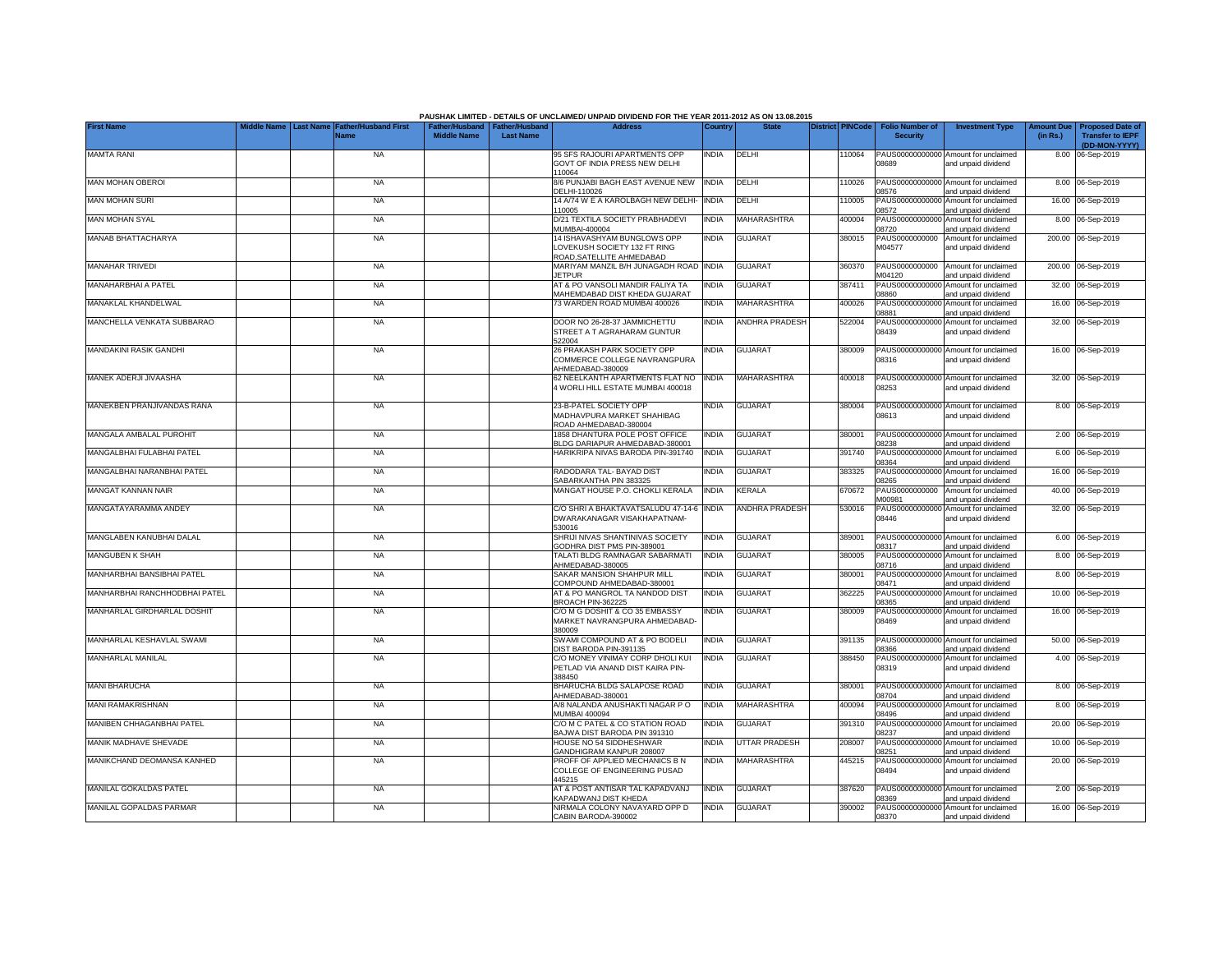|                                |                  |                                     |                                                       |                  | PAUSHAK LIMITED - DETAILS OF UNCLAIMED/ UNPAID DIVIDEND FOR THE YEAR 2011-2012 AS ON 13.08.2015 |              |                       |                         |                                           |                                                             |                               |                                                                     |
|--------------------------------|------------------|-------------------------------------|-------------------------------------------------------|------------------|-------------------------------------------------------------------------------------------------|--------------|-----------------------|-------------------------|-------------------------------------------|-------------------------------------------------------------|-------------------------------|---------------------------------------------------------------------|
| <b>First Name</b>              | <b>Last Name</b> | <b>Father/Husband First</b><br>Name | Father/Husband   Father/Husband<br><b>Middle Name</b> | <b>Last Name</b> | <b>Address</b>                                                                                  | Country      | <b>State</b>          | <b>District PINCode</b> | <b>Folio Number of</b><br><b>Security</b> | <b>Investment Type</b>                                      | <b>Amount Due</b><br>(in Rs.) | <b>Proposed Date of</b><br><b>Transfer to IEPF</b><br>(DD-MON-YYYY) |
| MANILAL GOPALDAS PARMAR        |                  | <b>NA</b>                           |                                                       |                  | NIRMALA COLONY NAVAYARD OPP D<br>CABIN BARODA-390002                                            | <b>INDIA</b> | <b>GUJARAT</b>        | 390002                  | 08371                                     | PAUS00000000000 Amount for unclaimed<br>and unpaid dividend |                               | 16.00 06-Sep-2019                                                   |
| MANILAL HARGOVANDAS PATEL      |                  | <b>NA</b>                           |                                                       |                  | GUNDIKHAD MANARO VISNAGAR-384315                                                                | <b>INDIA</b> | <b>GUJARAT</b>        | 384315                  | PAUS00000000000<br>08372                  | Amount for unclaimed<br>and unpaid dividend                 |                               | 16.00 06-Sep-2019                                                   |
| MANILAL LAXMANBHAI RATHOD      |                  | <b>NA</b>                           |                                                       |                  | 25 MULJINAGAR COLONY NIZAMPURA<br>3ARODA-390002                                                 | INDIA        | <b>GUJARAT</b>        | 390002                  | PAUS0000000000<br>08714                   | Amount for unclaimed<br>and unpaid dividend                 |                               | 16.00 06-Sep-2019                                                   |
| MANILAL MOHANBHAI PATEL        |                  | <b>NA</b>                           |                                                       |                  | 79-A KUNJ SOCIETY BEHIND ALKAPURI<br>/ADODARA 390005                                            | <b>INDIA</b> | <b>GUJARAT</b>        | 390005                  | PAUS0000000000<br>08242                   | Amount for unclaimed<br>and unpaid dividend                 |                               | 16.00 06-Sep-2019                                                   |
| MANILAL NATHALAL CHAUDHARY     |                  | <b>NA</b>                           |                                                       |                  | AT BAKARPUR P O KUVASANA TA<br>/ISNAGAR DIST MEHSANA PIN-384315                                 | India        | <b>GUJARAT</b>        | 384315                  | PAUS00000000000<br>08373                  | Amount for unclaimed<br>and unpaid dividend                 |                               | 2.00 06-Sep-2019                                                    |
| <b>MANISH H THAKKER</b>        |                  | <b>NA</b>                           |                                                       |                  | 1/3227 KRISHNA KUNJ NR SMITA APT<br>KAJI MAIDAN GOPIPURA SURAT                                  | <b>INDIA</b> | <b>GUJARAT</b>        | 395001                  | PAUS0000000000<br>M04190                  | Amount for unclaimed<br>and unpaid dividend                 |                               | 200.00 06-Sep-2019                                                  |
| MANISH JAYANTILAL KATIRA       |                  | <b>NA</b>                           |                                                       |                  | MANAS MANDIR P.O B/H ARVI NAKA<br><b>WARDHA 442005</b>                                          | <b>INDIA</b> | MAHARASHTRA           | 442005                  | PAUS0000000000<br>08809                   | Amount for unclaimed<br>and unpaid dividend                 |                               | 32.00 06-Sep-2019                                                   |
| MANISHA OCHCHHAV DESAI         |                  | <b>NA</b>                           |                                                       |                  | TAMBOLIWADO SHRI GOPAL KRUPA PO<br>KADI DIST MEHSANA 382715                                     | <b>INDIA</b> | GUJARAT               | 382715                  | PAUS0000000000<br>08769                   | Amount for unclaimed<br>and unpaid dividend                 | 24.00                         | 06-Sep-2019                                                         |
| MANJEET KAUR TEHALIA           |                  | <b>NA</b>                           |                                                       |                  | C/O.DR.HARIPRAKASH SINGH TEHALIA<br>P.O.INDI BIJAPUR DIST                                       | <b>INDIA</b> | KARNATAKA             | 586209                  | PAUS0000000000<br>M00857                  | Amount for unclaimed<br>and unpaid dividend                 | 200.00                        | 06-Sep-2019                                                         |
| <b>MANJIT KAUR</b>             |                  | <b>NA</b>                           |                                                       |                  | 53/78 RAMJAS ROAD KAROL BAGH N<br>DELHI-110005                                                  | India        | DELHI                 | 110005                  | PAUS0000000000<br>08551                   | Amount for unclaimed<br>and unpaid dividend                 |                               | 8.00 06-Sep-2019                                                    |
| MANJU ASHOK RAMNANI            |                  | <b>NA</b>                           |                                                       |                  | BK NO 980 ROOM NO 9 STATION ROAD<br>ULHASNAGAR DIST THANE PIN-421003                            | INDIA        | MAHARASHTRA           | 421003                  | PAUS0000000000<br>08629                   | Amount for unclaimed<br>and unpaid dividend                 |                               | 8.00 06-Sep-2019                                                    |
| MANJU GUPTA                    |                  | <b>NA</b>                           |                                                       |                  | 20 MAHARSHI DEBENDRA ROAD III<br>FLOOR ROOM NO 61 CALCUTTA-700007                               | India        | <b>WEST BENGAL</b>    | 700007                  | 08510                                     | PAUS00000000000 Amount for unclaimed<br>and unpaid dividend |                               | 24.00 06-Sep-2019                                                   |
| MANJU MOHTA                    |                  | <b>NA</b>                           |                                                       |                  | KARUNAMOYEE HOUSING ESTATE<br>PHASE II FLAT NO E-22/8 SALT LAKE<br>CALCUTTA 700091              | NDIA         | <b>WEST BENGAL</b>    | 00091                   | 08604                                     | PAUS00000000000 Amount for unclaimed<br>and unpaid dividend |                               | 40.00 06-Sep-2019                                                   |
| <b>MANJU RANJAN</b>            |                  | <b>NA</b>                           |                                                       |                  | 8/31 TILAK NAGAR NEW DELHI-110018                                                               | <b>INDIA</b> | DELHI                 | 110018                  | 08647                                     | PAUS00000000000 Amount for unclaimed<br>and unpaid dividend |                               | 8.00 06-Sep-2019                                                    |
| MANJU SHARMA                   |                  | <b>NA</b>                           |                                                       |                  | 1402 GALI MUSBBIRON CHANKYA MARG<br>SUBHASH CHOWK JAIPUR 302002                                 | <b>INDIA</b> | RAJASTHAN             | 302002                  | 08821                                     | PAUS00000000000 Amount for unclaimed<br>and unpaid dividend |                               | 16.00 06-Sep-2019                                                   |
| MANJU SHREE BHATTACHARYA       |                  | <b>NA</b>                           |                                                       |                  | 14 ISHAVASHYAM BUNGLOWS OPP<br>LOVEKUSH SOCIETY 132 FT RING<br>ROAD.SATELLITE AHMEDABAD         | INDIA        | <b>GUJARAT</b>        | 380015                  | PAUS0000000000<br>M04564                  | Amount for unclaimed<br>and unpaid dividend                 |                               | 200.00 06-Sep-2019                                                  |
| <b>MANJU SIDANA</b>            |                  | <b>NA</b>                           |                                                       |                  | 0593, JALVAYU TOWERS SADANAND<br>NAGAR BANGALORE 560380                                         | <b>INDIA</b> | KARNATAKA             | 560001                  | 08500                                     | PAUS00000000000 Amount for unclaimed<br>and unpaid dividend |                               | 24.00 06-Sep-2019                                                   |
| MANJU ZEEKNA                   |                  | <b>NA</b>                           |                                                       |                  | D/O LATE SH MEGH RAJ LEEKHA PO<br>BHUWA DIST HISSAR 126008 HARYANA                              | NDIA         | <b>HARYANA</b>        | 126008                  | 08685                                     | PAUS00000000000 Amount for unclaimed<br>and unpaid dividend |                               | 32.00 06-Sep-2019                                                   |
| MANJUBALA TILAKRAJ MAHAJAN     |                  | <b>NA</b>                           |                                                       |                  | B-215 YOJANA VIHAR DELHI 110092                                                                 | <b>INDIA</b> | DELHI                 | 110092                  | 08659                                     | PAUS00000000000 Amount for unclaimed<br>and unpaid dividend |                               | 8.00 06-Sep-2019                                                    |
| MANJUBEN JAYANTILAL SHAH       |                  | <b>NA</b>                           |                                                       |                  | PRABHAKUNJ CO-OP HSG SOCIETY<br>COLLEGE ROAD NR DERI GODHRA-<br>389001                          | India        | <b>GUJARAT</b>        | 389001                  | 08318                                     | PAUS00000000000 Amount for unclaimed<br>and unpaid dividend |                               | 2.00 06-Sep-2019                                                    |
| MANJUBEN VINOD PATEL           |                  | <b>NA</b>                           |                                                       |                  | 18 NEW SHARAD HOUSING SOCIETY<br>VARANPURA AREA OPP VIJAYNAGAR<br>AHMEDABAD-380013              | india        | <b>GUJARAT</b>        | 380013                  | 08665                                     | PAUS00000000000 Amount for unclaimed<br>and unpaid dividend |                               | 24.00 06-Sep-2019                                                   |
| MANJULA CHANDULAL PATEL        |                  | <b>NA</b>                           |                                                       |                  | DREAMLAND AGENCY RAJMAHEL ROAD INDIA<br>BARODA-390001                                           |              | <b>GUJARAT</b>        | 390001                  | 08374                                     | PAUS00000000000 Amount for unclaimed<br>and unpaid dividend |                               | 16.00 06-Sep-2019                                                   |
| MANJULA NARESHCHANDRA JOSHI    |                  | <b>NA</b>                           |                                                       |                  | 4 HARIOM FLAT CHANDRANAGAR N N<br>ROAD PALDI AHMEDABAD 380007                                   | <b>INDIA</b> | <b>GUJARAT</b>        | 380007                  | PAUS00000000000<br>08853                  | Amount for unclaimed<br>and unpaid dividend                 |                               | 32.00 06-Sep-2019                                                   |
| MANJULA NAVNITLAL SHAH         |                  | <b>NA</b>                           |                                                       |                  | 9 NIYOJAN NAGAR SOCIETY AMBAWADI<br>ELLISBRIDGE AHMEDABAD 380015                                | <b>INDIA</b> | <b>GUJARAT</b>        | 380015                  | 08731                                     | PAUS00000000000 Amount for unclaimed<br>and unpaid dividend |                               | 6.00 06-Sep-2019                                                    |
| MANJULABEN AMRATLAL PANCHAL    |                  | <b>NA</b>                           |                                                       |                  | UTTAMCHAND ZAVERI'S POLE<br>PANIGATE BARODA 390017                                              | <b>INDIA</b> | <b>GUJARAT</b>        | 390017                  | 08759                                     | PAUS00000000000 Amount for unclaimed<br>and unpaid dividend |                               | 2.00 06-Sep-2019                                                    |
| MANJULABEN CHIMANBHAI PATEL    |                  | <b>NA</b>                           |                                                       |                  | HARIKRIPA NIVAS CHHANI DIST<br>BARODA PIN-391740                                                | <b>INDIA</b> | <b>GUJARAT</b>        | 391740                  | PAUS00000000000<br>08375                  | Amount for unclaimed<br>and unpaid dividend                 |                               | 6.00 06-Sep-2019                                                    |
| MANJULABEN GANPATBHAI PATEL    |                  | <b>NA</b>                           |                                                       |                  | VACHALU FALIA MANJALPUR BARODA-<br>390011                                                       | INDIA        | <b>GUJARAT</b>        | 390011                  | PAUS0000000000<br>08376                   | Amount for unclaimed<br>and unpaid dividend                 | 2.00                          | 06-Sep-2019                                                         |
| MANJULABEN GHANSHYAMBHAI PATEL |                  | <b>NA</b>                           |                                                       |                  | A-3 ALEMBIC COLONY BARODA-390003                                                                | INDIA        | <b>GUJARAT</b>        | 390003                  | PAUS0000000000<br>08377                   | Amount for unclaimed<br>and unpaid dividend                 |                               | 6.00 06-Sep-2019                                                    |
| MANJULABEN MAGANBHAI PATEL     |                  | <b>NA</b>                           |                                                       |                  | B/31 SEVASHRAM SOCIETY NEAR ATMA<br>JYOTI - ASHRAM RACE COURSE ROAD<br>BARODA 390007 - -        | <b>INDIA</b> | <b>GUJARAT</b>        | 390007                  | 08271                                     | PAUS00000000000 Amount for unclaimed<br>and unpaid dividend |                               | 6.00 06-Sep-2019                                                    |
| MANJULATHA K                   |                  | <b>NA</b>                           |                                                       |                  | 10-1-78 MANILLAGUDEM KHAMMAM                                                                    | India        | <b>ANDHRA PRADESH</b> | 507001                  | PAUS0000000000<br>M04731                  | Amount for unclaimed<br>and unpaid dividend                 |                               | 200.00 06-Sep-2019                                                  |
| <b>MANKUWAR SAHU</b>           |                  | <b>NA</b>                           |                                                       |                  | 304, LOKSHILP, SECTOR-17 VASHI NEW<br>MUMBAI-400703                                             | <b>INDIA</b> | MAHARASHTRA           | 400703                  | PAUS00000000000<br>08597                  | Amount for unclaimed<br>and unpaid dividend                 |                               | 16.00 06-Sep-2019                                                   |
| MANMOHAN LAL AGARWAL           |                  | <b>NA</b>                           |                                                       |                  | 42 MADHUVAN COLONY DELHI 110092                                                                 | <b>INDIA</b> | DELHI                 | 110092                  | 08550                                     | PAUS00000000000 Amount for unclaimed<br>and unpaid dividend |                               | 8.00 06-Sep-2019                                                    |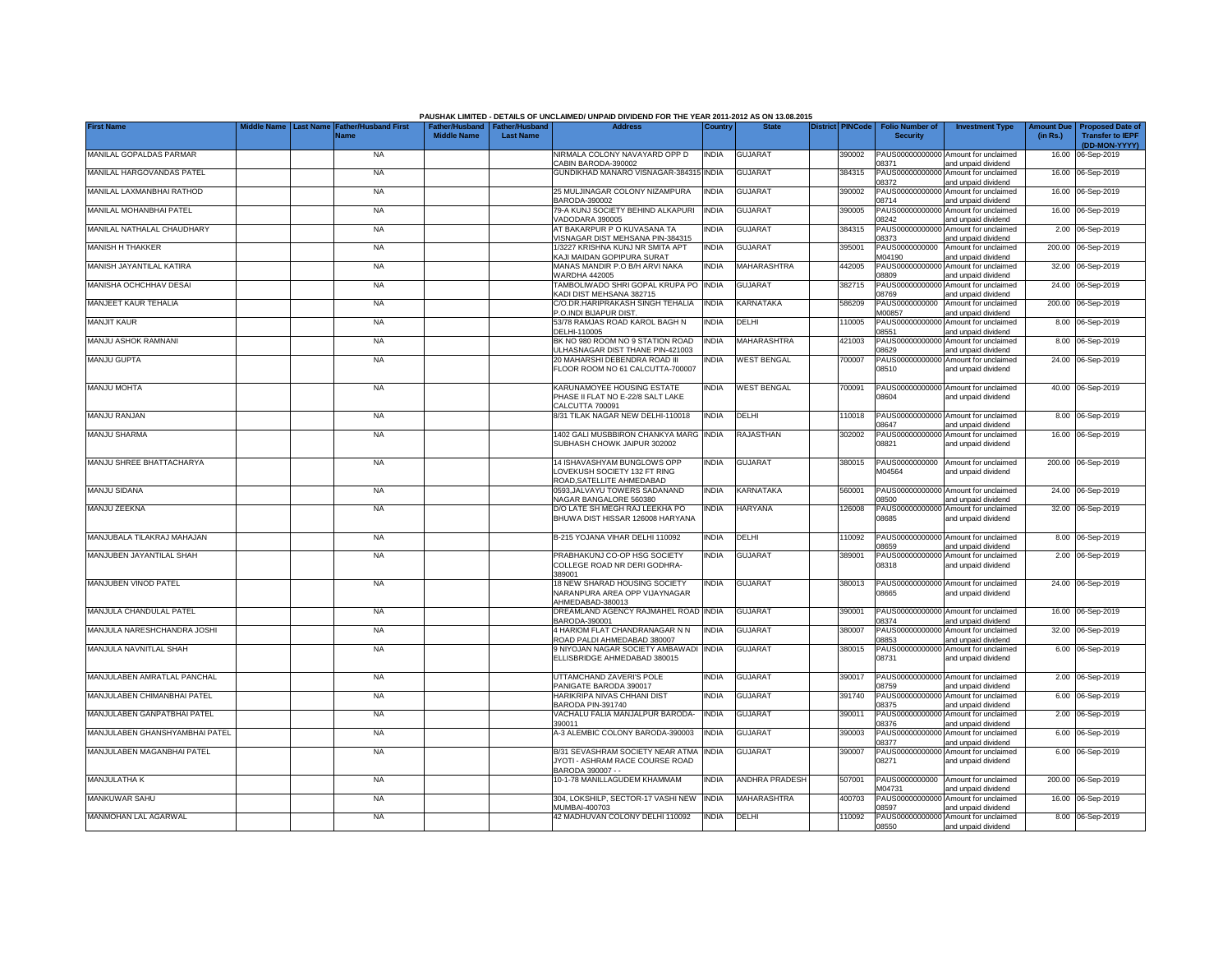|                               |                                                               |                    |                                                     | PAUSHAK LIMITED - DETAILS OF UNCLAIMED/ UNPAID DIVIDEND FOR THE YEAR 2011-2012 AS ON 13.08.2015                                                     |              |                         |                  |                                           |                                                             |          |                                                                           |
|-------------------------------|---------------------------------------------------------------|--------------------|-----------------------------------------------------|-----------------------------------------------------------------------------------------------------------------------------------------------------|--------------|-------------------------|------------------|-------------------------------------------|-------------------------------------------------------------|----------|---------------------------------------------------------------------------|
| <b>First Name</b>             | Middle Name   Last Name   Father/Husband First<br><b>Name</b> | <b>Middle Name</b> | Father/Husband   Father/Husband<br><b>Last Name</b> | <b>Address</b>                                                                                                                                      | Country      | <b>State</b>            | District PINCode | <b>Folio Number of</b><br><b>Security</b> | <b>Investment Type</b>                                      | (in Rs.) | Amount Due   Proposed Date of<br><b>Transfer to IEPF</b><br>(DD-MON-YYYY) |
| MANMOHAN LAL AGARWAL          | <b>NA</b>                                                     |                    |                                                     | 42 MADHUVAN COLONY DELHI 110092                                                                                                                     | <b>INDIA</b> | DELHI                   | 10092            | 08541                                     | PAUS00000000000 Amount for unclaimed<br>and unpaid dividend |          | 8.00 06-Sep-2019                                                          |
| MANNALAL RAMGOPAL BAJAJ       | <b>NA</b>                                                     |                    |                                                     | 30 VAISHALI SOCIETY 1ST FLOOR<br>BEHIND S T BUS DEPOT ANKLESHWAR<br>393001                                                                          | <b>INDIA</b> | <b>GUJARAT</b>          | 393001           | PAUS00000000000<br>08627                  | Amount for unclaimed<br>and unpaid dividend                 |          | 16.00 06-Sep-2019                                                         |
| MANNE VITTAL RAO              | <b>NA</b>                                                     |                    |                                                     | NEERIZONAL LABRR L CAMPUS<br>HYDERABAD 500007                                                                                                       | <b>INDIA</b> | <b>ANDHRA PRADESH</b>   | 500007           | 08612                                     | PAUS00000000000 Amount for unclaimed<br>and unpaid dividend |          | 40.00 06-Sep-2019                                                         |
| MANNUR MADHUSUDAN REDDY       | NA                                                            |                    |                                                     | A-47 HAUZ KHAS NEW DELHI-110016                                                                                                                     | <b>INDIA</b> | DELHI                   | 110016           | PAUS0000000000<br>08662                   | Amount for unclaimed<br>and unpaid dividend                 |          | 8.00 06-Sep-2019                                                          |
| MANOHAR BABU KONDAPALLI       | <b>NA</b>                                                     |                    |                                                     | C/O EXCELL THERAPEUTICS LTD H NO 1-INDIA<br>2-59-7/30/C 1ST FLR SAHITYA APTS<br>LANE B/S IN- DIRA PARK P PUMP INDIRA<br>PARK ROAD HYDER-ABAD 500080 |              | ANDHRA PRADESH          | 500080           | PAUS00000000000<br>08380                  | Amount for unclaimed<br>and unpaid dividend                 |          | 32.00 06-Sep-2019                                                         |
| MANOHAR J                     | <b>NA</b>                                                     |                    |                                                     | 13 GANIGERPET BANGALORE 560002                                                                                                                      | <b>INDIA</b> | KARNATAKA               | 560002           | 08816                                     | PAUS00000000000 Amount for unclaimed<br>and unpaid dividend |          | 8.00 06-Sep-2019                                                          |
| <b>MANOHAR J</b>              | <b>NA</b>                                                     |                    |                                                     | 3 GANIGERPET BANGALORE-560002                                                                                                                       | <b>INDIA</b> | <b>KARNATAKA</b>        | 560002           | PAUS00000000000<br>8676                   | Amount for unclaimed<br>and unpaid dividend                 |          | 8.00 06-Sep-2019                                                          |
| MANOHAR RAO V RAIKAR          | <b>NA</b>                                                     |                    |                                                     | HOTEL RAJESWARI GULBARGA<br><b>KARNATAKA</b>                                                                                                        | <b>INDIA</b> | <b><i>CARNATAKA</i></b> | 585101           | PAUS0000000000<br>M00554                  | Amount for unclaimed<br>and unpaid dividend                 |          | 800.00 06-Sep-2019                                                        |
| <b>MANOHAR SRIRAM RAJORIA</b> | <b>NA</b>                                                     |                    |                                                     | C/O UNITED INDIA INSURANCE CO LTD<br>DIVISIONAL OFFICE POST BOX NO 303<br>NEW OSMANPURA AURANGABAD<br>431001                                        | <b>INDIA</b> | MAHARASHTRA             | 431001           | PAUS00000000000<br>08600                  | Amount for unclaimed<br>and unpaid dividend                 |          | 8.00 06-Sep-2019                                                          |
| MANOJ BHUPENDRABHAI PATEL     | <b>NA</b>                                                     |                    |                                                     | 9 GEETANJALI SOCIETY JETALPUR<br>ROAD VADODARA-390005                                                                                               | <b>INDIA</b> | <b>GUJARAT</b>          | 390005           | 8381                                      | PAUS00000000000 Amount for unclaimed<br>and unpaid dividend |          | 32.00 06-Sep-2019                                                         |
| MANOJ BHUPENDRABHAI PATEL     | <b>NA</b>                                                     |                    |                                                     | 9 GEETANJALI SOCIETY JETALPUR<br>ROAD VADODARA-390005                                                                                               | INDIA        | <b>GUJARAT</b>          | 390005           | PAUS00000000000<br>08290                  | Amount for unclaimed<br>and unpaid dividend                 |          | 2.00 06-Sep-2019                                                          |
| MANOJ KUMAR JAIAN             | <b>NA</b>                                                     |                    |                                                     | TRISALA PEO FANCY BAZAR GUWAHAT                                                                                                                     | <b>INDIA</b> | ASSAM                   | 781001           | PAUS0000000000<br>M03069                  | Amount for unclaimed<br>and unpaid dividend                 |          | 200.00 06-Sep-2019                                                        |
| <b>MANOJ MUJOO</b>            | <b>NA</b>                                                     |                    |                                                     | C/O ALEMBIC CHEMICAL WORKS CO<br>LTD 110 JAWAHAR LAL NEHRU MARG<br>AMBALA CANTT                                                                     | <b>INDIA</b> | <b>HARYANA</b>          | 133001           | PAUS0000000000<br>M03412                  | Amount for unclaimed<br>and unpaid dividend                 |          | 200.00 06-Sep-2019                                                        |
| <b>MANOJ PATTANI</b>          | <b>NA</b>                                                     |                    |                                                     | 105 SUNRISE RAHEJA VIHAR B/H<br>SHIPPING CORP OF INDIA POWAI<br><b>MUMBAI 400072</b>                                                                | <b>INDIA</b> | MAHARASHTRA             | 400072           | 08883                                     | PAUS00000000000 Amount for unclaimed<br>and unpaid dividend |          | 16.00 06-Sep-2019                                                         |
| MANORAMA GROVER               | <b>NA</b>                                                     |                    |                                                     | 27 GYAN KUNJ PO LAXMI NAGAR DELHI<br>110092                                                                                                         | <b>INDIA</b> | DELHI                   | 110092           | 08556                                     | PAUS00000000000 Amount for unclaimed<br>and unpaid dividend |          | 8.00 06-Sep-2019                                                          |
| MANORBHAI GANESHBHAI NAGAR    | <b>NA</b>                                                     |                    |                                                     | KANCHANLAL BHATHTHO OPP T B<br>HOSPITAL BARODA-390001                                                                                               | <b>INDIA</b> | <b>GUJARAT</b>          | 390001           | PAUS00000000000<br>08279                  | Amount for unclaimed<br>and unpaid dividend                 |          | 2.00 06-Sep-2019                                                          |
| <b>MANPREET MALIK</b>         | <b>NA</b>                                                     |                    |                                                     | WZ-3 OLD MAHABIR NAGAR NEW DELHI- INDIA<br>110018                                                                                                   |              | DELHI                   | 110018           | PAUS0000000000<br>08547                   | Amount for unclaimed<br>and unpaid dividend                 |          | 8.00 06-Sep-2019                                                          |
| MANSINH GHEMARBHAI CHAUDHARY  | <b>NA</b>                                                     |                    |                                                     | AT & PO KHANDOSAN TA VISNAGAR VIA INDIA<br>VALAM DIST MEHSANA PIN-392310                                                                            |              | <b>GUJARAT</b>          | 392310           | PAUS0000000000<br>08384                   | Amount for unclaimed<br>and unpaid dividend                 |          | 6.00 06-Sep-2019                                                          |
| MANSUKHALAL AMRITLAL PAREKH   | <b>NA</b>                                                     |                    |                                                     | KUVERJI DEVSHI CHAWL 2ND FLOOR B<br>S ROAD OPP ZARAPKAR SHOW ROOM<br>DADAR MUMBAI 400028                                                            | <b>INDIA</b> | <b>MAHARASHTRA</b>      | 400028           | PAUS0000000000<br>08632                   | Amount for unclaimed<br>and unpaid dividend                 |          | 8.00 06-Sep-2019                                                          |
| MANSUKHLAL POPATLAL MISTRY    | <b>NA</b>                                                     |                    |                                                     | AMAR HARDWARE MART MADAN<br>ZAMPA ROAD BARODA-390001                                                                                                | INDIA        | <b>GUJARAT</b>          | 390001           | PAUS00000000000<br>08386                  | Amount for unclaimed<br>and unpaid dividend                 |          | 16.00 06-Sep-2019                                                         |
| MANSUKHLAL TRIBHOVANDAS PATEL | <b>NA</b>                                                     |                    |                                                     | 11 HASUBHAI PARK NR JODHPUR GAM<br>SATELITE ROAD AHMEDABAD 380015                                                                                   | <b>INDIA</b> | <b>GUJARAT</b>          | 380015           | PAUS00000000000<br>08324                  | Amount for unclaimed<br>and unpaid dividend                 |          | 6.00 06-Sep-2019                                                          |
| MANUBHAI AMULAKHBHAI SHETH    | <b>NA</b>                                                     |                    |                                                     | B 903 SPRING VALLEY NR PARIMAL<br>CROSSING ELLISBRIDGE AHMEDABAD<br>380006                                                                          | <b>INDIA</b> | <b>GUJARAT</b>          | 380006           | 08387                                     | PAUS00000000000 Amount for unclaimed<br>and unpaid dividend |          | 2.00 06-Sep-2019                                                          |
| MANUBHAI CHHOTABHAI PATEL     | <b>NA</b>                                                     |                    |                                                     | NR POST OFFICE TEKRE AT & PO<br>PALANA 387350 TA NADIAD                                                                                             | <b>INDIA</b> | <b>GUJARAT</b>          | 387350           | 08733                                     | PAUS00000000000 Amount for unclaimed<br>and unpaid dividend |          | 6.00 06-Sep-2019                                                          |
| MANUBHAI G PATEL              | NA                                                            |                    |                                                     | 6 KRISHNA KUNJ SOCIETY JETALPUR<br>ROAD BARODA-390005                                                                                               | <b>INDIA</b> | <b>GUJARAT</b>          | 390005           | PAUS00000000000<br>08389                  | Amount for unclaimed<br>and unpaid dividend                 |          | 16.00 06-Sep-2019                                                         |
| MANUBHAI GOVINDBHAI PATEL     | <b>NA</b>                                                     |                    |                                                     | 6 KRISHNA KUNJ SOCIETY JETALPUR<br>RD BARODA-390005                                                                                                 | <b>INDIA</b> | <b>GUJARAT</b>          | 390005           | PAUS00000000000<br>08286                  | Amount for unclaimed<br>and unpaid dividend                 |          | 32.00 06-Sep-2019                                                         |
| MANUBHAI MAGANBHAI PATEL      | <b>NA</b>                                                     |                    |                                                     | 54 PUNITNAGAR OLD PADRA RD<br>BARODA-390007                                                                                                         | india        | GUJARAT                 | 390007           | PAUS0000000000<br>08390                   | Amount for unclaimed<br>and unpaid dividend                 |          | 50.00 06-Sep-2019                                                         |
| MANUBHAI MAHIJIBHAI PATEL     | <b>NA</b>                                                     |                    |                                                     | SHREEJI KHADAKI AT & PO KALALI TAL<br><b>DIST BARODA PIN-391410</b>                                                                                 | <b>INDIA</b> | GUJARAT                 | 391410           | PAUS00000000000<br>08391                  | Amount for unclaimed<br>and unpaid dividend                 |          | 2.00 06-Sep-2019                                                          |
| MANUBHAI RANGILDAS PATHAK     | <b>NA</b>                                                     |                    |                                                     | 7 FATEHGANJ CO OP HOUSING<br>SOCIETY BEHIND CHURCH NEAR<br>DHOBIGHAT BARODA 390002                                                                  | <b>INDIA</b> | <b>GUJARAT</b>          | 390002           | PAUS00000000000<br>08454                  | Amount for unclaimed<br>and unpaid dividend                 |          | 16.00 06-Sep-2019                                                         |
| MANUBHAI RAVJIBHAI PATEL      | <b>NA</b>                                                     |                    |                                                     | AT PO HODOD TA KARAJAN DIST<br>BARODA PIN 390001                                                                                                    | <b>INDIA</b> | <b>GUJARAT</b>          | 390001           | 08264                                     | PAUS00000000000 Amount for unclaimed<br>and unpaid dividend |          | 16.00 06-Sep-2019                                                         |
| MANUBHAI SHANKERBHAI PATEL    | <b>NA</b>                                                     |                    |                                                     | "CHANDRAJEET" 4 PARISHRAM<br>SOCIETY FATEGANJ BARODA-390002                                                                                         | <b>INDIA</b> | <b>GUJARAT</b>          | 390002           | 08250                                     | PAUS00000000000 Amount for unclaimed<br>and unpaid dividend |          | 2.00 06-Sep-2019                                                          |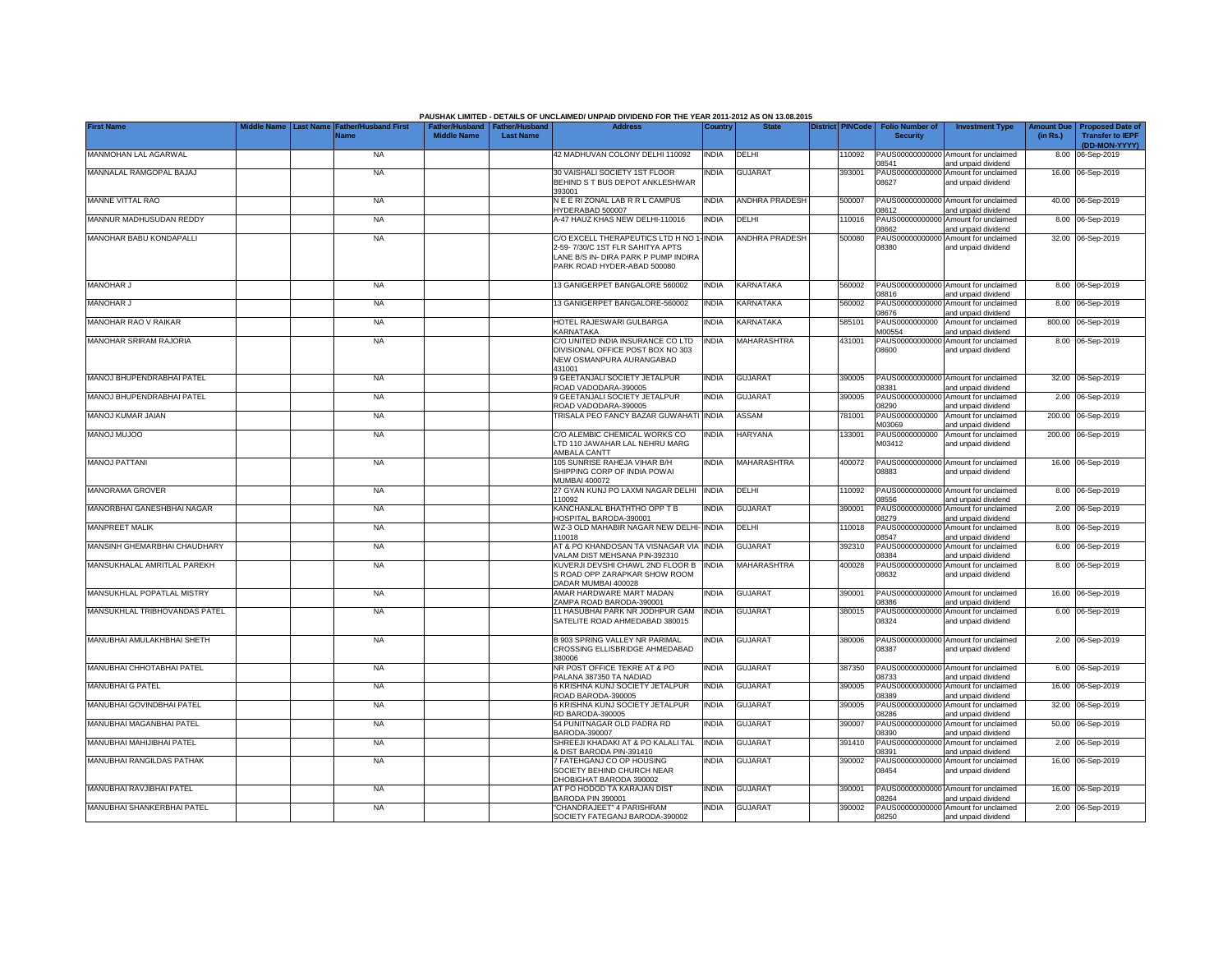|                              |                  |                                          |                                                       |                  | PAUSHAK LIMITED - DETAILS OF UNCLAIMED/ UNPAID DIVIDEND FOR THE YEAR 2011-2012 AS ON 13.08.2015         |              |                       |                         |                                           |                                                                    |                               |                                                    |
|------------------------------|------------------|------------------------------------------|-------------------------------------------------------|------------------|---------------------------------------------------------------------------------------------------------|--------------|-----------------------|-------------------------|-------------------------------------------|--------------------------------------------------------------------|-------------------------------|----------------------------------------------------|
| <b>First Name</b>            | <b>Last Name</b> | ather/Husband First<br>Name              | Father/Husband   Father/Husband<br><b>Middle Name</b> | <b>Last Name</b> | <b>Address</b>                                                                                          | Country      | <b>State</b>          | <b>District PINCode</b> | <b>Folio Number of</b><br><b>Security</b> | <b>Investment Type</b>                                             | <b>Amount Due</b><br>(in Rs.) | <b>Proposed Date of</b><br><b>Transfer to IEPF</b> |
| MANUBHAI SHANKERBHAI PATEL   |                  | <b>NA</b>                                |                                                       |                  | 'CHANDRAJEET" 4 PARISHRAM                                                                               | INDIA        | <b>GUJARAT</b>        | 390002                  |                                           | PAUS00000000000 Amount for unclaimed                               |                               | (DD-MON-YYYY)<br>2.00 06-Sep-2019                  |
| MANUBHAI TRIBHOVANDAS PATEL  |                  | <b>NA</b>                                |                                                       |                  | SOCIETY FATEHGANJ BARODA-390002<br>NAVGHARI NEAR DENA BANK PADRA-<br>391440                             | INDIA        | <b>GUJARAT</b>        | 391440                  | 08249<br>PAUS00000000000<br>08393         | and unpaid dividend<br>Amount for unclaimed<br>and unpaid dividend |                               | 22.00 06-Sep-2019                                  |
| MANUMA A RAHAMAN PATHAN      |                  | <b>NA</b>                                |                                                       |                  | KALAWAD GATE ROAD KHATRIWAD<br>JAMNAGAR 361001                                                          | india        | <b>GUJARAT</b>        | 361001                  | PAUS0000000000<br>08876                   | Amount for unclaimed<br>and unpaid dividend                        |                               | 32.00 06-Sep-2019                                  |
| MARIAMA KURIAN               |                  | <b>NA</b>                                |                                                       |                  | C/O OM KURIAN D D GEARS (P) LTD 28,<br>MOTIA KHAN JHUNDELWALA ROAD                                      | <b>INDIA</b> | DELHI                 | 10055                   | PAUS00000000000<br>08563                  | Amount for unclaimed<br>and unpaid dividend                        |                               | 8.00 06-Sep-2019                                   |
| MARIAMBEN UMARBHAI BALIM     |                  | <b>NA</b>                                |                                                       |                  | <b>NEW DELHI 110055</b><br>AT & PO ANASTU TA KARJAN DIST                                                | India        | <b>GUJARAT</b>        | 391240                  | 08742                                     | PAUS00000000000 Amount for unclaimed                               |                               | 2.00 06-Sep-2019                                   |
| <b>MARIAPPA K C</b>          |                  | <b>NA</b>                                |                                                       |                  | <b>BARODA</b><br>NO.1, COLES ROAD FRASER TOWN<br><b>BANGALORE</b>                                       | INDIA        | KARNATAKA             | 560005                  | PAUS0000000000<br>K00096                  | and unpaid dividend<br>Amount for unclaimed<br>and unpaid dividend |                               | 400.00 06-Sep-2019                                 |
| <b>MARY SUGANTHI</b>         |                  | <b>NA</b>                                |                                                       |                  | 12/4, C.S.NAGAR, II STREET 'BALDWIN<br>NIVAS' KRISHNAPURAM COLONY                                       | <b>INDIA</b> | <b>TAMIL NADU</b>     | 625014                  | PAUS0000000000<br>M00163                  | Amount for unclaimed<br>and unpaid dividend                        |                               | 400.00 06-Sep-2019                                 |
| MASUKLAL NANALAL VORA        |                  | <b>NA</b>                                |                                                       |                  | <b>MADURAI</b><br>KUVERJI DEVSHI CHAWL 2ND FL B S<br>ROAD OPP ZARAPKAR SHOW ROOM<br>DADAR MUMBAI 400028 | India        | MAHARASHTRA           | 400028                  | 08634                                     | PAUS00000000000 Amount for unclaimed<br>and unpaid dividend        |                               | 8.00 06-Sep-2019                                   |
| MATHEW B KURIAN              |                  | V M KURIAN                               |                                                       |                  | VALLAMATTOM I S PRESS ROAD KOCHI                                                                        | <b>INDIA</b> | <b>KERALA</b>         | 682018                  | PAUS12023900001<br>16622                  | Amount for unclaimed<br>and unpaid dividend                        |                               | 230.00 06-Sep-2019                                 |
| <b>MAULIK R MEHTA</b>        |                  | <b>NA</b>                                |                                                       |                  | 33/B ASHOK NAGAR SOC BEHIND RLY<br>STATION NADIAD                                                       | INDIA        | <b>GUJARAT</b>        | 387001                  | PAUS0000000000<br>M04436                  | Amount for unclaimed<br>and unpaid dividend                        |                               | 200.00 06-Sep-2019                                 |
| <b>MAYA GUPTA</b>            |                  | <b>NA</b>                                |                                                       |                  | C/O M/S SRI SHAKTI CALENDERS 32/14<br>CHAWAL MARDI CHOWK KANPUR<br>208001                               | <b>INDIA</b> | <b>UTTAR PRADESH</b>  | 208001                  | PAUS0000000000<br>08875                   | Amount for unclaimed<br>and unpaid dividend                        |                               | 32.00 06-Sep-2019                                  |
| MAYA J                       |                  | <b>NA</b>                                |                                                       |                  | NO. 90 SERPENTINE ROAD KUMARA<br>PARK WESTBANGALORE                                                     | india        | <b>KARNATAKA</b>      | 560020                  | 8880                                      | PAUS00000000000 Amount for unclaimed<br>and unpaid dividend        |                               | 16.00 06-Sep-2019                                  |
| <b>MAYA JAIN</b>             |                  | <b>NA</b>                                |                                                       |                  | A-67 ANAND VIHAR DELHI-110092                                                                           | NDIA         | DELHI                 | 110092                  | PAUS00000000000<br>8655                   | Amount for unclaimed<br>and unpaid dividend                        |                               | 8.00 06-Sep-2019                                   |
| <b>MAYANK</b>                |                  | <b>NA</b>                                |                                                       |                  | 15/2 TAMOLI PARA ALIGARH UTTAR<br>PRADESH                                                               | INDIA        | <b>UTTAR PRADESH</b>  | 202001                  | PAUS0000000000<br>M03922                  | Amount for unclaimed<br>and unpaid dividend                        |                               | 600.00 06-Sep-2019                                 |
| MAYANK JAYANTILAL SHAH       |                  | <b>NA</b>                                |                                                       |                  | FLAT 52 5TH FLOOR WARDEN COURT<br>AUGUST KRANTI MARG MUMBAI-400036                                      | <b>INDIA</b> | <b>MAHARASHTRA</b>    | 400036                  | 08628                                     | PAUS00000000000 Amount for unclaimed<br>and unpaid dividend        |                               | 8.00 06-Sep-2019                                   |
| MAYURI KIRITKUMAR KANSARA    |                  | <b>KIRITKUMAR</b><br>VITTHALBHAI KANSARA |                                                       |                  | T-10 AAKANKSHA FLATS NR SOLA<br>CROSSING OVER BRIDGE NR<br>SATTADHAR CROSSING GHATLODIA<br>AHMEDABAD    | <b>INDIA</b> | <b>GUJARAT</b>        | 380061                  | 02249                                     | PAUSIN301276301 Amount for unclaimed<br>and unpaid dividend        |                               | 16.00 06-Sep-2019                                  |
| <b>MEDAM RANGAIAH GUPTA</b>  |                  | <b>NA</b>                                |                                                       |                  | RANGANATH MEDICAL STORES<br>RAILWAY STATION ROAD ANANTHAPUR<br>(A, P)                                   | INDIA        | <b>ANDHRA PRADESH</b> | 515001                  | PAUS0000000000<br>M00165                  | Amount for unclaimed<br>and unpaid dividend                        |                               | 200.00 06-Sep-2019                                 |
| <b>MEENA AGGARWAL</b>        |                  | <b>NA</b>                                |                                                       |                  | C/O CHANDRA MEDICAL HALL CINEMA<br>ROAD HARDOI                                                          | <b>INDIA</b> | UTTAR PRADESH         | 241001                  | PAUS0000000000<br>M03390                  | Amount for unclaimed<br>and unpaid dividend                        |                               | 600.00 06-Sep-2019                                 |
| <b>MEENA ANAND</b>           |                  | <b>NA</b>                                |                                                       |                  | C/O SETHI & SON 1599 MAIN BAZAR<br>PAHARGANJ NEW DELHI-110055                                           | INDIA        | DELHI                 | 110055                  | PAUS0000000000<br>08569                   | Amount for unclaimed<br>and unpaid dividend                        |                               | 8.00 06-Sep-2019                                   |
| <b>MEENA BHUSHAN</b>         |                  | <b>NA</b>                                |                                                       |                  | FLAT NO 306 NAWALKALA ENCLAVE<br>PARK ROAD KADAMKHAN PATNA                                              | India        | BIHAR                 | 800003                  | PAUS0000000000<br>M04019                  | Amount for unclaimed<br>and unpaid dividend                        |                               | 200.00 06-Sep-2019                                 |
| <b>MEENA SHAH</b>            |                  | <b>NA</b>                                |                                                       |                  | 379/2 KHETARPAL'S POLE MANEK<br>HOWK AHMEDABAD 380001                                                   | <b>INDIA</b> | <b>GUJARAT</b>        | 380001                  | PAUS0000000000<br>08745                   | Amount for unclaimed<br>and unpaid dividend                        |                               | 2.00 06-Sep-2019                                   |
| MEENAKSHI AGGARWAL           |                  | <b>NA</b>                                |                                                       |                  | A-11/25 VASANT VIHAR NEW ELHI<br>110057                                                                 | India        | DELHI                 | 110057                  | PAUS00000000000<br>08687                  | Amount for unclaimed<br>and unpaid dividend                        |                               | 8.00 06-Sep-2019                                   |
| MEER FAYAG HASSAN            |                  | <b>NA</b>                                |                                                       |                  | AMEER BUILDINGS CHIDAMBAR RAO<br>STREET KURNOOL (A.P)                                                   | <b>INDIA</b> | <b>ANDHRA PRADESH</b> | 518001                  | PAUS0000000000<br>M00936                  | Amount for unclaimed<br>and unpaid dividend                        |                               | 800.00 06-Sep-2019                                 |
| MEER LAVAQ HASSAN            |                  | <b>NA</b>                                |                                                       |                  | AMEER BUILDINGS CHIDAMBARARAO<br>STREEET, KURNOOL (A.P)                                                 | india        | <b>ANDHRA PRADESH</b> | 518001                  | PAUS0000000000<br>M00921                  | Amount for unclaimed<br>and unpaid dividend                        |                               | 800.00 06-Sep-2019                                 |
| MEER MOHAMMAD ALI BIN HASSAN |                  | <b>NA</b>                                |                                                       |                  | AMEER BUILDINGS CHIDAMBAR RAO<br>STREET KURNOOL (A.P)                                                   | INDIA        | <b>ANDHRA PRADESH</b> | 518001                  | PAUS0000000000<br>M00939                  | Amount for unclaimed<br>and unpaid dividend                        |                               | 800.00 06-Sep-2019                                 |
| <b>MEERA BATRA</b>           |                  | <b>NA</b>                                |                                                       |                  | C-19 KIRTI NAGAR NEW DELHI-110015                                                                       | INDIA        | DELHI                 | 110015                  | PAUS0000000000<br>08648                   | Amount for unclaimed<br>and unpaid dividend                        | 8.00                          | 06-Sep-2019                                        |
| MEERA MILIND GADKARI         |                  | <b>NA</b>                                |                                                       |                  | 3/11 SAI GAURAV CO OP SOCIETY OPP<br>LUSSI CYCLE MART DR R P ROAD<br>DOMBIVLI EAST DIST THANA 421201    | INDIA        | <b>MAHARASHTRA</b>    | 421201                  | PAUS0000000000<br>08861                   | Amount for unclaimed<br>and unpaid dividend                        |                               | 16.00 06-Sep-2019                                  |
| <b>MEERA RAO IK</b>          |                  | <b>NA</b>                                |                                                       |                  | 004 VIJAYA TOWERS R P C LAYOUT<br>VIJAYANAGAR BANGALORE                                                 | INDIA        | KARNATAKA             | 560040                  | PAUS0000000000<br>M02619                  | Amount for unclaimed<br>and unpaid dividend                        |                               | 200.00 06-Sep-2019                                 |
| <b>MEERA RASTOGI</b>         |                  | <b>NA</b>                                |                                                       |                  | C/O ADARSH PHARMA 11 BHASIN<br>MARKET AMI NAGAR LUCKNOW                                                 | INDIA        | <b>UTTAR PRADESH</b>  | 226018                  | PAUS0000000000<br>M03373                  | Amount for unclaimed<br>and unpaid dividend                        |                               | 200.00 06-Sep-2019                                 |
| MEERA ROY CHOWDHURY          |                  | <b>NA</b>                                |                                                       |                  | C/O. GURU DUTT, 51/185, GALI NO.6<br>W.E.A. KAROL BAGH NEW DELHI-110005                                 | INDIA        | DELHI                 | 10005                   | PAUS00000000000<br>08888                  | Amount for unclaimed<br>and unpaid dividend                        |                               | 24.00 06-Sep-2019                                  |
| MEETA ATMARAM PATEL          |                  | <b>NA</b>                                |                                                       |                  | 3 RASHMI SOCIETY NAVRANGPURA<br>AHMEDABAD-380009                                                        | <b>INDIA</b> | <b>GUJARAT</b>        | 380009                  | 08618                                     | PAUS00000000000 Amount for unclaimed<br>and unpaid dividend        |                               | 8.00 06-Sep-2019                                   |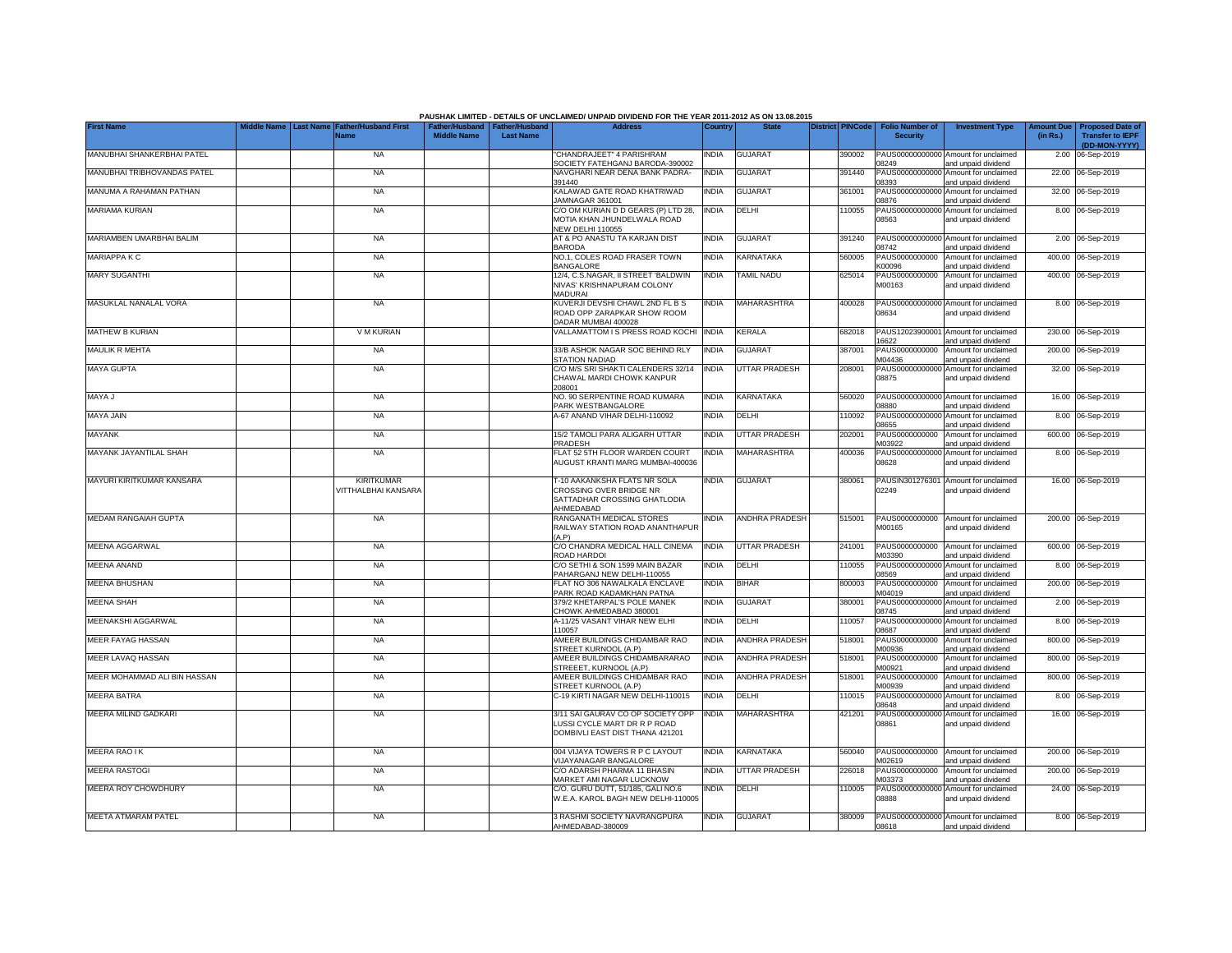|                             |                  |                                            |                                                       |                  | PAUSHAK LIMITED - DETAILS OF UNCLAIMED/ UNPAID DIVIDEND FOR THE YEAR 2011-2012 AS ON 13.08.2015      |              |                      |                         |                                           |                                                             |                               |                                                    |
|-----------------------------|------------------|--------------------------------------------|-------------------------------------------------------|------------------|------------------------------------------------------------------------------------------------------|--------------|----------------------|-------------------------|-------------------------------------------|-------------------------------------------------------------|-------------------------------|----------------------------------------------------|
| <b>First Name</b>           | <b>Last Name</b> | <b>Father/Husband First</b><br><b>Name</b> | Father/Husband   Father/Husband<br><b>Middle Name</b> | <b>Last Name</b> | <b>Address</b>                                                                                       | Country      | <b>State</b>         | <b>District PINCode</b> | <b>Folio Number of</b><br><b>Security</b> | <b>Investment Type</b>                                      | <b>Amount Due</b><br>(in Rs.) | <b>Proposed Date of</b><br><b>Transfer to IEPF</b> |
| <b>MEETA D SHARMA</b>       |                  | <b>NA</b>                                  |                                                       |                  | 55 GAYATRI VIHAR RATANADA                                                                            | INDIA        | RAJASTHAN            | 342001                  |                                           | PAUS00000000000 Amount for unclaimed                        |                               | (DD-MON-YYYY)<br>8.00 06-Sep-2019                  |
| MEGHJI NANJI KAMANI         |                  | <b>NA</b>                                  |                                                       |                  | JODHPUR RAJ 342001<br>AMBAJI KADWA PLOT SHERI NO 6 -C                                                | INDIA        | <b>GUJARAT</b>       | 360001                  | 08820<br>PAUS00000000000                  | and unpaid dividend<br>Amount for unclaimed                 |                               | 2.00 06-Sep-2019                                   |
|                             |                  |                                            |                                                       |                  | OPP LADALIBHAI, B/H P D MALAVIYA<br>COLLEGE RAJKOT                                                   |              |                      |                         | 08427                                     | and unpaid dividend                                         |                               |                                                    |
| <b>MEHRUNNISHA MOMIN</b>    |                  | <b>NA</b>                                  |                                                       |                  | CHHPWAD STREET KATHOR DIST<br>SURAT 394150                                                           | <b>INDIA</b> | <b>GUJARAT</b>       | 394150                  | 08781                                     | PAUS00000000000 Amount for unclaimed<br>and unpaid dividend |                               | 6.00 06-Sep-2019                                   |
| <b>MEHUL BIPIN PATEL</b>    |                  | <b>NA</b>                                  |                                                       |                  | "NIRALI' AKASHGANGA COMPLEX,<br>STATE HIGHWAY NO.9, HIMATNAGAR<br>S.K.)-383001                       | INDIA        | <b>GUJARAT</b>       | 383001                  | 08812                                     | PAUS00000000000 Amount for unclaimed<br>and unpaid dividend |                               | 16.00 06-Sep-2019                                  |
| MEHUL PANKAJ PATEL          |                  | <b>NA</b>                                  |                                                       |                  | ORTHOPAEDIC HOSPITAL<br>OPP.RAMAKRISHNA ASHRAM<br>DR.YAGNIK RD, RAJKOT                               | INDIA        | <b>GUJARAT</b>       | 360001                  | PAUS0000000000<br>M05472                  | Amount for unclaimed<br>and unpaid dividend                 |                               | 300.00 06-Sep-2019                                 |
| <b>MEHUL PATEL</b>          |                  | <b>NA</b>                                  |                                                       |                  | ORTHOPAEDIC HOSPITAL DR YAGNIK<br>ROAD RAJKOT                                                        | <b>INDIA</b> | <b>GUJARAT</b>       | 360001                  | PAUS0000000000<br>M04130                  | Amount for unclaimed<br>and unpaid dividend                 |                               | 300.00 06-Sep-2019                                 |
| MELKOTE RANGACHAR SESHADRI  |                  | <b>NA</b>                                  |                                                       |                  | 21/4 GROUND FLOOR ASHRAYA APT 1ST                                                                    | <b>INDIA</b> | <b>KARNATAKA</b>     | 560032                  |                                           | PAUS00000000000 Amount for unclaimed                        |                               | 166.00 06-Sep-2019                                 |
| <b>IYENGAR</b>              |                  |                                            |                                                       |                  | MAIN - 'A' ROAD ATHMANANDA COLONY<br>R T NAGAR BA-NGALORE 560032 -                                   |              |                      |                         | 08280                                     | and unpaid dividend                                         |                               |                                                    |
| MELWYN D SILVA              |                  | <b>NA</b>                                  |                                                       |                  | 501/A TIRUPATHI APTS YESHWANT<br>NAGAR ROA- D VAKOLA SANTACRUZ<br>EAST MUMBAI 400055 - -             | INDIA        | MAHARASHTRA          | 400055                  | 08748                                     | PAUS00000000000 Amount for unclaimed<br>and unpaid dividend |                               | 16.00 06-Sep-2019                                  |
| MENTA SADANANDESWARUDU      |                  | <b>NA</b>                                  |                                                       |                  | 18/477 UPSTAIRS RANGAIAHGARI                                                                         | INDIA        | ANDHRA PRADESH       | 516360                  | PAUS0000000000                            | Amount for unclaimed                                        |                               | 200.00 06-Sep-2019                                 |
|                             |                  |                                            |                                                       |                  | CHOULTRI STREET PRODDATUR,<br>CUDDAPAH DIST.                                                         |              |                      |                         | M00317                                    | and unpaid dividend                                         |                               |                                                    |
| MERYL MARY ABRAHAM          |                  | <b>NA</b>                                  |                                                       |                  | PUTHUMANA PONKUNNAM PO<br>KOTTAYAM KERALA                                                            | <b>INDIA</b> | <b>KERALA</b>        | 686506                  | PAUS0000000000<br>M03014                  | Amount for unclaimed<br>and unpaid dividend                 |                               | 200.00 06-Sep-2019                                 |
| <b>MILIND S BAPAT</b>       |                  | <b>NA</b>                                  |                                                       |                  | 5-5-98 NEW OSMANPURA AURANGABAD                                                                      | <b>INDIA</b> | MAHARASHTRA          | 431005                  | PAUS0000000000<br>M03852                  | Amount for unclaimed<br>and unpaid dividend                 |                               | 400.00 06-Sep-2019                                 |
| MILIND VASANT GADKARI       |                  | <b>NA</b>                                  |                                                       |                  | 3/11 SAI GOURAV SOCIETY OPP LASSI                                                                    | <b>INDIA</b> | MAHARASHTRA          | 421201                  | PAUS00000000000                           | Amount for unclaimed                                        |                               | 16.00 06-Sep-2019                                  |
|                             |                  |                                            |                                                       |                  | CYCLE MART RAGHUVIR NAGAR<br>DOMBIVLI EAST 421201 DIST THANE                                         |              |                      |                         | 08867                                     | and unpaid dividend                                         |                               |                                                    |
| <b>MINA L PATEL</b>         |                  | <b>NA</b>                                  |                                                       |                  | 153. KOCHRAB PATEL WAS<br>ELLISBRIDGE AHMEDABAD 380006                                               | <b>INDIA</b> | <b>GUJARAT</b>       | 380006                  | 08789                                     | PAUS00000000000 Amount for unclaimed<br>and unpaid dividend |                               | 66.00 06-Sep-2019                                  |
| MINAXI DIPAKKUMAR NANAVATI  |                  | <b>NA</b>                                  |                                                       |                  | 66 MANAV MANDIR SOCIETY<br>DIWALIPURA OLD PADRA ROAD<br><b>BARODA 390015</b>                         | <b>INDIA</b> | <b>GUJARAT</b>       | 390015                  | 08837                                     | PAUS00000000000 Amount for unclaimed<br>and unpaid dividend |                               | 32.00 06-Sep-2019                                  |
| MINAXI HANSRAJ JARADI       |                  | <b>NA</b>                                  |                                                       |                  | 10-B ANUPAMNAGAR HSG COLONY NR INDIA<br>PATEL TUBE FACTORY GULABWADI<br>OLD PADRA ROAD BARODA 390005 |              | <b>GUJARAT</b>       | 390005                  | 08331                                     | PAUS00000000000 Amount for unclaimed<br>and unpaid dividend |                               | 2.00 06-Sep-2019                                   |
| MINAXI SHYAMSUNDAR DESAI    |                  | <b>NA</b>                                  |                                                       |                  | 14 KIRTIKUNJ SOCIETY KARELIBAG<br>BARODA-390001                                                      | <b>INDIA</b> | <b>GUJARAT</b>       | 390001                  | 08289                                     | PAUS00000000000 Amount for unclaimed<br>and unpaid dividend |                               | 2.00 06-Sep-2019                                   |
| MINESHKUMAR CHIMANLAL PATEL |                  | <b>NA</b>                                  |                                                       |                  | BHAT STREET GANDEVI DIST NAVSARI                                                                     | <b>INDIA</b> | <b>GUJARAT</b>       | 396360                  |                                           | PAUS00000000000 Amount for unclaimed                        |                               | 66.00 06-Sep-2019                                  |
| MIRA CHANDRAKANT DESHPRABHU |                  | <b>NA</b>                                  |                                                       |                  | GUJARAT<br>6, KALPAVRIKSHA, NEAR LIC COLONY                                                          | INDIA        | <b>MAHARASHTRA</b>   | 411038                  | 08896<br>PAUS0000000000                   | and unpaid dividend<br>Amount for unclaimed                 |                               | 400.00 06-Sep-2019                                 |
| <b>MIRA NANDI</b>           |                  | <b>NA</b>                                  |                                                       |                  | PAUD ROAD.KOTHRUD PUNE<br>82 SIR S N BANERJEE ROAD MATRU                                             | India        | <b>WEST BENGAL</b>   | 743262                  | M01054<br>PAUS0000000000                  | and unpaid dividend<br>Amount for unclaimed                 |                               | 6.00 06-Sep-2019                                   |
|                             |                  |                                            |                                                       |                  | VILLA BARRACKPORE 24 PARGANAS (N)                                                                    |              |                      |                         | 08255                                     | and unpaid dividend                                         |                               |                                                    |
| MIRA PURKAYASTHA            |                  | <b>NA</b>                                  |                                                       |                  | CARE SRI A K PURKAYASTHA<br>SURVEYOR & ASSESOR M A ROAD.<br><b>GUWAHATI</b>                          | india        | ASSAM                | 781008                  | PAUS0000000000<br>M03076                  | Amount for unclaimed<br>and unpaid dividend                 |                               | 200.00 06-Sep-2019                                 |
| MITA JAYANTILAL SHAH        |                  | <b>NA</b>                                  |                                                       |                  | 17 NAVPAD SOCIETY OPP NEW VIKAS<br>GRUH PALDI AHMEDABAD-380007                                       | <b>INDIA</b> | <b>GUJARAT</b>       | 380007                  | PAUS00000000000<br>08695                  | Amount for unclaimed<br>and unpaid dividend                 |                               | 24.00 06-Sep-2019                                  |
| MITABEN BIPINCHANDRA VYAS   |                  | <b>NA</b>                                  |                                                       |                  | K/12 ALEMBIC COLONY BARODA-390003                                                                    | <b>INDIA</b> | <b>GUJARAT</b>       | 390003                  | PAUS0000000000<br>08456                   | Amount for unclaimed<br>and unpaid dividend                 |                               | 16.00 06-Sep-2019                                  |
| MITEN GIRISHBHAI PATEL      |                  | <b>NA</b>                                  |                                                       |                  | GIRDHAR NIVAS TA ANAND SARSA DIST<br>KAIRA PIN-388365                                                | <b>INDIA</b> | <b>GUJARAT</b>       | 388365                  | PAUS00000000000<br>08430                  | Amount for unclaimed<br>and unpaid dividend                 |                               | 2.00 06-Sep-2019                                   |
| MITESH RATILAL THAKKAR      |                  | <b>NA</b>                                  |                                                       |                  | 16 SANMILAN SOCIETY NEAR HIGH<br>TENSION LINE MAIN ROAD<br>SUBHANPURA VADODARA                       | <b>INDIA</b> | <b>GUJARAT</b>       | 390007                  | PAUS0000000000<br>M01963                  | Amount for unclaimed<br>and unpaid dividend                 |                               | 200.00 06-Sep-2019                                 |
| <b>MITHLESH JAIN</b>        |                  | <b>NA</b>                                  |                                                       |                  | C/O D K JAIN F NO-1093 M BLOCK JAIN<br>BHA- VAN 200 FEET ROAD KARA DEO<br>KANPUR - -                 | <b>INDIA</b> | <b>UTTAR PRADESH</b> | 208019                  | 08640                                     | PAUS00000000000 Amount for unclaimed<br>and unpaid dividend |                               | 24.00 06-Sep-2019                                  |
| MITHRA U NAYAK              |                  | <b>NA</b>                                  |                                                       |                  | SHREE VISHNU' 38/10 3RD CROSS G-<br>BLOCK.SAHAKAR NAGAR BANGALORE                                    | INDIA        | KARNATAKA            | 560092                  | 08852                                     | PAUS00000000000 Amount for unclaimed<br>and unpaid dividend |                               | 2.00 06-Sep-2019                                   |
| MITU AGRAWAL                |                  | <b>NA</b>                                  |                                                       |                  | 117/501 PANDU NAGAR KANPUR 208005                                                                    | <b>INDIA</b> | <b>UTTAR PRADESH</b> | 208005                  | 13085                                     | PAUS00000000000 Amount for unclaimed                        |                               | 16.00 06-Sep-2019                                  |
| <b>MODY RATNA</b>           |                  | NA                                         |                                                       |                  | 204, Ravidarshan Apartments Near Amidhar                                                             | <b>INDIA</b> | <b>GUJARAT</b>       | 395007                  | PAUS0000000000                            | and unpaid dividend<br>Amount for unclaimed                 |                               | 200.00 06-Sep-2019                                 |
|                             |                  |                                            |                                                       |                  | Apartments Parle Point, City Lighy Area                                                              |              |                      |                         | M05291                                    | and unpaid dividend                                         |                               |                                                    |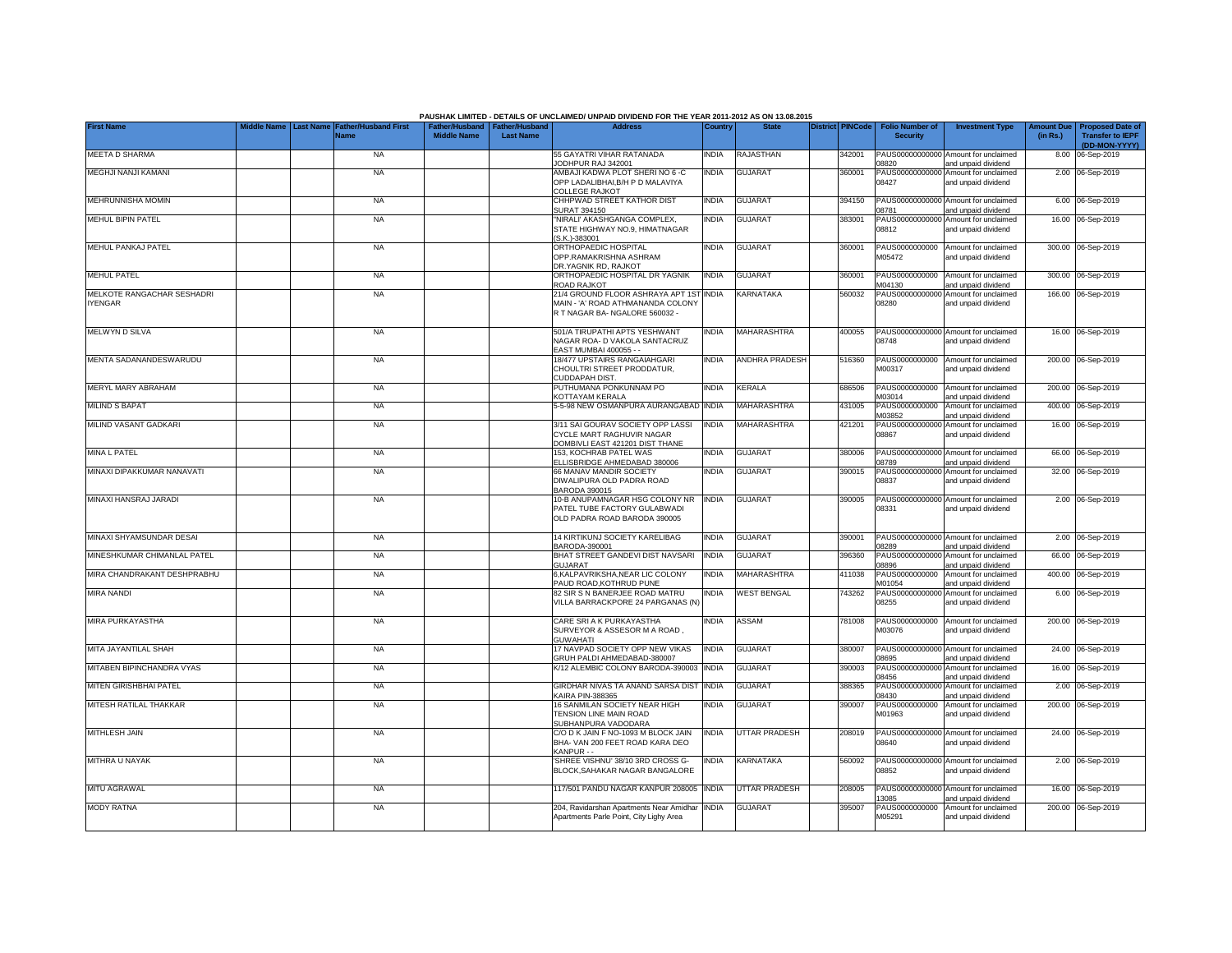|                                               |                                 |                                            |                                                       |                  | PAUSHAK LIMITED - DETAILS OF UNCLAIMED/ UNPAID DIVIDEND FOR THE YEAR 2011-2012 AS ON 13.08.2015          |              |                       |                         |                                           |                                                             |                               |                                                                     |
|-----------------------------------------------|---------------------------------|--------------------------------------------|-------------------------------------------------------|------------------|----------------------------------------------------------------------------------------------------------|--------------|-----------------------|-------------------------|-------------------------------------------|-------------------------------------------------------------|-------------------------------|---------------------------------------------------------------------|
| <b>First Name</b>                             | Middle Name<br><b>Last Name</b> | <b>Father/Husband First</b><br><b>Name</b> | Father/Husband   Father/Husband<br><b>Middle Name</b> | <b>Last Name</b> | <b>Address</b>                                                                                           | Country      | <b>State</b>          | <b>District PINCode</b> | <b>Folio Number of</b><br><b>Security</b> | <b>Investment Type</b>                                      | <b>Amount Due</b><br>(in Rs.) | <b>Proposed Date of</b><br><b>Transfer to IEPF</b><br>(DD-MON-YYYY) |
| MOHAMADSHAHID MALEK                           |                                 | <b>NA</b>                                  |                                                       |                  | VAVDI STREET NR MASJID ON TEKRI<br>BORSAD DIST KHEDA                                                     | <b>INDIA</b> | <b>GUJARAT</b>        | 388540                  | PAUS0000000000<br>M04562                  | Amount for unclaimed<br>and unpaid dividend                 |                               | 200.00 06-Sep-2019                                                  |
| MOHAMEDALI ESHAQ CHHATRIWALLA                 |                                 | <b>NA</b>                                  |                                                       |                  | 121 GUINEVERE ROAD MARKHAM ON<br>3S 4R8 CANADA                                                           | <b>INDIA</b> | MAHARASHTRA           | 999999                  | PAUS00000000000<br>08489                  | Amount for unclaimed<br>and unpaid dividend                 |                               | 8.00 06-Sep-2019                                                    |
| MOHAMMED AYUB MOHAMMED SIDDIQ<br>GARIB        |                                 | <b>NA</b>                                  |                                                       |                  | WADI MOTI WORWAD BARODA-390001                                                                           | <b>INDIA</b> | <b>GUJARAT</b>        | 390001                  | PAUS00000000000<br>08431                  | Amount for unclaimed<br>and unpaid dividend                 |                               | 16.00 06-Sep-2019                                                   |
| MOHAMMED HABIB GULAM<br>MOHIYUDDIN MIY        |                                 | NA                                         |                                                       |                  | WADI MOTI VOHARWADA BARODA-<br>390001                                                                    | <b>INDIA</b> | <b>GUJARAT</b>        | 390001                  | PAUS0000000000<br>08432                   | Amount for unclaimed<br>and unpaid dividend                 |                               | 16.00 06-Sep-2019                                                   |
| MOHAMMEDALI GULAMRASUL<br><b>SOPARIWALA</b>   |                                 | <b>NA</b>                                  |                                                       |                  | JANGHIRPURA WADI BARODA-390001                                                                           | <b>INDIA</b> | <b>GUJARAT</b>        | 390001                  | PAUS0000000000<br>8399                    | Amount for unclaimed<br>and unpaid dividend                 |                               | 6.00 06-Sep-2019                                                    |
| MOHAMMEDHABIB MOHAMMEDSIDDIQ<br><b>GARIBA</b> |                                 | <b>NA</b>                                  |                                                       |                  | WADI MOTI WOHARWAD BARODA-<br>390001                                                                     | <b>INDIA</b> | <b>GUJARAT</b>        | 390001                  | PAUS0000000000<br>00480                   | Amount for unclaimed<br>and unpaid dividend                 |                               | 16.00 06-Sep-2019                                                   |
| MOHAMMEDKASAM MOHAMMEDUSMAN<br><b>SOPARIW</b> |                                 | <b>NA</b>                                  |                                                       |                  | JANGHIRPURA WADI BARODA-390001                                                                           | <b>INDIA</b> | <b>GUJARAT</b>        | 390001                  | PAUS0000000000<br>08401                   | Amount for unclaimed<br>and unpaid dividend                 |                               | 6.00 06-Sep-2019                                                    |
| MOHAMMEDSALIM GULAMHUSAIN<br>GARIBAWAL        |                                 | <b>NA</b>                                  |                                                       |                  | WADI VOHARWAD BARODA-390001                                                                              | <b>INDIA</b> | <b>GUJARAT</b>        | 390001                  | PAUS0000000000<br>08403                   | Amount for unclaimed<br>and unpaid dividend                 |                               | 16.00 06-Sep-2019                                                   |
| MOHAMMEDSIDDIQ CHANDBHAI<br><b>GARIBAWALA</b> |                                 | <b>NA</b>                                  |                                                       |                  | WADI MOTI WOHARWAD BARODA-<br>390001                                                                     | <b>INDIA</b> | <b>GUJARAT</b>        | 390001                  | PAUS0000000000<br>08404                   | Amount for unclaimed<br>and unpaid dividend                 |                               | 16.00 06-Sep-2019                                                   |
| MOHAN BALKRISHNA GOSAVI                       |                                 | <b>NA</b>                                  |                                                       |                  | AT KALUNDRE POST PANVEL TAL<br>PANVEL DIST RAIGAD M S                                                    | <b>INDIA</b> | CHHATTISGARH          | 496001                  | PAUS0000000000<br>M03774                  | Amount for unclaimed<br>and unpaid dividend                 |                               | 200.00 06-Sep-2019                                                  |
| <b>MOHAN BORGIKAR</b>                         |                                 | NA                                         |                                                       |                  | AT PO JATH DIST SANGLI JATH<br>MAHARASHTRA                                                               | <b>INDIA</b> | MAHARASHTRA           | 416404                  | PAUS0000000000<br>M04101                  | Amount for unclaimed<br>and unpaid dividend                 |                               | 200.00 06-Sep-2019                                                  |
| <b>MOHAN GUPTA</b>                            |                                 | <b>NA</b>                                  |                                                       |                  | 23 NIZAMUDDIN EAST NEW DELHI<br>110013                                                                   | <b>INDIA</b> | DELHI                 | 110013                  | PAUS00000000000<br>08552                  | Amount for unclaimed<br>and unpaid dividend                 |                               | 16.00 06-Sep-2019                                                   |
| <b>MOHAN J PANDIT</b>                         |                                 | <b>NA</b>                                  |                                                       |                  | 5 BRAHMIN WADI K A SUBRAMANIAM<br>ROAD MATUNGA MUMBAI-400019                                             | <b>INDIA</b> | MAHARASHTRA           | 400019                  | PAUS00000000000<br>08672                  | Amount for unclaimed<br>and unpaid dividend                 |                               | 8.00 06-Sep-2019                                                    |
| MOHAN KUMAR H M                               |                                 | <b>NA</b>                                  |                                                       |                  | DEPT OF ENT HEAD & NECK SURGERY<br>33/4 LAKE SIDE MEDICAL CENTRE<br><b>BANGALORE</b>                     | <b>INDIA</b> | KARNATAKA             | 560042                  | PAUS0000000000<br>M02377                  | Amount for unclaimed<br>and unpaid dividend                 |                               | 200.00 06-Sep-2019                                                  |
| MOHAN KUMARI ANAND                            |                                 | <b>NA</b>                                  |                                                       |                  | 34/16 OLD RAJINDER NAGAR NEW<br>DELHI-110060                                                             | <b>INDIA</b> | DELHI                 | 10060                   | 08657                                     | PAUS00000000000 Amount for unclaimed<br>and unpaid dividend |                               | 8.00 06-Sep-2019                                                    |
| <b>MOHAN LAL AGARWAL</b>                      |                                 | <b>NA</b>                                  |                                                       |                  | FLAT NO G-2 CLUSTER X PURBACHAL<br>HSG EST- ATE SALT LAKE SECTOR III<br>CALCUTTA 70009-1-                | <b>INDIA</b> | <b>WEST BENGAL</b>    | 700091                  | PAUS0000000000<br>08509                   | Amount for unclaimed<br>and unpaid dividend                 |                               | 16.00 06-Sep-2019                                                   |
| MOHAN PERSHADILAL SHARMA                      |                                 | <b>NA</b>                                  |                                                       |                  | 218 SARDARNAGAR BARODA-390002                                                                            | <b>INDIA</b> | <b>GUJARAT</b>        | 390002                  | PAUS0000000000<br>08406                   | Amount for unclaimed<br>and unpaid dividend                 |                               | 32.00 06-Sep-2019                                                   |
| MOHAN SINGH VISHWAKARMA                       |                                 | <b>NA</b>                                  |                                                       |                  | 830 D Z D-SECTOR PIPLANI BHEL<br><b>BHOPAL 462021</b>                                                    | <b>INDIA</b> | MADHYA PRADESH        | 462021                  | PAUS0000000000<br>08829                   | Amount for unclaimed<br>and unpaid dividend                 | 50.00                         | 06-Sep-2019                                                         |
| MOHAN SINGH VISHWAKARMA                       |                                 | <b>NA</b>                                  |                                                       |                  | 830 D Z D-SECTOR PIPLANI BHEL<br><b>BHOPAL 462021</b>                                                    | <b>INDIA</b> | <b>MADHYA PRADESH</b> | 462021                  | PAUS0000000000<br>08828                   | Amount for unclaimed<br>and unpaid dividend                 |                               | 50.00 06-Sep-2019                                                   |
| MOHANBHAI ISHWARBHAI PATEL                    |                                 | <b>NA</b>                                  |                                                       |                  | C/13 MANGALAM HSG SOC NR GEB KV<br>STATION BEHIND HARIKRIPA SOC<br>GOTRI ROAD BARODA 390021              | <b>INDIA</b> | <b>GUJARAT</b>        | 390021                  | PAUS00000000000<br>08260                  | Amount for unclaimed<br>and unpaid dividend                 |                               | 2.00 06-Sep-2019                                                    |
| MOHANI CHATRUBHUJ MATRETA                     |                                 | <b>NA</b>                                  |                                                       |                  | 2/4-A 4TH FLR CENTRE POINT<br>PANCHVATI AMBAWADI AHMEDABAD<br>380006                                     | <b>INDIA</b> | <b>GUJARAT</b>        | 380006                  | PAUS00000000000<br>08407                  | Amount for unclaimed<br>and unpaid dividend                 |                               | 26.00 06-Sep-2019                                                   |
| MOHANLAL                                      |                                 | <b>NA</b>                                  |                                                       |                  | H.NO.5-3-669, THOPKHANA, OPP.<br>OSMANGUNJ HYDERABAD                                                     | <b>INDIA</b> | <b>ANDHRA PRADESH</b> | 500012                  | PAUS0000000000<br>M00557                  | Amount for unclaimed<br>and unpaid dividend                 |                               | 400.00 06-Sep-2019                                                  |
| MOHANLAL MATHURDAS BHATT                      |                                 | <b>NA</b>                                  |                                                       |                  | HAVELI STREET GANDEVI DIST BULSAR<br>PIN-396360                                                          | <b>INDIA</b> | <b>GUJARAT</b>        | 396360                  | PAUS0000000000<br>8408                    | Amount for unclaimed<br>and unpaid dividend                 |                               | 16.00 06-Sep-2019                                                   |
| <b>MOHANLAL PATEL</b>                         |                                 | <b>NA</b>                                  |                                                       |                  | 6/B SWASTIK COLONY B/H ARYAKANYA<br>VIDYALAY KARELIBAUG VADODARA                                         | <b>INDIA</b> | <b>GUJARAT</b>        | 390018                  | PAUS0000000000<br>M04275                  | Amount for unclaimed<br>and unpaid dividend                 |                               | 200.00 06-Sep-2019                                                  |
| MOHANSINH PRATAPSINH DESAI                    |                                 | <b>NA</b>                                  |                                                       |                  | HOUSE NO 1130 107 HIG GUJ HSG<br>BOARD O- PP IT I COLLEGE LAXMI KUNJ<br>LAXMIPURA R- D VADODARA 390016 - | <b>INDIA</b> | <b>GUJARAT</b>        | 390016                  | 08276                                     | PAUS00000000000 Amount for unclaimed<br>and unpaid dividend |                               | 2.00 06-Sep-2019                                                    |
| <b>MOHD IMTHIAZUDDIN</b>                      |                                 | <b>NA</b>                                  |                                                       |                  | SENIOR ADVOCATE 11-33-940<br>MALLAPELLY HYDERABAD                                                        | <b>INDIA</b> | <b>ANDHRA PRADESH</b> | 500001                  | M03164                                    | PAUS0000000000 Amount for unclaimed<br>and unpaid dividend  |                               | 400.00 06-Sep-2019                                                  |
| MOHD MAHBOOB ALI                              |                                 | <b>NA</b>                                  |                                                       |                  | JANATA MEDICAL HALL MAIN ROAD<br>TANDUR (HYDERABAD DT.)                                                  | <b>INDIA</b> | <b>ANDHRA PRADESH</b> | 501141                  | M00932                                    | PAUS0000000000 Amount for unclaimed<br>and unpaid dividend  |                               | 200.00 06-Sep-2019                                                  |
| MOHD YUSUF ALI                                |                                 | <b>NA</b>                                  |                                                       |                  | JANATA BAZAAR MAIN ROAD TANDUR<br>(HYDERABAD DT.)                                                        | <b>INDIA</b> | <b>ANDHRA PRADESH</b> | 501141                  | M00933                                    | PAUS0000000000 Amount for unclaimed<br>and unpaid dividend  |                               | 400.00 06-Sep-2019                                                  |
| MOHINDAR KAUR KAWATRA                         |                                 | <b>NA</b>                                  |                                                       |                  | 150 RAJA GARDENS NEW DELHI-110015                                                                        | <b>INDIA</b> | DELHI                 | 110015                  | 08573                                     | PAUS00000000000 Amount for unclaimed<br>and unpaid dividend |                               | 16.00 06-Sep-2019                                                   |
| MOHINDER KUMAR JAIN                           |                                 | <b>NA</b>                                  |                                                       |                  | 137/15 AKALSAR ROAD SARDAR NAGAR<br>STREET ELECTRIC OFFICE MOGA DIST<br><b>FARIDKOT</b>                  | <b>INDIA</b> | <b>PUNJAB</b>         | 142001                  | M01305                                    | PAUS0000000000 Amount for unclaimed<br>and unpaid dividend  |                               | 200.00 06-Sep-2019                                                  |
| <b>MOHINDER LAL BERRY</b>                     |                                 | <b>NA</b>                                  |                                                       |                  | 217 RAJA GARDEN NEW DELHI-110015                                                                         | <b>INDIA</b> | DELHI                 | 10015                   | 08543                                     | PAUS00000000000 Amount for unclaimed<br>and unpaid dividend |                               | 8.00 06-Sep-2019                                                    |
| <b>MOHINDER PAL SINGH</b>                     |                                 | <b>NA</b>                                  |                                                       |                  | M/S UJJWAL LTD 110 JAWAHARLAL<br>NEHRU MARG AMBALA CANTT 133001                                          | <b>INDIA</b> | <b>HARYANA</b>        | 133001                  | 08450                                     | PAUS00000000000 Amount for unclaimed<br>and unpaid dividend |                               | 16.00 06-Sep-2019                                                   |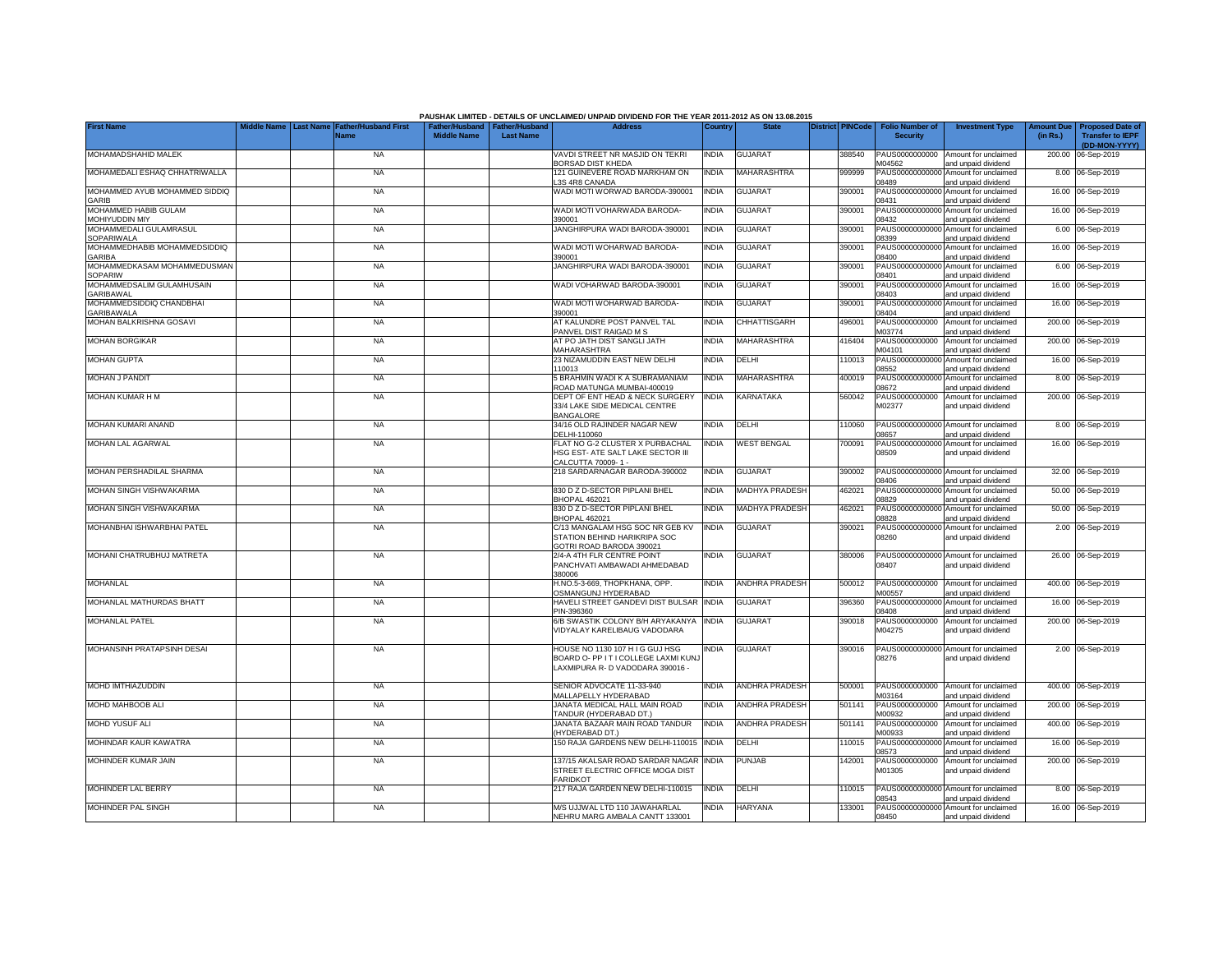|                                      |                  |                                       |                                                       |                  | PAUSHAK LIMITED - DETAILS OF UNCLAIMED/ UNPAID DIVIDEND FOR THE YEAR 2011-2012 AS ON 13.08.2015        |              |                          |                         |                                           |                                                             |                               |                                                    |
|--------------------------------------|------------------|---------------------------------------|-------------------------------------------------------|------------------|--------------------------------------------------------------------------------------------------------|--------------|--------------------------|-------------------------|-------------------------------------------|-------------------------------------------------------------|-------------------------------|----------------------------------------------------|
| <b>First Name</b>                    | <b>Last Name</b> | <b>Father/Husband First</b><br>Name   | Father/Husband   Father/Husband<br><b>Middle Name</b> | <b>Last Name</b> | <b>Address</b>                                                                                         | Country      | <b>State</b>             | <b>District PINCode</b> | <b>Folio Number of</b><br><b>Security</b> | <b>Investment Type</b>                                      | <b>Amount Due</b><br>(in Rs.) | <b>Proposed Date of</b><br><b>Transfer to IEPF</b> |
|                                      |                  |                                       |                                                       |                  |                                                                                                        |              |                          |                         |                                           |                                                             |                               | (DD-MON-YYYY)                                      |
| MOHINI DEVI LAKHOTIA                 |                  | LATE SHRIKISHAN DAS<br><b>MUNDHRA</b> |                                                       |                  | 24/A, SHAKESPEARE SARANI<br>PARIJAAT', 9th FLOOR FLAT No-<br>94KOLKATA                                 | <b>INDIA</b> | <b>WEST BENGAL</b>       | 700017                  | 07422                                     | PAUS12026501000 Amount for unclaimed<br>and unpaid dividend |                               | 16.00 06-Sep-2019                                  |
| MOHINI KRISHNAKUMAR KHANNA           |                  | <b>NA</b>                             |                                                       |                  | 552/5 B KRISHNA KUNJ 7TH ROAD KHAR<br>ROAD MUMBAI 400052                                               | <b>INDIA</b> | MAHARASHTRA              | 400052                  | PAUS00000000000<br>08269                  | Amount for unclaimed<br>and unpaid dividend                 |                               | 16.00 06-Sep-2019                                  |
| <b>MONA SIDANA</b>                   |                  | <b>NA</b>                             |                                                       |                  | 0593.JALVAYU TOWERS SADANAND<br>NAGAR BANGALORE                                                        | <b>INDIA</b> | KARNATAKA                | 560001                  | PAUS0000000000<br>08869                   | Amount for unclaimed<br>and unpaid dividend                 |                               | 16.00 06-Sep-2019                                  |
| MOOL CHAND BANSAL                    |                  | <b>NA</b>                             |                                                       |                  | B-709 SAROJINI NAGAR NEW DELHI-<br>110023                                                              | INDIA        | DELHI                    | 110023                  | PAUS0000000000<br>8686                    | Amount for unclaimed<br>and unpaid dividend                 |                               | 8.00 06-Sep-2019                                   |
| MORESHWAR RAMAKRISHNARAO<br>KULKARNI |                  | <b>NA</b>                             |                                                       |                  | S/O RAMKRISHNA # 20550 DIDDI ONI<br>KILLA ROAD OLD HUBLIKILLA ROAD                                     | <b>INDIA</b> | KARNATAKA                | 580024                  | PAUS00000000000<br>08437                  | Amount for unclaimed<br>and unpaid dividend                 |                               | 32.00 06-Sep-2019                                  |
| MORLIDHAR MAGANLAL THAKKAR           |                  | <b>NA</b>                             |                                                       |                  | 95 SANGAM SOCIETY HARNI ROAD<br><b>BARODA 390006</b>                                                   | <b>INDIA</b> | <b>GUJARAT</b>           | 390006                  | 08409                                     | PAUS00000000000 Amount for unclaimed<br>and unpaid dividend |                               | 32.00 06-Sep-2019                                  |
| <b>MOTIBEN A PATEL</b>               |                  | <b>NA</b>                             |                                                       |                  | 9/B HARIKRISHNA SOCIETY BALIAKAKA<br>ROAD AHMEDABAD 380028                                             | <b>INDIA</b> | <b>GUJARAT</b>           | 380028                  | 08614                                     | PAUS00000000000 Amount for unclaimed<br>and unpaid dividend |                               | 8.00 06-Sep-2019                                   |
| MOTIBHAI RANCHHODBHAI DESAI          |                  | <b>NA</b>                             |                                                       |                  | MOTA NAGARWADA KAPADWANJ DIST<br>KHEDA 387620                                                          | <b>INDIA</b> | <b>GUJARAT</b>           | 387620                  | PAUS0000000000<br>08410                   | Amount for unclaimed<br>and unpaid dividend                 |                               | 32.00 06-Sep-2019                                  |
| MOTIBHAI SOMABHAI BAROT              |                  | <b>NA</b>                             |                                                       |                  | AT & PO SOKHADA BAROTWADA DIST<br>BARODA PIN-391240                                                    | <b>INDIA</b> | <b>GUJARAT</b>           | 391240                  | PAUS0000000000<br>08411                   | Amount for unclaimed<br>and unpaid dividend                 |                               | 2.00 06-Sep-2019                                   |
| <b>MOTIRAM VATWANI</b>               |                  | <b>NA</b>                             |                                                       |                  | MOTIRAM VATWANI JAIPUR 302004                                                                          | INDIA        | RAJASTHAN                | 302004                  | PAUS0000000000<br>08526                   | Amount for unclaimed<br>and unpaid dividend                 |                               | 8.00 06-Sep-2019                                   |
| <b>MRS INDRA JOHN</b>                |                  | <b>NA</b>                             |                                                       |                  | JOHNS MEDICAL CENTRE KARAIKUDI<br>KARAIKUDI                                                            | <b>INDIA</b> | <b><i>FAMIL NADU</i></b> | 623002                  | PAUS0000000000<br>02102                   | Amount for unclaimed<br>and unpaid dividend                 |                               | 200.00 06-Sep-2019                                 |
| MRS RANI ALIAS SIVAKAMT K            |                  | <b>NA</b>                             |                                                       |                  | 4, KANDASWAMY MUDALI STREET.<br>RANIPET. (N.A.DIST), TAMILNADU.                                        | <b>INDIA</b> | <b>TAMIL NADU</b>        | 632401                  | PAUS0000000000<br>K00465                  | Amount for unclaimed<br>and unpaid dividend                 |                               | 400.00 06-Sep-2019                                 |
| MRUDULA G VERMA                      |                  | <b>NA</b>                             |                                                       |                  | 66 BALWANT NAGAR GANDHI ROAD<br>GWALIOR (M P) 474002                                                   | <b>INDIA</b> | <b>MADHYA PRADESH</b>    | 474002                  | PAUS00000000000<br>08599                  | Amount for unclaimed<br>and unpaid dividend                 |                               | 8.00 06-Sep-2019                                   |
| MRUDULA RAMANLAL SHAH                |                  | <b>NA</b>                             |                                                       |                  | 61 VIVEKANAND SOCIETY NEAR VIMAL<br>SOCIETY MAKARPURA ROAD BARODA<br>390009                            | <b>INDIA</b> | <b>GUJARAT</b>           | 390009                  | 08412                                     | PAUS00000000000 Amount for unclaimed<br>and unpaid dividend |                               | 16.00 06-Sep-2019                                  |
| MRUDULABEN RAOJIBHAI PATEL           |                  | <b>NA</b>                             |                                                       |                  | 47-A POONAM BUILDING 3RD FLOOR<br>LINKING ROAD KHAR(WEST) MUMBAI-<br>400052                            | <b>INDIA</b> | MAHARASHTRA              | 400052                  | 08413                                     | PAUS00000000000 Amount for unclaimed<br>and unpaid dividend |                               | 16.00 06-Sep-2019                                  |
| MRUDULKUMAR K SHUKLA                 |                  | <b>NA</b>                             |                                                       |                  | SECTOR NO 24 BLOCK NO 216 DOUBLE<br>DECKER LAL-PATO GANDHINAGAR GUJ<br>382024                          | <b>INDIA</b> | <b>GUJARAT</b>           | 382024                  | 08690                                     | PAUS00000000000 Amount for unclaimed<br>and unpaid dividend |                               | 8.00 06-Sep-2019                                   |
| MRUGENDRA MUKUNDLAL DAVE             |                  | <b>NA</b>                             |                                                       |                  | C/O SHRI DHANUBHAI G DESAI<br><b>GHADIALI POLE GHANTIADA</b><br>SURESHWAR DESAI LANE BARODA<br>390001  | <b>INDIA</b> | <b>GUJARAT</b>           | 390001                  | 08241                                     | PAUS00000000000 Amount for unclaimed<br>and unpaid dividend |                               | 2.00 06-Sep-2019                                   |
| <b>MRUNAL PATHAK</b>                 |                  | <b>NA</b>                             |                                                       |                  | FLAT NO.404 RESIDENCY-2 NR<br>SHIVANJALI SOCIETY GOTRI ROAD<br>/ASANA ROADVADODARA                     | <b>INDIA</b> | <b>GUJARAT</b>           | 390021                  | M03717                                    | PAUS0000000000 Amount for unclaimed<br>and unpaid dividend  |                               | 200.00 06-Sep-2019                                 |
| <b>MRUNALIKA YAGNIK</b>              |                  | <b>NA</b>                             |                                                       |                  | C/O D M YAGNIK 11-B VISHWJYOT SOC<br>OPP UNI HOSTELS NAVRANGPURA<br>AHMEDABAD 380009                   | <b>INDIA</b> | <b>GUJARAT</b>           | 380009                  | 08864                                     | PAUS00000000000 Amount for unclaimed<br>and unpaid dividend |                               | 6.00 06-Sep-2019                                   |
| <b>MRUNALINI G PATEL</b>             |                  | <b>NA</b>                             |                                                       |                  | 19 KAILASHPARK SOCIETY AKOTA NR<br>WATER TANK VADODARA                                                 | <b>INDIA</b> | <b>GUJARAT</b>           | 390020                  | PAUS0000000000<br>M04547                  | Amount for unclaimed<br>and unpaid dividend                 |                               | 200.00 06-Sep-2019                                 |
| <b>MUDDU B KOTIAN</b>                |                  | <b>NA</b>                             |                                                       |                  | D-5-8 JEEVAN SHANTI S V ROAD<br>SANTACRUZ WEST MUMBAI 400054                                           | <b>INDIA</b> | MAHARASHTRA              | 400054                  | PAUS00000000000<br>08625                  | Amount for unclaimed<br>and unpaid dividend                 |                               | 8.00 06-Sep-2019                                   |
| <b>MUKAND SETHI</b>                  |                  | <b>NA</b>                             |                                                       |                  | WZ-3 OLD MAHABIR NAGAR NEW DELHI-<br>110018                                                            | <b>INDIA</b> | DELHI                    | 110018                  | PAUS00000000000<br>08546                  | Amount for unclaimed<br>and unpaid dividend                 |                               | 8.00 06-Sep-2019                                   |
| MUKESH D SUTHAR                      |                  | <b>NA</b>                             |                                                       |                  | 28 YOGIDARSHAN SOCIETY RANIP<br>AHMEDABAD 382480                                                       | <b>INDIA</b> | <b>GUJARAT</b>           | 382480                  | PAUS00000000000<br>08770                  | Amount for unclaimed<br>and unpaid dividend                 |                               | 32.00 06-Sep-2019                                  |
| <b>MUKESH GUPTA</b>                  |                  | <b>NA</b>                             |                                                       |                  | H NO 666 W NO 5 MEHRAULI NEW DELHI<br>110030                                                           | <b>INDIA</b> | DELHI                    | 110030                  | PAUS0000000000<br>08650                   | Amount for unclaimed<br>and unpaid dividend                 |                               | 8.00 06-Sep-2019                                   |
| <b>MUKESH GUPTA</b>                  |                  | <b>NA</b>                             |                                                       |                  | H NO 234 GALI NO 4 RAM NAGAR NEAR<br>KRISHAN NAGAR DELHI 110051                                        | <b>INDIA</b> | DELHI                    | 110051                  | PAUS0000000000<br>08827                   | Amount for unclaimed<br>and unpaid dividend                 | 8.00                          | 06-Sep-2019                                        |
| MUKESH MAFATLAL SHAH                 |                  | <b>NA</b>                             |                                                       |                  | B-52/832 KRISHNA NAGAR HSG COLONY<br>KRISH- NA NAGAR NARODA ROAD<br>AHMEDABAD 382346 --                | <b>INDIA</b> | <b>GUJARAT</b>           | 382346                  | PAUS0000000000<br>08760                   | Amount for unclaimed<br>and unpaid dividend                 |                               | 66.00 06-Sep-2019                                  |
| <b>MUKESH R SHAH</b>                 |                  | <b>NA</b>                             |                                                       |                  | 8, USMANPURA MUNICIPAL MARKET<br>ASHRAM ROAD AHMEDABAD                                                 | <b>INDIA</b> | <b>GUJARAT</b>           | 380014                  | PAUS00000000000<br>08899                  | Amount for unclaimed<br>and unpaid dividend                 |                               | 8.00 06-Sep-2019                                   |
| MUKESH S JHANGIANI                   |                  | <b>NA</b>                             |                                                       |                  | C/O SEMENTEX SPAN PIPE PVT LTD<br>PLOT NO 51 53 & G9 (PT) MIRA DIST<br>THANA PIN-401104                | <b>INDIA</b> | MAHARASHTRA              | 401104                  | PAUS0000000000<br>08485                   | Amount for unclaimed<br>and unpaid dividend                 |                               | 24.00 06-Sep-2019                                  |
| MUKESHKUMAR AMBALAL PATEL            |                  | AMBALAL SHIVABHAI<br>PATEL            |                                                       |                  | C/O ARUN A PATEL SWAMI.10<br>MANGALYA BUNGALOWS B/H 27 GAM<br>VIDYALAYA ANAND-VIDYANAGAR ROAD<br>ANAND | India        | <b>GUJARAT</b>           | 388001                  | 16549                                     | PAUSIN300636102 Amount for unclaimed<br>and unpaid dividend |                               | 16.00 06-Sep-2019                                  |
| MUKESHKUMAR NAGINBHAI PATEL          |                  | <b>NA</b>                             |                                                       |                  | NAVAPURA SUNAV 388470 TA PETLAD<br><b>DIST KAIRA</b>                                                   | <b>INDIA</b> | <b>GUJARAT</b>           | 388410                  | 08416                                     | PAUS00000000000 Amount for unclaimed<br>and unpaid dividend |                               | 16.00 06-Sep-2019                                  |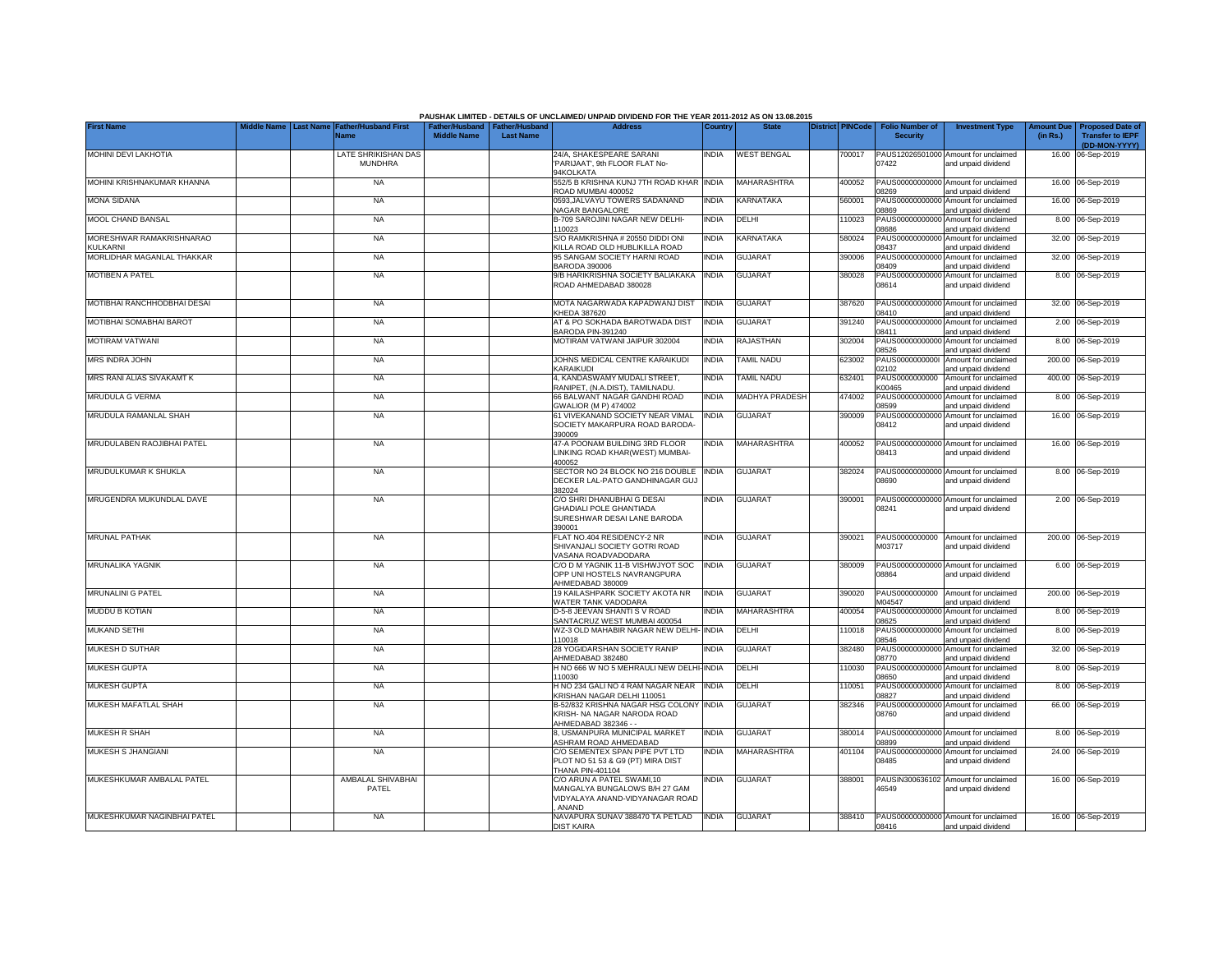|                                           |           |                             |                                                       |                  | PAUSHAK LIMITED - DETAILS OF UNCLAIMED/ UNPAID DIVIDEND FOR THE YEAR 2011-2012 AS ON 13.08.2015<br><b>Address</b> |              | <b>State</b>          |                         |        |                                           |                                                             |                               |                                                    |
|-------------------------------------------|-----------|-----------------------------|-------------------------------------------------------|------------------|-------------------------------------------------------------------------------------------------------------------|--------------|-----------------------|-------------------------|--------|-------------------------------------------|-------------------------------------------------------------|-------------------------------|----------------------------------------------------|
| <b>First Name</b>                         | Last Name | ather/Husband First<br>Name | Father/Husband   Father/Husband<br><b>Middle Name</b> | <b>Last Name</b> |                                                                                                                   | Country      |                       | <b>District PINCode</b> |        | <b>Folio Number of</b><br><b>Security</b> | <b>Investment Type</b>                                      | <b>Amount Due</b><br>(in Rs.) | <b>Proposed Date of</b><br><b>Transfer to IEPF</b> |
|                                           |           |                             |                                                       |                  |                                                                                                                   |              |                       |                         |        |                                           |                                                             |                               | (DD-MON-YYYY)                                      |
| MUKTA DAMODHAR SOMAN                      |           | <b>NA</b>                   |                                                       |                  | VISHWA GANGA B/H EKNATH RANG                                                                                      | INDIA        | MAHARASHTRA           |                         | 431005 | M03841                                    | PAUS0000000000 Amount for unclaimed                         |                               | 200.00 06-Sep-2019                                 |
|                                           |           |                             |                                                       |                  | MANDIR NEW OSMANPURA<br>AURANGABAD                                                                                |              |                       |                         |        |                                           | and unpaid dividend                                         |                               |                                                    |
| <b>MUKTA GAUR</b>                         |           | <b>NA</b>                   |                                                       |                  | V/2934 BHOLANATH NAGAR EXTN<br>SHAHDARA DELHI-110032                                                              | INDIA        | DELHI                 |                         | 10032  | PAUS0000000000<br>08554                   | Amount for unclaimed<br>and unpaid dividend                 |                               | 8.00 06-Sep-2019                                   |
| MUKTABEN MATHURADAS GANATRA               |           | <b>NA</b>                   |                                                       |                  | <b>ISTCARPENTER ST RAMESH BHUVAN</b>                                                                              | <b>INDIA</b> | <b>MAHARASHTRA</b>    |                         | 400004 | PAUS00000000000                           | Amount for unclaimed                                        |                               | 8.00 06-Sep-2019                                   |
|                                           |           |                             |                                                       |                  | 3RD FLOOR ROOM NO 22 MUMBAI-<br>400004                                                                            |              |                       |                         |        | 08483                                     | and unpaid dividend                                         |                               |                                                    |
| <b>MUKUL ENDAW</b>                        |           | <b>NA</b>                   |                                                       |                  | C/O DEVI ART A K AZAD ROAD                                                                                        | India        | ASSAM                 |                         | 781008 | PAUS0000000000                            | Amount for unclaimed                                        |                               | 200.00 06-Sep-2019                                 |
|                                           |           |                             |                                                       |                  | REHABARI GUWAHATI                                                                                                 |              |                       |                         |        | M03097                                    | and unpaid dividend                                         |                               |                                                    |
| <b>MUKUL VERMA</b>                        |           | <b>NA</b>                   |                                                       |                  | FLAT NO.209 FERNS NEST HENNUR                                                                                     | INDIA        | KARNATAKA             |                         | 560043 | PAUS0000000000                            | Amount for unclaimed                                        |                               | 24.00 06-Sep-2019                                  |
| MUKUND RAMCHANDRA BAHULKAR                |           | <b>NA</b>                   |                                                       |                  | MAIN ROAD BANGALORE<br>DESPANDE WADA RAOPURA KHATRI                                                               | <b>INDIA</b> | <b>GUJARAT</b>        |                         | 390001 | 08564<br>PAUS0000000000                   | and unpaid dividend<br>Amount for unclaimed                 |                               | 6.00 06-Sep-2019                                   |
|                                           |           |                             |                                                       |                  | POLE JUBILEE BAUG BARODA-390001                                                                                   |              |                       |                         |        | 08419                                     | and unpaid dividend                                         |                               |                                                    |
| <b>MUKUND SHASTRY</b>                     |           | <b>NA</b>                   |                                                       |                  | ALEMBIC CHEM WORKS CO LTD<br>MARKETING DEPT ALEMBIC ROAD                                                          | INDIA        | <b>GUJARAT</b>        |                         | 390003 | PAUS0000000000<br>M04573                  | Amount for unclaimed<br>and unpaid dividend                 |                               | 300.00 06-Sep-2019                                 |
|                                           |           |                             |                                                       |                  | VADODARA                                                                                                          |              |                       |                         |        |                                           |                                                             |                               |                                                    |
| MUKUNDARAO KODURU                         |           | <b>NA</b>                   |                                                       |                  | MEDICAL SUPERINTENDENT MAIN                                                                                       | <b>INDIA</b> | <b>ANDHRA PRADESH</b> |                         | 507101 | PAUS0000000000                            | Amount for unclaimed                                        |                               | 200.00 06-Sep-2019                                 |
|                                           |           |                             |                                                       |                  | HOSPITAL THE S C CO LTD<br>KOTHAGUDEM KHAMMAM (A.P)                                                               |              |                       |                         |        | M00860                                    | and unpaid dividend                                         |                               |                                                    |
| MUKUNDLAL PURSHOTTAMDAS SHAH              |           | <b>NA</b>                   |                                                       |                  | APNA GHAR KHARADIWAD NEAR                                                                                         | india        | <b>GUJARAT</b>        |                         | 390001 |                                           | PAUS00000000000 Amount for unclaimed                        |                               | 12.00 06-Sep-2019                                  |
|                                           |           |                             |                                                       |                  | LEHARIPURA GATE M G ROAD BARODA<br>390001                                                                         |              |                       |                         |        | 08797                                     | and unpaid dividend                                         |                               |                                                    |
| MUKUNDRAI P PATHAK                        |           | <b>NA</b>                   |                                                       |                  | 164/5/1 LAKE GARDENS CALCUTTA-                                                                                    | india        | <b>WEST BENGAL</b>    |                         | '00045 | PAUS0000000000                            | Amount for unclaimed                                        |                               | 8.00 06-Sep-2019                                   |
|                                           |           |                             |                                                       |                  | 700045                                                                                                            |              |                       |                         |        | 08703                                     | and unpaid dividend                                         |                               |                                                    |
| MULACKAL V JOSEPH                         |           | <b>NA</b>                   |                                                       |                  | MULACKAL HOUSE KUMARAMANGALAM<br>P O THODUPUZHA DIST IDUKKI KERALA                                                | <b>INDIA</b> | KERALA                |                         | 685597 | PAUS00000000000<br>08468                  | Amount for unclaimed<br>and unpaid dividend                 |                               | 24.00 06-Sep-2019                                  |
|                                           |           |                             |                                                       |                  | <b>STATE 685597</b>                                                                                               |              |                       |                         |        |                                           |                                                             |                               |                                                    |
| MULASINHJI RATNASINHJI SOLANKI            |           | <b>NA</b>                   |                                                       |                  | AT POST SATHAMBA TAL BAYAD DIST                                                                                   | <b>INDIA</b> | <b>GUJARAT</b>        |                         | 383340 |                                           | PAUS00000000000 Amount for unclaimed                        |                               | 2.00 06-Sep-2019                                   |
|                                           |           |                             |                                                       |                  | SABARKANTHA 383340                                                                                                |              |                       |                         |        | 08420                                     | and unpaid dividend                                         |                               |                                                    |
| MULCHAND BHAICHAND PAREKH                 |           | <b>NA</b>                   |                                                       |                  | MAHAK HINA 1 CHETAN SOCIETY OPP                                                                                   | INDIA        | RAJASTHAN             |                         | 302001 |                                           | PAUS00000000000 Amount for unclaimed                        |                               | 6.00 06-Sep-2019                                   |
|                                           |           |                             |                                                       |                  | ANAND NAGAR PO AHMEDABAD 380007                                                                                   |              |                       |                         |        | 08335                                     | and unpaid dividend                                         |                               |                                                    |
| MULCHAND KORJIMAL MULCHANDANI             |           | <b>NA</b>                   |                                                       |                  | SINDHI COLONY KHERALU DIST                                                                                        | <b>INDIA</b> | <b>GUJARAT</b>        |                         | 384325 |                                           | PAUS00000000000 Amount for unclaimed                        |                               | 16.00 06-Sep-2019                                  |
| MULJIBHAI ISHVARBHAI RAI                  |           | <b>NA</b>                   |                                                       |                  | MEHSANA PIN-384325<br>C/O PRAPTI GARMENT DABHOI NAGAR                                                             | <b>INDIA</b> | <b>GUJARAT</b>        |                         | 391110 | 08421<br>PAUS00000000000                  | and unpaid dividend<br>Amount for unclaimed                 |                               | 2.00 06-Sep-2019                                   |
|                                           |           |                             |                                                       |                  | PALIKA - SHOPPING CENTRE SHOP NO                                                                                  |              |                       |                         |        | 08282                                     | and unpaid dividend                                         |                               |                                                    |
|                                           |           |                             |                                                       |                  | 4 OPP S T DEPOT- DABHOI 391110 -                                                                                  |              |                       |                         |        |                                           |                                                             |                               |                                                    |
| MULJIBHAI MANGALDAS SONI                  |           | <b>NA</b>                   |                                                       |                  | AT & POST AMALA TA PADRA DIST                                                                                     | India        | <b>GUJARAT</b>        |                         | 391445 |                                           | PAUS00000000000 Amount for unclaimed                        |                               | 6.00 06-Sep-2019                                   |
|                                           |           |                             |                                                       |                  | BARODA PIN-391445                                                                                                 |              |                       |                         |        | 08422                                     | and unpaid dividend                                         |                               |                                                    |
| MULJIBHAI RANCHHODBHAI PARMAR             |           | <b>NA</b>                   |                                                       |                  | HANUMAN FALIA GORWA DIST BARODA<br>PIN-390003                                                                     | <b>INDIA</b> | <b>GUJARAT</b>        |                         | 390003 | PAUS00000000000                           | Amount for unclaimed<br>and unpaid dividend                 |                               | 16.00 06-Sep-2019                                  |
| MULKI SADANANDA BANGERA                   |           | <b>NA</b>                   |                                                       |                  | DANDELI NIVAS HOSUR 1ST CROSS                                                                                     | <b>INDIA</b> | KARNATAKA             |                         | 580021 | 08423<br>PAUS0000000000                   | Amount for unclaimed                                        |                               | 80.00 06-Sep-2019                                  |
|                                           |           |                             |                                                       |                  | <b>OSUR, HUBLI</b>                                                                                                |              |                       |                         |        | M01108                                    | and unpaid dividend                                         |                               |                                                    |
| MULKY INDRA BAI                           |           | <b>NA</b>                   |                                                       |                  | 40, ATHIKAMAN BYPASS ROAD<br>DHARMAPURI TAMILNADU                                                                 | INDIA        | <b>TAMIL NADU</b>     |                         | 36701  | PAUS0000000000<br>M00561                  | Amount for unclaimed<br>and unpaid dividend                 |                               | 400.00 06-Sep-2019                                 |
| MUNEERA UDAYAN CHINUBHAI                  |           | <b>NA</b>                   |                                                       |                  | SHANTIKUNJ SHAH BAG AHMEDABAD-                                                                                    | <b>INDIA</b> | <b>GUJARAT</b>        |                         | 380001 | PAUS00000000000                           | Amount for unclaimed                                        |                               | 16.00 06-Sep-2019                                  |
| MUNGARA SWATANTRA BHARATHI                |           | <b>NA</b>                   |                                                       |                  | 380001<br>C/O.MANDAVA BALAKOTIAH GADAVALLI                                                                        | <b>INDIA</b> | <b>ANDHRA PRADESH</b> |                         | 522265 | 08283<br>PAUS0000000000                   | and unpaid dividend<br>Amount for unclaimed                 |                               | 400.00 06-Sep-2019                                 |
|                                           |           |                             |                                                       |                  | P.O REPALLI TQ. (GUNTUR DT.)                                                                                      |              |                       |                         |        | M00562                                    | and unpaid dividend                                         |                               |                                                    |
|                                           |           |                             |                                                       |                  |                                                                                                                   |              |                       |                         |        |                                           |                                                             |                               |                                                    |
| MUNISH AJMANI                             |           | <b>NA</b>                   |                                                       |                  | MUNISH TELECOM CENTRE 108 G T<br>ROAD GHAZIABAD                                                                   | INDIA        | <b>UTTAR PRADESH</b>  |                         | 201001 | PAUS0000000000<br>M03902                  | Amount for unclaimed<br>and unpaid dividend                 |                               | 200.00 06-Sep-2019                                 |
| <b>MUNISWAMY T</b>                        |           | <b>NA</b>                   |                                                       |                  | 29, BYRAGI MADAM ST., SHOLINGUR.                                                                                  | india        | TAMIL NADU            |                         | 631102 | PAUS0000000000                            | Amount for unclaimed                                        | 400.00                        | 06-Sep-2019                                        |
| MURAKONDA VENKATARAYUDU                   |           | <b>NA</b>                   |                                                       |                  | N.A.DIST.<br>RAGHU MEDICALS MAIN ROAD                                                                             | <b>INDIA</b> | <b>ANDHRA PRADESH</b> |                         | 522601 | 00280<br>PAUS0000000000                   | and unpaid dividend<br>Amount for unclaimed                 | 400.00                        | 06-Sep-2019                                        |
|                                           |           |                             |                                                       |                  | NARASARAOPET, (GUNTUR DT.)                                                                                        |              |                       |                         |        | M00563                                    | and unpaid dividend                                         |                               |                                                    |
| <b>MURALI RAMNATH</b>                     |           | <b>NA</b>                   |                                                       |                  | JANATHA NURSING HOME KAKANI<br>ROAD, NR RAILWAY GATE GUNTUR                                                       | <b>INDIA</b> | <b>ANDHRA PRADESH</b> |                         | 522001 | PAUS0000000000                            | Amount for unclaimed                                        |                               | 800.00 06-Sep-2019                                 |
| <b>MURLIDHAR MODI</b>                     |           | <b>NA</b>                   |                                                       |                  | 138-A KARAYA ROAD CALCUTTA 700017                                                                                 | <b>INDIA</b> | <b>WEST BENGAL</b>    |                         | 700017 | M01961<br>PAUS0000000000                  | and unpaid dividend<br>Amount for unclaimed                 |                               | 16.00 06-Sep-2019                                  |
|                                           |           |                             |                                                       |                  |                                                                                                                   |              |                       |                         |        | 08507                                     | and unpaid dividend                                         |                               |                                                    |
| MURLIDHAR PARMANAND<br><b>TEKCHANDANI</b> |           | <b>NA</b>                   |                                                       |                  | SHRI RAM NIWAS PALACE ROAD NEAR<br>MARKET POST OFFICE BARODA-390001                                               | india        | <b>GUJARAT</b>        |                         | 390001 | PAUS0000000000<br>08287                   | Amount for unclaimed<br>and unpaid dividend                 |                               | 32.00 06-Sep-2019                                  |
|                                           |           |                             |                                                       |                  |                                                                                                                   |              |                       |                         |        |                                           |                                                             |                               |                                                    |
| <b>MURTHY C S</b>                         |           | <b>NA</b>                   |                                                       |                  | 21, EAST LINK ROAD, MALLESWARAM,                                                                                  | <b>INDIA</b> | KARNATAKA             |                         | 560003 | PAUS0000000000                            | Amount for unclaimed                                        |                               | 200.00 06-Sep-2019                                 |
| MURUKUTLA CHALAPATHY RAO                  |           | <b>NA</b>                   |                                                       |                  | <b>BANGALORE</b><br>DIVISION MANAGER C/O DARSHAK LTD                                                              | <b>INDIA</b> | ANDHRA PRADESH        |                         | 522002 | 201009                                    | and unpaid dividend<br>PAUS00000000000 Amount for unclaimed |                               | 32.00 06-Sep-2019                                  |
|                                           |           |                             |                                                       |                  | 18/1 ARUNDELPET GUNTUR-522002                                                                                     |              |                       |                         |        | 08441                                     | and unpaid dividend                                         |                               |                                                    |
| MURUKUTLA RADHAKRISHNA                    |           | <b>NA</b>                   |                                                       |                  | <b>INDOFARM SERVICES 4TH FLOOR</b>                                                                                | <b>INDIA</b> | <b>ANDHRA PRADESH</b> |                         | 522002 |                                           | PAUS00000000000 Amount for unclaimed                        |                               | 32.00 06-Sep-2019                                  |
|                                           |           |                             |                                                       |                  | BRODIPET GUNTUR-522002                                                                                            |              |                       |                         |        | 08444                                     | and unpaid dividend                                         |                               |                                                    |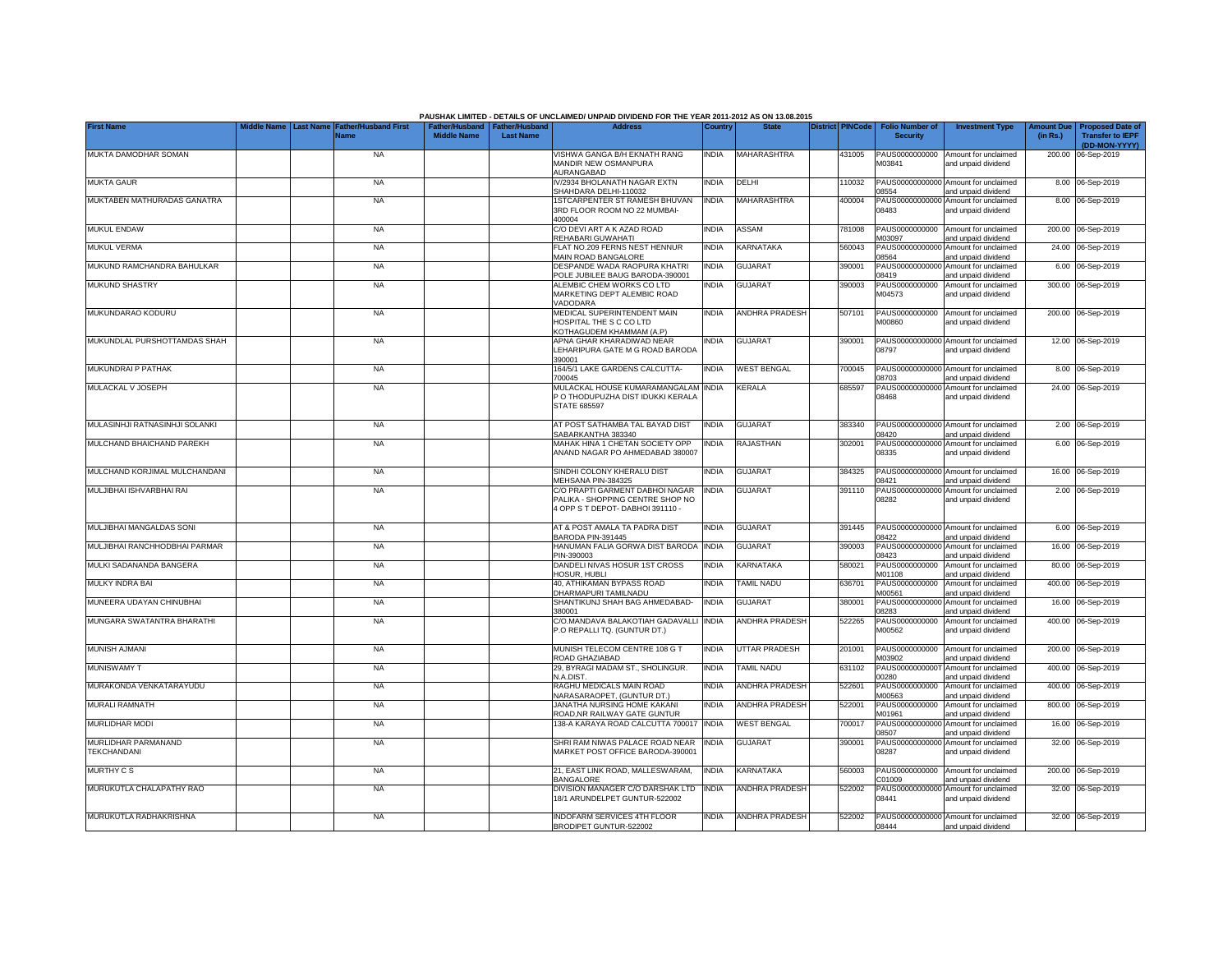|                                |                    |                                                                |                                                       |                  | PAUSHAK LIMITED - DETAILS OF UNCLAIMED/ UNPAID DIVIDEND FOR THE YEAR 2011-2012 AS ON 13.08.2015                                |              |                       |                         |                                           |                                                             |                               |                                                    |
|--------------------------------|--------------------|----------------------------------------------------------------|-------------------------------------------------------|------------------|--------------------------------------------------------------------------------------------------------------------------------|--------------|-----------------------|-------------------------|-------------------------------------------|-------------------------------------------------------------|-------------------------------|----------------------------------------------------|
| <b>First Name</b>              | <b>Aiddle Name</b> | <b>Last Name</b><br><b>Father/Husband First</b><br><b>Name</b> | Father/Husband   Father/Husband<br><b>Middle Name</b> | <b>Last Name</b> | <b>Address</b>                                                                                                                 | Country      | <b>State</b>          | <b>District PINCode</b> | <b>Folio Number of</b><br><b>Security</b> | <b>Investment Type</b>                                      | <b>Amount Due</b><br>(in Rs.) | <b>Proposed Date of</b><br><b>Transfer to IEPF</b> |
| MURUKUTLA SITA DEVI            |                    | <b>NA</b>                                                      |                                                       |                  | C/O MR M RADHAKRISHNA INDOFARM                                                                                                 | <b>INDIA</b> | <b>ANDHRA PRADESH</b> | 522002                  |                                           | PAUS00000000000 Amount for unclaimed                        |                               | (DD-MON-YYYY)<br>32.00 06-Sep-2019                 |
|                                |                    |                                                                |                                                       |                  | SERVICE 4TH LINE BRODIPET GUNTUR-<br>522002                                                                                    |              |                       |                         | 08443                                     | and unpaid dividend                                         |                               |                                                    |
| MUTHAMMAL ANNI                 |                    | <b>NA</b>                                                      |                                                       |                  | TAMILAGAM", WEST CAR STREET,<br>TIRUNELVELI, TAMIL NADU.                                                                       | <b>INDIA</b> | <b>TAMIL NADU</b>     | 627001                  | PAUS0000000000<br>D00386                  | Amount for unclaimed<br>and unpaid dividend                 |                               | 400.00 06-Sep-2019                                 |
| MUTHIYALU NARAYANASWAMY        |                    | <b>NA</b>                                                      |                                                       |                  | PROFESSOR OF MATHEMATICS<br>COLLEGE OF ENGINEERING GUINDY<br>CHENNAI-600025                                                    | <b>NDIA</b>  | <b>TAMIL NADU</b>     | 600025                  | PAUS00000000000<br>08611                  | Amount for unclaimed<br>and unpaid dividend                 |                               | 8.00 06-Sep-2019                                   |
| <b>MYRTLE FERNANDEZ</b>        |                    | <b>NA</b>                                                      |                                                       |                  | FERN HOUSE MIRZAPUR ROAD<br>AHMEDABAD 380001                                                                                   | <b>INDIA</b> | <b>GUJARAT</b>        | 380001                  | PAUS00000000000<br>08736                  | Amount for unclaimed<br>and unpaid dividend                 |                               | 6.00 06-Sep-2019                                   |
| <b>MYTHILI CHANDRASEKHARAN</b> |                    | <b>NA</b>                                                      |                                                       |                  | 'LALITHAM" 66 NUTHIA MUDALY ST<br>CHENNAI-600086                                                                               | <b>INDIA</b> | <b>TAMIL NADU</b>     | 600086                  | PAUS0000000000<br>18532                   | Amount for unclaimed<br>and unpaid dividend                 |                               | 8.00 06-Sep-2019                                   |
| N ASWARTHA NARAYANA            |                    | <b>NA</b>                                                      |                                                       |                  | PROP ASWARTHA MEDICALS 11-220 SAI<br><b>NAGAR ANANTAPUR</b>                                                                    | <b>INDIA</b> | <b>ANDHRA PRADESH</b> | 15002                   | PAUS0000000000<br>N03118                  | Amount for unclaimed<br>and unpaid dividend                 |                               | 200.00 06-Sep-2019                                 |
| N BHARATHI                     |                    | <b>NA</b>                                                      |                                                       |                  | C/O MR.N.RAJAN, HOD (COMPUTER<br>SCIENCE) AMBER VALLEY RESIDENTIAL<br>SCHOOL.<br>K.M.ROAD.MUGTHIHALLI.CHIKMAGALUR<br>KARNATAKA | <b>INDIA</b> | <b>KARNATAKA</b>      | 577101                  | PAUS0000000000<br>09279                   | Amount for unclaimed<br>and unpaid dividend                 |                               | 8.00 06-Sep-2019                                   |
| N G NAGARAJU                   |                    | <b>NA</b>                                                      |                                                       |                  | 1572,39TH F CROSS,18TH MAIN 4TH T<br><b>BLOCK, JAYANAGAR BANGALORE</b>                                                         | <b>INDIA</b> | <b>KARNATAKA</b>      | 560041                  | PAUS0000000000<br>N02008                  | Amount for unclaimed<br>and unpaid dividend                 |                               | 200.00 06-Sep-2019                                 |
| N GANESA RAJA                  |                    | <b>NA</b>                                                      |                                                       |                  | 21 RAJAJI ROAD NUNGAMBAKKAM<br>CHENNAI-600034                                                                                  | <b>INDIA</b> | <b>TAMIL NADU</b>     | 600034                  | PAUS00000000000<br>09071                  | Amount for unclaimed<br>and unpaid dividend                 |                               | 16.00 06-Sep-2019                                  |
| N K BALARAM                    |                    | <b>NA</b>                                                      |                                                       |                  | FLAT NO.9, SUNDARSRI APARTMENTS<br>367, 100 FEET ROAD, HAL II STAGE<br><b>INDIRANAGAR</b>                                      | <b>INDIA</b> | <b>KARNATAKA</b>      | 560008                  | PAUS0000000000<br>N05279                  | Amount for unclaimed<br>and unpaid dividend                 |                               | 200.00 06-Sep-2019                                 |
| N K GOYAL                      |                    | <b>NA</b>                                                      |                                                       |                  | D-25 HAKKIKAT RAI ROAD ADARSH<br>NAGAR DELHI 110033                                                                            | <b>INDIA</b> | DELHI                 | 110033                  | 09182                                     | PAUS00000000000 Amount for unclaimed<br>and unpaid dividend |                               | 16.00 06-Sep-2019                                  |
| N M VENKATESH                  |                    | <b>NA</b>                                                      |                                                       |                  | 56 EGMORE HIGH ROAD CHENNAI-<br>800008                                                                                         | <b>INDIA</b> | <b>TAMIL NADU</b>     | 600008                  | 09178                                     | PAUS00000000000 Amount for unclaimed<br>and unpaid dividend |                               | 8.00 06-Sep-2019                                   |
| N MANJUNATH                    |                    | <b>NA</b>                                                      |                                                       |                  | NO.160/26 36TH CROSS JAYANAGAR<br>5TH BLOCK BANGALORE                                                                          | <b>INDIA</b> | <b>KARNATAKA</b>      | 560041                  | PAUS0000000000<br>N02143                  | Amount for unclaimed<br>and unpaid dividend                 |                               | 200.00 06-Sep-2019                                 |
| N NANDHAKUMAR                  |                    | <b>NA</b>                                                      |                                                       |                  | 2 FOURTH AVENUE INDIRA NAGAR<br>CHENNAI 600020                                                                                 | <b>INDIA</b> | <b>TAMIL NADU</b>     | 600020                  | PAUS00000000000<br>09114                  | Amount for unclaimed<br>and unpaid dividend                 |                               | 16.00 06-Sep-2019                                  |
| N NARAYANAN                    |                    | <b>NA</b>                                                      |                                                       |                  | C-1 P E T S BLOCK 14 NEYVELI<br>TOWNSHIP NEYVELI 607803                                                                        | <b>INDIA</b> | <b>TAMIL NADU</b>     | 607803                  | PAUS0000000000<br>09117                   | Amount for unclaimed<br>and unpaid dividend                 | 8.00                          | 06-Sep-2019                                        |
| N R NARASIMHAN                 |                    | <b>NA</b>                                                      |                                                       |                  | 32/3 ST JOHN'S ROAD CROSS 2ND<br>FLOOR RUKMINI COLONY BANGALORE<br>560042                                                      | <b>INDIA</b> | <b>KARNATAKA</b>      | 560042                  | PAUS0000000000<br>09095                   | Amount for unclaimed<br>and unpaid dividend                 |                               | 20.00 06-Sep-2019                                  |
| N RAJENDRA                     |                    | <b>NA</b>                                                      |                                                       |                  | NO.73.SARASWATHINAGAR<br><b>VIJAYANAGAR BANGALORE</b>                                                                          | <b>INDIA</b> | <b>KARNATAKA</b>      | 560040                  | PAUS0000000000<br>N02039                  | Amount for unclaimed<br>and unpaid dividend                 |                               | 200.00 06-Sep-2019                                 |
| N RAJESHWARAN                  |                    | <b>NA</b>                                                      |                                                       |                  | 16.EAST KONGALAMMAN KOIL ST<br>ERODE 638001                                                                                    | <b>INDIA</b> | <b>TAMIL NADU</b>     | 38001                   | PAUS0000000000<br>09257                   | Amount for unclaimed<br>and unpaid dividend                 | 166.00                        | 06-Sep-2019                                        |
| N S VIJAYA                     |                    | <b>NA</b>                                                      |                                                       |                  | 105 GORINAGAR KADAVAMTHANA<br><b>KOCHIN</b>                                                                                    | <b>INDIA</b> | <b>KERALA</b>         | 682020                  | PAUS0000000000<br>N02999                  | Amount for unclaimed<br>and unpaid dividend                 | 200.00                        | 06-Sep-2019                                        |
| N SAI SUBRAMANIAN              |                    | <b>NA</b>                                                      |                                                       |                  | 58/2 CHITRAKULAM NORTH ST<br>MYLAPORE CHENNAI 600004                                                                           | <b>INDIA</b> | <b>TAMIL NADU</b>     | 600004                  | PAUS0000000000<br>09291                   | Amount for unclaimed<br>and unpaid dividend                 | 8.00                          | 06-Sep-2019                                        |
| N SAKUNTHALA                   |                    | <b>NA</b>                                                      |                                                       |                  | 15 WEST ADAYA VALANJAN STREET<br>SRIRANGAM-620006                                                                              | <b>INDIA</b> | <b>TAMIL NADU</b>     | 620006                  | PAUS0000000000<br>09112                   | Amount for unclaimed<br>and unpaid dividend                 | 8.00                          | 06-Sep-2019                                        |
| N V K GUPTA                    |                    | <b>NA</b>                                                      |                                                       |                  | 44 NAGAPPA STREET SESHADRIPURAM<br><b>BANGALORE</b>                                                                            | <b>INDIA</b> | KARNATAKA             | 560020                  | PAUS0000000000<br>N05128                  | Amount for unclaimed<br>and unpaid dividend                 | 200.00                        | 06-Sep-2019                                        |
| N VALLINAYAKAM                 |                    | <b>NA</b>                                                      |                                                       |                  | W/O R NAGARAJAN H NO-15 7TH CROSS INDIA<br>MARUTHINAGAR MADIWALA                                                               |              | <b>KARNATAKA</b>      | 560068                  | PAUS0000000000<br>N02599                  | Amount for unclaimed<br>and unpaid dividend                 |                               | 200.00 06-Sep-2019                                 |
| N VENKATARAMAN                 |                    | <b>NA</b>                                                      |                                                       |                  | 520/549 SEVENTH MAIN ROAD<br>ELEVENTH CROSS GIRINAGAR PHASE I<br>BANGALORE 560085                                              | <b>NDIA</b>  | <b>KARNATAKA</b>      | 560085                  | PAUS0000000000<br>09104                   | Amount for unclaimed<br>and unpaid dividend                 |                               | 8.00 06-Sep-2019                                   |
| N VENKATRANAN                  |                    | <b>NA</b>                                                      |                                                       |                  | 18 INF DIV SIG REGI 56 APO                                                                                                     | <b>INDIA</b> | <b>MAHARASHTRA</b>    | 999999                  | PAUS00000000000<br>09194                  | Amount for unclaimed<br>and unpaid dividend                 |                               | 8.00 06-Sep-2019                                   |
| NADELLA BASAVA PURNAIAH        |                    | <b>NA</b>                                                      |                                                       |                  | VIJAYA MEDICAL STORES, PRAKASAM<br>ROAD.SURY VIJAYAWADA                                                                        | <b>INDIA</b> | <b>ANDHRA PRADESH</b> | 520002                  | PAUS0000000000<br>N00568                  | Amount for unclaimed<br>and unpaid dividend                 |                               | 200.00 06-Sep-2019                                 |
| <b>NADIM MODAK</b>             |                    | <b>NA</b>                                                      |                                                       |                  | 402 "RED GATES" ST ALEXIERS ROAD<br>BANDRA WEST MUMBAI 400050                                                                  | INDIA        | MAHARASHTRA           | 400050                  | PAUS0000000000<br>09256                   | Amount for unclaimed<br>and unpaid dividend                 |                               | 8.00 06-Sep-2019                                   |
| NAFISA E RANGWALA              |                    | <b>NA</b>                                                      |                                                       |                  | GURU HIMMAT SOCIETY 3RD FLOOR<br>FLAT NO 7 DR MASCANHENCE ROAD<br>MAZGAON 400010                                               | <b>NDIA</b>  | MAHARASHTRA           | 400010                  | 08994                                     | PAUS00000000000 Amount for unclaimed<br>and unpaid dividend |                               | 32.00 06-Sep-2019                                  |
| NAGAKUMAR H P                  |                    | <b>NA</b>                                                      |                                                       |                  | M/S. MYSORE MEDL.HALL. ASHOKA<br>ROAD, TUMKUR(KARNATAKA)                                                                       | <b>INDIA</b> | <b>KARNATAKA</b>      | 572101                  | PAUS0000000000<br>H00074                  | Amount for unclaimed<br>and unpaid dividend                 |                               | 4000.00 06-Sep-2019                                |
| <b>NAGALATHA N S</b>           |                    | <b>NA</b>                                                      |                                                       |                  | <b>153/A THIRD BLOCK</b><br>THYAGARAJANAGAR BANGALORE-<br>560028                                                               | INDIA        | <b>KARNATAKA</b>      | 560028                  | 09097                                     | PAUS00000000000 Amount for unclaimed<br>and unpaid dividend |                               | 8.00 06-Sep-2019                                   |
| NAGAPPA NAIAK M                |                    | <b>NA</b>                                                      |                                                       |                  | NEO MEDICAL STORES, HARIHAR<br><b>MYSORE</b>                                                                                   | <b>INDIA</b> | <b>KARNATAKA</b>      | 577601                  | M00526                                    | PAUS0000000000 Amount for unclaimed<br>and unpaid dividend  |                               | 200.00 06-Sep-2019                                 |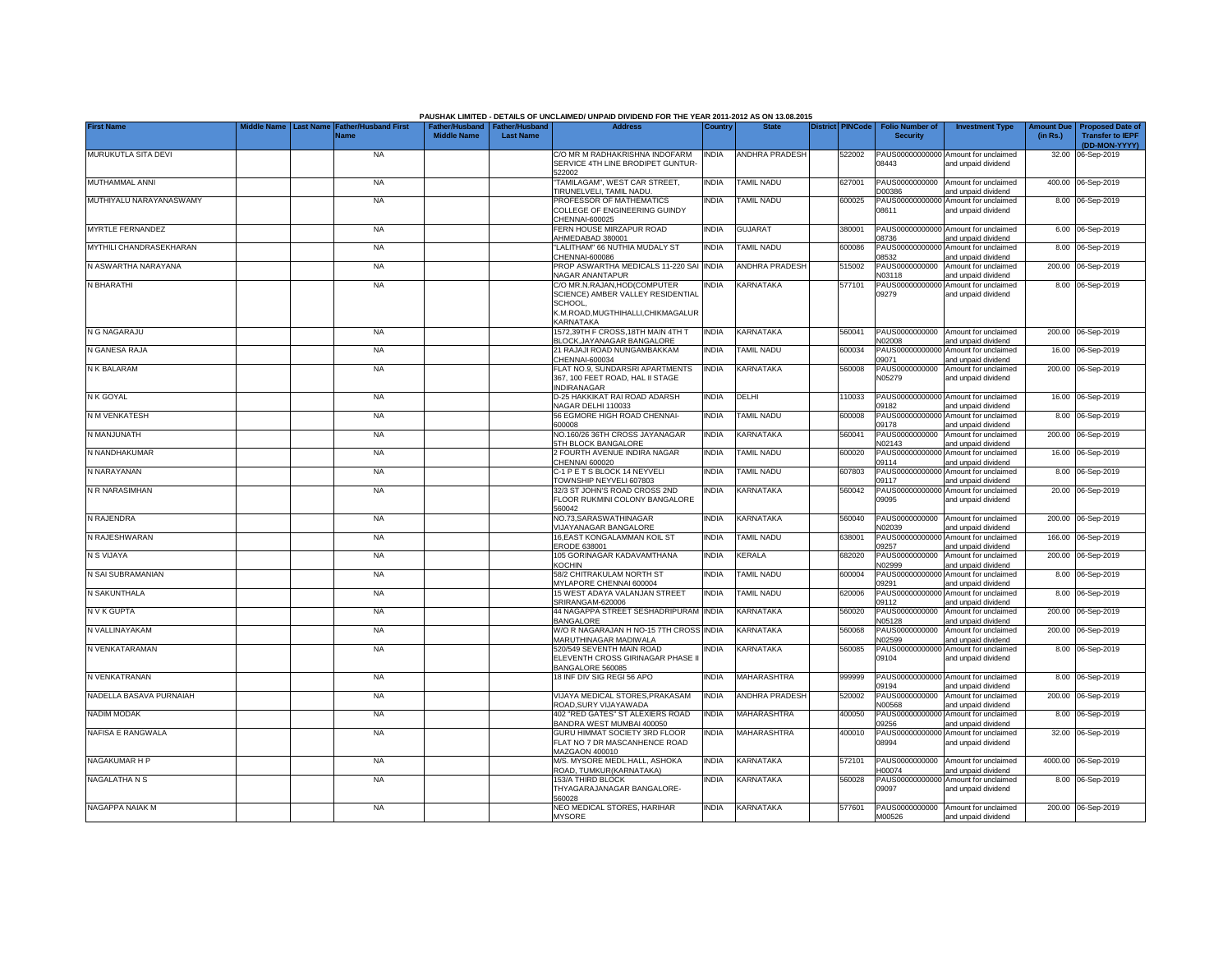|                               |             |                                       |                       |                       | PAUSHAK LIMITED - DETAILS OF UNCLAIMED/ UNPAID DIVIDEND FOR THE YEAR 2011-2012 AS ON 13.08.2015 |              |                         |                         |                           |                                                             |                   |                                          |
|-------------------------------|-------------|---------------------------------------|-----------------------|-----------------------|-------------------------------------------------------------------------------------------------|--------------|-------------------------|-------------------------|---------------------------|-------------------------------------------------------------|-------------------|------------------------------------------|
| <b>First Name</b>             | liddle Name | <b>Last Name Father/Husband First</b> | <b>Father/Husband</b> | <b>Father/Husband</b> | <b>Address</b>                                                                                  | Country      | <b>State</b>            | <b>District PINCode</b> | <b>Folio Number of</b>    | <b>Investment Type</b>                                      | <b>Amount Due</b> | <b>Proposed Date of</b>                  |
|                               |             | <b>Vame</b>                           | <b>Middle Name</b>    | <b>Last Name</b>      |                                                                                                 |              |                         |                         | <b>Security</b>           |                                                             | (in Rs.)          | <b>Transfer to IEPF</b><br>(DD-MON-YYYY) |
| NAGAPPA PAI                   |             | <b>NA</b>                             |                       |                       | AT & P.O.HULEKAL SIRSI                                                                          | <b>INDIA</b> | <b>KARNATAKA</b>        | 581336                  | PAUS0000000000            | Amount for unclaimed                                        | 200.00            | 06-Sep-2019                              |
|                               |             |                                       |                       |                       | NORTH.KANARA                                                                                    |              |                         |                         | N00565                    | and unpaid dividend                                         |                   |                                          |
| NAGARAJ S SHET                |             | <b>NA</b>                             |                       |                       | GANESH SADAN MUSEUM ROAD BEJAI<br>MANGALORE                                                     | <b>INDIA</b> | <b>KARNATAKA</b>        | 575004                  | PAUS0000000000<br>N02043  | Amount for unclaimed<br>and unpaid dividend                 |                   | 100.00 06-Sep-2019                       |
| NAGARAJA H K                  |             | <b>NA</b>                             |                       |                       | VINAYAKA STORES NEHRU STREET                                                                    | <b>INDIA</b> | KARNATAKA               | 573201                  | PAUS0000000000            | Amount for unclaimed                                        |                   | 40.00 06-Sep-2019                        |
| NAGARATHNA CHANNAPPA          |             | CHANNAPPA                             |                       |                       | HASSAN<br>LAXMI NAGAR, KAKTI,                                                                   | <b>INDIA</b> | KARNATAKA               | 591113                  | H00419<br>PAUS1201320001  | and unpaid dividend<br>Amount for unclaimed                 |                   | 16.00 06-Sep-2019                        |
| <b>BHADRASHETTY</b>           |             |                                       |                       |                       | BELGAUMBELGAUM                                                                                  |              |                         |                         | 36147                     | and unpaid dividend                                         |                   |                                          |
| <b>NAGESH KUMAR</b>           |             | <b>SATYA PRAKASH</b>                  |                       |                       | 6/23 FIRST FLOOR EAST PATEL NAGAR                                                               | <b>INDIA</b> | DELHI                   | 110008                  | PAUS0000000000            | Amount for unclaimed                                        |                   | 16.00 06-Sep-2019                        |
| NAGESH RAGHUNATH GHUGARDARE   |             | <b>NA</b>                             |                       |                       | <b>NEW DELHI</b><br>SUBHADRA NIWAS 2ND FLOOR BLOCK                                              | <b>INDIA</b> | MAHARASHTRA             | 421202                  | 13052<br>PAUS0000000000   | and unpaid dividend<br>Amount for unclaimed                 |                   | 16.00 06-Sep-2019                        |
|                               |             |                                       |                       |                       | NO 11 P DIN DAYAL CROSS ROAD                                                                    |              |                         |                         | 09164                     | and unpaid dividend                                         |                   |                                          |
|                               |             |                                       |                       |                       | DOMBIVLI WEST-421202                                                                            |              |                         |                         |                           |                                                             |                   |                                          |
| NAGESH SHRIPAD SADHALE        |             | <b>NA</b>                             |                       |                       | C/O DR P G BAKHALE DHAVALI-MOI<br>PONDA 403401 GOA                                              | <b>INDIA</b> | GOA                     | 403401                  | 09092                     | PAUS00000000000 Amount for unclaimed<br>and unpaid dividend |                   | 24.00 06-Sep-2019                        |
| NAGESWARA RAO DAMINENI        |             | <b>NA</b>                             |                       |                       | B-39 S V N COLONY GUNTUR                                                                        | <b>INDIA</b> | ANDHRA PRADESH          | 522006                  | PAUS0000000000            | Amount for unclaimed                                        |                   | 200.00 06-Sep-2019                       |
| NAGINBHAI MAKANBHAI TANDEL    |             | <b>NA</b>                             |                       |                       | KHATRI POLE KHATRI BLDG BEHIND                                                                  | <b>INDIA</b> | <b>GUJARAT</b>          | 390001                  | N04732<br>PAUS00000000000 | and unpaid dividend<br>Amount for unclaimed                 |                   | 2.00 06-Sep-2019                         |
|                               |             |                                       |                       |                       | JUBILEE GARDEN BARODA 390001                                                                    |              |                         |                         | 08935                     | and unpaid dividend                                         |                   |                                          |
| NAGINBHAI MOTILAL SHAH        |             | <b>NA</b>                             |                       |                       | DESAI SHERI DESAI BLDG GROUND                                                                   | <b>INDIA</b> | <b>GUJARAT</b>          | 390001                  | PAUS00000000000           | Amount for unclaimed                                        |                   | 2.00 06-Sep-2019                         |
|                               |             |                                       |                       |                       | FLOOR BAWAMADHI'S KHANCHA<br>GHADIALI POLE BARODA-390001                                        |              |                         |                         | 38996                     | and unpaid dividend                                         |                   |                                          |
| NAGINBHAI MOTILAL SHAH        |             | NA                                    |                       |                       | DESAI SHERI BAVA MADHI'S KHANCHA                                                                | <b>INDIA</b> | <b>GUJARAT</b>          | 390001                  |                           | PAUS00000000000 Amount for unclaimed                        |                   | 2.00 06-Sep-2019                         |
|                               |             |                                       |                       |                       | CHANDRAKANT'S DESAI KHADKI                                                                      |              |                         |                         | 08997                     | and unpaid dividend                                         |                   |                                          |
|                               |             |                                       |                       |                       | GHADIALI POLE BARODA-390001                                                                     |              |                         |                         |                           |                                                             |                   |                                          |
| NAGINDAS PURSHOTTAMDAS PARIKH |             | <b>NA</b>                             |                       |                       | KRISHNA KUNJ BAMROLI ROAD                                                                       | <b>INDIA</b> | <b>GUJARAT</b>          | 389001                  |                           | PAUS00000000000 Amount for unclaimed                        |                   | 2.00 06-Sep-2019                         |
|                               |             |                                       |                       |                       | RAYANWAD'S SOCIETY GODHRA-38900*                                                                |              |                         |                         | 8948                      | and unpaid dividend                                         |                   |                                          |
| NAGINPRASAD PRABHASHANKER     |             | <b>NA</b>                             |                       |                       | C/O PANDYA BROS & CO LAHERIPURA                                                                 | <b>INDIA</b> | <b>GUJARAT</b>          | 390001                  |                           | PAUS00000000000 Amount for unclaimed                        |                   | 16.00 06-Sep-2019                        |
| PANDYA                        |             |                                       |                       |                       | NEW ROAD BARODA 390001                                                                          |              |                         |                         | 08931                     | and unpaid dividend                                         |                   |                                          |
| NAGINPRASAD PRABHASHANKER     |             | <b>NA</b>                             |                       |                       | 9 SHILPA SOCIETY LALBAUG OPP                                                                    | <b>INDIA</b> | <b>GUJARAT</b>          | 390004                  |                           | PAUS00000000000 Amount for unclaimed                        |                   | 32.00 06-Sep-2019                        |
| PANDYA                        |             |                                       |                       |                       | SWIMMING POOL BARODA-390004                                                                     |              |                         |                         | 09000                     | and unpaid dividend                                         |                   |                                          |
| NAGINPRASAD PRABHASHANKER     |             | <b>NA</b>                             |                       |                       | 9 SHILPA SOCIETY LALBAUG OPP                                                                    | <b>INDIA</b> | GUJARAT                 | 390004                  | PAUS00000000000           | Amount for unclaimed                                        |                   | 32.00 06-Sep-2019                        |
| PANDYA<br>NAGJIBHAI G ARYA    |             | <b>NA</b>                             |                       |                       | SWIMMING POOL BARODA-390004<br>ARYAKUMAR ASHRAM KARELIBAUG                                      | <b>INDIA</b> | <b>GUJARAT</b>          | 390001                  | 08999<br>PAUS00000000000  | and unpaid dividend<br>Amount for unclaimed                 |                   | 6.00 06-Sep-2019                         |
|                               |             |                                       |                       |                       | BARODA-390001                                                                                   |              |                         |                         | 09001                     | and unpaid dividend                                         |                   |                                          |
| NAILESH MAHASUKHLAL DESAI     |             | <b>NA</b>                             |                       |                       | 10/1449B AGAM MANDIR ROAD                                                                       | <b>INDIA</b> | <b>GUJARAT</b>          | 395001                  | PAUS00000000000           | Amount for unclaimed                                        |                   | 16.00 06-Sep-2019                        |
|                               |             |                                       |                       |                       | GOPIPURA SUBHASH CHOWK SURAT<br>395001                                                          |              |                         |                         | 09294                     | and unpaid dividend                                         |                   |                                          |
| <b>NAINESH N MEHTA</b>        |             | <b>NA</b>                             |                       |                       | A/3 ATIT APPORTMENTS B/H                                                                        | <b>INDIA</b> | <b>GUJARAT</b>          | 380015                  | PAUS0000000000            | Amount for unclaimed                                        |                   | 200.00 06-Sep-2019                       |
|                               |             |                                       |                       |                       | MANAGEMENT ENCLAVE VASTRAPUR<br>AHMEDABAD                                                       |              |                         |                         | <b>V02332</b>             | and unpaid dividend                                         |                   |                                          |
| <b>NAINESH S PATEL</b>        |             | <b>NA</b>                             |                       |                       | BESIDE JAIN DERASAR INSIDE RANG                                                                 | <b>INDIA</b> | <b>GUJARAT</b>          | 390017                  |                           | PAUS00000000000 Amount for unclaimed                        |                   | 2.00 06-Sep-2019                         |
|                               |             |                                       |                       |                       | MAHAL DARWAJA WADI BARODA 39001                                                                 |              |                         |                         | 09290                     | and unpaid dividend                                         |                   |                                          |
| NAINESH SHANTILAL PATEL       |             | <b>NA</b>                             |                       |                       | NR. JAIN TEMPLE. INSIDE WADI                                                                    | <b>INDIA</b> | <b>GUJARAT</b>          | 390017                  |                           | PAUS00000000000 Amount for unclaimed                        |                   | 2.00 06-Sep-2019                         |
|                               |             |                                       |                       |                       | RANGMAHAL WADI, BARODA-390017                                                                   |              |                         |                         | 09322                     | and unpaid dividend                                         |                   |                                          |
| NALINI CHANDRAKANT SHAH       |             | <b>NA</b>                             |                       |                       | 401/4 PAGRAV BUILDING NEAR PATKAR<br>COLLEGE GOREGAON WEST MUMBAI                               | <b>INDIA</b> | <b>MAHARASHTRA</b>      | 400062                  | PAUS0000000000<br>N03588  | Amount for unclaimed                                        |                   | 400.00 06-Sep-2019                       |
|                               |             |                                       |                       |                       |                                                                                                 |              |                         |                         |                           | and unpaid dividend                                         |                   |                                          |
| NALINI JAGDISH MEHTA          |             | <b>NA</b>                             |                       |                       | C/O THE SWASTIK JANATA SAHAKARI                                                                 | <b>INDIA</b> | <b>MAHARASHTRA</b>      | 400002                  |                           | PAUS00000000000 Amount for unclaimed                        |                   | 8.00 06-Sep-2019                         |
|                               |             |                                       |                       |                       | BANK LTD 502 KALBADEVI ROAD<br>MUMBAI-400002                                                    |              |                         |                         | 09169                     | and unpaid dividend                                         |                   |                                          |
| NALINKUMAR A SHAH             |             | <b>NA</b>                             |                       |                       | 8 RAJGHAT SOCIETY NEAR JAIN                                                                     | <b>INDIA</b> | <b>GUJARAT</b>          | 380007                  |                           | PAUS00000000000 Amount for unclaimed                        |                   | 32.00 06-Sep-2019                        |
|                               |             |                                       |                       |                       | MERCHANT SO- CIETY FATEHNAGAR                                                                   |              |                         |                         | 09002                     | and unpaid dividend                                         |                   |                                          |
| NAMESH MOHAN CHAURASIA        |             | <b>NA</b>                             |                       |                       | PALDI AHMEDABAD 380007-<br>H-136 DDA LIG FLATS ASHOK VIHAR                                      | <b>INDIA</b> | DELHI                   | 110052                  |                           | PAUS00000000000 Amount for unclaimed                        |                   | 8.00 06-Sep-2019                         |
|                               |             |                                       |                       |                       | PHASE-I DELHI 110052                                                                            |              |                         |                         | 09185                     | and unpaid dividend                                         |                   |                                          |
| NANAK RAJANI                  |             | CHANDI RAM JI RAJANI                  |                       |                       | 10, KATJU COLONY, INDORE                                                                        | <b>INDIA</b> | <b>MADHYA PRADESH</b>   | 452004                  | 20826                     | PAUS13017600005 Amount for unclaimed                        |                   | 16.00 06-Sep-2019                        |
| NANAK SINGH MEHTA             |             | <b>NA</b>                             |                       |                       | H NO IX/1585 GALI KRISHNA MKT                                                                   | <b>INDIA</b> | DELHI                   | 110031                  | PAUS00000000000           | and unpaid dividend<br>Amount for unclaimed                 |                   | 8.00 06-Sep-2019                         |
|                               |             |                                       |                       |                       | GANDHI NAGAR DELHI-110031                                                                       |              |                         |                         | 09196                     | and unpaid dividend                                         |                   |                                          |
| NANASAHEB LAKHANGOUDA PATIL   |             | <b>NA</b>                             |                       |                       | 6364. ADARSH NAGAR SANKESHWAR<br><b>BELGAUM</b>                                                 | <b>INDIA</b> | <b><i>CARNATAKA</i></b> | 591313                  | PAUS12013200015<br>1867   | Amount for unclaimed<br>and unpaid dividend                 |                   | 16.00 06-Sep-2019                        |
| NANDI DEVI                    |             | <b>NA</b>                             |                       |                       | C/O SHIV INDUSTRIES KEDAL GUNJ                                                                  | india        | RAJASTHAN               | 301001                  | PAUS00000000000           | Amount for unclaimed                                        |                   | 8.00 06-Sep-2019                         |
|                               |             |                                       |                       |                       | ALWAR-301001                                                                                    |              |                         |                         | 9109                      | and unpaid dividend                                         |                   |                                          |
| NANDINI H PATEL               |             | <b>NA</b>                             |                       |                       | 2 SAGAR FLATS GOKUL PARK NEAR<br>POLY TECHNIC AHMEDABAD-380015                                  | <b>INDIA</b> | <b>GUJARAT</b>          | 380015                  | 09003                     | PAUS00000000000 Amount for unclaimed<br>and unpaid dividend |                   | 32.00 06-Sep-2019                        |
| NANDINI MADAN                 |             | <b>NA</b>                             |                       |                       | K-81 HAUZ KHAS NEW DELHI 110016                                                                 | <b>INDIA</b> | <b>DELHI</b>            | 110016                  |                           | PAUS00000000000 Amount for unclaimed                        |                   | 8.00 06-Sep-2019                         |
|                               |             |                                       |                       |                       |                                                                                                 |              |                         |                         | 09305                     | and unpaid dividend                                         |                   |                                          |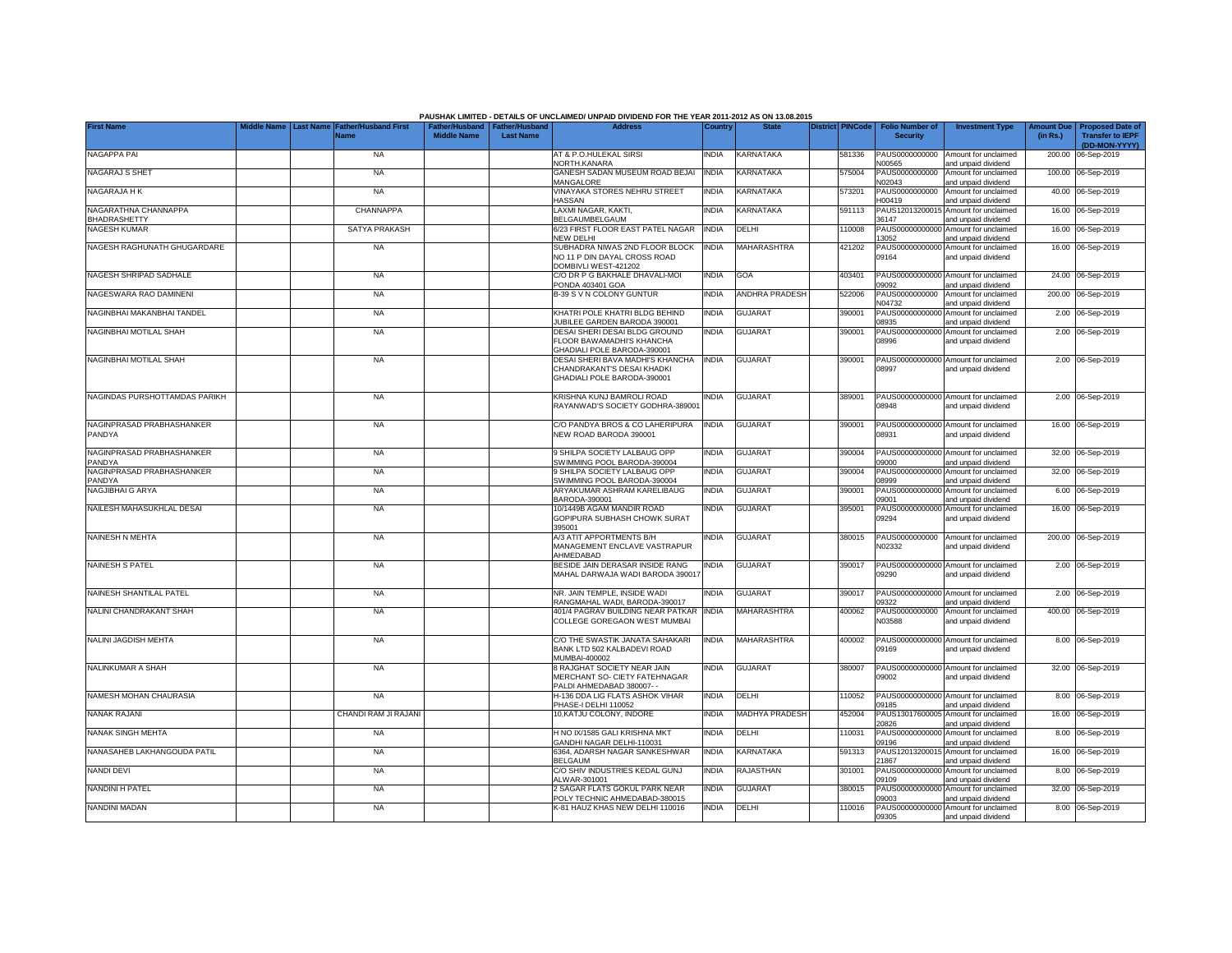|                                           |                  |                                     |                    |                                                     | PAUSHAK LIMITED - DETAILS OF UNCLAIMED/ UNPAID DIVIDEND FOR THE YEAR 2011-2012 AS ON 13.08.2015<br><b>Address</b>                |              | <b>State</b>          | <b>District PINCode</b> |        |                                           |                                                                    |                               |                                                   |
|-------------------------------------------|------------------|-------------------------------------|--------------------|-----------------------------------------------------|----------------------------------------------------------------------------------------------------------------------------------|--------------|-----------------------|-------------------------|--------|-------------------------------------------|--------------------------------------------------------------------|-------------------------------|---------------------------------------------------|
| <b>First Name</b>                         | <b>Last Name</b> | <b>Father/Husband First</b><br>Name | <b>Middle Name</b> | Father/Husband   Father/Husband<br><b>Last Name</b> |                                                                                                                                  | Country      |                       |                         |        | <b>Folio Number of</b><br><b>Security</b> | <b>Investment Type</b>                                             | <b>Amount Due</b><br>(in Rs.) | <b>Proposed Date o</b><br><b>Transfer to IEPF</b> |
| NANDKISHORBHAI NAGARBHAI PATEL            |                  | <b>NA</b>                           |                    |                                                     | AT P O SAMA NEAR UNION BANK, SAMA INDIA                                                                                          |              | <b>GUJARAT</b>        |                         | 391775 |                                           | PAUS00000000000 Amount for unclaimed                               |                               | (DD-MON-YYYY)<br>2.00 06-Sep-2019                 |
| NANDLAL KHETARPAL                         |                  | <b>NA</b>                           |                    |                                                     | BARODA-391775<br>III/B-6 LAJPAT NAGAR NEW DELHI-                                                                                 | <b>INDIA</b> | DELHI                 |                         | 110024 | 09004<br>PAUS0000000000                   | and unpaid dividend<br>Amount for unclaimed                        |                               | 16.00 06-Sep-2019                                 |
| NANDUBHAI KALIDAS PATEL                   |                  | <b>NA</b>                           |                    |                                                     | 110024<br>4 ADHUNIK SOCIETY CHHANI DIST                                                                                          | <b>INDIA</b> | <b>GUJARAT</b>        |                         | 391740 | 09197<br>PAUS0000000000                   | and unpaid dividend<br>Amount for unclaimed                        |                               | 6.00 06-Sep-2019                                  |
| <b>NANHI KAUL</b>                         |                  | <b>NA</b>                           |                    |                                                     | BARODA PIN-391740<br>C/O C KAUL THE NEW INDIA<br>ASSURANCE CO LTD D58/12A-1 S S                                                  | <b>INDIA</b> | <b>UTTAR PRADESH</b>  |                         | 221010 | 09005<br>PAUS0000000000<br>N03403         | and unpaid dividend<br>Amount for unclaimed<br>and unpaid dividend |                               | 200.00 06-Sep-2019                                |
| NANKI R CHAUDHARY                         |                  | <b>NA</b>                           |                    |                                                     | <b>SIGRA VARANASI</b><br>QUARTER NO 444 SHASTRINAGAR                                                                             | <b>INDIA</b> | <b>GUJARAT</b>        |                         | 360001 | PAUS0000000000                            | Amount for unclaimed                                               |                               | 8.00 06-Sep-2019                                  |
| NANUBEN FAKIRMAHAMMAD MANSURI             |                  | <b>NA</b>                           |                    |                                                     | <b>RAJKOT 360001</b><br>BAZAR AT & PO DHINOJ TA CHANASMA                                                                         | <b>INDIA</b> | <b>GUJARAT</b>        |                         | 384225 | 09138<br>PAUS0000000000                   | and unpaid dividend<br>Amount for unclaimed                        |                               | 24.00 06-Sep-2019                                 |
| NARAHARI KOTA                             |                  | <b>NA</b>                           |                    |                                                     | DIST MEHSANA 384225<br>C/O QUINN INDIA LIMITED 3-6-307/1<br>HYDERGUDA HYDERABAD-500001                                           | <b>INDIA</b> | <b>ANDHRA PRADESH</b> |                         | 500001 | 09218<br>PAUS0000000000<br>09108          | and unpaid dividend<br>Amount for unclaimed                        |                               | 8.00 06-Sep-2019                                  |
| NARANBHAI JIVABHAI PATEL                  |                  | <b>NA</b>                           |                    |                                                     | PATEL COMPOUND BODELI DIST                                                                                                       | INDIA        | <b>GUJARAT</b>        |                         | 391135 | PAUS0000000000<br>08929                   | and unpaid dividend<br>Amount for unclaimed                        |                               | 16.00 06-Sep-2019                                 |
| NARANBHAI TRIKAMBHAI PATEL                |                  | <b>NA</b>                           |                    |                                                     | BARODA PIN 391135<br>KANBHA TA BORSAD DIST KHEDA<br>388540                                                                       | India        | <b>GUJARAT</b>        |                         | 388540 | PAUS0000000000<br>09008                   | and unpaid dividend<br>Amount for unclaimed                        |                               | 32.00 06-Sep-2019                                 |
| NARANDAS VITHALDAS PATEL                  |                  | <b>NA</b>                           |                    |                                                     | 205 SANTOK CHAMBERS NEAR<br>SARDARNAGAR BUS STAND OLD                                                                            | <b>NDIA</b>  | <b>GUJARAT</b>        |                         | 390002 | PAUS00000000000<br>08946                  | and unpaid dividend<br>Amount for unclaimed<br>and unpaid dividend |                               | 16.00 06-Sep-2019                                 |
| NARANLAL HARILAL MODI                     |                  | <b>NA</b>                           |                    |                                                     | CHHANI ROAD BARODA-390002<br>V88/7/8-LUHAR WALO KHANCHO,<br>PRANLAL SETH NO DELEHO, OPP<br>GHEEKHATHA POST OFFICE,<br>AHMEDABAD. | <b>INDIA</b> | <b>GUJARAT</b>        |                         | 380001 | 09219                                     | PAUS00000000000 Amount for unclaimed<br>and unpaid dividend        |                               | 16.00 06-Sep-2019                                 |
| NARAPAREDDY RAMIREDDY                     |                  | <b>NA</b>                           |                    |                                                     | C/O M RAGHAVAREDDY VINJAMUR<br>NELLORE DT AP 524228                                                                              | <b>INDIA</b> | <b>ANDHRA PRADESH</b> |                         | 524228 | PAUS00000000000<br>09292                  | Amount for unclaimed<br>and unpaid dividend                        |                               | 66.00 06-Sep-2019                                 |
| NARASIMHA RAMACHANDRA RAO<br><b>GOLLA</b> |                  | <b>NA</b>                           |                    |                                                     | C/O.CITY PHARMA DISTRIBUTORS<br>BHAVANARAYANA STREET<br>VIJAYAWADA (A.P)                                                         | <b>NDIA</b>  | <b>ANDHRA PRADESH</b> |                         | 520001 | PAUS0000000000<br>N00922                  | Amount for unclaimed<br>and unpaid dividend                        |                               | 200.00 06-Sep-2019                                |
| NARAYAN NARMADASHANKER THAKER             |                  | <b>NA</b>                           |                    |                                                     | 47 ARIHANT CO-OP HSG SOCIETY<br>BEHIND RIDHI SIDHI NAGAR AJWA<br>ROAD BARODA 390018                                              | <b>INDIA</b> | <b>GUJARAT</b>        |                         | 390018 | PAUS0000000000<br>08937                   | Amount for unclaimed<br>and unpaid dividend                        |                               | 6.00 06-Sep-2019                                  |
| NARAYAN PRABHU                            |                  | <b>NA</b>                           |                    |                                                     | 88 4TH MAIN MALLESWARAM<br><b>BANGALORE</b>                                                                                      | INDIA        | KARNATAKA             |                         | 560003 | PAUS0000000000<br>N01655                  | Amount for unclaimed<br>and unpaid dividend                        |                               | 400.00 06-Sep-2019                                |
| NARAYAN SINGH CHAUDHRY                    |                  | <b>NA</b>                           |                    |                                                     | C/O AJANTA OPTICALS 73 ARUOBINDO<br>PLACE MARKET HAUZ KHAS NEW DELHI<br>110016                                                   | <b>INDIA</b> | DELHI                 |                         | 110016 | PAUS0000000000<br>09086                   | Amount for unclaimed<br>and unpaid dividend                        |                               | 16.00 06-Sep-2019                                 |
| NARAYANA H K                              |                  | <b>NA</b>                           |                    |                                                     | POORNIMA MEDICAL STORES, HASSAN.                                                                                                 | <b>INDIA</b> | KARNATAKA             |                         | 573201 | PAUS0000000000<br>H00920                  | Amount for unclaimed<br>and unpaid dividend                        |                               | 160.00 06-Sep-2019                                |
| NARAYANAN A C                             |                  | <b>NA</b>                           |                    |                                                     | CHULLIPARAMBIL HOUSE,<br>MUTHUVATTOOR, P.O CHAVAKKAAD,<br>TRICHUR DIST.(KERALA STATE)                                            | India        | <b>KERALA</b>         |                         | 680506 | PAUS0000000000<br>A01038                  | Amount for unclaimed<br>and unpaid dividend                        |                               | 40.00 06-Sep-2019                                 |
| NARAYANARAO TURPATI                       |                  | <b>NA</b>                           |                    |                                                     | DOCTORS ENCLAVE KRISHNA NAGAR<br>VISAKHAPATNAM                                                                                   | <b>INDIA</b> | <b>ANDHRA PRADESH</b> |                         | 530002 | PAUS0000000000<br>N04809                  | Amount for unclaimed<br>and unpaid dividend                        |                               | 200.00 06-Sep-2019                                |
| NARAYANBHAI P DARJI                       |                  | PUNJABHAI BHIKABHAI<br><b>DARJI</b> |                    |                                                     | 2/16 MARUTI APARTMENT, NARANPURA,<br>AHMEDABAD.AHMEDABAD                                                                         | <b>INDIA</b> | <b>GUJARAT</b>        |                         | 380063 | PAUS1203440000<br>43610                   | Amount for unclaimed<br>and unpaid dividend                        |                               | 12.00 06-Sep-2019                                 |
| NARBADABEN DAHYABHAI PATEL                |                  | <b>NA</b>                           |                    |                                                     | 11 BHAT APARTMENT CHUNIBHAI<br>COLONY KANKARIA AHMEDABAD-<br>380022                                                              | <b>INDIA</b> | <b>GUJARAT</b>        |                         | 380022 | PAUS00000000000<br>08958                  | Amount for unclaimed<br>and unpaid dividend                        |                               | 16.00 06-Sep-2019                                 |
| NARENDER KUMAR                            |                  | <b>B D JINDAL</b>                   |                    |                                                     | 8272 NEW ANAJ MANDI BARA HINDU<br>RAO DELHI                                                                                      | <b>INDIA</b> | DELHI                 |                         | 110006 | PAUSIN300118101<br>72414                  | Amount for unclaimed<br>and unpaid dividend                        |                               | 66.00 06-Sep-2019                                 |
| <b>NARENDER SINGH</b>                     |                  | <b>NA</b>                           |                    |                                                     | 40-D GEWA APARTMENTS VIKAS PURI<br><b>NEW DELHI 110018</b>                                                                       | <b>INDIA</b> | DELHI                 |                         | 110018 | PAUS0000000000<br>09129                   | Amount for unclaimed<br>and unpaid dividend                        |                               | 8.00 06-Sep-2019                                  |
| NARENDRA JETHALAL VYAS                    |                  | <b>NA</b>                           |                    |                                                     | LIMDI FALIYA AT & PO CHHANI DIST<br>BARODA PIN-391740                                                                            | <b>NDIA</b>  | <b>GUJARAT</b>        |                         | 391740 | 09010                                     | PAUS00000000000 Amount for unclaimed<br>and unpaid dividend        |                               | 2.00 06-Sep-2019                                  |
| NARENDRA KANTILAL SHAH                    |                  | <b>NA</b>                           |                    |                                                     | C/O M K SHAH HOUSE GIDC COLONY<br>UMBERGAON DIST VALSAD                                                                          | <b>INDIA</b> | <b>GUJARAT</b>        |                         | 388250 | 09011                                     | PAUS00000000000 Amount for unclaimed<br>and unpaid dividend        |                               | 2.00 06-Sep-2019                                  |
| NARENDRA KUMAR CHIMANLAL DESAI            |                  | <b>NA</b>                           |                    |                                                     | B/99, ALEMBIC COLONY VADODARA<br>VADODARA                                                                                        | <b>INDIA</b> | <b>GUJARAT</b>        |                         | 390003 | PAUS0000000000<br>N00181                  | Amount for unclaimed<br>and unpaid dividend                        |                               | 40.00 06-Sep-2019                                 |
| NARENDRA KUMAR KHURANA                    |                  | <b>NA</b>                           |                    |                                                     | 221 SHIV VIHAR COLONY DELHI ROAD<br>SAHARANPUR                                                                                   | <b>INDIA</b> | <b>UTTAR PRADESH</b>  |                         | 247001 | PAUS00000000000<br>09072                  | Amount for unclaimed<br>and unpaid dividend                        |                               | 32.00 06-Sep-2019                                 |
| NARENDRA MITTAL                           |                  | <b>NA</b>                           |                    |                                                     | POCKET A-9 D D A FLAT 71-A KALKAJI<br>EXTENSION NEW DELHI 110019                                                                 | <b>INDIA</b> | DELHI                 |                         | 110019 | PAUS00000000000<br>09081                  | Amount for unclaimed<br>and unpaid dividend                        |                               | 32.00 06-Sep-2019                                 |
| NARENDRA PURANI                           |                  | <b>NA</b>                           |                    |                                                     | NEAR RANCHHODJI MANDIR GODHRA<br>DIST PANCHMAHALS 389001                                                                         | <b>INDIA</b> | <b>GUJARAT</b>        |                         | 389001 | PAUS0000000000<br>09087                   | Amount for unclaimed<br>and unpaid dividend                        |                               | 8.00 06-Sep-2019                                  |
| NARENDRABHAI RASIKLAL SHAH                |                  | <b>NA</b>                           |                    |                                                     | 5/A SAHARSH PARK NR KENDRANAGAR INDIA<br>ATUL SOC B/H ZAVERNAGAR VAGHODIA<br>ROAD VADODARA 390019                                |              | <b>GUJARAT</b>        |                         | 390019 | PAUS0000000000<br>09012                   | Amount for unclaimed<br>and unpaid dividend                        |                               | 2.00 06-Sep-2019                                  |
|                                           |                  |                                     |                    |                                                     |                                                                                                                                  |              |                       |                         |        |                                           |                                                                    |                               |                                                   |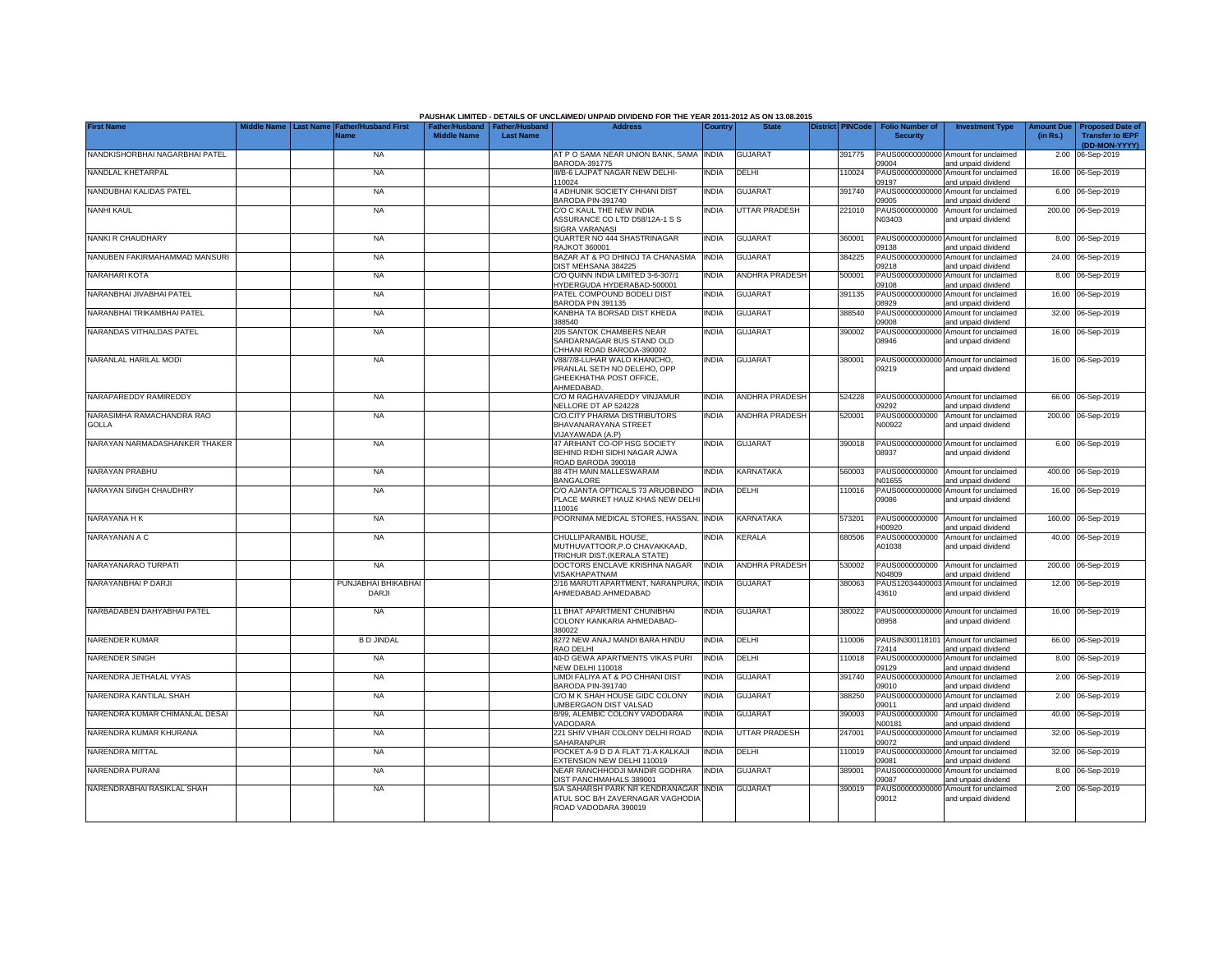|                                   |                                 |                                            |                                                       |                  | PAUSHAK LIMITED - DETAILS OF UNCLAIMED/ UNPAID DIVIDEND FOR THE YEAR 2011-2012 AS ON 13.08.2015 |              |                       |                         |                                           |                                                             |                               |                                                    |
|-----------------------------------|---------------------------------|--------------------------------------------|-------------------------------------------------------|------------------|-------------------------------------------------------------------------------------------------|--------------|-----------------------|-------------------------|-------------------------------------------|-------------------------------------------------------------|-------------------------------|----------------------------------------------------|
| <b>First Name</b>                 | Aiddle Name<br><b>Last Name</b> | <b>Father/Husband First</b><br><b>Name</b> | Father/Husband   Father/Husband<br><b>Middle Name</b> | <b>Last Name</b> | <b>Address</b>                                                                                  | Country      | <b>State</b>          | <b>District PINCode</b> | <b>Folio Number of</b><br><b>Security</b> | <b>Investment Type</b>                                      | <b>Amount Due</b><br>(in Rs.) | <b>Proposed Date of</b><br><b>Transfer to IEPF</b> |
|                                   |                                 |                                            |                                                       |                  |                                                                                                 |              |                       |                         |                                           |                                                             |                               | (DD-MON-YYYY)                                      |
| NARENDRAKUMAR AMBALAL PATEL       |                                 | <b>NA</b>                                  |                                                       |                  | NEAR JAGAJI MANDIR AT & PO<br>SOKHADA DIST BARODA PIN-391240                                    | <b>INDIA</b> | <b>GUJARAT</b>        | 391240                  | 09013                                     | PAUS00000000000 Amount for unclaimed<br>and unpaid dividend |                               | 6.00 06-Sep-2019                                   |
| NARENDRAKUMAR CHIMANLAL DESAI     |                                 | <b>NA</b>                                  |                                                       |                  | FB/99 ALEMBIC COLONY BARODA-                                                                    | <b>INDIA</b> | <b>GUJARAT</b>        | 390003                  | PAUS00000000000                           | Amount for unclaimed                                        |                               | 16.00 06-Sep-2019                                  |
|                                   |                                 |                                            |                                                       |                  | 390003                                                                                          |              |                       |                         | 08960                                     | and unpaid dividend                                         |                               |                                                    |
| NARENDRAKUMAR CHIMANLAL DESAI     |                                 | <b>NA</b>                                  |                                                       |                  | FB 99 ALEMBIC COLONY BARODA                                                                     | <b>INDIA</b> | <b>GUJARAT</b>        | 390003                  | PAUS00000000000                           | Amount for unclaimed                                        |                               | 2.00 06-Sep-2019                                   |
|                                   |                                 |                                            |                                                       |                  | 390003                                                                                          |              |                       |                         | 08925                                     | and unpaid dividend                                         |                               |                                                    |
| NARENDRAKUMAR LALBHAI SHAH        |                                 | NA                                         |                                                       |                  | 202 SHYAMAL FLATS, 12, GUJARAT                                                                  | INDIA        | <b>GUJARAT</b>        | 380007                  | PAUS0000000000                            | Amount for unclaimed                                        |                               | 16.00 06-Sep-2019                                  |
|                                   |                                 |                                            |                                                       |                  | SOCIETY,- NR.RED CROSS BLOOD BANK<br>PALDI, AHMEDABA- D-380007 -                                |              |                       |                         | 08961                                     | and unpaid dividend                                         |                               |                                                    |
| NARENDRAKUMAR LAXMICHAND DOSHI    |                                 | <b>NA</b>                                  |                                                       |                  | 9 VISHWABANDHU SOCIETY NEAR                                                                     | <b>INDIA</b> | <b>GUJARAT</b>        | 380007                  |                                           | PAUS00000000000 Amount for unclaimed                        |                               | 2.00 06-Sep-2019                                   |
|                                   |                                 |                                            |                                                       |                  | ASHOKNAGAR PALDI SARKHEJ ROAD                                                                   |              |                       |                         | 08962                                     | and unpaid dividend                                         |                               |                                                    |
|                                   |                                 |                                            |                                                       |                  | AHMEDABAD-380007                                                                                |              |                       |                         |                                           |                                                             |                               |                                                    |
| NARENDRAKUMAR OCHHAVLAL SHAH      |                                 | <b>NA</b>                                  |                                                       |                  | VYAS WADA NEAR RADHA KRISHNA                                                                    | <b>INDIA</b> | <b>GUJARAT</b>        | 388450                  |                                           | PAUS00000000000 Amount for unclaimed                        |                               | 2.00 06-Sep-2019                                   |
|                                   |                                 |                                            |                                                       |                  | TEMPLE PETLAD DIST KAIRA PIN-388450                                                             |              |                       |                         | 09015                                     | and unpaid dividend                                         |                               |                                                    |
| NARENDRAKUMAR PURSHOTTAMDAS       |                                 | <b>NA</b>                                  |                                                       |                  | F-246 ALEMBIC GLASS COLONY                                                                      | <b>INDIA</b> | <b>GUJARAT</b>        | 390003                  | PAUS0000000000                            | Amount for unclaimed                                        |                               | 2.00 06-Sep-2019                                   |
| VAIDYA                            |                                 |                                            |                                                       |                  | ALEMBIC ROAD BARODA 390003                                                                      |              |                       |                         | 8940                                      | and unpaid dividend                                         |                               |                                                    |
| NARENDRARAY SHUKLA                |                                 | <b>NA</b>                                  |                                                       |                  | "BRAHMANANDA", 191, MANEKBAG,                                                                   | <b>INDIA</b> | <b>GUJARAT</b>        | 380015                  | PAUS0000000000                            | Amount for unclaimed                                        |                               | 200.00 06-Sep-2019                                 |
|                                   |                                 |                                            |                                                       |                  | SURENDRA MANGALDAS ROAD,                                                                        |              |                       |                         | N00588                                    | and unpaid dividend                                         |                               |                                                    |
|                                   |                                 |                                            |                                                       |                  | AMBAWADI, AHMEDABAD                                                                             |              |                       |                         |                                           |                                                             |                               |                                                    |
| NARESH CHAND JAIN                 |                                 | NA                                         |                                                       |                  | C/O VICKERS SPERRY OF INDIA LTD D-<br>104 HIMALAYA HOUSE K G ROAD NEW                           | <b>INDIA</b> | DELHI                 | 110001                  | 09120                                     | PAUS00000000000 Amount for unclaimed<br>and unpaid dividend |                               | 8.00 06-Sep-2019                                   |
|                                   |                                 |                                            |                                                       |                  | DELHI-110001                                                                                    |              |                       |                         |                                           |                                                             |                               |                                                    |
| <b>NARESH DHINGRA</b>             |                                 | <b>NA</b>                                  |                                                       |                  | 9 AJMER ROAD PERTAPPURA AGRA-                                                                   | <b>INDIA</b> | <b>UTTAR PRADESH</b>  | 282001                  |                                           | PAUS00000000000 Amount for unclaimed                        |                               | 2.00 06-Sep-2019                                   |
|                                   |                                 |                                            |                                                       |                  | 282001                                                                                          |              |                       |                         | 09016                                     | and unpaid dividend                                         |                               |                                                    |
| NARESH KUMAR AGARWAL              |                                 | <b>NA</b>                                  |                                                       |                  | AGRAWALS 18/72 GEETA COLONY                                                                     | <b>INDIA</b> | DELHI                 | 10031                   | PAUS0000000000<br>09119                   | Amount for unclaimed                                        |                               | 8.00 06-Sep-2019                                   |
| NARESH KUMAR AGARWAL              |                                 | <b>NA</b>                                  |                                                       |                  | DELHI 110031<br>AGRAWALS 18/72 GEETA COLONY                                                     | <b>INDIA</b> | DELHI                 | 10031                   | PAUS0000000000                            | and unpaid dividend<br>Amount for unclaimed                 |                               | 24.00 06-Sep-2019                                  |
|                                   |                                 |                                            |                                                       |                  | DELHI 110031                                                                                    |              |                       |                         | 09209                                     | and unpaid dividend                                         |                               |                                                    |
| NARESH KUMAR DUA                  |                                 | <b>NA</b>                                  |                                                       |                  | HOUSE NO-1432 SECTOR 15 FARIDABAD                                                               | <b>INDIA</b> | <b>HARYANA</b>        | 121001                  | PAUS0000000000                            | Amount for unclaimed                                        |                               | 8.00 06-Sep-2019                                   |
|                                   |                                 |                                            |                                                       |                  | HARYANA 121001                                                                                  |              |                       |                         | 09187                                     | and unpaid dividend                                         |                               |                                                    |
| NARESH KUMAR GANGWANI             |                                 | <b>NA</b>                                  |                                                       |                  | 13/31-A MOTI NAGAR NEW DELHI 110015                                                             | <b>INDIA</b> | DELHI                 | 10015                   | PAUS0000000000<br>09246                   | Amount for unclaimed<br>and unpaid dividend                 |                               | 16.00 06-Sep-2019                                  |
| <b>NARESH SABHARWAL</b>           |                                 | <b>NA</b>                                  |                                                       |                  | D-197 ASHOK VIHAR PHASE-I DELHI                                                                 | <b>INDIA</b> | <b>DELHI</b>          | 10052                   | PAUS0000000000                            | Amount for unclaimed                                        |                               | 8.00 06-Sep-2019                                   |
|                                   |                                 |                                            |                                                       |                  | 110052                                                                                          |              |                       |                         | 09282                                     | and unpaid dividend                                         |                               |                                                    |
| <b>NARESH VERMA</b>               |                                 | <b>NA</b>                                  |                                                       |                  | 24/1 SHAKTI NAGAR DELHI-110007                                                                  | <b>INDIA</b> | DELHI                 | 10007                   | PAUS0000000000                            | Amount for unclaimed                                        |                               | 32.00 06-Sep-2019                                  |
|                                   |                                 |                                            |                                                       |                  |                                                                                                 |              |                       |                         | 09074                                     | and unpaid dividend                                         |                               |                                                    |
| NARESH VITTHAL BATAVALE           |                                 | <b>NA</b>                                  |                                                       |                  | KUVERJI DEVSHI CHAWL 2ND FL B S                                                                 | <b>INDIA</b> | MAHARASHTRA           | 400028                  | PAUS00000000000                           | Amount for unclaimed                                        |                               | 8.00 06-Sep-2019                                   |
|                                   |                                 |                                            |                                                       |                  | ROAD OPP ZARAPKAR SHOW ROAD<br>DADAR MUMBAI 400028                                              |              |                       |                         | 09172                                     | and unpaid dividend                                         |                               |                                                    |
| NARESH VRAJLAL VAGHELA            |                                 | <b>NA</b>                                  |                                                       |                  | FLAT 42 BLDG 17 11TH FLOOR NAVJIVAN INDIA                                                       |              | <b>MAHARASHTRA</b>    | 400008                  |                                           | PAUS00000000000 Amount for unclaimed                        |                               | 8.00 06-Sep-2019                                   |
|                                   |                                 |                                            |                                                       |                  | SOCIETY LAMINGTON ROAD MUMBAI-                                                                  |              |                       |                         | 09143                                     | and unpaid dividend                                         |                               |                                                    |
|                                   |                                 |                                            |                                                       |                  | 400008                                                                                          |              |                       |                         |                                           |                                                             |                               |                                                    |
| <b>NARGIS MASIH</b>               |                                 | <b>NA</b>                                  |                                                       |                  | C/O ST JOHN'S BAPTIST SCHOOL                                                                    | <b>INDIA</b> | <b>HARYANA</b>        | 121102                  |                                           | PAUS00000000000 Amount for unclaimed                        |                               | 32.00 06-Sep-2019                                  |
|                                   |                                 |                                            |                                                       |                  | SOHNA ROAD PALWAL DIST FARIDABAD<br><b>HARYANA 121102</b>                                       |              |                       |                         | 09202                                     | and unpaid dividend                                         |                               |                                                    |
| NARINDER DEV GROVER               |                                 | <b>NA</b>                                  |                                                       |                  | C/O INDIAN PETROCHEMICALS CORP                                                                  | INDIA        | DELHI                 | 10001                   |                                           | PAUS00000000000 Amount for unclaimed                        |                               | 8.00 06-Sep-2019                                   |
|                                   |                                 |                                            |                                                       |                  | LTD 2ND - FLOOR HIMALAYA HOUSE 23                                                               |              |                       |                         | 09118                                     | and unpaid dividend                                         |                               |                                                    |
|                                   |                                 |                                            |                                                       |                  | K G MARG NEW DE-LHI-110001 -                                                                    |              |                       |                         |                                           |                                                             |                               |                                                    |
| NARMADABEN THAKORLAL PATEL        |                                 | <b>NA</b>                                  |                                                       |                  | KADIPORE GANDEVI DIST BULSAR-<br>396360                                                         | <b>INDIA</b> | <b>GUJARAT</b>        | 396360                  |                                           | PAUS00000000000 Amount for unclaimed                        |                               | 16.00 06-Sep-2019                                  |
| NARMADABEN V PATEL                |                                 | <b>NA</b>                                  |                                                       |                  | B-6 DHANLAXMI SOCIETY NO 2                                                                      | <b>INDIA</b> | <b>GUJARAT</b>        | 390018                  | 09017<br>PAUS00000000000                  | and unpaid dividend<br>Amount for unclaimed                 |                               | 32.00 06-Sep-2019                                  |
|                                   |                                 |                                            |                                                       |                  | KARELIBAUG BARODA 390018                                                                        |              |                       |                         | 09018                                     | and unpaid dividend                                         |                               |                                                    |
| NAROTAMBHAI MATHURBHAI PATEL      |                                 | <b>NA</b>                                  |                                                       |                  | AT BHACHARVADA POST HAZARPURA                                                                   | <b>INDIA</b> | <b>GUJARAT</b>        | 392001                  |                                           | PAUS00000000000 Amount for unclaimed                        |                               | 2.00 06-Sep-2019                                   |
|                                   |                                 |                                            |                                                       |                  | TAL NADOD DIST BROACH DIST                                                                      |              |                       |                         | 09232                                     | and unpaid dividend                                         |                               |                                                    |
|                                   |                                 |                                            |                                                       |                  | <b>BROACH</b>                                                                                   |              |                       |                         |                                           |                                                             |                               |                                                    |
| NAROTTAMDAS HARAKHCHAND<br>PAREKH |                                 | <b>NA</b>                                  |                                                       |                  | SURKAWALA DR PANDYA S BLDG OPP<br>HOME SCH- OOL WAGHAVADI ROAD                                  | <b>INDIA</b> | <b>GUJARAT</b>        | 364002                  | 08923                                     | PAUS00000000000 Amount for unclaimed<br>and unpaid dividend |                               | 52.00 06-Sep-2019                                  |
|                                   |                                 |                                            |                                                       |                  | BHAVNAGAR 364002 - -                                                                            |              |                       |                         |                                           |                                                             |                               |                                                    |
| NAROTTAMDAS JADAVJEE MITHANI      |                                 | <b>NA</b>                                  |                                                       |                  | ARYAN MAHALI 6TH FLOOR BLOCK NO                                                                 | <b>INDIA</b> | MAHARASHTRA           | 400020                  |                                           | PAUS00000000000 Amount for unclaimed                        |                               | 32.00 06-Sep-2019                                  |
|                                   |                                 |                                            |                                                       |                  | 32 C ROAD CHURCHGATE MUMBAI                                                                     |              |                       |                         | 09306                                     | and unpaid dividend                                         |                               |                                                    |
| NARPAT SINGH DUGAR                |                                 |                                            |                                                       |                  | 400020                                                                                          | <b>INDIA</b> | <b>WEST BENGAL</b>    |                         |                                           |                                                             |                               |                                                    |
|                                   |                                 | <b>NA</b>                                  |                                                       |                  | C/O INDUSTRIAL SALES AGENCY<br>MARSHALL HOUSE 33/1 NETAJI                                       |              |                       | 700001                  | 09150                                     | PAUS00000000000 Amount for unclaimed<br>and unpaid dividend |                               | 8.00 06-Sep-2019                                   |
|                                   |                                 |                                            |                                                       |                  | SUBHASH ROAD CALCUTT-700001                                                                     |              |                       |                         |                                           |                                                             |                               |                                                    |
| NARSIMHA RAO KASAM                |                                 | <b>NA</b>                                  |                                                       |                  | 8-3-225/59 YADAGIRINAGAR                                                                        | <b>INDIA</b> | <b>ANDHRA PRADESH</b> | 500045                  |                                           | PAUS0000000000 Amount for unclaimed                         |                               | 200.00 06-Sep-2019                                 |
|                                   |                                 |                                            |                                                       |                  | YOUSUFGUDA HYDERABAD                                                                            |              |                       |                         | N03177                                    | and unpaid dividend                                         |                               |                                                    |
| NARSINGH PRASAD KHAITAN           |                                 | <b>NA</b>                                  |                                                       |                  | 6A MADAN MOHAN TALLA STREET<br>CALCUTTA-700005                                                  | <b>INDIA</b> | <b>WEST BENGAL</b>    | 700005                  | 09148                                     | PAUS00000000000 Amount for unclaimed<br>and unpaid dividend |                               | 8.00 06-Sep-2019                                   |
| NARSINHBHAI METHABHAI GHUMALIA    |                                 | <b>NA</b>                                  |                                                       |                  | C\O MANSUKH K KAMANI SATNAM                                                                     | <b>INDIA</b> | <b>GUJARAT</b>        | 360003                  | PAUS00000000000                           | Amount for unclaimed                                        |                               | 2.00 06-Sep-2019                                   |
|                                   |                                 |                                            |                                                       |                  | TRADING CO. A-54 MARKETING YARD                                                                 |              |                       |                         | 09021                                     | and unpaid dividend                                         |                               |                                                    |
|                                   |                                 |                                            |                                                       |                  | <b>RAJKOT</b>                                                                                   |              |                       |                         |                                           |                                                             |                               |                                                    |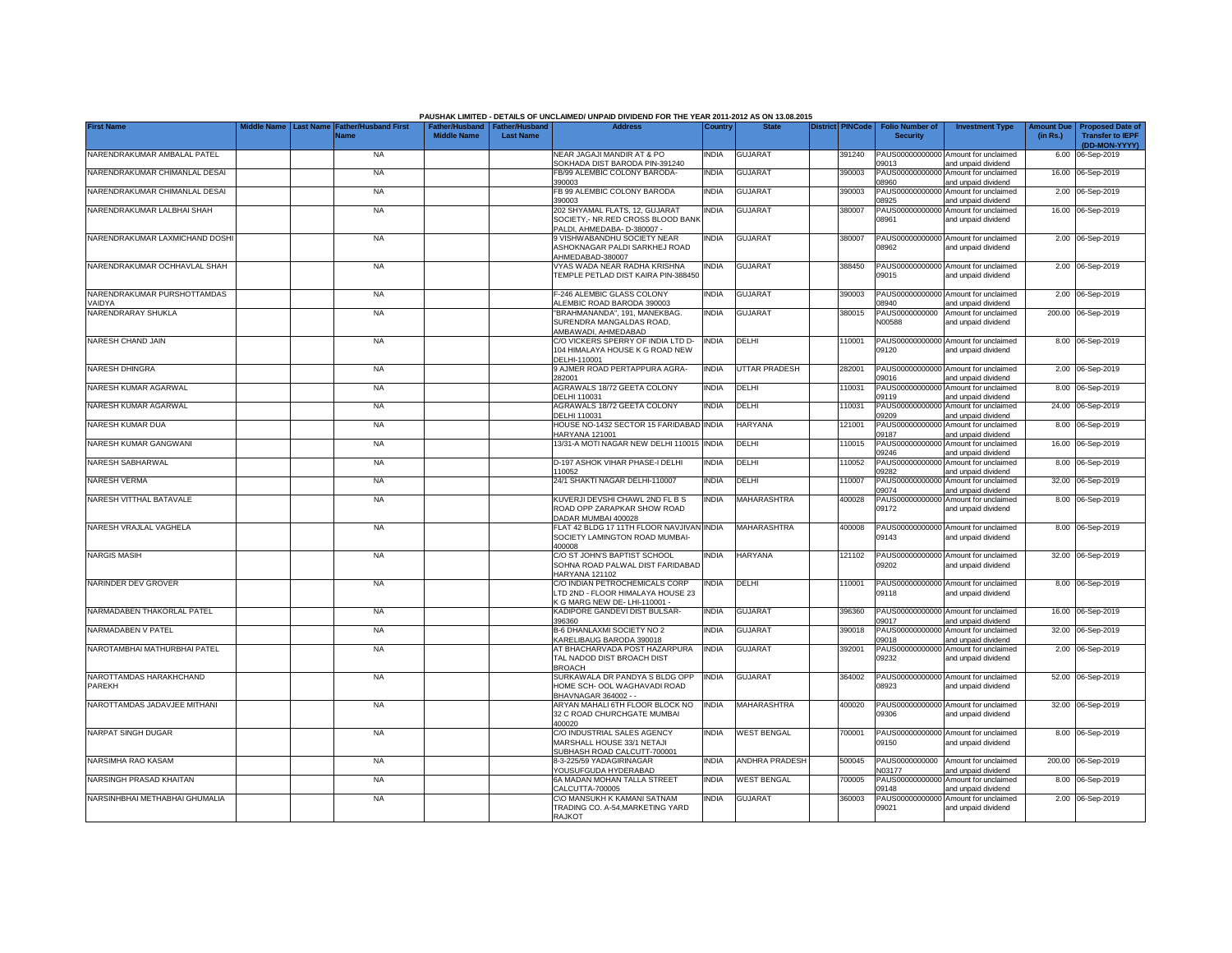|                                                   |                  |                                     |                                                       |                  | PAUSHAK LIMITED - DETAILS OF UNCLAIMED/ UNPAID DIVIDEND FOR THE YEAR 2011-2012 AS ON 13.08.2015                           |                              |                        |                         |                                           |                                                                                     |                               |                                                    |
|---------------------------------------------------|------------------|-------------------------------------|-------------------------------------------------------|------------------|---------------------------------------------------------------------------------------------------------------------------|------------------------------|------------------------|-------------------------|-------------------------------------------|-------------------------------------------------------------------------------------|-------------------------------|----------------------------------------------------|
| <b>First Name</b>                                 | <b>Last Name</b> | <b>Father/Husband First</b><br>Name | Father/Husband   Father/Husband<br><b>Middle Name</b> | <b>Last Name</b> | <b>Address</b>                                                                                                            | Country                      | <b>State</b>           | <b>District PINCode</b> | <b>Folio Number of</b><br><b>Security</b> | <b>Investment Type</b>                                                              | <b>Amount Due</b><br>(in Rs.) | <b>Proposed Date of</b><br><b>Transfer to IEPF</b> |
| NARSINHBHAI VALLABHBHAI PASTAGIA                  |                  | <b>NA</b>                           |                                                       |                  | SHAKBHAJI MARKET BAZAR GANDEVI<br>DIST BULSAR PIN-396360                                                                  | INDIA                        | <b>GUJARAT</b>         | 396360                  | 09022                                     | PAUS00000000000 Amount for unclaimed<br>and unpaid dividend                         |                               | (DD-MON-YYYY)<br>32.00 06-Sep-2019                 |
| NARSINHBHAI VIRABHAI CHAUDHARY                    |                  | <b>NA</b>                           |                                                       |                  | AT & PO PALDI TA VISNAGAR DIST<br>MEHSANA PIN-384315                                                                      | INDIA                        | <b>GUJARAT</b>         | 384315                  | PAUS00000000000<br>09023                  | Amount for unclaimed<br>and unpaid dividend                                         |                               | 10.00 06-Sep-2019                                  |
| NASRIN PEERSAB HEREKAR                            |                  | <b>NA</b>                           |                                                       |                  | 10 HONDA MANSION 332 SIR J J ROAD<br>NEXT TO SEVA NIKETAN BYCULLA<br>MUMBAI 400008                                        | INDIA                        | MAHARASHTRA            | 400008                  | PAUS00000000000<br>09161                  | Amount for unclaimed<br>and unpaid dividend                                         |                               | 18.00 06-Sep-2019                                  |
| NASSIRUDDIN                                       |                  | <b>ZAHI RUDDIN</b>                  |                                                       |                  | 607 CHHOTI BAZARIA RAILWAY ROAD<br><b>GHAZIABAD</b>                                                                       | <b>INDIA</b>                 | <b>UTTAR PRADESH</b>   | 201001                  | PAUSIN300183119<br>34078                  | Amount for unclaimed<br>and unpaid dividend                                         |                               | 32.00 06-Sep-2019                                  |
| NATARAJ C HIREMATH                                |                  | <b>NA</b>                           |                                                       |                  | 201 1ST A CROSS J P NAGAR GOKUL<br>ROAD HUBLI                                                                             | <b>INDIA</b>                 | KARNATAKA              | 580030                  | PAUS0000000000<br>N02479                  | Amount for unclaimed<br>and unpaid dividend                                         |                               | 200.00 06-Sep-2019                                 |
| NATHABHAI NARSINHBHAI PATEL                       |                  | <b>NA</b>                           |                                                       |                  | KRUSHNAKRUPA BLDG BHAIJI<br>DAROGAS POLE BEHIND JUBILEE BAG<br>BARODA-390001                                              | india                        | <b>GUJARAT</b>         | 390001                  | 33966                                     | PAUS00000000000 Amount for unclaimed<br>and unpaid dividend                         |                               | 6.00 06-Sep-2019                                   |
| NATHALAL BHANJI MISTRY                            |                  | <b>NA</b>                           |                                                       |                  | 8 ASHIRWAD NEAR SUVARNA HOSPITAL<br>KASTUR PARK SHIMPOLI ROAD<br>BORIVALI WEST MUMBAI 400092                              | <b>INDIA</b>                 | <b>MAHARASHTRA</b>     | 400092                  | 09299                                     | PAUS00000000000 Amount for unclaimed<br>and unpaid dividend                         |                               | 32.00 06-Sep-2019                                  |
| NATUBHAI DAHYABHAI PATEL                          |                  | <b>NA</b>                           |                                                       |                  | AT & PO VINA TAL NADIAD DIST KAIRA<br>PIN-387001                                                                          | <b>INDIA</b>                 | <b>GUJARAT</b>         | 387001                  | 09025                                     | PAUS00000000000 Amount for unclaimed<br>and unpaid dividend                         |                               | 16.00 06-Sep-2019                                  |
| NATUBHAI MOTIBHAI PATEL                           |                  | <b>NA</b>                           |                                                       |                  | AT & PO DASRATH DIST BARODA PIN-<br>391740                                                                                | INDIA                        | <b>GUJARAT</b>         | 391740                  | 09026                                     | PAUS00000000000 Amount for unclaimed<br>and unpaid dividend                         |                               | 2.00 06-Sep-2019                                   |
| NATUBHAI PURSOTTAMDAS PATEL                       |                  | <b>NA</b>                           |                                                       |                  | 5 BAKUL SOCIETY NO 3 OPP ABHISHEK<br>COLONY RACE COURSE ROAD BARODA<br>390015                                             | <b>INDIA</b>                 | <b>GUJARAT</b>         | 390015                  | 09027                                     | PAUS00000000000 Amount for unclaimed<br>and unpaid dividend                         |                               | 82.00 06-Sep-2019                                  |
| NATUBHAI SHANKERBHAI PATEL                        |                  | <b>NA</b>                           |                                                       |                  | SUBHANPURA BARODA-390007                                                                                                  | <b>INDIA</b>                 | <b>GUJARAT</b>         | 390007                  | 09078                                     | PAUS00000000000 Amount for unclaimed<br>and unpaid dividend                         |                               | 16.00 06-Sep-2019                                  |
| NATUBHAI SOMABHAI PATEL                           |                  | <b>NA</b>                           |                                                       |                  | ASHIRVAD BEHIND BANSHIDAR<br>SOCIETY NEAR VYAYAM MANDIR<br>ANAND-388001                                                   | <b>INDIA</b>                 | <b>GUJARAT</b>         | 388001                  | 09088                                     | PAUS00000000000 Amount for unclaimed<br>and unpaid dividend                         |                               | 8.00 06-Sep-2019                                   |
| NATUBHAI V PATEL                                  |                  | <b>NA</b>                           |                                                       |                  | C/O M/S NATUBHAI PATEL BEHARI<br>SHAW LANE PATNA-800004                                                                   | <b>INDIA</b>                 | <b>BIHAR</b>           | 800004                  | 09069                                     | PAUS00000000000 Amount for unclaimed<br>and unpaid dividend                         |                               | 82.00 06-Sep-2019                                  |
| NATVARBHAI RAMCHANDBHAI PATEL                     |                  | <b>NA</b>                           |                                                       |                  | OUTSIDE FATEH DARWAJA AT PO & TA<br>VISNAGAR DIST MEHSANA PIN-384315                                                      | <b>INDIA</b>                 | <b>GUJARAT</b>         | 384315                  | 09029                                     | PAUS00000000000 Amount for unclaimed<br>and unpaid dividend                         |                               | 2.00 06-Sep-2019                                   |
| NATVARLAL DALSUKHBHAI PARIKH                      |                  | <b>NA</b>                           |                                                       |                  | VIJAY NIWAS KALYANRAIJI MANDIR<br>BARODA-390001                                                                           | <b>INDIA</b>                 | <b>GUJARAT</b>         | 390001                  | 08912                                     | PAUS00000000000 Amount for unclaimed<br>and unpaid dividend                         |                               | 8.00 06-Sep-2019                                   |
| NATVARLAL DALSUKHBHAI PARIKH                      |                  | <b>NA</b>                           |                                                       |                  | JAGMAL S POLE VIJAY NIWAS BARODA-<br>390001                                                                               | <b>INDIA</b>                 | GUJARAT                | 390001                  | 08913                                     | PAUS00000000000 Amount for unclaimed<br>and unpaid dividend                         |                               | 8.00 06-Sep-2019                                   |
| NATVARLAL HIRALAL PARIKH                          |                  | <b>NA</b>                           |                                                       |                  | PATODIA POLE BARODA 390001                                                                                                | INDIA                        | <b>GUJARAT</b>         | 390001                  | 08920                                     | PAUS00000000000 Amount for unclaimed<br>and unpaid dividend                         |                               | 2.00 06-Sep-2019                                   |
| NATVARLAL MANGALDAS SHAH                          |                  | <b>NA</b>                           |                                                       |                  | C/O. HARESH N. SHAH A/20,<br>GHANSHYAM PAR-K SCTY.OPP:<br>RAJDHANI SCTY, HARNI- VARAS- IA<br>RING ROAD, VADODARA 390006 - | INDIA                        | <b>GUJARAT</b>         | 390006                  | 08936                                     | PAUS00000000000 Amount for unclaimed<br>and unpaid dividend                         |                               | 2.00 06-Sep-2019                                   |
| NATVERLAL CHANDULAL SHAH                          |                  | <b>NA</b>                           |                                                       |                  | LADWADA KATWALA'S LANE BARODA<br>390001                                                                                   | <b>INDIA</b>                 | <b>GUJARAT</b>         | 390001                  | 8909                                      | PAUS00000000000 Amount for unclaimed<br>and unpaid dividend                         |                               | 2.00 06-Sep-2019                                   |
| NATVERLAL CHUNILAL SHAH                           |                  | <b>NA</b>                           |                                                       |                  | GANU BAKRI'S KHANCHA LAKKAD PITHA<br>ROAD BARODA-390001                                                                   | <b>INDIA</b>                 | <b>GUJARAT</b>         | 390001                  | PAUS0000000000<br>09032                   | Amount for unclaimed<br>and unpaid dividend                                         |                               | 50.00 06-Sep-2019                                  |
| NATVERLAL GOVARDHANDAS SHAH                       |                  | <b>NA</b>                           |                                                       |                  | 287 SAMUEL STREET MUMBAI 400003                                                                                           | <b>INDIA</b>                 | MAHARASHTRA            | 400003                  | PAUS0000000000<br>08908                   | Amount for unclaimed<br>and unpaid dividend                                         |                               | 16.00 06-Sep-2019                                  |
| NATWARLAL BAPULAL SHAH                            |                  | <b>NA</b>                           |                                                       |                  | 2 ANURADHA SOCIETY PANIGATE<br>BARODA-390001                                                                              | <b>INDIA</b>                 | <b>GUJARAT</b>         | 390001                  | PAUS00000000000<br>09033                  | Amount for unclaimed<br>and unpaid dividend                                         |                               | 16.00 06-Sep-2019                                  |
| NATWARLAL SHAH                                    |                  | <b>NA</b>                           |                                                       |                  | "ADITI" 12 KAMLESH PARK SOC<br>COLLEGE ROAD NADIAD-387001                                                                 | <b>INDIA</b>                 | <b>GUJARAT</b>         | 387001                  | PAUS0000000000<br>08910                   | Amount for unclaimed<br>and unpaid dividend                                         |                               | 2.00 06-Sep-2019                                   |
| NAURATAN MAL MEHTA                                |                  | NATHMAL MHETA                       |                                                       |                  | 92 NEHRU PARK JODHPUR                                                                                                     | india                        | RAJASTHAN              | 342003                  | PAUS0000000000<br>13222                   | Amount for unclaimed<br>and unpaid dividend                                         |                               | 8.00 06-Sep-2019                                   |
| NAVAL KHYALIRAM GUPTA                             |                  | <b>NA</b>                           |                                                       |                  | 28 ALKAPURI SOCIETY SUMUL DAIRY<br>ROAD SURAT 395003                                                                      | india                        | <b>GUJARAT</b>         | 395003                  | PAUS0000000000<br>09258                   | Amount for unclaimed<br>and unpaid dividend                                         | 32.00                         | 06-Sep-2019                                        |
| NAVEEN KUMAR JAIN                                 |                  | <b>NA</b>                           |                                                       |                  | C/O UMA BHANDAR 26 J J ROAD UPPER<br>BAZAR RANCHI 834001 BIHAR                                                            | <b>INDIA</b>                 | <b>JHARKHAND</b>       | 834001                  | PAUS0000000000<br>09295                   | Amount for unclaimed<br>and unpaid dividend                                         |                               | 8.00 06-Sep-2019                                   |
| NAVIN DHURALAL SHAH                               |                  | <b>NA</b>                           |                                                       |                  | 12 SHUBHANIDHI FLAT DOLAT KHANA<br>SARANGPUR AHMEDABAD 380001                                                             | <b>INDIA</b>                 | <b>GUJARAT</b>         | 380001                  | PAUS00000000000<br>09260                  | Amount for unclaimed<br>and unpaid dividend                                         |                               | 16.00 06-Sep-2019                                  |
| <b>NAVIN TANDON</b>                               |                  | <b>NA</b>                           |                                                       |                  | 69 GODAVARI APARTMENTS<br>ALAKNANDA NEW DELHI 110019                                                                      | INDIA                        | DELHI                  | 110019                  | PAUS0000000000<br>09099                   | Amount for unclaimed<br>and unpaid dividend                                         |                               | 8.00 06-Sep-2019                                   |
| NAVINCHANDRA BABULAL JOSHI<br>NAVINCHANDRA C MODI |                  | <b>NA</b>                           |                                                       |                  | C/O VISHNU STORE S T ROAD IDAR DIST<br>SABARKATHA PIN-383430<br>701.MATRU ASHISH CO.OP.HSG.SCTY.                          | <b>INDIA</b><br><b>INDIA</b> | GUJARAT<br>MAHARASHTRA | 383430                  | PAUS0000000000<br>09039                   | Amount for unclaimed<br>and unpaid dividend<br>PAUS00000000000 Amount for unclaimed |                               | 2.00 06-Sep-2019                                   |
|                                                   |                  | <b>NA</b>                           |                                                       |                  | PLOT 46 SECTOR 29, VASHI, NAVI<br>MUMBAI-400705                                                                           |                              |                        | 400705                  | 09326                                     | and unpaid dividend                                                                 |                               | 16.00 06-Sep-2019                                  |
| NAVINCHANDRA HIRALAL PARIKH                       |                  | <b>HIRALAL PARIKH</b>               |                                                       |                  | 19 SHAYAM SUNDER SOCIETY NEAR<br>POST OFFICE HALOL DIST<br>PANCHMAHAL                                                     | <b>INDIA</b>                 | <b>GUJARAT</b>         | 389350                  | 32085                                     | PAUSIN300394134 Amount for unclaimed<br>and unpaid dividend                         |                               | 8.00 06-Sep-2019                                   |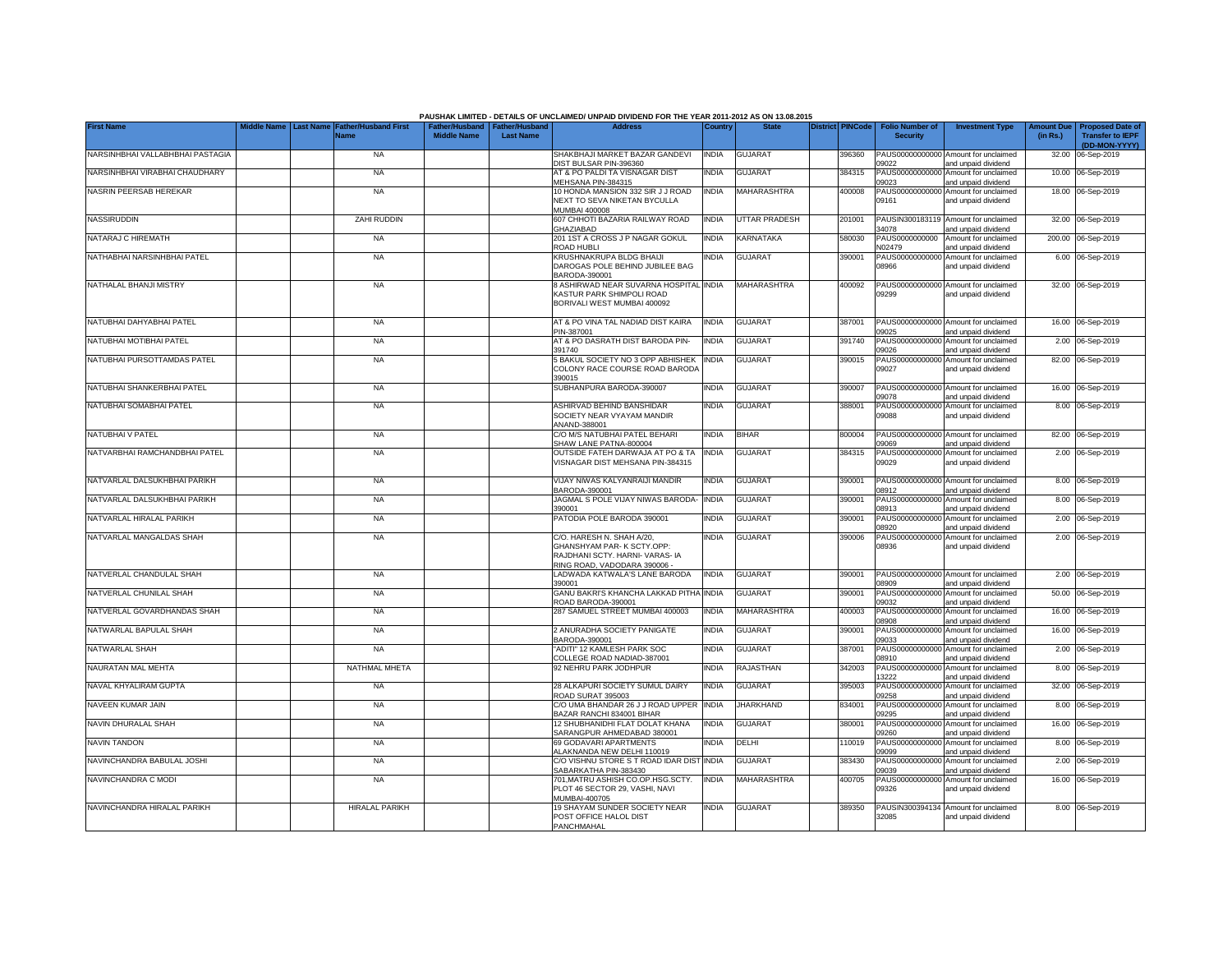|                                            | iddle Name                                                     |                    |                                                     | PAUSHAK LIMITED - DETAILS OF UNCLAIMED/ UNPAID DIVIDEND FOR THE YEAR 2011-2012 AS ON 13.08.2015<br><b>Address</b>    |              |                       | <b>District PINCode</b> |                                           |                                                             |                               |                                                                     |
|--------------------------------------------|----------------------------------------------------------------|--------------------|-----------------------------------------------------|----------------------------------------------------------------------------------------------------------------------|--------------|-----------------------|-------------------------|-------------------------------------------|-------------------------------------------------------------|-------------------------------|---------------------------------------------------------------------|
| <b>First Name</b>                          | <b>Last Name</b><br><b>Father/Husband First</b><br><b>Name</b> | <b>Middle Name</b> | Father/Husband   Father/Husband<br><b>Last Name</b> |                                                                                                                      | Country      | <b>State</b>          |                         | <b>Folio Number of</b><br><b>Security</b> | <b>Investment Type</b>                                      | <b>Amount Due</b><br>(in Rs.) | <b>Proposed Date of</b><br><b>Transfer to IEPF</b><br>(DD-MON-YYYY) |
| NAVINCHANDRA ICHCHHASHANKER<br><b>AYAS</b> | <b>NA</b>                                                      |                    |                                                     | 13 KARAN PARA NARAYAN NIWAS<br>RAJKOT-360002                                                                         | <b>INDIA</b> | <b>GUJARAT</b>        | 360002                  | 09137                                     | PAUS00000000000 Amount for unclaimed<br>and unpaid dividend |                               | 8.00 06-Sep-2019                                                    |
| NAVINCHANDRA T SHROFF                      | NA                                                             |                    |                                                     | 85 WALKESHWAR ROAD SMRUTI BLDG<br>NEAR WHITE HOUSE MUMBAI-400006                                                     | <b>INDIA</b> | <b>MAHARASHTRA</b>    | 400006                  | 08915                                     | PAUS00000000000 Amount for unclaimed<br>and unpaid dividend |                               | 6.00 06-Sep-2019                                                    |
| NAVNITBHAI M PATEL                         | <b>NA</b>                                                      |                    |                                                     | SHETARIA'S STREET AT PADRA 391440<br>DIST BARODA GUJARAT                                                             | <b>INDIA</b> | <b>GUJARAT</b>        | 391440                  | 09244                                     | PAUS00000000000 Amount for unclaimed<br>and unpaid dividend |                               | 6.00 06-Sep-2019                                                    |
| NAVNITLAL JETHALAL SHAH                    | <b>NA</b>                                                      |                    |                                                     | 117 SARGAM APARTMENT CO-OP<br>HOUSING SOC - LTD NR SHRIPAD<br>NAGAR SOCIETY KARELIBAUG- BARODA<br>390018-            | <b>INDIA</b> | GUJARAT               | 390018                  | PAUS00000000000<br>08941                  | Amount for unclaimed<br>and unpaid dividend                 |                               | 10.00 06-Sep-2019                                                   |
| NAVNITRAI AMRUTLAL MEHTA                   | <b>NA</b>                                                      |                    |                                                     | C/O MONA TRADING CO MAIN BAZAR AT INDIA<br>RAJULA DIST AMRELI PIN-364560                                             |              | <b>GUJARAT</b>        | 364560                  | PAUS00000000000<br>09045                  | Amount for unclaimed<br>and unpaid dividend                 |                               | 16.00 06-Sep-2019                                                   |
| NAYANA SURESH DHRU                         | <b>NA</b>                                                      |                    |                                                     | C/O THE SWASTIK JANATA SAHAKARI<br>BANK LTD 502 KALBADEVI ROAD<br>MUMBAI-400002                                      | <b>INDIA</b> | MAHARASHTRA           | 400002                  | PAUS00000000000<br>09168                  | Amount for unclaimed<br>and unpaid dividend                 |                               | 8.00 06-Sep-2019                                                    |
| NAZMUDDIN ABDUL KADER                      | <b>NA</b>                                                      |                    |                                                     | KATABJIWALA P 3 CHANDNI CHOWK ST<br>2ND FLOOR CALCUTTA-700013                                                        | <b>INDIA</b> | <b>WEST BENGAL</b>    | 700013                  | PAUS00000000000<br>09149                  | Amount for unclaimed<br>and unpaid dividend                 |                               | 16.00 06-Sep-2019                                                   |
| NEELA RAMESHCHANDRA DESAI                  | <b>NA</b>                                                      |                    |                                                     | RATNA-DEEP 80 ATMAJYOTI NAGAR<br>OPP ATMAJYOTI ASHRAM RACE<br>COURSE VADODARA-390007                                 | <b>INDIA</b> | <b>GUJARAT</b>        | 390007                  | PAUS00000000000<br>08980                  | Amount for unclaimed<br>and unpaid dividend                 |                               | 2.00 06-Sep-2019                                                    |
| NEELA VIJAYKUMAR ADI                       | <b>NA</b>                                                      |                    |                                                     | SHIYABAUG MAIN ROAD BARODA<br>390001                                                                                 | <b>INDIA</b> | <b>GUJARAT</b>        | 390001                  | 09243                                     | PAUS00000000000 Amount for unclaimed<br>and unpaid dividend |                               | 32.00 06-Sep-2019                                                   |
| NEELAKANTH PUNNAPPA HALBHAVI               | <b>NA</b>                                                      |                    |                                                     | 1819, RASIVADEKAR GALLI CHIKODI                                                                                      | <b>INDIA</b> | <b>KARNATAKA</b>      | 591201                  | PAUS0000000000<br>N00575                  | Amount for unclaimed<br>and unpaid dividend                 |                               | 200.00 06-Sep-2019                                                  |
| <b>NEELAM SINGH</b>                        | <b>NA</b>                                                      |                    |                                                     | 9/116 MALVIYA NAGAR NEW DELHI-<br>110017                                                                             | <b>INDIA</b> | DELHI                 | 110017                  | PAUS00000000000<br>09130                  | Amount for unclaimed<br>and unpaid dividend                 |                               | 8.00 06-Sep-2019                                                    |
| NEELIMA MADHUKAR DESHPANDE                 | <b>NA</b>                                                      |                    |                                                     | 42 SHANWAR PETH PUNE-411030                                                                                          | <b>INDIA</b> | <b>MAHARASHTRA</b>    | 411030                  | PAUS00000000000<br>08981                  | Amount for unclaimed<br>and unpaid dividend                 |                               | 6.00 06-Sep-2019                                                    |
| NEELKANTH NARAYAN SAPRE                    | NA                                                             |                    |                                                     | SHARMA WARD KHURAI M P 262700<br>SAGARMADHYA PRADESH                                                                 | <b>INDIA</b> | MADHYA PRADESH        | 470117                  | PAUS00000000000<br>08918                  | Amount for unclaimed<br>and unpaid dividend                 |                               | 6.00 06-Sep-2019                                                    |
| NEERAJ MEDIRATTA                           | <b>NA</b>                                                      |                    |                                                     | -132 KIRTI NAGAR NEW DELHI                                                                                           | <b>INDIA</b> | DELHI                 | 110001                  | PAUS00000000000<br>09283                  | Amount for unclaimed<br>and unpaid dividend                 |                               | 8.00 06-Sep-2019                                                    |
| NEETA R LALANI                             | <b>NA</b>                                                      |                    |                                                     | PAREKH FALI AT DHANDHUKA DIST<br>AHMEDABAD 382460                                                                    | <b>INDIA</b> | <b>GUJARAT</b>        | 382460                  | PAUS0000000000<br>09274                   | Amount for unclaimed<br>and unpaid dividend                 |                               | 32.00 06-Sep-2019                                                   |
| NEETA R PATEL                              | <b>NA</b>                                                      |                    |                                                     | 6 HILL PARK SOCIETY COLLEGE ROAD<br><b>NADIAD</b>                                                                    | <b>INDIA</b> | <b>GUJARAT</b>        | 387001                  | PAUS0000000000<br>N04700                  | Amount for unclaimed<br>and unpaid dividend                 |                               | 400.00 06-Sep-2019                                                  |
| <b>NEIL J GAJJAR</b>                       | <b>NA</b>                                                      |                    |                                                     | 35-A AZAD ROAD JUHU TARA H GAWDE<br>MARG MUMBAI 400049                                                               | <b>INDIA</b> | <b>MAHARASHTRA</b>    | 400049                  | PAUS0000000000<br>09314                   | Amount for unclaimed<br>and unpaid dividend                 | 6.00                          | 06-Sep-2019                                                         |
| NEMAI CHAND SARKAR                         | <b>NA</b>                                                      |                    |                                                     | M G ROAD DHARAMPUR CHINSURAH<br><b>HOOGALY</b>                                                                       | <b>INDIA</b> | <b>WEST BENGAL</b>    | 712101                  | PAUS0000000000<br>N02923                  | Amount for unclaimed<br>and unpaid dividend                 | 200.00                        | 06-Sep-2019                                                         |
| NEVES AGUSTA D SOUZA                       | <b>NA</b>                                                      |                    |                                                     | UNIVERSAL FILTRATION CO 202<br>COMMERCE HO- USE 2ND FLOOR 140<br>NAGINDAS MASTER ROAD - MEDOWS<br>ST MUMBAI 400023 - | INDIA        | <b>MAHARASHTRA</b>    | 400023                  | PAUS0000000000<br>09293                   | Amount for unclaimed<br>and unpaid dividend                 |                               | 8.00 06-Sep-2019                                                    |
| <b>NIKHIL JAIN</b>                         | <b>NA</b>                                                      |                    |                                                     | 4358 MAIN ROAD PAHARI DHIRAJ DELHI<br>110006                                                                         | <b>INDIA</b> | DELHI                 | 110006                  | 09226                                     | PAUS00000000000 Amount for unclaimed<br>and unpaid dividend |                               | 32.00 06-Sep-2019                                                   |
| NIKHIL R CHAMANKAR                         | <b>NA</b>                                                      |                    |                                                     | 703, DHEERAJ VIHAR, NATWAR NAGAR, INDIA<br>ROAD, NO.1 PP DIAS<br>COMPOUND, JOGESHWAR(E) MUMBAI-<br>400060            |              | <b>MAHARASHTRA</b>    | 400060                  | 09275                                     | PAUS00000000000 Amount for unclaimed<br>and unpaid dividend |                               | 8.00 06-Sep-2019                                                    |
| <b>NIKUNJ</b>                              | <b>NA</b>                                                      |                    |                                                     | B-103 SHEETAL ARCADE SHEETAL<br>NAGAR MIRA ROAD EAST DIST THANE<br>401107                                            | India        | MAHARASHTRA           | 401107                  | 09281                                     | PAUS00000000000 Amount for unclaimed<br>and unpaid dividend |                               | 16.00 06-Sep-2019                                                   |
| NILESH BABUBHAI SHAH                       | <b>NA</b>                                                      |                    |                                                     | 602/D RAJESH NAGAR SAI BABA NAGAR<br>BORIVALI WEST MUMBAI 400092                                                     | <b>INDIA</b> | MAHARASHTRA           | 400092                  | 09255                                     | PAUS00000000000 Amount for unclaimed<br>and unpaid dividend |                               | 66.00 06-Sep-2019                                                   |
| NILESH DHIRAJLAL PAREKH                    | <b>NA</b>                                                      |                    |                                                     | 4/4141 GOVIND NIWAS BHULA MODI NI<br>POLE BEGUMPURA SURAT                                                            | <b>INDIA</b> | <b>GUJARAT</b>        | 395003                  | 09334                                     | PAUS00000000000 Amount for unclaimed<br>and unpaid dividend |                               | 32.00 06-Sep-2019                                                   |
| NILESH PARSHOTAMBHAI VAGHANI               | <b>NA</b>                                                      |                    |                                                     | 78. JAVAHARNAGAR PALIYAD ROAD<br>DIST: BHAVNAGAR BOTAD                                                               | <b>INDIA</b> | GUJARAT               | 364710                  | PAUS12011202000<br>15576                  | Amount for unclaimed<br>and unpaid dividend                 |                               | 180.00 06-Sep-2019                                                  |
| NILESHKUMAR CHANDULAL PATEL                | <b>NA</b>                                                      |                    |                                                     | RAMJI MANDIR AT & PO SOKHADA DIST<br>BARODA PIN-391240                                                               | <b>INDIA</b> | GUJARAT               | 391240                  | PAUS00000000000<br>09050                  | Amount for unclaimed<br>and unpaid dividend                 |                               | 2.00 06-Sep-2019                                                    |
| NILESHKUMAR VINODCHANDRA<br><b>BHAVSAR</b> | <b>NA</b>                                                      |                    |                                                     | BHAVSARWAD DIST KHEDA AT & PO<br><b>KATHLAL 387630</b>                                                               | <b>INDIA</b> | <b>GUJARAT</b>        | 387630                  | 09280                                     | PAUS00000000000 Amount for unclaimed<br>and unpaid dividend |                               | 16.00 06-Sep-2019                                                   |
| NILIMA P GUNDAWAR                          | <b>NA</b>                                                      |                    |                                                     | C/O SHRI P GUNDAWAR 9ADVOCATE<br>GANDHIGATE SHUKRAWARI ROAD<br>MAHAL NAGPUR 440002                                   | <b>INDIA</b> | MAHARASHTRA           | 440002                  | 09265                                     | PAUS00000000000 Amount for unclaimed<br>and unpaid dividend |                               | 100.00 06-Sep-2019                                                  |
| NILKAMAL PRAFULCHANDRA SHAH                | <b>NA</b>                                                      |                    |                                                     | NAGARKUVA CHOWK, AT PETLAD DIST.<br>ANAND(GUJ)-388450                                                                | <b>INDIA</b> | <b>GUJARAT</b>        | 388450                  | 09330                                     | PAUS00000000000 Amount for unclaimed<br>and unpaid dividend |                               | 16.00 06-Sep-2019                                                   |
| NILKANTH NARAYAN SAPRE                     | <b>NA</b>                                                      |                    |                                                     | 'VASUDEO SMRITTEE" SHUKLA WARD<br>KHURAI M P 470117                                                                  | <b>INDIA</b> | <b>MADHYA PRADESH</b> | 470117                  | 08983                                     | PAUS00000000000 Amount for unclaimed<br>and unpaid dividend |                               | 6.00 06-Sep-2019                                                    |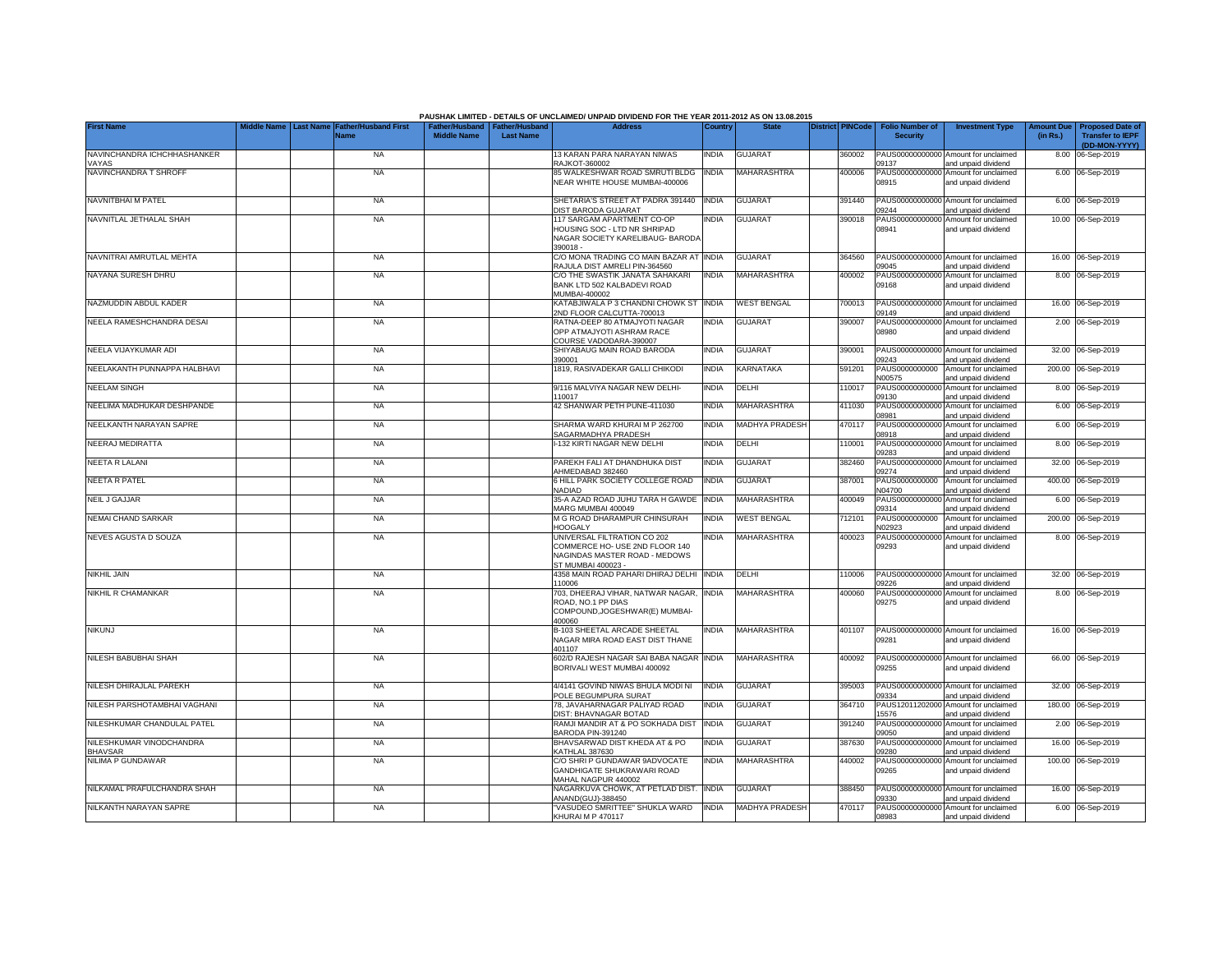|                                    |                                                               |                    |                                                   | PAUSHAK LIMITED - DETAILS OF UNCLAIMED/ UNPAID DIVIDEND FOR THE YEAR 2011-2012 AS ON 13.08.2015                               |              |                       |        |                                                       |                                                             |          |                                                                           |
|------------------------------------|---------------------------------------------------------------|--------------------|---------------------------------------------------|-------------------------------------------------------------------------------------------------------------------------------|--------------|-----------------------|--------|-------------------------------------------------------|-------------------------------------------------------------|----------|---------------------------------------------------------------------------|
| <b>First Name</b>                  | Middle Name   Last Name   Father/Husband First<br><b>Name</b> | <b>Middle Name</b> | Father/Husband Father/Husband<br><b>Last Name</b> | <b>Address</b>                                                                                                                | Country      | <b>State</b>          |        | District PINCode   Folio Number of<br><b>Security</b> | <b>Investment Type</b>                                      | (in Rs.) | Amount Due   Proposed Date of<br><b>Transfer to IEPF</b><br>(DD-MON-YYYY) |
| NIMAT CHANDRA KONAR                | <b>NA</b>                                                     |                    |                                                   | C/O M/S LIFE GUARD P-48 B CI I ROAD<br>CALCUTTA                                                                               | <b>INDIA</b> | <b>WEST BENGAL</b>    | 700014 | PAUS0000000000<br>N02914                              | Amount for unclaimed<br>and unpaid dividend                 |          | 200.00 06-Sep-2019                                                        |
| NIMMAGADDA BABU RAJENDRA<br>PRASAD | <b>NA</b>                                                     |                    |                                                   | 40-3-3 KRISHNA NAGAR LABBI PET<br>VIJAYAWADA-520010                                                                           | <b>INDIA</b> | <b>ANDHRA PRADESH</b> | 520010 | PAUS0000000000<br>09052                               | Amount for unclaimed<br>and unpaid dividend                 |          | 32.00 06-Sep-2019                                                         |
| NIMMAGADDA DHANA RATNA PRASAD      | <b>NA</b>                                                     |                    |                                                   | 40-3-3 KRISHNA NAGAR LABBI PETA<br>VIJAYAWADA-520010                                                                          | <b>INDIA</b> | <b>ANDHRA PRADESH</b> | 520010 | PAUS0000000000<br>09053                               | Amount for unclaimed<br>and unpaid dividend                 |          | 32.00 06-Sep-2019                                                         |
| NIRALI MIHIR MEHTA                 | <b>NA</b>                                                     |                    |                                                   | D/32 RAMESHWAR 36/40 S V ROAD<br>SANTACRUZ WEST MUMBAI 400054                                                                 | <b>INDIA</b> | <b>MAHARASHTRA</b>    | 400054 | PAUS0000000000<br>09288                               | Amount for unclaimed<br>and unpaid dividend                 |          | 8.00 06-Sep-2019                                                          |
| NIRANJAN KANCHANLAL SHETH          | <b>NA</b>                                                     |                    |                                                   | <b>&lt;-5 GHANSHYAM NAGAR NEAR</b><br>SUBHASH BRIDGE AHMEDABAD-380027                                                         | <b>NDIA</b>  | <b>GUJARAT</b>        | 380027 | PAUS0000000000<br>09082                               | Amount for unclaimed<br>and unpaid dividend                 |          | 16.00 06-Sep-2019                                                         |
| NIRANJANA DURLABHJI SHAH           | <b>NA</b>                                                     |                    |                                                   | C/O. MR. RAJESH V. MEHTA. D/36,<br>CHANDRA- KIRAN, IIND FLR, OPP:N.L.<br>HIGH SCHOOL, S-.V.<br>ROAD, MALAD(W) MUMBAI-400064 - | INDIA        | MAHARASHTRA           | 400064 | PAUS00000000000<br>09167                              | Amount for unclaimed<br>and unpaid dividend                 |          | 16.00 06-Sep-2019                                                         |
| NIRANJANA SHANKARLAL SEVAK         | <b>NA</b>                                                     |                    |                                                   | C/O BHARATBHAI BHAILALBHAI JOSHI<br>LAKHA JOSHI'S POLE LAL DARWAJA P O<br>UMRETH DIST KHEDA                                   | <b>INDIA</b> | <b>GUJARAT</b>        | 387411 | 09301                                                 | PAUS00000000000 Amount for unclaimed<br>and unpaid dividend |          | 16.00 06-Sep-2019                                                         |
| NIRGUNA MANSHANKAR UPADHYAY        | <b>NA</b>                                                     |                    |                                                   | C/O JANTA MEDICAL STORE KODINAR<br>DIST AMRELI PIN-362720                                                                     | INDIA        | <b>GUJARAT</b>        | 362720 | PAUS0000000000<br>08985                               | Amount for unclaimed<br>and unpaid dividend                 |          | 6.00 06-Sep-2019                                                          |
| NIRMAL AGRAWAL                     | <b>NA</b>                                                     |                    |                                                   | FLAT 11/503 SHAHJAHANABAG CO-OP<br>GROUP HS PLOT NO.1 SECTOR 11<br><b>DWARKA</b>                                              | <b>INDIA</b> | DELHI                 | 110045 | PAUS0000000000<br>N03883                              | Amount for unclaimed<br>and unpaid dividend                 |          | 200.00 06-Sep-2019                                                        |
| NIRMAL PRASAD MEKAPATTI            | <b>NA</b>                                                     |                    |                                                   | C/O.MR.P.S.H.PRASAD SUNDARAM<br>COLONY, RING ROAD, GUNTUR                                                                     | INDIA        | <b>ANDHRA PRADESH</b> | 522006 | PAUS0000000000<br>N00185                              | Amount for unclaimed<br>and unpaid dividend                 |          | 400.00 06-Sep-2019                                                        |
| NIRMALA BHASKARRAO INGLE           | <b>NA</b>                                                     |                    |                                                   | 252 SARAD NAGAR TARSALI CO<br>SOCIETY BARODA-390009                                                                           | <b>NDIA</b>  | <b>GUJARAT</b>        | 390009 | PAUS0000000000<br>08939                               | Amount for unclaimed<br>and unpaid dividend                 |          | 2.00 06-Sep-2019                                                          |
| NIRMALA C KASHIKAR                 | <b>NA</b>                                                     |                    |                                                   | 11 SAURABH SANT NAMDEV PATH<br>DOMBIVLI 421201 MAHARASHTRA                                                                    | <b>NDIA</b>  | <b>MAHARASHTRA</b>    | 421201 | PAUS00000000000<br>09240                              | Amount for unclaimed<br>and unpaid dividend                 |          | 66.00 06-Sep-2019                                                         |
| NIRMALA DEVI KOTHARI               | <b>NA</b>                                                     |                    |                                                   | C/O MATHURA DAS KOTHARI 6<br>SIKDARPARA II N D LANE CALCUTTA-<br>700070                                                       | India        | <b>WEST BENGAL</b>    | 700070 | 09145                                                 | PAUS00000000000 Amount for unclaimed<br>and unpaid dividend |          | 24.00 06-Sep-2019                                                         |
| NIRMALA R DESHPANDE                | <b>NA</b>                                                     |                    |                                                   | 97 BRAHMIN WADI K A SUBRAMANIAM<br>ROAD MATUNGA MUMBAI-400019                                                                 | <b>INDIA</b> | <b>MAHARASHTRA</b>    | 400019 | 09191                                                 | PAUS00000000000 Amount for unclaimed<br>and unpaid dividend |          | 16.00 06-Sep-2019                                                         |
| NIRMALA R MALPANI                  | <b>NA</b>                                                     |                    |                                                   | V P ROAD VAIJAPUR DIST<br>AURANGABAD 423701                                                                                   | <b>NDIA</b>  | MAHARASHTRA           | 423701 | PAUS00000000000<br>09237                              | Amount for unclaimed<br>and unpaid dividend                 |          | 8.00 06-Sep-2019                                                          |
| NIRMALA R PONNAMBALAM              | <b>NA</b>                                                     |                    |                                                   | A-6 HOUSING UNIT S N PALAYAM<br>COIMBATORE                                                                                    | <b>INDIA</b> | <b>TAMIL NADU</b>     | 641007 | PAUS0000000000<br>N03043                              | Amount for unclaimed<br>and unpaid dividend                 |          | 300.00 06-Sep-2019                                                        |
| NIRMALA S GANDHI                   | <b>NA</b>                                                     |                    |                                                   | 19 KALPANA SOCIETY RACE COURCE<br>CIRCLE BARODA-390007                                                                        | <b>INDIA</b> | <b>GUJARAT</b>        | 390007 | PAUS0000000000<br>09057                               | Amount for unclaimed<br>and unpaid dividend                 |          | 32.00 06-Sep-2019                                                         |
| NIRMALA SURESH AMIN                | <b>NA</b>                                                     |                    |                                                   | 46, HARIBHAKTHI COLONY RACE<br>COURSE ROAD VADODARA                                                                           | <b>INDIA</b> | <b>GUJARAT</b>        | 390007 | PAUS0000000000<br>N00592                              | Amount for unclaimed<br>and unpaid dividend                 |          | 200.00 06-Sep-2019                                                        |
| NIRMALA WAMAN MHASKAR              | <b>NA</b>                                                     |                    |                                                   | 1098/13 B MODEL COLONY SHIVAJI<br>NAGAR POONA-411016                                                                          | <b>INDIA</b> | MAHARASHTRA           | 411016 | PAUS0000000000<br>08921                               | Amount for unclaimed<br>and unpaid dividend                 |          | 10.00 06-Sep-2019                                                         |
| NIRMALABEN CHIMANLAL SHAH          | <b>NA</b>                                                     |                    |                                                   | C/O VADILAL C SHAH OPP KAMODIA<br>DISPENSARY MAKEN KUVA GODHRA-<br>389001                                                     | <b>INDIA</b> | <b>GUJARAT</b>        | 389001 | PAUS0000000000<br>08990                               | Amount for unclaimed<br>and unpaid dividend                 |          | 16.00 06-Sep-2019                                                         |
| NIRMALABEN RAMANIKLAL DALAL        | <b>NA</b>                                                     |                    |                                                   | C/O RAMNIKLAL M DALAL DESAI POLE<br>SANTH BAZAR NADIAD 387001                                                                 | <b>INDIA</b> | <b>GUJARAT</b>        | 387001 | PAUS0000000000<br>09060                               | Amount for unclaimed<br>and unpaid dividend                 |          | 6.00 06-Sep-2019                                                          |
| NIRMALDAS BHARATHARI KORI          | <b>NA</b>                                                     |                    |                                                   | KUVERJI DEVSHI CHAWL 2ND FL B S<br>ROAD OPP ZARAPKAR SHOW ROOM<br>DADAR MUMBAI 400028                                         | <b>INDIA</b> | MAHARASHTRA           | 400028 | PAUS00000000000<br>09171                              | Amount for unclaimed<br>and unpaid dividend                 |          | 8.00 06-Sep-2019                                                          |
| NIRMLA                             | <b>NA</b>                                                     |                    |                                                   | TU/25 PITAMPURA DELHI 110034                                                                                                  | <b>NDIA</b>  | DELHI                 | 110034 | PAUS0000000000<br>09135                               | Amount for unclaimed<br>and unpaid dividend                 |          | 16.00 06-Sep-2019                                                         |
| NIRMLA GUPTA                       | <b>NA</b>                                                     |                    |                                                   | LAKSHMI SUPER MOTORS P BOX 1072<br>151 GUR- U NANAK MOTOR MARKET<br>KASHMERE GATE DELH- I-110006 -                            | <b>INDIA</b> | DELHI                 | 110006 | PAUS00000000000<br>09122                              | Amount for unclaimed<br>and unpaid dividend                 |          | 8.00 06-Sep-2019                                                          |
| NIRUMATI DASHRATHBHAI DARJI        | <b>NA</b>                                                     |                    |                                                   | FA/26 ALEMBIC COLONY ALEMBIC ROAD INDIA<br><b>BARODA 390003</b>                                                               |              | <b>GUJARAT</b>        | 390003 | PAUS0000000000<br>08945                               | Amount for unclaimed<br>and unpaid dividend                 |          | 2.00 06-Sep-2019                                                          |
| NIRUPABEN KANUBHAI PATEL           | <b>NA</b>                                                     |                    |                                                   | C/O BABUBHAI FULABHAI PATEL B11<br>RANMUKT- ESHWAR SOCIETY OPP<br>VIHAR CINEMA BARODA-- 390004 -                              | <b>INDIA</b> | <b>GUJARAT</b>        | 390004 | PAUS0000000000<br>09067                               | Amount for unclaimed<br>and unpaid dividend                 |          | 2.00 06-Sep-2019                                                          |
| NISHABEN ARUNBHAI DIGHE            | <b>NA</b>                                                     |                    |                                                   | 301, KARAN COMPLEX NR.MAHAVIR<br>COLONY RAJMAHEL ROAD VADODARA                                                                | <b>INDIA</b> | <b>GUJARAT</b>        | 390001 | 09335                                                 | PAUS00000000000 Amount for unclaimed<br>and unpaid dividend |          | 2.00 06-Sep-2019                                                          |
| NISHANT KULSHRESHTHA               | <b>NA</b>                                                     |                    |                                                   | C/O M B PHARMA OPP RAILWAY<br><b>INSTITUTE JODHPUR</b>                                                                        | INDIA        | <b>RAJASTHAN</b>      | 342001 | PAUS0000000000<br>N03338                              | Amount for unclaimed<br>and unpaid dividend                 |          | 200.00 06-Sep-2019                                                        |
| NISHIT P KOTHARI                   | <b>NA</b>                                                     |                    |                                                   | 204-USH-KAL NEW RAMDASPETH<br>NAGPUR-440010                                                                                   | <b>NDIA</b>  | <b>MAHARASHTRA</b>    | 440010 | PAUS00000000000<br>09152                              | Amount for unclaimed<br>and unpaid dividend                 |          | 8.00 06-Sep-2019                                                          |
| <b>NITA GUPTA</b>                  | <b>NA</b>                                                     |                    |                                                   | 120 CANAL STREET SREE BHUMI<br>CALCUTTA                                                                                       | <b>NDIA</b>  | <b>WEST BENGAL</b>    | 700048 | PAUS0000000000<br>N02702                              | Amount for unclaimed<br>and unpaid dividend                 |          | 200.00 06-Sep-2019                                                        |
| NITA HARWANI                       | <b>NA</b>                                                     |                    |                                                   | PLOT NO 3 GURU NANAK COLONY<br>AJMER 305001                                                                                   | <b>INDIA</b> | RAJASTHAN             | 305001 | 09266                                                 | PAUS00000000000 Amount for unclaimed<br>and unpaid dividend |          | 32.00 06-Sep-2019                                                         |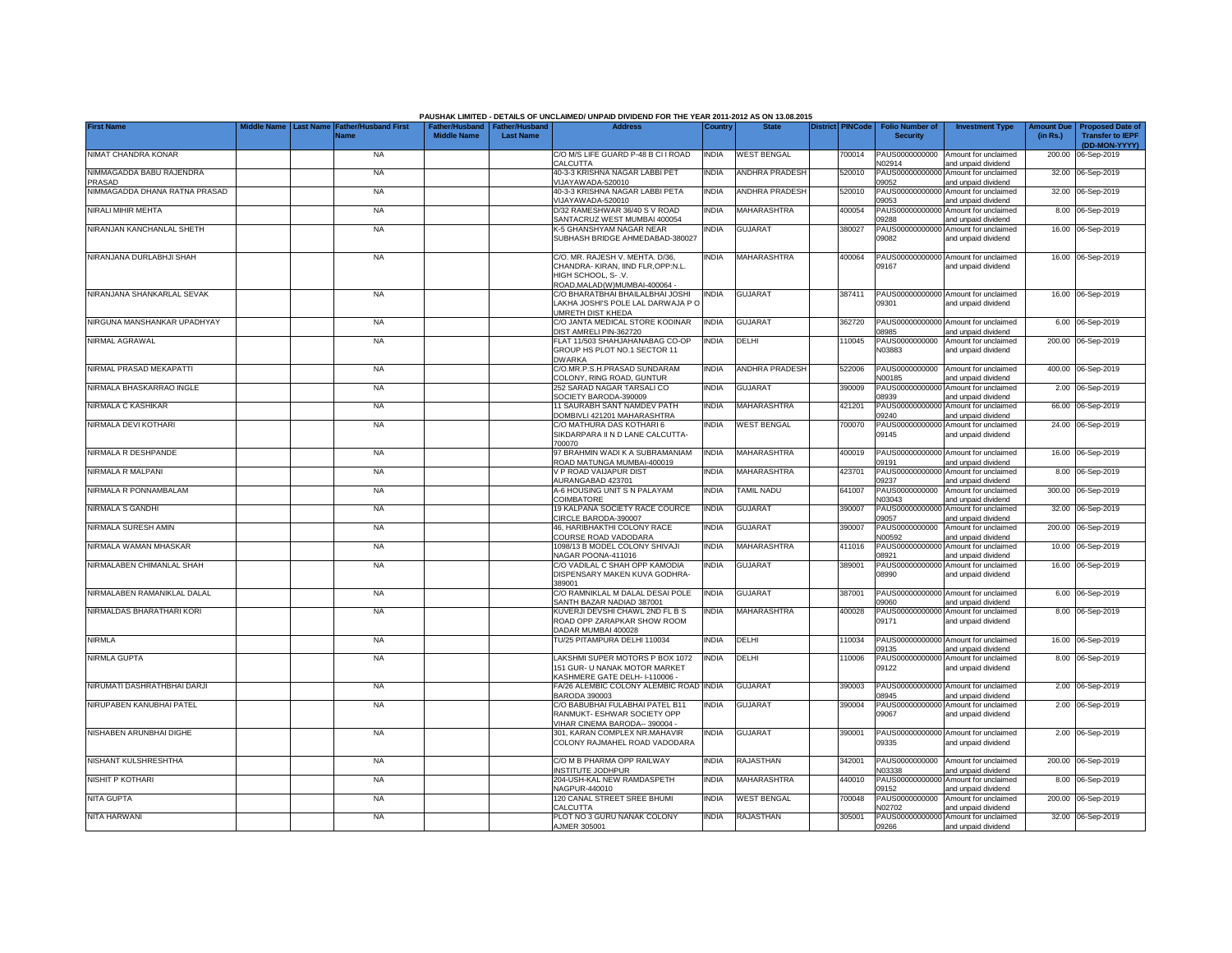|                                  |                  |                                     |                                                       |                  | PAUSHAK LIMITED - DETAILS OF UNCLAIMED/ UNPAID DIVIDEND FOR THE YEAR 2011-2012 AS ON 13.08.2015 |              |                       |                         |        |                                           |                                                                    |                               |                                                    |
|----------------------------------|------------------|-------------------------------------|-------------------------------------------------------|------------------|-------------------------------------------------------------------------------------------------|--------------|-----------------------|-------------------------|--------|-------------------------------------------|--------------------------------------------------------------------|-------------------------------|----------------------------------------------------|
| <b>First Name</b>                | <b>Last Name</b> | <b>Father/Husband First</b><br>Name | Father/Husband   Father/Husband<br><b>Middle Name</b> | <b>Last Name</b> | <b>Address</b>                                                                                  | Country      | <b>State</b>          | <b>District PINCode</b> |        | <b>Folio Number of</b><br><b>Security</b> | <b>Investment Type</b>                                             | <b>Amount Due</b><br>(in Rs.) | <b>Proposed Date of</b><br><b>Transfer to IEPF</b> |
| NITA WADHERA                     |                  | <b>NA</b>                           |                                                       |                  | 2 BAG FARZANA CIVIL LINES AGRA                                                                  | INDIA        | UTTAR PRADESH         |                         | 282002 |                                           | PAUS00000000000 Amount for unclaimed                               |                               | (DD-MON-YYYY)<br>8.00 06-Sep-2019                  |
| NITAI BANERJEA                   |                  | <b>NA</b>                           |                                                       |                  | 282002<br>32/3N GARIAHAT ROAD (SOUTH)<br>CALCUTTA 700031                                        | INDIA        | <b>WEST BENGAL</b>    |                         | 700031 | 09141<br>PAUS00000000000<br>09100         | and unpaid dividend<br>Amount for unclaimed<br>and unpaid dividend |                               | 8.00 06-Sep-2019                                   |
| NITEEN RATANSHI BHUVA            |                  | <b>NA</b>                           |                                                       |                  | 24-A INDRADEEP CO-OP SOCIETY OPP<br>KASTURBA VIKAS GRUH JAMNAGAR-<br>361001                     | INDIA        | <b>GUJARAT</b>        |                         | 361001 | PAUS00000000000<br>09062                  | Amount for unclaimed<br>and unpaid dividend                        |                               | 32.00 06-Sep-2019                                  |
| NITESH DAHYABHAI CHAVDA          |                  | <b>NA</b>                           |                                                       |                  | E/3/28, VISHRAM PARK, OPP. BHAVSAR<br><b>IOTEL, NEW WADAJ</b>                                   | <b>INDIA</b> | <b>GUJARAT</b>        |                         | 380013 | PAUSIN300343105<br>32233                  | Amount for unclaimed<br>and unpaid dividend                        |                               | 10.00 06-Sep-2019                                  |
| NITIN D HALDIKAR                 |                  | <b>NA</b>                           |                                                       |                  | 202, AMAR APT. DEEN DAYAL CROSS<br>RD NEXT TO HOTEL SAMRAT,<br>DOMBIVALI(W) DOMBIVLI(MS)-421202 | <b>INDIA</b> | MAHARASHTRA           |                         | 421202 | 09327                                     | PAUS00000000000 Amount for unclaimed<br>and unpaid dividend        |                               | 32.00 06-Sep-2019                                  |
| NITIN GANGJI MOTA                |                  | <b>NA</b>                           |                                                       |                  | E-16 RH-IV SECTOR 6 VASHI NEW<br><b>MUMBAI 400703</b>                                           | <b>INDIA</b> | <b>MAHARASHTRA</b>    |                         | 400703 | 09254                                     | PAUS00000000000 Amount for unclaimed<br>and unpaid dividend        |                               | 8.00 06-Sep-2019                                   |
| <b>NITIN K SHAH</b>              |                  | <b>NA</b>                           |                                                       |                  | BARODA ORTHOPAEDIC CLINIC<br>KHARIVAR NEAR G.P.O. VADODARA-<br>390001                           | india        | <b>GUJARAT</b>        |                         | 390001 | PAUS0000000000<br>09323                   | Amount for unclaimed<br>and unpaid dividend                        |                               | 2.00 06-Sep-2019                                   |
| <b>NITIN MODI</b>                |                  | <b>NA</b>                           |                                                       |                  | 96 TILAK ROAD BURHANPUR                                                                         | INDIA        | <b>MADHYA PRADESH</b> |                         | 450331 | PAUS0000000000<br>N03226                  | Amount for unclaimed<br>and unpaid dividend                        |                               | 600.00 06-Sep-2019                                 |
| NIVAJKHAN ANAVARKHAN PATHAN      |                  | <b>NA</b>                           |                                                       |                  | NAVAYARD NEAR BUS STAND BARODA-<br>390002                                                       | <b>INDIA</b> | <b>GUJARAT</b>        |                         | 390002 | PAUS0000000000<br>09064                   | Amount for unclaimed<br>and unpaid dividend                        |                               | 2.00 06-Sep-2019                                   |
| NIVEDITA R DAVE                  |                  | <b>NA</b>                           |                                                       |                  | C/O MR UPENDRA VED 408 SHILPA<br>GOLIBAR LANE JAGDUSHANAGAR<br>GHATKOPAR MUMBAI 400077          | India        | MAHARASHTRA           |                         | 400077 | PAUS00000000000<br>09277                  | Amount for unclaimed<br>and unpaid dividend                        |                               | 32.00 06-Sep-2019                                  |
| NIWAS SARDA                      |                  | <b>NA</b>                           |                                                       |                  | C/O RAJ KUMAR KABRA O JOGBANI<br>854328 DIST ARARIA BIHAR                                       | india        | <b>BIHAR</b>          |                         | 854328 | 11484                                     | PAUS00000000000 Amount for unclaimed<br>and unpaid dividend        |                               | 1666.00 06-Sep-2019                                |
| NOONEY SESHA SUSEELA             |                  | <b>NA</b>                           |                                                       |                  | 3RD LINE BRODI PET GUNTUR-522002                                                                | INDIA        | ANDHRA PRADESH        |                         | 522002 | PAUS00000000000<br>09065                  | Amount for unclaimed<br>and unpaid dividend                        |                               | 32.00 06-Sep-2019                                  |
| NOONEY VASANTA                   |                  | <b>NA</b>                           |                                                       |                  | 3RD LINE BRODI PET GUNTUR-522002                                                                | <b>INDIA</b> | <b>ANDHRA PRADESH</b> |                         | 522002 | 33090                                     | PAUS00000000000 Amount for unclaimed<br>and unpaid dividend        |                               | 32.00 06-Sep-2019                                  |
| NOONEY VASANTA                   |                  | <b>NA</b>                           |                                                       |                  | 3RD LANE BRODIPET GUNTUR                                                                        | INDIA        | <b>ANDHRA PRADESH</b> |                         | 522002 | N05358                                    | PAUS0000000000 Amount for unclaimed<br>and unpaid dividend         |                               | 600.00 06-Sep-2019                                 |
| NOORUNNISA MOHD HUSAIN PARKAR    |                  | <b>NA</b>                           |                                                       |                  | 4/24 MUNICIPAL BUILDING L J CROSS<br>ROAD NO 2 MAHIM MUMBAI 400016                              | <b>INDIA</b> | <b>MAHARASHTRA</b>    |                         | 400016 | 09269                                     | PAUS00000000000 Amount for unclaimed<br>and unpaid dividend        |                               | 66.00 06-Sep-2019                                  |
| NOROTAMDAS JADAVJEE MITHANI      |                  | <b>NA</b>                           |                                                       |                  | ARYAN MAHAL 6TH FLOOR BLOCK NO<br>32 "C" ROAD CHURCHGATE MUMBAI<br>400020                       | INDIA        | MAHARASHTRA           |                         | 400020 | 09300                                     | PAUS00000000000 Amount for unclaimed<br>and unpaid dividend        |                               | 32.00 06-Sep-2019                                  |
| NOVBHAR SINGH RATHI              |                  | <b>HERKESH SINGH</b>                |                                                       |                  | VILLAGE-RAMPUR, NANABAD POST<br>KHARI (JHALU) DIST.BIJNOR                                       | INDIA        | <b>UTTAR PRADESH</b>  |                         | 246701 | 12907                                     | PAUS00000000000 Amount for unclaimed<br>and unpaid dividend        |                               | 600.00 06-Sep-2019                                 |
| NUKARATNAM PALUKURI              |                  | <b>NA</b>                           |                                                       |                  | <b>GENERAL &amp; MEDICAL STORES STATION</b><br>ROAD, ANAKAPALLE VISAKHAPATNAM                   | <b>INDIA</b> | <b>ANDHRA PRADESH</b> |                         | 531001 | PAUS0000000000<br>N00593                  | Amount for unclaimed<br>and unpaid dividend                        |                               | 800.00 06-Sep-2019                                 |
| <b>NUTAN N SHAH</b>              |                  | <b>NA</b>                           |                                                       |                  | 1-B NEELDHARA APARTMENTS 228/229<br>R B MEHTA ROAD GHATKOPAR MUMBAI<br>400077                   | <b>INDIA</b> | MAHARASHTRA           |                         | 400077 | 09174                                     | PAUS00000000000 Amount for unclaimed<br>and unpaid dividend        |                               | 24.00 06-Sep-2019                                  |
| O V THOMAS                       |                  | <b>NA</b>                           |                                                       |                  | MANAGING PARTNER NEERA AGENCIES<br>ERNAKULAM 682011                                             | <b>INDIA</b> | KERALA                |                         | 682011 | PAUS00000000000<br>09337                  | Amount for unclaimed<br>and unpaid dividend                        |                               | 50.00 06-Sep-2019                                  |
| OASIS CINE COMMUNICATION LIMITED |                  | <b>NA</b>                           |                                                       |                  | 6/2 MOIRA STREET 4TH FLOOR<br>CALCUTTA 700017                                                   | INDIA        | <b>WEST BENGAL</b>    |                         | 700017 | PAUS0000000000<br>9362                    | Amount for unclaimed<br>and unpaid dividend                        | 332.00                        | 06-Sep-2019                                        |
| OCHCHHAV HASMUKHLAL DESAI        |                  | <b>NA</b>                           |                                                       |                  | TAMBOLIWADO SHRI GOPAL KRUPA PO INDIA<br>KADI DIST MEHSANA 382715                               |              | <b>GUJARAT</b>        |                         | 382715 | PAUS00000000000<br>09361                  | Amount for unclaimed<br>and unpaid dividend                        |                               | 24.00 06-Sep-2019                                  |
| OM NARAIN TIWARI                 |                  | <b>NA</b>                           |                                                       |                  | FRONT SIDE, 1ST FLOOR, 7/107A(1)<br>SWAROOP NAGAR KANPUR                                        | <b>INDIA</b> | <b>UTTAR PRADESH</b>  |                         | 208002 | PAUS0000000000<br>001329                  | Amount for unclaimed<br>and unpaid dividend                        |                               | 200.00 06-Sep-2019                                 |
| <b>OM PARKASH</b>                |                  | <b>NA</b>                           |                                                       |                  | MIG FLAT NO-153 PKT F25 SECTOR-3<br>ROHINI NEW DELHI 110085                                     | <b>INDIA</b> | DELHI                 |                         | 110085 | PAUS00000000000<br>09344                  | Amount for unclaimed<br>and unpaid dividend                        |                               | 16.00 06-Sep-2019                                  |
| <b>OM PARKASH</b>                |                  | <b>NA</b>                           |                                                       |                  | C/O HARI RAM CHHABRA T/367 AHATA<br>KIDARA BARA HINDU RAO DELHI-110006                          | INDIA        | DELHI                 |                         | 110006 | 09341                                     | PAUS00000000000 Amount for unclaimed<br>and unpaid dividend        |                               | 8.00 06-Sep-2019                                   |
| OM PARKASH ANAND                 |                  | <b>NA</b>                           |                                                       |                  | C/O HARI RAM CHHABRA T/367 AHATA<br>KIDARA BARA HINDU RAO DELHI-110006                          | INDIA        | DELHI                 |                         | 110006 | 09342                                     | PAUS00000000000 Amount for unclaimed<br>and unpaid dividend        |                               | 8.00 06-Sep-2019                                   |
| OM PRAKASH GUPTA                 |                  | <b>NA</b>                           |                                                       |                  | B-15 ARMY OFFICERS FLATS NAVY<br>NAGAR COLABA MUMBAI 400025                                     | INDIA        | MAHARASHTRA           |                         | 400025 | 09359                                     | PAUS00000000000 Amount for unclaimed<br>and unpaid dividend        |                               | 16.00 06-Sep-2019                                  |
| OM PRAKASH LATA                  |                  | <b>NA</b>                           |                                                       |                  | 9, B T ROAD 10/25 BELGHARIA GOVT<br>QTRS CALCUTTA 700056                                        | India        | <b>WEST BENGAL</b>    |                         | 700056 | PAUS00000000000<br>09350                  | Amount for unclaimed<br>and unpaid dividend                        |                               | 32.00 06-Sep-2019                                  |
| OM PRAKASH TANDON                |                  | <b>NA</b>                           |                                                       |                  | II-G-48 LAJPAT NAGAR II NEW DELHI<br>110024                                                     | india        | DELHI                 |                         | 110024 | PAUS0000000000<br>09345                   | Amount for unclaimed<br>and unpaid dividend                        |                               | 8.00 06-Sep-2019                                   |
| OM SHANKER MEHRA                 |                  | <b>NA</b>                           |                                                       |                  | SECTOR IV POCKET B/8 FLAT NO 101<br>MIG ROHINI DELHI 110085                                     | <b>INDIA</b> | DELHI                 |                         | 110085 | PAUS00000000000<br>09343                  | Amount for unclaimed<br>and unpaid dividend                        |                               | 32.00 06-Sep-2019                                  |
| OMPRAKASH GOBINDRAM MEHRA        |                  | NA                                  |                                                       |                  | 104 RAJKUTIR PLOT NO 301-302 LINKING<br>ROAD KHAR MUMBAI-400052                                 | <b>INDIA</b> | <b>MAHARASHTRA</b>    | NA                      | 400052 | 09351                                     | PAUS00000000000 Amount for unclaimed<br>and unpaid dividend        |                               | 8.00 06-Sep-2019                                   |
| <b>OMPRAKASH MALANI</b>          |                  | <b>NA</b>                           |                                                       |                  | 56 RISHI ARBIND SARANI B T ROAD<br>BONHOOGHLY CALCUTTA 700090                                   | <b>INDIA</b> | <b>WEST BENGAL</b>    |                         | 700090 | 09349                                     | PAUS00000000000 Amount for unclaimed<br>and unpaid dividend        |                               | 8.00 06-Sep-2019                                   |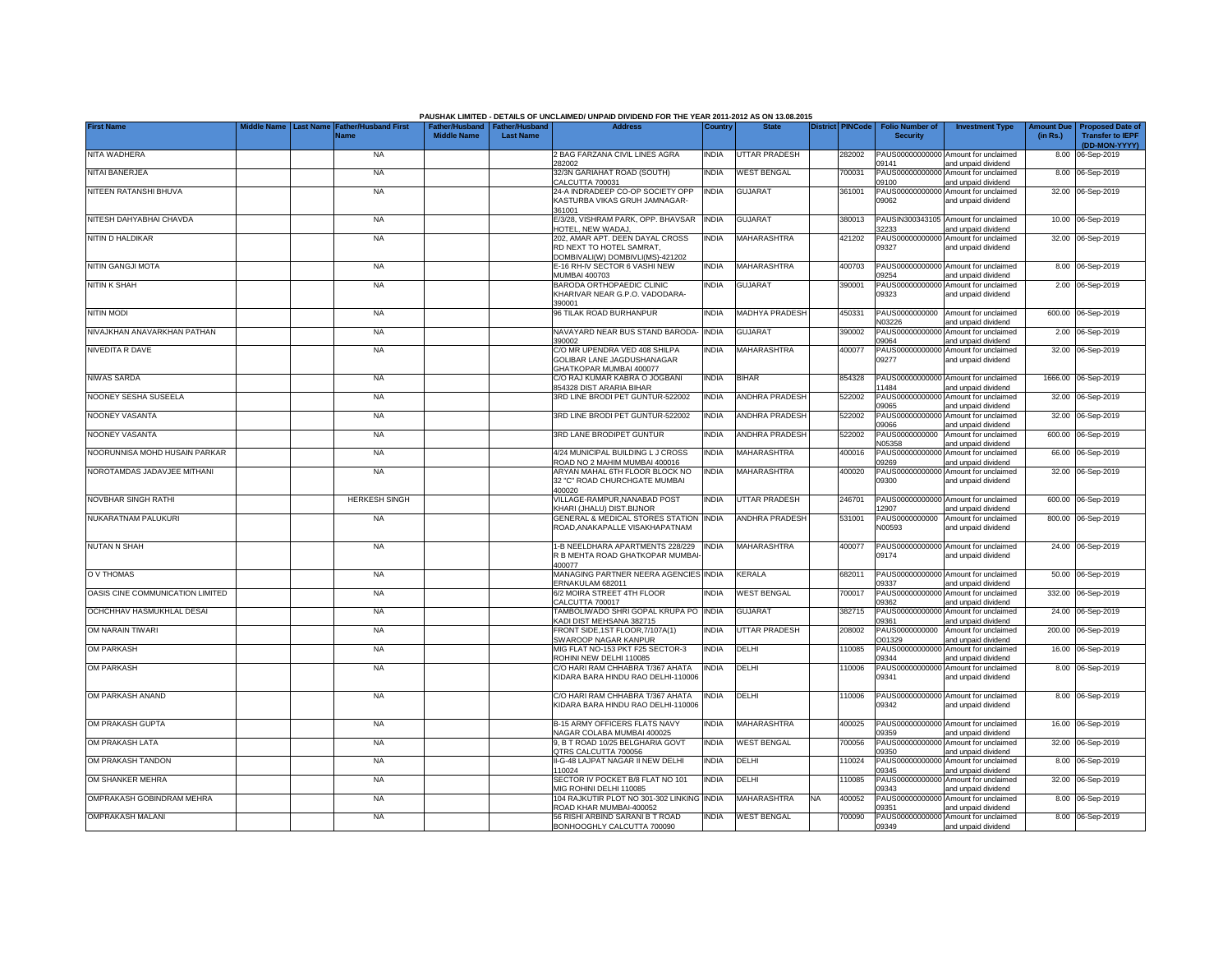| PAUSHAK LIMITED - DETAILS OF UNCLAIMED/ UNPAID DIVIDEND FOR THE YEAR 2011-2012 AS ON 13.08.2015<br>Middle Name<br><b>Last Name</b><br><b>Father/Husband First</b><br><b>District PINCode</b><br><b>Folio Number of</b><br><b>Investment Type</b><br><b>Amount Due</b><br><b>Proposed Date of</b><br>Father/Husband<br><b>Father/Husband</b><br><b>Address</b><br>Country<br><b>State</b> |  |  |                             |                    |                  |                                                                                                                  |              |                       |  |        |                                    |                                                                                    |          |                                          |
|------------------------------------------------------------------------------------------------------------------------------------------------------------------------------------------------------------------------------------------------------------------------------------------------------------------------------------------------------------------------------------------|--|--|-----------------------------|--------------------|------------------|------------------------------------------------------------------------------------------------------------------|--------------|-----------------------|--|--------|------------------------------------|------------------------------------------------------------------------------------|----------|------------------------------------------|
| <b>First Name</b>                                                                                                                                                                                                                                                                                                                                                                        |  |  | Name                        | <b>Middle Name</b> | <b>Last Name</b> |                                                                                                                  |              |                       |  |        | <b>Security</b>                    |                                                                                    | (in Rs.) | <b>Transfer to IEPF</b><br>(DD-MON-YYYY) |
| P B CHAUDHARY                                                                                                                                                                                                                                                                                                                                                                            |  |  | <b>NA</b>                   |                    |                  | 35 VANDANA 9TH FLOOR OLD INS<br>TRATA R C CHURCH COLABA MUMBAI                                                   | <b>INDIA</b> | <b>MAHARASHTRA</b>    |  | 400005 | 09838                              | PAUS00000000000 Amount for unclaimed<br>and unpaid dividend                        |          | 66.00 06-Sep-2019                        |
| P BALAKRISHNAN                                                                                                                                                                                                                                                                                                                                                                           |  |  | <b>NA</b>                   |                    |                  | 147/1 KARAYA ROAD FLAT 4 CALCUTTA<br>700017                                                                      | <b>INDIA</b> | <b>WEST BENGAL</b>    |  | 700017 | PAUS0000000000<br>09674            | Amount for unclaimed<br>and unpaid dividend                                        | 8.00     | 06-Sep-2019                              |
| P GOLDWIN                                                                                                                                                                                                                                                                                                                                                                                |  |  | <b>NA</b>                   |                    |                  | 519, 10TH F MAIN, 6TH BLOCK RAJAJI                                                                               | <b>INDIA</b> | <b>KARNATAKA</b>      |  | 560010 | PAUS0000000000                     | Amount for unclaimed                                                               |          | 200.00 06-Sep-2019                       |
| P JOSEPH GERALD                                                                                                                                                                                                                                                                                                                                                                          |  |  | <b>NA</b>                   |                    |                  | NAGAR BANGALORE<br>PRODUCT MANAGER ALEMBIC<br>CHEMICAL WORKS LTD VADODARA                                        | India        | <b>GUJARAT</b>        |  | 390003 | P02019<br>PAUS0000000000<br>P04571 | and unpaid dividend<br>Amount for unclaimed<br>and unpaid dividend                 |          | 200.00 06-Sep-2019                       |
| P K Bairoliya                                                                                                                                                                                                                                                                                                                                                                            |  |  | K P Bairoliya               |                    |                  | No - 31, Swamy Enclave No - 9, 1st Main,                                                                         | India        | KARNATAKA             |  | 560034 | PAUSIN300095100                    | Amount for unclaimed                                                               |          | 8.00 06-Sep-2019                         |
| P K MARSHAL TITO                                                                                                                                                                                                                                                                                                                                                                         |  |  | <b>NA</b>                   |                    |                  | 1st Block Koramangala BANGALORE<br>3 4TH STREET EXTENTION                                                        | India        | TAMIL NADU            |  | 641012 | 55521<br>PAUS0000000000            | and unpaid dividend<br>Amount for unclaimed                                        |          | 200.00 06-Sep-2019                       |
| P KASTURI                                                                                                                                                                                                                                                                                                                                                                                |  |  | <b>NA</b>                   |                    |                  | <b>GANDHIPURAM COIMBATORE</b><br>SERNO CONTROLS DIVISION E CIL<br>HYDERABAD-500762                               | <b>INDIA</b> | <b>ANDHRA PRADESH</b> |  | 500762 | 203032<br>09577                    | and unpaid dividend<br>PAUS00000000000 Amount for unclaimed<br>and unpaid dividend |          | 8.00 06-Sep-2019                         |
| P KRISHNAMURTHI                                                                                                                                                                                                                                                                                                                                                                          |  |  | <b>NA</b>                   |                    |                  | D-1 E I D PARRY RESIDENTIAL ESTATE E INDIA<br>T P S POST OFFICE ENNORE CHENNAL<br>600057                         |              | <b>TAMIL NADU</b>     |  | 600057 | 09588                              | PAUS00000000000 Amount for unclaimed<br>and unpaid dividend                        |          | 100.00 06-Sep-2019                       |
| P LAKSHMI                                                                                                                                                                                                                                                                                                                                                                                |  |  | <b>NA</b>                   |                    |                  | <b>44 VENKATACHALA CHETTY ST</b><br>TRIPLICANE CHENNAI 600005                                                    | <b>INDIA</b> | TAMIL NADU            |  | 600005 | 09738                              | PAUS00000000000 Amount for unclaimed<br>and unpaid dividend                        |          | 8.00 06-Sep-2019                         |
| P M ACHAMMA PONNAMMA                                                                                                                                                                                                                                                                                                                                                                     |  |  | <b>NA</b>                   |                    |                  | C/O O M KURIAN D D GEARS (P) LTD 28<br>MOTIA KHAN JHANDEWALA ROAD N<br>DELHI-110055                              | <b>INDIA</b> | DELHI                 |  | 110055 | 09610                              | PAUS00000000000 Amount for unclaimed<br>and unpaid dividend                        |          | 8.00 06-Sep-2019                         |
| P M SURESH                                                                                                                                                                                                                                                                                                                                                                               |  |  | <b>NA</b>                   |                    |                  | 'JYOTHI' P O ANCHAMPEETIKA VIA<br>MOTTAMMAL CANNANORE DIST<br><b>KERALA 670001</b>                               | INDIA        | KERALA                |  | 670001 | 09448                              | PAUS00000000000 Amount for unclaimed<br>and unpaid dividend                        |          | 16.00 06-Sep-2019                        |
| P MAHALAKSHMI                                                                                                                                                                                                                                                                                                                                                                            |  |  | <b>NA</b>                   |                    |                  | 14,III - CROSS NARAYANA NAGAR,<br>SALEM T.N.-636015                                                              | INDIA        | TAMIL NADU            |  | 636015 | 9866                               | PAUS00000000000 Amount for unclaimed<br>and unpaid dividend                        |          | 166.00 06-Sep-2019                       |
| P MARUTHAI                                                                                                                                                                                                                                                                                                                                                                               |  |  | <b>NA</b>                   |                    |                  | NO 46 SECOND STREET KAMARAJ<br>NAGAR KORATTUR CHENNAI                                                            | India        | <b>TAMIL NADU</b>     |  | 600080 | PAUS0000000000<br>P03498           | Amount for unclaimed<br>and unpaid dividend                                        |          | 600.00 06-Sep-2019                       |
| P N SATHYAMURTHY                                                                                                                                                                                                                                                                                                                                                                         |  |  | <b>NA</b>                   |                    |                  | 431/A, 9th Cross, Girinagar II Phase                                                                             | India        | KARNATAKA             |  | 560085 | PAUS0000000000<br>P05431           | Amount for unclaimed<br>and unpaid dividend                                        |          | 100.00 06-Sep-2019                       |
| P P GUPTA                                                                                                                                                                                                                                                                                                                                                                                |  |  | <b>NA</b>                   |                    |                  | 6 PROFESSOR'S COLONY MODINAGAR<br>DT GHAZIABAD PIN-201204                                                        | <b>INDIA</b> | UTTAR PRADESH         |  | 201204 | PAUS0000000000<br>09686            | Amount for unclaimed<br>and unpaid dividend                                        |          | 8.00 06-Sep-2019                         |
| P RAMESHCHAND BHANDARI                                                                                                                                                                                                                                                                                                                                                                   |  |  | <b>NA</b>                   |                    |                  | H NO 3-4-376/16 BASANT NAGAR<br>COLONY HYDERABAD 500027                                                          | <b>INDIA</b> | <b>ANDHRA PRADESH</b> |  | 500027 | 09769                              | PAUS00000000000 Amount for unclaimed<br>and unpaid dividend                        |          | 100.00 06-Sep-2019                       |
| P S DAKSHAYANI                                                                                                                                                                                                                                                                                                                                                                           |  |  | <b>NA</b>                   |                    |                  | 535. HARBHAVI CIRCLE, CHAMRAJPET                                                                                 | <b>INDIA</b> | KARNATAKA             |  | 577001 | PAUS0000000000<br>P05570           | Amount for unclaimed<br>and unpaid dividend                                        |          | 400.00 06-Sep-2019                       |
| P S SHYAMASUNDAR                                                                                                                                                                                                                                                                                                                                                                         |  |  | <b>NA</b>                   |                    |                  | 1725 SUNANDA EAST END'S MAIN ROAD<br>II BLOCK JAYNAGAR BANGALORE-<br>560011                                      | <b>INDIA</b> | KARNATAKA             |  | 560011 | PAUS0000000000<br>09518            | Amount for unclaimed<br>and unpaid dividend                                        |          | 16.00 06-Sep-2019                        |
| P SANJAY                                                                                                                                                                                                                                                                                                                                                                                 |  |  | <b>NA</b>                   |                    |                  | NO 32 3RD CROSS AREKEMPANA HALLI<br>WILSON GARDEN BANGALORE 560027                                               | <b>INDIA</b> | KARNATAKA             |  | 560027 | 09840                              | PAUS00000000000 Amount for unclaimed<br>and unpaid dividend                        |          | 8.00 06-Sep-2019                         |
| P SARVAMANGALAMMA                                                                                                                                                                                                                                                                                                                                                                        |  |  | LATE T G RAJENDRA<br>PRASAD |                    |                  | C/O T G JAYAPRAKSH GOSALA NILAYA<br>2ND MAIN 1ST CROSS JAYANAGAR<br><b>WESTITUMKUR</b>                           | <b>INDIA</b> | KARNATAKA             |  | 572102 | 12788                              | PAUS00000000000 Amount for unclaimed<br>and unpaid dividend                        |          | 16.00 06-Sep-2019                        |
| P SITARAM                                                                                                                                                                                                                                                                                                                                                                                |  |  | <b>NA</b>                   |                    |                  | 4-4-106 BHAGWANDAS BLDG SULTAN<br>BAZAR HYDERABAD-500001                                                         | <b>INDIA</b> | ANDHRA PRADESH        |  | 500001 | 09525                              | PAUS00000000000 Amount for unclaimed<br>and unpaid dividend                        |          | 10.00 06-Sep-2019                        |
| P SIVASANKARAN                                                                                                                                                                                                                                                                                                                                                                           |  |  | <b>NA</b>                   |                    |                  | <b>G/5 MAHALAKSHMI FLATS HARRINGTON</b><br>ROAD 5TH AVENUE CHETPET CHENNAI<br>600031                             | <b>INDIA</b> | <b>TAMIL NADU</b>     |  | 600031 | 09587                              | PAUS00000000000 Amount for unclaimed<br>and unpaid dividend                        |          | 8.00 06-Sep-2019                         |
| P VIMALCHAND BHANDARI                                                                                                                                                                                                                                                                                                                                                                    |  |  | <b>NA</b>                   |                    |                  | H NO 3-4-376/16 BASANT NAGAR<br>COLONY HYDERABAD 500027                                                          | <b>INDIA</b> | <b>ANDHRA PRADESH</b> |  | 500027 | 09770                              | PAUS00000000000 Amount for unclaimed<br>and unpaid dividend                        |          | 100.00 06-Sep-2019                       |
| P VISWANATHAN                                                                                                                                                                                                                                                                                                                                                                            |  |  | <b>NA</b>                   |                    |                  | 134/10A. THIRD FLOOR, RAJPARIS<br>BRINDAVA- N APT, ELDAMS ROAD.<br>TEYNAMPET CHENNAI-6-00018 -                   | India        | TAMIL NADU            |  | 600018 | PAUS00000000000<br>09584           | Amount for unclaimed<br>and unpaid dividend                                        |          | 8.00 06-Sep-2019                         |
| PADAM DAS                                                                                                                                                                                                                                                                                                                                                                                |  |  | <b>NA</b>                   |                    |                  | 18 SAURABH NAGAR OPP JEEWAN<br>JYOTI DAYAL BAGH AGRA                                                             | <b>INDIA</b> | <b>UTTAR PRADESH</b>  |  | 282005 | PAUS0000000000<br>P03999           | Amount for unclaimed<br>and unpaid dividend                                        |          | 200.00 06-Sep-2019                       |
| PADMA MURTHY                                                                                                                                                                                                                                                                                                                                                                             |  |  | <b>NA</b>                   |                    |                  | 1104 SRINIVAS 35-D CROSS 4TH T<br>BLOCK JAYANAGAR BANGALORE<br>560041                                            | INDIA        | KARNATAKA             |  | 560041 | PAUS00000000000<br>09730           | Amount for unclaimed<br>and unpaid dividend                                        |          | 8.00 06-Sep-2019                         |
| PADMA NATARAJAN                                                                                                                                                                                                                                                                                                                                                                          |  |  | <b>NA</b>                   |                    |                  | C/O K P NATARAJAN ARUNDLE NAGAR<br>PLOT NO-26 BEACH ROAD<br>KALAKSHETRA COLONY BESAN-T<br>NAGAR CHENNAI-600090 - | <b>INDIA</b> | <b>TAMIL NADU</b>     |  | 600090 | 09585                              | PAUS00000000000 Amount for unclaimed<br>and unpaid dividend                        |          | 8.00 06-Sep-2019                         |
| PADMA PARWATRAI DESAI                                                                                                                                                                                                                                                                                                                                                                    |  |  | <b>NA</b>                   |                    |                  | 4 A/6 SONAWALA BLDG III FLOOR<br>TARDEO MUMBAI-400007                                                            | <b>INDIA</b> | MAHARASHTRA           |  | 400007 | 09413                              | PAUS00000000000 Amount for unclaimed<br>and unpaid dividend                        |          | 6.00 06-Sep-2019                         |
| PADMA RANI KHETAN                                                                                                                                                                                                                                                                                                                                                                        |  |  | <b>NA</b>                   |                    |                  | M/S KHETAN & CO KHETAN BHAWAN M I<br>ROAD JAIPUR-302001                                                          | <b>INDIA</b> | RAJASTHAN             |  | 302001 | PAUS0000000000<br>09581            | Amount for unclaimed<br>and unpaid dividend                                        |          | 8.00 06-Sep-2019                         |
| PADMA VIJAYAN                                                                                                                                                                                                                                                                                                                                                                            |  |  | <b>NA</b>                   |                    |                  | <b>FLAT NO 402 RAVI APARTMENTS EDULJI INDIA</b><br>ROAD CHARAI THANE WEST 400601                                 |              | MAHARASHTRA           |  | 400601 | PAUS00000000000<br>09656           | Amount for unclaimed<br>and unpaid dividend                                        |          | 32.00 06-Sep-2019                        |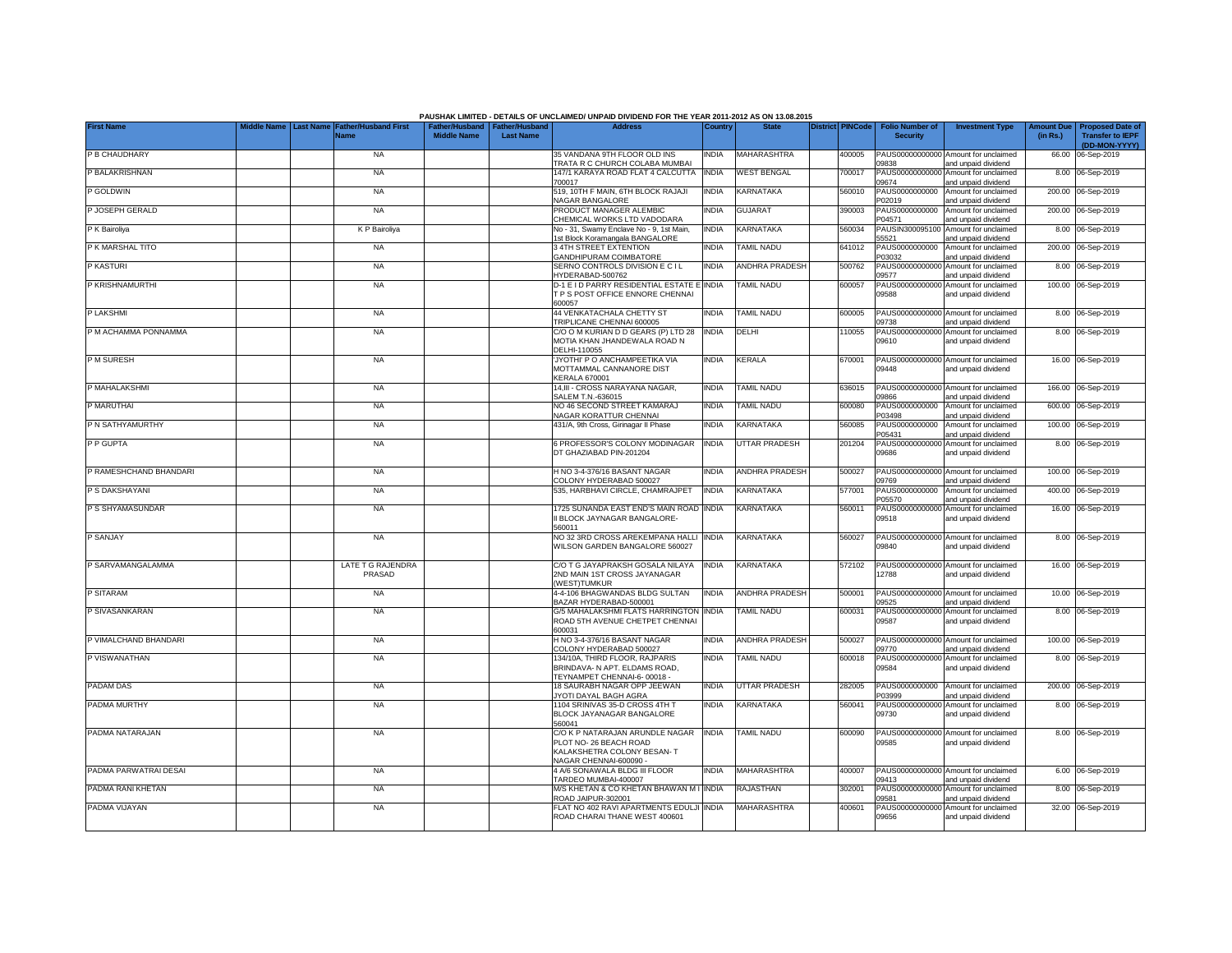|                                |                                |                                            |                                                       |                  | PAUSHAK LIMITED - DETAILS OF UNCLAIMED/ UNPAID DIVIDEND FOR THE YEAR 2011-2012 AS ON 13.08.2015<br><b>Address</b> |              |                       |                         |                                           |                                                             |                               |                                                    |
|--------------------------------|--------------------------------|--------------------------------------------|-------------------------------------------------------|------------------|-------------------------------------------------------------------------------------------------------------------|--------------|-----------------------|-------------------------|-------------------------------------------|-------------------------------------------------------------|-------------------------------|----------------------------------------------------|
| <b>First Name</b>              | <b>Last Name</b><br>iddle Name | <b>Father/Husband First</b><br><b>Name</b> | Father/Husband   Father/Husband<br><b>Middle Name</b> | <b>Last Name</b> |                                                                                                                   | Country      | <b>State</b>          | <b>District PINCode</b> | <b>Folio Number of</b><br><b>Security</b> | <b>Investment Type</b>                                      | <b>Amount Due</b><br>(in Rs.) | <b>Proposed Date of</b><br><b>Transfer to IEPF</b> |
|                                |                                |                                            |                                                       |                  |                                                                                                                   |              |                       |                         |                                           |                                                             |                               | (DD-MON-YYYY)                                      |
| PADMABEN CHIMANLAL PARIKH      |                                | <b>NA</b>                                  |                                                       |                  | 50 KUNJ SOCIETY ALKAPURI BARODA-<br>390005                                                                        | <b>INDIA</b> | <b>GUJARAT</b>        | 390005                  | 09409                                     | PAUS00000000000 Amount for unclaimed<br>and unpaid dividend |                               | 6.00 06-Sep-2019                                   |
| PADMINI RAO                    |                                | <b>NA</b>                                  |                                                       |                  | 41 V P KOIL STREET HYLAPORE<br>CHENNAI                                                                            | <b>INDIA</b> | <b>TAMIL NADU</b>     | 600004                  | PAUS0000000000<br>P03487                  | Amount for unclaimed                                        |                               | 200.00 06-Sep-2019                                 |
| PALLAVI S THAKKAR              |                                | <b>NA</b>                                  |                                                       |                  | NATHY SHIVJI BLDG 1ST FLOOR BAZAR INDIA                                                                           |              | <b>MAHARASHTRA</b>    | 400601                  |                                           | and unpaid dividend<br>PAUS00000000000 Amount for unclaimed |                               | 32.00 06-Sep-2019                                  |
|                                |                                |                                            |                                                       |                  | PETH JAMBLI NAKA THANA WEST<br>400601                                                                             |              |                       |                         | 09848                                     | and unpaid dividend                                         |                               |                                                    |
| PALLAVI SHAH                   |                                | <b>NA</b>                                  |                                                       |                  | 8, SUJATHA SOCIETY GOTRI ROAD,<br>NEAR HARINAGAR PANCH RASTA                                                      | <b>INDIA</b> | GUJARAT               | 390021                  | PAUS0000000000<br>P05585                  | Amount for unclaimed<br>and unpaid dividend                 |                               | 100.00 06-Sep-2019                                 |
| PANACHAND DAHYABHAI JHAVERI    |                                | <b>NA</b>                                  |                                                       |                  | A-1, GULAB VATIKA (DUPLEX) TANDALJA INDIA<br>ROAD, VADODARA-390020                                                |              | <b>GUJARAT</b>        | 390020                  | PAUS00000000000<br>09828                  | Amount for unclaimed<br>and unpaid dividend                 |                               | 16.00 06-Sep-2019                                  |
| <b>PANALAL SHAH</b>            |                                | <b>NA</b>                                  |                                                       |                  | VRUNDAVAN KUNJ MAHANDEO'S ROAD                                                                                    | <b>INDIA</b> | <b>GUJARAT</b>        | 388120                  | PAUS00000000000                           | Amount for unclaimed                                        |                               | 24.00 06-Sep-2019                                  |
|                                |                                |                                            |                                                       |                  | <b>/ALLABH VIDYANAGAR DIST KHEDA</b><br>GUJARAT 388120                                                            |              |                       |                         | 09762                                     | and unpaid dividend                                         |                               |                                                    |
| PANALAL SHAH                   |                                | <b>NA</b>                                  |                                                       |                  | VRUNDAVAN KUNJ" MAHADEO ROAD                                                                                      | <b>INDIA</b> | <b>GUJARAT</b>        | 388120                  |                                           | PAUS00000000000 Amount for unclaimed                        |                               | 4.00 06-Sep-2019                                   |
|                                |                                |                                            |                                                       |                  | VALLABH VIDYANAGAR 388120 KHEDA<br><b>GUJ</b>                                                                     |              |                       |                         | 09772                                     | and unpaid dividend                                         |                               |                                                    |
| PANDARATHIL BALACHANDRAN       |                                | <b>NA</b>                                  |                                                       |                  | <b>GEETHANJALI PATTATHANAM EAST</b>                                                                               | <b>INDIA</b> | <b>KERALA</b>         | 691001                  |                                           | PAUS00000000000 Amount for unclaimed                        |                               | 32.00 06-Sep-2019                                  |
| PANDURANGAN S                  |                                | <b>NA</b>                                  |                                                       |                  | QUILON 691001 KERALA<br>MANI MEDL. STORES 61, BAZAAR                                                              | <b>INDIA</b> | <b>TAMIL NADU</b>     | 635751                  | 09527<br>PAUS0000000000                   | and unpaid dividend<br>Amount for unclaimed                 |                               | 400.00 06-Sep-2019                                 |
|                                |                                |                                            |                                                       |                  | STREET, VINIYAMBADI (N.A)                                                                                         |              |                       |                         | 200193                                    | and unpaid dividend                                         |                               |                                                    |
| PANKAJ BAIROLIYA               |                                | <b>NA</b>                                  |                                                       |                  | 102 SHREYAS DEEP APARTMENT 4<br>SANGHI COLONY INDORE M P 452001                                                   | <b>INDIA</b> | MADHYA PRADESH        | 452001                  | PAUS00000000000<br>09855                  | Amount for unclaimed<br>and unpaid dividend                 |                               | 40.00 06-Sep-2019                                  |
| PANKAJ K DOSHI                 |                                | <b>NA</b>                                  |                                                       |                  | C/O POPATLAL K SHAH AT MARCHI                                                                                     | <b>INDIA</b> | <b>GUJARAT</b>        | 380001                  |                                           | PAUS00000000000 Amount for unclaimed                        |                               | 16.00 06-Sep-2019                                  |
|                                |                                |                                            |                                                       |                  | POLE IN RATAN POLE AHMEDABAD-<br>380001                                                                           |              |                       |                         | 09643                                     | and unpaid dividend                                         |                               |                                                    |
| PANKAJ PATEL                   |                                | <b>NA</b>                                  |                                                       |                  | ORTHOPAEDIC HOSPITAL DR YAGNIK<br>ROAD RAJKOT                                                                     | <b>INDIA</b> | <b>GUJARAT</b>        | 360001                  | PAUS0000000000<br>P04144                  | Amount for unclaimed<br>and unpaid dividend                 |                               | 300.00 06-Sep-2019                                 |
| PANKAJKUMAR MANEKLAL SHAH      |                                | <b>NA</b>                                  |                                                       |                  | C-1, ASHIRWAD APARTMENTS, MIR-                                                                                    | <b>INDIA</b> | <b>GUJARAT</b>        | 380013                  |                                           | PAUS00000000000 Amount for unclaimed                        |                               | 16.00 06-Sep-2019                                  |
|                                |                                |                                            |                                                       |                  | AMBICA ROAD, NEAR KALPTARU SCTY.<br>NARANPURA, AHMEDABAD-380013                                                   |              |                       |                         | 09743                                     | and unpaid dividend                                         |                               |                                                    |
| PANKAJKUMAR MANSUKHLAL VADHANI |                                | <b>NA</b>                                  |                                                       |                  | C/O VADHANI BROTHERS FERTILIZER                                                                                   | <b>INDIA</b> | <b>GUJARAT</b>        | 364430                  |                                           | PAUS00000000000 Amount for unclaimed                        |                               | 16.00 06-Sep-2019                                  |
|                                |                                |                                            |                                                       |                  | MERCHANT AT LATHI DIST AMRELI PIN-<br>364430                                                                      |              |                       |                         | 09451                                     | and unpaid dividend                                         |                               |                                                    |
| PANKIT D SHAH                  |                                | <b>NA</b>                                  |                                                       |                  | 214-A, KAMAL KUNJ B NO 12 2ND FLR                                                                                 | <b>INDIA</b> | MAHARASHTRA           | 400058                  |                                           | PAUS00000000000 Amount for unclaimed                        |                               | 50.00 06-Sep-2019                                  |
|                                |                                |                                            |                                                       |                  | IRLA BRIDGE ANDHERI WEST MUMBAI<br>400058                                                                         |              |                       |                         | 09773                                     | and unpaid dividend                                         |                               |                                                    |
| PANKTI D SHAH                  |                                | <b>NA</b>                                  |                                                       |                  | 214 (A) 12 2ND FLR VIVEK KAMAL S V RD                                                                             | <b>INDIA</b> | <b>MAHARASHTRA</b>    | 400058                  |                                           | PAUS00000000000 Amount for unclaimed                        |                               | 32.00 06-Sep-2019                                  |
|                                |                                |                                            |                                                       |                  | IRLA BRIDGE ANDHERI WEST MUMBAI<br>400058                                                                         |              |                       |                         | 09847                                     | and unpaid dividend                                         |                               |                                                    |
| PANTHAM RANGA RAO              |                                | <b>NA</b>                                  |                                                       |                  | VENKATACHALA CLINIC & NURSING                                                                                     | <b>INDIA</b> | <b>ANDHRA PRADESH</b> | 533450                  | PAUS0000000000                            | Amount for unclaimed                                        |                               | 400.00 06-Sep-2019                                 |
|                                |                                |                                            |                                                       |                  | HOME MAIN ROAD PITHAPURAM,<br>E.G.DIST                                                                            |              |                       |                         | P05558                                    | and unpaid dividend                                         |                               |                                                    |
| PAPPU VITHALACHAR              |                                | <b>NA</b>                                  |                                                       |                  | 413, (A-4), SHARAVATHI BLOCK                                                                                      | <b>INDIA</b> | <b>KARNATAKA</b>      | 560047                  | PAUS0000000000                            | Amount for unclaimed                                        |                               | 300.00 06-Sep-2019                                 |
|                                |                                |                                            |                                                       |                  | NATIONAL GAMES HOUSING COMPLEX<br>KORAMANGA BANGALORE                                                             |              |                       |                         | P03150                                    | and unpaid dividend                                         |                               |                                                    |
| PARAG HANAMARADDI GANGAL       |                                | <b>NA</b>                                  |                                                       |                  | C/O DR H T GANGAL GANGAL NURSING<br>HOME HOUSE HUBLI-580021                                                       | <b>INDIA</b> | KARNATAKA             | 580021                  | 09520                                     | PAUS00000000000 Amount for unclaimed<br>and unpaid dividend |                               | 40.00 06-Sep-2019                                  |
| PARAMPAVANA MURTHY SAJJALA     |                                | <b>NA</b>                                  |                                                       |                  | 'GOVARDANAGIRI' OLD NO 12, NEW NO                                                                                 | <b>INDIA</b> | KARNATAKA             | 560072                  | PAUS0000000000                            | Amount for unclaimed                                        |                               | 200.00 06-Sep-2019                                 |
|                                |                                |                                            |                                                       |                  | 33, 3RD MAIN, SANJIVINI NAGAR,<br>MUDALAPALYA                                                                     |              |                       |                         | P00605                                    | and unpaid dividend                                         |                               |                                                    |
| PARBATI LEEKHA                 |                                | <b>NA</b>                                  |                                                       |                  | D/216 SAKET NEW DELHI 110017                                                                                      | <b>INDIA</b> | DELHI                 | 110017                  | PAUS00000000000<br>09694                  | Amount for unclaimed<br>and unpaid dividend                 |                               | 8.00 06-Sep-2019                                   |
| PARESH K TAILOR                |                                | <b>NA</b>                                  |                                                       |                  | "SHIVAM" 4 JAYANTI NAGAR NR T B<br>HOSPITAL GOTRI RD VADODARA                                                     | <b>INDIA</b> | <b>GUJARAT</b>        | 390021                  | PAUS0000000000<br>P04336                  | Amount for unclaimed<br>and unpaid dividend                 |                               | 200.00 06-Sep-2019                                 |
| PARESH R GUPTA                 |                                | <b>NA</b>                                  |                                                       |                  | YESH INVESTMENT VIJAY COMMERCIAL                                                                                  | <b>INDIA</b> | <b>GUJARAT</b>        | 382150                  | PAUS00000000000                           | Amount for unclaimed                                        |                               | 8.00 06-Sep-2019                                   |
|                                |                                |                                            |                                                       |                  | MARKET NEAR TOWER VIRAMGAM<br>382150                                                                              |              |                       |                         | 09799                                     | and unpaid dividend                                         |                               |                                                    |
| PARESHNATH DAS                 |                                | <b>NA</b>                                  |                                                       |                  | PARESHNATH DAS "THE ARTIST"                                                                                       | <b>INDIA</b> | <b>WEST BENGAL</b>    | 712103                  |                                           | PAUS00000000000 Amount for unclaimed                        |                               | 8.00 06-Sep-2019                                   |
|                                |                                |                                            |                                                       |                  | HOOGHLY GHAT B DE RD PO & DIST<br>HOOGHLY W BENGAL-712103                                                         |              |                       |                         | 09641                                     | and unpaid dividend                                         |                               |                                                    |
| PARIMAL RAMANLAL PARIKH        |                                | <b>NA</b>                                  |                                                       |                  | 203, SHAKUNTAL COMPLEX NEAR                                                                                       | <b>INDIA</b> | <b>GUJARAT</b>        | 390019                  |                                           | PAUS00000000000 Amount for unclaimed                        |                               | 2.00 06-Sep-2019                                   |
|                                |                                |                                            |                                                       |                  | KALADARSHAN CHAR RASTA<br>WAGHODIA ROAD VADODARA                                                                  |              |                       |                         | 09887                                     | and unpaid dividend                                         |                               |                                                    |
| PARITOSH CHATTERJEE            |                                | <b>NA</b>                                  |                                                       |                  | NEAR RLY CROSSING CHOTA                                                                                           | <b>INDIA</b> | <b>JHARKHAND</b>      | 831004                  |                                           | PAUS00000000000 Amount for unclaimed                        |                               | 16.00 06-Sep-2019                                  |
|                                |                                |                                            |                                                       |                  | GOVINDPUR VIA TELCO WORKS PO                                                                                      |              |                       |                         | 09528                                     | and unpaid dividend                                         |                               |                                                    |
| PARMAR ANIL B                  |                                | <b>NA</b>                                  |                                                       |                  | GADHRA JAMSHEDPUR 831004<br>FB-79 ALEMBIC COLONY BARODA                                                           | <b>INDIA</b> | <b>GUJARAT</b>        | 390003                  |                                           | PAUS00000000000 Amount for unclaimed                        |                               | 32.00 06-Sep-2019                                  |
|                                |                                |                                            |                                                       |                  | 390003                                                                                                            |              |                       |                         | 09815                                     | and unpaid dividend                                         |                               |                                                    |
| PARSHOTAMBHAI HIRABHAI PATEL   |                                | <b>NA</b>                                  |                                                       |                  | AT POST BOROL TAL BAYAD DIST                                                                                      | <b>INDIA</b> | <b>GUJARAT</b>        | 383325                  |                                           | PAUS00000000000 Amount for unclaimed                        |                               | 2.00 06-Sep-2019                                   |
|                                |                                |                                            |                                                       |                  | SABARKANTHA 383325                                                                                                |              |                       |                         | 09455                                     | and unpaid dividend                                         |                               |                                                    |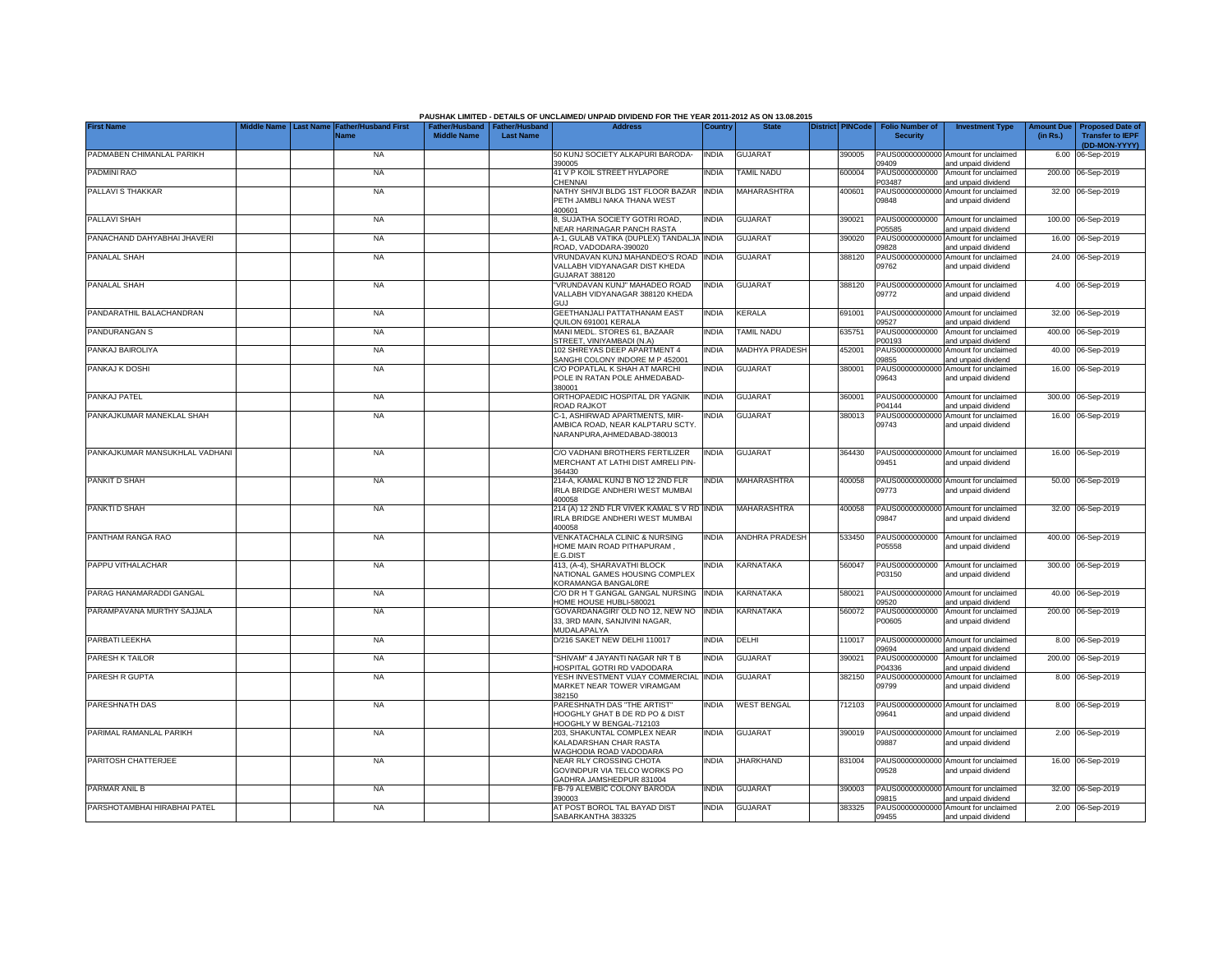|                                     |                                 |                                     |                    |                                                     | PAUSHAK LIMITED - DETAILS OF UNCLAIMED/ UNPAID DIVIDEND FOR THE YEAR 2011-2012 AS ON 13.08.2015 |              |                       |                         |                                           |                                                             |          |                                                                         |
|-------------------------------------|---------------------------------|-------------------------------------|--------------------|-----------------------------------------------------|-------------------------------------------------------------------------------------------------|--------------|-----------------------|-------------------------|-------------------------------------------|-------------------------------------------------------------|----------|-------------------------------------------------------------------------|
| <b>First Name</b>                   | <b>Last Name</b><br>liddle Name | <b>Father/Husband First</b><br>Name | <b>Middle Name</b> | Father/Husband   Father/Husband<br><b>Last Name</b> | <b>Address</b>                                                                                  | Country      | <b>State</b>          | <b>District PINCode</b> | <b>Folio Number of</b><br><b>Security</b> | <b>Investment Type</b>                                      | (in Rs.) | Amount Due Proposed Date of<br><b>Transfer to IEPF</b><br>(DD-MON-YYYY) |
| PARSHOTAMDAS MOTILAL PARIKH         |                                 | <b>NA</b>                           |                    |                                                     | RANCHHODJI POLE MEHMEDABAD DIST<br><b>KAIRA PIN 387130</b>                                      | <b>INDIA</b> | <b>GUJARAT</b>        | 387130                  | 09382                                     | PAUS00000000000 Amount for unclaimed<br>and unpaid dividend |          | 6.00 06-Sep-2019                                                        |
| PARSHOTTAM DASS RUSTAGI             |                                 | <b>NA</b>                           |                    |                                                     | 4/20, RAQUET COURT ROAD, OPP:<br>DELHI VIDHAN SABHA CIVIL LINES.<br>DELHI-390001                | <b>INDIA</b> | <b>GUJARAT</b>        | 390001                  | PAUS00000000000<br>09685                  | Amount for unclaimed<br>and unpaid dividend                 |          | 8.00 06-Sep-2019                                                        |
| PARSHOTTAMBHAI NATHUBHAI PATEL      |                                 | <b>NA</b>                           |                    |                                                     | AT POST BERNA TAL HIMATNAGAR<br>383001                                                          | <b>INDIA</b> | <b>GUJARAT</b>        | 383001                  | 09456                                     | PAUS00000000000 Amount for unclaimed<br>and unpaid dividend |          | 2.00 06-Sep-2019                                                        |
| PARSHURAM ANANT BHIDE               |                                 | <b>NA</b>                           |                    |                                                     | 553 NARAYAN PETH KELKAR ROAD<br>POONA 411030                                                    | <b>INDIA</b> | <b>MAHARASHTRA</b>    | 411030                  | PAUS00000000000<br>09383                  | Amount for unclaimed<br>and unpaid dividend                 |          | 2.00 06-Sep-2019                                                        |
| PARSHURAM ANANT BHIDE               |                                 | <b>NA</b>                           |                    |                                                     | GRINDWELL NORTON LTD MORA NAD<br>KARANJA DIST KULABA PIN-400704                                 | <b>INDIA</b> | MAHARASHTRA           | 400704                  | PAUS00000000000<br>09412                  | Amount for unclaimed<br>and unpaid dividend                 |          | 6.00 06-Sep-2019                                                        |
| PARSOTTAM DEVSHIBHAI PATEL          |                                 | <b>NA</b>                           |                    |                                                     | AT-KAILASH CAMPA, TA-KAPADWANJ                                                                  | <b>INDIA</b> | <b>GUJARAT</b>        | 387620                  | PAUSIN300982106<br>36113                  | Amount for unclaimed<br>and unpaid dividend                 |          | 32.00 06-Sep-2019                                                       |
| PARSOTTAM HIRABHAI PARMAR           |                                 | <b>NA</b>                           |                    |                                                     | CHHANI ROAD JAKAT NAKA EKTA<br>NAGAR BARODA-390002                                              | <b>INDIA</b> | <b>GUJARAT</b>        | 390002                  | 09401                                     | PAUS00000000000 Amount for unclaimed<br>and unpaid dividend |          | 2.00 06-Sep-2019                                                        |
| PARSOTTAM MATHURBHAI RAVAL          |                                 | <b>NA</b>                           |                    |                                                     | 12/2 SHASTRI PARK BEHIND ARYA<br>KANYA VIDYALAYA KARELIBAG BARODA<br>390018                     | <b>INDIA</b> | <b>GUJARAT</b>        | 390018                  | 09457                                     | PAUS00000000000 Amount for unclaimed<br>and unpaid dividend |          | 2.00 06-Sep-2019                                                        |
| PARSOTTAMBHAI GANGARAMBHAI<br>PATEL |                                 | <b>NA</b>                           |                    |                                                     | AT VILASPURA KUMPA PO FATEPURA<br>(MOTA) TAL PRANTIJ DIST                                       | <b>INDIA</b> | <b>GUJARAT</b>        | 383210                  | 09825                                     | PAUS00000000000 Amount for unclaimed<br>and unpaid dividend |          | 66.00 06-Sep-2019                                                       |
| PARVATHAMMA                         |                                 | <b>NA</b>                           |                    |                                                     | SABARKANTHA 383210<br>18-1-168, MARKET FEEDER ROAD,                                             | <b>INDIA</b> | <b>ANDHRA PRADESH</b> | 515201                  |                                           | PAUS0000000000 Amount for unclaimed                         |          | 400.00 06-Sep-2019                                                      |
| PARVATHIBEN CHAMPALAL DANDIWALA     |                                 | <b>NA</b>                           |                    |                                                     | <b>HINDUPUR</b><br>22/C MANAV MANDIR SOCIETY, OPP                                               | <b>INDIA</b> | <b>GUJARAT</b>        | 390019                  | P01096<br>PAUS0000000000                  | and unpaid dividend<br>Amount for unclaimed                 |          | 160.00 06-Sep-2019                                                      |
|                                     |                                 |                                     |                    |                                                     | WATER TANK WAGHODIA ROAD<br>VADODARA                                                            |              |                       |                         | P01885                                    | and unpaid dividend                                         |          |                                                                         |
| PARVESH KUMARI JAIN                 |                                 | <b>NA</b>                           |                    |                                                     | C/O AJIT NATH JAIN 66 ARIHANT NAGAR<br>PUNJABI BAGH WEST ROHTAK ROAD<br>NEW DELHI 110026        | <b>INDIA</b> | DELHI                 | 110026                  | 09695                                     | PAUS00000000000 Amount for unclaimed<br>and unpaid dividend |          | 16.00 06-Sep-2019                                                       |
| PARWATI RAHEJA                      |                                 | <b>NA</b>                           |                    |                                                     | C-4 B/13/147 JANAKPURI NEW DELHI-<br>110058                                                     | <b>INDIA</b> | DELHI                 | 110058                  | 09613                                     | PAUS00000000000 Amount for unclaimed<br>and unpaid dividend |          | 24.00 06-Sep-2019                                                       |
| PASANDALI G HAMID                   |                                 | <b>NA</b>                           |                    |                                                     | C/O R J SURANI OPP S T STAND<br>SANAND DIST AHMEDABAD 382110                                    | <b>INDIA</b> | <b>GUJARAT</b>        | 382110                  | 09775                                     | PAUS00000000000 Amount for unclaimed<br>and unpaid dividend |          | 32.00 06-Sep-2019                                                       |
| PATEL GIRISHBHAI VITTHALBHAI        |                                 | <b>VITTHALBHAI P PATEL</b>          |                    |                                                     | 26.ABHAY NAGAR SOCIETY, NEAR<br>VEGETABLE MARKET, GORWA,<br>VADODARA.                           | <b>INDIA</b> | <b>GUJARAT</b>        | 390016                  | 12777                                     | PAUS00000000000 Amount for unclaimed<br>and unpaid dividend |          | 2.00 06-Sep-2019                                                        |
| PATEL HITESHBHAI RASHMIKANT         |                                 | <b>RASHMIKANT PATEL</b>             |                    |                                                     | D-44 WAGHESHWARI SOCIETY OPP.<br>VRUNDAWAN BUS STOP WAGHODIA<br>ROAD VADODARA.                  | <b>INDIA</b> | <b>GUJARAT</b>        | 390019                  | 13024                                     | PAUS00000000000 Amount for unclaimed<br>and unpaid dividend |          | 2.00 06-Sep-2019                                                        |
| PATEL JAYESH AMBALAL                |                                 | PATEL AMBALAL<br>MANILAL            |                    |                                                     | 6, MIRA SOCIETY ANKUR ROAD<br>NARANPURA AHMEDABAD                                               | <b>INDIA</b> | <b>GUJARAT</b>        | 380013                  | 12702                                     | PAUS00000000000 Amount for unclaimed<br>and unpaid dividend |          | 16.00 06-Sep-2019                                                       |
| PATEL JYOTSANABEN S                 |                                 | PATEL SANKALCHAND<br>KESHAVLAL      |                    |                                                     | 21, JYOTIKA PARK SOCIETY HIGH WAY<br>ROAD KALOL (N.G.)                                          | <b>INDIA</b> | <b>GUJARAT</b>        | 382721                  | 76068                                     | PAUSIN301233100 Amount for unclaimed<br>and unpaid dividend |          | 32.00 06-Sep-2019                                                       |
| PATEL KAVITABEN KIRANBHAI           |                                 | NA                                  |                    |                                                     | OPP MUKHYA KUMAR SHALLA<br>"OMVILLA" ANAND 388001                                               | <b>INDIA</b> | <b>GUJARAT</b>        | 388001                  | 09816                                     | PAUS00000000000 Amount for unclaimed<br>and unpaid dividend |          | 32.00 06-Sep-2019                                                       |
| PATEL LILABEN                       |                                 | <b>BHIKHUBHAI</b>                   |                    |                                                     | B/2, SABAR FLATS, NARAYAN NAGAR<br>ROAD, PALDI AHMEDABAD                                        | <b>INDIA</b> | <b>GUJARAT</b>        | 380007                  | 49562                                     | PAUSIN301645102 Amount for unclaimed<br>and unpaid dividend |          | 166.00 06-Sep-2019                                                      |
| PATEL PRAGNA JASHVANTBHAI           |                                 | <b>NA</b>                           |                    |                                                     | 407/41 SARDAR PATEL SOC<br>ANKLESHWAR                                                           | <b>INDIA</b> | RAJASTHAN             | 343002                  | PAUS12033200017<br>89791                  | Amount for unclaimed<br>and unpaid dividend                 |          | 2.00 06-Sep-2019                                                        |
| PATEL PRAHLADBHAI ISWARLAL          |                                 | <b>NA</b>                           |                    |                                                     | GANPATI SHERY AT AND PO VISNAGAR<br><b>DIST MEHSANA</b>                                         | <b>INDIA</b> | <b>GUJARAT</b>        | 384315                  | 52920                                     | PAUSIN301276302 Amount for unclaimed<br>and unpaid dividend |          | 24.00 06-Sep-2019                                                       |
| PATEL VALLAVBHAI PUNJABHAI          |                                 | <b>NA</b>                           |                    |                                                     | AT & P.O.DAVAL WEST PART TQ. BORSA INDIA<br>& DIST, KAIRA                                       |              | <b>GUJARAT</b>        | 387411                  | PAUS0000000000<br>P00607                  | Amount for unclaimed<br>and unpaid dividend                 |          | 80.00 06-Sep-2019                                                       |
| PATTAVARDHAN S SHYLESH              |                                 | <b>NA</b>                           |                    |                                                     | 431/A, 9th Cross, Girinagar II Phase                                                            | <b>INDIA</b> | <b>KARNATAKA</b>      | 560085                  | PAUS0000000000<br>P05432                  | Amount for unclaimed<br>and unpaid dividend                 |          | 100.00 06-Sep-2019                                                      |
| PAULOMI RAJENDRA DESAI              |                                 | <b>NA</b>                           |                    |                                                     | Yamuna' 12A, Chndralok Society Near Jain<br>Derasar, Manjalpur                                  | <b>INDIA</b> | <b>GUJARAT</b>        | 390011                  | PAUS0000000000<br>205604                  | Amount for unclaimed<br>and unpaid dividend                 |          | 100.00 06-Sep-2019                                                      |
| PAVANKUMAR S SINGHI                 |                                 | <b>NA</b>                           |                    |                                                     | C/O SINGHI GROUP 395 KALBADEVI<br>ROAD 3RD FL RUIA BUILDING MUMBAI-<br>400002                   | <b>INDIA</b> | MAHARASHTRA           | 400002                  | 09658                                     | PAUS00000000000 Amount for unclaimed<br>and unpaid dividend |          | 8.00 06-Sep-2019                                                        |
| PAWAN KUMAR GOYAL                   |                                 | <b>NA</b>                           |                    |                                                     | CLOTH MERCHANT NEAR POST OFFICE INDIA<br>P O GANGOH SAHARANPUR 247341                           |              | <b>UTTAR PRADESH</b>  | 247341                  | 09731                                     | PAUS00000000000 Amount for unclaimed<br>and unpaid dividend |          | 8.00 06-Sep-2019                                                        |
| PAWAN KUMAR KESRI                   |                                 | <b>NA</b>                           |                    |                                                     | BANK OF INDIA BHARAT NAGAR CHOWK INDIA<br>BRANCH LUDHIANA PB                                    |              | <b>PUNJAB</b>         | 141008                  | 09717                                     | PAUS00000000000 Amount for unclaimed<br>and unpaid dividend |          | 8.00 06-Sep-2019                                                        |
| PAWAN KUMAR RENWA                   |                                 | <b>NA</b>                           |                    |                                                     | 12B TARAK DUTT ROAD CALCUTTA-<br>700019                                                         | <b>INDIA</b> | <b>WEST BENGAL</b>    | 700019                  | 09572                                     | PAUS00000000000 Amount for unclaimed<br>and unpaid dividend |          | 16.00 06-Sep-2019                                                       |
| PAWAN KUMAR SHARMA                  |                                 | <b>NA</b>                           |                    |                                                     | 158/10 BELILIOUS ROAD 1ST FLOOR<br><b>OWRAH 711101</b>                                          | <b>INDIA</b> | <b>WEST BENGAL</b>    | 711101                  | PAUS00000000000<br>09759                  | Amount for unclaimed<br>and unpaid dividend                 |          | 8.00 06-Sep-2019                                                        |
| PAWAN PERSHAD                       |                                 | <b>NA</b>                           |                    |                                                     | J-14 HAUZ KHAS NEW DELHI-110016                                                                 | <b>INDIA</b> | DELHI                 | 110016                  | 09715                                     | PAUS00000000000 Amount for unclaimed<br>and unpaid dividend |          | 366.00 06-Sep-2019                                                      |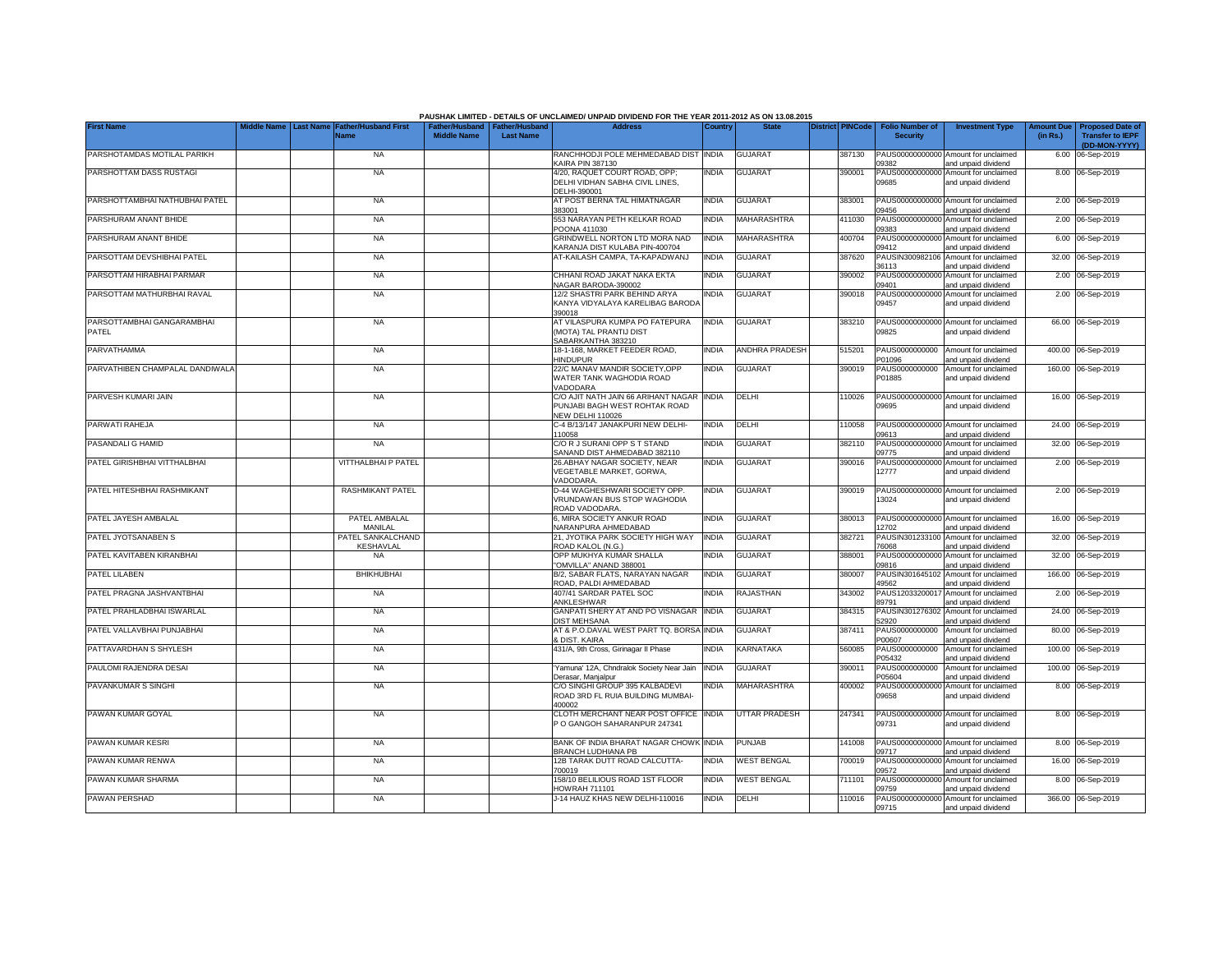|                                |  |                                                               |                                                       |                  | PAUSHAK LIMITED - DETAILS OF UNCLAIMED/ UNPAID DIVIDEND FOR THE YEAR 2011-2012 AS ON 13.08.2015                                        |              |                       |                         |                                           |                                                             |          |                                                                           |
|--------------------------------|--|---------------------------------------------------------------|-------------------------------------------------------|------------------|----------------------------------------------------------------------------------------------------------------------------------------|--------------|-----------------------|-------------------------|-------------------------------------------|-------------------------------------------------------------|----------|---------------------------------------------------------------------------|
| <b>First Name</b>              |  | Middle Name   Last Name   Father/Husband First<br><b>Name</b> | Father/Husband   Father/Husband<br><b>Middle Name</b> | <b>Last Name</b> | <b>Address</b>                                                                                                                         | Country      | <b>State</b>          | <b>District PINCode</b> | <b>Folio Number of</b><br><b>Security</b> | <b>Investment Type</b>                                      | (in Rs.) | Amount Due   Proposed Date of<br><b>Transfer to IEPF</b><br>(DD-MON-YYYY) |
| PENDYALA LAKSHMI SOBHADEVI     |  | <b>NA</b>                                                     |                                                       |                  | C/O P KRISHNA KUMAR DR NO 27-3-29<br>UPSTA- IRS CHEJARLE<br>LAKSHMANACHARY 2ND ST BESI- DES<br>SOUTH RD ONGOLE 523001<br>PRAKASHAM DT- | <b>INDIA</b> | <b>ANDHRA PRADESH</b> | 523001                  | 09459                                     | PAUS00000000000 Amount for unclaimed<br>and unpaid dividend |          | 32.00 06-Sep-2019                                                         |
| PENMETSA SESHU BABU            |  | <b>NA</b>                                                     |                                                       |                  | 8-2-335/2 ROAD NO 5 BANJARA HILLS<br><b>IYDERABAD 500034</b>                                                                           | <b>INDIA</b> | ANDHRA PRADESH        | 500034                  | 09795                                     | PAUS00000000000 Amount for unclaimed<br>and unpaid dividend |          | 16.00 06-Sep-2019                                                         |
| PENUGONDA VENKATESHWARA RAO    |  | <b>NA</b>                                                     |                                                       |                  | 6-1-208 MAIN ROAD NARASARAO PET-<br>522601                                                                                             | <b>INDIA</b> | ANDHRA PRADESH        | 522601                  | PAUS00000000000<br>09460                  | Amount for unclaimed<br>and unpaid dividend                 |          | 166.00 06-Sep-2019                                                        |
| PERVEEN M TAYABALI             |  | <b>NA</b>                                                     |                                                       |                  | SANDRINGHAM VILLA 63-K B DESAI<br>ROAD MUMBAI 400026                                                                                   | <b>INDIA</b> | MAHARASHTRA           | 400026                  | PAUS00000000000<br>09776                  | Amount for unclaimed<br>and unpaid dividend                 |          | 16.00 06-Sep-2019                                                         |
| PETER AMBALAL PARMAR           |  | <b>NA</b>                                                     |                                                       |                  | H.NO. F-1214/18, ISHWARKRUPA<br>SOCIETY, AKOTA ROAD, VADODARA-<br>390020                                                               | India        | <b>GUJARAT</b>        | 390020                  | PAUS0000000000<br>09395                   | Amount for unclaimed<br>and unpaid dividend                 |          | 2.00 06-Sep-2019                                                          |
| PINAKIN BIHARILAL CHOKSHI      |  | <b>NA</b>                                                     |                                                       |                  | MEHTA POLE HOLICHAKLA BARODA-<br>390006                                                                                                | <b>INDIA</b> | <b>GUJARAT</b>        | 390006                  | PAUS00000000000<br>19461                  | Amount for unclaimed<br>and unpaid dividend                 |          | 2.00 06-Sep-2019                                                          |
| PINDI DASS SAHNI               |  | <b>NA</b>                                                     |                                                       |                  | D-5 RAJOURI GARDEN NEW DELHI<br>10027                                                                                                  | <b>INDIA</b> | DELHI                 | 110027                  | PAUS0000000000<br>9609                    | Amount for unclaimed<br>and unpaid dividend                 |          | 8.00 06-Sep-2019                                                          |
| PIUSBHAI JACOBBHAI MACWAN      |  | <b>NA</b>                                                     |                                                       |                  | C-51 RADHESHYAM SOCIETY NEAR<br>GOKUL TOWNSHIP B/H G E B GOTRI<br>ROADVADODARA                                                         | <b>INDIA</b> | <b>GUJARAT</b>        | 390021                  | PAUS00000000000<br>09462                  | Amount for unclaimed<br>and unpaid dividend                 |          | 6.00 06-Sep-2019                                                          |
| PIYUSH HARISCHANDRA AMIN       |  | <b>NA</b>                                                     |                                                       |                  | 23 PARISHRAM SOCIETY VADODARA                                                                                                          | <b>INDIA</b> | <b>GUJARAT</b>        | 390007                  | PAUS0000000000<br>200612                  | Amount for unclaimed<br>and unpaid dividend                 |          | 80.00 06-Sep-2019                                                         |
| PIYUSH RAMCHANDRA GANDHI       |  | <b>NA</b>                                                     |                                                       |                  | D/208 RAJ DEEP SOCIETY OPP POLO<br>GROUND NEAR BARODA SCHOOL<br>BARODA 390001                                                          | <b>INDIA</b> | <b>GUJARAT</b>        | 390001                  | PAUS00000000000<br>09849                  | Amount for unclaimed<br>and unpaid dividend                 |          | 16.00 06-Sep-2019                                                         |
| PIYUSHKUMAR GOVINDLAL TRIVEDI  |  | <b>NA</b>                                                     |                                                       |                  | B/54 ALEMBIC COLONY BARODA-<br>390003                                                                                                  | <b>INDIA</b> | <b>GUJARAT</b>        | 390003                  | 09529                                     | PAUS00000000000 Amount for unclaimed<br>and unpaid dividend |          | 16.00 06-Sep-2019                                                         |
| PL VISALAKSHI                  |  | <b>NA</b>                                                     |                                                       |                  | 33 LAJAPATHI ROI ST RAMNAGAR<br>COIMBATORE-641009                                                                                      | <b>INDIA</b> | <b>TAMIL NADU</b>     | 641009                  | PAUS00000000000<br>09576                  | Amount for unclaimed<br>and unpaid dividend                 |          | 8.00 06-Sep-2019                                                          |
| POONAM AGARWAL                 |  | <b>NA</b>                                                     |                                                       |                  | C-3/23 JANAK PURI NEW DELHI-110058                                                                                                     | <b>INDIA</b> | DELHI                 | 110058                  | PAUS00000000000<br>09605                  | Amount for unclaimed<br>and unpaid dividend                 |          | 8.00 06-Sep-2019                                                          |
| POORANI DEVI R M               |  | RANGASAMY MANIAN                                              |                                                       |                  | NO 45 KANGAYAM ROAD KODUMUDI<br>ERODE, TAMILNADU                                                                                       | <b>INDIA</b> | <b>TAMIL NADU</b>     | 638151                  | PAUSIN301895105<br>85073                  | Amount for unclaimed<br>and unpaid dividend                 |          | 240.00 06-Sep-2019                                                        |
| POPATLAL RAVJI SHAH            |  | <b>NA</b>                                                     |                                                       |                  | C/O JAYANT MED STORE SAFRI BAUG<br>SURAT-395001                                                                                        | <b>INDIA</b> | <b>GUJARAT</b>        | 395001                  | 09464                                     | PAUS00000000000 Amount for unclaimed<br>and unpaid dividend |          | 6.00 06-Sep-2019                                                          |
| POTINA SURYABAI                |  | <b>NA</b>                                                     |                                                       |                  | W/O.DR.POTINA VENKATESWARA RAO<br>MEDICAL PRACTIONER, KOTHAPETA<br>MAIN ROAD, VIJAYAWAD (A.P)                                          | <b>INDIA</b> | <b>ANDHRA PRADESH</b> | 520001                  | PAUS0000000000<br>P00614                  | Amount for unclaimed<br>and unpaid dividend                 |          | 800.00 06-Sep-2019                                                        |
| PR NAGAPPAN                    |  | <b>NA</b>                                                     |                                                       |                  | 27 RAMANATHAN STREET T NAGAR<br>CHENNAI 600017                                                                                         | <b>INDIA</b> | TAMIL NADU            | 600017                  | 09680                                     | PAUS00000000000 Amount for unclaimed<br>and unpaid dividend |          | 8.00 06-Sep-2019                                                          |
| PRABHA KHANDELWAL              |  | <b>NA</b>                                                     |                                                       |                  | H/8 HARDING ROAD KANPUR KANPUR                                                                                                         | INDIA        | UTTAR PRADESH         | 208001                  | PAUSIN30001110<br>02925                   | Amount for unclaimed<br>and unpaid dividend                 | 8.00     | 06-Sep-2019                                                               |
| PRABHA N SUKHIJA               |  | <b>NA</b>                                                     |                                                       |                  | 53 KATJU COLONY INDORE (MP)                                                                                                            | <b>INDIA</b> | MADHYA PRADESH        | 452001                  | PAUS0000000000<br>09642                   | Amount for unclaimed<br>and unpaid dividend                 |          | 8.00 06-Sep-2019                                                          |
| PRABHA RANI TATAPUDY           |  | <b>NA</b>                                                     |                                                       |                  | C/O MR V V RAMA RAO 48 8 9 2<br>DWARKANAGAR VISAKHAPATNAM<br>530016                                                                    | <b>INDIA</b> | ANDHRA PRADESH        | 530016                  | PAUS0000000000<br>09725                   | Amount for unclaimed<br>and unpaid dividend                 |          | 8.00 06-Sep-2019                                                          |
| PRABHAKAR BHALCHANDRA BHAGWAT  |  | <b>NA</b>                                                     |                                                       |                  | PARIKH BUNGLOW, OPP; SLU COLLEGE,<br>ELLISBRIDGE.AHMEDABAD PIN-380006                                                                  | <b>INDIA</b> | <b>GUJARAT</b>        | 380006                  | 09871                                     | PAUS00000000000 Amount for unclaimed<br>and unpaid dividend |          | 16.00 06-Sep-2019                                                         |
| PRABHAKAR NAGARDAS BHATT       |  | <b>NA</b>                                                     |                                                       |                  | 75A HARIYALA PLOT BORDI GATE NEAR<br>HANUMAN DERI BHAVNAGAR-364001                                                                     | <b>INDIA</b> | <b>GUJARAT</b>        | 364001                  | 09420                                     | PAUS00000000000 Amount for unclaimed<br>and unpaid dividend |          | 10.00 06-Sep-2019                                                         |
| PRABHAKAR RAO KULKARNI         |  | <b>NA</b>                                                     |                                                       |                  | 1-8-525. CHIKKADPALLI, HYDERABAD<br>PIN-500020                                                                                         | <b>INDIA</b> | <b>ANDHRA PRADESH</b> | 500020                  | 9869                                      | PAUS00000000000 Amount for unclaimed<br>and unpaid dividend |          | 100.00 06-Sep-2019                                                        |
| PRABHAT KUMAR SRIVASTAVA       |  | <b>NA</b>                                                     |                                                       |                  | C/O ANANT PHARMA NG/S/44 NEHRU<br>PLACE JAIPUR                                                                                         | <b>INDIA</b> | RAJASTHAN             | 302006                  | PAUS0000000000<br>P04678                  | Amount for unclaimed<br>and unpaid dividend                 |          | 200.00 06-Sep-2019                                                        |
| PRABHAVATHI TURPATI            |  | <b>NA</b>                                                     |                                                       |                  | C/O DR T NARAYANA RAO DOCTORS<br>ENCLAVE VISAKHAPATNAM                                                                                 | <b>INDIA</b> | ANDHRA PRADESH        | 530002                  | PAUS0000000000<br>204839                  | Amount for unclaimed<br>and unpaid dividend                 |          | 300.00 06-Sep-2019                                                        |
| PRABHAVATI BALKRISHNA KULKARNI |  | <b>NA</b>                                                     |                                                       |                  | 2181 SADASHIV PETH NARAYAN SADAN<br>HAVELE BUNGLOW TILAK ROAD POONA<br>411030                                                          | <b>INDIA</b> | MAHARASHTRA           | 411030                  | PAUS00000000000<br>09739                  | Amount for unclaimed<br>and unpaid dividend                 |          | 8.00 06-Sep-2019                                                          |
| PRABHAVATI VINUBHAI SHAH       |  | <b>NA</b>                                                     |                                                       |                  | C/O UNITED COMMERCIAL BANK M G<br>ROAD BARODA 390001                                                                                   | <b>INDIA</b> | <b>GUJARAT</b>        | 390001                  | 09736                                     | PAUS00000000000 Amount for unclaimed<br>and unpaid dividend |          | 10.00 06-Sep-2019                                                         |
| PRABHAVATI VITHALDAS DESAI     |  | <b>NA</b>                                                     |                                                       |                  | SHREE KUNJ DESAI VAGO NADIAD-<br>387001                                                                                                | <b>INDIA</b> | <b>GUJARAT</b>        | 387001                  | 09368                                     | PAUS00000000000 Amount for unclaimed<br>and unpaid dividend |          | 16.00 06-Sep-2019                                                         |
| PRABHAVATIBEN VINUBHAI SHAH    |  | <b>NA</b>                                                     |                                                       |                  | C/O UCO BANK M G ROAD BARODA<br>390001                                                                                                 | <b>INDIA</b> | GUJARAT               | 390001                  | 09422                                     | PAUS00000000000 Amount for unclaimed<br>and unpaid dividend |          | 6.00 06-Sep-2019                                                          |
| PRABHUDAS BALUBHAI PATWARI     |  | <b>NA</b>                                                     |                                                       |                  | 46 PARIMAL SOCIETY AHMEDABAD<br>380006                                                                                                 | <b>INDIA</b> | <b>GUJARAT</b>        | 380006                  | 09376                                     | PAUS00000000000 Amount for unclaimed<br>and unpaid dividend |          | 100.00 06-Sep-2019                                                        |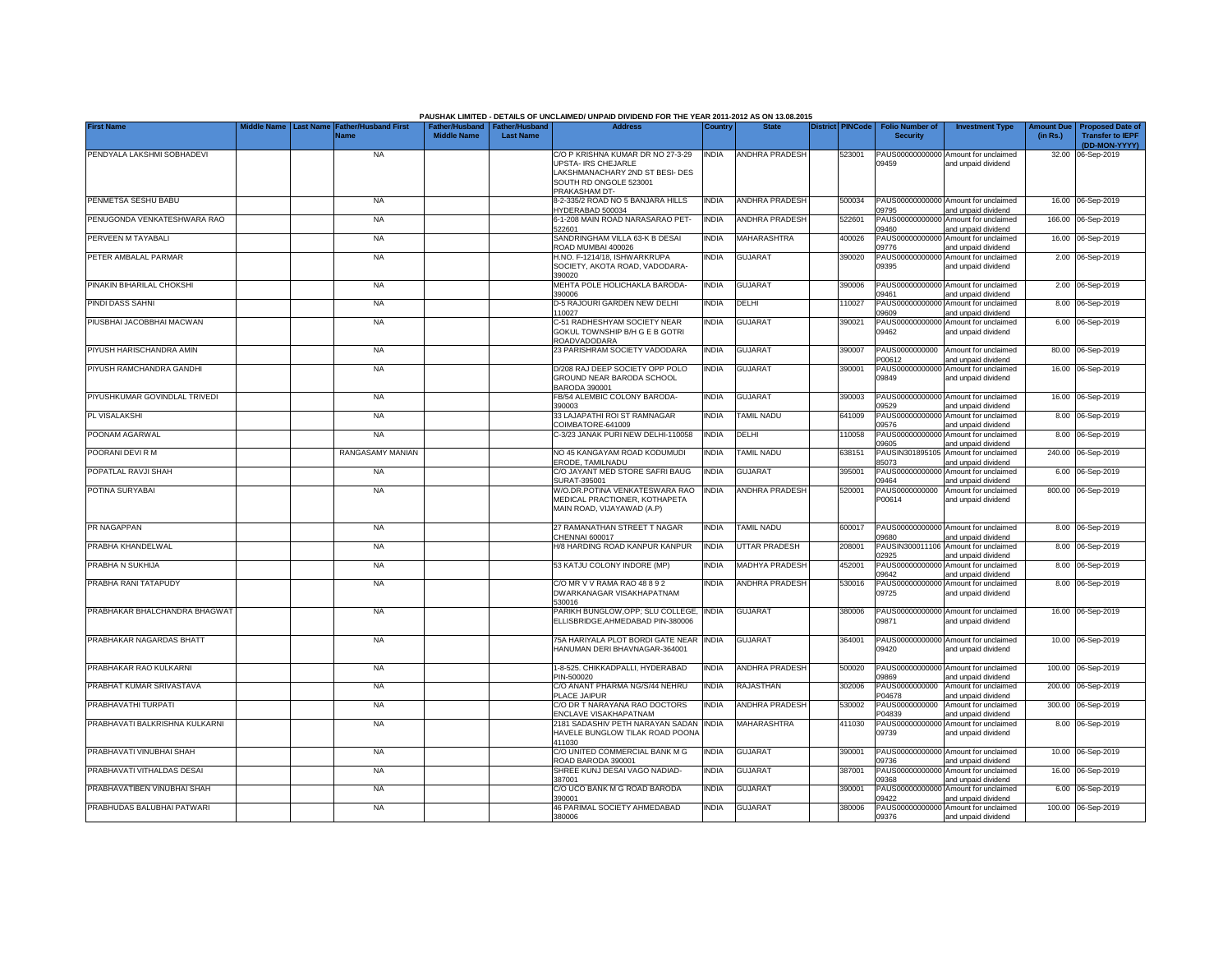|                                    |                  |                                            |                                                       |                  | PAUSHAK LIMITED - DETAILS OF UNCLAIMED/ UNPAID DIVIDEND FOR THE YEAR 2011-2012 AS ON 13.08.2015 |              |                       |                         |                                           |                                                             |                               |                                                    |
|------------------------------------|------------------|--------------------------------------------|-------------------------------------------------------|------------------|-------------------------------------------------------------------------------------------------|--------------|-----------------------|-------------------------|-------------------------------------------|-------------------------------------------------------------|-------------------------------|----------------------------------------------------|
| <b>First Name</b>                  | <b>Last Name</b> | <b>Father/Husband First</b><br><b>Name</b> | Father/Husband   Father/Husband<br><b>Middle Name</b> | <b>Last Name</b> | <b>Address</b>                                                                                  | Country      | <b>State</b>          | <b>District PINCode</b> | <b>Folio Number of</b><br><b>Security</b> | <b>Investment Type</b>                                      | <b>Amount Due</b><br>(in Rs.) | <b>Proposed Date of</b><br><b>Transfer to IEPF</b> |
| PRABHUDAS BHAILALBHAI PATEL        |                  | <b>NA</b>                                  |                                                       |                  | JAGDISH' BEHIND CHURCH FATEHGUNJ INDIA                                                          |              | <b>GUJARAT</b>        | 390002                  |                                           | PAUS00000000000 Amount for unclaimed                        |                               | (DD-MON-YYYY)<br>6.00 06-Sep-2019                  |
|                                    |                  |                                            |                                                       |                  | UNIVERSITY ROAD BARODA-390002                                                                   |              |                       |                         | 09424                                     | and unpaid dividend                                         |                               |                                                    |
| PRABHUDAS BHAILALBHAI PATEL        |                  | <b>NA</b>                                  |                                                       |                  | "JAGDISH" BEHIND CHURCH                                                                         | <b>INDIA</b> | GUJARAT               | 390002                  |                                           | PAUS00000000000 Amount for unclaimed                        |                               | 6.00 06-Sep-2019                                   |
|                                    |                  |                                            |                                                       |                  | FATEHGUNJ UNIVERSITY ROAD<br>BARODA-390002                                                      |              |                       |                         | 09423                                     | and unpaid dividend                                         |                               |                                                    |
| PRABHUDAS P PATEL                  |                  | <b>NA</b>                                  |                                                       |                  | 7, SUSHIL NAGAR SOCIETY,<br>NIZAMPURA, BARODA-390002                                            | <b>INDIA</b> | <b>GUJARAT</b>        | 390002                  | 09876                                     | PAUS00000000000 Amount for unclaimed<br>and unpaid dividend |                               | 2.00 06-Sep-2019                                   |
| PRABHUDEV LAKKUNDI                 |                  | <b>NA</b>                                  |                                                       |                  | C/O DATTA MANDIR ASHOK NAGAR<br>HUBLI                                                           | <b>INDIA</b> | <b>KARNATAKA</b>      | 580032                  | PAUS0000000000<br>P02472                  | Amount for unclaimed<br>and unpaid dividend                 |                               | 200.00 06-Sep-2019                                 |
| PRABHULAL NANALAL VORA             |                  | <b>NA</b>                                  |                                                       |                  | KUVERJI DEVSHI CHAWL 2ND FL B S<br>ROAD OPP ZARAPKAR SHOW ROOM<br>DADAR W RLY MUMBAI 400028     | <b>INDIA</b> | MAHARASHTRA           | 400028                  | PAUS00000000000<br>09665                  | Amount for unclaimed<br>and unpaid dividend                 |                               | 8.00 06-Sep-2019                                   |
| PRABHUVABHAI ISHWARDAS PATEL       |                  | <b>NA</b>                                  |                                                       |                  | AT & PO DABHI SURAJNAGAR TAL<br>SIDDHPUR DIST MEHSANA 384151                                    | <b>INDIA</b> | <b>GUJARAT</b>        | 384151                  | PAUS00000000000<br>9466                   | Amount for unclaimed<br>and unpaid dividend                 |                               | 2.00 06-Sep-2019                                   |
| PRADEEP BIDKAR                     |                  | <b>NA</b>                                  |                                                       |                  | 1001 AWARD BLOCK NO B-1 DIPTI<br>SAGAR APARTMENT SANE GURUJI<br>ROAD KOLHAPUR                   | <b>INDIA</b> | MAHARASHTRA           | 416001                  | PAUS0000000000<br>P04107                  | Amount for unclaimed<br>and unpaid dividend                 |                               | 200.00 06-Sep-2019                                 |
| PRADEEP KUMAR KHARBANDA            |                  | <b>NA</b>                                  |                                                       |                  | HOUSE NO 593 SECTOR 37 FARIDABAD<br>FARIDABAD HARYANA                                           | <b>INDIA</b> | <b>HARYANA</b>        | 121002                  | PAUS0000000000<br>09601                   | Amount for unclaimed<br>and unpaid dividend                 |                               | 16.00 06-Sep-2019                                  |
| PRADEEP KUMAR VARMA                |                  | <b>NA</b>                                  |                                                       |                  | FLAT NO.C-403, PRINCE APARTMENTS,<br>PLOT NO.54, PATPARGANJ, DELHI                              | <b>INDIA</b> | DELHI                 | 110092                  | PAUS00000000000<br>09574                  | Amount for unclaimed<br>and unpaid dividend                 |                               | 16.00 06-Sep-2019                                  |
| PRADEEP SURANA                     |                  | <b>NA</b>                                  |                                                       |                  | A-21, Sector.2 Reliance Greens, PO Digvijay<br><b>Gram</b>                                      | <b>INDIA</b> | <b>GUJARAT</b>        | 361140                  | PAUS0000000000<br>P05296                  | Amount for unclaimed<br>and unpaid dividend                 |                               | 200.00 06-Sep-2019                                 |
| PRADEEP T AGRAWAL                  |                  | <b>NA</b>                                  |                                                       |                  | C/O BANWARI LAL RADHA KISHAN 3631<br>CHAWRI BAZAR DELHI-110006                                  | <b>INDIA</b> | DELHI                 | 110006                  | PAUS00000000000<br>09662                  | Amount for unclaimed<br>and unpaid dividend                 |                               | 16.00 06-Sep-2019                                  |
| PRADIP CHIMANLAL MEHTA             |                  | <b>NA</b>                                  |                                                       |                  | C/O POPATLAL K SHAH AT MARCHI<br>POLE IN RATAN POLE AHMEDABAD-<br>380001                        | <b>INDIA</b> | <b>GUJARAT</b>        | 380001                  | 09644                                     | PAUS00000000000 Amount for unclaimed<br>and unpaid dividend |                               | 16.00 06-Sep-2019                                  |
| PRADNYA PRABHAKAR                  |                  | <b>NA</b>                                  |                                                       |                  | BHALERAO TEKARI RAOPURA BARODA-<br>390001                                                       | <b>INDIA</b> | <b>GUJARAT</b>        | 390001                  | 09513                                     | PAUS00000000000 Amount for unclaimed<br>and unpaid dividend |                               | 2.00 06-Sep-2019                                   |
| PRADYUT WAGHRAY                    |                  | <b>NA</b>                                  |                                                       |                  | 5-9-41 BASHIR BAGH HYDERABAD A P                                                                | <b>INDIA</b> | <b>ANDHRA PRADESH</b> | 500029                  | PAUS0000000000<br>P03199                  | Amount for unclaimed<br>and unpaid dividend                 |                               | 200.00 06-Sep-2019                                 |
| PRAFUL KESHAVRAO DAYAL             |                  | <b>NA</b>                                  |                                                       |                  | "AMIT" B/3 NARAYAN COLONY OPP IT I<br>NEAR TV CENTRE AMRELI 365601                              | <b>INDIA</b> | <b>GUJARAT</b>        | 365601                  | PAUS0000000000<br>09708                   | Amount for unclaimed<br>and unpaid dividend                 |                               | 16.00 06-Sep-2019                                  |
| PRAFULABEN S SHAH                  |                  | <b>NA</b>                                  |                                                       |                  | BLOCK NO 45/3 SECTOR NO 16<br>GANDHINAGAR 382016                                                | <b>INDIA</b> | <b>GUJARAT</b>        | 382016                  | PAUS0000000000<br>09427                   | Amount for unclaimed<br>and unpaid dividend                 | 16.00                         | 06-Sep-2019                                        |
| PRAFULCHANDRA CHINTAMANRAO<br>BAXI |                  | <b>NA</b>                                  |                                                       |                  | WADI CHHELLI POLE PRAFULL NIWAS<br>1ST FLOOR BARODA-390001                                      | <b>INDIA</b> | <b>GUJARAT</b>        | 390001                  | PAUS0000000000<br>09468                   | Amount for unclaimed<br>and unpaid dividend                 | 2.00                          | 06-Sep-2019                                        |
| PRAFULCHANDRA SHANTILAL PARIKH     |                  | <b>NA</b>                                  |                                                       |                  | 5/E ADESHWARNAGAR SOCIETY NEAR<br>ZAVERNAGAR WAGHODIA RD AJWA<br>ROADVADODARA                   | <b>INDIA</b> | <b>GUJARAT</b>        | 390019                  | PAUS0000000000<br>09399                   | Amount for unclaimed<br>and unpaid dividend                 |                               | 2.00 06-Sep-2019                                   |
| PRAFULCHANDRA VITHALDAS SHAH       |                  | <b>NA</b>                                  |                                                       |                  | NAGARKUVA PETLAD-388450                                                                         | <b>INDIA</b> | <b>GUJARAT</b>        | 388450                  | 09470                                     | PAUS00000000000 Amount for unclaimed<br>and unpaid dividend |                               | 16.00 06-Sep-2019                                  |
| PRAFULLA NAVINCHANDRA PATEL        |                  | <b>NA</b>                                  |                                                       |                  | 10 RAJCHANDRA SOCIETY NEAR<br>GALAXY CINEMA NARODA 382325                                       | <b>INDIA</b> | GUJARAT               | 382325                  | PAUS00000000000<br>09781                  | Amount for unclaimed<br>and unpaid dividend                 |                               | 82.00 06-Sep-2019                                  |
| PRAGNYA KETAN PATEL                |                  | <b>NA</b>                                  |                                                       |                  | AHMEDABAD<br>NEAR AYYAPPA TEMPLE NEW SAHRA                                                      | <b>INDIA</b> | <b>GUJARAT</b>        | 390008                  |                                           | PAUS00000000000 Amount for unclaimed                        |                               | 172.00 06-Sep-2019                                 |
| PRAGNYA RAJNIKANT PATEL            |                  | <b>NA</b>                                  |                                                       |                  | ROAD VADODARA 390008<br>OPP K D C C BANK NADIAD-387001                                          | <b>INDIA</b> | GUJARAT               | 387001                  | 09833<br>PAUS00000000000                  | and unpaid dividend<br>Amount for unclaimed                 |                               | 6.00 06-Sep-2019                                   |
| PRAHALADBHAI DESAIBHAI PATEL       |                  | <b>NA</b>                                  |                                                       |                  | DHAMANIYA KAMPA POST DHAMANIA                                                                   | <b>INDIA</b> | <b>GUJARAT</b>        | 383325                  | 09429<br>PAUS00000000000                  | and unpaid dividend<br>Amount for unclaimed                 |                               | 2.00 06-Sep-2019                                   |
|                                    |                  |                                            |                                                       |                  | TAL BAYAD DIST SABARKANTHA 383325                                                               |              |                       |                         | 09472                                     | and unpaid dividend                                         |                               |                                                    |
| PRAHLAD SARDA                      |                  | <b>NA</b>                                  |                                                       |                  | SRI INVESTMENTS 14-6-68<br>NAGARKHANA BAGUM BAZAR<br>HYDERABAD 500012                           | <b>INDIA</b> | ANDHRA PRADESH        | 500012                  | 09784                                     | PAUS00000000000 Amount for unclaimed<br>and unpaid dividend |                               | 8.00 06-Sep-2019                                   |
| PRAHLADBHAI ATMARAM PATEL          |                  | <b>NA</b>                                  |                                                       |                  | 9 RANJAN SOCIETY NEAR SARDAR<br>PATEL COLONY AHMEDABAD-380015                                   | <b>INDIA</b> | <b>GUJARAT</b>        | 380015                  | 09430                                     | PAUS00000000000 Amount for unclaimed<br>and unpaid dividend |                               | 2.00 06-Sep-2019                                   |
| PRAKASH B SAWANT                   |                  | <b>NA</b>                                  |                                                       |                  | 41/19 WORLI B D D CHAWL MUMBAI-<br>400018                                                       | <b>INDIA</b> | MAHARASHTRA           | 400018                  | PAUS00000000000<br>09670                  | Amount for unclaimed<br>and unpaid dividend                 |                               | 8.00 06-Sep-2019                                   |
| PRAKASH BABUBHAI PATEL             |                  | <b>NA</b>                                  |                                                       |                  | 5 PRATAPGUNJ BARODA-390002                                                                      | INDIA        | <b>GUJARAT</b>        | 390002                  | 09473                                     | PAUS00000000000 Amount for unclaimed<br>and unpaid dividend |                               | 50.00 06-Sep-2019                                  |
| PRAKASH BHAMBHANI                  |                  | <b>NA</b>                                  |                                                       |                  | B/304 LOK VIHAR PITAMPURA DELHI<br>110034                                                       | <b>INDIA</b> | DELHI                 | 110034                  | 09684                                     | PAUS00000000000 Amount for unclaimed<br>and unpaid dividend |                               | 16.00 06-Sep-2019                                  |
| PRAKASH CHANDRA JAIN               |                  | <b>NA</b>                                  |                                                       |                  | BHANDARI STORES TEEN BATTI GOUR<br>MURTI KATRA BAZAR                                            | <b>INDIA</b> | <b>MADHYA PRADESH</b> | 470002                  | 58885                                     | PAUSIN301330192 Amount for unclaimed<br>and unpaid dividend |                               | 16.00 06-Sep-2019                                  |
| PRAKASH GURUNATH HEBALKAR          |                  | <b>NA</b>                                  |                                                       |                  | FLAT 601 UDAY DARSHAN SAYANI ROAD<br>PRABHADEVI MUMBAI 400025                                   | <b>INDIA</b> | MAHARASHTRA           | 400025                  | 09672                                     | PAUS00000000000 Amount for unclaimed<br>and unpaid dividend |                               | 8.00 06-Sep-2019                                   |
| PRAKASH N SERVAIA                  |                  | <b>NA</b>                                  |                                                       |                  | 38 L G NAGAR NIZAMPURA BARODA<br>390002                                                         | <b>INDIA</b> | <b>GUJARAT</b>        | 390002                  | 09474                                     | PAUS00000000000 Amount for unclaimed<br>and unpaid dividend |                               | 2.00 06-Sep-2019                                   |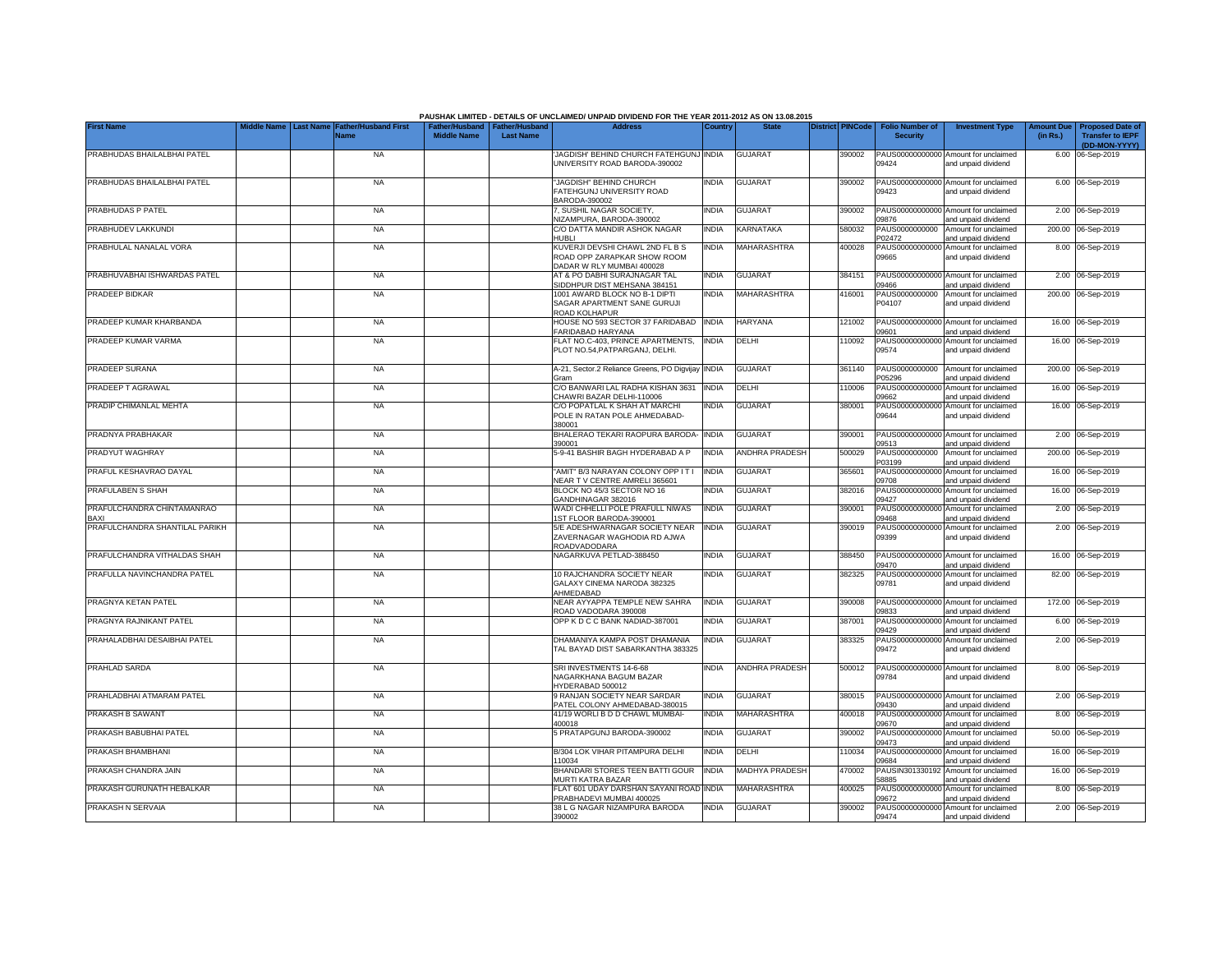|                               |                  |                                     |                                                       |                  | PAUSHAK LIMITED - DETAILS OF UNCLAIMED/ UNPAID DIVIDEND FOR THE YEAR 2011-2012 AS ON 13.08.2015                |              |                       |                         |        |                                           |                                                             |                               |                                                    |
|-------------------------------|------------------|-------------------------------------|-------------------------------------------------------|------------------|----------------------------------------------------------------------------------------------------------------|--------------|-----------------------|-------------------------|--------|-------------------------------------------|-------------------------------------------------------------|-------------------------------|----------------------------------------------------|
| <b>First Name</b>             | <b>Last Name</b> | <b>Father/Husband First</b><br>Name | Father/Husband   Father/Husband<br><b>Middle Name</b> | <b>Last Name</b> | <b>Address</b>                                                                                                 | Country      | <b>State</b>          | <b>District PINCode</b> |        | <b>Folio Number of</b><br><b>Security</b> | <b>Investment Type</b>                                      | <b>Amount Due</b><br>(in Rs.) | <b>Proposed Date of</b><br><b>Transfer to IEPF</b> |
|                               |                  |                                     |                                                       |                  |                                                                                                                |              |                       |                         |        |                                           |                                                             |                               | (DD-MON-YYYY)                                      |
| PRAKASH PUJARI                |                  | <b>NA</b>                           |                                                       |                  | B-1/20 PANKAJ BUILDING NEAR SHAHAD INDIA<br>RAILWAY STATION SHAHAD<br><b>WEST, MUMBAI</b>                      |              | <b>MAHARASHTRA</b>    |                         | 421103 | PAUS0000000000<br>P03638                  | Amount for unclaimed<br>and unpaid dividend                 |                               | 400.00 06-Sep-2019                                 |
| PRAKASH SHAH                  |                  | <b>NA</b>                           |                                                       |                  | A/5 NEW YOGESHWAR SOCIETY OPP<br>VISHAL NAGAR NR TAPOBHUMI<br>SOCIETY ISANPUR AHMEDABAD 382443                 | INDIA        | <b>GUJARAT</b>        |                         | 382443 | PAUS00000000000<br>09549                  | Amount for unclaimed<br>and unpaid dividend                 |                               | 24.00 06-Sep-2019                                  |
| PRAKASHCHANDRA M DESAI        |                  | <b>NA</b>                           |                                                       |                  | LIVE STOCK RESEARCH STATION<br>GUJARAT AGRICULTURAL UNI NAVSARI<br>396450                                      | <b>INDIA</b> | <b>GUJARAT</b>        |                         | 396450 | 09552                                     | PAUS00000000000 Amount for unclaimed<br>and unpaid dividend |                               | 16.00 06-Sep-2019                                  |
| PRAKASHKUMAR RAMANLAL CHOKSHI |                  | NA                                  |                                                       |                  | CHOKSHI BAZAR THREE POLE UMRETH INDIA<br>DIST KAIRA PIN-388220                                                 |              | <b>GUJARAT</b>        |                         | 388220 | PAUS00000000000<br>09476                  | Amount for unclaimed<br>and unpaid dividend                 |                               | 6.00 06-Sep-2019                                   |
| PRALHAD MORESHWAR DANEKAR     |                  | <b>NA</b>                           |                                                       |                  | ANAND BHAVAN KHASGI BAZAR<br>LASHKAR GWALIOR 474001                                                            | INDIA        | <b>MADHYA PRADESH</b> |                         | 474001 | PAUS0000000000<br>09616                   | Amount for unclaimed<br>and unpaid dividend                 |                               | 8.00 06-Sep-2019                                   |
| PRALHAD SAWALARAM GARGE       |                  | <b>NA</b>                           |                                                       |                  | C/O S B GARGE WARD NO 20 OLD<br>TOWN BULDANA DIST BULDANA M S PIN<br>443001                                    | INDIA        | MAHARASHTRA           |                         | 443001 | PAUS0000000000<br>09365                   | Amount for unclaimed<br>and unpaid dividend                 |                               | 2.00 06-Sep-2019                                   |
| PRAMILA R SHAH                |                  | NA                                  |                                                       |                  | C/O. SRI BISHAN SWARUP<br>KHANDELWAL. 90, HEERANAAGAR, JAIL<br>ROAD, PO. HALDWANI(DIST.<br>NAINITAL.UP)-263139 | <b>INDIA</b> | UTTARAKHAND           |                         | 263139 | PAUS0000000000<br>09571                   | Amount for unclaimed<br>and unpaid dividend                 |                               | 16.00 06-Sep-2019                                  |
| PRAMILABEN YESHWANTRAO JOSHI  |                  | <b>NA</b>                           |                                                       |                  | KHODIAR MATA LANE NAGARWADA<br>BARODA-390001                                                                   | india        | <b>GUJARAT</b>        |                         | 390001 | 09433                                     | PAUS00000000000 Amount for unclaimed<br>and unpaid dividend |                               | 6.00 06-Sep-2019                                   |
| PRAMOD A GAILAD               |                  | <b>NA</b>                           |                                                       |                  | JOSHI HOUSE ROOM NO 9 ABOVE<br>PRAMOD BAKERY TILAK CHOWK<br>KALYAN 421301                                      | <b>NDIA</b>  | MAHARASHTRA           |                         | 421301 | PAUS00000000000<br>09760                  | Amount for unclaimed<br>and unpaid dividend                 |                               | 32.00 06-Sep-2019                                  |
| PRAMOD C J                    |                  | <b>NA</b>                           |                                                       |                  | 1798/9 NEAR AYURVEDIC COLLEGE<br>ANJANYA LAYOUT DAVANGERE                                                      | <b>INDIA</b> | <b>KARNATAKA</b>      |                         | 577004 | PAUS0000000000<br>P02593                  | Amount for unclaimed<br>and unpaid dividend                 |                               | 200.00 06-Sep-2019                                 |
| PRAMOD NARAIN MUTTOO          |                  | <b>NA</b>                           |                                                       |                  | 9 ASHOK AVENUE SAPRU MARG<br>LUCKNOW                                                                           | INDIA        | <b>UTTAR PRADESH</b>  |                         | 226001 | PAUS0000000000<br>P03394                  | Amount for unclaimed<br>and unpaid dividend                 |                               | 400.00 06-Sep-2019                                 |
| PRAMODRAY KESHAVLAL VYAS      |                  | <b>NA</b>                           |                                                       |                  | 19 PARAMHANSE SOCIETY MANJALPUR INDIA<br>BARODA-390011                                                         |              | <b>GUJARAT</b>        |                         | 390011 | 09435                                     | PAUS00000000000 Amount for unclaimed<br>and unpaid dividend |                               | 16.00 06-Sep-2019                                  |
| PRAN NATH MUGRAI              |                  | <b>NA</b>                           |                                                       |                  | T/696 GALI NO 4 FAIZ ROAD KAROL<br>BAGH NEW DELHI 110005                                                       | INDIA        | DELHI                 |                         | 110005 | PAUS00000000000<br>09692                  | Amount for unclaimed<br>and unpaid dividend                 |                               | 8.00 06-Sep-2019                                   |
| PRANLAL AMRUTLAL MEHTA        |                  | <b>NA</b>                           |                                                       |                  | 19/A PRABHAT COLONY WAGHODIA<br>ROAD VADODARA-390019                                                           | INDIA        | <b>GUJARAT</b>        |                         | 390019 | PAUS0000000000<br>09478                   | Amount for unclaimed<br>and unpaid dividend                 |                               | 2.00 06-Sep-2019                                   |
| PRANLAL RAMCHANDRA KHARADI    |                  | <b>NA</b>                           |                                                       |                  | SHAK MARKET PADRA DIST BARODA<br>PIN-391440                                                                    | INDIA        | <b>GUJARAT</b>        |                         | 391440 | PAUS0000000000<br>09479                   | Amount for unclaimed<br>and unpaid dividend                 |                               | 2.00 06-Sep-2019                                   |
| PRANLAL VRAJLAL DOSHI         |                  | <b>NA</b>                           |                                                       |                  | C/O MUKESH P DOSHI "SAMRPAN" R P<br>ROAD RAJKOT-360001                                                         | <b>INDIA</b> | <b>GUJARAT</b>        |                         | 360001 | PAUS0000000000<br>09707                   | Amount for unclaimed<br>and unpaid dividend                 |                               | 8.00 06-Sep-2019                                   |
| PRASAD K                      |                  | NA                                  |                                                       |                  | PRAKASH PROVISION STORES<br>GANDHINAGAR 3RD CROSS BELLARY                                                      | INDIA        | KARNATAKA             |                         | 583103 | PAUS0000000000<br>P02482                  | Amount for unclaimed<br>and unpaid dividend                 |                               | 200.00 06-Sep-2019                                 |
| PRASAD PURKAIT                |                  | <b>NA</b>                           |                                                       |                  | C/O MR.RAVINDRA KUMAR SRIVASTAVA<br>HOUSE NO.C/1 38/47 ALINAGAR(NORTH)                                         | India        | <b>UTTAR PRADESH</b>  |                         | 272001 | PAUS0000000000<br>P03379                  | Amount for unclaimed<br>and unpaid dividend                 |                               | 200.00 06-Sep-2019                                 |
| PRASAD RAO U                  |                  | <b>NA</b>                           |                                                       |                  | 2 LAKA AREA MAIN ROAD NUNGAM<br><b>BAKRAM CHENNAI</b>                                                          | INDIA        | <b>TAMIL NADU</b>     |                         | 600034 | PAUS0000000000<br>P03488                  | Amount for unclaimed<br>and unpaid dividend                 |                               | 300.00 06-Sep-2019                                 |
| PRASADARAO VULIGVNDAM         |                  | <b>NA</b>                           |                                                       |                  | ECIL 570 ANNA SALAI TEY NAMPET<br>CHENNAI-600018                                                               | INDIA        | <b>TAMIL NADU</b>     |                         | 600018 | PAUS0000000000<br>9589                    | Amount for unclaimed<br>and unpaid dividend                 |                               | 8.00 06-Sep-2019                                   |
| PRASANNA P VAIDYA             |                  | <b>NA</b>                           |                                                       |                  | BLOCK 10 SHIVNERI 177 SION WEST-<br>400022                                                                     | INDIA        | MAHARASHTRA           |                         | 400022 | PAUS00000000000<br>09556                  | Amount for unclaimed<br>and unpaid dividend                 |                               | 16.00 06-Sep-2019                                  |
| PRASHANT D DHOPESHWAR         |                  | NA                                  |                                                       |                  | FLAT NO 4 SHIVKRUPA SM 78/PL NO.161<br>LEFT BHUSARI COLONY PAUD ROAD                                           | <b>INDIA</b> | MAHARASHTRA           |                         | 411038 | PAUS0000000000<br>P04041                  | Amount for unclaimed<br>and unpaid dividend                 |                               | 200.00 06-Sep-2019                                 |
| PRASHANT DADASAHEB PAWAR      |                  | DADASAHEB PAWAR                     |                                                       |                  | C/O SACHIN KIRANA STORES GWAHANE INDIA<br>WASTI, ADINATH NAGAR<br><b>BHOSARIPUNE</b>                           |              | MAHARASHTRA           |                         | 411039 | PAUS12013200001<br>73701                  | Amount for unclaimed<br>and unpaid dividend                 |                               | 8.00 06-Sep-2019                                   |
| PRASHANT HASMUKHLAL MODY      |                  | <b>NA</b>                           |                                                       |                  | 101 SARDAR NAGAR CHHANI ROAD<br><b>BARODA 390002</b>                                                           | INDIA        | <b>GUJARAT</b>        |                         | 390002 | PAUS0000000000<br>09862                   | Amount for unclaimed<br>and unpaid dividend                 |                               | 2.00 06-Sep-2019                                   |
| PRATAP B PARMAR               |                  | <b>NA</b>                           |                                                       |                  | 226 AJIT SOCIETY NR AKOTA STADIUM<br>VADODARA                                                                  | INDIA        | <b>GUJARAT</b>        |                         | 390020 | PAUS0000000000<br>P05260                  | Amount for unclaimed<br>and unpaid dividend                 |                               | 200.00 06-Sep-2019                                 |
| PRATAP B PARMAR               |                  | <b>NA</b>                           |                                                       |                  | 225-AJIT SOC NR AKOTA STADIUM<br>VADODARA                                                                      | INDIA        | <b>GUJARAT</b>        |                         | 390020 | PAUS0000000000<br>P04284                  | Amount for unclaimed<br>and unpaid dividend                 |                               | 300.00 06-Sep-2019                                 |
| PRATAP GOVIND TENDULKAR       |                  | NA                                  |                                                       |                  | "BHAGIWATHI SADHAN" ROOM NO 13<br>1ST FLOOR S V ROAD BANDRA WEST<br>MUMBAI 400050                              | <b>INDIA</b> | MAHARASHTRA           |                         | 400050 | PAUS00000000000<br>09805                  | Amount for unclaimed<br>and unpaid dividend                 |                               | 32.00 06-Sep-2019                                  |
| PRATAPRAI MANSUKHLAL KAMDAR   |                  | <b>NA</b>                           |                                                       |                  | 'VILLA KAILASH'' FIRST FLOOR KARAN<br>PARA KISHORAINHJI ROAD OPP<br>MADHULI RAJKOT 360001 GUJARAT              | INDIA        | <b>GUJARAT</b>        |                         | 360001 | 09480                                     | PAUS00000000000 Amount for unclaimed<br>and unpaid dividend |                               | 16.00 06-Sep-2019                                  |
| PRATAPSINH MOHANSINH BARIA    |                  | NA                                  |                                                       |                  | ALEMBIC COLONY BLOCK NO FB/72<br>BARODA 390003                                                                 | INDIA        | <b>GUJARAT</b>        |                         | 390003 | 09398                                     | PAUS00000000000 Amount for unclaimed<br>and unpaid dividend |                               | 2.00 06-Sep-2019                                   |
| PRATIBHA P PARMAR             |                  | <b>NA</b>                           |                                                       |                  | "AVNI", 41-B, MAHAVIR SOCIETY NEAR<br>NIRMALA CONVENT SCHOOL, RAJKOT.                                          | INDIA        | <b>GUJARAT</b>        |                         | 360001 | 09879                                     | PAUS00000000000 Amount for unclaimed<br>and unpaid dividend |                               | 82.00 06-Sep-2019                                  |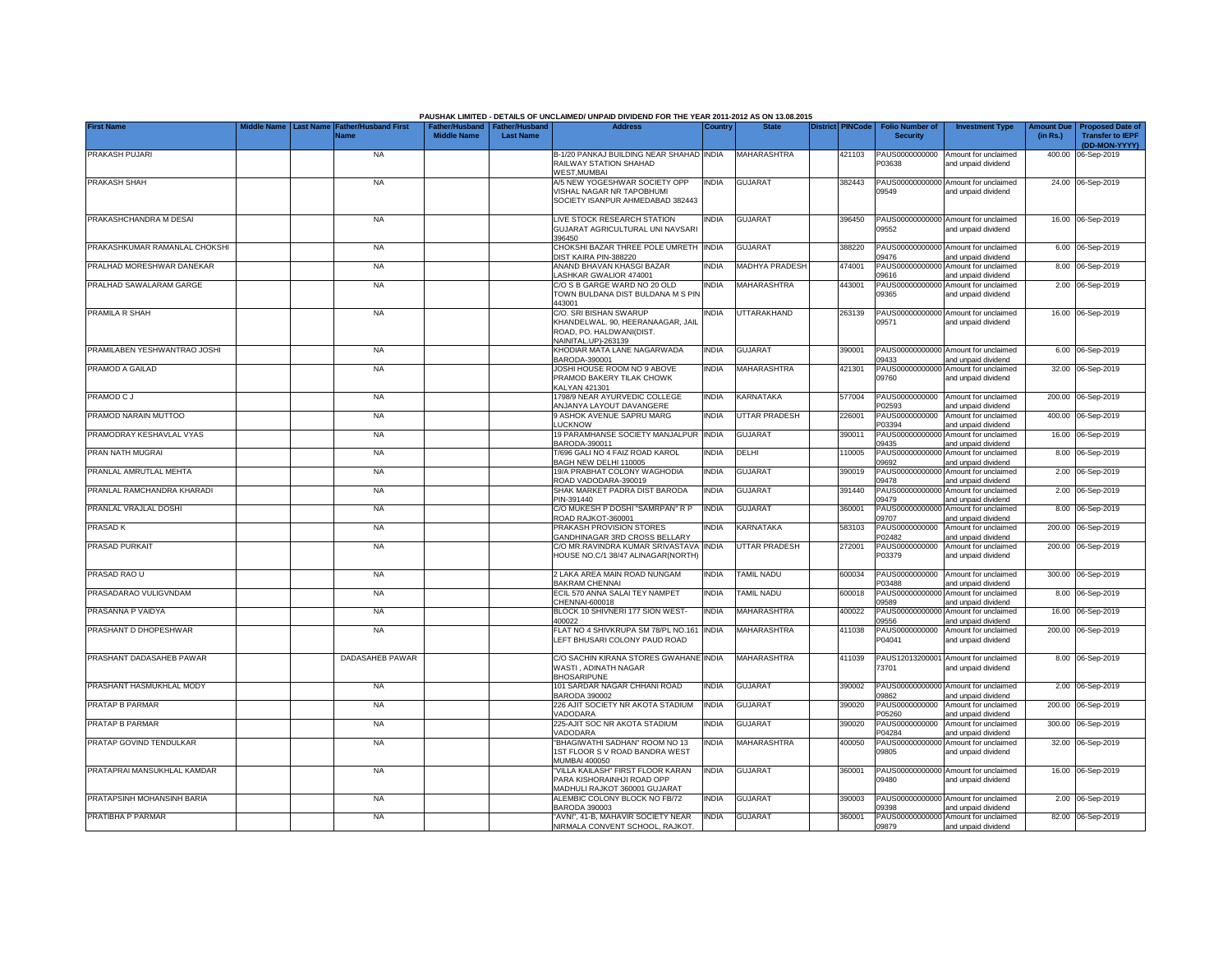|                                 |                                |                                     |                                                       |                  | PAUSHAK LIMITED - DETAILS OF UNCLAIMED/ UNPAID DIVIDEND FOR THE YEAR 2011-2012 AS ON 13.08.2015 |              |                       |                         |                                           |                                                             |                               |                                                    |
|---------------------------------|--------------------------------|-------------------------------------|-------------------------------------------------------|------------------|-------------------------------------------------------------------------------------------------|--------------|-----------------------|-------------------------|-------------------------------------------|-------------------------------------------------------------|-------------------------------|----------------------------------------------------|
| <b>First Name</b>               | <b>Last Name</b><br>iddle Name | <b>Father/Husband First</b><br>Name | Father/Husband   Father/Husband<br><b>Middle Name</b> | <b>Last Name</b> | <b>Address</b>                                                                                  | Country      | <b>State</b>          | <b>District PINCode</b> | <b>Folio Number of</b><br><b>Security</b> | <b>Investment Type</b>                                      | <b>Amount Due</b><br>(in Rs.) | <b>Proposed Date of</b><br><b>Transfer to IEPF</b> |
| PRATIBHA R SONGIRE              |                                | <b>NA</b>                           |                                                       |                  | C/O DEY'S MEDICAL A B ROAD KAKAD                                                                | <b>INDIA</b> | MAHARASHTRA           | 400018                  | PAUS0000000000                            | Amount for unclaimed                                        |                               | (DD-MON-YYYY)<br>200.00 06-Sep-2019                |
|                                 |                                |                                     |                                                       |                  | CHAMBER WORLI MUMBAI                                                                            |              |                       |                         | P03792                                    | and unpaid dividend                                         |                               |                                                    |
| PRATIMA RANI KARMAKAR           |                                | <b>NA</b>                           |                                                       |                  | 29 GULU OSTAGAR LANE P O BEADON<br>STREET CALCUTTA-700006                                       | <b>INDIA</b> | <b>WEST BENGAL</b>    | 700006                  | PAUS00000000000<br>09701                  | Amount for unclaimed<br>and unpaid dividend                 |                               | 16.00 06-Sep-2019                                  |
| PRATIP CHAUDHURI                |                                | <b>NA</b>                           |                                                       |                  | H-1591 CHITTARANJAN PARK NEW                                                                    | <b>INDIA</b> | DELHI                 | 110019                  |                                           | PAUS00000000000 Amount for unclaimed                        |                               | 8.00 06-Sep-2019                                   |
| PRAVATI JANA                    |                                | <b>NA</b>                           |                                                       |                  | DELHI-110019<br>GOLEPUKUR OPP TELEPHONE                                                         | <b>INDIA</b> | <b>WEST BENGAL</b>    | 743248                  | 09590<br>PAUS0000000000                   | and unpaid dividend<br>Amount for unclaimed                 |                               | 200.00 06-Sep-2019                                 |
|                                 |                                |                                     |                                                       |                  | EXCHANGE P O BARIPUR 24 PARGANAS                                                                |              |                       |                         | P02929                                    | and unpaid dividend                                         |                               |                                                    |
| PRAVEEN BAKSHI                  |                                | <b>NA</b>                           |                                                       |                  | GULDASTA APARTMENT, G-3/455                                                                     | <b>INDIA</b> | <b>MADHYA PRADESH</b> | 462016                  | PAUS0000000000                            | Amount for unclaimed                                        |                               | 400.00 06-Sep-2019                                 |
|                                 |                                |                                     |                                                       |                  | GULMOHAR COLONY, BHARATNAGAR<br><b>BHOPAL</b>                                                   |              |                       |                         | P03280                                    | and unpaid dividend                                         |                               |                                                    |
| PRAVEEN BASS                    |                                | <b>NA</b>                           |                                                       |                  | 106 BARA BAZAR BAREILLY                                                                         | <b>INDIA</b> | <b>JTTAR PRADESH</b>  | 243001                  | PAUS0000000000<br>204007                  | Amount for unclaimed<br>and unpaid dividend                 |                               | 200.00 06-Sep-2019                                 |
| PRAVEEN KALIA                   |                                | <b>NA</b>                           |                                                       |                  | 8-378 GREATER KAILASH PART II NEW<br>DELHI-110048                                               | <b>INDIA</b> | DELHI                 | 110048                  | PAUS0000000000                            | Amount for unclaimed                                        |                               | 8.00 06-Sep-2019                                   |
| PRAVEEN T VASAVA                |                                | <b>NA</b>                           |                                                       |                  | GAYATRIPURA GOTRI BARODA 390021                                                                 | <b>INDIA</b> | GUJARAT               | 390021                  | 09721<br>PAUS0000000000                   | and unpaid dividend<br>Amount for unclaimed                 |                               | 16.00 06-Sep-2019                                  |
| PRAVIN JETHALAL MEHTA           |                                | NA                                  |                                                       |                  | 31/33 DR DESHMUKH LANE 1ST FLOOR                                                                | <b>INDIA</b> | MAHARASHTRA           | 400004                  | 09823<br>PAUS0000000000                   | and unpaid dividend<br>Amount for unclaimed                 |                               | 8.00 06-Sep-2019                                   |
|                                 |                                |                                     |                                                       |                  | / P ROAD MUMBAI-400004                                                                          |              |                       |                         | 9562                                      | and unpaid dividend                                         |                               |                                                    |
| PRAVIN KUMAR TRIPATHI           |                                | <b>NA</b>                           |                                                       |                  | PRODUCT MANAGER ALEMBIC                                                                         | <b>INDIA</b> | <b>GUJARAT</b>        | 390003                  | PAUS0000000000                            | Amount for unclaimed                                        |                               | 200.00 06-Sep-2019                                 |
|                                 |                                |                                     |                                                       |                  | CHEMICAL WORKS L ALEMBIC ROAD<br>VADODARA                                                       |              |                       |                         | P04500                                    | and unpaid dividend                                         |                               |                                                    |
| PRAVIN P RATHORE                |                                | PANNALALJI U<br>RATHORE             |                                                       |                  | 6 DIPTI JYOT BUILDING P M ROAD VILE<br>PARLE EAST MUMBAI.                                       | <b>INDIA</b> | MAHARASHTRA           | 400057                  | 3046                                      | PAUS00000000000 Amount for unclaimed<br>and unpaid dividend |                               | 600.00 06-Sep-2019                                 |
| PRAVIN P SHAH                   |                                | <b>NA</b>                           |                                                       |                  | 7 SHAH COLONY OUT SIDE SHAPUR<br>GATE AHMEDABAD-380001                                          | <b>INDIA</b> | <b>GUJARAT</b>        | 380001                  | 09544                                     | PAUS00000000000 Amount for unclaimed<br>and unpaid dividend |                               | 24.00 06-Sep-2019                                  |
| PRAVINA PRABHUDAS DAXINI        |                                | <b>NA</b>                           |                                                       |                  | C/O D P DAXANI JIVAN JYOT SOCIETY                                                               | <b>INDIA</b> | <b>GUJARAT</b>        | 360005                  |                                           | PAUS00000000000 Amount for unclaimed                        |                               | 8.00 06-Sep-2019                                   |
|                                 |                                |                                     |                                                       |                  | "SACH- IN" BRAHM SAMAJ RAIYA ROAD<br>RAJKOT 36000-5-                                            |              |                       |                         | 09706                                     | and unpaid dividend                                         |                               |                                                    |
| PRAVINBHAI BHAILALBHAI PATEL    |                                | <b>NA</b>                           |                                                       |                  | AT & POST ADVALA TA AMOD DIST                                                                   | <b>INDIA</b> | <b>GUJARAT</b>        | 392110                  |                                           | PAUS00000000000 Amount for unclaimed                        |                               | 10.00 06-Sep-2019                                  |
| PRAVINBHAI RAMANLAL PATEL       |                                | <b>NA</b>                           |                                                       |                  | BROACH PIN-392110<br>FB 106 ALEMBIC COLONY BARODA                                               | <b>INDIA</b> | <b>GUJARAT</b>        | 390003                  | 09482                                     | and unpaid dividend<br>PAUS00000000000 Amount for unclaimed |                               | 6.00 06-Sep-2019                                   |
|                                 |                                |                                     |                                                       |                  | 390003                                                                                          |              |                       |                         | 09400                                     | and unpaid dividend                                         |                               |                                                    |
| PRAVINBHAI SAKARLAL KAPADIA     |                                | <b>NA</b>                           |                                                       |                  | G-31 BOMBAY MARKET UMARWADA<br>SURAT 395010                                                     | <b>INDIA</b> | <b>GUJARAT</b>        | 395010                  | PAUS0000000000<br>09842                   | Amount for unclaimed<br>and unpaid dividend                 |                               | 16.00 06-Sep-2019                                  |
| PRAVINCHANDRA BABULAL PARIKH    |                                | <b>NA</b>                           |                                                       |                  | B-505 PARSHWA PADMAVATI APPT NR                                                                 | <b>INDIA</b> | <b>GUJARAT</b>        | 380007                  | PAUS00000000000                           | Amount for unclaimed                                        |                               | 2.00 06-Sep-2019                                   |
|                                 |                                |                                     |                                                       |                  | LIC. DR JIVRAJ MEHTA ROADVASANA                                                                 |              |                       |                         | 09438                                     | and unpaid dividend                                         |                               |                                                    |
| PRAVINCHANDRA C GANDHI          |                                | <b>NA</b>                           |                                                       |                  | C/O M M GANDHI DINMANI SADAN                                                                    | <b>INDIA</b> | MAHARASHTRA           | 400088                  | 09439                                     | PAUS00000000000 Amount for unclaimed                        |                               | 6.00 06-Sep-2019                                   |
|                                 |                                |                                     |                                                       |                  | RAMRATAN TRIVEDI ROAD MULUND<br>MUMBAI-400088                                                   |              |                       |                         |                                           | and unpaid dividend                                         |                               |                                                    |
| PRAVINCHANDRA CHHOTABHAI PATEL  |                                | <b>NA</b>                           |                                                       |                  | GHAYAJ TAL PADRA DIST BARODA PIN-<br>391440                                                     | <b>INDIA</b> | <b>GUJARAT</b>        | 391440                  | 09408                                     | PAUS00000000000 Amount for unclaimed<br>and unpaid dividend |                               | 6.00 06-Sep-2019                                   |
| PRAVINCHANDRA CHIMANLAL CHOKSHI |                                | <b>NA</b>                           |                                                       |                  | 913/1 NAGAR BORDI'S POLE RAIPUR                                                                 | <b>INDIA</b> | <b>GUJARAT</b>        | 380001                  | PAUS0000000000                            | Amount for unclaimed                                        |                               | 6.00 06-Sep-2019                                   |
| PRAVINCHANDRA JAYANTILAL SHAH   |                                | <b>NA</b>                           |                                                       |                  | AHMEDABAD 380001<br>35 BHARAT NAGAR CO-OP SOCIETY                                               | <b>INDIA</b> |                       | 391760                  | 09740<br>PAUS00000000000                  | and unpaid dividend                                         |                               |                                                    |
|                                 |                                |                                     |                                                       |                  | VAGHODIA DIST BARODA PIN-391760                                                                 |              | <b>GUJARAT</b>        |                         | 09487                                     | Amount for unclaimed<br>and unpaid dividend                 |                               | 6.00 06-Sep-2019                                   |
| PRAVINCHANDRA VADILAL PATEL     |                                | <b>NA</b>                           |                                                       |                  | 4 RANJAN SOCIETY NO 2 NR S P<br>COLONY AHMEDABAD 380013                                         | <b>INDIA</b> | <b>GUJARAT</b>        | 380013                  | PAUS00000000000<br>09836                  | Amount for unclaimed<br>and unpaid dividend                 |                               | 6.00 06-Sep-2019                                   |
| PRAVINKUMAR RAMANLAL MEHTA      |                                | <b>NA</b>                           |                                                       |                  | 16 NAVATH SOC SHRI SHAKTI KRUPA                                                                 | <b>INDIA</b> | GUJARAT               | 390009                  | PAUS00000000000                           | Amount for unclaimed                                        |                               | 2.00 06-Sep-2019                                   |
|                                 |                                |                                     |                                                       |                  | OPP ELECTRIC STATION TARSALI ROAD<br>BARODA 391720 VADODARA                                     |              |                       |                         | 09488                                     | and unpaid dividend                                         |                               |                                                    |
| PREM LATA KHEMKA                |                                | <b>NA</b>                           |                                                       |                  | C/O BABULAL KHEMKA 35-B                                                                         | <b>INDIA</b> | <b>WEST BENGAL</b>    | 700006                  |                                           | PAUS00000000000 Amount for unclaimed                        |                               | 8.00 06-Sep-2019                                   |
|                                 |                                |                                     |                                                       |                  | DARPNARAYAN TAGORE STREET<br>CALCUTTA 700006                                                    |              |                       |                         | 09796                                     | and unpaid dividend                                         |                               |                                                    |
| PREM NATH KAPOOR                |                                | <b>NA</b>                           |                                                       |                  | 14/116 B CIVIL LINES KANPUR-208001                                                              | <b>INDIA</b> | UTTAR PRADESH         | 208001                  |                                           | PAUS00000000000 Amount for unclaimed                        |                               | 8.00 06-Sep-2019                                   |
| PREM PRAKASH MANGHANI           |                                | <b>NA</b>                           |                                                       |                  | 10000 GALI NAL WALI NAWAB GANJ PUL                                                              | <b>INDIA</b> | DELHI                 | 110006                  | 09677<br>PAUS00000000000                  | and unpaid dividend<br>Amount for unclaimed                 |                               | 16.00 06-Sep-2019                                  |
|                                 |                                |                                     |                                                       |                  | BANGASH DELHI-110006                                                                            |              |                       |                         | 09595                                     | and unpaid dividend                                         |                               |                                                    |
| PREMANAND JIVALAL CHAUHAN       |                                | <b>NA</b>                           |                                                       |                  | 3 MEGHDOOT SOCIETY KARELIBAUG<br>BARODA-390001                                                  | <b>INDIA</b> | GUJARAT               | 390001                  | PAUS00000000000<br>09490                  | Amount for unclaimed<br>and unpaid dividend                 |                               | 6.00 06-Sep-2019                                   |
| PREMASAKHI ANANTAPATNAIKUNI     |                                | <b>NA</b>                           |                                                       |                  | C/O.DR.A.KRISHNA RAO, DAYAL CLINIC<br>VISAKHAPATNAM                                             | <b>INDIA</b> | ANDHRA PRADESH        | 530001                  | PAUS0000000000<br>P00622                  | Amount for unclaimed<br>and unpaid dividend                 |                               | 1600.00 06-Sep-2019                                |
| PREMJI DAMJI GAJRA              |                                | <b>NA</b>                           |                                                       |                  | 71 ISSAJI STREET MUMBAI-400003                                                                  | <b>INDIA</b> | MAHARASHTRA           | 400003                  |                                           | PAUS00000000000 Amount for unclaimed                        |                               | 82.00 06-Sep-2019                                  |
| PREMJIBHAI CHHAGANBHAI PATEL    |                                | <b>NA</b>                           |                                                       |                  | AT & PO BAYAD DIST SABARKANTHA                                                                  | <b>INDIA</b> | <b>GUJARAT</b>        | 383325                  | 09492                                     | and unpaid dividend<br>PAUS00000000000 Amount for unclaimed |                               | 16.00 06-Sep-2019                                  |
|                                 |                                |                                     |                                                       |                  | PIN 383325                                                                                      |              |                       |                         | 09389                                     | and unpaid dividend                                         |                               |                                                    |
| PREMLATA MARU                   |                                | RAJMAL JI MARU                      |                                                       |                  | PETLAWAD ROAD, BAMNIA (M.P.)                                                                    | <b>INDIA</b> | MADHYA PRADESH        | 457001                  | 96630                                     | PAUSIN301983101 Amount for unclaimed<br>and unpaid dividend |                               | 200.00 06-Sep-2019                                 |
| PREMSUKHBHAI CHHOTABHAI PATEL   |                                | <b>NA</b>                           |                                                       |                  | AT & PO VINA MOTI KHADKI TAL NADIAD INDIA<br>DIST KAIRA 387001                                  |              | <b>GUJARAT</b>        | 387001                  | 09493                                     | PAUS00000000000 Amount for unclaimed                        |                               | 6.00 06-Sep-2019                                   |
|                                 |                                |                                     |                                                       |                  |                                                                                                 |              |                       |                         |                                           | and unpaid dividend                                         |                               |                                                    |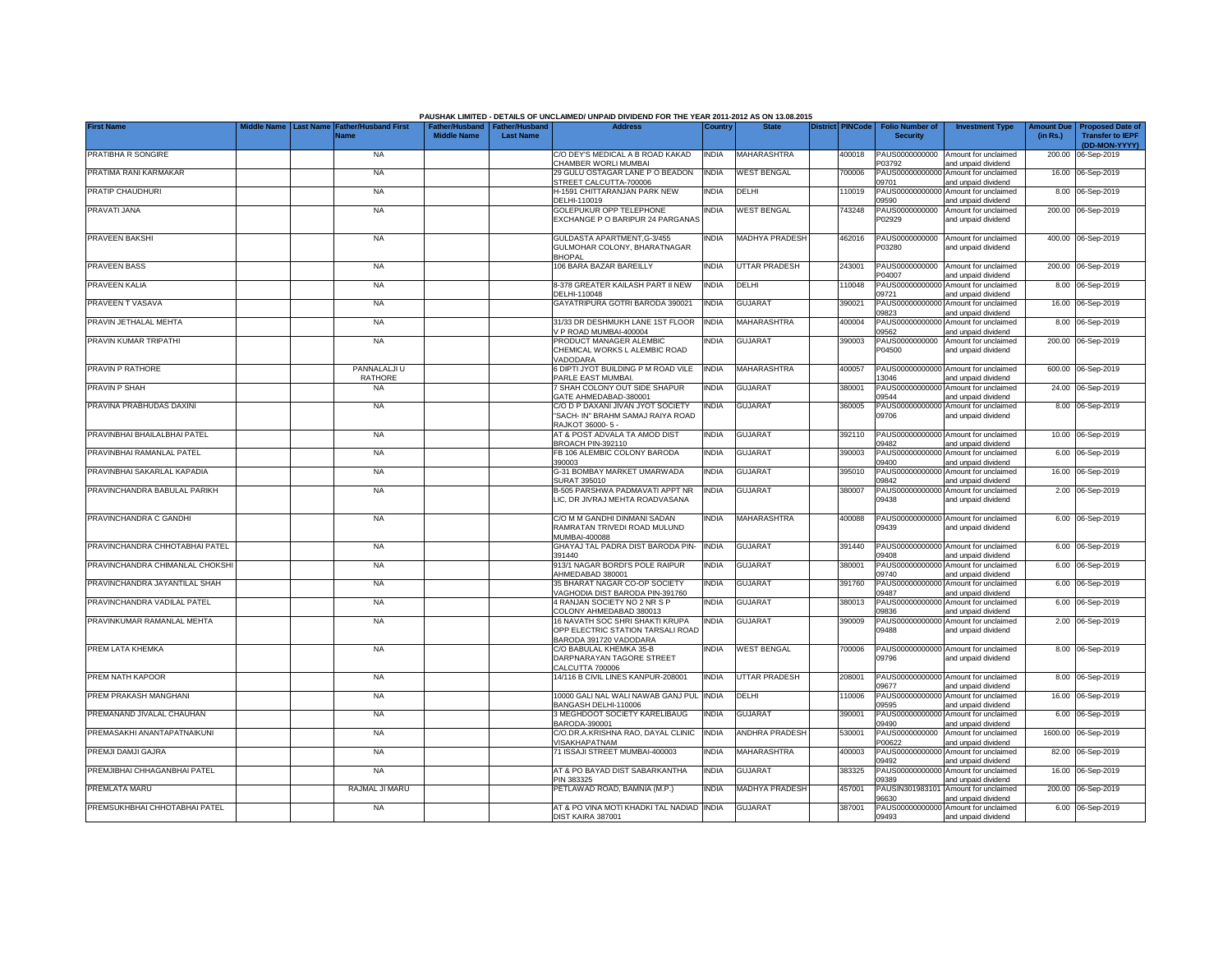|                                |                                     |                    |                                                     | PAUSHAK LIMITED - DETAILS OF UNCLAIMED/ UNPAID DIVIDEND FOR THE YEAR 2011-2012 AS ON 13.08.2015 |              |                       |                         |        |                                           |                                                             |                               |                                                    |
|--------------------------------|-------------------------------------|--------------------|-----------------------------------------------------|-------------------------------------------------------------------------------------------------|--------------|-----------------------|-------------------------|--------|-------------------------------------------|-------------------------------------------------------------|-------------------------------|----------------------------------------------------|
| <b>First Name</b>              | <b>Father/Husband First</b><br>Name | <b>Middle Name</b> | Father/Husband   Father/Husband<br><b>Last Name</b> | <b>Address</b>                                                                                  | Country      | <b>State</b>          | <b>District PINCode</b> |        | <b>Folio Number of</b><br><b>Security</b> | <b>Investment Type</b>                                      | <b>Amount Due</b><br>(in Rs.) | <b>Proposed Date of</b><br><b>Transfer to IEPF</b> |
| <b>PRITI JAIN</b>              | <b>NA</b>                           |                    |                                                     | 49- PREM PURI MUZAFFARNAGAR                                                                     | <b>INDIA</b> | <b>UTTAR PRADESH</b>  |                         | 251002 |                                           | PAUS00000000000 Amount for unclaimed                        |                               | (DD-MON-YYYY)<br>8.00 06-Sep-2019                  |
| PRITI RATILAL SHAH             | <b>NA</b>                           |                    |                                                     | 251002<br>II-B WEST VIEW 309 S V ROAD                                                           | <b>INDIA</b> | MAHARASHTRA           | 400054                  |        | 09615<br>PAUS0000000000                   | and unpaid dividend<br>Amount for unclaimed                 |                               | 18.00 06-Sep-2019                                  |
| PRIYAKANT MANILAL BHATT        | <b>NA</b>                           |                    |                                                     | SANTACRUZ (W) MUMBAI-400054<br>45 CHANDRALOK SOCIETY CADILA                                     | india        | <b>GUJARAT</b>        |                         | 382440 | 09668<br>PAUS0000000000                   | and unpaid dividend<br>Amount for unclaimed                 |                               | 8.00 06-Sep-2019                                   |
|                                |                                     |                    |                                                     | ROAD GHODASAR P O VATVA<br>AHMEDABAD-382440                                                     |              |                       |                         |        | 09543                                     | and unpaid dividend                                         |                               |                                                    |
| PROMOD RAKSHIT                 | <b>NA</b>                           |                    |                                                     | C/O S ROY UCO BANK GORUBANDHA<br>BRANCH PO MISSAMAIR 784506                                     | <b>INDIA</b> | ASSAM                 | 784506                  |        | PAUS0000000000<br>09787                   | Amount for unclaimed<br>and unpaid dividend                 |                               | 32.00 06-Sep-2019                                  |
| PULAK KUMAR BHOWMICK           | <b>NA</b>                           |                    |                                                     | 95 HARISHABHA ROAD PO<br>NONACHANDANPUKUR BARRACKPUR                                            | India        | <b>WEST BENGAL</b>    | 700122                  |        | PAUS0000000000<br>P02793                  | Amount for unclaimed<br>and unpaid dividend                 |                               | 200.00 06-Sep-2019                                 |
| PUNITA GIRISH SHAH             | <b>NA</b>                           |                    |                                                     | MALVI RANCHODDAS GIRISH N SHAH &<br>CO B/3 TRUPTI APTS B/H GUJARAT HIGH                         | <b>INDIA</b> | <b>GUJARAT</b>        | 380009                  |        | PAUS00000000000<br>09442                  | Amount for unclaimed<br>and unpaid dividend                 |                               | 82.00 06-Sep-2019                                  |
|                                |                                     |                    |                                                     | COURT NAVRANGPURA AHMEDABAD<br>380009                                                           |              |                       |                         |        |                                           |                                                             |                               |                                                    |
| PUNJABHAI PARASHOTAMDAS PATEL  | <b>NA</b>                           |                    |                                                     | AT POST HATHIPURA VIA SATHAMBA                                                                  | India        | <b>GUJARAT</b>        |                         | 383340 | PAUS00000000000                           | Amount for unclaimed                                        |                               | 2.00 06-Sep-2019                                   |
|                                |                                     |                    |                                                     | TAL BAYAD DIST SABARKANTHA 383340                                                               |              |                       |                         |        | 09497                                     | and unpaid dividend                                         |                               |                                                    |
| PURNANAND GOVINDJI DAMANIA     | <b>NA</b>                           |                    |                                                     | 47 C P TANK ROAD OLD SONAWALAL                                                                  | INDIA        | <b>MAHARASHTRA</b>    | 400004                  |        | PAUS00000000000                           | Amount for unclaimed                                        |                               | 8.00 06-Sep-2019                                   |
|                                |                                     |                    |                                                     | BLDG 1ST FLOOR ROOM NO 17 MUMBAI<br>400004                                                      |              |                       |                         |        | 09554                                     | and unpaid dividend                                         |                               |                                                    |
| PURNIMA MITTAL                 | <b>NA</b>                           |                    |                                                     | 1719 SECTOR 44-B RBI OFFICER'S                                                                  | INDIA        | <b>CHANDIGARH</b>     | 160047                  |        | PAUS00000000000                           | Amount for unclaimed                                        |                               | 8.00 06-Sep-2019                                   |
| PURSHOTTAM DASS CHACHAN        | <b>NA</b>                           |                    |                                                     | FLATS CHANDIGARH 160047<br>402, TAKSHASHILA APARTMENT                                           | India        | <b>GUJARAT</b>        | 395001                  |        | 09580<br>PAUS0000000000                   | and unpaid dividend<br>Amount for unclaimed                 |                               | 8.00 06-Sep-2019                                   |
| PURUSHOTHAM V BHIDE            | <b>NA</b>                           |                    |                                                     | BHATAR ROAD, SURAT-395001<br>25/5 PADMAREKHA SOCIETY KARVE                                      | india        | <b>MAHARASHTRA</b>    | 411052                  |        | 09639<br>PAUS0000000000                   | and unpaid dividend<br>Amount for unclaimed                 |                               | 200.00 06-Sep-2019                                 |
|                                |                                     |                    |                                                     | <b>NAGAR PUNE</b>                                                                               |              |                       |                         |        | P04035                                    | and unpaid dividend                                         |                               |                                                    |
| PURUSHOTTAM AMBALAL PATEL      | <b>NA</b>                           |                    |                                                     | SARDAR CHOWK SUNAV TAL PETLAD<br>DIST KAIRA 388470                                              | india        | <b>GUJARAT</b>        | 388470                  |        | PAUS0000000000<br>09499                   | Amount for unclaimed<br>and unpaid dividend                 |                               | 16.00 06-Sep-2019                                  |
| PURUSHOTTAM AMBALAL PATEL      | <b>NA</b>                           |                    |                                                     | SARDAR CHOWK SUNAV TAL PETLAD<br>DIST KAIRA 388470                                              | <b>INDIA</b> | <b>GUJARAT</b>        | 388470                  |        | PAUS00000000000<br>09500                  | Amount for unclaimed<br>and unpaid dividend                 |                               | 16.00 06-Sep-2019                                  |
| PURUSHOTTAM BAHADUR MATHUR     | <b>NA</b>                           |                    |                                                     | D-57/49 PLOT NO 3 MOLVI BAGH<br>VARANASI 221010                                                 | INDIA        | <b>UTTAR PRADESH</b>  | 221010                  |        | PAUS00000000000<br>09502                  | Amount for unclaimed<br>and unpaid dividend                 |                               | 66.00 06-Sep-2019                                  |
| PURUSHOTTAM J POLA             | <b>NA</b>                           |                    |                                                     | COMETAL INDUSTRIES 2/23 INDUSTRIAL INDIA                                                        |              | <b>GUJARAT</b>        | 390003                  |        | PAUS00000000000                           | Amount for unclaimed                                        |                               | 2.00 06-Sep-2019                                   |
| PURUSHOTTAM R WAIDYA           | <b>NA</b>                           |                    |                                                     | ESTATE BARODA-390003<br>1 MANGAL DHARA HSG SOC GANGA                                            | india        | MAHARASHTRA           | 422001                  |        | 09503<br>PAUS00000000000                  | and unpaid dividend<br>Amount for unclaimed                 |                               | 2.00 06-Sep-2019                                   |
| PURUSHOTTAM VALLAVDAS BHAVSAR  |                                     |                    |                                                     | WADI RAVIWAR PETH NASIK 422001<br>JANPAD SOCIETY NR P T COLLEGE                                 |              | <b>GUJARAT</b>        | 380007                  |        | 09381<br>PAUS0000000000                   | and unpaid dividend                                         |                               |                                                    |
|                                | <b>NA</b>                           |                    |                                                     | PALDI AHMEDABAD-380007                                                                          | <b>INDIA</b> |                       |                         |        | 09723                                     | Amount for unclaimed<br>and unpaid dividend                 |                               | 6.00 06-Sep-2019                                   |
| PUSHP LATA CHAUDHARY           | <b>NA</b>                           |                    |                                                     | C/O SH H R CHHABRA Q NO 74B<br>BA/BLOCK PA- NKHA RD RESIDENTIAL                                 | India        | DELHI                 | 110018                  |        | PAUS0000000000<br>09603                   | Amount for unclaimed<br>and unpaid dividend                 |                               | 8.00 06-Sep-2019                                   |
|                                |                                     |                    |                                                     | SCHEME JAIL ROAD NE- W DELHI<br>110018 -                                                        |              |                       |                         |        |                                           |                                                             |                               |                                                    |
| PUSHPA BAHADUR                 | <b>NA</b>                           |                    |                                                     | X-1 HUZ KHAS NEW DELHI 110016                                                                   | <b>INDIA</b> | DELHI                 | 110016                  |        | PAUS00000000000                           | Amount for unclaimed                                        |                               | 8.00 06-Sep-2019                                   |
| PUSHPA CHHABADA                | <b>NA</b>                           |                    |                                                     | 23 DROOPAD COLONY GANDHINAGAR                                                                   | <b>INDIA</b> | MAHARASHTRA           | 416119                  |        | 09734<br>PAUS0000000000                   | and unpaid dividend<br>Amount for unclaimed                 |                               | 200.00 06-Sep-2019                                 |
| PUSHPA DHIRENDRA PATEL         | <b>NA</b>                           |                    |                                                     | <b>KOLHAPUR M S</b><br>C/O SHRI MUKUNDRAV GHANEKAR NR                                           |              | <b>GUJARAT</b>        |                         |        | P04045<br>PAUS0000000000                  | and unpaid dividend                                         |                               |                                                    |
|                                |                                     |                    |                                                     | KHUSHALC- HAND CHARITY TRUST B/H                                                                | <b>INDIA</b> |                       | 390001                  |        | 09505                                     | Amount for unclaimed<br>and unpaid dividend                 |                               | 16.00 06-Sep-2019                                  |
|                                |                                     |                    |                                                     | MAHARANI SCH RAO- PURA BARODA<br>390001 -                                                       |              |                       |                         |        |                                           |                                                             |                               |                                                    |
| PUSHPA DUTTA CHOWDHURY         | <b>NA</b>                           |                    |                                                     | 38/1/2 RAMTONU BOSE LANE CALCUTTA-INDIA<br>700006                                               |              | <b>WEST BENGAL</b>    | 700006                  |        | 09573                                     | PAUS00000000000 Amount for unclaimed<br>and unpaid dividend |                               | 16.00 06-Sep-2019                                  |
| PUSHPA NARAYAN SAHASRABUDDHE   | <b>NA</b>                           |                    |                                                     | SHRIRAM BHAVAN PANCH ALI PAR<br>NAKA KALYAN-421301                                              | INDIA        | MAHARASHTRA           | 421301                  |        | PAUS00000000000<br>09667                  | Amount for unclaimed                                        |                               | 8.00 06-Sep-2019                                   |
| PUSHPA PRAVINCHANDRA MEHTA     | <b>NA</b>                           |                    |                                                     | C/O THE SWASTIK JANATA SAHAKARI                                                                 | <b>INDIA</b> | MAHARASHTRA           | 400002                  |        | PAUS0000000000                            | and unpaid dividend<br>Amount for unclaimed                 |                               | 8.00 06-Sep-2019                                   |
|                                |                                     |                    |                                                     | BANK LTD 502 KALBADEVI ROAD<br>MUMBAI-400002                                                    |              |                       |                         |        | 09655                                     | and unpaid dividend                                         |                               |                                                    |
| PUSHPA RAMANLAL SWAMINARAYAN   | <b>NA</b>                           |                    |                                                     | KESHAV JIVAN KALAVAD ROAD NR<br>SETUBANDH - SOC BEHIND MAHILA                                   | <b>INDIA</b> | <b>GUJARAT</b>        | 360001                  |        | PAUS0000000000                            | Amount for unclaimed                                        |                               | 24.00 06-Sep-2019                                  |
|                                |                                     |                    |                                                     | COLLEGE SAHAKAR NAGAR- ST-4                                                                     |              |                       |                         |        | 09727                                     | and unpaid dividend                                         |                               |                                                    |
| <b>PUSHPABAI</b>               | <b>NA</b>                           |                    |                                                     | RAJKOT-360001 -<br>15-1-503/B/13 1ST FLOOR OLD                                                  | INDIA        | <b>ANDHRA PRADESH</b> | 500012                  |        |                                           | PAUS00000000000 Amount for unclaimed                        |                               | 8.00 06-Sep-2019                                   |
|                                |                                     |                    |                                                     | FEELKHAYA HYDERABAD 500012                                                                      |              |                       |                         |        | 09767                                     | and unpaid dividend                                         |                               |                                                    |
| PUSHPABEN ARVINDBHAI RAJYAGURU | <b>NA</b>                           |                    |                                                     | 6 SAIBABA FLATS NARANPURA CHAR<br>RASTA ANKUR ROAD AHMEDABAD                                    | INDIA        | <b>GUJARAT</b>        | 380013                  |        | 09853                                     | PAUS00000000000 Amount for unclaimed<br>and unpaid dividend |                               | 166.00 06-Sep-2019                                 |
|                                |                                     |                    |                                                     | 380013                                                                                          |              |                       |                         |        |                                           |                                                             |                               |                                                    |
| PUSHPABEN KANUBHAI SHAH        | <b>NA</b>                           |                    |                                                     | I, GOVARDHAN APTS. 69,<br>SUVARNAPURI SOCIETY.CHIKUWADI                                         | india        | <b>GUJARAT</b>        |                         | 390005 | PAUS0000000000<br>09510                   | Amount for unclaimed<br>and unpaid dividend                 |                               | 12.00 06-Sep-2019                                  |
|                                |                                     |                    |                                                     | JETALPUR ROAD, VADODARA-390005                                                                  |              |                       |                         |        |                                           |                                                             |                               |                                                    |
| PUSHPABEN KANUBHAI SHAH        | <b>NA</b>                           |                    |                                                     | , GOVARDHAN APARTMENTS 69,<br>SUVARNAPURI SOCIETY, CHIKUWADI,                                   | india        | <b>GUJARAT</b>        | 390005                  |        | PAUS00000000000<br>09509                  | Amount for unclaimed<br>and unpaid dividend                 |                               | 66.00 06-Sep-2019                                  |
|                                |                                     |                    |                                                     | JETALPUR ROAD, VADODARA-390005                                                                  |              |                       |                         |        |                                           |                                                             |                               |                                                    |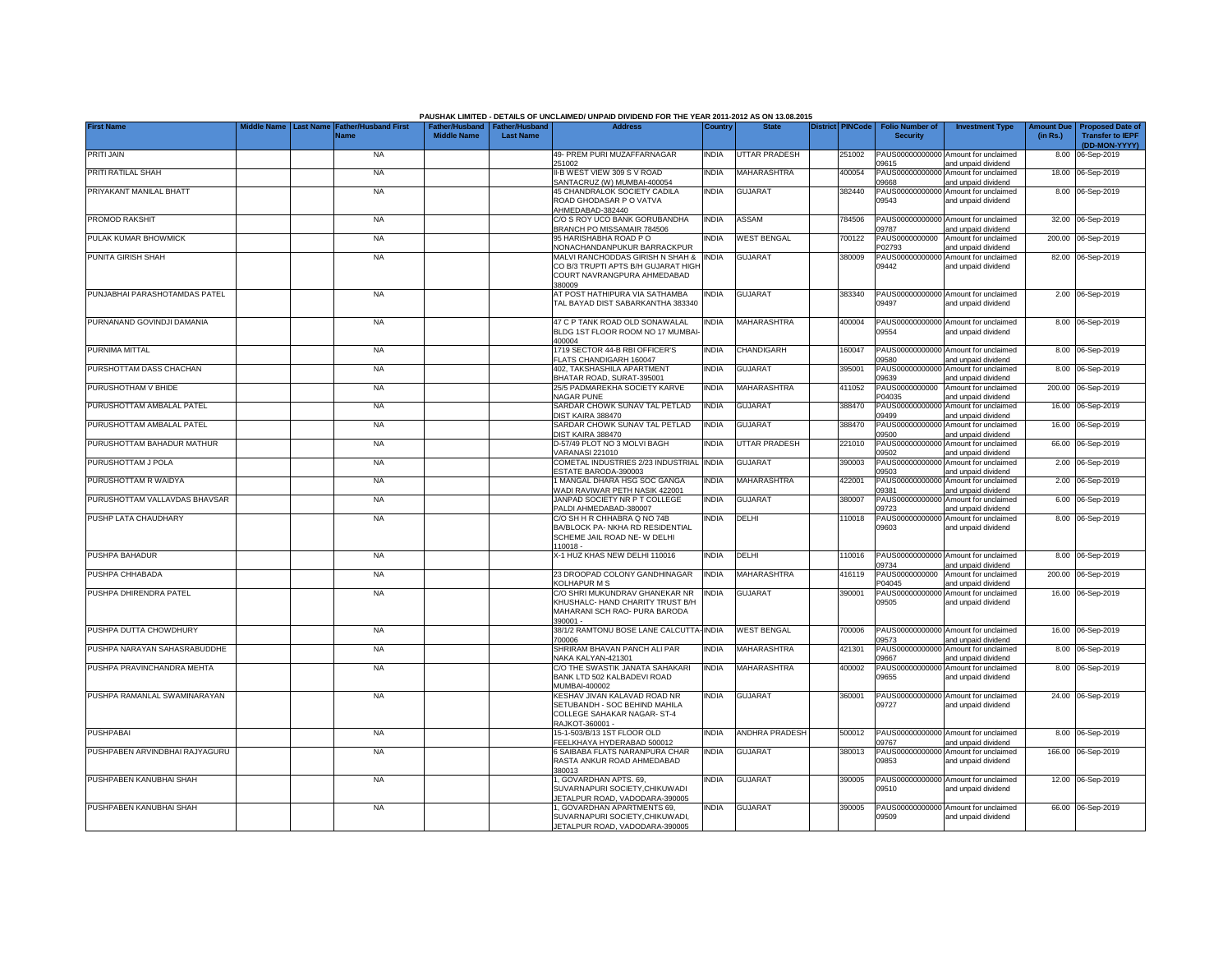|                                    |                                 | <b>Father/Husband First</b> |                    |                                                     | PAUSHAK LIMITED - DETAILS OF UNCLAIMED/ UNPAID DIVIDEND FOR THE YEAR 2011-2012 AS ON 13.08.2015 |              |                       | District PINCode |                                           |                                                             |                               |                                                                     |
|------------------------------------|---------------------------------|-----------------------------|--------------------|-----------------------------------------------------|-------------------------------------------------------------------------------------------------|--------------|-----------------------|------------------|-------------------------------------------|-------------------------------------------------------------|-------------------------------|---------------------------------------------------------------------|
| <b>First Name</b>                  | Middle Name<br><b>Last Name</b> | <b>Name</b>                 | <b>Middle Name</b> | Father/Husband   Father/Husband<br><b>Last Name</b> | <b>Address</b>                                                                                  | Country      | <b>State</b>          |                  | <b>Folio Number of</b><br><b>Security</b> | <b>Investment Type</b>                                      | <b>Amount Due</b><br>(in Rs.) | <b>Proposed Date of</b><br><b>Transfer to IEPF</b><br>(DD-MON-YYYY) |
| PUSHPABEN RAMBHAI KESHWALA         |                                 | <b>NA</b>                   |                    |                                                     | 32/377 RAGHUKUL APTS SOLA ROAD<br>NARANPURA AHMEDABAD 380013                                    | <b>INDIA</b> | <b>GUJARAT</b>        | 380013           | 09550                                     | PAUS00000000000 Amount for unclaimed<br>and unpaid dividend |                               | 16.00 06-Sep-2019                                                   |
| PUSHPALATA MADHAVRAO<br>KHANVILKAR |                                 | <b>NA</b>                   |                    |                                                     | C/O RELIABLE CARGO CARRIER OPP<br>PAWAGADH BUSSTAND BARODA-<br>390001                           | <b>INDIA</b> | <b>GUJARAT</b>        | 390001           | PAUS0000000000<br>09511                   | Amount for unclaimed<br>and unpaid dividend                 |                               | 32.00 06-Sep-2019                                                   |
| PUSHPAVATI BHANUPRASAD DESAI       |                                 | <b>NA</b>                   |                    |                                                     | 24 "SHRADDHA" PANKAJ SOCIETY RACE INDIA<br>COURSE CIRCLE BARODA-390007                          |              | <b>GUJARAT</b>        | 390007           | 09512                                     | PAUS00000000000 Amount for unclaimed<br>and unpaid dividend |                               | 2.00 06-Sep-2019                                                    |
| PYARELAL CHIMANLAL PRAJAPATI       |                                 | <b>NA</b>                   |                    |                                                     | KUVERJI DEVSHI CHAWL 2ND FL B S<br>ROAD OPP ZARAPKAR SHOW ROOM<br>DADAR W RLY MUMBAI 400028     | <b>INDIA</b> | <b>MAHARASHTRA</b>    | 400028           | 09666                                     | PAUS00000000000 Amount for unclaimed<br>and unpaid dividend |                               | 8.00 06-Sep-2019                                                    |
| R A GUPTA                          |                                 | <b>NA</b>                   |                    |                                                     | C/O TAYLOR INST CO (I) LTD 14<br>MATHURA ROAD FARIDABAD                                         | <b>INDIA</b> | <b>HARYANA</b>        | 121001           | PAUS00000000000<br>10436                  | Amount for unclaimed<br>and unpaid dividend                 |                               | 16.00 06-Sep-2019                                                   |
| R B LAL                            |                                 | <b>NA</b>                   |                    |                                                     | C/O UJJWAL LTD 4/18 ASAFALI ROAD<br>NEW DELHI 110001                                            | <b>INDIA</b> | DELHI                 | 110001           | PAUS00000000000<br>10110                  | Amount for unclaimed<br>and unpaid dividend                 |                               | 50.00 06-Sep-2019                                                   |
| R BALAKRISHNAN                     |                                 | <b>NA</b>                   |                    |                                                     | C 26. 5TH FLOOR EUCRESS<br>BUILDING, WADALA EAST MUMBAI                                         | <b>NDIA</b>  | <b>MAHARASHTRA</b>    | 400037           | PAUS0000000000<br>R05235                  | Amount for unclaimed<br>and unpaid dividend                 |                               | 200.00 06-Sep-2019                                                  |
| R CHANDRA SHEKAR                   |                                 | <b>NA</b>                   |                    |                                                     | 'AKSHAYA" 12/3 53RD STREET ASHOK<br><b>NAGAR CHENNAI</b>                                        | <b>INDIA</b> | TAMIL NADU            | 600083           | PAUS0000000000<br>R05209                  | Amount for unclaimed<br>and unpaid dividend                 |                               | 200.00 06-Sep-2019                                                  |
| R CHANDRAMOHAN                     |                                 | <b>NA</b>                   |                    |                                                     | PLOT NO. 50, SEETHAPATHY COLONY<br>WEST MARREDPALLY, SECUNDERABAD<br>500026                     | <b>INDIA</b> | <b>ANDHRA PRADESH</b> | 500026           | PAUS00000000000<br>10180                  | Amount for unclaimed<br>and unpaid dividend                 |                               | 8.00 06-Sep-2019                                                    |
| R DEVIKA                           |                                 | <b>NA</b>                   |                    |                                                     | 21 RAJAJI ROAD NUNGAMBAKKAM<br>CHENNAI-600034                                                   | <b>INDIA</b> | <b>TAMIL NADU</b>     | 600034           | PAUS00000000000<br>10107                  | Amount for unclaimed<br>and unpaid dividend                 |                               | 16.00 06-Sep-2019                                                   |
| R DURGA PARAMESWARAN               |                                 | <b>NA</b>                   |                    |                                                     | 127 NEHRU NAGAR TRICHUR 680006                                                                  | <b>INDIA</b> | <b>KERALA</b>         | 680006           | PAUS00000000000<br>10316                  | Amount for unclaimed<br>and unpaid dividend                 |                               | 8.00 06-Sep-2019                                                    |
| R GOWRILAKSHMI                     |                                 | <b>NA</b>                   |                    |                                                     | NO.21 189/F BAFNA ENCLAVE WEST<br>RAMALINGAM ROAD R S<br>PURAMCOIMBATORE                        | <b>INDIA</b> | <b>TAMIL NADU</b>     | 641002           | PAUS0000000000<br>R03059                  | Amount for unclaimed<br>and unpaid dividend                 |                               | 600.00 06-Sep-2019                                                  |
| R JANARDHANA                       |                                 | <b>NA</b>                   |                    |                                                     | 2933 EAST OF CHORD ROAD VIJAYA<br>NAGAR IIND STAGE BANGALORE                                    | <b>INDIA</b> | <b>KARNATAKA</b>      | 560040           | PAUS0000000000<br>R02537                  | Amount for unclaimed<br>and unpaid dividend                 |                               | 300.00 06-Sep-2019                                                  |
| R K AGRAWAL                        |                                 | <b>NA</b>                   |                    |                                                     | AB-846 SAROJINI NAGAR NEW DELHI-<br>110023                                                      | <b>INDIA</b> | DELHI                 | 110023           | PAUS00000000000<br>10323                  | Amount for unclaimed<br>and unpaid dividend                 |                               | 8.00 06-Sep-2019                                                    |
| R KALAIGNANAM                      |                                 | <b>NA</b>                   |                    |                                                     | 1/10 SRI SWATI CO-OP HSG SOCIETY<br>GOVANDI MUMBAI-400088                                       | <b>INDIA</b> | <b>MAHARASHTRA</b>    | 400088           | PAUS00000000000<br>10138                  | Amount for unclaimed<br>and unpaid dividend                 |                               | 8.00 06-Sep-2019                                                    |
| R KUMARI                           |                                 | <b>NA</b>                   |                    |                                                     | 511 A BLOCK RIVER DALE APTS 4TH<br>MAIN ROAD EXTN KOTTURPURAM<br>CHENNAI 600085                 | <b>INDIA</b> | <b>TAMIL NADU</b>     | 600085           | 10175                                     | PAUS00000000000 Amount for unclaimed<br>and unpaid dividend |                               | 16.00 06-Sep-2019                                                   |
| R MYLVAGANAN                       |                                 | <b>NA</b>                   |                    |                                                     | 21 RAJAJI ROAD NUNGAMBAKKAM<br>CHENNAI-600034                                                   | <b>INDIA</b> | <b>TAMIL NADU</b>     | 600034           | 10106                                     | PAUS00000000000 Amount for unclaimed<br>and unpaid dividend |                               | 16.00 06-Sep-2019                                                   |
| R N PARAMESWARAN                   |                                 | <b>NA</b>                   |                    |                                                     | C/O MEENAKSHI MEDICAL STORES<br>MARAR ROAD TRICHUR                                              | INDIA        | <b>KERALA</b>         | 680001           | PAUS0000000000<br>R04249                  | Amount for unclaimed<br>and unpaid dividend                 |                               | 200.00 06-Sep-2019                                                  |
| R N RANGACHAR                      |                                 | <b>NA</b>                   |                    |                                                     | NR 9 TANK ROAD COTTONPET<br>BANGALORE-560053                                                    | <b>INDIA</b> | KARNATAKA             | 560053           | PAUS00000000000<br>10365                  | Amount for unclaimed<br>and unpaid dividend                 |                               | 8.00 06-Sep-2019                                                    |
| R N SANKARA NARAYANAN              |                                 | <b>NA</b>                   |                    |                                                     | C/O MEENAKSHI MEDICAL STORES<br>MARAR ROAD TRICHUR                                              | <b>INDIA</b> | <b>KERALA</b>         | 680001           | PAUS0000000000<br>R04244                  | Amount for unclaimed<br>and unpaid dividend                 |                               | 200.00 06-Sep-2019                                                  |
| R N SUJATHA                        |                                 | <b>NA</b>                   |                    |                                                     | 44 NAGAPPA STREET SESHADRIPURAM INDIA<br><b>BANGALORE</b>                                       |              | KARNATAKA             | 560020           | PAUS0000000000<br>R05127                  | Amount for unclaimed<br>and unpaid dividend                 |                               | 200.00 06-Sep-2019                                                  |
| R NAGARAJAN                        |                                 | <b>NA</b>                   |                    |                                                     | C/O DARSHAK LTD NO 1 ARULANANDAM INDIA<br>MUDALI STREET SANTHOME CHENNAI<br>600004              |              | <b>TAMIL NADU</b>     | 600004           | 10121                                     | PAUS00000000000 Amount for unclaimed<br>and unpaid dividend |                               | 32.00 06-Sep-2019                                                   |
| R NAGARAJAN                        |                                 | <b>NA</b>                   |                    |                                                     | C/O DARSHAK LTD NO 1 ARULANANDAM INDIA<br>MUDALI STREET SANTHOME CHENNAI<br>600004              |              | <b>TAMIL NADU</b>     | 600004           | 10109                                     | PAUS00000000000 Amount for unclaimed<br>and unpaid dividend |                               | 32.00 06-Sep-2019                                                   |
| R NAGARAJAN                        |                                 | <b>NA</b>                   |                    |                                                     | C/O DARSHAK LIMITED NO 1<br>ARULANANDAM MUDALI STREET<br>SANTHOME CHENNAI 600004                | <b>NDIA</b>  | <b>TAMIL NADU</b>     | 600004           | 10120                                     | PAUS00000000000 Amount for unclaimed<br>and unpaid dividend |                               | 52.00 06-Sep-2019                                                   |
| R PADMINI                          |                                 | <b>NA</b>                   |                    |                                                     | 1 ARULAMAMDA MUDALI ST SANTHOME INDIA<br>CHENNAI                                                |              | <b>TAMIL NADU</b>     | 600004           | PAUS0000000000<br>R03454                  | Amount for unclaimed<br>and unpaid dividend                 |                               | 600.00 06-Sep-2019                                                  |
| R PALANIAMMAL                      |                                 | <b>NA</b>                   |                    |                                                     | 28 IVTH STREET VEDATHALANGADU<br>KARUVAMPALAYAM TIRUPUR                                         | <b>INDIA</b> | <b>TAMIL NADU</b>     | 641604           | 10170                                     | PAUS00000000000 Amount for unclaimed<br>and unpaid dividend |                               | 8.00 06-Sep-2019                                                    |
| R RAJAMURTHY                       |                                 | <b>NA</b>                   |                    |                                                     | NO.1950,1ST FLOOR 2ND MAIN MAGADI<br>ROAD & CHORD ROAD EXTN VIJAYA<br>NAGARBANGALORE            | <b>INDIA</b> | KARNATAKA             | 560040           | 10363                                     | PAUS00000000000 Amount for unclaimed<br>and unpaid dividend |                               | 16.00 06-Sep-2019                                                   |
| <b>R RAMESH</b>                    |                                 | <b>NA</b>                   |                    |                                                     | E-211, Raheja Residency 3rd Block, 7th Main<br>Koramangala                                      | <b>INDIA</b> | KARNATAKA             | 560034           | PAUS0000000000<br>R04198                  | Amount for unclaimed<br>and unpaid dividend                 |                               | 200.00 06-Sep-2019                                                  |
| R S KALYANPUR                      |                                 | <b>NA</b>                   |                    |                                                     | 24B ANANDASHRAM BLDG 13TH CROSS<br>RD X MAIN RD MALLESWARAM<br>BANGALORE-560003                 | <b>INDIA</b> | KARNATAKA             | 560003           | PAUS00000000000<br>10101                  | Amount for unclaimed<br>and unpaid dividend                 |                               | 16.00 06-Sep-2019                                                   |
| R S MANOHAR                        |                                 | <b>NA</b>                   |                    |                                                     | NO 9 TANK ROAD COTTONPET<br>BANGALORE-560053                                                    | <b>INDIA</b> | KARNATAKA             | 560053           | 10366                                     | PAUS00000000000 Amount for unclaimed<br>and unpaid dividend |                               | 8.00 06-Sep-2019                                                    |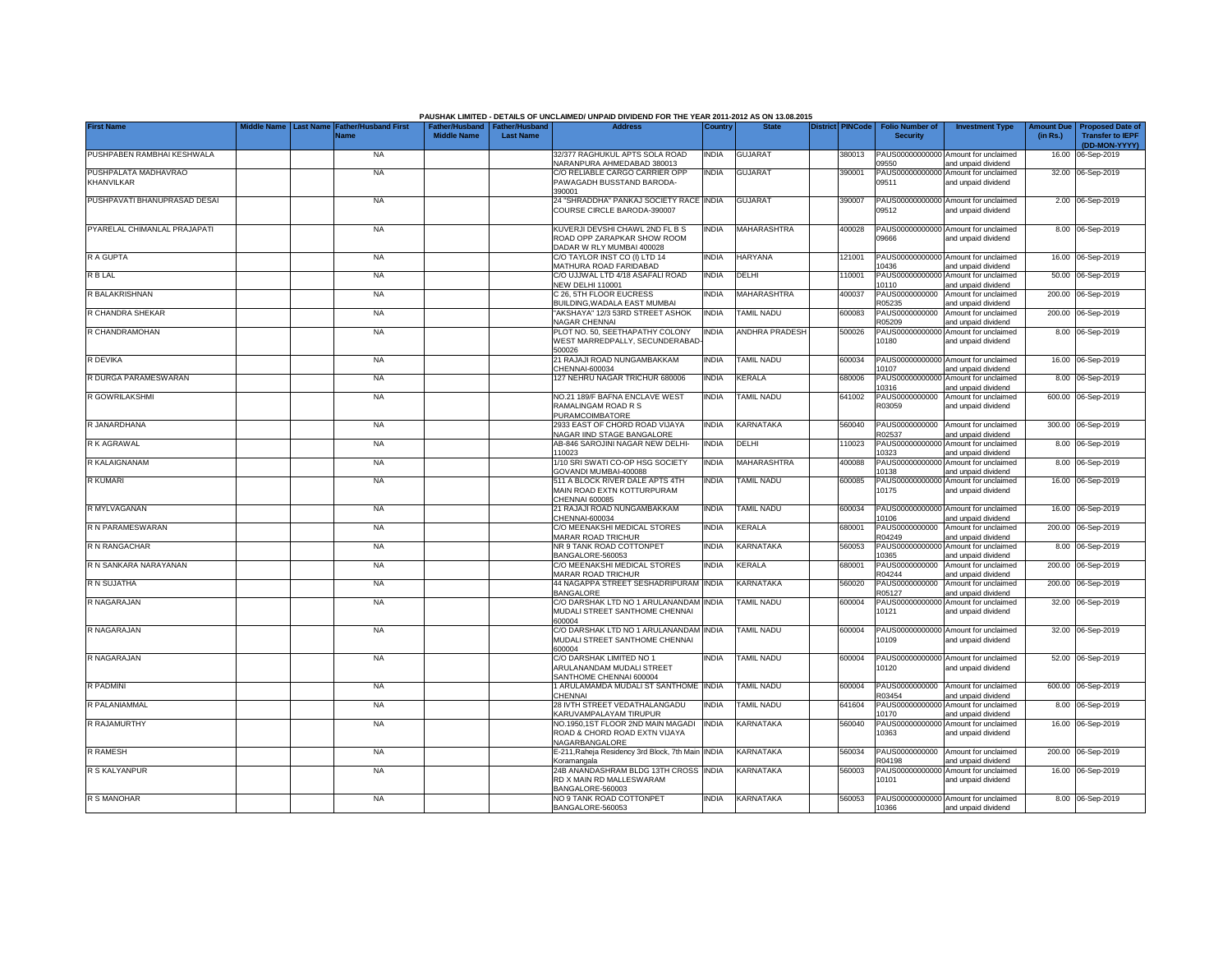|                                                  | Middle Name |                  |                                            |                                                       |                  | PAUSHAK LIMITED - DETAILS OF UNCLAIMED/ UNPAID DIVIDEND FOR THE YEAR 2011-2012 AS ON 13.08.2015<br><b>Address</b>                                |              | <b>State</b>               | <b>District PINCode</b> |                                           |                                                             |                               |                                                    |
|--------------------------------------------------|-------------|------------------|--------------------------------------------|-------------------------------------------------------|------------------|--------------------------------------------------------------------------------------------------------------------------------------------------|--------------|----------------------------|-------------------------|-------------------------------------------|-------------------------------------------------------------|-------------------------------|----------------------------------------------------|
| <b>First Name</b>                                |             | <b>Last Name</b> | <b>Father/Husband First</b><br><b>Name</b> | Father/Husband   Father/Husband<br><b>Middle Name</b> | <b>Last Name</b> |                                                                                                                                                  | Country      |                            |                         | <b>Folio Number of</b><br><b>Security</b> | <b>Investment Type</b>                                      | <b>Amount Due</b><br>(in Rs.) | <b>Proposed Date of</b><br><b>Transfer to IEPF</b> |
|                                                  |             |                  |                                            |                                                       |                  |                                                                                                                                                  |              |                            |                         |                                           |                                                             |                               | (DD-MON-YYYY)                                      |
| <b>R SAMBAMURTHY</b>                             |             |                  | <b>NA</b>                                  |                                                       |                  | BLOCK T FLAT NO 16 S M NAGAR HSG<br>ESTATE P O SARKARPOOL DIST 24 PGS<br>SOUTH                                                                   | INDIA        | <b>WEST BENGAL</b>         | 700143                  | 10550                                     | PAUS00000000000 Amount for unclaimed<br>and unpaid dividend |                               | 8.00 06-Sep-2019                                   |
| R SARADA                                         |             |                  | <b>NA</b>                                  |                                                       |                  | 218, PALLADAM ROAD, VEERAPANDI<br>POST TIRUPAR 641605                                                                                            | <b>INDIA</b> | <b>TAMIL NADU</b>          | 641605                  | 10169                                     | PAUS00000000000 Amount for unclaimed<br>and unpaid dividend |                               | 8.00 06-Sep-2019                                   |
| R SARASWATHI                                     |             |                  | <b>NA</b>                                  |                                                       |                  | 50/5, SECOND MAIN ROAD<br>GANDHINAGAR ADYAR                                                                                                      | INDIA        | <b>TAMIL NADU</b>          | 600020                  | PAUS0000000000<br>R03455                  | Amount for unclaimed<br>and unpaid dividend                 |                               | 400.00 06-Sep-2019                                 |
| R SITARAMAN                                      |             |                  | NA                                         |                                                       |                  | 42 NEW STREET KARUR 639001<br>TAMILNADU                                                                                                          | INDIA        | <b>TAMIL NADU</b>          | 639001                  | PAUS00000000000<br>10507                  | Amount for unclaimed<br>and unpaid dividend                 |                               | 32.00 06-Sep-2019                                  |
| <b>R SRIDHAR</b>                                 |             |                  | <b>NA</b>                                  |                                                       |                  | 5-6-511/11 SARASWATI NAGAR<br><b>SARASWATI NAGAR</b>                                                                                             | <b>INDIA</b> | ANDHRA PRADESH             | 503003                  | PAUSIN302324104<br>66073                  | Amount for unclaimed<br>and unpaid dividend                 |                               | 300.00 06-Sep-2019                                 |
| R SUBRAMANYAM                                    |             |                  | <b>NA</b>                                  |                                                       |                  | 45/26 B-2 ASHOK NAGAR KURNOOL<br>518005                                                                                                          | <b>INDIA</b> | ANDHRA PRADESH             | 518005                  | PAUS0000000000<br>10005                   | Amount for unclaimed<br>and unpaid dividend                 |                               | 16.00 06-Sep-2019                                  |
| R V NAGARKAR                                     |             |                  | <b>NA</b>                                  |                                                       |                  | SURVEY NO 35, BLDG NO 65/181<br>DUTTAWADI AKURDI PUNE 411035                                                                                     | <b>INDIA</b> | <b>MAHARASHTRA</b>         | 411035                  | PAUS0000000000<br>10462                   | Amount for unclaimed<br>and unpaid dividend                 |                               | 6.00 06-Sep-2019                                   |
| R VAIDYANATHAN                                   |             |                  | <b>NA</b>                                  |                                                       |                  | C/o.S.Ramanam No.5/1229, Bank of Baroda<br>Colony Settnpatti Nagar, Madipakkam                                                                   | <b>INDIA</b> | <b>TAMIL NADU</b>          | 600091                  | PAUS0000000000<br>R05212                  | Amount for unclaimed<br>and unpaid dividend                 |                               | 200.00 06-Sep-2019                                 |
| R VIJAYARANGHAVAN                                |             |                  | <b>NA</b>                                  |                                                       |                  | C/O M/S DARSHAK LTD 62/236<br>CHIDAMBARA RAO ST FORT KURNOOL-<br>518001                                                                          | INDIA        | <b>ANDHRA PRADESH</b>      | 518001                  | 10006                                     | PAUS00000000000 Amount for unclaimed<br>and unpaid dividend |                               | 16.00 06-Sep-2019                                  |
| RACHNA RIKHYE                                    |             |                  | <b>NA</b>                                  |                                                       |                  | C/O GANDOTRA ANCHAL MUSEUM HILL<br>ROAD SIMLA 171004                                                                                             | <b>INDIA</b> | <b>HIMACHAL</b><br>PRADESH | 171004                  | 10415                                     | PAUS00000000000 Amount for unclaimed<br>and unpaid dividend |                               | 32.00 06-Sep-2019                                  |
| RACHNA RIKHYE                                    |             |                  | <b>NA</b>                                  |                                                       |                  | C/O GANDOTRA ANCHAL MUSEUM HILL<br>ROAD SIMLA 171004                                                                                             | <b>INDIA</b> | HIMACHAL<br>PRADESH        | 171004                  | 10375                                     | PAUS00000000000 Amount for unclaimed<br>and unpaid dividend |                               | 8.00 06-Sep-2019                                   |
| RADHA KISHAN KHANNA                              |             |                  | <b>NA</b>                                  |                                                       |                  | BA 293/1 TAGORE GARDEN NEW DELHI<br>110027                                                                                                       | <b>INDIA</b> | DELHI                      | 110027                  | 10377                                     | PAUS00000000000 Amount for unclaimed<br>and unpaid dividend |                               | 8.00 06-Sep-2019                                   |
| RADHA KRISHNA PERUMALLA                          |             |                  | <b>NA</b>                                  |                                                       |                  | STENO CONSTRUCTION EQUIPMENT<br>ZONE RASHT- RIYA ISPAT NIGAM LTD<br>VISAKHAPATNAM STEE- LPJT<br>BALACHERUVU SITE OFFICE<br>VISAKHAPAT-NAM-530026 | India        | ANDHRA PRADESH             | 530026                  | 10313                                     | PAUS00000000000 Amount for unclaimed<br>and unpaid dividend |                               | 8.00 06-Sep-2019                                   |
| RADHA MOHAN VERMA                                |             |                  | <b>NA</b>                                  |                                                       |                  | FLAT NO-23. INDERPRASTA APTT.<br>PATPARGANJ NEW DELHI                                                                                            | <b>INDIA</b> | DELHI                      | 110092                  | 10225                                     | PAUS00000000000 Amount for unclaimed<br>and unpaid dividend |                               | 24.00 06-Sep-2019                                  |
| RADHABAI FATNANI                                 |             |                  | <b>NA</b>                                  |                                                       |                  | 6/11 RAMAKRISHNA SOCIETY N S RD-9 J<br>V P D SCHEME JUHU MUMBAI 400049                                                                           | <b>INDIA</b> | MAHARASHTRA                | 400049                  | 10475                                     | PAUS00000000000 Amount for unclaimed<br>and unpaid dividend |                               | 66.00 06-Sep-2019                                  |
| RADHAKRISHNA RAMVALLABH DAGE M<br>B <sub>B</sub> |             |                  | <b>NA</b>                                  |                                                       |                  | MARUM OSMANABAD DIST.                                                                                                                            | <b>INDIA</b> | <b>MAHARASHTRA</b>         | 413501                  | PAUS0000000000<br>R00925                  | Amount for unclaimed<br>and unpaid dividend                 |                               | 200.00 06-Sep-2019                                 |
| RADHAKRISHNAN M B                                |             |                  | <b>NA</b>                                  |                                                       |                  | 38/485, KRIPA' PULLEPPADY COCHIN                                                                                                                 | india        | KERALA                     | 682035                  | PAUS0000000000<br>R02006                  | Amount for unclaimed<br>and unpaid dividend                 | 200.00                        | 06-Sep-2019                                        |
| RADHAKRISHNAN M B                                |             |                  | <b>NA</b>                                  |                                                       |                  | 38/1485 KRIPA PULLEPPADY COCHIN<br>682035                                                                                                        | INDIA        | <b>KERALA</b>              | 682035                  | PAUS0000000000<br>10488                   | Amount for unclaimed<br>and unpaid dividend                 | 32.00                         | 06-Sep-2019                                        |
| RADHE SHIAM GUPTA                                |             |                  | <b>NA</b>                                  |                                                       |                  | D-290 PRASHANT VIHAR PO ROHINI<br>DELHI 110085                                                                                                   | INDIA        | DELHI                      | 110085                  | PAUS0000000000<br>10222                   | Amount for unclaimed<br>and unpaid dividend                 | 8.00                          | 06-Sep-2019                                        |
| RADHIKA SESHAN                                   |             |                  | NA                                         |                                                       |                  | 3/5 THE SAFIRE 11TH AVENUE ASHOK<br>NAGAR CHENNAI 600083                                                                                         | <b>INDIA</b> | TAMIL NADU                 | 600083                  | PAUS0000000000<br>10372                   | Amount for unclaimed<br>and unpaid dividend                 |                               | 16.00 06-Sep-2019                                  |
| RADHIKA SOLASA                                   |             |                  | <b>NA</b>                                  |                                                       |                  | 12-151 KOTHAPET CHIRALA A P                                                                                                                      | INDIA        | <b>ANDHRA PRADESH</b>      | 523157                  | PAUS0000000000<br>R04750                  | Amount for unclaimed<br>and unpaid dividend                 |                               | 200.00 06-Sep-2019                                 |
| RAGHAVENDRA K DESAI                              |             |                  | <b>NA</b>                                  |                                                       |                  | NO 73 TRIVIKRAM TEMPLE LANE<br>GODBOLE MALA BIJAPUR                                                                                              | INDIA        | KARNATAKA                  | 586101                  | PAUS0000000000<br>R02492                  | Amount for unclaimed<br>and unpaid dividend                 |                               | 200.00 06-Sep-2019                                 |
| RAGHAVENDRA KRISHNAMOHAN RAO                     |             |                  | NA                                         |                                                       |                  | C/O THE SWASTIK JANATA SAHAKARI<br>BANK LTD 502 KALBADEVI ROAD<br>MUMBAI-400002                                                                  | <b>INDIA</b> | MAHARASHTRA                | 400002                  | PAUS00000000000<br>10292                  | Amount for unclaimed<br>and unpaid dividend                 |                               | 8.00 06-Sep-2019                                   |
| RAGHAVENDRA PRASANNA T                           |             |                  | <b>NA</b>                                  |                                                       |                  | 41 NALA ROAD B/H SHREE TALNES<br>CANTONMENT BANGALORE                                                                                            | india        | KARNATAKA                  | 560042                  | PAUS0000000000<br>R05060                  | Amount for unclaimed<br>and unpaid dividend                 |                               | 600.00 06-Sep-2019                                 |
| RAGHAVENDRA RANGARAO KULKARNI                    |             |                  | <b>NA</b>                                  |                                                       |                  | FLAT NO.1, BUILDING NO.4A, TAPOVAN<br>CO.OP HOUSING SOCIETY, WARJE.<br>PUNE.                                                                     | <b>INDIA</b> | MAHARASHTRA                | 411029                  | PAUS0000000000<br>R00631                  | Amount for unclaimed<br>and unpaid dividend                 |                               | 800.00 06-Sep-2019                                 |
| RAGHAVJI JIVRAJ MEHTA                            |             |                  | <b>NA</b>                                  |                                                       |                  | KUVERJI DEVSHI CHAWL 2ND FL B S<br>ROAD OP- P ZARAPKAR SHOW ROOM<br>DADAR W RLY MUMBAI- - 400028 -                                               | INDIA        | MAHARASHTRA                | 400028                  | 10299                                     | PAUS00000000000 Amount for unclaimed<br>and unpaid dividend |                               | 8.00 06-Sep-2019                                   |
| RAGHAVJI MOHANBHAI ADROJA                        |             |                  | <b>NA</b>                                  |                                                       |                  | SATYAM" OPP HANUMAN'S TEMPLE<br>JOGASAR ROAD DHRANGADHRA 363310                                                                                  | INDIA        | <b>GUJARAT</b>             | 363310                  | 09942                                     | PAUS00000000000 Amount for unclaimed<br>and unpaid dividend |                               | 2.00 06-Sep-2019                                   |
| RAGHU NATH PRASAD                                |             |                  | <b>NA</b>                                  |                                                       |                  | C/O SHAKTI PROVISION STORE I-4/5<br>MAIN BAZAR LAXMI NAGAR DELHI-<br>110092                                                                      | <b>INDIA</b> | DELHI                      | 110092                  | 10349                                     | PAUS00000000000 Amount for unclaimed<br>and unpaid dividend |                               | 8.00 06-Sep-2019                                   |
| RAGHUVIR SINGH A MAKHIJA                         |             |                  | <b>NA</b>                                  |                                                       |                  | 3 SHRI GURU RAM DAS SOCIETY<br>BAPUNAGAR AHMEDABAD 380024                                                                                        | INDIA        | <b>GUJARAT</b>             | 380024                  | 10497                                     | PAUS00000000000 Amount for unclaimed<br>and unpaid dividend |                               | 8.00 06-Sep-2019                                   |
| RAGHUVIRSINGH A MAKHIJA                          |             |                  | <b>NA</b>                                  |                                                       |                  | 3 SHRI GURURAMDAS SOCIETY<br>BAPUNAGAR AHMEDABAD 380024                                                                                          | <b>INDIA</b> | <b>GUJARAT</b>             | 380024                  | 10473                                     | PAUS00000000000 Amount for unclaimed<br>and unpaid dividend |                               | 32.00 06-Sep-2019                                  |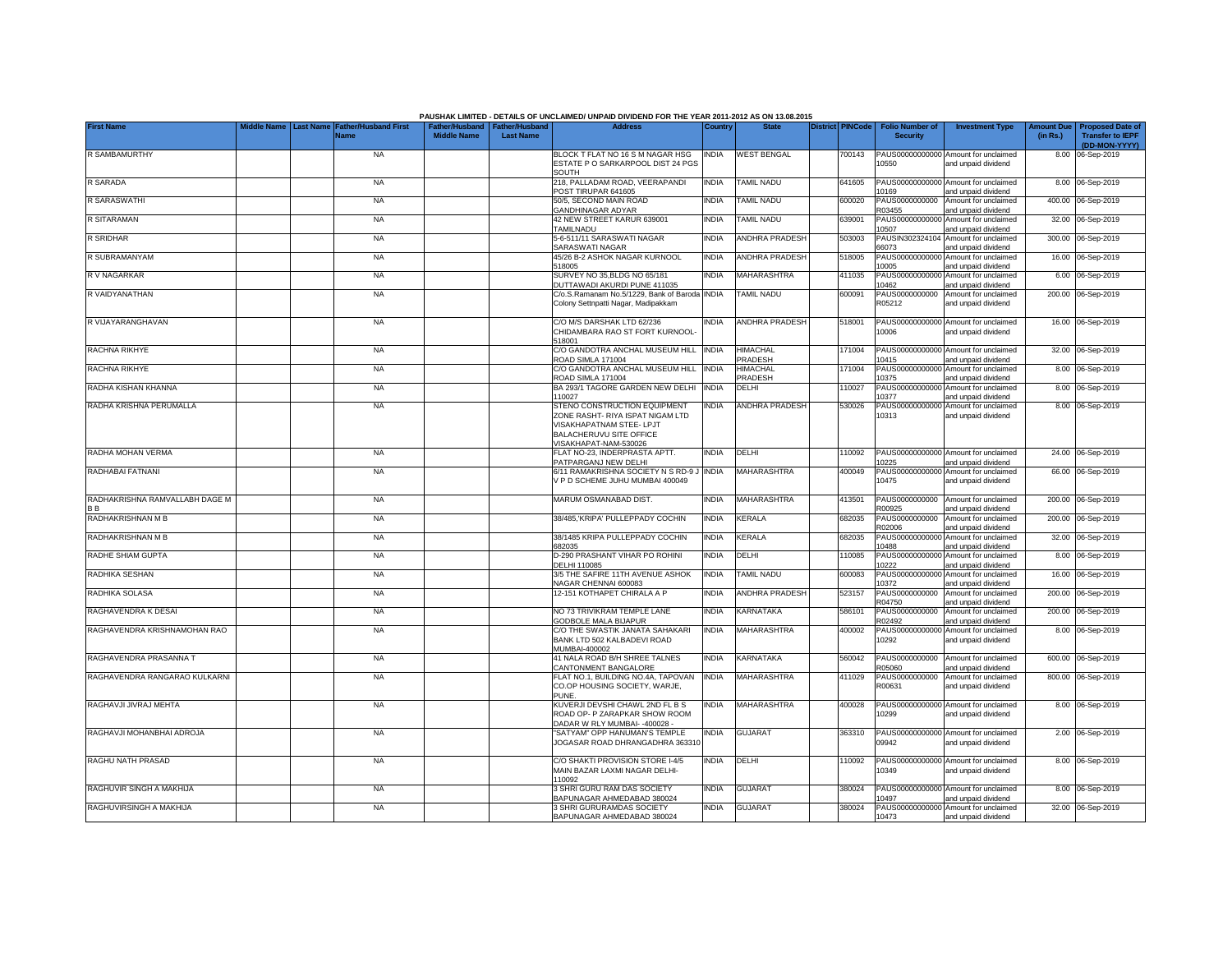|                                             |           |                             |                                                       |                  | PAUSHAK LIMITED - DETAILS OF UNCLAIMED/ UNPAID DIVIDEND FOR THE YEAR 2011-2012 AS ON 13.08.2015      |              |                      |                         |                                           |                                                             |                               |                                                    |
|---------------------------------------------|-----------|-----------------------------|-------------------------------------------------------|------------------|------------------------------------------------------------------------------------------------------|--------------|----------------------|-------------------------|-------------------------------------------|-------------------------------------------------------------|-------------------------------|----------------------------------------------------|
| <b>First Name</b>                           | Last Name | ather/Husband First<br>Name | Father/Husband   Father/Husband<br><b>Middle Name</b> | <b>Last Name</b> |                                                                                                      | Country      | <b>State</b>         | <b>District PINCode</b> | <b>Folio Number of</b><br><b>Security</b> | <b>Investment Type</b>                                      | <b>Amount Due</b><br>(in Rs.) | <b>Proposed Date of</b><br><b>Transfer to IEPF</b> |
|                                             |           |                             |                                                       |                  |                                                                                                      |              |                      |                         |                                           |                                                             |                               | (DD-MON-YYYY)                                      |
| RAGUNATHARADDI HANAMARADDI<br><b>IRADDI</b> |           | <b>NA</b>                   |                                                       |                  | AT & PO TIRLAPURE TAL NAVALGUNDA INDIA<br>DIST DHARWAR KARNATAK 582208                               |              | KARNATAKA            | 582208                  | 10103                                     | PAUS00000000000 Amount for unclaimed<br>and unpaid dividend |                               | 16.00 06-Sep-2019                                  |
| RAHMAN MASTAN SHERIFI                       |           | <b>NA</b>                   |                                                       |                  | E-18 SECTOR 21 JALVAYU VIHAR NOIDA<br>201301 U P                                                     | <b>INDIA</b> | UTTAR PRADESH        | 201301                  | PAUS0000000000<br>10364                   | Amount for unclaimed<br>and unpaid dividend                 |                               | 8.00 06-Sep-2019                                   |
| RAHUL NANUBHAI AMIN                         |           | <b>NA</b>                   |                                                       |                  | C/O SHRI N B AMIN AMALTAS FARM<br>NURSERY- BHAYLI RAIPURA VILLAGE<br>RD BHAYLI 39141-0 DIST BARODA - | INDIA        | <b>GUJARAT</b>       | 391410                  | PAUS00000000000<br>10403                  | Amount for unclaimed<br>and unpaid dividend                 |                               | 2.00 06-Sep-2019                                   |
| RAIBEN K PRAJAPATI                          |           | <b>NA</b>                   |                                                       |                  | FB/61, ALEMBIC COLONY, ALEMBIC<br>ROAD, VADODARA-390003                                              | <b>INDIA</b> | <b>GUJARAT</b>       | 390003                  | 10577                                     | PAUS00000000000 Amount for unclaimed<br>and unpaid dividend |                               | 16.00 06-Sep-2019                                  |
| RAICHAND ODHAVJI DOSHI                      |           | <b>NA</b>                   |                                                       |                  | C/O THE SWASTIK JANATA SAHAKARI<br>BANK LTD 502 KALBADEVI ROAD<br>MUMBAI-400002                      | <b>INDIA</b> | MAHARASHTRA          | 400002                  | 10291                                     | PAUS00000000000 Amount for unclaimed<br>and unpaid dividend |                               | 8.00 06-Sep-2019                                   |
| RAIJIBHAI SULTANBHAI ODD                    |           | <b>NA</b>                   |                                                       |                  | ODD FALIA NEAR KACHHIA POLE POST<br>CHHANI PIN-391740                                                | <b>INDIA</b> | <b>GUJARAT</b>       | 391740                  | 10008                                     | PAUS00000000000 Amount for unclaimed<br>and unpaid dividend |                               | 2.00 06-Sep-2019                                   |
| RAJ KARNANI                                 |           | <b>NA</b>                   |                                                       |                  | CD-17C RAJOURI GARDEN G-8 AREA<br>NEAR H N DEPOT NEW DELHI-110064                                    | india        | DELHI                | 110064                  | PAUS0000000000<br>10231                   | Amount for unclaimed<br>and unpaid dividend                 |                               | 24.00 06-Sep-2019                                  |
| RAJ KISHORE MEHRA                           |           | <b>NA</b>                   |                                                       |                  | 24 HARTINGS ROAD ALLAHABAD-211001                                                                    | <b>INDIA</b> | <b>UTTAR PRADESH</b> | 211001                  | PAUS00000000000<br>10009                  | Amount for unclaimed<br>and unpaid dividend                 |                               | 16.00 06-Sep-2019                                  |
| RAJ KUMAR                                   |           | <b>NA</b>                   |                                                       |                  | C/O BHAGWAN DAS GUPTA & CO 4<br>DELHI STOCK EXCHANGE BULD ASAF<br>ALI ROAD NEW DELHI-110002          | INDIA        | DELHI                | 110002                  | 10321                                     | PAUS00000000000 Amount for unclaimed<br>and unpaid dividend |                               | 8.00 06-Sep-2019                                   |
| RAJ KUMAR SADDI                             |           | <b>NA</b>                   |                                                       |                  | C/O ALEMBIC CHEMICALS WORKS CO<br>LTD 110 JAWAHARLAL NEHRU MARG<br>AMBALA CANTT                      | india        | <b>HARYANA</b>       | 133001                  | PAUS0000000000<br>R03414                  | Amount for unclaimed<br>and unpaid dividend                 |                               | 200.00 06-Sep-2019                                 |
| RAJ KUMARI CHATURVEDI                       |           | <b>NA</b>                   |                                                       |                  | 5/13 ROOP NAGAR DELHI-110007                                                                         | INDIA        | DELHI                | 110007                  | 10354                                     | PAUS00000000000 Amount for unclaimed<br>and unpaid dividend |                               | 8.00 06-Sep-2019                                   |
| <b>RAJ RANI</b>                             |           | <b>NA</b>                   |                                                       |                  | XV-8315 GALI NO 4 MULTANI DHANDA<br>PAHAR GANJ NEW DELHI-110055                                      | <b>INDIA</b> | DELHI                | 110055                  | 10348                                     | PAUS00000000000 Amount for unclaimed<br>and unpaid dividend |                               | 8.00 06-Sep-2019                                   |
| RAJ SEHGAL                                  |           | <b>NA</b>                   |                                                       |                  | GP-37 PITAMPURA DELHI-110034                                                                         | <b>INDIA</b> | <b>DELHI</b>         | 110034                  | 10176                                     | PAUS00000000000 Amount for unclaimed<br>and unpaid dividend |                               | 20.00 06-Sep-2019                                  |
| <b>RAJA RAM RASTOGI</b>                     |           | <b>NA</b>                   |                                                       |                  | 35 HAVE LOCK ROAD LUCKNOW                                                                            | <b>INDIA</b> | UTTAR PRADESH        | 226001                  | PAUS0000000000<br>R03366                  | Amount for unclaimed<br>and unpaid dividend                 |                               | 4000.00 06-Sep-2019                                |
| RAJAGOPALAN RAGHAVENDRA<br><b>SUNDARAM</b>  |           | <b>NA</b>                   |                                                       |                  | NO.64, RAJAMANGAL VILLA IST STREET<br>NEW FAIRLANDS SALEM                                            | <b>INDIA</b> | TAMIL NADU           | 636016                  | PAUS0000000000<br>R00632                  | Amount for unclaimed<br>and unpaid dividend                 |                               | 200.00 06-Sep-2019                                 |
| RAJAGOPALAN VENKATARAMAN                    |           | <b>NA</b>                   |                                                       |                  | 65/14 MURALI ANAND FLATS ALAMELU<br>MANGAPURAM MYLAPORE                                              | INDIA        | <b>TAMIL NADU</b>    | 600004                  | PAUS0000000000<br>R04221                  | Amount for unclaimed<br>and unpaid dividend                 |                               | 200.00 06-Sep-2019                                 |
| RAJAM VAIDYANATHAN                          |           | <b>NA</b>                   |                                                       |                  | FLAT NO 3 SPRING FIELDS 25 FIRST<br>CROSS - STREET KASTURBA NAGAR<br>ADAYAR CHENNAI 60-0020 -        | INDIA        | TAMIL NADU           | 600020                  | 10272                                     | PAUS00000000000 Amount for unclaimed<br>and unpaid dividend |                               | 8.00 06-Sep-2019                                   |
| RAJAN BATRA                                 |           | <b>NA</b>                   |                                                       |                  | C-19 KIRTI NAGAR NEW DELHI-110015                                                                    | <b>INDIA</b> | DELHI                | 110015                  | 10391                                     | PAUS00000000000 Amount for unclaimed<br>and unpaid dividend |                               | 8.00 06-Sep-2019                                   |
| RAJAN GUPTA                                 |           | <b>NA</b>                   |                                                       |                  | H NO 27 WEST AZAD NAGAR DELHI<br>110051                                                              | INDIA        | DELHI                | 10051                   | PAUS0000000000<br>10517                   | Amount for unclaimed<br>and unpaid dividend                 |                               | 8.00 06-Sep-2019                                   |
| RAJANI SHANKARRAO JOGLEKAR                  |           | <b>NA</b>                   |                                                       |                  | 8 URMILA SOC 15TH ROAD NORTH<br>AVENUE SANTACRUZ WEST MUMBAI-<br>400051                              | INDIA        | <b>MAHARASHTRA</b>   | 400051                  | PAUS00000000000<br>10340                  | Amount for unclaimed<br>and unpaid dividend                 |                               | 8.00 06-Sep-2019                                   |
| RAJANIKANT HARILAL JANI                     |           | <b>NA</b>                   |                                                       |                  | 14 'SHAKUNTAL PARK' MANJALPUR<br>NAKA BARODA-390004                                                  | <b>INDIA</b> | <b>GUJARAT</b>       | 390004                  | 10011                                     | PAUS00000000000 Amount for unclaimed<br>and unpaid dividend |                               | 10.00 06-Sep-2019                                  |
| RAJANIKANT RAMANLAL DESAI                   |           | <b>NA</b>                   |                                                       |                  | 14 GIRIKUNJ RIDDHI SIDDHI NAGAR<br>AJWA ROAD VADODARA 390019                                         | INDIA        | <b>GUJARAT</b>       | 390019                  | PAUS00000000000<br>09954                  | Amount for unclaimed<br>and unpaid dividend                 |                               | 10.00 06-Sep-2019                                  |
| RAJENDRA ATMARAM MODI                       |           | <b>NA</b>                   |                                                       |                  | CHOKSHY D R & CO OPP GHANCHI'S<br>POLE MANEKCHOWK AHMEDABAD<br>380001                                | INDIA        | <b>GUJARAT</b>       | 380001                  | PAUS00000000000<br>10545                  | Amount for unclaimed<br>and unpaid dividend                 |                               | 2.00 06-Sep-2019                                   |
| RAJENDRA KRISHNA DAS                        |           | <b>NA</b>                   |                                                       |                  | 355/16 JOKHAN BAGH JHANSI 284001                                                                     | INDIA        | <b>UTTAR PRADESH</b> | 284001                  | PAUS00000000000<br>10111                  | Amount for unclaimed<br>and unpaid dividend                 |                               | 32.00 06-Sep-2019                                  |
| RAJENDRA MADHAV BARHATE                     |           | <b>NA</b>                   |                                                       |                  | N-9 L-172/1 CIDCO SHIVAJI NAGAR<br>AURANGABAD (M H)                                                  | INDIA        | MAHARASHTRA          | 431003                  | PAUS0000000000<br>R04923                  | Amount for unclaimed<br>and unpaid dividend                 |                               | 300.00 06-Sep-2019                                 |
| RAJENDRA MAGANLAL KAMDAR                    |           | <b>NA</b>                   |                                                       |                  | DHANVANTRI COMPLEX, FIRST FLOOR,<br>BLOCK NO.5, MILL PARA MAIN RD,<br>RAJKOT-360002                  | INDIA        | <b>GUJARAT</b>       | 360002                  | 10012                                     | PAUS00000000000 Amount for unclaimed<br>and unpaid dividend |                               | 16.00 06-Sep-2019                                  |
| RAJENDRA MANOHAR GADGIL                     |           | <b>NA</b>                   |                                                       |                  | A/4/304, HARIDHAM FLATS MANJALPUR<br>AHMEDABAD                                                       | <b>INDIA</b> | <b>GUJARAT</b>       | 380001                  | PAUS00000000000<br>09960                  | Amount for unclaimed<br>and unpaid dividend                 |                               | 2.00 06-Sep-2019                                   |
| RAJENDRA P SONGIRE                          |           | <b>NA</b>                   |                                                       |                  | C/O DEY'S MEDICAL A B ROAD KAKAD<br>CHAMBER WORLI MUMBAI                                             | india        | MAHARASHTRA          | 400018                  | PAUS0000000000<br>R03788                  | Amount for unclaimed<br>and unpaid dividend                 |                               | 200.00 06-Sep-2019                                 |
| RAJENDRA PANDYA                             |           | <b>NA</b>                   |                                                       |                  | 9 SHILPA SOCIETY OPP ATITHIGRUH<br>ALBAUG VADODARA 390004                                            | <b>INDIA</b> | <b>GUJARAT</b>       | 390004                  | 10529                                     | PAUS00000000000 Amount for unclaimed<br>and unpaid dividend |                               | 16.00 06-Sep-2019                                  |
| RAJENDRA PRABHULAL DESAI                    |           | <b>NA</b>                   |                                                       |                  | 17 NEHRUNAGAR S M ROAD<br>AHMEDABAD-380015                                                           | INDIA        | <b>GUJARAT</b>       | 380015                  | 09968                                     | PAUS00000000000 Amount for unclaimed<br>and unpaid dividend |                               | 20.00 06-Sep-2019                                  |
| RAJENDRA R SHAH                             |           | <b>NA</b>                   |                                                       |                  | C/O RAKESH STORE 978 M G ROAD<br>BHAVNAGAR-364001                                                    | <b>INDIA</b> | <b>GUJARAT</b>       | 364001                  | 10123                                     | PAUS00000000000 Amount for unclaimed<br>and unpaid dividend |                               | 8.00 06-Sep-2019                                   |
| RAJENDRA RAMCHAND MIRCHANDANI               |           | <b>NA</b>                   |                                                       |                  | BHANUKUNJ ADANIYA BRIDGE BARODA-<br>390006                                                           | <b>INDIA</b> | <b>GUJARAT</b>       | 390006                  | 09969                                     | PAUS00000000000 Amount for unclaimed<br>and unpaid dividend |                               | 2.00 06-Sep-2019                                   |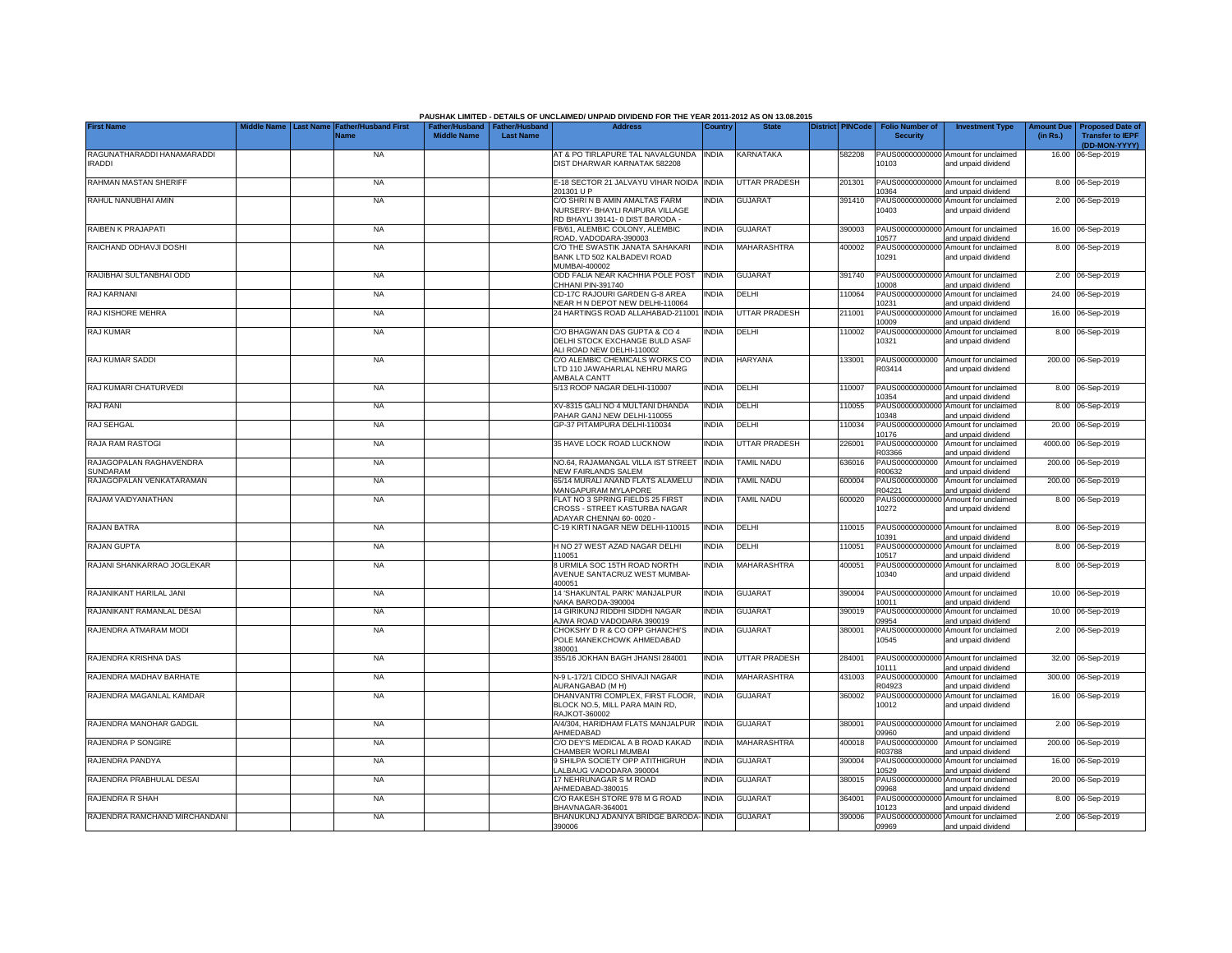|                                               | Middle Name      |                                            |                                                       |                  | PAUSHAK LIMITED - DETAILS OF UNCLAIMED/ UNPAID DIVIDEND FOR THE YEAR 2011-2012 AS ON 13.08.2015<br><b>Address</b>    |              |                    | <b>District PINCode</b> |                                           |                                                             |                               |                                                                     |
|-----------------------------------------------|------------------|--------------------------------------------|-------------------------------------------------------|------------------|----------------------------------------------------------------------------------------------------------------------|--------------|--------------------|-------------------------|-------------------------------------------|-------------------------------------------------------------|-------------------------------|---------------------------------------------------------------------|
| <b>First Name</b>                             | <b>Last Name</b> | <b>Father/Husband First</b><br><b>Name</b> | Father/Husband   Father/Husband<br><b>Middle Name</b> | <b>Last Name</b> |                                                                                                                      | Country      | <b>State</b>       |                         | <b>Folio Number of</b><br><b>Security</b> | <b>Investment Type</b>                                      | <b>Amount Due</b><br>(in Rs.) | <b>Proposed Date of</b><br><b>Transfer to IEPF</b><br>(DD-MON-YYYY) |
| RAJENDRA SINGH LODHA                          |                  | <b>NA</b>                                  |                                                       |                  | 8 NATIONAL TOWER 13 LOUDON<br>STREET CALCUTTA-700017                                                                 | <b>INDIA</b> | <b>WEST BENGAL</b> | 700017                  | 09907                                     | PAUS00000000000 Amount for unclaimed<br>and unpaid dividend |                               | 2.00 06-Sep-2019                                                    |
| RAJENDRA SREENATH PRASAD                      |                  | <b>NA</b>                                  |                                                       |                  | M/4 79 ONGC FLATS CHITTARANJAN<br>NAGAR VIDYA VIHAR (EAST) MUMBAI-<br>400077                                         | INDIA        | <b>MAHARASHTRA</b> | 400077                  | 10286                                     | PAUS00000000000 Amount for unclaimed<br>and unpaid dividend |                               | 8.00 06-Sep-2019                                                    |
| RAJENDRABABU PRATAPRAI DESAI                  |                  | <b>NA</b>                                  |                                                       |                  | KACHHOLI GANDEVI VIA AMALSAD DIST<br>BULSAR PIN-396360                                                               | <b>INDIA</b> | <b>GUJARAT</b>     | 396360                  | 10013                                     | PAUS00000000000 Amount for unclaimed<br>and unpaid dividend |                               | 16.00 06-Sep-2019                                                   |
| RAJENDRABHAI DADUBHAI PATEL                   |                  | <b>NA</b>                                  |                                                       |                  | ANNAPURNA SHAREPURA PETLAD-<br>388450                                                                                | INDIA        | <b>GUJARAT</b>     | 388450                  | PAUS00000000000<br>10014                  | Amount for unclaimed<br>and unpaid dividend                 |                               | 6.00 06-Sep-2019                                                    |
| RAJENDRAKUMAR HARMANBHAI PATEL                |                  | <b>NA</b>                                  |                                                       |                  | 9A GANDHINAGAR SOCIETY<br>MANINAGAR AHMEDABAD-380008                                                                 | <b>INDIA</b> | GUJARAT            | 380008                  | PAUS00000000000<br>09970                  | Amount for unclaimed<br>and unpaid dividend                 |                               | 6.00 06-Sep-2019                                                    |
| RAJENDRAKUMAR KANTILAL SONI                   |                  | <b>NA</b>                                  |                                                       |                  | PAINTERNI KHADKI SONIWAD GODHRA<br>PANCHAMAHALS 389001                                                               | <b>INDIA</b> | <b>GUJARAT</b>     | 389001                  | PAUS0000000000<br>10416                   | Amount for unclaimed<br>and unpaid dividend                 |                               | 2.00 06-Sep-2019                                                    |
| RAJENDRAKUMAR SATYADEV PATEL                  |                  | <b>NA</b>                                  |                                                       |                  | AMHEDABAD'S KHADKI SAMARKHA DIST<br><b>KAIRA PIN-388360</b>                                                          | <b>INDIA</b> | <b>GUJARAT</b>     | 388360                  | PAUS0000000000<br>10016                   | Amount for unclaimed<br>and unpaid dividend                 |                               | 6.00 06-Sep-2019                                                    |
| RAJENDRAKUVARBA LAXMANSINHJI<br><b>SOLANK</b> |                  | <b>NA</b>                                  |                                                       |                  | AT POST SATHAMBA TAL BAYAD DIST<br>SABARKANTHA 383340                                                                | <b>INDIA</b> | GUJARAT            | 383340                  | PAUS0000000000<br>10017                   | Amount for unclaimed<br>and unpaid dividend                 |                               | 2.00 06-Sep-2019                                                    |
| RAJENDRANATH MATHUR                           |                  | <b>NA</b>                                  |                                                       |                  | PROFESSOR & HEAD INSTITUTE OF<br>OPHTHALMO- LOGY 2 PROFESSOR'S<br>FLATS CIVIL HOSPITAL- ASARWA<br>AHMEDABAD-380016 - | <b>INDIA</b> | <b>GUJARAT</b>     | 380016                  | PAUS0000000000<br>10018                   | Amount for unclaimed<br>and unpaid dividend                 |                               | 16.00 06-Sep-2019                                                   |
| RAJENDRAPRASAD JAGDISHBHAI<br>PATEL           |                  | <b>NA</b>                                  |                                                       |                  | DAJI NIVAS AT & PO SOKHADA DIST<br>BARODA PIN-391240                                                                 | <b>INDIA</b> | <b>GUJARAT</b>     | 391240                  | 10019                                     | PAUS00000000000 Amount for unclaimed<br>and unpaid dividend |                               | 2.00 06-Sep-2019                                                    |
| RAJENDRASINGH A MAKHIJA                       |                  | <b>NA</b>                                  |                                                       |                  | 3 SHRI GURURAMDAS SOCIETY<br>BAPUNAGAR AHMEDABAD 380024                                                              | India        | <b>GUJARAT</b>     | 380024                  | 10474                                     | PAUS00000000000 Amount for unclaimed<br>and unpaid dividend |                               | 16.00 06-Sep-2019                                                   |
| RAJESH CHANDER VAID                           |                  | <b>NA</b>                                  |                                                       |                  | 881 HIG-2 HOUSING BOARD COLONY<br>SECTOR-29 FARIDABAD (HARYANA)                                                      | <b>INDIA</b> | DELHI              | 110022                  | 10116                                     | PAUS00000000000 Amount for unclaimed<br>and unpaid dividend |                               | 16.00 06-Sep-2019                                                   |
| RAJESH D THAKKAR                              |                  | <b>NA</b>                                  |                                                       |                  | A/3/72 GOYAL INTERCITY B/H. DRIVE IN<br>CINEMA OPP: PRAJAPATI HOSTEL,<br>MEMNAGAR, AHMEDABAD 380001-380001           | <b>INDIA</b> | <b>GUJARAT</b>     | 380001                  | 10573                                     | PAUS00000000000 Amount for unclaimed<br>and unpaid dividend |                               | 16.00 06-Sep-2019                                                   |
| RAJESH DAYALJIBHAI POOJARA                    |                  | <b>NA</b>                                  |                                                       |                  | SECTOR NO 19 BLOCK NO 276/1<br>GANDHINAGAR-382019                                                                    | <b>INDIA</b> | <b>GUJARAT</b>     | 382019                  | 10358                                     | PAUS00000000000 Amount for unclaimed<br>and unpaid dividend |                               | 8.00 06-Sep-2019                                                    |
| RAJESH G KAGALI                               |                  | <b>NA</b>                                  |                                                       |                  | NO.16/21 . LALBAGH FORT ROAD<br>BASAVANAGUDI BANGALORE                                                               | <b>INDIA</b> | <b>KARNATAKA</b>   | 560004                  | PAUS0000000000<br>R02604                  | Amount for unclaimed<br>and unpaid dividend                 |                               | 200.00 06-Sep-2019                                                  |
| RAJESH KUMAR MALIK                            |                  | <b>NA</b>                                  |                                                       |                  | 10232 AZAD MARKET LIBRARY ROAD<br>DELHI-110006                                                                       | <b>INDIA</b> | DELHI              | 110006                  | PAUS0000000000<br>10213                   | Amount for unclaimed<br>and unpaid dividend                 |                               | 8.00 06-Sep-2019                                                    |
| RAJESH PAUL                                   |                  | LATE RAM CHANDRA<br>PAUL                   |                                                       |                  | SOUDUGANJ PO-JIAGANJ DIST-<br><b>MURSHIDABAD</b>                                                                     | <b>INDIA</b> | <b>WEST BENGAL</b> | 742123                  | PAUSIN30026310<br>37675                   | Amount for unclaimed<br>and unpaid dividend                 | 200.00                        | 06-Sep-2019                                                         |
| <b>RAJESH TRIVEDI</b>                         |                  | <b>NA</b>                                  |                                                       |                  | 12 KETTY TERRACE 7 SLEATER ROAD<br>TARDEO MUMBAI                                                                     | india        | <b>MAHARASHTRA</b> | 400007                  | PAUS0000000000<br>R03660                  | Amount for unclaimed<br>and unpaid dividend                 | 200.00                        | 06-Sep-2019                                                         |
| RAJESH UMARSHI PALAN                          |                  | <b>NA</b>                                  |                                                       |                  | C/O THE SWASTIK JANATA SAHAKARI<br>BANK LTD 502 KALBADEVI ROAD<br>MUMBAI-400002                                      | INDIA        | <b>MAHARASHTRA</b> | 400002                  | PAUS0000000000<br>10290                   | Amount for unclaimed<br>and unpaid dividend                 |                               | 8.00 06-Sep-2019                                                    |
| RAJESHKUMAR MANGALBHAI PATEL                  |                  | <b>NA</b>                                  |                                                       |                  | HARIKRIPA NIVAS CHHANI BARODA PIN-<br>391740                                                                         | <b>INDIA</b> | <b>GUJARAT</b>     | 391740                  | 10021                                     | PAUS00000000000 Amount for unclaimed<br>and unpaid dividend |                               | 6.00 06-Sep-2019                                                    |
| RAJESHWARI DEVI GOEL                          |                  | <b>NA</b>                                  |                                                       |                  | 142 SATHAMANGALAM HOUSING UNIT<br>MADURAI-625020                                                                     | INDIA        | TAMIL NADU         | 625020                  | PAUS00000000000<br>10172                  | Amount for unclaimed<br>and unpaid dividend                 |                               | 16.00 06-Sep-2019                                                   |
| RAJESWARI KUNDU                               |                  | <b>NA</b>                                  |                                                       |                  | 8 9 10/2 SASHI BHUSAN SARKAR LANE<br>SALKIA HOWRAH-711106                                                            | INDIA        | <b>WEST BENGAL</b> | 711106                  | 10270                                     | PAUS00000000000 Amount for unclaimed<br>and unpaid dividend |                               | 8.00 06-Sep-2019                                                    |
| RAJINDER KAUR GHATEHORDE                      |                  | <b>NA</b>                                  |                                                       |                  | 9 DIGNITY PLOT 134 NR BON BON OFF J<br>P ROAD 4 BUNGLOW ANDHERI WEST<br><b>MUMBAI 400058</b>                         | <b>INDIA</b> | <b>MAHARASHTRA</b> | 400058                  | PAUS0000000000<br>10134                   | Amount for unclaimed<br>and unpaid dividend                 |                               | 8.00 06-Sep-2019                                                    |
| RAJINDER KUMAR NISCHAL                        |                  | <b>NA</b>                                  |                                                       |                  | B/5 PRABHAT APPARTMENT PLOT NO<br>162/A DEVLI NEW DELHI 110062                                                       | <b>INDIA</b> | DELHI              | 10062                   | 10400                                     | PAUS00000000000 Amount for unclaimed<br>and unpaid dividend |                               | 124.00 06-Sep-2019                                                  |
| RAJINDER NANDA                                |                  | <b>NA</b>                                  |                                                       |                  | 1 MIDDLESEX ROAD MHOW 453441 (MP)                                                                                    | <b>INDIA</b> | MADHYA PRADESH     | 453441                  | PAUS0000000000<br>10427                   | Amount for unclaimed<br>and unpaid dividend                 |                               | 32.00 06-Sep-2019                                                   |
| RAJINDER PAUL SAWHNEY                         |                  | <b>NA</b>                                  |                                                       |                  | 803 CHHOTA BAZAR KASHMERE GATE<br>DELHI-110006                                                                       | <b>INDIA</b> | DELHI              | 110006                  | PAUS00000000000<br>10236                  | Amount for unclaimed<br>and unpaid dividend                 |                               | 8.00 06-Sep-2019                                                    |
| RAJINDER PERSHAD GUPTA                        |                  | <b>NA</b>                                  |                                                       |                  | PROP M/S PREM FLOUR MILLS J 5/101 F<br>NEHRU MARKET RAJORI GARDEN NEW<br>DELHI-110027                                | <b>INDIA</b> | DELHI              | 110027                  | PAUS00000000000<br>10215                  | Amount for unclaimed<br>and unpaid dividend                 |                               | 8.00 06-Sep-2019                                                    |
| RAJIV BHARDWAJ                                |                  | <b>NA</b>                                  |                                                       |                  | A-9/4 VASANT VIHAR NEW DELHI-110057                                                                                  | <b>INDIA</b> | DELHI              | 10057                   | 10326                                     | PAUS00000000000 Amount for unclaimed<br>and unpaid dividend |                               | 24.00 06-Sep-2019                                                   |
| RAJIV KUMAR                                   |                  | <b>NA</b>                                  |                                                       |                  | E-879 SARASWATI VIHAR DELHI 110034                                                                                   | <b>INDIA</b> | DELHI              | 110034                  | 10202                                     | PAUS00000000000 Amount for unclaimed<br>and unpaid dividend |                               | 8.00 06-Sep-2019                                                    |
| RAJIV KUMAR CHHABRA                           |                  | <b>NA</b>                                  |                                                       |                  | B-99 GREATER KAILASH I NEW DELHI-<br>110048                                                                          | India        | DELHI              | 110048                  | 10237                                     | PAUS00000000000 Amount for unclaimed<br>and unpaid dividend |                               | 20.00 06-Sep-2019                                                   |
| RAJIV KUMAR CHHABRA                           |                  | <b>NA</b>                                  |                                                       |                  | B-99 GREATER KAILASH-I NEW DELHI<br>110048                                                                           | INDIA        | DELHI              | 110048                  | 10518                                     | PAUS00000000000 Amount for unclaimed<br>and unpaid dividend |                               | 8.00 06-Sep-2019                                                    |
| RAJIV KUMAR CHHABRA                           |                  | <b>NA</b>                                  |                                                       |                  | B-99 GREATER KAILASH-I NEW DELHI<br>110048                                                                           | <b>INDIA</b> | <b>DELHI</b>       | 110048                  | 10430                                     | PAUS00000000000 Amount for unclaimed<br>and unpaid dividend |                               | 20.00 06-Sep-2019                                                   |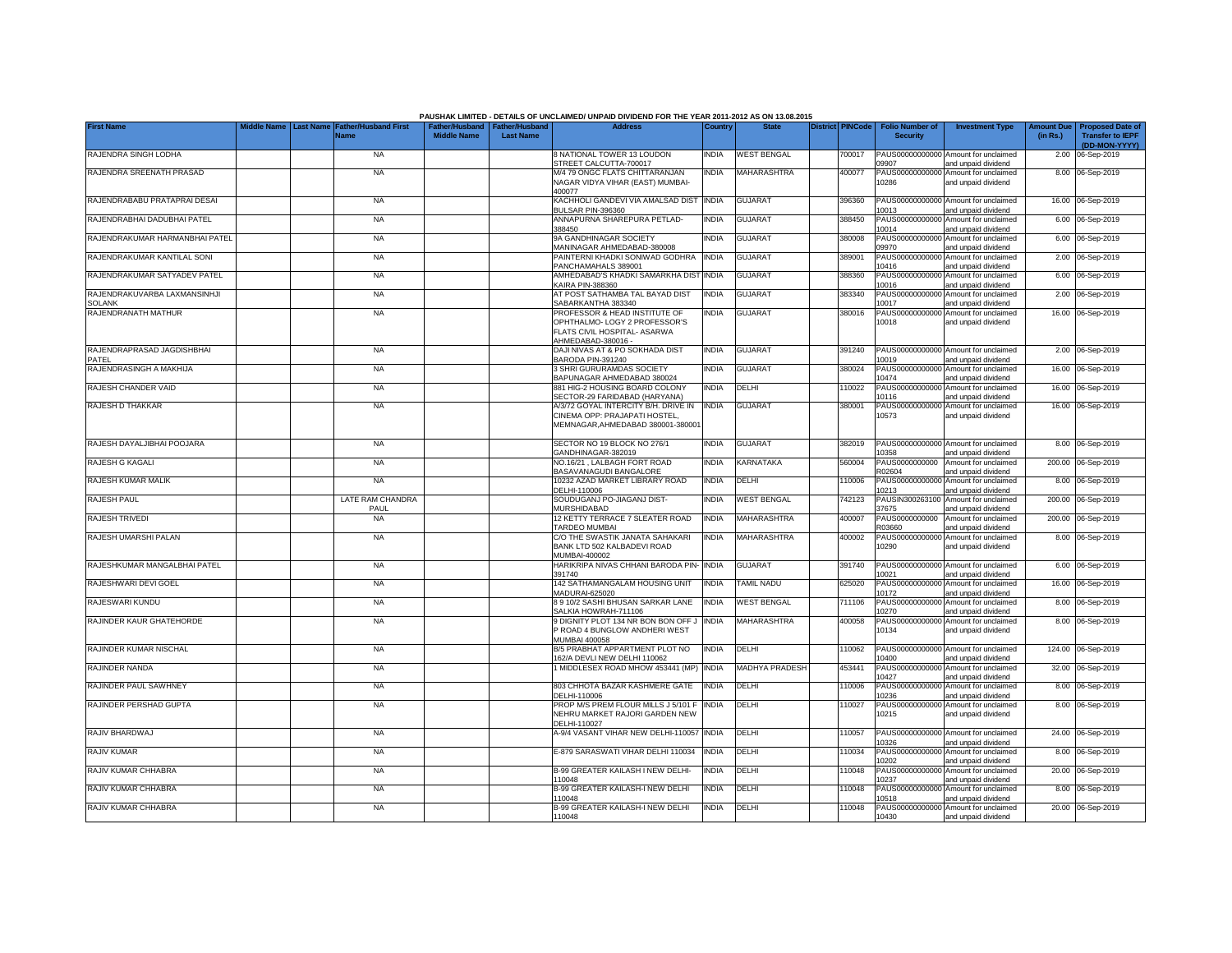|                              |  |                                     |                    |                                                     | PAUSHAK LIMITED - DETAILS OF UNCLAIMED/ UNPAID DIVIDEND FOR THE YEAR 2011-2012 AS ON 13.08.2015<br><b>Address</b> |              | <b>State</b>          |                         |        | Folio Number of          |                                                             | <b>Amount Due</b> |                                                   |
|------------------------------|--|-------------------------------------|--------------------|-----------------------------------------------------|-------------------------------------------------------------------------------------------------------------------|--------------|-----------------------|-------------------------|--------|--------------------------|-------------------------------------------------------------|-------------------|---------------------------------------------------|
| <b>First Name</b>            |  | <b>Father/Husband First</b><br>Name | <b>Middle Name</b> | Father/Husband   Father/Husband<br><b>Last Name</b> |                                                                                                                   | Country      |                       | <b>District PINCode</b> |        | <b>Security</b>          | <b>Investment Type</b>                                      | (in Rs.)          | <b>Proposed Date o</b><br><b>Transfer to IEPF</b> |
| RAJIV MALIK                  |  | <b>NA</b>                           |                    |                                                     | B-1/16 JANAK PURI NEW DELHI                                                                                       | <b>INDIA</b> | DELHI                 |                         | 110058 |                          | PAUS00000000000 Amount for unclaimed                        |                   | (DD-MON-YYYY)<br>16.00 06-Sep-2019                |
|                              |  | <b>NA</b>                           |                    |                                                     | NO 23-A PITAMPURA DELHI 110034                                                                                    | <b>INDIA</b> |                       |                         |        | 10591                    | and unpaid dividend                                         |                   |                                                   |
| RAJIV MITTA                  |  |                                     |                    |                                                     |                                                                                                                   |              | DELHI                 |                         | 110034 | PAUS00000000000<br>10461 | Amount for unclaimed<br>and unpaid dividend                 |                   | 8.00 06-Sep-2019                                  |
| RAJIV RAMCHANDRA JOSHI       |  | <b>NA</b>                           |                    |                                                     | G/31, ALEMBIC COLONY ALEMBIC ROAD INDIA<br>VADODARA                                                               |              | <b>GUJARAT</b>        |                         | 390003 | PAUS0000000000<br>R03853 | Amount for unclaimed<br>and unpaid dividend                 |                   | 200.00 06-Sep-2019                                |
| RAJIV RATTAN NANGPAL         |  | <b>NA</b>                           |                    |                                                     | G-134 PREET VIHAR VIKAS MARG DELHI INDIA                                                                          |              | DELHI                 |                         | 10092  | PAUS0000000000           | Amount for unclaimed                                        |                   | 8.00 06-Sep-2019                                  |
| RAJIV SAWHNEY                |  | <b>NA</b>                           |                    |                                                     | 110092<br>C-62 IST FLOOR SHIVAJI PARK PUNJABI                                                                     | <b>INDIA</b> | DELHI                 |                         | 110026 | 0226<br>PAUS00000000000  | and unpaid dividend<br>Amount for unclaimed                 |                   | 8.00 06-Sep-2019                                  |
| RAJIVKUMAR NAGESHWAR SHUKLA  |  | <b>NA</b>                           |                    |                                                     | BAGH NEW DELHI 110026<br>MEHTA POLE MUSA POLE BARODA-                                                             | India        | <b>GUJARAT</b>        |                         | 390006 | 10197<br>PAUS00000000000 | and unpaid dividend<br>Amount for unclaimed                 |                   | 6.00 06-Sep-2019                                  |
|                              |  |                                     |                    |                                                     | 390006                                                                                                            |              |                       |                         |        | 10022                    | and unpaid dividend                                         |                   |                                                   |
| RAJKUMAR BAKLIWAL            |  | <b>NA</b>                           |                    |                                                     | KUSHAL VIHAR 78 MAL GODAM ROAD<br>NAI ABADI MANDSAUR MADYA                                                        | India        | <b>MADHYA PRADESH</b> |                         | 458001 | PAUS0000000000<br>12943  | Amount for unclaimed<br>and unpaid dividend                 |                   | 32.00 06-Sep-2019                                 |
| RAJKUMAR D N                 |  | <b>NA</b>                           |                    |                                                     | PRADESH.<br>#42 31ST MAIN ROAD IT I LAYOUT J P                                                                    | <b>INDIA</b> | KARNATAKA             |                         | 560078 | PAUS0000000000           | Amount for unclaimed                                        |                   | 100.00 06-Sep-2019                                |
| RAJKUMAR DEWANI              |  | <b>NA</b>                           |                    |                                                     | NAGAR I PHASE BANGALORE<br>DEWANI CLOTH STORES GANDHI                                                             | <b>INDIA</b> | MAHARASHTRA           |                         | 445001 | R05074<br>PAUS0000000000 | and unpaid dividend<br>Amount for unclaimed                 |                   | 200.00 06-Sep-2019                                |
|                              |  |                                     |                    |                                                     | <b>CHOWK YAVATMAL</b>                                                                                             |              |                       |                         |        | R03750                   | and unpaid dividend                                         |                   |                                                   |
| RAJKUMARI PIPLANI            |  | <b>NA</b>                           |                    |                                                     | II-I-14 LAJPAT NAGAR NEW DELHI                                                                                    | India        | DELHI                 |                         | 110024 | PAUS0000000000<br>R03985 | Amount for unclaimed<br>and unpaid dividend                 |                   | 200.00 06-Sep-2019                                |
| RAJNI GIRISH PATEL           |  | <b>NA</b>                           |                    |                                                     | C/O RAMESH M AMIN 1 PIYUSH COURT<br>R C DUTT ROAD OPP HOTEL EXPRESS                                               | <b>INDIA</b> | <b>GUJARAT</b>        |                         | 390005 | PAUS0000000000           | Amount for unclaimed                                        |                   | 2.00 06-Sep-2019                                  |
|                              |  |                                     |                    |                                                     | ALKAPURI BARODA 390005                                                                                            |              |                       |                         |        | 10404                    | and unpaid dividend                                         |                   |                                                   |
| RAJNIKANT AMBALAL PATEL      |  | <b>NA</b>                           |                    |                                                     | VADVALU FALIU ODE VIA ANAND 388210 INDIA                                                                          |              | <b>GUJARAT</b>        |                         | 388210 | PAUS0000000000<br>09927  | Amount for unclaimed<br>and unpaid dividend                 |                   | 2.00 06-Sep-2019                                  |
| RAJNIKANT BHIKHABHAI PATEL   |  | <b>NA</b>                           |                    |                                                     | 16, ROKADNATH SOCIETY, LIONS HALL                                                                                 | <b>INDIA</b> | <b>GUJARAT</b>        |                         | 390007 | PAUS00000000000          | Amount for unclaimed                                        |                   | 2.00 06-Sep-2019                                  |
|                              |  |                                     |                    |                                                     | ROAD, , RACE COURSE<br><b>CIRCLEVADODARA</b>                                                                      |              |                       |                         |        | 09972                    | and unpaid dividend                                         |                   |                                                   |
| RAJNIKANT CHATURBHAI PATEL   |  | <b>NA</b>                           |                    |                                                     | C-12 ABHAYNAGAR SOCIETY NEAR<br>GORVA HOUSING BOARD BARODA-                                                       | India        | <b>GUJARAT</b>        |                         | 390016 | 09939                    | PAUS00000000000 Amount for unclaimed<br>and unpaid dividend |                   | 6.00 06-Sep-2019                                  |
|                              |  |                                     |                    |                                                     | 390016                                                                                                            | India        |                       |                         | 388210 |                          |                                                             |                   |                                                   |
| RAJNIKANT GULABCHAND SHAH    |  | <b>NA</b>                           |                    |                                                     | NEAR JAIN TEMPLE POST ODE TAL<br>ANAND PIN-388210                                                                 |              | <b>GUJARAT</b>        |                         |        | 10023                    | PAUS00000000000 Amount for unclaimed<br>and unpaid dividend |                   | 16.00 06-Sep-2019                                 |
| RAJNIKANT HARILAL SHAH       |  | <b>NA</b>                           |                    |                                                     | SALUN BAZAR KOVADA POLE NADIAD<br>DIST KAIRA PIN-387001                                                           | india        | <b>GUJARAT</b>        |                         | 387001 | PAUS00000000000<br>10024 | Amount for unclaimed<br>and unpaid dividend                 |                   | 6.00 06-Sep-2019                                  |
| RAJNIKANT MANIBHAI PATEL     |  | <b>NA</b>                           |                    |                                                     | NAVAPURA SUNAV TAL PETLAD DIST<br>KAIRA 388470                                                                    | <b>INDIA</b> | <b>GUJARAT</b>        |                         | 388470 | PAUS00000000000<br>10025 | Amount for unclaimed<br>and unpaid dividend                 |                   | 16.00 06-Sep-2019                                 |
| RAJNIKANT NANALAL MEHTA      |  | <b>NA</b>                           |                    |                                                     | C/O THE SWASTIK JANATA SAHAKARI                                                                                   | <b>INDIA</b> | MAHARASHTRA           |                         | 400002 | PAUS00000000000          | Amount for unclaimed                                        |                   | 8.00 06-Sep-2019                                  |
|                              |  |                                     |                    |                                                     | BANK LTD 502 KALBADEVI ROAD<br>MUMBAI-400002                                                                      |              |                       |                         |        | 10293                    | and unpaid dividend                                         |                   |                                                   |
| RAJNIKANT RAMBHAI PATEL      |  | <b>NA</b>                           |                    |                                                     | AT PO HANSAPORE TAL NAVSARI DIST<br>VALSAD-396445                                                                 | <b>INDIA</b> | <b>GUJARAT</b>        |                         | 396445 | PAUS00000000000<br>10250 | Amount for unclaimed<br>and unpaid dividend                 |                   | 8.00 06-Sep-2019                                  |
| RAJNIKANT RAVISHANKER SHUKLA |  | <b>NA</b>                           |                    |                                                     | C/O STATE BANK OF INDIA RATANPOLE                                                                                 | <b>INDIA</b> | <b>GUJARAT</b>        |                         | 384265 | PAUS00000000000          | Amount for unclaimed                                        |                   | 8.00 06-Sep-2019                                  |
| RAJU LOHIYA                  |  | <b>NA</b>                           |                    |                                                     | PATAN<br>5-C/II MITTAL COURT NARIMAN POINT                                                                        | <b>INDIA</b> | <b>MAHARASHTRA</b>    |                         | 400021 | 10148<br>PAUS0000000000  | and unpaid dividend<br>Amount for unclaimed                 |                   | 200.00 06-Sep-2019                                |
|                              |  |                                     |                    |                                                     | <b>MI IMRAI</b>                                                                                                   |              |                       |                         |        | R05238                   | and unpaid dividend                                         |                   |                                                   |
| RAJU P G                     |  | <b>NA</b>                           |                    |                                                     | NEW NO.29, VARADARAJAN STREET,<br><b>VETRINAGAR, CHENNAI</b>                                                      | India        | <b>TAMIL NADU</b>     |                         | 600082 | PAUS0000000000<br>P00965 | Amount for unclaimed<br>and unpaid dividend                 |                   | 40.00 06-Sep-2019                                 |
| RAJU P G                     |  | <b>NA</b>                           |                    |                                                     | NEW NO.29. VARADARAJAN STREET.<br>VETRINAGAR, CHENNAI                                                             | <b>INDIA</b> | <b>TAMIL NADU</b>     |                         | 600082 | PAUS0000000000<br>P00951 | Amount for unclaimed<br>and unpaid dividend                 |                   | 40.00 06-Sep-2019                                 |
| RAJU P G                     |  | <b>NA</b>                           |                    |                                                     | NEW NO.29, VARADARAJAN STREET,<br>VETRINAGAR, CHENNAI                                                             | <b>INDIA</b> | <b>TAMIL NADU</b>     |                         | 600082 | PAUS0000000000<br>P00952 | Amount for unclaimed<br>and unpaid dividend                 |                   | 40.00 06-Sep-2019                                 |
| RAJUL YOGESH PATEL           |  | YOGESH A PATEL                      |                    |                                                     | 60 SHREE SOCIETY PRATAPNAGAR                                                                                      | <b>INDIA</b> | <b>GUJARAT</b>        |                         | 390004 | PAUSIN301330207          | Amount for unclaimed                                        |                   | 8.00 06-Sep-2019                                  |
| RAJVILAS GUPTA               |  | <b>NA</b>                           |                    |                                                     | PRATAPNAGAR VADODARA<br>H NO.4-2-66, SULTAN BAZAR                                                                 | india        | ANDHRA PRADESH        |                         | 500001 | 37317<br>PAUS0000000000  | and unpaid dividend<br>Amount for unclaimed                 |                   | 200.00 06-Sep-2019                                |
| RAKESH CHANDANSING MISTRY    |  | <b>NA</b>                           |                    |                                                     | <b>HYDERABAD</b><br>147 ASHUTOSH NAGAR SOC KARELI                                                                 | india        | <b>GUJARAT</b>        |                         | 390018 | R00639<br>PAUS0000000000 | and unpaid dividend<br>Amount for unclaimed                 | 16.00             | 06-Sep-2019                                       |
|                              |  |                                     |                    |                                                     | BAUG BARODA 390018                                                                                                |              |                       |                         |        | 10429                    | and unpaid dividend                                         |                   |                                                   |
| RAKESH KANT JAIN             |  | <b>NA</b>                           |                    |                                                     | 5 P & T COLONY AGRA CANTT AGRA                                                                                    | <b>INDIA</b> | UTTARAKHAND           |                         | 263001 | PAUS0000000000<br>10115  | Amount for unclaimed<br>and unpaid dividend                 |                   | 16.00 06-Sep-2019                                 |
| RAKESH KUMAR AGARWAL         |  | <b>NA</b>                           |                    |                                                     | PURCHASE DEPTT SYNTHETIES CHEM<br>LTD FATEHGANJ WEST BAREILLY                                                     | <b>INDIA</b> | <b>UTTAR PRADESH</b>  |                         | 243501 | PAUS0000000000<br>R03914 | Amount for unclaimed<br>and unpaid dividend                 |                   | 500.00 06-Sep-2019                                |
| RAKESH KUMAR GROVER          |  | <b>NA</b>                           |                    |                                                     | 3111 SECTOR-C POCKET-3 VASANT                                                                                     | INDIA        | DELHI                 |                         | 110070 | PAUS0000000000           | Amount for unclaimed                                        |                   | 16.00 06-Sep-2019                                 |
| RAKESH KUMAR KUMAR           |  | <b>NA</b>                           |                    |                                                     | KUNJ NEW DELHI 110070<br>W-2 115-A MINAKASHI GARDEN PO                                                            | india        | DELHI                 |                         | 110018 | 10146<br>PAUS0000000000  | and unpaid dividend<br>Amount for unclaimed                 |                   | 8.00 06-Sep-2019                                  |
| RAKESH SARAF                 |  | <b>NA</b>                           |                    |                                                     | TILAK NAGAR NEW DELHI-110018<br>20/81 SHAKTI NAGAR DELHI-110007                                                   | India        | DELHI                 |                         | 110007 | 10206<br>PAUS00000000000 | and unpaid dividend<br>Amount for unclaimed                 |                   | 10.00 06-Sep-2019                                 |
|                              |  |                                     |                    |                                                     |                                                                                                                   |              |                       |                         |        | 0026                     | and unpaid dividend                                         |                   |                                                   |
| RAKESH SHAMSHERY             |  | NA                                  |                    |                                                     | 7-A COURT ROAD DEHRADUN                                                                                           | <b>INDIA</b> | UTTARAKHAND           |                         | 248001 | PAUS0000000000<br>R03556 | Amount for unclaimed<br>and unpaid dividend                 |                   | 200.00 06-Sep-2019                                |
| RAKESH VASHISHTA             |  | <b>NA</b>                           |                    |                                                     | UJJWAL LTD SHASHI BUILDING ASAF ALI INDIA<br>ROAD NEW DELHI                                                       |              | DELHI                 |                         | 110002 | PAUS0000000000<br>R03873 | Amount for unclaimed<br>and unpaid dividend                 |                   | 200.00 06-Sep-2019                                |
|                              |  |                                     |                    |                                                     |                                                                                                                   |              |                       |                         |        |                          |                                                             |                   |                                                   |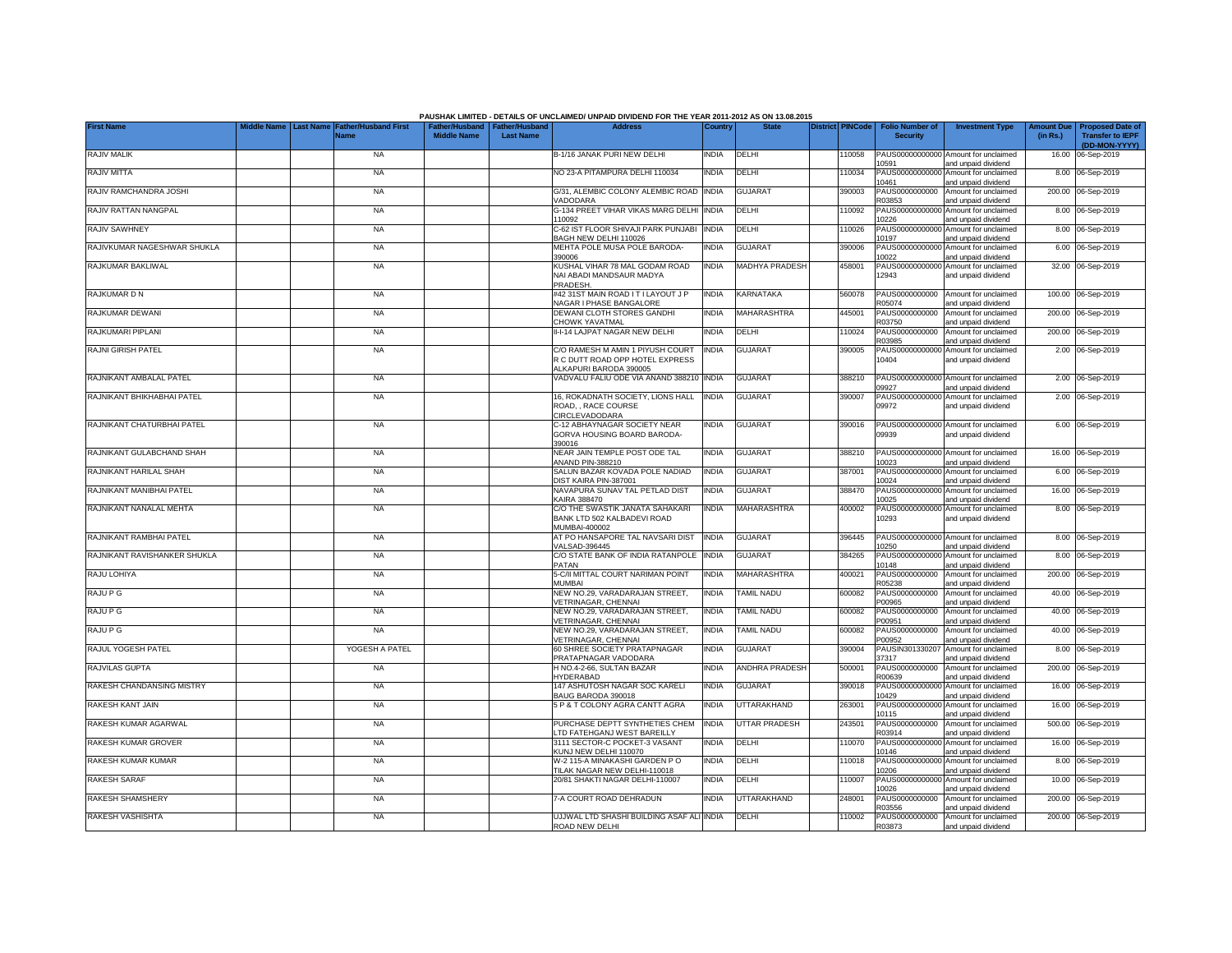|                                           |           |                                     |                                                       |                  | PAUSHAK LIMITED - DETAILS OF UNCLAIMED/ UNPAID DIVIDEND FOR THE YEAR 2011-2012 AS ON 13.08.2015            |              |                       |                         |                                           |                                                             |                               |                                                                     |
|-------------------------------------------|-----------|-------------------------------------|-------------------------------------------------------|------------------|------------------------------------------------------------------------------------------------------------|--------------|-----------------------|-------------------------|-------------------------------------------|-------------------------------------------------------------|-------------------------------|---------------------------------------------------------------------|
| <b>First Name</b>                         | Last Name | <b>Father/Husband First</b><br>Name | Father/Husband   Father/Husband<br><b>Middle Name</b> | <b>Last Name</b> | <b>Address</b>                                                                                             | Country      | <b>State</b>          | <b>District PINCode</b> | <b>Folio Number of</b><br><b>Security</b> | <b>Investment Type</b>                                      | <b>Amount Due</b><br>(in Rs.) | <b>Proposed Date of</b><br><b>Transfer to IEPF</b><br>(DD-MON-YYYY) |
| RAKSHA PRAVINCHANDRA TRIVEDI              |           | <b>NA</b>                           |                                                       |                  | 2770/1 JIVANKAMALSHI'S POLE<br>SHAHPUR AHMEDABAD-380001                                                    | <b>INDIA</b> | <b>GUJARAT</b>        | 380001                  | 10129                                     | PAUS00000000000 Amount for unclaimed<br>and unpaid dividend |                               | 8.00 06-Sep-2019                                                    |
| RAKSHID SHAFIQ SHAIKH                     |           | <b>NA</b>                           |                                                       |                  | 401 JAMMANSHAH PARK OPP SANJARI<br>RESIDENCY 2 MUSLIM SOCIETY<br>NAVRANGPURAAHMEDABAD                      | <b>INDIA</b> | <b>GUJARAT</b>        | 380009                  | PAUS00000000000<br>10455                  | Amount for unclaimed<br>and unpaid dividend                 |                               | 58.00 06-Sep-2019                                                   |
| <b>RAM AVATAR GUPTA</b>                   |           | <b>NA</b>                           |                                                       |                  | C/O TAYLOR INSTRUMENT CO (P) LTD 14 INDIA<br>MATHURA ROAD FARIDABAD 121001                                 |              | <b>HARYANA</b>        | 121001                  | 10329                                     | PAUS00000000000 Amount for unclaimed<br>and unpaid dividend |                               | 16.00 06-Sep-2019                                                   |
| RAM BAHADUR SINHA                         |           | <b>NA</b>                           |                                                       |                  | LAKE AVENUE KANKE ROAD RANCHI-<br>834008                                                                   | <b>INDIA</b> | <b>JHARKHAND</b>      | 834008                  | 10027                                     | PAUS00000000000 Amount for unclaimed<br>and unpaid dividend |                               | 16.00 06-Sep-2019                                                   |
| RAM CHAND TAKHTANI                        |           | <b>NA</b>                           |                                                       |                  | E-349 RAMESH NAGAR NEW DELHI-<br>110015                                                                    | <b>INDIA</b> | DELHI                 | 110015                  | PAUS00000000000<br>10336                  | Amount for unclaimed<br>and unpaid dividend                 |                               | 8.00 06-Sep-2019                                                    |
| RAM DEV BATRA                             |           | <b>NA</b>                           |                                                       |                  | 99 NEW GANDHI NAGAR GHAZIABAD<br>201001                                                                    | <b>INDIA</b> | UTTAR PRADESH         | 201001                  | 10189                                     | PAUS00000000000 Amount for unclaimed<br>and unpaid dividend |                               | 24.00 06-Sep-2019                                                   |
| <b>RAM DHANI SINGH</b>                    |           | <b>NA</b>                           |                                                       |                  | N-9/24 A-1 EXTENSION BRIDGE<br>ENCLAVE PATIA PO BASARDIHA<br><b>VARANASI 221010</b>                        | <b>INDIA</b> | UTTAR PRADESH         | 221010                  | PAUS0000000000<br>10114                   | Amount for unclaimed<br>and unpaid dividend                 |                               | 32.00 06-Sep-2019                                                   |
| RAM KISHAN DALAL                          |           | <b>NA</b>                           |                                                       |                  | C/O ALEMBIC CHEMICALS WORKS CO<br>TD AMBALA CANTT                                                          | <b>INDIA</b> | <b>HARYANA</b>        | 133001                  | PAUS0000000000<br>R03416                  | Amount for unclaimed<br>and unpaid dividend                 |                               | 200.00 06-Sep-2019                                                  |
| RAM KUMAR SINGHAL                         |           | <b>NA</b>                           |                                                       |                  | DELHI STOCK EXCHANGE BLDG ASAF<br>ALI ROAD NEW DELHI-110002                                                | <b>INDIA</b> | DELHI                 | 110002                  | PAUS0000000000<br>10333                   | Amount for unclaimed<br>and unpaid dividend                 |                               | 8.00 06-Sep-2019                                                    |
| RAM LAL                                   |           | <b>NA</b>                           |                                                       |                  | C/O BHAGWAN DAS GUPTA & CO 4<br>DELHI STOCK EXCHANGE BULD ASAF<br>ALI ROAD NEW DELHI-110002                | India        | DELHI                 | 110002                  | PAUS0000000000<br>10320                   | Amount for unclaimed<br>and unpaid dividend                 |                               | 8.00 06-Sep-2019                                                    |
| RAM MOHAN MENON                           |           | <b>NA</b>                           |                                                       |                  | 35 J S HALL 'B' ROAD CHURCH GATE<br>MUMBAI-400020                                                          | <b>INDIA</b> | MAHARASHTRA           | 400020                  | 10143                                     | PAUS00000000000 Amount for unclaimed<br>and unpaid dividend |                               | 8.00 06-Sep-2019                                                    |
| RAM NARAYAN KOTHARI                       |           | <b>NA</b>                           |                                                       |                  | NO-6 SIKDAR PARA 2ND LANE<br>CALCUTTA 700007                                                               | India        | <b>WEST BENGAL</b>    | 700007                  | PAUS00000000000<br>10261                  | Amount for unclaimed<br>and unpaid dividend                 |                               | 24.00 06-Sep-2019                                                   |
| RAM RATTAN PAUL                           |           | <b>NA</b>                           |                                                       |                  | M/S UJJWAL LIMITED 110 J L N MARG<br>AMBALA CANTT HARYANA                                                  | <b>INDIA</b> | <b>HARYANA</b>        | 133001                  | PAUS0000000000<br>R03408                  | Amount for unclaimed<br>and unpaid dividend                 |                               | 200.00 06-Sep-2019                                                  |
| RAM SWARUP BATRA                          |           | <b>NA</b>                           |                                                       |                  | C-9/95 95 VASANT KUNJ NEW DELHI-<br>110070                                                                 | <b>INDIA</b> | DELHI                 | 110070                  | 10318                                     | PAUS00000000000 Amount for unclaimed<br>and unpaid dividend |                               | 8.00 06-Sep-2019                                                    |
| RAM SWARUP J SUROTIA                      |           | <b>NA</b>                           |                                                       |                  | M 5/5/38 SHASTRINAGAR AHMEDABAD<br>380013                                                                  | <b>INDIA</b> | <b>GUJARAT</b>        | 380013                  | 10028                                     | PAUS00000000000 Amount for unclaimed<br>and unpaid dividend |                               | 66.00 06-Sep-2019                                                   |
| RAMA CHAKRABORTY                          |           | <b>NA</b>                           |                                                       |                  | C/O MR SWAPAN CHAKRABORTY M/S<br>MODERN WATCH COMPANY GUWAHATI                                             | <b>INDIA</b> | ASSAM                 | 781001                  | PAUS0000000000<br>R03099                  | Amount for unclaimed<br>and unpaid dividend                 |                               | 200.00 06-Sep-2019                                                  |
| RAMA DEVI CHOPRA                          |           | <b>NA</b>                           |                                                       |                  | A G VIDYASAGAR & CO STOCK & SHARE<br>BROCKERS 12-D S E BUILDING ASAF ALI<br>ROAD NEW DELHI-110002          | <b>INDIA</b> | DELHI                 | 110002                  | 10324                                     | PAUS00000000000 Amount for unclaimed<br>and unpaid dividend |                               | 8.00 06-Sep-2019                                                    |
| RAMA KANT PANDEY                          |           | <b>NA</b>                           |                                                       |                  | UJJWAL LTD AAKRITI TOWER 6TH FLR<br>19/B VIDHAN SABHA MARG LUCKNOW<br>226001                               | <b>INDIA</b> | UTTAR PRADESH         | 226001                  | 10113                                     | PAUS00000000000 Amount for unclaimed<br>and unpaid dividend |                               | 16.00 06-Sep-2019                                                   |
| RAMA PANDYA                               |           | <b>NA</b>                           |                                                       |                  | A/7 MANGALAM DUPLEX MANGALAM<br>CROSS ROAD OPP SAMA TALAVSAMA<br>SAVALI ROAD                               | <b>INDIA</b> | <b>GUJARAT</b>        | 390008                  | 10530                                     | PAUS00000000000 Amount for unclaimed<br>and unpaid dividend |                               | 2.00 06-Sep-2019                                                    |
| <b>RAMABEN B PATEL</b>                    |           | <b>NA</b>                           |                                                       |                  | C/O MBM POP RIVETS & FASTENERS (P) INDIA<br>TD 114 (B) METAGALLI INDUSTRIAL<br>AREA KRS ROAD MYSORE 570016 |              | <b>KARNATAKA</b>      | 570016                  | 09974                                     | PAUS00000000000 Amount for unclaimed<br>and unpaid dividend |                               | 6.00 06-Sep-2019                                                    |
| RAMABEN GOVINDLAL SHAH                    |           | <b>NA</b>                           |                                                       |                  | ASHOK NIVAS LEVA SHERI<br>AHMEDABADI POLE RAOPURA BARODA<br>390001                                         | <b>INDIA</b> | <b>GUJARAT</b>        | 390001                  | 09904                                     | PAUS00000000000 Amount for unclaimed<br>and unpaid dividend |                               | 2.00 06-Sep-2019                                                    |
| RAMACHANDRA CHETTY TVE                    |           | <b>NA</b>                           |                                                       |                  | 43, NAIKER NEW STREET, MADURAI                                                                             | <b>INDIA</b> | TAMIL NADU            | 625001                  | PAUS0000000000<br>00289                   | Amount for unclaimed<br>and unpaid dividend                 |                               | 200.00 06-Sep-2019                                                  |
| RAMACHANDRA RAO BOYINA                    |           | <b>NA</b>                           |                                                       |                  | S/O ADINARAYANA LATE PLOT NO. 2, S<br><b>BI COLONY, NEAR WATER</b><br>TANKSRIKAKULAM                       | <b>INDIA</b> | ANDHRA PRADESH        | 532001                  | PAUS0000000000<br>R04828                  | Amount for unclaimed<br>and unpaid dividend                 |                               | 200.00 06-Sep-2019                                                  |
| RAMACHANDRA RAO GRANDHI                   |           | <b>NA</b>                           |                                                       |                  | ADVOCATE NOTARY & ASST GOVT<br>PLEADER CHINNA VADHI VIRIANAGRAM<br>531201                                  | <b>INDIA</b> | <b>ANDHRA PRADESH</b> | 531201                  | PAUS0000000000<br>10163                   | Amount for unclaimed<br>and unpaid dividend                 |                               | 8.00 06-Sep-2019                                                    |
| RAMADHAN BHAGAVATIPRASAD<br><b>SHUKLA</b> |           | <b>NA</b>                           |                                                       |                  | 31 SARVODAYA SOCIETY CHHANI ROAD<br>NIZAMPURA BARODA-390002                                                | <b>INDIA</b> | <b>GUJARAT</b>        | 390002                  | 10029                                     | PAUS00000000000 Amount for unclaimed<br>and unpaid dividend |                               | 16.00 06-Sep-2019                                                   |
| RAMADHAR BHAGVATIPRASAD SHUKLA            |           | <b>NA</b>                           |                                                       |                  | 31 SARVODAY SOCIETY NIZAMPURA<br>BARODA-390002                                                             | <b>INDIA</b> | <b>GUJARAT</b>        | 390002                  | PAUS00000000000<br>10030                  | Amount for unclaimed<br>and unpaid dividend                 |                               | 32.00 06-Sep-2019                                                   |
| RAMADHURAIKS                              |           | <b>NA</b>                           |                                                       |                  | ANNAI ARUL NO 9 SRINIVASANAGAR<br>NORTH EXTENSION TIRUVANAIKOIL<br><b>TRICHY 620005</b>                    | <b>INDIA</b> | <b>TAMIL NADU</b>     | 620005                  | PAUS00000000000<br>10181                  | Amount for unclaimed<br>and unpaid dividend                 |                               | 8.00 06-Sep-2019                                                    |
| <b>RAMAKRISHNAN S</b>                     |           | <b>NA</b>                           |                                                       |                  | 139, PERUMALPURAM TIRUNELVELI<br>TAMIL NADU                                                                | <b>INDIA</b> | <b>TAMIL NADU</b>     | 627007                  | PAUS0000000000<br>300675                  | Amount for unclaimed<br>and unpaid dividend                 |                               | 400.00 06-Sep-2019                                                  |
| RAMALAXMI MANTHA                          |           | <b>NA</b>                           |                                                       |                  | C/O.CPL MANTHA V.R. STATION WORK<br>SHOP, AIR FORCE STATION,<br>BEGUMPET, SECUNDARABAD                     | <b>INDIA</b> | <b>ANDHRA PRADESH</b> | 500011                  | PAUS0000000000<br>R05470                  | Amount for unclaimed<br>and unpaid dividend                 |                               | 200.00 06-Sep-2019                                                  |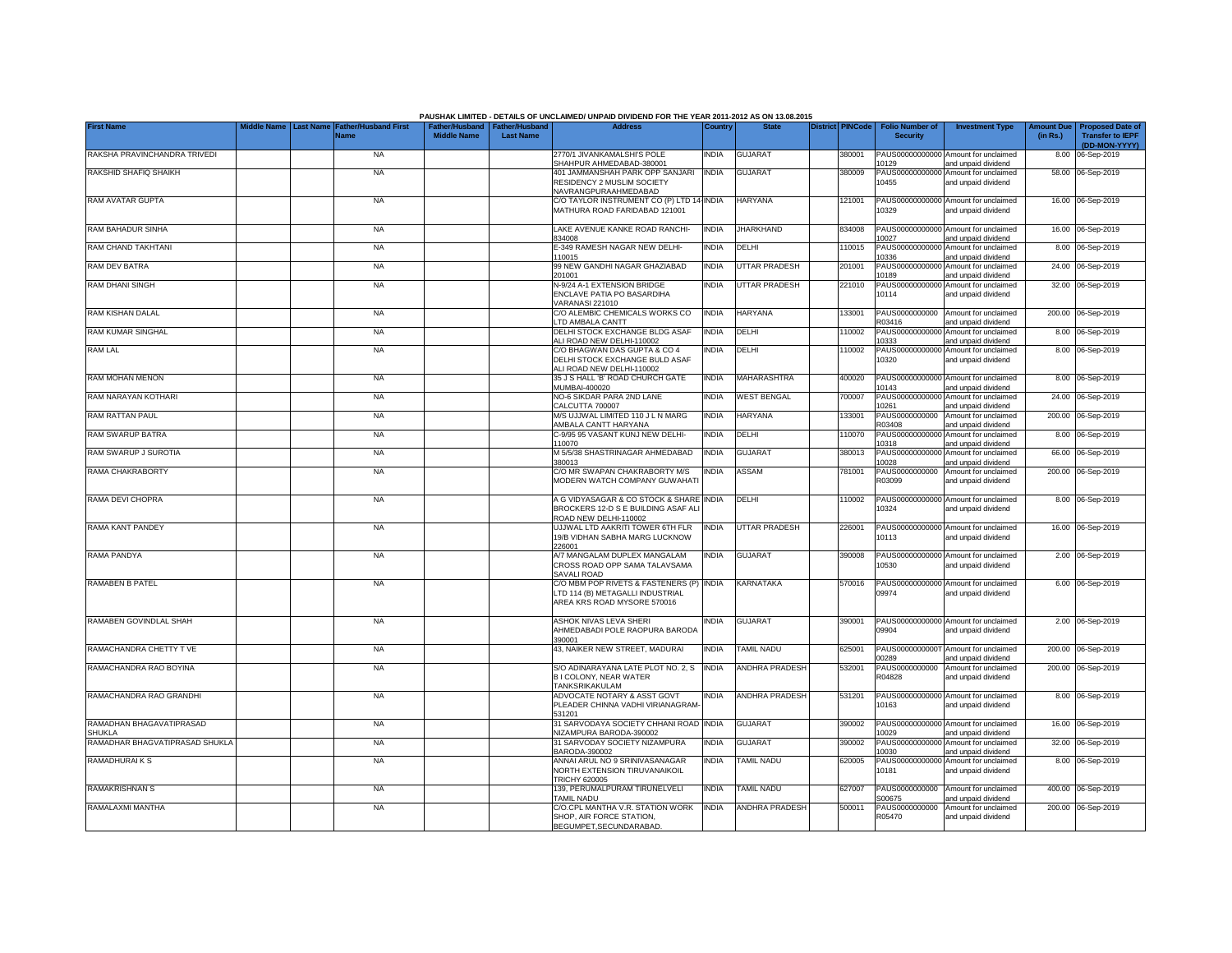|                                      |                  |                                     |                                                       |                  | PAUSHAK LIMITED - DETAILS OF UNCLAIMED/ UNPAID DIVIDEND FOR THE YEAR 2011-2012 AS ON 13.08.2015            |              |                       |                         |                                           |                                                             |                               |                                                    |
|--------------------------------------|------------------|-------------------------------------|-------------------------------------------------------|------------------|------------------------------------------------------------------------------------------------------------|--------------|-----------------------|-------------------------|-------------------------------------------|-------------------------------------------------------------|-------------------------------|----------------------------------------------------|
| <b>First Name</b>                    | <b>Last Name</b> | <b>Father/Husband First</b><br>Name | Father/Husband   Father/Husband<br><b>Middle Name</b> | <b>Last Name</b> | <b>Address</b>                                                                                             | Country      | <b>State</b>          | <b>District PINCode</b> | <b>Folio Number of</b><br><b>Security</b> | <b>Investment Type</b>                                      | <b>Amount Due</b><br>(in Rs.) | <b>Proposed Date of</b><br><b>Transfer to IEPF</b> |
|                                      |                  | <b>NA</b>                           |                                                       |                  | H I G FLAT NO B 4/9 BHARATHIDASAN                                                                          |              | <b>TAMIL NADU</b>     |                         |                                           |                                                             |                               | (DD-MON-YYYY)                                      |
| RAMAMURTHY SWAMINATHA                |                  |                                     |                                                       |                  | COLONY T N H B K K NAGAR CHENNAI<br><b><i>FROODB</i></b>                                                   | <b>INDIA</b> |                       | 600083                  | 10173                                     | PAUS00000000000 Amount for unclaimed<br>and unpaid dividend |                               | 8.00 06-Sep-2019                                   |
| RAMAN SHARMA                         |                  | <b>NA</b>                           |                                                       |                  | H.NO.EK.256 PHAGWARA GATE<br><b>JALANDHAR CITY</b>                                                         | <b>INDIA</b> | PUNJAB                | 144001                  | PAUS0000000000<br>R03441                  | Amount for unclaimed<br>and unpaid dividend                 |                               | 200.00 06-Sep-2019                                 |
| RAMANAIAH BACHALA                    |                  | <b>NA</b>                           |                                                       |                  | C/O.SRINIVASA & CO., HOSPITAL ROAD.<br>ONGOLE (A.P)                                                        | <b>INDIA</b> | <b>ANDHRA PRADESH</b> | 523001                  | PAUS0000000000<br>300220                  | Amount for unclaimed<br>and unpaid dividend                 |                               | 400.00 06-Sep-2019                                 |
| RAMANAND ADVAITANAND SHASTRI         |                  | <b>NA</b>                           |                                                       |                  | AMBALAL DUDHWALA'S HOUSE<br>MANGALDAS MOHALLA SIABAG<br>BARODA-390001                                      | <b>INDIA</b> | <b>GUJARAT</b>        | 390001                  | PAUS00000000000<br>09978                  | Amount for unclaimed<br>and unpaid dividend                 |                               | 6.00 06-Sep-2019                                   |
| RAMANATHAN N                         |                  | <b>NA</b>                           |                                                       |                  | 89, NARAYANA PILLAI STREET<br>CANTONMENT BANGALORE                                                         | <b>INDIA</b> | KARNATAKA             | 560001                  | PAUS0000000000<br>N01076                  | Amount for unclaimed<br>and unpaid dividend                 |                               | 200.00 06-Sep-2019                                 |
| RAMANATHAN SUBBA REDDY               |                  | <b>NA</b>                           |                                                       |                  | 21, NETHAJI ROAD MADURAI                                                                                   | <b>INDIA</b> | <b>TAMIL NADU</b>     | 625001                  | PAUS0000000000<br>R01366                  | Amount for unclaimed<br>and unpaid dividend                 |                               | 200.00 06-Sep-2019                                 |
| RAMANBHAI A PATEL                    |                  | <b>NA</b>                           |                                                       |                  | 1110, LAXMIKUNJ, VADODARA                                                                                  | <b>INDIA</b> | <b>GUJARAT</b>        | 390001                  | PAUS0000000000<br>10578                   | Amount for unclaimed<br>and unpaid dividend                 | 16.00                         | 06-Sep-2019                                        |
| RAMANBHAI ASHABHAI DESAI             |                  | <b>NA</b>                           |                                                       |                  | 5, CHANDRAMANI PARK OPP<br>JAIBAJRANG SOCIETY I P C L ROAD<br>SUBHANPURA BARODA 390007                     | <b>INDIA</b> | <b>GUJARAT</b>        | 390007                  | PAUS0000000000<br>09956                   | Amount for unclaimed<br>and unpaid dividend                 |                               | 6.00 06-Sep-2019                                   |
| RAMANBHAI BHULABHAI DESAI            |                  | <b>NA</b>                           |                                                       |                  | TRIVENI B BLOCK FLAT NO 4 S V ROAD<br>SANTACRUZ(WEST) MUMBAI 400054                                        | <b>INDIA</b> | MAHARASHTRA           | 400054                  | 09888                                     | PAUS00000000000 Amount for unclaimed<br>and unpaid dividend |                               | 22.00 06-Sep-2019                                  |
| RAMANBHAI CHATURBHAI PATEL           |                  | <b>NA</b>                           |                                                       |                  | AT KHANPUR POST SEWASI DIST<br>BARODA PIN-390007                                                           | <b>INDIA</b> | <b>GUJARAT</b>        | 390007                  | 10031                                     | PAUS00000000000 Amount for unclaimed<br>and unpaid dividend |                               | 2.00 06-Sep-2019                                   |
| RAMANBHAI DARUBHAI PATEL             |                  | <b>NA</b>                           |                                                       |                  | MAY SHERI POST SARSA TA ANAND<br>DIST KAIRA PIN-388365                                                     | <b>INDIA</b> | <b>GUJARAT</b>        | 388365                  | PAUS0000000000<br>10032                   | Amount for unclaimed<br>and unpaid dividend                 |                               | 6.00 06-Sep-2019                                   |
| RAMANBHAI HIRABHAI PATEL             |                  | <b>NA</b>                           |                                                       |                  | AT & POST ADVALA TA AMOD DIST<br>BROACH PIN-392110                                                         | India        | <b>GUJARAT</b>        | 392110                  | PAUS00000000000<br>10033                  | Amount for unclaimed<br>and unpaid dividend                 |                               | 16.00 06-Sep-2019                                  |
| RAMANBHAI MAGANBHAI PATEL            |                  | <b>NA</b>                           |                                                       |                  | AT & PO BAYAD DIST SABARKANTHA<br>PIN 383325                                                               | <b>INDIA</b> | <b>GUJARAT</b>        | 383325                  | 09925                                     | PAUS00000000000 Amount for unclaimed<br>and unpaid dividend |                               | 16.00 06-Sep-2019                                  |
| RAMANBHAI MAHIJIBHAI PATEL           |                  | <b>NA</b>                           |                                                       |                  | 44 RANJAN SOCIETY NR LIONS HALL<br>RACE COURSE BARODA 390015                                               | <b>INDIA</b> | GUJARAT               | 390015                  | 09949                                     | PAUS00000000000 Amount for unclaimed<br>and unpaid dividend |                               | 2.00 06-Sep-2019                                   |
| RAMANBHAI MOTIBHAI PATEL             |                  | <b>NA</b>                           |                                                       |                  | JAGRUTI SOC, G/32/576 "SHREEJI<br>KRUPA" GOTRI ROAD BARODA 390021                                          | <b>INDIA</b> | <b>GUJARAT</b>        | 390021                  | 10036                                     | PAUS00000000000 Amount for unclaimed<br>and unpaid dividend |                               | 2.00 06-Sep-2019                                   |
| RAMANBHAI MOTIBHAI PATEL             |                  | <b>NA</b>                           |                                                       |                  | AT & PO DASRATH DIST BARODA PIN-<br>391740                                                                 | <b>INDIA</b> | <b>GUJARAT</b>        | 391740                  | 10034                                     | PAUS00000000000 Amount for unclaimed<br>and unpaid dividend |                               | 2.00 06-Sep-2019                                   |
| RAMANGOUDA NEELKANTHA GOUDA<br>PATIL |                  | <b>NA</b>                           |                                                       |                  | SHREE SHAKTI TRADERS DEALERS IN<br>SEED PESTISIDE & FERTILIZERS<br>RANEBENNUR DIST DHARWAR                 | <b>INDIA</b> | KARNATAKA             | 581110                  | 10102                                     | PAUS00000000000 Amount for unclaimed<br>and unpaid dividend |                               | 16.00 06-Sep-2019                                  |
| RAMANIKLAL AMARPRASAD<br>PASSAWALA   |                  | <b>NA</b>                           |                                                       |                  | 1805 DESAI'S POLE KHADIA<br>AHMEDABAD-380001                                                               | <b>INDIA</b> | <b>GUJARAT</b>        | 380001                  | 10041                                     | PAUS00000000000 Amount for unclaimed<br>and unpaid dividend |                               | 2.00 06-Sep-2019                                   |
| RAMANLAL AMBALAL PATEL               |                  | <b>NA</b>                           |                                                       |                  | 1110 LAXMIKUNJ SOCIETY 107 HIG<br>GUJARAT - HSG BOARD GORWA<br>LAXMIPURA ROAD VADODARA-390016 -            | <b>INDIA</b> | <b>GUJARAT</b>        | 390016                  | 09944                                     | PAUS00000000000 Amount for unclaimed<br>and unpaid dividend |                               | 6.00 06-Sep-2019                                   |
| RAMANLAL DEVJIBHAI PATEL             |                  | <b>NA</b>                           |                                                       |                  | 9. MONALI PARK, NEAR PADMATEX<br>ENG. VISHWAMITRI ROAD. VADODARA-<br>390011                                | <b>INDIA</b> | <b>GUJARAT</b>        | 390011                  | 10574                                     | PAUS00000000000 Amount for unclaimed<br>and unpaid dividend |                               | 500.00 06-Sep-2019                                 |
| RAMANLAL JAMIATRAM JOSHI             |                  | <b>NA</b>                           |                                                       |                  | KASTURBA CROSS ROAD NO-8<br>BORIVALI (EAST) MUMBAI-400066                                                  | <b>INDIA</b> | MAHARASHTRA           | 400066                  | 10122                                     | PAUS00000000000 Amount for unclaimed<br>and unpaid dividend |                               | 6.00 06-Sep-2019                                   |
| RAMANLAL JOSHI                       |                  | <b>NA</b>                           |                                                       |                  | C/102 SAGUN PLAZA NEAR GOYAL PARK INDIA<br>JUDGES COLONY ROAD JODHPUR<br>TEKRA AHMEDABAD 380015            |              | GUJARAT               | 380015                  | 10445                                     | PAUS00000000000 Amount for unclaimed<br>and unpaid dividend |                               | 16.00 06-Sep-2019                                  |
| RAMANLAL MANILAL SHAH                |                  | <b>NA</b>                           |                                                       |                  | 36 VAISHALI SOCIETY KARELIBAUG<br>BARODA-390001                                                            | <b>INDIA</b> | <b>GUJARAT</b>        | 390001                  | 09915                                     | PAUS00000000000 Amount for unclaimed<br>and unpaid dividend |                               | 2.00 06-Sep-2019                                   |
| RAMANLAL MOHANLAL PANCHAL            |                  | <b>NA</b>                           |                                                       |                  | AMLI FALIA NAGARVADA BARODA-<br>390001                                                                     | <b>INDIA</b> | <b>GUJARAT</b>        | 390001                  | PAUS0000000000<br>09917                   | Amount for unclaimed<br>and unpaid dividend                 |                               | 6.00 06-Sep-2019                                   |
| RAMANLAL SHANALAL SHAH               |                  | <b>NA</b>                           |                                                       |                  | PATOLIA POLE DEHRASAR NI KHADKI<br>BARODA-390001                                                           | <b>INDIA</b> | <b>GUJARAT</b>        | 390001                  | PAUS0000000000<br>09897                   | Amount for unclaimed<br>and unpaid dividend                 | 2.00                          | 06-Sep-2019                                        |
| RAMANLAL SOMALAL CHOKSHI             |                  | <b>NA</b>                           |                                                       |                  | CHOKSHI BAZAR THREEPOLE UMRETH<br>DIST KAIRA PIN-388220                                                    | <b>INDIA</b> | <b>GUJARAT</b>        | 388220                  | PAUS0000000000<br>10043                   | Amount for unclaimed<br>and unpaid dividend                 |                               | 6.00 06-Sep-2019                                   |
| RAMANLAL TRAMBAKLAL BHATT            |                  | <b>NA</b>                           |                                                       |                  | B-5/89 SIDDHARTHNAGAR PEARL CO-OP<br>HOU S- OCIETY BEHIND WEIGH BRIDGE<br>GOREGAON (WE-ST) MUMBAI-400062 - | <b>INDIA</b> | MAHARASHTRA           | 400062                  | PAUS00000000000<br>10387                  | Amount for unclaimed<br>and unpaid dividend                 |                               | 2.00 06-Sep-2019                                   |
| RAMANLAL VALJIBHAI MISTRY            |                  | <b>NA</b>                           |                                                       |                  | VISHWAKARMA ENG WORKS DEGAUM<br>RAKHIAL TAL DEGAUM DIST<br>AHMEDABAD PIN-382315                            | <b>INDIA</b> | <b>GUJARAT</b>        | 382315                  | 10044                                     | PAUS00000000000 Amount for unclaimed<br>and unpaid dividend |                               | 6.00 06-Sep-2019                                   |
| RAMANUJ MADHUSUDAN PATHAK            |                  | <b>NA</b>                           |                                                       |                  | 16/2 SADHANA NAGAR KARELIBAUG<br><b>BARODA 390018</b>                                                      | <b>INDIA</b> | <b>GUJARAT</b>        | 390018                  | 0548                                      | PAUS00000000000 Amount for unclaimed<br>and unpaid dividend |                               | 66.00 06-Sep-2019                                  |
| RAMASUBRAMANIAM MAHALINGAM           |                  | <b>NA</b>                           |                                                       |                  | SENIOR ENGR R & D I BHARAT<br>ELECTRONICS LTD BANGALORE-560013                                             | <b>INDIA</b> | KARNATAKA             | 560013                  | 10367                                     | PAUS00000000000 Amount for unclaimed<br>and unpaid dividend |                               | 8.00 06-Sep-2019                                   |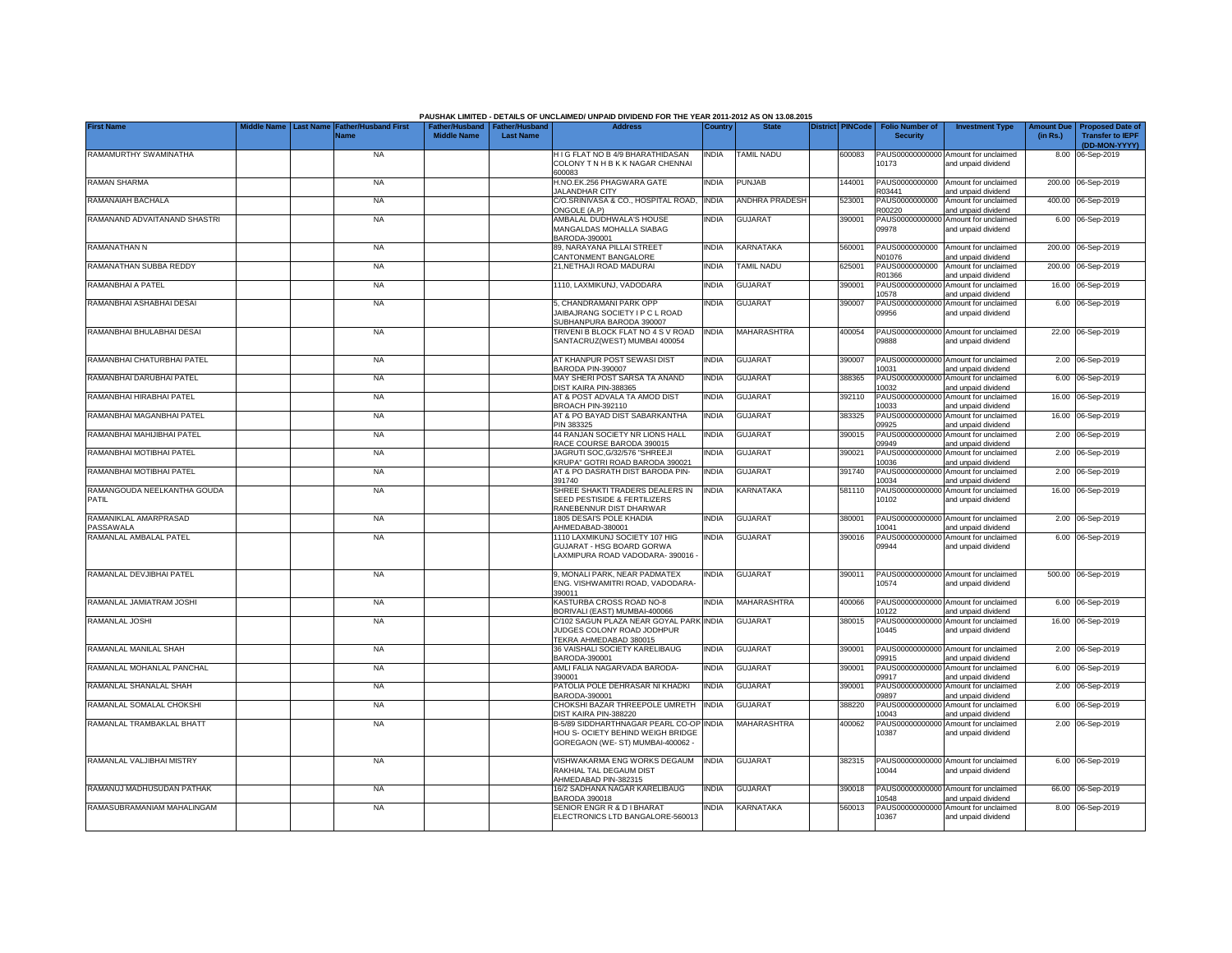|                                     |             |                  |                                            |                                                       |                  | PAUSHAK LIMITED - DETAILS OF UNCLAIMED/ UNPAID DIVIDEND FOR THE YEAR 2011-2012 AS ON 13.08.2015             |              |                       |                         |                                           |                                                             |                               |                                                                     |
|-------------------------------------|-------------|------------------|--------------------------------------------|-------------------------------------------------------|------------------|-------------------------------------------------------------------------------------------------------------|--------------|-----------------------|-------------------------|-------------------------------------------|-------------------------------------------------------------|-------------------------------|---------------------------------------------------------------------|
| <b>First Name</b>                   | Middle Name | <b>Last Name</b> | <b>Father/Husband First</b><br><b>Name</b> | Father/Husband   Father/Husband<br><b>Middle Name</b> | <b>Last Name</b> | <b>Address</b>                                                                                              | Country      | <b>State</b>          | <b>District PINCode</b> | <b>Folio Number of</b><br><b>Security</b> | <b>Investment Type</b>                                      | <b>Amount Due</b><br>(in Rs.) | <b>Proposed Date of</b><br><b>Transfer to IEPF</b><br>(DD-MON-YYYY) |
| RAMASUBRAMANYAM G S                 |             |                  | <b>NA</b>                                  |                                                       |                  | NO.7, 'SRUTHI FLATS' 2, MOSQUE<br>STREET, MYLAPORE                                                          | <b>INDIA</b> | <b>TAMIL NADU</b>     | 600004                  | PAUS0000000000<br>R00655                  | Amount for unclaimed<br>and unpaid dividend                 | 200.00                        | 06-Sep-2019                                                         |
| RAMASWAMI K                         |             |                  | <b>NA</b>                                  |                                                       |                  | NO.13, S R O STREET, DENKANIKOTTA<br><b>DHARMAPURI DT TAMIL NADU</b>                                        | INDIA        | <b>TAMIL NADU</b>     | 635107                  | PAUS0000000000<br>R01110                  | Amount for unclaimed<br>and unpaid dividend                 |                               | 200.00 06-Sep-2019                                                  |
| RAMASWAMY K P                       |             |                  | <b>NA</b>                                  |                                                       |                  | ALEMBIC CHEMICALS WORKS CO<br>TD, NO 1 ARULANANDA MUDALI<br>ST, SANTHOME, MYLAPORE CHENNAI                  | INDIA        | <b>TAMIL NADU</b>     | 600004                  | PAUS0000000000<br>K01142                  | Amount for unclaimed<br>and unpaid dividend                 |                               | 380.00 06-Sep-2019                                                  |
| RAMAYE ACHI                         |             |                  | <b>NA</b>                                  |                                                       |                  | 441, RAJAJI STREET, COIMBATORE.                                                                             | INDIA        | <b>TAMIL NADU</b>     | 641001                  | PAUS0000000000<br>A01105                  | Amount for unclaimed<br>and unpaid dividend                 |                               | 400.00 06-Sep-2019                                                  |
| <b>RAMAYEE R</b>                    |             |                  | <b>NA</b>                                  |                                                       |                  | W/O.A.L.RAMASWAMY NO.9, PATTY<br>STREET, PENNADAM (S.A.DIST.) TAMIL<br>NADU                                 | INDIA        | TAMIL NADU            | 606105                  | PAUS0000000000<br>R00212                  | Amount for unclaimed<br>and unpaid dividend                 |                               | 400.00 06-Sep-2019                                                  |
| RAMBHAI HIRABHAI PATEL              |             |                  | <b>NA</b>                                  |                                                       |                  | AT POST AJABPURA VIA ODHA TAL<br>BAYAD DIST SABARKANTHA 383325                                              | india        | <b>GUJARAT</b>        | 383325                  | PAUS00000000000<br>10045                  | Amount for unclaimed<br>and unpaid dividend                 |                               | 2.00 06-Sep-2019                                                    |
| RAMCHAND TIRATHDAS HUF              |             |                  | <b>RAM DEVNANI</b>                         |                                                       |                  | TIRATH NIWAS 112/2/5 SWAROOP<br><b>NAGAR KANPUR.</b>                                                        | <b>INDIA</b> | UTTAR PRADESH         | 208002                  | PAUS00000000000<br>2884                   | Amount for unclaimed<br>and unpaid dividend                 |                               | 200.00 06-Sep-2019                                                  |
| RAMCHANDBHAI GODADBHAI PATEL        |             |                  | <b>GODADBHAIM PATEL</b>                    |                                                       |                  | GANESHPURA, NEAR PRIMARI SCHOOL,<br>PALANPUR                                                                | <b>INDIA</b> | GUJARAT               | 385001                  | PAUS12047800000<br>17779                  | Amount for unclaimed<br>and unpaid dividend                 |                               | 16.00 06-Sep-2019                                                   |
| RAMCHANDRA C THENGNE                |             |                  | <b>NA</b>                                  |                                                       |                  | C/O BALAJI MEDICAL STORES VIRANI<br>TALKIES ROAD WANI DIST YAVATMAL<br>MAHARASHTRA 445304                   | INDIA        | <b>MAHARASHTRA</b>    | 445304                  | PAUS00000000000<br>10159                  | Amount for unclaimed<br>and unpaid dividend                 |                               | 16.00 06-Sep-2019                                                   |
| RAMCHANDRA CHHOTALAL PATEL          |             |                  | <b>NA</b>                                  |                                                       |                  | AT PO BODELI TA SANKHEDA DIST<br>BARODA PIN-391135                                                          | <b>INDIA</b> | <b>GUJARAT</b>        | 391135                  | 0046                                      | PAUS00000000000 Amount for unclaimed<br>and unpaid dividend |                               | 16.00 06-Sep-2019                                                   |
| RAMCHANDRA DATTATRAYA JOSHI         |             |                  | <b>NA</b>                                  |                                                       |                  | BLOCK NO.5, RAMKRUPA BLDG.AVADH<br>APT. ELEVENTH(11) LANE,<br>PARAMHANSA NAGAR, KOTHRUD, PUNE<br>411038     | <b>INDIA</b> | <b>MAHARASHTRA</b>    | 411038                  | 09980                                     | PAUS00000000000 Amount for unclaimed<br>and unpaid dividend |                               | 32.00 06-Sep-2019                                                   |
| RAMCHANDRA GANESH CHITALE           |             |                  | <b>NA</b>                                  |                                                       |                  | "SHILPA" APARTMENTS FLAT NO 3 C T S INDIA<br>NO - 66/7-A ERANDAWANA 15TH<br>PRABHAT RD LANE - PUNE-411004 - |              | MAHARASHTRA           | 411004                  | 09892                                     | PAUS00000000000 Amount for unclaimed<br>and unpaid dividend |                               | 82.00 06-Sep-2019                                                   |
| RAMCHANDRA GARG                     |             |                  | <b>NA</b>                                  |                                                       |                  | RAJASTHAN TRADING AGENCY 104<br>SIYAGANG INDORE-452001                                                      | <b>INDIA</b> | <b>MADHYA PRADESH</b> | 452001                  | 10371                                     | PAUS00000000000 Amount for unclaimed<br>and unpaid dividend |                               | 8.00 06-Sep-2019                                                    |
| RAMCHANDRA SITARAM MAHAJAN          |             |                  | <b>NA</b>                                  |                                                       |                  | AT & PO SHIRALA TAL SHIRALA DIST<br><b>SANGLI 415408</b>                                                    | <b>INDIA</b> | MAHARASHTRA           | 415408                  | PAUS0000000000<br>10439                   | Amount for unclaimed<br>and unpaid dividend                 | 20.00                         | 06-Sep-2019                                                         |
| RAMCHANDRA TRIKAMLAL PANCHAL        |             |                  | <b>NA</b>                                  |                                                       |                  | C-76 NUTAN MAHESHWAR SOCIETY<br>SUBHANPURA BARODA-390007                                                    | INDIA        | <b>GUJARAT</b>        | 390007                  | PAUS0000000000<br>09952                   | Amount for unclaimed<br>and unpaid dividend                 | 16.00                         | 06-Sep-2019                                                         |
| RAMCHANDRA VISHWANATH<br>PATWARDHAN |             |                  | <b>NA</b>                                  |                                                       |                  | 15-A BURROWS LANE MUMBAI 400002                                                                             | INDIA        | MAHARASHTRA           | 400002                  | PAUS0000000000<br>09900                   | Amount for unclaimed<br>and unpaid dividend                 | 50.00                         | 06-Sep-2019                                                         |
| RAMCHANDRABHAI CHHOTALAL PATEL      |             |                  | <b>NA</b>                                  |                                                       |                  | AT:DHANKIA.PO:MASABAR.<br>TQ.JAMBUGHODA, DIST.PANCHMAHAL-<br>389390                                         | <b>INDIA</b> | <b>GUJARAT</b>        | 389390                  | PAUS0000000000<br>09929                   | Amount for unclaimed<br>and unpaid dividend                 |                               | 16.00 06-Sep-2019                                                   |
| RAMDAS KANAIYALAL SHARMA            |             |                  | <b>NA</b>                                  |                                                       |                  | FB/47 ALEMBIC COLONY BARODA-<br>390003                                                                      | INDIA        | <b>GUJARAT</b>        | 390003                  | PAUS00000000000<br>10119                  | Amount for unclaimed<br>and unpaid dividend                 |                               | 16.00 06-Sep-2019                                                   |
| RAMESH BABU E                       |             |                  | <b>NA</b>                                  |                                                       |                  | C/O S SHIVRAM REDDY H NO 17-E II<br>GANDHINAGAR IIIRD CROSS BELLARY                                         | INDIA        | KARNATAKA             | 583103                  | PAUS0000000000<br>R02595                  | Amount for unclaimed<br>and unpaid dividend                 | 200.00                        | 06-Sep-2019                                                         |
| RAMESH CHAND CHHABRA                |             |                  | <b>NA</b>                                  |                                                       |                  | W Z 2080 RANI BAGH DELHI-110034                                                                             | <b>INDIA</b> | DELHI                 | 110034                  | PAUS0000000000<br>10352                   | Amount for unclaimed<br>and unpaid dividend                 |                               | 8.00 06-Sep-2019                                                    |
| RAMESH CHAND JAIN                   |             |                  | <b>NA</b>                                  |                                                       |                  | POST PACHEWAR VIA DIGGI DIST TONK<br>304504                                                                 | <b>INDIA</b> | RAJASTHAN             | 304504                  | PAUS00000000000<br>10339                  | Amount for unclaimed<br>and unpaid dividend                 |                               | 16.00 06-Sep-2019                                                   |
| RAMESH CHANDRAN G                   |             |                  | <b>NA</b>                                  |                                                       |                  | 50, SHYAMAL ROW HOUSES 1A<br>SATELLITE ROAD AHMEDABAD                                                       | INDIA        | <b>GUJARAT</b>        | 380015                  | PAUS0000000000<br>R04565                  | Amount for unclaimed<br>and unpaid dividend                 |                               | 300.00 06-Sep-2019                                                  |
| <b>RAMESH K BHAT</b>                |             |                  | <b>NA</b>                                  |                                                       |                  | 9/36-A DR NANJAPPA ROAD CHENNYS<br>CHAMBERS COIMBATORE                                                      | India        | TAMIL NADU            | 641018                  | PAUS0000000000<br>R03067                  | Amount for unclaimed<br>and unpaid dividend                 |                               | 200.00 06-Sep-2019                                                  |
| RAMESH KIMATRAM GULANI              |             |                  | <b>NA</b>                                  |                                                       |                  | 9 SAPTA-SINDHU ROAD NO 2 CHEMBUR<br>MUMBAI-400071                                                           | <b>INDIA</b> | MAHARASHTRA           | 400071                  | PAUS00000000000<br>10252                  | Amount for unclaimed<br>and unpaid dividend                 |                               | 16.00 06-Sep-2019                                                   |
| RAMESH KUMAR KHANNA                 |             |                  | <b>NA</b>                                  |                                                       |                  | 2E/3 JHANDEWALAN EXTENSION LINK<br>ROAD NEW DELHI-110055                                                    | india        | DELHI                 | 110055                  | PAUS0000000000<br>10218                   | Amount for unclaimed<br>and unpaid dividend                 |                               | 8.00 06-Sep-2019                                                    |
| <b>RAMESH KUMAR SINGAL</b>          |             |                  | <b>NA</b>                                  |                                                       |                  | C/O UNITED BANK OF INDIA 32 G T<br>ROAD JULLUNDUR-144001                                                    | INDIA        | PUNJAB                | 144001                  | PAUS00000000000<br>10227                  | Amount for unclaimed<br>and unpaid dividend                 |                               | 8.00 06-Sep-2019                                                    |
| RAMESH PARSHOTAMDAS PATEL           |             |                  | <b>NA</b>                                  |                                                       |                  | C/O AURO ELECTRIC CO ANANDPURA<br>NEAR S S G HOSPITAL BARODA-390001                                         | INDIA        | GUJARAT               | 390001                  | PAUS00000000000<br>10047                  | Amount for unclaimed<br>and unpaid dividend                 |                               | 6.00 06-Sep-2019                                                    |
| RAMESH POLASA                       |             |                  | <b>NA</b>                                  |                                                       |                  | CIVIL ASST SURGEON GOVT T B<br>HOSPITAL SULTANABAD                                                          | INDIA        | <b>ANDHRA PRADESH</b> | 505185                  | PAUS0000000000<br>R03173                  | Amount for unclaimed<br>and unpaid dividend                 |                               | 800.00 06-Sep-2019                                                  |
| <b>RAMESH S JAIN</b>                |             |                  | <b>NA</b>                                  |                                                       |                  | M/S NEW SANGHI ENTERPRISES 21 2ND INDIA<br>FLOOR KSST COMPLEX 2ND CROSS<br>JOURNALIST COLONY J C ROAD CROSS |              | KARNATAKA             | 560002                  | PAUS0000000000<br>R01921                  | Amount for unclaimed<br>and unpaid dividend                 |                               | 100.00 06-Sep-2019                                                  |
| <b>RAMESH SACHDEV</b>               |             |                  | <b>NA</b>                                  |                                                       |                  | 6B/28 RAMESH NAGAR NEW DELHI-<br>110015                                                                     | INDIA        | DELHI                 | 110015                  | 10378                                     | PAUS00000000000 Amount for unclaimed<br>and unpaid dividend |                               | 16.00 06-Sep-2019                                                   |
| RAMESH V BEKNAL                     |             |                  | <b>NA</b>                                  |                                                       |                  | M/S GULBARGA MEDICAL HALL OPP<br><b>GOVT HOSPITAL GULBARGA</b>                                              | <b>INDIA</b> | KARNATAKA             | 585102                  | R02569                                    | PAUS0000000000 Amount for unclaimed<br>and unpaid dividend  |                               | 300.00 06-Sep-2019                                                  |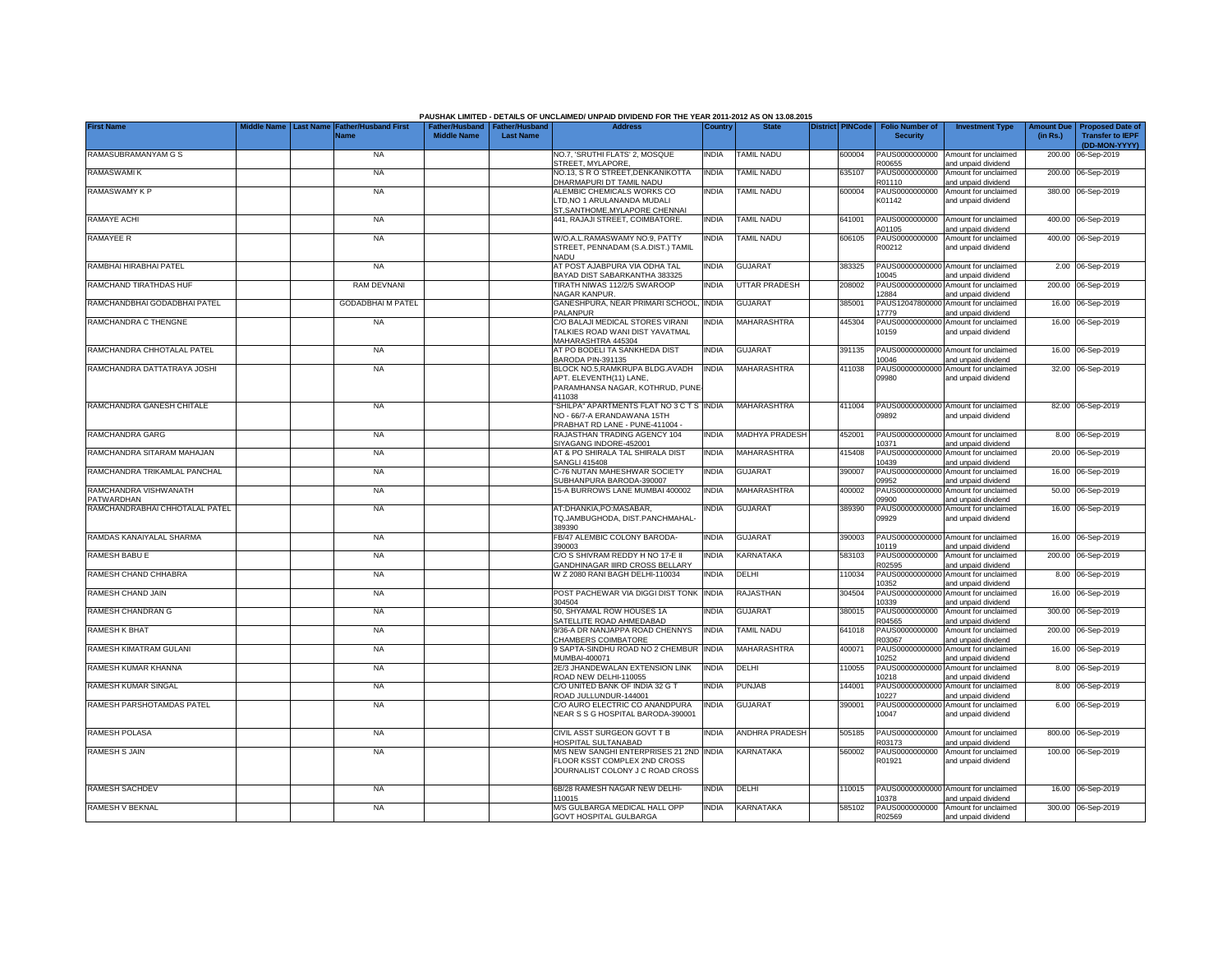|                                          | Middle Name      |                                            |                                                       |                  | PAUSHAK LIMITED - DETAILS OF UNCLAIMED/ UNPAID DIVIDEND FOR THE YEAR 2011-2012 AS ON 13.08.2015<br><b>Address</b> |              | <b>State</b>          | <b>District PINCode</b> |                                           |                                                             |                               |                                                    |
|------------------------------------------|------------------|--------------------------------------------|-------------------------------------------------------|------------------|-------------------------------------------------------------------------------------------------------------------|--------------|-----------------------|-------------------------|-------------------------------------------|-------------------------------------------------------------|-------------------------------|----------------------------------------------------|
| <b>First Name</b>                        | <b>Last Name</b> | <b>Father/Husband First</b><br><b>Name</b> | Father/Husband   Father/Husband<br><b>Middle Name</b> | <b>Last Name</b> |                                                                                                                   | Country      |                       |                         | <b>Folio Number of</b><br><b>Security</b> | <b>Investment Type</b>                                      | <b>Amount Due</b><br>(in Rs.) | <b>Proposed Date of</b><br><b>Transfer to IEPF</b> |
|                                          |                  |                                            |                                                       |                  |                                                                                                                   |              |                       |                         |                                           |                                                             |                               | (DD-MON-YYYY)                                      |
| RAMESHBHAI BHAILALBHAI PATEL             |                  | <b>NA</b>                                  |                                                       |                  | 1189 YOGESHWAR NAGAR GUJARAT<br>HOUSING BOARD GOTRI BARODA<br>391101                                              | <b>INDIA</b> | <b>GUJARAT</b>        | 391101                  | 09941                                     | PAUS00000000000 Amount for unclaimed<br>and unpaid dividend |                               | 10.00 06-Sep-2019                                  |
| RAMESHBHAI FULABHAI PATEL                |                  | <b>NA</b>                                  |                                                       |                  | B/55 ALEMBIC COLONY P O CHEM IND<br>BARODA 390003                                                                 | <b>INDIA</b> | <b>GUJARAT</b>        | 390003                  | 09940                                     | PAUS00000000000 Amount for unclaimed<br>and unpaid dividend |                               | 6.00 06-Sep-2019                                   |
| RAMESHBHAI NARANDAS PATEL                |                  | <b>NA</b>                                  |                                                       |                  | 11 GIRIRAJ SOCIETY SHRIJI-KRUPA<br>BEHIND - GAURAV SOCIETY PANIGATE<br>BARODA-390006 - -                          | INDIA        | <b>GUJARAT</b>        | 390006                  | 10037                                     | PAUS00000000000 Amount for unclaimed<br>and unpaid dividend |                               | 6.00 06-Sep-2019                                   |
| RAMESHBHAI RAOJIBHAI PATEL               |                  | <b>NA</b>                                  |                                                       |                  | 12 NANDANVAN SOCIETY GHODDOD<br>ROAD ATHWALINES SURAT 395001                                                      | INDIA        | <b>GUJARAT</b>        | 395001                  | 10437                                     | PAUS00000000000 Amount for unclaimed<br>and unpaid dividend |                               | 32.00 06-Sep-2019                                  |
| RAMESHBHAI RATILAL PATEL                 |                  | <b>NA</b>                                  |                                                       |                  | TAYAGRAJ MARG ADANIA POOL<br>ATEHPURA BARODA-390006                                                               | <b>INDIA</b> | GUJARAT               | 390006                  | PAUS0000000000<br>19985                   | Amount for unclaimed<br>and unpaid dividend                 |                               | 6.00 06-Sep-2019                                   |
| RAMESHBHAI UMEDBHAI PATEL                |                  | <b>NA</b>                                  |                                                       |                  | 19-A-B SHAIMEE SOC NO-2<br>SUBHANPURA BARODA-390007                                                               | NDIA         | <b>GUJARAT</b>        | 390007                  | PAUS0000000000<br>09961                   | Amount for unclaimed<br>and unpaid dividend                 |                               | 2.00 06-Sep-2019                                   |
| RAMESHCHANDRA B VYAS                     |                  | <b>NA</b>                                  |                                                       |                  | 3 JAGNATH PLOT "RAMNIKETAN"<br>RAJKOT-360001                                                                      | <b>INDIA</b> | <b>GUJARAT</b>        | 360001                  | PAUS0000000000<br>10242                   | Amount for unclaimed<br>and unpaid dividend                 |                               | 8.00 06-Sep-2019                                   |
| RAMESHCHANDRA CHANDULAL JANI             |                  | <b>NA</b>                                  |                                                       |                  | BLOCK NO A-43 KACHHI SOCIETY<br>CHHAPARIA ROAD HIMATNAGAR DIST S<br>CPIN-383001                                   | INDIA        | <b>GUJARAT</b>        | 383001                  | PAUS00000000000<br>10051                  | Amount for unclaimed<br>and unpaid dividend                 |                               | 6.00 06-Sep-2019                                   |
| RAMESHCHANDRA D MEHTA                    |                  | <b>NA</b>                                  |                                                       |                  | FB-119 ALEMBIC COLONY VADODARA                                                                                    | <b>INDIA</b> | <b>GUJARAT</b>        | 390003                  | PAUS0000000000<br>R04274                  | Amount for unclaimed<br>and unpaid dividend                 |                               | 200.00 06-Sep-2019                                 |
| RAMESHCHANDRA DAHYABHAI<br>HOKSHI        |                  | <b>NA</b>                                  |                                                       |                  | 10 SHANTINAGAR SOCIETY ASHRAM<br>ROAD WADAJ AHMEDABAD 380013                                                      | <b>INDIA</b> | <b>GUJARAT</b>        | 380013                  | PAUS0000000000<br>10453                   | Amount for unclaimed<br>and unpaid dividend                 |                               | 32.00 06-Sep-2019                                  |
| RAMESHCHANDRA JETHALAL KANSARA           |                  | <b>JETHALAL</b>                            |                                                       |                  | VIJLI ROAD UPLETA UPLETA                                                                                          | India        | <b>GUJARAT</b>        | 360490                  | PAUS13019900000<br>06879                  | Amount for unclaimed<br>and unpaid dividend                 |                               | 32.00 06-Sep-2019                                  |
| RAMESHCHANDRA KANTILAL SHAH              |                  | <b>NA</b>                                  |                                                       |                  | KATHAWADA VILLAGE TA DASKROI DI<br>AHMEDABAD                                                                      | <b>INDIA</b> | <b>GUJARAT</b>        | 380001                  | PAUS00000000000<br>10245                  | Amount for unclaimed<br>and unpaid dividend                 |                               | 16.00 06-Sep-2019                                  |
| RAMESHCHANDRA KHANDERAO<br>POWAR         |                  | <b>NA</b>                                  |                                                       |                  | OPP MAHARASHTRA BOARDING DANDIA<br>BAZZAR BARODA-390001                                                           | <b>INDIA</b> | <b>GUJARAT</b>        | 390001                  | 10053                                     | PAUS00000000000 Amount for unclaimed<br>and unpaid dividend |                               | 2.00 06-Sep-2019                                   |
| RAMESHCHANDRA LAXMANBHAI<br><b>AIDYA</b> |                  | <b>NA</b>                                  |                                                       |                  | MADAN ZAMPA ROAD NEAR AZAD<br>GROUND BARODA-390001                                                                | INDIA        | <b>GUJARAT</b>        | 390001                  | 09964                                     | PAUS00000000000 Amount for unclaimed<br>and unpaid dividend |                               | 6.00 06-Sep-2019                                   |
| RAMESHCHANDRA LAXMIDAS PATEL             |                  | <b>NA</b>                                  |                                                       |                  | BANK OF BARODA GOWHAR BAUG.<br>COLLEGE ROAD, BILIMORA-396321                                                      | <b>INDIA</b> | <b>GUJARAT</b>        | 396321                  | 09910                                     | PAUS00000000000 Amount for unclaimed<br>and unpaid dividend |                               | 16.00 06-Sep-2019                                  |
| RAMESHCHANDRA MOHANLAL DAVE              |                  | <b>NA</b>                                  |                                                       |                  | A16/17 DALIA BLDG ELLISBRIDGE<br>AHMEDABAD-380006                                                                 | <b>INDIA</b> | <b>GUJARAT</b>        | 380006                  | 09988                                     | PAUS00000000000 Amount for unclaimed<br>and unpaid dividend |                               | 6.00 06-Sep-2019                                   |
| RAMESHCHANDRA NATHALAL PAREKH            |                  | <b>NA</b>                                  |                                                       |                  | C/306 SAMBHAVENATH CO-OP HSG SOC<br>LTD JAIN DERESAR LANE VIRAR WEST<br>DIST THANE 401303                         | <b>INDIA</b> | MAHARASHTRA           | 401303                  | PAUS0000000000<br>09913                   | Amount for unclaimed<br>and unpaid dividend                 |                               | 6.00 06-Sep-2019                                   |
| RAMESHCHANDRA NAVNITLAL DALAL            |                  | <b>NA</b>                                  |                                                       |                  | NAVNITA KRUPA' BAJWADA SHETH<br>SHERI BARODA-390001                                                               | <b>INDIA</b> | <b>GUJARAT</b>        | 390001                  | 09989                                     | PAUS00000000000 Amount for unclaimed<br>and unpaid dividend |                               | 22.00 06-Sep-2019                                  |
| RAMESHCHANDRA RASIKLAL SHAH              |                  | <b>NA</b>                                  |                                                       |                  | 58 CHANDRALOK CO-OP HOUSING<br>SOCIETY CADILA ROAD GHODASAR PO<br>VATWA AHMEDABAD PIN-382440                      | INDIA        | <b>GUJARAT</b>        | 382440                  | PAUS0000000000<br>10126                   | Amount for unclaimed<br>and unpaid dividend                 |                               | 8.00 06-Sep-2019                                   |
| RAMESHCHANDRA TULSIDAS RANA              |                  | <b>NA</b>                                  |                                                       |                  | C/O R R RANA NEAR WATER STAND<br>POST GOSAI MOHALLA WARASIA<br><b>BARODA 390006</b>                               | <b>INDIA</b> | <b>GUJARAT</b>        | 390006                  | 09937                                     | PAUS00000000000 Amount for unclaimed<br>and unpaid dividend |                               | 2.00 06-Sep-2019                                   |
| RAMESHCHANDRA VADILAL PATEL              |                  | <b>NA</b>                                  |                                                       |                  | 4 RANJAN SOCIETY NO 2 NR S P<br>COLONY AHMEDABAD-380013                                                           | INDIA        | <b>GUJARAT</b>        | 380013                  | 09990                                     | PAUS00000000000 Amount for unclaimed<br>and unpaid dividend |                               | 16.00 06-Sep-2019                                  |
| RAMESHKUMAR JAMNADAS VADHANI             |                  | <b>NA</b>                                  |                                                       |                  | C/O VADHANI BROTHERS FERTILIZER<br>MERCHANT AT LATHI DIST AMRELI PIN-<br>364430                                   | India        | <b>GUJARAT</b>        | 364430                  | 10057                                     | PAUS00000000000 Amount for unclaimed<br>and unpaid dividend |                               | 16.00 06-Sep-2019                                  |
| RAMESHKUMAR TRIBHOVANBHAI<br>PATFI       |                  | <b>NA</b>                                  |                                                       |                  | HARIKRIPA NIVAS CHHANI BARODA-<br>391740                                                                          | India        | <b>GUJARAT</b>        | 391740                  | 10058                                     | PAUS00000000000 Amount for unclaimed<br>and unpaid dividend |                               | 6.00 06-Sep-2019                                   |
| RAMGOPAL JAWAHARLAL SUROTIA              |                  | <b>NA</b>                                  |                                                       |                  | C/O P J SOROTIA & CO OPP.<br>CHAKHODIA MAHADEV RAKHIAL<br>AHMEDABAD                                               | India        | <b>GUJARAT</b>        | 380060                  | PAUS00000000000<br>10059                  | Amount for unclaimed<br>and unpaid dividend                 |                               | 82.00 06-Sep-2019                                  |
| RAMGOPAL KOTA MBBS                       |                  | <b>NA</b>                                  |                                                       |                  | S/O. DR. GUPTA. K.G.K 15TH LANE,<br>ARUNDELPET, GUNTUR                                                            | INDIA        | <b>ANDHRA PRADESH</b> | 522002                  | PAUS0000000000<br>K00464                  | Amount for unclaimed<br>and unpaid dividend                 |                               | 1000.00 06-Sep-2019                                |
| RAMILA RAMESHCHANDRA SHAH                |                  | <b>NA</b>                                  |                                                       |                  | 87 AMIN NAGAR CHHANI DIST BARODA<br>PIN-391740                                                                    | INDIA        | <b>GUJARAT</b>        | 391740                  | PAUS00000000000<br>19991                  | Amount for unclaimed<br>and unpaid dividend                 |                               | 32.00 06-Sep-2019                                  |
| RAMILABEN PATEL                          |                  | <b>NA</b>                                  |                                                       |                  | C/O U C PATEL A-7/204 SILVER PARK<br>MIRA BHAYANDAR ROAD MIRA DIST<br><b>THANE 401104</b>                         | India        | MAHARASHTRA           | 401104                  | 10569                                     | PAUS00000000000 Amount for unclaimed<br>and unpaid dividend |                               | 8.00 06-Sep-2019                                   |
| RAMJI SAMJI GORA                         |                  | <b>NA</b>                                  |                                                       |                  | KUVERJI DEVSHI CHAWL 2ND FL B S<br>ROAD OPP ZARAPKAR SHOW ROOM<br>DADAR W RLY MUMBAI 400028                       | INDIA        | MAHARASHTRA           | 400028                  | 10298                                     | PAUS00000000000 Amount for unclaimed<br>and unpaid dividend |                               | 8.00 06-Sep-2019                                   |
| RAMJIBHAI CHHOTABHAI PATEL               |                  | <b>NA</b>                                  |                                                       |                  | NAVAPUR PUNITCHOK POST PADRA TA INDIA<br>PADRA DIST BARODA PIN-391440                                             |              | <b>GUJARAT</b>        | 391440                  | 10061                                     | PAUS00000000000 Amount for unclaimed<br>and unpaid dividend |                               | 6.00 06-Sep-2019                                   |
| RAMJIBHAI GALABHAI PATEL                 |                  | <b>NA</b>                                  |                                                       |                  | GIN PLOT DHORAJI DIST-RAJKOT PIN<br>360410                                                                        | <b>INDIA</b> | <b>GUJARAT</b>        | 360410                  | 09934                                     | PAUS00000000000 Amount for unclaimed<br>and unpaid dividend |                               | 32.00 06-Sep-2019                                  |
| <b>RAMKISHEN AGARWAL</b>                 |                  | <b>NA</b>                                  |                                                       |                  | JANATA MEDICAL HALL ABID ROAD<br><b>HYDERABAD</b>                                                                 | INDIA        | <b>ANDHRA PRADESH</b> | 500001                  | R00926                                    | PAUS0000000000 Amount for unclaimed<br>and unpaid dividend  |                               | 400.00 06-Sep-2019                                 |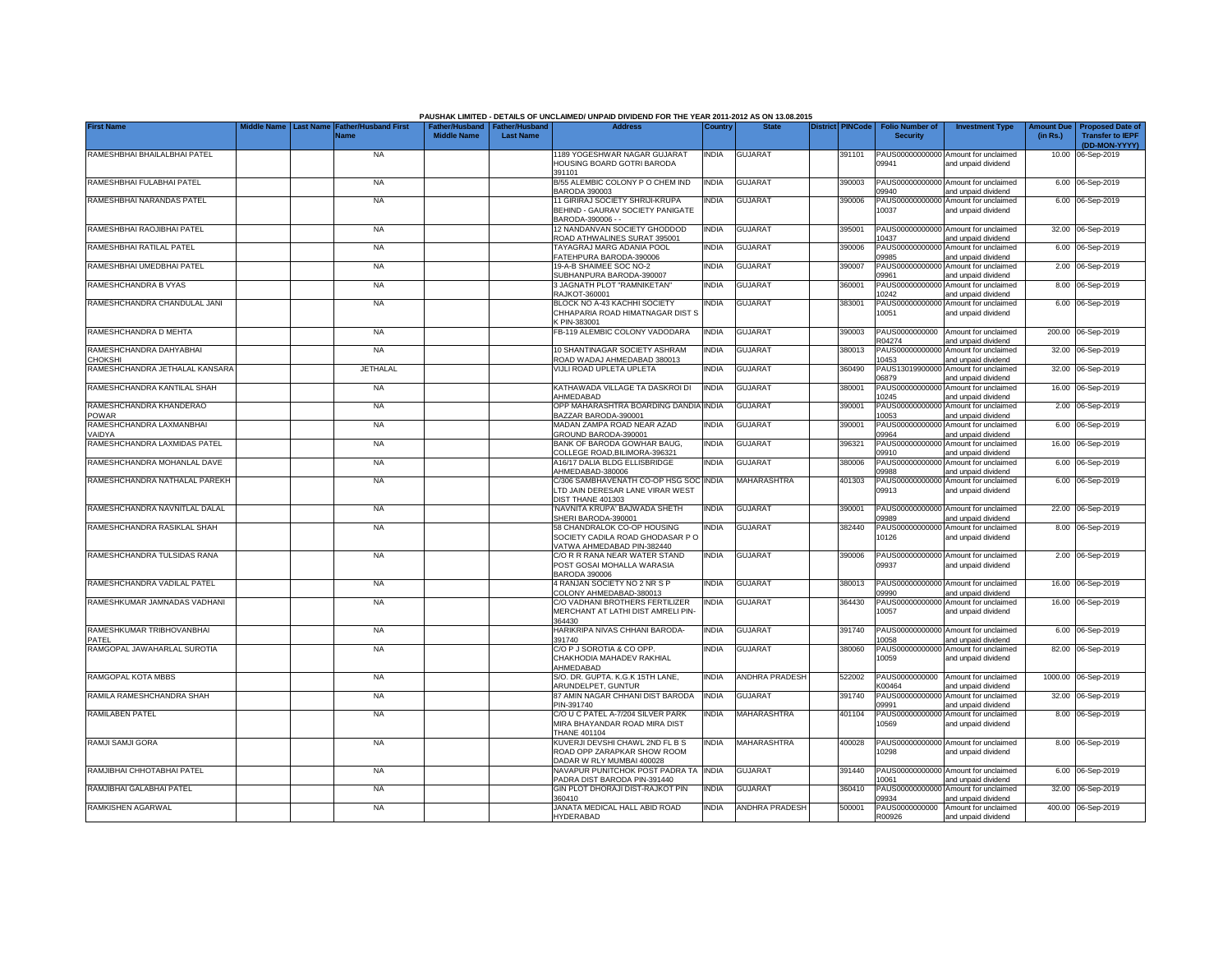|                                             |                         |                                            |                                      |                                           | PAUSHAK LIMITED - DETAILS OF UNCLAIMED/ UNPAID DIVIDEND FOR THE YEAR 2011-2012 AS ON 13.08.2015        |              |                       |                         |                                           |                                                             |                               |                                                                     |
|---------------------------------------------|-------------------------|--------------------------------------------|--------------------------------------|-------------------------------------------|--------------------------------------------------------------------------------------------------------|--------------|-----------------------|-------------------------|-------------------------------------------|-------------------------------------------------------------|-------------------------------|---------------------------------------------------------------------|
| <b>First Name</b>                           | Middle Name   Last Name | <b>Father/Husband First</b><br><b>Name</b> | Father/Husband<br><b>Middle Name</b> | <b>Father/Husband</b><br><b>Last Name</b> | <b>Address</b>                                                                                         | Country      | <b>State</b>          | <b>District PINCode</b> | <b>Folio Number of</b><br><b>Security</b> | <b>Investment Type</b>                                      | <b>Amount Due</b><br>(in Rs.) | <b>Proposed Date of</b><br><b>Transfer to IEPF</b><br>(DD-MON-YYYY) |
| RAMLAL HIRALAL PATEL                        |                         | <b>NA</b>                                  |                                      |                                           | KHODIYAR BHUVAN BEHIND<br><b>GOVERNMENT GODOWN NEAR</b><br>RAILWAY BRIDGE PALANPUR-385001              | <b>INDIA</b> | <b>GUJARAT</b>        | 385001                  | 10247                                     | PAUS00000000000 Amount for unclaimed<br>and unpaid dividend |                               | 8.00 06-Sep-2019                                                    |
| RAMNIWAS MADANGOPAL AGARWAL                 |                         | MADANGOPAL<br>AGARWAL                      |                                      |                                           | RINKU COMMERCIAL CARRIER LTD<br>GOPAL FARM, N.H. NO.8 SAMARKHA<br>CROSSING ANAND                       | INDIA        | <b>GUJARAT</b>        | 388001                  | PAUSIN300636101<br>51449                  | Amount for unclaimed<br>and unpaid dividend                 |                               | 800.00 06-Sep-2019                                                  |
| RAMPRAKASH SINGH                            |                         | <b>NA</b>                                  |                                      |                                           | PAUSHAK LTD 4TH FLOOR ALEMBIC<br>ROAD BARODA 390003                                                    | India        | GUJARAT               | 390003                  | PAUS00000000000<br>10466                  | Amount for unclaimed<br>and unpaid dividend                 |                               | 32.00 06-Sep-2019                                                   |
| RAMSINH JINABHAI THAKOR                     |                         | <b>NA</b>                                  |                                      |                                           | ROHIT' 55 DHANLAKSHMI SOCIETY NO 2<br>BEHIND ARYAKANYA VIDYALAYA<br>KARELIBAUG BARODA 390001           | INDIA        | <b>GUJARAT</b>        | 390001                  | PAUS0000000000<br>09926                   | Amount for unclaimed<br>and unpaid dividend                 |                               | 2.00 06-Sep-2019                                                    |
| RAMSWAROOP SHARMA                           |                         | <b>NA</b>                                  |                                      |                                           | M/S KHETAN & CO KHETAN BHAWAN M I INDIA<br>ROAD JAIPUR-302001                                          |              | RAJASTHAN             | 302001                  | 10165                                     | PAUS00000000000 Amount for unclaimed<br>and unpaid dividend |                               | 8.00 06-Sep-2019                                                    |
| RAMVILAS MODANI                             |                         | <b>NA</b>                                  |                                      |                                           | 3-3-188 CHAPPALBAZAR HYDERABAD-<br>500027                                                              | <b>INDIA</b> | <b>ANDHRA PRADESH</b> | 500027                  | 10369                                     | PAUS00000000000 Amount for unclaimed<br>and unpaid dividend |                               | 8.00 06-Sep-2019                                                    |
| RANACHHODBHAI AMBALAL<br><b>BRAHMABHATT</b> |                         | <b>NA</b>                                  |                                      |                                           | SALATWADA TULSIBHAI BAKORBHAI NI<br>CHAL BARODA-390001                                                 | <b>INDIA</b> | GUJARAT               | 390001                  | 10422                                     | PAUS00000000000 Amount for unclaimed<br>and unpaid dividend |                               | 2.00 06-Sep-2019                                                    |
| RANADIP RANJAN GHOSH ROY                    |                         | <b>NA</b>                                  |                                      |                                           | FLAT-3 E-14 KARUNAMAYEE ESTATE<br>SALT LAKE CITY CALCUTTA                                              | India        | <b>WEST BENGAL</b>    | 700091                  | PAUS0000000000<br>R02829                  | Amount for unclaimed<br>and unpaid dividend                 |                               | 200.00 06-Sep-2019                                                  |
| RANCHHODBHAI BECHARBHAI PATEL               |                         | <b>NA</b>                                  |                                      |                                           | UMIYA KRUPA DUNGARAWALA FALIYA<br>PADRA DIST VADODARA PIN-391440                                       | INDIA        | GUJARAT               | 391440                  | PAUS00000000000<br>10062                  | Amount for unclaimed<br>and unpaid dividend                 |                               | 16.00 06-Sep-2019                                                   |
| RANCHHODBHAI JAGJIVANBHAI<br>PANCHOLI       |                         | <b>NA</b>                                  |                                      |                                           | VIVEKANAND CO-HSG SOC A-23 AJWA<br>OAD BARODA-390006                                                   | INDIA        | GUJARAT               | 390006                  | 0063                                      | PAUS00000000000 Amount for unclaimed<br>and unpaid dividend |                               | 32.00 06-Sep-2019                                                   |
| RANCHHODBHAI MANGALBHAI PATEL               |                         | <b>NA</b>                                  |                                      |                                           | SHREE AMBICA PULS MILLS STATION<br>ROAD PETLAD                                                         | <b>INDIA</b> | <b>GUJARAT</b>        | 388450                  | PAUS0000000000<br>10407                   | Amount for unclaimed<br>and unpaid dividend                 | 16.00                         | 06-Sep-2019                                                         |
| RANGA ANNAVAJJALA                           |                         | <b>NA</b>                                  |                                      |                                           | C/O.MR.RANGANATH SHARMA 6,<br>MINCHIN STREET, KURNOOL (A.P)                                            | India        | <b>ANDHRA PRADESH</b> | 518001                  | PAUS0000000000<br>R00227                  | Amount for unclaimed<br>and unpaid dividend                 |                               | 200.00 06-Sep-2019                                                  |
| RANGANATHAN SRINIVASAN                      |                         | <b>NA</b>                                  |                                      |                                           | 2 EAST RANGANATHAPURAM<br>SRIRANGAM TRICHY 620006                                                      | <b>INDIA</b> | <b>TAMIL NADU</b>     | 620006                  | PAUS00000000000<br>10105                  | Amount for unclaimed<br>and unpaid dividend                 |                               | 12.00 06-Sep-2019                                                   |
| RANGARAO PANTAM                             |                         | <b>NA</b>                                  |                                      |                                           | PITHAPURAM EAST GODAVARI DIST.<br>ANDHRA PRADESH                                                       | INDIA        | <b>ANDHRA PRADESH</b> | 533450                  | PAUS0000000000<br>R00658                  | Amount for unclaimed<br>and unpaid dividend                 | 400.00                        | 06-Sep-2019                                                         |
| RANGASWAMY G R                              |                         | <b>NA</b>                                  |                                      |                                           | 25/2 THULASIRAMDAS MUTT ROAD<br>FRAZER TOWN BANGALORE                                                  | India        | <b>KARNATAKA</b>      | 560005                  | PAUS0000000000<br>R02529                  | Amount for unclaimed<br>and unpaid dividend                 | 200.00                        | 06-Sep-2019                                                         |
| RANI B NANGRANI                             |                         | <b>NA</b>                                  |                                      |                                           | 802 EMBASSY TOWERS 7 BUNGLOWS<br>RD VARSOVA MUMBAI 400061                                              | INDIA        | MAHARASHTRA           | 400061                  | PAUS0000000000<br>10476                   | Amount for unclaimed<br>and unpaid dividend                 |                               | 300.00 06-Sep-2019                                                  |
| RANI CHANDUMAL ISRANI                       |                         | <b>NA</b>                                  |                                      |                                           | C/O MRS D K VALLECHA AL-4 BLDG NO<br>12 ROOM NO 1 SECTOR NO 5 AIROLI<br>CIDCO COLONY NEW MUMBAI 400708 | India        | MAHARASHTRA           | 400708                  | PAUS0000000000<br>10362                   | Amount for unclaimed<br>and unpaid dividend                 |                               | 8.00 06-Sep-2019                                                    |
| RANI K VASWANI                              |                         | <b>NA</b>                                  |                                      |                                           | FLAT NO 15 BLOCK 1 PUSHPA VIHAR<br>NEAR COLABA POST OFFICE MUMBAI-<br>400005                           | INDIA        | MAHARASHTRA           | 400005                  | 10141                                     | PAUS00000000000 Amount for unclaimed<br>and unpaid dividend |                               | 8.00 06-Sep-2019                                                    |
| RANJAN JAMES SALIS                          |                         | <b>NA</b>                                  |                                      |                                           | RB-II 7/15 RAILWAY QUARTERS 335 SIR J INDIA<br>J ROAD BYCULLA MUMBAI 400008                            |              | MAHARASHTRA           | 400008                  | 10504                                     | PAUS00000000000 Amount for unclaimed<br>and unpaid dividend |                               | 32.00 06-Sep-2019                                                   |
| RANJAN SAPRA                                |                         | <b>NA</b>                                  |                                      |                                           | A2/97 RAJOURI GARDEN NEW DELHI-<br>110027                                                              | <b>INDIA</b> | DELHI                 | 110027                  | 10190                                     | PAUS00000000000 Amount for unclaimed<br>and unpaid dividend |                               | 8.00 06-Sep-2019                                                    |
| RANJANA AGGARWAL                            |                         | <b>NA</b>                                  |                                      |                                           | C/O KASHMIRILAL AGGARWAL & BROS<br>ENGINEERS & FOUNDERS FAIZPURA<br>ROAD BATALA-143505                 | INDIA        | PUNJAB                | 143505                  | 10156                                     | PAUS00000000000 Amount for unclaimed<br>and unpaid dividend |                               | 8.00 06-Sep-2019                                                    |
| RANJANA JIVARAJ SHAH                        |                         | <b>NA</b>                                  |                                      |                                           | C/O RATANSINH RUNCHORDAS 25<br>SWALLOW LANE CALCUTTA-700001                                            | India        | <b>WEST BENGAL</b>    | '00001                  | PAUS0000000000<br>0265                    | Amount for unclaimed<br>and unpaid dividend                 |                               | 8.00 06-Sep-2019                                                    |
| RANJANA KHANDELWAL                          |                         | ANUP KHANDELWAL                            |                                      |                                           | 5 HARISH MUKHERJEE ROAD 4TH<br><b>FLOOR KOLKATA</b>                                                    | INDIA        | <b>WEST BENGAL</b>    | 700025                  | PAUSIN300610103<br>3959                   | Amount for unclaimed<br>and unpaid dividend                 | 32.00                         | 06-Sep-2019                                                         |
| RANJANA P JAIN                              |                         | <b>NA</b>                                  |                                      |                                           | 12 VINCENT VIEW 2ND FLOOR DR B<br>AMBEDKAR ROAD DADAR MUMBAI<br>400014                                 | INDIA        | MAHARASHTRA           | 400014                  | 0525                                      | PAUS00000000000 Amount for unclaimed<br>and unpaid dividend |                               | 16.00 06-Sep-2019                                                   |
| RANJANA P JAIN                              |                         | <b>NA</b>                                  |                                      |                                           | 12 VINCENT VIEW 2ND FLOOR DR B<br>AMBEDKAR ROAD DADAR MUMBAI<br>400014                                 | INDIA        | MAHARASHTRA           | 400014                  | 10524                                     | PAUS00000000000 Amount for unclaimed<br>and unpaid dividend |                               | 16.00 06-Sep-2019                                                   |
| RANJANA SHARMA                              |                         | <b>NA</b>                                  |                                      |                                           | A-IV/23 NIRMAL PURI LAJPAT NAGAR<br><b>NEW DELHI-110024</b>                                            | <b>INDIA</b> | DELHI                 | 110024                  | 10207                                     | PAUS00000000000 Amount for unclaimed<br>and unpaid dividend |                               | 8.00 06-Sep-2019                                                    |
| RANJANBEN R PATEL                           |                         | <b>NA</b>                                  |                                      |                                           | B-74 ANAND TENAMENT NEAR SWAMI<br>SMRUTI MANDIR GHODASAR<br>AHMEDABAD 380050                           | INDIA        | <b>GUJARAT</b>        | 380050                  | 10502                                     | PAUS00000000000 Amount for unclaimed<br>and unpaid dividend |                               | 6.00 06-Sep-2019                                                    |
| RANJANBEN RAJENDRAKUMAR PATEL               |                         | <b>NA</b>                                  |                                      |                                           | DIVN 7 BLOCK NO 1/B SARDARNAGAR<br>SOCIETY CHHANI ROAD BARODA 390002                                   | INDIA        | <b>GUJARAT</b>        | 390002                  | 09889                                     | PAUS00000000000 Amount for unclaimed<br>and unpaid dividend |                               | 22.00 06-Sep-2019                                                   |
| RANJEET KAUR                                |                         | <b>NA</b>                                  |                                      |                                           | C/O A-41/E D D A FLAT MUNIRKA NEW<br>DELHI-110067                                                      | <b>INDIA</b> | DELHI                 | 10067                   | 10331                                     | PAUS00000000000 Amount for unclaimed<br>and unpaid dividend |                               | 8.00 06-Sep-2019                                                    |
| RANJEETA SARDA                              |                         | <b>NA</b>                                  |                                      |                                           | 11 KAKANAGAR MARKET DR ZAKIR<br>HUSSAIN ROAD NEW DELHI 110003                                          | india        | DELHI                 | 110003                  | 10459                                     | PAUS00000000000 Amount for unclaimed<br>and unpaid dividend |                               | 32.00 06-Sep-2019                                                   |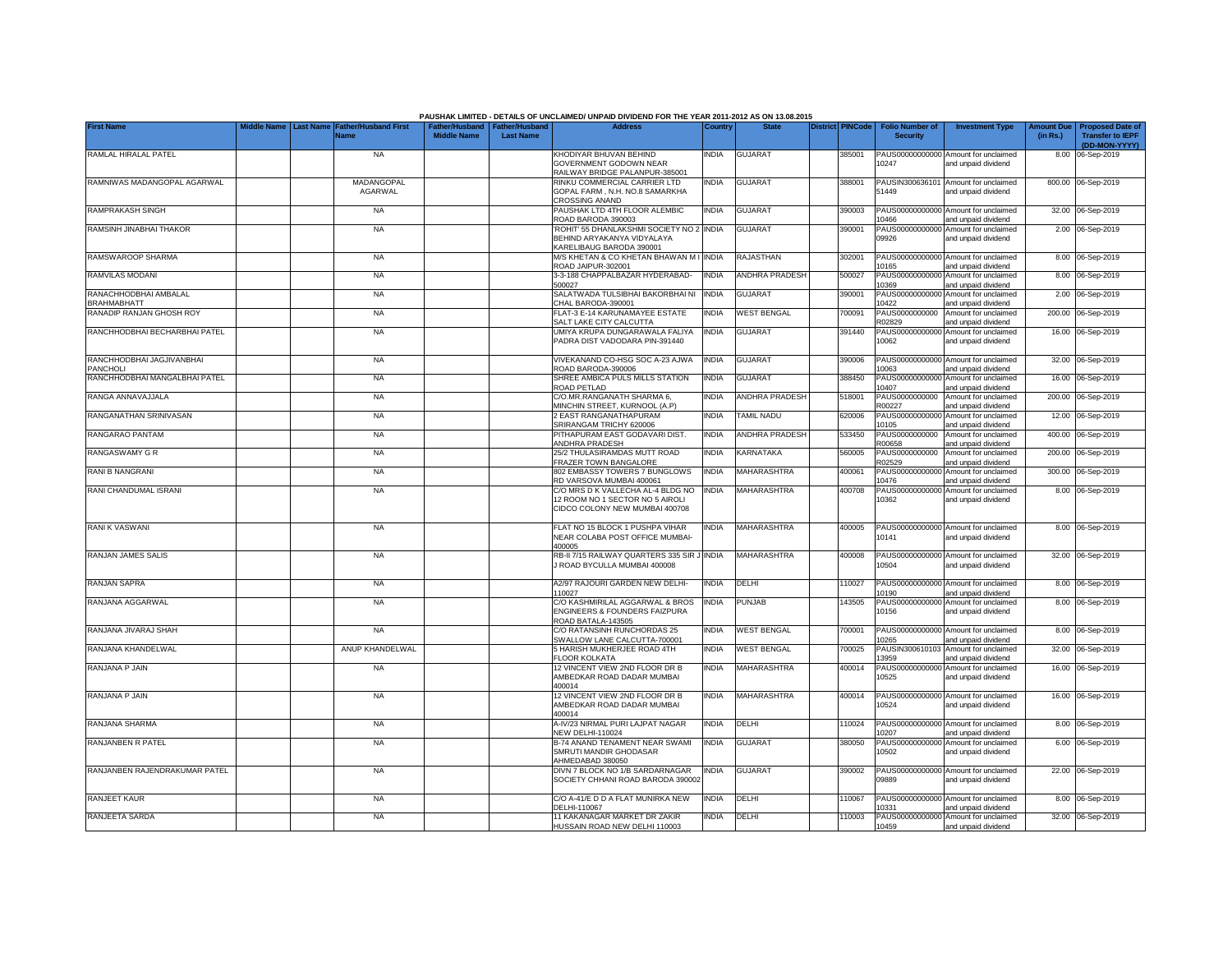|                               | <b>Last Name</b> |                                     |                                                       |                  | PAUSHAK LIMITED - DETAILS OF UNCLAIMED/ UNPAID DIVIDEND FOR THE YEAR 2011-2012 AS ON 13.08.2015<br><b>Address</b> |              | <b>State</b>       |                         |                                           |                                                             |                               |                                                                     |
|-------------------------------|------------------|-------------------------------------|-------------------------------------------------------|------------------|-------------------------------------------------------------------------------------------------------------------|--------------|--------------------|-------------------------|-------------------------------------------|-------------------------------------------------------------|-------------------------------|---------------------------------------------------------------------|
| <b>First Name</b>             |                  | <b>Father/Husband First</b><br>Name | Father/Husband   Father/Husband<br><b>Middle Name</b> | <b>Last Name</b> |                                                                                                                   | Country      |                    | <b>District PINCode</b> | <b>Folio Number of</b><br><b>Security</b> | <b>Investment Type</b>                                      | <b>Amount Due</b><br>(in Rs.) | <b>Proposed Date of</b><br><b>Transfer to IEPF</b><br>(DD-MON-YYYY) |
| RANJIT KUMAR DATTA            |                  | <b>NA</b>                           |                                                       |                  | P O CHAKULIA DIST SINGHBHUM BIHAR INDIA<br>832301                                                                 |              | JHARKHAND.         | 832301                  | 10467                                     | PAUS00000000000 Amount for unclaimed<br>and unpaid dividend |                               | 32.00 06-Sep-2019                                                   |
| RANJIT NARAINDAS BHAVNANI     |                  | <b>NA</b>                           |                                                       |                  | 508 5TH FLOOR SINDHU APTS NARAYAN INDIA<br>NAGAR SION CHUNABHATTI MUMBAI<br>400022                                |              | <b>MAHARASHTRA</b> | 400022                  | 10487                                     | PAUS00000000000 Amount for unclaimed<br>and unpaid dividend |                               | 14.00 06-Sep-2019                                                   |
| RANJIT NARAINDAS BHAVNANI     |                  | <b>NA</b>                           |                                                       |                  | 508 SINDHU APARTMENTS NARAYAN<br>NAGAR SION CHUNABHATTI BOMBAY<br>400022                                          | <b>INDIA</b> | MAHARASHTRA        | 400022                  | 10572                                     | PAUS00000000000 Amount for unclaimed<br>and unpaid dividend |                               | 16.00 06-Sep-2019                                                   |
| RANJITKAUR RATTANSINGH BUNAIT |                  | <b>NA</b>                           |                                                       |                  | L/1 SUJATA FLATS CAMP ROAD SHAHI<br>BAG OPP SHAHI BAG POLICE CHOWKY<br>AHMEDABAD-380004                           | <b>INDIA</b> | <b>GUJARAT</b>     | 380004                  | 0065                                      | PAUS00000000000 Amount for unclaimed<br>and unpaid dividend |                               | 16.00 06-Sep-2019                                                   |
| RANJNA SEHGAL                 |                  | <b>NA</b>                           |                                                       |                  | C/O MR C V RAMACHANDRAN G C H F<br>LTD 121- 0 NEW DELHI HOUSE 27 BARA<br>ROAD NEW DELH- I-110001 -                | <b>INDIA</b> | DELHI              | 110001                  | 10322                                     | PAUS00000000000 Amount for unclaimed<br>and unpaid dividend |                               | 8.00 06-Sep-2019                                                    |
| RAO G PURUSHOTHAMA            |                  | <b>NA</b>                           |                                                       |                  | 688/1 N S ROAD DEVARAJ MOHALLA<br><b>MYSORE</b>                                                                   | <b>INDIA</b> | KARNATAKA          | 570001                  | PAUS0000000000<br>R02631                  | Amount for unclaimed<br>and unpaid dividend                 |                               | 200.00 06-Sep-2019                                                  |
| RAOJIBHAI AMBALAL SOLANKI     |                  | <b>NA</b>                           |                                                       |                  | SOLANKI STREET GORWA BARODA-<br>390003                                                                            | <b>INDIA</b> | <b>GUJARAT</b>     | 390003                  | PAUS0000000000<br>09950                   | Amount for unclaimed<br>and unpaid dividend                 | 2.00                          | 06-Sep-2019                                                         |
| RAOJIBHAI BHAILALBHAI PATEL   |                  | <b>NA</b>                           |                                                       |                  | LALDAS STREET AT KANTHARIA TAL<br>BORSADN VIA VASADDIST. KHEDA                                                    | <b>INDIA</b> | <b>GUJARAT</b>     | 388307                  | PAUS0000000000<br>10066                   | Amount for unclaimed<br>and unpaid dividend                 |                               | 2.00 06-Sep-2019                                                    |
| RAOJIBHAI MATHURBHAI PATEL    |                  | <b>NA</b>                           |                                                       |                  | 1 JAYSHREE SOCIETY KARELIBAG<br>BARODA-390001                                                                     | <b>INDIA</b> | <b>GUJARAT</b>     | 390001                  | PAUS00000000000<br>09993                  | Amount for unclaimed<br>and unpaid dividend                 |                               | 16.00 06-Sep-2019                                                   |
| RAOJIBHAI SOMABHAI PATEL      |                  | NA                                  |                                                       |                  | C/O MR SOMABHAI B PATEL AT POST<br>VEHRA KHADI TAL ANAND DIST KAIRA<br>PIN-388001                                 | INDIA        | <b>GUJARAT</b>     | 388001                  | 09995                                     | PAUS00000000000 Amount for unclaimed<br>and unpaid dividend |                               | 10.00 06-Sep-2019                                                   |
| <b>RASHMI</b>                 |                  | <b>NA</b>                           |                                                       |                  | 231/C PKT I MAYUR VIHAR PHASE I<br>DELHI 110091                                                                   | India        | DELHI              | 10091                   | 10210                                     | PAUS00000000000 Amount for unclaimed<br>and unpaid dividend |                               | 8.00 06-Sep-2019                                                    |
| <b>RASHMI GERA</b>            |                  | <b>NA</b>                           |                                                       |                  | NEW MEDICINE HOME MAIN ROAD,<br>NEAR SUJATHA CINEMA RANCHI                                                        | <b>INDIA</b> | <b>JHARKHAND</b>   | 834001                  | PAUS0000000000<br>305551                  | Amount for unclaimed<br>and unpaid dividend                 |                               | 200.00 06-Sep-2019                                                  |
| RASHMI NAROTAMDAS MITHANI     |                  | <b>NA</b>                           |                                                       |                  | ARYAN MAHAL, 6TH FLOOR, BLOCK<br>NO.32, "C" ROAD, CHURCHGATE,<br>MUMBAI-400020                                    | <b>INDIA</b> | MAHARASHTRA        | 400020                  | 10582                                     | PAUS00000000000 Amount for unclaimed<br>and unpaid dividend |                               | 66.00 06-Sep-2019                                                   |
| RASHMI RAMESH SAVTALE         |                  | <b>NA</b>                           |                                                       |                  | 304 MIRANDA APTS VEER SAVARKAR<br>ROAD DADAR MUMBAI 400028                                                        | <b>INDIA</b> | MAHARASHTRA        | 400028                  | 10301                                     | PAUS00000000000 Amount for unclaimed<br>and unpaid dividend |                               | 16.00 06-Sep-2019                                                   |
| RASHMI VINAYAK PATANKAR       |                  | <b>NA</b>                           |                                                       |                  | VINAYAKASHRAM 759/15 DECCAN<br>GYMKHANA PUNE 411004                                                               | <b>INDIA</b> | MAHARASHTRA        | 411004                  | 10431                                     | PAUS00000000000 Amount for unclaimed<br>and unpaid dividend |                               | 6.00 06-Sep-2019                                                    |
| RASHMI VINAYAK PATANKAR       |                  | <b>NA</b>                           |                                                       |                  | VINAYAKASHRAM 759/15 DECCAN<br>GYMKHANA PUNE 411004                                                               | <b>INDIA</b> | MAHARASHTRA        | 411004                  | PAUS00000000000<br>10420                  | Amount for unclaimed<br>and unpaid dividend                 |                               | 6.00 06-Sep-2019                                                    |
| RASHMIBEN RAJNIBHAI PATEL     |                  | <b>NA</b>                           |                                                       |                  | GUNDA FALIA RAJMAHAL ROAD<br>BARODA-390001                                                                        | <b>INDIA</b> | <b>GUJARAT</b>     | 390001                  | PAUS0000000000<br>10068                   | Amount for unclaimed<br>and unpaid dividend                 |                               | 6.00 06-Sep-2019                                                    |
| RASHMIKANT B DAVE             |                  | <b>NA</b>                           |                                                       |                  | C/O DR DAVE B T SHIYAPURA RAOPURA INDIA<br>VADODARA                                                               |              | GUJARAT            | 390003                  | PAUS0000000000<br>R05255                  | Amount for unclaimed<br>and unpaid dividend                 |                               | 600.00 06-Sep-2019                                                  |
| RASHMIKANT HARSUKHLAL MEHTA   |                  | <b>NA</b>                           |                                                       |                  | 214 GUSAPAREKHI POLE MADAN GOPAL INDIA<br>S HAVELI AHMEDABAD-380001                                               |              | GUJARAT            | 380001                  | PAUS0000000000<br>00890                   | Amount for unclaimed<br>and unpaid dividend                 |                               | 6.00 06-Sep-2019                                                    |
| RASHMIKANT JAYENDRA SHUKLA    |                  | <b>NA</b>                           |                                                       |                  | 58 VARDHAMAN NAGAR SOC BEHIND<br>SARDAR BAG KALOL PIN-382721                                                      | <b>INDIA</b> | <b>GUJARAT</b>     | 382721                  | PAUS0000000000<br>10069                   | Amount for unclaimed<br>and unpaid dividend                 |                               | 16.00 06-Sep-2019                                                   |
| RASHMIKANT RAOJIBHAI PATEL    |                  | <b>NA</b>                           |                                                       |                  | F/3 ALEMBIC GLASS COLONY<br>WHITEFIELD BANGALORE-560066                                                           | <b>INDIA</b> | <b>KARNATAKA</b>   | 560066                  | PAUS00000000000<br>0118                   | Amount for unclaimed<br>and unpaid dividend                 |                               | 32.00 06-Sep-2019                                                   |
| RASHMIKANT SHANTILAL PATEL    |                  | <b>NA</b>                           |                                                       |                  | SHARE DEPARTMENT ALEMBIC<br>CHEMICAL WORKS CO LTD BARODA<br>390003                                                | INDIA        | <b>GUJARAT</b>     | 390003                  | PAUS00000000000<br>09943                  | Amount for unclaimed<br>and unpaid dividend                 |                               | 2.00 06-Sep-2019                                                    |
| RASIK CHHOTALAL CHAUHAN       |                  | <b>NA</b>                           |                                                       |                  | SADAR BAZAR DHOBIMAHOLLA FATEH<br>GUNJ BARODA 390002                                                              | <b>INDIA</b> | <b>GUJARAT</b>     | 390002                  | 09945                                     | PAUS00000000000 Amount for unclaimed<br>and unpaid dividend |                               | 6.00 06-Sep-2019                                                    |
| RASIKBHAI HARIBHAI SONI       |                  | <b>NA</b>                           |                                                       |                  | B-33 JALABAPA NAGAR SOCIETY BACK<br>OF RANCHHODJI MANDIR NR ANKUR<br>SOC VAGHODIA ROAD BARODA 390019              | <b>INDIA</b> | <b>GUJARAT</b>     | 390019                  | 09938                                     | PAUS00000000000 Amount for unclaimed<br>and unpaid dividend |                               | 2.00 06-Sep-2019                                                    |
| RASIKBHAI JASHBHAI PATEL      |                  | <b>NA</b>                           |                                                       |                  | "MAULIK SMRUTI" OPP GOVT HOSPITAL<br>DEVGAD BARIA 389380 DIST<br>PANCHMAHAL GUJ                                   | <b>INDIA</b> | <b>GUJARAT</b>     | 389380                  | 10547                                     | PAUS00000000000 Amount for unclaimed<br>and unpaid dividend |                               | 40.00 06-Sep-2019                                                   |
| RASIKLAL BHOGILAL MODI        |                  | <b>NA</b>                           |                                                       |                  | 20 SHANTINAGAR SOCIETY NEAR<br>GAYATRI TEMPLE VISNAGAR 384315<br>NORTH GUJARAT                                    | <b>INDIA</b> | <b>GUJARAT</b>     | 384315                  | 10072                                     | PAUS00000000000 Amount for unclaimed<br>and unpaid dividend |                               | 16.00 06-Sep-2019                                                   |
| RASIKLAL LAVCHAND VASA        |                  | <b>NA</b>                           |                                                       |                  | 291/21 D M JAIN BLDG NO 1 STATION<br>ROAD MATUNGA MUMBAI-400019                                                   | <b>INDIA</b> | MAHARASHTRA        | 400019                  | 10255                                     | PAUS00000000000 Amount for unclaimed<br>and unpaid dividend |                               | 32.00 06-Sep-2019                                                   |
| RASIKLAL MADHAVLAL SHAH       |                  | <b>NA</b>                           |                                                       |                  | KAPOOR BUILDING AMBAWADI<br>RAMNAGAR SABARMATI AHMEDABAD<br>380005                                                | India        | <b>GUJARAT</b>     | 380005                  | PAUS00000000000<br>10447                  | Amount for unclaimed<br>and unpaid dividend                 |                               | 16.00 06-Sep-2019                                                   |
| RASIKLAL MAGANLAL UPADHYAYA   |                  | <b>NA</b>                           |                                                       |                  | PRATHMIK AROGYA AKKAM AT & PO<br>SOKHADA TA SOKHADA-391240                                                        | <b>INDIA</b> | <b>GUJARAT</b>     | 391240                  | 0073                                      | PAUS00000000000 Amount for unclaimed<br>and unpaid dividend |                               | 2.00 06-Sep-2019                                                    |
| RASIKLAL NARANDAS PATEL       |                  | <b>NA</b>                           |                                                       |                  | C/O M/S FULCHANDBHAI LALLUBHAI<br>BEHIND KHANDERAO MARKET<br>SULEMAN BLDG BARODA-390001                           | <b>INDIA</b> | <b>GUJARAT</b>     | 390001                  | 10074                                     | PAUS00000000000 Amount for unclaimed<br>and unpaid dividend |                               | 2.00 06-Sep-2019                                                    |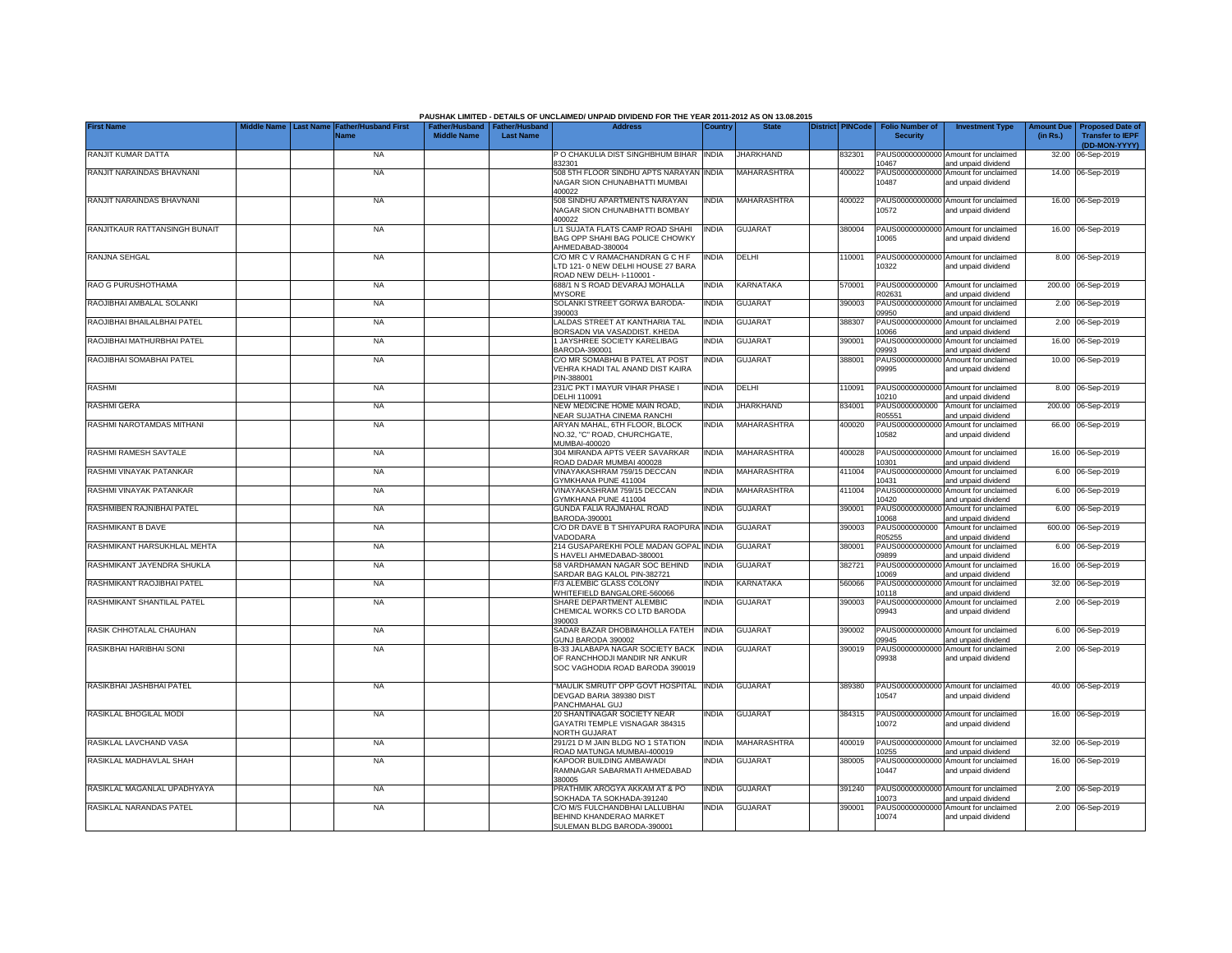|                               |                                 |                                            |                                                       |                  | PAUSHAK LIMITED - DETAILS OF UNCLAIMED/ UNPAID DIVIDEND FOR THE YEAR 2011-2012 AS ON 13.08.2015 |              |                       |                         |                                           |                                                             |                               |                                                                     |
|-------------------------------|---------------------------------|--------------------------------------------|-------------------------------------------------------|------------------|-------------------------------------------------------------------------------------------------|--------------|-----------------------|-------------------------|-------------------------------------------|-------------------------------------------------------------|-------------------------------|---------------------------------------------------------------------|
| <b>First Name</b>             | Middle Name<br><b>Last Name</b> | <b>Father/Husband First</b><br><b>Name</b> | Father/Husband   Father/Husband<br><b>Middle Name</b> | <b>Last Name</b> | <b>Address</b>                                                                                  | Country      | <b>State</b>          | <b>District PINCode</b> | <b>Folio Number of</b><br><b>Security</b> | <b>Investment Type</b>                                      | <b>Amount Due</b><br>(in Rs.) | <b>Proposed Date of</b><br><b>Transfer to IEPF</b><br>(DD-MON-YYYY) |
| RASIKLAL RAMCHANDRA KHARADI   |                                 | <b>NA</b>                                  |                                                       |                  | SHAK MARKET PADRA DIST BARODA<br>PIN-391440                                                     | <b>INDIA</b> | <b>GUJARAT</b>        | 391440                  | 10075                                     | PAUS00000000000 Amount for unclaimed<br>and unpaid dividend |                               | 2.00 06-Sep-2019                                                    |
| RASIKLAL RANCHHODLAL MODI     |                                 | <b>NA</b>                                  |                                                       |                  | RANDHEJA DIST GANDHINAGAR 382620                                                                | <b>INDIA</b> | GUJARAT               | 382620                  | 09998                                     | PAUS00000000000 Amount for unclaimed<br>and unpaid dividend |                               | 2.00 06-Sep-2019                                                    |
| RASIKLAL VELJI GANDHI         |                                 | <b>NA</b>                                  |                                                       |                  | KUVERJI DEVSHI CHAWL 2ND FL B S<br>ROAD OPP ZARAPKAR SHOW ROOM<br>DADAR W RLY MUMBAI 400028     | INDIA        | MAHARASHTRA           | 400028                  | 10300                                     | PAUS00000000000 Amount for unclaimed<br>and unpaid dividend |                               | 8.00 06-Sep-2019                                                    |
| RASULBHAI ALIBHAI BHARMAL     |                                 | <b>NA</b>                                  |                                                       |                  | C/O BHARMAL BROTHERS & CO<br>KALSARI ROAD AT VISAVADAR DIST<br>JUNAGADH PIN-362130              | INDIA        | <b>GUJARAT</b>        | 362130                  | 10076                                     | PAUS00000000000 Amount for unclaimed<br>and unpaid dividend |                               | 16.00 06-Sep-2019                                                   |
| RATANBEN KANTILAL FURIA       |                                 | <b>NA</b>                                  |                                                       |                  | C/O R P SHROFF AND SONS 704 A<br>STOCK EXCHANGE PLAZA DALAL<br>STREET FORT MUMBAI-400023        | <b>INDIA</b> | MAHARASHTRA           | 400023                  | 10296                                     | PAUS00000000000 Amount for unclaimed<br>and unpaid dividend |                               | 24.00 06-Sep-2019                                                   |
| RATANSINH MOHANSINH CHAVDA    |                                 | <b>NA</b>                                  |                                                       |                  | AT & PO UNDEL DARBAR FALIA CAMBAY<br>DIST KAIRA 388640                                          | <b>INDIA</b> | <b>GUJARAT</b>        | 388640                  | 10490                                     | PAUS00000000000 Amount for unclaimed<br>and unpaid dividend |                               | 32.00 06-Sep-2019                                                   |
| RATANSINH PARTHAMSINH RAO     |                                 | <b>NA</b>                                  |                                                       |                  | 94/E RAILWAY COLONY PRATAPNAGAR<br>BARODA-390004                                                | <b>INDIA</b> | <b>GUJARAT</b>        | 390004                  | PAUS00000000000<br>10077                  | Amount for unclaimed<br>and unpaid dividend                 |                               | 2.00 06-Sep-2019                                                    |
| RATHINDRA KR MITRA            |                                 | <b>NA</b>                                  |                                                       |                  | 172 DIAMOND PARK PO JOKA 24<br>PARGANAS(S)                                                      | INDIA        | <b>WEST BENGAL</b>    | 700104                  | PAUS0000000000<br>R02882                  | Amount for unclaimed<br>and unpaid dividend                 |                               | 200.00 06-Sep-2019                                                  |
| RATILAL BAPUBHAI RAVAL        |                                 | <b>NA</b>                                  |                                                       |                  | VAIRAGI MAHOLLO MADAN ZAMPA RD<br>PATTHER GATE BARODA 390001                                    | <b>INDIA</b> | <b>GUJARAT</b>        | 390001                  | PAUS00000000000<br>09951                  | Amount for unclaimed<br>and unpaid dividend                 |                               | 2.00 06-Sep-2019                                                    |
| RATILAL CHHABILDAS KOTADIA    |                                 | <b>NA</b>                                  |                                                       |                  | 8 GANDHINAGAR SOCIETY<br>SOCIETYNAGAR HIMATNAGAR-383001                                         | India        | <b>GUJARAT</b>        | 383001                  | PAUS00000000000<br>10078                  | Amount for unclaimed<br>and unpaid dividend                 |                               | 16.00 06-Sep-2019                                                   |
| RATILAL CHHABILDAS KOTADIA    |                                 | <b>NA</b>                                  |                                                       |                  | 8 GANDHINAGAR SOCIETY<br>SOCIETYNAGAR HIMATNAGAR-383001                                         | INDIA        | <b>GUJARAT</b>        | 383001                  | 09930                                     | PAUS00000000000 Amount for unclaimed<br>and unpaid dividend |                               | 16.00 06-Sep-2019                                                   |
| RATILAL CHUNILAL SHAH         |                                 | <b>NA</b>                                  |                                                       |                  | 'ULLAS' BUILDING KHATRI POLE<br>FOURTH WADA JUBILEE BAUG BARODA<br>390001                       | INDIA        | <b>GUJARAT</b>        | 390001                  | 10079                                     | PAUS00000000000 Amount for unclaimed<br>and unpaid dividend |                               | 32.00 06-Sep-2019                                                   |
| RATILAL CHUNILAL SHAH         |                                 | <b>NA</b>                                  |                                                       |                  | II-B WEST VIEW 309 S V ROAD<br>SANTACRUZ (W) MUMBAI-400054                                      | <b>INDIA</b> | <b>MAHARASHTRA</b>    | 400054                  | 10306                                     | PAUS00000000000 Amount for unclaimed<br>and unpaid dividend |                               | 18.00 06-Sep-2019                                                   |
| RATILAL DEVJI FADADU          |                                 | <b>NA</b>                                  |                                                       |                  | 26 ASIYAD NAGAR KANJARI ROAD<br><b>HALOL 348350 PMS</b>                                         | <b>INDIA</b> | <b>GUJARAT</b>        | 384350                  | 09933                                     | PAUS00000000000 Amount for unclaimed<br>and unpaid dividend |                               | 16.00 06-Sep-2019                                                   |
| RATILAL HARIBHAI SAVALIA      |                                 | <b>NA</b>                                  |                                                       |                  | M/S NANJIBHAI HARIBHAI & CO POST<br>OFFICE ROAD VISAVADAR DIST<br>JUNAGADH 362130               | <b>INDIA</b> | <b>GUJARAT</b>        | 362130                  | 09963                                     | PAUS00000000000 Amount for unclaimed<br>and unpaid dividend |                               | 16.00 06-Sep-2019                                                   |
| RATILAL HIRALAL PATEL         |                                 | <b>NA</b>                                  |                                                       |                  | 4.UTKARSH SOCIETY NANA<br>KUMBHNATH ROAD NADIAD-387001                                          | India        | <b>GUJARAT</b>        | 387001                  | 09901                                     | PAUS00000000000 Amount for unclaimed<br>and unpaid dividend |                               | 2.00 06-Sep-2019                                                    |
| RATNA A MODI                  |                                 | <b>NA</b>                                  |                                                       |                  | B-604, GOLD COIN APTS. HAJIALI,<br>TARDEO ROAD, PT.M.M.M. MARG,<br>MUMBAI-400034                | INDIA        | <b>MAHARASHTRA</b>    | 400034                  | PAUS0000000000<br>10579                   | Amount for unclaimed<br>and unpaid dividend                 |                               | 32.00 06-Sep-2019                                                   |
| RATNA TELIKAPALLI             |                                 | <b>NA</b>                                  |                                                       |                  | D-1, PRESIDENT BANZARA ROAD NO.2<br>BANZARA HILLS, SECUNDERABAD                                 | <b>INDIA</b> | <b>ANDHRA PRADESH</b> | 500038                  | PAUS0000000000<br>R00659                  | Amount for unclaimed<br>and unpaid dividend                 |                               | 800.00 06-Sep-2019                                                  |
| RAVAJIBHAI KUBERBHAI PATEL    |                                 | <b>NA</b>                                  |                                                       |                  | SINHUJ MOTI KHADKI TA MEHMADABAD<br>DIST KAIRA PIN-387130                                       | <b>INDIA</b> | <b>GUJARAT</b>        | 387130                  | PAUS0000000000<br>10080                   | Amount for unclaimed<br>and unpaid dividend                 |                               | 2.00 06-Sep-2019                                                    |
| RAVEENDRAN RAMAKRISHNA PILLAI |                                 | <b>NA</b>                                  |                                                       |                  | KRISHNA VILAS PEREKKAT LANE<br><b>ALWAYE</b>                                                    | INDIA        | <b>KERALA</b>         | 683101                  | PAUS0000000000<br>R02978                  | Amount for unclaimed<br>and unpaid dividend                 |                               | 200.00 06-Sep-2019                                                  |
| RAVI B WALIA                  |                                 | <b>NA</b>                                  |                                                       |                  | 279 RESHIM BAUG NAGPUR-440009                                                                   | <b>INDIA</b> | MAHARASHTRA           | 440009                  | PAUS0000000000<br>10081                   | Amount for unclaimed<br>and unpaid dividend                 |                               | 6.00 06-Sep-2019                                                    |
| <b>RAVI GANDHI</b>            |                                 | <b>NA</b>                                  |                                                       |                  | 93/6 NAI SARAK SHASTRI NAGAR<br>MEERUT                                                          | INDIA        | UTTAR PRADESH         | 250002                  | PAUS0000000000<br>R03559                  | Amount for unclaimed<br>and unpaid dividend                 |                               | 300.00 06-Sep-2019                                                  |
| RAVI KUMAR PODURI             |                                 | <b>NA</b>                                  |                                                       |                  | 69-3A-1 SRI SURYA TEJA ANDHRA BANK<br>COLONY KAKINADA                                           | <b>INDIA</b> | ANDHRA PRADESH        | 533003                  | PAUS0000000000<br>R04710                  | Amount for unclaimed<br>and unpaid dividend                 |                               | 400.00 06-Sep-2019                                                  |
| RAVI PRAKASH SETH             |                                 | <b>NA</b>                                  |                                                       |                  | 3346 PYARE LAL ROAD KAROL BAGH<br><b>NEW DELHI-110005</b>                                       | INDIA        | DELHI                 | 10005                   | PAUS00000000000<br>10184                  | Amount for unclaimed<br>and unpaid dividend                 |                               | 8.00 06-Sep-2019                                                    |
| RAVILAL LAXMIDAS THAKKER      |                                 | <b>NA</b>                                  |                                                       |                  | KUVERJI DEVSHI CHAWL 2ND FL B S<br>ROAD OPP ZARAPKAR SHOW ROOM<br>DADAR MUMBAI-400028           | INDIA        | MAHARASHTRA           | 400028                  | 10297                                     | PAUS00000000000 Amount for unclaimed<br>and unpaid dividend |                               | 8.00 06-Sep-2019                                                    |
| RAVINABEN MAGANBHAI MACWAN    |                                 | <b>NA</b>                                  |                                                       |                  | C/O M H MACWAN ASHOK COMPOUND<br>PENSIONPURA BARODA-390002                                      | <b>INDIA</b> | <b>GUJARAT</b>        | 390002                  | 10083                                     | PAUS00000000000 Amount for unclaimed<br>and unpaid dividend |                               | 2.00 06-Sep-2019                                                    |
| RAVINDER JANGAM               |                                 | <b>NA</b>                                  |                                                       |                  | BHARGAVI MEDICAL AGENCIES MAIN<br>ROAD METPALLY                                                 | <b>INDIA</b> | <b>ANDHRA PRADESH</b> | 505325                  | R03137                                    | PAUS0000000000 Amount for unclaimed<br>and unpaid dividend  |                               | 200.00 06-Sep-2019                                                  |
| RAVINDER KUMAR JAIN           |                                 | NA                                         |                                                       |                  | 132 VEER NAGAR DELHI-110007                                                                     | INDIA        | DELHI                 | 110007                  | 10353                                     | PAUS00000000000 Amount for unclaimed<br>and unpaid dividend |                               | 16.00 06-Sep-2019                                                   |
| RAVINDER KUMAR JAIN           |                                 | <b>NA</b>                                  |                                                       |                  | 196 PREM GALI KASHMERE GATE DELHI- INDIA<br>110006                                              |              | DELHI                 | 110006                  | 10211                                     | PAUS00000000000 Amount for unclaimed<br>and unpaid dividend |                               | 8.00 06-Sep-2019                                                    |
| <b>RAVINDER SINGH</b>         |                                 | <b>NA</b>                                  |                                                       |                  | M B 76 NEAR P O DELHI-110092                                                                    | INDIA        | DELHI                 | 110092                  | 10343                                     | PAUS00000000000 Amount for unclaimed<br>and unpaid dividend |                               | 8.00 06-Sep-2019                                                    |
| RAVINDER SINGH KHURANA        |                                 | <b>NA</b>                                  |                                                       |                  | 2429-TILAK STREET CHUNA MANDI<br>PAHAR GANJ NEW DELHI-110055                                    | <b>INDIA</b> | DELHI                 | 110055                  | 10212                                     | PAUS00000000000 Amount for unclaimed<br>and unpaid dividend |                               | 8.00 06-Sep-2019                                                    |
| RAVINDER SINGH LAMBA          |                                 | <b>NA</b>                                  |                                                       |                  | H NO 9673 ISLAM GANJ OPP AZAD<br>MARKET DELHI-110006                                            | <b>INDIA</b> | DELHI                 | 10006                   | 10187                                     | PAUS00000000000 Amount for unclaimed<br>and unpaid dividend |                               | 8.00 06-Sep-2019                                                    |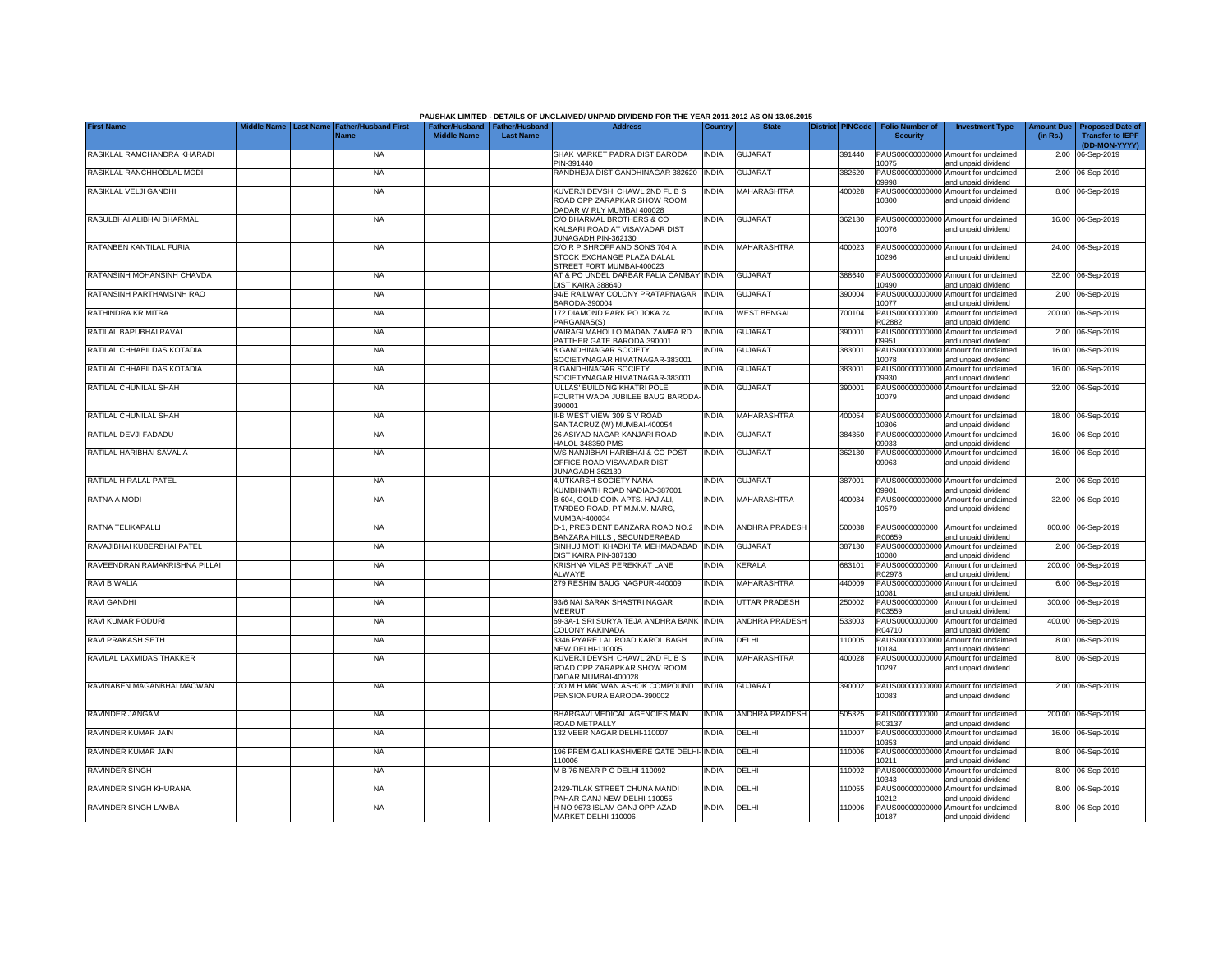|                               |            |                                                                |                    |                                                     | PAUSHAK LIMITED - DETAILS OF UNCLAIMED/ UNPAID DIVIDEND FOR THE YEAR 2011-2012 AS ON 13.08.2015     |              |                          |                         |                                           |                                                             |                               |                                                                     |
|-------------------------------|------------|----------------------------------------------------------------|--------------------|-----------------------------------------------------|-----------------------------------------------------------------------------------------------------|--------------|--------------------------|-------------------------|-------------------------------------------|-------------------------------------------------------------|-------------------------------|---------------------------------------------------------------------|
| <b>First Name</b>             | iddle Name | <b>Last Name</b><br><b>Father/Husband First</b><br><b>Name</b> | <b>Middle Name</b> | Father/Husband   Father/Husband<br><b>Last Name</b> | <b>Address</b>                                                                                      | Country      | <b>State</b>             | <b>District PINCode</b> | <b>Folio Number of</b><br><b>Security</b> | <b>Investment Type</b>                                      | <b>Amount Due</b><br>(in Rs.) | <b>Proposed Date of</b><br><b>Transfer to IEPF</b><br>(DD-MON-YYYY) |
| RAVINDRA BABUBHAI AMIN        |            | <b>NA</b>                                                      |                    |                                                     | 28 HARIBHAKTI EXTENSION OLD PADRA INDIA<br>ROAD BARODA-390005                                       |              | <b>GUJARAT</b>           | 390005                  | 10084                                     | PAUS00000000000 Amount for unclaimed<br>and unpaid dividend |                               | 16.00 06-Sep-2019                                                   |
| RAVINDRA G PENDKAR            |            | NA                                                             |                    |                                                     | DR PENDKAR HOSPITAL JUBLI PARK<br>AURANGABAD                                                        | <b>INDIA</b> | MAHARASHTRA              | 431001                  | PAUS0000000000<br>R03844                  | Amount for unclaimed<br>and unpaid dividend                 |                               | 600.00 06-Sep-2019                                                  |
| RAVINDRA GAJANAN PHANSE       |            | NA                                                             |                    |                                                     | PHANSE'S WADA NEAR DR DIGHE<br>LABORATORY DANDIA BAZAR BARODA<br>390001                             | <b>INDIA</b> | <b>GUJARAT</b>           | 390001                  | 09959                                     | PAUS00000000000 Amount for unclaimed<br>and unpaid dividend |                               | 2.00 06-Sep-2019                                                    |
| RAVINDRA J PANDYA             |            | <b>NA</b>                                                      |                    |                                                     | S-19 MAHAVEER MARG C SCHEME<br>JAIPUR 302001                                                        | <b>INDIA</b> | RAJASTHAN                | 302001                  | 10112                                     | PAUS00000000000 Amount for unclaimed<br>and unpaid dividend |                               | 32.00 06-Sep-2019                                                   |
| RAVINDRA JAYANTILAL JANI      |            | <b>NA</b>                                                      |                    |                                                     | 9 RANGVIHAR SOCIETY OPP SHANKER<br>ASHRAM PALDI AHMEDABAD 380007                                    | <b>INDIA</b> | <b>GUJARAT</b>           | 380007                  | PAUS00000000000<br>09999                  | Amount for unclaimed<br>and unpaid dividend                 |                               | 2.00 06-Sep-2019                                                    |
| RAVINDRA NARAYAN SILAKARI     |            | <b>NA</b>                                                      |                    |                                                     | NEAR CITY KOTWALI,                                                                                  | <b>INDIA</b> | MADHYA PRADESH           | 470002                  | PAUSIN301983101<br>80699                  | Amount for unclaimed<br>and unpaid dividend                 |                               | 200.00 06-Sep-2019                                                  |
| RAVINDRA NATH A               |            | <b>NA</b>                                                      |                    |                                                     | 63 VARADHA MUTHIAPPAN STREET<br>CHENNAI-600001                                                      | <b>INDIA</b> | <b><i>FAMIL NADU</i></b> | 600001                  | PAUS0000000000<br>0374                    | Amount for unclaimed<br>and unpaid dividend                 |                               | 8.00 06-Sep-2019                                                    |
| RAVINDRABHAI RAMANBHAI PATEL  |            | <b>NA</b>                                                      |                    |                                                     | C/O ORIENTAL PROSPECTING CO AT<br>KOT KARK- HANA P O KOT TAL VIJAPUR<br>DIST MEHSANA P- IN-382870 - | <b>INDIA</b> | <b>GUJARAT</b>           | 382870                  | PAUS00000000000<br>10085                  | Amount for unclaimed<br>and unpaid dividend                 |                               | 2.00 06-Sep-2019                                                    |
| RAVINDRAKUMAR KANTILAL PATEL  |            | <b>NA</b>                                                      |                    |                                                     | JAWAHARNAGAR PLOT NO 327<br>GOREGAON (WEST) MUMBAI-400062                                           | <b>INDIA</b> | MAHARASHTRA              | 400062                  | 0409                                      | PAUS00000000000 Amount for unclaimed<br>and unpaid dividend |                               | 32.00 06-Sep-2019                                                   |
| RAVINDRANATH BATTEPATI        |            | <b>NA</b>                                                      |                    |                                                     | 1-7-69/5 S D ROAD SECUNDERABAD                                                                      | <b>INDIA</b> | <b>ANDHRA PRADESH</b>    | 500003                  | PAUS0000000000<br>R03133                  | Amount for unclaimed<br>and unpaid dividend                 |                               | 300.00 06-Sep-2019                                                  |
| RAVJI PUNABHAI PATEL          |            | <b>NA</b>                                                      |                    |                                                     | C/O SUMANRAI HARIBHAI & CO KALSARI<br>ROAD VISAVADAR DIST JUNAGADH PIN<br>362130                    | <b>INDIA</b> | <b>GUJARAT</b>           | 362130                  | PAUS00000000000<br>09962                  | Amount for unclaimed<br>and unpaid dividend                 |                               | 16.00 06-Sep-2019                                                   |
| RAVJIBHAI BECHARBHAI PATEL    |            | <b>NA</b>                                                      |                    |                                                     | B/50 GIDC COLONY TAL KALOL 389330<br><b>DIST PANCHMAHAL</b>                                         | <b>INDIA</b> | <b>GUJARAT</b>           | 389330                  | 09935                                     | PAUS00000000000 Amount for unclaimed<br>and unpaid dividend |                               | 2.00 06-Sep-2019                                                    |
| RAVJIBHAI JETHABHAI PATEL     |            | <b>NA</b>                                                      |                    |                                                     | AT & PO DUDHATHALLA POST<br>DUDHATAL TAL KAPADVANJ DIST KAIRA                                       | <b>INDIA</b> | <b>GUJARAT</b>           | 387620                  | 10087                                     | PAUS00000000000 Amount for unclaimed<br>and unpaid dividend |                               | 2.00 06-Sep-2019                                                    |
| RAVJIBHAI PUNABHAI PATEL      |            | <b>NA</b>                                                      |                    |                                                     | C/O SUMANRAI HARIBHAI & CO KALSARI INDIA<br>ROAD AT VISAVADAR DIST JUNAGADH<br>PIN-362130           |              | <b>GUJARAT</b>           | 362130                  | 10088                                     | PAUS00000000000 Amount for unclaimed<br>and unpaid dividend |                               | 16.00 06-Sep-2019                                                   |
| RAY MUKESHKUMAR SHANTILAL     |            | <b>NA</b>                                                      |                    |                                                     | B-23 VRAJDHAM SOCIETY ARUNACHAL<br>TO SAMTA ROAD SUBHANPURA<br><b>BARODA 390007</b>                 | <b>INDIA</b> | <b>GUJARAT</b>           | 390007                  | 10523                                     | PAUS00000000000 Amount for unclaimed<br>and unpaid dividend |                               | 32.00 06-Sep-2019                                                   |
| RAYEN F J                     |            | <b>NA</b>                                                      |                    |                                                     | 10, V.E.ROAD, TUTICORIN,                                                                            | <b>INDIA</b> | TAMIL NADU               | 628001                  | PAUS0000000000<br>00058                   | Amount for unclaimed<br>and unpaid dividend                 |                               | 400.00 06-Sep-2019                                                  |
| REKHA KALPESH KADAKIYA        |            | <b>NA</b>                                                      |                    |                                                     | HOLI CHAKLA NEAR CHAMPA WADI PO<br>DEVGADH BARIA DIST PANCHMAHAL<br>PIN-389380                      | <b>INDIA</b> | <b>GUJARAT</b>           | 389380                  | PAUS0000000000<br>10089                   | Amount for unclaimed<br>and unpaid dividend                 |                               | 16.00 06-Sep-2019                                                   |
| REKHA M MEHTA                 |            | <b>NA</b>                                                      |                    |                                                     | 33/B ASHOK NAGAR SOC BEHIND RLY<br>STATION NADIAD                                                   | <b>INDIA</b> | <b>GUJARAT</b>           | 387001                  | PAUS0000000000<br>R04437                  | Amount for unclaimed<br>and unpaid dividend                 |                               | 200.00 06-Sep-2019                                                  |
| <b>REKHA N MURTHY</b>         |            | <b>NA</b>                                                      |                    |                                                     | NO 15 ASHRAYA APARTMENTS<br>ATMANANDA COLONY MAIN RD R T<br>NAGAR BANGALORE                         | <b>INDIA</b> | KARNATAKA                | 560032                  | PAUS0000000000<br>R02632                  | Amount for unclaimed<br>and unpaid dividend                 |                               | 1300.00 06-Sep-2019                                                 |
| REKHA P GAJARE                |            | <b>NA</b>                                                      |                    |                                                     | FLAT NO 166/1 POCKET D-12 SECTOR<br>NO 7 ROHINI DELHI 110034                                        | <b>INDIA</b> | DELHI                    | 110034                  | 10201                                     | PAUS00000000000 Amount for unclaimed<br>and unpaid dividend |                               | 8.00 06-Sep-2019                                                    |
| <b>REKHA VERMA</b>            |            | <b>NA</b>                                                      |                    |                                                     | C/O MR JARNAIL VERMA 18 GOVIND<br>MARG JAIPUR                                                       | <b>INDIA</b> | RAJASTHAN                | 302004                  | PAUS0000000000<br>R03310                  | Amount for unclaimed<br>and unpaid dividend                 |                               | 200.00 06-Sep-2019                                                  |
| RENU BAJAJ                    |            | NA                                                             |                    |                                                     | HOUSE NO. 9394/6, STREET NO. 9<br>MULTANI DHANDA, PAHARGANJ NEW<br>DELHI 110055                     | INDIA        | DELHI                    | 110055                  | PAUS00000000000<br>10191                  | Amount for unclaimed<br>and unpaid dividend                 |                               | 8.00 06-Sep-2019                                                    |
| RENU KHANNA                   |            | <b>NA</b>                                                      |                    |                                                     | B-64 MOTI NAGAR NEW DELHI-110015                                                                    | <b>INDIA</b> | DELHI                    | 110015                  | 10335                                     | PAUS00000000000 Amount for unclaimed<br>and unpaid dividend |                               | 16.00 06-Sep-2019                                                   |
| <b>RENU RANI</b>              |            | <b>NA</b>                                                      |                    |                                                     | W/O SRI RANJAN KUMAR SHIV LOK<br>BEHIND TRIHUT ACADEMY SCHOOL<br>KASHIPUR SAMASTIPUR                | INDIA        | <b>BIHAR</b>             | 848101                  | PAUS12019101005<br>30218                  | Amount for unclaimed<br>and unpaid dividend                 |                               | 200.00 06-Sep-2019                                                  |
| RENU SETHI                    |            | <b>NA</b>                                                      |                    |                                                     | 95 DEFENCE ENCLAVE VIKASH MARG<br>DELHI-110092                                                      | <b>INDIA</b> | DELHI                    | 10092                   | 10345                                     | PAUS00000000000 Amount for unclaimed<br>and unpaid dividend |                               | 8.00 06-Sep-2019                                                    |
| RENUKANATH B S                |            | <b>NA</b>                                                      |                    |                                                     | C/O. RENUKA MEDICAL HALL,<br>ARSIKERE, HASSAN DIST.                                                 | india        | KARNATAKA                | 583125                  | PAUS0000000000<br>B00947                  | Amount for unclaimed<br>and unpaid dividend                 |                               | 200.00 06-Sep-2019                                                  |
| REVATHI BHARATAN              |            | <b>NA</b>                                                      |                    |                                                     | H NO 9 HYDER BASTHY<br>SECUNDERABAD-500003                                                          | <b>INDIA</b> | <b>ANDHRA PRADESH</b>    | 500003                  | 10370                                     | PAUS00000000000 Amount for unclaimed<br>and unpaid dividend |                               | 24.00 06-Sep-2019                                                   |
| RINABEN MAHENDRASINH RANA     |            | <b>NA</b>                                                      |                    |                                                     | GARASIA MOHALLA OPP. GORWA<br>POLICE STATION GORWA                                                  | <b>INDIA</b> | <b>GUJARAT</b>           | 390003                  | PAUS0000000000<br>R05577                  | Amount for unclaimed<br>and unpaid dividend                 |                               | 100.00 06-Sep-2019                                                  |
| RIPU DAMAN BHARADWAJ          |            | <b>NA</b>                                                      |                    |                                                     | HIG-21/G-3, TNHB FLATS SEA BREEZE<br>APTS, THIRUVALLUVAR NAGAR<br>THIRUVANMIYUR, CHENNAI            | <b>INDIA</b> | TAMIL NADU               | 600041                  | PAUS0000000000<br>R02182                  | Amount for unclaimed<br>and unpaid dividend                 |                               | 100.00 06-Sep-2019                                                  |
| RISHMAKUMARI KISHORBHAI PATEL |            | <b>NA</b>                                                      |                    |                                                     | WADI CHHELLI POLE BARODA-390001                                                                     | <b>INDIA</b> | <b>GUJARAT</b>           | 390001                  | 10092                                     | PAUS00000000000 Amount for unclaimed<br>and unpaid dividend |                               | 2.00 06-Sep-2019                                                    |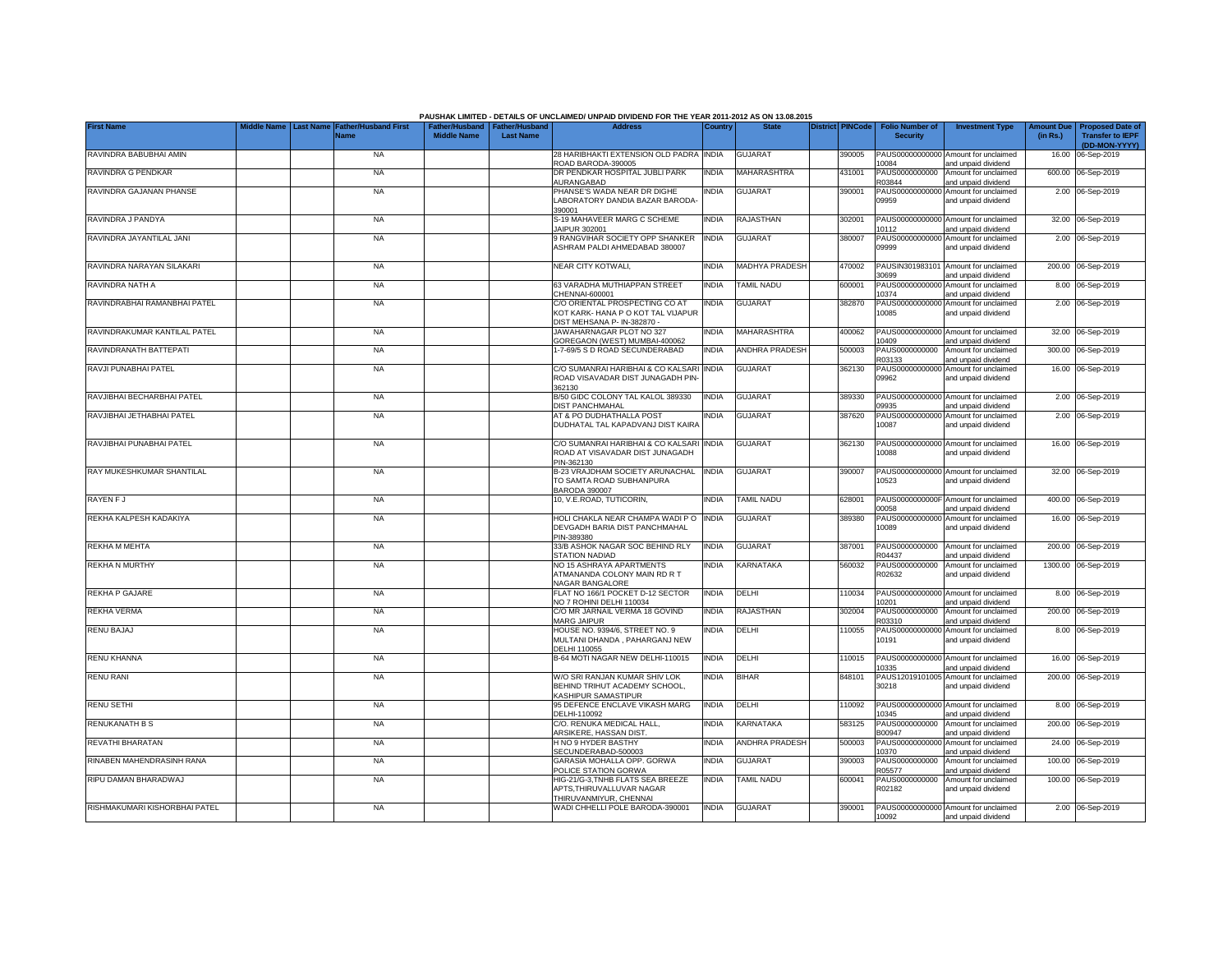|                              | <b>Last Name</b> |                             |                                                       |                  | PAUSHAK LIMITED - DETAILS OF UNCLAIMED/ UNPAID DIVIDEND FOR THE YEAR 2011-2012 AS ON 13.08.2015<br><b>Address</b> |              | <b>State</b>         |                         | Folio Number of          |                                                             | <b>Amount Due</b> |                                                    |
|------------------------------|------------------|-----------------------------|-------------------------------------------------------|------------------|-------------------------------------------------------------------------------------------------------------------|--------------|----------------------|-------------------------|--------------------------|-------------------------------------------------------------|-------------------|----------------------------------------------------|
| <b>First Name</b>            |                  | ather/Husband First<br>Vame | Father/Husband   Father/Husband<br><b>Middle Name</b> | <b>Last Name</b> |                                                                                                                   | Country      |                      | <b>District PINCode</b> | <b>Security</b>          | <b>Investment Type</b>                                      | (in Rs.)          | <b>Proposed Date of</b><br><b>Transfer to IEPF</b> |
| RITA                         |                  | <b>NA</b>                   |                                                       |                  | B-49 MOTI NAGAR NEWDELHI-110015                                                                                   | <b>INDIA</b> | DELHI                | 110015                  |                          | PAUS00000000000 Amount for unclaimed                        |                   | (DD-MON-YYYY)<br>20.00 06-Sep-2019                 |
| <b>RITA NATH</b>             |                  | <b>NA</b>                   |                                                       |                  | A/9 NEWRAIPUR ROAD "RUPAYAN"                                                                                      | <b>INDIA</b> | <b>WEST BENGAL</b>   | 700084                  | 10214<br>PAUS0000000000  | and unpaid dividend<br>Amount for unclaimed                 |                   | 200.00 06-Sep-2019                                 |
| RITA ROSE KURIAN             |                  | <b>NA</b>                   |                                                       |                  | <b><i>NEST BENGAL PO GARIA</i></b><br>VACHAPARAMBIL KOTTAMPARAMBA B                                               | <b>INDIA</b> | <b>KERALA</b>        | 373008                  | R02868<br>PAUS0000000000 | and unpaid dividend<br>Amount for unclaimed                 | 200.00            | 06-Sep-2019                                        |
|                              |                  |                             |                                                       |                  | O CALICUT                                                                                                         |              |                      |                         | R02960                   | and unpaid dividend                                         |                   |                                                    |
| RITABEN PRAVINBHAI KAPADIA   |                  | <b>NA</b>                   |                                                       |                  | G-31 BOMBAY MARKET UMARWADA<br>SURAT 395010                                                                       | <b>INDIA</b> | <b>GUJARAT</b>       | 395010                  | PAUS0000000000<br>0552   | Amount for unclaimed<br>and unpaid dividend                 | 32.00             | 06-Sep-2019                                        |
| RITEN M ANTANI               |                  | <b>NA</b>                   |                                                       |                  | "SAMANVAY" OPP TRIKAMRAY TEMPLE<br>DR MEHTA MARG NAGAR CHAKALO<br><b>BHUJ KUTCH</b>                               | <b>INDIA</b> | <b>GUJARAT</b>       | 370001                  | PAUS0000000000<br>R04699 | Amount for unclaimed<br>and unpaid dividend                 |                   | 400.00 06-Sep-2019                                 |
| RITESH SETH                  |                  | <b>NA</b>                   |                                                       |                  | 4 CAPPER ROAD LALBAGH LUCKNOW                                                                                     | <b>INDIA</b> | <b>UTTAR PRADESH</b> | 226001                  | PAUS0000000000<br>R03383 | Amount for unclaimed                                        |                   | 200.00 06-Sep-2019                                 |
| RIXONA JOSEPHBHAI CHRISTI    |                  | <b>NA</b>                   |                                                       |                  | 8 SION PARK SOCIETY BAHERAM PURA                                                                                  | <b>INDIA</b> | <b>GUJARAT</b>       | 380022                  | PAUS0000000000           | and unpaid dividend<br>Amount for unclaimed                 |                   | 6.00 06-Sep-2019                                   |
| RIYAZ ALI KHAN               |                  | <b>NA</b>                   |                                                       |                  | AHMEDABAD-380022<br><b>INDIAN OVERSEAS BANK TILAK NAGAR</b>                                                       | <b>INDIA</b> | RAJASTHAN            | 302004                  | 10002<br>PAUS0000000000  | and unpaid dividend<br>Amount for unclaimed                 |                   | 16.00 06-Sep-2019                                  |
|                              |                  |                             |                                                       |                  | NEAR LBS COLLEGE JAIPUR 302004                                                                                    |              |                      |                         | 10509                    | and unpaid dividend                                         |                   |                                                    |
| ROHINI POPATLAL PARIKH       |                  | <b>NA</b>                   |                                                       |                  | 136 SAMRAT ASHOK SOCIETY 4TH<br>FLOOR RATILAL R THAKKAR MARG<br>MALBAR HILL MUMBAI-400006                         | <b>INDIA</b> | <b>MAHARASHTRA</b>   | 400006                  | 10003                    | PAUS00000000000 Amount for unclaimed<br>and unpaid dividend |                   | 32.00 06-Sep-2019                                  |
| ROHINI VIRENDRA PARIKH       |                  | <b>NA</b>                   |                                                       |                  | BAJWADA SHETH SERI BARODA 390001                                                                                  | <b>INDIA</b> | <b>GUJARAT</b>       | 390001                  | PAUS00000000000<br>09903 | Amount for unclaimed                                        |                   | 6.00 06-Sep-2019                                   |
| <b>ROHIT ANAND</b>           |                  | <b>NA</b>                   |                                                       |                  | 21/36 OLD RAJINDAR NAGAR NEW                                                                                      | <b>NDIA</b>  | DELHI                | 110060                  | PAUS0000000000           | and unpaid dividend<br>Amount for unclaimed                 |                   | 16.00 06-Sep-2019                                  |
| ROHIT HARISHCHANDRA CHANDAN  |                  | <b>NA</b>                   |                                                       |                  | DELHI 110060<br>A/9 NARENDRA SOCIETY BUILDING S V                                                                 | <b>INDIA</b> | <b>MAHARASHTRA</b>   | 400060                  | 10486<br>PAUS00000000000 | and unpaid dividend<br>Amount for unclaimed                 |                   | 8.00 06-Sep-2019                                   |
| <b>ROHIT MODI</b>            |                  | <b>NA</b>                   |                                                       |                  | ROAD JOGESHWARI MUMBAI-400060<br>SHANKER BHUVAN OPP RLY CLUB                                                      | India        | <b>GUJARAT</b>       | 380008                  | 10142<br>PAUS0000000000  | and unpaid dividend<br>Amount for unclaimed                 |                   | 700.00 06-Sep-2019                                 |
| <b>ROHIT PATEL</b>           |                  | <b>NA</b>                   |                                                       |                  | MANINAGAR AHMEDABAD<br>88 KALAKUNJ SOC DIVISION 3 OPP                                                             | India        | <b>GUJARAT</b>       | 390018                  | R02292<br>PAUS0000000000 | and unpaid dividend<br>Amount for unclaimed                 |                   | 200.00 06-Sep-2019                                 |
|                              |                  |                             |                                                       |                  | RUSHIMANDAP KARELIBAUG<br>VADODARA                                                                                |              |                      |                         | R04383                   | and unpaid dividend                                         |                   |                                                    |
| ROHITBHAI A SHAH             |                  | <b>NA</b>                   |                                                       |                  | 41 EESHITA APARTMENTS NEAR<br>ISHWAR BHUVAN NAVRANGPURA<br>AHMEDABAD-380009                                       | <b>NDIA</b>  | <b>GUJARAT</b>       | 380009                  | 10093                    | PAUS00000000000 Amount for unclaimed<br>and unpaid dividend |                   | 32.00 06-Sep-2019                                  |
| ROHITBHAI MAGANLAL KAMDAR    |                  | <b>NA</b>                   |                                                       |                  | <b>KAMDAR STREET CORNER OF UJJADPA INDIA</b><br>JETPUR-360370                                                     |              | <b>GUJARAT</b>       | 360370                  | PAUS00000000000<br>10094 | Amount for unclaimed<br>and unpaid dividend                 |                   | 16.00 06-Sep-2019                                  |
| ROHITBHAI RANJITBHAI PATEL   |                  | <b>NA</b>                   |                                                       |                  | SHIVAM BUNGLOW, OLD PADRA ROAD,                                                                                   | <b>INDIA</b> | <b>GUJARAT</b>       | 390015                  | PAUS1205810000           | Amount for unclaimed                                        |                   | 412.00 06-Sep-2019                                 |
| RONNIE VARIAWA               |                  | <b>NA</b>                   |                                                       |                  | VADODARA<br>12 SAVA SADI SADAN BHAVNAGARI ST                                                                      | <b>INDIA</b> | <b>GUJARAT</b>       | 395003                  | 36855<br>PAUS0000000000  | and unpaid dividend<br>Amount for unclaimed                 |                   | 200.00 06-Sep-2019                                 |
| ROSA STANLEY MENACHERY       |                  | <b>NA</b>                   |                                                       |                  | VANKI BORDI SURAT<br>5/5 ARTISTES VILLAGE SECTOR 8 C B D                                                          | <b>INDIA</b> | MAHARASHTRA          | 400614                  | R04665<br>PAUS0000000000 | and unpaid dividend<br>Amount for unclaimed                 |                   | 16.00 06-Sep-2019                                  |
| ROSHAN LAL PAHWA             |                  | <b>NA</b>                   |                                                       |                  | BELAPUR NEW MUMBAI 400614<br>B-4/131, AMAR COLONY LAJPAT NAGAR                                                    | <b>INDIA</b> | DELHI                | 110024                  | 10498<br>PAUS0000000000  | and unpaid dividend<br>Amount for unclaimed                 |                   | 8.00 06-Sep-2019                                   |
|                              |                  |                             |                                                       |                  | NEWDELHI                                                                                                          | <b>INDIA</b> | <b>TAMIL NADU</b>    |                         | 10592                    | and unpaid dividend<br>Amount for unclaimed                 |                   |                                                    |
| <b>RUBY DOSS</b>             |                  | <b>NA</b>                   |                                                       |                  | NO 9 MUTHIAL NAICK STREET PURASA<br>WALKAM CHENNAI-600007                                                         |              |                      | 600007                  | PAUS0000000000<br>10171  | and unpaid dividend                                         |                   | 8.00 06-Sep-2019                                   |
| RUCHIRA SUDHAN RAJPUT        |                  | <b>NA</b>                   |                                                       |                  | C 12/5 RCF TOWNSHIP KURUKL ALIBAG<br>MAHARASHTRA 402209                                                           | <b>INDIA</b> | MAHARASHTRA          | 402209                  | PAUS0000000000<br>0448   | Amount for unclaimed<br>and unpaid dividend                 |                   | 32.00 06-Sep-2019                                  |
| <b>RUDOEF OLIVERA</b>        |                  | <b>NA</b>                   |                                                       |                  | 9 AMIN NAGAR CHHANI BARODA-391740 INDIA                                                                           |              | <b>GUJARAT</b>       | 391740                  | PAUS00000000000<br>10096 | Amount for unclaimed<br>and unpaid dividend                 |                   | 6.00 06-Sep-2019                                   |
| RUDRAIYA D M                 |                  | <b>NA</b>                   |                                                       |                  | CITY X-RAY CLINIC, K.R.MARKET<br>FRONTAGE, BANGALORE                                                              | <b>INDIA</b> | KARNATAKA            | 560002                  | PAUS0000000000<br>D00385 | Amount for unclaimed<br>and unpaid dividend                 |                   | 200.00 06-Sep-2019                                 |
| <b>RUDRASISH ROY</b>         |                  | <b>NA</b>                   |                                                       |                  | THE NEW INDIA ASSURANCE CO LTD<br>JEEVANSEVA 2ND FLOOR S V ROAD<br>SANTACRUZ WEAST                                | <b>INDIA</b> | <b>MAHARASHTRA</b>   | 400054                  | PAUSIN300513137<br>15455 | Amount for unclaimed<br>and unpaid dividend                 |                   | 200.00 06-Sep-2019                                 |
| <b>RUKMINI DEVI</b>          |                  | <b>NA</b>                   |                                                       |                  | 5-B BASANT VIHAR 17/5 BLOCK "A" NEW                                                                               | <b>INDIA</b> | <b>WEST BENGAL</b>   | 700053                  | PAUS0000000000           | Amount for unclaimed                                        |                   | 8.00 06-Sep-2019                                   |
| RUMA ACHARYA                 |                  | <b>NA</b>                   |                                                       |                  | ALIPORE CALCUTTA 700053<br>43 SWADHIN YALLY P O SINTHI                                                            | <b>INDIA</b> | <b>WEST BENGAL</b>   | 700050                  | 10481<br>PAUS0000000000  | and unpaid dividend<br>Amount for unclaimed                 | 200.00            | 06-Sep-2019                                        |
| RUPA BANSIRAO THAKORE        |                  | <b>NA</b>                   |                                                       |                  | <b>CALCUTTA</b><br>CHANDRI VILLA 2ND FLOOR TEJPAL                                                                 | <b>INDIA</b> | MAHARASHTRA          | 400007                  | R02767<br>PAUS0000000000 | and unpaid dividend<br>Amount for unclaimed                 | 22.00             | 06-Sep-2019                                        |
| RUPCHAND SHAH                |                  | <b>NA</b>                   |                                                       |                  | ROAD GAMDEVI MUMBAI 400007<br>C/O. PRAKASH & CO. 763 GANPATI PETH INDIA                                           |              | <b>GUJARAT</b>       | 380006                  | 09890<br>PAUS0000000000  | and unpaid dividend<br>Amount for unclaimed                 |                   | 8.00 06-Sep-2019                                   |
|                              |                  |                             |                                                       |                  | SANGLI                                                                                                            |              |                      |                         | 09870                    | and unpaid dividend                                         |                   |                                                    |
| <b>RUSHIKANT P MEHTA</b>     |                  | <b>NA</b>                   |                                                       |                  | BUNGALOW NO2 PUSHPKUNJ SOCIETY<br>KANKARIA ROAD AHMEDABAD-380028                                                  | <b>INDIA</b> | <b>GUJARAT</b>       | 380028                  | PAUS0000000000<br>10276  | Amount for unclaimed<br>and unpaid dividend                 |                   | 16.00 06-Sep-2019                                  |
| RUSTOM JAMSHEDJEE TUREL      |                  | <b>NA</b>                   |                                                       |                  | 11/B5 2ND FLOOR GOVT. QUATERS HAJI INDIA<br>ALI MUMBAI                                                            |              | <b>MAHARASHTRA</b>   | 400034                  | PAUS0000000000<br>R03572 | Amount for unclaimed<br>and unpaid dividend                 |                   | 200.00 06-Sep-2019                                 |
| RUSTOMJI ARDESHIR NARAILVALA |                  | <b>NA</b>                   |                                                       |                  | ALI MANZIL 2ND FLOOR N PATIT ST                                                                                   | <b>NDIA</b>  | <b>MAHARASHTRA</b>   | 400007                  | PAUS00000000000          | Amount for unclaimed                                        |                   | 6.00 06-Sep-2019                                   |
| RUXMANIBEN KANTILAL PATEL    |                  | <b>NA</b>                   |                                                       |                  | GRANT ROAD MUMBAI-400007<br>6/B BARODA PEOPLES CO-OP SOCIETY INDIA                                                |              | <b>GUJARAT</b>       | 390005                  | 10004                    | and unpaid dividend<br>PAUS00000000000 Amount for unclaimed |                   | 6.00 06-Sep-2019                                   |
|                              |                  |                             |                                                       |                  | ALKAPURI BARODA-390005                                                                                            |              |                      |                         | 09923                    | and unpaid dividend                                         |                   |                                                    |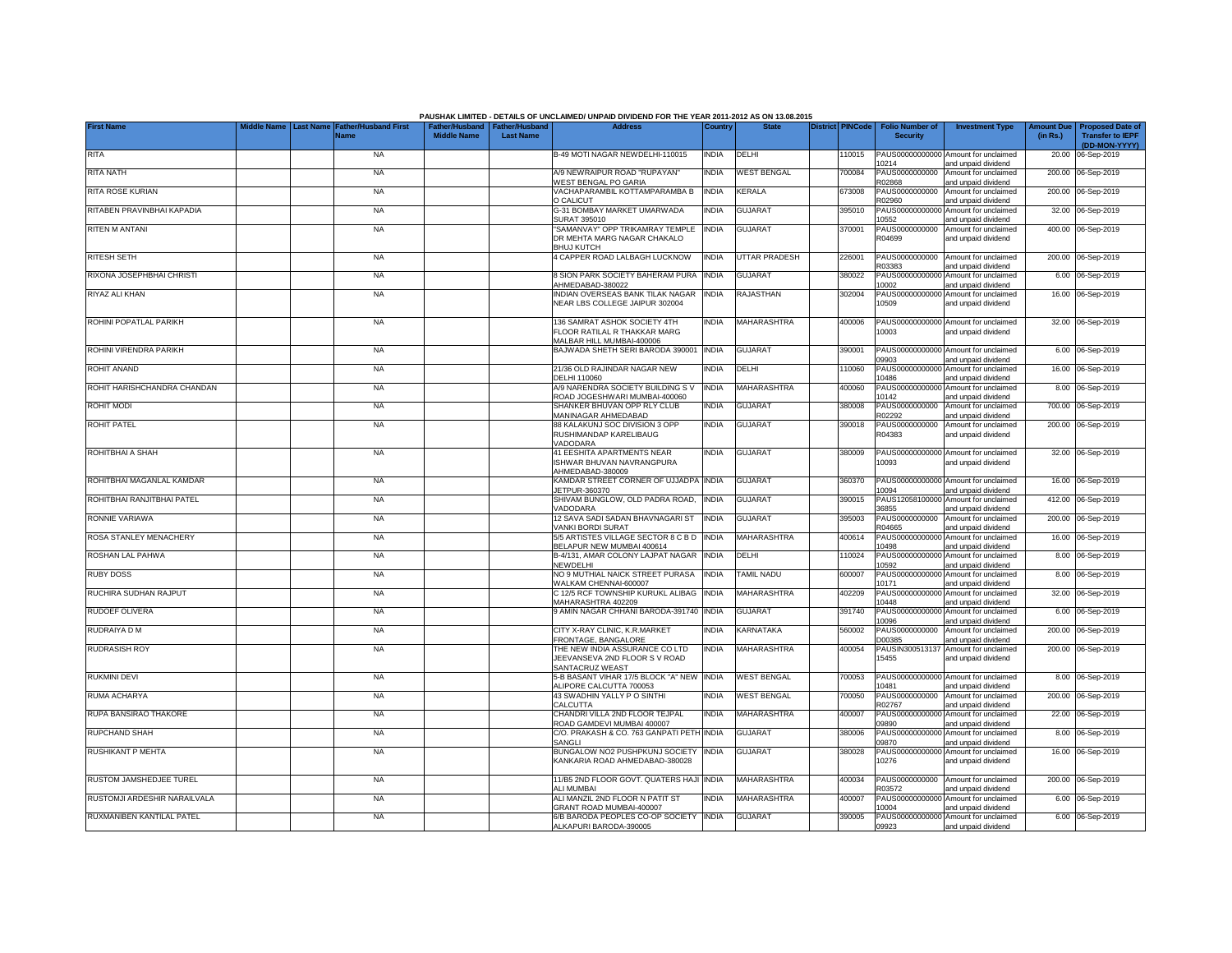|                      |                         |                                     |                                      |                                           | PAUSHAK LIMITED - DETAILS OF UNCLAIMED/ UNPAID DIVIDEND FOR THE YEAR 2011-2012 AS ON 13.08.2015 |              |                       |                         |                                           |                                                             |                               |                                                    |
|----------------------|-------------------------|-------------------------------------|--------------------------------------|-------------------------------------------|-------------------------------------------------------------------------------------------------|--------------|-----------------------|-------------------------|-------------------------------------------|-------------------------------------------------------------|-------------------------------|----------------------------------------------------|
| <b>First Name</b>    | Middle Name   Last Name | <b>Father/Husband First</b><br>lame | Father/Husband<br><b>Middle Name</b> | <b>Father/Husband</b><br><b>Last Name</b> | <b>Address</b>                                                                                  | Country      |                       | <b>District PINCode</b> | <b>Folio Number of</b><br><b>Security</b> | <b>Investment Type</b>                                      | <b>Amount Due</b><br>(in Rs.) | <b>Proposed Date of</b><br><b>Transfer to IEPF</b> |
|                      |                         |                                     |                                      |                                           |                                                                                                 |              |                       |                         |                                           |                                                             |                               | (DD-MON-YYYY)                                      |
| <b>SARUNA</b>        |                         | <b>NA</b>                           |                                      |                                           | NO 27/2 C P W D COLONY K K NAGAR<br>CHENNAI-600078                                              | <b>INDIA</b> | <b>TAMIL NADU</b>     | 600078                  | 10840                                     | PAUS00000000000 Amount for unclaimed<br>and unpaid dividend | 2.00                          | 06-Sep-2019                                        |
| <b>S BALAJI</b>      |                         | <b>NA</b>                           |                                      |                                           | FLAT D ABINAYA-1 II MAIN ROAD T G                                                               | <b>INDIA</b> | <b>TAMIL NADU</b>     | 600061                  | PAUS0000000000                            | Amount for unclaimed                                        | 400.00                        | 06-Sep-2019                                        |
| S BENUGOPAL PATRA    |                         | <b>NA</b>                           |                                      |                                           | NAGAR CHENNAI<br>PLOT NO J-10 B J B NAGAR                                                       | <b>INDIA</b> | <b>ORISSA</b>         | 751014                  | S03509<br>PAUS0000000000                  | and unpaid dividend<br>Amount for unclaimed                 |                               | 200.00 06-Sep-2019                                 |
| S C MONGA            |                         | <b>NA</b>                           |                                      |                                           | BHUBANESWAR<br>3/13 KALKAJI EXTENSION NEW DELHI-                                                | <b>INDIA</b> | DELHI                 | 110019                  | S02647<br>PAUS0000000000                  | and unpaid dividend<br>Amount for unclaimed                 |                               | 8.00 06-Sep-2019                                   |
|                      |                         |                                     |                                      |                                           | 110019                                                                                          |              |                       |                         | 11223                                     | and unpaid dividend                                         |                               |                                                    |
| S G NARAYANAN        |                         | <b>NA</b>                           |                                      |                                           | FLAT NO 17 METRO FLATS VELACHERI<br>ROAD SEMBAKKAM SELAIYUR POST<br>CHENNAI 600073              | INDIA        | TAMIL NADU            | 600073                  | PAUS0000000000<br>10842                   | Amount for unclaimed<br>and unpaid dividend                 |                               | 16.00 06-Sep-2019                                  |
| <b>SHMEHTA</b>       |                         | <b>NA</b>                           |                                      |                                           | 2-A,PERIANNA MAISTRY ST, 2 ND<br>FLOOR, CHENNAI-600001                                          | <b>INDIA</b> | <b>TAMIL NADU</b>     | 600001                  | 11209                                     | PAUS00000000000 Amount for unclaimed<br>and unpaid dividend |                               | 16.00 06-Sep-2019                                  |
| <b>SHARISH</b>       |                         | <b>NA</b>                           |                                      |                                           | 228 I FLOOR 9TH CROSS "M" BLOCK II<br>STAGE KUVEMPUNAGAR MYSORE                                 | <b>INDIA</b> | <b>KARNATAKA</b>      | 570023                  | S02443                                    | PAUS0000000000 Amount for unclaimed<br>and unpaid dividend  |                               | 200.00 06-Sep-2019                                 |
| S INDRANI NAGENDRA   |                         | <b>NA</b>                           |                                      |                                           | COMPCO LTD. NO.125/A BLOCK.BALAJI                                                               | <b>INDIA</b> | <b>KARNATAKA</b>      | 560053                  |                                           | PAUS00000000000 Amount for unclaimed                        |                               | 8.00 06-Sep-2019                                   |
|                      |                         |                                     |                                      |                                           | COMPLEX, SULTANPET, BANGALORE-<br>560053                                                        |              |                       |                         | 11424                                     | and unpaid dividend                                         |                               |                                                    |
| S J BHANUPRABHA      |                         | <b>NA</b>                           |                                      |                                           | SURYA CLINIC 51 GANDHI BAZAR<br>SAKLASPUR                                                       | <b>INDIA</b> | KARNATAKA             | 573134                  | PAUS0000000000<br>S05121                  | Amount for unclaimed<br>and unpaid dividend                 |                               | 40.00 06-Sep-2019                                  |
| S K B PATNAIK        |                         | <b>NA</b>                           |                                      |                                           | H NO-2-2-647/99 CENTRAL EXCIDE                                                                  | INDIA        | <b>ANDHRA PRADESH</b> | 500013                  | PAUS0000000000                            | Amount for unclaimed                                        |                               | 8.00 06-Sep-2019                                   |
| S K MOHANA           |                         | <b>NA</b>                           |                                      |                                           | COLONY HYDERABAD-500013<br>FLAT NO 11 DHRUVA APARTMENTS                                         | INDIA        | <b>ANDHRA PRADESH</b> | 500594                  | 10954<br>PAUS00000000000                  | and unpaid dividend<br>Amount for unclaimed                 |                               | 16.00 06-Sep-2019                                  |
|                      |                         |                                     |                                      |                                           | BHARANI CO- LONY DEFENCE COLONY<br>SAINIKPURI PO SECUN- DERABAD<br>500594                       |              |                       |                         | 10962                                     | and unpaid dividend                                         |                               |                                                    |
| S K SALHOTRA         |                         | <b>NA</b>                           |                                      |                                           | 174 SAHYOG APARTMENTS MAYUR<br>VIHAR I DELHI 110091                                             | <b>INDIA</b> | DELHI                 | 110091                  | 11246                                     | PAUS00000000000 Amount for unclaimed<br>and unpaid dividend |                               | 8.00 06-Sep-2019                                   |
| S K TIKU             |                         | <b>NA</b>                           |                                      |                                           | DARSHAK LIMITED BANK OF INDIA BLDG<br>NO.11 K G ROAD                                            | <b>INDIA</b> | <b>KARNATAKA</b>      | 560009                  | PAUS0000000000<br>S03882                  | Amount for unclaimed<br>and unpaid dividend                 |                               | 200.00 06-Sep-2019                                 |
| S KAMALA             |                         | <b>NA</b>                           |                                      |                                           | New No.52, Apparseamy Koil Strret Old No.<br>102/2, Mylapore                                    | <b>INDIA</b> | <b>TAMIL NADU</b>     | 600004                  | PAUS0000000000<br>S05608                  | Amount for unclaimed                                        |                               | 160.00 06-Sep-2019                                 |
| S KANDARAJ           |                         | <b>NA</b>                           |                                      |                                           | C/O KOVAI MEDICALS 325 BROUGH                                                                   | <b>INDIA</b> | TAMIL NADU            | 338002                  | PAUS0000000000                            | and unpaid dividend<br>Amount for unclaimed                 | 200.00                        | 06-Sep-2019                                        |
| S KRISHNA LATA       |                         | <b>NA</b>                           |                                      |                                           | ROAD ERODE<br>1-10-27/1 ASHOK NAGAR HYDERABAD                                                   | <b>INDIA</b> | <b>ANDHRA PRADESH</b> | 500020                  | S03031<br>PAUS0000000000                  | and unpaid dividend<br>Amount for unclaimed                 |                               | 8.00 06-Sep-2019                                   |
| S LALITHA            |                         | <b>NA</b>                           |                                      |                                           | 500020<br>C/O.M/S RENUKA MEDICAL HALL                                                           | <b>INDIA</b> | KARNATAKA             | 583125                  | 10902<br>PAUS0000000000                   | and unpaid dividend<br>Amount for unclaimed                 |                               | 200.00 06-Sep-2019                                 |
|                      |                         |                                     |                                      |                                           | ARASIKERE HASSAN DIST<br>NO 6 JHANKAR SOCIETY JIVRAJ PO                                         |              | <b>GUJARAT</b>        |                         | S01834<br>PAUS0000000000                  | and unpaid dividend                                         |                               |                                                    |
| S LALITHA            |                         | <b>NA</b>                           |                                      |                                           | AHMEDABAD-380051                                                                                | INDIA        |                       | 380051                  | 10881                                     | Amount for unclaimed<br>and unpaid dividend                 |                               | 16.00 06-Sep-2019                                  |
| S LIYAKATH HUSSAIN   |                         | <b>NA</b>                           |                                      |                                           | C/O.S.A. RASOOL SAHEB RETD.HEAD<br>POST MASTER 6/1050, OPP.BILAL<br>MASJID BHAGGANAGAR          | <b>INDIA</b> | <b>ANDHRA PRADESH</b> | 515801                  | PAUS0000000000<br>S02601                  | Amount for unclaimed<br>and unpaid dividend                 |                               | 200.00 06-Sep-2019                                 |
| S M ADEEBA KHANAM    |                         | <b>NA</b>                           |                                      |                                           | NO 7 SIXTH STREET TIRUMURTINAGAR<br>CHENNAI-600034                                              | <b>INDIA</b> | <b>TAMIL NADU</b>     | 600034                  | 10974                                     | PAUS00000000000 Amount for unclaimed<br>and unpaid dividend |                               | 16.00 06-Sep-2019                                  |
| S M SHANKARA RAJU    |                         | <b>NA</b>                           |                                      |                                           | NO.3391 SHANKARI NIWASA 4TH "C"<br>BLOCK, GAYATHRINAGAR BANGALORE                               | <b>INDIA</b> | <b>KARNATAKA</b>      | 560021                  | 10930                                     | PAUS00000000000 Amount for unclaimed<br>and unpaid dividend |                               | 32.00 06-Sep-2019                                  |
| <b>S MOHAN</b>       |                         | <b>NA</b>                           |                                      |                                           | H.B.52 RANI MANGAMMAL COLONY                                                                    | <b>INDIA</b> | <b>TAMIL NADU</b>     | 324001                  | PAUS0000000000                            | Amount for unclaimed                                        |                               | 300.00 06-Sep-2019                                 |
| S MUTHUKUMARA PILLAI |                         | <b>NA</b>                           |                                      |                                           | 40 LALKHAN STREET CHIDAMBARAM-                                                                  | <b>INDIA</b> | <b>TAMIL NADU</b>     | 608001                  | S05563<br>PAUS0000000000                  | and unpaid dividend<br>Amount for unclaimed                 |                               | 20.00 06-Sep-2019                                  |
| S N JAYARAMAN        |                         | <b>NA</b>                           |                                      |                                           | 608001<br>3A SELUKKA SUBBIER LANE EAST VELI                                                     | <b>INDIA</b> | <b>TAMIL NADU</b>     | 325001                  | 10662<br>PAUS0000000000                   | and unpaid dividend<br>Amount for unclaimed                 |                               | 8.00 06-Sep-2019                                   |
|                      |                         |                                     |                                      |                                           | ST MADURAI 625001                                                                               |              |                       |                         | 1206                                      | and unpaid dividend                                         |                               |                                                    |
| S N MOORTHY GUNTURI  |                         | <b>NA</b>                           |                                      |                                           | Darshak Ltd. 26-5-12, G.S.Raje Street Near<br>Gyamkhana Club, Gandhinagar                       | <b>INDIA</b> | <b>ANDHRA PRADESH</b> | 520003                  | PAUS0000000000<br>\$04715                 | Amount for unclaimed<br>and unpaid dividend                 |                               | 400.00 06-Sep-2019                                 |
| <b>S NEENA</b>       |                         | <b>NA</b>                           |                                      |                                           | C/O S SANTOSH KUMAR 4304 MEENAXI<br><b>APPARTMENTS GOKULDHAM</b><br>GOREGAON EAST MUMBAI 400063 | <b>INDIA</b> | MAHARASHTRA           | 400063                  | PAUS00000000000<br>11544                  | Amount for unclaimed<br>and unpaid dividend                 |                               | 32.00 06-Sep-2019                                  |
| S PADMAVATHY         |                         | <b>NA</b>                           |                                      |                                           | 2688 18TH MAIN 4TH CROSS HAL II<br>STAGE BANGALORE 560008                                       | <b>INDIA</b> | <b>KARNATAKA</b>      | 560008                  | 11281                                     | PAUS00000000000 Amount for unclaimed<br>and unpaid dividend |                               | 8.00 06-Sep-2019                                   |
| S PARAMASIVAN        |                         | <b>NA</b>                           |                                      |                                           | PLOT NO 2 SASTHA NAGAR II<br>MUDAKKATHAN MADURAI                                                | <b>INDIA</b> | <b>TAMIL NADU</b>     | 625014                  | PAUS0000000000<br>S03512                  | Amount for unclaimed<br>and unpaid dividend                 |                               | 200.00 06-Sep-2019                                 |
| S PRABHAKER RAO      |                         | <b>NA</b>                           |                                      |                                           | 16/482 KURLA EAST NEHRUNAGAR                                                                    | <b>INDIA</b> | MAHARASHTRA           | 400024                  | PAUS0000000000                            | Amount for unclaimed                                        |                               | 8.00 06-Sep-2019                                   |
| S R INDIRA BAI       |                         | <b>NA</b>                           |                                      |                                           | MUMBAI-400024<br>B/94 LAXMI NILAYA JNANA MARG                                                   | <b>INDIA</b> | KARNATAKA             | 570011                  | 10901<br>PAUS0000000000                   | and unpaid dividend<br>Amount for unclaimed                 |                               | 200.00 06-Sep-2019                                 |
| S R PRABHAKAR        |                         | <b>NA</b>                           |                                      |                                           | SIDDHARTHA NAGAR MYSORE<br>NO-9 TANK ROAD COTTON PET                                            | <b>INDIA</b> | <b>KARNATAKA</b>      | 560053                  | S02615<br>PAUS0000000000                  | and unpaid dividend<br>Amount for unclaimed                 |                               | 8.00 06-Sep-2019                                   |
| S RAJALAKSHMI        |                         | <b>NA</b>                           |                                      |                                           | BANGALORE-560053<br>MADHUKUNJ CO-OP HSG SOC FLAT 2                                              | <b>INDIA</b> | MAHARASHTRA           | 416003                  | 1283<br>PAUS00000000000                   | and unpaid dividend<br>Amount for unclaimed                 |                               | 16.00 06-Sep-2019                                  |
|                      |                         |                                     |                                      |                                           | BLDG-2 IST FLOOR 249 NAGALA PARK E<br>WARD KOLHAPUR 416003                                      |              |                       |                         | 11309                                     | and unpaid dividend                                         |                               |                                                    |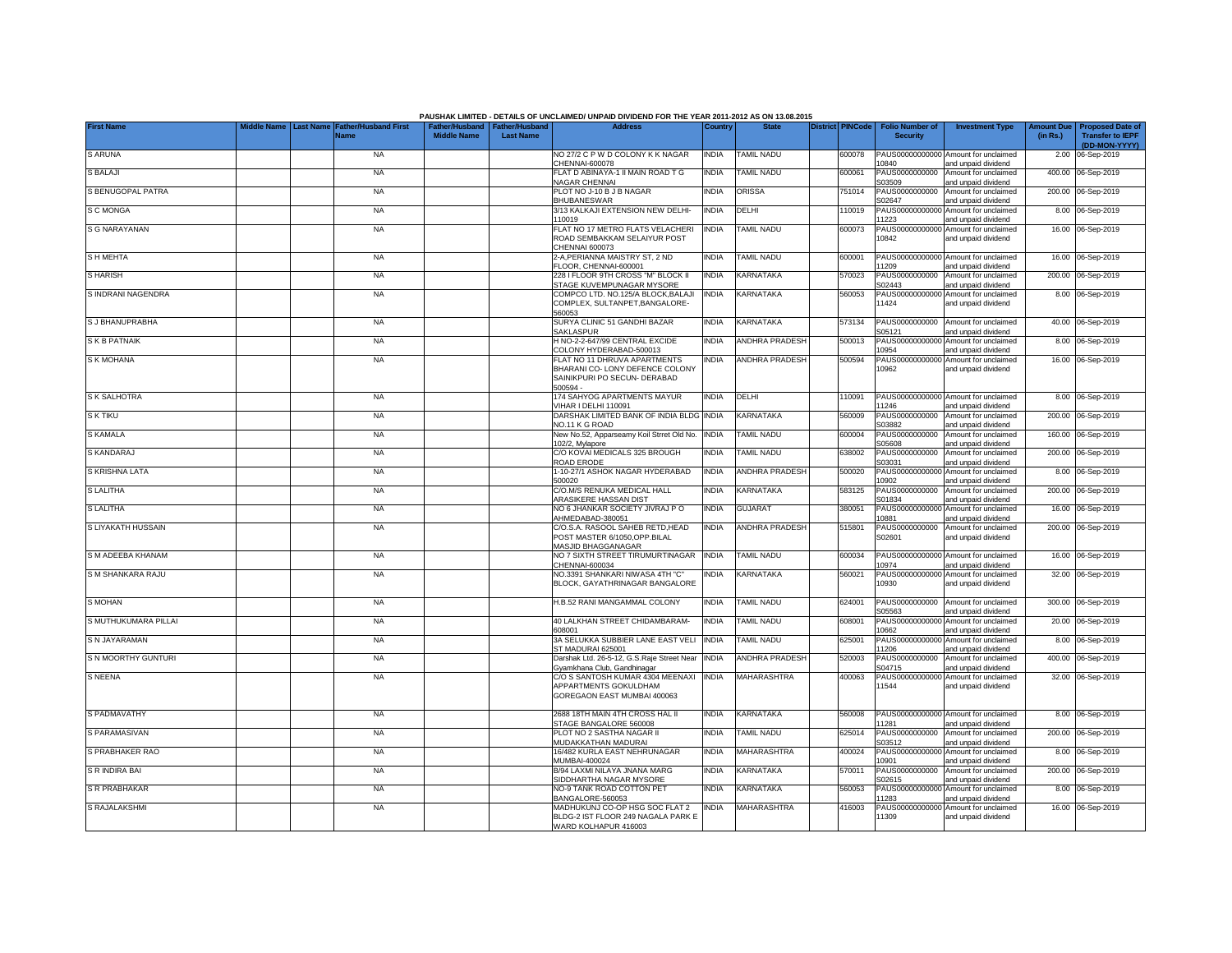|                                    |                                 |                                            |                                                       |                  | PAUSHAK LIMITED - DETAILS OF UNCLAIMED/ UNPAID DIVIDEND FOR THE YEAR 2011-2012 AS ON 13.08.2015     |              |                       |                         |                                           |                                                             |                               |                                                    |
|------------------------------------|---------------------------------|--------------------------------------------|-------------------------------------------------------|------------------|-----------------------------------------------------------------------------------------------------|--------------|-----------------------|-------------------------|-------------------------------------------|-------------------------------------------------------------|-------------------------------|----------------------------------------------------|
| <b>First Name</b>                  | Aiddle Name<br><b>Last Name</b> | <b>Father/Husband First</b><br><b>Name</b> | Father/Husband   Father/Husband<br><b>Middle Name</b> | <b>Last Name</b> | <b>Address</b>                                                                                      | Country      | <b>State</b>          | <b>District PINCode</b> | <b>Folio Number of</b><br><b>Security</b> | <b>Investment Type</b>                                      | <b>Amount Due</b><br>(in Rs.) | <b>Proposed Date of</b><br><b>Transfer to IEPF</b> |
|                                    |                                 |                                            |                                                       |                  |                                                                                                     |              |                       |                         |                                           |                                                             |                               | (DD-MON-YYYY)                                      |
| <b>S RAJAMANI</b>                  |                                 | <b>NA</b>                                  |                                                       |                  | 12 THIAGA BRAMMAM STREET<br>SUBRAMANIA NAGAR SALEM 636005                                           | <b>INDIA</b> | <b>TAMIL NADU</b>     | 36005                   | 11150                                     | PAUS00000000000 Amount for unclaimed<br>and unpaid dividend |                               | 8.00 06-Sep-2019                                   |
| S RAMACHANDRAN                     |                                 | <b>NA</b>                                  |                                                       |                  | 21 RAJAJI ROAD NUNGAMBAKKAM<br>CHENNAI-600034                                                       | <b>INDIA</b> | <b>TAMIL NADU</b>     | 600034                  | 10843                                     | PAUS00000000000 Amount for unclaimed<br>and unpaid dividend |                               | 16.00 06-Sep-2019                                  |
| S RAMASWAMY                        |                                 | <b>NA</b>                                  |                                                       |                  | NO 15 JYOTHI RAMALINGASWAMY                                                                         | INDIA        | <b>TAMIL NADU</b>     | 600033                  |                                           | PAUS00000000000 Amount for unclaimed                        |                               | 2.00 06-Sep-2019                                   |
|                                    |                                 |                                            |                                                       |                  | STREET WEST MAMBALAM CHENNAI-<br>600033                                                             |              |                       |                         | 10839                                     | and unpaid dividend                                         |                               |                                                    |
| S RAMU                             |                                 | <b>NA</b>                                  |                                                       |                  | 50/5, SECOND MAIN ROAD<br>GANDHINAGAR ADYAR, CHENNAI                                                | <b>INDIA</b> | <b>TAMIL NADU</b>     | 600020                  | PAUS0000000000<br>S03456                  | Amount for unclaimed<br>and unpaid dividend                 |                               | 400.00 06-Sep-2019                                 |
| S RANGANAYAKAMMA                   |                                 | <b>NA</b>                                  |                                                       |                  | W/O MR S V S BHASKAR RAO D M M/S                                                                    | <b>INDIA</b> | <b>ANDHRA PRADESH</b> | 522001                  | PAUS00000000000                           | Amount for unclaimed                                        |                               | 32.00 06-Sep-2019                                  |
|                                    |                                 |                                            |                                                       |                  | DARSHAK LTD MALLADIVARI STREET<br>RAILPET GUNTUR 522001                                             |              |                       |                         | 10735                                     | and unpaid dividend                                         |                               |                                                    |
| S RATHINAM VENKATESAN              |                                 | <b>NA</b>                                  |                                                       |                  | C/O GRACE AGRO SERVICE 1 EAST<br><b>MAIN STREET TANJORE</b>                                         | <b>INDIA</b> | TAMIL NADU            | 312001                  | PAUS00000000000<br>10834                  | Amount for unclaimed<br>and unpaid dividend                 |                               | 10.00 06-Sep-2019                                  |
| S S GEORGE RAO                     |                                 | <b>NA</b>                                  |                                                       |                  | DENTAL SURGEON H NO 10-247 A<br>GULZARPET ANANTAPUR                                                 | <b>INDIA</b> | ANDHRA PRADESH        | 15001                   | PAUS0000000000<br>S03144                  | Amount for unclaimed<br>and unpaid dividend                 |                               | 200.00 06-Sep-2019                                 |
| <b>S S VANCHINATHAN</b>            |                                 | <b>NA</b>                                  |                                                       |                  | JAYANTH ASSOCIATES 85 SASTRI RD<br>RAM NAGAR COIMBATORE                                             | <b>INDIA</b> | <b>TAMIL NADU</b>     | 341009                  | PAUS0000000000<br>\$03050                 | Amount for unclaimed<br>and unpaid dividend                 |                               | 200.00 06-Sep-2019                                 |
| S SATHISH KUMAR                    |                                 | <b>NA</b>                                  |                                                       |                  | A-127/1 JEEVANBIMANAGAR                                                                             | <b>INDIA</b> | KARNATAKA             | 560075                  | PAUS0000000000                            | Amount for unclaimed                                        |                               | 500.00 06-Sep-2019                                 |
| <b>S SATYA BAMA</b>                |                                 | <b>NA</b>                                  |                                                       |                  | BANGALORE<br>NO.3, SUNDARAM LANE,                                                                   | <b>INDIA</b> | <b>TAMIL NADU</b>     | 600007                  | 302100<br>PAUS00000000000                 | and unpaid dividend<br>Amount for unclaimed                 |                               | 2.00 06-Sep-2019                                   |
|                                    |                                 |                                            |                                                       |                  | PURASAWAIKAM, CHENNAI-600007                                                                        |              |                       |                         | 10838                                     | and unpaid dividend                                         |                               |                                                    |
| S SEKAR                            |                                 | <b>NA</b>                                  |                                                       |                  | NO 1 ARULANANDA MUDALI STREET<br>SANT HOME MAILAPUR CHENNAI 600004                                  | <b>INDIA</b> | <b>TAMIL NADU</b>     | 600004                  | 11590                                     | PAUS00000000000 Amount for unclaimed<br>and unpaid dividend |                               | 66.00 06-Sep-2019                                  |
| S SEKAR                            |                                 | <b>NA</b>                                  |                                                       |                  | 1 ARULAMAMDA MUDALI ST SANTHOME INDIA<br>CHENNAI                                                    |              | <b>TAMIL NADU</b>     | 600004                  | PAUS0000000000<br>S03453                  | Amount for unclaimed                                        |                               | 600.00 06-Sep-2019                                 |
| <b>S SEKAR</b>                     |                                 | <b>NA</b>                                  |                                                       |                  | NO.1 ARULANANDA STREET                                                                              | <b>INDIA</b> | <b>TAMIL NADU</b>     | 600004                  | PAUS0000000000                            | and unpaid dividend<br>Amount for unclaimed                 |                               | 320.00 06-Sep-2019                                 |
| S SIVASADAVANAN                    |                                 | <b>NA</b>                                  |                                                       |                  | SANTHOME, CHENNAI<br>SUJATHA MEDICALS 353, VALAYAKARA INDIA                                         |              | <b>TAMIL NADU</b>     | 638001                  | S02168<br>PAUS0000000000                  | and unpaid dividend<br>Amount for unclaimed                 |                               | 200.00 06-Sep-2019                                 |
| <b>S SRIVATSA</b>                  |                                 | <b>NA</b>                                  |                                                       |                  | STREET, ERODE.<br>NO 10 4TH CROSS ROAD                                                              | <b>INDIA</b> | <b>KARNATAKA</b>      | 560003                  | S04169<br>PAUS0000000000                  | and unpaid dividend<br>Amount for unclaimed                 |                               | 300.00 06-Sep-2019                                 |
| S SUNDARAM                         |                                 | <b>NA</b>                                  |                                                       |                  | MALLESWARAM BANGALORE<br>26/1 VISWANATHAPURAM. II STREET.                                           | <b>INDIA</b> | <b>TAMIL NADU</b>     | 600024                  | S02543<br>PAUS00000000000                 | and unpaid dividend<br>Amount for unclaimed                 |                               | 8.00 06-Sep-2019                                   |
|                                    |                                 |                                            |                                                       |                  | KODAMBAKKAM, CHENNAI-600024                                                                         |              |                       |                         | 10981                                     | and unpaid dividend                                         |                               |                                                    |
| <b>S SUNDARAM</b>                  |                                 | <b>NA</b>                                  |                                                       |                  | 504 "NUGEET" 5TH FLOOR NEW<br>PRABHADEVI R- OAD OPP "SAMNA"<br>PRESS WORLI MUMBAI 4000-25 -         | <b>INDIA</b> | MAHARASHTRA           | 400025                  | PAUS0000000000<br>11620                   | Amount for unclaimed<br>and unpaid dividend                 |                               | 32.00 06-Sep-2019                                  |
| S SWAMINATHAN                      |                                 | <b>NA</b>                                  |                                                       |                  | C/65 7TH CROSS THILLAINAGAR TRICHY                                                                  | <b>INDIA</b> | <b>TAMIL NADU</b>     | 620018                  | PAUS0000000000                            | Amount for unclaimed                                        |                               | 400.00 06-Sep-2019                                 |
| S SWAMINATHAN                      |                                 | <b>NA</b>                                  |                                                       |                  | L 1/C EX MILITARY LAND ASHOK NAGAR                                                                  | <b>INDIA</b> | <b>TAMIL NADU</b>     | 600083                  | S04226<br>PAUS0000000000                  | and unpaid dividend<br>Amount for unclaimed                 | 2.00                          | 06-Sep-2019                                        |
| S THANGADURAI                      |                                 | <b>NA</b>                                  |                                                       |                  | CHENNAI-600083<br>47 NATCHIYAR PALAYAM WORAIYUR                                                     | <b>INDIA</b> | <b>TAMIL NADU</b>     | 620003                  | 10841<br>PAUS0000000000                   | and unpaid dividend<br>Amount for unclaimed                 | 200.00                        | 06-Sep-2019                                        |
| S UMANATH NAYAK                    |                                 | <b>NA</b>                                  |                                                       |                  | TRICHY TAMIL NADU<br><b>CORPORATION BANK REGIONAL</b>                                               | <b>INDIA</b> | MAHARASHTRA           | 400021                  | S04212<br>PAUS00000000000                 | and unpaid dividend<br>Amount for unclaimed                 |                               | 2.00 06-Sep-2019                                   |
|                                    |                                 |                                            |                                                       |                  | OFFICE DALAMA- L TOWERS 409-412<br>4TH FLOOR BACKBAY RECL- AMATION<br>NARIMAN POINT MUMBAI 400021 - |              |                       |                         | 10870                                     | and unpaid dividend                                         |                               |                                                    |
| S V RAVI                           |                                 | <b>NA</b>                                  |                                                       |                  | 27 D, Vinayaka Apartments Dr.Ambedkar                                                               | <b>INDIA</b> | <b>TAMIL NADU</b>     | 641025                  | PAUS0000000000                            | Amount for unclaimed                                        |                               | 200.00 06-Sep-2019                                 |
| S VASANTHALAKSHMI                  |                                 | <b>NA</b>                                  |                                                       |                  | Road Venkatapuram, Velandipalayam<br>431/A, 9th Cross Girinagar II Phase                            | <b>INDIA</b> | <b>KARNATAKA</b>      | 560085                  | S03511<br>PAUS0000000000                  | and unpaid dividend<br>Amount for unclaimed                 |                               | 100.00 06-Sep-2019                                 |
|                                    |                                 |                                            |                                                       |                  |                                                                                                     |              |                       |                         | S05434                                    | and unpaid dividend                                         |                               |                                                    |
| S VEERARAGHAVAN                    |                                 | <b>NA</b>                                  |                                                       |                  | C/O ENNORE FOUNDRIES LTD ENNORE<br>CHENNAI-600057                                                   | <b>INDIA</b> | <b>TAMIL NADU</b>     | 600057                  | PAUS0000000000<br>11337                   | Amount for unclaimed<br>and unpaid dividend                 |                               | 8.00 06-Sep-2019                                   |
| SADANANDA MAHARUDRA<br>CHANDRAKUDE |                                 | <b>NA</b>                                  |                                                       |                  | MAHADEO GALLI 860, MAHADE GALLI<br>NIPANI (BELGAUM DT.)                                             | INDIA        | KARNATAKA             | 591237                  | PAUS0000000000<br>S00679                  | Amount for unclaimed<br>and unpaid dividend                 |                               | 800.00 06-Sep-2019                                 |
| SADANANDA S PUTHRAN                |                                 | <b>NA</b>                                  |                                                       |                  | D-5-8 JEEVAN SHANTI S V ROAD<br>SANTACRUZ WEST MUMBAI 400054                                        | <b>INDIA</b> | MAHARASHTRA           | 400054                  | PAUS0000000000<br>11155                   | Amount for unclaimed<br>and unpaid dividend                 |                               | 8.00 06-Sep-2019                                   |
| SADASHIV SRINIVAS KAMATH           |                                 | <b>NA</b>                                  |                                                       |                  | FLAT NO 210 GANESH APTS 3 6 440                                                                     | INDIA        | <b>ANDHRA PRADESH</b> | 500029                  | PAUS00000000000                           | Amount for unclaimed                                        |                               | 8.00 06-Sep-2019                                   |
|                                    |                                 |                                            |                                                       |                  | HARDIKAR BAGH ROAD NO 5<br>HIMAYATNAGAR HYDERABAD 500029                                            |              |                       |                         | 10979                                     | and unpaid dividend                                         |                               |                                                    |
| <b>SADAYA PILLAI</b>               |                                 | <b>NA</b>                                  |                                                       |                  | KOLATHU THERU, SUNNAMBUMEDU                                                                         | <b>INDIA</b> | <b>TAMIL NADU</b>     | 604408                  | PAUS0000000000                            | Amount for unclaimed                                        |                               | 40.00 06-Sep-2019                                  |
|                                    |                                 |                                            |                                                       |                  | VILLAGE, KILKOVLVED P.O., VANDAVASI<br>TQ.                                                          |              |                       |                         | S01148                                    | and unpaid dividend                                         |                               |                                                    |
| SADGUNA RAMNIKLAL DESAI            |                                 | <b>NA</b>                                  |                                                       |                  | 4 GULMOHAR PARK NR AKOTA GARDEN INDIA<br>AKOTA BARODA 390020                                        |              | <b>GUJARAT</b>        | 390020                  | 10617                                     | PAUS00000000000 Amount for unclaimed<br>and unpaid dividend |                               | 16.00 06-Sep-2019                                  |
| SADRUDIN ABDUL KARIM VIRANI        |                                 | <b>NA</b>                                  |                                                       |                  | POST KAUSA DIST THANE PIN-400612                                                                    | <b>INDIA</b> | <b>MAHARASHTRA</b>    | 400612                  |                                           | PAUS00000000000 Amount for unclaimed                        |                               | 40.00 06-Sep-2019                                  |
| SAFAIYABU ALIHUSEIN TINWALA        |                                 | <b>NA</b>                                  |                                                       |                  | WADI BADRI MOHALLA BARODA-390001                                                                    | <b>INDIA</b> | <b>GUJARAT</b>        | 390001                  | 11094                                     | and unpaid dividend<br>PAUS00000000000 Amount for unclaimed |                               | 10.00 06-Sep-2019                                  |
| <b>SAGAR PANDYA</b>                |                                 |                                            |                                                       |                  | 9 SHILPA SOCIETY OPP ATITHIGRUH                                                                     | <b>INDIA</b> | <b>GUJARAT</b>        | 390009                  | 10737                                     | and unpaid dividend<br>PAUS00000000000 Amount for unclaimed |                               | 32.00 06-Sep-2019                                  |
|                                    |                                 | <b>NA</b>                                  |                                                       |                  | LALBAUG VADODARA 390004                                                                             |              |                       |                         | 11572                                     | and unpaid dividend                                         |                               |                                                    |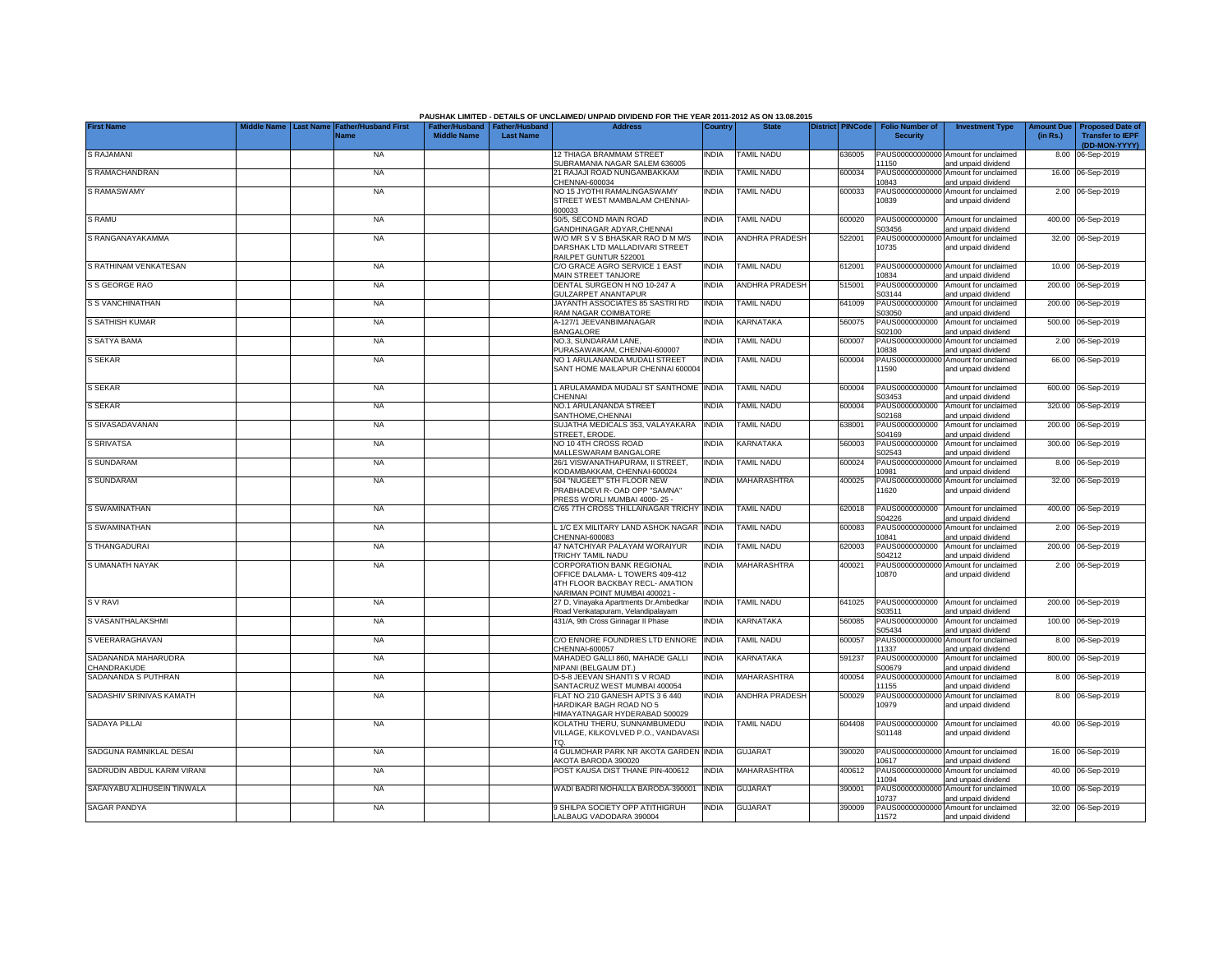|                             |                                 |                                            |                    |                                                     | PAUSHAK LIMITED - DETAILS OF UNCLAIMED/ UNPAID DIVIDEND FOR THE YEAR 2011-2012 AS ON 13.08.2015       |                |                       |                         |                                           |                                                             |                               |                                                                     |
|-----------------------------|---------------------------------|--------------------------------------------|--------------------|-----------------------------------------------------|-------------------------------------------------------------------------------------------------------|----------------|-----------------------|-------------------------|-------------------------------------------|-------------------------------------------------------------|-------------------------------|---------------------------------------------------------------------|
| <b>First Name</b>           | Middle Name<br><b>Last Name</b> | <b>Father/Husband First</b><br><b>Name</b> | <b>Middle Name</b> | Father/Husband   Father/Husband<br><b>Last Name</b> | <b>Address</b>                                                                                        | <b>Country</b> | <b>State</b>          | <b>District PINCode</b> | <b>Folio Number of</b><br><b>Security</b> | <b>Investment Type</b>                                      | <b>Amount Due</b><br>(in Rs.) | <b>Proposed Date of</b><br><b>Transfer to IEPF</b><br>(DD-MON-YYYY) |
| <b>SAHIL KUMARI</b>         |                                 | <b>NA</b>                                  |                    |                                                     | 190 DAYANAND VIHAR VIKAS NAGAR<br>DELHI 110002                                                        | <b>INDIA</b>   | <b>DELHI</b>          | 10002                   | 11397                                     | PAUS00000000000 Amount for unclaimed<br>and unpaid dividend |                               | 8.00 06-Sep-2019                                                    |
| SAHILESH H BAISANE          |                                 | <b>NA</b>                                  |                    |                                                     | 63 PRAMOD NAGAR OPP 10 SHREYAS<br>SBI COLONY DEOPUR DHULE 424002                                      | INDIA          | MAHARASHTRA           | 424002                  | 11514                                     | PAUS00000000000 Amount for unclaimed<br>and unpaid dividend |                               | 8.00 06-Sep-2019                                                    |
| SAIBAL KUMAR DUTT           |                                 | <b>NA</b>                                  |                    |                                                     | 181 RAMESH DUTT STREET CALCUTTA-<br>700006                                                            | <b>INDIA</b>   | <b>WEST BENGAL</b>    | 700006                  | 11290                                     | PAUS00000000000 Amount for unclaimed<br>and unpaid dividend |                               | 2.00 06-Sep-2019                                                    |
| SAINSON INVESTMENTS PVT LTD |                                 | <b>NA</b>                                  |                    |                                                     | 273/45 A CHANDIGARH 160047                                                                            | <b>INDIA</b>   | CHANDIGARH            | 160047                  | 11623                                     | PAUS00000000000 Amount for unclaimed<br>and unpaid dividend |                               | 16.00 06-Sep-2019                                                   |
| SAKHEDKAR LAXMAN GANESH     |                                 | <b>NA</b>                                  |                    |                                                     | GANESH DEEP' SWANAND HSG.SCTY<br>NO.1 PLOT NO.4, SAHAKAR NGR.2,<br>PUNE-411009                        | <b>INDIA</b>   | MAHARASHTRA           | 411009                  | 11676                                     | PAUS00000000000 Amount for unclaimed<br>and unpaid dividend |                               | 8.00 06-Sep-2019                                                    |
| <b>SAKINA HADI</b>          |                                 | <b>NA</b>                                  |                    |                                                     | 8-2-120/86/2 ROAD NO 3 BANJARA HILLS INDIA<br><b>HYDERABAD</b>                                        |                | <b>ANDHRA PRADESH</b> | 500034                  | PAUS0000000000<br>S03140                  | Amount for unclaimed<br>and unpaid dividend                 |                               | 600.00 06-Sep-2019                                                  |
| <b>SAKINA SULEMAN</b>       |                                 | <b>NA</b>                                  |                    |                                                     | WARDHA PLYWOOD DEPOT OPP KHOJA INDIA<br>JAMATKHANA WARDHA-442001                                      |                | MAHARASHTRA           | 442001                  | 11149                                     | PAUS00000000000 Amount for unclaimed<br>and unpaid dividend |                               | 8.00 06-Sep-2019                                                    |
| SAKUNTALA DEBI MAHESHWARI   |                                 | <b>NA</b>                                  |                    |                                                     | 101/B BELGACHIA ROAD CALCUTTA-<br>700004                                                              | <b>INDIA</b>   | <b>WEST BENGAL</b>    | 700004                  | 11286                                     | PAUS00000000000 Amount for unclaimed<br>and unpaid dividend |                               | 16.00 06-Sep-2019                                                   |
| SAKUNTALABEN RAVIKANT SHETH |                                 | <b>NA</b>                                  |                    |                                                     | VINAY BHUVAN STATION ROAD IDAR<br>DIST SABARKATHA PIN-383430                                          | <b>INDIA</b>   | <b>GUJARAT</b>        | 383430                  | 10738                                     | PAUS00000000000 Amount for unclaimed<br>and unpaid dividend |                               | 2.00 06-Sep-2019                                                    |
| SAMEER HANAMARADDI GANGAL   |                                 | - NA                                       |                    |                                                     | C/O DR H T GANGAL GANGAL NURSING<br>HOME HOUSE HUBLI-580021                                           | <b>INDIA</b>   | KARNATAKA             | 580021                  | 10835                                     | PAUS00000000000 Amount for unclaimed<br>and unpaid dividend |                               | 40.00 06-Sep-2019                                                   |
| SAMEER N SHAH               |                                 | <b>NA</b>                                  |                    |                                                     | 25/C SONORIKA APPARTMENT 1ST<br>FLOOR CHANDAWADI OPP MADHAO<br>BAUG C P TANK MUMBAI 400004            | <b>INDIA</b>   | <b>MAHARASHTRA</b>    | 400004                  | 11482                                     | PAUS00000000000 Amount for unclaimed<br>and unpaid dividend |                               | 16.00 06-Sep-2019                                                   |
| SAMERCHAND                  |                                 | <b>NA</b>                                  |                    |                                                     | P.B.1831, NO.3 II MAIN<br>ROAD, CHAMRAJPET BANGALORE                                                  | <b>INDIA</b>   | KARNATAKA             | 560018                  | S05421                                    | PAUS0000000000 Amount for unclaimed<br>and unpaid dividend  |                               | 100.00 06-Sep-2019                                                  |
| <b>SAMIR PARIKH</b>         |                                 | <b>NA</b>                                  |                    |                                                     | C/O DR PARIKH H M 29 SEJAL SOCIETY<br>POSTOFFICE ROAD<br>FATEHGANJ, VADODARA                          | <b>INDIA</b>   | <b>GUJARAT</b>        | 390002                  | PAUS0000000000<br>S01740                  | Amount for unclaimed<br>and unpaid dividend                 |                               | 800.00 06-Sep-2019                                                  |
| SAMIRENDRA SAHA             |                                 | <b>NA</b>                                  |                    |                                                     | 14 G SWINHOE STREET CALCUTTA                                                                          | <b>INDIA</b>   | <b>WEST BENGAL</b>    | 700019                  | PAUS0000000000<br>S02892                  | Amount for unclaimed<br>and unpaid dividend                 |                               | 200.00 06-Sep-2019                                                  |
| SAMPATH KUMAR K J           |                                 | <b>NA</b>                                  |                    |                                                     | 2668, 17th D Cross Banashankari II Stage                                                              | <b>INDIA</b>   | KARNATAKA             | 560070                  | PAUS0000000000<br>S04719                  | Amount for unclaimed<br>and unpaid dividend                 |                               | 600.00 06-Sep-2019                                                  |
| SAMRUDDHI SHAILESH GANDHI   |                                 | <b>NA</b>                                  |                    |                                                     | II-B WEST VIEW 309 S V ROAD<br>SANTACRUZ (WEST) MUMBAI-400054                                         | INDIA          | MAHARASHTRA           | 400054                  | 11176                                     | PAUS00000000000 Amount for unclaimed<br>and unpaid dividend |                               | 18.00 06-Sep-2019                                                   |
| SAMTA DEVI RANKA            |                                 | <b>GANPATLAL RANKA</b>                     |                    |                                                     | HIRNO KA MOHALLA GYANJIKA CHOWK INDIA<br>GANGAPUR (BHILWARA)                                          |                | RAJASTHAN             | 311801                  | 12985                                     | PAUS00000000000 Amount for unclaimed<br>and unpaid dividend |                               | 16.00 06-Sep-2019                                                   |
| SAMUEL H LAWRENCE           |                                 | <b>NA</b>                                  |                    |                                                     | MISSION TRAINING COMPOUND<br>FATEHGUNJ BARODA-390002                                                  | INDIA          | <b>GUJARAT</b>        | 390002                  | 1086                                      | PAUS00000000000 Amount for unclaimed<br>and unpaid dividend |                               | 16.00 06-Sep-2019                                                   |
| SANDEEP                     |                                 | <b>NA</b>                                  |                    |                                                     | EF-620 SAROJINI NAGAR NEW DELHI-<br>110023                                                            | <b>INDIA</b>   | DELHI                 | 110023                  | 10740                                     | PAUS00000000000 Amount for unclaimed<br>and unpaid dividend |                               | 6.00 06-Sep-2019                                                    |
| SANDEEP BHATIA              |                                 | <b>VIJENDRA PAL SINGH</b><br><b>BHATIA</b> |                    |                                                     | C/O V P S BHATIA 5/423 NEW<br><b>IYDERABAD LUCKNOW</b>                                                | india          | UTTAR PRADESH         | 226007                  | 37316                                     | PAUSIN301557101 Amount for unclaimed<br>and unpaid dividend |                               | 290.00 06-Sep-2019                                                  |
| SANDEEP PUROHIT             |                                 | <b>NA</b>                                  |                    |                                                     | 21 SANKAR TENAMENTS RACE COURSE INDIA<br><b>BARODA 390021</b>                                         |                | GUJARAT               | 390021                  | 11584                                     | PAUS00000000000 Amount for unclaimed<br>and unpaid dividend |                               | 66.00 06-Sep-2019                                                   |
| SANDHYA JAIN                |                                 | <b>NA</b>                                  |                    |                                                     | C-19 PANCHSHEEL ENCLAVE NEW<br>DELHI 110017                                                           | <b>INDIA</b>   | DELHI                 | 110017                  | 11376                                     | PAUS00000000000 Amount for unclaimed<br>and unpaid dividend |                               | 16.00 06-Sep-2019                                                   |
| <b>SANDHYA LAGU</b>         |                                 | <b>NA</b>                                  |                    |                                                     | B.3, CHANKYAPURI SHAHANOOR WADI<br>AURANGABAD                                                         | <b>INDIA</b>   | MAHARASHTRA           | 431005                  | PAUS0000000000<br>S04083                  | Amount for unclaimed<br>and unpaid dividend                 |                               | 400.00 06-Sep-2019                                                  |
| <b>SANGAM K R</b>           |                                 | <b>NA</b>                                  |                    |                                                     | 678, NEW TIPPASANDRA HAL IIIRD<br><b>STAGE BANGALORE</b>                                              | India          | KARNATAKA             | 560075                  | PAUS0000000000<br>S01387                  | Amount for unclaimed<br>and unpaid dividend                 |                               | 200.00 06-Sep-2019                                                  |
| <b>SANJAY AJMANI</b>        |                                 | <b>NA</b>                                  |                    |                                                     | III-H/78 NEHRU NAGER GHAZIABAD                                                                        | <b>INDIA</b>   | <b>UTTAR PRADESH</b>  | 201001                  | PAUS0000000000<br>S03901                  | Amount for unclaimed<br>and unpaid dividend                 |                               | 300.00 06-Sep-2019                                                  |
| <b>SANJAY BHAT</b>          |                                 | <b>NA</b>                                  |                    |                                                     | KASHNA-E-NARJIS CIVIL LINE-2 BIJNOR                                                                   | <b>INDIA</b>   | <b>UTTAR PRADESH</b>  | 246701                  | PAUS0000000000<br>S03931                  | Amount for unclaimed<br>and unpaid dividend                 |                               | 200.00 06-Sep-2019                                                  |
| SANJAY CHAMPAKLAL SHAH      |                                 | <b>NA</b>                                  |                    |                                                     | C/O THE SWASTIK JANATA SAHAKARI<br>BANK LTD 502 KALBADEVI ROAD<br>MUMBAI-400002                       | <b>INDIA</b>   | <b>MAHARASHTRA</b>    | 400002                  | PAUS00000000000<br>11161                  | Amount for unclaimed<br>and unpaid dividend                 |                               | 8.00 06-Sep-2019                                                    |
| <b>SANJAY DUBEY</b>         |                                 | <b>NA</b>                                  |                    |                                                     | 73 ASHOKA SOCIETY E7 ARERA<br>COLONY BHOPAL M P 462016                                                | India          | <b>MADHYA PRADESH</b> | 462016                  | 1586                                      | PAUS00000000000 Amount for unclaimed<br>and unpaid dividend |                               | 8.00 06-Sep-2019                                                    |
| <b>SANJAY DUBEY</b>         |                                 | <b>NA</b>                                  |                    |                                                     | 73 ASHOKA SOCIETY E7 ARERA<br>COLONY BHOPAL M P 462016                                                | <b>INDIA</b>   | <b>MADHYA PRADESH</b> | 462016                  | PAUS0000000000<br>1587                    | Amount for unclaimed<br>and unpaid dividend                 |                               | 8.00 06-Sep-2019                                                    |
| SANJAY HASTIMAL SAKARIA     |                                 | <b>NA</b>                                  |                    |                                                     | B/12 KINNDU APARTMENT 3RD FLR OPP<br>MUNICIPAL MARKET MILLAN PARK SOC<br>NAVRANGPURA AHMEDABAD 380009 | <b>INDIA</b>   | <b>GUJARAT</b>        | 380009                  | PAUS00000000000<br>1395                   | Amount for unclaimed<br>and unpaid dividend                 |                               | 32.00 06-Sep-2019                                                   |
| SANJAY HINGORANI            |                                 | <b>NA</b>                                  |                    |                                                     | 81-82 KHANDARY COLONY AGRA                                                                            | <b>INDIA</b>   | <b>UTTAR PRADESH</b>  | 282002                  | PAUS0000000000<br>303954                  | Amount for unclaimed<br>and unpaid dividend                 |                               | 200.00 06-Sep-2019                                                  |
| SANJAY JAYSUKHLAL ADODRA    |                                 | <b>NA</b>                                  |                    |                                                     | 28 SNEH SMRUTI SOC NR SITARAM<br>COMPLEX NEW IPCL ROAD<br><b>SUBHANPURA</b>                           | INDIA          | <b>GUJARAT</b>        | 390023                  | PAUSIN300513188<br>54179                  | Amount for unclaimed<br>and unpaid dividend                 |                               | 200.00 06-Sep-2019                                                  |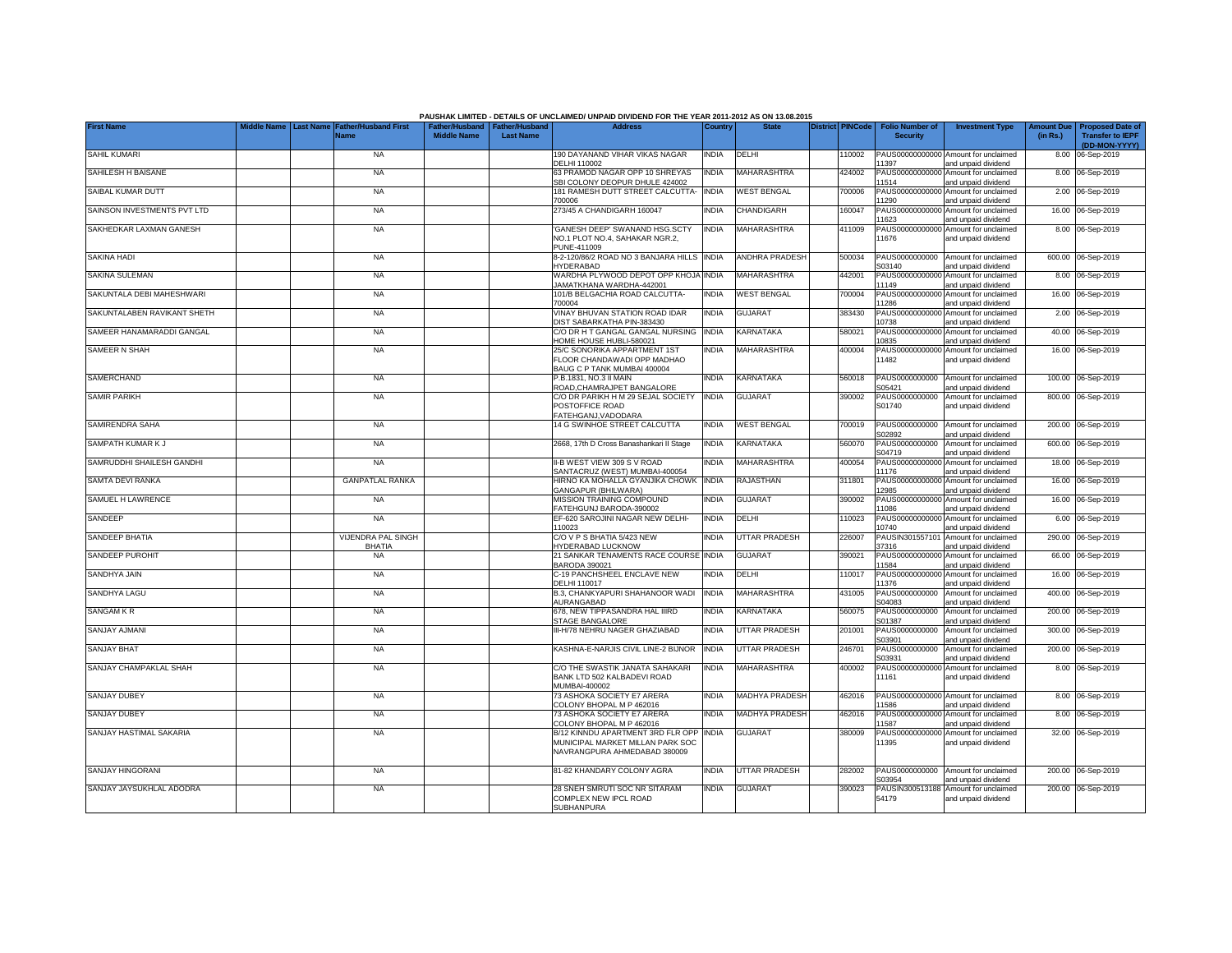|                                                    |                  |                             |                                                       |                  | PAUSHAK LIMITED - DETAILS OF UNCLAIMED/ UNPAID DIVIDEND FOR THE YEAR 2011-2012 AS ON 13.08.2015                           |              |                      |                         |                                           |                                                             |                               |                                                                     |
|----------------------------------------------------|------------------|-----------------------------|-------------------------------------------------------|------------------|---------------------------------------------------------------------------------------------------------------------------|--------------|----------------------|-------------------------|-------------------------------------------|-------------------------------------------------------------|-------------------------------|---------------------------------------------------------------------|
| <b>First Name</b>                                  | <b>Last Name</b> | ather/Husband First<br>Name | Father/Husband   Father/Husband<br><b>Middle Name</b> | <b>Last Name</b> | <b>Address</b>                                                                                                            | Country      | <b>State</b>         | <b>District PINCode</b> | <b>Folio Number of</b><br><b>Security</b> | <b>Investment Type</b>                                      | <b>Amount Due</b><br>(in Rs.) | <b>Proposed Date of</b><br><b>Transfer to IEPF</b><br>(DD-MON-YYYY) |
| SANJAY KAWATHEKAR                                  |                  | <b>NA</b>                   |                                                       |                  | C/O A D GAWAI PLOT NO 49 VAIBHAV                                                                                          | INDIA        | <b>MAHARASHTRA</b>   | 445001                  |                                           | PAUSIN300513130 Amount for unclaimed                        |                               | 10.00 06-Sep-2019                                                   |
|                                                    |                  |                             |                                                       |                  | NAGAR NEAR RADHAKRISHNA NGR<br>NEAR WAGHAPUR TEKADI LOHARA<br>ROAD                                                        |              |                      |                         | 07422                                     | and unpaid dividend                                         |                               |                                                                     |
| SANJAY PRAKASH MEHTA                               |                  | <b>NA</b>                   |                                                       |                  | C/O SKG EQUIPMENTS PVT LTD<br>59. GAUTAM COMPLEX SEC-11. CBD<br>BELAPURNAVI MUMBAI                                        | <b>NDIA</b>  | <b>MAHARASHTRA</b>   | 400614                  | PAUS00000000000<br>11287                  | Amount for unclaimed<br>and unpaid dividend                 |                               | 16.00 06-Sep-2019                                                   |
| <b>SANJAY PRASAD</b>                               |                  | <b>NA</b>                   |                                                       |                  | B-2/84 ASHOK VIHAR PHASE II DELHI-<br>110052                                                                              | <b>INDIA</b> | DELHI                | 10052                   | PAUS00000000000<br>10867                  | Amount for unclaimed<br>and unpaid dividend                 |                               | 32.00 06-Sep-2019                                                   |
| <b>SANJAY PRASAD</b>                               |                  | <b>NA</b>                   |                                                       |                  | B-2/84 ASHOK VIHAR II DELHI-110052                                                                                        | <b>INDIA</b> | DELHI                | 10052                   | PAUS00000000000<br>10865                  | Amount for unclaimed<br>and unpaid dividend                 |                               | 32.00 06-Sep-2019                                                   |
| SANJAY R GOYANI                                    |                  | <b>NA</b>                   |                                                       |                  | 701/1 GULSHAN VILLA CO-OP HSG SOC<br>JUHU LANE ANDHERI WEST MUMBAI<br>400058                                              | <b>INDIA</b> | MAHARASHTRA          | 400058                  | PAUS00000000000<br>11594                  | Amount for unclaimed<br>and unpaid dividend                 |                               | 100.00 06-Sep-2019                                                  |
| SANJAY SAHAI                                       |                  | <b>NA</b>                   |                                                       |                  | MARKETING DIV ALEMBIC CHEMICALS<br>VADODARA                                                                               | INDIA        | <b>GUJARAT</b>       | 390003                  | PAUS0000000000<br>S04566                  | Amount for unclaimed<br>and unpaid dividend                 |                               | 300.00 06-Sep-2019                                                  |
| SANJAY SOMALAL PARIKH                              |                  | <b>NA</b>                   |                                                       |                  | A 66 ADHAR SOCIETY WAGHODIA ROAD<br><b>BARODA</b>                                                                         | <b>INDIA</b> | <b>GUJARAT</b>       | 390019                  | PAUS0000000000<br>11583                   | Amount for unclaimed<br>and unpaid dividend                 |                               | 8.00 06-Sep-2019                                                    |
| SANJAY SOMALAL PARIKH                              |                  | <b>NA</b>                   |                                                       |                  | A-66 ADHAR SOCIETY WAGHODIA ROAD<br>BARODA 390019                                                                         | <b>INDIA</b> | <b>GUJARAT</b>       | 390019                  | PAUS0000000000<br>11271                   | Amount for unclaimed<br>and unpaid dividend                 |                               | 8.00 06-Sep-2019                                                    |
| <b>SANJAY VERGHESE</b>                             |                  | <b>NA</b>                   |                                                       |                  | 6-V-5 BASANT VIHAR DADABARI KOTA,                                                                                         | <b>INDIA</b> | <b>RAJASTHAN</b>     | 324009                  | PAUS0000000000<br>S03328                  | Amount for unclaimed<br>and unpaid dividend                 |                               | 200.00 06-Sep-2019                                                  |
| SANJIB KUMAR SAHA                                  |                  | <b>NA</b>                   |                                                       |                  | C/O ANANTA LAL SAHA P O BILASIPARA<br>DT DHUBRI ASSAM                                                                     | <b>INDIA</b> | ASSAM                | 783348                  | PAUS0000000000<br>S03103                  | Amount for unclaimed<br>and unpaid dividend                 |                               | 200.00 06-Sep-2019                                                  |
| SANJIB NAYAK                                       |                  | <b>NA</b>                   |                                                       |                  | 12/12 SATCHASIPARA ROAD PO<br>COSSIPORE CALCUTTA                                                                          | <b>NDIA</b>  | <b>WEST BENGAL</b>   | 700002                  | PAUS0000000000<br>S02860                  | Amount for unclaimed<br>and unpaid dividend                 |                               | 300.00 06-Sep-2019                                                  |
| SANJIV KUMAR UPADHYAY                              |                  | <b>BLUPADHYAY</b>           |                                                       |                  | D-86. VIVEK VIHAR DELHI                                                                                                   | <b>NDIA</b>  | DELHI                | 10095                   | PAUSIN300724100<br>19929                  | Amount for unclaimed<br>and unpaid dividend                 |                               | 16.00 06-Sep-2019                                                   |
| SANJIVE SAWHNEY                                    |                  | NA                          |                                                       |                  | B-21 GREATER KAILASH KAILASH II NEW INDIA<br>DELHI 110048                                                                 |              | DELHI                | 10048                   | PAUS00000000000<br>11658                  | Amount for unclaimed<br>and unpaid dividend                 |                               | 8.00 06-Sep-2019                                                    |
| SANJUKTA PATTANAYAK                                |                  | <b>NA</b>                   |                                                       |                  | C/O LATE AMULYA KUMAR PATTANAYAK INDIA<br>MADHUSUDAN NAGAR<br>TULSIPURCUTTACK                                             |              | <b>ORISSA</b>        | 753008                  | 11533                                     | PAUS00000000000 Amount for unclaimed<br>and unpaid dividend |                               | 8.00 06-Sep-2019                                                    |
| SANKARLAL R PATEL                                  |                  | <b>NA</b>                   |                                                       |                  | AT-KANSA TA-VISNAGAR DIST-<br>MEHSANA VISNAGAR                                                                            | <b>INDIA</b> | <b>GUJARAT</b>       | 384315                  | 14571                                     | PAUS12034100001 Amount for unclaimed<br>and unpaid dividend |                               | 2.00 06-Sep-2019                                                    |
| <b>SANKATHA SINGH</b>                              |                  | <b>NA</b>                   |                                                       |                  | D-38 HAUZ KHAS FLAT NO 2 I FLOOR<br><b>NEW DELHI 110016</b>                                                               | <b>INDIA</b> | <b>DELHI</b>         | 10016                   | PAUS00000000000<br>11306                  | Amount for unclaimed<br>and unpaid dividend                 |                               | 8.00 06-Sep-2019                                                    |
| SANT BHADUR SINGH                                  |                  | <b>NA</b>                   |                                                       |                  | ACHARYA NAGAR KASBA, LALGUNJ<br>DIST. RAEBARELI-229001                                                                    | <b>INDIA</b> | <b>UTTAR PRADESH</b> | 229001                  | PAUS00000000000<br>11688                  | Amount for unclaimed<br>and unpaid dividend                 |                               | 50.00 06-Sep-2019                                                   |
| SANTHA KURIAN                                      |                  | <b>NA</b>                   |                                                       |                  | VACHAPARAMBIL CHANGANACHERRY                                                                                              | <b>INDIA</b> | <b>KERALA</b>        | 686101                  | PAUS0000000000<br>S02946                  | Amount for unclaimed<br>and unpaid dividend                 |                               | 200.00 06-Sep-2019                                                  |
| SANTOSH AGARWAL                                    |                  | <b>NA</b>                   |                                                       |                  | TRISALA PEO FANCY BAZAR GUWAHATI INDIA                                                                                    |              | <b>ASSAM</b>         | 781001                  | PAUS0000000000<br>S03068                  | Amount for unclaimed<br>and unpaid dividend                 |                               | 200.00 06-Sep-2019                                                  |
| SANTOSH DEVI                                       |                  | <b>NA</b>                   |                                                       |                  | 2641 MAIN BAZAR SHADIPUR P O PATEL INDIA<br>NAGAR NEW DELHI-110008                                                        |              | DELHI                | 110008                  | PAUS00000000000<br>10987                  | Amount for unclaimed<br>and unpaid dividend                 |                               | 8.00 06-Sep-2019                                                    |
| <b>SANTOSH GUPTA</b>                               |                  | <b>NA</b>                   |                                                       |                  | H NO-234 RAM NAGAR NEAR KRISHNA<br>VAGAR DELHI-110051                                                                     | <b>INDIA</b> | DELHI                | 10051                   | PAUS0000000000<br>10991                   | Amount for unclaimed<br>and unpaid dividend                 |                               | 8.00 06-Sep-2019                                                    |
| <b>SANTOSH JAIN</b>                                |                  | <b>NA</b>                   |                                                       |                  | C/O G C JAIN ALLAHABAD BANK<br><b>SCINDIA HOUSE NEW DELHI-110001</b>                                                      | <b>NDIA</b>  | DELHI                | 10001                   | PAUS0000000000<br>11299                   | Amount for unclaimed<br>and unpaid dividend                 |                               | 8.00 06-Sep-2019                                                    |
| SANTOSH KUMAR CHAUDHARY                            |                  | <b>NA</b>                   |                                                       |                  | <b>V2-18 SUNDER NAGAR S V ROAD</b><br>MALAD (WEST) MUMBAI-400064                                                          | <b>NDIA</b>  | MAHARASHTRA          | 400064                  | PAUS0000000000<br>10916                   | Amount for unclaimed<br>and unpaid dividend                 |                               | 8.00 06-Sep-2019                                                    |
| SANTOSH RANI                                       |                  | <b>NA</b>                   |                                                       |                  | T/696 GALI NO 4 FAIZ ROAD KAROL<br>BAGH NEW DELHI 110005                                                                  | <b>INDIA</b> | DELHI                | 110005                  | PAUS0000000000<br>11251                   | Amount for unclaimed<br>and unpaid dividend                 |                               | 8.00 06-Sep-2019                                                    |
| <b>SANTOSH SIDHU</b>                               |                  | <b>NA</b>                   |                                                       |                  | 24 SRAVANA NOFRA NAVY NAGAR<br>COLABA MUMBAI 400005                                                                       | <b>INDIA</b> | <b>MAHARASHTRA</b>   | 400005                  | PAUS00000000000<br>11088                  | Amount for unclaimed<br>and unpaid dividend                 |                               | 8.00 06-Sep-2019                                                    |
| SANTOSHSHRAN RADHASHRAN<br>THAKKAR                 |                  | <b>NA</b>                   |                                                       |                  | GANDHI CHOWK PADRA DIST BARODA<br>PIN-391440                                                                              | <b>INDIA</b> | <b>GUJARAT</b>       | 391440                  | PAUS0000000000<br>10742                   | Amount for unclaimed<br>and unpaid dividend                 |                               | 50.00 06-Sep-2019                                                   |
| SANWARMAL SIHAG                                    |                  | <b>NA</b>                   |                                                       |                  | C/O SHRIRAJ BEARING CO OPP VORK<br>HOTEL M I ROAD JAIPUR                                                                  | <b>INDIA</b> | RAJASTHAN            | 302003                  | PAUS0000000000<br>S03321                  | Amount for unclaimed<br>and unpaid dividend                 |                               | 200.00 06-Sep-2019                                                  |
| SARABHAI CHIMANLAL                                 |                  | <b>NA</b>                   |                                                       |                  | 'MANGALAM" 9 JAGABHAI PARK<br>KANKARIA AHMEDABAD-380022                                                                   | <b>NDIA</b>  | <b>GUJARAT</b>       | 380022                  | PAUS0000000000<br>10665                   | Amount for unclaimed<br>and unpaid dividend                 |                               | 32.00 06-Sep-2019                                                   |
| <b>SARADA G NAIR</b>                               |                  | <b>NA</b>                   |                                                       |                  | SARADA VIHAR NARTHENR GATE<br>AMBALAPUIAH                                                                                 | <b>INDIA</b> | <b>HARYANA</b>       | 133001                  | PAUS0000000000<br>11380                   | Amount for unclaimed<br>and unpaid dividend                 |                               | 6.00 06-Sep-2019                                                    |
| SARASVATIBEN BALVANTRAI<br><b><i>CABRAWALA</i></b> |                  | <b>NA</b>                   |                                                       |                  | LIMDA CHOWK SURAT-395001                                                                                                  | INDIA        | <b>GUJARAT</b>       | 395001                  | PAUS0000000000<br>10743                   | Amount for unclaimed<br>and unpaid dividend                 |                               | 6.00 06-Sep-2019                                                    |
| SARASWATHI D                                       |                  | <b>NA</b>                   |                                                       |                  | NO 5 SRIDEVI COLONY ASHOK NAGAR<br>CHENNAI 600083                                                                         | <b>INDIA</b> | <b>TAMIL NADU</b>    | 600083                  | PAUS0000000000<br>10982                   | Amount for unclaimed<br>and unpaid dividend                 |                               | 20.00 06-Sep-2019                                                   |
| <b>SARASWATI DEBI</b>                              |                  | <b>NA</b>                   |                                                       |                  | C-169 D D A FLATS SAKET NEW DELHI-<br>110017                                                                              | india        | DELHI                | 110017                  | PAUS0000000000<br>11228                   | Amount for unclaimed<br>and unpaid dividend                 |                               | 16.00 06-Sep-2019                                                   |
| SARAT KUMAR SAHOO                                  |                  | <b>NA</b>                   |                                                       |                  | PHYSICIAN .DY. CHIEF MEDICAL<br>OFFICER GAS AUTHORITY OF INDIA LTD<br>16, BHIKAIJI PALACE, R.K.PURAM, NEW<br><b>DELHI</b> | <b>NDIA</b>  | DELHI                | 10066                   | PAUS0000000000<br>S04451                  | Amount for unclaimed<br>and unpaid dividend                 |                               | 200.00 06-Sep-2019                                                  |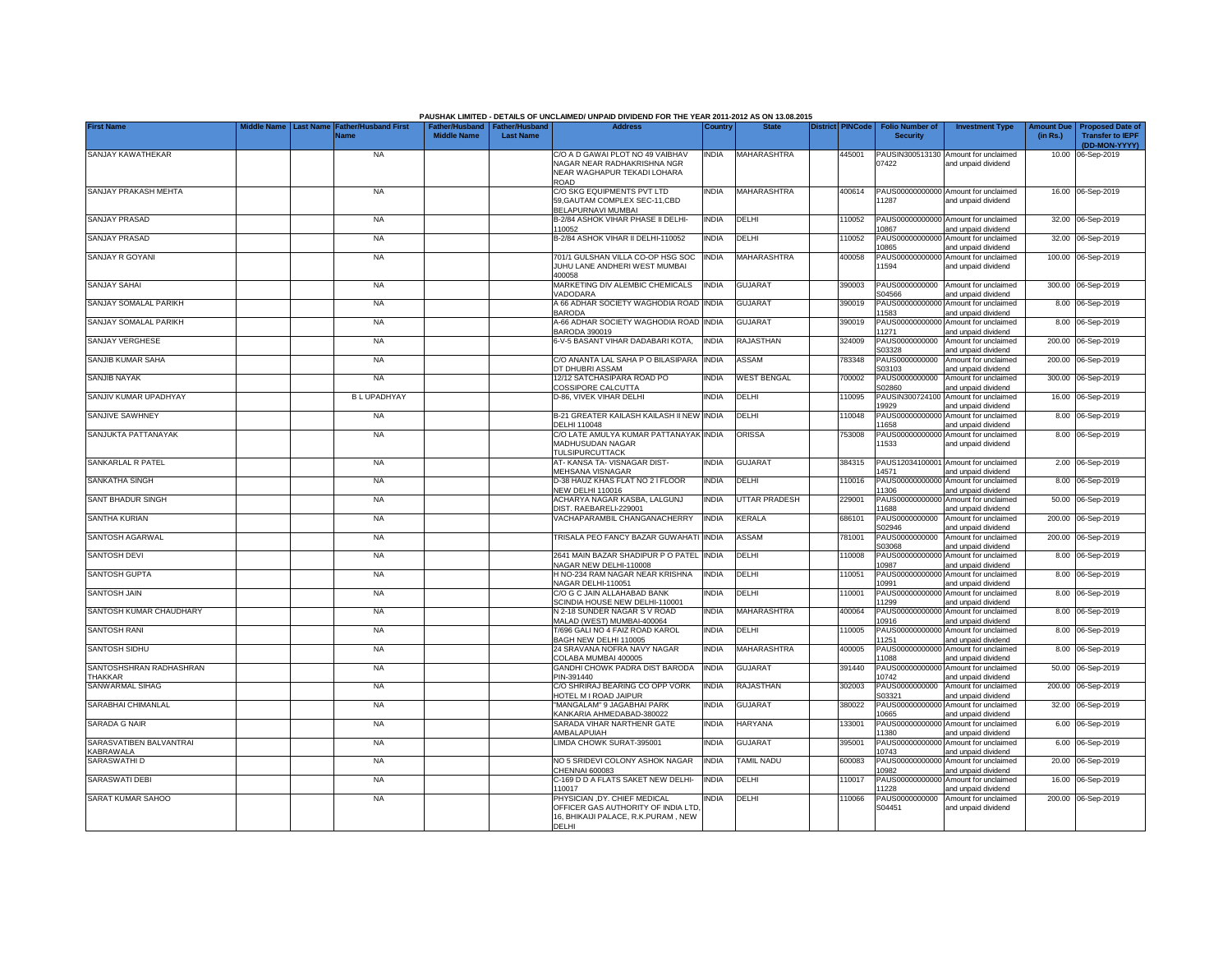|                              |                  |                                     |                                                       |                  | PAUSHAK LIMITED - DETAILS OF UNCLAIMED/ UNPAID DIVIDEND FOR THE YEAR 2011-2012 AS ON 13.08.2015                    |              |                       |                         |                                           |                                                             |                               |                                                                     |
|------------------------------|------------------|-------------------------------------|-------------------------------------------------------|------------------|--------------------------------------------------------------------------------------------------------------------|--------------|-----------------------|-------------------------|-------------------------------------------|-------------------------------------------------------------|-------------------------------|---------------------------------------------------------------------|
| <b>First Name</b>            | <b>Last Name</b> | <b>Father/Husband First</b><br>Name | Father/Husband   Father/Husband<br><b>Middle Name</b> | <b>Last Name</b> | <b>Address</b>                                                                                                     | Country      | <b>State</b>          | <b>District PINCode</b> | <b>Folio Number of</b><br><b>Security</b> | <b>Investment Type</b>                                      | <b>Amount Due</b><br>(in Rs.) | <b>Proposed Date of</b><br><b>Transfer to IEPF</b><br>(DD-MON-YYYY) |
| SARLA D TRIPATHI             |                  | <b>NA</b>                           |                                                       |                  | C/O STATE BANK OF INDIA RANDHEJA<br>DIST GANDHINAGAR 382620 GUJ                                                    | <b>INDIA</b> | GUJARAT               | 382620                  | 1441                                      | PAUS00000000000 Amount for unclaimed<br>and unpaid dividend |                               | 32.00 06-Sep-2019                                                   |
| SARLA DHAWAN                 |                  | <b>NA</b>                           |                                                       |                  | 25 MALCHA MARG CHANAKYAPURI NEW INDIA<br>DELHI-110021                                                              |              | DELHI                 | 110021                  | PAUS00000000000<br>1050                   | Amount for unclaimed<br>and unpaid dividend                 |                               | 8.00 06-Sep-2019                                                    |
| SARLA KIRITBHAI SHAH         |                  | <b>NA</b>                           |                                                       |                  | SHIVE KRUPA 3RD FL FLAT NO 9 KARANI INDIA<br>LANE GHATKOPAR MUMBAI-400086                                          |              | <b>MAHARASHTRA</b>    | 400086                  | PAUS00000000000<br>11163                  | Amount for unclaimed<br>and unpaid dividend                 |                               | 8.00 06-Sep-2019                                                    |
| SAROJ BALA JAIN              |                  | <b>NA</b>                           |                                                       |                  | 64 APUPURA JAIN MANDIR<br>MUZAFFARNAGAR                                                                            | <b>INDIA</b> | <b>UTTAR PRADESH</b>  | 251001                  | 1384                                      | PAUS00000000000 Amount for unclaimed<br>and unpaid dividend |                               | 16.00 06-Sep-2019                                                   |
| SAROJ BALA MUTREJA           |                  | <b>NA</b>                           |                                                       |                  | 3/5 MOTI NAGAR NEW DELHI-110015                                                                                    | <b>INDIA</b> | DELHI                 | 110015                  | 10995                                     | PAUS00000000000 Amount for unclaimed<br>and unpaid dividend |                               | 8.00 06-Sep-2019                                                    |
| SAROJ KEJRIWAL               |                  | <b>NA</b>                           |                                                       |                  | AMPOULES & VIALS MFG CO (B) LTD 139-INDIA<br>A MAROL MAROSHI ROAD MUMBAI-<br>400059                                |              | MAHARASHTRA           | 400059                  | 10912                                     | PAUS00000000000 Amount for unclaimed<br>and unpaid dividend |                               | 32.00 06-Sep-2019                                                   |
| SAROJ KUMARI                 |                  | <b>NA</b>                           |                                                       |                  | G-134 PREET VIHAR VIKAS MARG DELHI<br>110092                                                                       | <b>INDIA</b> | DELHI                 | 110092                  | PAUS0000000000<br>11222                   | Amount for unclaimed<br>and unpaid dividend                 |                               | 8.00 06-Sep-2019                                                    |
| <b>SAROJ KUMARI</b>          |                  | <b>NA</b>                           |                                                       |                  | C/O PAWAN CREDIT CORPORATION<br>30/31 KALA-KAR STREET 4TH FLOOR<br>ROOM NO 27 CALCUTT- A-700007 -                  | INDIA        | <b>WEST BENGAL</b>    | 700007                  | PAUS0000000000<br>11285                   | Amount for unclaimed<br>and unpaid dividend                 |                               | 8.00 06-Sep-2019                                                    |
| <b>SAROJ S PUNJABI</b>       |                  | <b>NA</b>                           |                                                       |                  | K-2, DALAL ESTATE, GRD FLR, DR. DADA<br>SAHEB BHADKAMKAR MG, OPP:<br>SHAGUN HOTEL, MUMBAI<br>CENTRAL.MUMBAI-400008 | <b>INDIA</b> | MAHARASHTRA           | 400008                  | 1685                                      | PAUS00000000000 Amount for unclaimed<br>and unpaid dividend |                               | 8.00 06-Sep-2019                                                    |
| SAROJ VINOD PAREKH           |                  | <b>NA</b>                           |                                                       |                  | 39 SARASWATI BHUWAN<br>WALKESHWAR BANGANGA CROSS<br>LANE MUMBAI -400006                                            | <b>INDIA</b> | MAHARASHTRA           | 400006                  | 11273                                     | PAUS00000000000 Amount for unclaimed<br>and unpaid dividend |                               | 16.00 06-Sep-2019                                                   |
| <b>SAROJ VISHNOI</b>         |                  | <b>NA</b>                           |                                                       |                  | 73 TAGORE PARK MODEL TOWN DELHI-<br>110009                                                                         | <b>INDIA</b> | DELHI                 | 110009                  | 10994                                     | PAUS00000000000 Amount for unclaimed<br>and unpaid dividend |                               | 16.00 06-Sep-2019                                                   |
| SAROJBEN BHANUBHAI PATEL     |                  | <b>NA</b>                           |                                                       |                  | TUSHAR' BEHIND UCO BANK NEAR<br>SARDAR STATUE V VIDYANAGAR DIST<br>KAIRA 388120                                    | <b>INDIA</b> | <b>GUJARAT</b>        | 388120                  | 10744                                     | PAUS00000000000 Amount for unclaimed<br>and unpaid dividend |                               | 16.00 06-Sep-2019                                                   |
| SAROJBEN MANEKCHAND SHAH     |                  | <b>NA</b>                           |                                                       |                  | 592/64 PARADISE APARTMENT<br>LAXMINAGAR GUJ HSG BOARD BARODA<br>390021                                             | <b>INDIA</b> | <b>GUJARAT</b>        | 390021                  | 10667                                     | PAUS00000000000 Amount for unclaimed<br>and unpaid dividend |                               | 2.00 06-Sep-2019                                                    |
| SAROJINI A S L               |                  | <b>NA</b>                           |                                                       |                  | W/O A RAVINDRANATH TAGORE HYMA<br>HOSPITALS PATTABHIPURAM GUNTUR                                                   | <b>INDIA</b> | ANDHRA PRADESH        | 522006                  | S04753                                    | PAUS0000000000 Amount for unclaimed<br>and unpaid dividend  |                               | 300.00 06-Sep-2019                                                  |
| SAROJINI DEVI                |                  | <b>NA</b>                           |                                                       |                  | C/O B K CHAODHARY ALEMBIC<br>CHEMICAL WORKS CO LTD PATNA                                                           | <b>INDIA</b> | <b>BIHAR</b>          | 800001                  | PAUS0000000000<br>S04017                  | Amount for unclaimed<br>and unpaid dividend                 |                               | 200.00 06-Sep-2019                                                  |
| SAROJINI M                   |                  | <b>NA</b>                           |                                                       |                  | C/O PRAJA VYDYA SALA OPP HOTEL<br>SUDHA GAJUWALA VISAKHAPATNAM                                                     | <b>INDIA</b> | ANDHRA PRADESH        | 530026                  | PAUS0000000000<br>S04833                  | Amount for unclaimed<br>and unpaid dividend                 |                               | 200.00 06-Sep-2019                                                  |
| SAROJINI S SANKA             |                  | <b>NA</b>                           |                                                       |                  | N C-12 POWER HOUSE COLONY<br>GODAVARI KHANI KARIM NAGAR 505209<br>A <sub>P</sub>                                   | <b>INDIA</b> | <b>ANDHRA PRADESH</b> | 505209                  | 10961                                     | PAUS00000000000 Amount for unclaimed<br>and unpaid dividend |                               | 8.00 06-Sep-2019                                                    |
| SARSWTIBEN GULABRAI SONI     |                  | <b>NA</b>                           |                                                       |                  | C/24. GANDHINAGAR. RLY. STATION<br>ROAD, JAMNAGAR PIN-361002                                                       | <b>INDIA</b> | <b>GUJARAT</b>        | 361002                  | PAUS00000000000<br>1075                   | Amount for unclaimed<br>and unpaid dividend                 |                               | 8.00 06-Sep-2019                                                    |
| SARVESH CHANDEV NAGAR        |                  | <b>NA</b>                           |                                                       |                  | C/O SHRI VINOD KUMAR STATE BANK<br>OF INDIA ASAF ALI ROAD NEW DELHI<br>110001                                      | <b>INDIA</b> | DELHI                 | 110001                  | PAUS00000000000<br>10990                  | Amount for unclaimed<br>and unpaid dividend                 |                               | 8.00 06-Sep-2019                                                    |
| SARVESHWAR KUMAR VIJAYVARGIY |                  | <b>NA</b>                           |                                                       |                  | 36. DASHERA MAIDAN MOTILAL NEHRU<br>NAGAR MAMTA-BHAWAN,                                                            | <b>INDIA</b> | <b>MADHYA PRADESH</b> | 456010                  | 61693                                     | PAUSIN301330173 Amount for unclaimed<br>and unpaid dividend |                               | 16.00 06-Sep-2019                                                   |
| SARVOTAM VENKATESH BHAT      |                  | <b>NA</b>                           |                                                       |                  | 6 GHARKUL GOPAL NAGAR DOMBIVLI<br>EAST 421201                                                                      | <b>INDIA</b> | MAHARASHTRA           | 421201                  | 11168                                     | PAUS00000000000 Amount for unclaimed<br>and unpaid dividend |                               | 8.00 06-Sep-2019                                                    |
| SASIDHAR KOMAKULA            |                  | <b>NA</b>                           |                                                       |                  | C/O DR K V G K TILAK 3/2 PRINCE<br>APARTMENTS VISAKHAPATNAM                                                        | <b>INDIA</b> | ANDHRA PRADESH        | 530002                  | PAUS0000000000<br>S05339                  | Amount for unclaimed<br>and unpaid dividend                 |                               | 1500.00 06-Sep-2019                                                 |
| SASIKALA POLA                |                  | <b>NA</b>                           |                                                       |                  | W/O RAMA MOHAN 52/180 A (5) PEDDA<br>MARKET ROADKURNOOL                                                            | <b>INDIA</b> | ANDHRA PRADESH        | 518001                  | PAUS0000000000<br>S00249                  | Amount for unclaimed<br>and unpaid dividend                 | 200.00                        | 06-Sep-2019                                                         |
| SASINDRANATH N               |                  | <b>NA</b>                           |                                                       |                  | 810,3RD CROSS, HENNUR BANASWADI<br>LAYOUT,1ST BLOCK BANGALORE                                                      | <b>INDIA</b> | KARNATAKA             | 560043                  | PAUS0000000000<br>N00178                  | Amount for unclaimed<br>and unpaid dividend                 |                               | 200.00 06-Sep-2019                                                  |
| <b>SAT PAL</b>               |                  | <b>NA</b>                           |                                                       |                  | 602 NIRMAL TOWER BARAKHAMBA<br>ROAD NEW DELHI 110001                                                               | <b>INDIA</b> | DELHI                 | 110001                  | 11351                                     | PAUS00000000000 Amount for unclaimed<br>and unpaid dividend |                               | 8.00 06-Sep-2019                                                    |
| <b>SAT PAL</b>               |                  | <b>NA</b>                           |                                                       |                  | C/O BHAGWAN DAS GUPTA & CO 4<br>DELHI STOCK EXCHANGE BULD ASAF<br>ALI ROAD NEW DELHI-110002                        | India        | DELHI                 | 110002                  | PAUS00000000000<br>11217                  | Amount for unclaimed<br>and unpaid dividend                 |                               | 8.00 06-Sep-2019                                                    |
| <b>SAT PAL DHAWAN</b>        |                  | <b>NA</b>                           |                                                       |                  | 15 BAG FARZANA CIVIL LINES AGRA<br>282002                                                                          | <b>INDIA</b> | UTTAR PRADESH         | 282002                  | 1085                                      | PAUS00000000000 Amount for unclaimed<br>and unpaid dividend |                               | 8.00 06-Sep-2019                                                    |
| SATEESH MAHALE               |                  | <b>NA</b>                           |                                                       |                  | 8, ESKIMO'S ENCLAVE, NEAR HAVELI<br>BUNGALO BEHIND T.V.TOWER OFF<br>DIRVE-IN ROAD.AHMEDABAD                        | India        | <b>GUJARAT</b>        | 380054                  | PAUS0000000000<br>S05278                  | Amount for unclaimed<br>and unpaid dividend                 |                               | 200.00 06-Sep-2019                                                  |
| SATEESH MAHALE               |                  | <b>NA</b>                           |                                                       |                  | 8, ESKIMO'S ENCLAVE NEAR HAVELI<br>BUNGALOW BEHIND T.V.TOWER, OFF<br>DRIVE-IN ROAD, AHMEDABAD                      | <b>INDIA</b> | <b>GUJARAT</b>        | 380054                  | PAUS0000000000<br>S04618                  | Amount for unclaimed<br>and unpaid dividend                 |                               | 200.00 06-Sep-2019                                                  |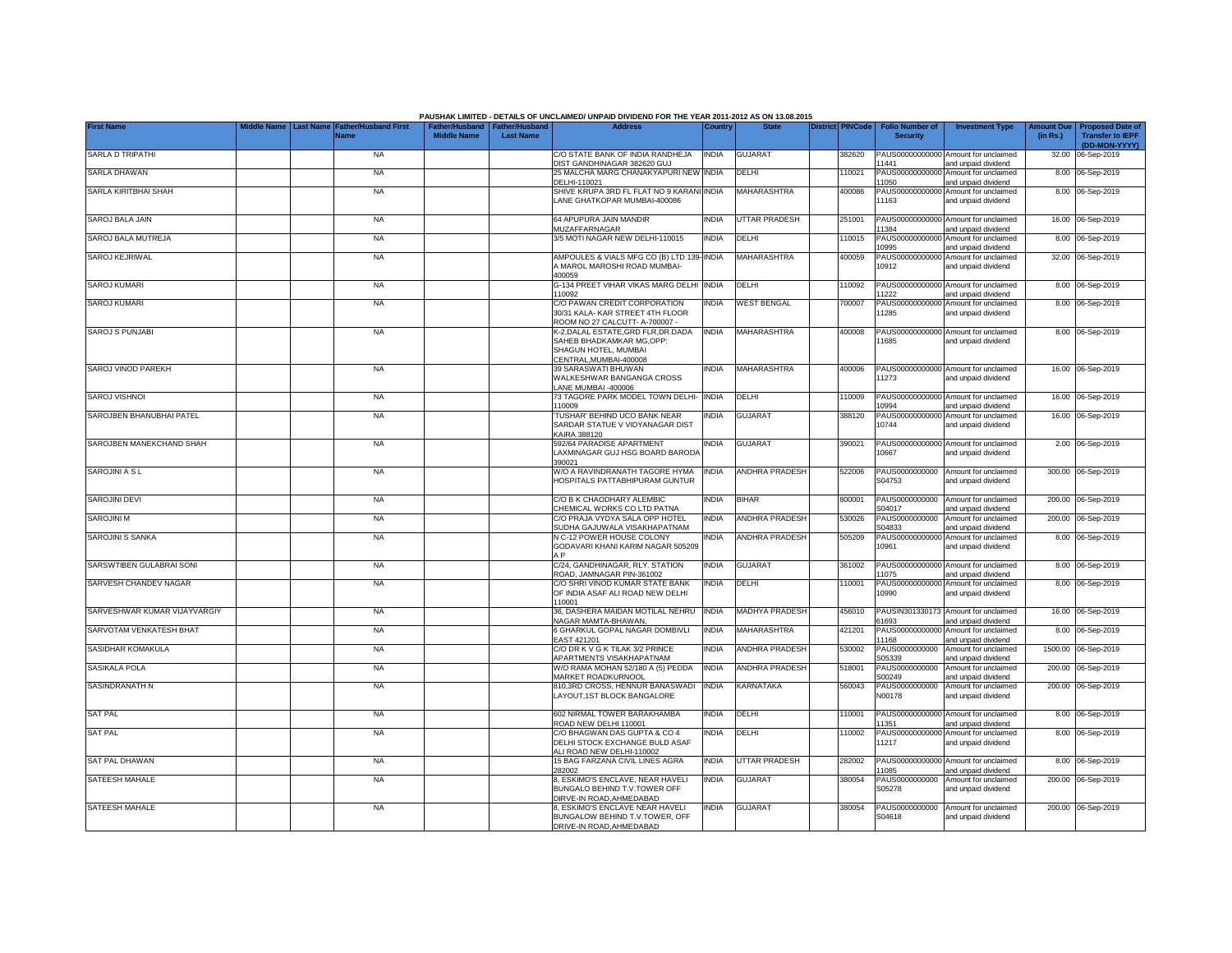|                                             |                                 |                                            |                                                       |                  | PAUSHAK LIMITED - DETAILS OF UNCLAIMED/ UNPAID DIVIDEND FOR THE YEAR 2011-2012 AS ON 13.08.2015                     |              |                       |                         |                                           |                                                             |                               |                                                                     |
|---------------------------------------------|---------------------------------|--------------------------------------------|-------------------------------------------------------|------------------|---------------------------------------------------------------------------------------------------------------------|--------------|-----------------------|-------------------------|-------------------------------------------|-------------------------------------------------------------|-------------------------------|---------------------------------------------------------------------|
| <b>First Name</b>                           | Middle Name<br><b>Last Name</b> | <b>Father/Husband First</b><br><b>Name</b> | Father/Husband   Father/Husband<br><b>Middle Name</b> | <b>Last Name</b> | <b>Address</b>                                                                                                      | Country      | <b>State</b>          | <b>District PINCode</b> | <b>Folio Number of</b><br><b>Security</b> | <b>Investment Type</b>                                      | <b>Amount Due</b><br>(in Rs.) | <b>Proposed Date of</b><br><b>Transfer to IEPF</b><br>(DD-MON-YYYY) |
| SATEJ WAMAN CHOUDHARI                       |                                 | <b>NA</b>                                  |                                                       |                  | BALARAM CHAWL B/H ROKADE COLONY INDIA<br>BETURKAR PADA KALYAN DIST THANA                                            |              | <b>MAHARASHTRA</b>    | 421301                  | PAUS0000000000<br>S03814                  | Amount for unclaimed<br>and unpaid dividend                 |                               | 200.00 06-Sep-2019                                                  |
| SATISH CHANDRA                              |                                 | <b>NA</b>                                  |                                                       |                  | C-6/13 RANA PRATAP BAGH DELHI-<br>110007                                                                            | INDIA        | DELHI                 | 110007                  | 11001                                     | PAUS00000000000 Amount for unclaimed<br>and unpaid dividend |                               | 8.00 06-Sep-2019                                                    |
| SATISH CHANDRA BHARGAVA                     |                                 | <b>NA</b>                                  |                                                       |                  | 4/62 JAWAHAR NAGAR, JAIPUR. JAIPUR.                                                                                 | <b>INDIA</b> | <b>RAJASTHAN</b>      | 302004                  | 10746                                     | PAUS00000000000 Amount for unclaimed<br>and unpaid dividend |                               | 32.00 06-Sep-2019                                                   |
| SATISH CHANDRA RASTOGI                      |                                 | NA                                         |                                                       |                  | 31/109C GALI NO-5 BHIKAM SINGH<br>COLONY VISHWAS NAGAR SHAHDRA<br>DELHI 110032                                      | INDIA        | DELHI                 | 110032                  | 10999                                     | PAUS00000000000 Amount for unclaimed<br>and unpaid dividend |                               | 8.00 06-Sep-2019                                                    |
| <b>SATISH DEOLE</b>                         |                                 | <b>NA</b>                                  |                                                       |                  | 101 SARGAM 447 MOHTA SCIENCE<br>COLLEGE ROAD NAGPUR                                                                 | <b>INDIA</b> | MAHARASHTRA           | 440009                  | PAUS0000000000<br>S03742                  | Amount for unclaimed<br>and unpaid dividend                 |                               | 200.00 06-Sep-2019                                                  |
| SATISH KUMAR JASWAL                         |                                 | <b>NA</b>                                  |                                                       |                  | C-24, SHREEJI PARK NEW SAMA ROAD<br><b>/ADODARA</b>                                                                 | India        | <b>GUJARAT</b>        | 390008                  | PAUS1301870000<br>26642                   | Amount for unclaimed<br>and unpaid dividend                 |                               | 600.00 06-Sep-2019                                                  |
| SATISH KUMAR KAPOOR                         |                                 | <b>NA</b>                                  |                                                       |                  | 140 VINOBA PURI LAJPAT NAGAR NEW<br>DELHI-110024                                                                    | INDIA        | DELHI                 | 10024                   | PAUS0000000000<br>10965                   | Amount for unclaimed<br>and unpaid dividend                 |                               | 32.00 06-Sep-2019                                                   |
| SATISH KUMAR RATHORE                        |                                 | <b>NA</b>                                  |                                                       |                  | C-233 SOUTH MOTI BAGH NEW DELHI-<br>10021                                                                           | <b>INDIA</b> | DELHI                 | 10021                   | PAUS0000000000<br>0989                    | Amount for unclaimed<br>and unpaid dividend                 |                               | 8.00 06-Sep-2019                                                    |
| SATISH V BHADRI                             |                                 | NA                                         |                                                       |                  | 2/39 GOMANTAK CHS LTD MAHANT<br>ROAD VILE PARLE EAST MUMBAI                                                         | INDIA        | MAHARASHTRA           | 400057                  | PAUS0000000000<br>303600                  | Amount for unclaimed<br>and unpaid dividend                 |                               | 200.00 06-Sep-2019                                                  |
| SATISHBABU TALEGAON                         |                                 | <b>LAXMAN TALEGAON</b>                     |                                                       |                  | F/2 PL NO 7 NEAR SBI TRIMURTHY APTS<br>RANI CHANNAMMA NAGARBELGAUM                                                  | <b>INDIA</b> | <b>KARNATAKA</b>      | 590006                  | 06328                                     | PAUS12029900003 Amount for unclaimed<br>and unpaid dividend |                               | 200.00 06-Sep-2019                                                  |
| SATPAL SINGH BEDI                           |                                 | <b>NA</b>                                  |                                                       |                  | B-234 ASHOK VIHAR DELHI-110052                                                                                      | India        | DELHI                 | 110052                  | 11214                                     | PAUS00000000000 Amount for unclaimed<br>and unpaid dividend |                               | 8.00 06-Sep-2019                                                    |
| SATRAM NAVALRAI BHAGCHANDANI                |                                 | <b>NA</b>                                  |                                                       |                  | CHIKODI (BELGAUM DT.) KARNATAKA                                                                                     | <b>INDIA</b> | KARNATAKA             | 591201                  | PAUS0000000000<br>S00690                  | Amount for unclaimed<br>and unpaid dividend                 |                               | 200.00 06-Sep-2019                                                  |
| SATYA BRATA DUTTA                           |                                 | <b>NA</b>                                  |                                                       |                  | BAGH KUTIR BARA BAZAR PO CHANDAN<br>NAGAR DIST HOOGHLY WEST BENGAL<br>712136                                        | <b>INDIA</b> | <b>WEST BENGAL</b>    | 712136                  | 11115                                     | PAUS00000000000 Amount for unclaimed<br>and unpaid dividend |                               | 16.00 06-Sep-2019                                                   |
| <b>SATYA DEVI</b>                           |                                 | <b>NA</b>                                  |                                                       |                  | C/O MALHOTRA EYE CLINIC, RORI<br><b>BAZAR SIRSA SIRSA</b>                                                           | <b>INDIA</b> | <b>HARYANA</b>        | 125055                  | 13541                                     | PAUS12019115000 Amount for unclaimed<br>and unpaid dividend |                               | 112.00 06-Sep-2019                                                  |
| SATYA PRASAD GHOSAL                         |                                 | <b>NA</b>                                  |                                                       |                  | 62 SURJYA SEN STREET CALCUTTA-<br>700009                                                                            | <b>INDIA</b> | <b>WEST BENGAL</b>    | 700009                  | PAUS0000000000<br>11125                   | Amount for unclaimed<br>and unpaid dividend                 | 8.00                          | 06-Sep-2019                                                         |
| <b>SATYAJIT PAUL</b>                        |                                 | <b>NA</b>                                  |                                                       |                  | 90 HARISH CHANDRA DUTTA ROAD PO<br>SUKCHAR 24 PARGANAS (N)                                                          | <b>INDIA</b> | <b>WEST BENGAL</b>    | 700115                  | PAUS0000000000<br>S02714                  | Amount for unclaimed<br>and unpaid dividend                 | 300.00                        | 06-Sep-2019                                                         |
| SATYANARAYANA SINHA<br><b>JALLANTHIGHAL</b> |                                 | <b>NA</b>                                  |                                                       |                  | 209/2 MVP COLONY VISAKHAPATNAM                                                                                      | INDIA        | <b>ANDHRA PRADESH</b> | 530017                  | PAUS0000000000<br>S04814                  | Amount for unclaimed<br>and unpaid dividend                 | 500.00                        | 06-Sep-2019                                                         |
| SATYASURYANARAYANA YANAMANDRA               |                                 | <b>NA</b>                                  |                                                       |                  | 37/A. BANSILALPET SECUNDERABAD                                                                                      | India        | <b>ANDHRA PRADESH</b> | 500003                  | PAUS0000000000<br>S00695                  | Amount for unclaimed<br>and unpaid dividend                 | 200.00                        | 06-Sep-2019                                                         |
| SATYAVATI PRAVINCHANDRA PANDYA              |                                 | <b>NA</b>                                  |                                                       |                  | B/141, HARISHIDH PARK OPP SANSKAR<br>KENDRA G.S.T. ROAD<br>RANIPAHMEDABAD                                           | <b>INDIA</b> | <b>GUJARAT</b>        | 382480                  | PAUS0000000000<br>10670                   | Amount for unclaimed<br>and unpaid dividend                 |                               | 2.00 06-Sep-2019                                                    |
| SATYENDRA KUMAR SINHA                       |                                 | <b>NA</b>                                  |                                                       |                  | D/95 P C COLONY KANKAR BAGH PATNA<br>800020                                                                         | <b>INDIA</b> | <b>BIHAR</b>          | 800020                  | PAUS00000000000<br>11468                  | Amount for unclaimed<br>and unpaid dividend                 |                               | 50.00 06-Sep-2019                                                   |
| SATYENDRAKUMAR GOVINDBHAI PATEL             |                                 | <b>NA</b>                                  |                                                       |                  | HARIKRIPA NIVAS CHHANI BARODA-<br>391740                                                                            | INDIA        | <b>GUJARAT</b>        | 391740                  | PAUS0000000000<br>10748                   | Amount for unclaimed<br>and unpaid dividend                 |                               | 6.00 06-Sep-2019                                                    |
| SAURABH ARVINDKUMAR SHAH                    |                                 | <b>NA</b>                                  |                                                       |                  | C/O. ARVINDKUMAR R. SHAH K-2/454,<br>NOBLE- NAGAR, OPP: NARODA RLY STN.<br>PO:KUBERNAG- AR, AHMEADABAD-<br>382340 - | INDIA        | <b>GUJARAT</b>        | 382340                  | 10877                                     | PAUS00000000000 Amount for unclaimed<br>and unpaid dividend |                               | 16.00 06-Sep-2019                                                   |
| <b>SAURABH GARG</b>                         |                                 | <b>NA</b>                                  |                                                       |                  | 2/1 STATION RAOD BIJNOR UTTAR<br>PRADESH                                                                            | INDIA        | <b>UTTAR PRADESH</b>  | 246701                  | PAUS0000000000<br>S03950                  | Amount for unclaimed<br>and unpaid dividend                 |                               | 200.00 06-Sep-2019                                                  |
| SAVANTA VITTHAL MALI                        |                                 | <b>NA</b>                                  |                                                       |                  | 206, SHIVANAND APPT, KILLA BHAG<br>MIRAJ MIRAJ                                                                      | India        | MAHARASHTRA           | 416410                  | PAUS12024700001<br>86178                  | Amount for unclaimed<br>and unpaid dividend                 |                               | 2.00 06-Sep-2019                                                    |
| SAVITA DHINGRA                              |                                 | <b>NA</b>                                  |                                                       |                  | 1/9059 WEST ROHTAS NAGAR SHADARA<br>DELHI-110032                                                                    | <b>INDIA</b> | DELHI                 | 110032                  | PAUS0000000000<br>1003                    | Amount for unclaimed<br>and unpaid dividend                 |                               | 8.00 06-Sep-2019                                                    |
| <b>SAVITA NATHANI</b>                       |                                 | <b>NA</b>                                  |                                                       |                  | C/O ASHIRWAD TRANSPORT CARRIER 6<br>VIWHAL CORP BLDG NAROL CHAR<br>RASTA NAROL                                      | <b>INDIA</b> | GUJARAT               | 382405                  | PAUS0000000000<br>S02327                  | Amount for unclaimed<br>and unpaid dividend                 |                               | 300.00 06-Sep-2019                                                  |
| SAVITABEN BHOGILAL PATEL                    |                                 | <b>NA</b>                                  |                                                       |                  | F-255 ALEMBIC COLONY BARODA<br>390003                                                                               | India        | <b>GUJARAT</b>        | 390003                  | 10859                                     | PAUS00000000000 Amount for unclaimed<br>and unpaid dividend |                               | 32.00 06-Sep-2019                                                   |
| <b>SAVITABEN U PATEL</b>                    |                                 | <b>NA</b>                                  |                                                       |                  | MAHESHWAR DARSHAN-1 FLAT NO 6 S<br>V ROAD SANTACRUZ WEST MUMBAI<br>400054                                           | <b>INDIA</b> | MAHARASHTRA           | 400054                  | 1592                                      | PAUS00000000000 Amount for unclaimed<br>and unpaid dividend |                               | 66.00 06-Sep-2019                                                   |
| SAVITABEN VITHALBHAI PATEL                  |                                 | <b>NA</b>                                  |                                                       |                  | 7 SARDARNAGAR SOCIETY BARODA<br>390002                                                                              | <b>INDIA</b> | <b>GUJARAT</b>        | 390002                  | 10618                                     | PAUS00000000000 Amount for unclaimed<br>and unpaid dividend |                               | 40.00 06-Sep-2019                                                   |
| SAVITHA                                     |                                 | <b>NA</b>                                  |                                                       |                  | 308, KEMPS AVENUE PAI LAYOUT,<br>VIDYANAGAR, BENNIGANAHALLI OFF<br>OLD MADRAS ROAD, BANGALORE                       | INDIA        | KARNATAKA             | 560016                  | PAUS0000000000<br>S00251                  | Amount for unclaimed<br>and unpaid dividend                 |                               | 1000.00 06-Sep-2019                                                 |
| SAVITHA RAGHUNATH KUTRE                     |                                 | <b>NA</b>                                  |                                                       |                  | KUTRE BLDG., NEHRU ROAD,<br>TILAKWADI BELGAUM (KARNATAKA)                                                           | <b>INDIA</b> | KARNATAKA             | 590001                  | S00696                                    | PAUS0000000000 Amount for unclaimed<br>and unpaid dividend  |                               | 400.00 06-Sep-2019                                                  |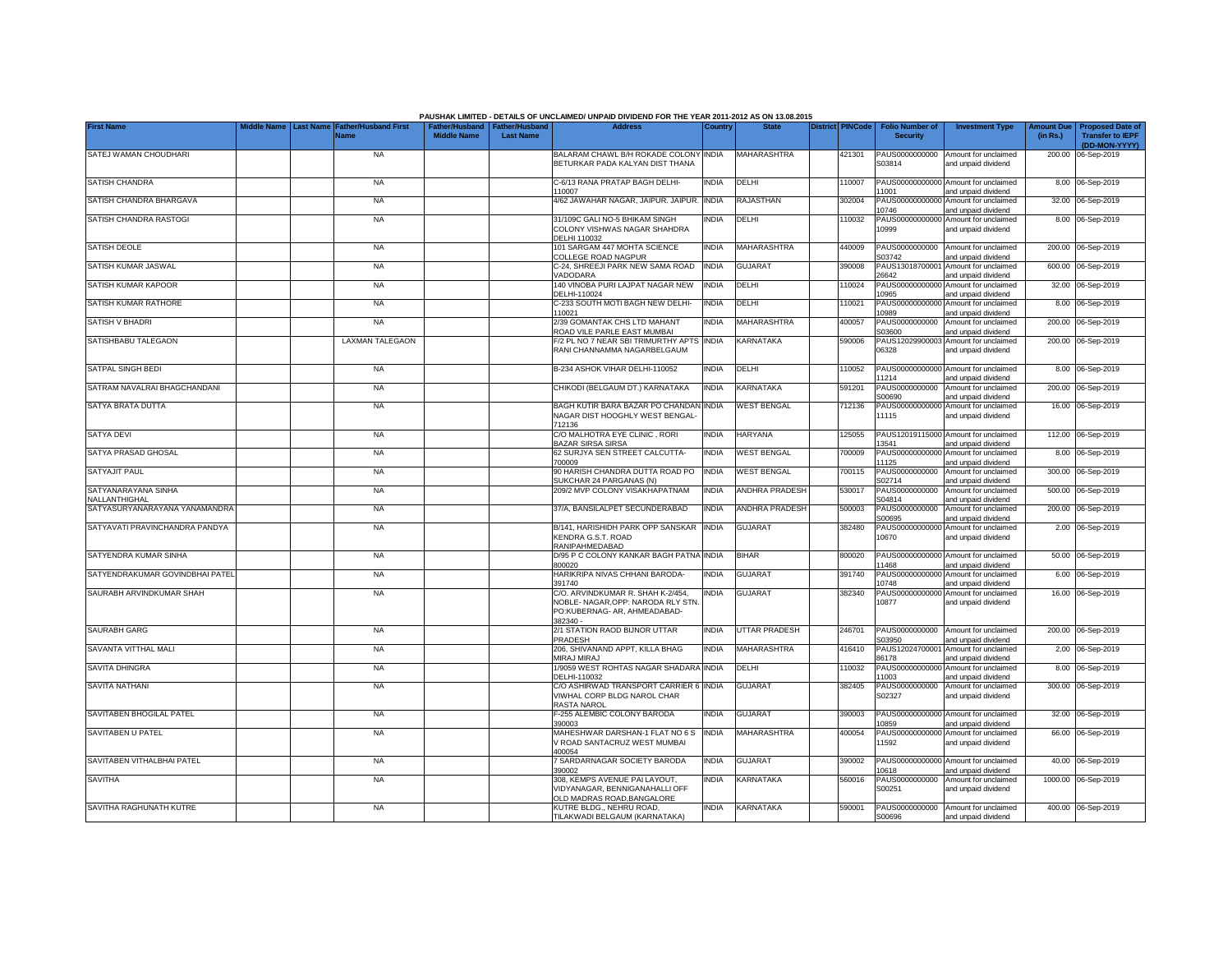|                                       |             |                                                                |                    |                                                     | PAUSHAK LIMITED - DETAILS OF UNCLAIMED/ UNPAID DIVIDEND FOR THE YEAR 2011-2012 AS ON 13.08.2015 |              |                       |                         |                                           |                                                             |                               |                                                    |
|---------------------------------------|-------------|----------------------------------------------------------------|--------------------|-----------------------------------------------------|-------------------------------------------------------------------------------------------------|--------------|-----------------------|-------------------------|-------------------------------------------|-------------------------------------------------------------|-------------------------------|----------------------------------------------------|
| <b>First Name</b>                     | Middle Name | <b>Last Name</b><br><b>Father/Husband First</b><br><b>Name</b> | <b>Middle Name</b> | Father/Husband   Father/Husband<br><b>Last Name</b> | <b>Address</b>                                                                                  | Country      | <b>State</b>          | <b>District PINCode</b> | <b>Folio Number of</b><br><b>Security</b> | <b>Investment Type</b>                                      | <b>Amount Due</b><br>(in Rs.) | <b>Proposed Date of</b><br><b>Transfer to IEPF</b> |
| SAVITHRI BOLLINI                      |             | <b>NA</b>                                                      |                    |                                                     | 20 THOMAS ROAD TANAGAR CHENNAI-                                                                 | <b>INDIA</b> | <b>TAMIL NADU</b>     | 600017                  |                                           | PAUS00000000000 Amount for unclaimed                        |                               | (DD-MON-YYYY)<br>8.00 06-Sep-2019                  |
| SAVITRI ADDAGADA                      |             | <b>NA</b>                                                      |                    |                                                     | 600017<br>2-2-1075/12/C BAGHAMBER PET                                                           | INDIA        | ANDHRA PRADESH        | 500013                  | 11132<br>PAUS00000000000                  | and unpaid dividend<br>Amount for unclaimed                 |                               | 8.00 06-Sep-2019                                   |
| SAVITRI ARORA                         |             | <b>NA</b>                                                      |                    |                                                     | IYDERABAD-500013<br>H NO D-42 BALI NAGAR NEW DELHI-                                             | INDIA        | DELHI                 | 110015                  | 10960                                     | and unpaid dividend<br>PAUS00000000000 Amount for unclaimed |                               | 8.00 06-Sep-2019                                   |
| SAVITRI BAI NARAYAN BHAT              |             | <b>NA</b>                                                      |                    |                                                     | 110015<br>SREENIVAS BLDG. VIVEKANANDA ROAD INDIA                                                |              | KARNATAKA             | 582101                  | 11263<br>PAUS0000000000                   | and unpaid dividend<br>Amount for unclaimed                 |                               | 1600.00 06-Sep-2019                                |
| <b>SHIVAPURA</b><br>SAVITRI DEVI SURI |             | NA                                                             |                    |                                                     | <b>GADAG (KARNATAKA)</b><br>WZ-114 MAHABIR NAGAR NEW DELHI-                                     | INDIA        | DELHI                 | 110018                  | S00697<br>PAUS0000000000                  | and unpaid dividend<br>Amount for unclaimed                 |                               | 8.00 06-Sep-2019                                   |
| <b>SAVITRI GARG</b>                   |             | <b>NA</b>                                                      |                    |                                                     | 110018<br>C/O SH L C BANSAL D-21 GANESH MARG                                                    | <b>INDIA</b> | RAJASTHAN             | 302001                  | 11023<br>PAUS00000000000                  | and unpaid dividend<br>Amount for unclaimed                 |                               | 24.00 06-Sep-2019                                  |
|                                       |             |                                                                |                    |                                                     | BAPUNAGAR JAIPUR 302001 RAJ                                                                     |              |                       |                         | 11371                                     | and unpaid dividend                                         |                               |                                                    |
| <b>SAVITRI KUMAR</b>                  |             | <b>NA</b>                                                      |                    |                                                     | C-2/3B LAWRENCE RD DELHI 110035                                                                 | <b>INDIA</b> | DELHI                 | 10035                   | PAUS00000000000<br>11413                  | Amount for unclaimed<br>and unpaid dividend                 |                               | 8.00 06-Sep-2019                                   |
| SAVITRIBEN KESHAVLAL BHATT            |             | <b>NA</b>                                                      |                    |                                                     | SAVITRI 26 ARUNODAYA SOCIETY<br>LKAPURI BARODA-390005                                           | <b>INDIA</b> | <b>GUJARAT</b>        | 390005                  | PAUS0000000000<br>10751                   | Amount for unclaimed<br>and unpaid dividend                 |                               | 82.00 06-Sep-2019                                  |
| SAWATRI DEBI DHANDHANIA               |             | <b>NA</b>                                                      |                    |                                                     | C/O INTEX ENTERPRISES P-25 PRINCEP<br>STREET CALCUTTA 700072                                    | <b>INDIA</b> | <b>WEST BENGAL</b>    | 700072                  | PAUS0000000000<br>1288                    | Amount for unclaimed<br>and unpaid dividend                 |                               | 8.00 06-Sep-2019                                   |
| SEEMA JEEVAN JIRGE                    |             | <b>NA</b>                                                      |                    |                                                     | SANGAM' ANGOL 'C' EXTENSION<br><b>TILAKWADI</b>                                                 | India        | KARNATAKA             | 590006                  | PAUS0000000000<br>305499                  | Amount for unclaimed<br>and unpaid dividend                 |                               | 800.00 06-Sep-2019                                 |
| <b>SEEMA WAGHRAY</b>                  |             | <b>NA</b>                                                      |                    |                                                     | NO. 5-9-41 BASHIR BAGH HYDERABAD                                                                | <b>INDIA</b> | <b>ANDHRA PRADESH</b> | 500029                  | PAUS0000000000<br>303201                  | Amount for unclaimed<br>and unpaid dividend                 |                               | 200.00 06-Sep-2019                                 |
| SEETHA H RAO                          |             | <b>NA</b>                                                      |                    |                                                     | Flat No.301, Sovereign Palace 17/28,<br>R.V.Layout Kumarapark West                              | India        | KARNATAKA             | 560020                  | PAUS0000000000<br>S05647                  | Amount for unclaimed<br>and unpaid dividend                 |                               | 800.00 06-Sep-2019                                 |
| SEETHA KAILASAM                       |             | <b>NA</b>                                                      |                    |                                                     | C/O SRI R K CHANDRASHEKARAN<br>PROFESSOR OF CHEMISTRY, MIG FLAT                                 | INDIA        | <b>TAMIL NADU</b>     | 636007                  | PAUS0000000000<br>S01029                  | Amount for unclaimed<br>and unpaid dividend                 |                               | 40.00 06-Sep-2019                                  |
| SEETHA RAMALAKSHMI NANDURY            |             | <b>NA</b>                                                      |                    |                                                     | NO 12 RAJARAM NAGAR, SALEM<br>26, JAYA CONSTRUCTIONS DWARAKA                                    | <b>INDIA</b> | <b>ANDHRA PRADESH</b> | 500035                  | PAUS0000000000                            | Amount for unclaimed                                        |                               | 400.00 06-Sep-2019                                 |
|                                       |             |                                                                |                    |                                                     | NAGAR MARGADARSHI COLONY,<br>HYDERABAD                                                          |              |                       |                         | S00700                                    | and unpaid dividend                                         |                               |                                                    |
| SEETHARAMAIAH CHETTY GANDHIT          |             | <b>NA</b>                                                      |                    |                                                     | SAROJA CLINIC & NURSING HOME<br>CHINTAVARI ST., ANAKAPALLE (A.P)                                | <b>INDIA</b> | <b>ANDHRA PRADESH</b> | 531001                  | PAUS0000000000<br>S00701                  | Amount for unclaimed<br>and unpaid dividend                 |                               | 600.00 06-Sep-2019                                 |
| SEJAL KARTIKBHAI KAMARIA              |             | <b>NA</b>                                                      |                    |                                                     | 163/164 AZAD SOCIETY AMBAWADI<br>AHMEDABAD                                                      | <b>INDIA</b> | <b>GUJARAT</b>        | 380015                  | PAUS0000000000<br>S02336                  | Amount for unclaimed<br>and unpaid dividend                 |                               | 400.00 06-Sep-2019                                 |
| SELVARAJAN M                          |             | <b>NA</b>                                                      |                    |                                                     | 240/A, 11TH CROSS SASTRINAGAR<br><b>BANGALORE</b>                                               | INDIA        | <b>KARNATAKA</b>      | 560028                  | PAUS0000000000<br>M01008                  | Amount for unclaimed<br>and unpaid dividend                 |                               | 80.00 06-Sep-2019                                  |
| <b>SESHAN SRINIVASAN</b>              |             | <b>NA</b>                                                      |                    |                                                     | 3/5 THE SAFIRE 11TH AVENUE ASHOK<br>NAGAR CHENNAI 600083                                        | <b>INDIA</b> | TAMIL NADU            | 600083                  | PAUS0000000000<br>10976                   | Amount for unclaimed<br>and unpaid dividend                 | 16.00                         | 06-Sep-2019                                        |
| <b>SETUL M PATEL</b>                  |             | <b>NA</b>                                                      |                    |                                                     | SETUL OPP PETROL PUMP HAKIM<br>STREET NAGARWADA BARODA 390001                                   | NDIA         | <b>GUJARAT</b>        | 390001                  | PAUS0000000000<br>11641                   | Amount for unclaimed<br>and unpaid dividend                 |                               | 16.00 06-Sep-2019                                  |
| SEVANTILAL CHIMANLAL MODI             |             | <b>NA</b>                                                      |                    |                                                     | <b>GUJARAT</b><br>SHERTHA TG&DI GANDHINAGAR VIA-                                                | INDIA        | <b>GUJARAT</b>        | 382423                  |                                           | PAUS00000000000 Amount for unclaimed                        |                               | 8.00 06-Sep-2019                                   |
| <b>SEWA RAM BATRA</b>                 |             | <b>NA</b>                                                      |                    |                                                     | KASTURINAGAR-382423<br>17A/29 W E AREA KAROL BAGH NEW                                           | <b>INDIA</b> | DELHI                 | 110005                  | 11266<br>PAUS0000000000                   | and unpaid dividend<br>Amount for unclaimed                 |                               | 8.00 06-Sep-2019                                   |
|                                       |             |                                                                |                    |                                                     | DELHI-110005                                                                                    |              | <b>MAHARASHTRA</b>    |                         | 11029                                     | and unpaid dividend                                         |                               |                                                    |
| SHA VALJI AKHA BAUVA                  |             | <b>NA</b>                                                      |                    |                                                     | 12. CHANDRA VIHAR KASTURBA ROAD,<br>II FLOOR MULUND(WEST)                                       | <b>INDIA</b> |                       | 400080                  | PAUS0000000000<br>S03710                  | Amount for unclaimed<br>and unpaid dividend                 |                               | 500.00 06-Sep-2019                                 |
| SHABBIR SHAMSHERALI PATANGWALA        |             | <b>NA</b>                                                      |                    |                                                     | MOGALWADA SURTI'S CORNER<br>BARODA-390001                                                       | INDIA        | <b>GUJARAT</b>        | 390001                  | PAUS00000000000<br>10753                  | Amount for unclaimed<br>and unpaid dividend                 |                               | 16.00 06-Sep-2019                                  |
| SHABIRHUSAIN BOHARI                   |             | <b>NA</b>                                                      |                    |                                                     | 893 MAIN ROAD PANDHARPUR                                                                        | INDIA        | MAHARASHTRA           | 413304                  | PAUS0000000000<br>S04062                  | Amount for unclaimed<br>and unpaid dividend                 |                               | 200.00 06-Sep-2019                                 |
| SHAFIMOHD MOHD SHARIF CHHIPA          |             | <b>NA</b>                                                      |                    |                                                     | 3845 MOTABAMBA NEAR KAGISDHARA<br>JAMALPUR AHMEDABAD 380001                                     | <b>INDIA</b> | <b>GUJARAT</b>        | 380001                  | PAUS0000000000<br>11526                   | Amount for unclaimed<br>and unpaid dividend                 |                               | 8.00 06-Sep-2019                                   |
| <b>SHAFINAZ BEGUM</b>                 |             | <b>NA</b>                                                      |                    |                                                     | G/10 ALEMBIC GLASS COLONY                                                                       | india        | KARNATAKA             | 560066                  |                                           | PAUS00000000000 Amount for unclaimed                        |                               | 16.00 06-Sep-2019                                  |
| SHAFIQ GULAMALI SHAIKH                |             | <b>NA</b>                                                      |                    |                                                     | WHITEFIELD BANGALORE-560066<br>B-150, SAURABH PARK, B/H. SAMATA                                 | INDIA        | GUJARAT               | 390021                  | 10855<br>PAUS00000000000                  | and unpaid dividend<br>Amount for unclaimed                 |                               | 2.00 06-Sep-2019                                   |
|                                       |             |                                                                |                    |                                                     | FLATS, P.O. T.B. HOSPITAL, VADODARA-<br>390021                                                  |              |                       |                         | 10638                                     | and unpaid dividend                                         |                               |                                                    |
| SHAH AMITABEN ATULBHAI                |             | ATULBHAI RAMANLAL                                              |                    |                                                     | B-22 VRUNDAVAN SOC VIP ROAD B/H<br>BRIGHT DAY SCHOOL KARELIBAUG<br><b>BARODA</b>                | <b>INDIA</b> | <b>GUJARAT</b>        | 390018                  | 46540                                     | PAUSIN300394153 Amount for unclaimed<br>and unpaid dividend |                               | 6.00 06-Sep-2019                                   |
| SHAH PUJA DHARMESHKUMAR               |             | <b>NA</b>                                                      |                    |                                                     | 5 NANDANVAN SOCIETY AT AND POST<br>DEMAI TALUKA BAYAD                                           | <b>INDIA</b> | <b>GUJARAT</b>        | 383330                  | 26847                                     | PAUSIN302332100 Amount for unclaimed<br>and unpaid dividend |                               | 16.00 06-Sep-2019                                  |
| SHAHEEN TAJ                           |             | <b>NA</b>                                                      |                    |                                                     | 332 HANUMANTHANAGAR N B<br>EXTENSION MYSORE 570015                                              | <b>INDIA</b> | KARNATAKA             | 570015                  | 10853                                     | PAUS00000000000 Amount for unclaimed<br>and unpaid dividend |                               | 16.00 06-Sep-2019                                  |
| SHAILAJA PRAKASH HEBALKAR             |             | <b>NA</b>                                                      |                    |                                                     | FLAT 601 UDAY DARSHAN SAYANI ROAD<br>PRABHADEVI MUMBAI 400025                                   | <b>INDIA</b> | <b>MAHARASHTRA</b>    | 400025                  | 11182                                     | PAUS00000000000 Amount for unclaimed<br>and unpaid dividend |                               | 8.00 06-Sep-2019                                   |
| SHAILESH H BAISANE                    |             | <b>NA</b>                                                      |                    |                                                     | 63 PRAMOD NAGAR OPP 10 SHREYAS<br>SBI COLONY DEOPUR DHULE 424002<br>M.S                         | <b>INDIA</b> | <b>MAHARASHTRA</b>    | 424002                  | 11513                                     | PAUS00000000000 Amount for unclaimed<br>and unpaid dividend |                               | 8.00 06-Sep-2019                                   |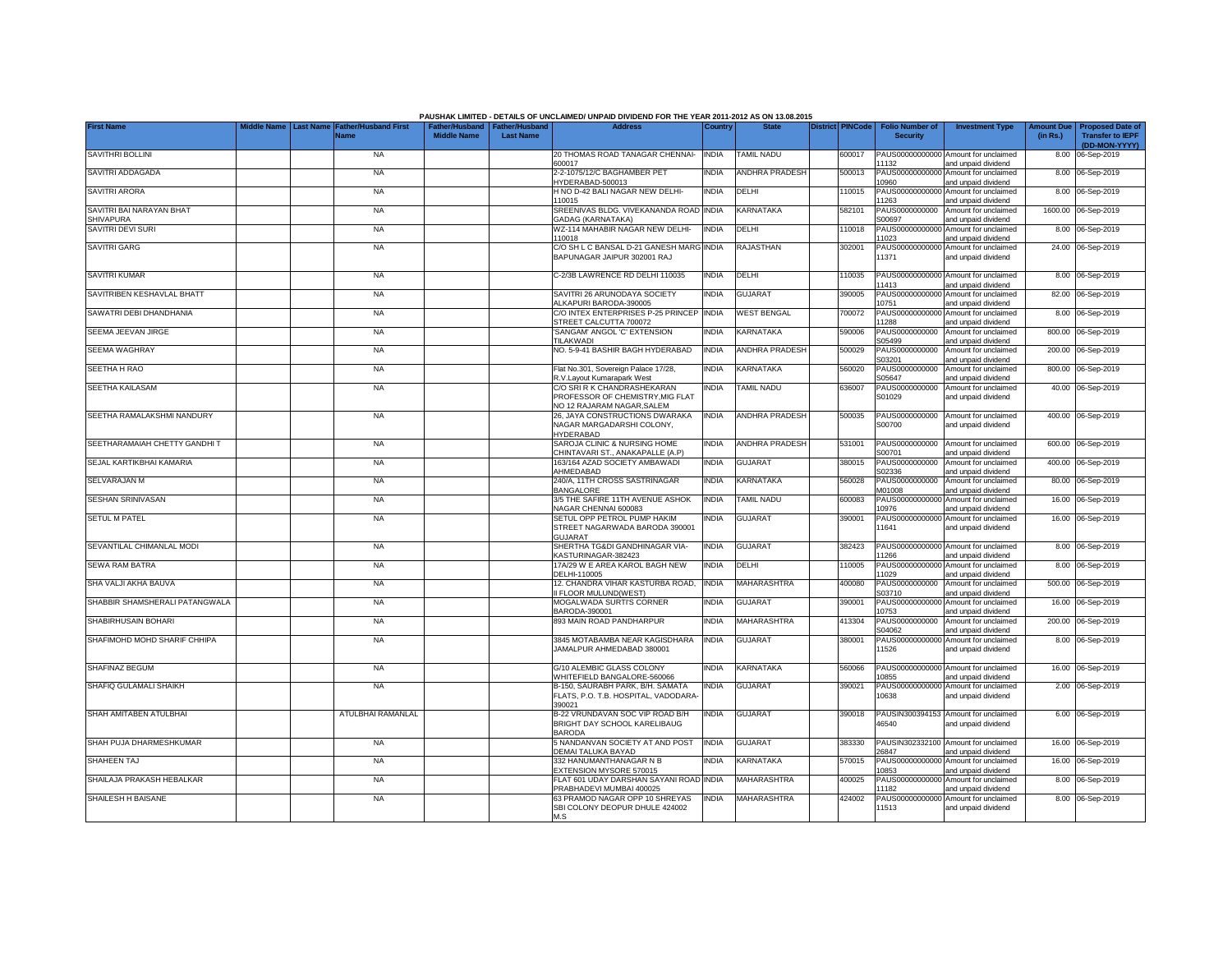|                                           |                  |                                     |                                                       |                  | PAUSHAK LIMITED - DETAILS OF UNCLAIMED/ UNPAID DIVIDEND FOR THE YEAR 2011-2012 AS ON 13.08.2015                  |              |                       |                         |                                           |                                                             |                               |                                                    |
|-------------------------------------------|------------------|-------------------------------------|-------------------------------------------------------|------------------|------------------------------------------------------------------------------------------------------------------|--------------|-----------------------|-------------------------|-------------------------------------------|-------------------------------------------------------------|-------------------------------|----------------------------------------------------|
| <b>First Name</b>                         | <b>Last Name</b> | <b>Father/Husband First</b><br>Name | Father/Husband   Father/Husband<br><b>Middle Name</b> | <b>Last Name</b> | <b>Address</b>                                                                                                   | Country      | <b>State</b>          | <b>District PINCode</b> | <b>Folio Number of</b><br><b>Security</b> | <b>Investment Type</b>                                      | <b>Amount Due</b><br>(in Rs.) | <b>Proposed Date of</b><br><b>Transfer to IEPF</b> |
|                                           |                  |                                     |                                                       |                  |                                                                                                                  |              |                       |                         |                                           |                                                             |                               | (DD-MON-YYYY)                                      |
| SHAILESH J THAKKAR                        |                  | <b>NA</b>                           |                                                       |                  | NATHY SHIVJI BLDG 1ST FLOOR BAZAR INDIA<br>PETH JAMBLI NAKA THANA WEST<br>400607                                 |              | MAHARASHTRA           | 400607                  | 11625                                     | PAUS00000000000 Amount for unclaimed<br>and unpaid dividend |                               | 32.00 06-Sep-2019                                  |
| SHAILESH KUMAR                            |                  | <b>BANGALI SINGH</b>                |                                                       |                  | 5TH FLOOR SUMITRA SADAN WEST<br>BORING CANAL ROAD PATNA BIHAR                                                    | <b>INDIA</b> | <b>BIHAR</b>          | 800001                  | PAUSIN300999100<br>2227                   | Amount for unclaimed<br>and unpaid dividend                 |                               | 32.00 06-Sep-2019                                  |
| <b>SHAILESH M PATEL</b>                   |                  | <b>NA</b>                           |                                                       |                  | AT & PO KANIYOL TAL HIMATNAGAR<br>383010 DIST SABARKANTHA GUJ                                                    | <b>INDIA</b> | <b>GUJARAT</b>        | 383010                  | PAUS0000000000<br>1599                    | Amount for unclaimed<br>and unpaid dividend                 |                               | 6.00 06-Sep-2019                                   |
| <b>SHAILESH MODY</b>                      |                  | <b>NA</b>                           |                                                       |                  | 23, BHAKTINAGAR SOCIETY RAMIP<br>AMDAVAD                                                                         | INDIA        | <b>GUJARAT</b>        | 382480                  | PAUS0000000000<br>305540                  | Amount for unclaimed<br>and unpaid dividend                 |                               | 200.00 06-Sep-2019                                 |
| SHAILESH RAMESHCHANDRA PATEL              |                  | <b>NA</b>                           |                                                       |                  | C/O R N PATEL SHRIJI KRUPA 11<br>GIRIRAJ S- OC BEHIND GAURAV SOC<br>PANIGATE BARODA-39-0006 -                    | <b>INDIA</b> | GUJARAT               | 390006                  | 10754                                     | PAUS00000000000 Amount for unclaimed<br>and unpaid dividend |                               | 2.00 06-Sep-2019                                   |
| SHAILESH RASIKLAL GANDHI                  |                  | <b>NA</b>                           |                                                       |                  | II-B WEST VIEW 309 S V ROAD<br>SANTACRUZ (W) MUMBAI-400054                                                       | <b>INDIA</b> | MAHARASHTRA           | 400054                  | 11179                                     | PAUS00000000000 Amount for unclaimed<br>and unpaid dividend |                               | 18.00 06-Sep-2019                                  |
| SHAILESH SHARD KAPSE                      |                  | <b>NA</b>                           |                                                       |                  | C/O. SHARAD PRALHAD KAPSE FLAT<br>NO."C" 12 SHRIJAY NAGAR VADALA-<br>PATHARDI ROAD INDIRA NAGAR, NASIK<br>422006 | <b>INDIA</b> | MAHARASHTRA           | 422006                  | PAUS0000000000<br>11639                   | Amount for unclaimed<br>and unpaid dividend                 |                               | 32.00 06-Sep-2019                                  |
| SHAKUNTALA DEVI AGRAWAL                   |                  | <b>NA</b>                           |                                                       |                  | UMB SALES & SERVICES 24 R N<br>MUKHERJEE ROAD CALCUTTA-700001                                                    | <b>INDIA</b> | <b>WEST BENGAL</b>    | 700001                  | 1326                                      | PAUS00000000000 Amount for unclaimed<br>and unpaid dividend |                               | 8.00 06-Sep-2019                                   |
| SHAKUNTALA LAHOTI                         |                  | <b>NA</b>                           |                                                       |                  | N 2/2 JAI AVADHPURI COOP HSG<br>SOCIETY BANGUR NAGAR MUMBAI<br>400090                                            | <b>INDIA</b> | MAHARASHTRA           | 400090                  | 11099                                     | PAUS00000000000 Amount for unclaimed<br>and unpaid dividend |                               | 8.00 06-Sep-2019                                   |
| SHAKUNTALA M ASOPA                        |                  | <b>NA</b>                           |                                                       |                  | C/O PRAKASH CHANDRA ASOPA BAGDI<br>MOHALLA GOGA GATE<br><b>BIKANERRAJASTHAN</b>                                  | <b>INDIA</b> | RAJASTHAN             | 334001                  | 10903                                     | PAUS00000000000 Amount for unclaimed<br>and unpaid dividend |                               | 8.00 06-Sep-2019                                   |
| SHAKUNTALA PAREEK                         |                  | <b>NA</b>                           |                                                       |                  | 105.SHIV NAGAR SECOND.KEWAL<br>MARG, NEAR NARMADA<br>HOSPITAL, MURLIPURA SCHEME, JAIPUR<br>302013                | <b>INDIA</b> | RAJASTHAN             | 302013                  | 11193                                     | PAUS00000000000 Amount for unclaimed<br>and unpaid dividend |                               | 8.00 06-Sep-2019                                   |
| SHAKUNTALA VISWANATH KUNDUR               |                  | <b>NA</b>                           |                                                       |                  | C/O.V.G.KUNDUR, HEALTH CENTRE<br>KARNATAKA UNIVERSITY DHARWAR                                                    | <b>INDIA</b> | KARNATAKA             | 581110                  | S00702                                    | PAUS0000000000 Amount for unclaimed<br>and unpaid dividend  |                               | 200.00 06-Sep-2019                                 |
| SHAKUNTLA JAIN                            |                  | <b>NA</b>                           |                                                       |                  | D-10 VIVEK VIHAR DELHI-110032                                                                                    | <b>INDIA</b> | DELHI                 | 110032                  | 11243                                     | PAUS00000000000 Amount for unclaimed<br>and unpaid dividend |                               | 16.00 06-Sep-2019                                  |
| SHAKUNTLA VERMA                           |                  | <b>NA</b>                           |                                                       |                  | C/O SRI YASH PAL SINGH VERMA 81<br>LADDHA WALA MUZAFFAR NAGAR-<br>251002                                         | <b>INDIA</b> | UTTAR PRADESH         | 251002                  | 11219                                     | PAUS00000000000 Amount for unclaimed<br>and unpaid dividend |                               | 8.00 06-Sep-2019                                   |
| SHAKUNTLABEN BALMUKUND TRIVEDI            |                  | <b>NA</b>                           |                                                       |                  | BANSIDHAR BUNGLOW NO 5 B/H VINAY<br>SOC AJWA ROAD BARODA                                                         | <b>INDIA</b> | <b>GUJARAT</b>        | 390019                  | 11379                                     | PAUS00000000000 Amount for unclaimed<br>and unpaid dividend |                               | 2.00 06-Sep-2019                                   |
| SHAKUNTLABEN RAJARAM TIMPLEY              |                  | <b>NA</b>                           |                                                       |                  | CHHIPWAD DAMODARDAS'S CHAWL<br>BARODA-390006                                                                     | <b>INDIA</b> | <b>GUJARAT</b>        | 390006                  | 10757                                     | PAUS00000000000 Amount for unclaimed<br>and unpaid dividend |                               | 2.00 06-Sep-2019                                   |
| SHALINI SHARATCHANDRA DHAVLE              |                  | <b>NA</b>                           |                                                       |                  | JANAKI TAMBE CONVALESCENT HOME<br>TALEGAON GEN HOSP TALEGAON<br>410508                                           | <b>INDIA</b> | MAHARASHTRA           | 410508                  | 10607                                     | PAUS00000000000 Amount for unclaimed<br>and unpaid dividend |                               | 16.00 06-Sep-2019                                  |
| SHAM SUNDER CHAWLA                        |                  | <b>NA</b>                           |                                                       |                  | G 126 PREET VIHAR DELHI                                                                                          | <b>INDIA</b> | DELHI                 | 110092                  | PAUS00000000000<br>1047                   | Amount for unclaimed<br>and unpaid dividend                 |                               | 8.00 06-Sep-2019                                   |
| SHAMBHUBHAI GIRDHARDAS PATEL              |                  | <b>NA</b>                           |                                                       |                  | 733 MOTISALE PURI DARIAPUR<br>HMEDABAD-380001                                                                    | <b>INDIA</b> | <b>GUJARAT</b>        | 380001                  | PAUS00000000000<br>0875                   | Amount for unclaimed<br>and unpaid dividend                 |                               | 8.00 06-Sep-2019                                   |
| SHAMBHUBHAI ZAVERBHAI PATEL               |                  | <b>NA</b>                           |                                                       |                  | AT & PO CHAKLAD TA AMOD DIST<br>BROACH PIN-392110                                                                | INDIA        | <b>GUJARAT</b>        | 392110                  | PAUS00000000000<br>0758                   | Amount for unclaimed<br>and unpaid dividend                 |                               | 10.00 06-Sep-2019                                  |
| SHAMITA CHAKRABORTY                       |                  | <b>NA</b>                           |                                                       |                  | C/O SRI SOUMITRA CHAKRABORTY 20/A<br>NATIONAL PLACE BUXARAH HOWRAH<br>711306 W B                                 | <b>INDIA</b> | <b>WEST BENGAL</b>    | 711306                  | 1633                                      | PAUS00000000000 Amount for unclaimed<br>and unpaid dividend |                               | 8.00 06-Sep-2019                                   |
| SHAMJI KANJI PUNJANI                      |                  | <b>NA</b>                           |                                                       |                  | 106 NARAYANRAO KOLI MARG MASKAI<br>BUILDING 2ND FLOOR ROOM NO 26<br>MUMBAI-400003                                | <b>INDIA</b> | <b>MAHARASHTRA</b>    | 400003                  | 10894                                     | PAUS00000000000 Amount for unclaimed<br>and unpaid dividend |                               | 24.00 06-Sep-2019                                  |
| SHAMJIBHAI NARANBHAI PATEL                |                  | <b>NA</b>                           |                                                       |                  | D/30 LAXMI KRUPA BUILDING SUBHASH<br>ROAD DOMBIVALI WEST DIST THANE                                              | <b>INDIA</b> | <b>GUJARAT</b>        | 370001                  | 10759                                     | PAUS00000000000 Amount for unclaimed<br>and unpaid dividend |                               | 6.00 06-Sep-2019                                   |
| SHAMSUDDIN ABDULKADIRSAHEB<br><b>ADRI</b> |                  | <b>NA</b>                           |                                                       |                  | 1962 KADRI ROAD RAIKHAD<br>AHMEDABAD-380001                                                                      | <b>INDIA</b> | <b>GUJARAT</b>        | 380001                  | 10606                                     | PAUS00000000000 Amount for unclaimed<br>and unpaid dividend |                               | 2.00 06-Sep-2019                                   |
| SHAMSUDDIN AHMED                          |                  | <b>NA</b>                           |                                                       |                  | 38, BACKBEGAN ROW, CALCUTTA                                                                                      | <b>INDIA</b> | <b>WEST BENGAL</b>    | 700017                  | PAUS0000000000<br>S02811                  | Amount for unclaimed<br>and unpaid dividend                 |                               | 300.00 06-Sep-2019                                 |
| SHANABHAI RANCHHODBHAI PARMAR             |                  | <b>NA</b>                           |                                                       |                  | BRAMANWADA AT & PO SOKHADA DIST<br>BARODA PIN-391240                                                             | <b>INDIA</b> | <b>GUJARAT</b>        | 391240                  | PAUS00000000000<br>10760                  | Amount for unclaimed<br>and unpaid dividend                 |                               | 2.00 06-Sep-2019                                   |
| SHANKAR KRISHNA HUKERIKAR                 |                  | <b>NA</b>                           |                                                       |                  | 125 BABULA TANK ROAD MUMBAI-<br>400009                                                                           | <b>INDIA</b> | <b>MAHARASHTRA</b>    | 400009                  | PAUS0000000000<br>10674                   | Amount for unclaimed<br>and unpaid dividend                 |                               | 6.00 06-Sep-2019                                   |
| SHANKAR M P B                             |                  | <b>NA</b>                           |                                                       |                  | 505. PALLAVI VIHAR APARTMENT<br>AMEERPET HYDERABAD                                                               | <b>INDIA</b> | <b>ANDHRA PRADESH</b> | 500016                  | PAUS0000000000<br>M01165                  | Amount for unclaimed<br>and unpaid dividend                 |                               | 200.00 06-Sep-2019                                 |
| SHANKAR MAHADEO SHENDE                    |                  | <b>NA</b>                           |                                                       |                  | ALEMBIC NAGAR BL NO 1 REFINERY RD INDIA<br>GORWA BARODA-390003                                                   |              | <b>GUJARAT</b>        | 390003                  | 10675                                     | PAUS00000000000 Amount for unclaimed<br>and unpaid dividend |                               | 32.00 06-Sep-2019                                  |
| SHANKAR TRIMBAK GHAISAS                   |                  | <b>NA</b>                           |                                                       |                  | 1127 SHUKARWAR PETH KUSUMSHREE INDIA<br>PUNE-411001                                                              |              | MAHARASHTRA           | 411001                  | 10677                                     | PAUS00000000000 Amount for unclaimed<br>and unpaid dividend |                               | 6.00 06-Sep-2019                                   |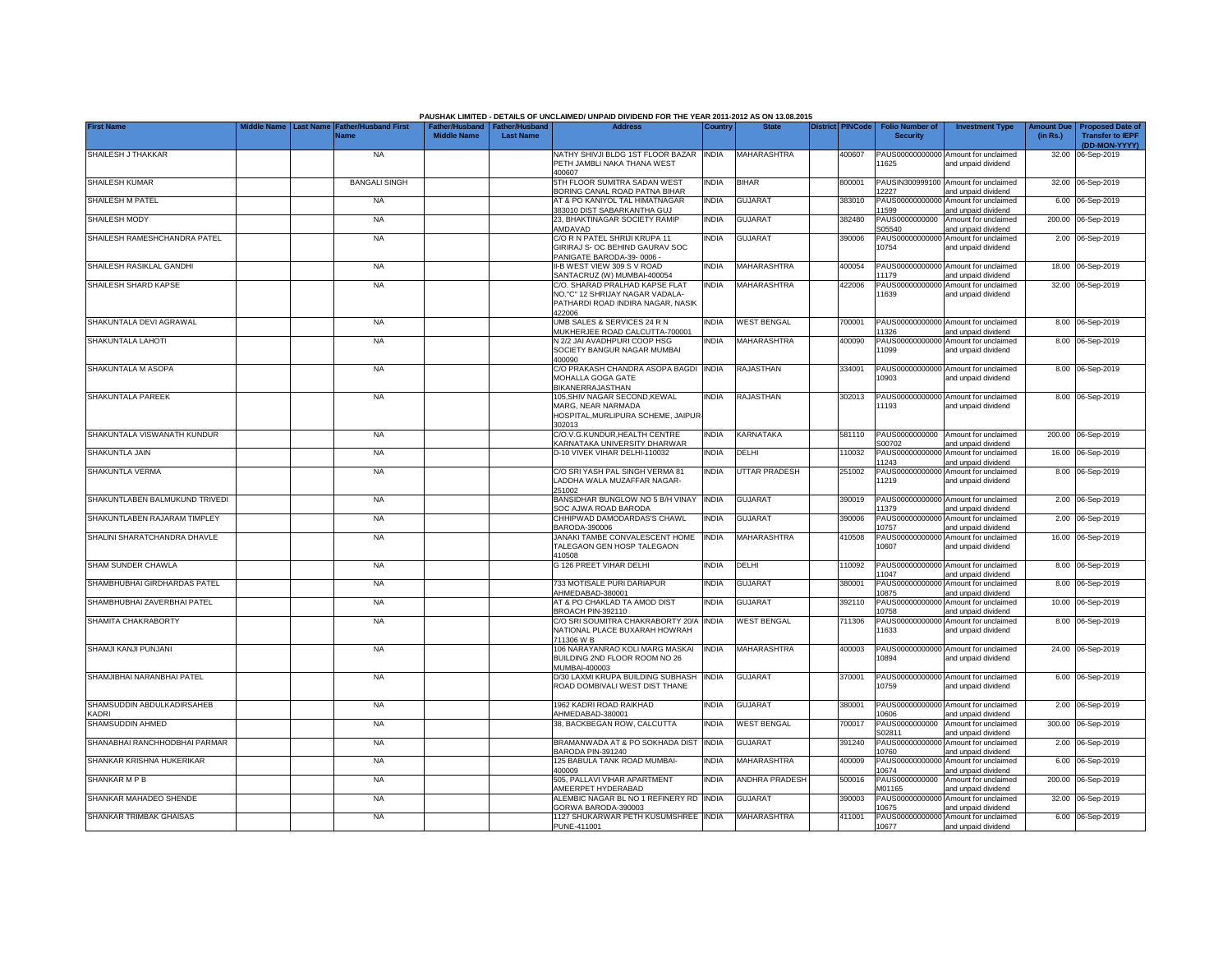|                                    |  |                                                               |                    |                                                     | PAUSHAK LIMITED - DETAILS OF UNCLAIMED/ UNPAID DIVIDEND FOR THE YEAR 2011-2012 AS ON 13.08.2015 |              |                       |                         |                                           |                                                                    |          |                                                                                  |
|------------------------------------|--|---------------------------------------------------------------|--------------------|-----------------------------------------------------|-------------------------------------------------------------------------------------------------|--------------|-----------------------|-------------------------|-------------------------------------------|--------------------------------------------------------------------|----------|----------------------------------------------------------------------------------|
| <b>First Name</b>                  |  | Middle Name   Last Name   Father/Husband First<br><b>Name</b> | <b>Middle Name</b> | Father/Husband   Father/Husband<br><b>Last Name</b> | <b>Address</b>                                                                                  | Country      | <b>State</b>          | <b>District PINCode</b> | <b>Folio Number of</b><br><b>Security</b> | <b>Investment Type</b>                                             | (in Rs.) | <b>Amount Due   Proposed Date of</b><br><b>Transfer to IEPF</b><br>(DD-MON-YYYY) |
| SHANKAR TRIMBAK GHAISAS            |  | <b>NA</b>                                                     |                    |                                                     | 1127 SHUKARWAR PETH KUSUMSHREE INDIA<br>PUNE-411001                                             |              | <b>MAHARASHTRA</b>    | 411001                  | 10678                                     | PAUS00000000000 Amount for unclaimed<br>and unpaid dividend        |          | 6.00 06-Sep-2019                                                                 |
| SHANKAR TRIMBAK GHAISAS            |  | <b>NA</b>                                                     |                    |                                                     | 1127 SHUKARWAR PETH KUSUMSHREE<br>PUNE-411001                                                   | <b>INDIA</b> | MAHARASHTRA           | 411001                  | PAUS00000000000<br>10676                  | Amount for unclaimed<br>and unpaid dividend                        |          | 6.00 06-Sep-2019                                                                 |
| SHANKARBHAI HARMANBHAI PATEL       |  | <b>NA</b>                                                     |                    |                                                     | LAXMI RESTAURANT ASHRAM ROAD<br>VADIAD-388001                                                   | <b>INDIA</b> | <b>GUJARAT</b>        | 388001                  | 10761                                     | PAUS00000000000 Amount for unclaimed<br>and unpaid dividend        |          | 32.00 06-Sep-2019                                                                |
| SHANKARLAL AGARWALA                |  | <b>NA</b>                                                     |                    |                                                     | C/O RAMJEEWAN MANDHA 1 ISHAN<br>BOSE LANE SIBPUR HOWRAH (SOUTH)-<br>711102                      | INDIA        | <b>WEST BENGAL</b>    | 711102                  | 11121                                     | PAUS00000000000 Amount for unclaimed<br>and unpaid dividend        |          | 16.00 06-Sep-2019                                                                |
| SHANKER CHAMPAKLAL MODI            |  | <b>NA</b>                                                     |                    |                                                     | PRIYA DARSHINI APARTMENTS FLAT NO INDIA<br>3 SECOND FLOOR SOCIETY AREA                          |              | <b>GUJARAT</b>        | 392002                  | 10856                                     | PAUS00000000000 Amount for unclaimed<br>and unpaid dividend        |          | 2.00 06-Sep-2019                                                                 |
| SHANKER LAL MITTAL                 |  | <b>NA</b>                                                     |                    |                                                     | BHARUCH 392002<br>FLAT NO 11 RAM DURG BUILDING<br>JAWAHAR NAGAR DELHI-110007                    | INDIA        | DELHI                 | 110007                  | 11259                                     | PAUS00000000000 Amount for unclaimed                               |          | 8.00 06-Sep-2019                                                                 |
| SHANKER LAL SINGHANIA              |  | <b>NA</b>                                                     |                    |                                                     | 233/34 CHANDNI CHOWK FATEHPURI<br>DELHI 110006                                                  | <b>INDIA</b> | DELHI                 | 10006                   | PAUS0000000000<br>1483                    | and unpaid dividend<br>Amount for unclaimed<br>and unpaid dividend |          | 32.00 06-Sep-2019                                                                |
| SHANKERBHAI BHAILALBHAI PATEL      |  | <b>NA</b>                                                     |                    |                                                     | C/O DR S S PATEL C-627 LALBHAINI PAT<br>LALLUBHAI CHAKLA BROACH 392001                          | india        | <b>GUJARAT</b>        | 392001                  | PAUS00000000000<br>10679                  | Amount for unclaimed<br>and unpaid dividend                        |          | 16.00 06-Sep-2019                                                                |
| SHANKERBHAI RAMDASBHAI PATEL       |  | <b>NA</b>                                                     |                    |                                                     | AT PO RAJBODELI TA PAVI-JETPUR DIST<br>BARODA PIN 391160                                        | <b>INDIA</b> | <b>GUJARAT</b>        | 391160                  | 0632                                      | PAUS00000000000 Amount for unclaimed<br>and unpaid dividend        |          | 2.00 06-Sep-2019                                                                 |
| SHANKERBHAI VITHALDAS PATEL        |  | <b>NA</b>                                                     |                    |                                                     | 1-B VASUDHA SOCIETY NIZAMPURA<br>BARODA-390003                                                  | <b>INDIA</b> | GUJARAT               | 390003                  | PAUS0000000000<br>0652                    | Amount for unclaimed<br>and unpaid dividend                        |          | 2.00 06-Sep-2019                                                                 |
| SHANKERLAL KALURAM DAVE            |  | <b>NA</b>                                                     |                    |                                                     | C/O ANIL R PARIKH FINANCE DIVISION A<br>3 I LTD BARODA-390003                                   | <b>INDIA</b> | <b>GUJARAT</b>        | 390003                  | PAUS00000000000<br>0762                   | Amount for unclaimed<br>and unpaid dividend                        |          | 6.00 06-Sep-2019                                                                 |
| SHANKERRAO POSHAYYA SHAPHAKAR      |  | <b>NA</b>                                                     |                    |                                                     | 24/771 GEETANAGAR NEAR INDIRA<br>NAGAR AMRAIWADI AHMEDABAD-<br>380008                           | <b>INDIA</b> | <b>GUJARAT</b>        | 380008                  | 10763                                     | PAUS00000000000 Amount for unclaimed<br>and unpaid dividend        |          | 2.00 06-Sep-2019                                                                 |
| SHANKUNTALABEN BUDDISAGAR<br>PATEL |  | <b>NA</b>                                                     |                    |                                                     | BHATWADA AT & PO SOKHDA 391740 TA INDIA<br><b>BARODA</b>                                        |              | <b>GUJARAT</b>        | 391740                  | 11377                                     | PAUS00000000000 Amount for unclaimed<br>and unpaid dividend        |          | 10.00 06-Sep-2019                                                                |
| SHANMUGA SUNDARAM M                |  | <b>NA</b>                                                     |                    |                                                     | 107, WEST CAR STREET, TIRUCHENDUR<br>TAMIL NADU                                                 | <b>INDIA</b> | TAMIL NADU            | 628215                  | PAUS0000000000<br>M00533                  | Amount for unclaimed<br>and unpaid dividend                        |          | 400.00 06-Sep-2019                                                               |
| SHANTA AGARWAL                     |  | <b>NA</b>                                                     |                    |                                                     | C/O SHIV INDUSTRIES KEDAL GUNJ<br>ALWAR-301001                                                  | <b>INDIA</b> | <b>RAJASTHAN</b>      | 301001                  | 10967                                     | PAUS00000000000 Amount for unclaimed<br>and unpaid dividend        |          | 8.00 06-Sep-2019                                                                 |
| SHANTA JAYARAMAN                   |  | <b>NA</b>                                                     |                    |                                                     | C-205 PARADISE APARTMENTS 40<br><b>INDRAPRASTA EXTENSION</b><br>PATPARGANJ DELHI 110092         | <b>INDIA</b> | DELHI                 | 110092                  | 11028                                     | PAUS00000000000 Amount for unclaimed<br>and unpaid dividend        |          | 16.00 06-Sep-2019                                                                |
| SHANTA RAM ADVANI                  |  | <b>NA</b>                                                     |                    |                                                     | FLAT 30 8TH FLOOR "GULAB" 14 B<br>CARTER ROAD BANDRA MUMBAI-400050                              | INDIA        | MAHARASHTRA           | 400050                  | 11090                                     | PAUS00000000000 Amount for unclaimed<br>and unpaid dividend        |          | 16.00 06-Sep-2019                                                                |
| SHANTA SHARMA                      |  | <b>NA</b>                                                     |                    |                                                     | 4-D/28 OLD RAJENDRANAGAR NEW<br>DELHI 110060                                                    | INDIA        | DELHI                 | 110060                  | 11382                                     | PAUS00000000000 Amount for unclaimed<br>and unpaid dividend        |          | 16.00 06-Sep-2019                                                                |
| SHANTABAI RAMCHANDRA PATHAK        |  | <b>NA</b>                                                     |                    |                                                     | 9 ASHOK COLONY KHASGI BAZAR<br><b>GWALIOR 474001</b>                                            | India        | <b>MADHYA PRADESH</b> | 474001                  | PAUS0000000000<br>11065                   | Amount for unclaimed<br>and unpaid dividend                        | 16.00    | 06-Sep-2019                                                                      |
| SHANTABEN B PANCHOLI               |  | <b>NA</b>                                                     |                    |                                                     | "MATRU CHHAYA" DANDIA BAZAR<br>SHIVAJI ROAD BARODA 390001                                       | INDIA        | <b>GUJARAT</b>        | 390001                  | PAUS0000000000<br>11481                   | Amount for unclaimed<br>and unpaid dividend                        |          | 6.00 06-Sep-2019                                                                 |
| SHANTABEN C PATEL                  |  | <b>NA</b>                                                     |                    |                                                     | BAJRANG FALIA P O CHHANI DIST<br><b>BARODA</b>                                                  | India        | <b>GUJARAT</b>        | 391740                  | PAUS0000000000<br>S04424                  | Amount for unclaimed<br>and unpaid dividend                        | 200.00   | 06-Sep-2019                                                                      |
| SHANTABEN CHUNILAL DESAI           |  | <b>NA</b>                                                     |                    |                                                     | BAJWADA HANUMAN POLE OPP<br>KRISHNA BHAVAN BARODA-390001                                        | INDIA        | <b>GUJARAT</b>        | 390001                  | PAUS0000000000<br>10764                   | Amount for unclaimed<br>and unpaid dividend                        |          | 2.00 06-Sep-2019                                                                 |
| SHANTABEN HIRALAL JOSHI            |  | <b>NA</b>                                                     |                    |                                                     | NEAR CHAMPANER GATE CHHIPWAD<br>RD BARODA-390006                                                | INDIA        | <b>GUJARAT</b>        | 390006                  | PAUS0000000000<br>10650                   | Amount for unclaimed<br>and unpaid dividend                        |          | 2.00 06-Sep-2019                                                                 |
| SHANTABEN JAIN                     |  | <b>NA</b>                                                     |                    |                                                     | 16 GANGA VIHAR ROKADIA LANE<br>BORIVALI (WEST) MUMBAI                                           | INDIA        | MAHARASHTRA           | 400092                  | PAUS0000000000<br>11696                   | Amount for unclaimed<br>and unpaid dividend                        |          | 32.00 06-Sep-2019                                                                |
| SHANTABEN JETHABHAI BRAHMBHATT     |  | <b>NA</b>                                                     |                    |                                                     | -221 ALEMBIC GLASS COLONY<br>BARODA-390003                                                      | INDIA        | GUJARAT               | 390003                  | PAUS0000000000<br>1353                    | Amount for unclaimed<br>and unpaid dividend                        |          | 10.00 06-Sep-2019                                                                |
| SHANTABEN KANTIBHAI PATEL          |  | <b>NA</b>                                                     |                    |                                                     | 102 NIRANJAN PARK OPP DARPAN<br>CINEMA L H ROAD SURAT 395006                                    | india        | GUJARAT               | 395006                  | PAUS0000000000<br>1265                    | Amount for unclaimed<br>and unpaid dividend                        |          | 50.00 06-Sep-2019                                                                |
| SHANTABEN S THAKKAR                |  | <b>NA</b>                                                     |                    |                                                     | FILKA BLDG FLAT NO 5 3RD FL PLOT NO<br>2-B DAFTARY ROAD MALAD EAST<br>MUMBAI-400064             | <b>INDIA</b> | MAHARASHTRA           | 400064                  | 11339                                     | PAUS00000000000 Amount for unclaimed<br>and unpaid dividend        |          | 8.00 06-Sep-2019                                                                 |
| SHANTABEN SANTUBHAI PATEL          |  | <b>NA</b>                                                     |                    |                                                     | GAIKWAD COMPOUND NEAR GARNALA<br>OPP NAVNITPARK AJWA ROAD BARODA<br>390006                      | <b>INDIA</b> | <b>GUJARAT</b>        | 390006                  | 10768                                     | PAUS00000000000 Amount for unclaimed<br>and unpaid dividend        |          | 40.00 06-Sep-2019                                                                |
| SHANTABEN SHAMBHUBHAI PATEL        |  | <b>NA</b>                                                     |                    |                                                     | GAYAKWAD COMPOUND NAVNIT PARK INDIA<br>AJWA ROAD NEAR WATER TANK<br>BARODA-390006               |              | <b>GUJARAT</b>        | 390006                  | 10767                                     | PAUS00000000000 Amount for unclaimed<br>and unpaid dividend        |          | 16.00 06-Sep-2019                                                                |
| SHANTHA                            |  | <b>NA</b>                                                     |                    |                                                     | NO.20, IST MAIN ROAD, GANDHINAGAR, INDIA<br>TUMKUR (KARNATAKA)                                  |              | KARNATAKA             | 572101                  | PAUS0000000000<br>S00254                  | Amount for unclaimed<br>and unpaid dividend                        |          | 1000.00 06-Sep-2019                                                              |
| SHANTHA L NAIDU                    |  | <b>NA</b>                                                     |                    |                                                     | NO.862, 22ND MAIN 37TH CROSS 4TH 'T' INDIA<br>BLOCK, JAYANAGAR BANGALORE                        |              | <b>KARNATAKA</b>      | 560011                  | S00255                                    | PAUS0000000000 Amount for unclaimed<br>and unpaid dividend         |          | 400.00 06-Sep-2019                                                               |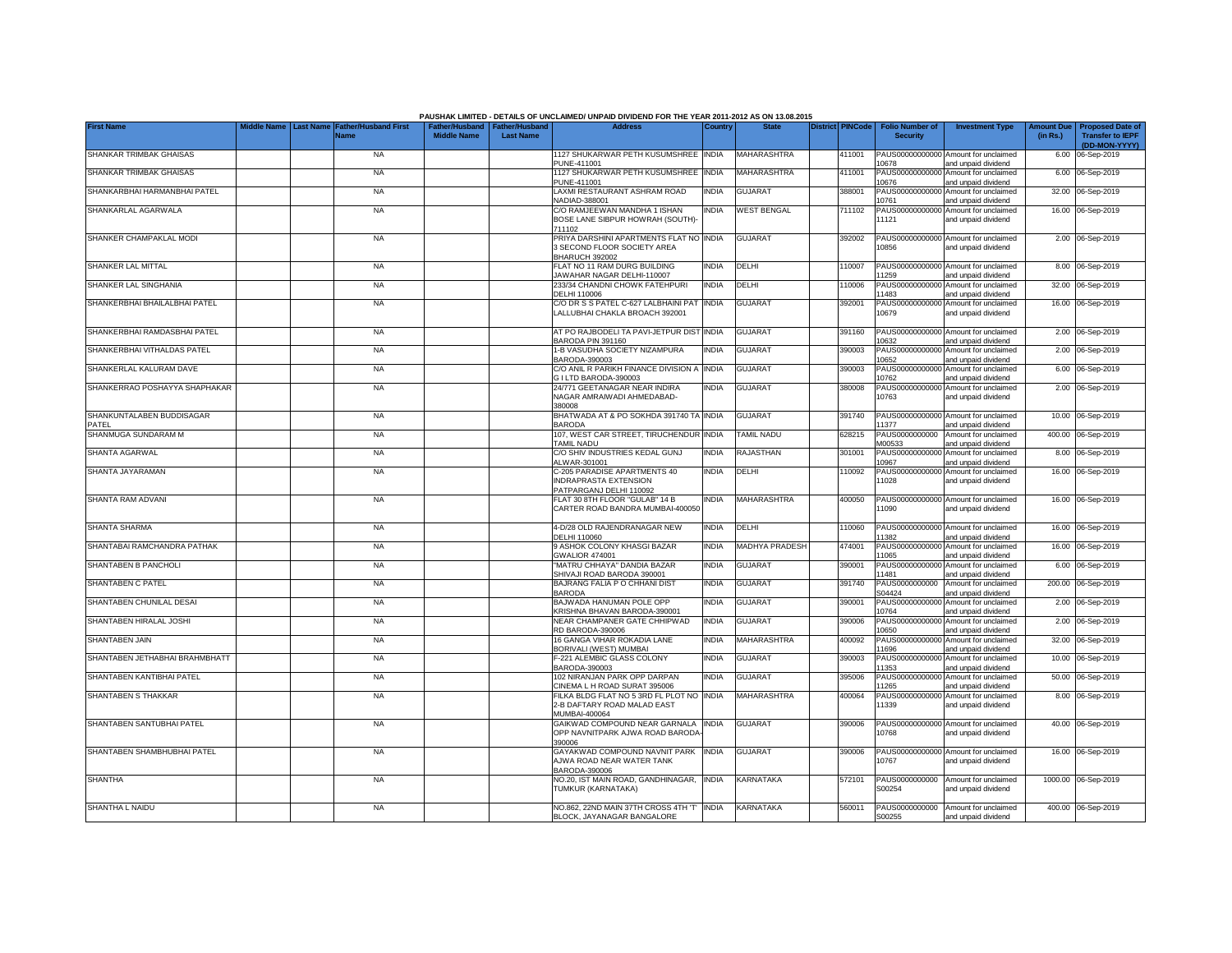|                                    |                                 |                                            |                    |                                                     | PAUSHAK LIMITED - DETAILS OF UNCLAIMED/ UNPAID DIVIDEND FOR THE YEAR 2011-2012 AS ON 13.08.2015                                                       |              |                       |                         |                                           |                                                             |                               |                                                                     |
|------------------------------------|---------------------------------|--------------------------------------------|--------------------|-----------------------------------------------------|-------------------------------------------------------------------------------------------------------------------------------------------------------|--------------|-----------------------|-------------------------|-------------------------------------------|-------------------------------------------------------------|-------------------------------|---------------------------------------------------------------------|
| <b>First Name</b>                  | Middle Name<br><b>Last Name</b> | <b>Father/Husband First</b><br><b>Name</b> | <b>Middle Name</b> | Father/Husband   Father/Husband<br><b>Last Name</b> | <b>Address</b>                                                                                                                                        | Country      | <b>State</b>          | <b>District PINCode</b> | <b>Folio Number of</b><br><b>Security</b> | <b>Investment Type</b>                                      | <b>Amount Due</b><br>(in Rs.) | <b>Proposed Date of</b><br><b>Transfer to IEPF</b><br>(DD-MON-YYYY) |
| <b>SHANTHA M</b>                   |                                 | <b>NA</b>                                  |                    |                                                     | 505. PALLAVI VIHAR APARTMENT<br>AMEERPET HYDERABAD                                                                                                    | <b>NDIA</b>  | <b>ANDHRA PRADESH</b> | 500016                  | PAUS0000000000<br>M01164                  | Amount for unclaimed<br>and unpaid dividend                 | 1280.00                       | 06-Sep-2019                                                         |
| <b>SHANTI CHOPRA</b>               |                                 | <b>NA</b>                                  |                    |                                                     | C/O SETHI & SON 1599 MAIN BAZAR<br>PAHAR GANJ NEW DELHI-110055                                                                                        | INDIA        | DELHI                 | 10055                   | 11045                                     | PAUS00000000000 Amount for unclaimed<br>and unpaid dividend |                               | 8.00 06-Sep-2019                                                    |
| <b>SHANTI DEVI</b>                 |                                 | <b>NA</b>                                  |                    |                                                     | B-99 GREATER KAILASH I NEW DELHI-<br>110048                                                                                                           | INDIA        | DELHI                 | 10048                   | 11063                                     | PAUS00000000000 Amount for unclaimed<br>and unpaid dividend |                               | 8.00 06-Sep-2019                                                    |
| <b>SHANTI DEVI</b>                 |                                 | <b>NA</b>                                  |                    |                                                     | C-169 D D A FLATS SAKET NEW DELHI-<br>110017                                                                                                          | India        | DELHI                 | 10017                   | 11227                                     | PAUS00000000000 Amount for unclaimed<br>and unpaid dividend |                               | 16.00 06-Sep-2019                                                   |
| SHANTI DEVI ASHANT                 |                                 | <b>NA</b>                                  |                    |                                                     | DWARKA 293 6TH D MAIN WEST OF<br>CHARD ROA- D IIND STAGE IIND PHASE<br>MAHALAXMIPURAM - LAYOUT<br>BANGALORE-560086 -                                  | NDIA         | KARNATAKA             | 560086                  | 10966                                     | PAUS00000000000 Amount for unclaimed<br>and unpaid dividend |                               | 8.00 06-Sep-2019                                                    |
| SHANTI DEVI BANSAL                 |                                 | <b>NA</b>                                  |                    |                                                     | C/O SHRI SHRINIWAS BANSAL 477 GAH<br>BAKHTABAR HATHRAS-204101                                                                                         | <b>INDIA</b> | <b>UTTAR PRADESH</b>  | 204101                  | 11041                                     | PAUS00000000000 Amount for unclaimed<br>and unpaid dividend |                               | 8.00 06-Sep-2019                                                    |
| SHANTI DEVI GANDHI                 |                                 | <b>NA</b>                                  |                    |                                                     | M-34 KIRTI NAGAR NEW DELHI-110015                                                                                                                     | <b>INDIA</b> | DELHI                 | 110015                  | 11024                                     | PAUS00000000000 Amount for unclaimed<br>and unpaid dividend |                               | 8.00 06-Sep-2019                                                    |
| SHANTI LAL BAID                    |                                 | <b>NA</b>                                  |                    |                                                     | P-30/B C I T ROAD 3RD FLOOR<br>CALCUTTA 700014                                                                                                        | India        | <b>WEST BENGAL</b>    | 700014                  | 11647                                     | PAUS00000000000 Amount for unclaimed<br>and unpaid dividend |                               | 16.00 06-Sep-2019                                                   |
| SHANTIBEN CHANDRAKANT PARIKH       |                                 | <b>NA</b>                                  |                    |                                                     | SHAHPORE SURAT-395001                                                                                                                                 | India        | <b>GUJARAT</b>        | 395001                  | 10660                                     | PAUS00000000000 Amount for unclaimed<br>and unpaid dividend |                               | 16.00 06-Sep-2019                                                   |
| SHANTILAL AMBALAL PATEL            |                                 | <b>NA</b>                                  |                    |                                                     | 19 BHAWANI PURA SOCIETY<br><b>NIZAMPURA BARODA-390002</b>                                                                                             | <b>INDIA</b> | <b>GUJARAT</b>        | 390002                  | 10769                                     | PAUS00000000000 Amount for unclaimed<br>and unpaid dividend |                               | 16.00 06-Sep-2019                                                   |
| SHANTILAL CHHOTALAL SHAH           |                                 | <b>NA</b>                                  |                    |                                                     | 5 JAY NATIONAL SOCIETY NARANPURA<br>CHAR RASTA AHMEDABAD-380013                                                                                       | <b>INDIA</b> | <b>GUJARAT</b>        | 380013                  | 11139                                     | PAUS00000000000 Amount for unclaimed<br>and unpaid dividend |                               | 18.00 06-Sep-2019                                                   |
| SHANTILAL HANSRAJ GOAR             |                                 | <b>NA</b>                                  |                    |                                                     | SIDDHIVINAYAK BUILDING GROUND<br>FLOOR NEAR DENA BANK MANOHAR<br>ROAD PALGHAR WEST DIST THANE<br>401404                                               | <b>INDIA</b> | <b>MAHARASHTRA</b>    | 401404                  | 11189                                     | PAUS00000000000 Amount for unclaimed<br>and unpaid dividend |                               | 8.00 06-Sep-2019                                                    |
| SHANTILAL MANILAL SHAH             |                                 | <b>NA</b>                                  |                    |                                                     | 20-KADAM BUILDING SAYAJIGANJ<br>BARODA-390005                                                                                                         | INDIA        | <b>GUJARAT</b>        | 390005                  | 10630                                     | PAUS00000000000 Amount for unclaimed<br>and unpaid dividend |                               | 2.00 06-Sep-2019                                                    |
| SHARAD DATTATRAY BHAGWAT           |                                 | <b>NA</b>                                  |                    |                                                     | BHAGYASHREE 8 GAYATRI KRUPA SOC<br>B/H KABIR MANDIR MANJALPUR<br>VADODARA 390011                                                                      | <b>INDIA</b> | <b>GUJARAT</b>        | 390011                  | 10752                                     | PAUS00000000000 Amount for unclaimed<br>and unpaid dividend |                               | 2.00 06-Sep-2019                                                    |
| SHARAD DIWAKAR SHARANGPANI         |                                 | <b>NA</b>                                  |                    |                                                     | 344 KRISHNA COTTAGE 6TH ROAD<br>KHAR MUMBAI-400052                                                                                                    | India        | MAHARASHTRA           | 400052                  | 10685                                     | PAUS00000000000 Amount for unclaimed<br>and unpaid dividend |                               | 6.00 06-Sep-2019                                                    |
| SHARAD MULJIBHAI KAKKAD            |                                 | <b>NA</b>                                  |                    |                                                     | 16, ANKUR APTS JETALPUR ROAD<br>VISHWAS COLONY ALKAPURI BARODA<br>390005                                                                              | NDIA         | <b>GUJARAT</b>        | 390005                  | 10772                                     | PAUS00000000000 Amount for unclaimed<br>and unpaid dividend |                               | 6.00 06-Sep-2019                                                    |
| SHARADA SHANKAR PATIL              |                                 | <b>NA</b>                                  |                    |                                                     | 1/B 106 PIRAMAL NAGAR S V ROAD<br>GOREGAON (WEST) MUMBAI-400062                                                                                       | india        | MAHARASHTRA           | 400062                  | 10911                                     | PAUS00000000000 Amount for unclaimed<br>and unpaid dividend |                               | 16.00 06-Sep-2019                                                   |
| SHARADCHANDRA GORDHANBHAI<br>PATEL |                                 | <b>NA</b>                                  |                    |                                                     | 43 SHREYNAGAR SOCIETY<br>SUBHANPURA BARODA 390007                                                                                                     | INDIA        | <b>GUJARAT</b>        | 390007                  | 10608                                     | PAUS00000000000 Amount for unclaimed<br>and unpaid dividend |                               | 16.00 06-Sep-2019                                                   |
| SHARADCHANDRA NARANBHAI PATEL      |                                 | <b>NA</b>                                  |                    |                                                     | NAVI MANGROL POST SITPUR TAL<br>DABHOI DIST BARODA PIN-391110                                                                                         | <b>INDIA</b> | <b>GUJARAT</b>        | 391110                  | 10774                                     | PAUS00000000000 Amount for unclaimed<br>and unpaid dividend |                               | 32.00 06-Sep-2019                                                   |
| SHARADKANTA BANSILAL DHRUV         |                                 | NA                                         |                    |                                                     | 22 NAVYUG SOCIETY S M ROAD<br>AMBAWADI AHMEDABAD-380015                                                                                               | INDIA        | <b>GUJARAT</b>        | 380015                  | 10775                                     | PAUS00000000000 Amount for unclaimed<br>and unpaid dividend |                               | 16.00 06-Sep-2019                                                   |
| SHARAT CHANDRA SATPATHY            |                                 | NA                                         |                    |                                                     | 3-30 ALEMBIC COLONY ALEMBIC ROAD<br><b>VADODARA</b>                                                                                                   | <b>INDIA</b> | <b>GUJARAT</b>        | 390003                  | PAUS0000000000<br>S04568                  | Amount for unclaimed<br>and unpaid dividend                 |                               | 200.00 06-Sep-2019                                                  |
| SHARDA KHERA                       |                                 | NA                                         |                    |                                                     | C/O M/S BHARTI KATRAS ROAD PO<br>DHANBAD 826001                                                                                                       | INDIA        | <b>JHARKHAND</b>      | 826001                  | 11631                                     | PAUS00000000000 Amount for unclaimed<br>and unpaid dividend |                               | 50.00 06-Sep-2019                                                   |
| SHARDA MANI MISRA                  |                                 | <b>NA</b>                                  |                    |                                                     | 'SURUCHI" 5/5 SARVA PRIYA VIHAR<br><b>NEW DELHI-110016</b>                                                                                            | India        | DELHI                 | 110016                  | 11031                                     | PAUS00000000000 Amount for unclaimed<br>and unpaid dividend |                               | 8.00 06-Sep-2019                                                    |
| SHARDA NAND JHA                    |                                 | <b>NA</b>                                  |                    |                                                     | C/O BHARAT GENERAL & TEX INDS LTD<br>9/1 R N MUKHERJEE ROAD CALCUTTA-<br>700001                                                                       | <b>INDIA</b> | <b>WEST BENGAL</b>    | 700001                  | 11289                                     | PAUS00000000000 Amount for unclaimed<br>and unpaid dividend |                               | 8.00 06-Sep-2019                                                    |
| SHARDA NARESH DALWADI              |                                 | <b>NA</b>                                  |                    |                                                     | B/1 RACHNA APTS ELLISBRIDGE NR<br>NAVRANGPURA TELE EXCHANGE<br>AHMEDABAD-380006                                                                       | <b>INDIA</b> | <b>GUJARAT</b>        | 380006                  | 10882                                     | PAUS00000000000 Amount for unclaimed<br>and unpaid dividend |                               | 16.00 06-Sep-2019                                                   |
| SHARDABEN DINKERBHAI DALAL         |                                 | <b>NA</b>                                  |                    |                                                     | C/O BHARAT L PARIKH BUNGLOW NO 7 INDIA<br>AAROHI- BUNGLOWS NEAR<br>ASHWAMEGH 1 B/H P & T CO- MPLEX<br>132 RING RD SATELLITE ROAD AHMEDA<br>BAD 380015 |              | <b>GUJARAT</b>        | 380015                  | 1345                                      | PAUS00000000000 Amount for unclaimed<br>and unpaid dividend |                               | 16.00 06-Sep-2019                                                   |
| SHARDABEN HASMUKHLAL GANDHI        |                                 | <b>NA</b>                                  |                    |                                                     | 10/B PUSHAPKUNJ SOCIETY BEHIND S B INDIA<br>HARNI ROAD BRANCH HARNI ROAD<br>KARELI BAUG BARODA                                                        |              | <b>GUJARAT</b>        | 380018                  | 10604                                     | PAUS00000000000 Amount for unclaimed<br>and unpaid dividend |                               | 2.00 06-Sep-2019                                                    |
| SHARDABEN ISHVERBHAI PATEL         |                                 | <b>NA</b>                                  |                    |                                                     | 301, SUBH COMPLEX SAI CHOKDI<br>AMBER SCHOOL ROADMANJALPUR                                                                                            | INDIA        | <b>GUJARAT</b>        | 390011                  | 1087                                      | PAUS00000000000 Amount for unclaimed<br>and unpaid dividend |                               | 8.00 06-Sep-2019                                                    |
| SHARDABEN ISHWARBHAI PATEL         |                                 | <b>NA</b>                                  |                    |                                                     | 4-46 ALEMBIC COLONY BARODA 390003 INDIA                                                                                                               |              | <b>GUJARAT</b>        | 390003                  | 10624                                     | PAUS00000000000 Amount for unclaimed<br>and unpaid dividend |                               | 2.00 06-Sep-2019                                                    |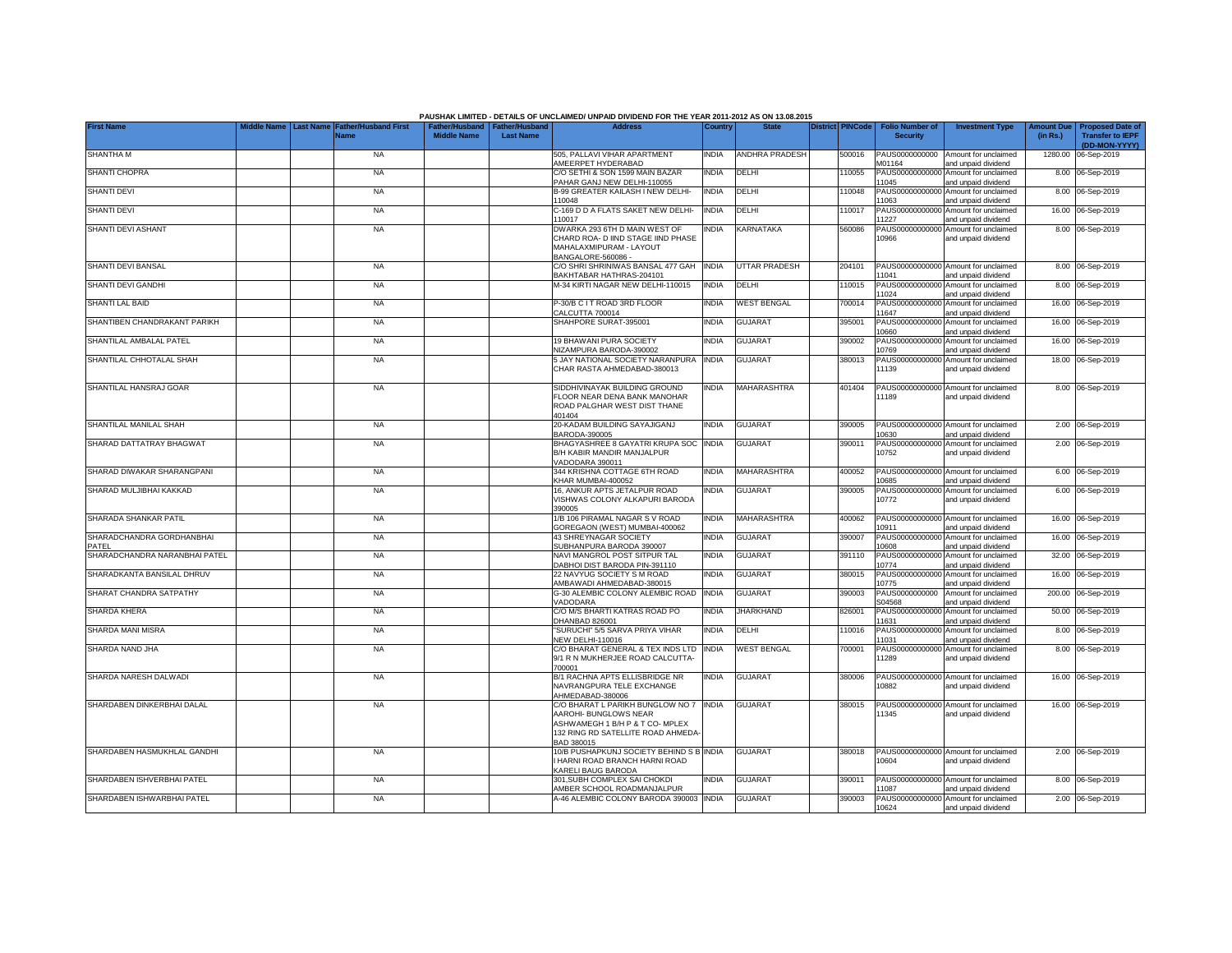|                              |  |                                                               |                    |                                                     | PAUSHAK LIMITED - DETAILS OF UNCLAIMED/ UNPAID DIVIDEND FOR THE YEAR 2011-2012 AS ON 13.08.2015                  |                |                |                         |                                           |                                                             |          |                                                                           |
|------------------------------|--|---------------------------------------------------------------|--------------------|-----------------------------------------------------|------------------------------------------------------------------------------------------------------------------|----------------|----------------|-------------------------|-------------------------------------------|-------------------------------------------------------------|----------|---------------------------------------------------------------------------|
| <b>First Name</b>            |  | Middle Name   Last Name   Father/Husband First<br><b>Name</b> | <b>Middle Name</b> | Father/Husband   Father/Husband<br><b>Last Name</b> | <b>Address</b>                                                                                                   | <b>Country</b> | <b>State</b>   | <b>District PINCode</b> | <b>Folio Number of</b><br><b>Security</b> | <b>Investment Type</b>                                      | (in Rs.) | Amount Due   Proposed Date of<br><b>Transfer to IEPF</b><br>(DD-MON-YYYY) |
| SHARDABEN KESHAVBHAI PATEL   |  | <b>NA</b>                                                     |                    |                                                     | 34. LAXMINARAYAN NAGAR OPP.<br>LAXMINARAYAN MANDIR MANJALPUR<br>/ADODARA                                         | <b>INDIA</b>   | <b>GUJARAT</b> | 390011                  | 10776                                     | PAUS00000000000 Amount for unclaimed<br>and unpaid dividend |          | 2.00 06-Sep-2019                                                          |
| SHARDABEN MANUBHAI RANA      |  | <b>NA</b>                                                     |                    |                                                     | C/O PATEL RAMANBHAI RANCHHODDAS<br>"NILKAN- TH" 2A SANTOSH SOCIETY NR<br>P&D BLDG OPP - SAMI SOC BARODA -        | <b>INDIA</b>   | <b>GUJARAT</b> | 390001                  | 11331                                     | PAUS00000000000 Amount for unclaimed<br>and unpaid dividend |          | 6.00 06-Sep-2019                                                          |
| SHARDABEN NARSHIBHAI AMIN    |  | <b>NA</b>                                                     |                    |                                                     | C/O JAGDISHBHAI NATHABHAI PATEL<br>MANOR TEKRA PO VASAD TAL ANAND<br><b>DIST KHEDA</b>                           | <b>INDIA</b>   | GUJARAT        | 390001                  | 10777                                     | PAUS00000000000 Amount for unclaimed<br>and unpaid dividend |          | 16.00 06-Sep-2019                                                         |
| SHARDABEN NATHABHAI BARIA    |  | <b>NA</b>                                                     |                    |                                                     | BLOCK NO. 87, PARAS SOCIETY, NR.<br>R.T.O. OFFICE VADODARA-390006                                                | <b>INDIA</b>   | <b>GUJARAT</b> | 390006                  | 1386                                      | PAUS00000000000 Amount for unclaimed<br>and unpaid dividend |          | 2.00 06-Sep-2019                                                          |
| SHARDABEN RASIKLAL SHAH      |  | <b>NA</b>                                                     |                    |                                                     | B/301 RATNADEEP COMPLEX OPP<br>PRENATIRTH DERASAR BESIDES<br>KALATIRTH FLAT, SATELITE,<br><b>JODHPUAHMEDABAD</b> | <b>INDIA</b>   | GUJARAT        | 380015                  | PAUS00000000000<br>10689                  | Amount for unclaimed<br>and unpaid dividend                 |          | 6.00 06-Sep-2019                                                          |
| SHARDABEN U SOLANKI          |  | <b>NA</b>                                                     |                    |                                                     | RAMDEV FALIA, NAVAYARD VADODARA-<br>390002                                                                       | <b>INDIA</b>   | <b>GUJARAT</b> | 390002                  | 1668                                      | PAUS00000000000 Amount for unclaimed<br>and unpaid dividend |          | 16.00 06-Sep-2019                                                         |
| SHARDABEN V SHAH             |  | <b>NA</b>                                                     |                    |                                                     | RADIOWALA'S HOUSE SHATRI NO<br>KHANCHO DHANA SUTHAR'S POLE<br>KALUPUR AHMEDABAD-380001                           | <b>INDIA</b>   | <b>GUJARAT</b> | 380001                  | PAUS00000000000<br>11141                  | Amount for unclaimed<br>and unpaid dividend                 |          | 8.00 06-Sep-2019                                                          |
| SHASHI BALA                  |  | <b>NA</b>                                                     |                    |                                                     | B-49 MOTI NAGAR NEW DELHI-110015                                                                                 | <b>INDIA</b>   | DELHI          | 110015                  | PAUS00000000000<br>1238                   | Amount for unclaimed<br>and unpaid dividend                 |          | 20.00 06-Sep-2019                                                         |
| SHASHI GOLA                  |  | <b>NA</b>                                                     |                    |                                                     | 1/5, INDIRA VIKAS COLONY MUKHERJEE<br><b>VAGAR DELHI</b>                                                         | <b>INDIA</b>   | DELHI          | 110009                  | PAUS00000000000<br>1318                   | Amount for unclaimed<br>and unpaid dividend                 |          | 32.00 06-Sep-2019                                                         |
| <b>SHASHI GUPTA</b>          |  | <b>NA</b>                                                     |                    |                                                     | 4/6 ROOP NAGAR DELHI-110006                                                                                      | <b>INDIA</b>   | DELHI          | 110006                  | 1346                                      | PAUS00000000000 Amount for unclaimed<br>and unpaid dividend |          | 8.00 06-Sep-2019                                                          |
| SHASHI KHANNA                |  | <b>NA</b>                                                     |                    |                                                     | D-38 VIJAY NAGAR DELHI-110009                                                                                    | <b>INDIA</b>   | DELHI          | 110009                  | 1039                                      | PAUS00000000000 Amount for unclaimed<br>and unpaid dividend |          | 8.00 06-Sep-2019                                                          |
| SHASHI KIRAN THAKUR          |  | <b>NA</b>                                                     |                    |                                                     | SQN LDR KEVAL SINGH 57 B ROCK<br>VIEW AIR FORCE STATION PALAM NEW<br>DELHI 110010                                | <b>INDIA</b>   | DELHI          | 110010                  | 1487                                      | PAUS00000000000 Amount for unclaimed<br>and unpaid dividend |          | 32.00 06-Sep-2019                                                         |
| SHASHI MAHAJAN               |  | <b>NA</b>                                                     |                    |                                                     | W-13 GREEN PARK NEW DELHI 110016                                                                                 | <b>INDIA</b>   | DELHI          | 110016                  | 11011                                     | PAUS00000000000 Amount for unclaimed<br>and unpaid dividend |          | 8.00 06-Sep-2019                                                          |
| SHASHI PRABHA PANDEY         |  | <b>NA</b>                                                     |                    |                                                     | 112/277 A SWARUP NAGAR KANPUR<br>208002                                                                          | <b>INDIA</b>   | UTTAR PRADESH  | 208002                  | 11634                                     | PAUS00000000000 Amount for unclaimed<br>and unpaid dividend |          | 8.00 06-Sep-2019                                                          |
| SHASHI SACHDEVA              |  | <b>NA</b>                                                     |                    |                                                     | "AASHIRWAD", E/28/A, DILSHAD<br>GARDEN, DELHI.                                                                   | <b>INDIA</b>   | DELHI          | 110095                  | PAUS00000000000<br>11262                  | Amount for unclaimed<br>and unpaid dividend                 |          | 8.00 06-Sep-2019                                                          |
| <b>SHASHI SHARMA</b>         |  | <b>NA</b>                                                     |                    |                                                     | C/O UJJWAL LTD SHANKAR BHAWAN S<br>M S HIGHWAY JAIPUR-302003                                                     | <b>INDIA</b>   | RAJASTHAN      | 302003                  | PAUS0000000000<br>10847                   | Amount for unclaimed<br>and unpaid dividend                 |          | 16.00 06-Sep-2019                                                         |
| SHASHIKANT CHANDULAL MEHTA   |  | <b>NA</b>                                                     |                    |                                                     | 10 STATE BANK SOCIETY B/H ROHINI<br>SOC NR- GANDHI PARK COLLEGE ROAD<br>NADIAD 387001- -                         | <b>INDIA</b>   | <b>GUJARAT</b> | 387001                  | PAUS0000000000<br>10691                   | Amount for unclaimed<br>and unpaid dividend                 |          | 6.00 06-Sep-2019                                                          |
| SHASHIKANT GOKALDAS THAKKAR  |  | <b>NA</b>                                                     |                    |                                                     | GOKUL NIVAS GHADIALI POLE<br>KOLAKHADI BARODA-390001                                                             | <b>INDIA</b>   | <b>GUJARAT</b> | 390001                  | PAUS0000000000<br>10603                   | Amount for unclaimed<br>and unpaid dividend                 |          | 6.00 06-Sep-2019                                                          |
| SHASHIKANT M SHAH            |  | <b>NA</b>                                                     |                    |                                                     | MOTINAGAR CHAWAL NO.B, ROOM NO.<br>10, CHAR CHAR ROAD, BHAYANDAR<br>(WEST)-401101                                | <b>INDIA</b>   | MAHARASHTRA    | 401101                  | PAUS00000000000<br>11677                  | Amount for unclaimed<br>and unpaid dividend                 |          | 32.00 06-Sep-2019                                                         |
| SHASHIKANT T SHAH            |  | <b>NA</b>                                                     |                    |                                                     | B/5 VIMLA FLAT FATEHPURA NEAR<br>THAKOR PARK PALDI AHMEDABAD                                                     | <b>INDIA</b>   | <b>GUJARAT</b> | 380007                  | PAUS0000000000<br>S02250                  | Amount for unclaimed<br>and unpaid dividend                 |          | 200.00 06-Sep-2019                                                        |
| SHASHIKANT VITHALDAS SHAH    |  | <b>NA</b>                                                     |                    |                                                     | STATION ROAD GODHRA-389001                                                                                       | <b>INDIA</b>   | <b>GUJARAT</b> | 389001                  | PAUS0000000000<br>10823                   | Amount for unclaimed<br>and unpaid dividend                 |          | 8.00 06-Sep-2019                                                          |
| SHATRUGHAN KUMAR             |  | <b>GOBIND SINGH</b>                                           |                    |                                                     | D-59/235-A-1-A NIRALA NAGAR LANE NO-<br>8VARANASI                                                                | <b>INDIA</b>   | UTTAR PRADESH  | 221003                  | PAUS12038400003<br>60172                  | Amount for unclaimed<br>and unpaid dividend                 |          | 100.00 06-Sep-2019                                                        |
| SHEELA                       |  | <b>NA</b>                                                     |                    |                                                     | E/414 GOVT QUARTERS DEV NAGAR<br>KAROL BAGH NEW DELHI 110005                                                     | <b>INDIA</b>   | DELHI          | 110005                  | PAUS0000000000<br>1252                    | Amount for unclaimed<br>and unpaid dividend                 |          | 8.00 06-Sep-2019                                                          |
| SHEELA AGGARWAL              |  | <b>NA</b>                                                     |                    |                                                     | F-14/7 MODEL TOWN DELHI-110009                                                                                   | INDIA          | DELHI          | 110009                  | PAUS0000000000<br>11009                   | Amount for unclaimed<br>and unpaid dividend                 |          | 8.00 06-Sep-2019                                                          |
| SHEELA RUSTOGI               |  | <b>NA</b>                                                     |                    |                                                     | C-I/15 PRASHANT VIHAR DELHI 110085                                                                               | <b>INDIA</b>   | DELHI          | 110085                  | PAUS00000000000<br>1221                   | Amount for unclaimed<br>and unpaid dividend                 |          | 8.00 06-Sep-2019                                                          |
| SHEELA VATI GANDOTRA         |  | <b>NA</b>                                                     |                    |                                                     | C/O KAMAL TRADER"S 198 GHEE MANDI<br>PAHAR GUNJ NEW DELHI 110055                                                 | <b>INDIA</b>   | DELHI          | 110055                  | PAUS00000000000<br>11241                  | Amount for unclaimed<br>and unpaid dividend                 |          | 8.00 06-Sep-2019                                                          |
| SHEILA G PATEL               |  | <b>NA</b>                                                     |                    |                                                     | NEAR KOTY'S STUDIO PALACE ROAD<br>BARODA-390001                                                                  | <b>INDIA</b>   | <b>GUJARAT</b> | 390001                  | 0780                                      | PAUS00000000000 Amount for unclaimed<br>and unpaid dividend |          | 32.00 06-Sep-2019                                                         |
| <b>SHEILA KAPOOR</b>         |  | <b>NA</b>                                                     |                    |                                                     | FLAT NO 216 "D" WING BLDG NO 42<br>MANISH - NAGAR J P ROAD ANDHERI<br>WEST MUMBAI-4000-58 -                      | <b>INDIA</b>   | MAHARASHTRA    | 400058                  | 10923                                     | PAUS00000000000 Amount for unclaimed<br>and unpaid dividend |          | 8.00 06-Sep-2019                                                          |
| SHESHARADDI VENARADDI GANGAL |  | <b>NA</b>                                                     |                    |                                                     | HANCHINAL SAUNDATTI DIST BELGAUM<br>KARNATAKA STATE 590001                                                       | <b>INDIA</b>   | KARNATAKA      | 590001                  | 10832                                     | PAUS00000000000 Amount for unclaimed<br>and unpaid dividend |          | 32.00 06-Sep-2019                                                         |
| SHIKHA GUPTA                 |  | <b>NA</b>                                                     |                    |                                                     | C/O GOVT- POLOTECHNIC COLLEGE                                                                                    | <b>INDIA</b>   | UTTAR PRADESH  | 284003                  | 00274                                     | PAUSIN301006101 Amount for unclaimed<br>and unpaid dividend |          | 32.00 06-Sep-2019                                                         |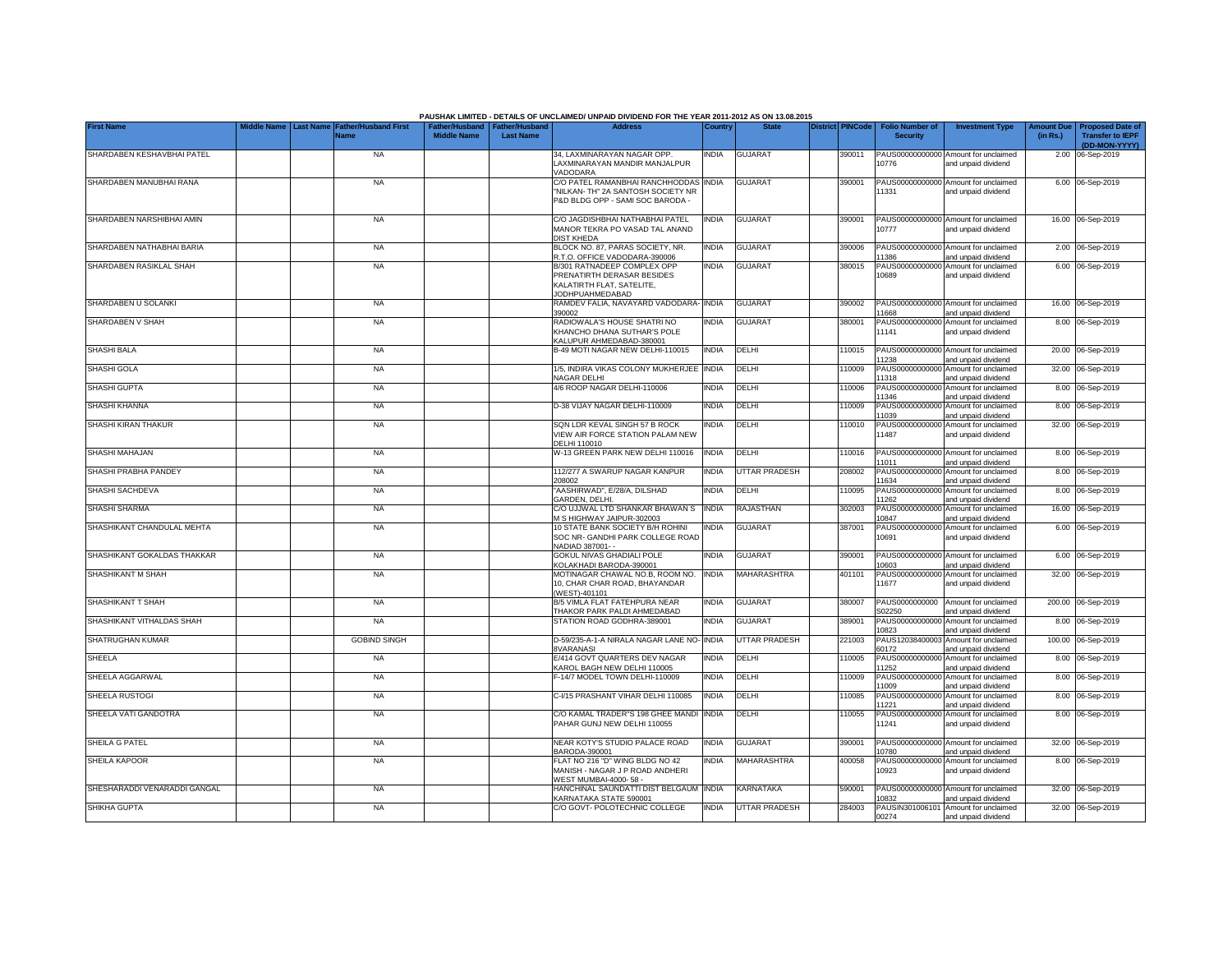|                                             | Middle Name |                  |                                            |                                                       |                  | PAUSHAK LIMITED - DETAILS OF UNCLAIMED/ UNPAID DIVIDEND FOR THE YEAR 2011-2012 AS ON 13.08.2015<br><b>Address</b>          |              |                       |                         |                                           |                                                             |                               |                                                                     |
|---------------------------------------------|-------------|------------------|--------------------------------------------|-------------------------------------------------------|------------------|----------------------------------------------------------------------------------------------------------------------------|--------------|-----------------------|-------------------------|-------------------------------------------|-------------------------------------------------------------|-------------------------------|---------------------------------------------------------------------|
| <b>First Name</b>                           |             | <b>Last Name</b> | <b>Father/Husband First</b><br><b>Name</b> | Father/Husband   Father/Husband<br><b>Middle Name</b> | <b>Last Name</b> |                                                                                                                            | Country      | <b>State</b>          | <b>District PINCode</b> | <b>Folio Number of</b><br><b>Security</b> | <b>Investment Type</b>                                      | <b>Amount Due</b><br>(in Rs.) | <b>Proposed Date of</b><br><b>Transfer to IEPF</b><br>(DD-MON-YYYY) |
| SHILPA SESHADRI                             |             |                  | <b>NA</b>                                  |                                                       |                  | 24 PREM MILAN CO-OP 87-B NAPEAN<br>SEA ROAD MUMBAI                                                                         | <b>INDIA</b> | <b>MAHARASHTRA</b>    | 400006                  | PAUS0000000000<br>S05097                  | Amount for unclaimed<br>and unpaid dividend                 | 1200.00                       | 06-Sep-2019                                                         |
| SHIRIN N BHALWANI                           |             |                  | <b>NA</b>                                  |                                                       |                  | 2ND FLOOR MAHOMED MANZIL<br>NAWROJI HILL ROAD NO 1 MUMBAI-<br>400009                                                       | INDIA        | <b>MAHARASHTRA</b>    | 400009                  | 11169                                     | PAUS00000000000 Amount for unclaimed<br>and unpaid dividend |                               | 16.00 06-Sep-2019                                                   |
| SHIRISH YESHWANT JOSHI                      |             |                  | <b>NA</b>                                  |                                                       |                  | 14/1 MUKUND IRON STAFF CO OP HSG<br>SOC GAYANPADA MULUND E MUMBAI<br>400081                                                | INDIA        | <b>MAHARASHTRA</b>    | 400081                  | 10891                                     | PAUS00000000000 Amount for unclaimed<br>and unpaid dividend |                               | 8.00 06-Sep-2019                                                    |
| SHIRISHBHAI MAGANBHAI PATEL                 |             |                  | <b>NA</b>                                  |                                                       |                  | 14 ASHAPURI SOCIETY AKOTA BARODA-<br>390005                                                                                | <b>INDIA</b> | <b>GUJARAT</b>        | 390005                  | 10781                                     | PAUS00000000000 Amount for unclaimed<br>and unpaid dividend |                               | 10.00 06-Sep-2019                                                   |
| SHIV BHAJAN MISRA                           |             |                  | <b>NA</b>                                  |                                                       |                  | 83/194 PARAMPURWA KANPUR 208014                                                                                            | <b>INDIA</b> | UTTAR PRADESH         | 208014                  | PAUS0000000000<br>1200                    | Amount for unclaimed<br>and unpaid dividend                 |                               | 8.00 06-Sep-2019                                                    |
| SHIV CHANDER TALWAR                         |             |                  | <b>NA</b>                                  |                                                       |                  | 10/78 SUBHASH NAGAR NEW DELHI-<br>110027                                                                                   | India        | DELHI                 | 10027                   | PAUS0000000000<br>1302                    | Amount for unclaimed<br>and unpaid dividend                 |                               | 16.00 06-Sep-2019                                                   |
| SHIVA PHANIRAJ NANDURI N S RAJ              |             |                  | <b>NA</b>                                  |                                                       |                  | 6-4-101.NAGULA STREET.<br>HANUMAKONDA, WARANGAL                                                                            | <b>INDIA</b> | ANDHRA PRADESH        | 505001                  | PAUS0000000000<br>S00714                  | Amount for unclaimed<br>and unpaid dividend                 |                               | 400.00 06-Sep-2019                                                  |
| SHIVABASAYYA SHIDRAMAYYA<br><b>HIRAMATH</b> |             |                  | <b>NA</b>                                  |                                                       |                  | SHIVALEELA HOSPITAL KALYAN NAGAR                                                                                           | <b>INDIA</b> | KARNATAKA             | 580031                  | PAUS0000000000<br>300888                  | Amount for unclaimed<br>and unpaid dividend                 |                               | 200.00 06-Sep-2019                                                  |
| SHIVABHAIMOTIBHAI PATEL                     |             |                  | <b>NA</b>                                  |                                                       |                  | 50 SONALIKA SOCIETY KARELI BAUG<br>BARODA-390018                                                                           | INDIA        | <b>GUJARAT</b>        | 390018                  | PAUS0000000000<br>0643                    | Amount for unclaimed<br>and unpaid dividend                 |                               | 2.00 06-Sep-2019                                                    |
| SHIVAJI UMAJI DHOKANE                       |             |                  | <b>NA</b>                                  |                                                       |                  | 'VARSHA" 493A NEAR RANGTA HIGH<br>SCHOOL NASIK-422001                                                                      | <b>INDIA</b> | MAHARASHTRA           | 422001                  | PAUS00000000000<br>1269                   | Amount for unclaimed<br>and unpaid dividend                 |                               | 16.00 06-Sep-2019                                                   |
| SHIVAJIRAO BHASKERRAO MANE                  |             |                  | <b>NA</b>                                  |                                                       |                  | 'RAM NIVAS' SHIYABAUG<br>RAMCHANDRARAO MEN- EPATIL RD<br>OPP POLO GROUND BARODA 390001-                                    | <b>INDIA</b> | <b>GUJARAT</b>        | 390001                  | 1650                                      | PAUS00000000000 Amount for unclaimed<br>and unpaid dividend |                               | 12.00 06-Sep-2019                                                   |
| SHIVALINGAPPA TUBACHI                       |             |                  | <b>NA</b>                                  |                                                       |                  | 1ST MAIN IIND B CROSS SADASHIV<br>NAGAR BELGAUM                                                                            | INDIA        | KARNATAKA             | 590002                  | PAUS0000000000<br>S02386                  | Amount for unclaimed<br>and unpaid dividend                 |                               | 200.00 06-Sep-2019                                                  |
| SHIVGANESH MAURYA                           |             |                  | <b>NA</b>                                  |                                                       |                  | ROOM NO 23 BHOLA BHAI KICHAWL<br>AGRA ROAD THANE 400601                                                                    | INDIA        | MAHARASHTRA           | 400601                  | PAUS00000000000<br>10899                  | Amount for unclaimed<br>and unpaid dividend                 |                               | 16.00 06-Sep-2019                                                   |
| SHIVKUMAR CHATRUMAL ACHHARYA                |             |                  | CHATRUMAL<br><b>ACHHARYA</b>               |                                                       |                  | 302 KUNAL APARTMENTS 3RD FLOOR<br>OPP MADHU PARK CORNER OF 1ST &<br>10TH ROAD KHAR WEST MUMBAI                             | <b>INDIA</b> | <b>MAHARASHTRA</b>    | 400052                  | PAUSIN301151126<br>13170                  | Amount for unclaimed<br>and unpaid dividend                 |                               | 24.00 06-Sep-2019                                                   |
| SHOBHA BHAMBHANI                            |             |                  | <b>NA</b>                                  |                                                       |                  | C/O S K GIANCHANDANI SR E E (E&M)<br>NCL SINGRAULI SIDHI 486889                                                            | <b>INDIA</b> | <b>MADHYA PRADESH</b> | 486889                  | 11212                                     | PAUS00000000000 Amount for unclaimed<br>and unpaid dividend |                               | 8.00 06-Sep-2019                                                    |
| SHOBHA SHETTY                               |             |                  | <b>NA</b>                                  |                                                       |                  | 575/9 II STAGE AHISHA MARGA<br>SIDDARTHA NAGAR MYSORE                                                                      | india        | KARNATAKA             | 570011                  | PAUS0000000000<br>S02442                  | Amount for unclaimed<br>and unpaid dividend                 | 200.00                        | 06-Sep-2019                                                         |
| SHOBHAGYCHAND VELJI GANDHI                  |             |                  | <b>NA</b>                                  |                                                       |                  | C/O SHANTILAL M RATHOD<br>SIDDHIVINAYAK BL- DG GR FLOOR<br>NEAR DENA BANK MANOR ROAD P-<br>ALGHAR WEST DIST THANE 401404 - | <b>INDIA</b> | <b>MAHARASHTRA</b>    | 401404                  | PAUS0000000000<br>11190                   | Amount for unclaimed<br>and unpaid dividend                 |                               | 8.00 06-Sep-2019                                                    |
| SHOBHANA MAHESHWAR KHARE                    |             |                  | <b>NA</b>                                  |                                                       |                  | KHARE BUNGLOW VRINDAWAN<br>SOCIETY NAVI PETH PUNE 411030                                                                   | <b>INDIA</b> | MAHARASHTRA           | 411030                  | 10694                                     | PAUS00000000000 Amount for unclaimed<br>and unpaid dividend |                               | 16.00 06-Sep-2019                                                   |
| SHRADHA SUDHIR DHONE                        |             |                  | VINAYAKRAO KOKATE                          |                                                       |                  | A 17 PATRAKAR COLONY BEHIND NEW<br>BUS STAND AKOLA, MAHARASHTRA                                                            | <b>INDIA</b> | <b>MAHARASHTRA</b>    | 444001                  | PAUSIN301895107<br>83439                  | Amount for unclaimed<br>and unpaid dividend                 |                               | 16.00 06-Sep-2019                                                   |
| SHREE KRISHNA LATH                          |             |                  | <b>NA</b>                                  |                                                       |                  | 22/13 MANOHAR PUKUR ROAD<br>CALCUTTA-700029                                                                                | INDIA        | <b>WEST BENGAL</b>    | 700029                  | 11109                                     | PAUS00000000000 Amount for unclaimed<br>and unpaid dividend |                               | 8.00 06-Sep-2019                                                    |
| SHREEDAR YAMANAPPASHETTY<br>MANGANAHAL      |             |                  | <b>NA</b>                                  |                                                       |                  | BANK ROAD NAVALAGUND DIST<br>DHARWAR 576224                                                                                | INDIA        | KARNATAKA             | 576224                  | PAUS00000000000<br>10830                  | Amount for unclaimed<br>and unpaid dividend                 |                               | 16.00 06-Sep-2019                                                   |
| SHRENIK RATILAL SHAH                        |             |                  | <b>NA</b>                                  |                                                       |                  | 12-B WEST VIEW 309 S V ROAD<br>SANTACRUZ (W) MUMBAI-400054                                                                 | INDIA        | MAHARASHTRA           | 400054                  | PAUS00000000000<br>11178                  | Amount for unclaimed<br>and unpaid dividend                 |                               | 18.00 06-Sep-2019                                                   |
| SHRI PRAKASH AGARWAL                        |             |                  | <b>NA</b>                                  |                                                       |                  | S D 360 SHASTRINAGAR GHAZIABAD U<br>P 201001                                                                               | <b>INDIA</b> | <b>UTTAR PRADESH</b>  | 201001                  | PAUS00000000000<br>11059                  | Amount for unclaimed<br>and unpaid dividend                 |                               | 8.00 06-Sep-2019                                                    |
| SHRICHAND HARIASRA                          |             |                  | <b>NA</b>                                  |                                                       |                  | 61 JASWANT BHAWAN JODHPUR                                                                                                  | <b>INDIA</b> | RAJASTHAN             | 342001                  | PAUS0000000000<br>S03320                  | Amount for unclaimed<br>and unpaid dividend                 |                               | 200.00 06-Sep-2019                                                  |
| SHRIDHAR DATTATRAYA AGASHE                  |             |                  | <b>NA</b>                                  |                                                       |                  | 3112 TILAK LANE RATNAGIRI-415612                                                                                           | india        | MAHARASHTRA           | 415612                  | PAUS0000000000<br>10695                   | Amount for unclaimed<br>and unpaid dividend                 |                               | 6.00 06-Sep-2019                                                    |
| SHRIDHAR K POOJARY                          |             |                  | <b>NA</b>                                  |                                                       |                  | D-5-8 JEEVAN SHANTI S V ROAD<br>SANTACRUZ WEST MUMBAI 400054                                                               | <b>INDIA</b> | MAHARASHTRA           | 400054                  | PAUS00000000000<br>11156                  | Amount for unclaimed<br>and unpaid dividend                 |                               | 8.00 06-Sep-2019                                                    |
| SHRIKANT BHARGAV GORE                       |             |                  | <b>NA</b>                                  |                                                       |                  | SAPHALYA SHRI SOCIETY SHASTRI<br>NAGAR DOMBIVALI WEST 421202                                                               | India        | MAHARASHTRA           | 421202                  | PAUS00000000000<br>1478                   | Amount for unclaimed<br>and unpaid dividend                 |                               | 16.00 06-Sep-2019                                                   |
| SHRIKANT V PRABHU                           |             |                  | <b>NA</b>                                  |                                                       |                  | 2, RAJESHREE 36 SARASWATI BAG<br><b>JOGESWARI (EAST) MUMBAI</b>                                                            | india        | MAHARASHTRA           | 400060                  | PAUS0000000000<br>S02041                  | Amount for unclaimed<br>and unpaid dividend                 |                               | 200.00 06-Sep-2019                                                  |
| SHRIKAR MANGESH KENKARE                     |             |                  | <b>NA</b>                                  |                                                       |                  | ICL, 163, ASHRAM ROAD, OPP.A.I.R.,<br>AHMEDABAD                                                                            | India        | <b>GUJARAT</b>        | 380014                  | PAUS0000000000<br>300711                  | Amount for unclaimed<br>and unpaid dividend                 |                               | 200.00 06-Sep-2019                                                  |
| <b>SHRIKRISHNA M FIRKE</b>                  |             |                  | <b>NA</b>                                  |                                                       |                  | C/O SUREKHA NARKHEDE<br>MOHANANAND NAGAR MUNJARLI P O<br>KULGAON DIST THANE M S 421503                                     | INDIA        | <b>MAHARASHTRA</b>    | 421503                  | 11095                                     | PAUS00000000000 Amount for unclaimed<br>and unpaid dividend |                               | 8.00 06-Sep-2019                                                    |
| SHRIMATI JAYKAR ALMAULA                     |             |                  | <b>NA</b>                                  |                                                       |                  | 6A PRITAMNAGAR ELLISBRIDGE<br>AHMEDABAD 380006                                                                             | <b>INDIA</b> | <b>GUJARAT</b>        | 380006                  | 11370                                     | PAUS00000000000 Amount for unclaimed<br>and unpaid dividend |                               | 8.00 06-Sep-2019                                                    |
| SHRINIVAS MARTANAND JOSHI                   |             |                  | <b>NA</b>                                  |                                                       |                  | 15 BELLARY GALLI HUBLI-580020                                                                                              | <b>INDIA</b> | KARNATAKA             | 580020                  | 10831                                     | PAUS00000000000 Amount for unclaimed<br>and unpaid dividend |                               | 32.00 06-Sep-2019                                                   |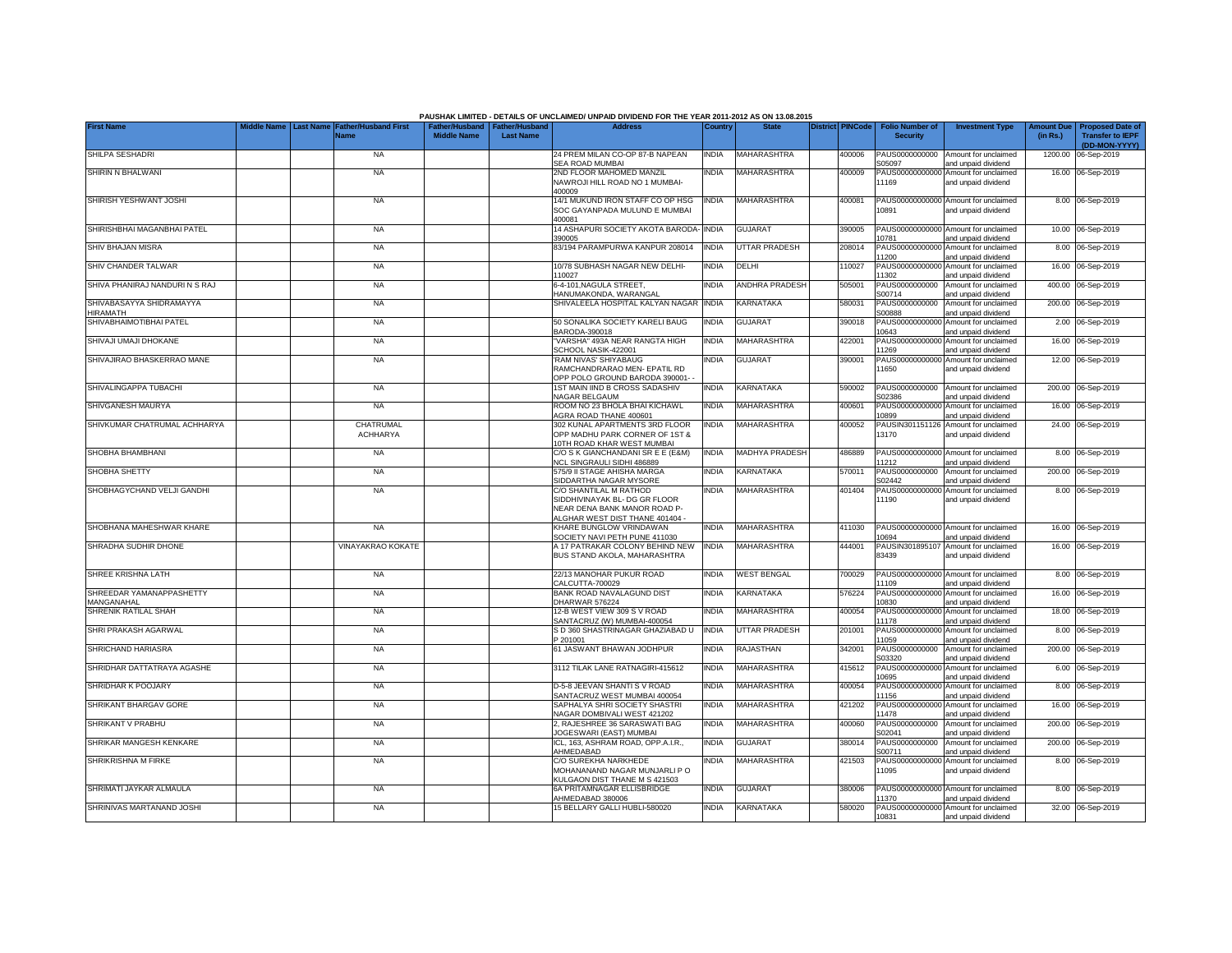|                             |             |                  |                                            |                                                       |                  | PAUSHAK LIMITED - DETAILS OF UNCLAIMED/ UNPAID DIVIDEND FOR THE YEAR 2011-2012 AS ON 13.08.2015 |              |                       |                         |                                           |                                                                    |                               |                                                    |
|-----------------------------|-------------|------------------|--------------------------------------------|-------------------------------------------------------|------------------|-------------------------------------------------------------------------------------------------|--------------|-----------------------|-------------------------|-------------------------------------------|--------------------------------------------------------------------|-------------------------------|----------------------------------------------------|
| <b>First Name</b>           | Middle Name | <b>Last Name</b> | <b>Father/Husband First</b><br><b>Name</b> | Father/Husband   Father/Husband<br><b>Middle Name</b> | <b>Last Name</b> | <b>Address</b>                                                                                  | Country      | <b>State</b>          | <b>District PINCode</b> | <b>Folio Number of</b><br><b>Security</b> | <b>Investment Type</b>                                             | <b>Amount Due</b><br>(in Rs.) | <b>Proposed Date of</b><br><b>Transfer to IEPF</b> |
| SHRINIWAS M NAWATHE         |             |                  | <b>NA</b>                                  |                                                       |                  | DANDIA BAZAR BRAHMPURI BARODA-                                                                  | <b>INDIA</b> | <b>GUJARAT</b>        | 390001                  |                                           | PAUS00000000000 Amount for unclaimed                               |                               | (DD-MON-YYYY)<br>16.00 06-Sep-2019                 |
| SHRIPAD SHANKAR GUNJIKAR    |             |                  | <b>NA</b>                                  |                                                       |                  | 390001<br>VITHOBA GALLI, POST & AT.KHANAPUR,<br><b>BELGAUM DIST.</b>                            | <b>INDIA</b> | KARNATAKA             | 591302                  | 10782<br>PAUS0000000000<br>S00886         | and unpaid dividend<br>Amount for unclaimed<br>and unpaid dividend |                               | 200.00 06-Sep-2019                                 |
| SHRIPAD SHANKARRAO THAKUR   |             |                  | <b>NA</b>                                  |                                                       |                  | 340-G, AD-SECTOR, SCHEME NO. - 74C,<br><b>INDORE-452010</b>                                     | <b>INDIA</b> | <b>MADHYA PRADESH</b> | 452010                  | PAUS00000000000<br>11067                  | Amount for unclaimed                                               |                               | 8.00 06-Sep-2019                                   |
| SHRIRANG M NAWATHE          |             |                  | <b>NA</b>                                  |                                                       |                  | DANDIA BAZAR BRAHMPURI BARODA-<br>390001                                                        | <b>INDIA</b> | <b>GUJARAT</b>        | 390001                  | PAUS00000000000                           | and unpaid dividend<br>Amount for unclaimed                        |                               | 32.00 06-Sep-2019                                  |
| SHUBHRA CHAKRAVARTY         |             |                  | <b>NA</b>                                  |                                                       |                  | C/O REDIFFUSION ADVERTISING (P) LTD INDIA<br>POONAM BLDG 5/2 RUSSEL STREET<br>CALCUTTA-700071   |              | <b>WEST BENGAL</b>    | 700071                  | 10783<br>PAUS00000000000<br>10942         | and unpaid dividend<br>Amount for unclaimed<br>and unpaid dividend |                               | 8.00 06-Sep-2019                                   |
| SHUBHRA MOITRA              |             |                  | <b>NA</b>                                  |                                                       |                  | PURBACHAL PO DATTA PUKUR 24 PRGS                                                                | <b>INDIA</b> | <b>WEST BENGAL</b>    | 43248                   | PAUS0000000000<br>302925                  | Amount for unclaimed<br>and unpaid dividend                        |                               | 200.00 06-Sep-2019                                 |
| SHUSILABEN RAMANLAL CHOKSHI |             |                  | <b>NA</b>                                  |                                                       |                  | CHOKSHI BAZAR UMRETH DIST KAIRA<br>PIN-388220                                                   | <b>INDIA</b> | <b>GUJARAT</b>        | 388220                  | PAUS0000000000<br>10784                   | Amount for unclaimed<br>and unpaid dividend                        |                               | 6.00 06-Sep-2019                                   |
| SHYAM BIHARI TIWARI         |             |                  | <b>GAYA PRASAD TIWARI</b>                  |                                                       |                  | VILL - DARAMDASPUR POST-<br>OHARAMAU SULTANPUR                                                  | <b>INDIA</b> | <b>UTTAR PRADESH</b>  | 228001                  | PAUS12013200003<br>62081                  | Amount for unclaimed<br>and unpaid dividend                        |                               | 100.00 06-Sep-2019                                 |
| <b>SHYAM KARNANI</b>        |             |                  | <b>NA</b>                                  |                                                       |                  | CD-17/C RAJOURI GARDEN G-8 AREA<br>NEAR HARI NAGAR DEPOT (1G FLAT)<br><b>NEW DELHI-110064</b>   | <b>INDIA</b> | DELHI                 | 110064                  | PAUS00000000000<br>11308                  | Amount for unclaimed<br>and unpaid dividend                        |                               | 50.00 06-Sep-2019                                  |
| SHYAM KISHORI DEVI          |             |                  | <b>NA</b>                                  |                                                       |                  | C/O. SHRI R.M. VERMA FLAT NO. E-23, IP<br>EXTN. PATPARGANJ NEW DELHI-110092                     | <b>INDIA</b> | DELHI                 | 110092                  | 11048                                     | PAUS00000000000 Amount for unclaimed<br>and unpaid dividend        |                               | 24.00 06-Sep-2019                                  |
| SHYAM KUMAR PAREEK          |             |                  | <b>NA</b>                                  |                                                       |                  | M/S UJJWAL LTD SHANKAR BHAWAN S<br>M S HIGHWAY JAIPUR-302003                                    | <b>INDIA</b> | <b>RAJASTHAN</b>      | 302003                  | 10849                                     | PAUS00000000000 Amount for unclaimed<br>and unpaid dividend        |                               | 16.00 06-Sep-2019                                  |
| SHYAMAL DATTA               |             |                  | <b>NA</b>                                  |                                                       |                  | JEEVAN-DEEP" 120 RAJA S C MULLICK<br>ROAD CALCUTTA                                              | <b>INDIA</b> | <b>WEST BENGAL</b>    | 700047                  | PAUS0000000000<br>S02803                  | Amount for unclaimed<br>and unpaid dividend                        |                               | 300.00 06-Sep-2019                                 |
| <b>SHYAMAL GHOSH</b>        |             |                  | <b>NA</b>                                  |                                                       |                  | MARKETING DIVISION ALEMBIC<br>CHEMICAL WORK ALEMBIC ROAD<br>VADODARA                            | INDIA        | <b>GUJARAT</b>        | 390003                  | PAUS0000000000<br>S04578                  | Amount for unclaimed<br>and unpaid dividend                        |                               | 200.00 06-Sep-2019                                 |
| SHYMAL KUMAR TALUKDAR       |             |                  | <b>NA</b>                                  |                                                       |                  | TALUKDAR CHAWL MALPA DONGRI NO- INDIA<br>3 ANDHERI EAST MUMBAI 400093                           |              | <b>MAHARASHTRA</b>    | 400093                  | 11614                                     | PAUS00000000000 Amount for unclaimed<br>and unpaid dividend        |                               | 32.00 06-Sep-2019                                  |
| SHYMALA V                   |             |                  | <b>NA</b>                                  |                                                       |                  | 23/38, SUNDARACHALA ST.,<br>PRODDATUR CUDDAPAH DT                                               | <b>INDIA</b> | <b>ANDHRA PRADESH</b> | 516360                  | PAUS0000000000<br>V00300                  | Amount for unclaimed<br>and unpaid dividend                        | 200.00                        | 06-Sep-2019                                        |
| SICILY JOSEPH THADICARAN    |             |                  | <b>NA</b>                                  |                                                       |                  | THADICARAN'S HOUSE PO<br>PUTHENVELIKARA DT ERNAKULAM<br>682011                                  | india        | KERALA                | 682011                  | PAUS0000000000<br>11197                   | Amount for unclaimed<br>and unpaid dividend                        |                               | 16.00 06-Sep-2019                                  |
| SIGFRED D SILVA             |             |                  | <b>NA</b>                                  |                                                       |                  | 9 AMIN NAGAR CHHANI DIST BARODA<br>PIN-391740                                                   | INDIA        | <b>GUJARAT</b>        | 391740                  | 10785                                     | PAUS00000000000 Amount for unclaimed<br>and unpaid dividend        |                               | 2.00 06-Sep-2019                                   |
| <b>SIGFRED OLIVERA</b>      |             |                  | <b>NA</b>                                  |                                                       |                  | 9 AMIN NAGAR CHHANI BARODA PIN-<br>391740                                                       | india        | <b>GUJARAT</b>        | 391740                  | PAUS0000000000<br>10786                   | Amount for unclaimed<br>and unpaid dividend                        | 6.00                          | 06-Sep-2019                                        |
| <b>SIKHA DEY</b>            |             |                  | <b>NA</b>                                  |                                                       |                  | MOTOR ACCIDENT CLAIMS TRIBUNAL H<br>C GOSWAMI RD UZARBAZAR GUWAHAT                              | <b>INDIA</b> | ASSAM                 | 781001                  | PAUS0000000000<br>S03108                  | Amount for unclaimed<br>and unpaid dividend                        |                               | 200.00 06-Sep-2019                                 |
| <b>SIMA LAKHOTIA</b>        |             |                  | <b>NA</b>                                  |                                                       |                  | 24-A SHAKESPEARE SARANI 9TH FLOOR INDIA<br>FLAT NO 94D CALCUTTA 700017                          |              | <b>WEST BENGAL</b>    | 700017                  | 10941                                     | PAUS00000000000 Amount for unclaimed<br>and unpaid dividend        |                               | 16.00 06-Sep-2019                                  |
| SIMONE MANEKJEE REGISTRAR   |             |                  | <b>NA</b>                                  |                                                       |                  | BUNGALOW AE-1 THE INDIAN STEEL &<br>WIRE PRODS LTD PO INDRANAGAR<br>JAMSHEDPUR 831008           | <b>INDIA</b> | <b>JHARKHAND</b>      | 831008                  | 1665                                      | PAUS00000000000 Amount for unclaimed<br>and unpaid dividend        |                               | 8.00 06-Sep-2019                                   |
| SINGDHA KUMAR GANGULY       |             |                  | <b>NA</b>                                  |                                                       |                  | B/1/32 SHEESHMAHAL COLONY<br>KAMACHHA VARANASI 221010                                           | INDIA        | <b>UTTAR PRADESH</b>  | 221010                  | 10846                                     | PAUS00000000000 Amount for unclaimed<br>and unpaid dividend        |                               | 16.00 06-Sep-2019                                  |
| SIPRA SEAL                  |             |                  | <b>NA</b>                                  |                                                       |                  | 44 SIKDARPARA STREET CALCUTTA<br>700007                                                         | INDIA        | <b>WEST BENGAL</b>    | 700007                  | PAUS0000000000<br>11368                   | Amount for unclaimed<br>and unpaid dividend                        |                               | 8.00 06-Sep-2019                                   |
| SIRAJ AIYUBBHAI KHEDAWALA   |             |                  | <b>NA</b>                                  |                                                       |                  | 28/2, SIDE & SERVICE, OPP. GANJ<br>SHAHID DARGAH DANILIMDA                                      | INDIA        | GUJARAT               | 380028                  | PAUSIN300982100<br>97312                  | Amount for unclaimed<br>and unpaid dividend                        |                               | 10.00 06-Sep-2019                                  |
| SIRAJ JIVABHAI LOKHANDWALA  |             |                  | <b>NA</b>                                  |                                                       |                  | M G ROAD BARODA-390001                                                                          | INDIA        | <b>GUJARAT</b>        | 390001                  | PAUS0000000000<br>10787                   | Amount for unclaimed<br>and unpaid dividend                        |                               | 6.00 06-Sep-2019                                   |
| <b>SITA RAM BAHETI</b>      |             |                  | <b>NA</b>                                  |                                                       |                  | 48 HEM CHANDRA NASKAR ROAD<br>BELLA GHATA CALCUTTA                                              | India        | <b>WEST BENGAL</b>    | 700010                  | PAUS0000000000<br>S02814                  | Amount for unclaimed<br>and unpaid dividend                        |                               | 300.00 06-Sep-2019                                 |
| <b>SITA RAM FALOR</b>       |             |                  | <b>NA</b>                                  |                                                       |                  | C/O M/S SHREE LAXMI BASTRA<br>BHANDAR P O TAMLUK DIST<br>MIDNAPORE-721636                       | India        | <b>WEST BENGAL</b>    | 721636                  | 11107                                     | PAUS00000000000 Amount for unclaimed<br>and unpaid dividend        |                               | 16.00 06-Sep-2019                                  |
| SITA RANI A MAKHIJA         |             |                  | <b>NA</b>                                  |                                                       |                  | 3, GURURAMDAS SOCIETY BAPUNAGAR INDIA<br>AHMEDABAD 380024                                       |              | <b>GUJARAT</b>        | 380024                  | 1466                                      | PAUS00000000000 Amount for unclaimed<br>and unpaid dividend        |                               | 16.00 06-Sep-2019                                  |
| <b>SITA SHARMA</b>          |             |                  | <b>NA</b>                                  |                                                       |                  | 106/299 GANDHI NAGAR KANPUR-208012                                                              | <b>INDIA</b> | UTTAR PRADESH         | 208012                  | 11199                                     | PAUS00000000000 Amount for unclaimed<br>and unpaid dividend        |                               | 8.00 06-Sep-2019                                   |
| SITANGSHU JANA              |             |                  | <b>NA</b>                                  |                                                       |                  | <b>GOLEPUKUR OPP TELEPHONE</b><br>EXCHANGE P O BARIPUR 24 PARGANAS                              | <b>INDIA</b> | <b>WEST BENGAL</b>    | 743248                  | PAUS0000000000<br>S02930                  | Amount for unclaimed<br>and unpaid dividend                        |                               | 200.00 06-Sep-2019                                 |
| SITARAMAIYER VENUGOPALAN    |             |                  | <b>NA</b>                                  |                                                       |                  | 15 DOUBLE STREET AGRAHARAM<br>SINGANALLUR COIMBATORE 641005                                     | <b>INDIA</b> | <b>TAMIL NADU</b>     | 641005                  | 10950                                     | PAUS00000000000 Amount for unclaimed<br>and unpaid dividend        |                               | 8.00 06-Sep-2019                                   |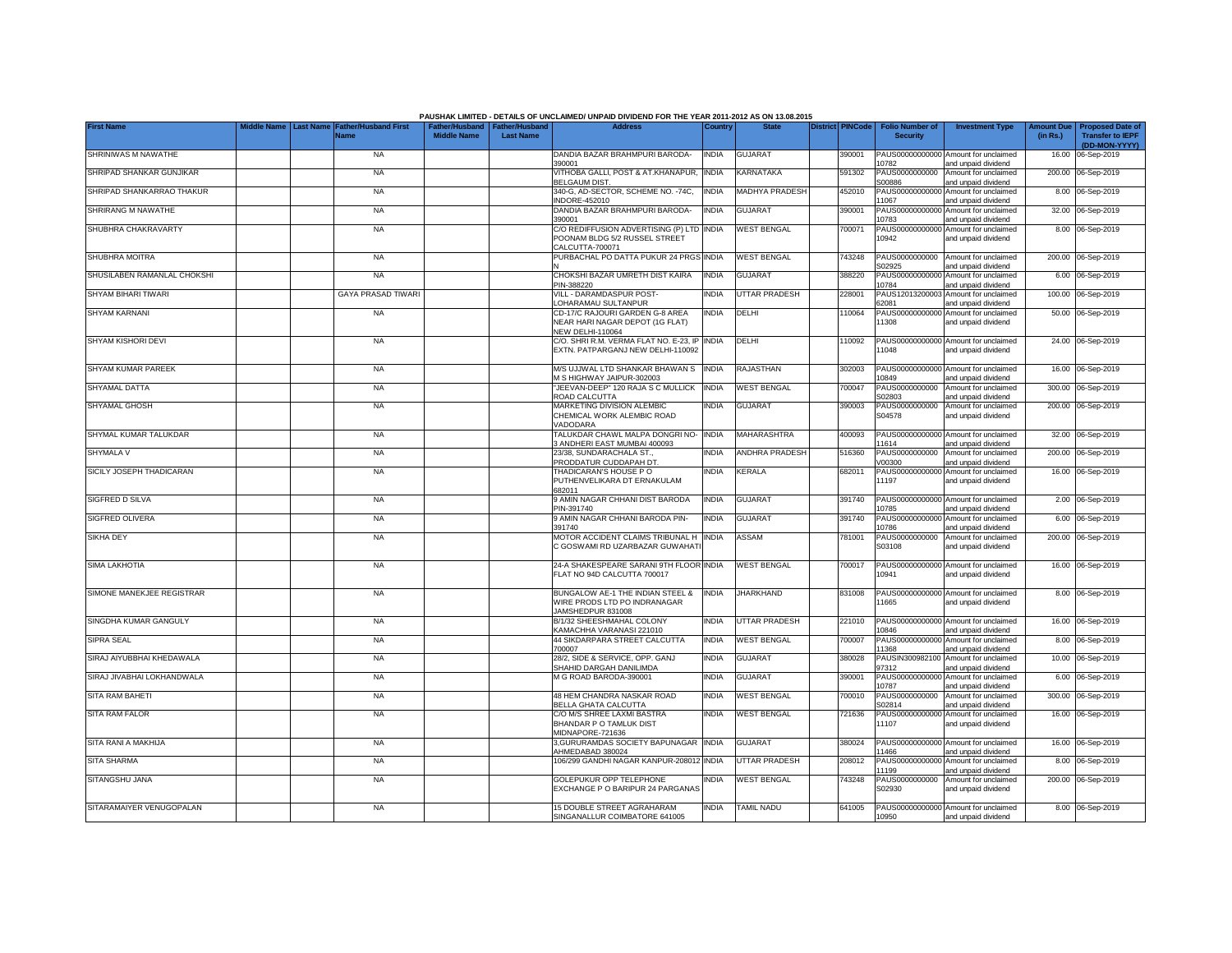|                            |                                 |                                            |                    |                                                     | PAUSHAK LIMITED - DETAILS OF UNCLAIMED/ UNPAID DIVIDEND FOR THE YEAR 2011-2012 AS ON 13.08.2015           |                |                       |                         |                                           |                                                             |                               |                                                                     |
|----------------------------|---------------------------------|--------------------------------------------|--------------------|-----------------------------------------------------|-----------------------------------------------------------------------------------------------------------|----------------|-----------------------|-------------------------|-------------------------------------------|-------------------------------------------------------------|-------------------------------|---------------------------------------------------------------------|
| <b>First Name</b>          | Middle Name<br><b>Last Name</b> | <b>Father/Husband First</b><br><b>Name</b> | <b>Middle Name</b> | Father/Husband   Father/Husband<br><b>Last Name</b> | <b>Address</b>                                                                                            | <b>Country</b> | <b>State</b>          | <b>District PINCode</b> | <b>Folio Number of</b><br><b>Security</b> | <b>Investment Type</b>                                      | <b>Amount Due</b><br>(in Rs.) | <b>Proposed Date of</b><br><b>Transfer to IEPF</b><br>(DD-MON-YYYY) |
| <b>SIVAGAMI KANNAN</b>     |                                 | <b>NA</b>                                  |                    |                                                     | 8 JAYAMMAL STREET AYYAVOO NAIDU<br>COLONY CHENNAI-600029                                                  | <b>INDIA</b>   | TAMIL NADU            | 600029                  | 10978                                     | PAUS00000000000 Amount for unclaimed<br>and unpaid dividend |                               | 8.00 06-Sep-2019                                                    |
| SIVARAMAKRISHNAN V         |                                 | <b>NA</b>                                  |                    |                                                     | <b>B-8. MOOKAMBIKA APARTMENTS</b><br>20.SRINIVASA AVENUE RAJA<br>ANNAMALAIPURAM                           | <b>INDIA</b>   | TAMIL NADU            | 600028                  | PAUS0000000000<br>V00301                  | Amount for unclaimed<br>and unpaid dividend                 |                               | 80.00 06-Sep-2019                                                   |
| SIVASANKARI SATHIAMOORTHY  |                                 | SUNDARAM<br><b>RAKKIYAPPAN</b>             |                    |                                                     | 28 ANNAIINDRA NAGAR IRUGAR ROAD<br>ONDIPUDUR COIMBATORE                                                   | <b>INDIA</b>   | <b>TAMIL NADU</b>     | 641016                  | 48734                                     | PAUS13041400007 Amount for unclaimed<br>and unpaid dividend |                               | 2.00 06-Sep-2019                                                    |
| SMITA DEEPAK DESAI         |                                 | <b>NA</b>                                  |                    |                                                     | B-1/6 REF KURUL COLONY ALIBAG DIST<br>RAIGAD 402208 M S                                                   | <b>INDIA</b>   | MAHARASHTRA           | 402208                  | PAUS00000000000<br>11431                  | Amount for unclaimed<br>and unpaid dividend                 |                               | 32.00 06-Sep-2019                                                   |
| <b>SMITA SHAH</b>          |                                 | <b>NA</b>                                  |                    |                                                     | SHRINATHJI KRUPA" NEAR EME CIRCLE INDIA<br>NEW SAMA ROAD BARODA 390008                                    |                | <b>GUJARAT</b>        | 390008                  | 11573                                     | PAUS00000000000 Amount for unclaimed<br>and unpaid dividend |                               | 32.00 06-Sep-2019                                                   |
| SMITA SHANKERLAL TANNA     |                                 | <b>NA</b>                                  |                    |                                                     | C/O SHANKERLAL R TANNA 28/43<br>PRAHLAD PLOT "SHIVAM" RAJKOT-<br>360001                                   | India          | <b>GUJARAT</b>        | 360001                  | 11076                                     | PAUS00000000000 Amount for unclaimed<br>and unpaid dividend |                               | 8.00 06-Sep-2019                                                    |
| <b>SMITA SURESH SATAM</b>  |                                 | <b>NA</b>                                  |                    |                                                     | G-104 AMBIKA NAGAR MURBAD ROAD<br>NEAR OLD PETROL PUMP SHAHAD DIST<br><b>THANE</b>                        | <b>INDIA</b>   | <b>MAHARASHTRA</b>    | 421103                  | 11460                                     | PAUS00000000000 Amount for unclaimed<br>and unpaid dividend |                               | 32.00 06-Sep-2019                                                   |
| SMITA THAKKAR              |                                 | <b>NA</b>                                  |                    |                                                     | B-1-37 AGRASEN SOCIETY 8 KAREGAON INDIA<br>ROAD PUNE 411001                                               |                | MAHARASHTRA           | 411001                  | 11069                                     | PAUS00000000000 Amount for unclaimed<br>and unpaid dividend |                               | 16.00 06-Sep-2019                                                   |
| SNEHLATA JANARDAN MEHTA    |                                 | <b>NA</b>                                  |                    |                                                     | C/O MR GIRISH MEHTA BANK OF<br>BARODA P B NO-131 MARUTI GALLI<br>BELGAUM 590002                           | INDIA          | KARNATAKA             | 590002                  | 10597                                     | PAUS00000000000 Amount for unclaimed<br>and unpaid dividend |                               | 2.00 06-Sep-2019                                                    |
| SNEHLATABEN VINUBHAI PATEL |                                 | <b>NA</b>                                  |                    |                                                     | C/O ORIENTAL CERAMIC WORKS AT, PO INDIA<br>& TAL VIJAPUR DIST MEHSANA PIN-<br>382870                      |                | <b>GUJARAT</b>        | 382870                  | 10789                                     | PAUS00000000000 Amount for unclaimed<br>and unpaid dividend |                               | 6.00 06-Sep-2019                                                    |
| SNIGDHA BOSE               |                                 | <b>NA</b>                                  |                    |                                                     | C/O UJJWAL LIMITED 2ND FLOOR 4/18<br>ASAF ALI ROAD NEW DELHI                                              | <b>INDIA</b>   | DELHI                 | 110002                  | S03872                                    | PAUS0000000000 Amount for unclaimed<br>and unpaid dividend  |                               | 200.00 06-Sep-2019                                                  |
| SOBHA RAJENDRAKUMAR        |                                 | <b>NA</b>                                  |                    |                                                     | ERICKATTU BALAKRISHNA MENON<br>ROAD EDAPALLY P O COCHIN                                                   | India          | <b>KERALA</b>         | 682024                  | PAUS0000000000<br>S02973                  | Amount for unclaimed<br>and unpaid dividend                 |                               | 200.00 06-Sep-2019                                                  |
| SOBHINI DHARMA RATNAM      |                                 | <b>NA</b>                                  |                    |                                                     | CHAKKAMADATHIL HOUSE, NATTIKA<br>POST, THRISSUR DIST. KERALA-680566                                       | india          | <b>KERALA</b>         | 680566                  | 10984                                     | PAUS00000000000 Amount for unclaimed<br>and unpaid dividend |                               | 8.00 06-Sep-2019                                                    |
| <b>SOHAN SINGH</b>         |                                 | <b>NA</b>                                  |                    |                                                     | 6/81, WEA, KAROLBAGH NEW DELHI                                                                            | india          | DELHI                 | 110005                  | PAUS0000000000<br>S01410                  | Amount for unclaimed<br>and unpaid dividend                 |                               | 400.00 06-Sep-2019                                                  |
| <b>SOHAN SINGH</b>         |                                 | <b>NA</b>                                  |                    |                                                     | 6/81 W E A KAROL BAGH NEW DELHI-<br>110005                                                                | <b>INDIA</b>   | DELHI                 | 110005                  | 10700                                     | PAUS00000000000 Amount for unclaimed<br>and unpaid dividend |                               | 32.00 06-Sep-2019                                                   |
| <b>SOHAN SINGH</b>         |                                 | <b>NA</b>                                  |                    |                                                     | 6/81 W E A KAROLBAGH N DELHI-110005                                                                       | <b>INDIA</b>   | DELHI                 | 110005                  | 10850                                     | PAUS00000000000 Amount for unclaimed<br>and unpaid dividend |                               | 66.00 06-Sep-2019                                                   |
| SOHANBAI JODHRAJJI JAIN    |                                 | <b>NA</b>                                  |                    |                                                     | 9 KALYAN KUTIR L B SHASHTRI MARG<br>KURLA (WEST) MUMBAI -400070                                           | <b>INDIA</b>   | MAHARASHTRA           | 400070                  | 11272                                     | PAUS00000000000 Amount for unclaimed<br>and unpaid dividend |                               | 16.00 06-Sep-2019                                                   |
| <b>SOJAN FRANCIS</b>       |                                 | <b>NA</b>                                  |                    |                                                     | KONIKKARA HOUSE<br>CHELAKKOTTOKARA TRICHUR                                                                | India          | KERALA                | 680005                  | PAUS0000000000<br>S02986                  | Amount for unclaimed<br>and unpaid dividend                 |                               | 300.00 06-Sep-2019                                                  |
| <b>SOLETY VENKATESH</b>    |                                 | <b>NA</b>                                  |                    |                                                     | 57 269 DATTATREYA NAGAR NEW<br>VIVEKANANDA NAGAR CHINTAL OPP<br>ZPHS PRIMARY SCHOOL                       | <b>INDIA</b>   | <b>ANDHRA PRADESH</b> | 500054                  | 56784                                     | PAUSIN300513201 Amount for unclaimed<br>and unpaid dividend |                               | 200.00 06-Sep-2019                                                  |
| SOMA SUNDARA ESWARAN       |                                 | <b>NA</b>                                  |                    |                                                     | C 50 D D A FLATS SAKET NEW DELHI-<br>110017                                                               | <b>INDIA</b>   | DELHI                 | 110017                  | 11216                                     | PAUS00000000000 Amount for unclaimed<br>and unpaid dividend |                               | 16.00 06-Sep-2019                                                   |
| SOMESH RAMANAND SHASTRI    |                                 | <b>NA</b>                                  |                    |                                                     | B/101, RAJSTAMBHA SOCIETY, OPP:<br>POLOGROUND, VADODARA-390001                                            | India          | <b>GUJARAT</b>        | 390001                  | 1674                                      | PAUS00000000000 Amount for unclaimed<br>and unpaid dividend |                               | 6.00 06-Sep-2019                                                    |
| <b>SONA DEVI</b>           |                                 | <b>NA</b>                                  |                    |                                                     | 1/35 SHALIMAR PARK BHALA NATH<br>NAGAR SHAHDARA DELHI-110032                                              | INDIA          | DELHI                 | 110032                  | 11005                                     | PAUS00000000000 Amount for unclaimed<br>and unpaid dividend |                               | 8.00 06-Sep-2019                                                    |
| SONA SURESH HINDUJA        |                                 | <b>NA</b>                                  |                    |                                                     | SAI DARSHAN CO-OP HSG SOCIETY<br>FLAT NO 7 1ST FLOOR R K T COLLEGE<br>RD ULHASNAGAR 421003<br>MAHARASHTRA | NDIA           | MAHARASHTRA           | 421003                  | 10897                                     | PAUS00000000000 Amount for unclaimed<br>and unpaid dividend |                               | 8.00 06-Sep-2019                                                    |
| SONAL MUKUNDRAI MAKWANA    |                                 | <b>NA</b>                                  |                    |                                                     | 8 TIRTH NAGAR PART 2 GURUKUL ROAD INDIA<br>AHMEDABAD 380052                                               |                | <b>GUJARAT</b>        | 380052                  | 11429                                     | PAUS00000000000 Amount for unclaimed<br>and unpaid dividend |                               | 66.00 06-Sep-2019                                                   |
| SONALI UDESH KAPOOR        |                                 | <b>NA</b>                                  |                    |                                                     | H/6, Nav Prabhat Chs Ltd, Sant Janabai<br>Marg Vile Parle(E)                                              | <b>INDIA</b>   | <b>MAHARASHTRA</b>    | 400057                  | PAUS0000000000<br>S03755                  | Amount for unclaimed<br>and unpaid dividend                 |                               | 200.00 06-Sep-2019                                                  |
| SOPAN BAJIRAO LOKHANDE     |                                 | <b>NA</b>                                  |                    |                                                     | FLAT NO 2-3 C-6 TYPE BLDG NO 14<br>SECTOR 6 C B D NEW MUMBAI 400615                                       | India          | MAHARASHTRA           | 400615                  | PAUS0000000000<br>10885                   | Amount for unclaimed<br>and unpaid dividend                 |                               | 8.00 06-Sep-2019                                                    |
| SOUMENDRA ROY              |                                 | <b>NA</b>                                  |                    |                                                     | 14/1 ANANTADEV MUKHERJEE LANE<br><b>HOWRAH</b>                                                            | INDIA          | <b>WEST BENGAL</b>    | 711102                  | PAUS0000000000<br>302883                  | Amount for unclaimed<br>and unpaid dividend                 |                               | 200.00 06-Sep-2019                                                  |
| SQN LDR S VENKATACHARY     |                                 | <b>NA</b>                                  |                    |                                                     | C-ACCTS I HQ TRAINING COMMAND I A F<br><b>HEBBAL BANGALORE-560006</b>                                     | <b>INDIA</b>   | KARNATAKA             | 560006                  | PAUS0000000000<br>1282                    | Amount for unclaimed<br>and unpaid dividend                 |                               | 8.00 06-Sep-2019                                                    |
| SREE LAKSHMI PENUGONDA     |                                 | <b>NA</b>                                  |                    |                                                     | PARAMATMA KRUPA 75 FEET ROAD D<br>NO 27-32-54 VISAKHAPATNAM                                               | INDIA          | ANDHRA PRADESH        | 530001                  | PAUS0000000000<br>304853                  | Amount for unclaimed<br>and unpaid dividend                 |                               | 300.00 06-Sep-2019                                                  |
| SREEDEVI JANARDHANAN       |                                 | <b>NA</b>                                  |                    |                                                     | 2/54-D, 7TH CROSS STREET SHIVAYA<br>NAGAR II NEAR THIYAGARAJAR<br>STREET, ALAGAPURAM                      | INDIA          | <b>TAMIL NADU</b>     | 636016                  | PAUS0000000000<br>S00717                  | Amount for unclaimed<br>and unpaid dividend                 |                               | 400.00 06-Sep-2019                                                  |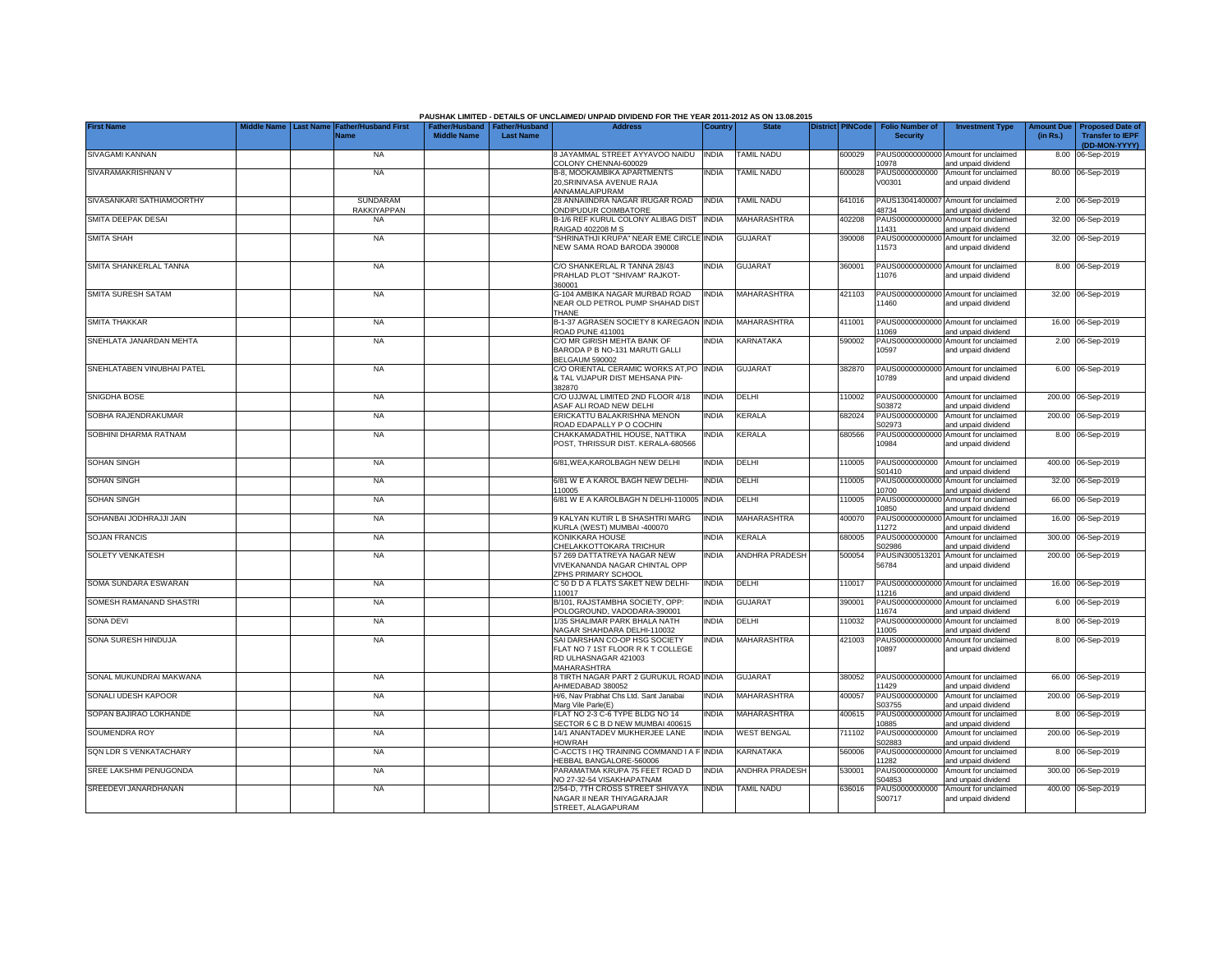|                                 |           |                                     |                                                       |                  | PAUSHAK LIMITED - DETAILS OF UNCLAIMED/ UNPAID DIVIDEND FOR THE YEAR 2011-2012 AS ON 13.08.2015             |              |                       |                         |                                           |                                                             |                               |                                                                     |
|---------------------------------|-----------|-------------------------------------|-------------------------------------------------------|------------------|-------------------------------------------------------------------------------------------------------------|--------------|-----------------------|-------------------------|-------------------------------------------|-------------------------------------------------------------|-------------------------------|---------------------------------------------------------------------|
| <b>First Name</b>               | Last Name | <b>Father/Husband First</b><br>Name | Father/Husband   Father/Husband<br><b>Middle Name</b> | <b>Last Name</b> | <b>Address</b>                                                                                              | Country      | <b>State</b>          | <b>District PINCode</b> | <b>Folio Number of</b><br><b>Security</b> | <b>Investment Type</b>                                      | <b>Amount Due</b><br>(in Rs.) | <b>Proposed Date of</b><br><b>Transfer to IEPF</b><br>(DD-MON-YYYY) |
| SREESAI SATYA PRAKASH BENDAPUDI |           | <b>NA</b>                           |                                                       |                  | 18-1-30 APARTMENT NO-2 O P                                                                                  | <b>INDIA</b> | ANDHRA PRADESH        | 530002                  |                                           | PAUS0000000000 Amount for unclaimed                         |                               | 300.00 06-Sep-2019                                                  |
|                                 |           |                                     |                                                       |                  | MEDICALS ADITYA MEDICAL COMPLEX<br>VISAKHAPATNAM                                                            |              |                       |                         | S04829                                    | and unpaid dividend                                         |                               |                                                                     |
| <b>SRIDEVI</b>                  |           | LT PRAMOD ALNDKAR                   |                                                       |                  | C/O R.D. ALANDKAR PLOT N0.130                                                                               | <b>INDIA</b> | <b>KARNATAKA</b>      | 585101                  |                                           | PAUS00000000000 Amount for unclaimed                        |                               | 200.00 06-Sep-2019                                                  |
|                                 |           |                                     |                                                       |                  | H.NO.1495/3 LAXMI NIVAS OPP. KOTHAR<br>BHAVAN.SBH COLONYGULBARGA                                            |              |                       |                         | 2986                                      | and unpaid dividend                                         |                               |                                                                     |
| SRIDEVI JANARDHAN               |           | <b>NA</b>                           |                                                       |                  | PLOTNO.62, 54D, SHIVAYANAGAR NEAR INDIA<br>THIYAGARAJAN STREET, ALAGAPURAM                                  |              | <b>TAMIL NADU</b>     | 636004                  | PAUS0000000000<br>S01028                  | Amount for unclaimed<br>and unpaid dividend                 |                               | 1600.00 06-Sep-2019                                                 |
| SRIDHAR DAVULURU                |           | <b>NA</b>                           |                                                       |                  | DG-844 SAROJINI NAGAR NEW DELHI                                                                             | <b>INDIA</b> | DELHI                 | 110023                  | PAUS0000000000<br>S03878                  | Amount for unclaimed<br>and unpaid dividend                 |                               | 200.00 06-Sep-2019                                                  |
| SRIKANT TUKARAM VERNEKAR        |           | <b>NA</b>                           |                                                       |                  | L-3,LECTURERS QUARTERS VIKRAM<br>BAUG, PRATAP GUNG VADODARA                                                 | <b>INDIA</b> | <b>GUJARAT</b>        | 390002                  | PAUS0000000000<br>S00264                  | Amount for unclaimed<br>and unpaid dividend                 |                               | 200.00 06-Sep-2019                                                  |
| SRIKRISHNA MURTHY BADIDA        |           | <b>NA</b>                           |                                                       |                  | AZAD STREET, NO. 7/183,<br>ROBERTSONPET MACHILIPATNAM                                                       | <b>INDIA</b> | ANDHRA PRADESH        | 521001                  | PAUS0000000000<br>S00719                  | Amount for unclaimed<br>and unpaid dividend                 | 400.00                        | 06-Sep-2019                                                         |
| SRIKRISHNA RAO B N              |           | <b>NA</b>                           |                                                       |                  | M/S SRI NIMISHAMBA MEDICALS                                                                                 | <b>INDIA</b> | KARNATAKA             | 570024                  | PAUS0000000000                            | Amount for unclaimed                                        | 400.00                        | 06-Sep-2019                                                         |
|                                 |           |                                     |                                                       |                  | 'PARIMALA COMPLEX'100 FI ROAD<br><b>MYSORE</b>                                                              |              |                       |                         | S02634                                    | and unpaid dividend                                         |                               |                                                                     |
| <b>SRINATH CV</b>               |           | <b>NA</b>                           |                                                       |                  | NO.B3/129 GHATAPRABHA, NATIONAL                                                                             | <b>INDIA</b> | KARNATAKA             | 560034                  |                                           | PAUS00000000000 Amount for unclaimed                        |                               | 6.00 06-Sep-2019                                                    |
|                                 |           |                                     |                                                       |                  | GAMES VILLAGE, KORAMANGALA<br>BANGALORE 560034 KARNATAKA                                                    |              |                       |                         | 10791                                     | and unpaid dividend                                         |                               |                                                                     |
| SRINIVAS ENJAMOORI              |           | <b>NA</b>                           |                                                       |                  | PLOT 20 VETERINARY COLONY                                                                                   | <b>INDIA</b> | ANDHRA PRADESH        | 500008                  | PAUS0000000000                            | Amount for unclaimed                                        |                               | 200.00 06-Sep-2019                                                  |
|                                 |           |                                     |                                                       |                  | SHAIKPET. FILM NAGAR BESIDE ADITYA<br>HILL TOP APPTSHYDERABAD                                               |              |                       |                         | S03125                                    | and unpaid dividend                                         |                               |                                                                     |
| SRINIVASA RAMANUJAM PARVASTU    |           | <b>NA</b>                           |                                                       |                  | C/O MR.P.V.G. RAJAN, 14-37-24,                                                                              | <b>INDIA</b> | <b>ANDHRA PRADESH</b> | 530002                  | PAUS0000000000                            | Amount for unclaimed                                        |                               | 800.00 06-Sep-2019                                                  |
|                                 |           |                                     |                                                       |                  | GOKHULE R MUPPIDI COLONY.                                                                                   |              |                       |                         | S00722                                    | and unpaid dividend                                         |                               |                                                                     |
|                                 |           |                                     |                                                       |                  | MAHARANIPETA VISHAKAPATNAM                                                                                  |              |                       |                         |                                           |                                                             |                               |                                                                     |
| SRINIVASA RAO M                 |           | <b>NA</b>                           |                                                       |                  | C/O M LOKESH NEW COLONY<br>PATHAPATNAM SRIKAKULUM PO                                                        | <b>INDIA</b> | <b>ANDHRA PRADESH</b> | 532213                  | S04712                                    | PAUS0000000000 Amount for unclaimed<br>and unpaid dividend  |                               | 400.00 06-Sep-2019                                                  |
| SRINIVASA SAI KOTI              |           | <b>NA</b>                           |                                                       |                  | C/O K S SAI HOUSE NO LIG 822                                                                                | <b>INDIA</b> | ANDHRA PRADESH        | 500032                  |                                           | PAUS00000000000 Amount for unclaimed                        |                               | 8.00 06-Sep-2019                                                    |
|                                 |           |                                     |                                                       |                  | BHARATHI N- AGAR BHEL R C PURAM                                                                             |              |                       |                         | 10956                                     | and unpaid dividend                                         |                               |                                                                     |
|                                 |           |                                     |                                                       |                  | HYDERABAD 500032 - -                                                                                        |              |                       |                         |                                           |                                                             |                               |                                                                     |
| <b>SRINIVASANTS</b>             |           | <b>NA</b>                           |                                                       |                  | 28/1 5TH MAIN ROAD MALLESWARAM<br><b>BANGALORE</b>                                                          | <b>INDIA</b> | KARNATAKA             | 560010                  | 00962                                     | PAUS0000000000T Amount for unclaimed<br>and unpaid dividend |                               | 80.00 06-Sep-2019                                                   |
| SRINIVASULU KASAM               |           | <b>NA</b>                           |                                                       |                  | 8-3-225/59 YADAGIRINAGAR                                                                                    | <b>INDIA</b> | ANDHRA PRADESH        | 500045                  | PAUS0000000000                            | Amount for unclaimed                                        |                               | 200.00 06-Sep-2019                                                  |
|                                 |           |                                     |                                                       |                  | YOUSUFGUDA HYDERABAD                                                                                        |              |                       |                         | S03128                                    | and unpaid dividend                                         |                               |                                                                     |
| SRIRAMA MURTHY VISHNUVAJHALA    |           | <b>NA</b>                           |                                                       |                  | 6-11-45 PRAKASAM ROAD NARSAPUR<br>534275 W.G.DT 534275                                                      | <b>INDIA</b> | ANDHRA PRADESH        | 534275                  | PAUS00000000000<br>11311                  | Amount for unclaimed<br>and unpaid dividend                 |                               | 8.00 06-Sep-2019                                                    |
| <b>SUBASH KAUL</b>              |           | <b>NA</b>                           |                                                       |                  | KAUL SONS CHEMISTS BANIHAL VIA                                                                              | <b>INDIA</b> | <b>JAMMU AND</b>      | 182146                  | PAUS00000000000                           | Amount for unclaimed                                        |                               | 2.00 06-Sep-2019                                                    |
|                                 |           |                                     |                                                       |                  | JAMMU (TAWI) BANIHAL-182146                                                                                 |              | <b>KASHMIR</b>        |                         | 10792                                     | and unpaid dividend                                         |                               |                                                                     |
| SUBBA REDDY VASEPALLI           |           | <b>NA</b>                           |                                                       |                  | C/O.PEOPLES MEDICAL AGENCY<br>PHARMACEUTICAL DISTRIBUTORS<br>DOOR NO.17-1 AMALANADHUNIVANI<br>STREET ONGOLE | <b>INDIA</b> | <b>ANDHRA PRADESH</b> | 523001                  | PAUS0000000000<br>S00728                  | Amount for unclaimed<br>and unpaid dividend                 |                               | 400.00 06-Sep-2019                                                  |
| SUBBAIAH SETTY M R              |           | <b>NA</b>                           |                                                       |                  | SRI SAIBABA MEDICAL STORES<br>SANTHEPET CHITRADURGA                                                         | <b>INDIA</b> | KARNATAKA             | 577501                  | PAUS0000000000<br>M00149                  | Amount for unclaimed<br>and unpaid dividend                 |                               | 400.00 06-Sep-2019                                                  |
| SUBBARAO M V                    |           | <b>NA</b>                           |                                                       |                  | (KARNATAKA)<br>C/O M V SUBBA RAO ASHOK NAGAR 5-7-                                                           | <b>INDIA</b> | ANDHRA PRADESH        | 522007                  |                                           | PAUS00000000000 Amount for unclaimed                        |                               | 32.00 06-Sep-2019                                                   |
|                                 |           |                                     |                                                       |                  | 30/4 GUNTUR                                                                                                 |              |                       |                         | 1486                                      | and unpaid dividend                                         |                               |                                                                     |
| SUBBAREDDY RAMASAMY             |           | <b>NA</b>                           |                                                       |                  | C/O.R.SUBBA REDDY B.A.<br>POOCHMPATTY, KACHAIKATTY P.O.<br>(VIA) VADPATTY, MADURAI DIST.                    | <b>INDIA</b> | TAMIL NADU            | 625001                  | PAUS0000000000<br>S01413                  | Amount for unclaimed<br>and unpaid dividend                 |                               | 200.00 06-Sep-2019                                                  |
| SUBBULAKSHMI C                  |           | <b>NA</b>                           |                                                       |                  | W/O. CHOKKALINGAM. G, 175, Cauvery                                                                          | <b>INDIA</b> | KARNATAKA             | 560016                  | PAUS0000000000                            | Amount for unclaimed                                        |                               | 40.00 06-Sep-2019                                                   |
| SUBHA NARNARAIN CHOUDHARY       |           | <b>NA</b>                           |                                                       |                  | Road Udayanagar<br>D II/6 SUBHRAMANIAM BHARATI MARG                                                         | <b>INDIA</b> | DELHI                 | 110003                  | C01062<br>PAUS0000000000                  | and unpaid dividend<br>Amount for unclaimed                 | 10.00                         | 06-Sep-2019                                                         |
|                                 |           |                                     |                                                       |                  | <b>NEW DELHI 110003</b>                                                                                     |              |                       |                         | 10702                                     | and unpaid dividend                                         |                               |                                                                     |
| SUBHADRA BHOGILAL SHAH          |           | <b>NA</b>                           |                                                       |                  | C-1 GROUND FLR AMI VARSHA OPP<br>SYNDICATE- BANK NR RAM GALLI OFF S<br>V ROAD KANDIVL- I WEST MUMBAI-       | <b>INDIA</b> | MAHARASHTRA           | 400067                  | PAUS0000000000<br>10888                   | Amount for unclaimed<br>and unpaid dividend                 |                               | 8.00 06-Sep-2019                                                    |
| SUBHAGI VINODKUMAR VAIDYA       |           | <b>NA</b>                           |                                                       |                  | 400067 -<br>1, MADHUVAN SOCIETY OPP. S T BUS                                                                | <b>INDIA</b> | <b>GUJARAT</b>        | 382220                  |                                           | PAUS00000000000 Amount for unclaimed                        |                               | 8.00 06-Sep-2019                                                    |
|                                 |           |                                     |                                                       |                  | STAND, BAVLA DIST-AHMEDABAD<br><b>GUJARAT</b>                                                               |              |                       |                         | 12547                                     | and unpaid dividend                                         |                               |                                                                     |
| SUBHAS V BEMBALGI               |           | <b>NA</b>                           |                                                       |                  | SHRUTI DIAGNOSTIC M D LAMINGTON<br>ROAD HUBLI                                                               | <b>INDIA</b> | <b>KARNATAKA</b>      | 580020                  | PAUS0000000000<br>S02422                  | Amount for unclaimed<br>and unpaid dividend                 |                               | 300.00 06-Sep-2019                                                  |
| SUBHASCHANDRA RAOJIBHAI AMIN    |           | <b>NA</b>                           |                                                       |                  | 2 SHARAD PURNIMA SOCIETY OPP                                                                                | INDIA        | <b>GUJARAT</b>        | 380009                  | PAUS00000000000                           | Amount for unclaimed                                        |                               | 6.00 06-Sep-2019                                                    |
|                                 |           |                                     |                                                       |                  | MUNICIPAL MARKET NAVRANGPURA<br>AHMEDABAD-380009                                                            |              |                       |                         | 10703                                     | and unpaid dividend                                         |                               |                                                                     |
| SUBHASH CHANDER DHAMIJA         |           | <b>NA</b>                           |                                                       |                  | F-30 PRASHANT VIHAR ROHINI SECTOR                                                                           | <b>INDIA</b> | DELHI                 | 110085                  |                                           | PAUS00000000000 Amount for unclaimed                        |                               | 8.00 06-Sep-2019                                                    |
|                                 |           |                                     |                                                       |                  | XIV DELHI                                                                                                   |              |                       |                         | 1220                                      | and unpaid dividend                                         |                               |                                                                     |
| SUBHASH CHOPRA                  |           | <b>NA</b>                           |                                                       |                  | C-190 MAHANAGAR LUCKNOW-226006                                                                              | <b>INDIA</b> | <b>UTTAR PRADESH</b>  | 226006                  | 10793                                     | PAUS00000000000 Amount for unclaimed<br>and unpaid dividend |                               | 16.00 06-Sep-2019                                                   |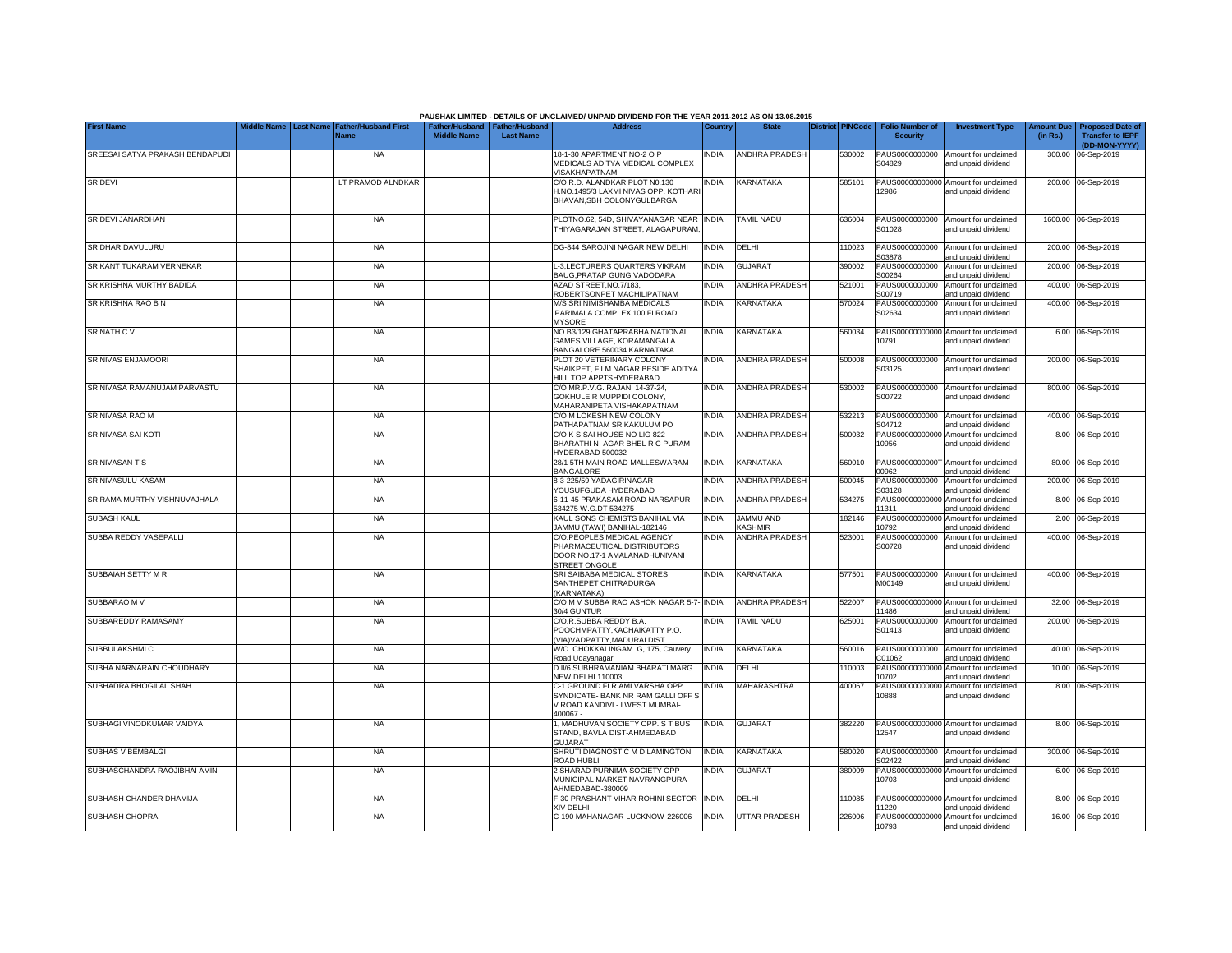|                                              |                  |                                     |                    |                                                     | PAUSHAK LIMITED - DETAILS OF UNCLAIMED/ UNPAID DIVIDEND FOR THE YEAR 2011-2012 AS ON 13.08.2015                    |              |                       |                         |                                           |                                                             |                               |                                                                     |
|----------------------------------------------|------------------|-------------------------------------|--------------------|-----------------------------------------------------|--------------------------------------------------------------------------------------------------------------------|--------------|-----------------------|-------------------------|-------------------------------------------|-------------------------------------------------------------|-------------------------------|---------------------------------------------------------------------|
| <b>First Name</b>                            | <b>Last Name</b> | <b>Father/Husband First</b><br>Name | <b>Middle Name</b> | Father/Husband   Father/Husband<br><b>Last Name</b> | <b>Address</b>                                                                                                     | Country      | <b>State</b>          | <b>District PINCode</b> | <b>Folio Number of</b><br><b>Security</b> | <b>Investment Type</b>                                      | <b>Amount Due</b><br>(in Rs.) | <b>Proposed Date of</b><br><b>Transfer to IEPF</b><br>(DD-MON-YYYY) |
| SUBHASH GOVINDRAO MARATHE                    |                  | <b>NA</b>                           |                    |                                                     | "KH-75 NEW KAVI NAGAR" GHAZIABAD<br>201002                                                                         | <b>INDIA</b> | UTTAR PRADESH         | 201002                  | 10795                                     | PAUS00000000000 Amount for unclaimed<br>and unpaid dividend |                               | 2.00 06-Sep-2019                                                    |
| SUBHASH JITENDRA DALAL                       |                  | <b>NA</b>                           |                    |                                                     | SWATI A202 C D BARFIWALA MARG<br>ANDHERI WEST MUMBAI-400058                                                        | <b>INDIA</b> | MAHARASHTRA           | 400058                  | PAUS00000000000<br>10704                  | Amount for unclaimed<br>and unpaid dividend                 |                               | 2.00 06-Sep-2019                                                    |
| SUBHASH NAROTAMDAS SHAH                      |                  | <b>NA</b>                           |                    |                                                     | C/O BHARATKUMAR MAHESHCHANDRA<br>295 NEW CLOTH MARKET AHMEDABAD-<br>380002                                         | <b>INDIA</b> | <b>GUJARAT</b>        | 380002                  | 1268                                      | PAUS00000000000 Amount for unclaimed<br>and unpaid dividend |                               | 8.00 06-Sep-2019                                                    |
| SUBHASH PASAWALA                             |                  | <b>NA</b>                           |                    |                                                     | B/H SARKARI VASAHAT PARTH<br>INDRAPRASTH T- OWER'S NEAR<br>GURUKUL DRIVE IN ROAD VASTR- APUR<br>AHMEDABAD 380052 - | <b>INDIA</b> | GUJARAT               | 380052                  | 1525                                      | PAUS00000000000 Amount for unclaimed<br>and unpaid dividend |                               | 2.00 06-Sep-2019                                                    |
| SUBHASHBHAI RAOJIBHAI AMIN                   |                  | <b>NA</b>                           |                    |                                                     | 2 SHARAD PURNIMA SOCIETY OPP<br>MUNICIPAL MARKET NAVRANGPURA<br>AHMEDABAD-380009                                   | <b>INDIA</b> | <b>GUJARAT</b>        | 380009                  | 10705                                     | PAUS00000000000 Amount for unclaimed<br>and unpaid dividend |                               | 6.00 06-Sep-2019                                                    |
| SUBHASHCHANDRA RANCHHODBHAI<br><b>PANDYA</b> |                  | <b>NA</b>                           |                    |                                                     | 'NIRU KUNJ" OPP TELEPHONE<br>EXCHANGE VALL- ABHA VIDYANAGAR<br><b>DIST KAIRA PIN-388120 - -</b>                    | INDIA        | <b>GUJARAT</b>        | 388120                  | 10796                                     | PAUS00000000000 Amount for unclaimed<br>and unpaid dividend |                               | 16.00 06-Sep-2019                                                   |
| SUBHENDU ROY                                 |                  | <b>NA</b>                           |                    |                                                     | F-1180 CHITTARANJAN PARK NEW<br>DELHI-110019                                                                       | <b>INDIA</b> | <b>DELHI</b>          | 110019                  | PAUS00000000000<br>0939                   | Amount for unclaimed<br>and unpaid dividend                 |                               | 8.00 06-Sep-2019                                                    |
| SUBHOJIT MUKHERJEE                           |                  | <b>NA</b>                           |                    |                                                     | B-139/1 R D S O MANAK NAGAR<br><b>LUCKNOW</b>                                                                      | <b>INDIA</b> | <b>UTTAR PRADESH</b>  | 226011                  | PAUS0000000000<br>303395                  | Amount for unclaimed<br>and unpaid dividend                 |                               | 200.00 06-Sep-2019                                                  |
| SUBODH KUMAR KUNDU                           |                  | <b>NA</b>                           |                    |                                                     | 8 9 10/2 SASHI BHUSAN SARKAR LANE<br>SALKIA HOWRAH-711106                                                          | <b>INDIA</b> | <b>WEST BENGAL</b>    | 711106                  | PAUS00000000000<br>11124                  | Amount for unclaimed<br>and unpaid dividend                 |                               | 8.00 06-Sep-2019                                                    |
| SUBODHCHANDRA C VAIDYA                       |                  | <b>NA</b>                           |                    |                                                     | AT & POST KELISANA TA VIJAPUR DIST<br>MEHSANA 382830 (N G)                                                         | <b>INDIA</b> | <b>GUJARAT</b>        | 382830                  | PAUS00000000000<br>10797                  | Amount for unclaimed<br>and unpaid dividend                 |                               | 2.00 06-Sep-2019                                                    |
| SUBRAHMANYA K BHAT                           |                  | <b>SUBRAYA BHATK</b>                |                    |                                                     | NO 43 9TH A MAIN PIPELINE ROAD<br>SRINAGAR BANGALORE                                                               | <b>INDIA</b> | KARNATAKA             | 560050                  | PAUSIN301356200<br>77692                  | Amount for unclaimed<br>and unpaid dividend                 |                               | 16.00 06-Sep-2019                                                   |
| SUBRAHMANYA SASTRY<br>TEJOMURTHULA           |                  | <b>NA</b>                           |                    |                                                     | C/O CIRCARS LAKSHIMI MILL STORES<br>CONVENT STREET VIJAYAWADA 520001                                               | <b>INDIA</b> | <b>ANDHRA PRADESH</b> | 520001                  | PAUS00000000000<br>11084                  | Amount for unclaimed<br>and unpaid dividend                 |                               | 16.00 06-Sep-2019                                                   |
| SUBRAHMANYAM KOLLI                           |                  | <b>NA</b>                           |                    |                                                     | 47-9-24B 3RD LANE DWARAKANAGAR<br>VISAKHAPATNAM-530016                                                             | <b>INDIA</b> | ANDHRA PRADESH        | 530016                  | 10798                                     | PAUS00000000000 Amount for unclaimed<br>and unpaid dividend |                               | 32.00 06-Sep-2019                                                   |
| SUBRAMANIAM MAHADEVAN IYER                   |                  | <b>NA</b>                           |                    |                                                     | <b>ALIN GAMA DHOM</b><br>PHARMACEUTICAL/LABORATORY<br>17/113, NOORANI, PALGHAT (KERALA)                            | <b>INDIA</b> | KERALA                | 678004                  | PAUS0000000000<br>S00731                  | Amount for unclaimed<br>and unpaid dividend                 |                               | 400.00 06-Sep-2019                                                  |
| SUBRAMANIAN R                                |                  | <b>NA</b>                           |                    |                                                     | 298, MAIN ROAD SHEVAPET SALAM                                                                                      | <b>INDIA</b> | TAMIL NADU            | 636002                  | PAUS0000000000<br>R00628                  | Amount for unclaimed<br>and unpaid dividend                 |                               | 200.00 06-Sep-2019                                                  |
| SUBRAMANIAN S                                |                  | <b>NA</b>                           |                    |                                                     | 23. TEPPAKULAM ST., TUTICORIN TAMIL<br>NADU                                                                        | <b>INDIA</b> | TAMIL NADU            | 628002                  | PAUS0000000000<br>S00242                  | Amount for unclaimed<br>and unpaid dividend                 | 200.00                        | 06-Sep-2019                                                         |
| SUBRAMANYAM KOLLI                            |                  | <b>NA</b>                           |                    |                                                     | M/S.WALTER BASHNELL LTD, 7TH PLOT<br>9TH MAIN ROAD DANDEESWARAM<br><b>VELACHERY MADRAS</b>                         | <b>INDIA</b> | TAMIL NADU            | 600042                  | PAUS0000000000<br>S00730                  | Amount for unclaimed<br>and unpaid dividend                 |                               | 1600.00 06-Sep-2019                                                 |
| <b>SUBRATA MOITRA</b>                        |                  | <b>NA</b>                           |                    |                                                     | PURBA CHAL PO DATTA PUKUR 24<br>PRGS <sub>N</sub>                                                                  | <b>INDIA</b> | <b>WEST BENGAL</b>    | 743248                  | PAUS0000000000<br>S02926                  | Amount for unclaimed<br>and unpaid dividend                 |                               | 200.00 06-Sep-2019                                                  |
| <b>SUBRAY M HEGDE</b>                        |                  | <b>NA</b>                           |                    |                                                     | NO.82 III MAIN, III STAGE, VINAYAKA<br>AYOUT VIJAYANAGARBANGALORE                                                  | <b>INDIA</b> | KARNATAKA             | 560040                  | PAUS0000000000<br>11105                   | Amount for unclaimed<br>and unpaid dividend                 |                               | 16.00 06-Sep-2019                                                   |
| <b>SUCHI SHANDILYA</b>                       |                  | <b>NA</b>                           |                    |                                                     | CARE OF SMT SHARDA MANI MISRA 5/5<br>SARVA PRIYA VIHAR NEW DELHI-110016                                            | <b>INDIA</b> | DELHI                 | 110016                  | 11030                                     | PAUS00000000000 Amount for unclaimed<br>and unpaid dividend |                               | 8.00 06-Sep-2019                                                    |
| SUDARSHAN KUMAR SHARMA                       |                  | <b>NA</b>                           |                    |                                                     | C/O UJJWAL LTD BROWN ROAD<br>LUDHIANA                                                                              | <b>INDIA</b> | PUNJAB                | 141008                  | PAUS0000000000<br>S03442                  | Amount for unclaimed<br>and unpaid dividend                 |                               | 200.00 06-Sep-2019                                                  |
| SUDESH KUMAR KAPUR                           |                  | <b>NA</b>                           |                    |                                                     | F-202 SOM VIHAR APTS R K PURAM<br>NEW DELHI                                                                        | <b>INDIA</b> | CHANDIGARH            | 160018                  | PAUS0000000000<br>10998                   | Amount for unclaimed<br>and unpaid dividend                 |                               | 8.00 06-Sep-2019                                                    |
| SUDGOONA DINKAR INAMDAR                      |                  | <b>NA</b>                           |                    |                                                     | B-4 JAY MAHAL FLATS MITHAKHALI<br>ELLISBRIDGE AHMEDABAD-380006                                                     | <b>INDIA</b> | <b>GUJARAT</b>        | 380006                  | PAUS0000000000<br>10614                   | Amount for unclaimed<br>and unpaid dividend                 |                               | 10.00 06-Sep-2019                                                   |
| SUDHA AVINASH AROSKAR                        |                  | <b>NA</b>                           |                    |                                                     | 403 SADACHAR RAIYANIGRAM SHIMPOLI INDIA<br>ROAD BORIVALI (W) MUMBAI-400092                                         |              | <b>MAHARASHTRA</b>    | 400092                  | PAUS00000000000<br>11151                  | Amount for unclaimed<br>and unpaid dividend                 |                               | 16.00 06-Sep-2019                                                   |
| SUDHA JATALE                                 |                  | <b>NA</b>                           |                    |                                                     | 273 USHANAGAR EXTENSION INDORE                                                                                     | <b>INDIA</b> | <b>MADHYA PRADESH</b> | 458001                  | PAUS00000000000<br>1270                   | Amount for unclaimed<br>and unpaid dividend                 |                               | 16.00 06-Sep-2019                                                   |
| <b>SUDHA SURESH PATEL</b>                    |                  | <b>NA</b>                           |                    |                                                     | C/O DR S S PATEL C-627 LALBHAINI PAT<br>LALLUBHAI CHAKLA BROACH 392001                                             | <b>INDIA</b> | <b>GUJARAT</b>        | 392001                  | PAUS00000000000<br>10706                  | Amount for unclaimed<br>and unpaid dividend                 |                               | 16.00 06-Sep-2019                                                   |
| SUDHABEN NAVINBHAI PATEL                     |                  | <b>NA</b>                           |                    |                                                     | 23 ROKADNATH HOUSING CO-OP<br>SOCIETY RACE COURSE CIRCLE GOTRI<br>ROAD BARODA 390007                               | <b>INDIA</b> | <b>GUJARAT</b>        | 390007                  | 10600                                     | PAUS00000000000 Amount for unclaimed<br>and unpaid dividend |                               | 32.00 06-Sep-2019                                                   |
| SUDHIR DOGRA                                 |                  | NA                                  |                    |                                                     | FLAT NO 603, UDYAN-3, B<br>WING, MILITARY ROAD, MAROL, ANDHER<br>WEST, MUMBAI.                                     | <b>INDIA</b> | MAHARASHTRA           | 400072                  | 1637                                      | PAUS00000000000 Amount for unclaimed<br>and unpaid dividend |                               | 32.00 06-Sep-2019                                                   |
| SUDHIR JAYANTILAL JAISWAL                    |                  | <b>NA</b>                           |                    |                                                     | HUZARAT PAGA SHUSHILA COTTAGE<br>BARODA-390006                                                                     | <b>INDIA</b> | <b>GUJARAT</b>        | 390006                  | 10799                                     | PAUS00000000000 Amount for unclaimed<br>and unpaid dividend |                               | 16.00 06-Sep-2019                                                   |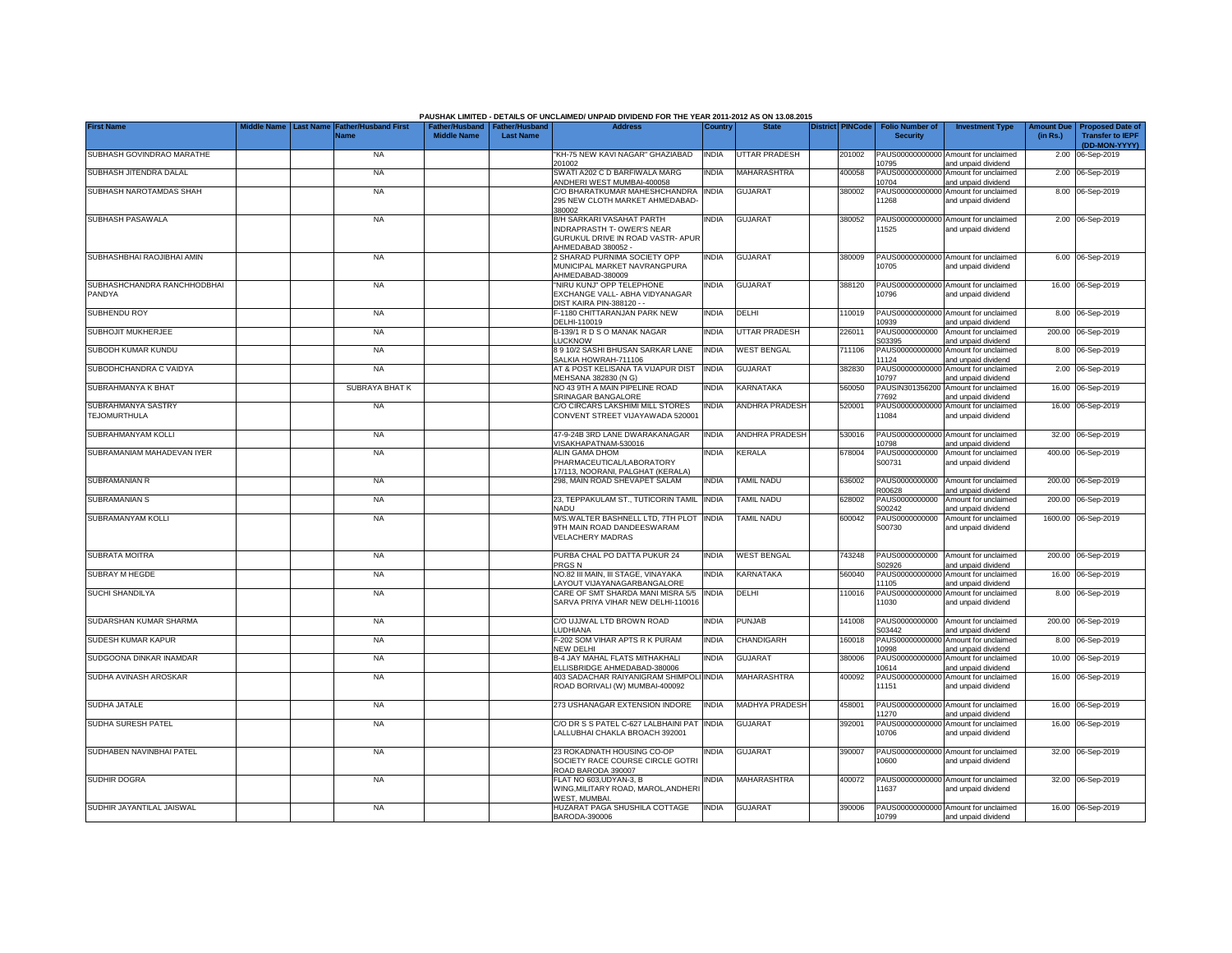|                                |                  | <b>Father/Husband First</b> |                    |                                                   | PAUSHAK LIMITED - DETAILS OF UNCLAIMED/ UNPAID DIVIDEND FOR THE YEAR 2011-2012 AS ON 13.08.2015<br><b>Address</b> |              |                       | <b>District PINCode</b> |        |                                           |                                                             |                               |                                                    |
|--------------------------------|------------------|-----------------------------|--------------------|---------------------------------------------------|-------------------------------------------------------------------------------------------------------------------|--------------|-----------------------|-------------------------|--------|-------------------------------------------|-------------------------------------------------------------|-------------------------------|----------------------------------------------------|
| <b>First Name</b>              | <b>Last Name</b> | <b>Name</b>                 | <b>Middle Name</b> | Father/Husband Father/Husband<br><b>Last Name</b> |                                                                                                                   | Country      | <b>State</b>          |                         |        | <b>Folio Number of</b><br><b>Security</b> | <b>Investment Type</b>                                      | <b>Amount Due</b><br>(in Rs.) | <b>Proposed Date of</b><br><b>Transfer to IEPF</b> |
| SUDHIR KUMAR CHADHA            |                  | <b>NA</b>                   |                    |                                                   | AE-44 TAGORE GARDEN NEW DELHI-                                                                                    | <b>INDIA</b> | DELHI                 |                         | 110027 |                                           | PAUS00000000000 Amount for unclaimed                        |                               | (DD-MON-YYYY)<br>8.00 06-Sep-2019                  |
| SUDHIR KUMAR DHAMIJA           |                  | DINA NATH DHAMIJA           |                    |                                                   | 110027<br>H-5/43 GROUND FLOOR SECTOR 11                                                                           | <b>INDIA</b> | DELHI                 |                         | 110085 | 11021<br>PAUS00000000000                  | and unpaid dividend<br>Amount for unclaimed                 |                               | 8.00 06-Sep-2019                                   |
| SUDHIR KUMAR GARG              |                  | <b>NA</b>                   |                    |                                                   | ROHINI NEW DELHI<br>GARG MACHINERY STORES RAILWAY                                                                 | <b>INDIA</b> | <b>UTTAR PRADESH</b>  |                         | 207123 | 13111<br>PAUS0000000000                   | and unpaid dividend<br>Amount for unclaimed                 |                               | 66.00 06-Sep-2019                                  |
| SUDHIR KUMAR GARG              |                  | <b>NA</b>                   |                    |                                                   | ROAD KASGANJ UP<br>C/O GARG MACHINERY STORES                                                                      | <b>INDIA</b> | <b>UTTAR PRADESH</b>  |                         | 207123 | 11421<br>PAUS0000000000                   | and unpaid dividend<br>Amount for unclaimed                 |                               | 16.00 06-Sep-2019                                  |
| SUDHIR KUMAR GHOSH             |                  | <b>NA</b>                   |                    |                                                   | RAILWAY ROAD KASGANJ-207123<br>43/A, NIMTOLE GHAT STREET                                                          | India        | <b>WEST BENGAL</b>    |                         | 700006 | 11016<br>PAUS0000000000                   | and unpaid dividend<br>Amount for unclaimed                 |                               | 200.00 06-Sep-2019                                 |
| SUDHIR KUMAR RAHA              |                  | <b>NA</b>                   |                    |                                                   | CALCUTTA<br>65A SURJA SEN STREET CALCUTTA-<br>700009                                                              | <b>INDIA</b> | <b>WEST BENGAL</b>    |                         | 700009 | S02669<br>PAUS0000000000<br>0940          | and unpaid dividend<br>Amount for unclaimed                 |                               | 8.00 06-Sep-2019                                   |
| SUDHIR MUGATLAL JATHAL         |                  | <b>NA</b>                   |                    |                                                   | FLAT NO.6 SHIV APARTMENT OPP DA-                                                                                  | NDIA         | <b>GUJARAT</b>        |                         | 388120 | PAUS0000000000                            | and unpaid dividend<br>Amount for unclaimed                 |                               | 32.00 06-Sep-2019                                  |
|                                |                  |                             |                    |                                                   | MART, NEAR SARDAR PATEL STATUE<br>MOTA BAZAR, VALLABH VIDYANAGAR<br>388120(GUJ)                                   |              |                       |                         |        | 10648                                     | and unpaid dividend                                         |                               |                                                    |
| SUDHIRCHANDRA SHRIPAD SAMARTH  |                  | <b>NA</b>                   |                    |                                                   | 2/9 SAURABH PARK GUJARAT HOUSING INDIA<br>BOARD - FLATS NR CHHANI JAKAT<br>NAKA BARODA-39000-2 -                  |              | <b>GUJARAT</b>        |                         | 390002 | 10708                                     | PAUS00000000000 Amount for unclaimed<br>and unpaid dividend |                               | 32.00 06-Sep-2019                                  |
| SUDHIRKUMAR SHIVNATH MISRA     |                  | <b>NA</b>                   |                    |                                                   | 123 AJAY SOCIETY FATEHGANJ<br><b>BARODA 390002</b>                                                                | India        | <b>GUJARAT</b>        |                         | 390002 | PAUS00000000000<br>0801                   | Amount for unclaimed<br>and unpaid dividend                 |                               | 2.00 06-Sep-2019                                   |
| SUHASINI VITHAL CHAVAN         |                  | <b>NA</b>                   |                    |                                                   | C-10 SHANTI CAMPUS SOCIETY NAHUR<br>ROAD MULUND WEST MUMBAI 400080                                                | <b>INDIA</b> | MAHARASHTRA           |                         | 400080 | 11455                                     | PAUS00000000000 Amount for unclaimed<br>and unpaid dividend |                               | 4.00 06-Sep-2019                                   |
| <b>SUJAL PATEL</b>             |                  | <b>NA</b>                   |                    |                                                   | NIRALI "AKASH GANGA" TRADE CENTRE INDIA<br>HIMATNAGAR 383001                                                      |              | <b>GUJARAT</b>        |                         | 383001 | PAUS00000000000<br>11628                  | Amount for unclaimed<br>and unpaid dividend                 |                               | 16.00 06-Sep-2019                                  |
| <b>SUJATA DEY</b>              |                  | <b>NA</b>                   |                    |                                                   | C/O DR TARUN KUMAR DEY BENGAL<br>CHEMICAL OFFICER S QUARTER PO<br>PANIHATI DIST 24 PGS (N)                        | INDIA        | <b>WEST BENGAL</b>    |                         | 700114 | PAUS0000000000<br>S02781                  | Amount for unclaimed<br>and unpaid dividend                 |                               | 200.00 06-Sep-2019                                 |
| SUJATHA BHASKAR                |                  | <b>NA</b>                   |                    |                                                   | C/O.DR.BHASKAR VIKRAM CLINIC,<br>YADAVAGIRI MYSORE                                                                | India        | KARNATAKA             |                         | 570002 | PAUS0000000000<br>S00269                  | Amount for unclaimed<br>and unpaid dividend                 |                               | 1600.00 06-Sep-2019                                |
| SUJAYA BASAVANNA               |                  | <b>NA</b>                   |                    |                                                   | 751 10TH MAIN III BLOCK III STAGE<br>BASAVESHWARANAGAR BANGALORE-<br>560079                                       | India        | <b>KARNATAKA</b>      |                         | 560079 | PAUS00000000000<br>11280                  | Amount for unclaimed<br>and unpaid dividend                 |                               | 8.00 06-Sep-2019                                   |
| <b>SUJITH M</b>                |                  | CHERIAN                     |                    |                                                   | 333/339 VALLELIL PANAMTHOTTIL 2<br>VALAN JAVATTOM KADAPRA<br>THIRUVALLA                                           | india        | <b>KERALA</b>         |                         | 689107 | PAUSIN300513109<br>76622                  | Amount for unclaimed<br>and unpaid dividend                 |                               | 66.00 06-Sep-2019                                  |
| SUKANYABEN HIRALAL SHAH        |                  | <b>NA</b>                   |                    |                                                   | C/O SHRIKRISHNA DURLABHDAS SHAH<br>DESAIPURA NANDARBAR DIST DHULIA<br>PIN-425412                                  | INDIA        | MAHARASHTRA           |                         | 425412 | PAUS0000000000<br>10655                   | Amount for unclaimed<br>and unpaid dividend                 |                               | 10.00 06-Sep-2019                                  |
| SUKHI DEVI BHUTORIA            |                  | <b>NA</b>                   |                    |                                                   | C/O DAULATRAM BIJAI SINGH BHUTORIA INDIA<br>PATTY NO 7TH P O LADNUN 341306                                        |              | <b>RAJASTHAN</b>      |                         | 341306 | PAUS00000000000<br>11303                  | Amount for unclaimed<br>and unpaid dividend                 |                               | 24.00 06-Sep-2019                                  |
| SUKHJIT SINGH SIDHU            |                  | <b>NA</b>                   |                    |                                                   | C/O LT COL LAKHA SINGH VSM ARMY<br>HQ PROVOST UNIT RED FORT DELHI-<br>110006                                      | INDIA        | DELHI                 |                         | 110006 | PAUS00000000000<br>11006                  | Amount for unclaimed<br>and unpaid dividend                 |                               | 8.00 06-Sep-2019                                   |
| SUKHLAL MAGANLAL SETHE         |                  | <b>NA</b>                   |                    |                                                   | KUVERJI DEVSHI CHAWL 2ND FL B S<br>ROAD OPP ZARAPKAR SHOW ROOM<br>DADAR W RLY MUMBAI 400028                       | INDIA        | <b>MAHARASHTRA</b>    |                         | 400028 | 11174                                     | PAUS00000000000 Amount for unclaimed<br>and unpaid dividend |                               | 8.00 06-Sep-2019                                   |
| SUKHRAJ CHHOGALAL ZINANI       |                  | <b>NA</b>                   |                    |                                                   | BAGRECHA BUILDING JUNGOKIBAS<br>SIWANA DT BARMER RAJ PIN-343044                                                   | INDIA        | RAJASTHAN             |                         | 343044 | PAUS00000000000<br>10710                  | Amount for unclaimed<br>and unpaid dividend                 |                               | 16.00 06-Sep-2019                                  |
| <b>SUKUMAR ROY S</b>           |                  | <b>NA</b>                   |                    |                                                   | C/O MRS PRITI ROY CHOWDHARY 1156<br>NAPIER TOWN, RAJUL STATE, BLOCK<br>NO1 JABALPUR                               | India        | <b>MADHYA PRADESH</b> |                         | 482002 | PAUS0000000000<br>S00736                  | Amount for unclaimed<br>and unpaid dividend                 |                               | 200.00 06-Sep-2019                                 |
| SULAXANA PRATAPRAI VYAS        |                  | <b>NA</b>                   |                    |                                                   | FLAT NO 204 CHANDRALOK 'A' 97<br>NEPEAN SEA RD MUMBAI-400006                                                      | india        | MAHARASHTRA           |                         | 400006 | PAUS0000000000<br>10711                   | Amount for unclaimed<br>and unpaid dividend                 |                               | 32.00 06-Sep-2019                                  |
| SULJAN MAHMOOD KHAN SURI       |                  | <b>NA</b>                   |                    |                                                   | 53/A 34TH CROSS 9TH MAIN ROAD BANA INDIA<br>SHANKARI IIND STAGE BANGALORE<br>KARNATAKA 560070                     |              | KARNATAKA             |                         | 560070 | PAUS00000000000<br>10854                  | Amount for unclaimed<br>and unpaid dividend                 |                               | 16.00 06-Sep-2019                                  |
| <b>SULOCHANA</b>               |                  | <b>NA</b>                   |                    |                                                   | W/O SHRI.A V VEERARAJE URS DNO<br>876/5.1ST CROSS.LAXMIPURAM<br><b>MYSORE</b>                                     | INDIA        | <b>KARNATAKA</b>      |                         | 570014 | PAUS0000000000<br>S01912                  | Amount for unclaimed<br>and unpaid dividend                 |                               | 400.00 06-Sep-2019                                 |
| SULOCHANA CHANDRAKANT VYAS     |                  | <b>NA</b>                   |                    |                                                   | PARDESHI FALIA MADAN ZAMPA ROAD<br>VADODARA                                                                       | <b>INDIA</b> | <b>GUJARAT</b>        |                         | 390001 | PAUS00000000000<br>11603                  | Amount for unclaimed<br>and unpaid dividend                 |                               | 16.00 06-Sep-2019                                  |
| SULOCHANA DINESHCHANDRA PARIKH |                  | <b>NA</b>                   |                    |                                                   | C/O D R PARIKH 'SHUBHAM' BUILDING<br>NO 3 - MAHALAXMI PARK 4 SHREE<br>GOYAGATE CO OP H-SG SOCI                    | <b>INDIA</b> | <b>GUJARAT</b>        |                         | 390004 | 10712                                     | PAUS00000000000 Amount for unclaimed<br>and unpaid dividend |                               | 16.00 06-Sep-2019                                  |
| SULOCHNA CHAMANLAL SONI        |                  | <b>NA</b>                   |                    |                                                   | VADODARA 390004 -<br>2332 RAIPUR MAHALAXMI NI POLE                                                                | INDIA        | <b>GUJARAT</b>        |                         | 380001 |                                           | PAUS00000000000 Amount for unclaimed                        |                               | 8.00 06-Sep-2019                                   |
| SULTANALI NOORALI LADAK        |                  | <b>NA</b>                   |                    |                                                   | AHMEDABAD-380001<br>504 DARIYA DARSHAN J P ROAD                                                                   | INDIA        | MAHARASHTRA           |                         | 400061 | 11138                                     | and unpaid dividend<br>PAUS00000000000 Amount for unclaimed |                               | 8.00 06-Sep-2019                                   |
|                                |                  |                             |                    |                                                   | ANDHERI WEST MUMBAI 400061                                                                                        |              |                       |                         |        | 10917                                     | and unpaid dividend                                         |                               |                                                    |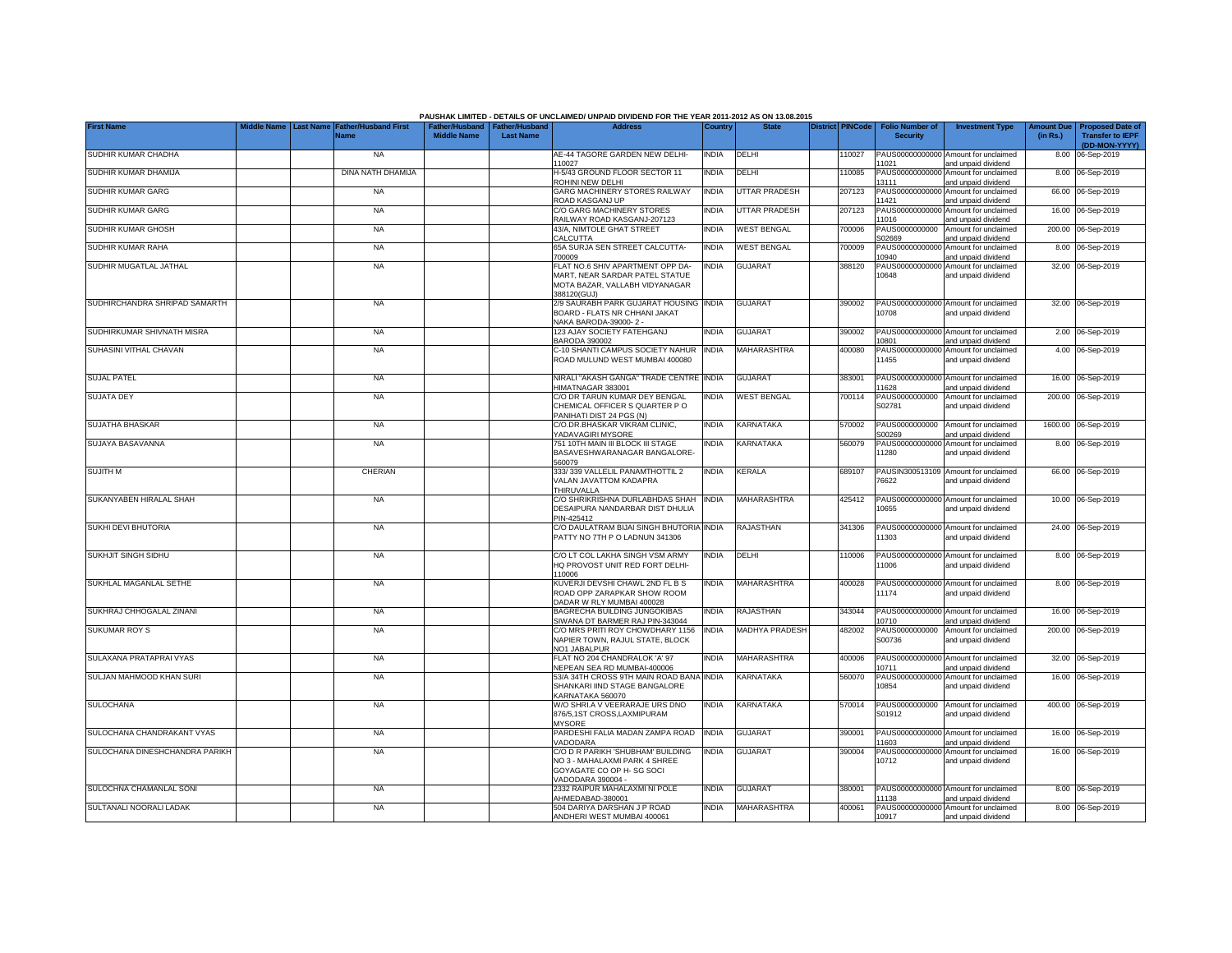|                              |  |                                                               |                                     |                                           | PAUSHAK LIMITED - DETAILS OF UNCLAIMED/ UNPAID DIVIDEND FOR THE YEAR 2011-2012 AS ON 13.08.2015          |              |                       |                         |                                           |                                                             |          |                                                                           |
|------------------------------|--|---------------------------------------------------------------|-------------------------------------|-------------------------------------------|----------------------------------------------------------------------------------------------------------|--------------|-----------------------|-------------------------|-------------------------------------------|-------------------------------------------------------------|----------|---------------------------------------------------------------------------|
| <b>First Name</b>            |  | Middle Name   Last Name   Father/Husband First<br><b>Name</b> | ather/Hushand<br><b>Middle Name</b> | <b>Father/Husband</b><br><b>Last Name</b> | <b>Address</b>                                                                                           | Country      | <b>State</b>          | <b>District PINCode</b> | <b>Folio Number of</b><br><b>Security</b> | <b>Investment Type</b>                                      | (in Rs.) | Amount Due   Proposed Date of<br><b>Transfer to IEPF</b><br>(DD-MON-YYYY) |
| <b>SUMALA BHADURI</b>        |  | <b>NA</b>                                                     |                                     |                                           | 36-A DR SUDHIR BOSE ROAD 4TH<br><b>FLOOR CALCUTTA</b>                                                    | india        | <b>WEST BENGAL</b>    | 700023                  | PAUS0000000000<br>S02801                  | Amount for unclaimed<br>and unpaid dividend                 |          | 300.00 06-Sep-2019                                                        |
| <b>SUMAN LAL THAKUR</b>      |  | <b>NA</b>                                                     |                                     |                                           | A-7 PHARE I NARAINA IND AREA NEW<br>DELHI-110028                                                         | <b>INDIA</b> | DELHI                 | 110028                  | 11051                                     | PAUS00000000000 Amount for unclaimed<br>and unpaid dividend |          | 8.00 06-Sep-2019                                                          |
| SUMAN NARAYAN SAWARKAR       |  | <b>NA</b>                                                     |                                     |                                           | <b>VIJAYNAGAR COLONY SECTOR B</b><br>BEHIND DHARAMKATA BARETH ROAD<br>GANJ BASODA 464221 DIST VIDISHA (M | <b>INDIA</b> | <b>MADHYA PRADESH</b> | 464221                  | 10872                                     | PAUS00000000000 Amount for unclaimed<br>and unpaid dividend |          | 16.00 06-Sep-2019                                                         |
| SUMAN NARAYAN SAWARKAR       |  | <b>NA</b>                                                     |                                     |                                           | VIJAYNAGAR COLONY SECTOR B<br>BEHIND DHARAMKATA BARETH ROAD<br>GANJ BASODA 464221 DIST VIDISHA (M        | <b>INDIA</b> | <b>MADHYA PRADESH</b> | 464221                  | 10871                                     | PAUS00000000000 Amount for unclaimed<br>and unpaid dividend |          | 16.00 06-Sep-2019                                                         |
| <b>SUMANA SEN</b>            |  | <b>NA</b>                                                     |                                     |                                           | 214/3/22 S K DEB ROAD CHOWDHURY<br><b>BAGAN CALCUTTA</b>                                                 | <b>INDIA</b> | <b>WEST BENGAL</b>    | 700048                  | S02740                                    | PAUS0000000000 Amount for unclaimed<br>and unpaid dividend  |          | 200.00 06-Sep-2019                                                        |
| SUMANBEN RASIKLAL THAKER     |  | <b>NA</b>                                                     |                                     |                                           | 48 SHYAMAL ROW HOUSES-II<br>SATELLITE ROAD AHMEDABAD 380015                                              | INDIA        | <b>GUJARAT</b>        | 380015                  | 10715                                     | PAUS00000000000 Amount for unclaimed<br>and unpaid dividend |          | 16.00 06-Sep-2019                                                         |
| SUMANDEVI JITENDRALAL DESAI  |  | <b>NA</b>                                                     |                                     |                                           | 134 MANEKBAG SOCIETY AMBAVADI<br>AHMEDABAD-380015                                                        | <b>INDIA</b> | <b>GUJARAT</b>        | 380015                  | 10716                                     | PAUS00000000000 Amount for unclaimed<br>and unpaid dividend |          | 2.00 06-Sep-2019                                                          |
| SUMANLAL CHIMANLAL           |  | <b>NA</b>                                                     |                                     |                                           | BHAGYA NAGAR SOCIETY H NO 2<br>RAMBAG MANINAGAR AHMEDABAD-<br>380008                                     | INDIA        | <b>GUJARAT</b>        | 380008                  | 10719                                     | PAUS00000000000 Amount for unclaimed<br>and unpaid dividend |          | 6.00 06-Sep-2019                                                          |
| SUMANRAI HARIBHAI PATEL      |  | <b>NA</b>                                                     |                                     |                                           | C/O M/S SUMANRAI HARIBHAI & CO<br>KALSARI ROAD AT VISAVADAR DIST<br>JUNAGADH PIN-362130                  | <b>INDIA</b> | <b>GUJARAT</b>        | 362130                  | 10802                                     | PAUS00000000000 Amount for unclaimed<br>and unpaid dividend |          | 16.00 06-Sep-2019                                                         |
| SUMANTRAY HIMATLAL SHUKLA    |  | <b>NA</b>                                                     |                                     |                                           | C K 1B CYNAMID COLONY ATUL-396020                                                                        | <b>INDIA</b> | <b>GUJARAT</b>        | 396020                  | 10720                                     | PAUS00000000000 Amount for unclaimed<br>and unpaid dividend |          | 20.00 06-Sep-2019                                                         |
| SUMATI RAMCHANDRA CHITALE    |  | <b>NA</b>                                                     |                                     |                                           | SHILPA 66/7-A ERANDAWANA 15 TH<br>PRABHAT - ROAD CROSS LANE<br>DABHADEPATH PUNE 411004--                 | INDIA        | <b>MAHARASHTRA</b>    | 411004                  | 1589                                      | PAUS00000000000 Amount for unclaimed<br>and unpaid dividend |          | 82.00 06-Sep-2019                                                         |
| SUMATIBEN RANCHHODBHAI PATEL |  | <b>NA</b>                                                     |                                     |                                           | 9 MAHARANI ROAD SIYAGANJ INDORE-<br>452001                                                               | <b>INDIA</b> | MADHYA PRADESH        | 452001                  | 10868                                     | PAUS00000000000 Amount for unclaimed<br>and unpaid dividend |          | 16.00 06-Sep-2019                                                         |
| <b>SUMER SINGH</b>           |  | <b>NA</b>                                                     |                                     |                                           | 45/A DHULESHWAR GARDEN AJMER<br>ROAD JAIPUR 302001                                                       | INDIA        | RAJASTHAN             | 302001                  | 10848                                     | PAUS00000000000 Amount for unclaimed<br>and unpaid dividend |          | 16.00 06-Sep-2019                                                         |
| SUMI MAHESHWARI              |  | <b>NA</b>                                                     |                                     |                                           | TAPARIA AGENCY CHAH KAMAL P O<br>HAPUR 245101                                                            | INDIA        | <b>UTTAR PRADESH</b>  | 245101                  | 1060                                      | PAUS00000000000 Amount for unclaimed<br>and unpaid dividend |          | 24.00 06-Sep-2019                                                         |
| <b>SUMITRA DAS</b>           |  | <b>NA</b>                                                     |                                     |                                           | 7/2C NORTHERN AVENUE CALCUTTA                                                                            | <b>INDIA</b> | <b>WEST BENGAL</b>    | 700037                  | PAUS0000000000<br>S02694                  | Amount for unclaimed<br>and unpaid dividend                 |          | 200.00 06-Sep-2019                                                        |
| SUMITTRA DEVI                |  | NA                                                            |                                     |                                           | B-29 C C COLONY OPP RANA PRATAP<br>BAGH DELHI-110007                                                     | <b>INDIA</b> | DELHI                 | 110007                  | 1332                                      | PAUS00000000000 Amount for unclaimed<br>and unpaid dividend |          | 16.00 06-Sep-2019                                                         |
| SUNANDA SANJEEV SHET         |  | <b>NA</b>                                                     |                                     |                                           | C/O THE SWASTIK JANATA SAHAKARI<br>BANK LTD 502 KALBADEVI ROAD<br>MUMBAI-400002                          | <b>INDIA</b> | MAHARASHTRA           | 400002                  | 11162                                     | PAUS00000000000 Amount for unclaimed<br>and unpaid dividend |          | 8.00 06-Sep-2019                                                          |
| SUNDAR LAL SHARMA            |  | NA                                                            |                                     |                                           | 29 NEW ROMESH NAGAR SADAR<br><b>KARNAL 132001</b>                                                        | India        | <b>HARYANA</b>        | 132001                  | 1232                                      | PAUS00000000000 Amount for unclaimed<br>and unpaid dividend |          | 8.00 06-Sep-2019                                                          |
| SUNDAR RAJ K J               |  | NA                                                            |                                     |                                           | J.S.PHARMACY, BANK ROAD, MYSORE.                                                                         | <b>INDIA</b> | KARNATAKA             | 570001                  | 00084                                     | PAUS0000000000J Amount for unclaimed<br>and unpaid dividend |          | 200.00 06-Sep-2019                                                        |
| SUNDARAM PL                  |  | PALANIAPPA CHETTIAR                                           |                                     |                                           | NO.1/151-N, KRISHNAMMAL NAGAR,<br>OPP. TO SARADA COLLEGE, SALEM                                          | <b>INDIA</b> | TAMIL NADU            | 636016                  | 9929                                      | PAUS12010900006 Amount for unclaimed<br>and unpaid dividend |          | 600.00 06-Sep-2019                                                        |
| <b>SUNDARAM S R</b>          |  | <b>NA</b>                                                     |                                     |                                           | 22 UMAPATHY STREET WEST<br>MAMBALAM CHENNAI                                                              | <b>INDIA</b> | TAMIL NADU            | 600033                  | PAUS0000000000<br>S01892                  | Amount for unclaimed<br>and unpaid dividend                 | 200.00   | 06-Sep-2019                                                               |
| SUNDARARAJA RAO T S          |  | <b>NA</b>                                                     |                                     |                                           | 'MARUTHI', 14, SIXTH MAIN ROAD.<br>RAJAH ANNAMALAI PURAM, CHENNAI                                        | India        | TAMIL NADU            | 600028                  | 0754                                      | PAUS0000000000T Amount for unclaimed<br>and unpaid dividend | 400.00   | 06-Sep-2019                                                               |
| SUNDARDAS GHANSHAMDAS NAGDEV |  | <b>NA</b>                                                     |                                     |                                           | NOVELTY CLOTH STORES OUT SIDE<br>PREM DARVAJA AHMEDABAD-380002                                           | India        | <b>GUJARAT</b>        | 380002                  | 0805                                      | PAUS00000000000 Amount for unclaimed<br>and unpaid dividend | 16.00    | 06-Sep-2019                                                               |
| SUNDARI RAJAGOPAL            |  | <b>NA</b>                                                     |                                     |                                           | SAMPATH ARCADE' 45-58-7/5, FLAT<br>NO.201, 'SANTHOSH' NARASIMHANAGAF<br><b>VISAKHAPATNAM</b>             | India        | <b>ANDHRA PRADESH</b> | 530024                  | PAUS0000000000<br>S00738                  | Amount for unclaimed<br>and unpaid dividend                 |          | 200.00 06-Sep-2019                                                        |
| SUNDER B SAMDANI             |  | <b>NA</b>                                                     |                                     |                                           | C/O JAGDISH R BALDI 6 OSWAL<br>COLONY JAMNAGAR                                                           | INDIA        | <b>GUJARAT</b>        | 361005                  | PAUS0000000000<br>S04913                  | Amount for unclaimed<br>and unpaid dividend                 |          | 200.00 06-Sep-2019                                                        |
| SUNDER P JHANGIANI           |  | <b>NA</b>                                                     |                                     |                                           | C/O SEMENTEX SPUN PIPE (P) LTD MIRA INDIA<br>DIST THANA PIN-401104                                       |              | MAHARASHTRA           | 401104                  | 10895                                     | PAUS00000000000 Amount for unclaimed<br>and unpaid dividend |          | 24.00 06-Sep-2019                                                         |
| SUNDERLAL VADILAL SHAH       |  | <b>NA</b>                                                     |                                     |                                           | 13 CHANDRANAGAR SOCIETY BEHIND<br>NAJAR BAG BARODA 390001                                                | <b>INDIA</b> | <b>GUJARAT</b>        | 390001                  | 0628                                      | PAUS00000000000 Amount for unclaimed<br>and unpaid dividend |          | 2.00 06-Sep-2019                                                          |
| SUNIL J HINDOCHA             |  | NA                                                            |                                     |                                           | B-21 DHANLAXMI SOCIETY ARYA KANYA<br>ROAD KARELI BAUG VADODARA 390018                                    | <b>INDIA</b> | <b>GUJARAT</b>        | 390018                  | 11462                                     | PAUS00000000000 Amount for unclaimed<br>and unpaid dividend |          | 16.00 06-Sep-2019                                                         |
| <b>SUNIL KUMAR</b>           |  | <b>NA</b>                                                     |                                     |                                           | C/O ALEMBIC CHEMICALS WORKS CO<br>TD 110 JAWAHAR LAL NEHRU MARG<br>AMBALA CANTT                          | NDIA         | <b>HARYANA</b>        | 133001                  | PAUS0000000000<br>S03417                  | Amount for unclaimed<br>and unpaid dividend                 |          | 200.00 06-Sep-2019                                                        |
| SUNIL KUMAR DUTTA            |  | <b>NA</b>                                                     |                                     |                                           | 47 JATINDRA MOHAN AVENUE<br><b>CALCUTTA</b>                                                              | <b>INDIA</b> | <b>WEST BENGAL</b>    | 700005                  | S02864                                    | PAUS0000000000 Amount for unclaimed<br>and unpaid dividend  |          | 200.00 06-Sep-2019                                                        |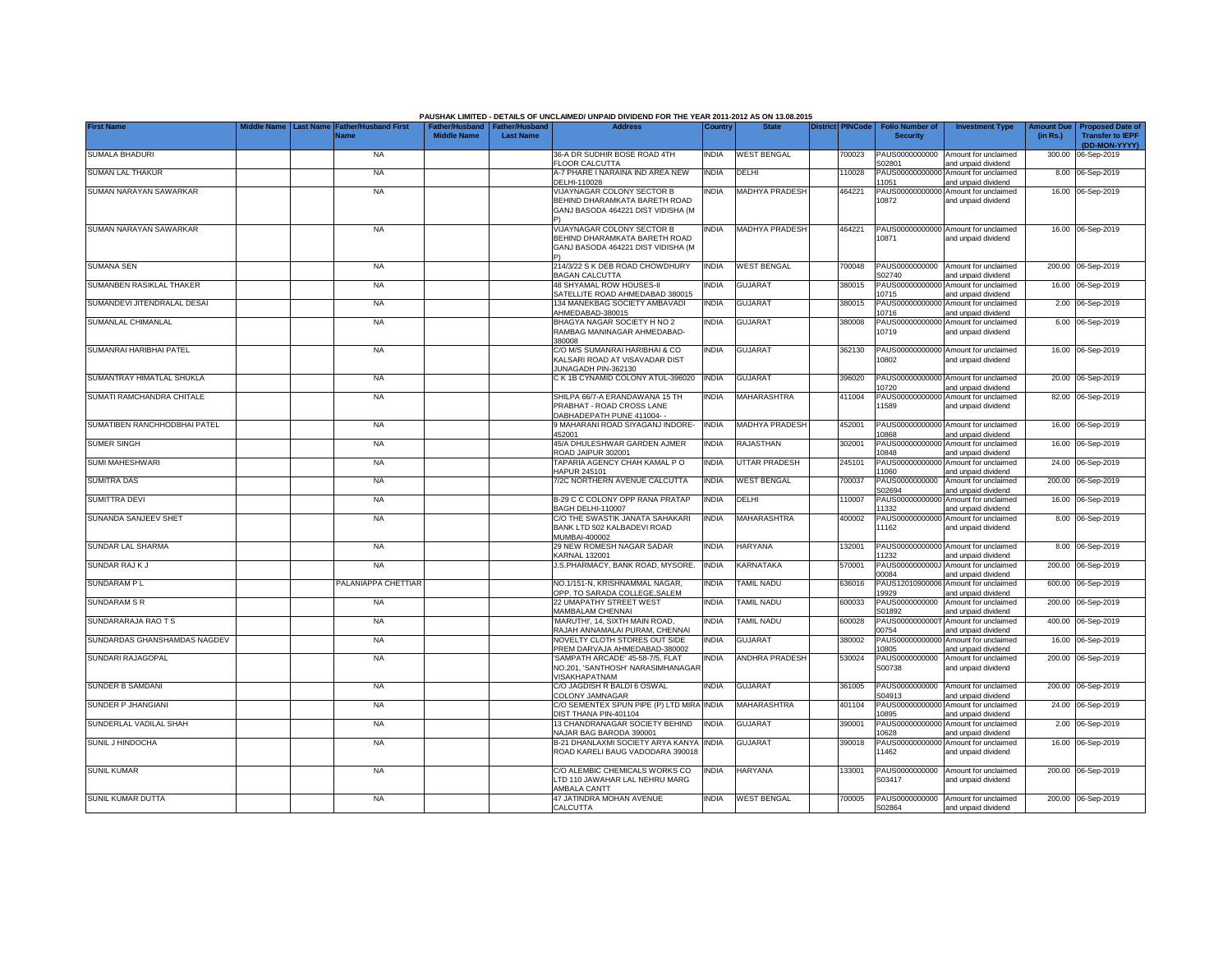|                              |                  |                             |                                                       |                  | PAUSHAK LIMITED - DETAILS OF UNCLAIMED/ UNPAID DIVIDEND FOR THE YEAR 2011-2012 AS ON 13.08.2015  |              |                       |                  |                                           |                                                             |                               |                                                    |
|------------------------------|------------------|-----------------------------|-------------------------------------------------------|------------------|--------------------------------------------------------------------------------------------------|--------------|-----------------------|------------------|-------------------------------------------|-------------------------------------------------------------|-------------------------------|----------------------------------------------------|
| <b>First Name</b>            | <b>Last Name</b> | ather/Husband First<br>Vame | Father/Husband   Father/Husband<br><b>Middle Name</b> | <b>Last Name</b> | <b>Address</b>                                                                                   | Country      | <b>State</b>          | District PINCode | <b>Folio Number of</b><br><b>Security</b> | <b>Investment Type</b>                                      | <b>Amount Due</b><br>(in Rs.) | <b>Proposed Date of</b><br><b>Transfer to IEPF</b> |
| SUNIL KUMAR LAKHOTIA         |                  | LT GANESH DAS               |                                                       |                  | 24/A SHAKESPEARE SARANI PARIJAAT                                                                 | <b>INDIA</b> | <b>WEST BENGAL</b>    | 700017           |                                           | PAUSIN301250280 Amount for unclaimed                        |                               | (DD-MON-YYYY)<br>16.00 06-Sep-2019                 |
|                              |                  | LAKHOTIA                    |                                                       |                  | 9TH FLOOR FLAT NO 94 CALCUTTA                                                                    |              |                       |                  | 47861                                     | and unpaid dividend                                         |                               |                                                    |
| <b>SUNIL KUMAR PUROHIT</b>   |                  | <b>NA</b>                   |                                                       |                  | 107 LAKSHMI APARTMENTS NALGONDA<br>X' ROAD'S MALAKPET HYDERABAD                                  | <b>INDIA</b> | <b>ANDHRA PRADESH</b> | 500036           | PAUS0000000000<br>S03157                  | Amount for unclaimed<br>and unpaid dividend                 |                               | 600.00 06-Sep-2019                                 |
| SUNIL N SHRIPURKAR           |                  | <b>NA</b>                   |                                                       |                  | 217 SHANKAR NAGAR NAGPUR 440010                                                                  | <b>INDIA</b> | MAHARASHTRA           | 440010           | PAUS00000000000<br>10807                  | Amount for unclaimed<br>and unpaid dividend                 |                               | 2.00 06-Sep-2019                                   |
| SUNIL RAMESHCHANDRA SHAH     |                  | <b>NA</b>                   |                                                       |                  | 1 GOPAL BHUVAN 2ND FLOOR B B S<br>MARG GHATKOPAR (WEST) MUMBAI-<br>400086                        | <b>NDIA</b>  | MAHARASHTRA           | 400086           | PAUS00000000000<br>11146                  | Amount for unclaimed<br>and unpaid dividend                 |                               | 16.00 06-Sep-2019                                  |
| SUNIL SITARAM WAGH           |                  | <b>NA</b>                   |                                                       |                  | KUVERJI DEVSHI CHAWL 2ND FL B S<br>ROAD OPP ZARAPKAR SHOW ROOM<br>DADAR W RLY MUMBAI 400028      | <b>INDIA</b> | MAHARASHTRA           | 400028           | PAUS00000000000<br>11173                  | Amount for unclaimed<br>and unpaid dividend                 |                               | 8.00 06-Sep-2019                                   |
| SUNITA                       |                  | <b>NA</b>                   |                                                       |                  | 1-1-274 CHIKADPALLY HYDERABAD                                                                    | INDIA        | <b>ANDHRA PRADESH</b> | 500020           | PAUS0000000000<br>S03175                  | Amount for unclaimed<br>and unpaid dividend                 |                               | 200.00 06-Sep-2019                                 |
| <b>SUNITA GOSWAMI</b>        |                  | <b>NA</b>                   |                                                       |                  | 2E/3 JHANDEWALAN EXTENSION LINK<br>ROAD NEW DELHI-110055                                         | india        | DELHI                 | 10055            | PAUS0000000000<br>11032                   | Amount for unclaimed<br>and unpaid dividend                 |                               | 8.00 06-Sep-2019                                   |
| <b>SUNITA JAIN</b>           |                  | <b>NA</b>                   |                                                       |                  | C-Y/100 S D A HAUZ KHAS NEW DLEHI<br>110016                                                      | India        | DELHI                 | 110016           | PAUS0000000000<br>11244                   | Amount for unclaimed<br>and unpaid dividend                 |                               | 8.00 06-Sep-2019                                   |
| SUNITA MAHENDRA KHIMASIA     |                  | <b>NA</b>                   |                                                       |                  | 2 SAUMYA FLATS ST XAVIERS COLLEGE<br>ROAD NAVRANGPURA AHMEDABAD<br>380009                        | <b>INDIA</b> | <b>GUJARAT</b>        | 380009           | PAUS00000000000<br>11519                  | Amount for unclaimed<br>and unpaid dividend                 |                               | 8.00 06-Sep-2019                                   |
| SUNITA MOHAN DARYANI         |                  | <b>NA</b>                   |                                                       |                  | SHAVITA MANSION DR AMBEDKAR<br>ROAD DADAR MUMBAI-400014                                          | <b>NDIA</b>  | MAHARASHTRA           | 400014           | PAUS00000000000<br>10918                  | Amount for unclaimed<br>and unpaid dividend                 |                               | 16.00 06-Sep-2019                                  |
| SUNITA MUKESH SHIVDASANI     |                  | <b>NA</b>                   |                                                       |                  | 8A/94 W E A KAROL BAGH NEW DELHI-<br>110005                                                      | <b>NDIA</b>  | DELHI                 | 110005           | PAUS00000000000<br>11054                  | Amount for unclaimed<br>and unpaid dividend                 |                               | 8.00 06-Sep-2019                                   |
| <b>SUNITA PATHAK</b>         |                  | <b>NA</b>                   |                                                       |                  | B-2/89 SAFDARJUNG ENCLAVE NEW<br>DELHI-110029                                                    | <b>NDIA</b>  | DELHI                 | 10029            | PAUS00000000000<br>11250                  | Amount for unclaimed<br>and unpaid dividend                 |                               | 16.00 06-Sep-2019                                  |
| SUNITA SHARADCHANDRA WADKAR  |                  | <b>NA</b>                   |                                                       |                  | F2-301 E F F JUMBODARSHAN HSG<br>SOCIETY KULDONGRI RD-2 ANDHERI<br>EAST MUMBAI-400069            | <b>NDIA</b>  | <b>MAHARASHTRA</b>    | 400069           | 10809                                     | PAUS00000000000 Amount for unclaimed<br>and unpaid dividend |                               | 16.00 06-Sep-2019                                  |
| SUNITA SHRIDHAR DATE         |                  | <b>NA</b>                   |                                                       |                  | A-1203, SAINATH HEIGHT CHS NR. JAIN<br>TEMPLE NEELAM NGR RD PH-2 MULUND<br>EASTMUMBAI            | <b>INDIA</b> | MAHARASHTRA           | 400081           | 10723                                     | PAUS00000000000 Amount for unclaimed<br>and unpaid dividend |                               | 6.00 06-Sep-2019                                   |
| <b>SUNITA SHRIKANT BHIDE</b> |                  | <b>NA</b>                   |                                                       |                  | DATT KUTIR MUKADAM'S HOUSE<br>BEHIND G P O RAOPURA BARODA-<br>390001                             | <b>NDIA</b>  | <b>GUJARAT</b>        | 390001           | PAUS00000000000<br>10810                  | Amount for unclaimed<br>and unpaid dividend                 |                               | 2.00 06-Sep-2019                                   |
| <b>SUNITA T MAKHIJA</b>      |                  | <b>NA</b>                   |                                                       |                  | 3 SHRI GURURMDAS SOCIETY<br>BAPUNAGAR AHMEDABAD 380024                                           | <b>INDIA</b> | <b>GUJARAT</b>        | 380024           | PAUS00000000000<br>11485                  | Amount for unclaimed<br>and unpaid dividend                 |                               | 16.00 06-Sep-2019                                  |
| SUNITA YADAV                 |                  | <b>NA</b>                   |                                                       |                  | A 103 MONIKA APARTMENT KHAJPURA<br>PATNA (BIHAR)                                                 | <b>INDIA</b> | <b>BIHAR</b>          | 300014           | PAUS0000000000<br>S04016                  | Amount for unclaimed<br>and unpaid dividend                 |                               | 200.00 06-Sep-2019                                 |
| SUNKU VENKATASUBBARAO GUPTA  |                  | <b>NA</b>                   |                                                       |                  | 18/140 SESHUGARI STREET<br>PRODDATUR                                                             | <b>INDIA</b> | <b>ANDHRA PRADESH</b> | 516360           | PAUS0000000000<br>S01031                  | Amount for unclaimed<br>and unpaid dividend                 |                               | 200.00 06-Sep-2019                                 |
| SURA REDDY KOVVURI           |                  | <b>NA</b>                   |                                                       |                  | SRI SATYA MEDICAL & ELECTRICAL<br>STORES, RAYAVARAM VIA. ANAPARTHI.<br>E.G.DT.)                  | <b>NDIA</b>  | <b>ANDHRA PRADESH</b> | 516129           | PAUS0000000000<br>S00892                  | Amount for unclaimed<br>and unpaid dividend                 |                               | 200.00 06-Sep-2019                                 |
| SURAJI BAI AGRAWAL           |                  | <b>NA</b>                   |                                                       |                  | C/O MR C L AGRAWAL AGRAWAL<br>TALKIES P O ARANG DIST RAIPUR<br>193441                            | <b>NDIA</b>  | <b>CHHATTISGARH</b>   | 493441           | PAUS00000000000<br>11106                  | Amount for unclaimed<br>and unpaid dividend                 |                               | 16.00 06-Sep-2019                                  |
| <b>SUREKHA KOLE</b>          |                  | <b>NA</b>                   |                                                       |                  | C/0 SANJAY V KOLE VISHVA PRABHA<br>PLOT NO.6 & 20 SAMATA NAGAR LINK<br>ROAD PANDHARPURPANDHARPUR | <b>INDIA</b> | MAHARASHTRA           | 413304           | PAUS0000000000<br>S04057                  | Amount for unclaimed<br>and unpaid dividend                 |                               | 200.00 06-Sep-2019                                 |
| SUREKHABEN GOVINDBHAI PATEL  |                  | <b>NA</b>                   |                                                       |                  | HARIKRIPA NIVAS CHHANI BARODA PIN-<br>391740                                                     | <b>INDIA</b> | <b>GUJARAT</b>        | 391740           | PAUS00000000000<br>10811                  | Amount for unclaimed<br>and unpaid dividend                 |                               | 6.00 06-Sep-2019                                   |
| SURENDER JIT SINGH           |                  | <b>NA</b>                   |                                                       |                  | 29 P P N MARKET KANPUR-208001                                                                    | INDIA        | <b>UTTAR PRADESH</b>  | 208001           | PAUS0000000000<br>11203                   | Amount for unclaimed<br>and unpaid dividend                 |                               | 8.00 06-Sep-2019                                   |
| SURENDER SACHDEVA            |                  | <b>NA</b>                   |                                                       |                  | FLAT NO 46 POCKET NO F-25 SECTOR<br>NO 7 ROHINI DELHI 110085                                     | INDIA        | DELHI                 | 110085           | PAUS0000000000<br>11249                   | Amount for unclaimed<br>and unpaid dividend                 |                               | 8.00 06-Sep-2019                                   |
| SURENDRA CHIMANBHAI AMIN     |                  | <b>NA</b>                   |                                                       |                  | 131 MAHAJAN CO-OP HOUSING<br>SOCIETY FATEHGUNJ BARODA-390002                                     | <b>NDIA</b>  | <b>GUJARAT</b>        | 390002           | PAUS0000000000<br>10852                   | Amount for unclaimed<br>and unpaid dividend                 |                               | 16.00 06-Sep-2019                                  |
| SURENDRA CHIMANLAL PARIKH    |                  | <b>NA</b>                   |                                                       |                  | GHANTIADA GHADIALI POLE BARODA-<br>390001                                                        | <b>NDIA</b>  | <b>GUJARAT</b>        | 390001           | PAUS00000000000<br>11347                  | Amount for unclaimed<br>and unpaid dividend                 |                               | 2.00 06-Sep-2019                                   |
| SURENDRA CHOHAN              |                  | <b>NA</b>                   |                                                       |                  | 504 MURLIDHAR APARTMENT NR<br>NEHRUNAGAR AMBAWADI AHMEDABAD                                      | india        | <b>GUJARAT</b>        | 380015           | PAUS0000000000<br>S02259                  | Amount for unclaimed<br>and unpaid dividend                 |                               | 300.00 06-Sep-2019                                 |
| SURENDRA GANGADHAR RODE      |                  | <b>NA</b>                   |                                                       |                  | KATHIPURA AT & POST ANJANGAON<br>SURJI DIST AMRAVATI 444705                                      | <b>NDIA</b>  | MAHARASHTRA           | 444705           | PAUS00000000000<br>11496                  | Amount for unclaimed<br>and unpaid dividend                 |                               | 32.00 06-Sep-2019                                  |
| SURENDRA KUMAR               |                  | <b>NA</b>                   |                                                       |                  | C/O SUNIL KHANDELWAL 526 KUCHA<br>PATI RAM DELHI 110006                                          | <b>INDIA</b> | DELHI                 | 10006            | PAUS00000000000<br>11399                  | Amount for unclaimed<br>and unpaid dividend                 |                               | 8.00 06-Sep-2019                                   |
| SURENDRA RAVJIBHAI PATEL     |                  | <b>NA</b>                   |                                                       |                  | AT POST 15 HARIDARSHAN SOCIETY<br>NAVABAZAR KARJAN DIST BARODA<br>391240                         | India        | <b>GUJARAT</b>        | 391240           | 10627                                     | PAUS00000000000 Amount for unclaimed<br>and unpaid dividend |                               | 16.00 06-Sep-2019                                  |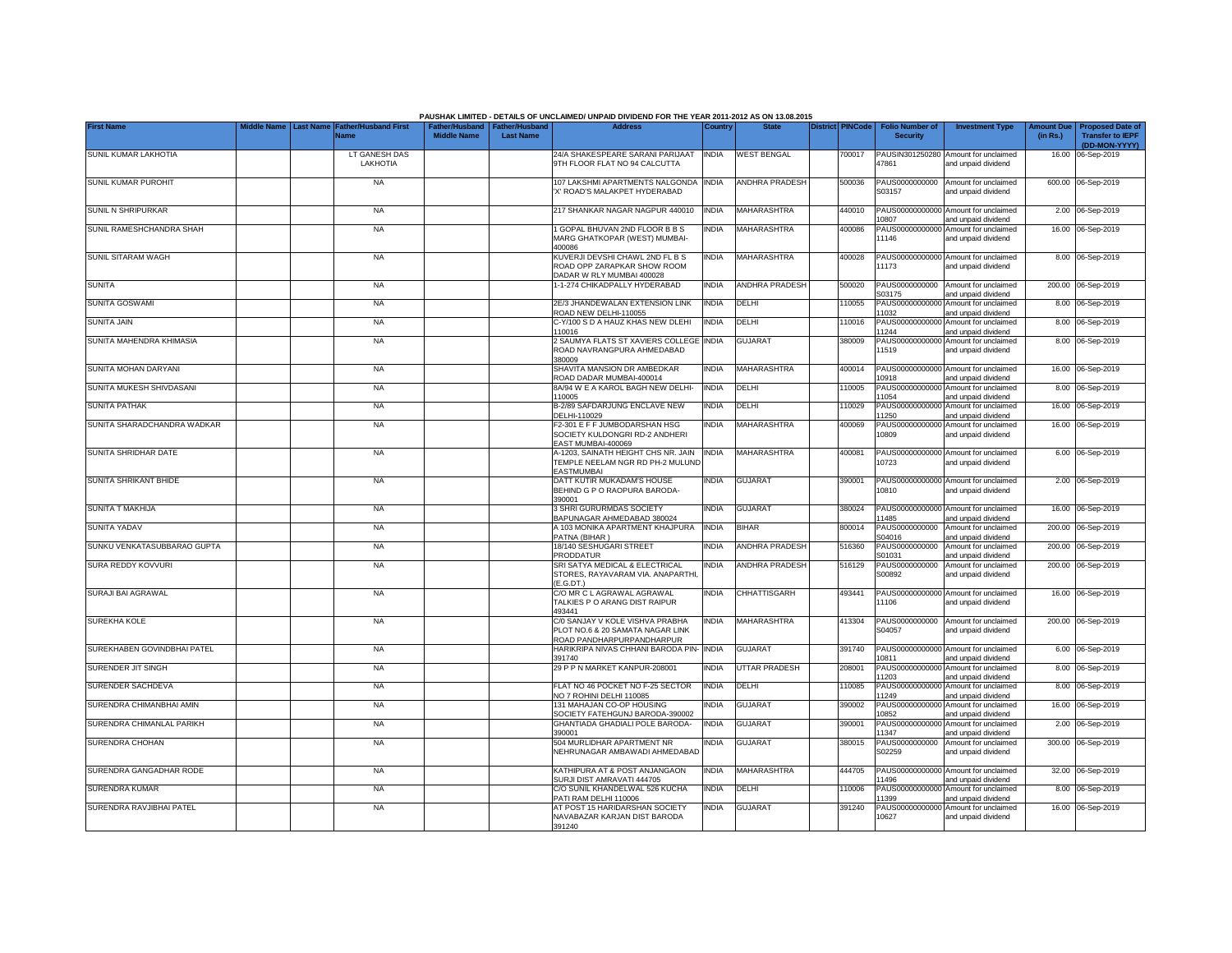|                                | <b>Last Name</b> | <b>Father/Husband First</b> |                                                       |                  | PAUSHAK LIMITED - DETAILS OF UNCLAIMED/ UNPAID DIVIDEND FOR THE YEAR 2011-2012 AS ON 13.08.2015<br><b>Address</b>       |              | <b>State</b>          | <b>District PINCode</b> |        |                                           |                                                                    |                               |                                                    |
|--------------------------------|------------------|-----------------------------|-------------------------------------------------------|------------------|-------------------------------------------------------------------------------------------------------------------------|--------------|-----------------------|-------------------------|--------|-------------------------------------------|--------------------------------------------------------------------|-------------------------------|----------------------------------------------------|
| <b>First Name</b>              |                  | Name                        | Father/Husband   Father/Husband<br><b>Middle Name</b> | <b>Last Name</b> |                                                                                                                         | Country      |                       |                         |        | <b>Folio Number of</b><br><b>Security</b> | <b>Investment Type</b>                                             | <b>Amount Due</b><br>(in Rs.) | <b>Proposed Date of</b><br><b>Transfer to IEPF</b> |
| <b>SURENDRA TAPSE</b>          |                  | <b>NA</b>                   |                                                       |                  | AMAR CHHAYA G-5 GADITAL HADAPSAR INDIA                                                                                  |              | MAHARASHTRA           |                         | 411028 | PAUS0000000000                            | Amount for unclaimed                                               |                               | (DD-MON-YYYY)<br>600.00 06-Sep-2019                |
| SURESH BABU V                  |                  | <b>NA</b>                   |                                                       |                  | <b>PUNE</b><br>56 V TH B CROSS TRIVENI ROAD                                                                             | <b>INDIA</b> | KARNATAKA             |                         | 560022 | S04068<br>PAUS0000000000                  | and unpaid dividend<br>Amount for unclaimed                        |                               | 200.00 06-Sep-2019                                 |
| <b>SURESH BIJJARGI</b>         |                  | <b>NA</b>                   |                                                       |                  | YESWANTHPUR BANGALORE<br>MANGALWAR PETH POST TALUKA JAT                                                                 | INDIA        | MAHARASHTRA           |                         | 416404 | S02360<br>PAUS0000000000                  | and unpaid dividend<br>Amount for unclaimed                        |                               | 200.00 06-Sep-2019                                 |
| SURESH DULLABHRAM VAKHARIA     |                  | <b>NA</b>                   |                                                       |                  | <b>DIST SANGLI</b><br>C/O B G VAKHARIA & CO 155 NAGDEVI                                                                 | <b>INDIA</b> | MAHARASHTRA           |                         | 400003 | S04067<br>PAUS0000000000                  | and unpaid dividend<br>Amount for unclaimed                        |                               | 16.00 06-Sep-2019                                  |
| SURESH GOVINDLAL SHAH          |                  | <b>NA</b>                   |                                                       |                  | STREET MUMBAI 400003<br>MAMA'S POLE RAOPURA BARODA                                                                      | NDIA         | <b>GUJARAT</b>        |                         | 390001 | 10619<br>PAUS0000000000                   | and unpaid dividend<br>Amount for unclaimed                        |                               | 2.00 06-Sep-2019                                   |
| <b>SURESH JAIN</b>             |                  | <b>NA</b>                   |                                                       |                  | 390001<br>C 2 ROOM NO 32 4TH FLR MANIYAR                                                                                | INDIA        | MAHARASHTRA           |                         | 400034 | 10642<br>PAUS0000000000                   | and unpaid dividend<br>Amount for unclaimed                        |                               | 8.00 06-Sep-2019                                   |
|                                |                  |                             |                                                       |                  | BLDG TARDEO RD MUMBAI 400034                                                                                            |              |                       |                         |        | 11581                                     | and unpaid dividend                                                |                               |                                                    |
| <b>SURESH KAKKAR</b>           |                  | <b>NA</b>                   |                                                       |                  | E-20 G K ENCLAVE II NEW DELHI-110046 INDIA                                                                              |              | DELHI                 |                         | 110046 | PAUS0000000000<br>10986                   | Amount for unclaimed<br>and unpaid dividend                        |                               | 8.00 06-Sep-2019                                   |
| SURESH KANCHANLAL MODI         |                  | <b>NA</b>                   |                                                       |                  | DESAI SHERI BAVA MADHI'S LANE<br>BARODA-390001                                                                          | INDIA        | <b>GUJARAT</b>        |                         | 390001 | PAUS0000000000<br>10812                   | Amount for unclaimed<br>and unpaid dividend                        |                               | 2.00 06-Sep-2019                                   |
| SURESH KUMAR GUPTA             |                  | <b>NA</b>                   |                                                       |                  | HOUSE NO-700, BABA KHARAM SINGH<br>MARG NEAR NEW DELHI G.P.O., NEW<br><b>DELHI</b>                                      | INDIA        | DELHI                 |                         | 110001 | PAUS0000000000<br>S01428                  | Amount for unclaimed<br>and unpaid dividend                        |                               | 200.00 06-Sep-2019                                 |
| <b>SURESH KUMAR GUPTA</b>      |                  | <b>NA</b>                   |                                                       |                  | C/O UMRAO PRASAD GUPTA & CO<br>SHARE BROKER STOCK EXCHANGE<br>BLDG ASAF ALI ROAD NEW DELHI-<br>110002                   | <b>INDIA</b> | DELHI                 |                         | 110002 | 11360                                     | PAUS00000000000 Amount for unclaimed<br>and unpaid dividend        |                               | 8.00 06-Sep-2019                                   |
| <b>SURESH KUMAR P</b>          |                  | <b>NA</b>                   |                                                       |                  | M/S. PUSHAK METALS D-3/1, PVR ROAD INDIA<br><b>BANGALORE</b>                                                            |              | KARNATAKA             |                         | 560010 | PAUS0000000000<br>S02075                  | Amount for unclaimed<br>and unpaid dividend                        |                               | 100.00 06-Sep-2019                                 |
| <b>SURESH MP</b>               |                  | <b>NA</b>                   |                                                       |                  | D NO 1 8TH MAIN S J H ROAD<br><b>VIDYARANYAPURAM MYSORE</b>                                                             | INDIA        | KARNATAKA             |                         | 570008 | PAUS0000000000<br>S02497                  | Amount for unclaimed<br>and unpaid dividend                        |                               | 300.00 06-Sep-2019                                 |
| SURESH MAHADEV BATAVALE        |                  | <b>NA</b>                   |                                                       |                  | KUVERJI DEVSHI CHAWL 2ND FLOOR B<br>S ROAD OPP ZARAPKAR SHOW ROOM<br>DADAR W RLY MUMBAI 400028                          | <b>INDIA</b> | MAHARASHTRA           |                         | 400028 | PAUS00000000000<br>11171                  | Amount for unclaimed<br>and unpaid dividend                        |                               | 8.00 06-Sep-2019                                   |
| <b>SURESH NADANKAR</b>         |                  | <b>NA</b>                   |                                                       |                  | CIBA SOCIETY AMRUT NAGAR<br>ASHIRWAD BLDG 3RD FLOOR R NO 42<br>GHATKOPAR MUMBAI 400086                                  | NDIA         | MAHARASHTRA           |                         | 400086 | 11452                                     | PAUS00000000000 Amount for unclaimed<br>and unpaid dividend        |                               | 16.00 06-Sep-2019                                  |
| <b>SURESH SHAH</b>             |                  | <b>NA</b>                   |                                                       |                  | 4-A MANGALDEEP HOUSING INSIDE<br>TAGOR NAGA OLD PADRA ROAD<br>VADODARA                                                  | ndia         | <b>GUJARAT</b>        |                         | 390015 | PAUS0000000000<br>S04315                  | Amount for unclaimed<br>and unpaid dividend                        |                               | 200.00 06-Sep-2019                                 |
| <b>SURESH SINGRU</b>           |                  | <b>NA</b>                   |                                                       |                  | SRIRAM 138 SURENDRANAGAR<br><b>NAGPUR</b>                                                                               | INDIA        | MAHARASHTRA           |                         | 440015 | PAUS0000000000<br>S03721                  | Amount for unclaimed<br>and unpaid dividend                        |                               | 200.00 06-Sep-2019                                 |
| SURESH SITARAMJI GADODIA       |                  | <b>NA</b>                   |                                                       |                  | C/O 2ND FLOOR SHIVNERI BLDG<br>SHIVAJINAGAR AT & PO PARBHANI M S                                                        | INDIA        | MAHARASHTRA           |                         | 421103 | PAUS00000000000<br>10913                  | Amount for unclaimed<br>and unpaid dividend                        |                               | 8.00 06-Sep-2019                                   |
| SURESHBHAID PATEL              |                  | <b>NA</b>                   |                                                       |                  | AT & PO KARENA TAL AMOD DIST<br><b>BHARUCH</b>                                                                          | <b>INDIA</b> | <b>GUJARAT</b>        |                         | 392001 |                                           | PAUS00000000000 Amount for unclaimed                               |                               | 32.00 06-Sep-2019                                  |
| SURESHCHANDRA JAYANTILAL DOSHI |                  | <b>NA</b>                   |                                                       |                  | C/O AMBICA FERTILISER S T ROAD IDAR INDIA<br>DIST SABARKANTHA PIN-383430                                                |              | <b>GUJARAT</b>        |                         | 383430 | 1568<br>PAUS00000000000                   | and unpaid dividend<br>Amount for unclaimed                        |                               | 2.00 06-Sep-2019                                   |
| SURESHCHANDRA RAOJIBHAI PATEL  |                  | <b>NA</b>                   |                                                       |                  | 15 NUTAN SOCIETY BHAIKAKA ROAD                                                                                          | INDIA        | <b>GUJARAT</b>        |                         | 388120 | 10814<br>PAUS0000000000<br>0636           | and unpaid dividend<br>Amount for unclaimed                        |                               | 2.00 06-Sep-2019                                   |
| <b>SURINDER KAUR</b>           |                  | <b>NA</b>                   |                                                       |                  | VALLABH VIDYANAGAR-388120<br>BUDH SINGH KARTAR SINGH 2406<br>HARDHIAN SINGH ROAD KAROL BHAGH<br><b>NEW DELHI-110005</b> | INDIA        | DELHI                 |                         | 110005 | PAUS00000000000<br>11233                  | and unpaid dividend<br>Amount for unclaimed<br>and unpaid dividend |                               | 8.00 06-Sep-2019                                   |
| <b>SURINDER KAUR</b>           |                  | <b>NA</b>                   |                                                       |                  | B-2/117 JANAKPURI NEW DELHI-110058                                                                                      | <b>INDIA</b> | DELHI                 |                         | 110058 | PAUS00000000000<br>11333                  | Amount for unclaimed<br>and unpaid dividend                        |                               | 24.00 06-Sep-2019                                  |
| <b>SURINDER KAUR</b>           |                  | <b>NA</b>                   |                                                       |                  | 40-D GEWA APARTMENTS VIKA PURI<br>NEW DELHI 110018                                                                      | INDIA        | DELHI                 |                         | 110018 | PAUS00000000000<br>11025                  | Amount for unclaimed<br>and unpaid dividend                        |                               | 8.00 06-Sep-2019                                   |
| SURINDER KUMAR CHOPRA          |                  | <b>NA</b>                   |                                                       |                  | B-14 MOTI NAGAR NEW DELHI-110015                                                                                        | india        | DELHI                 |                         | 110015 | PAUS0000000000<br>11017                   | Amount for unclaimed<br>and unpaid dividend                        |                               | 8.00 06-Sep-2019                                   |
| SURINDER KUMAR DHUPER          |                  | <b>NA</b>                   |                                                       |                  | C-1796. SHUSHANT LOK PHASE-1.<br>GURGAON HARYANA-122001                                                                 | NDIA         | <b>HARYANA</b>        |                         | 122001 | PAUS0000000000<br>11363                   | Amount for unclaimed<br>and unpaid dividend                        |                               | 8.00 06-Sep-2019                                   |
| SURINDER LAL KHAZANCHI         |                  | <b>NA</b>                   |                                                       |                  | H NO 3514 LALMAN STREET DARYA<br>GUNJ NEW DELHI-110002                                                                  | INDIA        | DELHI                 |                         | 110002 | PAUS0000000000<br>11008                   | Amount for unclaimed<br>and unpaid dividend                        |                               | 8.00 06-Sep-2019                                   |
| <b>SURINDER SINGH</b>          |                  | <b>NA</b>                   |                                                       |                  | C-1/343 YAMUNA VIHAR DELHI 110053                                                                                       | INDIA        | DELHI                 |                         | 110053 | PAUS0000000000<br>11327                   | Amount for unclaimed                                               |                               | 16.00 06-Sep-2019                                  |
| SURINDER SINGH G BHATIA        |                  | <b>NA</b>                   |                                                       |                  | C/O JANTA ROAD LINES 26, AHMEDABAD INDIA<br>WARE - HOUSING NAROL CHAR RASTA<br>AHMEDABAD 3824-05 -                      |              | <b>GUJARAT</b>        |                         | 382405 | PAUS00000000000<br>11494                  | and unpaid dividend<br>Amount for unclaimed<br>and unpaid dividend |                               | 32.00 06-Sep-2019                                  |
| <b>SURJEET KAUR</b>            |                  | <b>NA</b>                   |                                                       |                  | C/O LT COL LAKHA SINGH VSM ARMY<br>HQ PROVOST UNIT RED FORT DELHI-<br>110006                                            | India        | DELHI                 |                         | 10006  | 11007                                     | PAUS00000000000 Amount for unclaimed<br>and unpaid dividend        |                               | 8.00 06-Sep-2019                                   |
| <b>SURYA BAI</b>               |                  | <b>NA</b>                   |                                                       |                  | C/O.JEEVAN MEDL. HALL GAJWEL<br>DIST.MEDAK (A.P)                                                                        | <b>INDIA</b> | <b>ANDHRA PRADESH</b> |                         | 502110 | PAUS0000000000<br>S00275                  | Amount for unclaimed<br>and unpaid dividend                        |                               | 200.00 06-Sep-2019                                 |
| <b>SURYA H PATEL</b>           |                  | <b>NA</b>                   |                                                       |                  | G/120 ALEMBIC GLASS COLONY<br>ALEMBIC ROAD VADODARA                                                                     | INDIA        | <b>GUJARAT</b>        |                         | 390003 | PAUS0000000000<br>S04584                  | Amount for unclaimed<br>and unpaid dividend                        |                               | 200.00 06-Sep-2019                                 |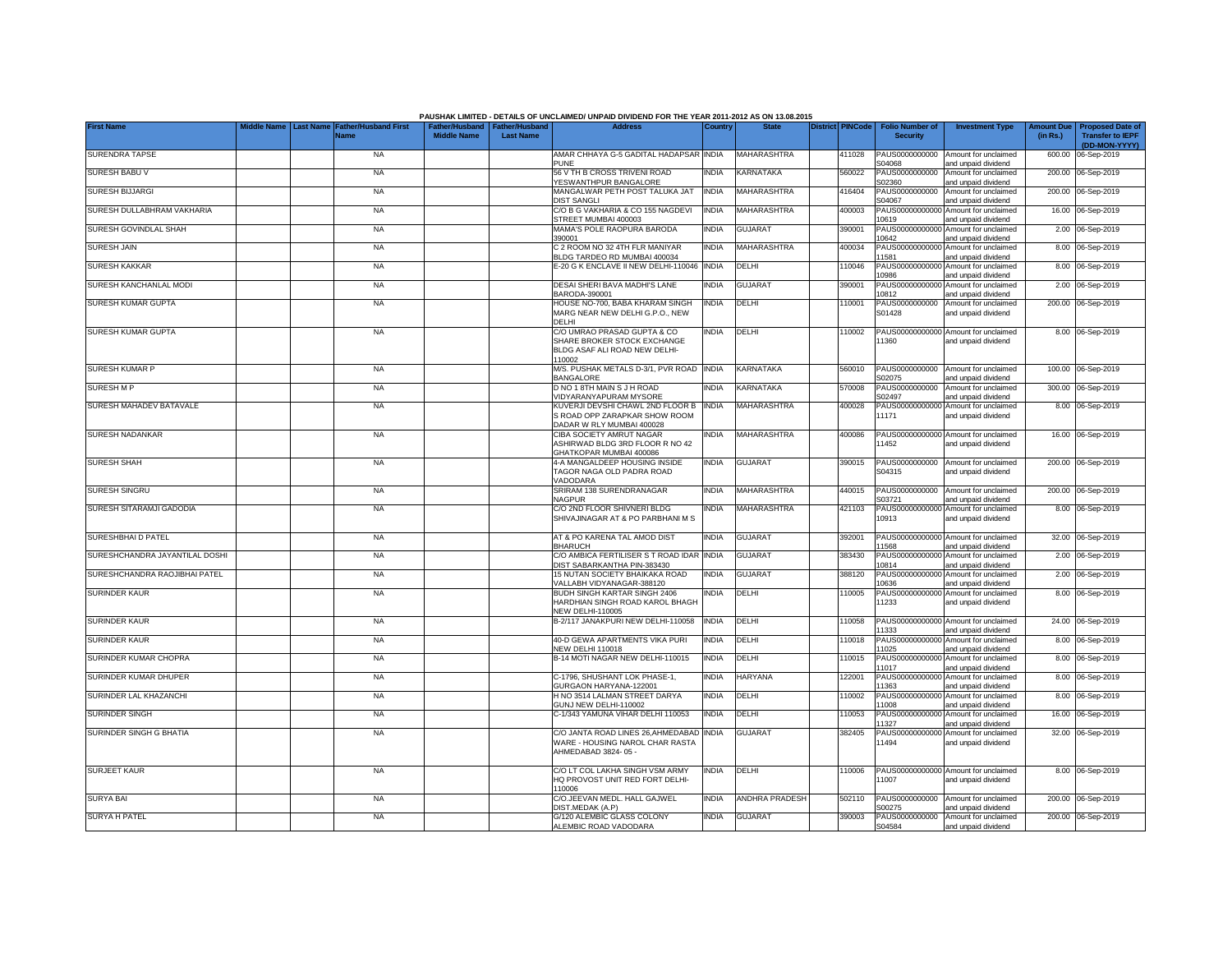|                                |                  |                                     |                                                       |                  | PAUSHAK LIMITED - DETAILS OF UNCLAIMED/ UNPAID DIVIDEND FOR THE YEAR 2011-2012 AS ON 13.08.2015 |              |                       |                         |                                           |                                                             |                               |                                                                     |
|--------------------------------|------------------|-------------------------------------|-------------------------------------------------------|------------------|-------------------------------------------------------------------------------------------------|--------------|-----------------------|-------------------------|-------------------------------------------|-------------------------------------------------------------|-------------------------------|---------------------------------------------------------------------|
| <b>First Name</b>              | <b>Last Name</b> | <b>Father/Husband First</b><br>Name | Father/Husband   Father/Husband<br><b>Middle Name</b> | <b>Last Name</b> | <b>Address</b>                                                                                  | Country      | <b>State</b>          | <b>District PINCode</b> | <b>Folio Number of</b><br><b>Security</b> | <b>Investment Type</b>                                      | <b>Amount Due</b><br>(in Rs.) | <b>Proposed Date of</b><br><b>Transfer to IEPF</b><br>(DD-MON-YYYY) |
| <b>SURYA H PATEL</b>           |                  | <b>NA</b>                           |                                                       |                  | G/120 ALEMBIC GLASS COLONY<br>BARODA 390003                                                     | INDIA        | <b>GUJARAT</b>        | 390003                  | 1585                                      | PAUS00000000000 Amount for unclaimed<br>and unpaid dividend |                               | 16.00 06-Sep-2019                                                   |
| SURYAKANT CHANDULAL DESAI      |                  | <b>NA</b>                           |                                                       |                  | 'GOVIND KUNJ" FLAT NO 203/204 2ND<br>FLOOR LAJPATRAI ROAD VILE PARLE<br>WEST MUMBAI 400056      | INDIA        | <b>MAHARASHTRA</b>    | 400056                  | 10729                                     | PAUS00000000000 Amount for unclaimed<br>and unpaid dividend |                               | 6.00 06-Sep-2019                                                    |
| SURYAKANT CHIMANBHAI PATEL     |                  | <b>NA</b>                           |                                                       |                  | 20 GAYATRI NAGAR NEAR ABHAI<br>VAGAR GORWA BARODA 390004                                        | <b>INDIA</b> | <b>GUJARAT</b>        | 390004                  | 0640                                      | PAUS00000000000 Amount for unclaimed<br>and unpaid dividend |                               | 2.00 06-Sep-2019                                                    |
| SURYAKANT DATTATRAYA GORE      |                  | <b>NA</b>                           |                                                       |                  | RUKHMINI BHUVAN 3RD FLOOR<br>KHADILKAR ROAD GIRGAUM MUMBAI-<br>400004                           | INDIA        | MAHARASHTRA           | 400004                  | 10731                                     | PAUS00000000000 Amount for unclaimed<br>and unpaid dividend |                               | 16.00 06-Sep-2019                                                   |
| SURYANARAYANA KARMACHETTY      |                  | <b>NA</b>                           |                                                       |                  | "RATNA" 46, SREENAGAR COLONY,<br><b>HYDERABAD</b>                                               | <b>INDIA</b> | <b>ANDHRA PRADESH</b> | 500873                  | PAUS0000000000<br>S00740                  | Amount for unclaimed<br>and unpaid dividend                 |                               | 400.00 06-Sep-2019                                                  |
| SUSEELA UDATHA                 |                  | <b>NA</b>                           |                                                       |                  | W/O U.RAMATULASAIAH C/O MADDI<br>SAMBASIVA RAO H.NO.5-37-<br>74,4/9, BRODIPET                   | INDIA        | <b>ANDHRA PRADESH</b> | 522002                  | PAUS0000000000<br>S04729                  | Amount for unclaimed<br>and unpaid dividend                 |                               | 200.00 06-Sep-2019                                                  |
| <b>SUSHIL ABROL</b>            |                  | <b>NA</b>                           |                                                       |                  | C/O ABROL INVESTMENT SHOPPE J-<br>1/162A RAJOURI GARDEN NEW DELHI<br>110027                     | INDIA        | DELHI                 | 110027                  | 11398                                     | PAUS00000000000 Amount for unclaimed<br>and unpaid dividend |                               | 24.00 06-Sep-2019                                                   |
| SUSHIL KUMAR MALANI            |                  | <b>NA</b>                           |                                                       |                  | 300 KOHAT ENCLAVE PITEMPURA DELH<br>110034                                                      | <b>INDIA</b> | DELHI                 | 110034                  | 11319                                     | PAUS00000000000 Amount for unclaimed<br>and unpaid dividend |                               | 66.00 06-Sep-2019                                                   |
| SUSHIL KUMARI JAIN             |                  | <b>NA</b>                           |                                                       |                  | A-7 C C COLONY DELHI-110007                                                                     | INDIA        | DELHI                 | 110007                  | PAUS0000000000<br>11004                   | Amount for unclaimed<br>and unpaid dividend                 |                               | 16.00 06-Sep-2019                                                   |
| SUSHILA BHANUBHAI MEHTA        |                  | <b>NA</b>                           |                                                       |                  | QRT NO 164/9 SECTOR NO 17<br>GANDHINAGAR-382017                                                 | India        | <b>GUJARAT</b>        | 382017                  | PAUS00000000000<br>10860                  | Amount for unclaimed<br>and unpaid dividend                 |                               | 6.00 06-Sep-2019                                                    |
| <b>SUSHILA DEVI</b>            |                  | <b>NA</b>                           |                                                       |                  | C/O SRI PRADEEP POTDAR 57 NEHRU<br>NAGAR AGRA                                                   | india        | UTTAR PRADESH         | 282002                  | PAUS00000000000<br>11316                  | Amount for unclaimed<br>and unpaid dividend                 |                               | 18.00 06-Sep-2019                                                   |
| <b>SUSHILA DHINGRA</b>         |                  | <b>NA</b>                           |                                                       |                  | 6082 SADAR BAZAR BARI MARKET<br>DELHI-110006                                                    | INDIA        | DELHI                 | 10006                   | PAUS00000000000<br>1000                   | Amount for unclaimed<br>and unpaid dividend                 |                               | 24.00 06-Sep-2019                                                   |
| SUSHILA GULEECHA               |                  | <b>NA</b>                           |                                                       |                  | P.B.1831, NO.3, II MAIN ROAD<br>CHAMRAJPET BANGALORE                                            | INDIA        | KARNATAKA             | 560018                  | PAUS0000000000<br>S05451                  | Amount for unclaimed<br>and unpaid dividend                 |                               | 100.00 06-Sep-2019                                                  |
| SUSHILA KAPURCHAND PARMAR      |                  | <b>NA</b>                           |                                                       |                  | 2-D/24 TAXIMEN SOCIETY L B S MARG<br>KURLA MUMBAI 400070                                        | <b>INDIA</b> | MAHARASHTRA           | 400070                  | 11543                                     | PAUS00000000000 Amount for unclaimed<br>and unpaid dividend |                               | 8.00 06-Sep-2019                                                    |
| <b>SUSHILA RANJAN</b>          |                  | <b>NA</b>                           |                                                       |                  | 8/31 TILAK NAGAR NEW DELHI-110018                                                               | <b>INDIA</b> | DELHI                 | 110018                  | 11213                                     | PAUS00000000000 Amount for unclaimed<br>and unpaid dividend |                               | 8.00 06-Sep-2019                                                    |
| <b>SUSHILA SHARMA</b>          |                  | <b>NA</b>                           |                                                       |                  | HOUSE NO 1402 GALI MUSBBIRON<br>CHANKYA MA-RG SUBASH CHOWK<br>JAIPUR 302002 - -                 | INDIA        | RAJASTHAN             | 302002                  | 11365                                     | PAUS00000000000 Amount for unclaimed<br>and unpaid dividend |                               | 16.00 06-Sep-2019                                                   |
| <b>SUSHILA TAYAL</b>           |                  | <b>NA</b>                           |                                                       |                  | S R INVESTMENT 88 HANUMAN LANE<br>SITABURDI NAGPUR 440012                                       | <b>INDIA</b> | <b>MAHARASHTRA</b>    | 440012                  | 11621                                     | PAUS00000000000 Amount for unclaimed<br>and unpaid dividend |                               | 16.00 06-Sep-2019                                                   |
| SUSHILA YOGESHBHAI PANDYA      |                  | <b>NA</b>                           |                                                       |                  | B NO 70/E/1087 SAHIJPUR BOGA<br>KRISHNANAGAR AHMEDABAD                                          | INDIA        | <b>GUJARAT</b>        | 382345                  | 11412                                     | PAUS00000000000 Amount for unclaimed<br>and unpaid dividend |                               | 10.00 06-Sep-2019                                                   |
| SUSHILKUMAR KOTHARI            |                  | <b>NA</b>                           |                                                       |                  | ASSOCIATED BEARING CORPN 16/A 3RD INDIA<br>FLR LOHANA BLDG RAOPURA BARODA<br>390001             |              | <b>GUJARAT</b>        | 390001                  | 11518                                     | PAUS00000000000 Amount for unclaimed<br>and unpaid dividend |                               | 2.00 06-Sep-2019                                                    |
| SUSHMA DEVI RUSTAGI            |                  | <b>NA</b>                           |                                                       |                  | F-1/3 KRISHNA NAGAR DELHI-110051                                                                | <b>INDIA</b> | DELHI                 | 110051                  | 1240                                      | PAUS00000000000 Amount for unclaimed<br>and unpaid dividend |                               | 8.00 06-Sep-2019                                                    |
| <b>SUSHMA GUPTA</b>            |                  | <b>NA</b>                           |                                                       |                  | C/O UPENDRA GUPTA H NO 170 GALI<br>BARDOOB WALI AJMERI GATE DELHI-<br>110006                    | india        | DELHI                 | 10006                   | PAUS00000000000<br>11002                  | Amount for unclaimed<br>and unpaid dividend                 |                               | 8.00 06-Sep-2019                                                    |
| <b>SUSHMA MOHTA</b>            |                  | <b>NA</b>                           |                                                       |                  | C/O MR RAVI DUJARI 303,"ANAND-JYOTI'<br>41, NETAJI SUBHASH ROAD KOLKATA                         | <b>INDIA</b> | <b>WEST BENGAL</b>    | 700001                  | 11117                                     | PAUS00000000000 Amount for unclaimed<br>and unpaid dividend |                               | 16.00 06-Sep-2019                                                   |
| SUSILAN V                      |                  | <b>NA</b>                           |                                                       |                  | 73, SUBBAIAH MUDALIAR STREET<br>COIMBATORE TAMILNADU.                                           | INDIA        | <b>TAMIL NADU</b>     | 641001                  | PAUS0000000000<br>S01433                  | Amount for unclaimed<br>and unpaid dividend                 |                               | 200.00 06-Sep-2019                                                  |
| SUVARNA R                      |                  | <b>NA</b>                           |                                                       |                  | 511/A, VEENE SESHANNA ROAD, IV<br>CROSS, K.R.MOHALLA, MYSORE                                    | <b>INDIA</b> | <b>KARNATAKA</b>      | 570001                  | PAUS0000000000<br>R00213                  | Amount for unclaimed<br>and unpaid dividend                 |                               | 200.00 06-Sep-2019                                                  |
| SUVARNABEN PRIYAKANT PARIKH    |                  | <b>NA</b>                           |                                                       |                  | PATOLIA POLE GHADIALI POLE MANDVI<br>BARODA 390001                                              | <b>INDIA</b> | <b>GUJARAT</b>        | 390001                  | 11437                                     | PAUS00000000000 Amount for unclaimed<br>and unpaid dividend |                               | 6.00 06-Sep-2019                                                    |
| SUVARNAKUMARI VICTOR           |                  | <b>NA</b>                           |                                                       |                  | 12. THIRUCHENDUR ROAD.<br>PALAYAMKOTTAI, TAMIL NADU                                             | <b>INDIA</b> | TAMIL NADU            | 627002                  | PAUS0000000000<br>S00747                  | Amount for unclaimed<br>and unpaid dividend                 | 4000.00                       | 06-Sep-2019                                                         |
| SWAMI ALIAS BABURAO G NEGINHAL |                  | <b>NA</b>                           |                                                       |                  | 93 MEHABOOBNAGAR HUBLI-580020                                                                   | <b>INDIA</b> | KARNATAKA             | 580020                  | PAUS0000000000<br>10822                   | Amount for unclaimed<br>and unpaid dividend                 | 66.00                         | 06-Sep-2019                                                         |
| <b>SWAPAN CHAKRABORTY</b>      |                  | <b>NA</b>                           |                                                       |                  | M/S MODERN SALES AGENCY 65A<br>CENTRAL RD PO<br>NONACHANDANPUKUR BARRACKPUR                     | INDIA        | <b>WEST BENGAL</b>    | 700122                  | PAUS0000000000<br>S02786                  | Amount for unclaimed<br>and unpaid dividend                 |                               | 200.00 06-Sep-2019                                                  |
| <b>SWAPNA SAHA</b>             |                  | <b>NA</b>                           |                                                       |                  | C/O SWAPNA MEDICAL STORES 37<br>JESSORE ROAD NAGER BAZAR P S<br><b>DUMDUM</b>                   | <b>INDIA</b> | <b>WEST BENGAL</b>    | 700028                  | PAUS0000000000<br>S02778                  | Amount for unclaimed<br>and unpaid dividend                 |                               | 200.00 06-Sep-2019                                                  |
| SWARNA CHALASANI               |                  | <b>NA</b>                           |                                                       |                  | 222 VENKATESWARA NAGAR MEERPET<br>MOULA ALI SECUNDERABAD 500040 A F                             | <b>INDIA</b> | <b>ANDHRA PRADESH</b> | 500040                  | 11388                                     | PAUS00000000000 Amount for unclaimed<br>and unpaid dividend |                               | 8.00 06-Sep-2019                                                    |
| SWARNA KAMAL MUKHERJEE         |                  | <b>NA</b>                           |                                                       |                  | 73 DURGACHANRAN DOCTOR ROAD<br>CALCUTTA                                                         | <b>INDIA</b> | <b>WEST BENGAL</b>    | 700014                  | S02909                                    | PAUS0000000000 Amount for unclaimed<br>and unpaid dividend  |                               | 200.00 06-Sep-2019                                                  |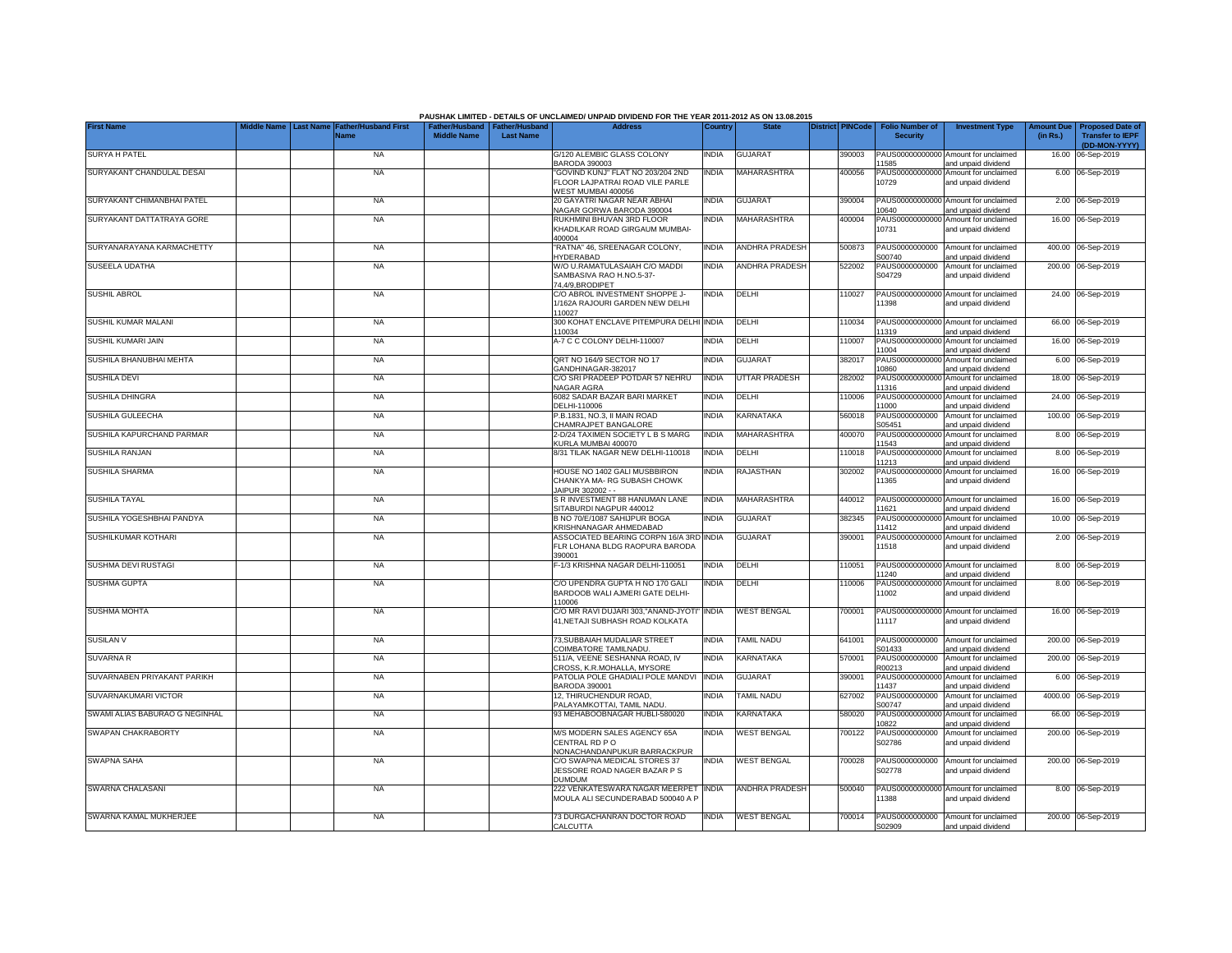|                                |                                |                                     |                                                       |                  | PAUSHAK LIMITED - DETAILS OF UNCLAIMED/ UNPAID DIVIDEND FOR THE YEAR 2011-2012 AS ON 13.08.2015 |              |                       |                         |                                           |                                                             |                               |                                                                     |
|--------------------------------|--------------------------------|-------------------------------------|-------------------------------------------------------|------------------|-------------------------------------------------------------------------------------------------|--------------|-----------------------|-------------------------|-------------------------------------------|-------------------------------------------------------------|-------------------------------|---------------------------------------------------------------------|
| <b>First Name</b>              | <b>Last Name</b><br>iddle Name | <b>Father/Husband First</b><br>Name | Father/Husband   Father/Husband<br><b>Middle Name</b> | <b>Last Name</b> | <b>Address</b>                                                                                  | Country      | <b>State</b>          | <b>District PINCode</b> | <b>Folio Number of</b><br><b>Security</b> | <b>Investment Type</b>                                      | <b>Amount Due</b><br>(in Rs.) | <b>Proposed Date of</b><br><b>Transfer to IEPF</b><br>(DD-MON-YYYY) |
| SWARUP KUMAR SINHA ROY         |                                | <b>NA</b>                           |                                                       |                  | 3/2B SREEMOHAN LANE CALCUTTA                                                                    | <b>INDIA</b> | <b>WEST BENGAL</b>    | 700026                  | PAUS0000000000<br>S02670                  | Amount for unclaimed<br>and unpaid dividend                 |                               | 300.00 06-Sep-2019                                                  |
| T A SRINIVASAN                 |                                | <b>NA</b>                           |                                                       |                  | 894 INDRA NAGAR 1ST STAGE<br>BANGALORE 560038                                                   | <b>INDIA</b> | KARNATAKA             | 560038                  | PAUS00000000000<br>11785                  | Amount for unclaimed<br>and unpaid dividend                 |                               | 16.00 06-Sep-2019                                                   |
| T B AMEER AHAMED               |                                | <b>NA</b>                           |                                                       |                  | S/O T H BASHA SAHEB AGRICULTURIST INDIA<br>P O HARIHARAPURA KOPPATALUK<br>577120                |              | KARNATAKA             | 577120                  | 11786                                     | PAUS00000000000 Amount for unclaimed<br>and unpaid dividend |                               | 8.00 06-Sep-2019                                                    |
| T BHAIRAV                      |                                | <b>NA</b>                           |                                                       |                  | THIRCHIGANJ ROAD KAMAREDDY POST INDIA<br>DIST.NIZAMABAD                                         |              | ANDHRA PRADESH        | 503111                  | PAUS00000000001<br>03211                  | Amount for unclaimed<br>and unpaid dividend                 |                               | 200.00 06-Sep-2019                                                  |
| <b><i>E</i></b> G CHANDRAMOHAN |                                | <b>NA</b>                           |                                                       |                  | K-11 ALEMBIC COLONY VADODARA<br>VADODARA                                                        | <b>INDIA</b> | <b>GUJARAT</b>        | 390003                  | PAUS0000000000<br>04307                   | Amount for unclaimed<br>and unpaid dividend                 |                               | 200.00 06-Sep-2019                                                  |
| T G LAKSHMANAN                 |                                | <b>NA</b>                           |                                                       |                  | 20/1540 G II FLOOR GANGA<br>APARTMENTS MANARI ROAD KALLAI P<br>O CALICUT                        | <b>INDIA</b> | <b>CERALA</b>         | 673003                  | PAUS0000000000<br>02949                   | Amount for unclaimed<br>and unpaid dividend                 |                               | 200.00 06-Sep-2019                                                  |
| <b><i>FG NAGARAJAN</i></b>     |                                | <b>NA</b>                           |                                                       |                  | 3 K 1ST STREET NARAYAN PILLAI ST<br>CROSS BANGALORE 560001                                      | <b>INDIA</b> | <b>KARNATAKA</b>      | 560001                  | PAUS00000000000<br>1765                   | Amount for unclaimed<br>and unpaid dividend                 |                               | 8.00 06-Sep-2019                                                    |
| <b><i>E</i></b> GOMATHI AMMAL  |                                | <b>NA</b>                           |                                                       |                  | 59.OFFICERS COLONY PUTHUR TIRUCHI                                                               | <b>INDIA</b> | <b>TAMIL NADU</b>     | 620017                  | PAUS0000000000<br>1913                    | Amount for unclaimed<br>and unpaid dividend                 |                               | 400.00 06-Sep-2019                                                  |
| T GOPALAKRISHNA MURTHY         |                                | <b>NA</b>                           |                                                       |                  | 49-26-16 2ND 'D' SRINIVAS MADHURA<br>NAGAR VISAKHAPATNAM                                        | <b>INDIA</b> | ANDHRA PRADESH        | 530016                  | PAUS0000000000<br>14727                   | Amount for unclaimed<br>and unpaid dividend                 |                               | 300.00 06-Sep-2019                                                  |
| T K NATARAJAN                  |                                | <b>NA</b>                           |                                                       |                  | C/O DUNLOP INDIA LIMITED 1ST FLOOR<br>MOHAN TOWERS 50 RESIDENCY ROAD<br>BANGALORE 560025        | <b>INDIA</b> | KARNATAKA             | 560025                  | PAUS00000000000<br>1797                   | Amount for unclaimed<br>and unpaid dividend                 |                               | 16.00 06-Sep-2019                                                   |
| T K PRASANNA KUMAR             |                                | <b>NA</b>                           |                                                       |                  | 255 HILLSIDE LAYOUT WHITE FIELD<br><b>BANGALORE</b>                                             | <b>INDIA</b> | KARNATAKA             | 560066                  | 02375                                     | PAUS0000000000T Amount for unclaimed<br>and unpaid dividend |                               | 200.00 06-Sep-2019                                                  |
| T K VENKITESWARAN              |                                | <b>NA</b>                           |                                                       |                  | 1X/628 PANDIKUDI ROAD COCHIN-<br>682002                                                         | <b>INDIA</b> | KERALA                | 682002                  | 11781                                     | PAUS00000000000 Amount for unclaimed<br>and unpaid dividend |                               | 16.00 06-Sep-2019                                                   |
| <b>TM JOHN</b>                 |                                | <b>NA</b>                           |                                                       |                  | JAYANAGAR 1ST STAGE PRARTHANA<br>NEAR RING ROAD NEAR RELIANCE<br>TOWER HASSAN HASSAN            | <b>INDIA</b> | KARNATAKA             | 573201                  | 55004                                     | PAUS12013200003 Amount for unclaimed<br>and unpaid dividend |                               | 300.00 06-Sep-2019                                                  |
| T MALLIKARJUNA RAO             |                                | S O T SIVAIAH CHETTY                |                                                       |                  | D.NO13-38, NEW RAJAMEDICALSTORE,<br><b>VEDURLA BAZAAR</b><br>PRODDATURKADAPA IDISTI             | <b>INDIA</b> | <b>ANDHRA PRADESH</b> | 516360                  | 63265                                     | PAUS12013700002 Amount for unclaimed<br>and unpaid dividend |                               | 32.00 06-Sep-2019                                                   |
| T N VITTAL                     |                                | <b>NA</b>                           |                                                       |                  | 3 LAKSHMIPURAM 1ST STREET<br>ROYAPETTAH CHENNAI-600014                                          | <b>INDIA</b> | <b>TAMIL NADU</b>     | 600014                  | 11756                                     | PAUS00000000000 Amount for unclaimed<br>and unpaid dividend |                               | 6.00 06-Sep-2019                                                    |
| <b>TNARENDRAN</b>              |                                | <b>NA</b>                           |                                                       |                  | <b>B 21 IST MAIN ROAD TV NAGAR</b><br>AMBATTUR CHENNAI                                          | <b>INDIA</b> | TAMIL NADU            | 600053                  | PAUS0000000000<br>03497                   | Amount for unclaimed<br>and unpaid dividend                 | 300.00                        | 06-Sep-2019                                                         |
| T P RAMESH                     |                                | <b>NA</b>                           |                                                       |                  | 24/371 AUDITHYA PURAM VILLAGE<br>PALGAHAT                                                       | <b>INDIA</b> | KERALA                | 678008                  | PAUS0000000000<br>11741                   | Amount for unclaimed<br>and unpaid dividend                 | 2.00                          | 06-Sep-2019                                                         |
| TR RAMADAS                     |                                | <b>NA</b>                           |                                                       |                  | F/33 RBI STAFF QRS KAKOOR<br>ERNAKULAM KOCHI                                                    | <b>INDIA</b> | <b>KERALA</b>         | 682017                  | PAUS0000000000<br>03017                   | Amount for unclaimed<br>and unpaid dividend                 | 200.00                        | 06-Sep-2019                                                         |
| T RAMASWAMI IYENGAR            |                                | <b>NA</b>                           |                                                       |                  | A/75 31'A' CROSS 7TH BLOCK<br>JAYANAGAR BANGALORE                                               | <b>INDIA</b> | KARNATAKA             | 560082                  | PAUS0000000000<br>05352                   | Amount for unclaimed<br>and unpaid dividend                 | 100.00                        | 06-Sep-2019                                                         |
| <b>FROHINI SRINIVASAN</b>      |                                | <b>NA</b>                           |                                                       |                  | Kumar Moon Stone Apartments 2/6, II Main<br>Road Kasturba Nagar                                 | <b>INDIA</b> | TAMIL NADU            | 600020                  | PAUS0000000000<br>01869                   | Amount for unclaimed<br>and unpaid dividend                 |                               | 800.00 06-Sep-2019                                                  |
| T S BALAKRISHNAN               |                                | <b>NA</b>                           |                                                       |                  | 18 INF DIV SIG REGI 56 APO                                                                      | <b>INDIA</b> | MAHARASHTRA           | 999999                  | PAUS00000000000<br>11787                  | Amount for unclaimed<br>and unpaid dividend                 |                               | 8.00 06-Sep-2019                                                    |
| T S KALYANAKRISHNAN            |                                | <b>NA</b>                           |                                                       |                  | 1 MANOBEENA C D BARFIWALA MARG<br>ANDHERI (WEST) MUMBAI-400058                                  | <b>INDIA</b> | MAHARASHTRA           | 400058                  | PAUS00000000000<br>11763                  | Amount for unclaimed<br>and unpaid dividend                 |                               | 16.00 06-Sep-2019                                                   |
| T SAMBASIVA RAO                |                                | <b>NA</b>                           |                                                       |                  | D-152 FATEH NAGAR NEW DELHI 110018 INDIA                                                        |              | DELHI                 | 110018                  | 1789                                      | PAUS00000000000 Amount for unclaimed<br>and unpaid dividend |                               | 16.00 06-Sep-2019                                                   |
| <b>TVSMANI</b>                 |                                | <b>NA</b>                           |                                                       |                  | 'ASHOK" 16 SECOND CROSS STREET<br>WEST C IT NAGAR CHENNAI-600035                                | <b>INDIA</b> | TAMIL NADU            | 600035                  | PAUS00000000000<br>1768                   | Amount for unclaimed<br>and unpaid dividend                 |                               | 8.00 06-Sep-2019                                                    |
| TV SUBBAIAH                    |                                | <b>NA</b>                           |                                                       |                  | D-1, PRESIDENT BANZARA ROAD NO. 2<br>BANZARA HILLS, HYDERABAD                                   | <b>INDIA</b> | ANDHRA PRADESH        | 500034                  | PAUS0000000000<br>04625                   | Amount for unclaimed<br>and unpaid dividend                 |                               | 200.00 06-Sep-2019                                                  |
| TV SUBRAMANYAM                 |                                | N VENUGOPALAN                       |                                                       |                  | NO 96 S RAMARAO LAYOUT BSK 3RD<br>STAGE KATTRIGUPPA BANGALORE                                   | <b>INDIA</b> | <b>KARNATAKA</b>      | 560085                  | PAUSIN301926300<br>63827                  | Amount for unclaimed<br>and unpaid dividend                 |                               | 200.00 06-Sep-2019                                                  |
| T VIJAYAKUMAR                  |                                | <b>NA</b>                           |                                                       |                  | 91 SARAVANA PERUMAL STREET<br>PURSWALLKAM                                                       | <b>INDIA</b> | TAMIL NADU            | 600084                  | PAUS0000000000<br>05207                   | Amount for unclaimed<br>and unpaid dividend                 |                               | 200.00 06-Sep-2019                                                  |
| TADIKONDA JANARDHANA RAO       |                                | <b>NA</b>                           |                                                       |                  | KONDAPALLI, KRISHNA DIST., ANDHRA<br>PRADESH                                                    | <b>INDIA</b> | <b>ANDHRA PRADESH</b> | 521228                  | PAUS0000000000<br>00290                   | Amount for unclaimed<br>and unpaid dividend                 |                               | 200.00 06-Sep-2019                                                  |
| TAIYABALI NANABHAI SORANGWALA  |                                | <b>NA</b>                           |                                                       |                  | WADI BADRI MOHOLLA BARODA-390001                                                                | <b>INDIA</b> | <b>GUJARAT</b>        | 390001                  | 1743                                      | PAUS00000000000 Amount for unclaimed<br>and unpaid dividend |                               | 32.00 06-Sep-2019                                                   |
| <b>TANESH DESAI</b>            |                                | PARMANAND DESAI                     |                                                       |                  | 88 TARANG HILL SOCIETY NR ARJUN<br>ASHRAM CHANDLODIA SOLA CIVIL<br>AHMEDABAD                    | <b>INDIA</b> | <b>GUJARAT</b>        | 380014                  | 73210                                     | PAUSIN301276301 Amount for unclaimed<br>and unpaid dividend |                               | 6.00 06-Sep-2019                                                    |
| <b>TANVEER KHAN</b>            |                                | <b>NA</b>                           |                                                       |                  | C/O R A KHAN INDIAN OVERSEAS BANK INDIA<br>TILAK NAGAR JAIPUR 302004                            |              | <b>RAJASTHAN</b>      | 302004                  | 1799                                      | PAUS00000000000 Amount for unclaimed<br>and unpaid dividend |                               | 16.00 06-Sep-2019                                                   |
| <b>TANVIR NATHANI</b>          |                                | <b>NA</b>                           |                                                       |                  | 4 FATIMA VILLA 1ST FLOOR 29TH ROAD INDIA<br><b>BANDRA MUMBAI</b>                                |              | MAHARASHTRA           | 400050                  | 03628                                     | PAUS0000000000T Amount for unclaimed<br>and unpaid dividend |                               | 200.00 06-Sep-2019                                                  |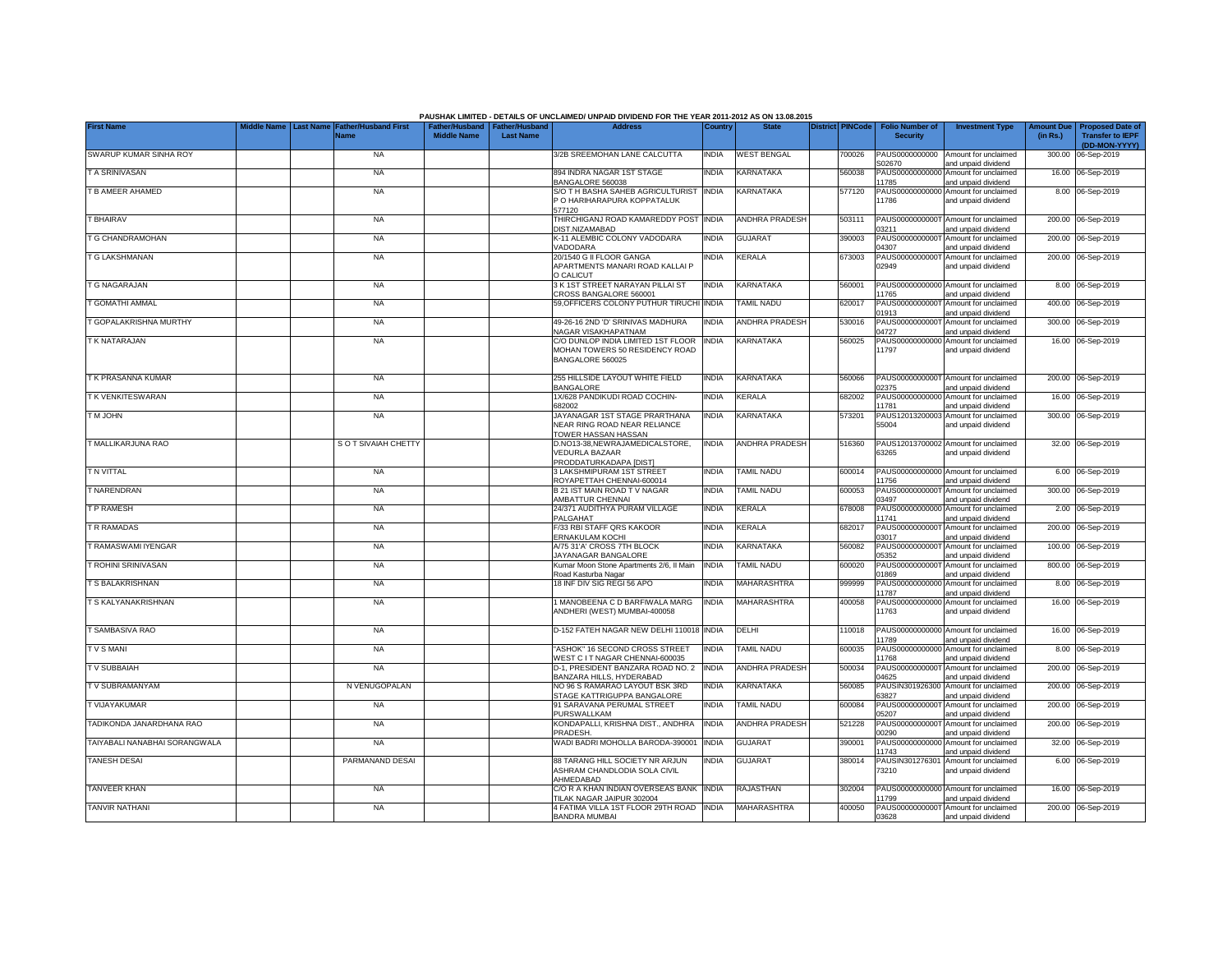|                                       | Middle Name |                                 |                             |                                                       |                  | PAUSHAK LIMITED - DETAILS OF UNCLAIMED/ UNPAID DIVIDEND FOR THE YEAR 2011-2012 AS ON 13.08.2015<br><b>Address</b> |              | <b>State</b>          | <b>District PINCode</b> |                                           |                                                             |                               |                                                                     |
|---------------------------------------|-------------|---------------------------------|-----------------------------|-------------------------------------------------------|------------------|-------------------------------------------------------------------------------------------------------------------|--------------|-----------------------|-------------------------|-------------------------------------------|-------------------------------------------------------------|-------------------------------|---------------------------------------------------------------------|
| <b>First Name</b>                     |             | <b>Last Name</b><br><b>Name</b> | <b>Father/Husband First</b> | Father/Husband   Father/Husband<br><b>Middle Name</b> | <b>Last Name</b> |                                                                                                                   | Country      |                       |                         | <b>Folio Number of</b><br><b>Security</b> | <b>Investment Type</b>                                      | <b>Amount Due</b><br>(in Rs.) | <b>Proposed Date of</b><br><b>Transfer to IEPF</b><br>(DD-MON-YYYY) |
| <b>TAPAN M PANDYA</b>                 |             |                                 | <b>NA</b>                   |                                                       |                  | 8 SHILPA SOCIETY OPP ATITHIGRUH<br>ALBAUG VADODARA 390004                                                         | <b>INDIA</b> | <b>GUJARAT</b>        | 390004                  | 11807                                     | PAUS00000000000 Amount for unclaimed<br>and unpaid dividend |                               | 16.00 06-Sep-2019                                                   |
| TAPAN M PANDYA                        |             |                                 | <b>NA</b>                   |                                                       |                  | 8 SHILPA SOCIETY OPP ATITHIGRUH<br>ALBAUG VADODARA 390004                                                         | INDIA        | <b>GUJARAT</b>        | 390004                  | 11808                                     | PAUS00000000000 Amount for unclaimed<br>and unpaid dividend |                               | 32.00 06-Sep-2019                                                   |
| <b>TAPAN SAHA</b>                     |             |                                 | <b>NA</b>                   |                                                       |                  | C/O SWAPNA MEDICAL STORES 37<br>JESSORE ROAD NAGE BAZAR P S<br>DUMDUM                                             | INDIA        | <b>WEST BENGAL</b>    | 700028                  | PAUS0000000000<br>02773                   | Amount for unclaimed<br>and unpaid dividend                 |                               | 200.00 06-Sep-2019                                                  |
| TAPOBRATA CHOWDHURY                   |             |                                 | <b>NA</b>                   |                                                       |                  | MADHYA BALURIA NABAPALLY<br>BARASAT 24 PARGS N                                                                    | INDIA        | <b>WEST BENGAL</b>    | 700126                  | PAUS0000000000<br>02931                   | Amount for unclaimed<br>and unpaid dividend                 |                               | 200.00 06-Sep-2019                                                  |
| TARA DEVI SARAWGI                     |             |                                 | <b>NA</b>                   |                                                       |                  | C/O PIONER PLASTIC PRODUCTS<br>28/132A SIRKI MOHAL KANPUR-208001                                                  | <b>INDIA</b> | UTTAR PRADESH         | 208001                  | PAUS0000000000<br>1792                    | Amount for unclaimed<br>and unpaid dividend                 |                               | 16.00 06-Sep-2019                                                   |
| TARABAI BHAVANISHANKAR RAIKAR         |             |                                 | <b>NA</b>                   |                                                       |                  | C/O THE SWASTIK JANATA SAHAKARI<br>BANK LTD 502 KALBADEVI ROAD<br>MUMBAI-400002                                   | <b>INDIA</b> | MAHARASHTRA           | 400002                  | PAUS00000000000<br>11780                  | Amount for unclaimed<br>and unpaid dividend                 |                               | 8.00 06-Sep-2019                                                    |
| TARACHAND DEVCHANDDAS CHOKSHI         |             |                                 | <b>NA</b>                   |                                                       |                  | C/O. MAHENDRABHAI B. GOSER FLAT<br>NO. 949, II FLR, BLOCK NO. M.20<br>VIJAYNAGAR, HARNI ROAD, BARODA-<br>390006   | <b>INDIA</b> | <b>GUJARAT</b>        | 390006                  | 11733                                     | PAUS00000000000 Amount for unclaimed<br>and unpaid dividend |                               | 6.00 06-Sep-2019                                                    |
| TARALAXMI NAVNITRAI MEHTA             |             |                                 | <b>NA</b>                   |                                                       |                  | C/O MONA TRADING CO MAIN BAZAR AT<br>RAJULA DIST AMRELI PIN-364560                                                | <b>INDIA</b> | <b>GUJARAT</b>        | 364560                  | 1745                                      | PAUS00000000000 Amount for unclaimed<br>and unpaid dividend |                               | 16.00 06-Sep-2019                                                   |
| TARLIKA THAKKER                       |             |                                 | <b>NA</b>                   |                                                       |                  | B1 37 AGRASEN SOCIETY 8 KOREGAON<br><b>PARK</b>                                                                   | <b>INDIA</b> | MAHARASHTRA           | 411001                  | PAUSIN300513100<br>39999                  | Amount for unclaimed<br>and unpaid dividend                 |                               | 16.00 06-Sep-2019                                                   |
| <b>TARUN GOOPTU</b>                   |             |                                 | <b>NA</b>                   |                                                       |                  | 48V B T ROAD CALCUTTA                                                                                             | INDIA        | <b>WEST BENGAL</b>    | 700050                  | PAUS0000000000<br>02861                   | Amount for unclaimed<br>and unpaid dividend                 |                               | 200.00 06-Sep-2019                                                  |
| <b>TARUN KUMAR DEY</b>                |             |                                 | <b>NA</b>                   |                                                       |                  | BENGAL CHEMICAL OFFICERS<br>QUARTER P O PANIHATI 24 PGS (N)                                                       | INDIA        | <b>WEST BENGAL</b>    | 700114                  | PAUS0000000000<br>02784                   | Amount for unclaimed<br>and unpaid dividend                 |                               | 200.00 06-Sep-2019                                                  |
| TEJ RANBIR SINGH AURORA               |             |                                 | <b>NA</b>                   |                                                       |                  | UJJWAL LTD S M S HIGH WAY JAIPUR-<br>302003                                                                       | <b>INDIA</b> | <b>RAJASTHAN</b>      | 302003                  | 11757                                     | PAUS00000000000 Amount for unclaimed<br>and unpaid dividend |                               | 16.00 06-Sep-2019                                                   |
| TEJASVI KUMAR JAIN                    |             |                                 | <b>NA</b>                   |                                                       |                  | 2054 KINARI BAZAR DELHI-110006                                                                                    | <b>INDIA</b> | DELHI                 | 110006                  | PAUS0000000000<br>11771                   | Amount for unclaimed<br>and unpaid dividend                 |                               | 8.00 06-Sep-2019                                                    |
| THAKARSI PADMASHI PANPARIYA           |             |                                 | <b>NA</b>                   |                                                       |                  | 7 UMA SOCIETY BEHIND SANGAM<br>SOCIETY HARNI ROAD BARODA-390001                                                   | INDIA        | <b>GUJARAT</b>        | 390001                  | PAUS0000000000<br>11747                   | Amount for unclaimed<br>and unpaid dividend                 |                               | 66.00 06-Sep-2019                                                   |
| THAKORBHAI AMBALAL PATEL              |             |                                 | <b>NA</b>                   |                                                       |                  | ANANDAVIHAR CLUB, PRATAPGUNJ,<br>VADODARA                                                                         | <b>INDIA</b> | <b>GUJARAT</b>        | 390002                  | PAUS0000000000<br>00756                   | Amount for unclaimed<br>and unpaid dividend                 |                               | 200.00 06-Sep-2019                                                  |
| THAKORBHAI RAMANBHAI PATEL            |             |                                 | <b>NA</b>                   |                                                       |                  | PATIDAR BHAVAN DAVAKHANA UPAR<br>GORVA BARODA-390003                                                              | INDIA        | <b>GUJARAT</b>        | 390003                  | PAUS0000000000<br>11748                   | Amount for unclaimed<br>and unpaid dividend                 | 2.00                          | 06-Sep-2019                                                         |
| THANKAMMA P K                         |             |                                 | <b>NA</b>                   |                                                       |                  | KRISHNA VILAS PEREKKAT LANE<br><b>ALWAYE</b>                                                                      | <b>INDIA</b> | <b>KERALA</b>         | 683101                  | PAUS0000000000<br>02977                   | Amount for unclaimed<br>and unpaid dividend                 |                               | 200.00 06-Sep-2019                                                  |
| THOMAS ABRAHAM                        |             |                                 | <b>NA</b>                   |                                                       |                  | M/S.THOMAS ABRAHAM & SON.<br>CHEMISTS & DRUGGISTS, MEDICAL<br>COLLEGE P. TRIVANDRUM                               | INDIA        | KERALA                | 695011                  | PAUS0000000000<br>00758                   | Amount for unclaimed<br>and unpaid dividend                 |                               | 400.00 06-Sep-2019                                                  |
| THOMAS DEVASSY THARAKAN               |             |                                 | <b>NA</b>                   |                                                       |                  | A 39/302 VAISHALI NAGAR S V ROAD<br>JOGESHWARI WEST MUMBAI                                                        | INDIA        | MAHARASHTRA           | 400102                  | PAUS0000000000<br>01793                   | Amount for unclaimed<br>and unpaid dividend                 |                               | 400.00 06-Sep-2019                                                  |
| THOMAS JOSEPH ANTHONY SALES<br>PONTES |             |                                 | <b>NA</b>                   |                                                       |                  | FLAT 2 PLOT 1 OLD GOLF LINKS KHAR<br>MUMBAI-400052                                                                | INDIA        | MAHARASHTRA           | 400052                  | PAUS00000000000<br>11764                  | Amount for unclaimed<br>and unpaid dividend                 |                               | 8.00 06-Sep-2019                                                    |
| <b>THOMSON ANDREWS</b>                |             |                                 | <b>NA</b>                   |                                                       |                  | NO.1, 63RD STREET, ASHOK NAGAR,<br>CHENNAL                                                                        | <b>INDIA</b> | TAMIL NADU            | 600083                  | PAUS0000000000<br>01088                   | Amount for unclaimed<br>and unpaid dividend                 |                               | 40.00 06-Sep-2019                                                   |
| THULASI AMMAL T                       |             |                                 | <b>NA</b>                   |                                                       |                  | THULASI AMMAL 'PRASANTH' T C 4/99<br><b>INFANT JESUS SCHOOL LANE KAWDIAR</b><br>P O TRIVANDRUM-695003             | india        | KERALA                | 695003                  | PAUS00000000000<br>11782                  | Amount for unclaimed<br>and unpaid dividend                 |                               | 8.00 06-Sep-2019                                                    |
| <b>TIKAM CHAND JAIN</b>               |             |                                 | <b>NA</b>                   |                                                       |                  | 60-A NALINI SETH ROAD GROUND<br>FLOOR CALCUTTA 700007                                                             | India        | <b>WEST BENGAL</b>    | '00007                  | 1809                                      | PAUS00000000000 Amount for unclaimed<br>and unpaid dividend |                               | 16.00 06-Sep-2019                                                   |
| <b>TILAK RAJ SONI</b>                 |             |                                 | <b>NA</b>                   |                                                       |                  | B-106 CHINAR RETREAT OPP MAIDA<br>MILL BHOPAL 462011                                                              | INDIA        | <b>MADHYA PRADESH</b> | 462011                  | PAUS00000000000<br>11777                  | Amount for unclaimed<br>and unpaid dividend                 |                               | 16.00 06-Sep-2019                                                   |
| TO BE PUNCHED FROM FORM               |             |                                 | <b>NA</b>                   |                                                       |                  |                                                                                                                   | <b>INDIA</b> | <b>MAHARASHTRA</b>    | 999999                  | 1690                                      | PAUS00000000000 Amount for unclaimed<br>and unpaid dividend |                               | 32.00 06-Sep-2019                                                   |
| TRIBHOVANBHAI FULABHAI PATEL          |             |                                 | <b>NA</b>                   |                                                       |                  | HARIKRIPA NIVAS CHHANI BARODA PIN-<br>391740                                                                      | <b>INDIA</b> | <b>GUJARAT</b>        | 391740                  | 11750                                     | PAUS00000000000 Amount for unclaimed<br>and unpaid dividend |                               | 6.00 06-Sep-2019                                                    |
| TRIBHOVANDAS KHODIDAS SOLANKI         |             |                                 | <b>NA</b>                   |                                                       |                  | SOLANKI NIVAS LAKKAD PITHA<br>FAIYAZKHAN ROAD BARODA-390001                                                       | INDIA        | <b>GUJARAT</b>        | 390001                  | 11751                                     | PAUS00000000000 Amount for unclaimed<br>and unpaid dividend |                               | 6.00 06-Sep-2019                                                    |
| TRILOCHAN A MAKHIJA                   |             |                                 | <b>NA</b>                   |                                                       |                  | 3 SHRI GURURAMDAS SOCIETY<br>BAPUNAGAR AHMEDABAD 380024                                                           | <b>INDIA</b> | <b>GUJARAT</b>        | 380024                  | 11800                                     | PAUS00000000000 Amount for unclaimed<br>and unpaid dividend |                               | 16.00 06-Sep-2019                                                   |
| <b>TRIMBAK RAO G</b>                  |             |                                 | <b>NA</b>                   |                                                       |                  | ADARSH MEDICAL STORES NEW BUS<br>STAND, NIRMAL ADILABAD DIST (A.P)                                                | <b>INDIA</b> | <b>ANDHRA PRADESH</b> | 504106                  | G00400                                    | PAUS0000000000 Amount for unclaimed<br>and unpaid dividend  |                               | 200.00 06-Sep-2019                                                  |
| TRISHLA DEVI JAIN                     |             |                                 | <b>NA</b>                   |                                                       |                  | 3/69 ROOP NAGAR DELHI-110007                                                                                      | <b>INDIA</b> | <b>DELHI</b>          | 110007                  | 11769                                     | PAUS00000000000 Amount for unclaimed<br>and unpaid dividend |                               | 8.00 06-Sep-2019                                                    |
| TULASIBHAI JETHABHAI PATEL            |             |                                 | <b>NA</b>                   |                                                       |                  | AT RAMSIKAMPA POST ODHA TAL<br><b>BAYAD DIST SABARKANTHA 383325</b>                                               | INDIA        | GUJARAT               | 383325                  | 11752                                     | PAUS00000000000 Amount for unclaimed<br>and unpaid dividend |                               | 2.00 06-Sep-2019                                                    |
| TULSHIDAS DUNGERSEY THAKKAR           |             |                                 | <b>NA</b>                   |                                                       |                  | <b>FDUNGARSEY &amp; CO NAVJIVAN</b><br>(MANDVI) R NO- - 212/213 2ND FLR<br>125/127 KAZI S ST MUMB- AI 400003 -    | INDIA        | MAHARASHTRA           | 400003                  | PAUS00000000000<br>11753                  | Amount for unclaimed<br>and unpaid dividend                 |                               | 50.00 06-Sep-2019                                                   |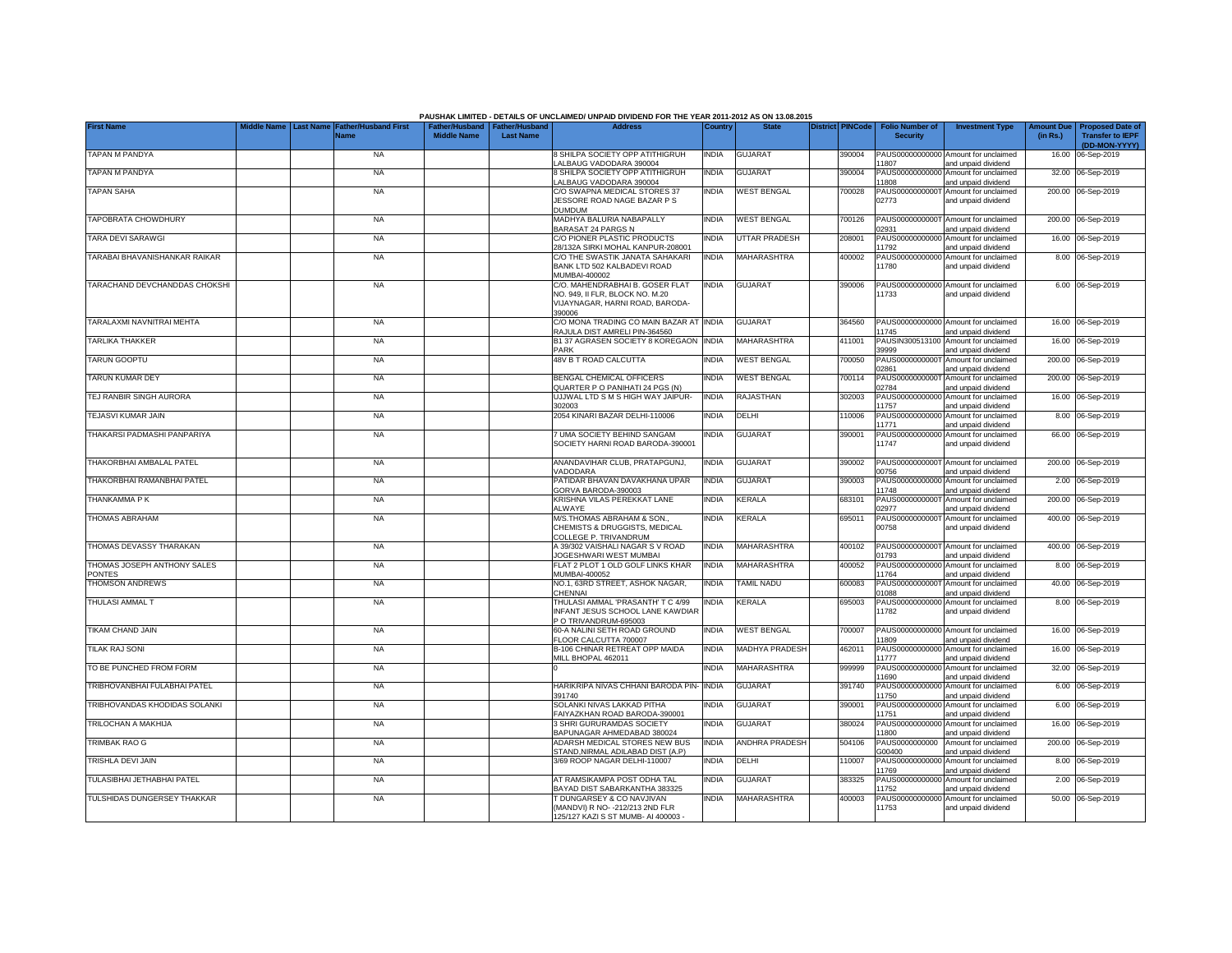|                                     |                                                  |                                                       |                  | PAUSHAK LIMITED - DETAILS OF UNCLAIMED/ UNPAID DIVIDEND FOR THE YEAR 2011-2012 AS ON 13.08.2015                                                 |              |                       |                         |                                           |                                                             |                               |                                                                     |
|-------------------------------------|--------------------------------------------------|-------------------------------------------------------|------------------|-------------------------------------------------------------------------------------------------------------------------------------------------|--------------|-----------------------|-------------------------|-------------------------------------------|-------------------------------------------------------------|-------------------------------|---------------------------------------------------------------------|
| <b>First Name</b>                   | <b>Last Name</b><br>Father/Husband First<br>Vame | Father/Husband   Father/Husband<br><b>Middle Name</b> | <b>Last Name</b> | <b>Address</b>                                                                                                                                  | Country      | <b>State</b>          | <b>District PINCode</b> | <b>Folio Number of</b><br><b>Security</b> | <b>Investment Type</b>                                      | <b>Amount Due</b><br>(in Rs.) | <b>Proposed Date of</b><br><b>Transfer to IEPF</b><br>(DD-MON-YYYY) |
| TULSIBHAI JIVABHAI PATEL            | <b>NA</b>                                        |                                                       |                  | 1 JYOTI PARK SOCIETY KARELIBAUG<br>BARODA-390001                                                                                                | <b>INDIA</b> | <b>GUJARAT</b>        | 390001                  | PAUS00000000000<br>11754                  | Amount for unclaimed<br>and unpaid dividend                 |                               | 12.00 06-Sep-2019                                                   |
| TUSHAR A MEHTA                      | <b>NA</b>                                        |                                                       |                  | VRAJ APTS 2ND FLOOR OPP<br>SAMARTHESHWAR MAHADEV<br>ELLISBRIDGE AHMEDABAD 380006                                                                | INDIA        | <b>GUJARAT</b>        | 380006                  | PAUS00000000000<br>11795                  | Amount for unclaimed<br>and unpaid dividend                 |                               | 2.00 06-Sep-2019                                                    |
| <b>TUSHAR BABULAL PARIKH</b>        | <b>NA</b>                                        |                                                       |                  | MANI BHUVAN DALAL COLONY OPP<br>HARIHAR SOCIETY MANINAGER<br>AHMEDABAD 380008                                                                   | <b>INDIA</b> | <b>GUJARAT</b>        | 380008                  | PAUS00000000000<br>11728                  | Amount for unclaimed<br>and unpaid dividend                 |                               | 2.00 06-Sep-2019                                                    |
| <b>TUSHAR SETH</b>                  | <b>NA</b>                                        |                                                       |                  | 4 CAPPER ROAD LALBAGH LUCKNOW                                                                                                                   | <b>INDIA</b> | <b>UTTAR PRADESH</b>  | 226001                  | 03385                                     | PAUS0000000000T Amount for unclaimed<br>and unpaid dividend |                               | 200.00 06-Sep-2019                                                  |
| TYEB MOHAMEDALY MOGUL               | <b>NA</b>                                        |                                                       |                  | RETREAT BELLASIS ROAD MUMBAI-<br>400008                                                                                                         | <b>INDIA</b> | MAHARASHTRA           | 400008                  | PAUS00000000000<br>11739                  | Amount for unclaimed<br>and unpaid dividend                 |                               | 16.00 06-Sep-2019                                                   |
| URN MURTHY                          | <b>NA</b>                                        |                                                       |                  | NO 15 ASHRAYA APARTMENTS<br>ATMANANDA COLONY MAIN RD R T<br>NAGAR BANGALORE                                                                     | INDIA        | <b>KARNATAKA</b>      | 560032                  | PAUS0000000000<br>U02633                  | Amount for unclaimed<br>and unpaid dividend                 |                               | 1300.00 06-Sep-2019                                                 |
| U V KRISHNA RAO                     | <b>NA</b>                                        |                                                       |                  | C/O DR NAGRAJ K RAO 628, 8TH 'B' MAIN<br>3RD BLOCK 3RD STAGE BASAVESWARA<br><b>NAGAR</b>                                                        | <b>INDIA</b> | <b>KARNATAKA</b>      | 560078                  | PAUS0000000000<br>U02534                  | Amount for unclaimed<br>and unpaid dividend                 |                               | 200.00 06-Sep-2019                                                  |
| <b>UDAI SHRIDHAR NAIK</b>           | <b>NA</b>                                        |                                                       |                  | HOUSE NO 11/A KEVNEM CARANZALEM<br>LHAS                                                                                                         | <b>INDIA</b> | <b>GOA</b>            | 403002                  | 32394                                     | PAUSIN300513104 Amount for unclaimed<br>and unpaid dividend |                               | 200.00 06-Sep-2019                                                  |
| <b>UDAY ANANT PUNKAR</b>            | <b>NA</b>                                        |                                                       |                  | GANGADHAR NIWAS KUMEDAN FALIA<br>RAJMAHAL ROAD BARODA 390001                                                                                    | INDIA        | <b>GUJARAT</b>        | 390001                  | PAUS0000000000<br>11907                   | Amount for unclaimed<br>and unpaid dividend                 |                               | 2.00 06-Sep-2019                                                    |
| UDAY KUMAR RAHALKAR                 | <b>NA</b>                                        |                                                       |                  | 310-BLOCK -C SAGARE APARTMENTS<br>17/1. OLD PALASIA                                                                                             | <b>INDIA</b> | MADHYA PRADESH        | 452003                  | PAUS0000000000<br>U03248                  | Amount for unclaimed<br>and unpaid dividend                 |                               | 400.00 06-Sep-2019                                                  |
| UDAYKUMAR ISHWARBHAI DESAI          | <b>NA</b>                                        |                                                       |                  | 9 MAHESHWAR NAGAR SUBHANPURA<br><b>BARODA 390003</b>                                                                                            | india        | <b>GUJARAT</b>        | 390003                  | PAUS0000000000<br>11829                   | Amount for unclaimed<br>and unpaid dividend                 |                               | 2.00 06-Sep-2019                                                    |
| UDHO RAM CHAWALIA                   | <b>NA</b>                                        |                                                       |                  | 11/92 WEST AZAD NAGAR P O KRISHAN<br>NAGAR DELHI-110051                                                                                         | <b>INDIA</b> | DELHI                 | 10051                   | PAUS00000000000<br>11887                  | Amount for unclaimed<br>and unpaid dividend                 |                               | 8.00 06-Sep-2019                                                    |
| UJWALA KRISHNA PATIL                | <b>NA</b>                                        |                                                       |                  | A-1 WILD FLOWER HALL JAI<br>BHAWANIMATA MARG OFFCEASOR<br>ROAD AMBOLI ANDHERI WEST MUMBAI<br>400058                                             | <b>NDIA</b>  | MAHARASHTRA           | 400058                  | PAUS00000000000<br>11877                  | Amount for unclaimed<br>and unpaid dividend                 |                               | 8.00 06-Sep-2019                                                    |
| ULHAS SHANKARRAO VIDVANS            | <b>NA</b>                                        |                                                       |                  | PRATAP ROAD RAOPURA BARODA-<br>390001                                                                                                           | <b>INDIA</b> | <b>GUJARAT</b>        | 390001                  | 11822                                     | PAUS00000000000 Amount for unclaimed<br>and unpaid dividend |                               | 2.00 06-Sep-2019                                                    |
| ULHAS SUBHEDEV SURYAWANSHI          | <b>NA</b>                                        |                                                       |                  | 10 'SUNDARAM' MAHAVIR NAGAR<br>CHINCHPADA PEN DIST RAIGAD                                                                                       | <b>INDIA</b> | <b>MAHARASHTRA</b>    | 402106                  | U03828                                    | PAUS0000000000 Amount for unclaimed<br>and unpaid dividend  |                               | 200.00 06-Sep-2019                                                  |
| UMA BANSAL                          | <b>SHRI RAJENDRA</b><br><b>KUMAR BANSAL</b>      |                                                       |                  | 477, GALI BAKHTAWAR HATHRAS                                                                                                                     | <b>NDIA</b>  | <b>UTTAR PRADESH</b>  | 204101                  | PAUSIN301006100<br>78337                  | Amount for unclaimed<br>and unpaid dividend                 |                               | 8.00 06-Sep-2019                                                    |
| UMA DEVI SHARMA                     | <b>NA</b>                                        |                                                       |                  | HOUSE NO-14 MAN VIHAR AWHO<br>COLONY SHAMSABAD ROAD AGRA<br>282001                                                                              | <b>NDIA</b>  | <b>UTTAR PRADESH</b>  | 282001                  | PAUS0000000000<br>11872                   | Amount for unclaimed<br>and unpaid dividend                 |                               | 16.00 06-Sep-2019                                                   |
| <b>UMA M BAPAT</b>                  | <b>NA</b>                                        |                                                       |                  | S-5-98 NEW OSMANPURA AURANGABAD INDIA                                                                                                           |              | MAHARASHTRA           | 431005                  | PAUS0000000000<br>U03851                  | Amount for unclaimed<br>and unpaid dividend                 |                               | 400.00 06-Sep-2019                                                  |
| <b>UMA PRASAD JALLURI</b>           | <b>NA</b>                                        |                                                       |                  | C/O SRI NILAYAM , BLOCK - II H NO.1-<br>88/13/1/402 FLAT NO.402 ROAD NO.3<br>MALLIKARJUNA NAGAR, BODUPPAL,<br>RANGA REDDY DIST                  | INDIA        | <b>ANDHRA PRADESH</b> | 500092                  | PAUS0000000000<br>U00767                  | Amount for unclaimed<br>and unpaid dividend                 |                               | 200.00 06-Sep-2019                                                  |
| UMA RAMARATHANAM                    | <b>NA</b>                                        |                                                       |                  | BLOCK 24 B B C HOMES 18 SOUTH<br>BOAG ROAD T NAGAR CHENNAI 600017                                                                               | <b>NDIA</b>  | <b>TAMIL NADU</b>     | 600017                  | PAUS00000000000<br>11910                  | Amount for unclaimed<br>and unpaid dividend                 |                               | 8.00 06-Sep-2019                                                    |
| <b>UMA RASHMIKANT PATEL</b>         | <b>NA</b>                                        |                                                       |                  | D1 SHIRALI SOCIETY FATEHGUNJ NEAR INDIA<br>SADAR BAZAR VADODARA 390003                                                                          |              | <b>GUJARAT</b>        | 390003                  | 11921                                     | PAUS00000000000 Amount for unclaimed<br>and unpaid dividend |                               | 16.00 06-Sep-2019                                                   |
| <b>UMA TAMBE</b>                    | <b>NA</b>                                        |                                                       |                  | 7 GANGAWAS APTS S NO 36/3/3<br>ERANDAWANE PUNE                                                                                                  | <b>INDIA</b> | <b>MAHARASHTRA</b>    | 411058                  | PAUS0000000000<br>U04073                  | Amount for unclaimed<br>and unpaid dividend                 |                               | 200.00 06-Sep-2019                                                  |
| <b>UMADEVI</b>                      | <b>NA</b>                                        |                                                       |                  | H NO 107 HYDERBASTHI KINGSWAY<br>SECUNDERABAD 500003                                                                                            | <b>INDIA</b> | <b>ANDHRA PRADESH</b> | 500003                  | PAUS0000000000<br>11904                   | Amount for unclaimed<br>and unpaid dividend                 |                               | 16.00 06-Sep-2019                                                   |
| <b>UMEDABHAI TRIBHOVENDAS PATEL</b> | <b>NA</b>                                        |                                                       |                  | DHARMRAJ NAGAR CO-OP HSG SOC<br><b>VIBHAG-2 NR CHANKYAPURI</b><br>GHATLODIYA AHMEDABAD                                                          | INDIA        | <b>GUJARAT</b>        | 380001                  | PAUS0000000000<br>11893                   | Amount for unclaimed<br>and unpaid dividend                 |                               | 8.00 06-Sep-2019                                                    |
| UMESH ATCHUT SARDESSAI              | <b>NA</b>                                        |                                                       |                  | ANTIL-PETH BICHOLIM GOA PIN-403504                                                                                                              | <b>INDIA</b> | GOA                   | 403504                  | PAUS0000000000<br>11843                   | Amount for unclaimed<br>and unpaid dividend                 |                               | 6.00 06-Sep-2019                                                    |
| UMESH KUMAR PRABHAKAR               | <b>NA</b>                                        |                                                       |                  | H NO 970 SEC-19 FARIDABAD                                                                                                                       | <b>NDIA</b>  | <b>HARYANA</b>        | 121001                  | PAUS0000000000<br>U03434                  | Amount for unclaimed<br>and unpaid dividend                 |                               | 200.00 06-Sep-2019                                                  |
| UMESH NATH MAHESHWARI               | <b>NA</b>                                        |                                                       |                  | C-25 INDUSTRIAL ESTATE ALIGARH<br>202001                                                                                                        | <b>INDIA</b> | <b>UTTAR PRADESH</b>  | 202001                  | PAUS00000000000<br>11870                  | Amount for unclaimed<br>and unpaid dividend                 |                               | 8.00 06-Sep-2019                                                    |
| <b>UMESH RAIZADA</b>                | <b>NA</b>                                        |                                                       |                  | BHARATI NAGAR MANIS ROAD ALIGARH<br>202001                                                                                                      | <b>INDIA</b> | <b>UTTAR PRADESH</b>  | 202001                  | PAUS0000000000<br>11853                   | Amount for unclaimed<br>and unpaid dividend                 |                               | 32.00 06-Sep-2019                                                   |
| UNNITA DINKARBHAI DALAL             | <b>NA</b>                                        |                                                       |                  | C/O BHARAT L PARIKH BUNG NO 7<br>AAROHI BU- NGLOWS NEAR<br>ASHWAMEGH 1 B/H P & T COMPL- EX<br>132 RING ROAD SATELLITE ROAD<br>AHMEDAB-AD 380015 | <b>NDIA</b>  | GUJARAT               | 380015                  | PAUS0000000000<br>11912                   | Amount for unclaimed<br>and unpaid dividend                 |                               | 16.00 06-Sep-2019                                                   |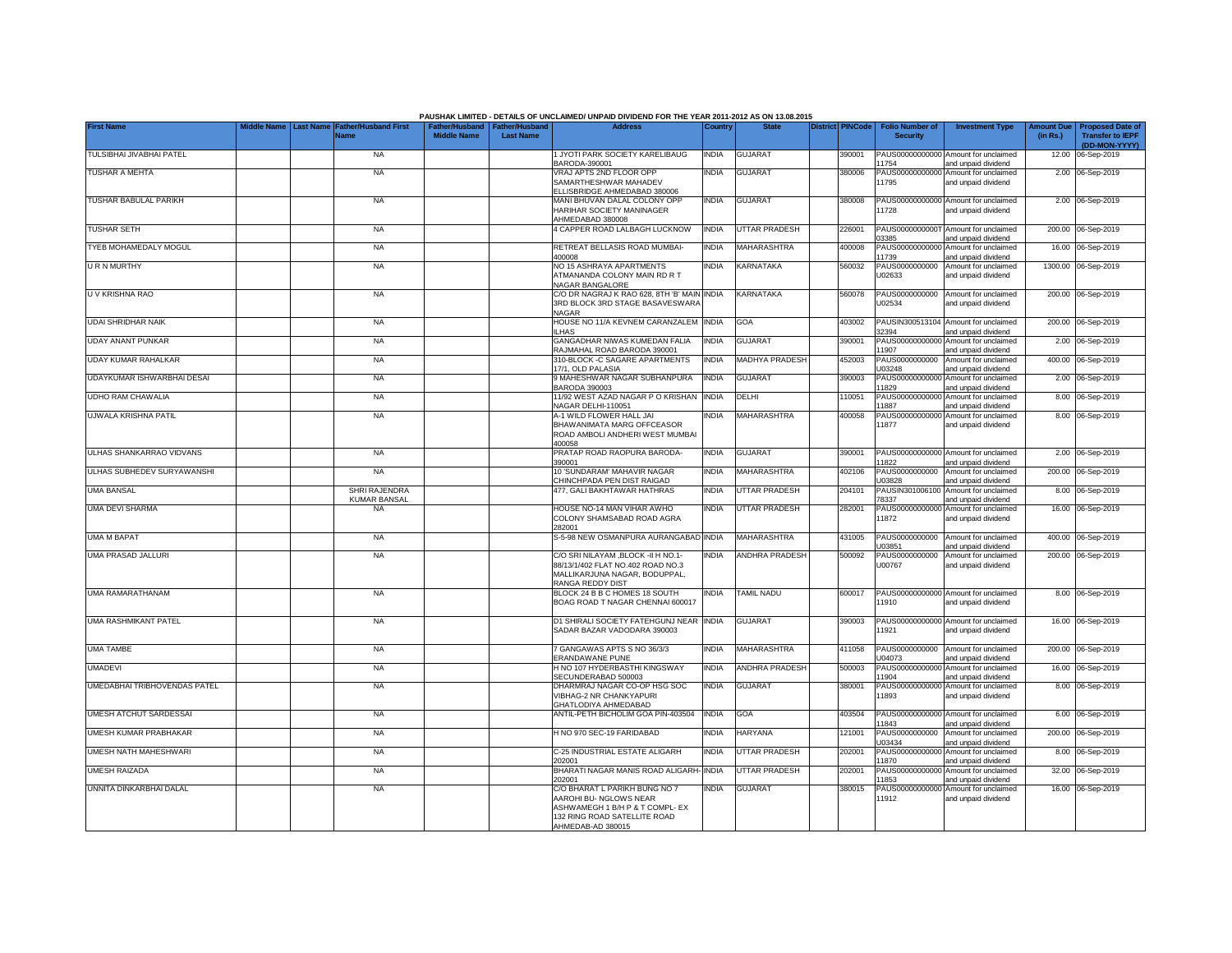|                                | <b>Last Name</b> | <b>Father/Husband First</b>             |                                                       |                  | PAUSHAK LIMITED - DETAILS OF UNCLAIMED/ UNPAID DIVIDEND FOR THE YEAR 2011-2012 AS ON 13.08.2015<br><b>Address</b> |              | <b>State</b>          | <b>District PINCode</b> |                                           |                                                                    |                               |                                                                     |
|--------------------------------|------------------|-----------------------------------------|-------------------------------------------------------|------------------|-------------------------------------------------------------------------------------------------------------------|--------------|-----------------------|-------------------------|-------------------------------------------|--------------------------------------------------------------------|-------------------------------|---------------------------------------------------------------------|
| <b>First Name</b>              |                  | Vame                                    | Father/Husband   Father/Husband<br><b>Middle Name</b> | <b>Last Name</b> |                                                                                                                   | Country      |                       |                         | <b>Folio Number of</b><br><b>Security</b> | <b>Investment Type</b>                                             | <b>Amount Due</b><br>(in Rs.) | <b>Proposed Date of</b><br><b>Transfer to IEPF</b><br>(DD-MON-YYYY) |
| UPENDRA HARIPRASAD BHATT       |                  | <b>NA</b>                               |                                                       |                  | TANNA BUILDING STATION RD AMRELI<br>364601                                                                        | <b>INDIA</b> | <b>GUJARAT</b>        | 364601                  |                                           | PAUS00000000000 Amount for unclaimed                               |                               | 6.00 06-Sep-2019                                                    |
| <b>URAMBATH KRISHNAN NAIR</b>  |                  | <b>NA</b>                               |                                                       |                  | ROOM NO 5 MOHAN VILLA J P NAGAR<br>GOREGAON (EAST) MUMBAI-400063                                                  | <b>INDIA</b> | MAHARASHTRA           | 400063                  | 1845<br>PAUS0000000000<br>11832           | and unpaid dividend<br>Amount for unclaimed<br>and unpaid dividend |                               | 6.00 06-Sep-2019                                                    |
| URMIL CHATRATH                 |                  | <b>CHANDRA KUMAR</b><br><b>CHATRATH</b> |                                                       |                  | 30 DASHERA MAIDAN UJJAIN MP                                                                                       | <b>INDIA</b> | MADHYA PRADESH        | 456010                  | PAUSIN301127153<br>82466                  | Amount for unclaimed<br>and unpaid dividend                        |                               | 82.00 06-Sep-2019                                                   |
| URMILA BALMUKUND SHAH          |                  | <b>NA</b>                               |                                                       |                  | SULTANPURA ADHYARU'S POLE<br>BARODA-390001                                                                        | India        | <b>GUJARAT</b>        | 390001                  | PAUS0000000000<br>11828                   | Amount for unclaimed<br>and unpaid dividend                        |                               | 2.00 06-Sep-2019                                                    |
| <b>URMILA DEVI</b>             |                  | <b>NA</b>                               |                                                       |                  | C/O SMT PREM KAPOOR AHUJA RADIOS<br>215 OKHLA INDUSTRIAL ESTATE NEW                                               | <b>INDIA</b> | DELHI                 | 110020                  | PAUS00000000000<br>11886                  | Amount for unclaimed<br>and unpaid dividend                        |                               | 8.00 06-Sep-2019                                                    |
| URMILA KANAIYALAL SHAH         |                  | <b>NA</b>                               |                                                       |                  | DELHI-110020<br>4/16 PROFESSOR BLOCK SIX                                                                          | <b>INDIA</b> | <b>GUJARAT</b>        | 388120                  | PAUS00000000000                           | Amount for unclaimed                                               |                               | 32.00 06-Sep-2019                                                   |
|                                |                  |                                         |                                                       |                  | BUNGALOWS NR ST BUS STAND<br>VALLABH VIDYANAGAR 388120                                                            |              |                       |                         | 11834                                     | and unpaid dividend                                                |                               |                                                                     |
| URMILA KANTILAL LODAYA         |                  | <b>NA</b>                               |                                                       |                  | C/O THE SWASTIK JANATA SAHAKARI<br>BANK LTD 502 KALBADEVI ROAD<br>MUMBAI-400002                                   | <b>INDIA</b> | <b>MAHARASHTRA</b>    | 400002                  | 11879                                     | PAUS00000000000 Amount for unclaimed<br>and unpaid dividend        |                               | 8.00 06-Sep-2019                                                    |
| <b>URMILA MITTAL</b>           |                  | SUNIL KUMAR MITTAL                      |                                                       |                  | 9 SONA ENCLAVE OPP SUMAN CINEMA<br>MODINAGAR UTTAR PRADESH                                                        | <b>INDIA</b> | <b>UTTAR PRADESH</b>  | 201204                  | PAUSIN300966102<br>81088                  | Amount for unclaimed<br>and unpaid dividend                        |                               | 8.00 06-Sep-2019                                                    |
| URMILA RATILAL SHAH            |                  | <b>NA</b>                               |                                                       |                  | II-B WEST VIEW 309 S V ROAD<br>SANTACRUZ (W) MUMBAI-400054                                                        | <b>INDIA</b> | <b>MAHARASHTRA</b>    | 400054                  | 11881                                     | PAUS00000000000 Amount for unclaimed<br>and unpaid dividend        |                               | 18.00 06-Sep-2019                                                   |
| URMILABEN RAMANIKLAL MANIAR    |                  | RAMANIKLAL                              |                                                       |                  | AKANKI STATION ROAD 4/2/16<br>VISNAGAR DIST MEHSANA MEHSANA                                                       | <b>INDIA</b> | <b>GUJARAT</b>        | 384315                  | PAUSIN301276303<br>25689                  | Amount for unclaimed<br>and unpaid dividend                        |                               | 6.00 06-Sep-2019                                                    |
| URMILABEN RAOJIBHAI PATEL      |                  | <b>NA</b>                               |                                                       |                  | C/O KASHIBHAI RAOJIBHAI PATEL<br>CHOKSHI BAZAR BEHIND POST OFFICE<br>POST PADRA-391440                            | india        | <b>GUJARAT</b>        | 391440                  | PAUS0000000000<br>11827                   | Amount for unclaimed<br>and unpaid dividend                        |                               | 2.00 06-Sep-2019                                                    |
| URMILABEN SANMUKHBHAI SONI     |                  | <b>NA</b>                               |                                                       |                  | FB/122 ALEMBIC COLONY B/H BHAILAL<br>AMIN HOSPITAL BARODA 390003                                                  | <b>INDIA</b> | <b>GUJARAT</b>        | 390003                  | PAUS00000000000<br>11823                  | Amount for unclaimed<br>and unpaid dividend                        |                               | 2.00 06-Sep-2019                                                    |
| URMILABEN VINOOBHAI PATEL      |                  | <b>NA</b>                               |                                                       |                  | GUNDA FALIA RAJMAHAL ROAD<br>BARODA-390001                                                                        | <b>INDIA</b> | <b>GUJARAT</b>        | 390001                  | 11847                                     | PAUS00000000000 Amount for unclaimed<br>and unpaid dividend        |                               | 6.00 06-Sep-2019                                                    |
| URMILADEVI KRISHNAGOPAL MISHRA |                  | <b>NA</b>                               |                                                       |                  | BEHIND T R PATEL VIDHAYALAYA<br>SARDARNAGAR BARODA 390002                                                         | India        | <b>GUJARAT</b>        | 390002                  | PAUS00000000000<br>11905                  | Amount for unclaimed<br>and unpaid dividend                        |                               | 2.00 06-Sep-2019                                                    |
| URVASHIBEN PRAVINKUMAR MEHTA   |                  | <b>NA</b>                               |                                                       |                  | 16 NAVNATH SOCIETY 'SHRI SHAKTI<br>KRUPA' OPP ELECTRIC STATION<br>TARSALI ROAD BARODA 390001                      | <b>INDIA</b> | <b>GUJARAT</b>        | 390001                  | 11848                                     | PAUS00000000000 Amount for unclaimed<br>and unpaid dividend        |                               | 2.00 06-Sep-2019                                                    |
| <b>USHA AGARWAL</b>            |                  | <b>NA</b>                               |                                                       |                  | FD-54 HAL FLATS OLD CHENNAI ROAD<br>BANGALORE 560093                                                              | <b>INDIA</b> | KARNATAKA             | 560093                  | PAUS0000000000<br>11863                   | Amount for unclaimed<br>and unpaid dividend                        |                               | 16.00 06-Sep-2019                                                   |
| <b>USHA ANAND</b>              |                  | <b>NA</b>                               |                                                       |                  | J-33 PASCHIM VIHAR NEW DELHI-110063 INDIA                                                                         |              | DELHI                 | 110063                  | PAUS0000000000<br>11896                   | Amount for unclaimed<br>and unpaid dividend                        |                               | 24.00 06-Sep-2019                                                   |
| USHA CHADHA                    |                  | <b>NA</b>                               |                                                       |                  | 13/28 WEST PATEL NAGAR NEW DELHI-<br>110008                                                                       | <b>INDIA</b> | DELHI                 | 110008                  | PAUS00000000000<br>11888                  | Amount for unclaimed<br>and unpaid dividend                        |                               | 8.00 06-Sep-2019                                                    |
| <b>USHA GOYAL</b>              |                  | <b>NA</b>                               |                                                       |                  | C/O M/S MOOLCHAND & SONS 131<br>COTTON STREET 2ND FLR ROOM NO 6<br>CALCUTTA 700007                                | India        | <b>WEST BENGAL</b>    | 700007                  | PAUS00000000000<br>11876                  | Amount for unclaimed<br>and unpaid dividend                        |                               | 24.00 06-Sep-2019                                                   |
| <b>USHA J SACHDE</b>           |                  | <b>NA</b>                               |                                                       |                  | 20/B CHANDANMAHAL 3RD FLOOR VALJI INDIA<br>LADHA ROAD MULUND WEST MUMBAI<br>400080                                |              | <b>MAHARASHTRA</b>    | 400080                  | 11931                                     | PAUS00000000000 Amount for unclaimed<br>and unpaid dividend        |                               | 32.00 06-Sep-2019                                                   |
| USHA JAGAJIVAN RUPAREL         |                  | <b>NA</b>                               |                                                       |                  | C/O J R RUPAREL G E B COLONY<br>QUATER NO C-2 PORBANDAR-360575                                                    | <b>INDIA</b> | <b>GUJARAT</b>        | 360575                  | 11858                                     | PAUS00000000000 Amount for unclaimed<br>and unpaid dividend        |                               | 8.00 06-Sep-2019                                                    |
| <b>USHA KAPOOR</b>             |                  | <b>NA</b>                               |                                                       |                  | E-19 SECTOR-9 NEW VIJAY NAGAR<br>GHAZIABAD U P 201009                                                             | <b>INDIA</b> | <b>UTTAR PRADESH</b>  | 201009                  | PAUS00000000000<br>11883                  | Amount for unclaimed<br>and unpaid dividend                        |                               | 16.00 06-Sep-2019                                                   |
| <b>USHA KAPOOR</b>             |                  | <b>NA</b>                               |                                                       |                  | BLOCK DA FLAT NO 11-B HARI NAGAR<br>(NEAR CLOCK TOWER) NEW DELHI-<br>110064                                       | <b>INDIA</b> | DELHI                 | 110064                  | PAUS00000000000<br>11885                  | Amount for unclaimed<br>and unpaid dividend                        |                               | 8.00 06-Sep-2019                                                    |
| <b>USHA KAPOOR</b>             |                  | <b>NA</b>                               |                                                       |                  | BLOCK DA FLAT NO 11-B HARI NAGAR<br>NR CLOCK TOWER NEW DELHI 110064                                               | <b>INDIA</b> | DELHI                 | 110064                  | PAUS0000000000<br>11906                   | Amount for unclaimed<br>and unpaid dividend                        |                               | 8.00 06-Sep-2019                                                    |
| <b>USHA KATHURIA</b>           |                  | <b>NA</b>                               |                                                       |                  | 7814 RAM GALI R A ROAD 7814-RAM<br>GALI R A ROAD DELHI-110007                                                     | <b>INDIA</b> | DELHI                 | 110007                  | PAUS0000000000<br>11891                   | Amount for unclaimed<br>and unpaid dividend                        |                               | 8.00 06-Sep-2019                                                    |
| <b>USHA KIRTIKUMAR SHROFF</b>  |                  | <b>NA</b>                               |                                                       |                  | 85 WALKESHWAR ROAD SMRUTI BLDG<br>NEAR WHITE HOUSE MUMBAI-400006                                                  | <b>INDIA</b> | <b>MAHARASHTRA</b>    | 400006                  | PAUS0000000000<br>11819                   | Amount for unclaimed<br>and unpaid dividend                        |                               | 6.00 06-Sep-2019                                                    |
| <b>USHA LAL</b>                |                  | HAR KRISHAN LAL                         |                                                       |                  | 3/8, SARVARRIYA VIHAR NEW DELHI                                                                                   | INDIA        | DELHI                 | 110016                  | PAUS00000000000<br>12540                  | Amount for unclaimed<br>and unpaid dividend                        |                               | 16.00 06-Sep-2019                                                   |
| <b>USHA RANI</b>               |                  | <b>NA</b>                               |                                                       |                  | E/414 GOVT QUARTERS DEV NAGAR<br>KAROL BAGH NEW DELHI 110005                                                      | INDIA        | DELHI                 | 110005                  | PAUS0000000000<br>11890                   | Amount for unclaimed<br>and unpaid dividend                        |                               | 8.00 06-Sep-2019                                                    |
| USHA RANI NANDA                |                  | <b>NA</b>                               |                                                       |                  | C/O J.D.MODI, H-17/139.SECTOR 7.<br>ROHINI DELHI-110085                                                           | <b>NDIA</b>  | DELHI                 | 110085                  | PAUS00000000000<br>11868                  | Amount for unclaimed<br>and unpaid dividend                        |                               | 8.00 06-Sep-2019                                                    |
| <b>USHA SHARMA</b>             |                  | <b>NA</b>                               |                                                       |                  | F-208 PANDAV NAGAR SAMASPUR<br>ROAD PATPARGANJ DELHI-110092                                                       | <b>INDIA</b> | DELHI                 | 110092                  | PAUS00000000000<br>11902                  | Amount for unclaimed<br>and unpaid dividend                        |                               | 8.00 06-Sep-2019                                                    |
| USHA SHASTRI DUGGIRALA         |                  | <b>NA</b>                               |                                                       |                  | C/O D S SASTRI SR S O (P & R) DEPT S C INDIA<br>CO LTD KOTHAGUDEM 507101                                          |              | <b>ANDHRA PRADESH</b> | 507101                  | 11897                                     | PAUS00000000000 Amount for unclaimed<br>and unpaid dividend        |                               | 16.00 06-Sep-2019                                                   |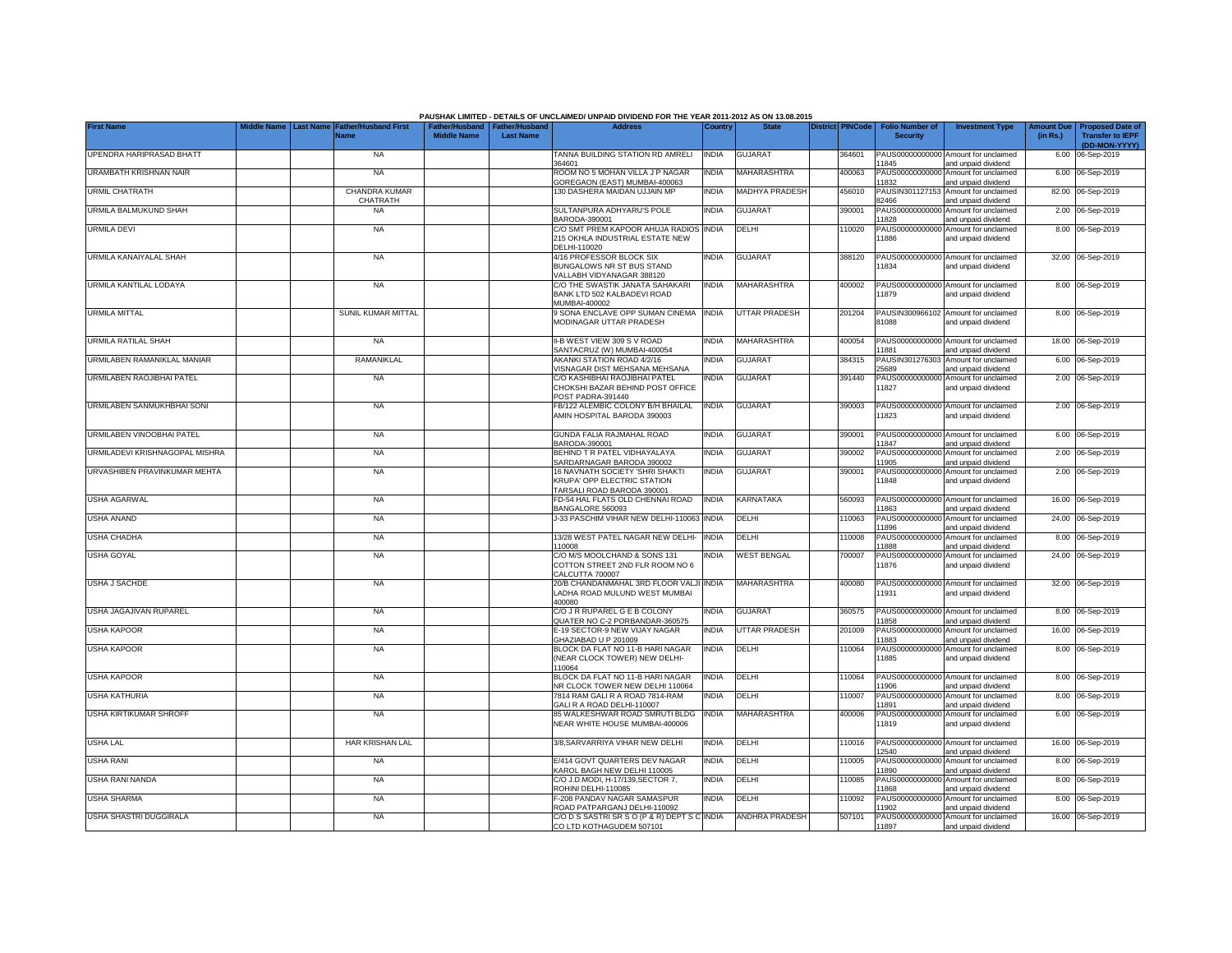|                               |             |                  |                                            |                                                       |                  | PAUSHAK LIMITED - DETAILS OF UNCLAIMED/ UNPAID DIVIDEND FOR THE YEAR 2011-2012 AS ON 13.08.2015                      |              |                       |                         |                                           |                                                             |                               |                                                                     |
|-------------------------------|-------------|------------------|--------------------------------------------|-------------------------------------------------------|------------------|----------------------------------------------------------------------------------------------------------------------|--------------|-----------------------|-------------------------|-------------------------------------------|-------------------------------------------------------------|-------------------------------|---------------------------------------------------------------------|
| <b>First Name</b>             | Middle Name | <b>Last Name</b> | <b>Father/Husband First</b><br><b>Name</b> | Father/Husband   Father/Husband<br><b>Middle Name</b> | <b>Last Name</b> | <b>Address</b>                                                                                                       | Country      | <b>State</b>          | <b>District PINCode</b> | <b>Folio Number of</b><br><b>Security</b> | <b>Investment Type</b>                                      | <b>Amount Due</b><br>(in Rs.) | <b>Proposed Date of</b><br><b>Transfer to IEPF</b><br>(DD-MON-YYYY) |
| USHABEN RAMANBHAI PATEL       |             |                  | <b>NA</b>                                  |                                                       |                  | C/O RAMANBHAI S PATEL SHIYA PURA<br>RAOPURA BARODA-390001                                                            | <b>INDIA</b> | <b>GUJARAT</b>        | 390001                  | 11900                                     | PAUS00000000000 Amount for unclaimed<br>and unpaid dividend |                               | 2.00 06-Sep-2019                                                    |
| USHABEN RATILAL PARMAR        |             |                  | <b>NA</b>                                  |                                                       |                  | NIRMALA COLONY NEW YARD D' CABIN INDIA<br>BARODA-390002                                                              |              | GUJARAT               | 390002                  | 11851                                     | PAUS00000000000 Amount for unclaimed<br>and unpaid dividend |                               | 32.00 06-Sep-2019                                                   |
| USHANATH K                    |             |                  | <b>NA</b>                                  |                                                       |                  | 6/1 5TH CROSS - DINNUR<br>RABINDRANATH TAGORE NAGAR<br>BANGALORE                                                     | INDIA        | <b>KARNATAKA</b>      | 560032                  | PAUS0000000000<br>U00296                  | Amount for unclaimed<br>and unpaid dividend                 |                               | 80.00 06-Sep-2019                                                   |
| USHARAJE VASANTRAO GAEKWAD    |             |                  | NA                                         |                                                       |                  | GAEKWAD BUILDING RAJMAHAL ROAD<br>BARODA 390001                                                                      | <b>INDIA</b> | <b>GUJARAT</b>        | 390001                  | 11923                                     | PAUS00000000000 Amount for unclaimed<br>and unpaid dividend |                               | 16.00 06-Sep-2019                                                   |
| USMANBHAI GABUBHAI MANSURI    |             |                  | <b>NA</b>                                  |                                                       |                  | RAJMAHAL ROAD, KHANDERAO<br>MARKET KHADIA POLE NO.1 VADODARA<br>390001                                               | INDIA        | <b>GUJARAT</b>        | 390001                  | PAUS00000000000<br>11824                  | Amount for unclaimed<br>and unpaid dividend                 |                               | 2.00 06-Sep-2019                                                    |
| UTTAM NAMAJI BHOSALE          |             |                  | <b>NA</b>                                  |                                                       |                  | SPECIAL ENGG PVT LTD JETEX<br>COMPOUND PRATAPPURA HALOL DIST<br>PANCHMAHAL                                           | NDIA         | <b>GUJARAT</b>        | 390003                  | 11852                                     | PAUS00000000000 Amount for unclaimed<br>and unpaid dividend |                               | 2.00 06-Sep-2019                                                    |
| UTTAMCHAND DEVCHAND SANKHESRA |             |                  | <b>NA</b>                                  |                                                       |                  | C/O AMAR FERTILISER OPP TALUKA K V<br>SANGH IDAR DIST SABARKATHA PIN-<br>383430                                      | <b>INDIA</b> | <b>GUJARAT</b>        | 383430                  | 11850                                     | PAUS00000000000 Amount for unclaimed<br>and unpaid dividend |                               | 16.00 06-Sep-2019                                                   |
| V ANNAPURNA                   |             |                  | <b>NA</b>                                  |                                                       |                  | 1882 C MAIN ROAD JAYANAGAR IX<br>BLOCK BANGALORE-560069                                                              | India        | KARNATAKA             | 560069                  | 2089                                      | PAUS00000000000 Amount for unclaimed<br>and unpaid dividend |                               | 8.00 06-Sep-2019                                                    |
| V BALAKRISHNAN NAIR           |             |                  | <b>NA</b>                                  |                                                       |                  | MUTHIRAPARAMBIL HOUSE<br>THAMMANAM P O KOCHI                                                                         | <b>INDIA</b> | KERALA                | 682032                  | PAUSIN301330187<br>59751                  | Amount for unclaimed<br>and unpaid dividend                 |                               | 16.00 06-Sep-2019                                                   |
| V DHARMARAJ                   |             |                  | <b>NA</b>                                  |                                                       |                  | S/O M VEERA SAMY PLOT NO 18 DOOR<br>NO 517 VEERA ILLAM CHIDAM BARAM<br>NAGAR MATHUR, PUDUKKOTTAI DIST.,<br>TAMILNADU | <b>INDIA</b> | <b>UTTAR PRADESH</b>  | 281001                  | PAUS0000000000<br>V04197                  | Amount for unclaimed<br>and unpaid dividend                 |                               | 200.00 06-Sep-2019                                                  |
| V EBENEZER PAUL               |             |                  | <b>NA</b>                                  |                                                       |                  | <b>INCOME TAX INSPECTOR TAX</b><br>RECOVERY OFFICE BANK OF BARODA<br>BUILDINGS COIMBATORE-641018                     | INDIA        | <b>TAMIL NADU</b>     | 641018                  | 12094                                     | PAUS00000000000 Amount for unclaimed<br>and unpaid dividend |                               | 8.00 06-Sep-2019                                                    |
| V JAYARAMAN                   |             |                  | <b>NA</b>                                  |                                                       |                  | IRS PROJECT MANAGEMENT OFFICE<br>4TH FLOOR ISRO SATELLITE CENTRE<br>AIRPORT ROAD VIMANPURA PO<br>BANGALORE-560017    | india        | KARNATAKA             | 560017                  | 12090                                     | PAUS00000000000 Amount for unclaimed<br>and unpaid dividend |                               | 8.00 06-Sep-2019                                                    |
| V K PRABHU                    |             |                  | <b>NA</b>                                  |                                                       |                  | 14/17C DUKKARA OFFICE ROAD<br>TATABAD COIMBATORE-641012                                                              | <b>INDIA</b> | <b>TAMIL NADU</b>     | 641012                  | 12057                                     | PAUS00000000000 Amount for unclaimed<br>and unpaid dividend |                               | 6.00 06-Sep-2019                                                    |
| V K PRABHU                    |             |                  | <b>NA</b>                                  |                                                       |                  | NO 1 (133/1) 5TH CROSS, 3RD O ROAD<br>PAPATH LAYOUT, KASTURI NAGAR<br><b>BANGALORE</b>                               | INDIA        | KARNATAKA             | 560016                  | PAUS0000000000<br>V03505                  | Amount for unclaimed<br>and unpaid dividend                 |                               | 200.00 06-Sep-2019                                                  |
| V LAKSHMANAN                  |             |                  | <b>NA</b>                                  |                                                       |                  | C/O INDOFAB D-31,32 DEVELOPED PLOT<br>ESTATE THUVAKUDI TRICHY                                                        | <b>INDIA</b> | <b>TAMIL NADU</b>     | 620015                  | PAUS0000000000<br>V04211                  | Amount for unclaimed<br>and unpaid dividend                 |                               | 200.00 06-Sep-2019                                                  |
| V N RAMASWAMY                 |             |                  | <b>NA</b>                                  |                                                       |                  | 3-6-294/A/10 HYDERGUDA HYDERABAD<br>500029                                                                           | <b>INDIA</b> | <b>ANDHRA PRADESH</b> | 500029                  | PAUS0000000000<br>12210                   | Amount for unclaimed<br>and unpaid dividend                 |                               | 16.00 06-Sep-2019                                                   |
| V NARAYANAN                   |             |                  | <b>NA</b>                                  |                                                       |                  | 19/20 KADAI VEEDHI KADAMBAR KOIL<br>KULITHALAI PIN-639104                                                            | INDIA        | TAMIL NADU            | 639104                  | PAUS00000000000<br>12050                  | Amount for unclaimed<br>and unpaid dividend                 |                               | 10.00 06-Sep-2019                                                   |
| V NIRANJAN RAO                |             |                  | V JAGANNADHA RAO                           |                                                       |                  | FLAT NO 102, A BLOCK OM SAI<br>EMERALD, OPP MARI KRISHNA HALL<br>VIJAYAPURI, TARNAKA HYDERABAD                       | India        | <b>ANDHRA PRADESH</b> | 500007                  | PAUSIN300360100<br>36990                  | Amount for unclaimed<br>and unpaid dividend                 |                               | 6.00 06-Sep-2019                                                    |
| V P SETHUMADHAVAN             |             |                  | <b>NA</b>                                  |                                                       |                  | C/O DARSHAK LTD 32/77 CANNONSHED<br>ROAD ERNAKULAM COCHIN-682011                                                     | <b>INDIA</b> | <b>KERALA</b>         | 682011                  | 12059                                     | PAUS00000000000 Amount for unclaimed<br>and unpaid dividend |                               | 2.00 06-Sep-2019                                                    |
| <b>VP SHAH</b>                |             |                  | <b>NA</b>                                  |                                                       |                  | 506 GOLDEN APARTMENT 4TH FLOOR<br>SUBHANPURA RACE COURSE ROAD<br><b>BARODA 390007</b>                                | INDIA        | <b>GUJARAT</b>        | 390007                  | 12061                                     | PAUS00000000000 Amount for unclaimed<br>and unpaid dividend |                               | 116.00 06-Sep-2019                                                  |
| V P VASWANI                   |             |                  | <b>NA</b>                                  |                                                       |                  | II-O-42 LAJPAT NAGAR NEW DELHI<br>110024                                                                             | India        | DELHI                 | 10024                   | 12289                                     | PAUS00000000000 Amount for unclaimed<br>and unpaid dividend |                               | 8.00 06-Sep-2019                                                    |
| <b>V P VASWANI</b>            |             |                  | <b>NA</b>                                  |                                                       |                  | II-O-42 LAJPAT NAGAR NEW DELHI<br>110024                                                                             | INDIA        | DELHI                 | 110024                  | 2299                                      | PAUS00000000000 Amount for unclaimed<br>and unpaid dividend |                               | 8.00 06-Sep-2019                                                    |
| V S CH MANIKYARAO PELLURI     |             |                  | <b>NA</b>                                  |                                                       |                  | -2-32 SITHARAMPURAM ONGOLE                                                                                           | <b>INDIA</b> | <b>ANDHRA PRADESH</b> | 523002                  | PAUS0000000000<br>/04745                  | Amount for unclaimed<br>and unpaid dividend                 |                               | 400.00 06-Sep-2019                                                  |
| V S KARKHANIS                 |             |                  | <b>NA</b>                                  |                                                       |                  | GOKHALENAGAR RANANTHAPA<br>HYDERABAD-500013                                                                          | <b>INDIA</b> | ANDHRA PRADESH        | 500013                  | 12058                                     | PAUS00000000000 Amount for unclaimed<br>and unpaid dividend |                               | 6.00 06-Sep-2019                                                    |
| V SADAYAPILLAI                |             |                  | <b>NA</b>                                  |                                                       |                  | SUNNAMBUMEDU VILLAGE<br>KEELGOLAVEEDU POST VANDAVASI<br>TALUK NORTH ARCOT DIST                                       | INDIA        | <b>TAMIL NADU</b>     | 632503                  | 12060                                     | PAUS00000000000 Amount for unclaimed<br>and unpaid dividend |                               | 6.00 06-Sep-2019                                                    |
| V SEETHARAMAN                 |             |                  | <b>NA</b>                                  |                                                       |                  | NO 11 RESERVE CHSL "PARAG"<br>CHANDAVARKAR ROAD BORIVILI WEST<br>MUMBAI 400092                                       | India        | <b>MAHARASHTRA</b>    | 400092                  | 12109                                     | PAUS00000000000 Amount for unclaimed<br>and unpaid dividend |                               | 32.00 06-Sep-2019                                                   |
| V SIVARAMAKRISHNAN            |             |                  | <b>NA</b>                                  |                                                       |                  | C/O M/S DARSHAK LIMITED NO 1<br>ARULANANDA MUDALI STREET<br>SANTHOME CHENNAI 60000                                   | <b>INDIA</b> | <b>TAMIL NADU</b>     | 600004                  | 12055                                     | PAUS00000000000 Amount for unclaimed<br>and unpaid dividend |                               | 2.00 06-Sep-2019                                                    |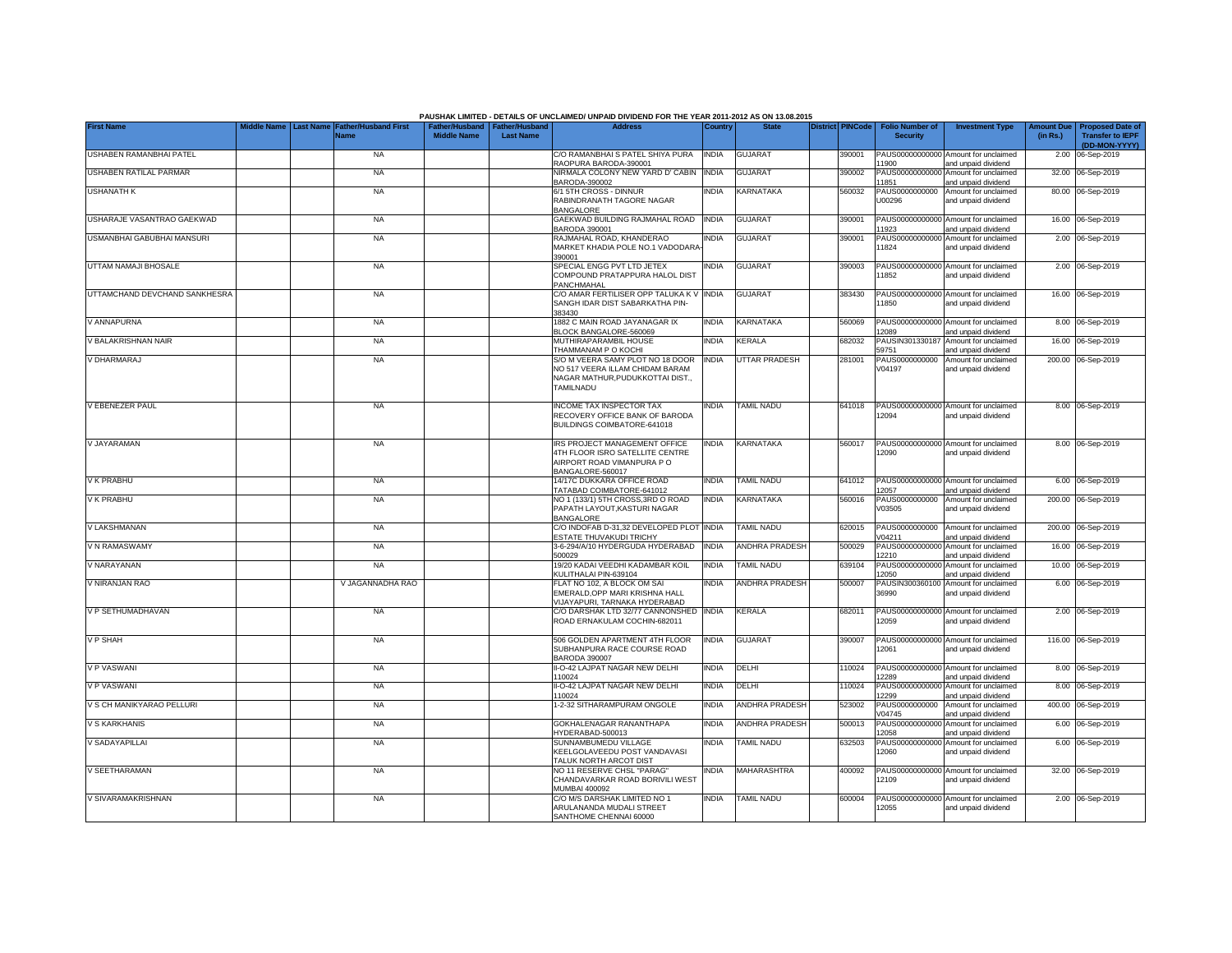|                              |           |                                     |                                                     |                  | PAUSHAK LIMITED - DETAILS OF UNCLAIMED/ UNPAID DIVIDEND FOR THE YEAR 2011-2012 AS ON 13.08.2015                                |              |                       |                         |                                           |                                                                    |                               |                                                    |
|------------------------------|-----------|-------------------------------------|-----------------------------------------------------|------------------|--------------------------------------------------------------------------------------------------------------------------------|--------------|-----------------------|-------------------------|-------------------------------------------|--------------------------------------------------------------------|-------------------------------|----------------------------------------------------|
| <b>First Name</b>            | Last Name | <b>Father/Husband First</b><br>Name | Father/Husband Father/Husband<br><b>Middle Name</b> | <b>Last Name</b> | <b>Address</b>                                                                                                                 | Country      | <b>State</b>          | <b>District PINCode</b> | <b>Folio Number of</b><br><b>Security</b> | <b>Investment Type</b>                                             | <b>Amount Due</b><br>(in Rs.) | <b>Proposed Date of</b><br><b>Transfer to IEPF</b> |
| V VIJAYAKUMAR                |           | <b>NA</b>                           |                                                     |                  | 11 E-2 " SAIKRIPA" CANERY NAGAR K K   INDIA<br>PUDUR COIMBATORE                                                                |              | <b>TAMIL NADU</b>     | 641038                  | PAUS0000000000                            | Amount for unclaimed                                               |                               | (DD-MON-YYYY)<br>200.00 06-Sep-2019                |
| VABBILISETTY VENKATA RAO     |           | SEETARAMAIAH                        |                                                     |                  | THE PREMIER PHARMACY 18 2 22 MAIN<br><b>ROAD VISAKHAPATNAM</b>                                                                 | <b>INDIA</b> | <b>ANDHRA PRADESH</b> | 530002                  | V03039<br>PAUSIN301022206<br>8118         | and unpaid dividend<br>Amount for unclaimed<br>and unpaid dividend |                               | 1200.00 06-Sep-2019                                |
| VADIBHAI VALLABHDAS PATEL    |           | <b>NA</b>                           |                                                     |                  | 56 PRABHAKUNJ SOCIETY GODHRA<br>389001                                                                                         | <b>INDIA</b> | GUJARAT               | 389001                  | PAUS00000000000<br>12047                  | Amount for unclaimed<br>and unpaid dividend                        |                               | 166.00 06-Sep-2019                                 |
| VADILAL MANILAL PAREKH       |           | <b>NA</b>                           |                                                     |                  | KUVERJI DEVSHI CHAWL 2ND FL B S<br>ROAD OPP ZARAPKAR SHOW ROOM                                                                 | <b>INDIA</b> | MAHARASHTRA           | 400028                  | PAUS00000000000<br>12176                  | Amount for unclaimed<br>and unpaid dividend                        |                               | 8.00 06-Sep-2019                                   |
| VAIDYANATHAN NARAYANAN       |           | <b>NA</b>                           |                                                     |                  | DADAR W RLY MUMBAI 400028<br>FLAT NO 3 SPRING FIELDS 25 FIRST<br>CROSS - STREET KASTURBA NAGAR<br>ADAYAR CHENNAI 60-0020       | <b>INDIA</b> | <b>TAMIL NADU</b>     | 600020                  | PAUS00000000000<br>12162                  | Amount for unclaimed<br>and unpaid dividend                        |                               | 8.00 06-Sep-2019                                   |
| <b>VAIDYANATHAN S</b>        |           | <b>NA</b>                           |                                                     |                  | ROOM NO. 214. POST BOX NO. 47 XLERI<br>POST JAMSHEDPUR                                                                         | <b>INDIA</b> | <b>JHARKHAND</b>      | 831001                  | PAUS0000000000<br>S00244                  | Amount for unclaimed<br>and unpaid dividend                        |                               | 200.00 06-Sep-2019                                 |
| VAIDYANATHAN SEETHARAMAN     |           | <b>NA</b>                           |                                                     |                  | TC NO 41/548 MALAMEL LANE III<br>PUTHEN STREET TRIVANDRUM 695009                                                               | <b>INDIA</b> | KERALA                | 695009                  | PAUS0000000000<br>12093                   | Amount for unclaimed<br>and unpaid dividend                        |                               | 8.00 06-Sep-2019                                   |
| VAISHAL BRAHMBHATT           |           | <b>NA</b>                           |                                                     |                  | 12 KASHIVISHVANATH SOC NR S R P GR INDIA<br>NO 1 BARODA                                                                        |              | <b>GUJARAT</b>        | 390004                  | PAUS0000000000<br>12312                   | Amount for unclaimed<br>and unpaid dividend                        |                               | 2.00 06-Sep-2019                                   |
| VAJINDER KUMAR GUPTA         |           | <b>NA</b>                           |                                                     |                  | 26/22 VISHWAS NAGAR GALI NO 12<br>SHAHDARA DELHI-110032                                                                        | <b>INDIA</b> | DELHI                 | 110032                  | PAUS0000000000<br>12116                   | Amount for unclaimed<br>and unpaid dividend                        |                               | 8.00 06-Sep-2019                                   |
| VALABOJU                     |           | <b>NA</b>                           |                                                     |                  | H NO 1-8-183/1 CHIKKADPALLY<br><b>HYDERABAD</b>                                                                                | <b>INDIA</b> | <b>ANDHRA PRADESH</b> | 500020                  | PAUS0000000000<br>V03216                  | Amount for unclaimed<br>and unpaid dividend                        |                               | 300.00 06-Sep-2019                                 |
| VALJI NANAJI GANGAR          |           | <b>NA</b>                           |                                                     |                  | KUVERJI DEVSHI CHAWL 2ND FL B S<br>ROAD OPP ZARAPKAR SHOW ROOM<br>DADAR W RLY MUMBAI 400028                                    | india        | <b>MAHARASHTRA</b>    | 400028                  | PAUS0000000000<br>12175                   | Amount for unclaimed<br>and unpaid dividend                        |                               | 8.00 06-Sep-2019                                   |
| VALLABHDAS GALABHAI PATEL    |           | <b>NA</b>                           |                                                     |                  | GIN PLOT DHORAJI DIST-RAJKOT PIN<br>360410                                                                                     | <b>INDIA</b> | <b>GUJARAT</b>        | 360410                  | PAUS00000000000<br>11945                  | Amount for unclaimed<br>and unpaid dividend                        |                               | 16.00 06-Sep-2019                                  |
| VALLABHDAS NARSIDAS GHIYA    |           | <b>NA</b>                           |                                                     |                  | A 306 RIDHHI SIDHHI APT 3RD FLR<br>RAJENDR- A COMPLEX OPP<br>CORPORATION BANK ANAND NA- GAR                                    | <b>INDIA</b> | MAHARASHTRA           | 400068                  | 12285                                     | PAUS00000000000 Amount for unclaimed<br>and unpaid dividend        |                               | 32.00 06-Sep-2019                                  |
| VANIKUMARI YERUBANDI         |           | <b>NA</b>                           |                                                     |                  | DAHISAR EAST MUMBAI 400068 -<br>DWARKA LODGE MAIN ROAD<br>DWARAKANAGAR VISAKHAPATNAM                                           | <b>INDIA</b> | <b>ANDHRA PRADESH</b> | 530016                  | PAUS0000000000<br>V04816                  | Amount for unclaimed<br>and unpaid dividend                        |                               | 300.00 06-Sep-2019                                 |
| VANLATA ASHWIN PATEL         |           | <b>NA</b>                           |                                                     |                  | C/O M/S G T BROTHERS KHUSHBOO<br>CORNER 56 VISHWAS COLONY                                                                      | <b>INDIA</b> | <b>GUJARAT</b>        | 390005                  | PAUS00000000000<br>11996                  | Amount for unclaimed<br>and unpaid dividend                        |                               | 50.00 06-Sep-2019                                  |
| VANLILA R PATEL              |           | <b>NA</b>                           |                                                     |                  | ALKAPURI BARODA 390005<br>B/29 ALEMBIC COLONY BARODA 390003 INDIA                                                              |              | <b>GUJARAT</b>        | 390003                  | PAUS00000000000                           | Amount for unclaimed                                               |                               | 16.00 06-Sep-2019                                  |
| VANRAJ R SHAH                |           | <b>NA</b>                           |                                                     |                  | 165 PARIKHA SADAN TAMBODI VAD<br>BAJWADA MANGAL BAZAR ROAD                                                                     | <b>INDIA</b> | <b>GUJARAT</b>        | 390001                  | 12306<br>PAUSIN300394162<br>83800         | and unpaid dividend<br>Amount for unclaimed                        |                               | 2.00 06-Sep-2019                                   |
| VARADRAJ AGARKHED            |           | <b>NA</b>                           |                                                     |                  | DR V H AGARKHED H NO 1136 TILAK<br>ROAD GODBOLE MALA BIJAPUR                                                                   | <b>INDIA</b> | <b>KARNATAKA</b>      | 586101                  | PAUS0000000000<br>/02490                  | and unpaid dividend<br>Amount for unclaimed<br>and unpaid dividend |                               | 300.00 06-Sep-2019                                 |
| VARALAKSHMI BOLISETTY        |           | <b>NA</b>                           |                                                     |                  | M/S SRI VENKATA DURGA PRASAD MED INDIA<br>& GEN S K T ROAD VIJAYAWADA                                                          |              | <b>ANDHRA PRADESH</b> | 520001                  | PAUS0000000000<br>V04759                  | Amount for unclaimed<br>and unpaid dividend                        |                               | 300.00 06-Sep-2019                                 |
| VARKADI VASUDEVA RAO         |           | <b>NA</b>                           |                                                     |                  | NO-1 GOPAL KRISHNA STREET T<br>NAGAR CHENNAI 600017                                                                            | <b>INDIA</b> | <b>TAMIL NADU</b>     | 600017                  | PAUS0000000000<br>12118                   | Amount for unclaimed<br>and unpaid dividend                        |                               | 8.00 06-Sep-2019                                   |
| VARSHA MAHENDRA VORA         |           | <b>NA</b>                           |                                                     |                  | 11 KRISHNA NIWAS RATANSI H B ROAD<br>MULUND WEST MUMBAI-400080                                                                 | <b>INDIA</b> | <b>MAHARASHTRA</b>    | 400080                  | PAUS00000000000<br>11969                  | Amount for unclaimed<br>and unpaid dividend                        |                               | 16.00 06-Sep-2019                                  |
| VARSHA S MUNDLE              |           | <b>NA</b>                           |                                                     |                  | C/O. MR. SHIVAJI S. SAWANT L/101<br>GOKUL - HEAVEN, THAKUR<br>COMPLEX.WESTERN EXPRESS H-<br>IGHWAY, KANDIVLI(E)MUMBAI-400101 - | <b>INDIA</b> | MAHARASHTRA           | 400101                  | PAUS00000000000<br>12279                  | Amount for unclaimed<br>and unpaid dividend                        |                               | 16.00 06-Sep-2019                                  |
| VARSHABEN MUKESHBHAI PANCHAL |           | <b>NA</b>                           |                                                     |                  | 402-403 SHASHWAT, OPP: GUJARAT<br>COLLEGE ELLISBRIDGE, AHMEDABAD-<br>380006                                                    | <b>INDIA</b> | <b>GUJARAT</b>        | 380006                  | PAUS00000000000<br>12069                  | Amount for unclaimed<br>and unpaid dividend                        |                               | 32.00 06-Sep-2019                                  |
| VARSHABEN RAJNIKANT LALANI   |           | <b>NA</b>                           |                                                     |                  | PARIKH FALI DHANDHUKA DIST<br>AHMEDABAD                                                                                        | <b>INDIA</b> | <b>GUJARAT</b>        | 382460                  | PAUS00000000000<br>12264                  | Amount for unclaimed<br>and unpaid dividend                        |                               | 32.00 06-Sep-2019                                  |
| VASANT DINKAR RAO AHIRRAO    |           | <b>NA</b>                           |                                                     |                  | A/2 PRABHAKAR COLONY VAGHODIA<br>ROAD BARODA 390019                                                                            | <b>INDIA</b> | <b>GUJARAT</b>        | 390019                  | PAUS00000000000<br>12333                  | Amount for unclaimed<br>and unpaid dividend                        |                               | 2.00 06-Sep-2019                                   |
| VASANT GURURAO PUJAR         |           | <b>NA</b>                           |                                                     |                  | 236 SHRI CHIDAMBAR NAGAR<br>TILAKWADI BELGAUM 590006                                                                           | <b>INDIA</b> | KARNATAKA             | 590006                  | PAUS0000000000<br>12048                   | Amount for unclaimed<br>and unpaid dividend                        |                               | 16.00 06-Sep-2019                                  |
| VASANT H MEHTA               |           | <b>NA</b>                           |                                                     |                  | VERMA MANSION BANK MORE PO<br>DHANBAD-826001                                                                                   | INDIA        | <b>JHARKHAND</b>      | 326001                  | PAUS00000000000<br>12158                  | Amount for unclaimed<br>and unpaid dividend                        |                               | 8.00 06-Sep-2019                                   |
| VASANT KISAN CHOUDHARI       |           | <b>NA</b>                           |                                                     |                  | SURANA NIWAS" AT BODWAD DIST<br>JALGAON MAHARASHTRA 425310                                                                     | <b>INDIA</b> | MAHARASHTRA           | 425310                  | PAUS00000000000<br>12178                  | Amount for unclaimed<br>and unpaid dividend                        |                               | 8.00 06-Sep-2019                                   |
| VASANTBEN J THAKKAR          |           | <b>NA</b>                           |                                                     |                  | SHRI GANESH NIVAS 1ST FLOOR N S<br>BOSE ROAD MUMBAI-400080                                                                     | <b>INDIA</b> | <b>MAHARASHTRA</b>    | 400080                  | PAUS00000000000<br>12082                  | Amount for unclaimed<br>and unpaid dividend                        |                               | 32.00 06-Sep-2019                                  |
| VASANTBHAI BHIKHABHAI RANA   |           | <b>NA</b>                           |                                                     |                  | AT & PO SOKHADA SUNDER BAZAAR<br>DIST BARODA PIN-391240                                                                        | <b>INDIA</b> | <b>GUJARAT</b>        | 391240                  | 11998                                     | PAUS00000000000 Amount for unclaimed<br>and unpaid dividend        |                               | 2.00 06-Sep-2019                                   |
| VASANTBHAI SHAMBHUBHAI PATEL |           | <b>NA</b>                           |                                                     |                  | AT & PO CHAKLAD TA AMOD DIST<br>BROACH-392110                                                                                  | <b>INDIA</b> | <b>GUJARAT</b>        | 392110                  | PAUS00000000000<br>11999                  | Amount for unclaimed<br>and unpaid dividend                        |                               | 2.00 06-Sep-2019                                   |
| VASANTHA DEVI                |           | <b>NA</b>                           |                                                     |                  | NO.13, NEW THANDAVARAYA GRAMANI<br>STREET, CHENNAI                                                                             | <b>INDIA</b> | <b>TAMIL NADU</b>     | 600021                  | PAUS0000000000<br>S01091                  | Amount for unclaimed<br>and unpaid dividend                        |                               | 200.00 06-Sep-2019                                 |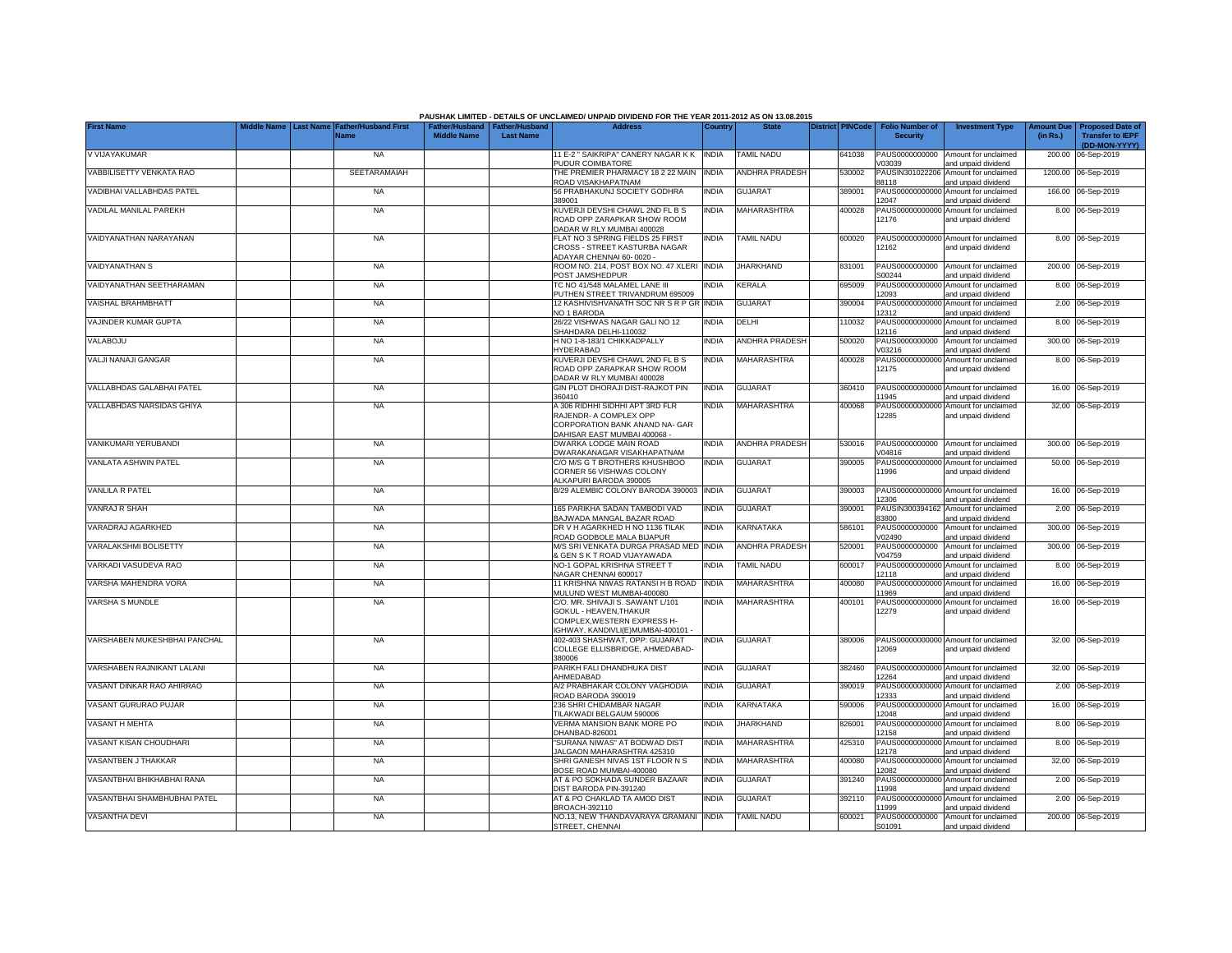|                              |                                                           |                    |                                                     | PAUSHAK LIMITED - DETAILS OF UNCLAIMED/ UNPAID DIVIDEND FOR THE YEAR 2011-2012 AS ON 13.08.2015             |              |                  |                         |                                           |                                                             |          |                                                                           |
|------------------------------|-----------------------------------------------------------|--------------------|-----------------------------------------------------|-------------------------------------------------------------------------------------------------------------|--------------|------------------|-------------------------|-------------------------------------------|-------------------------------------------------------------|----------|---------------------------------------------------------------------------|
| <b>First Name</b>            | Middle Name Last Name Father/Husband First<br><b>Name</b> | <b>Middle Name</b> | Father/Husband   Father/Husband<br><b>Last Name</b> | <b>Address</b>                                                                                              | Country      | <b>State</b>     | <b>District PINCode</b> | <b>Folio Number of</b><br><b>Security</b> | <b>Investment Type</b>                                      | (in Rs.) | Amount Due   Proposed Date of<br><b>Transfer to IEPF</b><br>(DD-MON-YYYY) |
| VASANTHI N KUMAR             | <b>NA</b>                                                 |                    |                                                     | M/S.MYSORE MEDL. HALL, ASHOKA<br>ROAD TUMKUR (KARNATAKA)                                                    | <b>INDIA</b> | <b>KARNATAKA</b> | 572101                  | PAUS0000000000<br>/00306                  | Amount for unclaimed<br>and unpaid dividend                 |          | 1000.00 06-Sep-2019                                                       |
| VASANTI BRIJLAL MODI         | <b>NA</b>                                                 |                    |                                                     | 303 MODI NIVAS SWAMI VIVEKANAND<br>ROAD SANTACRUZ (W) MUMBAI-400054                                         | <b>INDIA</b> | MAHARASHTRA      | 400054                  | 12067                                     | PAUS00000000000 Amount for unclaimed<br>and unpaid dividend |          | 32.00 06-Sep-2019                                                         |
| VASANTIBEN GULABDAS SNATIKA  | <b>NA</b>                                                 |                    |                                                     | C/O ANIL G PATEL HOUSE NO-2161-B<br>KALAKRUTI ROAD YEOLA DIST NASIK<br>VIA MANMAD                           | <b>INDIA</b> | <b>GUJARAT</b>   | 390001                  | 11971                                     | PAUS00000000000 Amount for unclaimed<br>and unpaid dividend |          | 16.00 06-Sep-2019                                                         |
| VASANTKUMAR SHANKERLAL MEHTA | <b>NA</b>                                                 |                    |                                                     | FA/9 ALEMBIC COLONY ALEMBIC ROAD<br><b>BARODA 390003</b>                                                    | <b>INDIA</b> | <b>GUJARAT</b>   | 390003                  | 1958                                      | PAUS00000000000 Amount for unclaimed<br>and unpaid dividend |          | 6.00 06-Sep-2019                                                          |
| VASANTLAL HIMATLAL SHAH      | <b>NA</b>                                                 |                    |                                                     | AT & PO SOKHADA DIST BARODA PIN-<br>391240                                                                  | <b>INDIA</b> | <b>GUJARAT</b>   | 391240                  | PAUS00000000000<br>2000                   | Amount for unclaimed<br>and unpaid dividend                 |          | 10.00 06-Sep-2019                                                         |
| VASANTRAO SHASTRY            | <b>NA</b>                                                 |                    |                                                     | FORT RANEBENNUR                                                                                             | <b>INDIA</b> | KARNATAKA        | 581115                  | PAUS0000000000<br>/02349                  | Amount for unclaimed<br>and unpaid dividend                 |          | 200.00 06-Sep-2019                                                        |
| VASARAMBHAI JETHABHAI PATEL  | <b>NA</b>                                                 |                    |                                                     | AT RAMSIKAMPA TAL BAYAD POST<br>ODHA DIST SABARKANTHA 383325                                                | <b>INDIA</b> | <b>GUJARAT</b>   | 383325                  | PAUS00000000000<br>12002                  | Amount for unclaimed<br>and unpaid dividend                 |          | 2.00 06-Sep-2019                                                          |
| <b>VASUDEO PATEL</b>         | <b>NA</b>                                                 |                    |                                                     | C/O VIPIN PARIKH 16-A ASTAPAD<br>SOCIETY KARELIBAUG BARODA 390018                                           | <b>INDIA</b> | <b>GUJARAT</b>   | 390018                  | PAUS0000000000<br>12336                   | Amount for unclaimed<br>and unpaid dividend                 |          | 32.00 06-Sep-2019                                                         |
| VASUDEV PRABHU               | <b>NA</b>                                                 |                    |                                                     | 88 4TH MAIN MALLESWARAM<br><b>BANGALORE</b>                                                                 | <b>INDIA</b> | KARNATAKA        | 560003                  | PAUS0000000000<br>/05016                  | Amount for unclaimed<br>and unpaid dividend                 |          | 600.00 06-Sep-2019                                                        |
| VASUDEV PRABHU               | <b>NA</b>                                                 |                    |                                                     | 88 4TH MAIN MALLESWARAM<br><b>BANGALORE</b>                                                                 | <b>INDIA</b> | KARNATAKA        | 560003                  | PAUS0000000000<br>V05018                  | Amount for unclaimed<br>and unpaid dividend                 | 1200.00  | 06-Sep-2019                                                               |
| VASUMATI CHANDRAKANT AMIN    | <b>NA</b>                                                 |                    |                                                     | VASUNDHARA PRAKASHAN 533 ELLORA<br>COMMERCIAL CENTRE BEHIND RELIEF<br>CINEMA AHMEDABAD-380001               | <b>INDIA</b> | <b>GUJARAT</b>   | 380001                  | 12239                                     | PAUS00000000000 Amount for unclaimed<br>and unpaid dividend |          | 6.00 06-Sep-2019                                                          |
| VASUMATI MAHENDRAKUMAR SHAH  | <b>NA</b>                                                 |                    |                                                     | VAISHALI' B NO-10 MAHAVIR SOCIETY<br>PALDI AHMEDABAD-380007                                                 | <b>INDIA</b> | <b>GUJARAT</b>   | 380007                  | 12227                                     | PAUS00000000000 Amount for unclaimed<br>and unpaid dividend |          | 2.00 06-Sep-2019                                                          |
| VASUMATI MAHENDRAKUMAR SHAH  | <b>NA</b>                                                 |                    |                                                     | VAISHALI' B NO 10 MAHAVIR SOCIETY<br>PALDI AHMEDABAD-380007                                                 | <b>INDIA</b> | <b>GUJARAT</b>   | 380007                  | PAUS00000000000<br>2228                   | Amount for unclaimed<br>and unpaid dividend                 |          | 2.00 06-Sep-2019                                                          |
| VASUMATIBEN BHAKTIPRASAD     | <b>NA</b>                                                 |                    |                                                     | 329 CHHANLA ORE AHMEDABAD-380001                                                                            | <b>INDIA</b> | <b>GUJARAT</b>   | 380001                  | 12004                                     | PAUS00000000000 Amount for unclaimed<br>and unpaid dividend |          | 8.00 06-Sep-2019                                                          |
| VASUNDHARA BHUPEN BUCH       | <b>NA</b>                                                 |                    |                                                     | 74 ALEMBIC NAGAR SOCIETY REFINERY<br>ROAD BARODA-390016                                                     | <b>INDIA</b> | <b>GUJARAT</b>   | 390016                  | 11956                                     | PAUS00000000000 Amount for unclaimed<br>and unpaid dividend |          | 2.00 06-Sep-2019                                                          |
| <b>VATHSALA PANT</b>         | <b>NA</b>                                                 |                    |                                                     | 2972,4TH CROSS,13TH MAIN HALIIND<br>STAGE BANGALORE                                                         | <b>INDIA</b> | <b>KARNATAKA</b> | 560038                  | PAUS0000000000<br>V01803                  | Amount for unclaimed<br>and unpaid dividend                 |          | 1200.00 06-Sep-2019                                                       |
| <b>/AZEERUNNISA BEGUM</b>    | <b>NA</b>                                                 |                    |                                                     | AMEER BUILDINGS CHIDAMBAR RAO<br>STREET KURNOOL (A.P)                                                       | <b>INDIA</b> | ANDHRA PRADESH   | 518001                  | PAUS0000000000<br>V00937                  | Amount for unclaimed<br>and unpaid dividend                 |          | 400.00 06-Sep-2019                                                        |
| VAZIR CHAND SHARMA           | ANI RAM SHARMA                                            |                    |                                                     | 14/2, BALBIR ROAD DEHRADUN                                                                                  | <b>INDIA</b> | UTTARAKHAND      | 248001                  | PAUS12010604000<br>66628                  | Amount for unclaimed<br>and unpaid dividend                 |          | 4.00 06-Sep-2019                                                          |
| VED BHUSHAN SHARMA           | <b>NA</b>                                                 |                    |                                                     | QTR NO A-5(T) PIPPRI PO TURRA DIST<br>SONBHADRA (UP) 231221                                                 | <b>INDIA</b> | UTTAR PRADESH    | 231221                  | PAUS0000000000<br>12219                   | Amount for unclaimed<br>and unpaid dividend                 |          | 8.00 06-Sep-2019                                                          |
| VED PARKASH GOGIA            | <b>NA</b>                                                 |                    |                                                     | 12 NETAJI NAGAR MKT NEW DELHI-<br>110023                                                                    | <b>INDIA</b> | DELHI            | 110023                  | PAUS00000000000<br>12192                  | Amount for unclaimed<br>and unpaid dividend                 |          | 8.00 06-Sep-2019                                                          |
| VED PARKASH KATHURIA         | <b>NA</b>                                                 |                    |                                                     | V P KATHURIA 7814-RAM GALI R A ROAD INDIA<br>DELHI-110007                                                   |              | DELHI            | 110007                  | PAUS00000000000<br>2199                   | Amount for unclaimed<br>and unpaid dividend                 |          | 8.00 06-Sep-2019                                                          |
| VED PARKASH SACHDEVA         | <b>NA</b>                                                 |                    |                                                     | D-59 NEW MULTAN NAGAR DELHI-<br>10056                                                                       | <b>INDIA</b> | DELHI            | 110056                  | PAUS0000000000<br>2111                    | Amount for unclaimed<br>and unpaid dividend                 |          | 8.00 06-Sep-2019                                                          |
| VED PRAKASH KAPUR            | <b>NA</b>                                                 |                    |                                                     | A/3 RASHMI NAGAR DAYAL BAGH AGRA<br><b>WEST 282005</b>                                                      | <b>INDIA</b> | UTTAR PRADESH    | 282005                  | PAUS0000000000<br>2225                    | Amount for unclaimed<br>and unpaid dividend                 |          | 16.00 06-Sep-2019                                                         |
| <b>VED PRAKASH PANDEY</b>    | <b>NA</b>                                                 |                    |                                                     | 230 ZAKATI STREET BAREILLY 243001                                                                           | <b>INDIA</b> | UTTAR PRADESH    | 243001                  | PAUS00000000000<br>2196                   | Amount for unclaimed<br>and unpaid dividend                 |          | 8.00 06-Sep-2019                                                          |
| VEDAMATHA VUSIRIKALA         | <b>NA</b>                                                 |                    |                                                     | PARAMATMA KRUPA 75 FEET ROAD D<br>NO 27-32-54 VISAKHAPATNAM                                                 | <b>INDIA</b> | ANDHRA PRADESH   | 530001                  | PAUS0000000000<br>V04993                  | Amount for unclaimed<br>and unpaid dividend                 |          | 300.00 06-Sep-2019                                                        |
| VEENA ARYA                   | <b>NA</b>                                                 |                    |                                                     | STREET NO 5 H NO 245 THAPAR NAGAR<br>MEERUT 250001                                                          | <b>INDIA</b> | UTTAR PRADESH    | 250001                  | PAUS0000000000<br>12133                   | Amount for unclaimed<br>and unpaid dividend                 |          | 8.00 06-Sep-2019                                                          |
| VEENA CHATURVEDI             | <b>NA</b>                                                 |                    |                                                     | S-561 GREATER KAILASH II NEW DELHI<br>10048                                                                 | <b>INDIA</b> | DELHI            | 110048                  | PAUS0000000000<br>12343                   | Amount for unclaimed<br>and unpaid dividend                 |          | 8.00 06-Sep-2019                                                          |
| <b>VEENA GUPTA</b>           | <b>NA</b>                                                 |                    |                                                     | H NO 666 W NO 5 MEHRAULI NEW DELHI<br>110030                                                                | <b>INDIA</b> | DELHI            | 110030                  | PAUS0000000000<br>12189                   | Amount for unclaimed<br>and unpaid dividend                 | 8.00     | 06-Sep-2019                                                               |
| VEENA JAYENDRA SHAH          | <b>NA</b>                                                 |                    |                                                     | C/O D B DESAI 16-CHARANKRUPA SOC<br>VIBHAG--2 NR JAI SAFALI ROW HOUSES<br>SETTELITE R- OAD AHMEDABAD 380015 | <b>INDIA</b> | <b>GUJARAT</b>   | 380015                  | PAUS0000000000<br>11936                   | Amount for unclaimed<br>and unpaid dividend                 |          | 2.00 06-Sep-2019                                                          |
| VEENA S SRIDHAR              | <b>NA</b>                                                 |                    |                                                     | 10-33 RAVI KUNJ ANAND NAGAR<br>BRAMHAPUR GULBARGA                                                           | <b>INDIA</b> | KARNATAKA        | 585103                  | PAUS0000000000<br>/05026                  | Amount for unclaimed<br>and unpaid dividend                 |          | 400.00 06-Sep-2019                                                        |
| VEENA SACHDEVA               | <b>NA</b>                                                 |                    |                                                     | "AASHIRWAD" E/28/A DILSHAD GARDEN<br>DELHI 110095                                                           | <b>INDIA</b> | DELHI            | 110095                  | PAUS0000000000<br>12315                   | Amount for unclaimed<br>and unpaid dividend                 |          | 8.00 06-Sep-2019                                                          |
| VEENA SHARMA                 | <b>NA</b>                                                 |                    |                                                     | A-211 HARI NAGAR CLOCK TOWER NEW<br>DELHI 110064                                                            | <b>INDIA</b> | DELHI            | 10064                   | PAUS00000000000<br>2138                   | Amount for unclaimed<br>and unpaid dividend                 |          | 8.00 06-Sep-2019                                                          |
| <b>VEENA UPPAL</b>           | <b>NA</b>                                                 |                    |                                                     | A-11 SECTOR 16 ROURKELA-769003                                                                              | <b>INDIA</b> | ORISSA           | 769003                  | 12159                                     | PAUS00000000000 Amount for unclaimed<br>and unpaid dividend |          | 8.00 06-Sep-2019                                                          |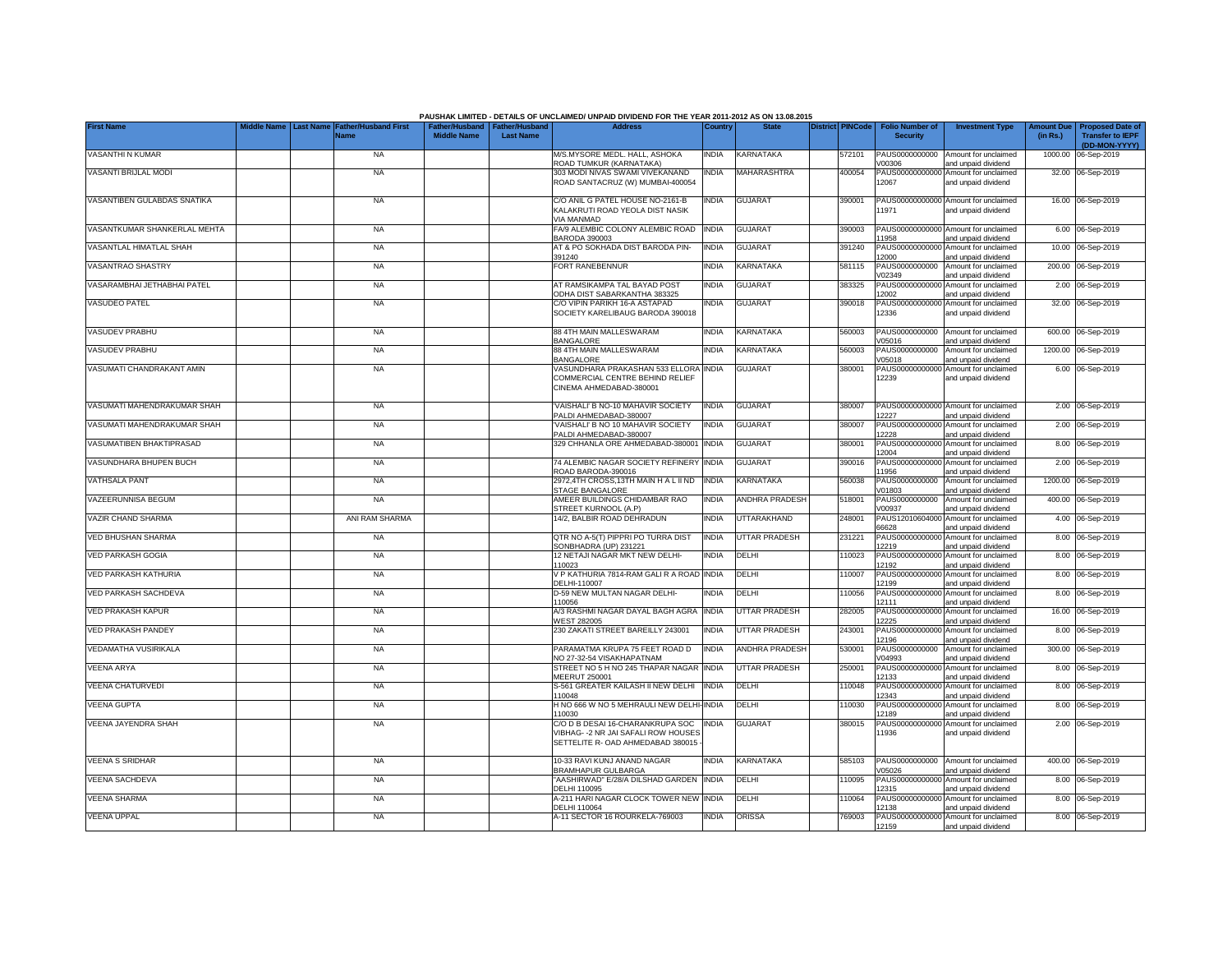|                                           |                                                         |                                                       |                  | PAUSHAK LIMITED - DETAILS OF UNCLAIMED/ UNPAID DIVIDEND FOR THE YEAR 2011-2012 AS ON 13.08.2015 |              |                       |                  |                                           |                                                             |                              |                                                    |
|-------------------------------------------|---------------------------------------------------------|-------------------------------------------------------|------------------|-------------------------------------------------------------------------------------------------|--------------|-----------------------|------------------|-------------------------------------------|-------------------------------------------------------------|------------------------------|----------------------------------------------------|
| <b>First Name</b>                         | <b>Father/Husband First</b><br>Last Name<br><b>Name</b> | Father/Husband   Father/Husband<br><b>Middle Name</b> | <b>Last Name</b> | <b>Address</b>                                                                                  | Country      | <b>State</b>          | District PINCode | <b>Folio Number of</b><br><b>Security</b> | <b>Investment Type</b>                                      | <b>Imount Du</b><br>(in Rs.) | <b>Proposed Date of</b><br><b>Transfer to IEPF</b> |
| VEENABEN MAHESHKUMAR THAKKAR              | <b>NA</b>                                               |                                                       |                  | 18-B BRAHMAKSHATRIYANAGAR SOC                                                                   | <b>INDIA</b> | <b>GUJARAT</b>        | 380007           |                                           | PAUS00000000000 Amount for unclaimed                        |                              | (DD-MON-YYYY)<br>16.00 06-Sep-2019                 |
|                                           |                                                         |                                                       |                  | NO-2 NR PRABHUDAS THAKKAR<br>COLLEGE BUS STAND PALDI<br>AHMEDABAD-380007                        |              |                       |                  | 12068                                     | and unpaid dividend                                         |                              |                                                    |
| VEERA VENKATA JANKI DEVI KODALI           | <b>NA</b>                                               |                                                       |                  | 39-12-11 MURALI NAGAR<br>/ISAKHAPATNAM                                                          | INDIA        | <b>ANDHRA PRADESH</b> | 530007           | PAUS0000000000<br>/04819                  | Amount for unclaimed<br>and unpaid dividend                 | 300.00                       | 06-Sep-2019                                        |
| VEERANDRA KUMAR DUBEY                     | RAM ANUJ DUBEY                                          |                                                       |                  | BY PASS USRO KHOJAN PUR FAIZABAD INDIA                                                          |              | <b>UTTAR PRADESH</b>  | 224001           | PAUS1201060600<br>22745                   | Amount for unclaimed<br>and unpaid dividend                 | 50.00                        | 06-Sep-2019                                        |
| VEERARAGHAVA SRINIVASAN                   | <b>NA</b>                                               |                                                       |                  | C/O SHRIMATI R N RANJAN B/6 SMURTI<br>FLATS 59 SIVAJI NAGAR NAGPUR<br>440010 MAHARASHTRA        | <b>INDIA</b> | MAHARASHTRA           | 440010           | PAUS00000000000<br>12161                  | Amount for unclaimed<br>and unpaid dividend                 |                              | 8.00 06-Sep-2019                                   |
| <b>VEERSHETTY BEKNAL</b>                  | <b>NA</b>                                               |                                                       |                  | GULBARGA MEDICAL HALL OPP GOVT<br>HOSPITAL GULBARGA                                             | <b>INDIA</b> | KARNATAKA             | 585102           | PAUS0000000000<br>V02563                  | Amount for unclaimed<br>and unpaid dividend                 |                              | 200.00 06-Sep-2019                                 |
| <b>VEERSWAMY BOLLA</b>                    | <b>NA</b>                                               |                                                       |                  | S/O NARASIMHA MURTY M G ROAD<br>PALAKOL 534260                                                  | <b>INDIA</b> | <b>ANDHRA PRADESH</b> | 534260           | 12096                                     | PAUS00000000000 Amount for unclaimed<br>and unpaid dividend |                              | 8.00 06-Sep-2019                                   |
| <b>VELCHAND C SHAH</b>                    | <b>NA</b>                                               |                                                       |                  | B.203, Sanskar Dham Opp. Sharada Mandir<br>Lal Chowki DABHOI                                    | <b>INDIA</b> | <b>GUJARAT</b>        | 391110           | PAUS0000000000<br>V03813                  | Amount for unclaimed<br>and unpaid dividend                 | 200.00                       | 06-Sep-2019                                        |
| <b>VELJI BECHAR SHAH</b>                  | <b>NA</b>                                               |                                                       |                  | KUVERJI DEVSHI CHAWL 2ND FL B S<br>ROAD OPP ZARAPKAR SHOW ROOM<br>DADAR W RLY MUMBAI 400028     | INDIA        | MAHARASHTRA           | 400028           | PAUS0000000000<br>12177                   | Amount for unclaimed<br>and unpaid dividend                 |                              | 8.00 06-Sep-2019                                   |
| <b>VENEY OLIVERA</b>                      | <b>NA</b>                                               |                                                       |                  | 9 AMIN NAGAR CHHANI BARODA-391740                                                               | <b>INDIA</b> | <b>GUJARAT</b>        | 391740           | 12007                                     | PAUS00000000000 Amount for unclaimed<br>and unpaid dividend |                              | 6.00 06-Sep-2019                                   |
| VENKARADDI GOVINDRADDI GANGAL             | <b>NA</b>                                               |                                                       |                  | HANCHINAL TAL SAUNDATTI DIST<br>BELGAUM KARNATAKA STATE 591126                                  | <b>INDIA</b> | KARNATAKA             | 591126           | PAUS0000000000<br>12049                   | Amount for unclaimed<br>and unpaid dividend                 |                              | 32.00 06-Sep-2019                                  |
| <b>VENKAT REDDY G</b>                     | <b>NA</b>                                               |                                                       |                  | C/O. M/S. JEEVAN MEDAL HALL.<br>GAJWEL, MEDAK DIST                                              | <b>INDIA</b> | <b>ANDHRA PRADESH</b> | 502110           | PAUS0000000000<br>G00063                  | Amount for unclaimed<br>and unpaid dividend                 |                              | 200.00 06-Sep-2019                                 |
| VENKATA APPALA SANYASAYYA<br>VAJRAPU      | <b>NA</b>                                               |                                                       |                  | C/O.RAJA MEDICAL STORES, MAHATMA<br>GANDHI ROAD, VIJAYANAGARAM (A,P)                            | <b>INDIA</b> | <b>ANDHRA PRADESH</b> | 531201           | PAUS0000000000<br>V00789                  | Amount for unclaimed<br>and unpaid dividend                 |                              | 200.00 06-Sep-2019                                 |
| VENKATA PADMA SESHASAYI NANDURI           | <b>NA</b>                                               |                                                       |                  | N.V.PADMA SESHASAYI BHIMAVARAM<br>(W.G.DT.) (A.P)                                               | <b>INDIA</b> | <b>ANDHRA PRADESH</b> | 534201           | PAUS0000000000<br>/00798                  | Amount for unclaimed<br>and unpaid dividend                 |                              | 200.00 06-Sep-2019                                 |
| VENKATA RAMAYYA M                         | <b>NA</b>                                               |                                                       |                  | C/O PRAJA VYDYA SALA OPP HOTEL<br>SUDHA GAJUWALA VISAKHAPATNAM                                  | INDIA        | <b>ANDHRA PRADESH</b> | 530026           | PAUS0000000000<br>V04832                  | Amount for unclaimed<br>and unpaid dividend                 |                              | 200.00 06-Sep-2019                                 |
| VENKATA RANGAIAH H K                      | <b>NA</b>                                               |                                                       |                  | KRISHNA MEDL. HALL, HASSAN.                                                                     | <b>INDIA</b> | KARNATAKA             | 573201           | H00420                                    | PAUS0000000000 Amount for unclaimed<br>and unpaid dividend  |                              | 40.00 06-Sep-2019                                  |
| <b>VENKATA REDDY SATHI</b>                | <b>NA</b>                                               |                                                       |                  | 21-1-29 SHRAVANI HOSPITAL JAWAHAR<br><b>STREET KAKINADA</b>                                     | <b>INDIA</b> | <b>ANDHRA PRADESH</b> | 533001           | PAUS0000000000<br>V04986                  | Amount for unclaimed<br>and unpaid dividend                 |                              | 1000.00 06-Sep-2019                                |
| VENKATA SUBBA REDDY PALLAM<br>REDDY       | <b>NA</b>                                               |                                                       |                  | SULURPET NELLORE DT.                                                                            | <b>INDIA</b> | <b>ANDHRA PRADESH</b> | 524121           | PAUS0000000000<br>V00312                  | Amount for unclaimed<br>and unpaid dividend                 | 400.00                       | 06-Sep-2019                                        |
| VENKATARAMAN SUKUMAR                      | <b>NA</b>                                               |                                                       |                  | Q-13 S M NAGAR HSG ESTATE BUDGE<br>BUDGE ROAD P O SARKARPOOL DIST<br>24 PARGANAS WEST BENGAL    | <b>INDIA</b> | <b>WEST BENGAL</b>    | 700026           | PAUS00000000000<br>12182                  | Amount for unclaimed<br>and unpaid dividend                 |                              | 16.00 06-Sep-2019                                  |
| VENKATARAMANA KANDALA                     | <b>NA</b>                                               |                                                       |                  | ADVOCATE FORT KURNOOL                                                                           | <b>INDIA</b> | <b>ANDHRA PRADESH</b> | 518001           | PAUS0000000000<br>V00315                  | Amount for unclaimed<br>and unpaid dividend                 |                              | 200.00 06-Sep-2019                                 |
| VENKATARAMANARAO TANDRA                   | <b>NA</b>                                               |                                                       |                  | 8-12-25 ANANTAPALLI VARI STREET<br>CHINNA BAZAR SRIKAKULUM                                      | <b>INDIA</b> | <b>ANDHRA PRADESH</b> | 532001           | PAUS0000000000<br>/04796                  | Amount for unclaimed<br>and unpaid dividend                 |                              | 600.00 06-Sep-2019                                 |
| VENKATARAMANUJAM GRANDHI                  | <b>NA</b>                                               |                                                       |                  | 1ST FLOOR, 40 SALAI STREET<br>MYLAPORE, CHENNAI                                                 | <b>INDIA</b> | TAMIL NADU            | 600004           | PAUS000<br>1000000<br>/00799              | Amount for unclaimed<br>and unpaid dividend                 |                              | 1400.00 06-Sep-2019                                |
| <b>VENKATARAO KOMPELLA</b>                | <b>NA</b>                                               |                                                       |                  | Area Manager Darshak Ltd. Dr.G.S.Raju<br>Street Near Gyamkhana Club, Gandhinagar                | <b>INDIA</b> | <b>ANDHRA PRADESH</b> | 520003           | PAUS0000000000<br>V04714                  | Amount for unclaimed<br>and unpaid dividend                 |                              | 400.00 06-Sep-2019                                 |
| VENKATARAVIKUMAR TANDRA                   | <b>NA</b>                                               |                                                       |                  | C/O T V RAMANA RAO MD DD 8-12-95<br>ANANTAPALLI VARI STREET CHINNA<br><b>BAZAR SRIKAKULAM</b>   | <b>INDIA</b> | <b>ANDHRA PRADESH</b> | 532001           | PAUS0000000000<br>/04797                  | Amount for unclaimed<br>and unpaid dividend                 |                              | 500.00 06-Sep-2019                                 |
| VENKATAREDDI JANUPALA                     | <b>NA</b>                                               |                                                       |                  | H NO 28/831-B J V R NAGAR<br>NOONEPALLI PO NANDYAL 518503                                       | <b>INDIA</b> | <b>ANDHRA PRADESH</b> | 518503           | PAUS00000000000<br>12100                  | Amount for unclaimed<br>and unpaid dividend                 |                              | 16.00 06-Sep-2019                                  |
| <b>VENKATAREDDI PENUGONDA</b>             | <b>NA</b>                                               |                                                       |                  | PARAMATMA KRUPA 75 FEET ROAD D<br>NO 27-32-54 VISAKHAPATNAM                                     | <b>INDIA</b> | <b>ANDHRA PRADESH</b> | 530001           | PAUS0000000000<br>V04852                  | Amount for unclaimed<br>and unpaid dividend                 | 300.00                       | 06-Sep-2019                                        |
| VENKATASUBBALAKSHMI MANGIPUDY             | <b>NA</b>                                               |                                                       |                  | C/O.M.RAMAMURTHY, 11. MADHUVAN<br>ENCLAVE, DAYALBAGH, AGRA                                      | <b>INDIA</b> | <b>UTTAR PRADESH</b>  | 282005           | PAUS0000000000<br>V00806                  | Amount for unclaimed<br>and unpaid dividend                 | 400.00                       | 06-Sep-2019                                        |
| VENKATESH HANAMANTRAO<br><b>DESHPANDE</b> | <b>NA</b>                                               |                                                       |                  | 78 SOMAWARPETH TILAKWADI<br><b>BELGAUM-590006</b>                                               | <b>INDIA</b> | KARNATAKA             | 590006           | PAUS0000000000<br>12008                   | Amount for unclaimed<br>and unpaid dividend                 | 6.00                         | 06-Sep-2019                                        |
| <b>VENKATESH K DESAI</b>                  | <b>NA</b>                                               |                                                       |                  | NO 73 TRIVIKRAM TEMPLE LANE<br>GODBOLE MALA BIJAPUR                                             | <b>INDIA</b> | KARNATAKA             | 586101           | PAUS0000000000<br>V02491                  | Amount for unclaimed<br>and unpaid dividend                 | 200.00                       | 06-Sep-2019                                        |
| VENKATESWAMY RAO GHANTA                   | <b>NA</b>                                               |                                                       |                  | <b>SUNITA NURSING HOME</b><br>VISAKHAPATNAM                                                     | <b>INDIA</b> | <b>ANDHRA PRADESH</b> | 530013           | PAUS0000000000<br>V04812                  | Amount for unclaimed<br>and unpaid dividend                 |                              | 300.00 06-Sep-2019                                 |
| VENKATESWARA RAO KODALI                   | <b>NA</b>                                               |                                                       |                  | 39-12-11 MURALI NAGAR<br><b>VISAKHAPATNAM</b>                                                   | <b>INDIA</b> | <b>ANDHRA PRADESH</b> | 530007           | PAUS0000000000<br>/04818                  | Amount for unclaimed<br>and unpaid dividend                 |                              | 300.00 06-Sep-2019                                 |
| VENKATESWARA RAO MAREMALLA                | <b>NA</b>                                               |                                                       |                  | C/O.VENKATESHWARA MEDICAL &<br>FANCY STORES KONDAPALLI KRISHNA                                  | <b>NDIA</b>  | <b>ANDHRA PRADESH</b> | 521228           | PAUS0000000000<br>V00309                  | Amount for unclaimed<br>and unpaid dividend                 |                              | 200.00 06-Sep-2019                                 |
| <b>VENKATESWARANTS</b>                    | NA                                                      |                                                       |                  | SANTHAPETA KAMASASTRY STREET<br>ONGOLE                                                          | <b>INDIA</b> | <b>ANDHRA PRADESH</b> | 523001           | V04749                                    | PAUS0000000000 Amount for unclaimed<br>and unpaid dividend  |                              | 200.00 06-Sep-2019                                 |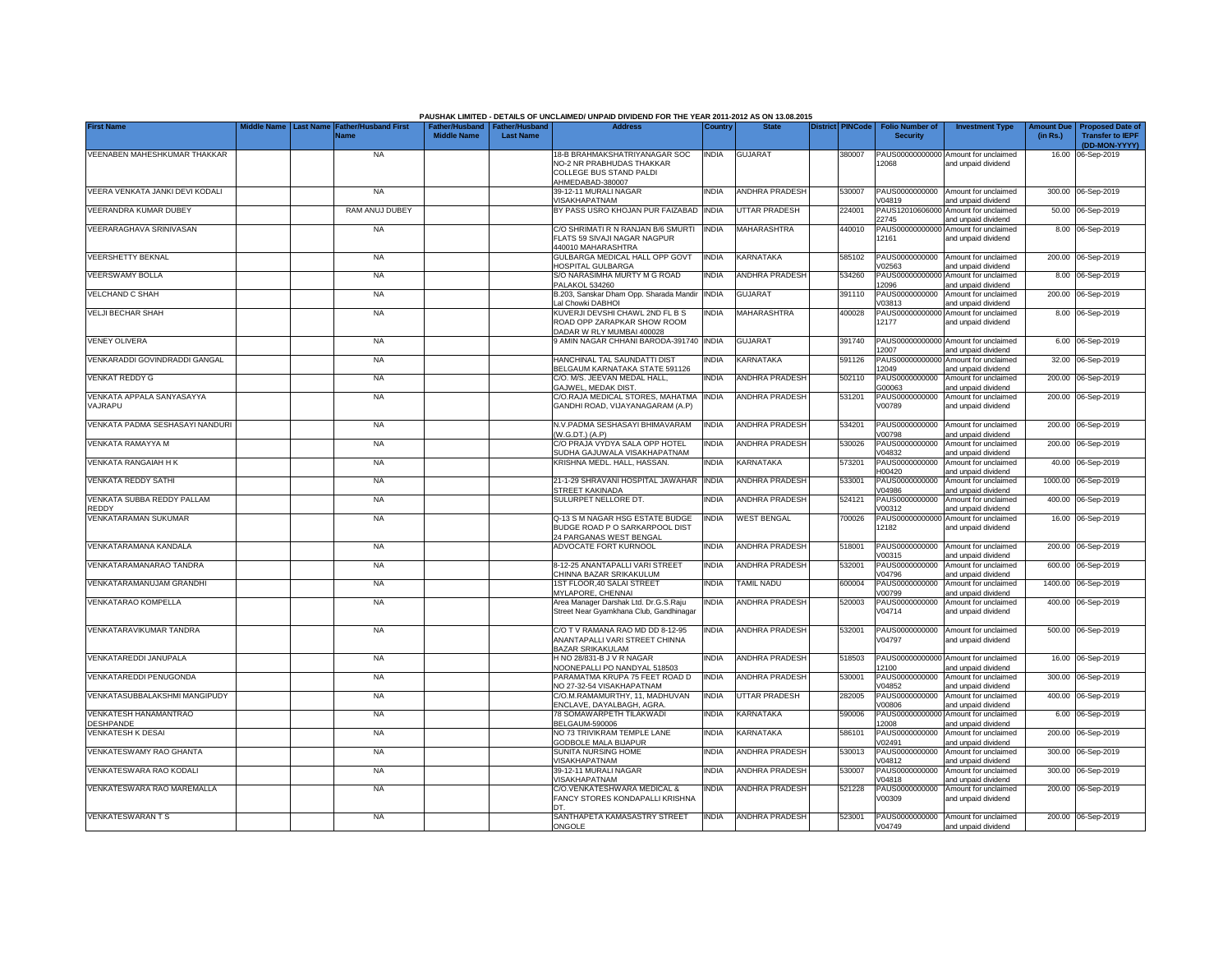| Father/Husband   Father/Husband<br><b>Middle Name</b><br><b>Transfer to IEPF</b><br>Name<br><b>Last Name</b><br><b>Security</b><br>(in Rs.)<br>(DD-MON-YYYY)<br>PLOT NO 19 N G G O'S COLONY<br>VENKATESWARLU VEMURU<br><b>NA</b><br><b>INDIA</b><br><b>ANDHRA PRADESH</b><br>PAUS0000000000<br>Amount for unclaimed<br>200.00<br>522006<br>06-Sep-2019<br>/ENUGOPALANAGAR GUNTUR<br>/04752<br>and unpaid dividend<br>VENU PRALHAD DANEKAR<br>ANAND BHAVAN KHASGI BAZAR<br>474001<br>PAUS0000000000<br><b>NA</b><br><b>INDIA</b><br><b>MADHYA PRADESH</b><br>Amount for unclaimed<br>8.00<br>06-Sep-2019<br>ASHKAR GWALIOR 474001<br>2139<br>and unpaid dividend<br>VENU UPADHYAY<br>FD-24, HAL SENIOR OFFICERS ENCLAVE INDIA<br>KARNATAKA<br>PAUS00000000000<br><b>NA</b><br>560093<br>Amount for unclaimed<br>8.00 06-Sep-2019<br>OLD MADRAS ROAD C V RAMANNAGAR<br>12113<br>and unpaid dividend<br>P.O BANGALORE<br>VENUGOPALA GUPTA P N<br><b>NA</b><br>PARTNER, GOPAL MEDICAL STORES.<br><b>INDIA</b><br><b>KARNATAKA</b><br>570001<br>PAUS0000000000<br>Amount for unclaimed<br>280.00 06-Sep-2019<br>SAYAJI RAO ROAD, MYSORE<br>P00958<br>and unpaid dividend<br><b>VENUGOPALAN GUNAVATHI</b><br>20 NATANAGOPALAR ST KUMBAKONAM INDIA<br><b>TAMIL NADU</b><br>612001<br>PAUS00000000000<br>10.00 06-Sep-2019<br><b>NA</b><br>Amount for unclaimed<br>12051<br>(T.N)<br>and unpaid dividend<br>VERANDER KUMAR MITTAL<br>"MAYA NIWAS" A-3 SUJAN SINGH PARK INDIA<br><b>HARYANA</b><br>131001<br>PAUS0000000000<br><b>NA</b><br>24.00 06-Sep-2019<br>Amount for unclaimed<br>SONEPAT<br>12136<br>and unpaid dividend<br><b>VERINER MEHTA</b><br><b>NA</b><br>205/94 MEGHDOOT BLDG NEHRU PLACE INDIA<br>DELHI<br>110019<br>PAUS0000000000<br>8.00<br>06-Sep-2019<br>Amount for unclaimed<br><b>NEW DELHI 110019</b><br>12345<br>and unpaid dividend<br>VERMIT KAUR A BHATIA<br>C/O JANTA ROAD LINES 26, AHMEDABAD INDIA<br><b>GUJARAT</b><br>382405<br>PAUS0000000000<br>32.00 06-Sep-2019<br><b>NA</b><br>Amount for unclaimed<br>WARE - HOUSING NAROL CHAR RASTA<br>12284<br>and unpaid dividend<br>AHMEDABAD 3824-05 -<br><b>VIDYA GANESH BHOKARI</b><br>390001<br><b>NA</b><br>'ASHIRWAD" SHIYAPURA RAOPURA<br><b>INDIA</b><br><b>GUJARAT</b><br>PAUS00000000000 Amount for unclaimed<br>2.00 06-Sep-2019<br>ROAD BARODA 390001<br>12282<br>and unpaid dividend<br><b>VIDYA SAGAR APPALA</b><br>3-2-378/9 CHAPPAL BAZAR KACHEGUDA<br><b>INDIA</b><br><b>ANDHRA PRADESH</b><br>500027<br>PAUS00000000000<br>Amount for unclaimed<br>06-Sep-2019<br><b>NA</b><br>8.00<br>HYDERABAD-500027<br>12098<br>and unpaid dividend<br>VIDYA V CHANDRASEKHAR<br>10-33 RAVI KUNJ ANAND NAGAR<br>KARNATAKA<br>585103<br>PAUS0000000000<br><b>NA</b><br><b>NDIA</b><br>Amount for unclaimed<br>400.00 06-Sep-2019<br><b>BRAMHAPUR GULBARGA</b><br>V05027<br>and unpaid dividend<br>VIDYABEN BABULAL SHAH<br>12, RANNAPARAK SOCIETEY-PART-III<br><b>INDIA</b><br><b>GUJARAT</b><br>380061<br>PAUS00000000000<br>Amount for unclaimed<br>16.00 06-Sep-2019<br><b>NA</b><br>12355<br>GHATLODIA, AHMEDABAD-380061<br>and unpaid dividend<br><b>VIDYABEN C PATEL</b><br><b>GUJARAT</b><br>390002<br><b>NA</b><br>SANKDI SHERI, JYOTI CHOWGAN<br>India<br>PAUS00000000000 Amount for unclaimed<br>16.00 06-Sep-2019<br>BARODA-390002<br>12346<br>and unpaid dividend<br>VIDYASAGAR K SHARMA<br><b>MAHARASHTRA</b><br>401203<br>PAUS0000000000<br>200.00 06-Sep-2019<br><b>NA</b><br>A202 59-60 SHRI PRASTHA HSG<br>India<br>Amount for unclaimed<br>COMPLEX NALLASOPARA WEST DIST<br>V03858<br>and unpaid dividend<br>THANE<br>C/O MR V K CHADHA 57-C MODIFIED<br><b>VIDYAVATI CHADHA</b><br><b>NA</b><br><b>NDIA</b><br>UTTARAKHAND<br>249403<br>PAUS00000000000 Amount for unclaimed<br>8.00 06-Sep-2019<br>SECTOR III BHEL RANIPUR HARDWAR-<br>12123<br>and unpaid dividend<br>249403<br>VIJAINDER KUMAR GUPTA<br><b>NA</b><br>B-9/102 AIR-INDIA COLONY VASANT-<br><b>INDIA</b><br>DELHI<br>110057<br>PAUS00000000000<br>Amount for unclaimed<br>8.00 06-Sep-2019<br>VIHAR NEW DELHI-110057<br>12217<br>and unpaid dividend<br>M/S ALWAR BRICKS INDUSTRIES OPP U INDIA<br>RAJASTHAN<br>PAUS00000000000 Amount for unclaimed<br><b>VIJAY AGARWAL</b><br><b>NA</b><br>301001<br>8.00 06-Sep-2019<br>IT R-OAD NO 2 NR BHAGAT SINGH<br>12104<br>and unpaid dividend<br>CIRCLE ALWAR 3-01001 RAJASTHAN<br><b>VIJAY AHUJA</b><br>VOLTAS LIMITED 7/1 ASAF ALI ROAD<br><b>INDIA</b><br>DELHI<br>110002<br>PAUS00000000000<br>24.00 06-Sep-2019<br><b>NA</b><br>Amount for unclaimed<br><b>NEW DELHI 110002</b><br>2249<br>and unpaid dividend<br>VIJAY DHANJIBHAI SHAH<br><b>NA</b><br>707 ARPAN APARTMENT KADAR SHA NI<br><b>INDIA</b><br><b>GUJARAT</b><br>395003<br>PAUS00000000000<br>Amount for unclaimed<br>6.00 06-Sep-2019<br><b>NAAL NANPURA SURAT</b><br>2304<br>and unpaid dividend<br><b>VIJAY DWIVEDI</b><br>66/7F/5 CHAK DAUD NAGAR NAINI<br><b>UTTAR PRADESH</b><br>PAUS0000000000<br>Amount for unclaimed<br>200.00 06-Sep-2019<br><b>NA</b><br>India<br>211008<br>ALLAHABAD UP<br>V04690<br>and unpaid dividend<br><b>VIJAY K GARDE</b><br><b>NA</b><br>C/O. G.C. KIBE 38/39, PATRAKAR<br><b>INDIA</b><br><b>MADHYA PRADESH</b><br>482002<br>PAUS00000000000<br>Amount for unclaimed<br>24.00 06-Sep-2019<br>COLONY, RANITAL CHOWK, JABALPUR-<br>12179<br>and unpaid dividend<br>482002<br><b>VIJAY KISHAN HARSHA</b><br><b>NA</b><br>CHETANIYON KI GALI NEAR GANCHHA<br>INDIA<br>RAJASTHAN<br>342001<br>PAUS00000000000<br>16.00 06-Sep-2019<br>Amount for unclaimed<br>BAZAR JODHPUR-342001<br>12103<br>and unpaid dividend<br><b>VIJAY KUMAR</b><br><b>NA</b><br>57 DWARKA PURI MUZAFFAR NAGAR<br>INDIA<br>UTTAR PRADESH<br>251001<br>PAUS0000000000<br>16.00<br>06-Sep-2019<br>Amount for unclaimed<br>UP)-251001<br>12132<br>and unpaid dividend<br><b>VIJAY KUMAR AGGARWAL</b><br><b>NA</b><br>A-1-6 ISTRAC/ISRO PEENYA IND ESTATE INDIA<br>KARNATAKA<br>560058<br>PAUS0000000000<br>16.00 06-Sep-2019<br>Amount for unclaimed<br>BANGALORE 560058<br>12088<br>and unpaid dividend<br><b>VIJAY KUMAR GOEL</b><br><b>NA</b><br>25 C/P PITAM PURA DELHI-110034<br><b>INDIA</b><br>DELHI<br>110034<br>PAUS0000000000<br>Amount for unclaimed<br>8.00 06-Sep-2019<br>12218<br>and unpaid dividend<br>H NO 13 KEWAL PARK AZAD PUR DELHI- INDIA<br><b>VIJAY KUMAR GUPTA</b><br><b>NA</b><br>DELHI<br>110033<br>Amount for unclaimed<br>8.00 06-Sep-2019<br>PAUS00000000000<br>110033<br>12130<br>and unpaid dividend<br>QR NO 1100 SECTOR 8 (VIII) R K PURAM<br>VIJAY KUMAR MAHAJAN<br><b>NA</b><br><b>INDIA</b><br>DELHI<br>110022<br>PAUS00000000000<br>Amount for unclaimed<br>06-Sep-2019<br>8.00<br>NEW DELHI-110022<br>12193<br>and unpaid dividend<br>VIJAY KUMAR MALAIYA<br><b>NA</b><br>VIJAY OIL MILL PARISAR DAMOH<br>India<br><b>MADHYA PRADESH</b><br>470661<br>PAUS1203160000<br>Amount for unclaimed<br>8.00<br>06-Sep-2019<br>53332<br>and unpaid dividend<br>VIJAY KUMAR MANSABDAR<br>1-1-274 CHIKADPALLY HYDERABAD<br>INDIA<br><b>ANDHRA PRADESH</b><br>500020<br>PAUS0000000000<br>Amount for unclaimed<br>300.00 06-Sep-2019<br><b>NA</b><br>V03176<br>and unpaid dividend<br><b>VIJAY KUMAR MATTA</b><br><b>NA</b><br>Q-35 RAJOURI GARDEN NEW DELHI-<br><b>INDIA</b><br>DELHI<br>110027<br>PAUS00000000000 Amount for unclaimed<br>32.00 06-Sep-2019<br>110027<br>12062<br>and unpaid dividend<br>B.52, SUBHASHNAGAR MIRAJ MALGAON INDIA<br><b>MAHARASHTRA</b><br><b>VIJAY P KESKAR</b><br><b>NA</b><br>416415<br>PAUS0000000000<br>Amount for unclaimed<br>200.00 06-Sep-2019<br>V04076<br>ROAD DT: SANGLI<br>and unpaid dividend<br>20 NANDANVAN SOC ALKAPURI<br><b>GUJARAT</b><br><b>VIJAY R PATEL</b><br><b>NA</b><br><b>NDIA</b><br>390005<br>PAUS00000000000 Amount for unclaimed<br>6.00 06-Sep-2019<br><b>BARODA 390005</b><br>12307<br>and unpaid dividend<br>B-3/397 PASCHIM VIHAR NEW DELHI-<br><b>VIJAY SARIN</b><br><b>NA</b><br><b>INDIA</b><br>DELHI<br>110063<br>PAUS00000000000 Amount for unclaimed<br>8.00 06-Sep-2019<br>12122<br>110063<br>and unpaid dividend |                   |          |                             |  | PAUSHAK LIMITED - DETAILS OF UNCLAIMED/ UNPAID DIVIDEND FOR THE YEAR 2011-2012 AS ON 13.08.2015 |         |              |                         |                        |                        |                   |                         |
|-------------------------------------------------------------------------------------------------------------------------------------------------------------------------------------------------------------------------------------------------------------------------------------------------------------------------------------------------------------------------------------------------------------------------------------------------------------------------------------------------------------------------------------------------------------------------------------------------------------------------------------------------------------------------------------------------------------------------------------------------------------------------------------------------------------------------------------------------------------------------------------------------------------------------------------------------------------------------------------------------------------------------------------------------------------------------------------------------------------------------------------------------------------------------------------------------------------------------------------------------------------------------------------------------------------------------------------------------------------------------------------------------------------------------------------------------------------------------------------------------------------------------------------------------------------------------------------------------------------------------------------------------------------------------------------------------------------------------------------------------------------------------------------------------------------------------------------------------------------------------------------------------------------------------------------------------------------------------------------------------------------------------------------------------------------------------------------------------------------------------------------------------------------------------------------------------------------------------------------------------------------------------------------------------------------------------------------------------------------------------------------------------------------------------------------------------------------------------------------------------------------------------------------------------------------------------------------------------------------------------------------------------------------------------------------------------------------------------------------------------------------------------------------------------------------------------------------------------------------------------------------------------------------------------------------------------------------------------------------------------------------------------------------------------------------------------------------------------------------------------------------------------------------------------------------------------------------------------------------------------------------------------------------------------------------------------------------------------------------------------------------------------------------------------------------------------------------------------------------------------------------------------------------------------------------------------------------------------------------------------------------------------------------------------------------------------------------------------------------------------------------------------------------------------------------------------------------------------------------------------------------------------------------------------------------------------------------------------------------------------------------------------------------------------------------------------------------------------------------------------------------------------------------------------------------------------------------------------------------------------------------------------------------------------------------------------------------------------------------------------------------------------------------------------------------------------------------------------------------------------------------------------------------------------------------------------------------------------------------------------------------------------------------------------------------------------------------------------------------------------------------------------------------------------------------------------------------------------------------------------------------------------------------------------------------------------------------------------------------------------------------------------------------------------------------------------------------------------------------------------------------------------------------------------------------------------------------------------------------------------------------------------------------------------------------------------------------------------------------------------------------------------------------------------------------------------------------------------------------------------------------------------------------------------------------------------------------------------------------------------------------------------------------------------------------------------------------------------------------------------------------------------------------------------------------------------------------------------------------------------------------------------------------------------------------------------------------------------------------------------------------------------------------------------------------------------------------------------------------------------------------------------------------------------------------------------------------------------------------------------------------------------------------------------------------------------------------------------------------------------------------------------------------------------------------------------------------------------------------------------------------------------------------------------------------------------------------------------------------------------------------------------------------------------------------------------------------------------------------------------------------------------------------------------------------------------------------------------------------------------------------------------------------------------------------------------------------------------------------------------------------------------------------------------------------------------------------------------------------------------------------------------------------------------------------------------------------------------------------------------------------------------------------------------------------------------------------------------------------------------------------------------------------------------------------------------------------------------------------------------------------------------------------------------------------------------------------------------------------------------------------------------------------------------------------------------------------------------------------------------------------------------------------------------------------------------------------------------------------------------------------------------------------------------------------------------------------------------------------------------------------------------------------------------------------------------------------------------------|-------------------|----------|-----------------------------|--|-------------------------------------------------------------------------------------------------|---------|--------------|-------------------------|------------------------|------------------------|-------------------|-------------------------|
|                                                                                                                                                                                                                                                                                                                                                                                                                                                                                                                                                                                                                                                                                                                                                                                                                                                                                                                                                                                                                                                                                                                                                                                                                                                                                                                                                                                                                                                                                                                                                                                                                                                                                                                                                                                                                                                                                                                                                                                                                                                                                                                                                                                                                                                                                                                                                                                                                                                                                                                                                                                                                                                                                                                                                                                                                                                                                                                                                                                                                                                                                                                                                                                                                                                                                                                                                                                                                                                                                                                                                                                                                                                                                                                                                                                                                                                                                                                                                                                                                                                                                                                                                                                                                                                                                                                                                                                                                                                                                                                                                                                                                                                                                                                                                                                                                                                                                                                                                                                                                                                                                                                                                                                                                                                                                                                                                                                                                                                                                                                                                                                                                                                                                                                                                                                                                                                                                                                                                                                                                                                                                                                                                                                                                                                                                                                                                                                                                                                                                                                                                                                                                                                                                                                                                                                                                                                                                                                                                                                                                                                                                                                                                                                                                                                                                                                                                                                                                                                                                                                                                                                                                                                                                                                                                                                                                                                                                                                                                                                                                                                                                                       | <b>First Name</b> | ast Name | <b>Father/Husband First</b> |  | <b>Address</b>                                                                                  | Country | <b>State</b> | <b>District PINCode</b> | <b>Folio Number of</b> | <b>Investment Type</b> | <b>Amount Due</b> | <b>Proposed Date of</b> |
|                                                                                                                                                                                                                                                                                                                                                                                                                                                                                                                                                                                                                                                                                                                                                                                                                                                                                                                                                                                                                                                                                                                                                                                                                                                                                                                                                                                                                                                                                                                                                                                                                                                                                                                                                                                                                                                                                                                                                                                                                                                                                                                                                                                                                                                                                                                                                                                                                                                                                                                                                                                                                                                                                                                                                                                                                                                                                                                                                                                                                                                                                                                                                                                                                                                                                                                                                                                                                                                                                                                                                                                                                                                                                                                                                                                                                                                                                                                                                                                                                                                                                                                                                                                                                                                                                                                                                                                                                                                                                                                                                                                                                                                                                                                                                                                                                                                                                                                                                                                                                                                                                                                                                                                                                                                                                                                                                                                                                                                                                                                                                                                                                                                                                                                                                                                                                                                                                                                                                                                                                                                                                                                                                                                                                                                                                                                                                                                                                                                                                                                                                                                                                                                                                                                                                                                                                                                                                                                                                                                                                                                                                                                                                                                                                                                                                                                                                                                                                                                                                                                                                                                                                                                                                                                                                                                                                                                                                                                                                                                                                                                                                                       |                   |          |                             |  |                                                                                                 |         |              |                         |                        |                        |                   |                         |
|                                                                                                                                                                                                                                                                                                                                                                                                                                                                                                                                                                                                                                                                                                                                                                                                                                                                                                                                                                                                                                                                                                                                                                                                                                                                                                                                                                                                                                                                                                                                                                                                                                                                                                                                                                                                                                                                                                                                                                                                                                                                                                                                                                                                                                                                                                                                                                                                                                                                                                                                                                                                                                                                                                                                                                                                                                                                                                                                                                                                                                                                                                                                                                                                                                                                                                                                                                                                                                                                                                                                                                                                                                                                                                                                                                                                                                                                                                                                                                                                                                                                                                                                                                                                                                                                                                                                                                                                                                                                                                                                                                                                                                                                                                                                                                                                                                                                                                                                                                                                                                                                                                                                                                                                                                                                                                                                                                                                                                                                                                                                                                                                                                                                                                                                                                                                                                                                                                                                                                                                                                                                                                                                                                                                                                                                                                                                                                                                                                                                                                                                                                                                                                                                                                                                                                                                                                                                                                                                                                                                                                                                                                                                                                                                                                                                                                                                                                                                                                                                                                                                                                                                                                                                                                                                                                                                                                                                                                                                                                                                                                                                                                       |                   |          |                             |  |                                                                                                 |         |              |                         |                        |                        |                   |                         |
|                                                                                                                                                                                                                                                                                                                                                                                                                                                                                                                                                                                                                                                                                                                                                                                                                                                                                                                                                                                                                                                                                                                                                                                                                                                                                                                                                                                                                                                                                                                                                                                                                                                                                                                                                                                                                                                                                                                                                                                                                                                                                                                                                                                                                                                                                                                                                                                                                                                                                                                                                                                                                                                                                                                                                                                                                                                                                                                                                                                                                                                                                                                                                                                                                                                                                                                                                                                                                                                                                                                                                                                                                                                                                                                                                                                                                                                                                                                                                                                                                                                                                                                                                                                                                                                                                                                                                                                                                                                                                                                                                                                                                                                                                                                                                                                                                                                                                                                                                                                                                                                                                                                                                                                                                                                                                                                                                                                                                                                                                                                                                                                                                                                                                                                                                                                                                                                                                                                                                                                                                                                                                                                                                                                                                                                                                                                                                                                                                                                                                                                                                                                                                                                                                                                                                                                                                                                                                                                                                                                                                                                                                                                                                                                                                                                                                                                                                                                                                                                                                                                                                                                                                                                                                                                                                                                                                                                                                                                                                                                                                                                                                                       |                   |          |                             |  |                                                                                                 |         |              |                         |                        |                        |                   |                         |
|                                                                                                                                                                                                                                                                                                                                                                                                                                                                                                                                                                                                                                                                                                                                                                                                                                                                                                                                                                                                                                                                                                                                                                                                                                                                                                                                                                                                                                                                                                                                                                                                                                                                                                                                                                                                                                                                                                                                                                                                                                                                                                                                                                                                                                                                                                                                                                                                                                                                                                                                                                                                                                                                                                                                                                                                                                                                                                                                                                                                                                                                                                                                                                                                                                                                                                                                                                                                                                                                                                                                                                                                                                                                                                                                                                                                                                                                                                                                                                                                                                                                                                                                                                                                                                                                                                                                                                                                                                                                                                                                                                                                                                                                                                                                                                                                                                                                                                                                                                                                                                                                                                                                                                                                                                                                                                                                                                                                                                                                                                                                                                                                                                                                                                                                                                                                                                                                                                                                                                                                                                                                                                                                                                                                                                                                                                                                                                                                                                                                                                                                                                                                                                                                                                                                                                                                                                                                                                                                                                                                                                                                                                                                                                                                                                                                                                                                                                                                                                                                                                                                                                                                                                                                                                                                                                                                                                                                                                                                                                                                                                                                                                       |                   |          |                             |  |                                                                                                 |         |              |                         |                        |                        |                   |                         |
|                                                                                                                                                                                                                                                                                                                                                                                                                                                                                                                                                                                                                                                                                                                                                                                                                                                                                                                                                                                                                                                                                                                                                                                                                                                                                                                                                                                                                                                                                                                                                                                                                                                                                                                                                                                                                                                                                                                                                                                                                                                                                                                                                                                                                                                                                                                                                                                                                                                                                                                                                                                                                                                                                                                                                                                                                                                                                                                                                                                                                                                                                                                                                                                                                                                                                                                                                                                                                                                                                                                                                                                                                                                                                                                                                                                                                                                                                                                                                                                                                                                                                                                                                                                                                                                                                                                                                                                                                                                                                                                                                                                                                                                                                                                                                                                                                                                                                                                                                                                                                                                                                                                                                                                                                                                                                                                                                                                                                                                                                                                                                                                                                                                                                                                                                                                                                                                                                                                                                                                                                                                                                                                                                                                                                                                                                                                                                                                                                                                                                                                                                                                                                                                                                                                                                                                                                                                                                                                                                                                                                                                                                                                                                                                                                                                                                                                                                                                                                                                                                                                                                                                                                                                                                                                                                                                                                                                                                                                                                                                                                                                                                                       |                   |          |                             |  |                                                                                                 |         |              |                         |                        |                        |                   |                         |
|                                                                                                                                                                                                                                                                                                                                                                                                                                                                                                                                                                                                                                                                                                                                                                                                                                                                                                                                                                                                                                                                                                                                                                                                                                                                                                                                                                                                                                                                                                                                                                                                                                                                                                                                                                                                                                                                                                                                                                                                                                                                                                                                                                                                                                                                                                                                                                                                                                                                                                                                                                                                                                                                                                                                                                                                                                                                                                                                                                                                                                                                                                                                                                                                                                                                                                                                                                                                                                                                                                                                                                                                                                                                                                                                                                                                                                                                                                                                                                                                                                                                                                                                                                                                                                                                                                                                                                                                                                                                                                                                                                                                                                                                                                                                                                                                                                                                                                                                                                                                                                                                                                                                                                                                                                                                                                                                                                                                                                                                                                                                                                                                                                                                                                                                                                                                                                                                                                                                                                                                                                                                                                                                                                                                                                                                                                                                                                                                                                                                                                                                                                                                                                                                                                                                                                                                                                                                                                                                                                                                                                                                                                                                                                                                                                                                                                                                                                                                                                                                                                                                                                                                                                                                                                                                                                                                                                                                                                                                                                                                                                                                                                       |                   |          |                             |  |                                                                                                 |         |              |                         |                        |                        |                   |                         |
|                                                                                                                                                                                                                                                                                                                                                                                                                                                                                                                                                                                                                                                                                                                                                                                                                                                                                                                                                                                                                                                                                                                                                                                                                                                                                                                                                                                                                                                                                                                                                                                                                                                                                                                                                                                                                                                                                                                                                                                                                                                                                                                                                                                                                                                                                                                                                                                                                                                                                                                                                                                                                                                                                                                                                                                                                                                                                                                                                                                                                                                                                                                                                                                                                                                                                                                                                                                                                                                                                                                                                                                                                                                                                                                                                                                                                                                                                                                                                                                                                                                                                                                                                                                                                                                                                                                                                                                                                                                                                                                                                                                                                                                                                                                                                                                                                                                                                                                                                                                                                                                                                                                                                                                                                                                                                                                                                                                                                                                                                                                                                                                                                                                                                                                                                                                                                                                                                                                                                                                                                                                                                                                                                                                                                                                                                                                                                                                                                                                                                                                                                                                                                                                                                                                                                                                                                                                                                                                                                                                                                                                                                                                                                                                                                                                                                                                                                                                                                                                                                                                                                                                                                                                                                                                                                                                                                                                                                                                                                                                                                                                                                                       |                   |          |                             |  |                                                                                                 |         |              |                         |                        |                        |                   |                         |
|                                                                                                                                                                                                                                                                                                                                                                                                                                                                                                                                                                                                                                                                                                                                                                                                                                                                                                                                                                                                                                                                                                                                                                                                                                                                                                                                                                                                                                                                                                                                                                                                                                                                                                                                                                                                                                                                                                                                                                                                                                                                                                                                                                                                                                                                                                                                                                                                                                                                                                                                                                                                                                                                                                                                                                                                                                                                                                                                                                                                                                                                                                                                                                                                                                                                                                                                                                                                                                                                                                                                                                                                                                                                                                                                                                                                                                                                                                                                                                                                                                                                                                                                                                                                                                                                                                                                                                                                                                                                                                                                                                                                                                                                                                                                                                                                                                                                                                                                                                                                                                                                                                                                                                                                                                                                                                                                                                                                                                                                                                                                                                                                                                                                                                                                                                                                                                                                                                                                                                                                                                                                                                                                                                                                                                                                                                                                                                                                                                                                                                                                                                                                                                                                                                                                                                                                                                                                                                                                                                                                                                                                                                                                                                                                                                                                                                                                                                                                                                                                                                                                                                                                                                                                                                                                                                                                                                                                                                                                                                                                                                                                                                       |                   |          |                             |  |                                                                                                 |         |              |                         |                        |                        |                   |                         |
|                                                                                                                                                                                                                                                                                                                                                                                                                                                                                                                                                                                                                                                                                                                                                                                                                                                                                                                                                                                                                                                                                                                                                                                                                                                                                                                                                                                                                                                                                                                                                                                                                                                                                                                                                                                                                                                                                                                                                                                                                                                                                                                                                                                                                                                                                                                                                                                                                                                                                                                                                                                                                                                                                                                                                                                                                                                                                                                                                                                                                                                                                                                                                                                                                                                                                                                                                                                                                                                                                                                                                                                                                                                                                                                                                                                                                                                                                                                                                                                                                                                                                                                                                                                                                                                                                                                                                                                                                                                                                                                                                                                                                                                                                                                                                                                                                                                                                                                                                                                                                                                                                                                                                                                                                                                                                                                                                                                                                                                                                                                                                                                                                                                                                                                                                                                                                                                                                                                                                                                                                                                                                                                                                                                                                                                                                                                                                                                                                                                                                                                                                                                                                                                                                                                                                                                                                                                                                                                                                                                                                                                                                                                                                                                                                                                                                                                                                                                                                                                                                                                                                                                                                                                                                                                                                                                                                                                                                                                                                                                                                                                                                                       |                   |          |                             |  |                                                                                                 |         |              |                         |                        |                        |                   |                         |
|                                                                                                                                                                                                                                                                                                                                                                                                                                                                                                                                                                                                                                                                                                                                                                                                                                                                                                                                                                                                                                                                                                                                                                                                                                                                                                                                                                                                                                                                                                                                                                                                                                                                                                                                                                                                                                                                                                                                                                                                                                                                                                                                                                                                                                                                                                                                                                                                                                                                                                                                                                                                                                                                                                                                                                                                                                                                                                                                                                                                                                                                                                                                                                                                                                                                                                                                                                                                                                                                                                                                                                                                                                                                                                                                                                                                                                                                                                                                                                                                                                                                                                                                                                                                                                                                                                                                                                                                                                                                                                                                                                                                                                                                                                                                                                                                                                                                                                                                                                                                                                                                                                                                                                                                                                                                                                                                                                                                                                                                                                                                                                                                                                                                                                                                                                                                                                                                                                                                                                                                                                                                                                                                                                                                                                                                                                                                                                                                                                                                                                                                                                                                                                                                                                                                                                                                                                                                                                                                                                                                                                                                                                                                                                                                                                                                                                                                                                                                                                                                                                                                                                                                                                                                                                                                                                                                                                                                                                                                                                                                                                                                                                       |                   |          |                             |  |                                                                                                 |         |              |                         |                        |                        |                   |                         |
|                                                                                                                                                                                                                                                                                                                                                                                                                                                                                                                                                                                                                                                                                                                                                                                                                                                                                                                                                                                                                                                                                                                                                                                                                                                                                                                                                                                                                                                                                                                                                                                                                                                                                                                                                                                                                                                                                                                                                                                                                                                                                                                                                                                                                                                                                                                                                                                                                                                                                                                                                                                                                                                                                                                                                                                                                                                                                                                                                                                                                                                                                                                                                                                                                                                                                                                                                                                                                                                                                                                                                                                                                                                                                                                                                                                                                                                                                                                                                                                                                                                                                                                                                                                                                                                                                                                                                                                                                                                                                                                                                                                                                                                                                                                                                                                                                                                                                                                                                                                                                                                                                                                                                                                                                                                                                                                                                                                                                                                                                                                                                                                                                                                                                                                                                                                                                                                                                                                                                                                                                                                                                                                                                                                                                                                                                                                                                                                                                                                                                                                                                                                                                                                                                                                                                                                                                                                                                                                                                                                                                                                                                                                                                                                                                                                                                                                                                                                                                                                                                                                                                                                                                                                                                                                                                                                                                                                                                                                                                                                                                                                                                                       |                   |          |                             |  |                                                                                                 |         |              |                         |                        |                        |                   |                         |
|                                                                                                                                                                                                                                                                                                                                                                                                                                                                                                                                                                                                                                                                                                                                                                                                                                                                                                                                                                                                                                                                                                                                                                                                                                                                                                                                                                                                                                                                                                                                                                                                                                                                                                                                                                                                                                                                                                                                                                                                                                                                                                                                                                                                                                                                                                                                                                                                                                                                                                                                                                                                                                                                                                                                                                                                                                                                                                                                                                                                                                                                                                                                                                                                                                                                                                                                                                                                                                                                                                                                                                                                                                                                                                                                                                                                                                                                                                                                                                                                                                                                                                                                                                                                                                                                                                                                                                                                                                                                                                                                                                                                                                                                                                                                                                                                                                                                                                                                                                                                                                                                                                                                                                                                                                                                                                                                                                                                                                                                                                                                                                                                                                                                                                                                                                                                                                                                                                                                                                                                                                                                                                                                                                                                                                                                                                                                                                                                                                                                                                                                                                                                                                                                                                                                                                                                                                                                                                                                                                                                                                                                                                                                                                                                                                                                                                                                                                                                                                                                                                                                                                                                                                                                                                                                                                                                                                                                                                                                                                                                                                                                                                       |                   |          |                             |  |                                                                                                 |         |              |                         |                        |                        |                   |                         |
|                                                                                                                                                                                                                                                                                                                                                                                                                                                                                                                                                                                                                                                                                                                                                                                                                                                                                                                                                                                                                                                                                                                                                                                                                                                                                                                                                                                                                                                                                                                                                                                                                                                                                                                                                                                                                                                                                                                                                                                                                                                                                                                                                                                                                                                                                                                                                                                                                                                                                                                                                                                                                                                                                                                                                                                                                                                                                                                                                                                                                                                                                                                                                                                                                                                                                                                                                                                                                                                                                                                                                                                                                                                                                                                                                                                                                                                                                                                                                                                                                                                                                                                                                                                                                                                                                                                                                                                                                                                                                                                                                                                                                                                                                                                                                                                                                                                                                                                                                                                                                                                                                                                                                                                                                                                                                                                                                                                                                                                                                                                                                                                                                                                                                                                                                                                                                                                                                                                                                                                                                                                                                                                                                                                                                                                                                                                                                                                                                                                                                                                                                                                                                                                                                                                                                                                                                                                                                                                                                                                                                                                                                                                                                                                                                                                                                                                                                                                                                                                                                                                                                                                                                                                                                                                                                                                                                                                                                                                                                                                                                                                                                                       |                   |          |                             |  |                                                                                                 |         |              |                         |                        |                        |                   |                         |
|                                                                                                                                                                                                                                                                                                                                                                                                                                                                                                                                                                                                                                                                                                                                                                                                                                                                                                                                                                                                                                                                                                                                                                                                                                                                                                                                                                                                                                                                                                                                                                                                                                                                                                                                                                                                                                                                                                                                                                                                                                                                                                                                                                                                                                                                                                                                                                                                                                                                                                                                                                                                                                                                                                                                                                                                                                                                                                                                                                                                                                                                                                                                                                                                                                                                                                                                                                                                                                                                                                                                                                                                                                                                                                                                                                                                                                                                                                                                                                                                                                                                                                                                                                                                                                                                                                                                                                                                                                                                                                                                                                                                                                                                                                                                                                                                                                                                                                                                                                                                                                                                                                                                                                                                                                                                                                                                                                                                                                                                                                                                                                                                                                                                                                                                                                                                                                                                                                                                                                                                                                                                                                                                                                                                                                                                                                                                                                                                                                                                                                                                                                                                                                                                                                                                                                                                                                                                                                                                                                                                                                                                                                                                                                                                                                                                                                                                                                                                                                                                                                                                                                                                                                                                                                                                                                                                                                                                                                                                                                                                                                                                                                       |                   |          |                             |  |                                                                                                 |         |              |                         |                        |                        |                   |                         |
|                                                                                                                                                                                                                                                                                                                                                                                                                                                                                                                                                                                                                                                                                                                                                                                                                                                                                                                                                                                                                                                                                                                                                                                                                                                                                                                                                                                                                                                                                                                                                                                                                                                                                                                                                                                                                                                                                                                                                                                                                                                                                                                                                                                                                                                                                                                                                                                                                                                                                                                                                                                                                                                                                                                                                                                                                                                                                                                                                                                                                                                                                                                                                                                                                                                                                                                                                                                                                                                                                                                                                                                                                                                                                                                                                                                                                                                                                                                                                                                                                                                                                                                                                                                                                                                                                                                                                                                                                                                                                                                                                                                                                                                                                                                                                                                                                                                                                                                                                                                                                                                                                                                                                                                                                                                                                                                                                                                                                                                                                                                                                                                                                                                                                                                                                                                                                                                                                                                                                                                                                                                                                                                                                                                                                                                                                                                                                                                                                                                                                                                                                                                                                                                                                                                                                                                                                                                                                                                                                                                                                                                                                                                                                                                                                                                                                                                                                                                                                                                                                                                                                                                                                                                                                                                                                                                                                                                                                                                                                                                                                                                                                                       |                   |          |                             |  |                                                                                                 |         |              |                         |                        |                        |                   |                         |
|                                                                                                                                                                                                                                                                                                                                                                                                                                                                                                                                                                                                                                                                                                                                                                                                                                                                                                                                                                                                                                                                                                                                                                                                                                                                                                                                                                                                                                                                                                                                                                                                                                                                                                                                                                                                                                                                                                                                                                                                                                                                                                                                                                                                                                                                                                                                                                                                                                                                                                                                                                                                                                                                                                                                                                                                                                                                                                                                                                                                                                                                                                                                                                                                                                                                                                                                                                                                                                                                                                                                                                                                                                                                                                                                                                                                                                                                                                                                                                                                                                                                                                                                                                                                                                                                                                                                                                                                                                                                                                                                                                                                                                                                                                                                                                                                                                                                                                                                                                                                                                                                                                                                                                                                                                                                                                                                                                                                                                                                                                                                                                                                                                                                                                                                                                                                                                                                                                                                                                                                                                                                                                                                                                                                                                                                                                                                                                                                                                                                                                                                                                                                                                                                                                                                                                                                                                                                                                                                                                                                                                                                                                                                                                                                                                                                                                                                                                                                                                                                                                                                                                                                                                                                                                                                                                                                                                                                                                                                                                                                                                                                                                       |                   |          |                             |  |                                                                                                 |         |              |                         |                        |                        |                   |                         |
|                                                                                                                                                                                                                                                                                                                                                                                                                                                                                                                                                                                                                                                                                                                                                                                                                                                                                                                                                                                                                                                                                                                                                                                                                                                                                                                                                                                                                                                                                                                                                                                                                                                                                                                                                                                                                                                                                                                                                                                                                                                                                                                                                                                                                                                                                                                                                                                                                                                                                                                                                                                                                                                                                                                                                                                                                                                                                                                                                                                                                                                                                                                                                                                                                                                                                                                                                                                                                                                                                                                                                                                                                                                                                                                                                                                                                                                                                                                                                                                                                                                                                                                                                                                                                                                                                                                                                                                                                                                                                                                                                                                                                                                                                                                                                                                                                                                                                                                                                                                                                                                                                                                                                                                                                                                                                                                                                                                                                                                                                                                                                                                                                                                                                                                                                                                                                                                                                                                                                                                                                                                                                                                                                                                                                                                                                                                                                                                                                                                                                                                                                                                                                                                                                                                                                                                                                                                                                                                                                                                                                                                                                                                                                                                                                                                                                                                                                                                                                                                                                                                                                                                                                                                                                                                                                                                                                                                                                                                                                                                                                                                                                                       |                   |          |                             |  |                                                                                                 |         |              |                         |                        |                        |                   |                         |
|                                                                                                                                                                                                                                                                                                                                                                                                                                                                                                                                                                                                                                                                                                                                                                                                                                                                                                                                                                                                                                                                                                                                                                                                                                                                                                                                                                                                                                                                                                                                                                                                                                                                                                                                                                                                                                                                                                                                                                                                                                                                                                                                                                                                                                                                                                                                                                                                                                                                                                                                                                                                                                                                                                                                                                                                                                                                                                                                                                                                                                                                                                                                                                                                                                                                                                                                                                                                                                                                                                                                                                                                                                                                                                                                                                                                                                                                                                                                                                                                                                                                                                                                                                                                                                                                                                                                                                                                                                                                                                                                                                                                                                                                                                                                                                                                                                                                                                                                                                                                                                                                                                                                                                                                                                                                                                                                                                                                                                                                                                                                                                                                                                                                                                                                                                                                                                                                                                                                                                                                                                                                                                                                                                                                                                                                                                                                                                                                                                                                                                                                                                                                                                                                                                                                                                                                                                                                                                                                                                                                                                                                                                                                                                                                                                                                                                                                                                                                                                                                                                                                                                                                                                                                                                                                                                                                                                                                                                                                                                                                                                                                                                       |                   |          |                             |  |                                                                                                 |         |              |                         |                        |                        |                   |                         |
|                                                                                                                                                                                                                                                                                                                                                                                                                                                                                                                                                                                                                                                                                                                                                                                                                                                                                                                                                                                                                                                                                                                                                                                                                                                                                                                                                                                                                                                                                                                                                                                                                                                                                                                                                                                                                                                                                                                                                                                                                                                                                                                                                                                                                                                                                                                                                                                                                                                                                                                                                                                                                                                                                                                                                                                                                                                                                                                                                                                                                                                                                                                                                                                                                                                                                                                                                                                                                                                                                                                                                                                                                                                                                                                                                                                                                                                                                                                                                                                                                                                                                                                                                                                                                                                                                                                                                                                                                                                                                                                                                                                                                                                                                                                                                                                                                                                                                                                                                                                                                                                                                                                                                                                                                                                                                                                                                                                                                                                                                                                                                                                                                                                                                                                                                                                                                                                                                                                                                                                                                                                                                                                                                                                                                                                                                                                                                                                                                                                                                                                                                                                                                                                                                                                                                                                                                                                                                                                                                                                                                                                                                                                                                                                                                                                                                                                                                                                                                                                                                                                                                                                                                                                                                                                                                                                                                                                                                                                                                                                                                                                                                                       |                   |          |                             |  |                                                                                                 |         |              |                         |                        |                        |                   |                         |
|                                                                                                                                                                                                                                                                                                                                                                                                                                                                                                                                                                                                                                                                                                                                                                                                                                                                                                                                                                                                                                                                                                                                                                                                                                                                                                                                                                                                                                                                                                                                                                                                                                                                                                                                                                                                                                                                                                                                                                                                                                                                                                                                                                                                                                                                                                                                                                                                                                                                                                                                                                                                                                                                                                                                                                                                                                                                                                                                                                                                                                                                                                                                                                                                                                                                                                                                                                                                                                                                                                                                                                                                                                                                                                                                                                                                                                                                                                                                                                                                                                                                                                                                                                                                                                                                                                                                                                                                                                                                                                                                                                                                                                                                                                                                                                                                                                                                                                                                                                                                                                                                                                                                                                                                                                                                                                                                                                                                                                                                                                                                                                                                                                                                                                                                                                                                                                                                                                                                                                                                                                                                                                                                                                                                                                                                                                                                                                                                                                                                                                                                                                                                                                                                                                                                                                                                                                                                                                                                                                                                                                                                                                                                                                                                                                                                                                                                                                                                                                                                                                                                                                                                                                                                                                                                                                                                                                                                                                                                                                                                                                                                                                       |                   |          |                             |  |                                                                                                 |         |              |                         |                        |                        |                   |                         |
|                                                                                                                                                                                                                                                                                                                                                                                                                                                                                                                                                                                                                                                                                                                                                                                                                                                                                                                                                                                                                                                                                                                                                                                                                                                                                                                                                                                                                                                                                                                                                                                                                                                                                                                                                                                                                                                                                                                                                                                                                                                                                                                                                                                                                                                                                                                                                                                                                                                                                                                                                                                                                                                                                                                                                                                                                                                                                                                                                                                                                                                                                                                                                                                                                                                                                                                                                                                                                                                                                                                                                                                                                                                                                                                                                                                                                                                                                                                                                                                                                                                                                                                                                                                                                                                                                                                                                                                                                                                                                                                                                                                                                                                                                                                                                                                                                                                                                                                                                                                                                                                                                                                                                                                                                                                                                                                                                                                                                                                                                                                                                                                                                                                                                                                                                                                                                                                                                                                                                                                                                                                                                                                                                                                                                                                                                                                                                                                                                                                                                                                                                                                                                                                                                                                                                                                                                                                                                                                                                                                                                                                                                                                                                                                                                                                                                                                                                                                                                                                                                                                                                                                                                                                                                                                                                                                                                                                                                                                                                                                                                                                                                                       |                   |          |                             |  |                                                                                                 |         |              |                         |                        |                        |                   |                         |
|                                                                                                                                                                                                                                                                                                                                                                                                                                                                                                                                                                                                                                                                                                                                                                                                                                                                                                                                                                                                                                                                                                                                                                                                                                                                                                                                                                                                                                                                                                                                                                                                                                                                                                                                                                                                                                                                                                                                                                                                                                                                                                                                                                                                                                                                                                                                                                                                                                                                                                                                                                                                                                                                                                                                                                                                                                                                                                                                                                                                                                                                                                                                                                                                                                                                                                                                                                                                                                                                                                                                                                                                                                                                                                                                                                                                                                                                                                                                                                                                                                                                                                                                                                                                                                                                                                                                                                                                                                                                                                                                                                                                                                                                                                                                                                                                                                                                                                                                                                                                                                                                                                                                                                                                                                                                                                                                                                                                                                                                                                                                                                                                                                                                                                                                                                                                                                                                                                                                                                                                                                                                                                                                                                                                                                                                                                                                                                                                                                                                                                                                                                                                                                                                                                                                                                                                                                                                                                                                                                                                                                                                                                                                                                                                                                                                                                                                                                                                                                                                                                                                                                                                                                                                                                                                                                                                                                                                                                                                                                                                                                                                                                       |                   |          |                             |  |                                                                                                 |         |              |                         |                        |                        |                   |                         |
|                                                                                                                                                                                                                                                                                                                                                                                                                                                                                                                                                                                                                                                                                                                                                                                                                                                                                                                                                                                                                                                                                                                                                                                                                                                                                                                                                                                                                                                                                                                                                                                                                                                                                                                                                                                                                                                                                                                                                                                                                                                                                                                                                                                                                                                                                                                                                                                                                                                                                                                                                                                                                                                                                                                                                                                                                                                                                                                                                                                                                                                                                                                                                                                                                                                                                                                                                                                                                                                                                                                                                                                                                                                                                                                                                                                                                                                                                                                                                                                                                                                                                                                                                                                                                                                                                                                                                                                                                                                                                                                                                                                                                                                                                                                                                                                                                                                                                                                                                                                                                                                                                                                                                                                                                                                                                                                                                                                                                                                                                                                                                                                                                                                                                                                                                                                                                                                                                                                                                                                                                                                                                                                                                                                                                                                                                                                                                                                                                                                                                                                                                                                                                                                                                                                                                                                                                                                                                                                                                                                                                                                                                                                                                                                                                                                                                                                                                                                                                                                                                                                                                                                                                                                                                                                                                                                                                                                                                                                                                                                                                                                                                                       |                   |          |                             |  |                                                                                                 |         |              |                         |                        |                        |                   |                         |
|                                                                                                                                                                                                                                                                                                                                                                                                                                                                                                                                                                                                                                                                                                                                                                                                                                                                                                                                                                                                                                                                                                                                                                                                                                                                                                                                                                                                                                                                                                                                                                                                                                                                                                                                                                                                                                                                                                                                                                                                                                                                                                                                                                                                                                                                                                                                                                                                                                                                                                                                                                                                                                                                                                                                                                                                                                                                                                                                                                                                                                                                                                                                                                                                                                                                                                                                                                                                                                                                                                                                                                                                                                                                                                                                                                                                                                                                                                                                                                                                                                                                                                                                                                                                                                                                                                                                                                                                                                                                                                                                                                                                                                                                                                                                                                                                                                                                                                                                                                                                                                                                                                                                                                                                                                                                                                                                                                                                                                                                                                                                                                                                                                                                                                                                                                                                                                                                                                                                                                                                                                                                                                                                                                                                                                                                                                                                                                                                                                                                                                                                                                                                                                                                                                                                                                                                                                                                                                                                                                                                                                                                                                                                                                                                                                                                                                                                                                                                                                                                                                                                                                                                                                                                                                                                                                                                                                                                                                                                                                                                                                                                                                       |                   |          |                             |  |                                                                                                 |         |              |                         |                        |                        |                   |                         |
|                                                                                                                                                                                                                                                                                                                                                                                                                                                                                                                                                                                                                                                                                                                                                                                                                                                                                                                                                                                                                                                                                                                                                                                                                                                                                                                                                                                                                                                                                                                                                                                                                                                                                                                                                                                                                                                                                                                                                                                                                                                                                                                                                                                                                                                                                                                                                                                                                                                                                                                                                                                                                                                                                                                                                                                                                                                                                                                                                                                                                                                                                                                                                                                                                                                                                                                                                                                                                                                                                                                                                                                                                                                                                                                                                                                                                                                                                                                                                                                                                                                                                                                                                                                                                                                                                                                                                                                                                                                                                                                                                                                                                                                                                                                                                                                                                                                                                                                                                                                                                                                                                                                                                                                                                                                                                                                                                                                                                                                                                                                                                                                                                                                                                                                                                                                                                                                                                                                                                                                                                                                                                                                                                                                                                                                                                                                                                                                                                                                                                                                                                                                                                                                                                                                                                                                                                                                                                                                                                                                                                                                                                                                                                                                                                                                                                                                                                                                                                                                                                                                                                                                                                                                                                                                                                                                                                                                                                                                                                                                                                                                                                                       |                   |          |                             |  |                                                                                                 |         |              |                         |                        |                        |                   |                         |
|                                                                                                                                                                                                                                                                                                                                                                                                                                                                                                                                                                                                                                                                                                                                                                                                                                                                                                                                                                                                                                                                                                                                                                                                                                                                                                                                                                                                                                                                                                                                                                                                                                                                                                                                                                                                                                                                                                                                                                                                                                                                                                                                                                                                                                                                                                                                                                                                                                                                                                                                                                                                                                                                                                                                                                                                                                                                                                                                                                                                                                                                                                                                                                                                                                                                                                                                                                                                                                                                                                                                                                                                                                                                                                                                                                                                                                                                                                                                                                                                                                                                                                                                                                                                                                                                                                                                                                                                                                                                                                                                                                                                                                                                                                                                                                                                                                                                                                                                                                                                                                                                                                                                                                                                                                                                                                                                                                                                                                                                                                                                                                                                                                                                                                                                                                                                                                                                                                                                                                                                                                                                                                                                                                                                                                                                                                                                                                                                                                                                                                                                                                                                                                                                                                                                                                                                                                                                                                                                                                                                                                                                                                                                                                                                                                                                                                                                                                                                                                                                                                                                                                                                                                                                                                                                                                                                                                                                                                                                                                                                                                                                                                       |                   |          |                             |  |                                                                                                 |         |              |                         |                        |                        |                   |                         |
|                                                                                                                                                                                                                                                                                                                                                                                                                                                                                                                                                                                                                                                                                                                                                                                                                                                                                                                                                                                                                                                                                                                                                                                                                                                                                                                                                                                                                                                                                                                                                                                                                                                                                                                                                                                                                                                                                                                                                                                                                                                                                                                                                                                                                                                                                                                                                                                                                                                                                                                                                                                                                                                                                                                                                                                                                                                                                                                                                                                                                                                                                                                                                                                                                                                                                                                                                                                                                                                                                                                                                                                                                                                                                                                                                                                                                                                                                                                                                                                                                                                                                                                                                                                                                                                                                                                                                                                                                                                                                                                                                                                                                                                                                                                                                                                                                                                                                                                                                                                                                                                                                                                                                                                                                                                                                                                                                                                                                                                                                                                                                                                                                                                                                                                                                                                                                                                                                                                                                                                                                                                                                                                                                                                                                                                                                                                                                                                                                                                                                                                                                                                                                                                                                                                                                                                                                                                                                                                                                                                                                                                                                                                                                                                                                                                                                                                                                                                                                                                                                                                                                                                                                                                                                                                                                                                                                                                                                                                                                                                                                                                                                                       |                   |          |                             |  |                                                                                                 |         |              |                         |                        |                        |                   |                         |
|                                                                                                                                                                                                                                                                                                                                                                                                                                                                                                                                                                                                                                                                                                                                                                                                                                                                                                                                                                                                                                                                                                                                                                                                                                                                                                                                                                                                                                                                                                                                                                                                                                                                                                                                                                                                                                                                                                                                                                                                                                                                                                                                                                                                                                                                                                                                                                                                                                                                                                                                                                                                                                                                                                                                                                                                                                                                                                                                                                                                                                                                                                                                                                                                                                                                                                                                                                                                                                                                                                                                                                                                                                                                                                                                                                                                                                                                                                                                                                                                                                                                                                                                                                                                                                                                                                                                                                                                                                                                                                                                                                                                                                                                                                                                                                                                                                                                                                                                                                                                                                                                                                                                                                                                                                                                                                                                                                                                                                                                                                                                                                                                                                                                                                                                                                                                                                                                                                                                                                                                                                                                                                                                                                                                                                                                                                                                                                                                                                                                                                                                                                                                                                                                                                                                                                                                                                                                                                                                                                                                                                                                                                                                                                                                                                                                                                                                                                                                                                                                                                                                                                                                                                                                                                                                                                                                                                                                                                                                                                                                                                                                                                       |                   |          |                             |  |                                                                                                 |         |              |                         |                        |                        |                   |                         |
|                                                                                                                                                                                                                                                                                                                                                                                                                                                                                                                                                                                                                                                                                                                                                                                                                                                                                                                                                                                                                                                                                                                                                                                                                                                                                                                                                                                                                                                                                                                                                                                                                                                                                                                                                                                                                                                                                                                                                                                                                                                                                                                                                                                                                                                                                                                                                                                                                                                                                                                                                                                                                                                                                                                                                                                                                                                                                                                                                                                                                                                                                                                                                                                                                                                                                                                                                                                                                                                                                                                                                                                                                                                                                                                                                                                                                                                                                                                                                                                                                                                                                                                                                                                                                                                                                                                                                                                                                                                                                                                                                                                                                                                                                                                                                                                                                                                                                                                                                                                                                                                                                                                                                                                                                                                                                                                                                                                                                                                                                                                                                                                                                                                                                                                                                                                                                                                                                                                                                                                                                                                                                                                                                                                                                                                                                                                                                                                                                                                                                                                                                                                                                                                                                                                                                                                                                                                                                                                                                                                                                                                                                                                                                                                                                                                                                                                                                                                                                                                                                                                                                                                                                                                                                                                                                                                                                                                                                                                                                                                                                                                                                                       |                   |          |                             |  |                                                                                                 |         |              |                         |                        |                        |                   |                         |
|                                                                                                                                                                                                                                                                                                                                                                                                                                                                                                                                                                                                                                                                                                                                                                                                                                                                                                                                                                                                                                                                                                                                                                                                                                                                                                                                                                                                                                                                                                                                                                                                                                                                                                                                                                                                                                                                                                                                                                                                                                                                                                                                                                                                                                                                                                                                                                                                                                                                                                                                                                                                                                                                                                                                                                                                                                                                                                                                                                                                                                                                                                                                                                                                                                                                                                                                                                                                                                                                                                                                                                                                                                                                                                                                                                                                                                                                                                                                                                                                                                                                                                                                                                                                                                                                                                                                                                                                                                                                                                                                                                                                                                                                                                                                                                                                                                                                                                                                                                                                                                                                                                                                                                                                                                                                                                                                                                                                                                                                                                                                                                                                                                                                                                                                                                                                                                                                                                                                                                                                                                                                                                                                                                                                                                                                                                                                                                                                                                                                                                                                                                                                                                                                                                                                                                                                                                                                                                                                                                                                                                                                                                                                                                                                                                                                                                                                                                                                                                                                                                                                                                                                                                                                                                                                                                                                                                                                                                                                                                                                                                                                                                       |                   |          |                             |  |                                                                                                 |         |              |                         |                        |                        |                   |                         |
|                                                                                                                                                                                                                                                                                                                                                                                                                                                                                                                                                                                                                                                                                                                                                                                                                                                                                                                                                                                                                                                                                                                                                                                                                                                                                                                                                                                                                                                                                                                                                                                                                                                                                                                                                                                                                                                                                                                                                                                                                                                                                                                                                                                                                                                                                                                                                                                                                                                                                                                                                                                                                                                                                                                                                                                                                                                                                                                                                                                                                                                                                                                                                                                                                                                                                                                                                                                                                                                                                                                                                                                                                                                                                                                                                                                                                                                                                                                                                                                                                                                                                                                                                                                                                                                                                                                                                                                                                                                                                                                                                                                                                                                                                                                                                                                                                                                                                                                                                                                                                                                                                                                                                                                                                                                                                                                                                                                                                                                                                                                                                                                                                                                                                                                                                                                                                                                                                                                                                                                                                                                                                                                                                                                                                                                                                                                                                                                                                                                                                                                                                                                                                                                                                                                                                                                                                                                                                                                                                                                                                                                                                                                                                                                                                                                                                                                                                                                                                                                                                                                                                                                                                                                                                                                                                                                                                                                                                                                                                                                                                                                                                                       |                   |          |                             |  |                                                                                                 |         |              |                         |                        |                        |                   |                         |
|                                                                                                                                                                                                                                                                                                                                                                                                                                                                                                                                                                                                                                                                                                                                                                                                                                                                                                                                                                                                                                                                                                                                                                                                                                                                                                                                                                                                                                                                                                                                                                                                                                                                                                                                                                                                                                                                                                                                                                                                                                                                                                                                                                                                                                                                                                                                                                                                                                                                                                                                                                                                                                                                                                                                                                                                                                                                                                                                                                                                                                                                                                                                                                                                                                                                                                                                                                                                                                                                                                                                                                                                                                                                                                                                                                                                                                                                                                                                                                                                                                                                                                                                                                                                                                                                                                                                                                                                                                                                                                                                                                                                                                                                                                                                                                                                                                                                                                                                                                                                                                                                                                                                                                                                                                                                                                                                                                                                                                                                                                                                                                                                                                                                                                                                                                                                                                                                                                                                                                                                                                                                                                                                                                                                                                                                                                                                                                                                                                                                                                                                                                                                                                                                                                                                                                                                                                                                                                                                                                                                                                                                                                                                                                                                                                                                                                                                                                                                                                                                                                                                                                                                                                                                                                                                                                                                                                                                                                                                                                                                                                                                                                       |                   |          |                             |  |                                                                                                 |         |              |                         |                        |                        |                   |                         |
|                                                                                                                                                                                                                                                                                                                                                                                                                                                                                                                                                                                                                                                                                                                                                                                                                                                                                                                                                                                                                                                                                                                                                                                                                                                                                                                                                                                                                                                                                                                                                                                                                                                                                                                                                                                                                                                                                                                                                                                                                                                                                                                                                                                                                                                                                                                                                                                                                                                                                                                                                                                                                                                                                                                                                                                                                                                                                                                                                                                                                                                                                                                                                                                                                                                                                                                                                                                                                                                                                                                                                                                                                                                                                                                                                                                                                                                                                                                                                                                                                                                                                                                                                                                                                                                                                                                                                                                                                                                                                                                                                                                                                                                                                                                                                                                                                                                                                                                                                                                                                                                                                                                                                                                                                                                                                                                                                                                                                                                                                                                                                                                                                                                                                                                                                                                                                                                                                                                                                                                                                                                                                                                                                                                                                                                                                                                                                                                                                                                                                                                                                                                                                                                                                                                                                                                                                                                                                                                                                                                                                                                                                                                                                                                                                                                                                                                                                                                                                                                                                                                                                                                                                                                                                                                                                                                                                                                                                                                                                                                                                                                                                                       |                   |          |                             |  |                                                                                                 |         |              |                         |                        |                        |                   |                         |
|                                                                                                                                                                                                                                                                                                                                                                                                                                                                                                                                                                                                                                                                                                                                                                                                                                                                                                                                                                                                                                                                                                                                                                                                                                                                                                                                                                                                                                                                                                                                                                                                                                                                                                                                                                                                                                                                                                                                                                                                                                                                                                                                                                                                                                                                                                                                                                                                                                                                                                                                                                                                                                                                                                                                                                                                                                                                                                                                                                                                                                                                                                                                                                                                                                                                                                                                                                                                                                                                                                                                                                                                                                                                                                                                                                                                                                                                                                                                                                                                                                                                                                                                                                                                                                                                                                                                                                                                                                                                                                                                                                                                                                                                                                                                                                                                                                                                                                                                                                                                                                                                                                                                                                                                                                                                                                                                                                                                                                                                                                                                                                                                                                                                                                                                                                                                                                                                                                                                                                                                                                                                                                                                                                                                                                                                                                                                                                                                                                                                                                                                                                                                                                                                                                                                                                                                                                                                                                                                                                                                                                                                                                                                                                                                                                                                                                                                                                                                                                                                                                                                                                                                                                                                                                                                                                                                                                                                                                                                                                                                                                                                                                       |                   |          |                             |  |                                                                                                 |         |              |                         |                        |                        |                   |                         |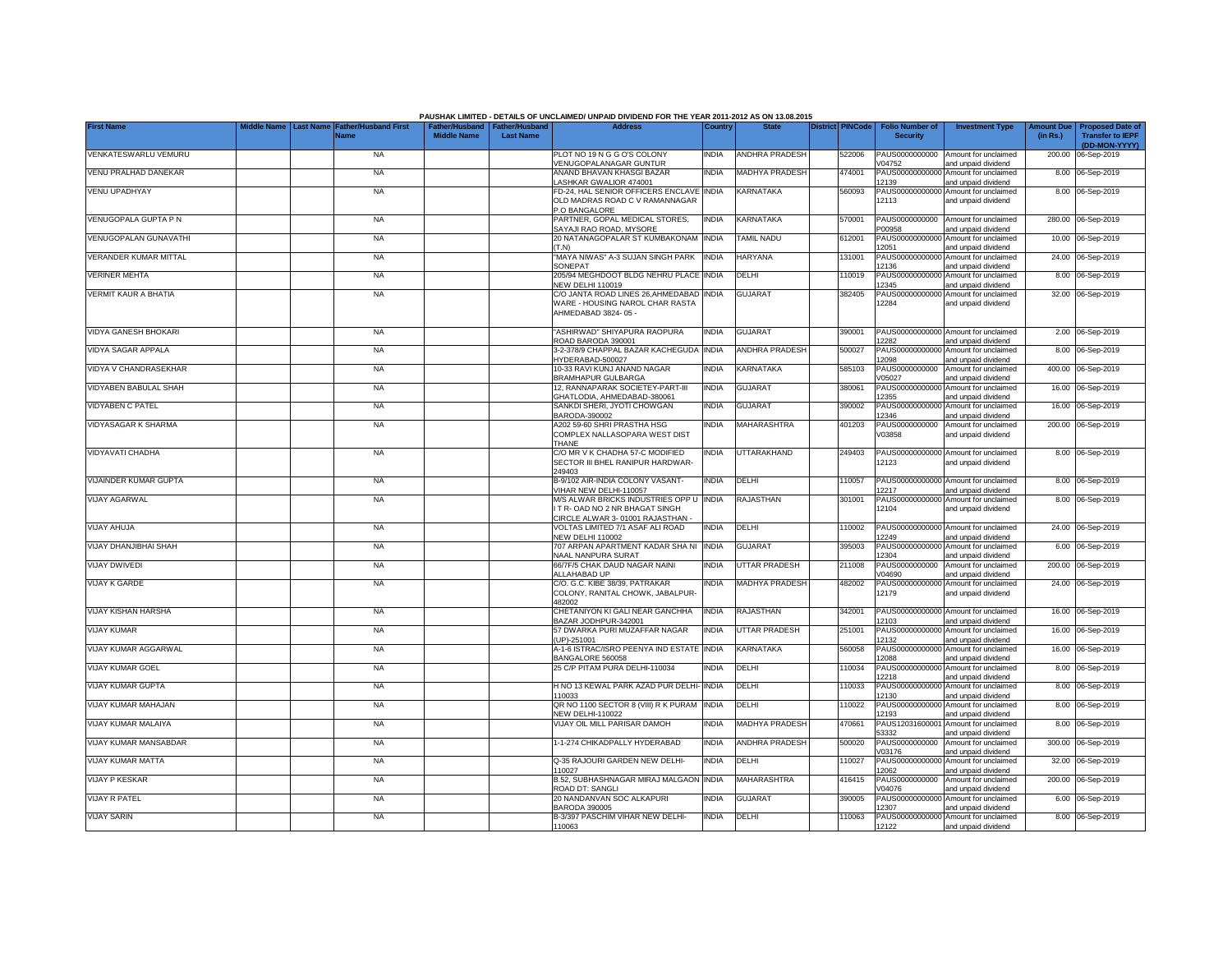| <b>First Name</b>                 | Middle Name | <b>Last Name Father/Husband First</b><br><b>Name</b> | <b>Middle Name</b> | ather/Husband Father/Husband<br><b>Last Name</b> | PAUSHAK LIMITED - DETAILS OF UNCLAIMED/ UNPAID DIVIDEND FOR THE YEAR 2011-2012 AS ON 13.08.2015<br><b>Address</b>                 | Country      | <b>State</b>          | <b>District PINCode</b> | <b>Folio Number of</b><br><b>Security</b> | <b>Investment Type</b>                                      | (in Rs.) | Amount Due   Proposed Date of<br><b>Transfer to IEPF</b><br>(DD-MON-YYYY) |
|-----------------------------------|-------------|------------------------------------------------------|--------------------|--------------------------------------------------|-----------------------------------------------------------------------------------------------------------------------------------|--------------|-----------------------|-------------------------|-------------------------------------------|-------------------------------------------------------------|----------|---------------------------------------------------------------------------|
| VIJAY TUKARAM VEER                |             | <b>NA</b>                                            |                    |                                                  | 163/4679, PANT NAGAR GHATKOPAR<br><b>MUMBAI 400075</b>                                                                            | <b>INDIA</b> | MAHARASHTRA           | 400075                  | 12169                                     | PAUS00000000000 Amount for unclaimed<br>and unpaid dividend |          | 8.00 06-Sep-2019                                                          |
| <b>VIJAY VASUDEV</b>              |             | <b>NA</b>                                            |                    |                                                  | 626 SECTOR 14 FARIDABAD 121007                                                                                                    | <b>INDIA</b> | HARYANA               | 121007                  | 12342                                     | PAUS00000000000 Amount for unclaimed<br>and unpaid dividend |          | 8.00 06-Sep-2019                                                          |
| VIJAYA ANIL DONGARE               |             | <b>NA</b>                                            |                    |                                                  | FLAT NO.5, DEODOOT HSG.SCTY<br>DAHANUKAR COLONY-A, KOTHRUD,<br>PUNE-411029                                                        | <b>INDIA</b> | MAHARASHTRA           | 411029                  | 12351                                     | PAUS00000000000 Amount for unclaimed<br>and unpaid dividend |          | 16.00 06-Sep-2019                                                         |
| VIJAYA NALLANTHIGHAL              |             | <b>NA</b>                                            |                    |                                                  | 209/2 MVP COLONY VISAKHAPATNAM                                                                                                    | <b>INDIA</b> | <b>ANDHRA PRADESH</b> | 530017                  | V04815                                    | PAUS0000000000 Amount for unclaimed<br>and unpaid dividend  |          | 200.00 06-Sep-2019                                                        |
| VIJAYA PARSHURAM BHATKAR          |             | <b>NA</b>                                            |                    |                                                  | A-107 SUNDARVAN HSG COMPLEX NR<br>NANDANVA- N SOCIETY B/H<br>BHAGWATNAGAR ABHILASH CHA-R<br>RASTA NEW SAMA ROAD BARODA<br>390008- | <b>INDIA</b> | <b>GUJARAT</b>        | 390008                  | 12010                                     | PAUS00000000000 Amount for unclaimed<br>and unpaid dividend |          | 16.00 06-Sep-2019                                                         |
| <b>VIJAYA RATNAKAR PHATAK</b>     |             | <b>NA</b>                                            |                    |                                                  | 304 SUPREME TOWER SURENDRA<br>MANGALDAS RO- AD NEAR EXCISE<br>CHOWKI AMBAWADI AHMEDABA- D<br>380015 -                             | <b>INDIA</b> | <b>GUJARAT</b>        | 380015                  | 1980                                      | PAUS00000000000 Amount for unclaimed<br>and unpaid dividend |          | 16.00 06-Sep-2019                                                         |
| VIJAYABAI BALKRISHNA GANAPULE     |             | <b>NA</b>                                            |                    |                                                  | C/O DR B S GANAPULE "YASHASHREE"<br>RANADE COLONY HINDWADI BELGAUM-<br>590011                                                     | <b>INDIA</b> | KARNATAKA             | 590011                  | 12242                                     | PAUS00000000000 Amount for unclaimed<br>and unpaid dividend |          | 12.00 06-Sep-2019                                                         |
| VIJAYABEN RAMANLAL MISTRY         |             | <b>NA</b>                                            |                    |                                                  | 201 PRABHAT APARTMENT AARYA<br>CHANAKYA NAGAR AKURLI ROAD<br>KANDIVALI EAST MUMBAI 400101                                         | <b>INDIA</b> | <b>MAHARASHTRA</b>    | 400101                  | 12274                                     | PAUS00000000000 Amount for unclaimed<br>and unpaid dividend |          | 32.00 06-Sep-2019                                                         |
| /IJAYADEVI C PATWARDHAN           |             | NA                                                   |                    |                                                  | KURUNDWAD-HOUSE 10A MANGALDAS INDIA<br>ROAD POONA 411001                                                                          |              | MAHARASHTRA           | 411001                  | 11935                                     | PAUS00000000000 Amount for unclaimed<br>and unpaid dividend |          | 16.00 06-Sep-2019                                                         |
| VIJAYALAKSHMI IYENGAR G V MBBS MD |             | <b>NA</b>                                            |                    |                                                  | C/O MR.G.V.KRISHNA PRASAD TATA<br>SILK FARM, 9,III MAIN, BASAVANAGUDI<br><b>BANGALORE</b>                                         | <b>INDIA</b> | <b>KARNATAKA</b>      | 560004                  | PAUS0000000000<br>G00919                  | Amount for unclaimed<br>and unpaid dividend                 |          | 200.00 06-Sep-2019                                                        |
| <b>/IJAYASARADHI CHITYALA</b>     |             | <b>NA</b>                                            |                    |                                                  | 6-1-716 KHAIRATABAD HYDERABAD-<br>500004                                                                                          | <b>INDIA</b> | ANDHRA PRADESH        | 500004                  | 2212                                      | PAUS00000000000 Amount for unclaimed<br>and unpaid dividend |          | 8.00 06-Sep-2019                                                          |
| VIJAYKUMAR GORDHANBHAI PATEL      |             | <b>NA</b>                                            |                    |                                                  | C/O BHANUBHAI MANIBHAI BIN<br>DHULABHAI PA- TEL NARANDEV<br>MAHADEV KARAMSAD VIA ANAND-<br>388325 -                               | <b>INDIA</b> | <b>GUJARAT</b>        | 388325                  | 11964                                     | PAUS00000000000 Amount for unclaimed<br>and unpaid dividend |          | 2.00 06-Sep-2019                                                          |
| VIJAYKUMAR MOTILAL PATEL          |             | NA                                                   |                    |                                                  | C/O AGROCHEM INDUSTRIES<br>MOGRAWADI AT BULSAR-396001                                                                             | <b>INDIA</b> | <b>GUJARAT</b>        | 396001                  | 2011                                      | PAUS00000000000 Amount for unclaimed<br>and unpaid dividend |          | 16.00 06-Sep-2019                                                         |
| VIJAYKUMAR VASUDEV DAVE           |             | NA                                                   |                    |                                                  | <b>1 TRIBHOVAN PARK JAWAHAR CHOWK INDIA</b><br>SABARMATI AHMEDABAD-380005                                                         |              | <b>GUJARAT</b>        | 380005                  | 12073                                     | PAUS00000000000 Amount for unclaimed<br>and unpaid dividend |          | 16.00 06-Sep-2019                                                         |
| VIJAYKUMAR VITHAL PATEL MF G V K  |             | <b>NA</b>                                            |                    |                                                  | GUNDI FALIA PADRA DIST BARODA PIN-<br>391440                                                                                      | <b>INDIA</b> | <b>GUJARAT</b>        | 391440                  | 2012                                      | PAUS00000000000 Amount for unclaimed<br>and unpaid dividend |          | 6.00 06-Sep-2019                                                          |
| VIJIA KUMAR JAIN                  |             | <b>NA</b>                                            |                    |                                                  | C/O R B GANPAT PRASHAD XIV/4351<br>PAHARI DHIRAJ DELHI-110006                                                                     | <b>INDIA</b> | DELHI                 | 110006                  | PAUS00000000000<br>2231                   | Amount for unclaimed<br>and unpaid dividend                 |          | 8.00 06-Sep-2019                                                          |
| <b>VIKAS SOMKANT KARNIK</b>       |             | <b>NA</b>                                            |                    |                                                  | 3A/101 SWAGAT SOCIETY DAMODAR<br>PARK L B S MARG GHATKOPAR MUMBAI<br>400086                                                       | <b>INDIA</b> | MAHARASHTRA           | 400086                  | PAUS00000000000<br>11981                  | Amount for unclaimed<br>and unpaid dividend                 |          | 40.00 06-Sep-2019                                                         |
| VILASBEN KANTILAL PATEL           |             | <b>NA</b>                                            |                    |                                                  | NEAR PARABADI P O MOGRI TAL ANAND INDIA<br>DIST KAIRA PIN-388345                                                                  |              | <b>GUJARAT</b>        | 388345                  | 12013                                     | PAUS00000000000 Amount for unclaimed<br>and unpaid dividend |          | 2.00 06-Sep-2019                                                          |
| <b>VIMAL KAPUR</b>                |             | <b>NA</b>                                            |                    |                                                  | C-6, DEFENCE COLONY NEW DELHI PIN-<br>110024                                                                                      | <b>INDIA</b> | DELHI                 | 10024                   | PAUS00000000000<br>1982                   | Amount for unclaimed<br>and unpaid dividend                 |          | 82.00 06-Sep-2019                                                         |
| VIMAL TRIMBAK LANDGE              |             | <b>NA</b>                                            |                    |                                                  | MAHADEV NIVAS MAJMUDAR'S WADA<br>PRATAP ROAD RAOPURA BARODA<br>390001                                                             | INDIA        | GUJARAT               | 390001                  | PAUS00000000000<br>12335                  | Amount for unclaimed<br>and unpaid dividend                 |          | 16.00 06-Sep-2019                                                         |
| <b>VIMALA BAI</b>                 |             | <b>NA</b>                                            |                    |                                                  | HOUSE NO. 4-5, 18th. CROSS,<br>R.T.STREET BANGALORE                                                                               | <b>INDIA</b> | KARNATAKA             | 560053                  | 64013                                     | PAUS12018600000 Amount for unclaimed<br>and unpaid dividend |          | 200.00 06-Sep-2019                                                        |
| VIMALA DHANESHA                   |             | <b>NA</b>                                            |                    |                                                  | HEERA BHAWAN 95, BAGTAVAR MAL KA<br><b>BAG</b>                                                                                    | <b>INDIA</b> | RAJASTHAN             | 342003                  | PAUSIN301696103<br>56388                  | Amount for unclaimed<br>and unpaid dividend                 |          | 200.00 06-Sep-2019                                                        |
| VIMALABEN ARVINDKUMAR PATEL       |             | <b>NA</b>                                            |                    |                                                  | 880 FIRST VAS NARANPURA VILLAGE<br>AHMEDABAD-380013                                                                               | <b>INDIA</b> | <b>GUJARAT</b>        | 380013                  | PAUS0000000000<br>2165                    | Amount for unclaimed<br>and unpaid dividend                 |          | 8.00 06-Sep-2019                                                          |
| VIMALABEN DHIRUBHAI PATEL         |             | <b>NA</b>                                            |                    |                                                  | C/O DHIRUBHAI PARSHOTAMDAS PATEL INDIA<br>AT AJA- BPURA P O ODHA VIA<br>SATHAMBA TA BAYAD DI- ST<br>SABARKANTHA 383340 -          |              | <b>GUJARA1</b>        | 383340                  | PAUS0000000000<br>12015                   | Amount for unclaimed<br>and unpaid dividend                 |          | 16.00 06-Sep-2019                                                         |
| <b>VIMLA KAPUR</b>                |             | <b>NA</b>                                            |                    |                                                  | A/3 RASHMI NAGAR DAYAL BAGH AGRA INDIA<br>WEST 282005                                                                             |              | <b>UTTAR PRADESH</b>  | 282005                  | 12226                                     | PAUS00000000000 Amount for unclaimed<br>and unpaid dividend |          | 8.00 06-Sep-2019                                                          |
| VIMLA PANACHAND JHAVERI           |             | NA                                                   |                    |                                                  | 497 S V P ROAD ROOP-RAJ 4TH FLOOR<br>MUMBAI 400004                                                                                | <b>INDIA</b> | MAHARASHTRA           | 400004                  | PAUS00000000000<br>12154                  | Amount for unclaimed<br>and unpaid dividend                 |          | 8.00 06-Sep-2019                                                          |
| VIMLABEN CHANDUBHAI AMIN          |             | NA                                                   |                    |                                                  | B/18 RACE COURSE PARK NEAR<br>NATUBHAI CENTRE GOTRI ROAD<br><b>BARODA 390007</b>                                                  | <b>INDIA</b> | <b>GUJARAT</b>        | 390007                  | PAUS00000000000<br>12246                  | Amount for unclaimed<br>and unpaid dividend                 |          | 6.00 06-Sep-2019                                                          |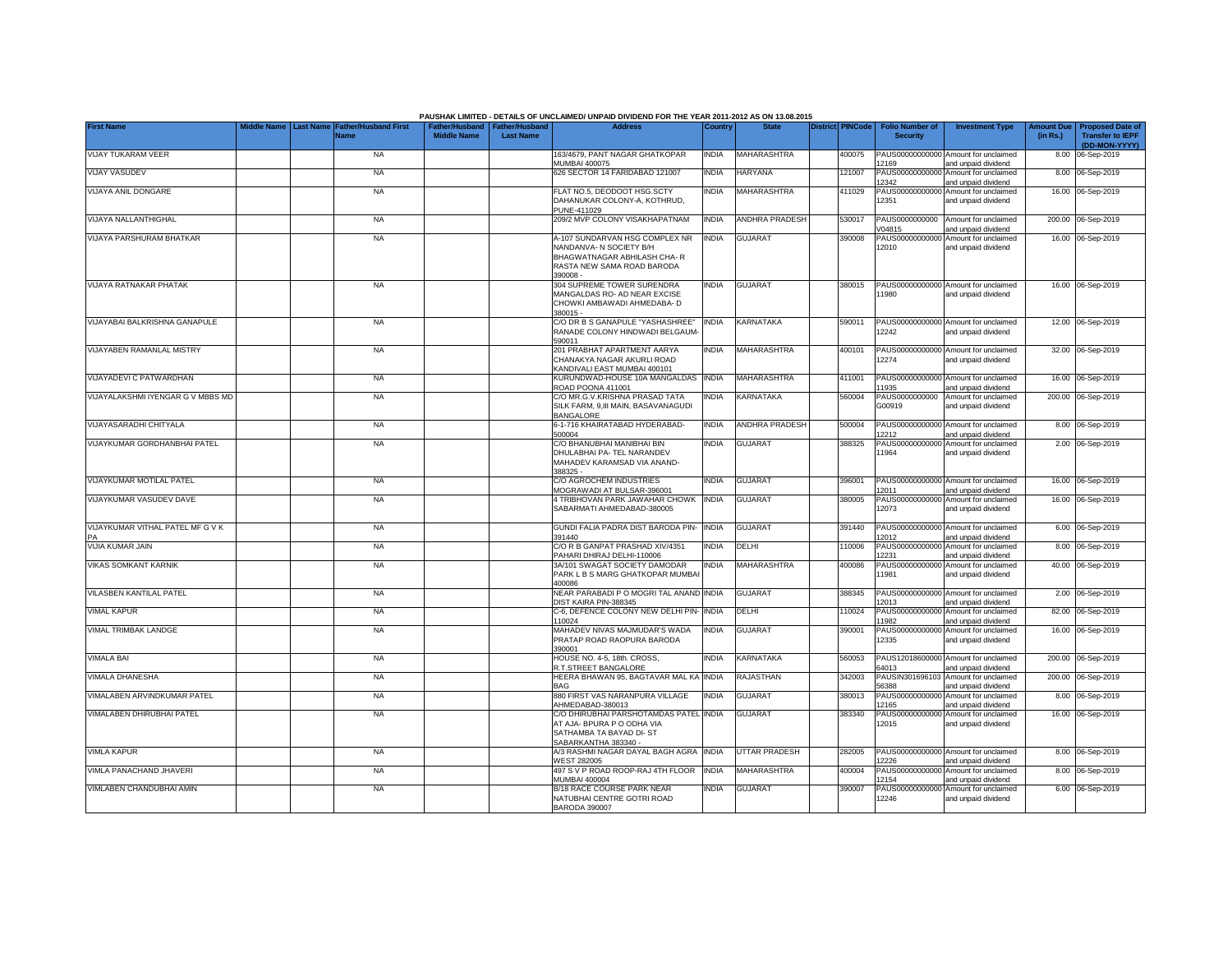|                                |                  |                                |                                                       |                  | PAUSHAK LIMITED - DETAILS OF UNCLAIMED/ UNPAID DIVIDEND FOR THE YEAR 2011-2012 AS ON 13.08.2015             |              |                      |                         |                                           |                                                             |                               |                                                    |
|--------------------------------|------------------|--------------------------------|-------------------------------------------------------|------------------|-------------------------------------------------------------------------------------------------------------|--------------|----------------------|-------------------------|-------------------------------------------|-------------------------------------------------------------|-------------------------------|----------------------------------------------------|
| <b>First Name</b>              | <b>Last Name</b> | ather/Husband First<br>Name    | Father/Husband   Father/Husband<br><b>Middle Name</b> | <b>Last Name</b> | <b>Address</b>                                                                                              | Country      | <b>State</b>         | <b>District PINCode</b> | <b>Folio Number of</b><br><b>Security</b> | <b>Investment Type</b>                                      | <b>Amount Due</b><br>(in Rs.) | <b>Proposed Date of</b><br><b>Transfer to IEPF</b> |
| VIMLABEN LALLUBHAI GANDHI      |                  | <b>NA</b>                      |                                                       |                  | C/O NAVBHARAT AGENCIES RIDDHI                                                                               | INDIA        | <b>GUJARAT</b>       | 364515                  |                                           | PAUS00000000000 Amount for unclaimed                        |                               | (DD-MON-YYYY)<br>16.00 06-Sep-2019                 |
|                                |                  |                                |                                                       |                  | SIDDHI MARKET AT SAVARKUNDLA DIST<br>BHAVNAGAR-364515                                                       |              |                      |                         | 12016                                     | and unpaid dividend                                         |                               |                                                    |
| <b>VINAY KUMAR K R</b>         |                  | <b>NA</b>                      |                                                       |                  | SARALA NIVAS KAITHAVANA<br><b>LAPPUZHA</b>                                                                  | INDIA        | KERALA               | 688003                  | PAUS0000000000<br>/02980                  | Amount for unclaimed<br>and unpaid dividend                 |                               | 300.00 06-Sep-2019                                 |
| VINAYA KUMAR K R               |                  | <b>NA</b>                      |                                                       |                  | SARALA NIVAS KAITHAVANA<br><b>LAPPUZHA</b>                                                                  | <b>INDIA</b> | KERALA               | 688003                  | PAUS0000000000<br>/02982                  | Amount for unclaimed<br>and unpaid dividend                 |                               | 300.00 06-Sep-2019                                 |
| VINAYAK JYOTIBA HULLUR         |                  | JYOTHIBA C HULLUR              |                                                       |                  | VINAYAK J HULLUR B PLOT NO<br>ADARSHNAGAR SHANTASUMANGALA<br><b>BGMBELGAUM</b>                              | NDIA         | KARNATAKA            | 590011                  | PAUS12044700032<br>07409                  | Amount for unclaimed<br>and unpaid dividend                 |                               | 8.00 06-Sep-2019                                   |
| VINAYAK KRISHNARAO DHAKAPPA    |                  | NA                             |                                                       |                  | VEERABHADRA GALLI NORTH CANARA<br>SIRSI                                                                     | <b>INDIA</b> | KARNATAKA            | 581401                  | PAUS0000000000<br>V05494                  | Amount for unclaimed<br>and unpaid dividend                 |                               | 4800.00 06-Sep-2019                                |
| VINAYAK NARAYAN OKA            |                  | <b>NA</b>                      |                                                       |                  | R III 7/6 SACHIN HOU SOCIETY<br>MITHANAGAR ROAD MULUND EAST<br>MUMBAI-400081                                | india        | <b>MAHARASHTRA</b>   | 400081                  | PAUS0000000000<br>11940                   | Amount for unclaimed<br>and unpaid dividend                 |                               | 6.00 06-Sep-2019                                   |
| VINAYAKA KRISHNARAO DHANAPPA   |                  | <b>NA</b>                      |                                                       |                  | VEERABHADRAGALLI SIRSI (N.K) NORTH<br><b>KENARA</b>                                                         | <b>INDIA</b> | KARNATAKA            | 581401                  | PAUS0000000000<br>V05465                  | Amount for unclaimed<br>and unpaid dividend                 |                               | 2000.00 06-Sep-2019                                |
| VINAYAKUMAR DAYABHAI PATEL     |                  | <b>NA</b>                      |                                                       |                  | C/O. KAMLESH A PATEL F/2, PREMJYOT<br>TOWERS, OPP A.ONE SCHOOL<br>SUBHASH CHIWA, GURUKUL<br>ROAD, AHMEDABAD | <b>INDIA</b> | <b>GUJARAT</b>       | 380052                  | PAUS0000000000<br>V00813                  | Amount for unclaimed<br>and unpaid dividend                 |                               | 200.00 06-Sep-2019                                 |
| VINEET KUMAR TIWARI            |                  | <b>NA</b>                      |                                                       |                  | D-63/31-A8 PANCHSHEEL COLONY<br>MONDWDIH VARANASI                                                           | <b>INDIA</b> | <b>UTTAR PRADESH</b> | 221001                  | PAUS0000000000<br>V03399                  | Amount for unclaimed<br>and unpaid dividend                 |                               | 200.00 06-Sep-2019                                 |
| VINIT SHARADCHANDRA WADKAR     |                  | <b>NA</b>                      |                                                       |                  | B-28, SAMARPAN HSG.COMPLEX,<br>SAIYED VASANA ROAD, VADODARA-<br>390012                                      | INDIA        | <b>GUJARAT</b>       | 390012                  | PAUS00000000000<br>12065                  | Amount for unclaimed<br>and unpaid dividend                 |                               | 16.00 06-Sep-2019                                  |
| <b>VINITKUMAR PARIKH</b>       |                  | <b>NA</b>                      |                                                       |                  | 136 SAMRAT ASHOK SOCIETY 4TH<br>FLOOR RATILAL R THAKKER MARG<br>MALBAR HILL MUMBAI 400006                   | india        | <b>MAHARASHTRA</b>   | 400006                  | 12317                                     | PAUS00000000000 Amount for unclaimed<br>and unpaid dividend |                               | 8.00 06-Sep-2019                                   |
| <b>VINOD ARORA</b>             |                  | <b>NA</b>                      |                                                       |                  | A 28/2 DDA FLATS SFS TYPE SAKET<br>NEW DELHI 110017                                                         | <b>INDIA</b> | DELHI                | 110017                  | 12117                                     | PAUS00000000000 Amount for unclaimed<br>and unpaid dividend |                               | 8.00 06-Sep-2019                                   |
| VINOD CHIMANLAL SHAH           |                  | <b>NA</b>                      |                                                       |                  | 208 MAHABALIPURAM OLD PADRA<br>(TANDALJA) ROAD NR BASIL SCHOOL<br><b>BARODA</b>                             | NDIA         | <b>GUJARAT</b>       | 380001                  | 12020                                     | PAUS00000000000 Amount for unclaimed<br>and unpaid dividend |                               | 16.00 06-Sep-2019                                  |
| <b>VINOD G NEMAN</b>           |                  | <b>NA</b>                      |                                                       |                  | LAXMI DISTRIBUTOR 234 GR FLOOR<br>MUMBAI PUNE RD BHINGARI PANVEL<br><b>DIST RAIGAD</b>                      | <b>INDIA</b> | MAHARASHTRA          | 410206                  | V03790                                    | PAUS0000000000 Amount for unclaimed<br>and unpaid dividend  |                               | 200.00 06-Sep-2019                                 |
| <b>VINOD KUMAR</b>             |                  | <b>NA</b>                      |                                                       |                  | C/O CHANDIGARH STATIONERS SHOP<br>NO 47 SECTOR 16 D CHANDIGARH<br>160016                                    | <b>INDIA</b> | <b>CHANDIGARH</b>    | 160016                  | 12232                                     | PAUS00000000000 Amount for unclaimed<br>and unpaid dividend |                               | 16.00 06-Sep-2019                                  |
| <b>VINOD KUMAR</b>             |                  | <b>NA</b>                      |                                                       |                  | B-116, SURYA NAGAR DISTT GHAZIABAD INDIA<br>J P 201011                                                      |              | <b>UTTAR PRADESH</b> | 201011                  | 12191                                     | PAUS00000000000 Amount for unclaimed<br>and unpaid dividend |                               | 8.00 06-Sep-2019                                   |
| <b>VINOD KUMAR</b>             |                  | <b>NA</b>                      |                                                       |                  | B-58 GUJRAWAL TOWN PART I STADIUM<br>ROAD DELHI 110009                                                      | <b>INDIA</b> | DELHI                | 110009                  | PAUS00000000000<br>12197                  | Amount for unclaimed<br>and unpaid dividend                 |                               | 8.00 06-Sep-2019                                   |
| VINOD KUMAR ARORA              |                  | NA                             |                                                       |                  | 7/206 GEETA COLONY GANDHI NAGAR<br>DELHI-110031                                                             | <b>INDIA</b> | DELHI                | 110031                  | PAUS0000000000<br>12135                   | Amount for unclaimed<br>and unpaid dividend                 |                               | 8.00 06-Sep-2019                                   |
| VINOD KUMAR BHARDWAJ           |                  | <b>NA</b>                      |                                                       |                  | C/O UJJWAL LTD 26/79 KARACHI KHANA<br><b>KANPUR</b>                                                         | <b>INDIA</b> | <b>JTTARAKHAND</b>   | 248001                  | PAUS0000000000<br>/03353                  | Amount for unclaimed<br>and unpaid dividend                 |                               | 200.00 06-Sep-2019                                 |
| VINOD KUMAR MEHROTRA           |                  | <b>NA</b>                      |                                                       |                  | 132 JAMUNA PRASAD MARG BAREILLY                                                                             | <b>INDIA</b> | <b>UTTAR PRADESH</b> | 243003                  | PAUS0000000000<br>/03936                  | Amount for unclaimed<br>and unpaid dividend                 |                               | 200.00 06-Sep-2019                                 |
| VINOD KUMAR VIJAN              |                  | <b>NA</b>                      |                                                       |                  | C/305 MINTO ROAD COMPLEX NEW<br>DELHI 110002                                                                | India        | DELHI                | 110002                  | PAUS0000000000<br>2248                    | Amount for unclaimed<br>and unpaid dividend                 |                               | 32.00 06-Sep-2019                                  |
| VINOD MAHESHWARI               |                  | <b>BHIKCHAND</b><br>MAHESHWARI |                                                       |                  | 802 DEVASHISH TOWERS 30<br>PRATAPGUNJ VADODARA                                                              | INDIA        | <b>GUJARAT</b>       | 390009                  | PAUS13016700000<br>32732                  | Amount for unclaimed<br>and unpaid dividend                 |                               | 8.00 06-Sep-2019                                   |
| VINOD ONKAR JOSHI              |                  | <b>NA</b>                      |                                                       |                  | QTR NO D/90/I C T P S COLONY<br>URJANAGAR CHANDRAPUR P 442-404 M                                            | <b>INDIA</b> | MADHYA PRADESH       | 442404                  | 12337                                     | PAUS00000000000 Amount for unclaimed<br>and unpaid dividend |                               | 32.00 06-Sep-2019                                  |
| VINODCHANDRA CHHAGANBHAI PATEL |                  | <b>NA</b>                      |                                                       |                  | AT ALIPURA PO BODELI TA SANKHEDA<br>DIST BARODA PIN 391135                                                  | <b>INDIA</b> | <b>GUJARAT</b>       | 391135                  | PAUS0000000000<br>11944                   | Amount for unclaimed<br>and unpaid dividend                 |                               | 10.00 06-Sep-2019                                  |
| VINODCHANDRA CHHAGANLAL GANDHI |                  | <b>NA</b>                      |                                                       |                  | GOLWAD GANDEVI DIST BULSAR PIN-<br>396360                                                                   | india        | <b>GUJARAT</b>       | 396360                  | PAUS0000000000<br>12023                   | Amount for unclaimed<br>and unpaid dividend                 | 16.00                         | 06-Sep-2019                                        |
| VINODCHANDRA POPATLAL MISTRY   |                  | <b>NA</b>                      |                                                       |                  | B/41, YOGESHWAR KRUPA SOCIETY NR.<br>H.P. PETROL PUMP, VASNA ROAD,<br>VADODARA 390015                       | <b>INDIA</b> | <b>GUJARAT</b>       | 390015                  | PAUS0000000000<br>11951                   | Amount for unclaimed<br>and unpaid dividend                 |                               | 2.00 06-Sep-2019                                   |
| VINODCHANDRA RAMANLAL PARIKH   |                  | <b>NA</b>                      |                                                       |                  | 13 LOVEKUSH SOCIETY NAVAVADAJ<br>AHMEDABAD-380013                                                           | <b>INDIA</b> | <b>GUJARAT</b>       | 380013                  | 12025                                     | PAUS00000000000 Amount for unclaimed<br>and unpaid dividend |                               | 32.00 06-Sep-2019                                  |
| VINODKUMAR NATWARLAL UPADHYAYA |                  | <b>NA</b>                      |                                                       |                  | C/O BABUBHAI M PANDYA LALUBHAI<br>CHAKLA HANUMANSHERI BROACH-<br>392001                                     | INDIA        | <b>GUJARAT</b>       | 392001                  | PAUS00000000000<br>11952                  | Amount for unclaimed<br>and unpaid dividend                 |                               | 6.00 06-Sep-2019                                   |
| VINODKUMAR NAVNITLAL SHAH      |                  | <b>NA</b>                      |                                                       |                  | SATAK POLE "PANCHSEEL" UMRETH<br>388220                                                                     | India        | <b>GUJARAT</b>       | 388220                  | 1946                                      | PAUS00000000000 Amount for unclaimed<br>and unpaid dividend |                               | 8.00 06-Sep-2019                                   |
| VINODRAI BHOGILAL SHAH         |                  | <b>NA</b>                      |                                                       |                  | C/O SHAH MEDICAL STORES OPP<br>ANUPAM CINEMA JAMNAGAR 361001                                                | INDIA        | <b>GUJARAT</b>       | 361001                  | 12026                                     | PAUS00000000000 Amount for unclaimed<br>and unpaid dividend |                               | 32.00 06-Sep-2019                                  |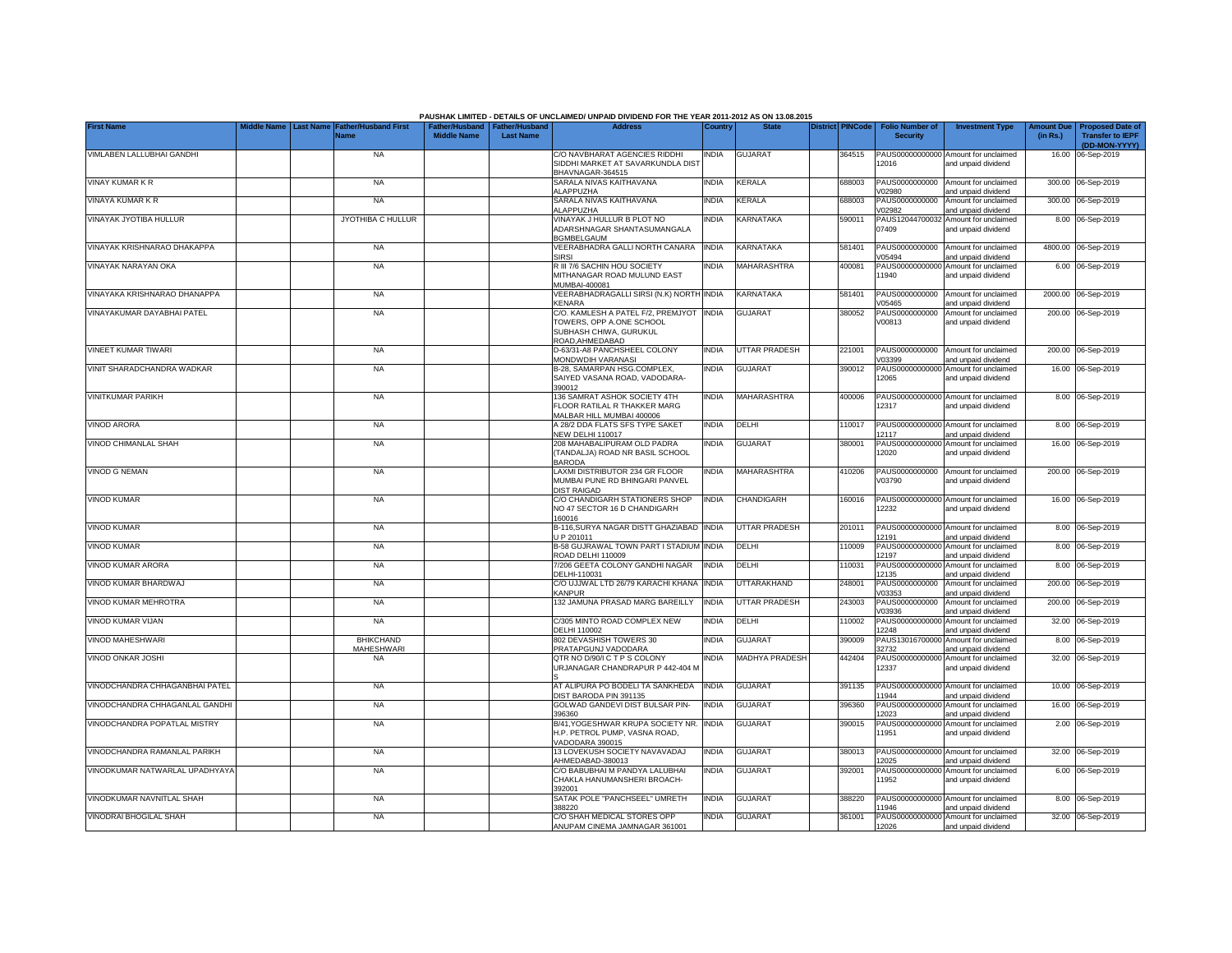|                                        |                                 |                                            |                    |                                                     | PAUSHAK LIMITED - DETAILS OF UNCLAIMED/ UNPAID DIVIDEND FOR THE YEAR 2011-2012 AS ON 13.08.2015                      |              |                   |                         |                                           |                                                             |                               |                                                                     |
|----------------------------------------|---------------------------------|--------------------------------------------|--------------------|-----------------------------------------------------|----------------------------------------------------------------------------------------------------------------------|--------------|-------------------|-------------------------|-------------------------------------------|-------------------------------------------------------------|-------------------------------|---------------------------------------------------------------------|
| <b>First Name</b>                      | Middle Name<br><b>Last Name</b> | <b>Father/Husband First</b><br><b>Name</b> | <b>Middle Name</b> | Father/Husband   Father/Husband<br><b>Last Name</b> | <b>Address</b>                                                                                                       | Country      | <b>State</b>      | <b>District PINCode</b> | <b>Folio Number of</b><br><b>Security</b> | <b>Investment Type</b>                                      | <b>Amount Due</b><br>(in Rs.) | <b>Proposed Date of</b><br><b>Transfer to IEPF</b><br>(DD-MON-YYYY) |
| VINUBHAI AMBALAL PATEL                 |                                 | <b>NA</b>                                  |                    |                                                     | <b>MAIKRUPA SOCIETY KARELI BAUG</b><br>3ARODA-390001                                                                 | <b>INDIA</b> | <b>GUJARAT</b>    | 390001                  | 12028                                     | PAUS00000000000 Amount for unclaimed<br>and unpaid dividend |                               | 6.00 06-Sep-2019                                                    |
| VINUBHAI BABABHAI                      |                                 | <b>NA</b>                                  |                    |                                                     | 52-53 JANTA NAGAR RAMOL<br>AHMEDABAD 382449                                                                          | INDIA        | <b>GUJARAT</b>    | 382449                  | 11988                                     | PAUS00000000000 Amount for unclaimed<br>and unpaid dividend |                               | 2.00 06-Sep-2019                                                    |
| VINUBHAI FULABHAI PATEL                |                                 | <b>NA</b>                                  |                    |                                                     | AT & POST UNDERA DIST BARODA PIN<br>390001                                                                           | <b>INDIA</b> | <b>GUJARAT</b>    | 390001                  | 11957                                     | PAUS00000000000 Amount for unclaimed<br>and unpaid dividend |                               | 20.00 06-Sep-2019                                                   |
| VINUBHAI ISHWARBHAI PATEL              |                                 | <b>NA</b>                                  |                    |                                                     | C/O ORIENTAL CERAMIC WORKS AT PO<br>& TAL VIJAPUR DIST MEHSANA PIN-<br>382870                                        | <b>INDIA</b> | <b>GUJARAT</b>    | 382870                  | 12029                                     | PAUS00000000000 Amount for unclaimed<br>and unpaid dividend |                               | 6.00 06-Sep-2019                                                    |
| VINUBHAI MULJIBHAI PATEL               |                                 | <b>NA</b>                                  |                    |                                                     | MAHADEV FALIA AT & PO SOKHADA<br>DIST BARODA PIN-391240                                                              | <b>INDIA</b> | <b>GUJARAT</b>    | 391240                  | 12030                                     | PAUS00000000000 Amount for unclaimed<br>and unpaid dividend |                               | 2.00 06-Sep-2019                                                    |
| VINUBHAI TRIBHOVANDAS PATEL            |                                 | <b>NA</b>                                  |                    |                                                     | B/46 VALLABHNAGAR KARELIBAUG<br>3ARODA-390001                                                                        | <b>INDIA</b> | <b>GUJARAT</b>    | 390001                  | 12031                                     | PAUS00000000000 Amount for unclaimed<br>and unpaid dividend |                               | 2.00 06-Sep-2019                                                    |
| VINUSINH DILIPSINH ZALA                |                                 | <b>NA</b>                                  |                    |                                                     | 2 BHAGAVATI SOCIETY MAHIYAL TALOD<br>383215                                                                          | <b>INDIA</b> | <b>GUJARAT</b>    | 383215                  | 12147                                     | PAUS00000000000 Amount for unclaimed<br>and unpaid dividend |                               | 8.00 06-Sep-2019                                                    |
| VIPINCHANDRA RAMANLAL PARIKH           |                                 | <b>NA</b>                                  |                    |                                                     | 16 ASTAPAD SOCIETY NEAR WATER<br>TANK KARELIBAUG VADODARA                                                            | <b>INDIA</b> | <b>GUJARAT</b>    | 390018                  | PAUS0000000000<br>V04473                  | Amount for unclaimed<br>and unpaid dividend                 |                               | 200.00 06-Sep-2019                                                  |
| VIPINCHANDRA SHIVABHAI PATEL           |                                 | <b>NA</b>                                  |                    |                                                     | PO SUNDRNA TA PETLAD DIST KHEDA<br>388480                                                                            | <b>INDIA</b> | <b>GUJARAT</b>    | 388480                  | 12149                                     | PAUS00000000000 Amount for unclaimed<br>and unpaid dividend |                               | 8.00 06-Sep-2019                                                    |
| VIPINKUMAR CHANDULAL DOSHI             |                                 | <b>NA</b>                                  |                    |                                                     | C/O MILAN TRADERS S T ROAD DIST<br>SABARKATHA PIN-383430                                                             | INDIA        | <b>GUJARAT</b>    | 383430                  | 12032                                     | PAUS00000000000 Amount for unclaimed<br>and unpaid dividend |                               | 2.00 06-Sep-2019                                                    |
| VIPUL NAVRANGLAL DHOLAKIA              |                                 | <b>NA</b>                                  |                    |                                                     | LINA' OPP PUNJAB NATIONAL BANK<br>FATEHGANJ BARODA-390002                                                            | INDIA        | <b>GUJARAT</b>    | 390002                  | 12063                                     | PAUS00000000000 Amount for unclaimed<br>and unpaid dividend |                               | 66.00 06-Sep-2019                                                   |
| <b>VIPUL VARMA</b>                     |                                 | <b>NA</b>                                  |                    |                                                     | 212, ROCKET REGIMENT C/O.56 APO<br><b>TAMILNADU</b>                                                                  | <b>INDIA</b> | MAHARASHTRA       | 999999                  | 12258                                     | PAUS00000000000 Amount for unclaimed<br>and unpaid dividend |                               | 8.00 06-Sep-2019                                                    |
| <b>VIPUL VARMA</b>                     |                                 | <b>NA</b>                                  |                    |                                                     | 212 ROCKET REGIMENT C/O 56 APO<br>DEHRADUN                                                                           | <b>INDIA</b> | UTTARAKHAND       | 248001                  | 12112                                     | PAUS00000000000 Amount for unclaimed<br>and unpaid dividend |                               | 8.00 06-Sep-2019                                                    |
| VIPUL VINDORAY VANKANI                 |                                 | <b>NA</b>                                  |                    |                                                     | C/O MR P T LIMAYE 7 VRAJWAS<br>SOCIETY COLLEGE ROAD NADIAD<br>387001                                                 | INDIA        | <b>GUJARAT</b>    | 387001                  | 12298                                     | PAUS00000000000 Amount for unclaimed<br>and unpaid dividend |                               | 16.00 06-Sep-2019                                                   |
| VIPULKUMAR KANUBHAI SHAH               |                                 | <b>NA</b>                                  |                    |                                                     | 13, ANAND SAGAR APARTMENTS, NR.<br>NEW INDIA MILLS, JETALPUR ROAD,<br>VADODARA-390005                                | <b>INDIA</b> | <b>GUJARAT</b>    | 390005                  | 12034                                     | PAUS00000000000 Amount for unclaimed<br>and unpaid dividend |                               | 32.00 06-Sep-2019                                                   |
| VIPULKUMAR SOMABHAI PATEL              |                                 | SOMABHAID PATEL                            |                    |                                                     | 3, " SAI KRUPA " , NARAYAN NAGAR<br>SOCIETY, B/H. SANSTHAN HIGH<br>SCHOOL, AT. & PO. - DAKOR, TA. -<br><b>THASRA</b> | <b>INDIA</b> | <b>GUJARAT</b>    | 388225                  | 80011                                     | PAUSIN300636100 Amount for unclaimed<br>and unpaid dividend |                               | 32.00 06-Sep-2019                                                   |
| VIRBALA KAMALKANT DALAL                |                                 | <b>NA</b>                                  |                    |                                                     | 21 PUNIT NAGAR OLD PADRA ROAD<br>OPP VACCINE INSTITUTE BARODA<br>390015                                              | INDIA        | <b>GUJARAT</b>    | 390015                  | 11990                                     | PAUS00000000000 Amount for unclaimed<br>and unpaid dividend |                               | 106.00 06-Sep-2019                                                  |
| VIRENDAR PAL SINGH MAINEE              |                                 | <b>NA</b>                                  |                    |                                                     | 240 JAGRITI ENCLAVE VIKAS MARG<br>EXTENSION DELHI 110092                                                             | india        | DELHI             | 10092                   | 12126                                     | PAUS00000000000 Amount for unclaimed<br>and unpaid dividend |                               | 16.00 06-Sep-2019                                                   |
| VIRENDRA CHAWLA                        |                                 | <b>NA</b>                                  |                    |                                                     | A-H/29 SHALIMAR BAGH DELHI 110052                                                                                    | India        | DELHI             | 110052                  | 12269                                     | PAUS00000000000 Amount for unclaimed<br>and unpaid dividend |                               | 32.00 06-Sep-2019                                                   |
| VIRENDRA J GANDHI                      |                                 | <b>NA</b>                                  |                    |                                                     | C/O POPATLAL K SHAH AT MARCHI<br>POLE IN RATAN POLE AHMEDABAD-<br>380001                                             | INDIA        | <b>GUJARAT</b>    | 380001                  | 12202                                     | PAUS00000000000 Amount for unclaimed<br>and unpaid dividend |                               | 16.00 06-Sep-2019                                                   |
| VIRENDRA KUMAR SINGH                   |                                 | <b>NA</b>                                  |                    |                                                     | FEDERAL BANK LTD MEHTA POLE<br>MANDVI VADODARA                                                                       | india        | <b>GUJARAT</b>    | 390006                  | V04331                                    | PAUS0000000000 Amount for unclaimed<br>and unpaid dividend  |                               | 300.00 06-Sep-2019                                                  |
| VIRENDRA P MANKAD                      |                                 | NA                                         |                    |                                                     | 2/H 74 307 HUDCO ANAND NAGAR OPP<br>GAYATRI TEMPLE RAJKOT                                                            | <b>INDIA</b> | <b>GUJARAT</b>    | 360002                  | PAUS0000000000<br>V04123                  | Amount for unclaimed<br>and unpaid dividend                 |                               | 300.00 06-Sep-2019                                                  |
| VIRENDRA SHANTILAL TRIVEDI             |                                 | <b>NA</b>                                  |                    |                                                     | 8-A VIVEKANAND PARK AJWA ROAD<br>BARODA-390006                                                                       | India        | <b>GUJARAT</b>    | 390006                  | 2035                                      | PAUS00000000000 Amount for unclaimed<br>and unpaid dividend |                               | 16.00 06-Sep-2019                                                   |
| <b>VIRES K SHAH</b>                    |                                 | <b>NA</b>                                  |                    |                                                     | C/O SHAH POPATLAL KALIDAS NEAR<br>PURNIMA GUEST HOUSE RATAN POLE<br>AHMEDABAD-380001                                 | india        | <b>GUJARAT</b>    | 380001                  | 12166                                     | PAUS00000000000 Amount for unclaimed<br>and unpaid dividend |                               | 24.00 06-Sep-2019                                                   |
| VIRU NARENDRA DESAI                    |                                 | <b>NA</b>                                  |                    |                                                     | 9 SHANTINATH APT 2ND FLOOR BEHIND<br>DOCTO- R'S HOUSE NEAR PARIMAL<br>GARDEN AMBAWADI - AHMEDABAD<br>380006 -        | <b>INDIA</b> | <b>GUJARAT</b>    | 380006                  | 12036                                     | PAUS00000000000 Amount for unclaimed<br>and unpaid dividend |                               | 16.00 06-Sep-2019                                                   |
| VIRUPAXAPPA SANNACHANABASAPPA<br>ANNIG |                                 | <b>NA</b>                                  |                    |                                                     | AT & POST TIRLAPURE TAL NAVALGUND INDIA<br>DIST DHARWAR KARNATAK 576224                                              |              | KARNATAKA         | 576224                  | 12052                                     | PAUS00000000000 Amount for unclaimed<br>and unpaid dividend |                               | 16.00 06-Sep-2019                                                   |
| <b>VISALAKSHI G</b>                    |                                 | <b>NA</b>                                  |                    |                                                     | W/O. DR. GOVINDARAJAN. O.K 13,<br>SITHAN STREET GUGAI, SALEM                                                         | INDIA        | <b>TAMIL NADU</b> | 36006                   | PAUS0000000000<br>300401                  | Amount for unclaimed<br>and unpaid dividend                 |                               | 1600.00 06-Sep-2019                                                 |
| VISHAKHA DIPAKKUMAR PATEL              |                                 | <b>NA</b>                                  |                    |                                                     | 202, PANCHJANYA APARTMENT-I,<br>B/H.MONALI- SA COMPLEX, PANCHVATI<br>SECOND LANE, AMBA- WADI,<br>AHMEDABAD-380006    | INDIA        | <b>GUJARAT</b>    | 380006                  | 11991                                     | PAUS00000000000 Amount for unclaimed<br>and unpaid dividend |                               | 6.00 06-Sep-2019                                                    |
| VISHAL M KUNDNANI                      |                                 | <b>NA</b>                                  |                    |                                                     | 7/A GOKUL NIVAS LT P N KOTNIS PATH INDIA<br>MAHIM MUMBAI 400016                                                      |              | MAHARASHTRA       | 400016                  | 12322                                     | PAUS00000000000 Amount for unclaimed<br>and unpaid dividend |                               | 8.00 06-Sep-2019                                                    |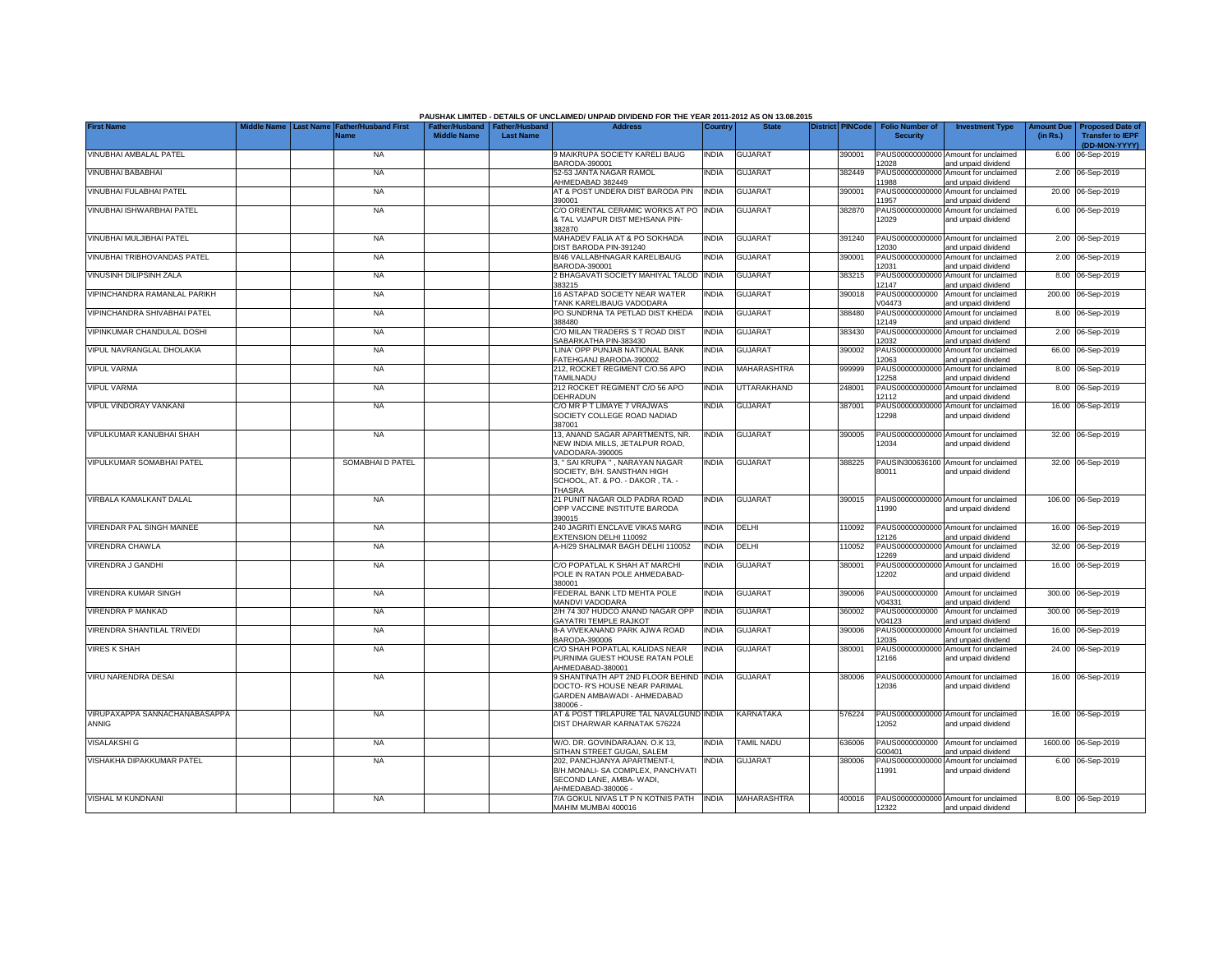|                                   |           |                                            |                                                       |                  | PAUSHAK LIMITED - DETAILS OF UNCLAIMED/ UNPAID DIVIDEND FOR THE YEAR 2011-2012 AS ON 13.08.2015 |              |                       |                         |                                           |                                                             |                               |                                                    |
|-----------------------------------|-----------|--------------------------------------------|-------------------------------------------------------|------------------|-------------------------------------------------------------------------------------------------|--------------|-----------------------|-------------------------|-------------------------------------------|-------------------------------------------------------------|-------------------------------|----------------------------------------------------|
| <b>First Name</b>                 | Last Name | ather/Husband First<br>Name                | Father/Husband   Father/Husband<br><b>Middle Name</b> | <b>Last Name</b> | <b>Address</b>                                                                                  | Country      | <b>State</b>          | <b>District PINCode</b> | <b>Folio Number of</b><br><b>Security</b> | <b>Investment Type</b>                                      | <b>Amount Due</b><br>(in Rs.) | <b>Proposed Date of</b><br><b>Transfer to IEPF</b> |
| VISHNU BALAVANT MAHINDRAKAR       |           | <b>NA</b>                                  |                                                       |                  | 43 ARVIND HOUSING SOCIETY                                                                       | INDIA        | MAHARASHTRA           | 411051                  |                                           | PAUS00000000000 Amount for unclaimed                        |                               | (DD-MON-YYYY)<br>8.00 06-Sep-2019                  |
|                                   |           |                                            |                                                       |                  | ANANDNAGAR HINGNEKHD PUNE<br>411051                                                             |              |                       |                         | 12142                                     | and unpaid dividend                                         |                               |                                                    |
| <b>VISHNU DINKAR JOSHI</b>        |           | <b>NA</b>                                  |                                                       |                  | G-89 LOKMANYA NAGAR T H KATARIYA<br>MARG MUMBAI-400016                                          | <b>INDIA</b> | MAHARASHTRA           | 400016                  | PAUS00000000000<br>11938                  | Amount for unclaimed<br>and unpaid dividend                 |                               | 6.00 06-Sep-2019                                   |
| <b>VISHNU DINKAR JOSHI</b>        |           | <b>NA</b>                                  |                                                       |                  | 3-89 LOKMANYA NAGAR T H KATARIYA<br>MARG MUMBAI-400016                                          | <b>INDIA</b> | MAHARASHTRA           | 400016                  | PAUS0000000000<br>1939                    | Amount for unclaimed<br>and unpaid dividend                 |                               | 2.00 06-Sep-2019                                   |
| VISHNU KUMAR MODI                 |           | <b>NA</b>                                  |                                                       |                  | AGARWAL MEDICAL HALL OPP DIST<br><b>HOSPITAL</b>                                                | India        | <b>UTTAR PRADESH</b>  | 271001                  | PAUSIN30051310<br>28699                   | Amount for unclaimed<br>and unpaid dividend                 |                               | 200.00 06-Sep-2019                                 |
| VISHNU PRASAD SANGHI              |           | <b>NA</b>                                  |                                                       |                  | DEPUITY COMM OF INCOME TAX 4TH<br>FLOOR SARAF CHAMBERS SADAR<br>NAGPUR 440001                   | <b>INDIA</b> | MAHARASHTRA           | 440001                  | 12163                                     | PAUS00000000000 Amount for unclaimed<br>and unpaid dividend |                               | 8.00 06-Sep-2019                                   |
| VISHNUPRASAD HIRALAL PATEL        |           | <b>NA</b>                                  |                                                       |                  | WADI CHHELLIPOLE BARODA 390001                                                                  | <b>INDIA</b> | <b>GUJARAT</b>        | 390001                  | 11948                                     | PAUS00000000000 Amount for unclaimed<br>and unpaid dividend |                               | 10.00 06-Sep-2019                                  |
| VISHWA NATH SINGH                 |           | <b>NA</b>                                  |                                                       |                  | C/O MR KALYAN SINGH VILLAGE<br>SOBBAWAPUR PO AMBARA PACHUM<br>DIST RAI BARELI 229001            | india        | UTTAR PRADESH         | 229001                  | PAUS0000000000<br>12037                   | Amount for unclaimed<br>and unpaid dividend                 |                               | 16.00 06-Sep-2019                                  |
| <b>VISHWANATH AIYER</b>           |           | <b>NA</b>                                  |                                                       |                  | 24/4 SHIVAJI-NAGAR POONA-411005                                                                 | INDIA        | MAHARASHTRA           | 411005                  | PAUS00000000000<br>12141                  | Amount for unclaimed<br>and unpaid dividend                 |                               | 16.00 06-Sep-2019                                  |
| VISHWANATH HANJI                  |           | <b>NA</b>                                  |                                                       |                  | HANJI MEDICALS RANI LAXMIBAI RD<br>GADHINGLAJ                                                   | INDIA        | MAHARASHTRA           | 416502                  | PAUS0000000000<br>V04110                  | Amount for unclaimed<br>and unpaid dividend                 |                               | 200.00 06-Sep-2019                                 |
| VISHWANATH M TELSANG              |           | <b>NA</b>                                  |                                                       |                  | C/O M/S SWADESHI MEDICAL STORES<br>MAIN ROAD ATHANI                                             | india        | KARNATAKA             | 591304                  | PAUS0000000000<br>V02400                  | Amount for unclaimed<br>and unpaid dividend                 |                               | 200.00 06-Sep-2019                                 |
| <b>VISWANATHAN S G</b>            |           | <b>NA</b>                                  |                                                       |                  | C/O. MR.BHIMA RAO NO 99,4TH MAIN<br>ROAD, MALLESWARAM BANGALORE                                 | INDIA        | KARNATAKA             | 560003                  | PAUS000<br>000000<br>V01145               | Amount for unclaimed<br>and unpaid dividend                 |                               | 80.00 06-Sep-2019                                  |
| VITHALBHAI DEVAJIBHAI PATEL       |           | <b>NA</b>                                  |                                                       |                  | AT NAVA MUVADA POST SORNA TAL<br>KAPADVANJ DIST KAIRA                                           | india        | GUJARAT               | 387411                  | PAUS00000000000<br>12038                  | Amount for unclaimed<br>and unpaid dividend                 |                               | 16.00 06-Sep-2019                                  |
| <b>VITHALBHAI K PATEL</b>         |           | <b>NA</b>                                  |                                                       |                  | GUNDI FALIA PADRA DIST BARODA PIN-<br>391440                                                    | <b>INDIA</b> | <b>GUJARAT</b>        | 391440                  | 12039                                     | PAUS00000000000 Amount for unclaimed<br>and unpaid dividend |                               | 6.00 06-Sep-2019                                   |
| VITHALBHAI NATHABHAI SOLANKI      |           | <b>NA</b>                                  |                                                       |                  | GARASIA WADO GORWA BARODA<br>390003                                                             | India        | <b>GUJARAT</b>        | 390003                  | 11949                                     | PAUS00000000000 Amount for unclaimed<br>and unpaid dividend |                               | 2.00 06-Sep-2019                                   |
| VITHALBHAI RANCHHODBHAI PATEL     |           | <b>NA</b>                                  |                                                       |                  | AT & POST ADVALA TA AMOD DIST<br>BROACH PIN-392110                                              | INDIA        | <b>GUJARAT</b>        | 392110                  | 12041                                     | PAUS00000000000 Amount for unclaimed<br>and unpaid dividend |                               | 6.00 06-Sep-2019                                   |
| VITHALDAS DAYALAL AMIPARA         |           | <b>NA</b>                                  |                                                       |                  | DAYALAL DEVRAJBHAI & CO BAZAR<br>ROAD DHORAJI 360410                                            | <b>INDIA</b> | <b>GUJARAT</b>        | 360410                  | 12308                                     | PAUS00000000000 Amount for unclaimed<br>and unpaid dividend |                               | 32.00 06-Sep-2019                                  |
| <b>VITHALDAS HARILAL SHAH</b>     |           | <b>NA</b>                                  |                                                       |                  | VITHAL KRUPA MUSA POLE MEHTA<br>POLE BARODA-390006                                              | <b>INDIA</b> | <b>GUJARAT</b>        | 390006                  | 12042                                     | PAUS00000000000 Amount for unclaimed<br>and unpaid dividend |                               | 2.00 06-Sep-2019                                   |
| VITTHALBHAI PARSHOTTAM PATEL      |           | <b>NA</b>                                  |                                                       |                  | POST KUNJRAV TAL ANAND DIST<br>KHEDA 388335                                                     | INDIA        | GUJARAT               | 388335                  | 11934                                     | PAUS00000000000 Amount for unclaimed<br>and unpaid dividend |                               | 8.00 06-Sep-2019                                   |
| VITTHALBHAI SHIVRAM JADHAV        |           | <b>NA</b>                                  |                                                       |                  | 19/204 GUJARAT HOUSING BOARD<br>AKOTA ROAD BARODA 390005                                        | INDIA        | <b>GUJARAT</b>        | 390005                  | 11960                                     | PAUS00000000000 Amount for unclaimed<br>and unpaid dividend |                               | 2.00 06-Sep-2019                                   |
| VITTHALDAS TRIKAMDAS PATADIYA     |           | <b>TRIKAMDAS</b><br>PARABHUDAS<br>PATADIYA |                                                       |                  | 1/16/65 RUGNATHDASNI SHERI<br><b>VIRAMGAM AHMEDABAD</b>                                         | INDIA        | <b>GUJARAT</b>        | 382150                  | 18255                                     | PAUSIN301774134 Amount for unclaimed<br>and unpaid dividend |                               | 8.00 06-Sep-2019                                   |
| <b>VIVEK KESHAVRAO MARKANDEYA</b> |           | <b>NA</b>                                  |                                                       |                  | 606 KAILASH THE HILL SIDE N D A<br>PASHAN ROADPAVDHAN (K)                                       | <b>INDIA</b> | MAHARASHTRA           | 411021                  | PAUS00000000000<br>12044                  | Amount for unclaimed<br>and unpaid dividend                 |                               | 2.00 06-Sep-2019                                   |
| <b>VIVEK TANEJA</b>               |           | <b>NA</b>                                  |                                                       |                  | 108 NITI BAGH NEW DELHI-110049                                                                  | <b>INDIA</b> | DELHI                 | 10049                   | PAUS00000000000<br>12134                  | Amount for unclaimed<br>and unpaid dividend                 |                               | 8.00 06-Sep-2019                                   |
| <b>VIVEK V DABKE</b>              |           | <b>NA</b>                                  |                                                       |                  | NO 83/A CIL COLONY 2ND MAIN ROAD<br>SANJAYNAGAR BANGALORE 560094                                | <b>INDIA</b> | KARNATAKA             | 560094                  | PAUS00000000000<br>2260                   | Amount for unclaimed<br>and unpaid dividend                 |                               | 6.00 06-Sep-2019                                   |
| VIVEK V DHAKAPPA                  |           | <b>NA</b>                                  |                                                       |                  | VEERBHADRA LANE SIRSI NORTH<br>KANARA                                                           | INDIA        | KARNATAKA             | 581401                  | PAUS0000000000<br>V05140                  | Amount for unclaimed<br>and unpaid dividend                 |                               | 1200.00 06-Sep-2019                                |
| VIVEKKUMAR TRIBHOVANDAS GANDHI    |           | <b>NA</b>                                  |                                                       |                  | SANTOSPURI POLE PADRA DIST<br>BARODA PIN-391440                                                 | <b>INDIA</b> | <b>GUJARAT</b>        | 391440                  | 11995                                     | PAUS00000000000 Amount for unclaimed<br>and unpaid dividend |                               | 6.00 06-Sep-2019                                   |
| VRAJESHKUMAR VITHALDAS SHAH       |           | <b>NA</b>                                  |                                                       |                  | 5-1-720 BANK STREET HYDERABAD                                                                   | <b>INDIA</b> | <b>ANDHRA PRADESH</b> | 500002                  | PAUS0000000000<br>V02719                  | Amount for unclaimed<br>and unpaid dividend                 |                               | 200.00 06-Sep-2019                                 |
| VRAJLAL DURLABHJIBHAI VAGHELA     |           | <b>NA</b>                                  |                                                       |                  | FLAT 42 11TH FLOOR BLDG 17 NAVJIVAN<br>SOCIETY LAMINGTON ROAD MUMBAI-<br>400008                 | <b>INDIA</b> | <b>MAHARASHTRA</b>    | 400008                  | PAUS0000000000<br>12152                   | Amount for unclaimed<br>and unpaid dividend                 |                               | 8.00 06-Sep-2019                                   |
| VRAJLAL MEGHJI CHAVDA             |           | <b>NA</b>                                  |                                                       |                  | KESHAV JIVAN B/H MAHILA COLLEGE<br>NR SETUBANDH SOC SAHAKAR NAGAR<br>MARG RAJKOT 360001         | INDIA        | <b>GUJARAT</b>        | 360001                  | 12222                                     | PAUS00000000000 Amount for unclaimed<br>and unpaid dividend |                               | 24.00 06-Sep-2019                                  |
| VRAJLAL PREMJIBHAI PARMAR         |           | <b>NA</b>                                  |                                                       |                  | 6 GITABHARTI CO HO SO SHREEJI<br>NIVAS DANILIMDA AHMEDABAD-380022                               | India        | <b>GUJARAT</b>        | 380022                  | 12201                                     | PAUS00000000000 Amount for unclaimed<br>and unpaid dividend |                               | 8.00 06-Sep-2019                                   |
| <b>VRJLAL S KANERIA</b>           |           | <b>NA</b>                                  |                                                       |                  | C/O S B S DIST JUNAGADH AT KESHOD<br>362220                                                     | <b>INDIA</b> | GUJARAT               | 362220                  | 12316                                     | PAUS00000000000 Amount for unclaimed<br>and unpaid dividend |                               | 16.00 06-Sep-2019                                  |
| VRUJMOHAN DWARKADAS PATNI         |           | <b>NA</b>                                  |                                                       |                  | C/O NARAYAN VIJAY CARTING CO<br>PRATAPNAGAR BARODA-390004                                       | <b>INDIA</b> | GUJARAT               | 390004                  | PAUS00000000000<br>12045                  | Amount for unclaimed<br>and unpaid dividend                 |                               | 82.00 06-Sep-2019                                  |
| <b>VRUSHALI M RAJE</b>            |           | NA                                         |                                                       |                  | C-3 56 VISHRAMYOG L T ROAD BORIVLI<br>WEST MUMBAI 400092                                        | <b>INDIA</b> | MAHARASHTRA           | 400092                  | 2275                                      | PAUS00000000000 Amount for unclaimed<br>and unpaid dividend |                               | 32.00 06-Sep-2019                                  |
| <b>VUPPALA KRISHNAMURTHY</b>      |           | <b>NA</b>                                  |                                                       |                  | PLOT NO.235 PRAGATHINAGAR<br>OPP.JNTU HYDERABAD                                                 | <b>INDIA</b> | <b>ANDHRA PRADESH</b> | 500072                  | V02197                                    | PAUS0000000000 Amount for unclaimed<br>and unpaid dividend  |                               | 200.00 06-Sep-2019                                 |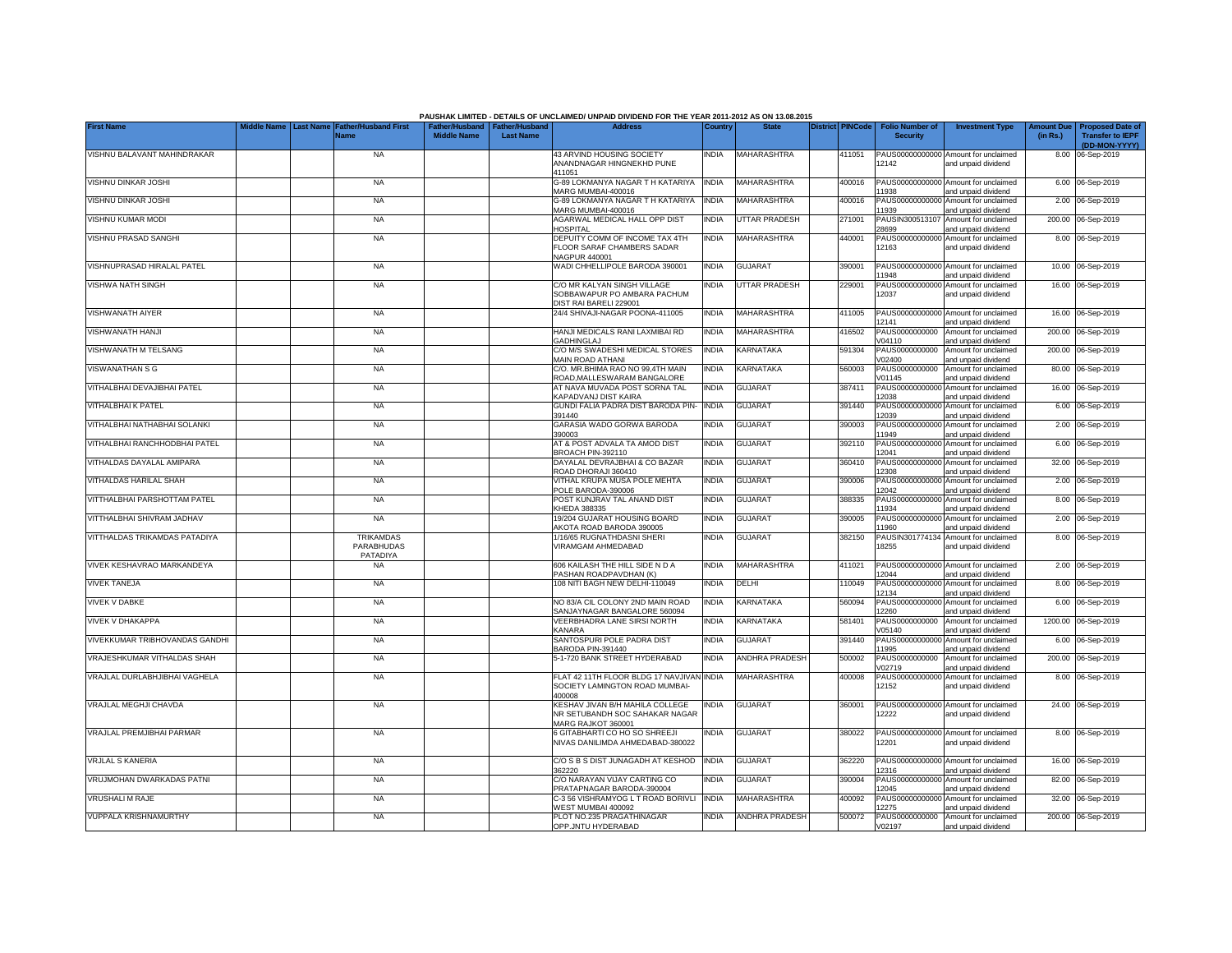|                                            |                               |                                     |                                                       |                  | PAUSHAK LIMITED - DETAILS OF UNCLAIMED/ UNPAID DIVIDEND FOR THE YEAR 2011-2012 AS ON 13.08.2015           |              |                       |                         |                                           |                                                             |                               |                                                    |
|--------------------------------------------|-------------------------------|-------------------------------------|-------------------------------------------------------|------------------|-----------------------------------------------------------------------------------------------------------|--------------|-----------------------|-------------------------|-------------------------------------------|-------------------------------------------------------------|-------------------------------|----------------------------------------------------|
| <b>First Name</b>                          | <b>Last Name</b><br>ddle Name | <b>Father/Husband First</b><br>Name | Father/Husband   Father/Husband<br><b>Middle Name</b> | <b>Last Name</b> | <b>Address</b>                                                                                            | Country      | <b>State</b>          | <b>District PINCode</b> | <b>Folio Number of</b><br><b>Security</b> | <b>Investment Type</b>                                      | <b>Amount Due</b><br>(in Rs.) | <b>Proposed Date of</b><br><b>Transfer to IEPF</b> |
|                                            |                               |                                     |                                                       |                  |                                                                                                           |              |                       |                         |                                           |                                                             |                               | (DD-MON-YYYY)                                      |
| <b>WILSON TD</b>                           |                               | <b>TMDEVASSY</b>                    |                                                       |                  | THARAYIL HOUSE POLICE STATION<br>ROAD PO OLLUR , TRICHUR DISTRICT<br>KERALA                               | <b>INDIA</b> | KERALA                | 680306                  | 78658                                     | PAUSIN301637100 Amount for unclaimed<br>and unpaid dividend |                               | 300.00 06-Sep-2019                                 |
| WIQUAR AHMAD                               |                               | <b>NA</b>                           |                                                       |                  | 7574 QURESH NAGAR SADAR BAZAR<br>DELHI-110006                                                             | <b>INDIA</b> | DELHI                 | 110006                  | 12363                                     | PAUS00000000000 Amount for unclaimed<br>and unpaid dividend |                               | 24.00 06-Sep-2019                                  |
| WIRAN WALI ANAND                           |                               | <b>NA</b>                           |                                                       |                  | 76 GOKHALE MARKET DELHI-110054                                                                            | <b>INDIA</b> | DELHI                 | 110054                  | PAUS0000000000<br>12362                   | Amount for unclaimed<br>and unpaid dividend                 |                               | 8.00 06-Sep-2019                                   |
| Y NIJALINGPPA                              |                               | <b>NA</b>                           |                                                       |                  | C/O TUNGABHADRA FARM SUPPLIES<br>KALAMMA STREET BELLARY<br>KARNATAKA                                      | INDIA        | <b>KARNATAKA</b>      | 583101                  | PAUS00000000000<br>12380                  | Amount for unclaimed<br>and unpaid dividend                 |                               | 50.00 06-Sep-2019                                  |
| YAHYA AKBARALY GANDHI                      |                               | <b>NA</b>                           |                                                       |                  | C/O AKBARALY JAFARJI GANDHI VORA<br>VAD GANDHI BAZAR RAJKOT-360001                                        | <b>INDIA</b> | <b>GUJARAT</b>        | 360001                  | 12398                                     | PAUS00000000000 Amount for unclaimed<br>and unpaid dividend |                               | 8.00 06-Sep-2019                                   |
| YAJAMAN NANJUNDAPPA                        |                               | <b>NA</b>                           |                                                       |                  | 284.7TH MAIN ROAD UPPER PALACE<br>ORCHARDS BANGALORE                                                      | <b>INDIA</b> | KARNATAKA             | 560080                  | PAUS0000000000<br>12047                   | Amount for unclaimed<br>and unpaid dividend                 |                               | 300.00 06-Sep-2019                                 |
| YAMINI H KALLA                             |                               | <b>NA</b>                           |                                                       |                  | 10-33 RAVIKUNJ ANAND NAGAR<br>BRAMHAPUR GULBARGA                                                          | <b>INDIA</b> | KARNATAKA             | 585101                  | PAUS0000000000<br>05025                   | Amount for unclaimed<br>and unpaid dividend                 |                               | 400.00 06-Sep-2019                                 |
| YANAMANDRA RAMCHANDRA RAO                  |                               | <b>NA</b>                           |                                                       |                  | H NO 9-21-3 C B M COMPOUND<br>VISAKHAPATNAM 530003                                                        | <b>INDIA</b> | <b>ANDHRA PRADESH</b> | 530003                  | PAUS00000000000<br>2377                   | Amount for unclaimed<br>and unpaid dividend                 |                               | 16.00 06-Sep-2019                                  |
| YASH BAHRI                                 |                               | <b>NA</b>                           |                                                       |                  | BA/55-C D D A FLATS ASHOK VIHAR-I<br>DELHI-110052                                                         | <b>INDIA</b> | DELHI                 | 110052                  | 2393                                      | PAUS00000000000 Amount for unclaimed<br>and unpaid dividend |                               | 16.00 06-Sep-2019                                  |
| YASH PAL KALRA                             |                               | <b>NA</b>                           |                                                       |                  | 996/7 MEHRAULI NEW DELHI-110030                                                                           | <b>INDIA</b> | DELHI                 | 110030                  | 12385                                     | PAUS00000000000 Amount for unclaimed<br>and unpaid dividend |                               | 8.00 06-Sep-2019                                   |
| YASHODA DEVI PURI                          |                               | <b>NA</b>                           |                                                       |                  | NO4 BAG FARZANA CIVIL LINES AGRA<br>282002                                                                | <b>INDIA</b> | <b>UTTAR PRADESH</b>  | 282002                  | 12387                                     | PAUS00000000000 Amount for unclaimed<br>and unpaid dividend |                               | 8.00 06-Sep-2019                                   |
| YASHPAL SINGH                              |                               | <b>NA</b>                           |                                                       |                  | H NO 29 NANGLOI DELHI-110041                                                                              | <b>INDIA</b> | DELHI                 | 110041                  | 12395                                     | PAUS00000000000 Amount for unclaimed<br>and unpaid dividend |                               | 16.00 06-Sep-2019                                  |
| YASHVANT VASUDEORAO MARATHE                |                               | <b>NA</b>                           |                                                       |                  | 'SANTOSH' KASAR FALIA OPP GOVT<br>PRESS BARODA-390001                                                     | <b>INDIA</b> | <b>GUJARAT</b>        | 390001                  | 12372                                     | PAUS00000000000 Amount for unclaimed<br>and unpaid dividend |                               | 2.00 06-Sep-2019                                   |
| YASHVANTI C SHAH                           |                               | <b>NA</b>                           |                                                       |                  | 2/4456 SHIVDAS ZAVERINI STREET<br>SAGRAMPURA SURAT 395002                                                 | <b>INDIA</b> | <b>GUJARAT</b>        | 395002                  | PAUS0000000000<br>12413                   | Amount for unclaimed<br>and unpaid dividend                 |                               | 8.00 06-Sep-2019                                   |
| YASHVANTI CHAMPAKLAL SHAH                  |                               | <b>NA</b>                           |                                                       |                  | 2/4456 SHIVDAS ZAVERI NI SHERI<br>SAGRAMPURA SURAT 395002                                                 | <b>INDIA</b> | <b>GUJARAT</b>        | 395002                  | PAUS0000000000<br>12417                   | Amount for unclaimed<br>and unpaid dividend                 | 8.00                          | 06-Sep-2019                                        |
| YASHVANTI CHAMPAKLAL SHAH                  |                               | <b>NA</b>                           |                                                       |                  | 2/4456 SHIVDAS ZAVERI'S SERI<br>SAGRAMPARA SURAT SURAT-395002                                             | <b>INDIA</b> | <b>GUJARAT</b>        | 395002                  | PAUS0000000000<br>12399                   | Amount for unclaimed<br>and unpaid dividend                 | 16.00                         | 06-Sep-2019                                        |
| YASHWANT GOPAL DAMLE                       |                               | <b>NA</b>                           |                                                       |                  | C/O. R.B.PRABHUDESAI,B-405<br>CHANDIWALA COMPLEX<br>C.H.S.CHANDANWADI, PANCH PAKHEDI<br>THANE(WEST)400601 | <b>INDIA</b> | MAHARASHTRA           | 400601                  | PAUS0000000000<br>12422                   | Amount for unclaimed<br>and unpaid dividend                 |                               | 58.00 06-Sep-2019                                  |
| YATIN P PATEL                              |                               | <b>NA</b>                           |                                                       |                  | 34, MADHUVAN TOWER MADALPUR<br>UNDER BRIDGE ELLISBRIDGE<br>AHMEDABAD 380006                               | <b>INDIA</b> | <b>GUJARAT</b>        | 380006                  | 12404                                     | PAUS00000000000 Amount for unclaimed<br>and unpaid dividend |                               | 6.00 06-Sep-2019                                   |
| YEKKALA DEVI ADINARAYANA                   |                               | <b>NA</b>                           |                                                       |                  | DNO 21-16-4, NR PAPPULA MILL<br>MADHURANAGAR VIJAYAWADA                                                   | <b>INDIA</b> | <b>ANDHRA PRADESH</b> | 520011                  | 01109                                     | PAUS0000000000Y Amount for unclaimed<br>and unpaid dividend |                               | 80.00 06-Sep-2019                                  |
| YELKUR VASANTA CHARAN                      |                               | NA                                  |                                                       |                  | 40/812 CLUB ROAD SRINIVAS NAGAR<br>KURNOOL- 518004 MRS YELKUR VASA<br>$NT -$                              | INDIA        | ANDHRA PRADESH        | 518004                  | PAUS00000000000<br>12383                  | Amount for unclaimed<br>and unpaid dividend                 |                               | 16.00 06-Sep-2019                                  |
| YOGENDRAKUMAR JAYANTILAL<br><b>PUROHIT</b> |                               | <b>NA</b>                           |                                                       |                  | E S I SECTION OLD ADMINISTRATIVE<br>BLDG ALEMBIC CHEMICAL WORK CO<br>LTD BARODA-390003                    | <b>INDIA</b> | <b>GUJARAT</b>        | 390003                  | 12368                                     | PAUS00000000000 Amount for unclaimed<br>and unpaid dividend |                               | 6.00 06-Sep-2019                                   |
| YOGESH SUMATILAL SHAH                      |                               | <b>NA</b>                           |                                                       |                  | C/O BHARATKUMAR MAHESHCHANDRA<br>295 NEW CLOTH MARKET AHMEDABAD-<br>380002                                | <b>INDIA</b> | <b>GUJARAT</b>        | 380002                  | 12390                                     | PAUS00000000000 Amount for unclaimed<br>and unpaid dividend |                               | 8.00 06-Sep-2019                                   |
| YOGESH VISHNUBHAI PANDYA                   |                               | <b>NA</b>                           |                                                       |                  | 2 DHARAMANATH SOCIETY CAMP ROAD INDIA<br>AHMEDABAD 380004                                                 |              | <b>GUJARAT</b>        | 380004                  | 2409                                      | PAUS00000000000 Amount for unclaimed<br>and unpaid dividend |                               | 6.00 06-Sep-2019                                   |
| YOGESHKUMAR MANILAL PATEL                  |                               | <b>NA</b>                           |                                                       |                  | AT & PO HIRPURA TA VIJAPUR DIST<br>MEHSANA PIN-382870                                                     | <b>INDIA</b> | <b>GUJARAT</b>        | 382870                  | 2375                                      | PAUS00000000000 Amount for unclaimed<br>and unpaid dividend |                               | 26.00 06-Sep-2019                                  |
| YUNUSHBHAI NAZARALI BOXWALA                |                               | <b>NA</b>                           |                                                       |                  | WADI BADRI MAHOLLA BARODA-390001                                                                          | <b>INDIA</b> | <b>GUJARAT</b>        | 390001                  | 12376                                     | PAUS00000000000 Amount for unclaimed<br>and unpaid dividend |                               | 16.00 06-Sep-2019                                  |
| YUSUF NOORUDDIN BHATRI                     |                               | <b>NA</b>                           |                                                       |                  | MAZAGAON TERRACE 27 NESBIT ROAD<br>MAZAGAON MUMBAI                                                        | <b>INDIA</b> | MAHARASHTRA           | 400010                  | 03697                                     | PAUS0000000000Y Amount for unclaimed<br>and unpaid dividend |                               | 200.00 06-Sep-2019                                 |
| ZAHIRAHMED KHERGAMWALA                     |                               | <b>MOHAMAD</b><br>KHERGAMWALA       |                                                       |                  | 27 LAXMINAGAR NR DHOBI TALAV<br>VALSAD                                                                    | <b>INDIA</b> | <b>GUJARAT</b>        | 396001                  | 83135                                     | PAUSIN301330174 Amount for unclaimed<br>and unpaid dividend |                               | 200.00 06-Sep-2019                                 |
| ZAHIRUDDIN MOHAMMED YUNUS                  |                               | <b>NA</b>                           |                                                       |                  | WAFA HILL 3 RD FL FLAT NO 303 WING<br>ALMAS COLONY KAUSA MUMBAI                                           | <b>INDIA</b> | MAHARASHTRA           | 400002                  | 65952                                     | PAUS12018600002 Amount for unclaimed<br>and unpaid dividend |                               | 2000.00 06-Sep-2019                                |
| ZAMIRUNNISA KHERGAMWALA                    |                               | ZAHIRAHMED<br>KHERGAMWALA           |                                                       |                  | 27 LAXMINAGAR NR DHOBI TALAV<br>VALSAD                                                                    | <b>INDIA</b> | <b>GUJARAT</b>        | 396001                  | 83102                                     | PAUSIN301330174 Amount for unclaimed<br>and unpaid dividend |                               | 200.00 06-Sep-2019                                 |
| ZAREEN E DAMANIA                           |                               | <b>ERACH N DAMANIA</b>              |                                                       |                  | OPP. MARKET, MAIN ROAD NANI DAMAN<br>DAMAN (VIA VAPI)                                                     | <b>INDIA</b> | DAMAN AND DIU         | 396210                  | PAUSIN300159103<br>18320                  | Amount for unclaimed<br>and unpaid dividend                 |                               | 132.00 06-Sep-2019                                 |
| ZARINA MUSTAFA SHAIKH                      |                               | <b>NA</b>                           |                                                       |                  | C/O MR MUSTAFA SHAIKH HONDA<br>MANSION 3RD- FLOOR 332 SIR J J RD<br>BYCULLA MUMBAI 40-0008 -              | <b>INDIA</b> | MAHARASHTRA           | 400008                  | PAUS00000000000<br>12428                  | Amount for unclaimed<br>and unpaid dividend                 |                               | 18.00 06-Sep-2019                                  |